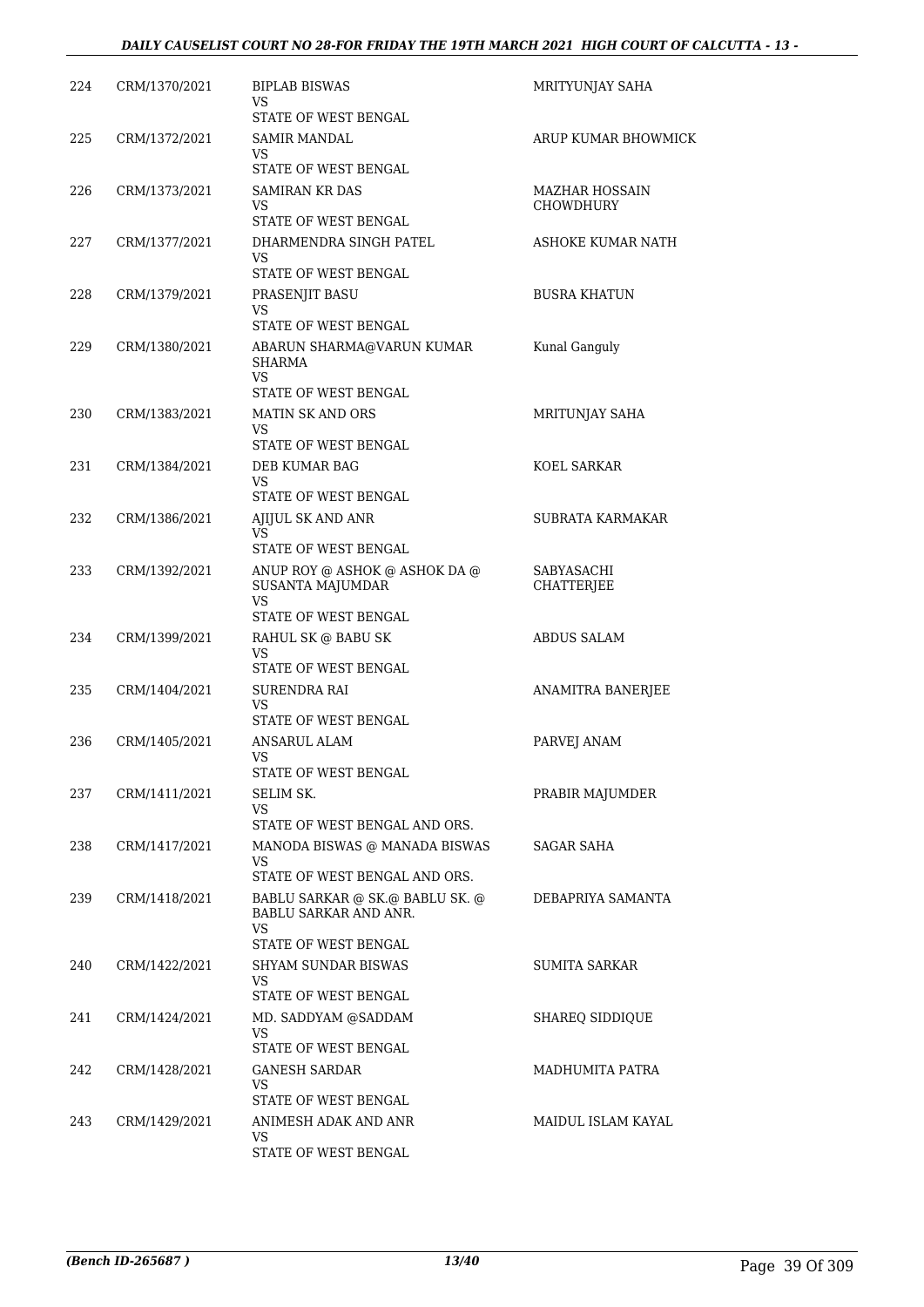| 244 | CRM/1431/2021 | SUJAL SK @ SUJOL SK @ ANARUL<br>VS                        | PRAMITA BANERJEE        |
|-----|---------------|-----------------------------------------------------------|-------------------------|
| 245 | CRM/1437/2021 | STATE OF WEST BENGAL<br>ANIMESH MONDAL AND ANR            | SOURAV MUKHERJEE        |
|     |               | VS<br>STATE OF WEST BENGAL                                |                         |
| 246 | CRM/1438/2021 | SAHIN SK @SHINE SK                                        | ARNAB SAHA              |
|     |               | VS<br>STATE OF WEST BENGAL                                |                         |
| 247 | CRM/1439/2021 | ANGGUR SK @ ANGUR SK                                      | <b>JOY CHAKRABORTY</b>  |
|     |               | VS                                                        |                         |
|     |               | STATE OF WEST BENGAL                                      |                         |
| 248 | CRM/1441/2021 | PANCHU DAS<br>VS                                          | Asraf Mandal            |
|     |               | STATE OF WEST BENGAL                                      |                         |
| 249 | CRM/1450/2021 | SAHANUR MOLLA @ FITTU<br>VS                               | RESHMI REHMAN           |
|     |               | STATE OF WEST BENGAL                                      |                         |
| 250 | CRM/1452/2021 | <b>KISHOR DAS</b><br>VS                                   | Asraf Mandal            |
|     |               | STATE OF WEST BENGAL                                      |                         |
| 251 | CRM/1455/2021 | <b>BABLU SEKH @ DAKRON</b>                                | ABDUS SALAM             |
|     |               | VS<br>STATE OF WEST BENGAL                                |                         |
| 252 | CRM/1457/2021 | AMRIT PATRA AND ANR                                       | NAVANIL DE              |
|     |               | VS<br>STATE OF WEST BENGAL                                |                         |
| 253 | CRM/1459/2021 | MONIRUL ISLAM MOLLA@MD MONIRUL<br>ISLAM MOLLA@BABLU@BABLA | SAHIUDDIN AHMED         |
|     |               | VS<br>STATE OF WEST BENGAL                                |                         |
| 254 | CRM/1460/2021 | RAJIKUL MOMIN<br>VS                                       | SAGAR SAHA              |
|     |               | STATE OF WEST BENGAL                                      |                         |
| 255 | CRM/1461/2021 | ABHIJIT DAS                                               | GAURAV KUMAR BASU       |
|     |               | VS<br>STATE OF WEST BENGAL                                |                         |
| 256 | CRM/1462/2021 | UTTAM MALO                                                | <b>SUJAN CHATTERJEE</b> |
|     |               | VS<br>STATE OF WEST BENGAL                                |                         |
| 257 | CRM/1468/2021 | <b>GOURANGA ADHIKARI</b>                                  | SANGHITA CHATTERJEE     |
|     |               | VS.<br>STATE OF WEST BENGAL                               |                         |
| 258 | CRM/1473/2021 | HUMAYUN SK. @ HUMAYN SK.                                  | TAPODIP GUPTA           |
|     |               | VS                                                        |                         |
|     |               | STATE OF WEST BENGAL<br>MD. BAPI @ RAJ @ HERON            | Kalidas Saha            |
| 259 | CRM/1476/2021 | VS.                                                       |                         |
|     |               | STATE OF WEST BENGAL                                      |                         |
| 260 | CRM/1478/2021 | ZAKIR HOSSAIN<br>VS                                       | JYOTIRMOY ADHIKARY      |
|     |               | STATE OF WEST BENGAL                                      |                         |
| 261 | CRM/1480/2021 | BHIM BISWAS @ BHIM CHANDRA BISWAS<br>VS                   | SURAJIT BASU            |
|     |               | THE STATE OF WEST BENGAL                                  |                         |
| 262 | CRM/1481/2021 | JUEL SEIKH ALIAS JUYEL SK.<br>VS.                         | SK. MOINUDDIN           |
|     |               | STATE OF WEST BENGAL                                      |                         |
| 263 | CRM/1483/2021 | NIRMAL DAS<br>VS                                          | KOUSTAV BAGCHI          |
|     |               | STATE OF WEST BENGAL                                      |                         |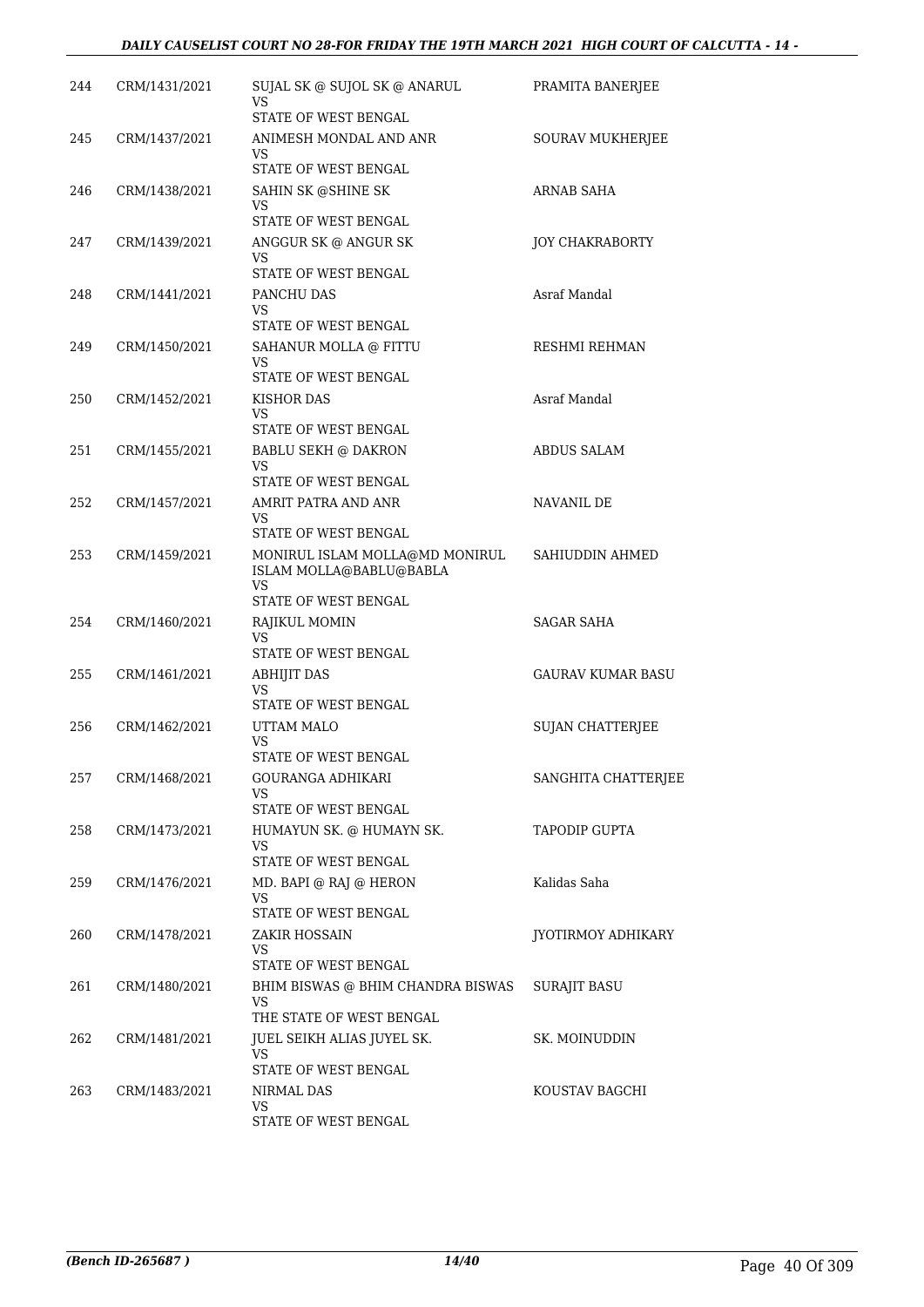| 264 | CRM/1486/2021 | PIYARUL SK.<br>VS                                       | TAPODIP GUPTA                     |
|-----|---------------|---------------------------------------------------------|-----------------------------------|
|     |               | STATE OF WEST BENGAL                                    |                                   |
| 265 | CRM/1493/2021 | PINTU DUTTA @ SAMRAT<br>VS                              | MINOTI GOMES                      |
|     |               | STATE OF WEST BENGAL                                    |                                   |
| 266 | CRM/1494/2021 | RAM SARKAR<br>VS.                                       | MUSHARRAF ALAM SK.                |
|     |               | STATE OF WEST BENGAL                                    |                                   |
| 267 | CRM/1495/2021 | <b>RAM SARKAR</b>                                       | MUSHARRAF ALAM SK                 |
|     |               | VS<br>STATE OF WEST BENGAL                              |                                   |
| 268 | CRM/1496/2021 | SUJOY BISWAS @ SUJAY BISWAS ALIAS<br>SURYA<br><b>VS</b> | <b>MENOTI GOMES</b>               |
|     |               | STATE OF WEST BENGAL                                    |                                   |
| 269 | CRM/1508/2021 | DIPANKAR DAS BAIRAGYA                                   | <b>ASRAF MONDAL</b>               |
|     |               | VS.<br>STATE OF WEST BENGAL                             |                                   |
| 270 | CRM/1511/2021 | ANANDA PAUL ALIAS PAL AND OTHERS                        | Sumanta Das                       |
|     |               | VS.<br>STATE OF WEST BENGAL                             |                                   |
| 271 | CRM/1520/2021 | RENUKA MONDAL @ RENU MONDAL                             | MD YOUNUSH MONDAL                 |
|     |               | VS.                                                     |                                   |
|     |               | STATE OF WEST BENGAL                                    |                                   |
| 272 | CRM/1525/2021 | <b>BHOLANATH DAS @ BHOLA</b><br>VS.                     | SOUMYAJIT DAS<br><b>MAHAPATRA</b> |
|     |               | STATE OF WEST BENGAL                                    |                                   |
| 273 | CRM/1528/2021 | CHANDAN KUMAR MAHANTA<br>VS                             | <b>SUBRATA SAHA</b>               |
|     |               | STATE OF WEST BENGAL                                    |                                   |
| 274 | CRM/1538/2021 | SK MAIDUL HOSSAIN                                       | <b>MAZHAR HOSSAIN</b>             |
|     |               | VS<br>STATE OF WEST BENGAL                              | <b>CHOWDHURY</b>                  |
| 275 | CRM/1544/2021 | BAPAN MAJHI                                             | SIDDHARTHA GHOSH ROY              |
|     |               | <b>VS</b><br>STATE OF WEST BENGAL                       |                                   |
| 276 | CRM/1545/2021 | SUMON GHOSH                                             | <b>DEBASIS BRAHMA</b>             |
|     |               | VS                                                      |                                   |
|     |               | STATE OF WEST BENGAL                                    |                                   |
| 277 | CRM/1546/2021 | SAMAIL SK. @SANIUL SK AND ANOTHER<br>VS.                | ROBIUL ISLAM                      |
|     |               | STATE OF WEST BENGAL                                    |                                   |
| 278 | CRM/1548/2021 | SAYED SK<br>VS                                          | MRITYUNJOY<br><b>CHATTERJEE</b>   |
|     |               | STATE OF WEST BENGAL AND ORS.                           |                                   |
| 279 | CRM/1549/2021 | <b>ALAUDDIN</b>                                         | <b>MRITYUNJOY</b>                 |
|     |               | VS.<br>STATE OF WEST BENGAL AND ORS.                    | <b>CHATTERJEE</b>                 |
| 280 | CRM/1550/2021 | HANIF MONDAL                                            | MINOTI GOMES                      |
|     |               | VS                                                      |                                   |
| 281 | CRM/1555/2021 | STATE OF WEST BENGAL AND ORS.<br>ASGAR ALI @ SONU       | SHASHANKA SHEKHAR                 |
|     |               | VS                                                      | SAHA                              |
|     |               | STATE OF WEST BENGAL                                    |                                   |
| 282 | CRM/1557/2021 | RAHIMA SEKH @ RAHILA<br>VS                              | SOURAV MUKHERJEE                  |
|     |               | STATE OF WEST BENGAL                                    |                                   |
| 283 | CRM/1559/2021 | ABBAS SK @ KALU SK @ KALU                               | Anisur Rahaman                    |
|     |               | <b>VS</b><br>STATE OF WEST BENGAL                       |                                   |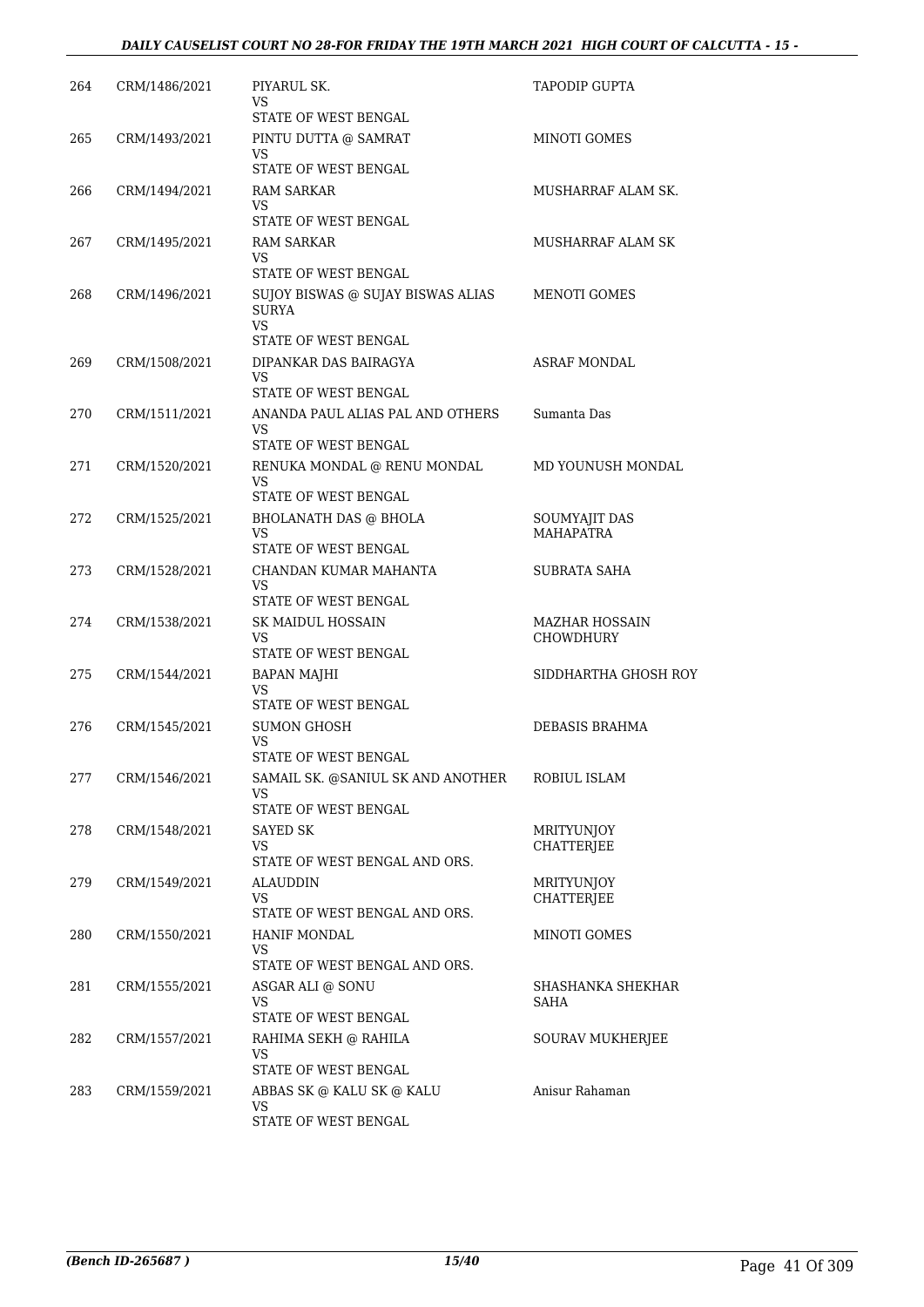#### *DAILY CAUSELIST COURT NO 28-FOR FRIDAY THE 19TH MARCH 2021 HIGH COURT OF CALCUTTA - 16 -*

| 284 | CRM/1561/2021 | NAJBAR SK. AND ANOTHER<br>VS                             | NILENDRA NARAYAN RAY      |
|-----|---------------|----------------------------------------------------------|---------------------------|
|     |               | STATE OF WEST BENGAL                                     |                           |
| 285 | CRM/1562/2021 | ANARUL SK.                                               | Anisur Rahaman            |
|     |               | VS.<br>STATE OF WEST BENGAL                              |                           |
| 286 | CRM/1573/2021 | SUKESH PATTANAYAK                                        | ARUP KUMAR BHOWMICK       |
|     |               | VS                                                       |                           |
|     |               | STATE OF WEST BENGAL                                     |                           |
| 287 | CRM/1574/2021 | SANJAY SARKAR<br>VS                                      | ARUP KUMAR BHOWMICK       |
|     |               | STATE OF WEST BENGAL                                     |                           |
| 288 | CRM/1578/2021 | SABIR ALI GAZI                                           | ASHOK KUMAR               |
|     |               | VS.<br>STATE OF WEST BENGAL                              | <b>CHOWDHURY</b>          |
| 289 | CRM/1580/2021 | <b>BIKASH HAIT</b>                                       | SUBHASISH PACHHAL         |
|     |               | VS                                                       |                           |
|     |               | STATE OF WEST BENGAL                                     |                           |
| 290 | CRM/1583/2021 | <b>BASUDHARA GHOSH</b><br>VS                             | <b>ASRAF MANDAL</b>       |
|     |               | STATE OF WEST BENGAL                                     |                           |
| 291 | CRM/1585/2021 | NAFISA KHATUN @ NAPISA KHATUN @                          | RAFIKUL ISLAM SARDAR      |
|     |               | <b>ASHH AND ORS</b><br>VS                                |                           |
|     |               | STATE OF WEST BENGAL                                     |                           |
| 292 | CRM/1586/2021 | MD ISPAK                                                 | <b>FARNAZ NASIM</b>       |
|     |               | VS.                                                      |                           |
| 293 | CRM/1587/2021 | STATE OF WEST BENGAL                                     |                           |
|     |               | HABIB SK<br>VS                                           | SOMNATH MAJUMDER          |
|     |               | STATE OF WEST BENGAL                                     |                           |
| 294 | CRM/1590/2021 | SUBRATA PODDAR @ SUBRATA PODDER<br>@ SHUVO<br><b>VS</b>  | SOMNATH MAJUMDER          |
|     |               | STATE OF WEST BENGAL                                     |                           |
| 295 | CRM/1591/2021 | RAHIMA BIBI                                              | <b>SOUMA SUBHRA ROY</b>   |
|     |               | VS<br>STATE OF WEST BENGAL                               |                           |
| 296 | CRM/1593/2021 | ANURA BEGUM @MONJU                                       | SASHANKA SEKHAR SAHA      |
|     |               | <b>VS</b>                                                |                           |
|     |               | STATE OF WEST BENGAL                                     |                           |
| 297 | CRM/1594/2021 | KAMALESH MAHATO @ MAHATO @<br>KAMLESH @ ROY<br><b>VS</b> | SHASHANKA SHEKHAR<br>SAHA |
|     |               | STATE OF WEST BENGAL                                     |                           |
| 298 | CRM/1597/2021 | <b>SEKH MONIRUL</b>                                      | SAFDAR AZAM               |
|     |               | VS<br>STATE OF WEST BENGAL                               |                           |
| 299 | CRM/1599/2021 | DILIP KIRTYANIA                                          | GAGANJYOTI SINGH          |
|     |               | VS                                                       |                           |
|     |               | STATE OF WEST BENGAL                                     |                           |
| 300 | CRM/1606/2021 | SUSHIL MONDAL AND ORS<br>VS.                             | SANANDA<br>BHATTACHARJEE  |
|     |               | STATE OF WEST BENGAL                                     |                           |
| 301 | CRM/1607/2021 | MITHILESH RAM @ MITHLESH RAM                             | DEBAPRIYA SAMANTA         |
|     |               | VS<br>STATE OF WEST BENGAL                               |                           |
| 302 | CRM/1608/2021 | <b>RATAN BISWAS</b>                                      | DEBADRITA MONDAL          |
|     |               | VS                                                       |                           |
|     |               | STATE OF WEST BENGAL                                     |                           |
| 303 | CRM/1609/2021 | JAYDEB MALLICK AND ORS.<br>VS.                           | SOURAV MUKHERJEE          |
|     |               | STATE OF WEST BENGAL                                     |                           |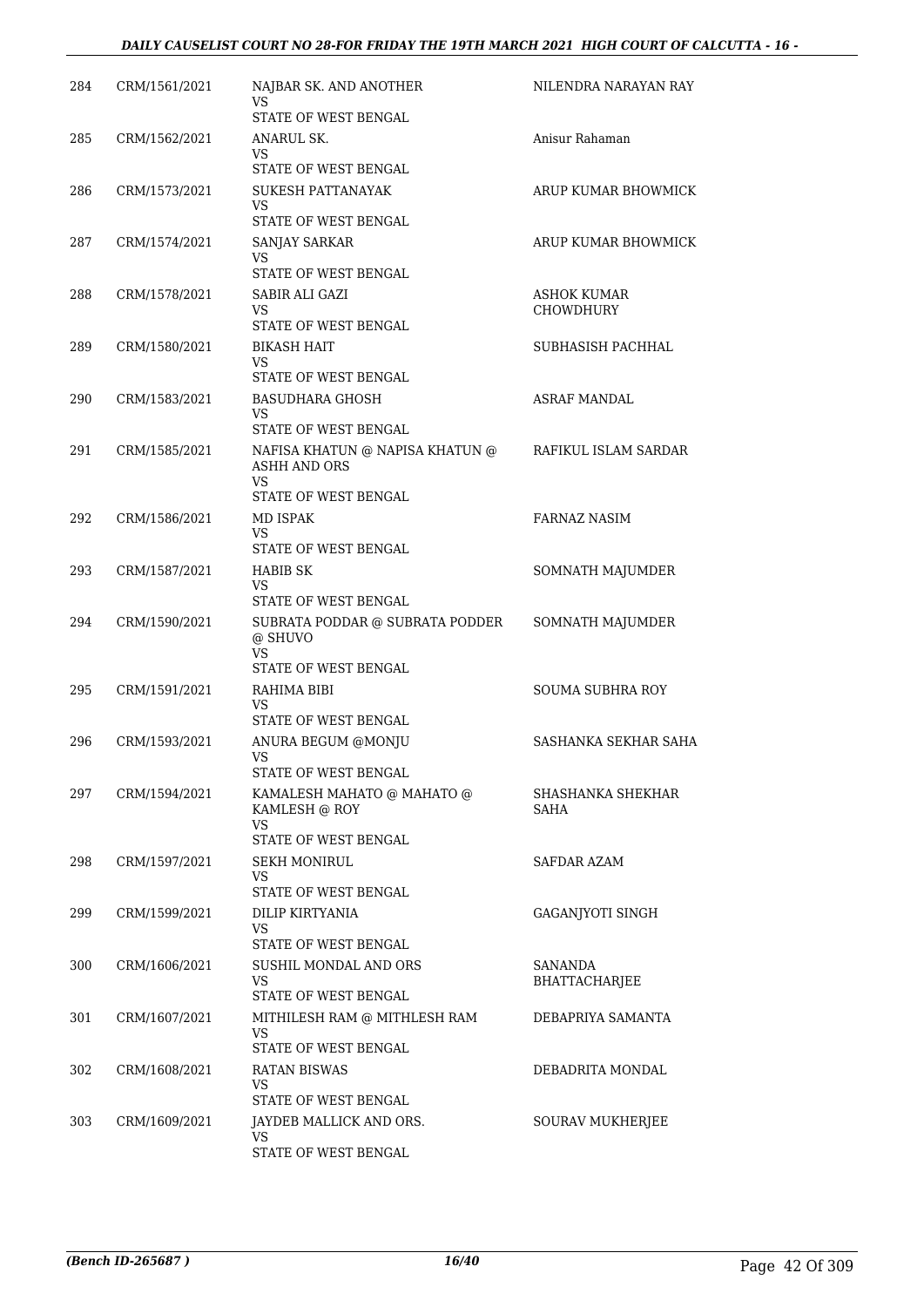| 304 | CRM/1610/2021 | BISWAJIT OJHA @ BISWA<br>VS<br>STATE OF WEST BENGAL                    | KOUSTAV BAGCHI        |
|-----|---------------|------------------------------------------------------------------------|-----------------------|
| 305 | CRM/1611/2021 | DIPAK @ PUSPA ROY AND ANR.<br>VS                                       | SOURAV MUKHERJEE      |
|     |               | STATE OF WEST BENGAL                                                   |                       |
| 306 | CRM/1613/2021 | AJIT BAG AND ANR<br>VS                                                 | Srimoyee Mukherjee    |
| 307 | CRM/1615/2021 | STATE OF WEST BENGAL<br>DEBABRATA @ CHOTTU PRAMANIK AND<br>ANR<br>VS.  | ABHIJIT KR. ADHYA     |
| 308 | CRM/1619/2021 | STATE OF WEST BENGAL<br>RITIK RAM @ RITTIK<br>VS                       | Ramashis Mukherjee    |
| 309 | CRM/1620/2021 | STATE OF WEST BENGAL<br>MOSHARAF MOLLA<br>VS                           | SAYAN MUKHERJEE       |
| 310 | CRM/1621/2021 | STATE OF WEST BENGAL<br>RASID LASKAR @ RASID LASKAR @<br><b>BACHHU</b> | SUCHISMITA DUTTA      |
|     |               | VS<br>STATE OF WEST BENGAL                                             |                       |
| 311 | CRM/1623/2021 | <b>UTTAM DAS</b><br>VS                                                 | PRIYANKAR GANGULY     |
|     |               | STATE OF WEST BENGAL                                                   |                       |
| 312 | CRM/1634/2021 | <b>BABU ROY @ BAPI ROY</b><br>VS<br>STATE OF WEST BENGAL               | SANJIB MITRA          |
| 313 | CRM/1635/2021 | NAJIMA BIBI<br>VS                                                      | ARUP KUMAR BHOWMICK   |
|     |               | STATE OF WEST BENGAL                                                   |                       |
| 314 | CRM/1637/2021 | SANJIT SAHA<br>VS                                                      | <b>AVISHEK PRASAD</b> |
| 315 | CRM/1640/2021 | STATE OF WEST BENGAL<br>RAFIKUL ISLAM<br>VS                            | <b>ANCHITA SARKAR</b> |
| 316 | CRM/1641/2021 | STATE OF WEST BENGAL<br><b>HARIHAR MAHATO</b><br>VS                    | DIPAYAN DAN           |
|     |               | STATE OF WEST BENGAL                                                   |                       |
| 317 | CRM/1642/2021 | AMIRUL SK@RAMJAN SK<br>VS<br>STATE OF WEST BENGAL                      | SANDIP CHAKRABORTY    |
| 318 | CRM/1647/2021 | <b>SALAMAT SK</b><br>VS<br>STATE OF WEST BENGAL                        | Ali Ahsan Alamgir     |
| 319 | CRM/1657/2021 | BARI SHAK AND ANR<br>VS<br>STATE OF WEST BENGAL                        | KAMAL CHANDRA SAHA    |
| 320 | CRM/1658/2021 | UJJAL MONDAL @ BABU<br>VS                                              | KAMALESH CH SAHA      |
|     |               | STATE OF WEST BENGAL                                                   |                       |
| 321 | CRM/1660/2021 | SHAHNAZ PERWEEN@ BICHHIA<br>VS                                         | APURBA KR. DUTTA      |
| 322 | CRM/1666/2021 | STATE OF WEST BENGAL<br>ALI MOSTOFA MOLLA                              | SHASHANKA SEKHAR      |
|     |               | VS<br>STATE OF WEST BENGAL                                             | SAHA                  |
| 323 | CRM/1667/2021 | <b>BABLU SK AND ANR</b>                                                | SHASHANKA SEKHAR      |
|     |               | VS.<br>STATE OF WEST BENGAL                                            | SAHA                  |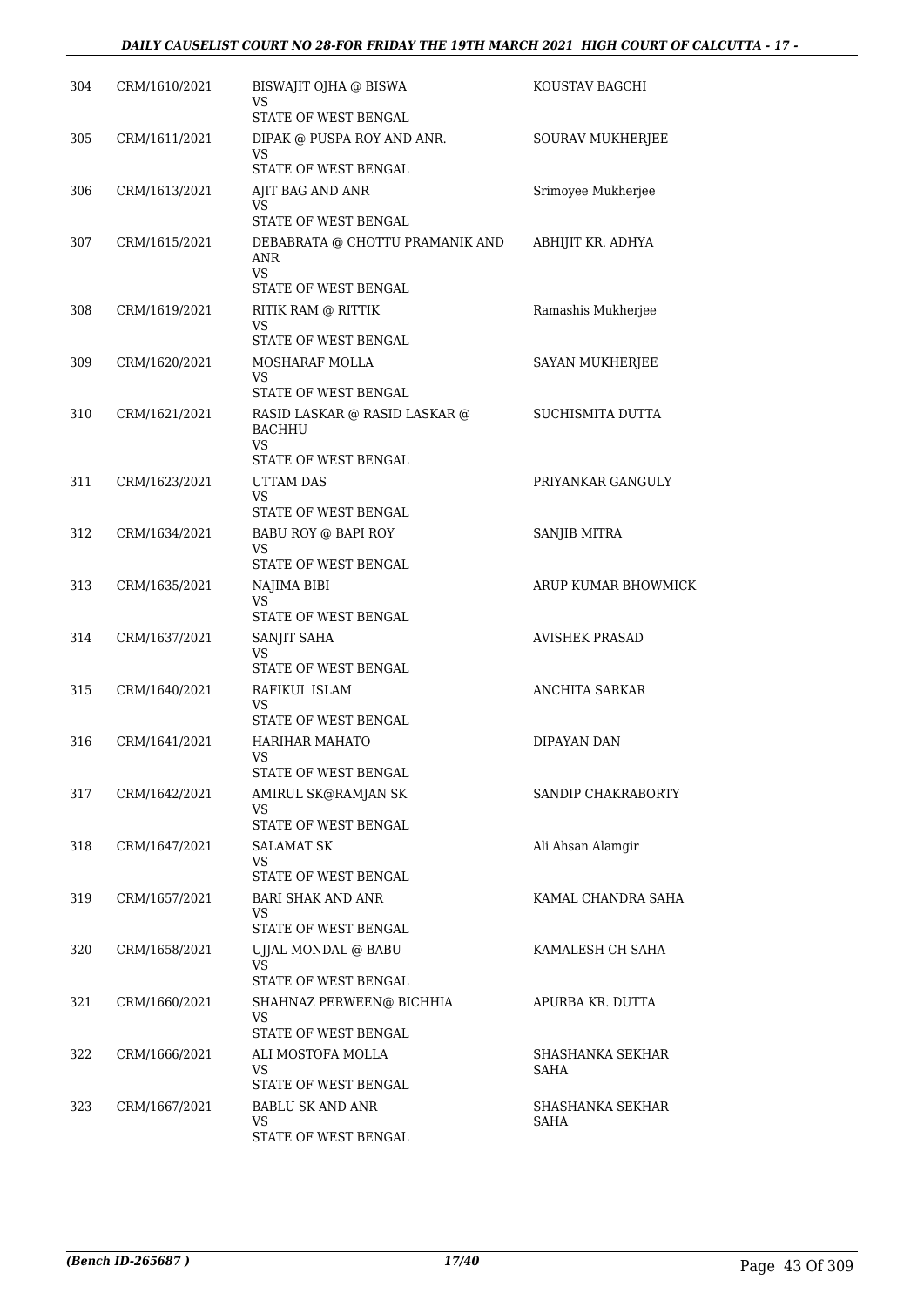| 324 | CRM/1669/2021 | RAJESH MONDAL @ RAJU @ KALU AND<br>ANR<br><b>VS</b>       | KUNAL KUMAR<br>MUKHERJEE |
|-----|---------------|-----------------------------------------------------------|--------------------------|
|     |               | STATE OF WEST BENGAL                                      |                          |
| 325 | CRM/1671/2021 | <b>BASU DEBNATH</b>                                       | DEEPAK KR. SHAW          |
|     |               | VS<br>STATE OF WEST BENGAL                                |                          |
| 326 | CRM/1672/2021 | DILIP MANDAL                                              | <b>MOUNICK GHOSH</b>     |
|     |               | VS<br>STATE OF WEST BENGAL                                |                          |
| 327 | CRM/1675/2021 | DIN MOHAMMAD @ SANTU BISWAS                               | PRABIR MAJUMDER          |
|     |               | VS<br>STATE OF WEST BENGAL                                |                          |
| 328 | CRM/1677/2021 | SANKAR @ SHANKAR MONDAL                                   | SANTANU MAJI             |
|     |               | VS<br>STATE OF WEST BENGAL                                |                          |
| 329 | CRM/1678/2021 | NANKI YADAV @ MAHANTH YADAV                               | SANAT KUMAR DAS          |
|     |               | VS<br>THE COMMISSIONER OF CUSTOMS<br>(PREVENTIVE) AND ANR |                          |
| 330 | CRM/1680/2021 | UTTAM CHATTERJEE                                          | SHASHANKA SHEKHAR        |
|     |               | VS<br>UNION OF INDIA                                      | SAHA                     |
| 331 | CRM/1681/2021 | SK. SALAUDDIN                                             | TANMOY CHOWDHURY         |
|     |               | VS                                                        |                          |
| 332 | CRM/1684/2021 | STATE OF WEST BENGAL<br>MD SOYEB @ SOHEB                  | ARUNAVA GANGULY          |
|     |               | <b>VS</b>                                                 |                          |
|     |               | STATE OF WEST BENGAL                                      |                          |
| 333 | CRM/1686/2021 | <b>RABI DAS</b><br>VS                                     | ARUNAVA GANGULY          |
|     |               | STATE OF WEST BENGAL                                      |                          |
| 334 | CRM/1691/2021 | <b>BABUL AKTAR</b><br>VS                                  | RAJENDRA BANERJEE        |
|     |               | STATE OF WEST BENGAL                                      |                          |
| 335 | CRM/1692/2021 | RAJU MUKHERJEE                                            | DHANANJOY BANERJEE       |
|     |               | VS<br>STATE OF WEST BENGAL                                |                          |
| 336 | CRM/1697/2021 | <b>TANMOY GHORUI</b>                                      | <b>GAUTAM BANERJEE</b>   |
|     |               | VS<br>STATE OF WEST BENGAL                                |                          |
| 337 | CRM/1701/2021 | ASIF HOSSAIN@BIKI@BIKI SK                                 | PRIYANKAR GANGULY        |
|     |               | VS.                                                       |                          |
| 338 | CRM/1702/2021 | STATE OF WEST BENGAL<br>MITUL SK @ MITHUN SEKH            | <b>MANAS KUMAR DAS</b>   |
|     |               | VS                                                        |                          |
|     |               | STATE OF WEST BENGAL                                      |                          |
| 339 | CRM/1706/2021 | MD. TAHIRUL ISLAM<br>VS.                                  | Ali Ahsan Alamgir        |
|     |               | NARCOTICS CONTROL BUREAU,<br>KOLKATA ZONAL UNIT           |                          |
| 340 | CRM/1708/2021 | INJAMMUL SK@SEKH<br>VS                                    | <b>SUMANTA DAS</b>       |
|     |               | STATE OF WEST BENGAL                                      |                          |
| 341 | CRM/1709/2021 | RAHUL ADHIKARY @ ASHOK ADHIKARY                           | ARINDAM SEN              |
|     |               | VS.<br>STATE OF WEST BENGAL                               |                          |
| 342 | CRM/1712/2021 | RANJIT DAS                                                | SUBHASISH PACHCHAL       |
|     |               | VS<br>STATE OF WEST BENGAL                                |                          |
| 343 | CRM/1713/2021 | TINKU SENAPATI @ MANTI                                    | PRANTICK GHOSH           |
|     |               | VS                                                        |                          |
|     |               | STATE OF WEST BENGAL                                      |                          |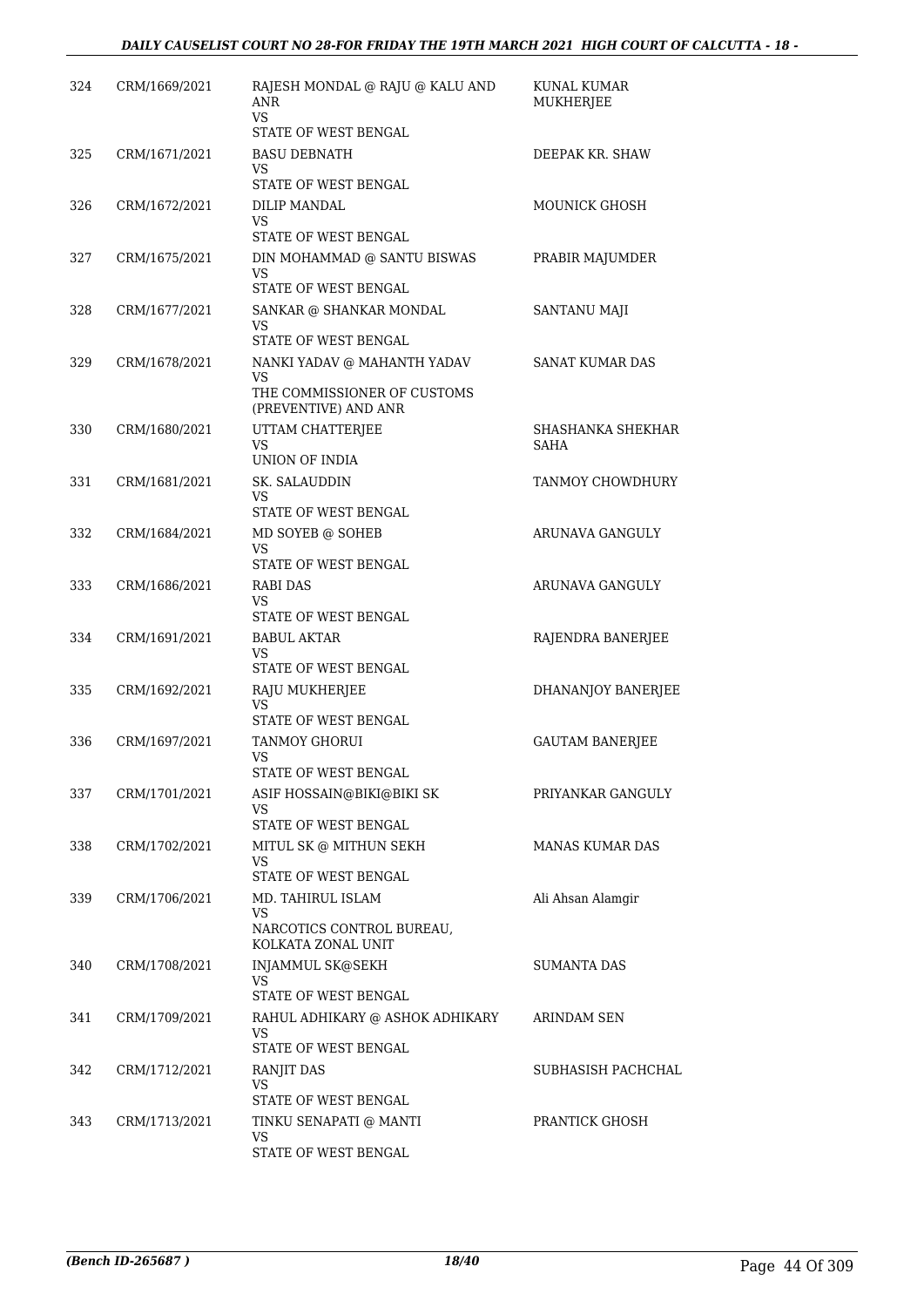| 344 | CRM/1715/2021 | SAMIRAN BISWAS<br>VS<br>STATE OF WEST BENGAL               | <b>SAYAN DE</b>           |
|-----|---------------|------------------------------------------------------------|---------------------------|
| 345 | CRM/1722/2021 | ALAM HOSSAIN                                               | <b>BENAJIR HASNA</b>      |
|     |               | VS<br>N.C.B. AND ANR                                       |                           |
| 346 | CRM/1723/2021 | ARSAD GAZI                                                 | KAMALESH CH. SAHA         |
|     |               | <b>VS</b>                                                  |                           |
|     |               | STATE OF WEST BENGAL                                       |                           |
| 347 | CRM/1724/2021 | <b>GOLAM RAHAMAN @ LALTU</b><br>VS<br>STATE OF WEST BENGAL | KAMALESH CH SAHA          |
| 348 | CRM/1728/2021 | MUSHIAR RAHAMAN MOLLA @ MASHIER<br>RAHAMAN @ MOSIAR MOLLA  | SHASHANKA SHEKHAR<br>SAHA |
|     |               | VS<br>STATE OF WEST BENGAL                                 |                           |
| 349 | CRM/1730/2021 | TAMAL SANTRA                                               | BHASKAR HUTAIT            |
|     |               | VS<br>STATE OF WEST BENGAL                                 |                           |
| 350 | CRM/1735/2021 | MANAB MUKHERJEE                                            | HUSEN MUSTAFI             |
|     |               | VS                                                         |                           |
|     |               | STATE OF WEST BENGAL                                       |                           |
| 351 | CRM/1736/2021 | YEASIN SK @YASIN SK<br>VS                                  | MD BANI ISRAIL            |
|     |               | STATE OF WEST BENGAL                                       |                           |
| 352 | CRM/1738/2021 | TAPAN MANNA                                                | Srimoyee Mukherjee        |
|     |               | VS.<br>STATE OF WEST BENGAL                                |                           |
| 353 | CRM/1740/2021 | RAMESHWAR HEMBRAM AND ANR.                                 | RAJIT LAL MAIRA           |
|     |               | VS<br>STATE OF WEST BENGAL                                 |                           |
| 354 | CRM/1742/2021 | SK. AKBAR<br>VS                                            | SIDDHARTHA SARKAR         |
|     |               | STATE OF WEST BENGAL                                       |                           |
| 355 | CRM/1747/2021 | DILSHAD ALI                                                | SIDDHARTHA SARKAR         |
|     |               | VS<br>STATE OF WEST BENGAL                                 |                           |
| 356 | CRM/1755/2021 | SADHU SARAN PASWAN                                         | DATTATREYA DUTTA          |
|     |               | VS                                                         |                           |
|     |               | STATE OF WEST BENGAL                                       |                           |
| 357 | CRM/1756/2021 | SIRAJUL HAQUE @ ISLAM<br>VS                                | ASHOK KUMAR<br>CHOWDHURY  |
|     |               | STATE OF WEST BENGAL                                       |                           |
| 358 | CRM/1758/2021 | RUHUL AMIN @ KALU<br>VS                                    | <b>MD JANNAT FIRDOUS</b>  |
|     |               | STATE OF WEST BENGAL                                       |                           |
| 359 | CRM/1759/2021 | IJAZ UDDIN MONDAL @ FJAJUL<br>VS                           | MD JANNAT UL FIRDOUS      |
|     |               | STATE OF WEST BENGAL                                       |                           |
| 360 | CRM/1761/2021 | MANOTOSH GHOSH<br>VS                                       | MOHAMMAD KHAIRUL          |
|     |               | STATE OF WEST BENGAL                                       |                           |
| 361 | CRM/1763/2021 | KRISHNA PRAMANIK                                           | SOHAM DE DHARA            |
|     |               | VS<br>STATE OF WEST BENGAL                                 |                           |
| 362 | CRM/1770/2021 | SUKANTA MONDAL                                             | MRITYUNJOY                |
|     |               | VS                                                         | CHATTERJEE                |
|     |               | STATE OF WEST BENGAL                                       |                           |
| 363 | CRM/1777/2021 | DHARMENDRA SINGH AND ORS<br>VS                             | SUBHAJIT CHOWDHURY        |
|     |               | STATE OF WEST BENGAL                                       |                           |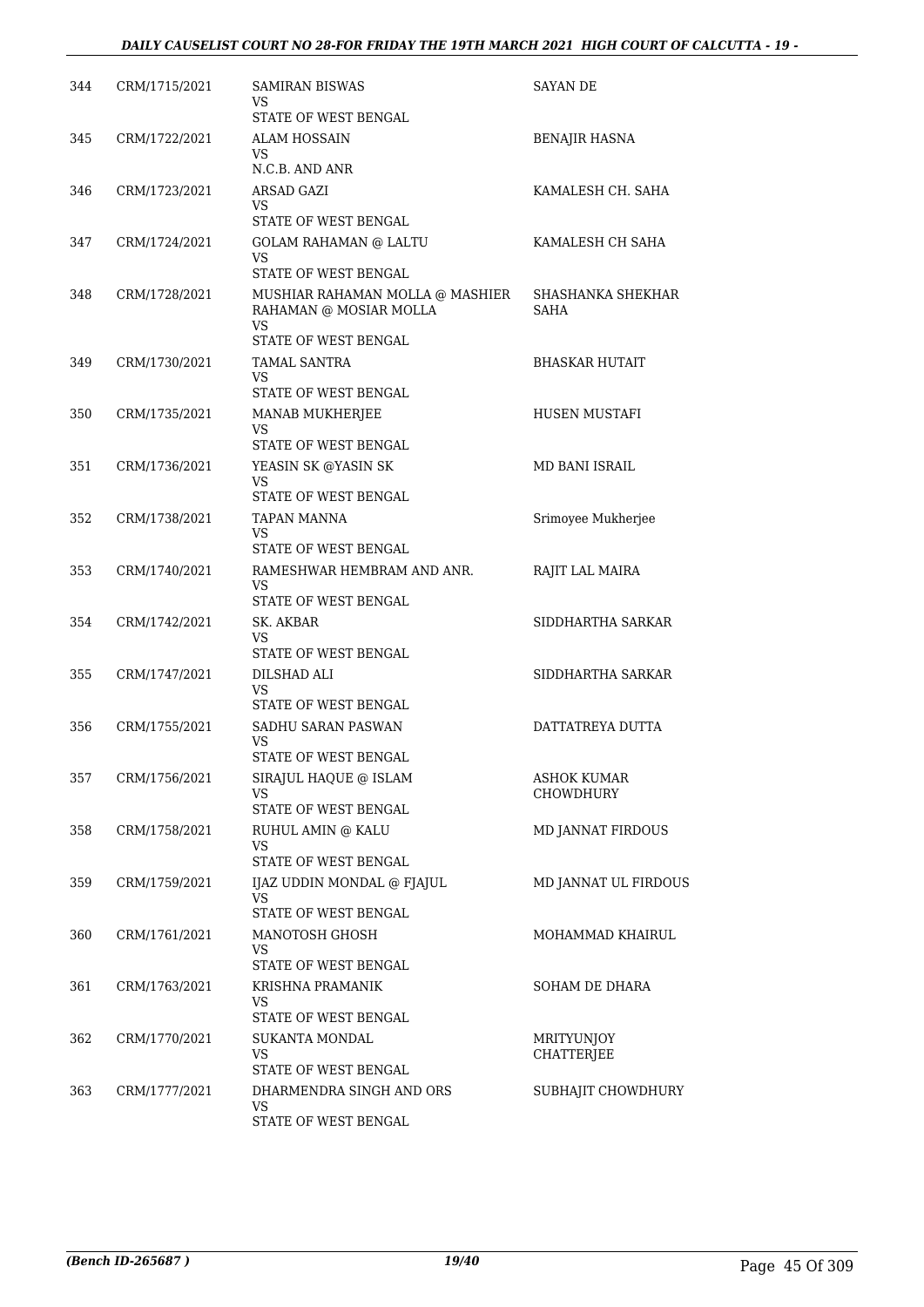| 364 | CRM/1779/2021 | ANARUL MONDAL<br>VS                                                     | DEBARSHI BRAHMA                  |
|-----|---------------|-------------------------------------------------------------------------|----------------------------------|
| 365 | CRM/1780/2021 | STATE OF WEST BENGAL<br>REKHA BIBI                                      | <b>TAPODIP GUPTA</b>             |
|     |               | VS<br>STATE OF WEST BENGAL                                              |                                  |
| 366 | CRM/1781/2021 | DILIP GORAI                                                             | LAKSHMINATH                      |
|     |               | VS<br>STATE OF WEST BENGAL                                              | <b>BHATTACHARYA</b>              |
| 367 | CRM/1787/2021 | MAKBUL AKTAR SK AND ANR                                                 | <b>BHQASKAR CHATTERJEE</b>       |
|     |               | VS                                                                      |                                  |
|     |               | STATE OF WEST BENGAL                                                    |                                  |
| 368 | CRM/1789/2021 | ISRAIL SK @ ESRAIL AND ANR<br>VS                                        | PRATIMA BANERJEE                 |
|     |               | STATE OF WEST BENGAL                                                    |                                  |
| 369 | CRM/1791/2021 | SHIBU MANDAL<br>VS                                                      | MUSHARRAF ALAM SK.               |
|     |               | STATE OF WEST BENGAL AND ANOTHER                                        |                                  |
| 370 | CRM/1792/2021 | SAHAN SK@SAHAMUDDIN<br>@SAMARUDDIN<br><b>VS</b>                         | Santanu Chatterjee               |
|     |               | STATE OF WEST BENGAL                                                    |                                  |
| 371 | CRM/1793/2021 | BHUPATI @ MOHAN ROY                                                     | PAMPA DEY (DHABAL)               |
|     |               | VS<br>STATE OF WEST BENGAL                                              |                                  |
| 372 | CRM/1797/2021 | BINAY KUMAR SHAW @ BINOY KUMJAR<br>SHAW @ BIJOY KUMAR SHAW<br><b>VS</b> | <b>BHASKAR CHATTERIEE</b>        |
|     |               | STATE OF WEST BENGAL                                                    |                                  |
| 373 | CRM/1798/2021 | AMRUL SK@BABUA@AMIRUL AND ANR<br>VS                                     | MUSHARRAF ALAM SK                |
|     |               | STATE OF WEST BENGAL                                                    |                                  |
| 374 | CRM/1800/2021 | MAJNU SK AND ANR<br><b>VS</b>                                           | PRABIR MAJUMDER                  |
|     |               | STATE OF WEST BENGAL                                                    |                                  |
| 375 | CRM/1801/2021 | HALIM KAZI ALIAS ABDUL HALIM KAZI<br>VS.<br>UNION OF INDIA              | SHASHANKA SHEKHAR<br><b>SAHA</b> |
| 376 | CRM/1803/2021 | MD. UMAR ALI @ UMAR ALI                                                 | Ali Ahsan Alamgir                |
|     |               | <b>VS</b><br>STATE OF WEST BENGAL                                       |                                  |
| 377 | CRM/1804/2021 | SOMNATH GHOSH                                                           | PRABIR MAJUMDER                  |
|     |               | VS                                                                      |                                  |
|     |               | STATE OF WEST BENGAL<br><b>BISWARUP GIRI ALIAS BISU</b>                 |                                  |
| 378 | CRM/1805/2021 | VS                                                                      | KESHAB CHANDRA DAS               |
|     |               | STATE OF WEST BENGAL                                                    |                                  |
| 379 | CRM/1808/2021 | JAGANNATH GHOSH<br>VS                                                   | KRISHNENDU DE                    |
|     |               | STATE OF WEST BENGAL                                                    |                                  |
| 380 | CRM/1814/2021 | JHANTU DOLUI<br>VS                                                      | Srimoyee Mukherjee               |
|     |               | STATE OF WEST BENGAL                                                    |                                  |
| 381 | CRM/1819/2021 | YASHWANT MISHRA                                                         | SUJAN CHATTERJEE                 |
|     |               | VS<br>STATE OF WEST BENGAL                                              |                                  |
| 382 | CRM/1822/2021 | EZAZUL ISLAM                                                            | SHASANKA SEKHAR SAHA             |
|     |               | VS                                                                      |                                  |
| 383 | CRM/1823/2021 | STATE OF WEST BENGAL<br>ARBIND PRASAD                                   | SHASANKA SEKHAR                  |
|     |               | VS                                                                      | GHOSH                            |
|     |               | STATE OF WEST BENGAL                                                    |                                  |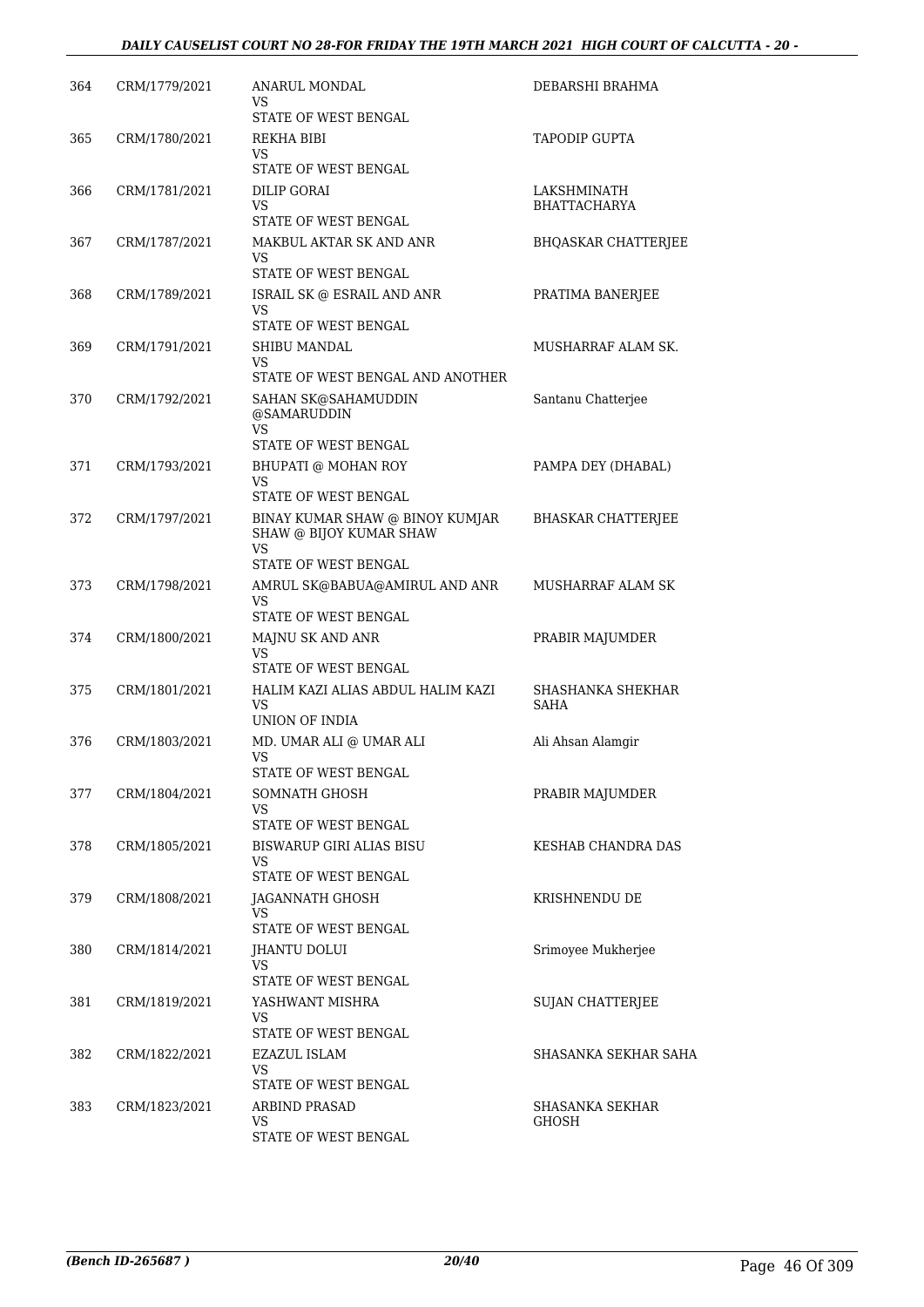| 384 | CRM/1825/2021 | JAHAR ALI MONDAL@JHAR<br>VS                                                | SHIBAJI KUMAR DAS                      |
|-----|---------------|----------------------------------------------------------------------------|----------------------------------------|
|     |               | STATE OF WEST BENGAL                                                       |                                        |
| 385 | CRM/1827/2021 | <b>BAPI DAS</b><br>VS.<br>STATE OF WEST BENGAL                             | HUSEN MUSTAFI                          |
| 386 | CRM/1829/2021 | SUNIL SINGH CHOWHAN @ SANJAY<br>KUMAR<br>VS.                               | GAGANJYOT SINGH                        |
|     |               | STATE OF WEST BENGAL                                                       |                                        |
| 387 | CRM/1830/2021 | RAJIB BERA<br>VS                                                           | SUGATA MAITI                           |
|     |               | STATE OF WEST BENGAL                                                       |                                        |
| 388 | CRM/1832/2021 | JALAL MONDAL<br>VS                                                         | MINOTI GOMES                           |
| 389 | CRM/1833/2021 | STATE OF WEST BENGAL<br>SUKUMONI SOREN @ SUKURMANI<br><b>HEMRAM</b><br>VS. | <b>BUSRA KHATOON</b>                   |
|     |               | STATE OF WEST BENGAL                                                       |                                        |
| 390 | CRM/1836/2021 | <b>LAXMAN ROY</b><br>VS                                                    | <b>SANANDA</b><br><b>BHATTACHARYYA</b> |
|     |               | STATE OF WEST BENGAL                                                       |                                        |
| 391 | CRM/1838/2021 | SK NADEEM AKHTER @ NADIM AKHTAR<br>AK @ NADEEM AKHTAR AND ANR<br>VS        | SHAREQUL HAQUE                         |
|     |               | STATE OF WEST BENGAL                                                       |                                        |
| 392 | CRM/1845/2021 | <b>TAPAS BISWAS</b><br>VS<br>STATE OF WEST BENGAL                          | <b>MINOTI GOMES</b>                    |
| 393 | CRM/1846/2021 | SUKUMAR HALDAR@SUJIT HALDAR<br><b>VS</b>                                   | <b>BUSRA KHATUN</b>                    |
| 394 | CRM/1848/2021 | STATE OF WEST BENGAL<br><b>BAPPA SARDAR</b>                                | TAPAS KUMAR DEY                        |
|     |               | VS                                                                         |                                        |
|     |               | STATE OF WEST BENGAL                                                       |                                        |
| 395 | CRM/1851/2021 | HASAN MONDAL AND ANR<br>VS<br>STATE OF WEST BENGAL                         | SUMANTA CHAKRABORTY                    |
| 396 | CRM/1855/2021 | DABLU SINGH                                                                | <b>TAPODIP GUPTA</b>                   |
|     |               |                                                                            |                                        |
| 397 | CRM/1856/2021 | STATE OF WEST BENGAL<br>MIHID SK                                           | SIDDHARTHA SARKAR                      |
|     |               | VS                                                                         |                                        |
|     |               | STATE OF WEST BENGAL                                                       |                                        |
| 398 | CRM/1857/2021 | ALAUDDIN KHAN<br>VS.                                                       | Ramashis Mukherjee                     |
|     |               | STATE OF WEST BENGAL                                                       |                                        |
| 399 | CRM/1864/2021 | <b>JOLLY BASU</b><br>VS                                                    | SK. MUJIBAR RAHMAN                     |
|     |               | STATE OF WEST BENGAL                                                       |                                        |
| 400 | CRM/1866/2021 | SUBALCHANDRA SARKAR @ BARMAN<br>VS<br>STATE OF WEST BENGAL                 | <b>BARNA KHATOON</b>                   |
| 401 | CRM/1869/2021 | JAHIRUDDIN @BABUA                                                          | Md. Safiur Rahaman                     |
|     |               | VS<br>STATE OF WEST BENGAL                                                 |                                        |
| 402 | CRM/1871/2021 | JASHODA DEVI@JASODHA DEBI                                                  | S G GHOSHCHOUDHURY                     |
|     |               | VS                                                                         |                                        |
|     |               | STATE OF WEST BENGAL                                                       |                                        |
| 403 | CRM/1873/2021 | KABER @ KUBER SK @ KABIR SK AND<br>ANR<br><b>VS</b>                        | RAJESHWAR<br><b>CHAKRABORTY</b>        |
|     |               | STATE OF WEST BENGAL                                                       |                                        |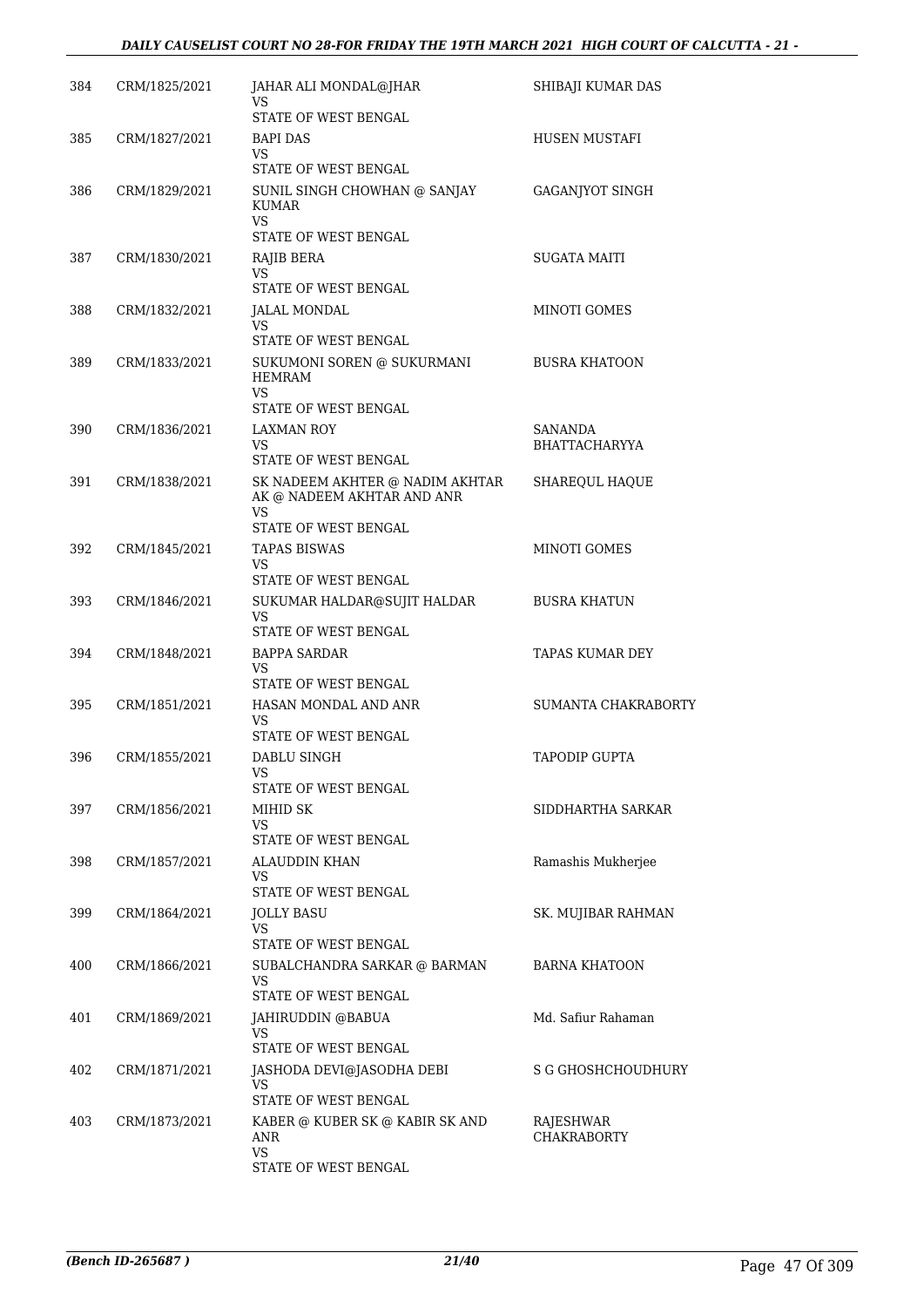| 404 | CRM/1874/2021 | ASRAFUL MULLICK@ABUBAKAR<br>MOLLICK<br>VS. | RAFIKUL ISLAM SARDAR            |
|-----|---------------|--------------------------------------------|---------------------------------|
|     |               | STATE OF WEST BENGAL                       |                                 |
| 405 | CRM/1876/2021 | SARIF SK AND ANR<br>VS                     | MD GOLAM NURE IMROHI            |
|     |               | STATE OF WEST BENGAL                       |                                 |
| 406 | CRM/1878/2021 | <b>SENTU SHAH</b>                          | SNEHANSU MAJUMDER               |
|     |               | VS<br>STATE OF WEST BENGAL                 |                                 |
| 407 | CRM/1879/2021 | ABDUL KAIYUM                               | MUSHARRAF ALAM SK               |
|     |               | VS<br>STATE OF WEST BENGAL                 |                                 |
| 408 | CRM/1881/2021 | SUBHAJIT MAHATO@NIKI                       | MOYUKH MUKHERJEE                |
|     |               | VS<br>STATE OF WEST BENGAL                 |                                 |
| 409 | CRM/1883/2021 | HELAL SK @ LADEN @ HELALUDDIN SK           | JAHANGIR HOSSAIN                |
|     |               | VS<br>STATE OF WEST BENGAL                 |                                 |
| 410 | CRM/1887/2021 | AKHER SK @ MD AKHER SK                     | <b>ARUP SARKAR</b>              |
|     |               | VS                                         |                                 |
| 411 | CRM/1890/2021 | STATE OF WEST BENGAL<br>AJIBAR MONDAL      | Srimoyee Mukherjee              |
|     |               | VS                                         |                                 |
|     |               | STATE OF WEST BENGAL                       |                                 |
| 412 | CRM/1893/2021 | UTPAL MANDAL<br>VS                         | <b>BITASOK BANERJEE</b>         |
|     |               | STATE OF WEST BENGAL                       |                                 |
| 413 | CRM/1896/2021 | JAFIRUDDIN SEKH<br>VS                      | AMARENDRA<br><b>CHAKRABORTY</b> |
|     |               | STATE OF WEST BENGAL                       |                                 |
| 414 | CRM/1899/2021 | SHYAMAPADA BISWAS<br>VS                    | <b>MOUSUMI BISWAS</b>           |
|     |               | STATE OF WEST BENGAL                       |                                 |
| 415 | CRM/1900/2021 | IRSAD KHA @ IRSHAD KHA @ KATTU KHA         | PROSENJIT MUKHERJEE             |
|     |               | VS<br>STATE OF WEST BENGAL                 |                                 |
| 416 | CRM/1903/2021 | KARTICK SINGH@JAGA                         | PRAVAS BHATTACHARYA             |
|     |               | VS<br>STATE OF WEST BENGAL                 |                                 |
| 417 | CRM/1904/2021 | SUJAN GHOSH @ BABUSONA GHOSH @             | PRABIR MAJUMDER                 |
|     |               | <b>SUJOY GHOSH</b><br>VS.                  |                                 |
|     |               | STATE OF WEST BENGAL                       |                                 |
| 418 | CRM/1911/2021 | PRABHAT MONDAL<br>VS                       | PURNASIS BHUNIA                 |
|     |               | STATE OF WEST BENGAL                       |                                 |
| 419 | CRM/1915/2021 | SUKDEV RAJBANSHI                           | SHASHANKA SHEKHAR               |
|     |               | VS<br>STATE OF WEST BENGAL                 | SAHA                            |
| 420 | CRM/1921/2021 | <b>SAMIR BARMAN</b>                        | ARUP SARKAR                     |
|     |               | VS.<br>STATE OF WEST BENGAL                |                                 |
| 421 | CRM/1927/2021 | SUBIR SARKAR @ TAKLA @ CHATTU              | KAMALESH CH. SAHA               |
|     |               | <b>VS</b><br>STATE OF WEST BENGAL          |                                 |
| 422 | CRM/1928/2021 | HAFIJUL HAQUE @ ISLAM                      | <b>ASHOK KUMAR</b>              |
|     |               | VS                                         | CHOUDHURY                       |
|     |               | STATE OF WEST BENGAL                       |                                 |
| 423 | CRM/1931/2021 | ABUL HOSSAIN @ NUNUWA<br><b>VS</b>         | MD ABU SAFDER                   |
|     |               | STATE OF WEST BENGAL                       |                                 |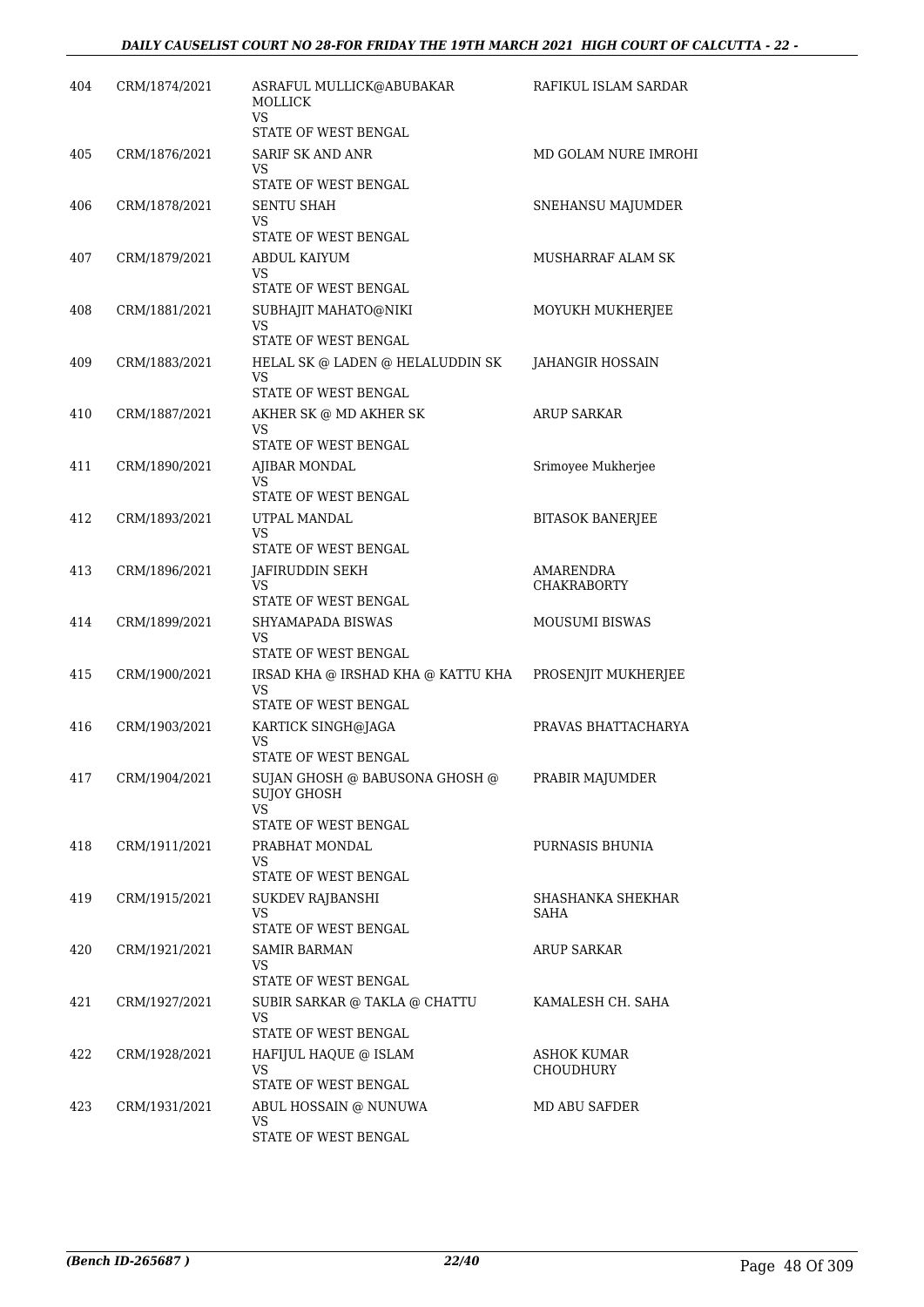| 424 | CRM/1932/2021 | KABUL ALI<br>VS                                                          | <b>IMDADUL HOOUE</b> |
|-----|---------------|--------------------------------------------------------------------------|----------------------|
| 425 | CRM/1935/2021 | STATE OF WEST BENGAL<br>KALIPADA PRAMANIK AND ORS                        | PRONAY BASAK         |
|     |               | VS<br>STATE OF WEST BENGAL                                               |                      |
| 426 | CRM/1937/2021 | ASHISH CHANDA                                                            | SANTANU KR ROY       |
|     |               | VS<br>STATE OF WEST BENGAL                                               |                      |
| 427 | CRM/1943/2021 | SADDAM MOLLA @ SADDAM @ AHEDUL<br><b>SARKAR</b><br>VS.                   | SUBRATA SAHA         |
|     |               | STATE OF WEST BENGAL                                                     |                      |
| 428 | CRM/1945/2021 | SAKIL@SAJIJUL TARAFDAR<br>VS                                             | ARGHA CHOWDHURY      |
|     |               | STATE OF WEST BENGAL                                                     |                      |
| 429 | CRM/1946/2021 | MOJIBUR RAHAMAN @ RONGBIR SEIKH<br>@ MOHIBUR RAHAMAN @ BAPI<br><b>VS</b> | Anisur Rahaman       |
|     |               | STATE OF WEST BENGAL                                                     |                      |
| 430 | CRM/1949/2021 | REJAUL SK                                                                | Anisur Rahaman       |
|     |               | VS<br>STATE OF WEST BENGAL                                               |                      |
| 431 | CRM/1951/2021 | <b>KAMAL ROY</b><br>VS                                                   | SUBRATA SAHA         |
|     |               | STATE OF WEST BENGAL                                                     |                      |
| 432 | CRM/1954/2021 | ARCHANA ROY<br>VS.                                                       | SALMAN HASAN         |
|     |               | STATE OF WEST BENGAL                                                     |                      |
| 433 | CRM/1955/2021 | AJOY SAROHA<br>VS<br>STATE OF WEST BENGAL                                | NILADRI SEKHAR GHOSH |
| 434 | CRM/1956/2021 | JEKER SK@JAKER SK@JEKER ALI@JAKER<br>ALI AND ANR                         | TAPODIPT GUPTA       |
|     |               | VS<br>STATE OF WEST BENGAL                                               |                      |
| 435 | CRM/1966/2021 | FERAJUL SK@FIRAJUL<br>VS.                                                | ARUP KUMAR BHOWMICK  |
|     |               | STATE OF WEST BENGAL                                                     |                      |
| 436 | CRM/1974/2021 | BAKKAR HALSANA<br>VS<br>STATE OF WEST BENGAL                             | SUCHISMITA DUTTA     |
| 437 | CRM/1975/2021 | MUJIBAR RAHAMAN@MOJIBAR SK                                               | JISAN IQUBAL HOSSAIN |
|     |               | VS                                                                       |                      |
|     |               | STATE OF WEST BENGAL                                                     | SANANDA              |
| 438 | CRM/1979/2021 | AMAR BAG AND ANR<br>VS                                                   | <b>BHATTACHARYA</b>  |
|     |               | STATE OF WEST BENGAL                                                     |                      |
| 439 | CRM/1981/2021 | SANJIB DOLUI@SANDIP DOLUI@TOTON<br>VS<br>STATE OF WEST BENGAL            | Srimoyee Mukherjee   |
| 440 | CRM/1982/2021 | SUVAN ALI AND ANR.                                                       | bhaskar chatterjee   |
|     |               | VS<br>STATE OF WEST BENGAL                                               |                      |
| 441 | CRM/1983/2021 | YEASIN ALI                                                               | Kalidas Saha         |
|     |               | VS<br>STATE OF WEST BENGAL                                               |                      |
| 442 | CRM/1984/2021 | SOFIQUL SK. @ SAFILUL ISLAM @<br>SAFIKUL SK.                             | Kalidas Saha         |
|     |               | VS<br>STATE OF WEST BENGAL AND ANR.                                      |                      |
| 443 | CRM/1985/2021 | SK MOHAMMAD @RAJU                                                        | SUMAN CHAKRABORTY    |
|     |               | VS<br>STATE OF WEST BENGAL                                               |                      |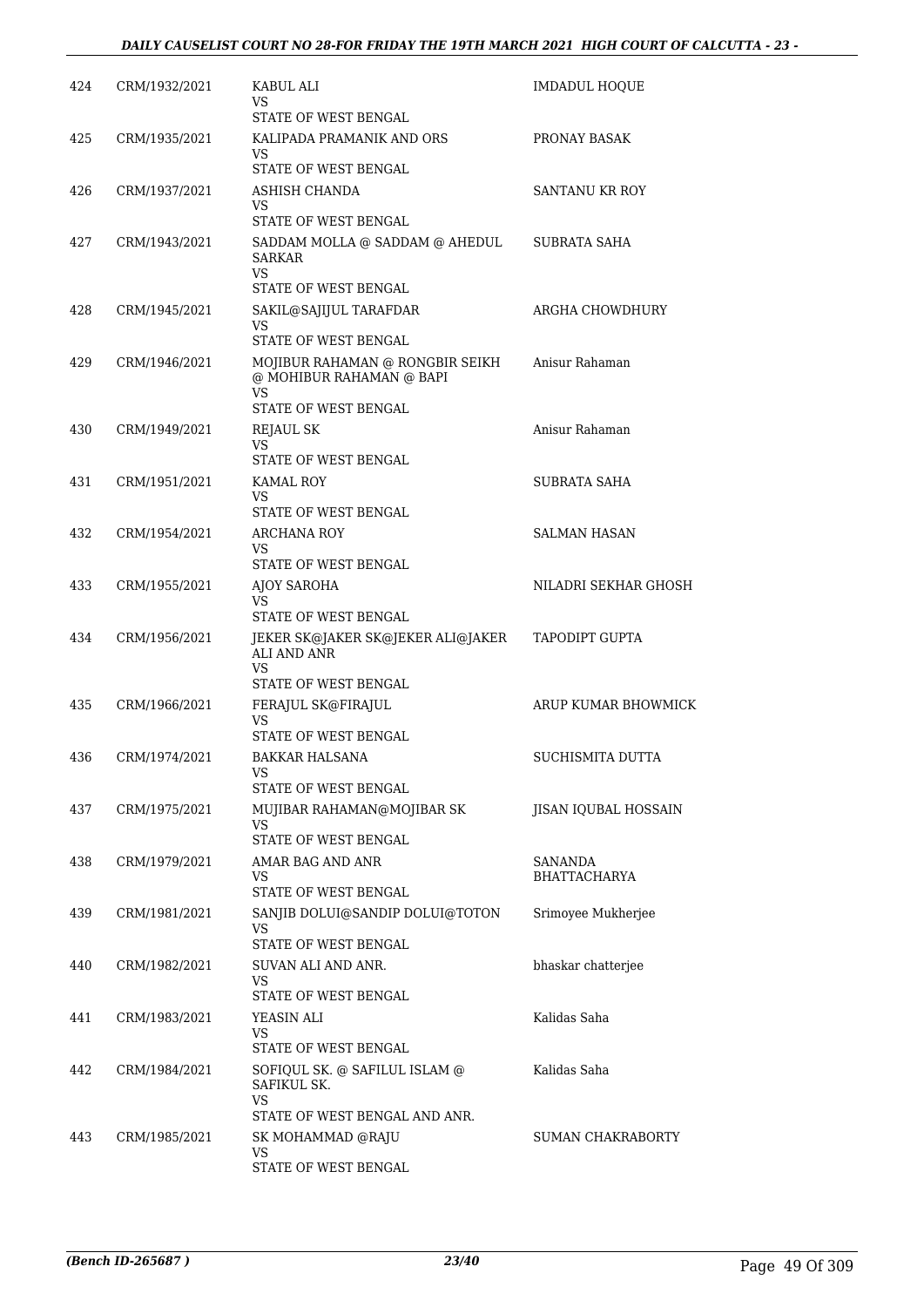#### *DAILY CAUSELIST COURT NO 28-FOR FRIDAY THE 19TH MARCH 2021 HIGH COURT OF CALCUTTA - 24 -*

| 444 | CRM/1986/2021 | JANAK MALI<br>VS                        | sasnjit singh                   |
|-----|---------------|-----------------------------------------|---------------------------------|
|     |               | STATE OF WEST BENGAL                    |                                 |
| 445 | CRM/1987/2021 | RANJAN NANDI ALIAS LUCHO ORS<br>VS      | RAJNANDINI DAS                  |
|     |               | STATE OF WEST BENGAL                    |                                 |
| 446 | CRM/1988/2021 | <b>SOURAV MAITY</b>                     | ANIL KUMAR                      |
|     |               | VS<br>STATE OF WEST BENGAL              | <b>CHATTOPADHYAY</b>            |
| 447 | CRM/1989/2021 | MIR JUMMAN ALI                          | ARUP KUMAR BHOWMICK             |
|     |               | VS<br>STATE OF WEST BENGAL              |                                 |
| 448 | CRM/1990/2021 | ARJUN BHUNIA @ KHAISHA                  | Malay Bhattacharyya             |
|     |               | VS                                      |                                 |
|     |               | STATE OF WEST BENGAL                    |                                 |
| 449 | CRM/1996/2021 | ABHAY TIWARI @ ABHAY KUMAR TIWARI<br>VS | RATUL DAS                       |
|     |               | STATE OF WEST BENGAL                    |                                 |
| 450 | CRM/1999/2021 | TATAN BASAK @ TOTON<br>VS.              | <b>BUSRA KHATOON</b>            |
|     |               | STATE OF WEST BENGAL                    |                                 |
| 451 | CRM/2002/2021 | <b>BIPLAB BISWAS</b><br>VS              | SANANDA<br><b>BHATTACHARYYA</b> |
|     |               | STATE OF WEST BENGAL                    |                                 |
| 452 | CRM/2003/2021 | DIPANKAR MONDAL<br>VS                   | SNEHANSU MAJUMDER               |
|     |               | STATE OF WEST BENGAL                    |                                 |
| 453 | CRM/2007/2021 | KALIPADA SARDAR @ KALI                  | <b>SOUMYA BASU ROY</b>          |
|     |               | VS<br>STATE OF WEST BENGAL              | CHOUDHURY                       |
| 454 | CRM/2010/2021 | RAJIB PRAMANIK                          | PRABIR MAJUMDER                 |
|     |               | VS                                      |                                 |
|     |               | STATE OF WEST BENGAL                    |                                 |
| 455 | CRM/2016/2021 | MOHIT JATAB @ MOHIT<br>VS               | <b>SUMITA SARKAR</b>            |
|     |               | STATE OF WEST BENGAL                    |                                 |
| 456 | CRM/2019/2021 | USMAN SK @ OSMAN SK<br>VS               | SANANDA<br><b>BHATTACHARYYA</b> |
|     |               | STATE OF WEST BENGAL                    |                                 |
| 457 | CRM/2021/2021 | NAROTTAM MONDAL                         | MINOTI GOMES                    |
|     |               | VS<br>STATE OF WEST BENGAL              |                                 |
| 458 | CRM/2023/2021 | JINNATUN KHATUN JAMADAR                 | SOMNATH CHAKRABORTY             |
|     |               | VS.                                     |                                 |
|     |               | STATE OF WEST BENGAL AND ORS.           | MONIRA BEGUM                    |
| 459 | CRM/2024/2021 | JAHANGIR SK.<br>VS                      |                                 |
|     |               | STATE OF WEST BENGAL                    |                                 |
| 460 | CRM/2026/2021 | PRADIP BALA @ AKASH<br>VS.              | MINOTI GOMES                    |
|     |               | STATE OF WEST BENGAL                    |                                 |
| 461 | CRM/2029/2021 | ALAM SK                                 | ARUP KUMAR BHOWMICK             |
|     |               | VS<br>STATE OF WEST BENGAL              |                                 |
| 462 | CRM/2031/2021 | BINOY SARDAR @BINAY SARDAR              | PRABIR MAJUMKDER                |
|     |               | VS.                                     |                                 |
| 463 | CRM/2033/2021 | STATE OF WEST BENGAL<br>MD. SAIF        | MD. ZEESHAN UDDIN               |
|     |               | VS.                                     |                                 |
|     |               | STATE OF WEST BENGAL                    |                                 |
| 464 | CRM/2034/2021 | <b>SOUMEN DHARA</b><br>VS               | AYAN MITRA                      |
|     |               | STATE OF WEST BENGAL                    |                                 |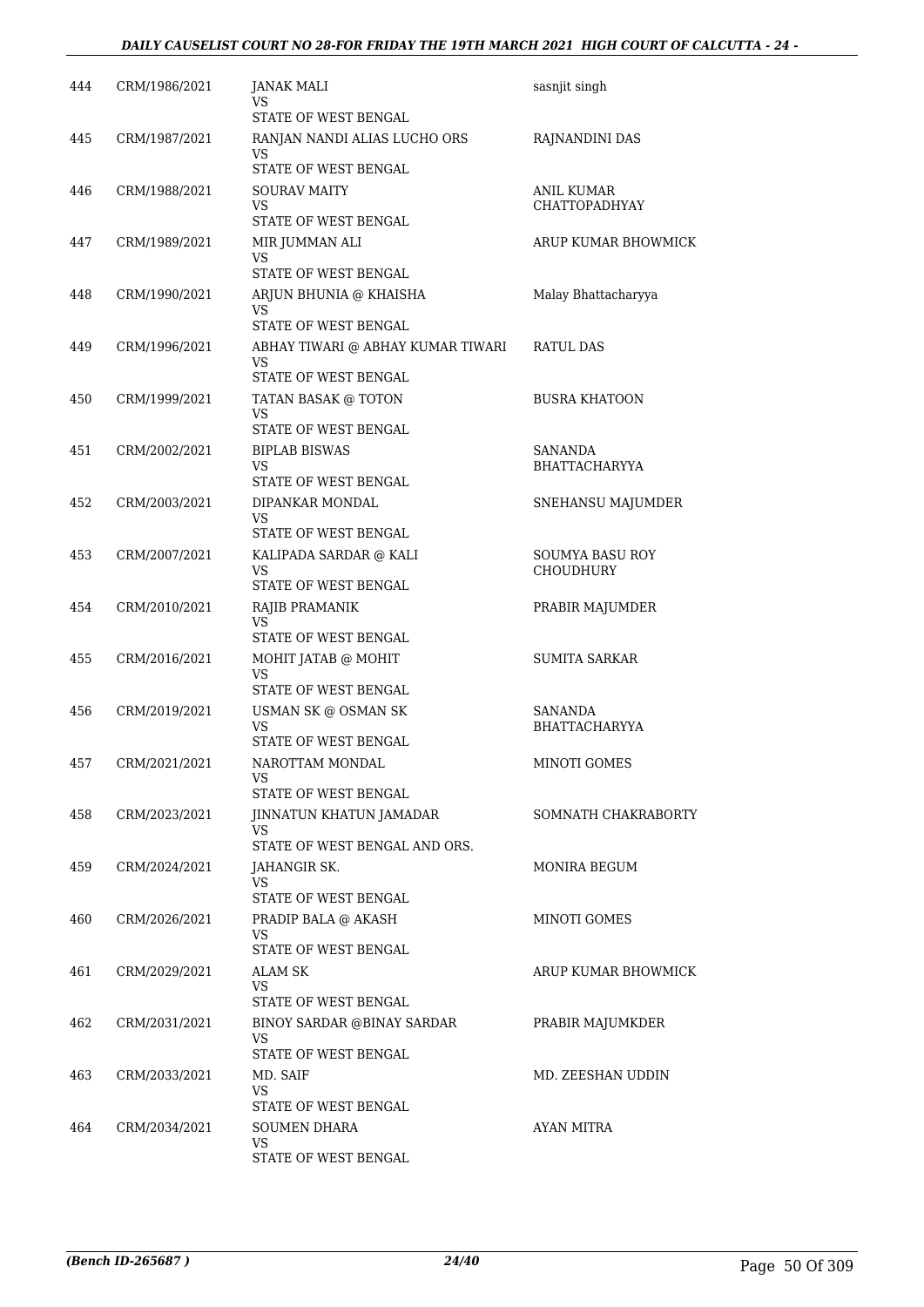#### *DAILY CAUSELIST COURT NO 28-FOR FRIDAY THE 19TH MARCH 2021 HIGH COURT OF CALCUTTA - 25 -*

| 465 | CRM/2038/2021 | RAKIB SK<br>VS                                   | PARVEJ ANAM               |
|-----|---------------|--------------------------------------------------|---------------------------|
| 466 | CRM/2039/2021 | STATE OF WEST BENGAL<br>SARIFUL ISLAM            | <b>BHASKAR CHATTERJEE</b> |
|     |               | VS                                               |                           |
| 467 | CRM/2042/2021 | STATE OF WEST BENGAL<br>HASANUR JAMAN SK @ HASAN | Sumanta Das               |
|     |               | VS                                               |                           |
|     |               | STATE OF WEST BENGAL                             |                           |
| 468 | CRM/2046/2021 | DEBASISH MANDAL<br>VS                            | SOVAN DAS GUPTA           |
|     |               | STATE OF WEST BENGAL                             |                           |
| 469 | CRM/2047/2021 | SAIFUL ALI MANDAL @ MADDU<br>VS.                 | SUMANTA DAS               |
|     |               | STATE OF WEST BENGAL                             |                           |
| 470 | CRM/2048/2021 | SAMAR HALDER                                     | SUMANTA DAS               |
|     |               | VS.<br>STATE OF WEST BENGAL                      |                           |
| 471 | CRM/2053/2021 | RATAN BALA                                       | <b>KOUSTAV SHOME</b>      |
|     |               | VS.                                              |                           |
| 472 | CRM/2055/2021 | STATE OF WEST BENGAL<br>DILIP SARKAR             | KAUSTAV SHOME             |
|     |               | VS                                               |                           |
|     |               | STATE OF WEST BENGAL                             |                           |
| 473 | CRM/2057/2021 | SANDIP PRAMANIK<br>VS                            | KAUSTAV SHOME             |
|     |               | STATE OF WEST BENGAL                             |                           |
| 474 | CRM/2059/2021 | SUMAN DAS @ CHHOLU                               | ARUP KUMAR BHOWMICK       |
|     |               | VS<br>STATE OF WEST BENGAL                       |                           |
| 475 | CRM/2060/2021 | SADIKUKL@SADIQUL SK                              | ZIAUL HAQUE               |
|     |               | VS<br>STATE OF WEST BENGAL                       |                           |
| 476 | CRM/2061/2021 | CHANO MONDAL                                     | SAYAN DE                  |
|     |               | VS                                               |                           |
|     |               | STATE OF WEST BENGAL                             |                           |
| 477 | CRM/2062/2021 | RABINDRANATH DINDA<br>VS.                        | SHIBAJI KUMAR DAS         |
|     |               | STATE OF WEST BENGAL                             |                           |
| 478 | CRM/2064/2021 | MD. SHAHED @ MD. SAHID @ RAJU<br>VS.             | SHEKHAR BARMAN            |
|     |               | STATE OF WEST BENGAL                             |                           |
| 479 | CRM/2066/2021 | SK. SAHABUDDIN @ HABLU                           | <b>JYOTI PRAKASH</b>      |
|     |               | VS.<br>STATE OF WEST BENGAL                      | <b>CHATTERJEE</b>         |
| 480 | CRM/2069/2021 | NAJIMUL GAZI @ NAZMUL GAZI                       | SAFDAR AZAM               |
|     |               | VS.<br>STATE OF WEST BENGAL                      |                           |
| 481 | CRM/2074/2021 | PRATIK DAS                                       | SAYAN DE                  |
|     |               | VS.                                              |                           |
|     |               | STATE OF WEST BENGAL                             |                           |
| 482 | CRM/2076/2021 | SK. REJAULHAQUE @ REJAUL HAQUE<br>VS.            | Srimoyee Mukherjee        |
|     |               | STATE OF WEST BENGAL                             |                           |
| 483 | CRM/2085/2021 | ASISH TEWARI @ ASIS TEWARI<br>VS                 | SWARNALI SAHA             |
|     |               | STATE OF WEST BENGAL                             |                           |
| 484 | CRM/2086/2021 | MITHU SIKARI AND ANR                             | ASHOK DAS                 |
|     |               | VS<br>STATE OF WEST BENGAL                       |                           |
| 485 | CRM/2087/2021 | SK. REHANULLAH @ REHAN                           | ARUP KUMAR BHOWMICK       |
|     |               | VS.                                              |                           |
|     |               | STATE OF WEST BENGAL                             |                           |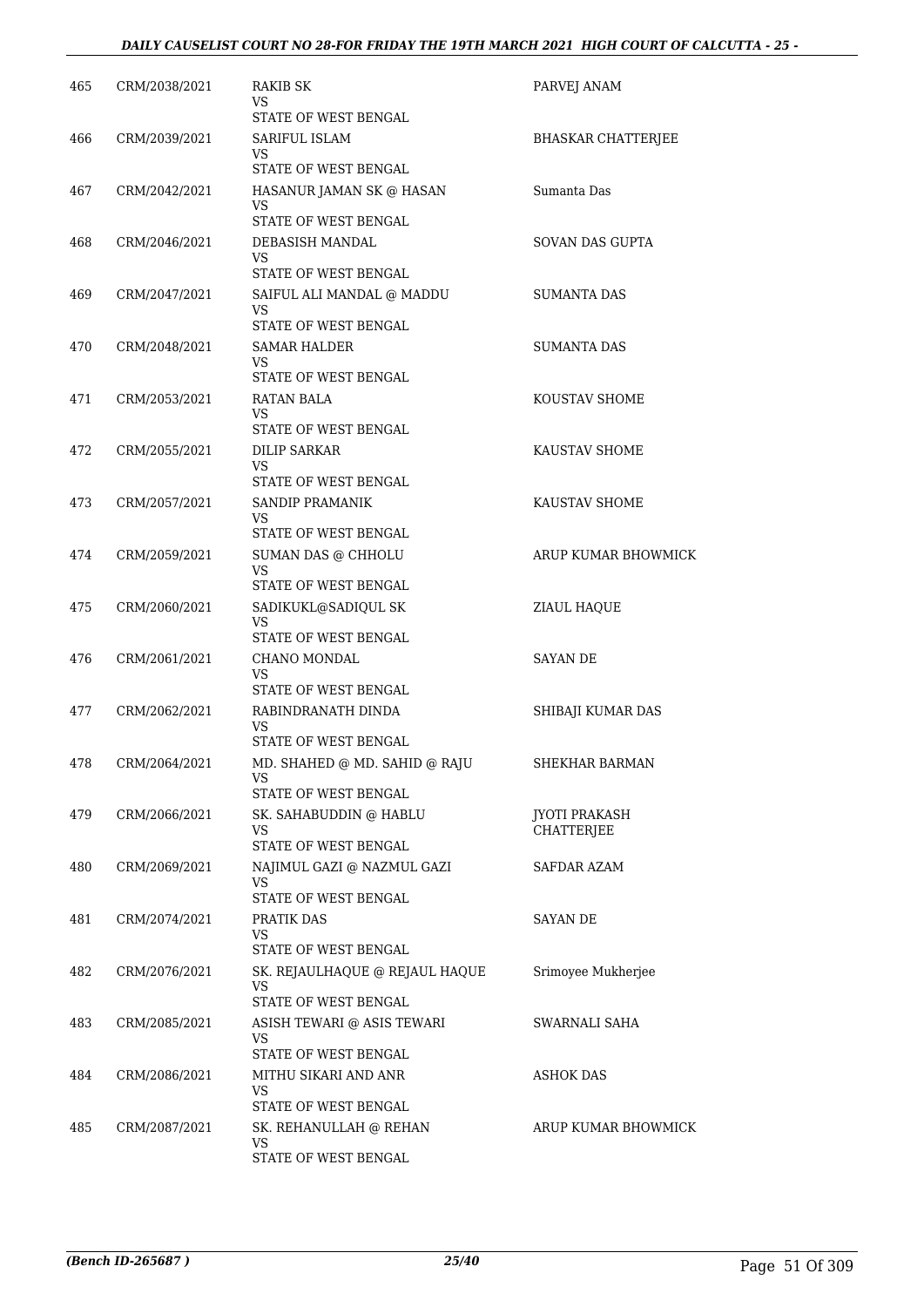| 486 | CRM/2090/2021        | ANKIT TIWARI@TEWARY<br>VS                                                          | <b>BISWAJIT MANNA</b>           |
|-----|----------------------|------------------------------------------------------------------------------------|---------------------------------|
| 487 | CRM/2091/2021        | STATE OF WEST BENGAL<br>KRISHNA RANJAN MANDAL                                      | ARUP KUMAR BHOWMICK             |
|     |                      | VS<br>STATE OF WEST BENGAL                                                         |                                 |
|     |                      | <b>APPLICATION FOR ANTICIPATORY BAIL</b>                                           |                                 |
| 488 | CRM/9654/2020        | SUBHAS CHANDRA GHOSHAL<br>VS                                                       | SALONI BHATTACHARYA             |
|     |                      | State of West Bengal                                                               |                                 |
| 489 | CRM/2827/2020        | KANAI HALDER @ BIKRAM HALDAR<br>VS<br>STATE OF WEST BENGAL                         | ARUP KR MONDAL                  |
| 490 | CRM/8367/2020        | GOLAP RAHAMAN ALIAS MD. GOLAM<br><b>RAHAMAN BISWAS</b><br>VS                       | MD. GOLAM NURE<br><b>IMROHI</b> |
|     |                      | State of West Bengal                                                               |                                 |
| 491 | CRM/8373/2020        | NASIR<br>VS.<br>State of West Bengal                                               | ARUP SARKAR                     |
| 492 | CRM/8692/2020        | SISIR PAKHIRA AND ORS                                                              | <b>BIVASH BANERJEE</b>          |
|     |                      | VS<br>STATE OF WEST BENGAL AND ORS.                                                |                                 |
| 493 | CRM/8764/2020        | NARAYAN MAJUMDER                                                                   | AI AHSAN ALAMGIR                |
|     |                      | VS<br>State of West Bengal                                                         |                                 |
| 494 | CRM/9508/2020        | ANOYARA BIBI                                                                       | KAUSHIK CHOUDHURY               |
|     |                      | VS                                                                                 |                                 |
| 495 | CRM/9651/2020        | State of West Bengal<br><b>BHAKTI BHUSAN NAYEK</b>                                 | RAMESHWAR SINHA                 |
|     |                      | VS                                                                                 |                                 |
|     |                      | State of West Bengal                                                               |                                 |
| 496 | CRM/9883/2020        | JULFIKAR SEKH @FIKKAR SK<br><b>VS</b>                                              | Sumanta Das                     |
|     |                      | State of West Bengal                                                               |                                 |
|     | wt497 CRM/10064/2020 | <b>SUBIR SAHA</b><br>VS<br>STATE OF WEST BENGAL                                    | <b>MANAS KUMAR DAS</b>          |
| 498 | CRM/10053/2020       | PRITAM DAS AND ORS                                                                 | <b>ARINDAM DAS</b>              |
|     |                      | VS.<br>State of West Bengal                                                        |                                 |
| 499 | CRM/10209/2020       | TARIK ANOWAR @ tarik anwar                                                         | <b>SUJATA DAS</b>               |
|     |                      | VS<br>State of West Bengal                                                         |                                 |
| 500 | CRM/10256/2020       | <b>GOURI PATRA</b>                                                                 | GOBINDA CHANDRA                 |
|     |                      | <b>VS</b><br>State of West Bengal                                                  | BAIDYA                          |
| 501 | CRM/10776/2020       | JAHIR SK@JAHIR SEIKH                                                               | NAVANIL DE                      |
|     |                      | VS<br>State of West Bengal                                                         |                                 |
| 502 | CRM/10872/2020       | SK REJABUL @ SK. REJAUL KARIM AND<br>ANR<br><b>VS</b>                              | Ramashis Mukherjee              |
|     |                      | State of West Bengal                                                               |                                 |
| 503 | CRM/10883/2020       | KEYAY MIDDYA @RIAJUL MIDDYA AND<br><b>ORS</b><br><b>VS</b><br>State of West Bengal | SUJAN CHATTERJEE                |
| 504 | CRM/10888/2020       | KABIRA EVEN MONDAL@BAPPA                                                           | SOMRAJ DHAR                     |
|     |                      | VS<br>State of West Bengal                                                         |                                 |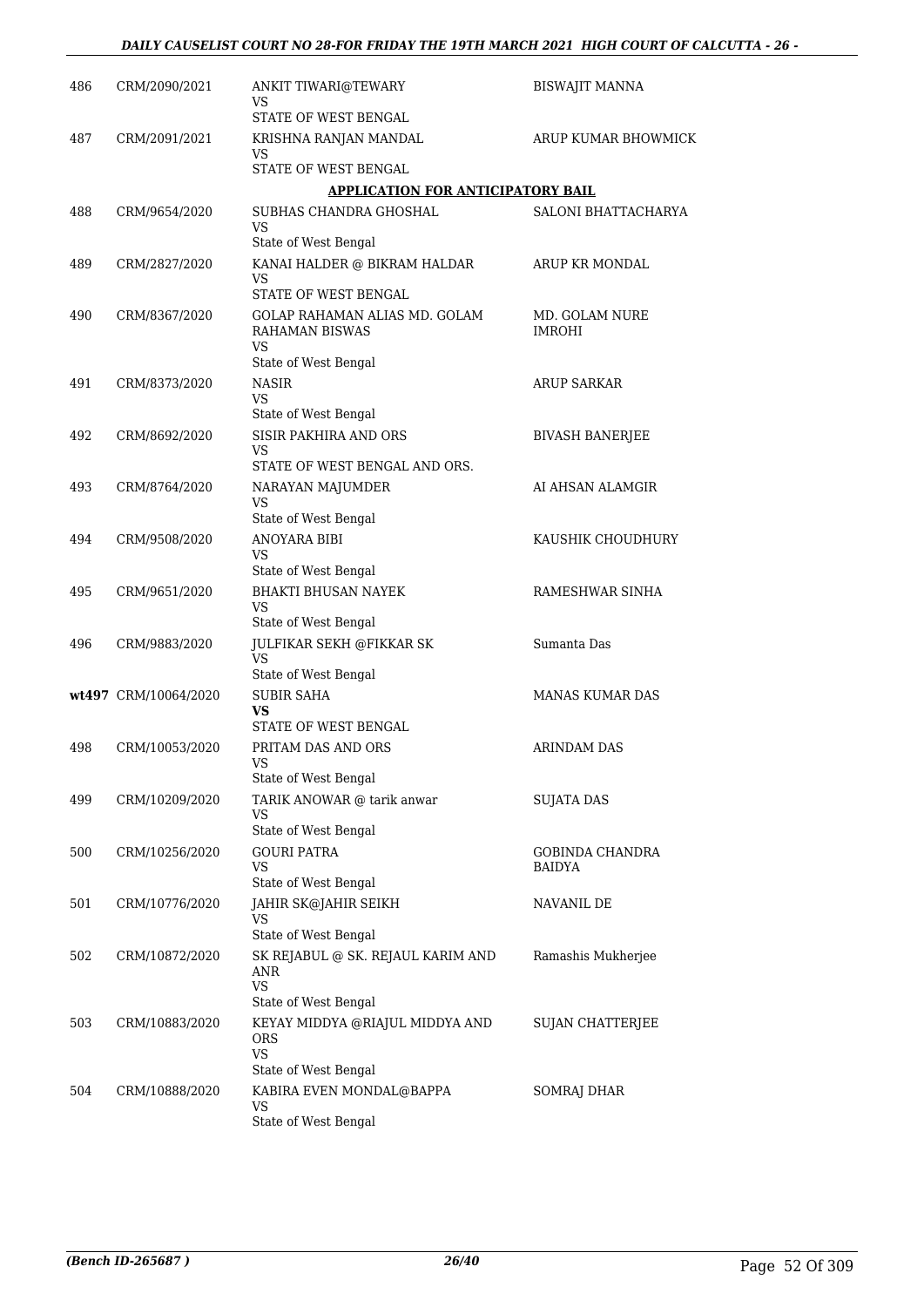#### *DAILY CAUSELIST COURT NO 28-FOR FRIDAY THE 19TH MARCH 2021 HIGH COURT OF CALCUTTA - 27 -*

| 505 | CRM/10899/2020 | AYAN PAKRASHI<br>VS                                                                   | SATADRU LAHIRI            |
|-----|----------------|---------------------------------------------------------------------------------------|---------------------------|
| 506 | CRM/10926/2020 | State of West Bengal<br>SAJID HUSSAIN ANSARI<br><b>VS</b>                             | DEBRUP BHATTACHARJEE      |
| 507 | CRM/10930/2020 | State of West Bengal<br><b>BAPAN BHAKTA</b><br>VS                                     | Atis Kumar Biswas         |
| 508 | CRM/10945/2020 | State of West Bengal<br>JANHABI MISTRY @JANNABI MISTRI<br>VS                          | <b>BIKASH CHAKRABORTY</b> |
| 509 | CRM/10956/2020 | State of West Bengal<br><b>MD TIPU</b><br><b>VS</b>                                   | RAJU MONDAL               |
| 510 | CRM/10958/2020 | State of West Bengal<br>RAHIM MIA@ABIUDDIN HAQUE<br>VS                                | RUXMINI BASU ROY          |
| 511 | CRM/10960/2020 | State of West Bengal<br>SK FIROJ ALI AND ORS<br><b>VS</b>                             | <b>BUSRA KHATUN</b>       |
| 512 | CRM/10962/2020 | State of West Bengal<br>HARIDAS BISWAS ANDANR<br>VS                                   | AMANUL ISLAM              |
| 513 | CRM/10963/2020 | State of West Bengal<br>SEKH SAJED @ SEKH SAJET AND ORS<br>VS                         | RAVI RANJAN KUMAR         |
| 514 | CRM/10964/2020 | State of West Bengal<br><b>BAGBUL SEKH</b><br>VS                                      | <b>AMANUL SEKH</b>        |
| 515 | CRM/10965/2020 | State of West Bengal<br>PRASENJIT ADHIKARY AND ORS<br>VS                              | KAUSTAV SHOM              |
| 516 | CRM/10967/2020 | State of West Bengal<br>MD AKTAR ALI SK @ MD AKTAR ALI<br>VS                          | AMANUL ISLAM              |
| 517 | CRM/10969/2020 | State of West Bengal<br>MRIDUL KANTI JOYARDAR@MRIDUL<br>JOYARDAR AND ORS<br><b>VS</b> | SUMANTA DAS               |
| 518 | CRM/10971/2020 | State of West Bengal<br>MRIDUL KANTI JOYARDAR AND ORS<br><b>VS</b>                    | Sumanta Das               |
| 519 | CRM/10972/2020 | State of West Bengal<br><b>MANIK DEBNATH</b><br>VS.<br>State of West Bengal           | AMANUL ISLAM              |
| 520 | CRM/10974/2020 | PARWIN SHARMA AND ANR<br>VS<br>State of West Bengal                                   | <b>SUJAN CHATTERJEE</b>   |
| 521 | CRM/10975/2020 | ABDUL KADER SEKH @ KADER SK<br>VS<br>State of West Bengal                             | RIYA DAS                  |
|     |                | <b>ANTICIPATORY BAIL</b>                                                              |                           |
| 522 | CRM/1285/2021  | TIMPA SINGHA ROY<br>VS<br>STATE OF WEST BENGAL                                        | RAHUL SHARMA              |
| 523 | CRM/581/2021   | ASHOKE KR. DAS @ ASHOKE DAS<br>VS<br>State of West Bengal                             | PALASH BAPARI             |
| 524 | CRM/613/2021   | ARUP GHOSH<br>VS<br>State of West Bengal                                              | FARAH ANJUM               |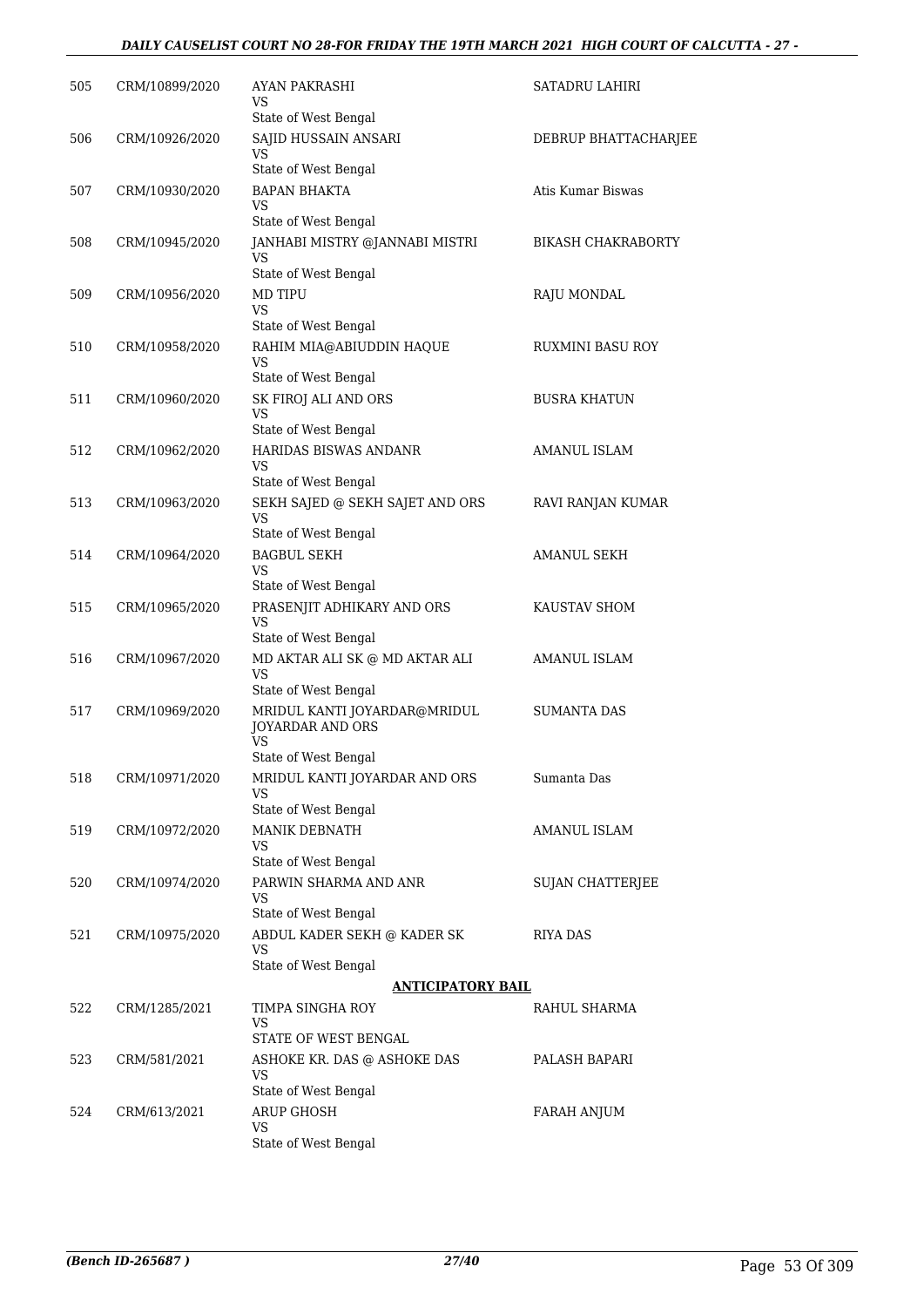#### *DAILY CAUSELIST COURT NO 28-FOR FRIDAY THE 19TH MARCH 2021 HIGH COURT OF CALCUTTA - 28 -*

| 525 | CRM/617/2021 | BABUL ALI@BABUL HOSSAIN AND ORS                                                      | <b>ARUP SARKAR</b>                         |
|-----|--------------|--------------------------------------------------------------------------------------|--------------------------------------------|
|     |              | VS<br>State of West Bengal                                                           |                                            |
| 526 | CRM/624/2021 | <b>BABLI DAS AND ANR</b>                                                             | <b>TINA BISWAS</b>                         |
|     |              | VS<br>State of West Bengal                                                           |                                            |
| 527 | CRM/627/2021 | MAHENDRA MANDAL                                                                      | DEBASIS MITRA                              |
|     |              | VS<br>State of West Bengal                                                           |                                            |
| 528 | CRM/630/2021 | NIRANJAN MIDDE AND ORS                                                               | <b>BAPIN BAIDYA</b>                        |
|     |              | VS                                                                                   |                                            |
| 529 | CRM/632/2021 | State of West Bengal<br>MD SAMFUL AND ORS                                            | ARUP KUMAR BHOWMICK                        |
|     |              | VS                                                                                   |                                            |
|     |              | State of West Bengal                                                                 |                                            |
| 530 | CRM/634/2021 | MAJLUM SK @MAJLUM<br>VS                                                              | ARUP KUMAR BHOWMICK                        |
|     |              | State of West Bengal                                                                 |                                            |
| 531 | CRM/639/2021 | RABINDRA NARAYAN ROY AND ORS<br>VS                                                   | AMAL KRISHNA SAMANTA                       |
|     |              | State of West Bengal                                                                 |                                            |
| 532 | CRM/640/2021 | <b>ASGAR ALI</b><br>VS                                                               | <b>BISWAJIT MITRA</b>                      |
|     |              | State of West Bengal                                                                 |                                            |
| 533 | CRM/642/2021 | AJMAT SARDAR@AZMAT SARDAR AND<br><b>ORS</b><br>VS                                    | <b>SOUMYS BASU ROY</b><br><b>CHOWDHURY</b> |
|     |              | State of West Bengal                                                                 |                                            |
| 534 | CRM/649/2021 | SIDHYESWAR SAMANTA @DABLU AND<br><b>ANOTHER</b><br><b>VS</b><br>State of West Bengal | <b>SUMAN CHAKRABORTY</b>                   |
| 535 | CRM/650/2021 | tumpa sardar @tuki and anr.                                                          | SUBHAJYOTI CHANDRA                         |
|     |              | VS<br>State of West Bengal                                                           |                                            |
| 536 | CRM/654/2021 | SOHORUL BISWAS @SAHARUL                                                              | <b>SAGAR SAHA</b>                          |
|     |              | <b>VS</b>                                                                            |                                            |
| 537 | CRM/655/2021 | State of West Bengal<br>SURYA SAHA @MONDAL@ POALASH                                  | MUSHARRAF ALAM SK.                         |
|     |              | MANDAL<br>VS                                                                         |                                            |
|     |              | State of West Bengal                                                                 |                                            |
| 538 | CRM/656/2021 | HAYAD ALI AND ANR.<br>VS                                                             | <b>BUSRA KHATOON</b>                       |
|     |              | State of West Bengal                                                                 |                                            |
| 539 | CRM/657/2021 | <b>SK NASIR HOSSAIN</b><br>VS                                                        | <b>SAUVIK DERE</b>                         |
|     |              | State of West Bengal                                                                 |                                            |
| 540 | CRM/659/2021 | SUBHAS MAHATO                                                                        | <b>BIMAL SIL</b>                           |
|     |              | VS<br>State of West Bengal                                                           |                                            |
| 541 | CRM/660/2021 | HAPNA MURMU AND OTHERS                                                               | <b>BUSRA KHATUN</b>                        |
|     |              | VS<br>State of West Bengal                                                           |                                            |
| 542 | CRM/662/2021 | KAPU MURMU AND OTHERS                                                                | KAZI M RAHAMAN                             |
|     |              | VS<br>State of West Bengal                                                           |                                            |
| 543 | CRM/663/2021 | TANJURA BIBI AND ANR.                                                                | <b>SAGAR SAHA</b>                          |
|     |              | VS                                                                                   |                                            |
|     |              | State of West Bengal                                                                 |                                            |
| 544 | CRM/664/2021 | MINU MONDAL AND ANR<br>VS                                                            | SANANDA<br><b>BHATTACHARYYA</b>            |
|     |              | State of West Bengal                                                                 |                                            |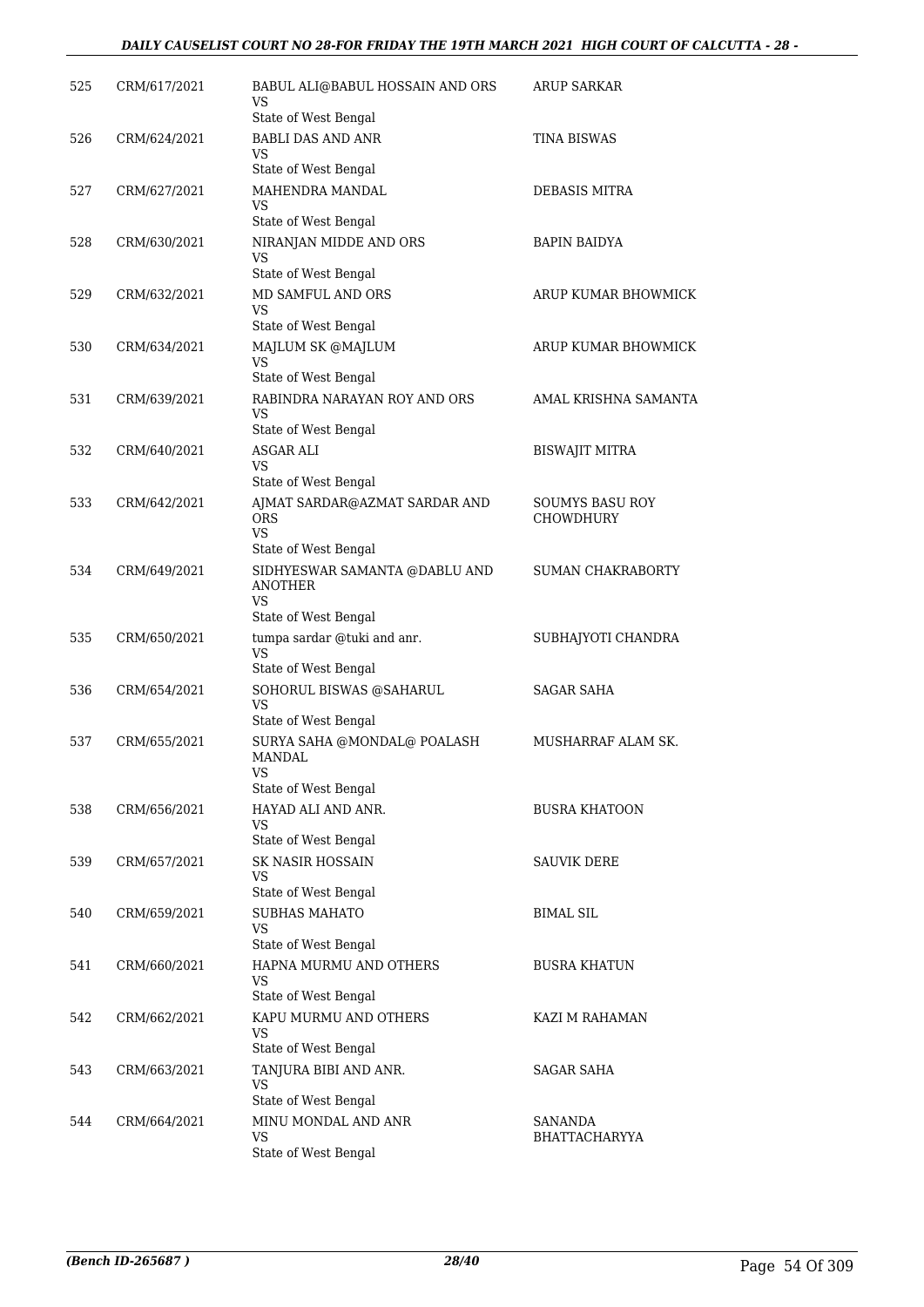#### *DAILY CAUSELIST COURT NO 28-FOR FRIDAY THE 19TH MARCH 2021 HIGH COURT OF CALCUTTA - 29 -*

| 545 | CRM/666/2021 | KAUSHIK GHOSH<br>VS                                           | KAZI M RAHAMAN                   |
|-----|--------------|---------------------------------------------------------------|----------------------------------|
| 546 | CRM/667/2021 | State of West Bengal<br>ARUP BAG AND ANR.                     | Suvadip Bhattacharjee            |
|     |              | VS<br>State of West Bengal                                    |                                  |
| 547 | CRM/668/2021 | SANA MAHALDAR @SANAUL MAHALDAR<br>VS                          | JISAN IQBAL HOSSAIN              |
|     |              | State of West Bengal                                          |                                  |
| 548 | CRM/669/2021 | DIPAK MONDAL @DIPTA MONDAL<br><b>VS</b>                       | SHIBAJI KUMAR DAS                |
|     |              | State of West Bengal                                          |                                  |
| 549 | CRM/671/2021 | RANJAN GHOSH ALIAS BHAKTI GHOSH<br>VS<br>State of West Bengal | SHIBAJI KR DAS                   |
| 550 | CRM/672/2021 | <b>BHALU MANDAL</b>                                           | KAZI M RAHMAN                    |
|     |              | VS<br>State of West Bengal                                    |                                  |
| 551 | CRM/678/2021 | SOHIDUR SK@JAHIDUR RAHAMAN                                    | KAZI M RAHAMAN                   |
|     |              | <b>VS</b><br>State of West Bengal                             |                                  |
| 552 | CRM/682/2021 | PACHU CHOWHAN AND ORS.<br>VS                                  | BISWAJIT MITRA                   |
|     |              | State of West Bengal                                          |                                  |
| 553 | CRM/686/2021 | SOMNATH DAS @ BAPAN DAS AND ORS.<br>VS                        | AMAL KRISHNA SAMANTA             |
|     |              | State of West Bengal                                          |                                  |
| 554 | CRM/687/2021 | SUJIT KUMAR YADAV<br><b>VS</b>                                | <b>AMRIN KHATOON</b>             |
|     |              | State of West Bengal                                          |                                  |
| 555 | CRM/689/2021 | SUJIT PAL AND ANOTHER<br>VS<br>State of West Bengal           | ABHIJIT KUMAR ADHYA              |
| 556 | CRM/690/2021 | MD. IMRAN ALAM @ IMRAN ALAM<br>VS                             | SOMNATH DE                       |
|     |              | State of West Bengal                                          |                                  |
| 557 | CRM/696/2021 | MITHUN SARDAR AND ORS<br>VS                                   | NAVANIL DE                       |
|     |              | State of West Bengal                                          |                                  |
| 558 | CRM/697/2021 | MITHUN SARDAR AND OTHERS<br>VS                                | NAVANIL DE                       |
|     |              | State of West Bengal                                          |                                  |
| 559 | CRM/700/2021 | JIBAN DEY AND OTHERS<br>VS                                    | <b>MRINAL KANTI</b><br>MUKHERJEE |
|     |              | State of West Bengal                                          |                                  |
| 560 | CRM/702/2021 | CHANDANA BISWAS<br>VS<br>State of West Bengal                 | MD JANNAT UL FIRDOUS             |
| 561 | CRM/704/2021 | DEBABRATA BAIDYA                                              | MD JANNAT UL FIRDOUS             |
|     |              | VS<br>State of West Bengal                                    |                                  |
| 562 | CRM/706/2021 | <b>SK SAKIM</b>                                               | <b>SUVADIP</b>                   |
|     |              | <b>VS</b><br>State of West Bengal                             | BHATTACHARJEE                    |
| 563 | CRM/707/2021 | <b>INDER SINGH KOTHARI</b><br>VS                              | Rituparna Ghosh                  |
|     |              | <b>ASSISTANT DIRECTOR</b><br>ENFORCEMENT, DIRECTORATE         |                                  |
| 564 | CRM/708/2021 | SAMRAT SAHA AND ORS                                           | PRASANTA KUMAR                   |
|     |              | VS<br>State of West Bengal                                    | PAKRASHI                         |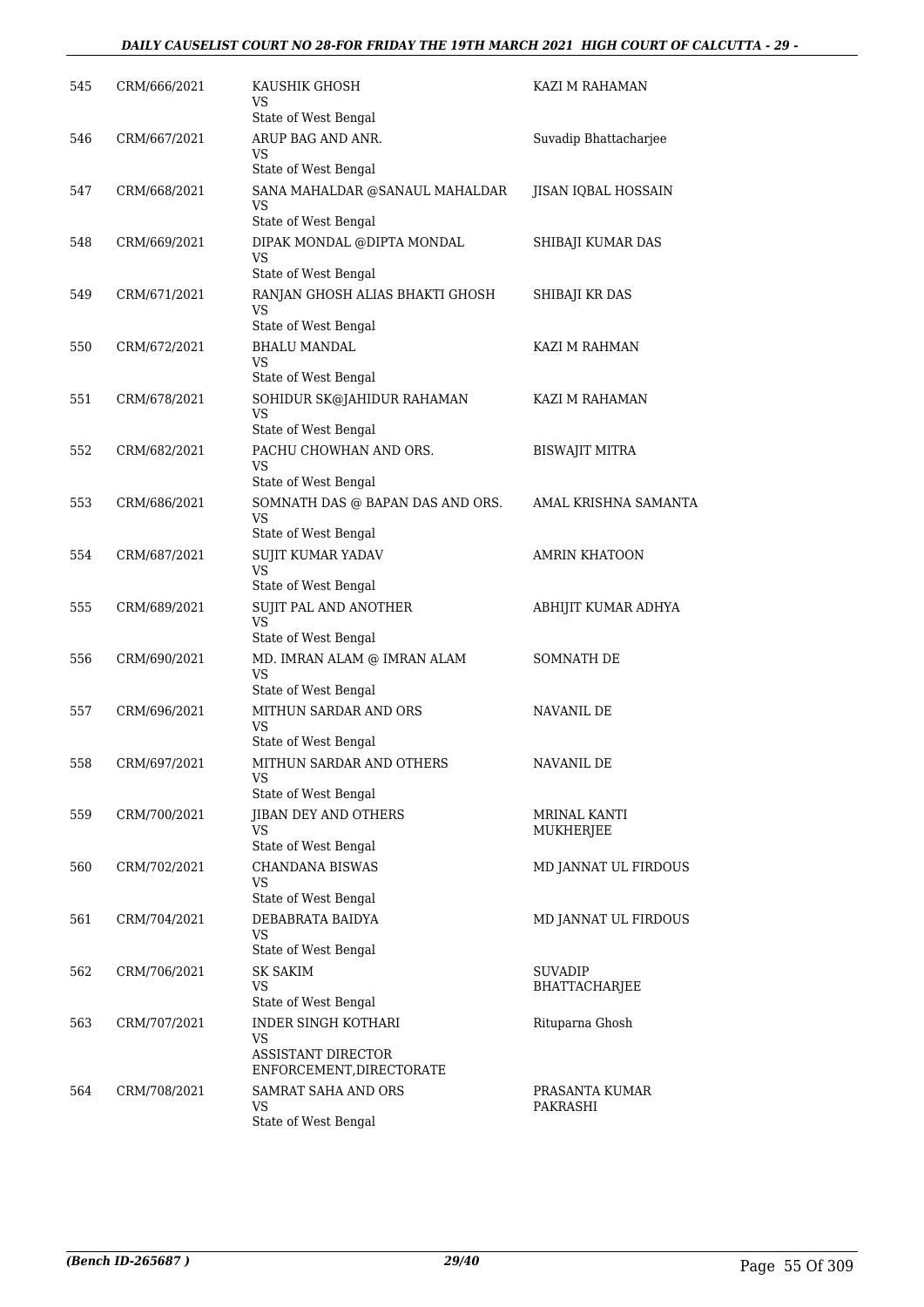#### *DAILY CAUSELIST COURT NO 28-FOR FRIDAY THE 19TH MARCH 2021 HIGH COURT OF CALCUTTA - 30 -*

| 565 | CRM/709/2021 | SEKH KABIR ALI<br>VS                                             | TIRTHAPATI ACHARYA   |
|-----|--------------|------------------------------------------------------------------|----------------------|
|     |              | State of West Bengal                                             |                      |
| 566 | CRM/711/2021 | RABIN PATRA<br>VS                                                | SHAMIM HALDER        |
|     |              | State of West Bengal                                             |                      |
| 567 | CRM/714/2021 | RANJIT DAS AND ORS<br>VS                                         | PRABIR ADHYA         |
|     |              | State of West Bengal                                             |                      |
| 568 | CRM/715/2021 | MD. AMZAD HOSSAIN @ AMJAD @ MD.<br><b>AMJAD HOSSAIN</b><br>VS    | MUSHARRAF ALAM SK    |
| 569 | CRM/717/2021 | State of West Bengal<br>ANIL CHANDRA SAHOO@ ANIL KUMAR           | SANDIP GHOSH         |
|     |              | SAHOO<br>VS<br>State of West Bengal                              |                      |
| 570 | CRM/718/2021 | MD. ALMGIR MONDAL @ ALAMGIR                                      | SUMANTA CHAKRABORTY  |
|     |              | MONDAL @ ALAM<br><b>VS</b><br>State of West Bengal               |                      |
| 571 | CRM/719/2021 | TAIYARA KHATUN @ TAMINA KHATUN                                   | RAFIKUL ISLAM SARDAR |
|     |              | ANB ANOTHER<br>VS                                                |                      |
|     |              | State of West Bengal                                             |                      |
| 572 | CRM/720/2021 | <b>BABAR ALI MONDAL</b><br>VS                                    | DIPTENDU BANERJEE    |
|     |              | State of West Bengal                                             |                      |
| 573 | CRM/724/2021 | SAMIPA MANDAL<br>VS<br>State of West Bengal                      | NILADRI SEKHAR GHOSH |
| 574 | CRM/727/2021 | DIPU KUNDU @ DIPENDRA KUNDU<br>VS                                | KOEL MUKHERJEE       |
|     |              | State of West Bengal                                             |                      |
| 575 | CRM/729/2021 | <b>SUJIT BAGDI</b><br><b>VS</b>                                  | KOEL MUKHERJEE       |
|     |              | State of West Bengal                                             |                      |
| 576 | CRM/730/2021 | JAISAN BIBI @ JAYSUN BIBI<br>VS                                  | MOUNICK GHOSH        |
|     |              | State of West Bengal AND ANOTHER                                 |                      |
| 577 | CRM/731/2021 | LAL BAHADUR ROY<br>VS                                            | Malay Bhattacharyya  |
|     |              | State of West Bengal                                             |                      |
| 578 | CRM/732/2021 | RAJPATI MANDAL<br>VS<br>STATE OF WEST BENGAL AND ANR.            | <b>MOUNICK GHOSH</b> |
|     |              |                                                                  |                      |
| 579 | CRM/734/2021 | RAJKUMAR MANDAL @MANDAL<br>RAJKUMAR AND ANR.<br><b>VS</b>        | MOUMICK GHOSH        |
|     |              | State of West Bengal AND ANR                                     |                      |
| 580 | CRM/735/2021 | NARAYAN DHALI<br>VS<br>State of West Bengal                      | SAFDAR AZAM          |
| 581 | CRM/736/2021 | SOKURUDDIN SK. @ SUKREB SEIKH AN                                 | MOUNICK GHOSH        |
|     |              | <b>OTHERS</b><br>VS                                              |                      |
|     |              | STATE OF WEST BENGAL AND ANR.                                    |                      |
| 582 | CRM/737/2021 | ARIJIT PAUL (WRONGLY DESCRIBED AS<br>ARIJIT PAL) AND ORS.<br>VS. | Saurav Basu          |
|     |              | State of West Bengal                                             |                      |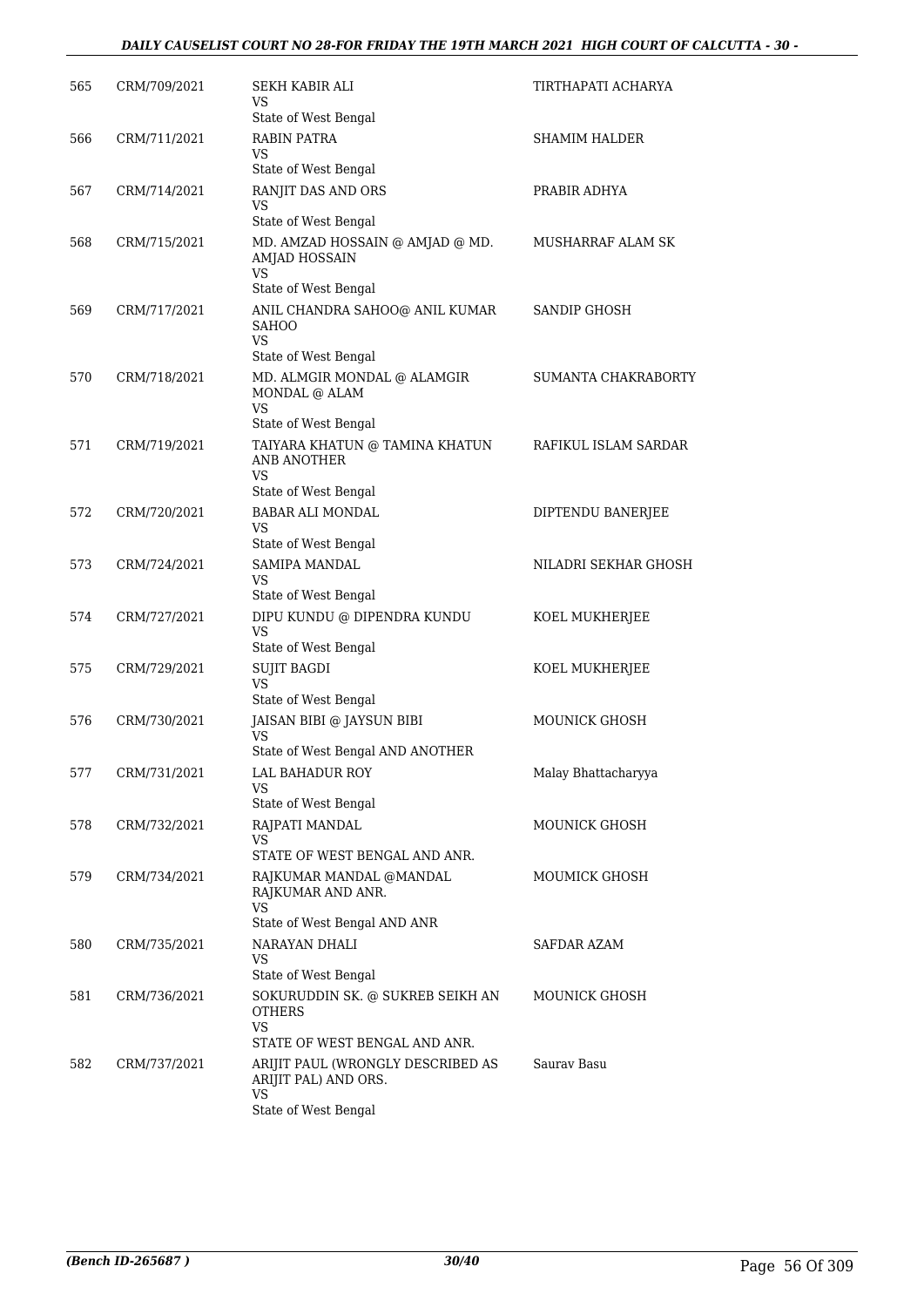| 583 | CRM/739/2021 | QUAZI ABDUL AZIZ ALIAS KAZI ABDUL<br><b>AZIZ AND OTHERS</b><br>VS    | SUFI KAMAL            |
|-----|--------------|----------------------------------------------------------------------|-----------------------|
|     |              | State of West Bengal                                                 |                       |
| 584 | CRM/740/2021 | UTTAM PRAMANIK AND OTHERS<br>VS<br>State of West Bengal              | SAFDAR AZAM           |
| 585 | CRM/742/2021 | JAY DEBNATH @ JOY DEBNATH                                            | sumanta chakraborty   |
|     |              | VS                                                                   |                       |
|     |              | State of West Bengal                                                 |                       |
| 586 | CRM/744/2021 | <b>BEDANA DAS AND ORS</b><br>VS<br>State of West Bengal              | SK JAHADASR ALAM      |
| 587 | CRM/746/2021 | FUNSUR SK@FANSUR ALI                                                 | Anisur Rahaman        |
|     |              | VS<br>State of West Bengal                                           |                       |
| 588 | CRM/749/2021 | MD. REJWANUL HOQUE                                                   | <b>MAZHAR HOSSAIN</b> |
|     |              | <b>VS</b>                                                            | <b>CHOWDHURY</b>      |
|     |              | State of West Bengal                                                 |                       |
| 589 | CRM/754/2021 | SUBHASH CHANDRA SARKAR @ SUBHAS<br><b>SARKAR</b><br>VS               | KALIDAS SARKAR        |
|     |              | State of West Bengal AND ANR                                         |                       |
| 590 | CRM/755/2021 | CHABI RANI MAITY@CHABI MAITY AND<br><b>ORS</b><br>VS.                | RAVI RANJAN KUMAR     |
|     |              | State of West Bengal                                                 |                       |
| 591 | CRM/756/2021 | <b>BALARAM ROY</b>                                                   | MAZHAR HOSSAIN        |
|     |              | VS                                                                   | CHOWDHURY             |
|     |              | State of West Bengal                                                 |                       |
| 592 | CRM/757/2021 | MORTUZA ALI@MORTUJA ALI AND ORS<br><b>VS</b><br>State of West Bengal | MUSHARRAF ALAM SK     |
| 593 | CRM/758/2021 | AJAY KUMAR GAYEN                                                     | MAZHAR HOSSAIN        |
|     |              | VS                                                                   | <b>CHOWDHURY</b>      |
|     |              | State of West Bengal                                                 |                       |
| 594 | CRM/761/2021 | <b>ESRAFIL SK AND ORS</b><br><b>VS</b><br>State of West Bengal       | SHABANA HASIN         |
| 595 | CRM/763/2021 | MOKSHED MOLLA AND ORS                                                | MD JANNAT UL FIRDOUS  |
|     |              | VS<br>State of West Bengal                                           |                       |
| 596 | CRM/764/2021 | MD. SAKIL AHMED @ SK SAKIL @ SAKIL<br>SK @ MOHAMMAD SAKIL<br>VS      | SAGAR SAHA            |
|     |              | State of West Bengal                                                 |                       |
| 597 | CRM/774/2021 | MALATI MALLICK AND ANR<br>VS<br>State of West Bengal                 | SUBHOJIT CHOWDHURY    |
| 598 | CRM/775/2021 | SEFALI BIBI@SHEFALI BIBI SARDER                                      | MD GOLAM NURE IMROHI  |
|     |              | <b>VS</b><br>State of West Bengal                                    |                       |
| 599 | CRM/777/2021 | NASIRUDDIN SK@NASIRUDDIN                                             | SAGAR SAHA            |
|     |              | VS<br>State of West Bengal                                           |                       |
| 600 | CRM/781/2021 | PARTHA PATIM SIL@PARTHA PRATIM<br>SEAL AND ANR<br>VS                 | NAZIR AHMED           |
|     |              | State of West Bengal                                                 |                       |
| 601 | CRM/783/2021 | MONIKA GHOSH AND ANR                                                 | SHASANKA SEKHAR       |
|     |              | VS<br>State of West Bengal                                           | <b>GHOSH</b>          |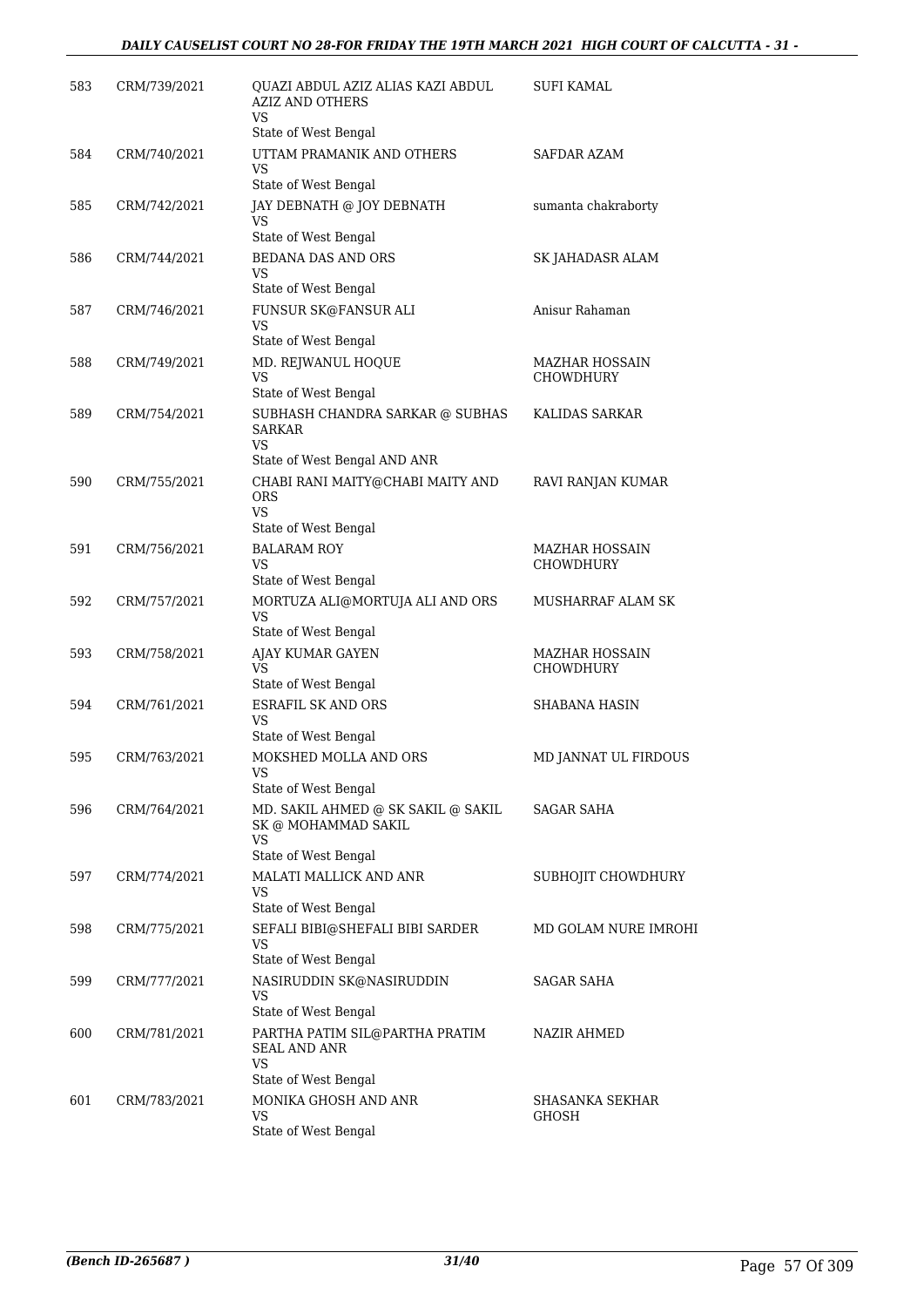#### *DAILY CAUSELIST COURT NO 28-FOR FRIDAY THE 19TH MARCH 2021 HIGH COURT OF CALCUTTA - 32 -*

| 602 | CRM/787/2021 | ANUP KUMAR PUSTI @ NABA AND ORS<br>VS                              | DEVIPRIYA MITRA                         |
|-----|--------------|--------------------------------------------------------------------|-----------------------------------------|
| 603 | CRM/788/2021 | State of West Bengal<br>KUTUBUDDIN AHAMMED                         | SUMAN CHAKRABORTY                       |
|     |              | VS<br>State of West Bengal                                         |                                         |
| 604 | CRM/790/2021 | AYUB ANSARI                                                        | SOMNATH ADHIKARY                        |
|     |              | VS                                                                 |                                         |
|     |              | State of West Bengal                                               |                                         |
| 605 | CRM/791/2021 | <b>SWAGATA MALAKAR</b><br>VS                                       | <b>NAZIR AHMED</b>                      |
|     |              | State of West Bengal                                               |                                         |
| 606 | CRM/792/2021 | TAPAS PAL                                                          | PRIYANKA SAHA                           |
|     |              | VS<br>State of West Bengal                                         |                                         |
| 607 | CRM/796/2021 | SK SAMSUR RAHAMAN AND ANR<br>VS                                    | Sandip Kundu                            |
|     |              | State of West Bengal                                               |                                         |
| 608 | CRM/798/2021 | <b>JAKIR SK AND ANR</b>                                            | SUSNIGDHO                               |
|     |              | VS<br>State of West Bengal                                         | <b>BHATTACHARYYA</b>                    |
| 609 | CRM/799/2021 | SK SAJJAT @ SK NEZAMUDDIN                                          | Ramashis Mukherjee                      |
|     |              | <b>VS</b>                                                          |                                         |
|     |              | State of West Bengal                                               |                                         |
| 610 | CRM/802/2021 | <b>FULO DAS AND ORS</b><br>VS                                      | <b>MD SAFIUR RAHAMAN</b>                |
|     |              | State of West Bengal                                               |                                         |
| 611 | CRM/805/2021 | MALATI SAHOO @ MALATI SAHU AND<br>ANR.<br>VS                       | SUMAN DE                                |
|     |              | State of West Bengal                                               |                                         |
| 612 | CRM/808/2021 | HARISH CHANDRA JANA<br>VS                                          | <b>S G GHOSHCHOWDHURY</b>               |
|     |              | State of West Bengal                                               |                                         |
| 613 | CRM/814/2021 | RAJU ALI @ SAMAD @ SAMSED ALI<br><b>VS</b><br>State of West Bengal | Kalidas Saha                            |
| 614 | CRM/815/2021 | PHANINDRA MURMU                                                    | <b>SUMAN DAS ADHIKARY</b>               |
|     |              | VS                                                                 |                                         |
|     |              | State of West Bengal                                               |                                         |
| 615 | CRM/817/2021 | BIRENDRANATH BISWAS<br>VS.                                         | <b>SOUMAJIT DAS</b><br><b>MAHAPATRA</b> |
|     |              | State of West Bengal                                               |                                         |
| 616 | CRM/818/2021 | AKSHAY BANDOPADHYAY                                                | SOUMIK GANGULI                          |
|     |              | VS<br>State of West Bengal                                         |                                         |
| 617 | CRM/822/2021 | SK SAIFUL ISLAM@SK SAIFUL                                          | <b>SUMAN DE</b>                         |
|     |              | VS                                                                 |                                         |
|     |              | State of West Bengal                                               |                                         |
| 618 | CRM/823/2021 | APURBA MONDAL AND ORS<br>VS                                        | MD JANNAT UL FIRDOUS                    |
|     |              | State of West Bengal                                               |                                         |
| 619 | CRM/824/2021 | <b>MASUD ABIALA</b>                                                | SAMIRUL SARDAR                          |
|     |              | VS                                                                 |                                         |
| 620 | CRM/826/2021 | State of West Bengal<br><b>HEMANTA GHOSH</b>                       | Sujoy Sarkar                            |
|     |              | VS                                                                 |                                         |
|     |              | State of West Bengal                                               |                                         |
| 621 | CRM/827/2021 | SURMAN DAFADAR AND ORS<br>VS                                       | KARABI ROY                              |
|     |              | State of West Bengal                                               |                                         |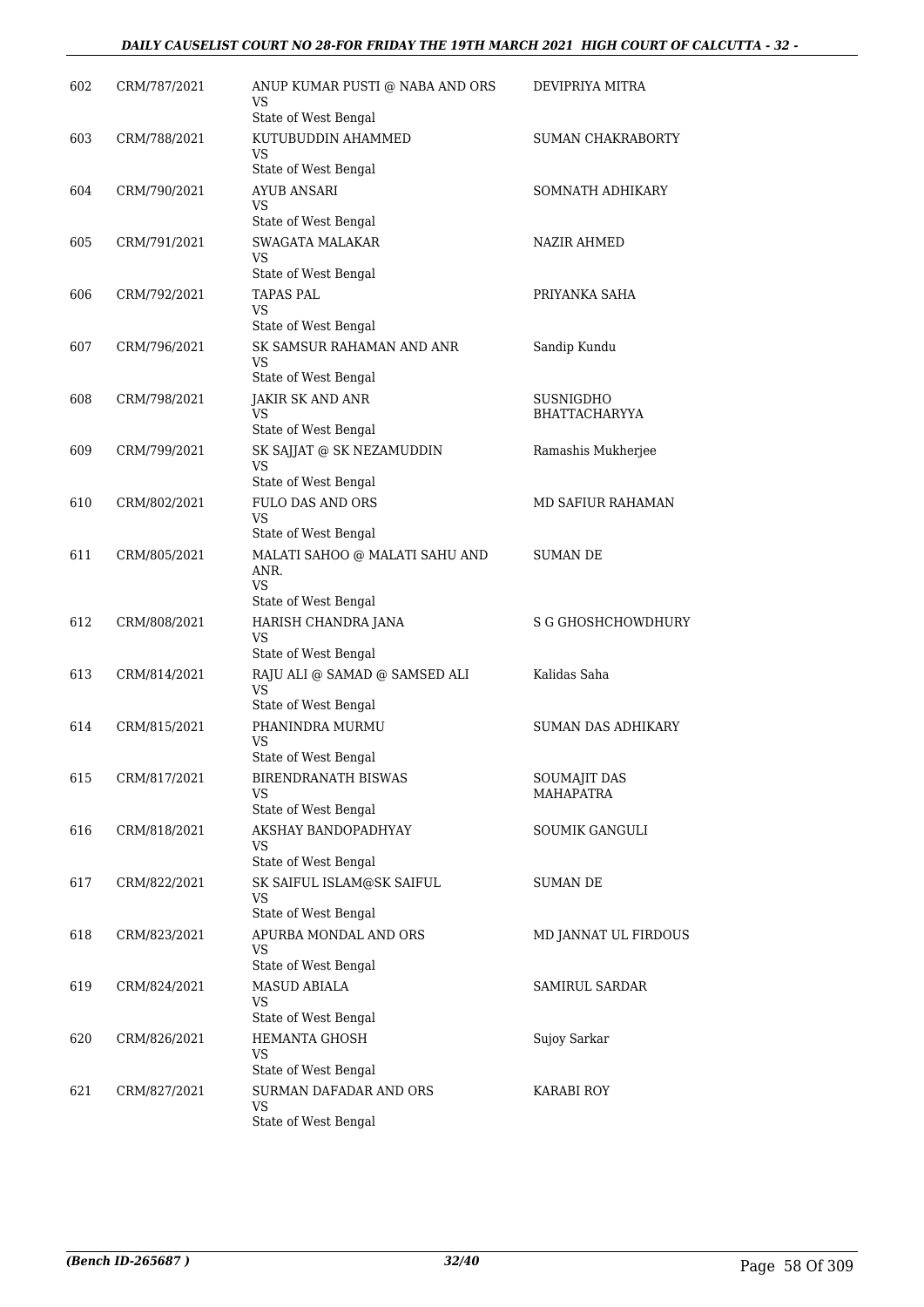#### *DAILY CAUSELIST COURT NO 28-FOR FRIDAY THE 19TH MARCH 2021 HIGH COURT OF CALCUTTA - 33 -*

| 622 | CRM/828/2021 | SK SAHABUL<br>VS                                                                             | SUJAY SARKAR         |
|-----|--------------|----------------------------------------------------------------------------------------------|----------------------|
| 623 | CRM/829/2021 | State of West Bengal<br><b>JALIL SK</b><br>VS.                                               | PARAMITA BANERJEE    |
| 624 | CRM/831/2021 | State of West Bengal<br>AKUB BAR ALI AND ANR<br>VS.                                          | RAJDEEP BHATTACHARYA |
| 625 | CRM/833/2021 | State of West Bengal<br><b>BHARATI RUIDAS AND ORS</b><br>VS                                  | PINTU KARAR          |
| 626 | CRM/836/2021 | State of West Bengal<br>DIPA RANI DUTTA<br>VS                                                | KAUSTAV SHOME        |
| 627 | CRM/837/2021 | State of West Bengal<br>MOJID ANSARY<br>VS                                                   | APURBA KUMAR DATTA   |
| 628 | CRM/839/2021 | State of West Bengal<br>BISWANATH MONDAL<br>VS                                               | SUBHADEEP GHOSH      |
| 629 | CRM/840/2021 | State of West Bengal<br>ESHRAFIL@ESHRAFIL ALI@ISRAFIL ALI<br>AND ORS<br><b>VS</b>            | Jeenia Rudra         |
| 630 | CRM/841/2021 | State of West Bengal<br>PANKAJ GHOSH<br>VS                                                   | JEENIA RUDRA         |
| 631 | CRM/842/2021 | State of West Bengal<br>PRAKASH RANA<br>VS                                                   | SIDDHARTHA SARKAR    |
| 632 | CRM/843/2021 | State of West Bengal<br>AMIYA KOLE<br>VS.                                                    | ANJAN BHATTACHARYA   |
| 633 | CRM/845/2021 | State of West Bengal<br>SK EJAHAR AND ORS<br>VS.<br>State of West Bengal                     | BHASKAR CHATTERJEE   |
| 634 | CRM/848/2021 | <b>DULAL BISWAS</b><br>VS.                                                                   | PRIANJIT KUNDU       |
| 635 | CRM/850/2021 | State of West Bengal<br>SRIMANTA ADAK<br>VS.                                                 | <b>SUMAN DE</b>      |
| 636 | CRM/853/2021 | State of West Bengal<br>RAMCHANDRA SING ALIAS RAM<br>CHANDRA SINGHA AND ANR<br><b>VS</b>     | KUNTAL RAY           |
| 637 | CRM/854/2021 | State of West Bengal<br>SAMIM SK.<br>VS.<br>State of West Bengal                             | Apan Saha            |
| 638 | CRM/855/2021 | SK. AMIRUL AND ANR.<br>VS.                                                                   | TANMAY CHOWDHURY     |
| 639 | CRM/856/2021 | State of West Bengal<br><b>DURGA PRAMANIK</b><br><b>VS</b><br>State of West Bengal           | SUMAN CHAKRABORTY    |
| 640 | CRM/857/2021 | BADIRUDDIN @ MANTU AND ORS.<br>VS.                                                           | SAGAR SAHA           |
| 641 | CRM/858/2021 | State of West Bengal<br>RAMESH PRASAD GUPTA AND ANOTHER<br><b>VS</b><br>State of West Bengal | DEBARISHI BRAHMA     |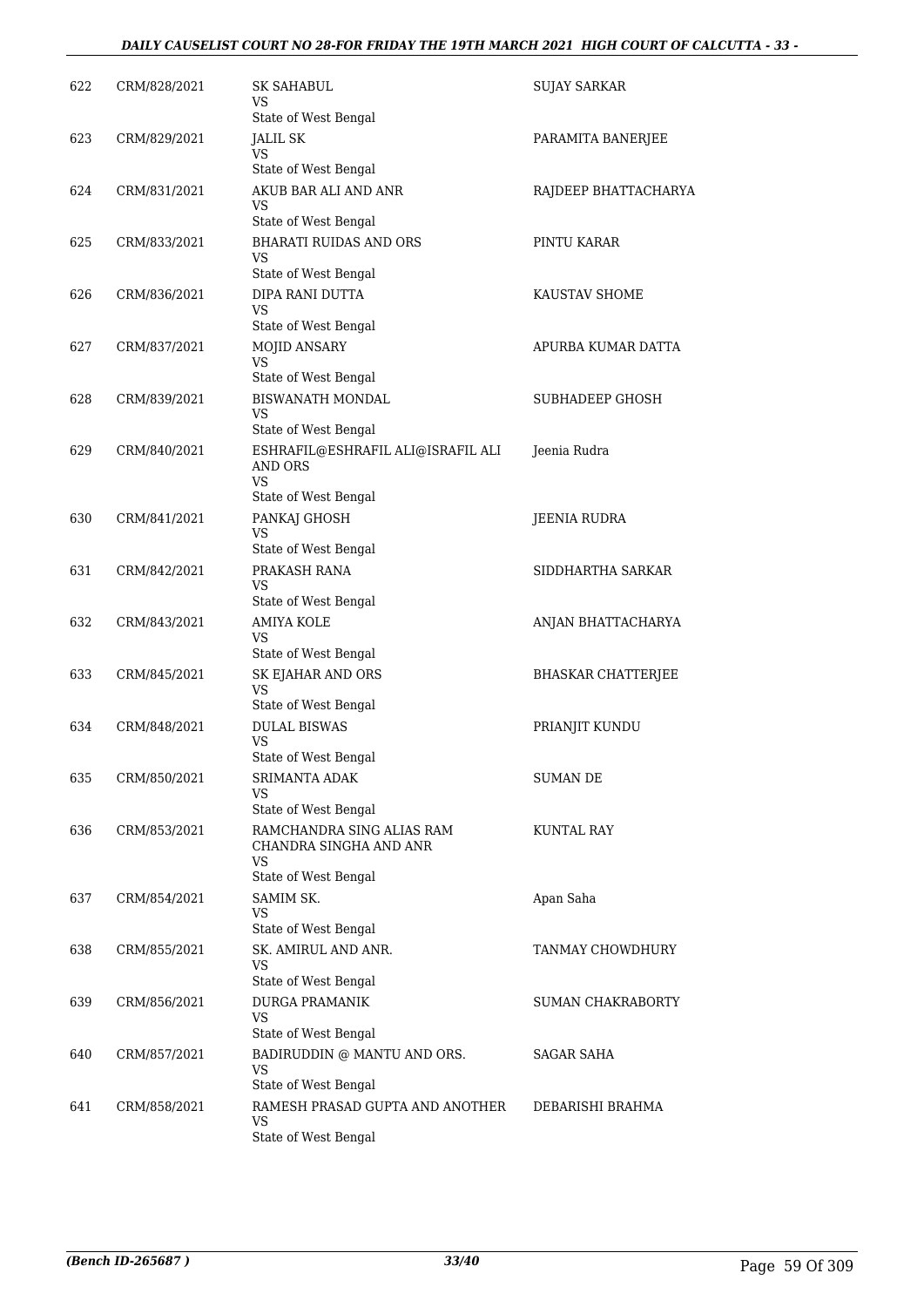| 642 | CRM/862/2021 | SARASWATI BAIRAGI @BAIRAGY AND<br><b>ANOTHER</b><br>VS                          | <b>SOURAV MUKHERJEE</b>            |
|-----|--------------|---------------------------------------------------------------------------------|------------------------------------|
|     |              | State of West Bengal                                                            |                                    |
| 643 | CRM/863/2021 | PIAR MONDAL @ RAKIBUL MONDAL<br>VS                                              | <b>SOURAV MUKHERJEE</b>            |
| 644 | CRM/866/2021 | State of West Bengal<br>SK. MIRAJ                                               | SNIGDA SAHA                        |
|     |              | VS                                                                              |                                    |
|     |              | State of West Bengal                                                            |                                    |
| 645 | CRM/867/2021 | ARGHYA MALIK<br>VS                                                              | SUMAN CHAKRABORTY                  |
|     |              | State of West Bengal                                                            |                                    |
| 646 | CRM/869/2021 | NAJRUL ISLAM AND ORS.<br><b>VS</b><br>State of West Bengal                      | SAGAR SAHA                         |
| 647 | CRM/873/2021 | <b>AYUB NABI SK</b>                                                             | DHANANJAY BANERJEE                 |
|     |              | VS                                                                              |                                    |
|     |              | State of West Bengal                                                            |                                    |
| 648 | CRM/874/2021 | TAPAN GHOSH @ PATLA<br>VS                                                       | ARUP KUMAR BHOWMICK                |
|     |              | State of West Bengal                                                            |                                    |
| 649 | CRM/875/2021 | ISMATARA KHATUN @ CHHOBI BIBI<br>VS                                             | ARUP KUMAR BHOWMICK                |
|     |              | State of West Bengal                                                            |                                    |
| 650 | CRM/876/2021 | BAJIRUDDIN SEKH @ BADIRUSSIN SK<br>AND ANR<br><b>VS</b><br>State of West Bengal | <b>SALMAN HASAN</b>                |
| 651 | CRM/877/2021 | JOYDEB DEBNATH AND OTHERS                                                       | DILIP KUMAR SHYAMAL                |
|     |              | VS                                                                              |                                    |
|     |              | State of West Bengal                                                            |                                    |
| 652 | CRM/882/2021 | JASIM SK @ JOSHIM SK<br>VS<br>State of West Bengal                              | MAZHAR HOSSAIN<br><b>CHOWDHURY</b> |
| 653 | CRM/883/2021 | MD. KALU SK @ KAYUM                                                             | <b>MAZHAR HOSSAIN</b>              |
|     |              | VS                                                                              | CHOWDHURY                          |
|     |              | State of West Bengal                                                            |                                    |
| 654 | CRM/884/2021 | RAMIJ RAJA<br>VS                                                                | MAZHAR HOSSAIN<br>CHOWDHURY        |
|     |              | State of West Bengal                                                            |                                    |
| 655 | CRM/885/2021 | PINTU DEY SARKAR                                                                | BUSRA KHATUN                       |
|     |              | VS                                                                              |                                    |
|     |              | State of West Bengal                                                            |                                    |
| 656 | CRM/888/2021 | SUKUMAR MONDAL AND ANOTHER<br>VS<br>State of West Bengal                        | JISAN IQBAL HOSSAIN                |
| 657 | CRM/891/2021 | DOI SAHA @SHANTI SAHA AND OTHERS                                                | SOUPAL CHATTERJEE                  |
|     |              | VS                                                                              |                                    |
|     |              | State of West Bengal                                                            |                                    |
| 658 | CRM/892/2021 | <b>NANTU SK AND ORS</b><br>VS                                                   | JISAN IQUBAL HOSSAIN               |
|     |              | State of West Bengal                                                            |                                    |
| 659 | CRM/893/2021 | REKHA MONDAL                                                                    | JISAN IQUBAL HOSSAIN               |
|     |              | VS                                                                              |                                    |
|     |              | State of West Bengal                                                            |                                    |
| 660 | CRM/894/2021 | SUJOY TALUKDER ALIAS SUJAY TALUDAR<br>VS                                        | SUMANTA GANGULY                    |
|     |              | State of West Bengal                                                            |                                    |
| 661 | CRM/896/2021 | KRISHNA KANTA MANDAL AND ANOTHER                                                | Kausik Biswas                      |
|     |              | VS<br>State of West Bengal                                                      |                                    |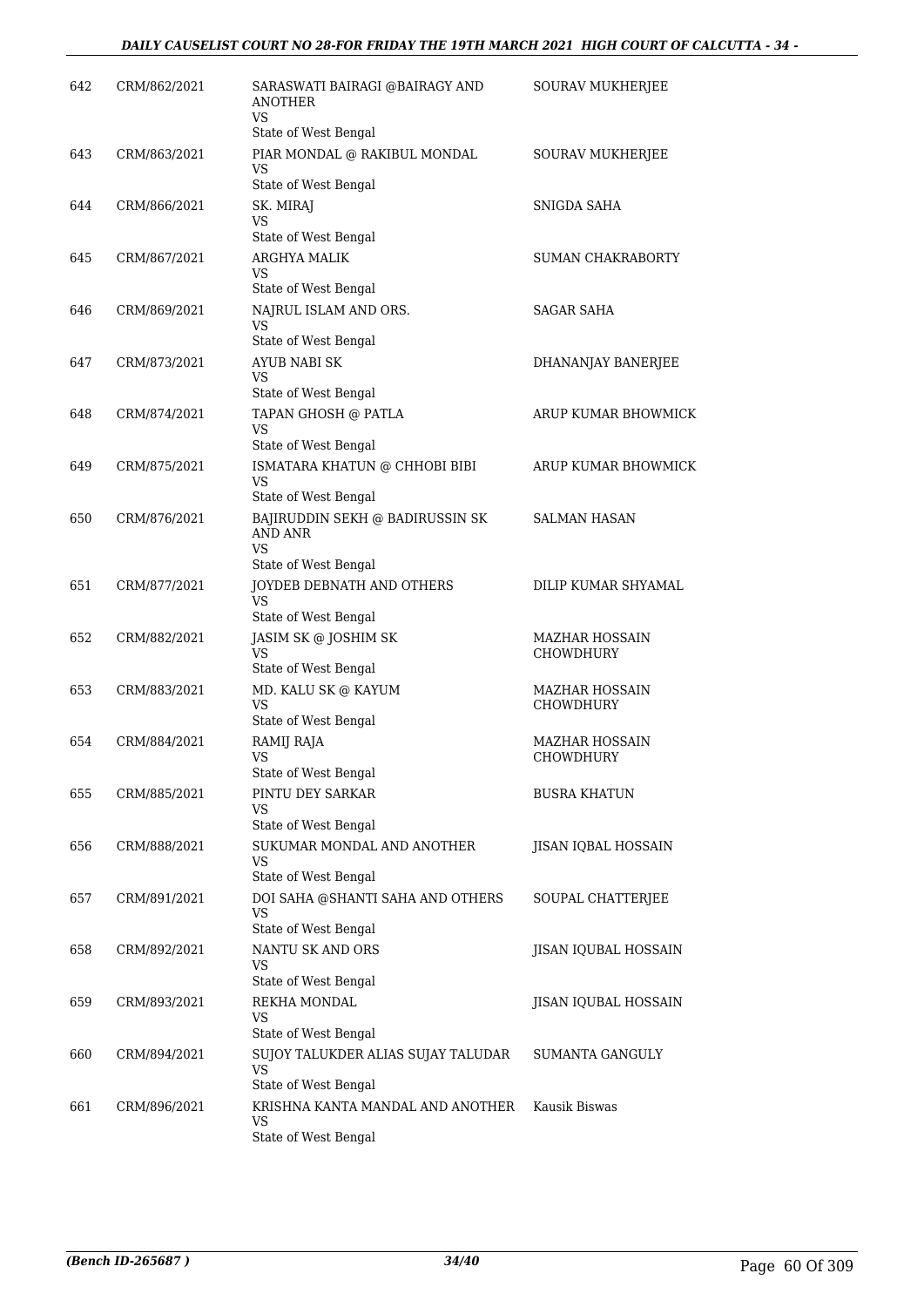#### *DAILY CAUSELIST COURT NO 28-FOR FRIDAY THE 19TH MARCH 2021 HIGH COURT OF CALCUTTA - 35 -*

| 662 | CRM/898/2021 | <b>RAJU SAH AND OTHERS</b><br>VS                                          | TIRTHA PATI ACHARYYA          |
|-----|--------------|---------------------------------------------------------------------------|-------------------------------|
| 663 | CRM/899/2021 | State of West Bengal<br>KAZI AHYSAN ALI @ TIPU @ KAZI<br>AHESAN ALI<br>VS | TAPASI SINHA PALIT            |
|     |              | State of West Bengal                                                      |                               |
| 664 | CRM/900/2021 | MD. DANIAL RAJ AND ANR<br>VS                                              | MOFAKKERUL ISLAM              |
|     |              | State of West Bengal                                                      |                               |
| 665 | CRM/901/2021 | BADIRUDDIN @MONTU AND OTHERS<br>VS<br>State of West Bengal                | SAGAR SAHA                    |
| 666 | CRM/904/2021 | <b>CHANDAN SEN</b><br>VS<br>State of West Bengal                          | KALYAN KUMAR<br>BHATTACHARJEE |
| 667 | CRM/905/2021 | SK. IUSUF ALI @SK YUSUF ALI<br>VS<br>State of West Bengal                 | <b>SUMAN DE</b>               |
| 668 | CRM/907/2021 | SK. SANJUR                                                                | MUSHARRAF ALAM                |
|     |              | VS                                                                        |                               |
|     |              | State of West Bengal                                                      |                               |
| 669 | CRM/909/2021 | SUBHODEEP MANDAL AND ANOTHER<br>VS<br>State of West Bengal                | SAYAN MUKHERJEE               |
| 670 | CRM/911/2021 | <b>BASUDEB GHOSH AND OTHERS</b>                                           | <b>ROMA ROY</b>               |
|     |              | VS<br>State of West Bengal                                                |                               |
| 671 | CRM/912/2021 | sougata dey                                                               | SOMNATH CHAKRABORTY           |
|     |              | <b>VS</b><br>State of West Bengal                                         |                               |
| 672 | CRM/913/2021 | KANISHKA SETHIA                                                           | RAJIV KUMAR                   |
|     |              | VS<br>STATE OF WEST BENGAL AND ORS.                                       |                               |
| 673 | CRM/914/2021 | SAKINA BEGUM @ SAKILA MALLIK AND<br><b>ORS</b><br><b>VS</b>               | RAFIKUL ISLAM SARDAR          |
|     |              | State of West Bengal                                                      |                               |
| 674 | CRM/915/2021 | PATASI DAS @ BATASHI MONDAL<br><b>VS</b><br>State of West Bengal          | MD.<br>JANNAT003@GMAIL.COM    |
| 675 | CRM/917/2021 | TAPAS KUMAR MANDAL @ TAPAS                                                | <b>ASIF DEWAN</b>             |
|     |              | MANDAL<br>VS                                                              |                               |
|     |              | State of West Bengal                                                      |                               |
| 676 | CRM/924/2021 | RAHEMA BIBI AND ORS<br>VS<br>State of West Bengal                         | PRABIR MAJUMDER               |
| 677 | CRM/930/2021 | SK MASUD RAHAMAN@LALTU<br>VS                                              | ABHIJIT KUMAR ADHYA           |
|     |              | State of West Bengal                                                      |                               |
| 678 | CRM/932/2021 | ASANUR ISLAM@RENTU MONDAL<br>VS<br>State of West Bengal                   | TAPODIP GUPTA                 |
| 679 |              | ABUTOARAB SK@ABU TOARAB HOSSAIN                                           |                               |
|     | CRM/934/2021 | VS<br>State of West Bengal                                                | PRONOJIT MUKHERJEE            |
| 680 | CRM/936/2021 | ENAMUL@INAMUL@BABU MALITHA                                                | MD GOLAM NURE IMROHI          |
|     |              | VS                                                                        |                               |
|     |              | State of West Bengal                                                      |                               |
| 681 | CRM/941/2021 | <b>SK KURBAN</b><br>VS<br>State of West Bengal                            | ARUP KUMAR BHOWMICK           |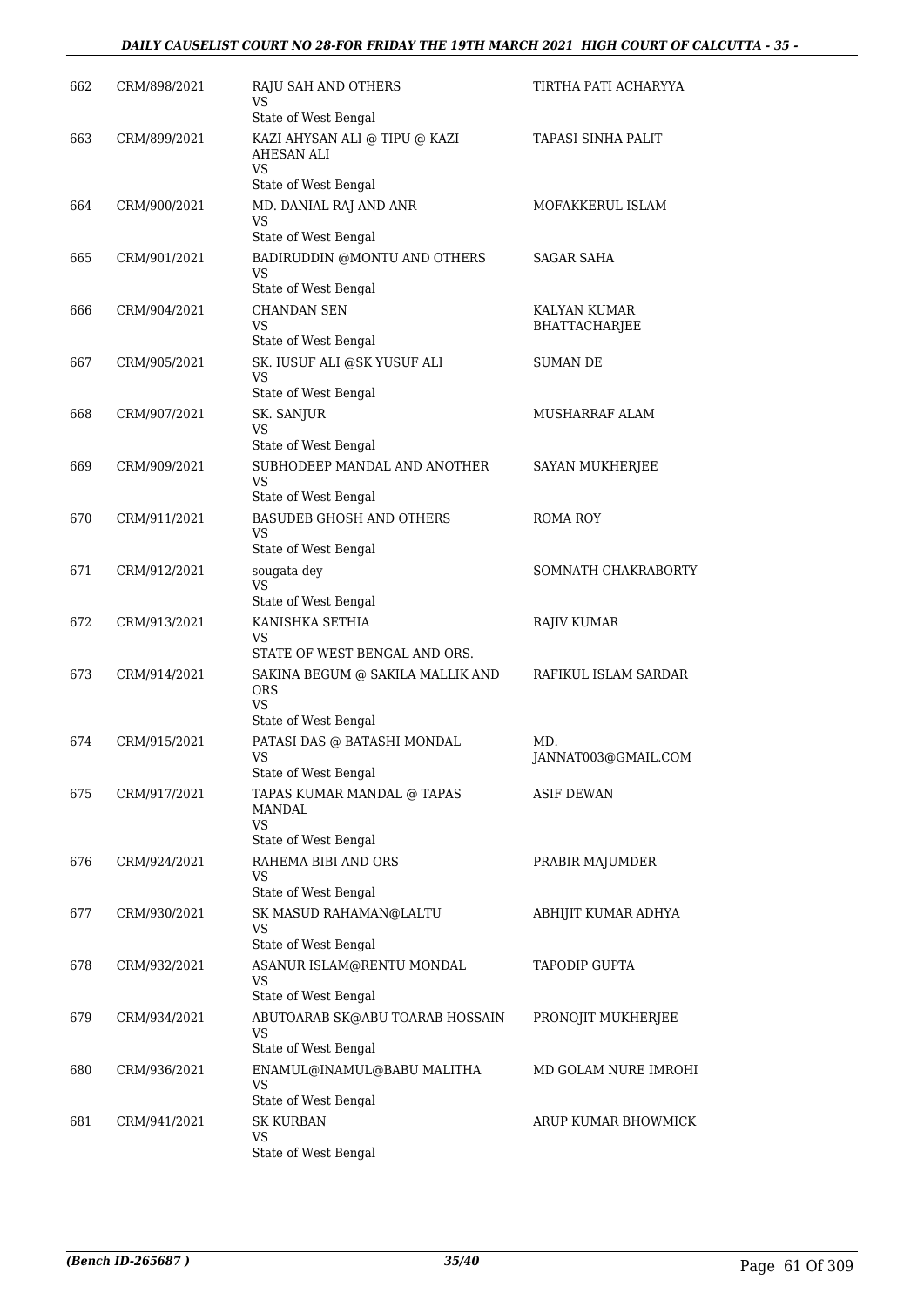#### *DAILY CAUSELIST COURT NO 28-FOR FRIDAY THE 19TH MARCH 2021 HIGH COURT OF CALCUTTA - 36 -*

| 682 | CRM/942/2021 | <b>BASU KHAN @ MAFIJUL KHAN</b><br>VS                | SOUMYAJIT DAS<br><b>MAHAPATRA</b> |
|-----|--------------|------------------------------------------------------|-----------------------------------|
| 683 | CRM/944/2021 | State of West Bengal<br>FAROJ SK @ FAROZ ALI ANDANR  | <b>MOUNICK GHOSH</b>              |
|     |              | VS<br>State of West Bengal AND ANR                   |                                   |
| 684 | CRM/945/2021 | ANIKUL HAWK@MD ANIKUL<br>HAWK@ANIKUL HAQUE           | MOUNIK GHOSH                      |
|     |              | VS<br>State of West Bengal AND ANR                   |                                   |
| 685 | CRM/946/2021 | MALEK SK @ MALEK SEIKH<br>VS                         | MD. GOLAM NURE<br>IMROHI          |
|     |              | State of West Bengal                                 |                                   |
| 686 | CRM/948/2021 | <b>JITEN SAHA</b><br>VS<br>State of West Bengal      | MOUNICK GHOSH                     |
| 687 | CRM/950/2021 | BADIRUDDIN@BHODU                                     | SOURAV MUKHERJEE                  |
|     |              | <b>VS</b>                                            |                                   |
|     |              | State of West Bengal                                 |                                   |
| 688 | CRM/951/2021 | REKHA GHOSH<br>VS                                    | SOUPAL CHATTERJEE                 |
| 689 | CRM/952/2021 | State of West Bengal<br>KAKALI SIL                   |                                   |
|     |              | VS                                                   | RAJNANDINI DAS                    |
|     |              | State of West Bengal                                 |                                   |
| 690 | CRM/955/2021 | ABDUL HADI@MD ABDUL HADI<br>VS                       | AVINABA PATRA                     |
|     |              | State of West Bengal                                 |                                   |
| 691 | CRM/956/2021 | PRADIP MOLLICK AND ORS<br>VS<br>State of West Bengal | MD JAMAT UL FIRDOUS               |
| 692 | CRM/957/2021 | SANATAN MONDAL @ KARTICK MONDAL<br>VS                | Kunal Ganguly                     |
|     |              | State of West Bengal                                 |                                   |
| 693 | CRM/958/2021 | ABDULLA MONDAL<br>VS                                 | MD JANNAT UL FIRDOUS              |
|     |              | State of West Bengal<br>MADHUSUDAN ROY               |                                   |
| 694 | CRM/959/2021 | VS<br>State of West Bengal                           | <b>AMIT HALDER</b>                |
| 695 | CRM/960/2021 | AMIT KHATIK AND ANR                                  | <b>BUSRA KHATUN</b>               |
|     |              | VS                                                   |                                   |
|     |              | State of West Bengal                                 |                                   |
| 696 | CRM/961/2021 | <b>HASANUR MONDAL</b><br>VS<br>State of West Bengal  | <b>BUSRA KHATUN</b>               |
| 697 | CRM/964/2021 | JAHANARA BEGUM AND ANR                               | ARUN BANDYOPADHYAY                |
|     |              | VS<br>State of West Bengal                           |                                   |
| 698 | CRM/965/2021 | RAMJAN BARATI AND ORS                                | SOURAV MUKHERJEE                  |
|     |              | VS<br>State of West Bengal                           |                                   |
| 699 | CRM/966/2021 | SEKH MANU @ SEKH MANOYAR                             | SANJIB KUMAR DAN                  |
|     |              | VS<br>State of West Bengal                           |                                   |
| 700 | CRM/970/2021 | <b>RUBEL SK</b>                                      | ARNAB SAHA                        |
|     |              | <b>VS</b>                                            |                                   |
|     |              | State of West Bengal                                 |                                   |
| 701 | CRM/975/2021 | UTTAM GHOSH AND ANR<br>VS<br>State of West Bengal    | ABHINABA DAN                      |
|     |              |                                                      |                                   |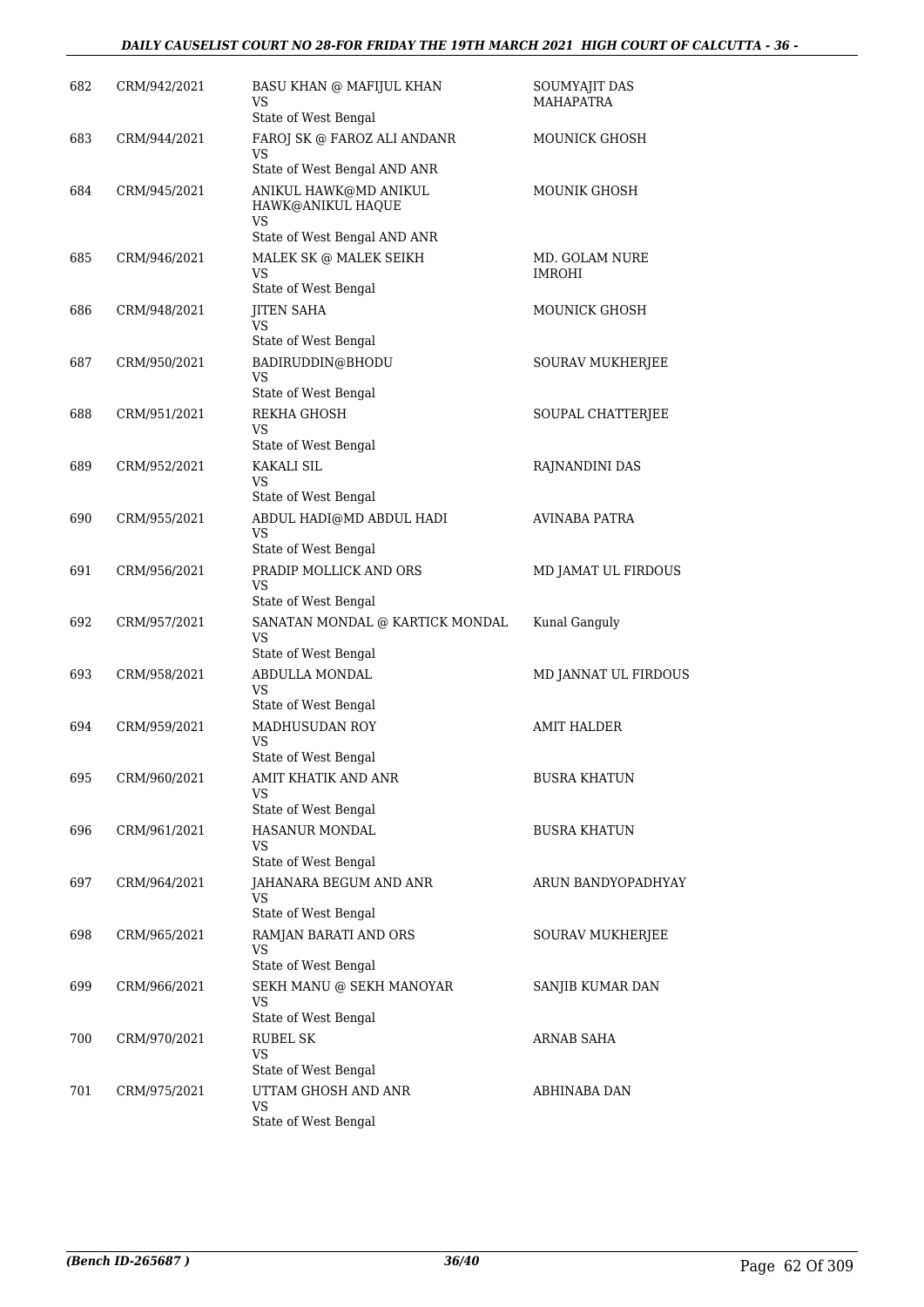#### *DAILY CAUSELIST COURT NO 28-FOR FRIDAY THE 19TH MARCH 2021 HIGH COURT OF CALCUTTA - 37 -*

| 702 | CRM/977/2021                              | MINA BEGUM AND ORS.<br>VS                                              | SUDAKSHINA DEY            |
|-----|-------------------------------------------|------------------------------------------------------------------------|---------------------------|
| 703 | CRM/978/2021                              | State of West Bengal<br><b>BISWAJIT HALDER@SAHEB</b>                   | <b>AMIT SINGH</b>         |
|     |                                           | VS                                                                     |                           |
|     |                                           | State of West Bengal                                                   |                           |
| 704 | CRM/979/2021                              | ASHRAF ALI KHAN @ ASHRAF<br>VS                                         | nazir ahmed               |
|     |                                           | State of West Bengal                                                   |                           |
| 705 | CRM/981/2021                              | ARIF DOCTOR @ ARIF HOSSAIN @ MD.<br><b>ARIF HOSSAIN</b><br>VS          | MUSHARRAF ALAM SK         |
|     |                                           | State of West Bengal                                                   |                           |
| 706 | CRM/984/2021                              | EJABUL MIA @ EJABUL SEKH<br>VS                                         | MUSHARRAF ALAM SK         |
|     |                                           | State of West Bengal                                                   |                           |
| 707 | CRM/989/2021                              | <b>ANWAR HOSSAIN</b><br>VS<br>State of West Bengal                     | <b>IQBAL HOSSAIN</b>      |
| 708 | CRM/991/2021                              | SK. HASSAN ALI                                                         | ARUNABHA JANA             |
|     |                                           | VS                                                                     |                           |
|     |                                           | State of West Bengal                                                   |                           |
| 709 | CRM/993/2021                              | <b>SUMAN MANDAL</b><br>VS                                              | ARUP KUMAR BHOWMICK       |
|     |                                           | State of West Bengal                                                   |                           |
| 710 | CRM/995/2021                              | SOKIR HAOUI MONDAL@SAKEL MONDAL<br>AND ORS<br><b>VS</b>                | PRABIR MAJIMDER           |
|     |                                           | State of West Bengal                                                   |                           |
| 711 | CRM/996/2021                              | <b>BUDHO MONDAL@BUDH</b><br>MANDAL@MONDAL BUDH<br>VS                   | <b>ANISUR RAHAMAN</b>     |
|     |                                           | State of West Bengal                                                   |                           |
| 712 | CRM/997/2021                              | HABIMUDDIN@HABRA AND ANR                                               | <b>BHASKAR CHATTERJEE</b> |
|     |                                           | <b>VS</b>                                                              |                           |
| 713 | CRM/1000/2021                             | State of West Bengal<br>HABIBUR SK ALIAS HABIBUR RAHAMAN               | <b>ANISUR RAHAMAN</b>     |
|     |                                           | VS                                                                     |                           |
|     |                                           | State of West Bengal                                                   |                           |
|     |                                           | <b>APPLICATIONS / CANCELLATION / RELAXATION OF BAIL</b>                |                           |
| 714 | CRM/7451/2019                             | MUSSARAT JAHAN<br><b>VS</b><br>STATE OF WEST BENGAL & ORS              | <b>MUNMUN BASU</b>        |
| 715 | CRM/10529/2019                            | <b>ANINDITA ROY</b>                                                    | KAMALESH CH SAHA          |
|     |                                           | VS                                                                     |                           |
|     |                                           | STATE OF WEST BENGAL & ANR                                             |                           |
| 716 | CRM/12456/2019                            | TAPAS MALLICK @ AKTAR MALLICK &<br>ORS<br><b>VS</b>                    | SANTANU MAJI              |
|     |                                           | STATE OF WEST BENGAL                                                   |                           |
|     | IA NO: CRAN/1/2021                        |                                                                        |                           |
| 717 | CRM/391/2020                              | BINOY HAZRA & ORS<br>VS                                                | SOURAV MUKHERJEE          |
|     |                                           | STATE OF WEST BENGAL                                                   |                           |
|     | wt718 CRM/648/2020                        | SURAJ PRASAD<br>VS                                                     | MALAY BHATTACHARYYA       |
|     |                                           | STATE OF WEST BENGAL                                                   |                           |
|     | IA NO: CRAN/1/2020(Old No:CRAN/2790/2020) |                                                                        |                           |
| 719 | CRM/507/2020                              | PURNA KRISHNA REDDY@PUN AREDDY<br>KRISHNAREDDI@PUNA REDDY<br><b>VS</b> | DEBAPRIYA SAMANTA         |
|     |                                           | STATE OF WEST BENGAL                                                   |                           |
|     | IA NO: CRAN/1/2020                        |                                                                        |                           |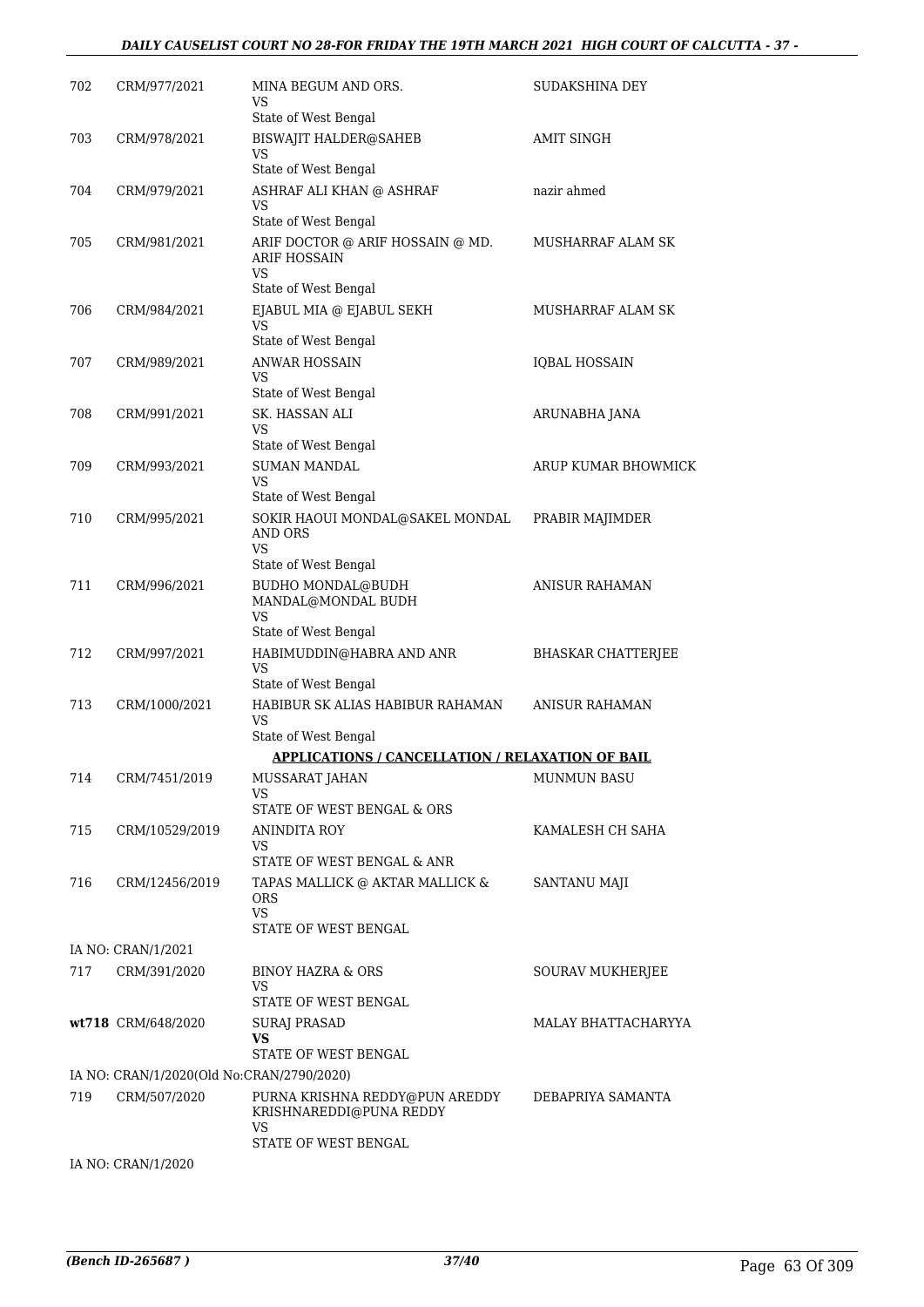| 720 | CRM/4602/2020                             | TAPAN MONDAL<br>VS                                                                  | SABNAM LASKAR                     |
|-----|-------------------------------------------|-------------------------------------------------------------------------------------|-----------------------------------|
|     |                                           | STATE OF WEST BENGAL                                                                |                                   |
| 721 | IA NO: CRAN/1/2020(Old No:CRAN/2746/2020) | TAPAN MONDAL                                                                        |                                   |
|     | CRM/4603/2020                             | VS                                                                                  | SUBHAM LASKAR                     |
|     |                                           | DEBABRATA BURMAN & ORS                                                              |                                   |
|     | IA NO: CRAN/1/2020(Old No:CRAN/2747/2020) |                                                                                     |                                   |
| 722 | CRM/4706/2020                             | ANURADHA SUREKA<br>VS<br>STATE OF WEST BENGAL                                       | <b>BAJRANG MANOT</b>              |
|     |                                           |                                                                                     |                                   |
|     |                                           | IA NO: CRAN/1/2020(Old No:CRAN/2902/2020), CRAN/2/2020, CRAN/3/2020                 |                                   |
| 723 | CRM/5783/2020                             | AJOY DALSINGH & ANR<br>VS<br>STATE OF WEST BENGAL                                   | SOUMYAJIT DAS<br><b>MAHAPATRA</b> |
|     | IA NO: CRAN/2/2020                        |                                                                                     |                                   |
| 724 | CRM/6321/2020                             | <b>MANISH PANDEY</b><br><b>VS</b>                                                   | PAWAN KR GUPTA                    |
|     |                                           | State of West Bengal                                                                |                                   |
|     |                                           | IA NO: CRAN/1/2020, CRAN/2/2020, CRAN/3/2020                                        |                                   |
| 725 | CRM/6322/2020                             | <b>MANISH PANDEY</b><br>VS                                                          | PAWAN KR GUPTA                    |
|     |                                           | State of West Bengal                                                                |                                   |
|     |                                           | IA NO: CRAN/1/2020, CRAN/2/2020, CRAN/3/2020                                        |                                   |
| 726 | CRM/6883/2020                             | <b>SUBRATA DEY</b><br><b>VS</b>                                                     | <b>MUNMUM BASU</b>                |
|     |                                           | State of West Bengal AND ANR                                                        |                                   |
|     | IA NO: CRAN/1/2020                        |                                                                                     |                                   |
| 727 | CRM/7471/2020                             | SAJIBUL MONDAL ALIAS MANDAL<br><b>VS</b><br>State of West Bengal                    | MRITUNJOY CHATTERJEE              |
|     | IA NO: CRAN/1/2020, CRAN/2/2021           |                                                                                     |                                   |
| 728 | CRM/7499/2020                             | SURENDER PAL SINGH@BOGGY<br><b>VS</b>                                               | <b>ARUSHI RATHORE</b>             |
|     |                                           | State of West Bengal                                                                |                                   |
|     | IA NO: CRAN/2/2020                        |                                                                                     |                                   |
| 729 | CRM/7832/2020                             | <b>MANGAL MISTRY</b><br>VS                                                          | TANMAY CHOWDHURY                  |
|     | IA NO: CRAN/1/2020                        | State of West Bengal                                                                |                                   |
| 730 | CRM/8644/2020                             | NISHES GHOSH                                                                        | SOUMYA NAG                        |
|     |                                           | VS                                                                                  |                                   |
|     |                                           | STATE OF WEST BENGAL AND ORS.                                                       |                                   |
| 731 | CRM/8781/2020                             | <b>SUKUR SK. AND ORS</b><br>VS<br>STATE OF WEST BENGAL                              | <b>MANAS KUMAR DAS</b>            |
|     | IA NO: CRAN/1/2021                        |                                                                                     |                                   |
| 732 | CRM/9123/2020                             | SIMRAN @SIMRAN SULTANA AND ORS                                                      | AMRITA CHEL                       |
|     |                                           | VS<br>State of West Bengal                                                          |                                   |
|     | IA NO: CRAN/1/2021                        |                                                                                     |                                   |
| 733 | CRM/9277/2020                             | JOSEPH KISKU AND ORS<br>VS                                                          | SOVAN DASGUPTA                    |
|     |                                           | State of West Bengal                                                                |                                   |
|     |                                           | IA NO: CRAN/1/2021, CRAN/2/2021, CRAN/3/2021, CRAN/4/2021, CRAN/5/2021, CRAN/6/2021 |                                   |
|     | wt734 CRM/9279/2020                       | JOSEPH KUSKU AND ORS<br>VS<br>STATE OF WEST BENGAL                                  | SOVAN DASGUPTA                    |
|     |                                           | IA NO: CRAN/1/2021, CRAN/2/2021, CRAN/3/2021, CRAN/4/2021, CRAN/5/2021              |                                   |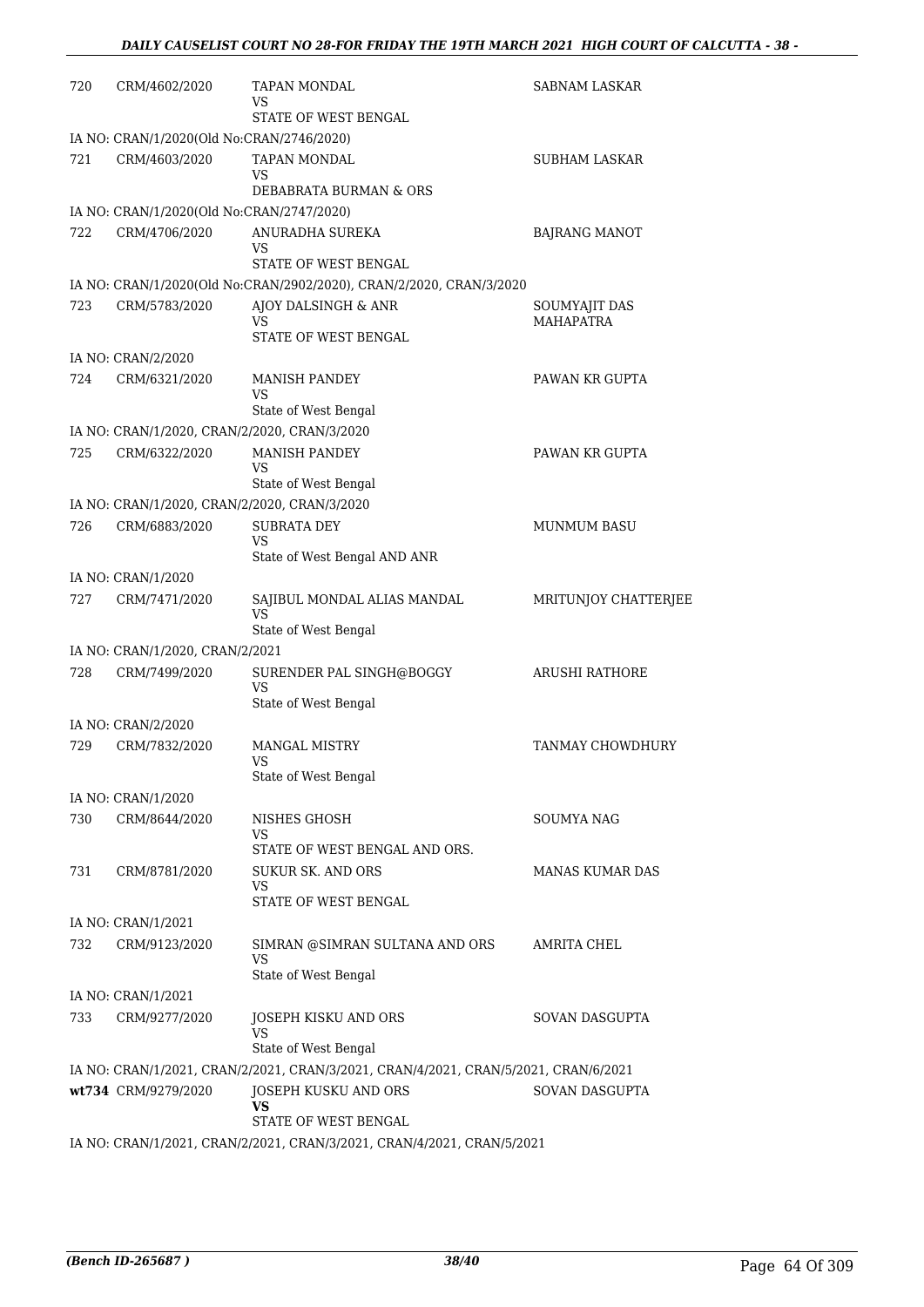#### *DAILY CAUSELIST COURT NO 28-FOR FRIDAY THE 19TH MARCH 2021 HIGH COURT OF CALCUTTA - 39 -*

| 735 | CRM/9385/2020                             | SMT DEEPSIKHA MANNA SARKAR<br>VS<br>State of West Bengal  | SABYASACHI ROY         |
|-----|-------------------------------------------|-----------------------------------------------------------|------------------------|
| 736 | CRM/9387/2020                             | SMT DEEPSIKHA MANNA SARKAR<br>VS                          | SABYASACHI ROY         |
|     |                                           | State of West Bengal AND ANR                              |                        |
| 737 | CRM/9803/2020                             | DEBASISH BANERJEE<br>VS                                   | APALAK BASU            |
|     |                                           | State of West Bengal                                      |                        |
| 738 | CRM/10174/2020                            | SALEMA BIBI<br>VS                                         | PRADIP PAUL            |
|     |                                           | STATE OF WEST BENGAL AND ORS.                             |                        |
| 739 | CRM/10500/2020                            | JUMMAN MALLIK @ JUMMAN SK<br>VS                           | <b>SYED ALI AZAD</b>   |
|     |                                           | State of West Bengal                                      |                        |
|     | IA NO: CRAN/1/2021                        |                                                           |                        |
| 740 | CRM/10595/2020                            | <b>SHRIBASH BISWAS</b><br>VS<br>State of West Bengal      | <b>SONALI DAS</b>      |
|     | IA NO: CRAN/1/2021                        |                                                           |                        |
| 741 | CRM/10815/2020                            | PREMJIT GOPE @ DILLI                                      | SOUMYAJIT DAS          |
|     |                                           | VS                                                        | <b>MAHAPATRA</b>       |
|     |                                           | State of West Bengal                                      |                        |
|     | wt742 CRM/4893/2020                       | <b>STATE OF WEST BENGAL</b><br>VS                         | ANWAR HOSSAIN          |
|     |                                           | <b>BISWAJIT GOPE</b>                                      |                        |
|     | IA NO: CRAN/1/2020(Old No:CRAN/3291/2020) |                                                           |                        |
| 743 | CRM/11241/2020                            | <b>SABITA GAYEN</b><br>VS<br>State of West Bengal AND ANR | <b>INDRAJEET DEY</b>   |
| 744 | CRM/11259/2020                            | <b>ANJANA DEY</b>                                         | SOUMYA BASU ROY        |
|     |                                           | VS<br>STATE OF WEST BENGAL AND ORS.                       | <b>CHOWDHURY</b>       |
| 745 | CRM/22/2021                               | MD. IMTIYAZ MOOLA                                         | SANJIB MITRA           |
|     |                                           | VS<br>STATE OF WEST BENGAL AND ORS.                       |                        |
| 746 | CRM/44/2021                               | NURJAHAN ABEGAM                                           | DEBAJUYOTI DEB         |
|     |                                           | VS<br>STATE OF WEST BENGAL AND ORS.                       |                        |
| 747 | CRM/738/2021                              | KISHOR DEY                                                | PRIYANJIT KUNDU        |
|     |                                           | VS                                                        |                        |
|     |                                           | STATE OF WEST BENGAL AND ORS.                             |                        |
| 748 | CRM/806/2021                              | SK RABIUL AND ANOTHER<br>VS<br>State of West Bengal       | DEBJYOTI MAITY         |
| 749 | CRM/929/2021                              | ABHILASHA RAJGARHIA                                       | SHRESTHA               |
|     |                                           | VS<br>State of West Bengal AND ANR                        | <b>BHATTACHARJEE</b>   |
| 750 | CRM/1029/2021                             | SARASWATI GHOSH                                           | AINDRILA DE            |
|     |                                           | VS<br>STATE OF WEST BENGAL AND ANR                        |                        |
| 751 | CRM/1043/2021                             | HAJRAT MOLLA ALIAS HAZRAT MOLLA<br><b>VS</b>              | TRIPTI PANDEY          |
|     |                                           | AMINA JAMADAR                                             |                        |
| 752 | CRM/1138/2021                             | SUBHRA HALDER @ MONDAL<br>VS                              | ASIT NAYAK             |
|     |                                           | STATE OF WEST BENGAL AND ANR                              | <b>SANAT KUMAR DAS</b> |
| 753 | CRM/1246/2021                             | CHAMPA KORA<br>VS                                         |                        |
|     |                                           | STATE OF WEST BENGAL AND ANOTHER                          |                        |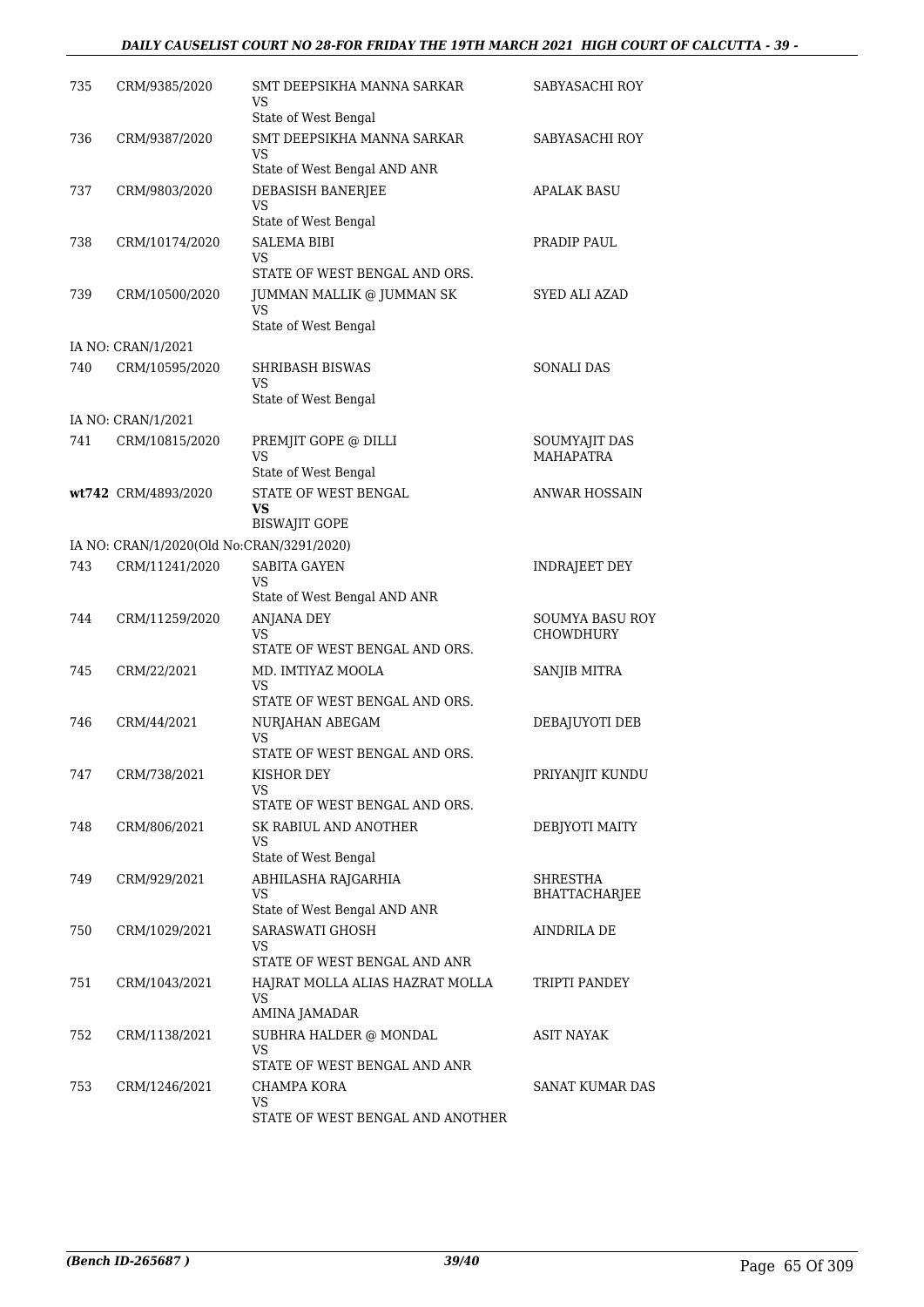754 CRM/1351/2021 DILRUBA PARVEEN VS STATE OF WEST BENGAL AND ORS. BISWAJIT MITRA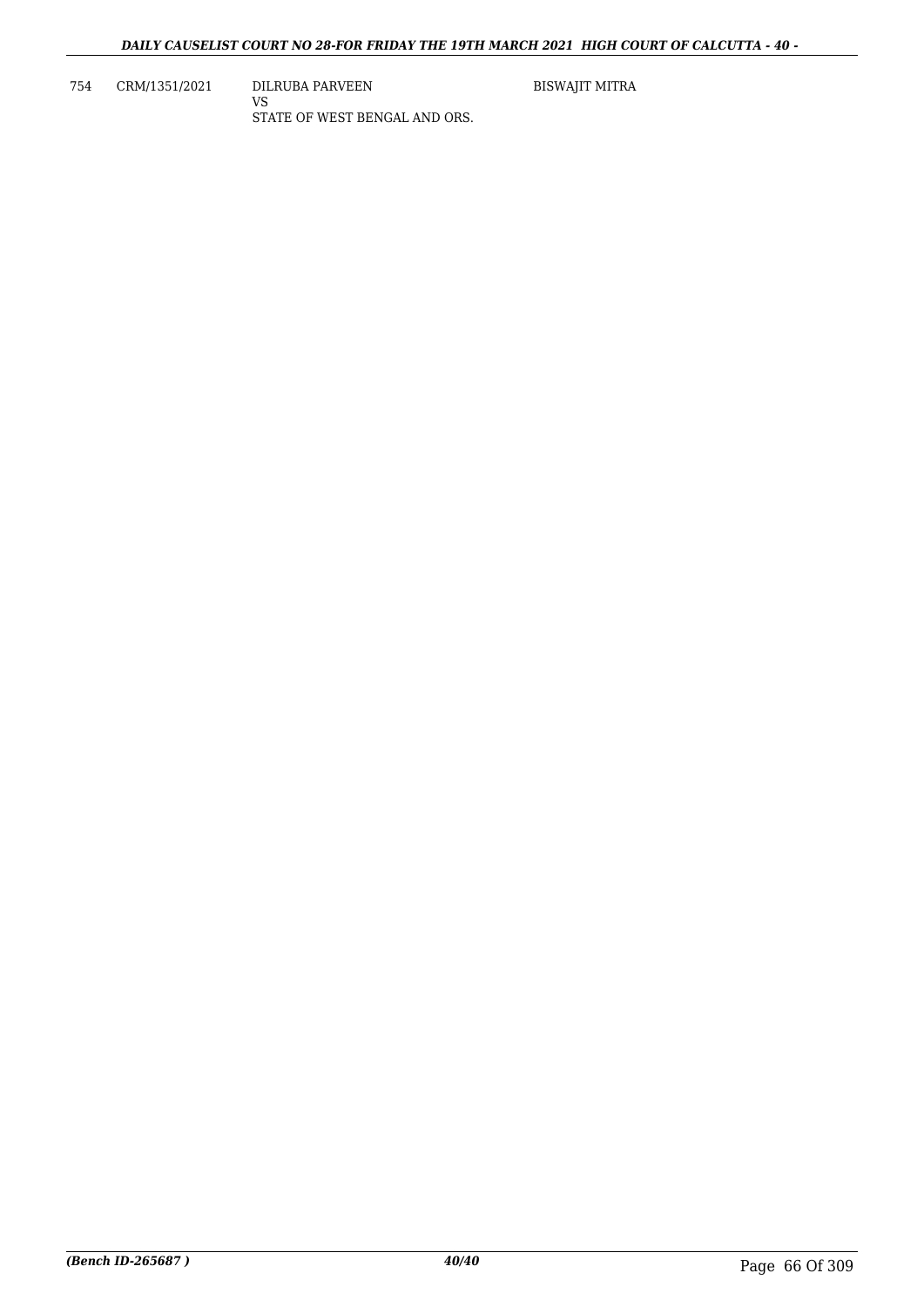

# In The High Court at Calcutta

## **Appellate Side**

**DAILY CAUSELIST For Friday The 19th March 2021**

**COURT NO. 12**

#### **DIVISION BENCH (DB)**

**AT 12:45 PM**

**HON'BLE JUSTICE SOUMEN SEN HON'BLE JUSTICE RAVI KRISHAN KAPUR**

> **ON 19.03.2021 (FRIDAY) AT 12:45 P.M.**

**ON FRIDAY, THE 19TH MARCH, 2021 AT 12:45 P.M. - WILL SIT TOGETHER FOR TAKEING UP ONE CONTEMPT AND ONE REVIEW MATTER.**

#### **CONTEMPT APPLICATION**

|   | CPAN/1294/2019  | INDRANI RAHA SARKAR<br>VS<br>DR. SUGAT D SOUZA                                                                        | ARUNIMA DAS<br><b>SHARMA</b>    |
|---|-----------------|-----------------------------------------------------------------------------------------------------------------------|---------------------------------|
|   | wt2 FMA/30/2020 | SALT LAKE SCHOOL<br>(ENGLISH MEDIUM SOCIETY<br>$&$ ORS<br><b>VS</b><br><b>INDRANI RAHA SARKAR &amp;</b><br><b>ORS</b> | MUNMUN TEWARI                   |
|   |                 | <b>REVIEW APPLICATION</b>                                                                                             |                                 |
| 3 | RVW/68/2020     | BHARAT PETROLEUM CORP.<br>LTD.<br>VS<br>PRANAB CHAKRABORTY                                                            | PUSHPENDU<br><b>CHAKRABORTY</b> |

IA NO: CAN/1/2020, CAN/2/2020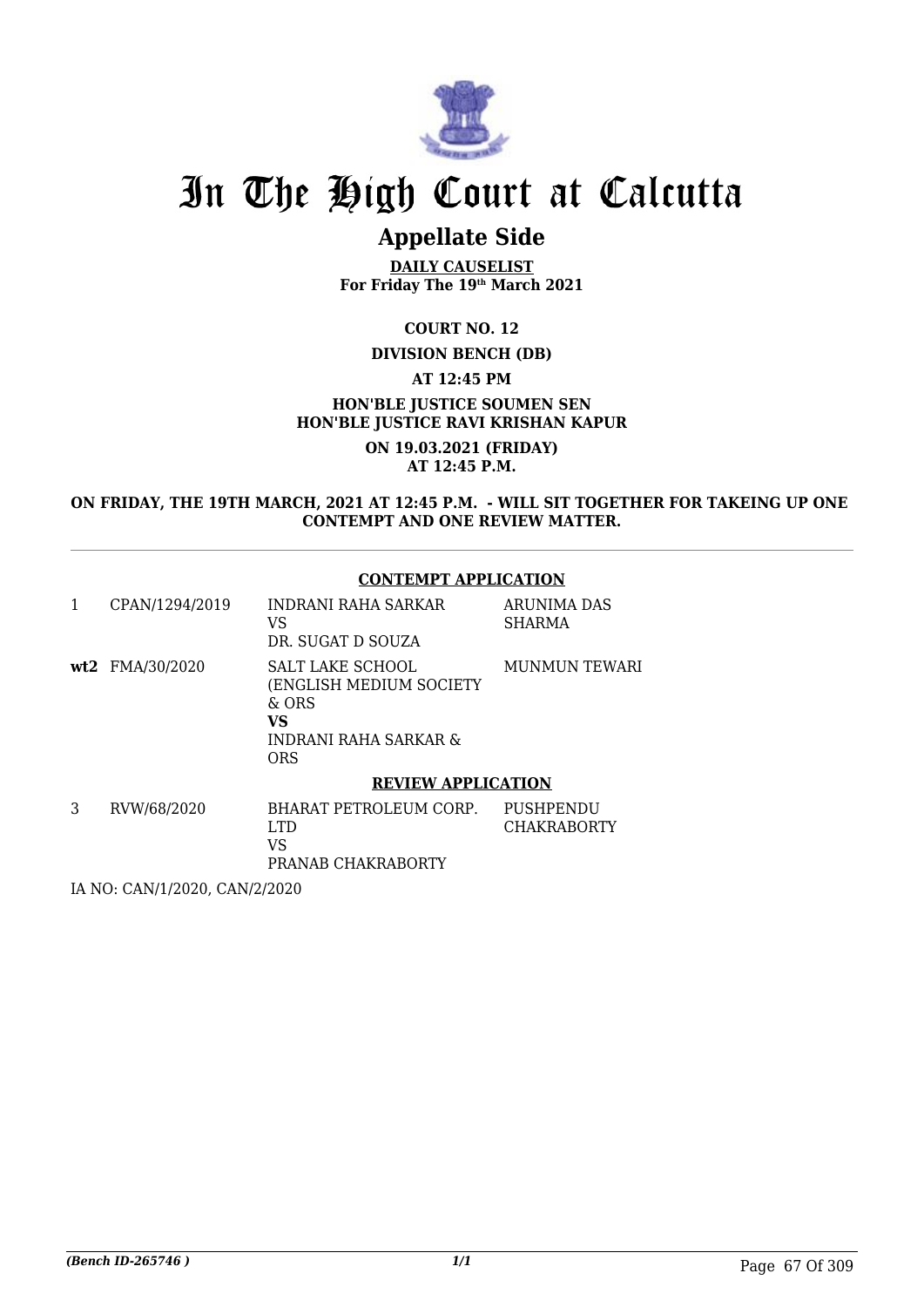

## In The High Court at Calcutta

### **Appellate Side**

**DAILY CAUSELIST For Friday The 19th March 2021**

**COURT NO. 12**

**DIVISION BENCH (DB-V)**

**AT 10:30 AM**

**HON'BLE JUSTICE SOUMEN SEN HON'BLE JUSTICE SAUGATA BHATTACHARYYA**

**( VIA VIDEO CONFERENCE ) ON AND FROM MONDAY, THE 11TH JANUARY, 2021 - APPEALS RELATING TO EDUCATION UNDER GROUP - II AND APPLICATIONS CONNECTED THERETO; HEARING OF CIVIL APPEALS, IRRESPECTIVE OF CLASSIFICATION, FILED TILL 2018. ADMISSION OF APPEALS UNDER ORDER XLI RULE 11 OF CODE OF CIVIL PROCEDURE INCLUDING APPLICATIONS CONNECTED THERETO;**

**FIRST APPEALS RELATING TO EJECTMENT SUITS AND DECREES AND APPLICATIONS CONNECTED THERETO.**

**LAWAZIMA;**

**HEARING OF WRIT APPEALS IRRESPECTIVE OF CLASSIFICATION INCLUDING APPLICATIONS CONNECTED THERETO.**

**AND**

**ON AND FROM TUESDAY, 16TH MARCH, 2021 TO WEDNESDAY, 24TH MARCH, 2021 IN ADDITION TO THEIR OWN LIST AND DETERMINATION, WILL SIT TOGETHER AND TAKE UP THE LIST AND DETERMINATION OF THE DIVISION BENCH PRESIDED OVER BY HON'BLE JUSTICE HARISH TANDON.**

**NOTE : EXCEPT URGENT MATTERS WITH PRIOR NOTICE TO THE OTHER SIDE PRESENTLY. NO MENTIONING WILL BE ALLOWED UNTIL FURTHER ORDER.**

**NOTE:**

**MONDAY & WEDNESDAY: AFTER TO BE MENTIONED**

**GROUP-II APPLICATION AND HEARING MATTERS WILL BE TAKEN UP FIRST. THEREAFTER, OTHER MATTERS WILL BE TAKEN.**

**TUESDAY: ASSIGNED MATTERS WILL BE TAKEN UP FIRST. THEREAFTER, OTHER MATTERS WILL BE TAKEN UP.**

**THURSDAY: ORDERXLI RULE 11 MATTERS WILL BE TAKEN UP FIRST. THEREAFTER OTHER MATTERS WILL BE TAKEN UP.**

**FRIDAY: CONTEMPT MATTERS, REVIEW MATTERS AND CIVIL MATTERS WILL BE TAKEN UP FIRST. THEREAFTER, OTHER MATTERS WILL BE TAKEN UP.**

#### **NOTE: MATTERS WILL BE TAKEN UP THROUGH PHYSICAL HEARING ONLY WHEN BOTH THE PARTIES ARE AGREED.**

|   |                   | <b>TO BE MENTIONED</b>                                                    |                     |
|---|-------------------|---------------------------------------------------------------------------|---------------------|
|   | FMAT/1124/2018    | MD AFZAL ALI & ANR<br>VS<br>ASGAR ALI                                     | SHITAL SUNHWAS      |
| 2 | FAT/91/2021       | SMT RATAN KUMARI SURANA<br>VS<br>SURANA PROPERTIES AND<br>FINANCE PVT LTD | DIBYENDU CHATTERJEE |
|   | IA NO: CAN/1/2021 |                                                                           |                     |

#### **CONTEMPT APPLICATION**

3 CRC/2/2021 EFCALON TIE UP PVT LTD VS SUBODH SINGH RAJESH UPADHYAY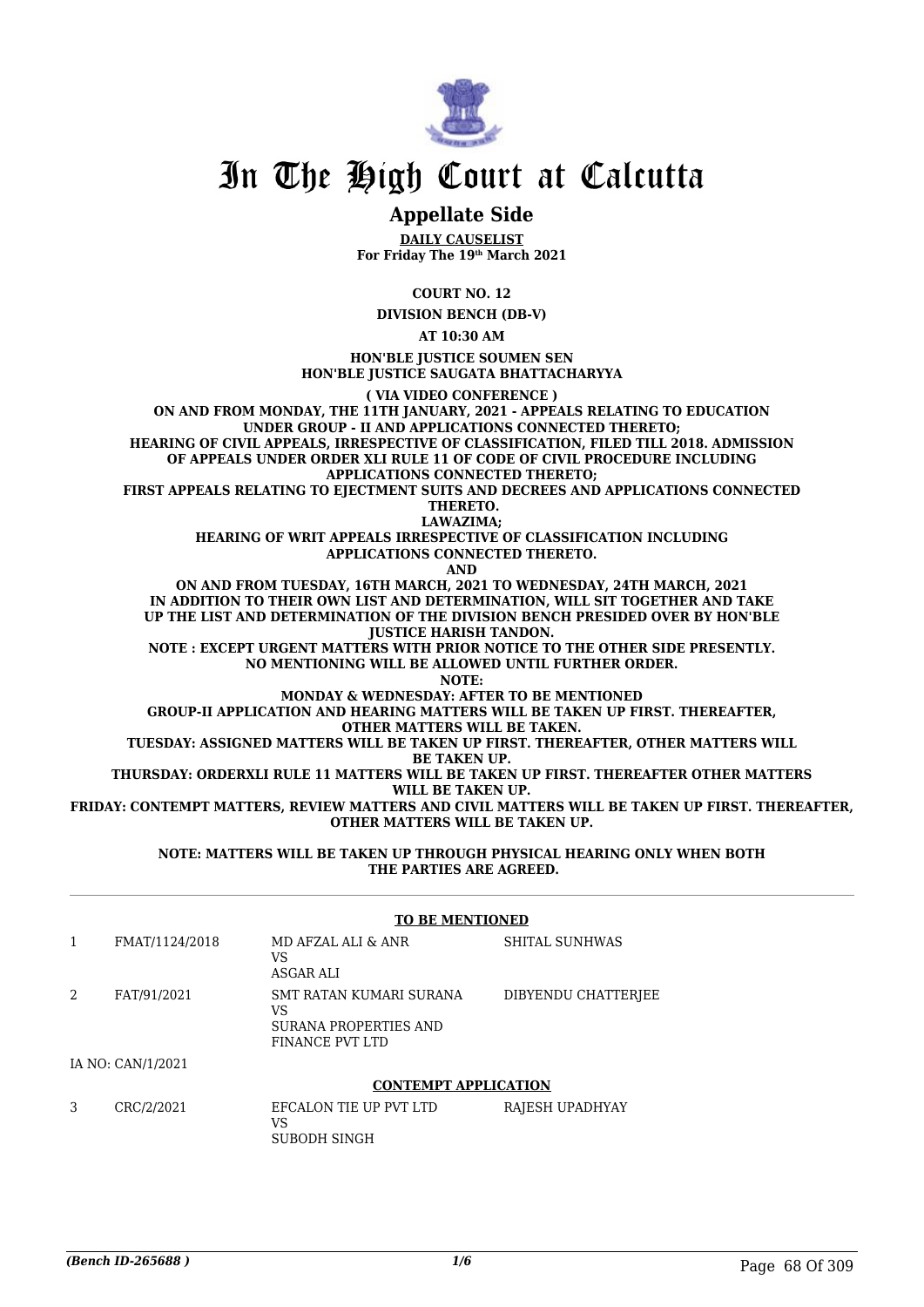| wt4 | CRC/1/2020                    | EFCALON TIEUP PVT LTD<br>VS<br><b>SHARAD GUPTA</b>                                  | RAJESH UPADHYAY         |
|-----|-------------------------------|-------------------------------------------------------------------------------------|-------------------------|
| wt5 | CRC/5/2019                    | EFCALON TIE UP PVT LTD<br>VS<br>PRADIP CHURIWAL & ORS                               | RAJESH UPADHYAY         |
| wt6 | FMA/33/2019                   | EFCALCON TIE-UP PVT. LTD<br>VS<br>STAR TRACK AGENCY PVT. LTD                        | RAJESH UPADHYAY         |
| 7   | CRC/3/2021                    | EFCALON TIE UP PVT LTD<br>VS<br>PRADIP KUMAR SETT AND ORS                           | RAJESH UPADHYAY         |
| 8   | CRC/4/2021                    | <b>EFCALON TIE UP LTD</b><br>VS<br><b>SUKUMAR BHOOTRA</b>                           | RAJESH UPADHYAY         |
| 9   | CRC/5/2021                    | EFCALON TIE UP PVT LTD<br>VS.<br><b>ASHIM AGARWAL</b>                               | RAJESH UPADHYAY         |
| 10  | CRC/6/2021                    | EFCALON TIE UP PRIVATE<br>LIMITED<br>VS<br>BHAVIN DOSHI DALICHAND AND<br><b>ORS</b> | RAJESH UPADHYAY         |
| 11  | WPCRC/267/2019                | ALOK RANJAN ROY & ORS<br>VS<br>PROBHAS DANSANA                                      | SUDARSHAN GHOSH         |
|     | wt12 WP.CT/10/2019            | UNION OF INDIAN & ORS<br><b>VS</b><br>ALOK RANJAN ROY & ORS                         | <b>SWAPAN BANERJEE</b>  |
| 13  | CPAN/284/2021                 | JANE ALAM HALDER<br>VS<br>SWAPAN KUMAR GHOSH                                        | <b>MUKTESHWAR MAITY</b> |
|     | wt14 MAT/59/2020              | JANE ALAM HALDER<br>VS<br><b>STATE OF WEST BENGAL &amp;ORS</b>                      | <b>MUKTESWAR MAITY</b>  |
|     |                               | <b>REVIEW APPLICATION</b>                                                           |                         |
| 15  | RVW/47/2020                   | <b>BUDDHADEB HALDER</b><br>VS<br>CHANDRA NATH CHANDRA                               | AMAL KUMAR SAHA         |
|     |                               | IA NO: CAN/1/2020(Old No:CAN/2546/2020), CAN/2/2020(Old No:CAN/2547/2020)           |                         |
| 16  | RVW/95/2020                   | STATE OF WEST BENGAL AND<br>ORS.<br><b>VS</b><br>SYMAPADA GHORAI AND ANR            | <b>ARKA NAG</b>         |
|     | IA NO: CAN/1/2020, CAN/2/2020 |                                                                                     |                         |
|     | wt17 RVW/96/2020              | STATE OF WEST BENGAL AND<br>ORS.<br><b>VS</b><br>SYAMAPADA GHORAI AND<br>ANOTHER    | ARKA KUMAR NAG          |
|     | IA NO: CAN/1/2020, CAN/2/2020 |                                                                                     |                         |
|     | wt18 RVW/97/2020              | STATE OF WEST BENGAL AND<br>ORS.<br>VS<br>SYAMAPADA GHARAI AND<br>OTHERS            | ARKA KUMAR BAG          |
|     | IA NO: CAN/1/2020, CAN/2/2020 |                                                                                     |                         |
|     | wt19 WPCRC/47/2020            | PROF DR. SYAMAPADA GHORAI<br>VS<br>NARAYAN SWARUP NIGAM AND<br>ORS.                 | ARKA KUMAR NAG          |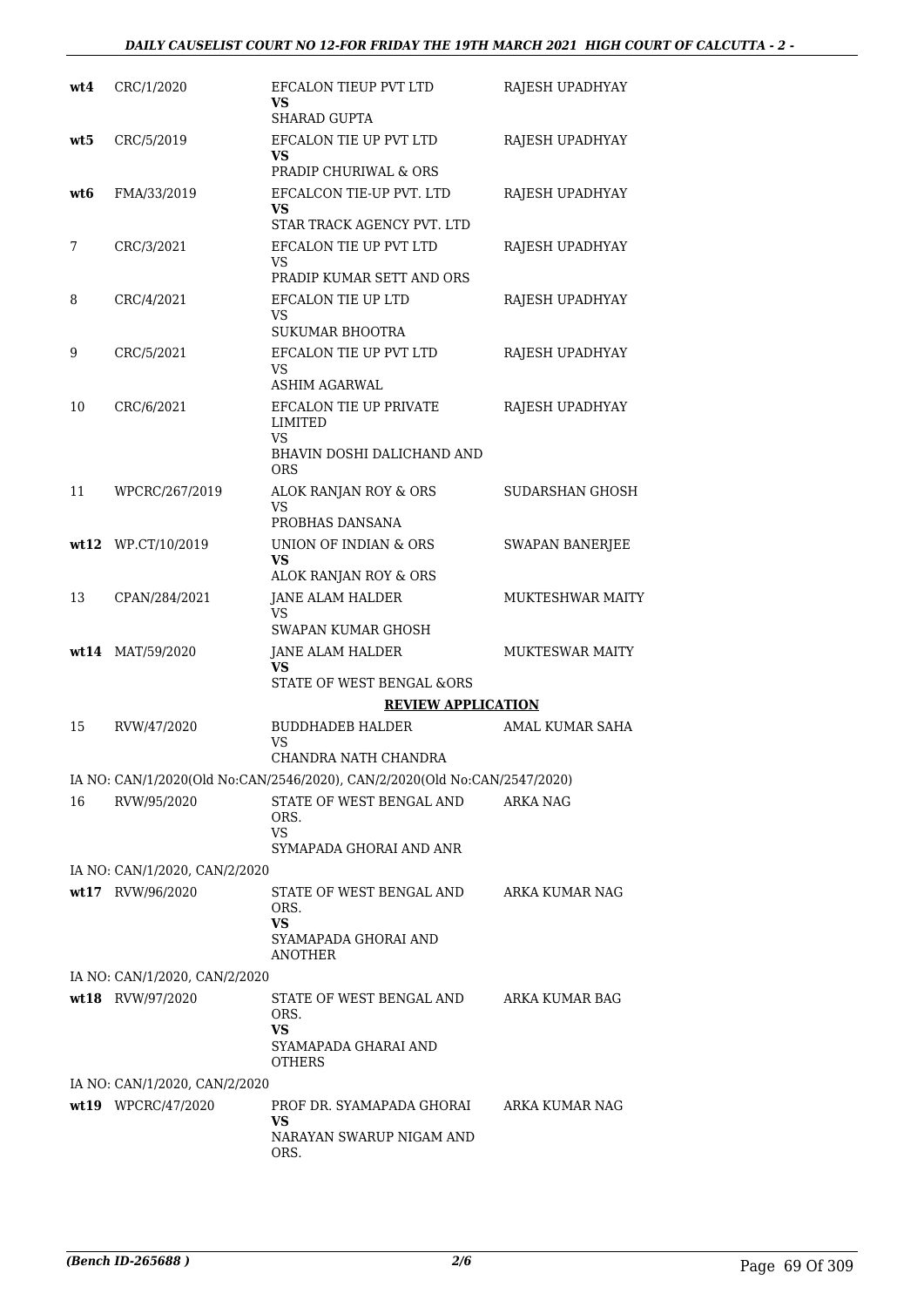|    | wt20 WP.ST/109/2018                                      | PROF (DR) SYAMAPADA GHORAI<br><b>VS</b><br>STATE OF WEST BENGAL & ORS | UTSAV DUTTA          |
|----|----------------------------------------------------------|-----------------------------------------------------------------------|----------------------|
|    | wt21 WP.ST/55/2019                                       | PROF (DR) SYAMAPADA GHORAI<br><b>VS</b>                               | DONA GHOSH           |
| 22 | RVW/19/2021                                              | STATE OF WEST BENGAL & ORS<br><b>BINITA MITRA NEE ROY</b><br>VS       | <b>SAKYA MITRA</b>   |
|    |                                                          | STATE OF WEST BENGAL AND<br>ORS.                                      |                      |
|    | IA NO: CAN/1/2021                                        |                                                                       |                      |
| 23 | RVW/22/2021                                              | RAJIB HALDER AND ORS<br><b>VS</b><br>STATE OF WEST BENGAL AND<br>ORS. | AKASHDEEP MUKHERJEE  |
|    | IA NO: CAN/1/2021                                        |                                                                       |                      |
| 24 | RVW/23/2021                                              | MD. MOTLUBBAR RAHAMAN<br><b>AND OTHERS</b><br>VS                      | AKASHDEEP MUKHERJEE  |
|    |                                                          | STATE OF WEST BENGAL AND<br>ORS.                                      |                      |
|    | IA NO: CAN/1/2021                                        |                                                                       |                      |
| 25 | RVW/24/2021                                              | ACHINTA KUMAR BISWAS AND<br><b>ORS</b><br>VS                          | AKASHEEP MUKHERJEE   |
|    |                                                          | STATE OF WEST BENGAL AND<br>ORS.                                      |                      |
|    | IA NO: CAN/1/2021                                        |                                                                       |                      |
| 26 | RVW/25/2021                                              | AMJED ALI GAZI AND OTHERS<br>VS<br>STATE OF WEST BENGAL AND           | AKASHDEEP MUKHERJEE  |
|    |                                                          | ORS.                                                                  |                      |
|    | IA NO: CAN/1/2021                                        |                                                                       |                      |
| 27 | RVW/26/2021                                              | MRINMAY BARMAN AND ORS<br>VS<br>STATE OF WEST BENGAL AND              | AKASHDEEP MUKHERJEE  |
|    |                                                          | ORS.                                                                  |                      |
|    | IA NO: CAN/1/2021                                        |                                                                       |                      |
| 28 | RVW/28/2021                                              | SAYED SULTAN ALI<br>VS                                                | SALONI BHATTACHARYA  |
|    |                                                          | STATE OF WEST BENGAL AND<br>ORS.                                      |                      |
|    | IA NO: CAN/1/2021                                        |                                                                       |                      |
|    |                                                          | <b>CIVIL APPLICATION</b>                                              |                      |
| 29 | FAT/307/2020<br>(PT.HD.)                                 | swapan kumar datta and ors.<br><b>VS</b><br>M/S., P.N. MUKHERJEE AND  | SIB SANKAR DAS       |
|    |                                                          | <b>SONS</b>                                                           |                      |
|    | IA NO: CAN/1/2020                                        | SWAPAN KUMAR DATTA AND                                                |                      |
|    | wt30 FAT/309/2020                                        | ORS.<br><b>VS</b>                                                     | SIB SANKAR DAS       |
|    |                                                          | M/S. SK. COMBOR ALI AND SONS                                          |                      |
| 31 | IA NO: CAN/1/2020, CAN/2/2021, CAN/3/2021<br>FA/359/2009 | <b>BANK OF BARODA</b>                                                 | SUDIP KUMAR BANERJEE |
|    |                                                          | VS<br>DR. BIMAL KUMAR KHETAWAT &                                      |                      |
|    | IA NO: CAN/2/2012(Old No:CAN/2836/2012), CAN/3/2021      | ANR.                                                                  |                      |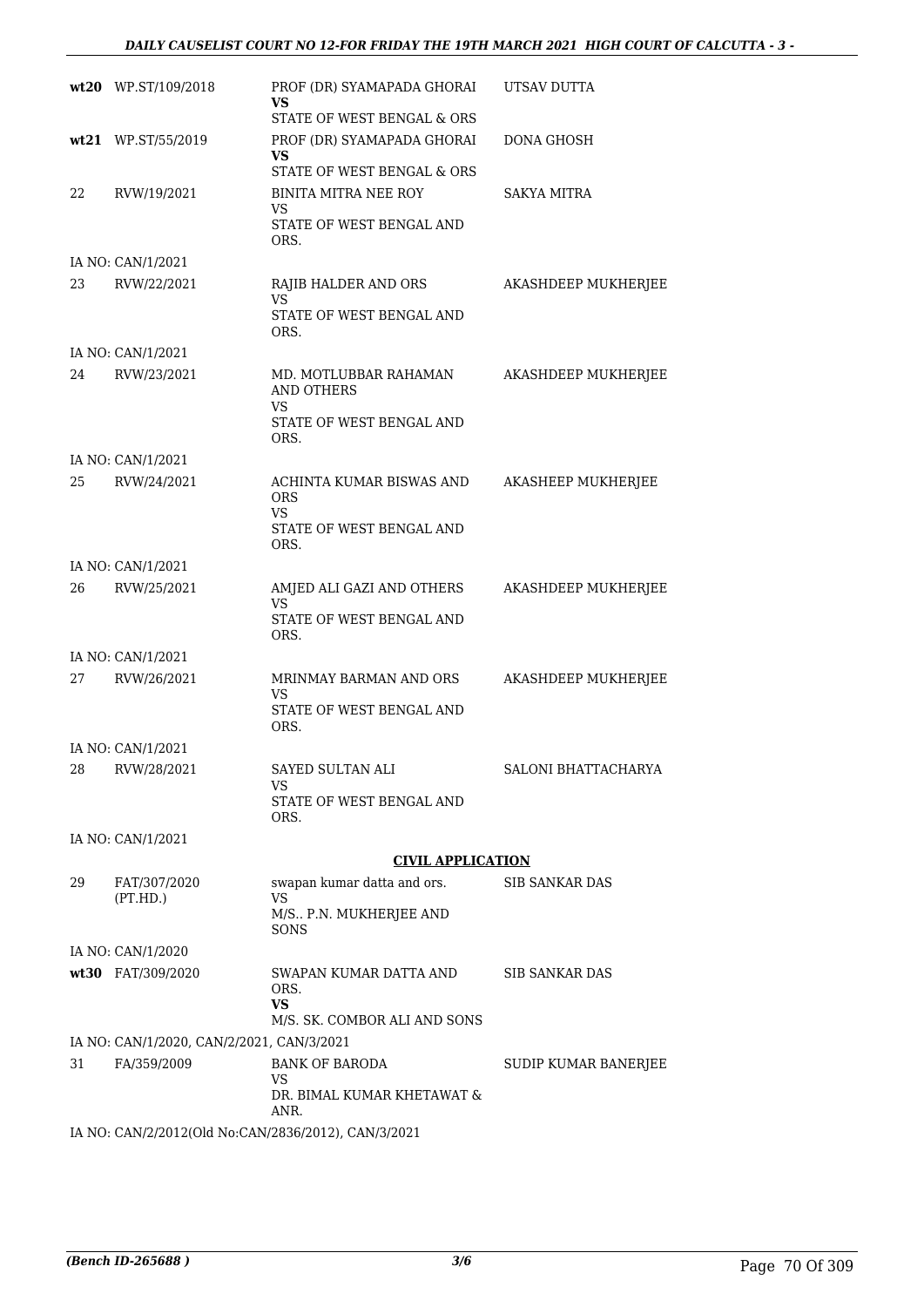| 32         | FAT/98/2017                               | JAWED SHAKIL & ANR                                                                      | <b>J K SURANA</b>                                                                                                                                                                                                     |
|------------|-------------------------------------------|-----------------------------------------------------------------------------------------|-----------------------------------------------------------------------------------------------------------------------------------------------------------------------------------------------------------------------|
|            |                                           | VS<br>SUKUMAR CHAKRABORTY<br>(SUBSTITUED) & ORS                                         |                                                                                                                                                                                                                       |
|            |                                           | IA NO: CAN/2/2018(Old No:CAN/7742/2018), CAN/3/2020, CAN/4/2020                         |                                                                                                                                                                                                                       |
| 33         | FAT/331/2020                              | TAXATION SERVICE SYNDICATE<br><b>PVT LTD AND ORS</b><br>VS                              | ANIRUDDHA AGARWALLA                                                                                                                                                                                                   |
|            |                                           | LAXMI HOUSING UDYOG PVT<br>LTD.                                                         |                                                                                                                                                                                                                       |
|            | IA NO: CAN/1/2020                         |                                                                                         |                                                                                                                                                                                                                       |
|            | wt34 FAT/332/2020                         | SHARAD SUBRAMANYAN AND<br><b>ORS</b><br><b>VS</b><br>LAXMI HOUSING PVT LTD              | ANIRUDDHA AGARWALLA                                                                                                                                                                                                   |
|            | IA NO: CAN/1/2020                         |                                                                                         |                                                                                                                                                                                                                       |
| 35         | FAT/34/2021                               | ISWARI PRASAD SHAW                                                                      | <b>BHUSHAN JAIN</b>                                                                                                                                                                                                   |
|            |                                           | VS<br>M/S. BIBHUTI BHUSHAN DUTT<br>ESTATES P. LTD.                                      |                                                                                                                                                                                                                       |
| 36         | FAT/261/2020                              | SATYA NARAYAN CHOWDHURY<br>VS                                                           | SOURADIPTA BANERJEE                                                                                                                                                                                                   |
|            |                                           | <b>SMT ANNAPURNA SAHA</b>                                                               |                                                                                                                                                                                                                       |
|            | IA NO: CAN/1/2020, CAN/2/2020, CAN/3/2021 |                                                                                         |                                                                                                                                                                                                                       |
| 37         | FAT/329/2016                              | <b>SUNIL KR GHOSH</b><br>VS<br>ASHOK KR GHOSH & ANR                                     | TANMOY CHATTERJEE                                                                                                                                                                                                     |
| CAN/4/2021 |                                           |                                                                                         | IA NO: CAN/1/2016(Old No:CAN/10174/2016), CAN/2/2018(Old No:CAN/5139/2018), CAN/3/2018(Old No:CAN/5140/2018),                                                                                                         |
| 38         | FAT/125/2019                              | SMT ALPANA GHOSH & ORS<br>VS<br>ASIT KUMAR SINHA & ORS                                  | SOURADIPTA BANERJEE                                                                                                                                                                                                   |
|            |                                           |                                                                                         | IA NO: CAN/1/2019(Old No:CAN/6179/2019), CAN/2/2019(Old No:CAN/6199/2019), CAN/3/2020(Old No:CAN/5687/2020)                                                                                                           |
| 39         | FAT/469/2019                              | SANJAY PAREEK                                                                           | DIPANJAN DEY                                                                                                                                                                                                          |
|            |                                           | VS<br>MADHUSHREE SHARMA                                                                 |                                                                                                                                                                                                                       |
|            | IA NO: CAN/1/2019(Old No:CAN/11254/2019)  |                                                                                         |                                                                                                                                                                                                                       |
| 40         | FA/84/2013                                | KALYANI PRAMANICK & ORS<br>VS<br><b>SUJIT DAS &amp; ORS</b>                             | <b>MANALI BISWAS</b>                                                                                                                                                                                                  |
| 41         | FAT/323/2019                              | <b>MADAN LAL PATNI</b><br>VS                                                            | <b>BHUSAN JAIN</b>                                                                                                                                                                                                    |
|            |                                           | <b>HDFC &amp; ORS</b>                                                                   |                                                                                                                                                                                                                       |
|            | IA NO: CAN/1/2019(Old No:CAN/8377/2019)   |                                                                                         |                                                                                                                                                                                                                       |
| 42         | FA/298/2013                               | ARUN CHORONE ROQUITTE<br>&ANRS<br>VS                                                    | MR.H.TANDON                                                                                                                                                                                                           |
|            |                                           | SAHA BATE KRISHNA DAMANI                                                                |                                                                                                                                                                                                                       |
|            |                                           | IA NO: CAN/4/2020(Old No:CAN/1352/2020), CAN/5/2020, CAN/6/2020, CAN/7/2021, CAN/8/2021 |                                                                                                                                                                                                                       |
| 43         | FAT/34/2013                               | M/S. PAUL RUBBER INDUSTRIES                                                             | RAJ RAJESWAR SINHA                                                                                                                                                                                                    |
|            |                                           | PVT. LTD.<br><b>VS</b><br>SRI AMIT CHAND MITRA & ANR.                                   |                                                                                                                                                                                                                       |
|            |                                           |                                                                                         | IA NO: CAN/2/2015(Old No:CAN/2009/2015), CAN/4/2016(Old No:CAN/2029/2016), CAN/7/2018(Old No:CAN/6440/2018),<br>CAN/8/2020(Old No:CAN/2997/2020), CAN/9/2020(Old No:CAN/5708/2020), CAN/10/2020(Old No:CAN/5709/2020) |
|            |                                           | <b>APPEAL HEARING</b>                                                                   |                                                                                                                                                                                                                       |
| 44         | FA/82/2014                                | MUKUL RANJAN GHOSH & ANR<br>VS                                                          | <b>BASUDEB GHOSH</b>                                                                                                                                                                                                  |
|            |                                           | TAPAN KUMAR BASU & ORS                                                                  |                                                                                                                                                                                                                       |
|            | IA NO: CAN/2/2016(Old No:CAN/3012/2016)   |                                                                                         |                                                                                                                                                                                                                       |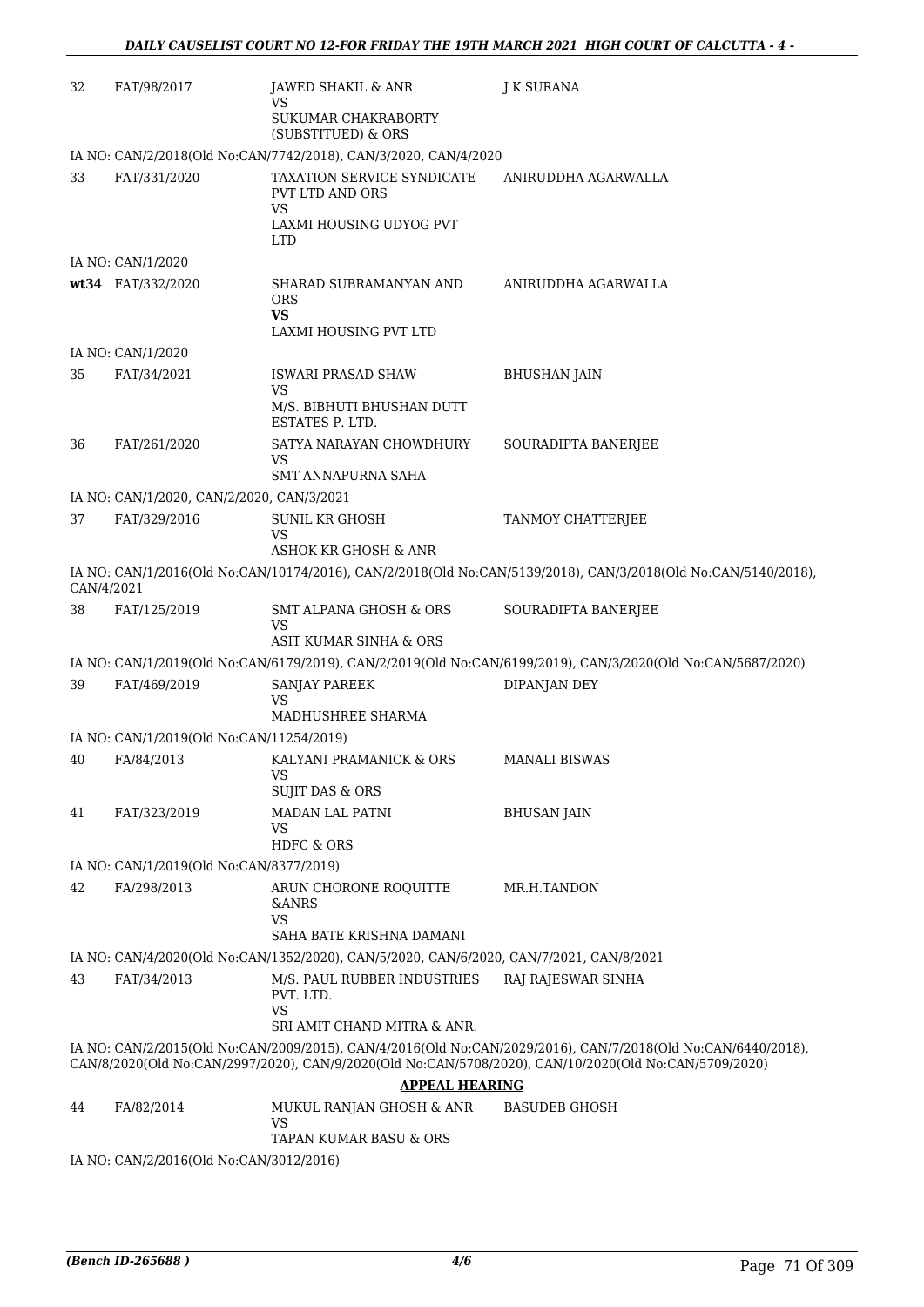|    | wt45 FA/83/2014                                    | MUKUL RANJAN GHOSH & ANR<br>VS                                                                                                | <b>BASUDEB GHOSH</b>               |
|----|----------------------------------------------------|-------------------------------------------------------------------------------------------------------------------------------|------------------------------------|
|    |                                                    | TAPAN KUMAR BASU & ORS                                                                                                        |                                    |
|    | IA NO: CAN/2/2016(Old No:CAN/3014/2016)            |                                                                                                                               |                                    |
| 46 | FA/41/2020                                         | <b>LAL CHAND PRASAD</b><br>VS                                                                                                 | <b>TAPAS MAITY</b>                 |
|    |                                                    | CENTRAL BANK OF INDIA & ORS                                                                                                   |                                    |
|    | IA NO: CAN/2/2020(Old No:CAN/561/2020), CAN/3/2020 |                                                                                                                               |                                    |
|    |                                                    | <b>APPLICATION</b>                                                                                                            |                                    |
| 47 | MAT/322/2020                                       | DIBAKAR KUMAR<br>VS<br>STATE OF WEST BENGAL & ORS                                                                             | KASHISWAR GHOSAL                   |
|    | IA NO: CAN/1/2020(Old No:CAN/2913/2020)            |                                                                                                                               |                                    |
| 48 | MAT/368/2020                                       | THE HEADMISTRESS AND<br>SECRETARY, MANAGING<br><b>COMMITTEE</b><br>VS<br>ANITA MAJUMDER & ORS                                 | <b>BISWAJIT DAS</b>                |
|    | IA NO: CAN/1/2020(Old No:CAN/2505/2020)            |                                                                                                                               |                                    |
| 49 | MAT/433/2020                                       | NIRMAL KUMAR BERA<br>VS                                                                                                       | NARAYAN CHANDRA<br><b>BHANDARY</b> |
|    |                                                    | STATE OF WEST BENGAL & ORS                                                                                                    |                                    |
|    | IA NO: CAN/1/2020(Old No:CAN/2933/2020)            |                                                                                                                               |                                    |
| 50 | MAT/186/2020                                       | <b>MANAGING</b><br>COMMITTEE, PUTPUKUR HIGH<br><b>GOVT SCHOOL &amp; ANR</b><br><b>VS</b><br><b>SUMITRO ADHIKARY &amp; ORS</b> | <b>SHAMIM UL BARI</b>              |
|    | IA NO: CAN/1/2021, CAN/2/2021                      |                                                                                                                               |                                    |
| 51 | MAT/333/2020                                       | MD. SHIARAF ALI MOLLA & ORS. ANINDA BHATTACHARYA                                                                              |                                    |
|    |                                                    | VS<br>PR. SEC. GOVT. OF WB & ORS.                                                                                             |                                    |
|    | IA NO: CAN/1/2020                                  |                                                                                                                               |                                    |
| 52 | MAT/41/2021                                        | <b>BIJAN KUMAR GHOSH</b><br>VS                                                                                                | ANINDA BHATTACHARYA                |
|    |                                                    | STATE OF WEST BENGAL AND<br>ORS.                                                                                              |                                    |
|    | IA NO: CAN/1/2021, CAN/2/2021                      |                                                                                                                               |                                    |
| 53 | MAT/86/2021                                        | NASREEN SHAZDA                                                                                                                | TANUJA BASAK                       |
|    |                                                    | VS<br>STATE OF WEST BENGAL AND                                                                                                |                                    |
|    |                                                    | ORS.                                                                                                                          |                                    |
|    | IA NO: CAN/1/2021                                  |                                                                                                                               |                                    |
|    | wt54 MAT/85/2021                                   | NASREEN SHAZDA                                                                                                                | TANUJA BASAK                       |
|    |                                                    | VS<br>STATE OF WEST BENGAL AND<br>ORS.                                                                                        |                                    |
|    | IA NO: CAN/1/2021                                  |                                                                                                                               |                                    |
| 55 | MAT/199/2021                                       | KOUSHEYA BASU                                                                                                                 | <b>SAMIK SARKAR</b>                |
|    |                                                    | VS<br>STATE OF WEST BENGAL AND<br>ORS.                                                                                        |                                    |
|    | IA NO: CAN/1/2021                                  |                                                                                                                               |                                    |
| 56 | MAT/307/2021                                       | MD. MASAUD ALAM AND ORS. pranab kr. saha                                                                                      |                                    |
|    |                                                    | VS.<br>STATE OF WEST BENGAL AND                                                                                               |                                    |
|    | IA NO: CAN/1/2021                                  | ORS.                                                                                                                          |                                    |
|    |                                                    |                                                                                                                               |                                    |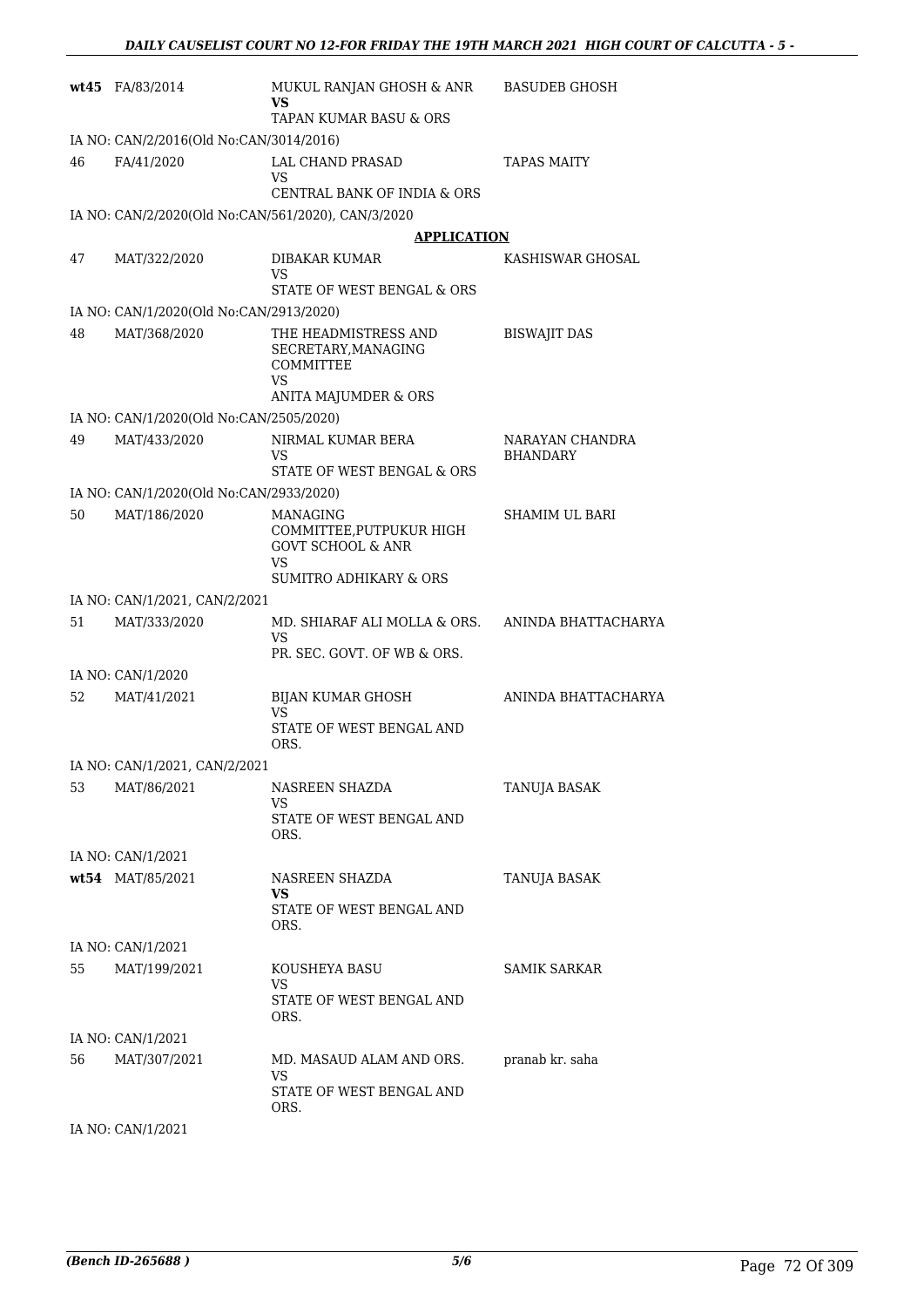### *DAILY CAUSELIST COURT NO 12-FOR FRIDAY THE 19TH MARCH 2021 HIGH COURT OF CALCUTTA - 6 -*

| 57 | MAT/308/2021      | JOYDEV SINGHA AND ORS.<br>VS<br>STATE OF WEST BENGAL AND<br>ORS. | PRANAB KR. SAHA      |
|----|-------------------|------------------------------------------------------------------|----------------------|
|    | IA NO: CAN/1/2021 |                                                                  |                      |
| 58 | MAT/315/2021      | KALYANI DAS AND ORS.<br>VS<br>STATE OF WEST BENGAL AND<br>ORS.   | SABYASACHI ROY       |
|    | IA NO: CAN/1/2021 |                                                                  |                      |
| 59 | MAT/229/2021      | PRIYANKA DEY<br>VS<br>UNION OF INDIA AND ORS.                    | <b>BIWAJIT HAZRA</b> |

IA NO: CAN/1/2021, CAN/2/2021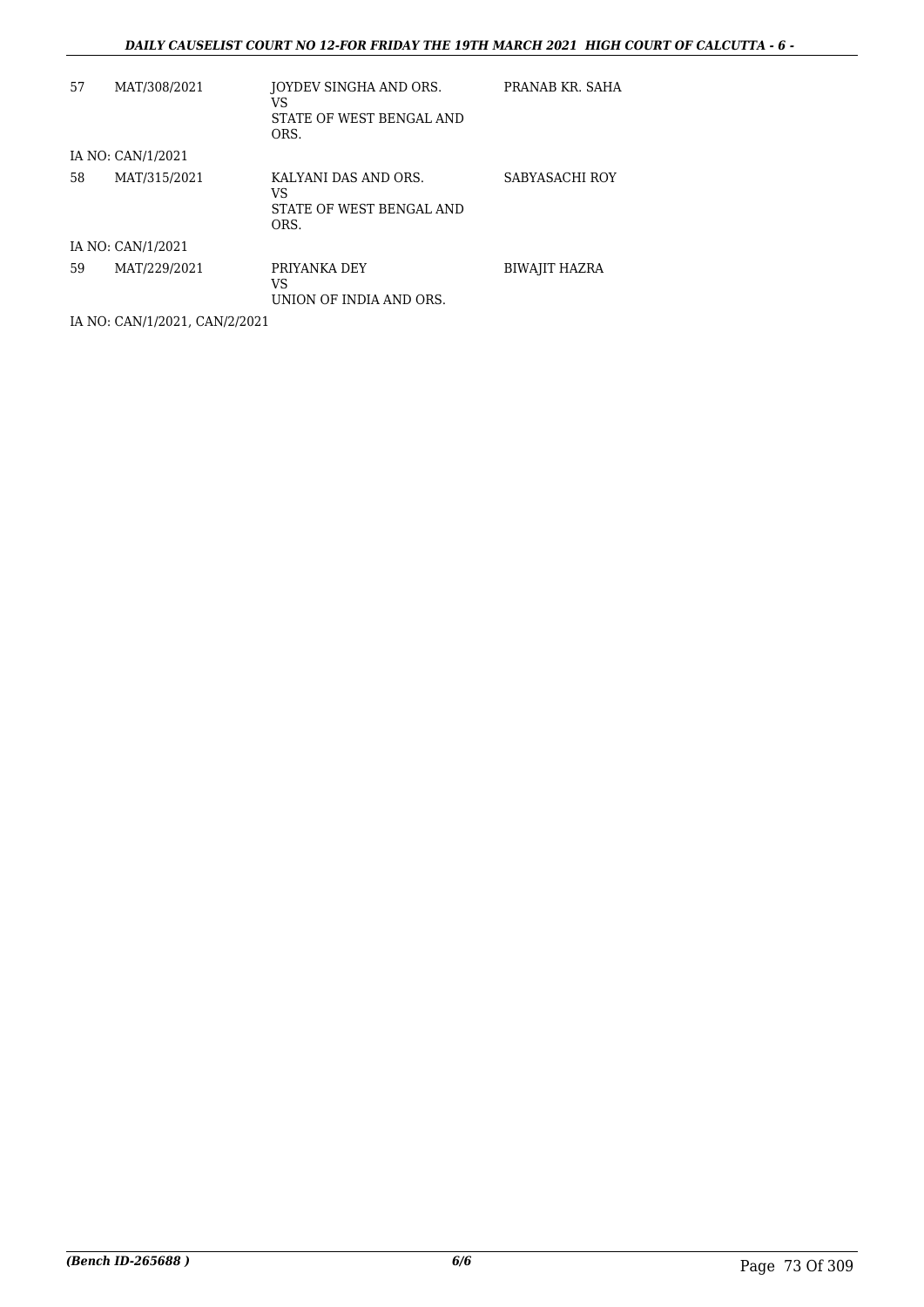

# **Appellate Side**

**DAILY CAUSELIST For Friday The 19th March 2021**

**COURT NO. 11**

## **DIVISION BENCH (DB)**

**AT 3:15 PM**

## **HON'BLE JUSTICE SUBRATA TALUKDAR HON'BLE JUSTICE ARINDAM MUKHERJEE (VIA VIDEO CONFERENCE)**

## **ON FRIDAY, 19TH MARCH AT 3.15 P.M. - WILL SIT TOGETHER AND TAKE UP SOME PART HEARD, CONTEMPT, ASSIGNED, REVIEW, MODIFICATION/CLARIFICATION MATTERS.**

#### **SPECIAL NOTE: AFTER COMPLETION OF ORIGINAL SIDE MATTER(S) [AT 3.15 P.M.], THIS DIVISION BENCH WILL SIT, IF TIME PERMITS.**

## **NOTE: MATTERS WILL BE TAKEN UP THROUGH PHYSICAL HEARING ONLY WHEN BOTH THE PARTIES ARE AGREE**

## **TO BE MENTIONED**

| $\mathbf{1}$ | CPAN/1141/2019<br>[For Correction] +<br>[Office Report dt.<br>01.02.2021]<br>[Assgined] | <b>PROVARANJAN</b><br><b>CHOWDHURY</b><br>VS<br>TAPAN KUMAR SARKAR     | ABHISHEK ADDHYA |
|--------------|-----------------------------------------------------------------------------------------|------------------------------------------------------------------------|-----------------|
|              | wt2 FMA/326/2020                                                                        | PROVARANJAN<br><b>CHOWDHURY</b><br>VS<br>STATE OF WEST BENGAL &<br>ORS | ABHISEK ADDHYA  |
|              |                                                                                         | <b>CONTEMPT APPLICATION</b>                                            |                 |
| 3            | CPAN/1467/2019                                                                          | NARAYAN CHANDRA MAJI &<br>ORS<br>VS<br>PARTHA GHOSH                    | SANATAN MANNA   |
|              | wt4 FMA/1280/2019                                                                       | NARAYAN CH. MAJI & ORS.<br>VS<br>STATE OF WEST BENGAL &<br>ORS.        | SANATAN MANNA   |

## **ASSIGNED MATTERS**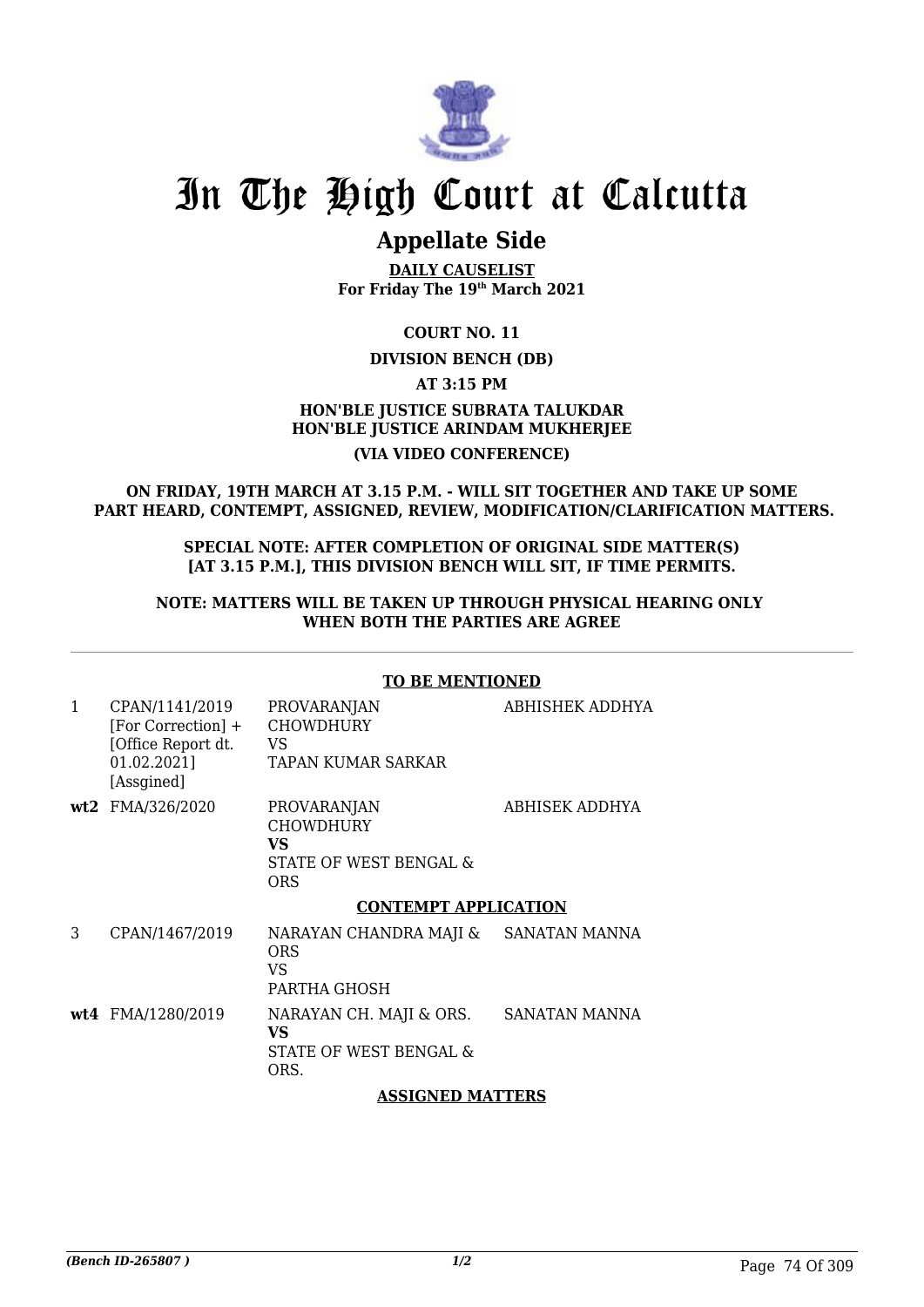| 5 | RVW/6/2020       | SMT KABERI HAZRA<br>VS<br>STATE OF WEST BENGAL &<br><b>ORS</b>          | <b>SUMITAVA</b><br><b>CHAKRABORTY</b> |
|---|------------------|-------------------------------------------------------------------------|---------------------------------------|
|   |                  | IA NO: CAN/1/2020(Old No:CAN/583/2020), CAN/2/2020(Old No:CAN/584/2020) |                                       |
|   | wt6 FMA/169/2020 | KABERI HAZRA<br>VS<br>STATE OF WEST BENGAL &<br>ORS.                    | <b>SUMITAVA</b><br><b>CHAKRABORTY</b> |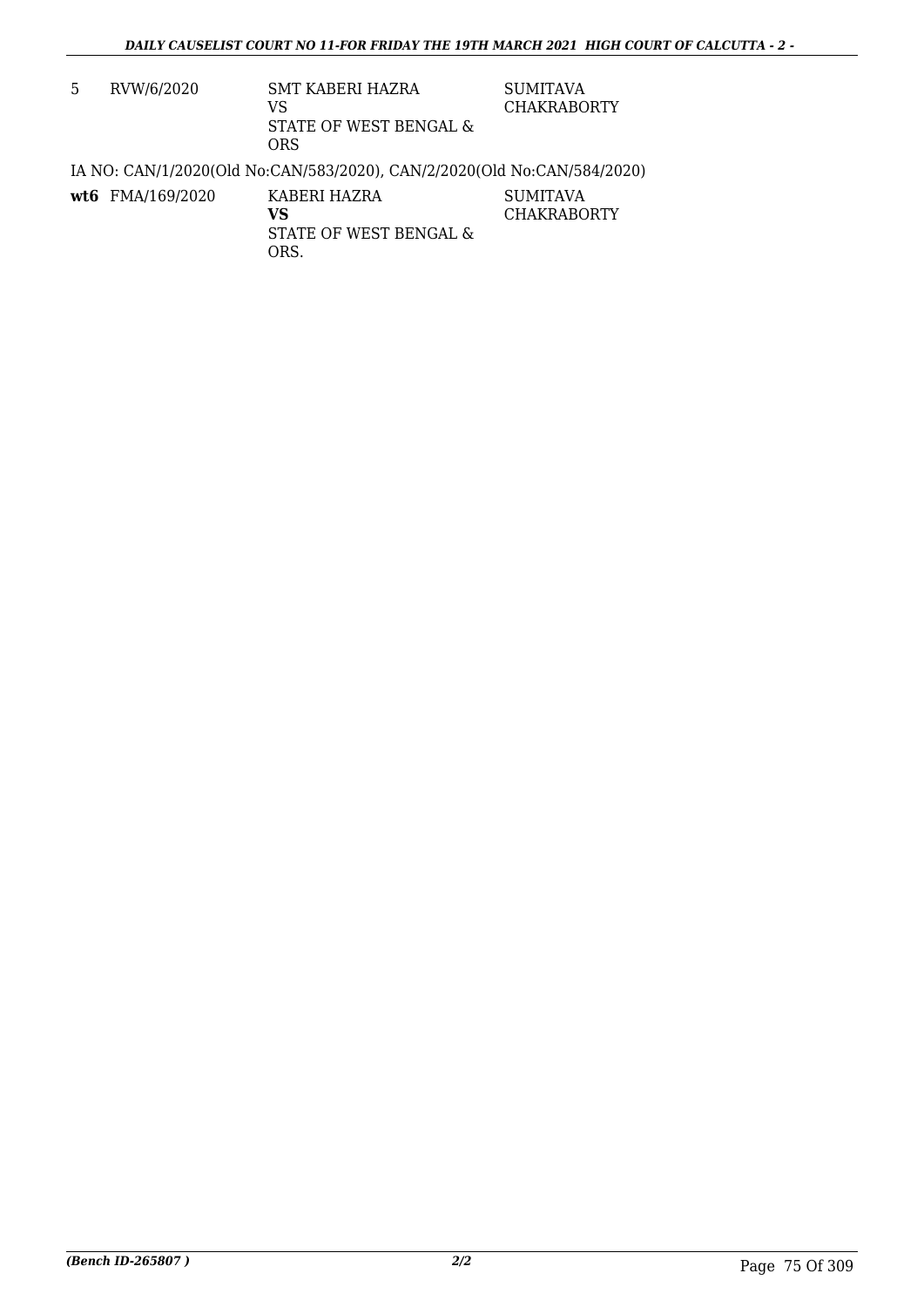

# **Appellate Side**

**DAILY CAUSELIST For Friday The 19th March 2021**

**COURT NO. 11**

## **DIVISION BENCH (DB - VI)**

**AT 10:30 AM**

**HON'BLE JUSTICE SUBRATA TALUKDAR HON'BLE JUSTICE HIRANMAY BHATTACHARYYA (VIA VIDEO CONFERENCE)**

**ON AND FROM MONDAY, THE 11TH JANUARY 2021 - APPEALS FROM ORDERS RELATING TO MUNICIPALITIES, CO-OPERATIVES & PANCHAYATS UNDER GROUP-V INCLUDING APPLICATIONS CONNECTED THERETO;**

**HEARING OF WRIT APPEALS IRRESPECTIVE OF CLASSIFICATION INCLUDING APPLICATIONS CONNECTED THERETO;**

**SPECIAL NOTE: 1.(A) MENTIONING OF REALLY URGENT MATTERS WILL BE ALLOWED ON EVERY MONDAY AND WEDNESDAY AT THE FIRST SITTING OF THE COURT. (B) MENTIONING SLIPS MUST BE FILED STATING THE GROUNDS OF URGENCY WITH SERVICE OF NOTICE ON THE OPPOSITE SIDE(S). (C) FIXED MATTERS MARKED IN EACH GROUP WILL BE CALLED ON FIRST FROM THE GROUP. 2. APPELLATE SIDE MATTERS WILL BE TAKEN UP UPTO RECESS ON EVERY TUESDAY AND THURSDAY. 3. ON TUESDAYS AND THURSDAYS APPEALS FOR HEARING (SENT FROM DEPARTMENTS) WILL BE CALLED ON FIRST, THEREAFTER, MATTERS WILL BE CALLED ON AS PER LIST.**

**NOTE: MATTERS WILL BE TAKEN UP THROUGH PHYSICAL HEARING ONLY WHEN BOTH THE PARTIES ARE AGREED**

## **FOR JUDGMENT AND FINAL ORDER**

( AT 2.00 P.M. )

1 MAT/799/2020 TAPAN KUMAR MUKHERJEE VS THE KOLKATA MUNICIPAL

CORPORATION AND

**OTHERS** 

IA NO: CAN/1/2020, CAN/2/2021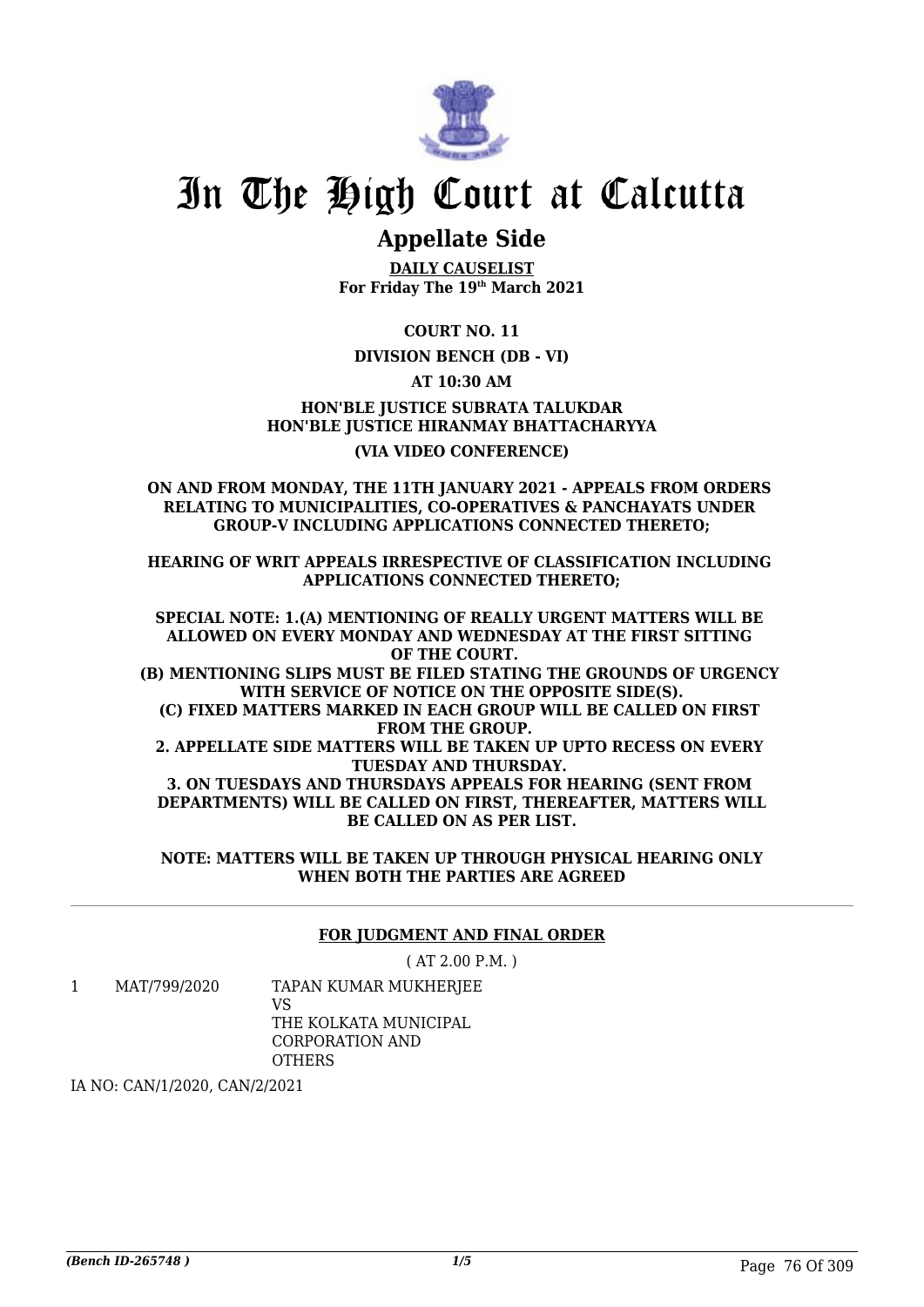| 2    | MAT/1308/2018<br>CAN/8612/2018                   | <b>SOMNATH DUTTA</b><br><b>VS</b>                                                                | SHEBATEE DATTA                           |
|------|--------------------------------------------------|--------------------------------------------------------------------------------------------------|------------------------------------------|
|      |                                                  | HOWRAH MUNICIPAL<br><b>CORPORATION &amp; ORS</b>                                                 |                                          |
|      | IA NO: CAN/3/2019(Old No:CAN/8597/2019)          |                                                                                                  |                                          |
|      |                                                  | <b>APPLICATION(S)</b>                                                                            |                                          |
| 3    | MAT/65/2021<br>[Fixed]                           | THE BAIDYABATI<br>MUNICIPALITY AND ORS<br><b>VS</b><br>SWAPAN CHATTERJEE AND<br><b>ANR</b>       | KAMALESH DALAL                           |
|      | IA NO: CAN/1/2021                                |                                                                                                  |                                          |
| 4    | MAT/845/2020<br>(Fixed) [Personal<br>Appearance] | SANUYARA KHATUN AND<br><b>OTHERS</b><br><b>VS</b><br>SIRAJ HAQ AND OTHERS                        | SAIKAT CHATTERJII                        |
|      | IA NO: CAN/1/2020                                |                                                                                                  |                                          |
| 5    | MAT/394/2021                                     | BUBUN KUMAR MAITY<br><b>VS</b>                                                                   | <b>DILIP KUMAR SADHU</b>                 |
|      |                                                  | MD MD NURUZZAMAN AND<br><b>ORS</b>                                                               |                                          |
|      | IA NO: CAN/1/2021                                |                                                                                                  |                                          |
| 6    | MAT/280/2021                                     | MD SIRAJUL ISLAM AND<br><b>ORS</b><br><b>VS</b><br>STATE OF WEST BENGAL<br>AND ORS.              | SWATA SAHA                               |
|      | IA NO: CAN/1/2021                                |                                                                                                  |                                          |
| 7    | MAT/221/2020                                     | <b>SUJOY MONDAL</b><br><b>VS</b><br>STATE OF WEST BENGAL &<br><b>ORS</b>                         | KALYANI<br><b>BHATTACHARYA</b>           |
|      | IA NO: CAN/1/2020(Old No:CAN/1451/2020)          |                                                                                                  |                                          |
| 8    | CPAN/41/2021                                     | SAYO SAN CONSTRUCTION                                                                            | <b>SANGHAMITRA</b>                       |
|      | [Contempt]                                       | <b>AND ORS</b><br><b>VS</b><br><b>DEBASIS GHOSH</b>                                              | <b>NANDY</b>                             |
| wt.9 | MAT/1345/2019                                    | THE BIDHANNAGAE<br>MUNICIPAL CORPORATION<br>& ORS<br><b>VS</b><br>SAYO SAN CONSTRUCTION<br>& ORS | <b>BILLWADAL</b><br><b>BHATTACHARYYA</b> |
|      | IA NO: CAN/1/2019(Old No:CAN/9329/2019)          |                                                                                                  |                                          |
| 10   | CPAN/42/2021<br>[Contempt]                       | <b>GUPTA ENGEERING</b><br><b>ENTERPRISES AND ANR</b><br><b>VS</b><br><b>DEBASIS GHOSH</b>        | <b>SANGHAMITRA</b><br><b>NANDY</b>       |
|      | wt11 MAT/1406/2019                               | THE BIDHANNAGAR<br>MUNICIPAL CORPORATION<br><b>VS</b>                                            | <b>BILLWADAL</b><br><b>BHATTACHARYA</b>  |

GUPTA ENGINEERING

ENTERPRISE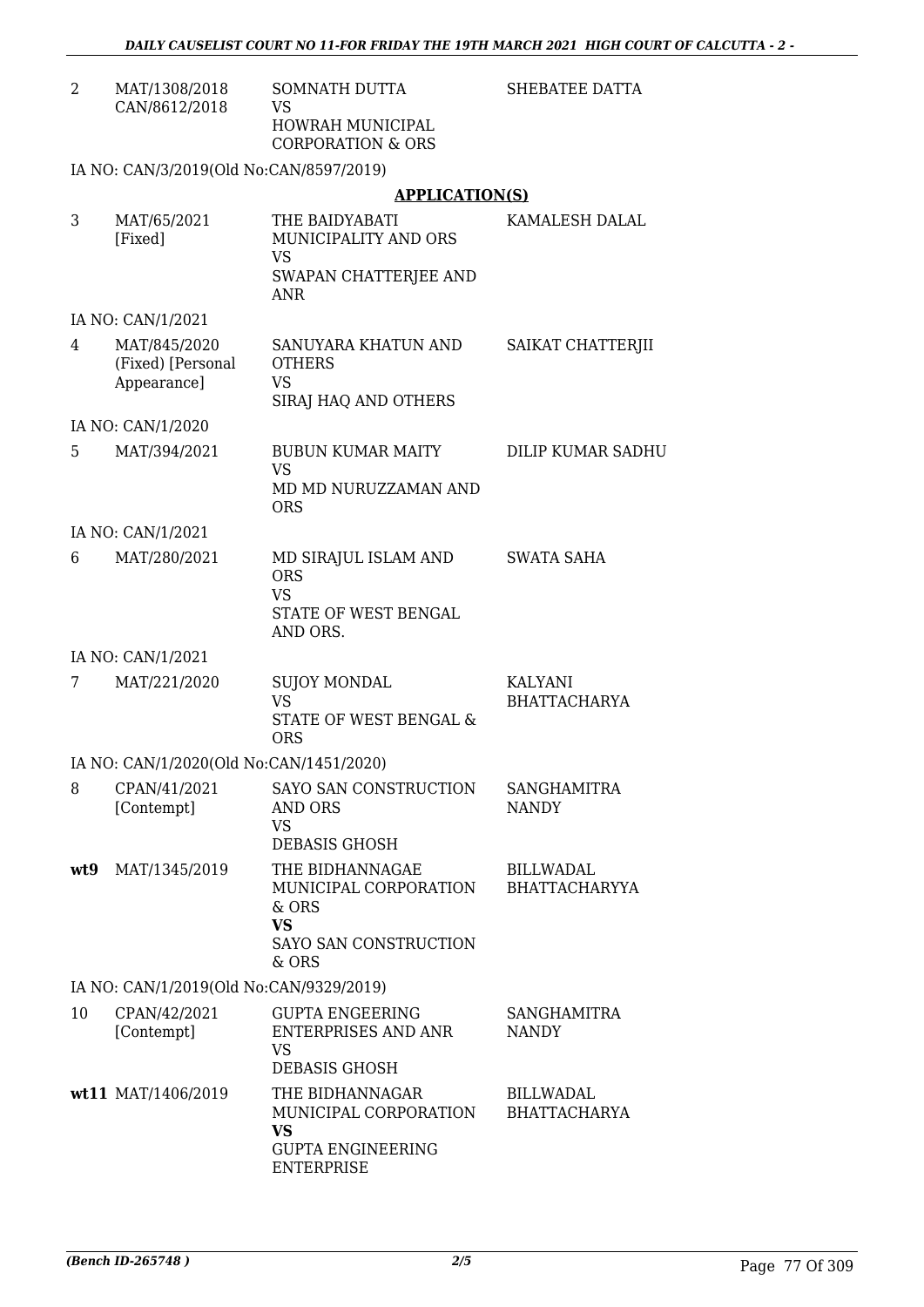| 12 | MAT/16/2021                            | JAIDEO DHANANIA AND<br><b>ORS</b><br><b>VS</b><br>HOWRAH MUNICIPAL<br><b>CORPORATION AND ORS</b>  | <b>ANIMESH PAUL</b>               |
|----|----------------------------------------|---------------------------------------------------------------------------------------------------|-----------------------------------|
|    | IA NO: CAN/1/2021, CAN/2/2021          |                                                                                                   |                                   |
| 13 | MAT/102/2021                           | <b>SACHIN GUPTA</b><br><b>VS</b><br><b>HOWRAH MUNICIPAL</b>                                       | RAJESH UPADHYAY                   |
|    | IA NO: CAN/1/2021                      | <b>CORPORATION AND ORS</b>                                                                        |                                   |
| 14 | MAT/152/2020                           | <b>SOURAV KHAN &amp; ORS</b>                                                                      | NIRUPAM SARKAR                    |
|    |                                        | <b>VS</b><br>STATE OF WEST BENGAL &<br><b>ORS</b>                                                 |                                   |
|    | IA NO: CAN/1/2020(Old No:CAN/899/2020) |                                                                                                   |                                   |
| 15 | MAT/320/2021                           | <b>TAPAN KUMAR DAS</b><br><b>VS</b><br><b>ANIMA GUHA ALIAS</b><br><b>CHATTERJEE AND ORS</b>       | <b>UTTIYA RAY</b>                 |
|    | IA NO: CAN/1/2021                      |                                                                                                   |                                   |
| 16 | FMA/469/2021                           | SANGHITA SHAW<br><b>VS</b><br>THE CHAIRMAN, BHATPARA<br><b>MUNICIPALITY &amp; ORS</b>             | SAURABH SANKAR<br><b>SENGUPTA</b> |
|    | IA NO: CAN/1/2020(Old No:CAN/765/2020) |                                                                                                   |                                   |
| 17 | MAT/276/2017<br>[2nd Time]             | FARIDA KHATOON @<br><b>LASKAR</b><br><b>VS</b><br><b>STATE OF WEST BENGAL &amp;</b><br><b>ORS</b> | JASOBANTA RAKSHIT                 |
|    |                                        | IA NO: CAN/1/2020(Old No:CAN/2664/2020), CAN/2/2020(Old No:CAN/2669/2020)                         |                                   |
| 18 | MAT/133/2020<br>[N.T.W.]               | <b>CHANCHAL HALDER</b><br><b>VS</b><br>THE BHATPARA<br>MUNICIPALITY & ORS.                        | <b>TANUJA BASAK</b>               |
|    |                                        | IA NO: CAN/1/2020(Old No:CAN/1584/2020), CAN/2/2020(Old No:CAN/1585/2020)                         |                                   |
| 19 | MAT/134/2020<br>[N.T.W.]               | TUMPA SANYAL<br>VS<br>THE BHATPARA<br>MUNICIPALITY & ORS.                                         | TANUJA BASAK                      |
|    |                                        | IA NO: CAN/1/2020(Old No:CAN/1591/2020), CAN/2/2020(Old No:CAN/1592/2020)                         |                                   |
| 20 | MAT/169/2020<br>[N.T.W.]               | JAUHAR JAMAL<br><b>VS</b><br>STATE OF WEST BENGAL &<br><b>ORS</b>                                 | TANUJA BASAK                      |
|    |                                        | IA NO: CAN/1/2020(Old No:CAN/1588/2020), CAN/2/2020(Old No:CAN/1589/2020)                         |                                   |
| 21 | MAT/1330/2018                          | SUDHINDRA NATH GHOSH<br>& ANR<br><b>VS</b><br>KMC & ORS                                           | <b>BRATIN KUMAR DEY</b>           |
|    |                                        | IA NO: CAN/1/2019(Old No:CAN/8364/2019), CAN/2/2021, CAN/3/2021, CAN/4/2021                       |                                   |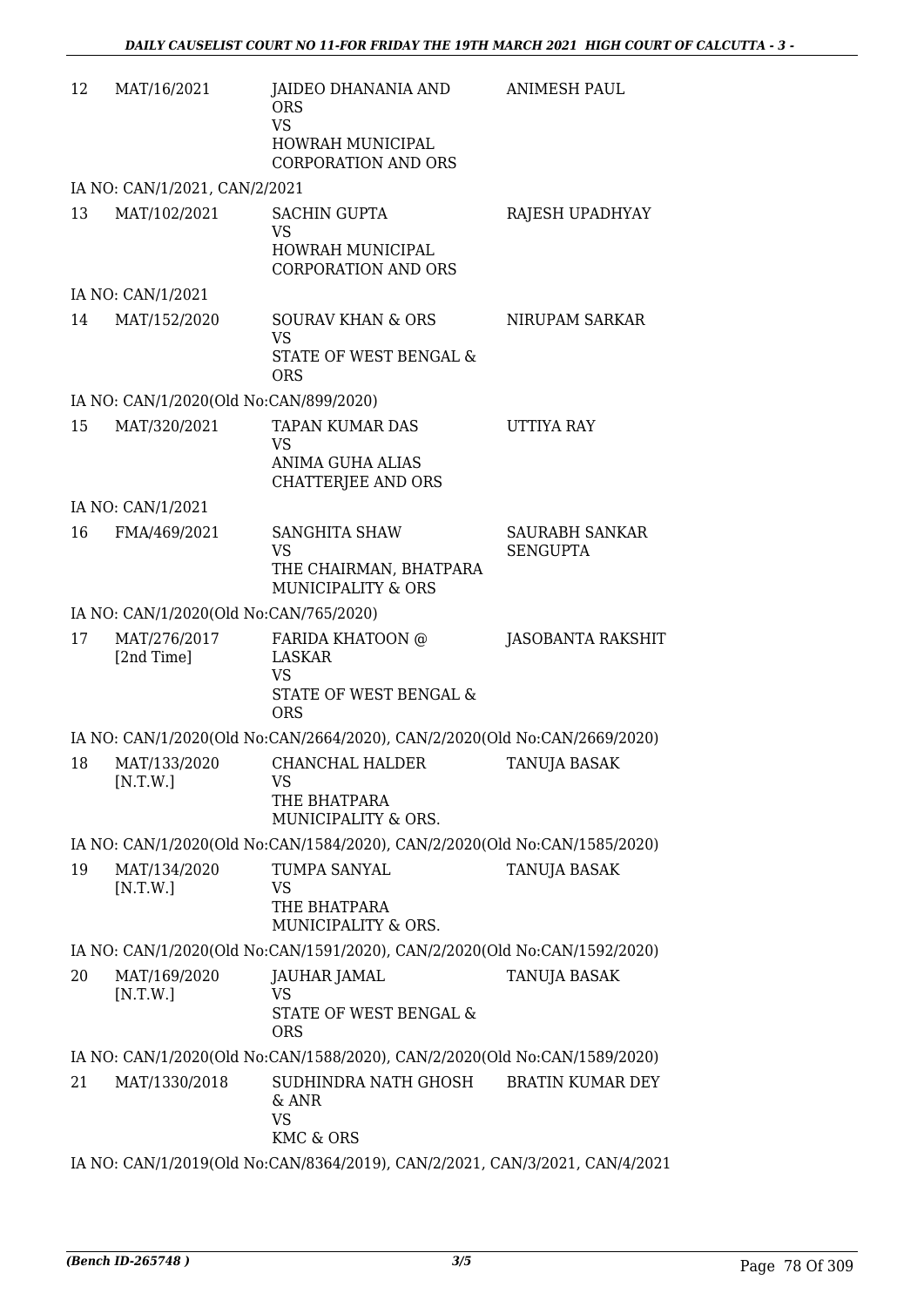| 22 | MAT/1139/2019                             | NETAJEE MONDAL<br><b>VS</b><br>STATE OF WEST BENGAL &<br><b>ORS</b>                            | <b>GOUTAM ACHARYA</b>               |
|----|-------------------------------------------|------------------------------------------------------------------------------------------------|-------------------------------------|
|    |                                           | IA NO: CAN/1/2019(Old No:CAN/12429/2019), CAN/3/2020(Old No:CAN/977/2020)                      |                                     |
| 23 | CPAN/70/2021<br>[Contempt]                | PRABHAT KUMAR<br><b>CHAKRAVARTY</b><br><b>VS</b><br>PRASANTA RAY AND<br><b>OTHERS</b>          | <b>SOMOULI SARKAR</b>               |
|    | wt24 FMA/1171/2019                        | SK GOLAP ALI<br><b>VS</b><br>PRABHAT KUMAR<br><b>CHAKRAVARTY &amp; ORS</b>                     | <b>BISWARANJAN</b><br><b>BHAKAT</b> |
| 25 | MAT/200/2021<br>[Defective]               | MRINAL KANTI BANERJEE<br><b>VS</b><br><b>GOVT OF WEST BENGAL</b><br><b>AND ORS</b>             | DEBLINA CHATTARAJ                   |
|    | IA NO: CAN/1/2021, CAN/2/2021, CAN/3/2021 |                                                                                                |                                     |
| 26 | MAT/163/2021                              | KAUSIK GHOSH AND ORS<br><b>VS</b><br>STATE OF WEST BENGAL<br>AND ORS.                          | <b>SALONI</b><br>BHATTACHARJEE      |
|    | IA NO: CAN/1/2021                         |                                                                                                |                                     |
| 27 | MAT/1976/2019                             | JOTEGHANASHAYM<br>SAMABAY KRISHI UNNAYAN<br><b>SAMITI</b><br><b>VS</b><br>MANAS KUAMR GUCHHAIT | UTTAM BANIK                         |
|    |                                           | IA NO: CAN/1/2020(Old No:CAN/579/2020), CAN/2/2020(Old No:CAN/580/2020)                        |                                     |
| 28 | MAT/770/2020                              | STATE OF WEST BENGAL<br>AND ORS.<br><b>VS</b><br>THE BANTRA COOP. BANK<br>LTD. AND ORS.        | <b>BIPLOB DAS</b>                   |
|    | IA NO: CAN/1/2020, CAN/2/2021             |                                                                                                |                                     |
| 29 | MAT/850/2020                              | PRATIMA ACHARJEE<br><b>VS</b><br>STATE OF WEST BENGAL<br>AND ORS.                              | <b>SUJIT MITRA</b>                  |
|    | IA NO: CAN/1/2020, CAN/2/2020             |                                                                                                |                                     |
| 30 | FMA/764/2020                              | LATA BOSE & ANR<br><b>VS</b><br>MAHESHTALA<br>MUNICIPALITY & ORS                               | <b>SHREYA BASU</b>                  |
|    | IA NO: CAN/2/2019(Old No:CAN/10183/2019)  |                                                                                                |                                     |
| 31 | FMA/422/2021                              | THE NORTH DUDM DUM<br>MUNICIPALITY & ANR<br><b>VS</b><br>MALABIKA SAHA & ORS                   | <b>SUDARSHAN ROY</b>                |
|    | IA NO: CAN/1/2020(Old No:CAN/1495/2020)   |                                                                                                |                                     |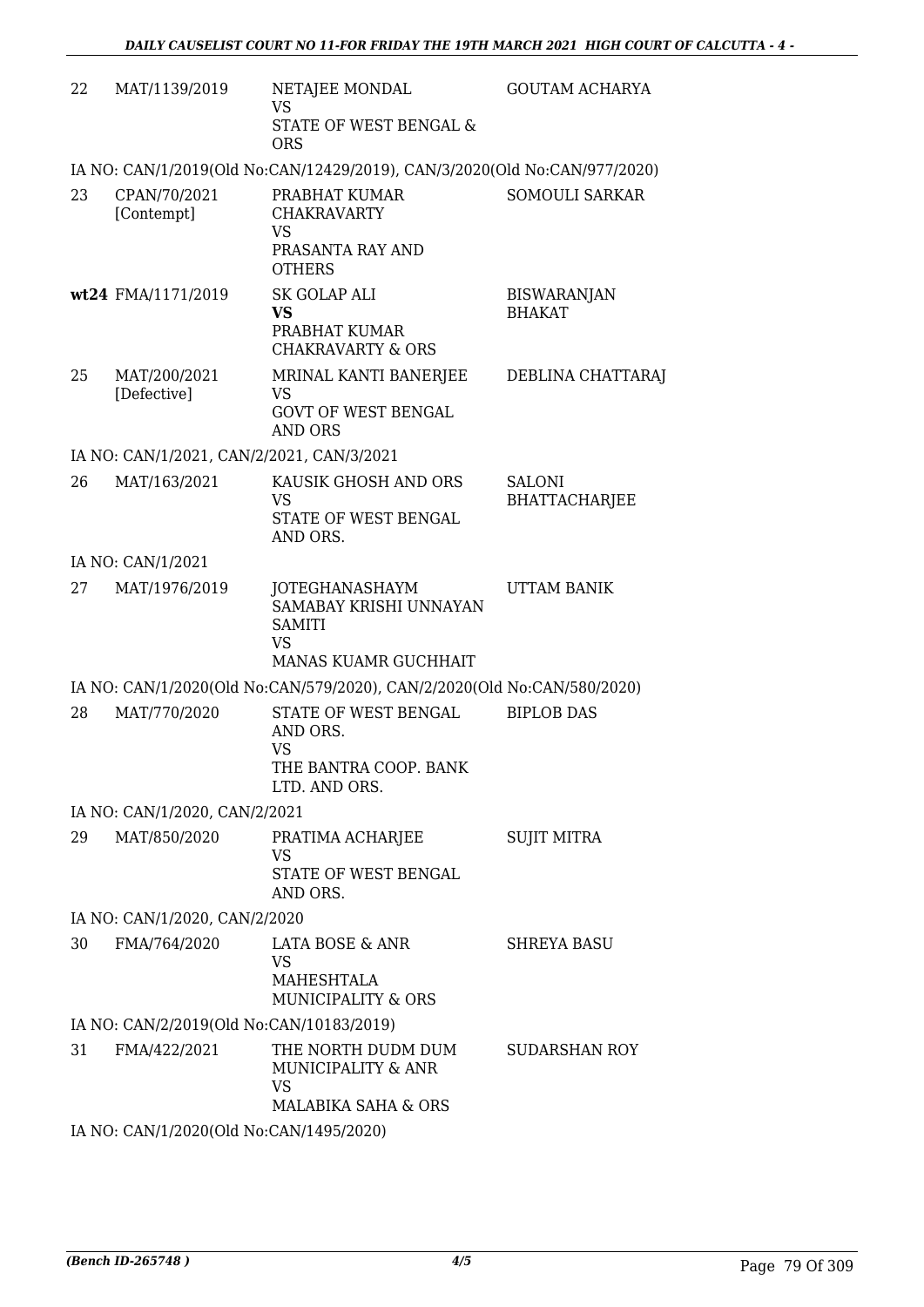| 32 | MAT/797/2020<br>[Defective]             | NORTH DUM DUM<br>MUNICIPALITY AND ANR<br><b>VS</b>                        | <b>SUDARSAN ROY</b>                                                                     |
|----|-----------------------------------------|---------------------------------------------------------------------------|-----------------------------------------------------------------------------------------|
|    |                                         | <b>GOUTAM GANGULY AND</b><br><b>ORS</b>                                   |                                                                                         |
|    | IA NO: CAN/1/2020                       |                                                                           |                                                                                         |
| 33 | MAT/868/2019                            | BHABANI DE & ANR<br><b>VS</b><br>THE KMC & ORS                            | KIRAN KUMARI<br><b>MAHATO</b>                                                           |
|    | IA NO: CAN/3/2019(Old No:CAN/8747/2019) |                                                                           |                                                                                         |
|    |                                         | <b>APPEALS FOR HEARING (SENT FROM DEPARTMENTS)</b>                        |                                                                                         |
| 34 | MAT/184/2020                            | ATANU MAHAPATRA                                                           | <b>MADAN MOHAN ROY</b>                                                                  |
|    |                                         | <b>VS</b>                                                                 |                                                                                         |
|    |                                         | STATE OF WEST BENGAL &<br><b>ORS</b>                                      |                                                                                         |
|    |                                         | IA NO: CAN/1/2020(Old No:CAN/2210/2020), CAN/2/2020(Old No:CAN/2211/2020) |                                                                                         |
| 35 | MAT/999/2018                            | <b>SAMAR SAMANTA</b>                                                      | <b>SNEHASIS JANA</b>                                                                    |
|    | [N.T.W.]                                | <b>VS</b>                                                                 |                                                                                         |
|    |                                         | STATE OF WEST BENGAL &<br><b>ORS</b>                                      |                                                                                         |
|    | IA NO: CAN/1/2021, CAN/2/2021           |                                                                           |                                                                                         |
| 36 | MAT/997/2018                            | AMAR KUMAR DAS                                                            | <b>SNEHASIS JANA</b>                                                                    |
|    | [Defective] [N.T.W.]                    | - VS<br>STATE OF WEST BENGAL &                                            |                                                                                         |
|    |                                         | <b>ORS</b>                                                                |                                                                                         |
|    | IA NO: CAN/1/2021, CAN/2/2021           |                                                                           |                                                                                         |
| 37 | MAT/1788/2013                           | LUCY MONDAL & ANR                                                         | PRANTICK GHOSH                                                                          |
|    | [2nd Time] $[N.T.W.]$                   | VS<br>STATE OF WEST BENGAL &                                              |                                                                                         |
|    |                                         | <b>ORS</b>                                                                |                                                                                         |
|    |                                         | <b>APPEALS FOR HEARING</b>                                                |                                                                                         |
| 38 | MAT/1423/2018                           | <b>SK. GOLAM KIBRIA</b>                                                   | JAHANGIR BADSHA                                                                         |
|    | [4 P.B.]                                | VS<br><b>STATE OF WEST BENGAL &amp;</b><br><b>ORS</b>                     |                                                                                         |
|    |                                         |                                                                           | IA NO: CAN/1/2019(Old No:CAN/10243/2019), CAN/2/2019(Old No:CAN/10244/2019), CAN/3/2021 |
| 39 | FMA/2223/2014                           | <b>AHASANUL HOQUE</b>                                                     | <b>ARNAB RAY</b>                                                                        |
|    | (2 P.B.)                                | <b>VS</b>                                                                 |                                                                                         |
|    |                                         | STATE OF WEST BENGAL &<br><b>ORS</b>                                      |                                                                                         |
|    | IA NO: CAN/1/2012(Old No:CAN/5558/2012) |                                                                           |                                                                                         |
| 40 | MAT/736/2020<br>(2 P.B.)                | <b>GOBINDA MAITI</b><br><b>VS</b>                                         | RAVI RANJAN KUMAR                                                                       |
|    |                                         | MIDNAPORE MUNICIPALITY<br><b>AND ORS</b>                                  |                                                                                         |
|    | IA NO: CAN/1/2020                       |                                                                           |                                                                                         |
| 41 | FMA/3538/2013<br>(2 P.B.)               | RAJLAXMI PRADHAN(PAL)<br><b>VS</b><br><b>SUDESHNA</b>                     | <b>GOURAV DAS</b>                                                                       |
|    |                                         |                                                                           |                                                                                         |

MAITY(SASHMAL)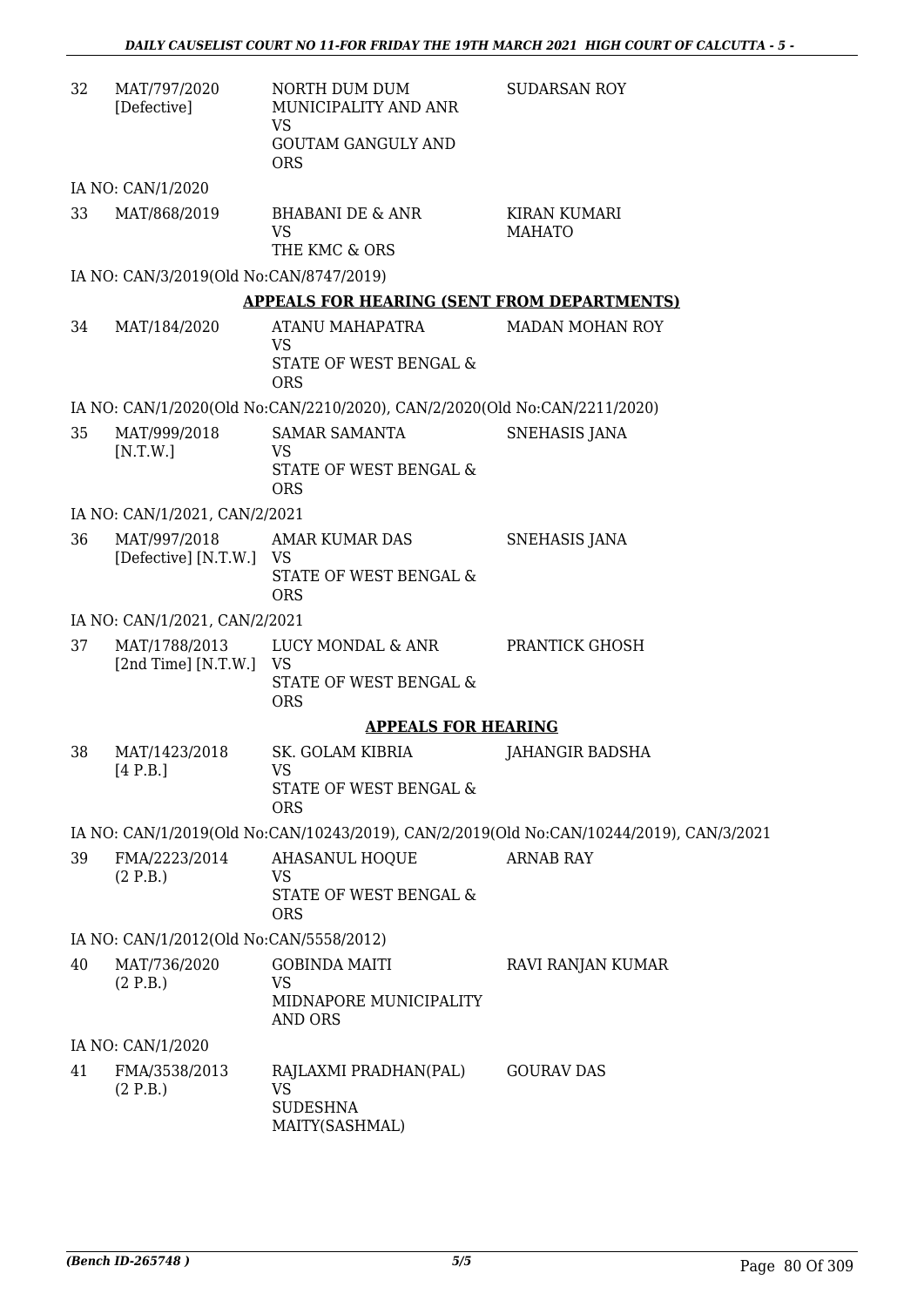

## **Appellate Side**

**DAILY CAUSELIST For Friday The 19th March 2021**

**COURT NO. 4**

**DIVISION BENCH (DB - VIII)**

**AT 10:30 AM**

## **HON'BLE JUSTICE ARINDAM SINHA HON'BLE JUSTICE SUVRA GHOSH**

## **(VIA VIDEO CONFERENCE)**

**ON AND FROM MONDAY, THE 11TH JANUARY , 2021 – APPEALS RELATING TO SERVICE UNDER GROUP VI AND APPLICATIONS CONNECTED THERETO;**

**MATRIMONIAL & FAMILY COURT APPEALS & MATTERS RELATING TO GUARDIANSHIP INCLUDING APPLICATIONS CONNECTED THERETO;**

**ADMISSION OF APPEALS UNDER SECTION 30 OF THE EMPLOYEES' COMPENSATION ACT, 1923;**

**HEARING OF WRIT APPEALS IRRESPECTIVE OF CLASSIFICATION INCLUDING APPLICATIONS CONNECTED THERETO.**

**AND**

**ON AND FROM WEDNESDAY, 10TH MARCH, 2021 (IN ADDITION TO THEIR OWN LISTS AND DETERMINATIONS) - THE DIVISION BENCH PRESIDED OVER BY HON'BLE JUSTICE ARINDAM SINHA SHALL TAKE UP MATTERS (FROM ITEM NO. 262 TO 338) FROM THE LIST OF HON'BLE JUSTICE TAPABRATA CHAKRABORTY AND HON'BLE JUSLTICE TIRTHANKAR GHOSH DATED 9TH MARCH, 2021.** 

#### **SPL. NOTE: 1. ON EVERY TUESDAY APPEALS WILL BE TAKEN UP FIRST. 2. ON FRIDAY, ANTICIPATORY BAIL WILL BE TAKEN UP AT 10.30 A.M.**

**NOTE: MATTERS WILL BE TAKEN UP THROUGH PHYSICAL HEARING ONLY WHEN BOTH THE PARTIES ARE AGREED.**

## **FOR JUDGMENT**

1 FMAT/624/2016  $(Pt-I+II+4 LCRs+2)$ PBS) MOUSAMI SARKAR VS SUBHENDU SARKAR KRISHNA DEO DAS

IA NO: CAN/1/2016(Old No:CAN/5241/2016), CAN/3/2017(Old No:CAN/5293/2017), CAN/5/2019(Old No:CAN/8696/2019), CAN/6/2021

## **TO BE MENTIONED**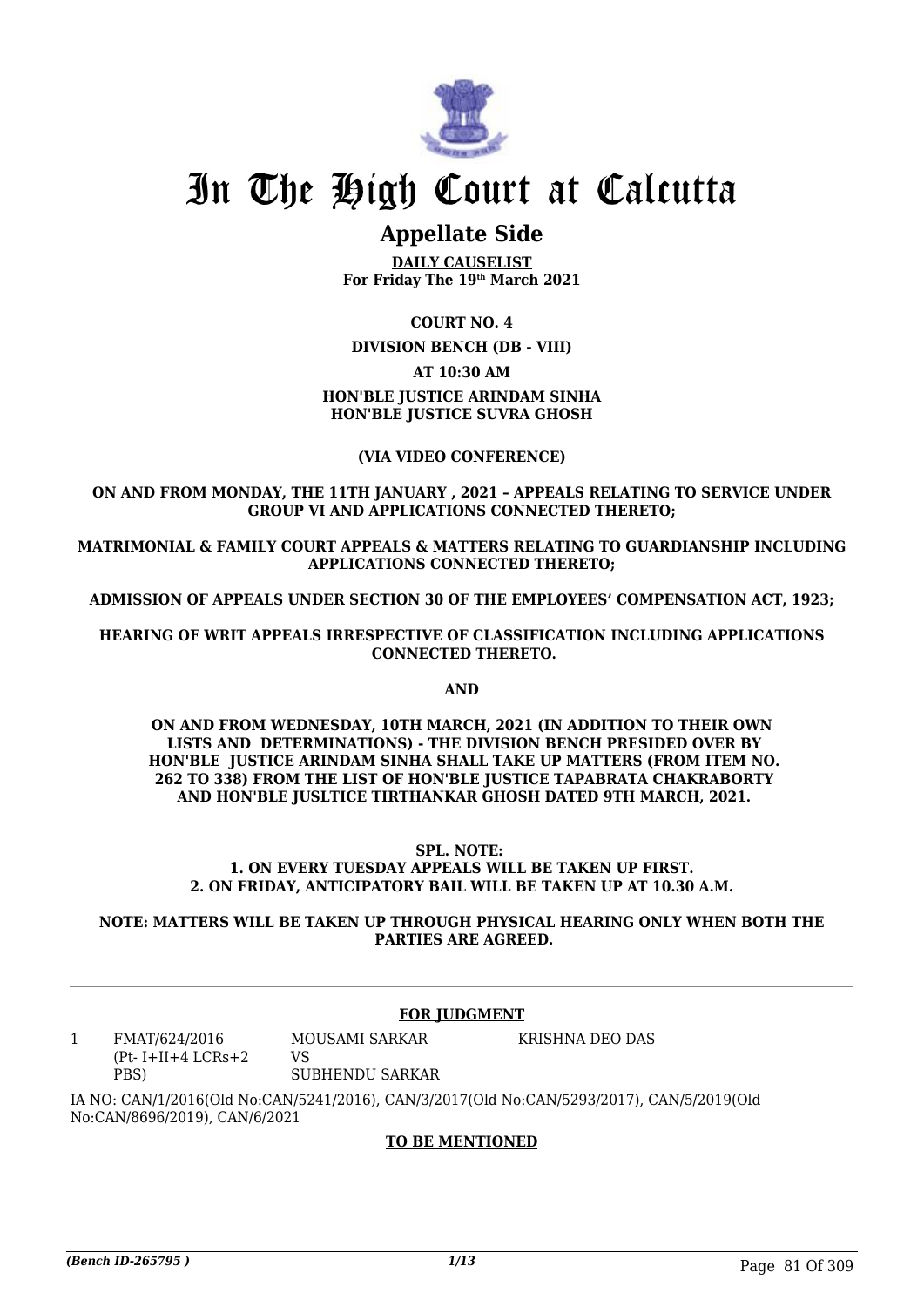| 2                                                                                      | FMA/2797/2016<br>(Assigned)(NTW)                | PUNJAB & SIND BANK AND<br><b>ORS</b><br><b>VS</b><br>KASHMIR SING KANG @<br>K.S. KANG | SANAJIT KUMAR<br><b>GHOSH</b>                                                               |  |
|----------------------------------------------------------------------------------------|-------------------------------------------------|---------------------------------------------------------------------------------------|---------------------------------------------------------------------------------------------|--|
|                                                                                        | IA NO: CAN/3/2021                               |                                                                                       |                                                                                             |  |
|                                                                                        |                                                 | <b>APPLICATION</b>                                                                    |                                                                                             |  |
| 3                                                                                      | FMA/2447/2007<br>(Photo copy of Appln)<br>(NTW) | MILLY DEY<br><b>VS</b><br>BURN STANDARD CO. LTD.                                      | <b>SUSMITA PAL</b>                                                                          |  |
|                                                                                        |                                                 | No:CAN/5206/2018), CAN/9/2020(Old No:CAN/2539/2020)                                   | IA NO: CAN/6/2011(Old No:CAN/10189/2011), CAN/7/2016(Old No:CAN/11913/2016), CAN/8/2018(Old |  |
| 4                                                                                      | FAT/285/2012<br>$(22-03-2021)$                  | MOUSUMI DAS NEE PAUL<br>VS<br>SURAJIT DAS & ANR.                                      | SK. MD. GALIB                                                                               |  |
|                                                                                        |                                                 | IA NO: CAN/1/2010(Old No:CAN/1917/2010), CAN/3/2019(Old No:CAN/9610/2019), CAN/4/2020 |                                                                                             |  |
| 5                                                                                      | FMA/4522/2014<br>$(24-03-2021)(AR)$             | MD. ABDUL MOTIN<br><b>VS</b><br><b>UNION OF INDIA &amp; ORS</b>                       | SK. MUJIBAR<br><b>RAHMAN</b>                                                                |  |
|                                                                                        | IA NO: CAN/4/2019(Old No:CAN/2120/2019)         |                                                                                       |                                                                                             |  |
| 6                                                                                      | FA/301/2016<br>(NTW)                            | <b>MALAY RANJAN</b><br><b>CHAKRABORTY</b><br><b>VS</b><br><b>RITA CHAKRABORTY</b>     | <b>BRATIN KUMAR DEY</b>                                                                     |  |
|                                                                                        |                                                 | IA NO: CAN/1/2016(Old No:CAN/3568/2016), CAN/2/2019(Old No:CAN/8983/2019), CAN/3/2021 |                                                                                             |  |
| 7                                                                                      | FMA/4648/2016                                   | NISAKAR CHATTOPADHYAY                                                                 | P. BOSE                                                                                     |  |
|                                                                                        | $(22-03-2021)$                                  | VS<br>STATE OF WEST BENGAL &<br>& ORS                                                 |                                                                                             |  |
|                                                                                        | IA NO: CAN/1/2016(Old No:CAN/9606/2016)         |                                                                                       |                                                                                             |  |
| 8                                                                                      | FA/66/2017<br>(NTW)                             | <b>AMLAN KISHROE GHOSH</b><br>VS<br><b>SMT SAHELI GHOSH</b>                           | MRS S CHAKRABARTY                                                                           |  |
|                                                                                        | IA NO: CAN/1/2021                               |                                                                                       |                                                                                             |  |
| 9                                                                                      | MAT/2080/2017                                   | <b>SHANTA PRAMANIK</b><br>VS<br><b>BANGIYA GRAMIN VIKASH</b><br><b>BANK &amp; ORS</b> | S. SAHA                                                                                     |  |
|                                                                                        |                                                 | IA NO: CAN/1/2020(Old No:CAN/1869/2020), CAN/2/2020(Old No:CAN/1870/2020)             |                                                                                             |  |
| 10                                                                                     | FMA/740/2018                                    | GOUTAM MAJI @ GOUTAM<br>MAJHI<br><b>VS</b><br><b>UNION OF INDIA &amp; ORS</b>         | <b>SK MUJIBAR RAHMAN</b>                                                                    |  |
| IA NO: CAN/1/2017(Old No:CAN/12057/2017), CAN/2/2019(Old No:CAN/5599/2019), CAN/3/2021 |                                                 |                                                                                       |                                                                                             |  |
| 11                                                                                     | FMA/20/2019<br>$(22-03-2021)(AR)$               | CENTRAL BANK OF INDIA<br>VS<br><b>SIMA DUTTA&amp; ORS</b>                             | <b>BISHWAMBHAR JHA</b>                                                                      |  |
|                                                                                        | IA NO: CAN/1/2018(Old No:CAN/1077/2018)         |                                                                                       |                                                                                             |  |
| 12                                                                                     | FAT/285/2019<br>(Defective)                     | SHANKAR DAYAL GUPTA<br>VS<br><b>SMT RAKHI GUPTA</b>                                   | TANMOY MUKHERJEE                                                                            |  |
|                                                                                        | IA NO: CAN/1/2019(Old No:CAN/5637/2019)         |                                                                                       |                                                                                             |  |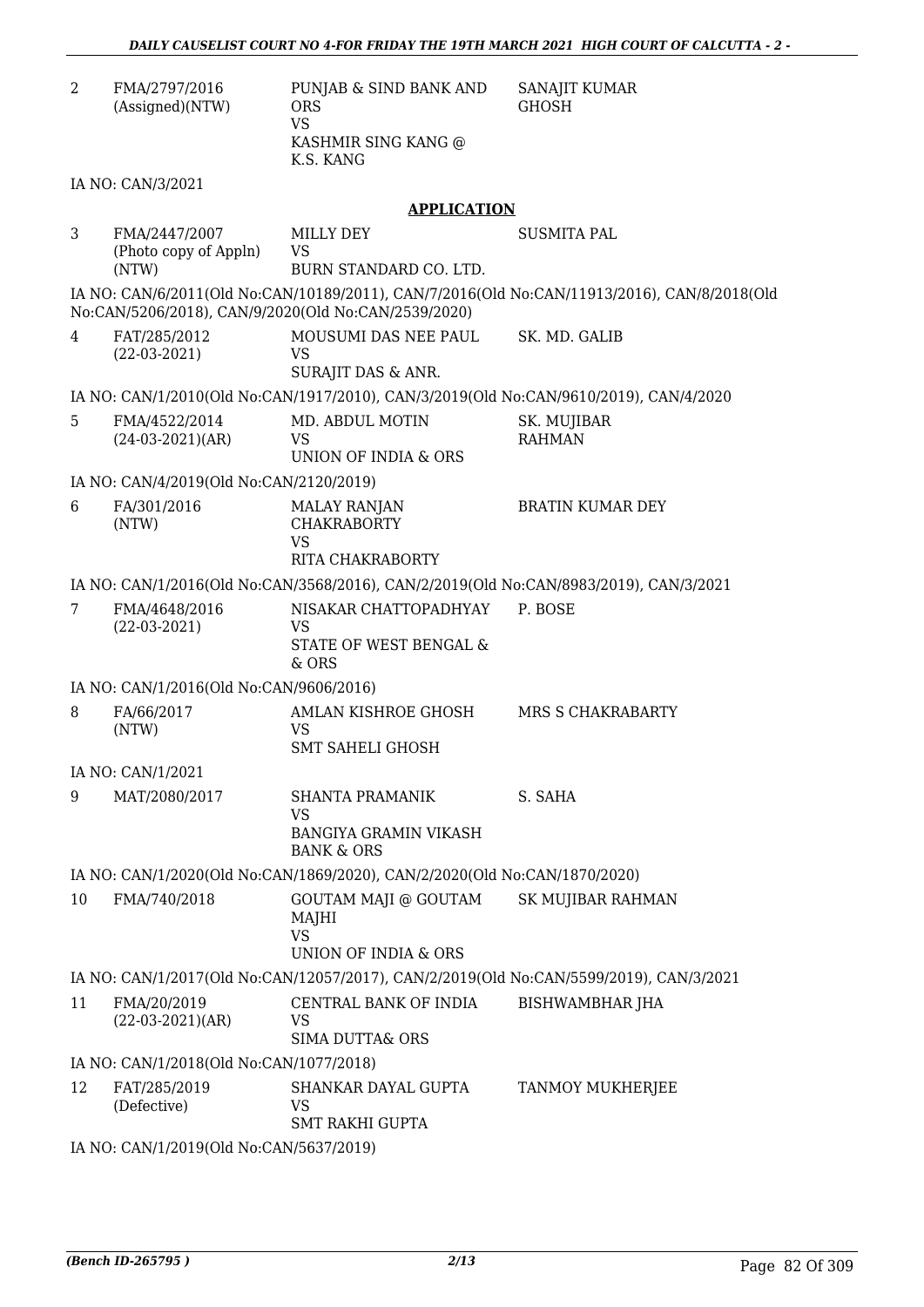| 13 | FAT/554/2019                                 | SHIBAMOY SINGHA ROY<br><b>VS</b><br>PAYEL SINGHA ROY                                             | <b>ARINDAM PAUL</b>                      |                        |  |
|----|----------------------------------------------|--------------------------------------------------------------------------------------------------|------------------------------------------|------------------------|--|
|    |                                              | IA NO: CAN/2/2019(Old No:CAN/11811/2019), CAN/3/2019(Old No:CAN/12379/2019), CAN/4/2021          |                                          |                        |  |
| 14 | FMA/1398/2019<br>$(25-03-2021)$              | UNION OF INDIA & ORS<br>VS<br>DILIP KUMAR VERMA &<br><b>ANR</b>                                  | SANAJIT KUMAR<br><b>GHOSH</b>            |                        |  |
|    | IA NO: CAN/2/2019(Old No:CAN/8623/2019)      |                                                                                                  |                                          |                        |  |
| 15 | FMA/1745/2019<br>(NTW)                       | WB STATE ELECTRICITY<br>DISTRIBUTION COMPANY<br>LTD & ORS<br><b>VS</b><br>RINA MANNA (DEY) & ANR | R. M.<br>CHOTTOPADHYAY                   |                        |  |
|    | IA NO: CAN/1/2019(Old No:CAN/1110/2019)      |                                                                                                  |                                          |                        |  |
| 16 | MAT/1881/2019<br>$(22-03-2021)$ (AR)         | TARAK NATH KAR<br>VS<br><b>STATE OF WEST BENGAL &amp;</b><br><b>ORS</b>                          | <b>SUBRATA</b><br><b>BHATTACHARYA</b>    | <b>SAIKAT BANERJEE</b> |  |
|    |                                              | IA NO: CAN/1/2020(Old No:CAN/1923/2020), CAN/2/2021                                              |                                          |                        |  |
| 17 | MAT/10/2020<br>$(22-03-2021)$ (AR)           | <b>SWAPAN KUMAR ROY</b><br>VS<br>STATE OF WEST BENGAL &<br><b>ANR</b>                            | KARUNAMOYEE<br><b>SAMANTA</b>            |                        |  |
|    | IA NO: CAN/1/2020                            |                                                                                                  |                                          |                        |  |
| 18 | FA/51/2020<br>(NTW)                          | <b>BAGBUL ISLAM</b><br><b>VS</b><br>ROJIFA BEGUM                                                 | <b>SHARANYA</b><br><b>CHATTERJEE</b>     |                        |  |
|    |                                              | IA NO: CAN/2/2020(Old No:CAN/417/2020), CAN/3/2021                                               |                                          |                        |  |
| 19 | RVW/105/2020<br>(Defective) (NTW)            | ALPANA GHOSH CHAKI<br><b>VS</b><br>STATE OF WEST BENGAL<br>AND ORS.                              | PRATIP KUMAR<br><b>CHATTERJEE</b>        |                        |  |
|    | IA NO: CAN/1/2021                            |                                                                                                  |                                          |                        |  |
| 20 | MAT/827/2020<br>$(22-03-2021)(AR)$           | SWAPAN KUMAR SAHA<br>VS<br><b>BANGIYA GRAMIN BIKASH</b><br><b>BANK AND ORS</b>                   | <b>NEIL BASU</b>                         |                        |  |
|    | IA NO: CAN/1/2020, CAN/2/2020                |                                                                                                  |                                          |                        |  |
| 21 | COT/7/2021<br>(NTW)                          | <b>ANUPAM SEN</b><br><b>VS</b><br><b>RINA SEN AND ANR</b>                                        | <b>NAZIR AHMED</b>                       |                        |  |
|    | IA NO: CAN/1/2021                            |                                                                                                  |                                          |                        |  |
|    | wt22 FAT/298/2020                            | <b>RINA SEN</b><br><b>VS</b><br>ANUPAM SEN AND<br><b>ANOTHER</b>                                 | <b>SHREYA NANDI</b>                      |                        |  |
|    | IA NO: CAN/1/2020                            |                                                                                                  |                                          |                        |  |
| 23 | FAT/17/2021                                  | KANCHAN GUPTA<br><b>VS</b><br><b>SACHIN GUPTA</b>                                                | <b>SUMAN SANKAR</b><br><b>CHATTERJEE</b> |                        |  |
|    | $\Omega$ $\Omega$ $\Omega$ $\Omega$ $\Omega$ |                                                                                                  |                                          |                        |  |

IA NO: CAN/1/2021, CAN/2/2021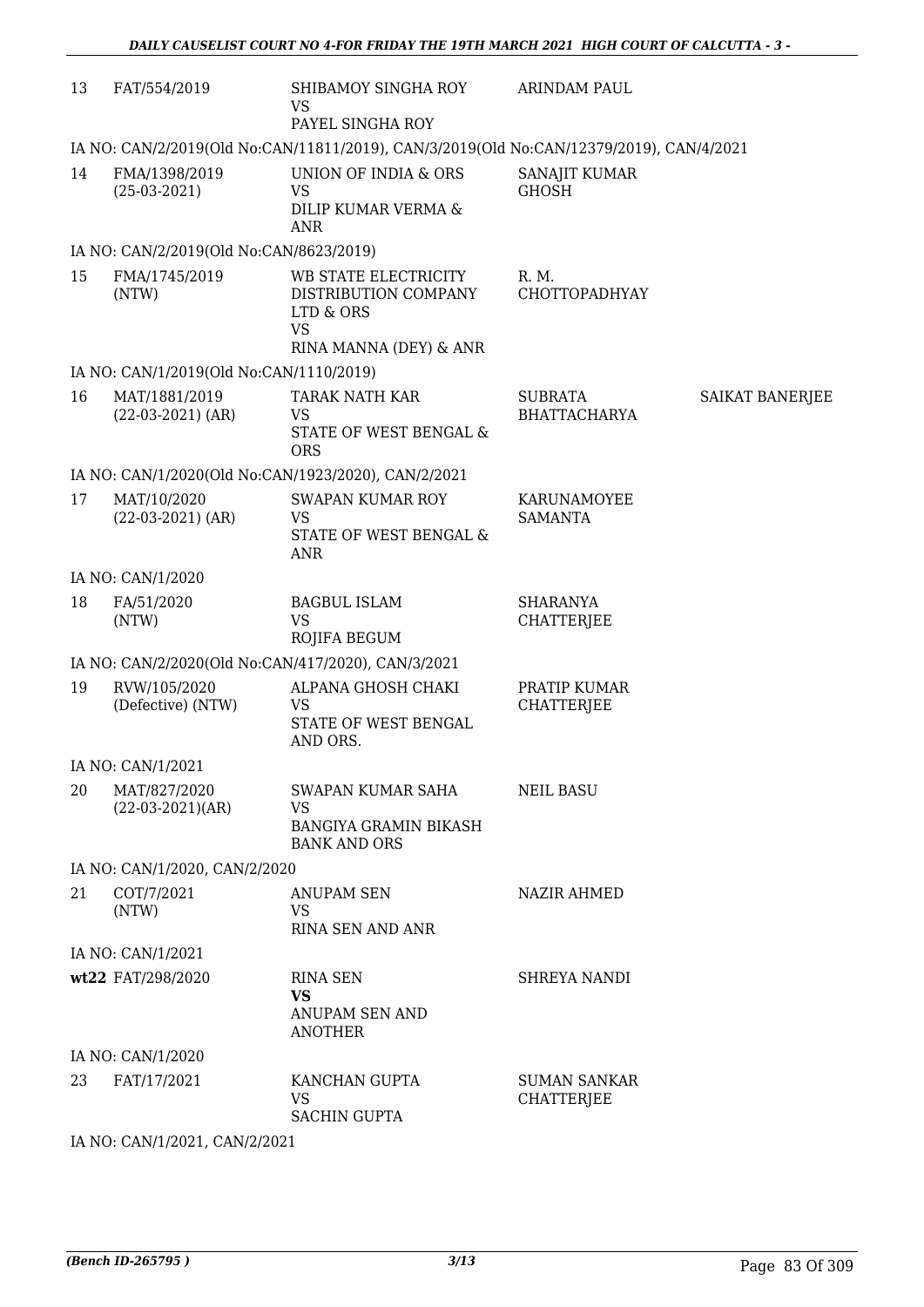| 24 | FMA/99/2021                                                            | ASIT KUMAR NASKAR<br>VS<br><b>COAL INDIA LTD</b>                                 | <b>ARIJIT BORAL</b>                                                                        |
|----|------------------------------------------------------------------------|----------------------------------------------------------------------------------|--------------------------------------------------------------------------------------------|
|    | IA NO: CAN/1/2020, CAN/2/2020, CAN/3/2020                              |                                                                                  |                                                                                            |
| 25 | MAT/114/2021<br>$(25-03-2021)(AR)$                                     | BANGIYA GRAMIN VIKASH<br><b>BANK AND OTHERS</b><br><b>VS</b><br><b>RAISUDDIN</b> | <b>ANINDA</b><br><b>BHATTACHARYA</b>                                                       |
|    | IA NO: CAN/1/2021, CAN/2/2021                                          |                                                                                  |                                                                                            |
| 26 | MAT/131/2021<br>$(25-03-2021)(AR)$                                     | UTPAL CHAKRABORTY<br><b>VS</b><br>STATE OF WEST BENGAL<br>AND ORS.               | PRATIP KUMAR<br><b>CHATTERJEE</b>                                                          |
|    | IA NO: CAN/1/2021, CAN/2/2021                                          |                                                                                  |                                                                                            |
| 27 | MAT/136/2021<br>(V-Volumes)(24-03-2021) BANDYOPADHYAY                  | <b>DIPANKAR</b><br><b>VS</b><br><b>DURGAPUR CHEMICALS</b><br>LTD AND ORS         | <b>SOUMOULI SARKAR</b>                                                                     |
|    | IA NO: CAN/1/2021                                                      |                                                                                  |                                                                                            |
| 28 | MAT/219/2021                                                           | DEBASISH MUKHERJEE<br><b>VS</b><br>NTPC LTD. AND ORS                             | <b>SARTHAK BARMAN</b>                                                                      |
|    | IA NO: CAN/1/2021, CAN/2/2021                                          |                                                                                  |                                                                                            |
| 29 | MAT/251/2021<br>$(25-03-2021)$                                         | PARDESHI JESWARA<br><b>VS</b><br>UNION OF INDIA AND ORS.                         | <b>SURENDRA KUMAR</b><br><b>SHARMA</b>                                                     |
|    | IA NO: CAN/1/2021                                                      |                                                                                  |                                                                                            |
| 30 | MAT/283/2021<br>$(25-03-2021)(AR)$                                     | PARITOSH SHARMA<br><b>VS</b><br>CENTRAL BANK OF INDIA<br><b>AND ORS</b>          | <b>MALAY DHAR</b>                                                                          |
|    | IA NO: CAN/1/2021                                                      |                                                                                  |                                                                                            |
|    | 31 FMA/306/2021<br>$(24-03-2021)$                                      | NEKBAR HOSSAIN<br><b>VS</b><br>UNION OF INDIA AND ORS.                           | SK. MUJIBAR<br><b>RAHMAN</b>                                                               |
|    | IA NO: CAN/1/2021                                                      |                                                                                  |                                                                                            |
| 32 | MAT/341/2021                                                           | UTTAM BATABYAL<br><b>VS</b><br>PASCHIM BANGA GRAMIN                              | <b>NEIL BASU</b>                                                                           |
|    |                                                                        | <b>BANK AND ORS</b>                                                              |                                                                                            |
|    | IA NO: CAN/1/2021                                                      | <b>APPEALS WHICH ARE READY FOR HEARING</b>                                       |                                                                                            |
| 33 | FA/186/2010<br>(Pt-I+II+4 LCRs+2 PBS) SENGUPTA)<br>(Applns. not found) | ANJANA GUPTA(NEE<br><b>VS</b><br>TAPAN CH. GAUPTA                                | <b>GORACHAND</b><br><b>SAMANTA</b>                                                         |
|    |                                                                        | No:CAN/7093/2016), CAN/8/2020(Old No:CAN/2585/2020)                              | IA NO: CAN/4/2011(Old No:CAN/6357/2011), CAN/6/2013(Old No:CAN/12692/2013), CAN/7/2016(Old |
| 34 | FA/170/2014                                                            | PARTHA SAKHA MONDAL<br><b>VS</b><br>SHAMPA MONDAL                                | <b>SUSMITA</b><br><b>CHATTERJEE</b>                                                        |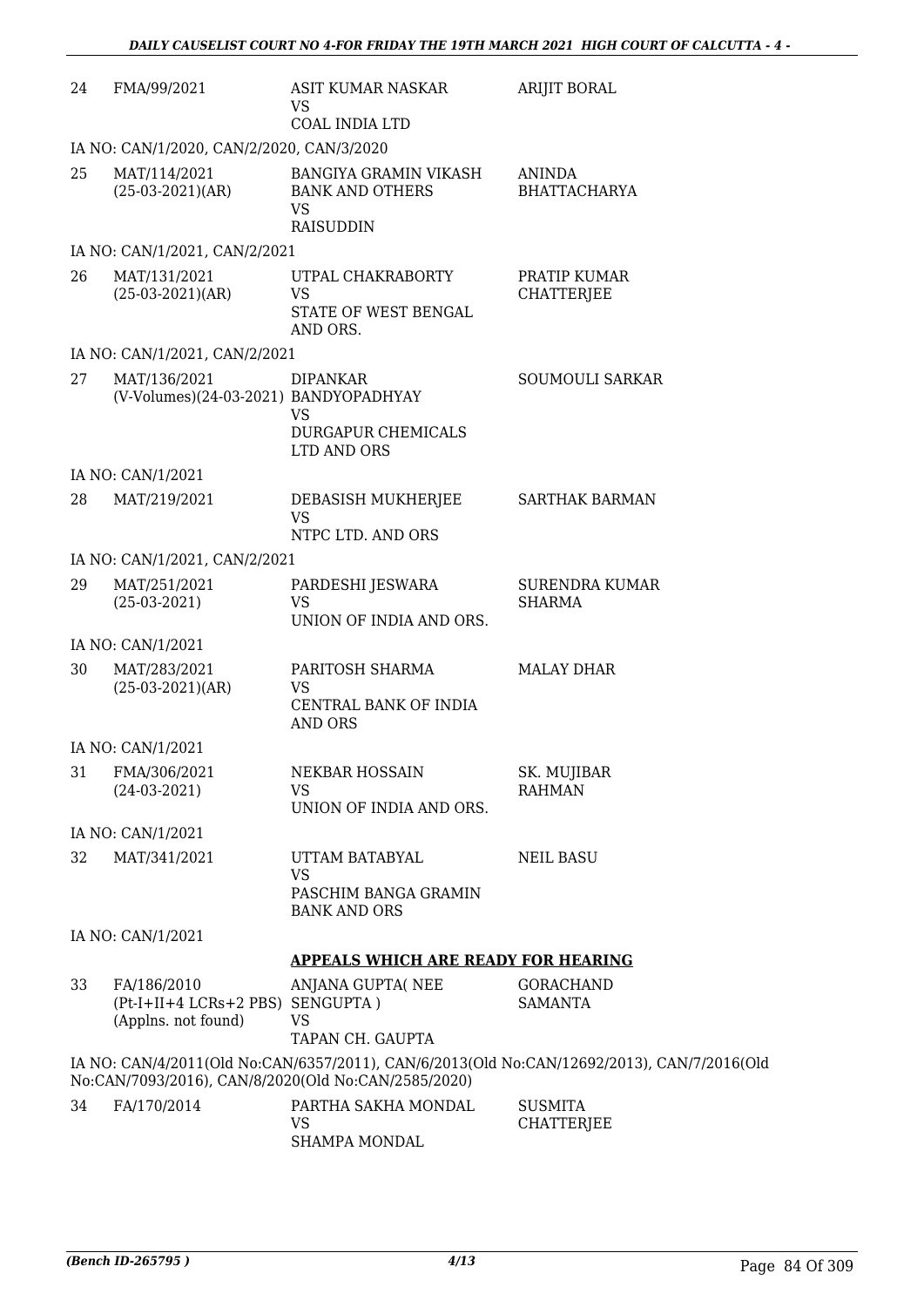| 35 | FAT/15/2015<br>$(2$ PBS)                    | RADHA MAJUMDER<br>VS<br>ARUN KUMAR MAJUMDER                                                                                     | <b>SHRABONI SARKAR</b> |
|----|---------------------------------------------|---------------------------------------------------------------------------------------------------------------------------------|------------------------|
| 36 | FMA/1001/2016<br>$(2$ PBS)                  | KHAIRUL MONDAL<br>VS<br><b>COAL INDIA LIMITED &amp; ORS</b>                                                                     | DURGADAS GANGULY       |
|    | IA NO: CAN/1/2020(Old No:CAN/273/2020)      |                                                                                                                                 |                        |
| 37 | FMAT/92/2018<br>$(5$ PBS)                   | MADHUMALA SINGHA<br>VS.<br><b>SWARUP CHAKRABORTY</b>                                                                            | PAMPA DEY (DHABAL)     |
|    | IA NO: CAN/2/2019(Old No:CAN/4836/2019)     |                                                                                                                                 |                        |
| 38 | FA/41/2019<br>$(4$ PBS $)$                  | RANJAN SINHA<br><b>VS</b><br>CHHANDA SINHA                                                                                      | ARPITA SAHA            |
|    | IA NO: CAN/3/2020(Old No:CAN/647/2020)      |                                                                                                                                 |                        |
| 39 | FMA/160/2019<br>$(2$ PBS)                   | <b>DEBASIS DAS</b><br><b>VS</b><br>THE MANAGING<br><b>COMMITTEE OF</b><br>BEGUNBARI HIGH SCHOOL<br>$&$ ORS                      | RAMDULALA MANNA        |
|    | IA NO: CAN/5/2020(Old No:CAN/467/2020)      |                                                                                                                                 |                        |
|    | wt40 WPA/8601/2013                          | THE MANAGING<br><b>COMMITTEE OF</b><br><b>BEGUNABARI HIGH</b><br><b>SCHOOL</b><br><b>VS</b><br><b>STATE &amp; ORS</b>           | TANUJA BASAK           |
| 41 | FAT/146/2020<br>$(PT-I+II+2 LCRs+2$<br>PBS) | SANJIB SARKAR<br><b>VS</b><br><b>RAJASREE ROY</b>                                                                               | PRANTICK GHOSH         |
|    | IA NO: CAN/1/2020                           |                                                                                                                                 |                        |
| 42 | FMA/150/2020                                | COAL INDIA LIMITED<br>VS<br><b>GOURI SANKAR BANERJEE</b><br>& ORS                                                               | PARTHA BASU            |
|    | IA NO: CAN/1/2020(Old No:CAN/1650/2020)     |                                                                                                                                 |                        |
| 43 | FAT/330/2020<br>$(30$ PBS)                  | AMIT MEHARIA<br>VS<br>ABHILASHA MALHOTRA<br>AND ORS                                                                             | PARAMITA BANERJEE      |
|    | IA NO: CAN/1/2020, CAN/2/2021, CAN/3/2021   |                                                                                                                                 |                        |
| 44 | FA/11/2021<br>$(PT-I+II+4 LCRs+2$<br>PBS)   | SILADITYA GUPTA<br>VS<br>BASEENA ZAHIR @ DISHA<br><b>GUPTA @ SONIA</b>                                                          | DEB KUMAR SEN          |
| 45 | MAT/140/2021<br>$(10$ PBS)                  | THE BRAITHWAITE BURN<br><b>AND JESSOP</b><br>CONSTRUCTION COMPANY<br>LIMITED<br><b>VS</b><br>SAROJ AGARWAL AND<br><b>OTHERS</b> | VICTOR CHATTERJEE      |

IA NO: CAN/1/2021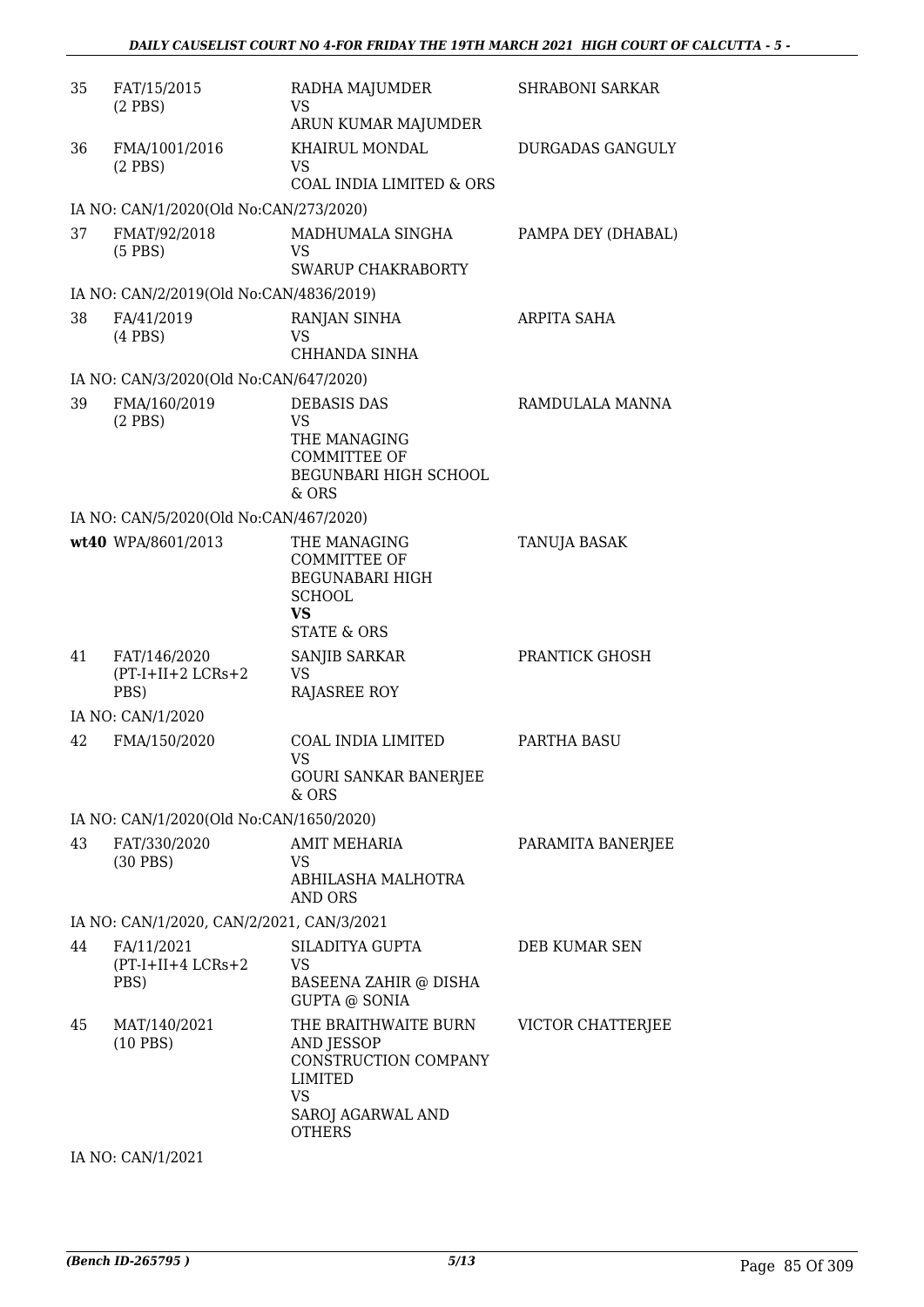|    | wt46 MAT/141/2021                        | THE BRAITHWAITE BURN<br>AND JESSOP<br>CONSTRUCTION COMPANY<br><b>LIMITED</b><br><b>VS</b><br>SAROJ AGARWAL AND<br><b>OTHERS</b>           | VICTOR CHATTERJEE                                                                         |
|----|------------------------------------------|-------------------------------------------------------------------------------------------------------------------------------------------|-------------------------------------------------------------------------------------------|
|    | IA NO: CAN/1/2021                        |                                                                                                                                           |                                                                                           |
| 47 | MAT/147/2021                             | SMT RASHMONI HELA<br><b>VS</b><br><b>SBI AND ORS</b>                                                                                      | <b>CHIRANJIB SINHA</b>                                                                    |
|    | IA NO: CAN/1/2021                        |                                                                                                                                           |                                                                                           |
|    |                                          | <b>APPEAL FOR HEARING</b>                                                                                                                 |                                                                                           |
| 48 | FA/40/2005<br>$(PT-I+II+2 PBS)$          | LALU ROY<br><b>VS</b><br><b>KABITA ROY</b>                                                                                                | <b>SATYABROTO</b><br><b>CHAKRABORTI</b>                                                   |
|    | IA NO: CAN/2/2017(Old No:CAN/2000/2017)  |                                                                                                                                           |                                                                                           |
| 49 | FMA/2699/2015<br>$(2$ PBS)               | <b>GENERAL MANAGER</b><br>(PROJECT) EASTERN<br><b>COALFIELDS LTD &amp; ANR</b><br><b>VS</b><br><b>GOPAL CHANDRA</b><br>MUKHOPADHYAY & ORS | <b>BIJAY KUMAR</b>                                                                        |
| 50 | FMA/3290/2015<br>$(2$ PBS $)$            | ALOK KUMAR YADAV<br>VS.<br>UNION OF INDIA & ORS                                                                                           | PRATIK MAJUMDER                                                                           |
|    | IA NO: CAN/1/2015(Old No:CAN/11163/2015) |                                                                                                                                           |                                                                                           |
| 51 | MAT/1742/2016                            | UNION OF INDIA & ORS<br><b>VS</b><br>IRLA NO 19461373, DR RAM<br><b>KRISHNA PATHAK &amp; ANR</b>                                          | ARPA CHAKRABORTY                                                                          |
|    |                                          | IA NO: CAN/1/2016(Old No:CAN/10372/2016), CAN/2/2016(Old No:CAN/10375/2016)                                                               |                                                                                           |
| 52 | FMA/3351/2016<br>$(2$ PBS)               | <b>UJJWAL KANTI</b><br><b>BANDYOPADHYAY &amp; ORS</b><br>VS<br>STATE OF WEST BENGAL &<br><b>ORS</b>                                       | <b>TAPAS KUMAR</b><br><b>MONDAL</b>                                                       |
| 53 | FMA/3446/2016<br>$(8$ PBS $)$            | THE CALCUTTA STOCK<br>EXCHANGE LIMITED & ANR<br><b>VS</b><br><b>SECURITIES AND</b><br><b>EXCHANGE BOARD OF</b><br><b>INDIA &amp; ORS</b>  | <b>ARUNABHA DEB</b>                                                                       |
|    | No:CAN/9027/2017), CAN/4/2020            |                                                                                                                                           | IA NO: CAN/1/2016(Old No:CAN/4747/2016), CAN/2/2016(Old No:CAN/5173/2016), CAN/3/2017(Old |
|    | wt54 FMA/4398/2016                       | THE CALCUTTA STOCK<br><b>EXCHANGE LIMITED</b><br><b>VS</b><br><b>SECURITIES AND</b><br><b>EXCHANGE BOARD OF</b><br><b>INDIA &amp; ORS</b> | ARUNABHA DEB                                                                              |
|    |                                          |                                                                                                                                           | IA NO: CAN/1/2016(Old No:CAN/4753/2016), CAN/2/2016(Old No:CAN/5172/2016), CAN/3/2017(Old |

No:CAN/9028/2017), CAN/4/2020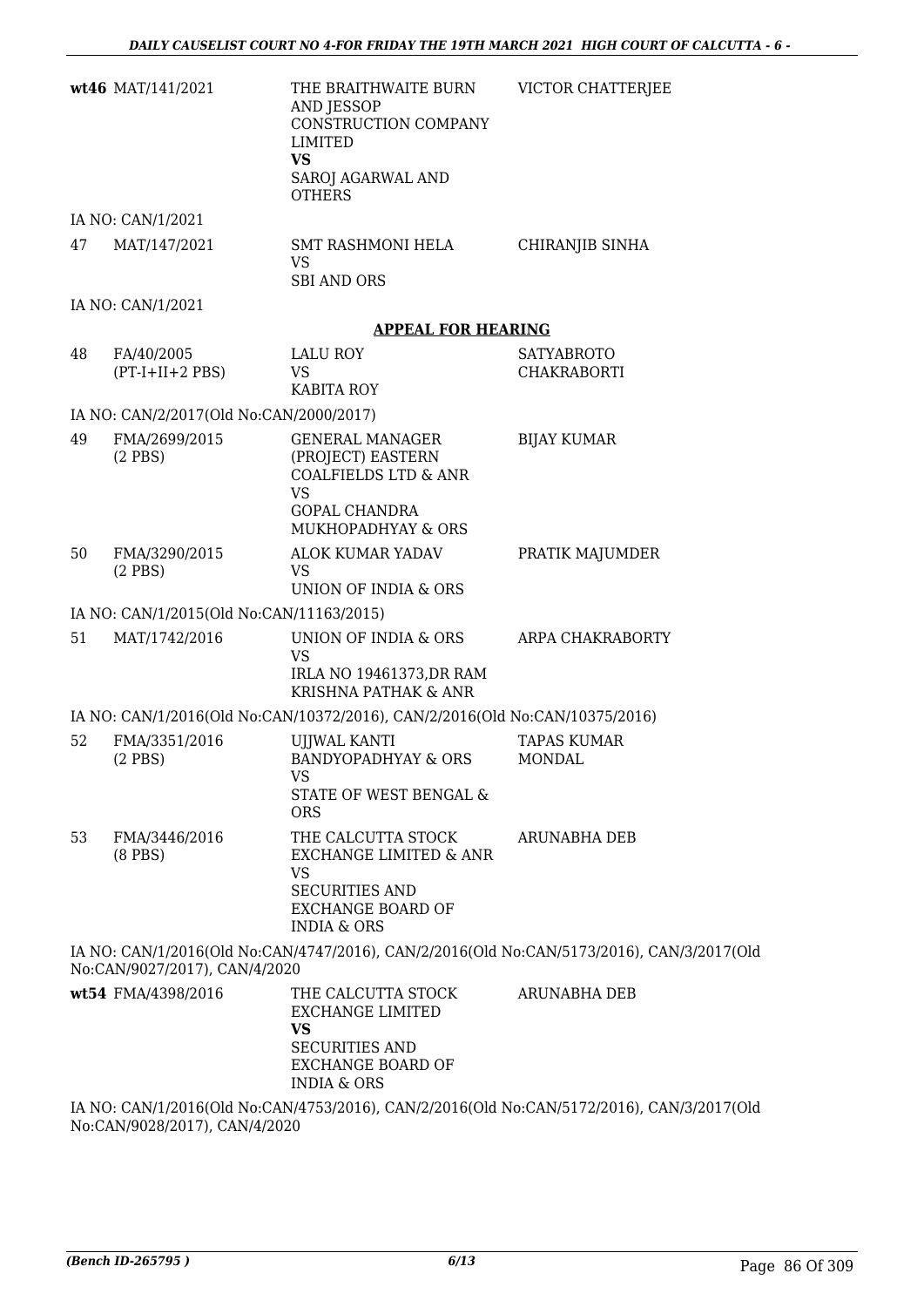| 55 | FA/36/2017<br>$(2$ PBS)                               | <b>SOURAV SEN</b><br>VS<br><b>JUHI DUTTA</b>                                                                                                                                                         | <b>ANIRBAN</b><br><b>ROYCHOWDHURY</b>       |
|----|-------------------------------------------------------|------------------------------------------------------------------------------------------------------------------------------------------------------------------------------------------------------|---------------------------------------------|
| 56 | FA/62/2017<br>$(PT-I+II+2 LCRs+2$<br>PBS)             | ARUP KUMAR PAL<br><b>VS</b><br><b>RITA PAL</b>                                                                                                                                                       | SHEBATEE DATTA                              |
| 57 | FAT/216/2017<br>$(2$ PBS)                             | <b>CHANDRANI BISWAS</b><br><b>VS</b><br><b>AMIT BISWAS</b>                                                                                                                                           | <b>BIKASH KUMAR</b><br><b>CHATTOPADHYAY</b> |
|    |                                                       | IA NO: CAN/3/2019(Old No:CAN/1668/2019), CAN/4/2021                                                                                                                                                  |                                             |
| 58 | FMA/868/2017<br>(4 PBS) (17-03-2021)                  | JNAN RANAJAN DAS & ORS<br><b>VS</b><br><b>SBSTC &amp; ORS</b>                                                                                                                                        | <b>MRINAL RANJAN</b><br><b>PRAMANIK</b>     |
|    | IA NO: CAN/3/2019(Old No:CAN/6479/2019)               |                                                                                                                                                                                                      |                                             |
| 59 | FMA/1375/2017                                         | ARUP BASU CHOWDHURY<br><b>VS</b><br><b>UCO BANK &amp; ORS</b>                                                                                                                                        | PRATIK MAJUMDER                             |
| 60 | FMA/1402/2017                                         | MANUEL PURTI & & ANR<br><b>VS</b><br>STATE OF WEST BENGAL &<br><b>ORS</b>                                                                                                                            | <b>BIBHASADITYA</b><br><b>CHAKRABARTY</b>   |
|    | IA NO: CAN/1/2017(Old No:CAN/3302/2017)               |                                                                                                                                                                                                      |                                             |
| 61 | FAT/38/2018<br>$(PT I+II+2 LCR+2$<br>PBS+One Tin Box) | JAYANTA CHOWDHURY<br><b>VS</b><br><b>SMT TUMPA</b><br>CHOWDHURY(SARKAR)                                                                                                                              | <b>SUSMITA</b><br>MUKHERJEE                 |
|    |                                                       |                                                                                                                                                                                                      |                                             |
| 62 | FAT/152/2018<br>$(Pt-I+II+2PBS)$                      | <b>SMT SUSMITA PAL</b><br><b>VS</b><br><b>DIPAK PAL</b>                                                                                                                                              | <b>MANALI BISWAS</b>                        |
|    | IA NO: CAN/2/2019(Old No:CAN/2846/2019)               |                                                                                                                                                                                                      |                                             |
| 63 | FAT/181/2018<br>$(PT-I+OS+4 LCRs+4$<br>PBS)           | DIPANWITA DAS(SARKAR)<br><b>VS</b><br><b>MOLOY DAS</b>                                                                                                                                               | <b>BHABANI PRASAD</b><br><b>MONDAL</b>      |
|    | IA NO: CAN/4/2018(Old No:CAN/7774/2018)               |                                                                                                                                                                                                      |                                             |
|    | wt64 FAT/182/2018                                     | DIPANWITA DAS (SARKAR)<br><b>VS</b><br><b>MOLOY DAS</b>                                                                                                                                              | <b>BHABANI PRASAD</b><br><b>MONDAL</b>      |
|    | IA NO: CAN/1/2018(Old No:CAN/7776/2018)               |                                                                                                                                                                                                      |                                             |
| 65 | MAT/360/2018<br>$(2$ PBS)                             | MANGAL SINGH<br><b>VS</b><br>C.S.T.C. & ORS                                                                                                                                                          | <b>SUSMITA DEY BASU</b>                     |
| 66 | MAT/367/2018<br>$(2$ PBS)                             | THE STATE OF WEST<br>BENGAL & ORS<br><b>VS</b>                                                                                                                                                       | <b>DILIP KUMAR</b><br>MONDAL IN PERSON      |
|    |                                                       | DR. NAMITA DE & ANR                                                                                                                                                                                  |                                             |
| 67 | MAT/368/2018<br>$(2$ PBS $)$                          | IA NO: CAN/1/2018(Old No:CAN/2291/2018), CAN/2/2018(Old No:CAN/2293/2018), CAN/3/2020<br>THE STATE OF WEST<br><b>BENGAL &amp; ORS</b><br><b>VS</b><br>ASHISH GANGOPADHYAY<br><b>GANGULY &amp;ANR</b> | <b>DILIP KUMAR</b><br>MONDAL IN PERSON      |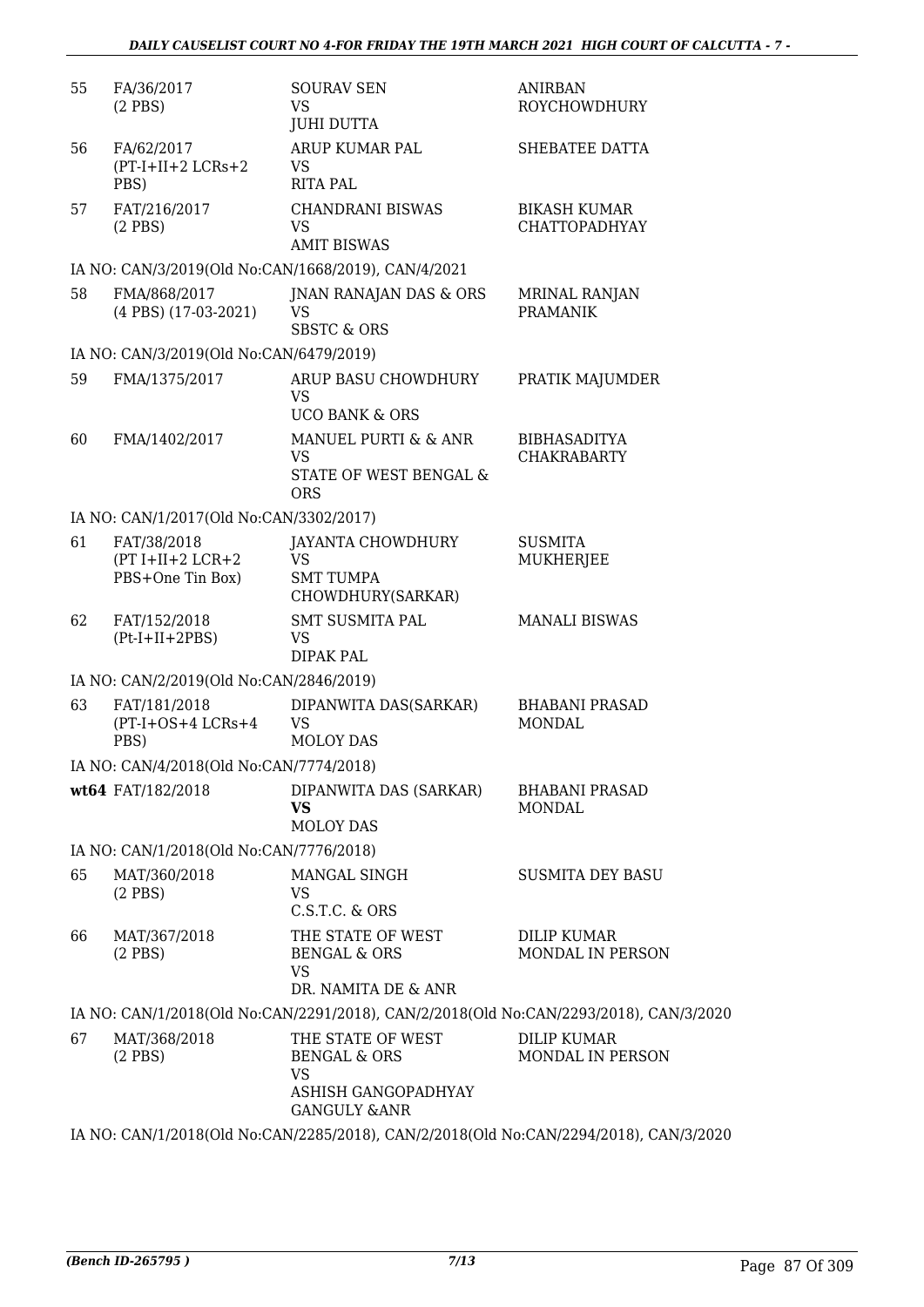| 68 | FAT/558/2018<br>$(PT I+II+2 LCRs+2$<br>PBS)         | LAKSHMAN SUTRADHAR<br>VS<br>JHUMA SUTRADHAR NEE<br>ROY SHARMA                                                              | ARNAB SAHA                           |
|----|-----------------------------------------------------|----------------------------------------------------------------------------------------------------------------------------|--------------------------------------|
| 69 | FMA/3/2019<br>$(4$ PBS)                             | <b>ANNAPURNA MAITY</b><br>VS.<br>UNION OF INDIA & ORS                                                                      | MD KUTUBUDDIN                        |
| 70 | FMA/74/2019                                         | <b>RATAN DAS &amp; ORS</b><br>VS.<br>STATE OF WEST BENGAL &<br><b>ORS</b>                                                  | AISWARJYA GUPTA                      |
| 71 | FAT/96/2019                                         | <b>SWAPAN RANA</b><br>VS.<br><b>SURAJIT RANA</b>                                                                           | <b>DEBAPRATIM</b><br><b>BANERJEE</b> |
|    | IA NO: CAN/2/2019(Old No:CAN/2852/2019)             |                                                                                                                            |                                      |
| 72 | FAT/196/2019                                        | SUTAPA MUKHERJEE<br>VS<br>DIPAK MUKHERJEE                                                                                  | ARPITA SAHA                          |
|    | IA NO: CAN/2/2019(Old No:CAN/5770/2019)             |                                                                                                                            |                                      |
| 73 | FA/228/2019<br>$(2$ PBS $)$                         | <b>SAMPA ROY</b><br><b>VS</b><br><b>AMIT KUMAR ROY</b>                                                                     | D. MITRA                             |
| 74 | FMA/700/2019<br>$(2$ PBS $)$                        | <b>INDRANIL BOSE</b><br><b>VS</b><br>STATE OF WEST BENGAL &<br><b>ORS</b>                                                  | <b>ANINDITA PAL</b>                  |
|    |                                                     | IA NO: CAN/2/2017(Old No:CAN/12127/2017), CAN/3/2021                                                                       |                                      |
| 75 | FMA/762/2019<br>[ CAN 4488/2017 ]<br>CAN 4487/2017] | <b>CSTC RETIRES &amp;</b><br>PENSIONERS ASSON. &<br><b>ANR</b><br>VS<br>STATE OF WEST BENGAL &                             | <b>TAPAN SARKAR</b>                  |
|    |                                                     | <b>ORS</b>                                                                                                                 |                                      |
| 76 | FMA/895/2019<br>$(2$ PBS $)$                        | THE INDIAN OVERSEAS<br><b>BANK &amp; ANR</b><br>VS.<br><b>SRI HARI SHANKAR</b><br><b>CHATURVEDI &amp; ORS</b>              | <b>SOURAV</b><br><b>CHAKRABORTY</b>  |
|    | wt77 LPA/2/2019                                     | NIKHIL BAIDYA<br><b>VS</b><br><b>HARAN LASKAR &amp; ORS</b>                                                                | LAKSHMINATH<br><b>BHATTACHARYA</b>   |
|    | wt78 WPA/10529/2014                                 | <b>HARI SHANKAR</b><br>CHATURVEDI @ H.S.<br><b>CHATURVEDI</b><br><b>VS</b><br>THE INDIAN OVERSEAS<br><b>BANK &amp; ORS</b> | ANWESHA SAHA                         |
|    | wt79 WPA/20581/2015                                 | HARAN LASKAR & ORS<br><b>VS</b><br>STATE OF WEST BENGAL &<br><b>ORS</b>                                                    | TIMIR BARAN SAHA                     |
|    | wt80 WPCRC/86/2018                                  | HARAN LASKAR & ORS<br><b>VS</b><br>NIKHIL BADYA                                                                            | TIMIR BARAN SAHA                     |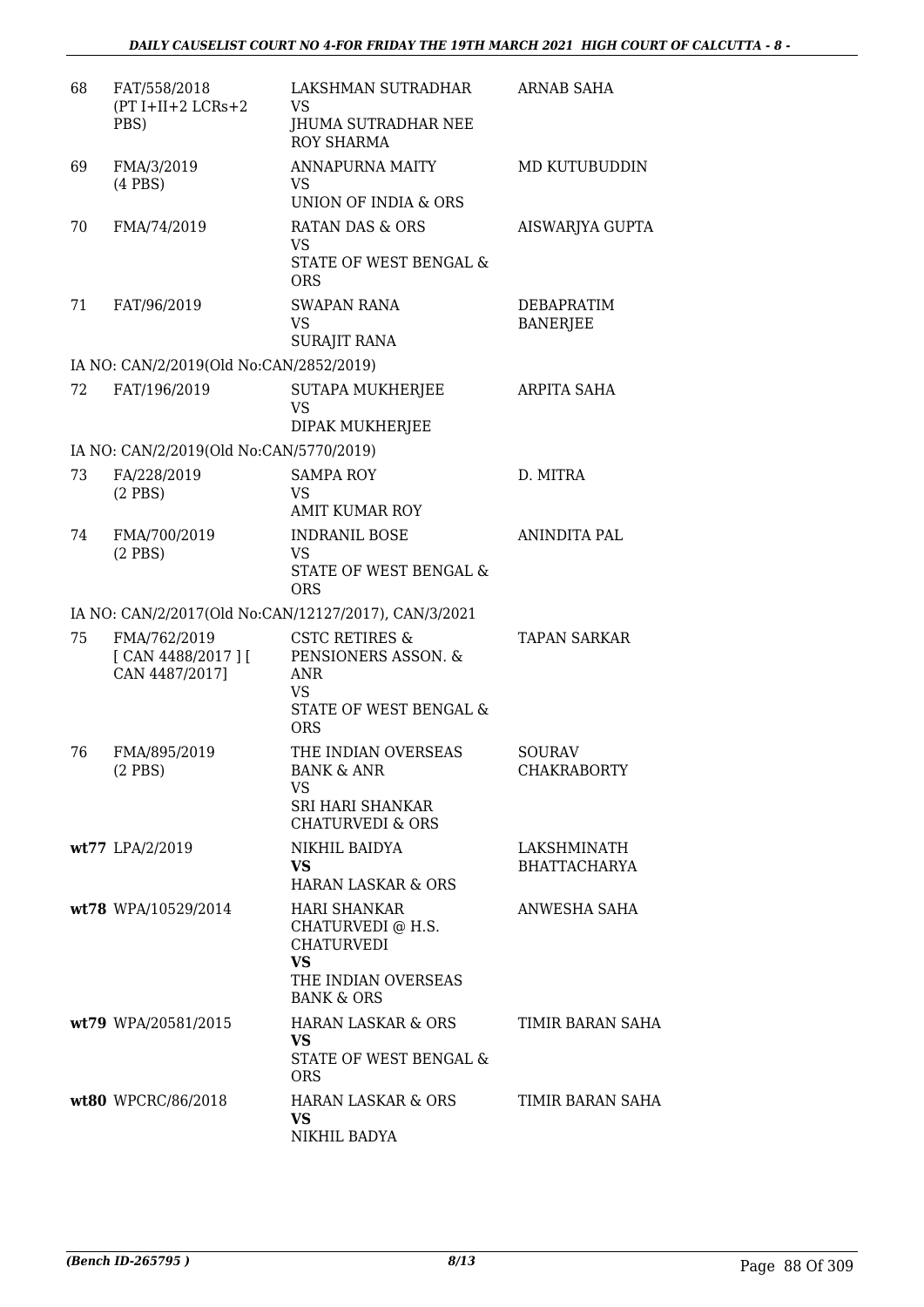| 81 | FMA/1175/2019<br>$(2$ PBS $)$            | SHAHLA KHOKHAR<br>VS<br>THE STATE BANK OF<br><b>MYSORE &amp; ORS</b>        | <b>ZIAUL ISLAM</b>                                                                                                                                                                 |
|----|------------------------------------------|-----------------------------------------------------------------------------|------------------------------------------------------------------------------------------------------------------------------------------------------------------------------------|
| 82 | MAT/1415/2019<br>$(10$ PBS)              | <b>SANKAR KUMAR DAS</b><br>VS<br><b>ALLAHABAD BANK &amp; ORS</b>            | <b>ANIRBAN MITRA</b>                                                                                                                                                               |
|    | IA NO: CAN/1/2019(Old No:CAN/10162/2019) |                                                                             |                                                                                                                                                                                    |
| 83 | FMA/1457/2019                            | LICI & ORS.<br>VS<br>HIMACHAL CHAKRABORTY<br>& ORS.                         | JAHADAR ALAM                                                                                                                                                                       |
|    | IA NO: CAN/1/2020(Old No:CAN/862/2020)   |                                                                             |                                                                                                                                                                                    |
| 84 | FMA/64/2020<br>$(2$ PBS $)$              | RAJENDRA PRASAD TIWARI<br><b>VS</b><br><b>UNION OF INDIA &amp; ORS</b>      | <b>MIR ANOWAR</b>                                                                                                                                                                  |
|    | IA NO: CAN/3/2020                        |                                                                             |                                                                                                                                                                                    |
| 85 | MAT/104/2020                             | DIPAK DASGUPTA<br><b>VS</b><br>STATE OF WEST BENGAL &<br><b>ORS</b>         | <b>KRISHNADAS</b><br><b>PODDAR</b>                                                                                                                                                 |
|    | IA NO: CAN/1/2020(Old No:CAN/1722/2020)  |                                                                             |                                                                                                                                                                                    |
| 86 | MAT/356/2020                             | RAM DAYAL RAI<br>VS<br>UNION OF INDIA & ORS                                 | PAMPA DEY DHABAL                                                                                                                                                                   |
|    | IA NO: CAN/1/2020(Old No:CAN/2445/2020)  |                                                                             |                                                                                                                                                                                    |
| 87 | MAT/484/2020<br>$(2$ PBS $)$             | MD. JAHIDUL ISLAM & ORS<br><b>VS</b><br>STATE OF WEST BENGAL&<br><b>ORS</b> | <b>SALONI</b><br><b>BHATTACHARJEE</b>                                                                                                                                              |
|    |                                          |                                                                             | IA NO: CAN/1/2020(Old No:CAN/4135/2020), CAN/2/2020(Old No:CAN/4619/2020), CAN/3/2020(Old<br>No:CAN/4621/2020), CAN/4/2020(Old No:CAN/4623/2020), CAN/5/2020(Old No:CAN/4624/2020) |
| 88 | MAT/519/2020<br>$(2$ PBS $)$             | <b>SAHAR ALI LASKAR</b><br>VS<br>STATE OF WEST BENGAL&<br><b>ORS</b>        | SALONI<br><b>BHATTACHARAJEE</b>                                                                                                                                                    |
|    | No:CAN/5392/2020), CAN/4/2020            |                                                                             | IA NO: CAN/1/2020(Old No:CAN/5389/2020), CAN/2/2020(Old No:CAN/5390/2020), CAN/3/2020(Old                                                                                          |
| 89 | MAT/577/2020<br>$(4$ PBS $)$             | JAYANTA SARKAR<br>VS<br>NATIONAL JUTE BOARD                                 | VICTOR CHATTERJEE                                                                                                                                                                  |
|    | IA NO: CAN/1/2020                        |                                                                             |                                                                                                                                                                                    |
| 90 | FMA/605/2020<br>$(2$ PBS $)$             | KALIKA PATHAK<br>VS<br>UNION OF INDIA & ORS                                 | <b>ACHIN KUMAR</b><br>MAJUMDER                                                                                                                                                     |
| 91 | FMA/920/2020<br>$(6$ PBS $)$             | <b>SANTANA DAS</b><br>VS<br>UNION OF INDIA & ORS                            | <b>ABHIJIT PAL</b>                                                                                                                                                                 |
|    |                                          |                                                                             |                                                                                                                                                                                    |

IA NO: CAN/3/2020(Old No:CAN/3502/2020), CAN/4/2020(Old No:CAN/3503/2020)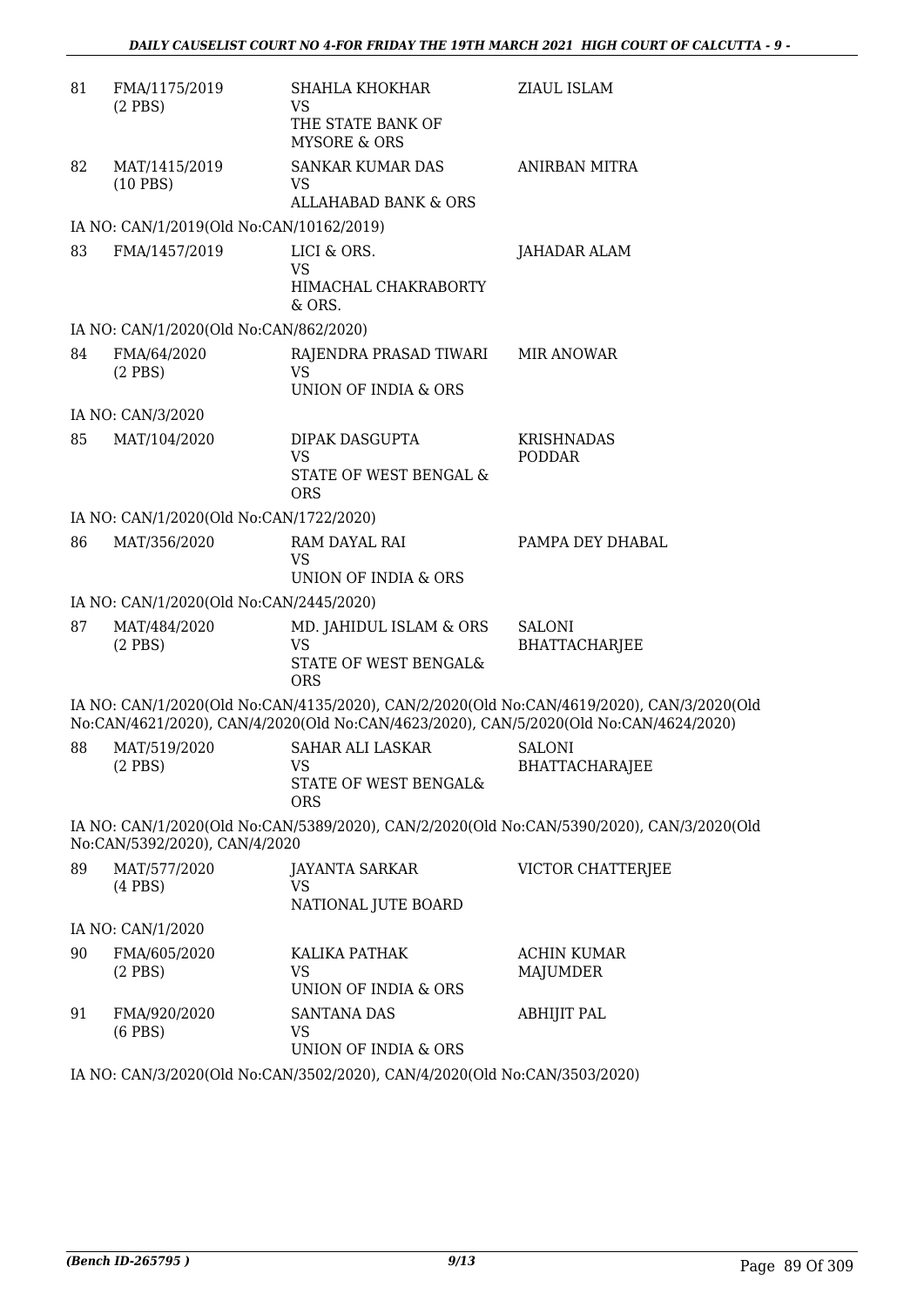| 92  | FAT/47/2021                             | KRISHNA CHAKRABORTY<br>VS<br><b>SUBHANKAR</b><br><b>CHAKRABORTY</b> | ASOK KR.<br><b>BHATTACHARYYA</b>     |
|-----|-----------------------------------------|---------------------------------------------------------------------|--------------------------------------|
|     | IA NO: CAN/1/2021, CAN/2/2021           |                                                                     |                                      |
| 93  | FMAT/86/2021                            | PINKI DEY (PODDER)<br><b>VS</b><br>MRINAL KANTI DEY                 | <b>MUNMUN DUBEY</b>                  |
|     | IA NO: CAN/1/2019(Old No:CAN/9893/2019) |                                                                     |                                      |
| 94  | MAT/98/2021                             | MD. MOHBASIR<br><b>VS</b><br>UNION OF INDIA AND ORS.                | <b>SALONI</b><br><b>BHATTACHARYA</b> |
|     | IA NO: CAN/1/2021                       |                                                                     |                                      |
|     |                                         | <b>ANTICIPATORY BAIL</b>                                            |                                      |
| 95  | CRM/11125/2020                          | RAFIK SK@MD RAFIK SK<br><b>VS</b>                                   | JAKIR HOSSAIN                        |
|     |                                         | State of West Bengal                                                |                                      |
| 96  | CRM/11144/2020                          | buddhadeb dutta and ors<br><b>VS</b><br>State of West Bengal        | <b>ASRAF MANDAL</b>                  |
| 97  | CRM/11146/2020                          | RAFIK ALI MONDAL                                                    | <b>SUMANTA</b>                       |
|     |                                         | <b>VS</b><br>State of West Bengal                                   | <b>CHAKRABORTY</b>                   |
| 98  | CRM/11150/2020                          | PARTHA PRATIM BISWAS<br><b>VS</b>                                   | SHIBAJI KUMAR DAS                    |
|     |                                         | State of West Bengal                                                |                                      |
| 99  | CRM/11154/2020                          | <b>SURAJ SARKAR</b><br><b>VS</b><br>State of West Bengal            | KOUSTAV BAGCHI                       |
| 100 | CRM/11171/2020                          | MANGLU MANDAL<br><b>VS</b>                                          | KALIDAS SAHA                         |
|     |                                         | State of West Bengal                                                |                                      |
| 101 | CRM/11184/2020                          | PRADIP MONDAL AND<br><b>OTHERS</b><br>VS                            | PARVEJ ANAM                          |
|     |                                         | State of West Bengal                                                |                                      |
| 102 | CRM/11185/2020                          | <b>ABDUR RAHIM</b><br>VS<br>State of West Bengal                    | <b>ANISURE RAHMAN</b>                |
| 103 | CRM/11187/2020                          | <b>RAHUL SK</b>                                                     | <b>TAPODIP GUPTA</b>                 |
|     |                                         | VS<br>State of West Bengal                                          |                                      |
| 104 | CRM/11188/2020                          | JANNABI SEKH AND ORS.<br><b>VS</b>                                  | Sumanta Das                          |
|     |                                         | State of West Bengal                                                |                                      |
| 105 | CRM/11190/2020                          | BECHARAM DAS AND ORS<br>VS<br>State of West Bengal                  | ARUP KUMAR<br><b>BHOWMICK</b>        |
| 106 | CRM/11191/2020                          | <b>AINAL HOQUE</b><br><b>VS</b><br>State of West Bengal             | ARUP KUMAR<br><b>BHOWMICK</b>        |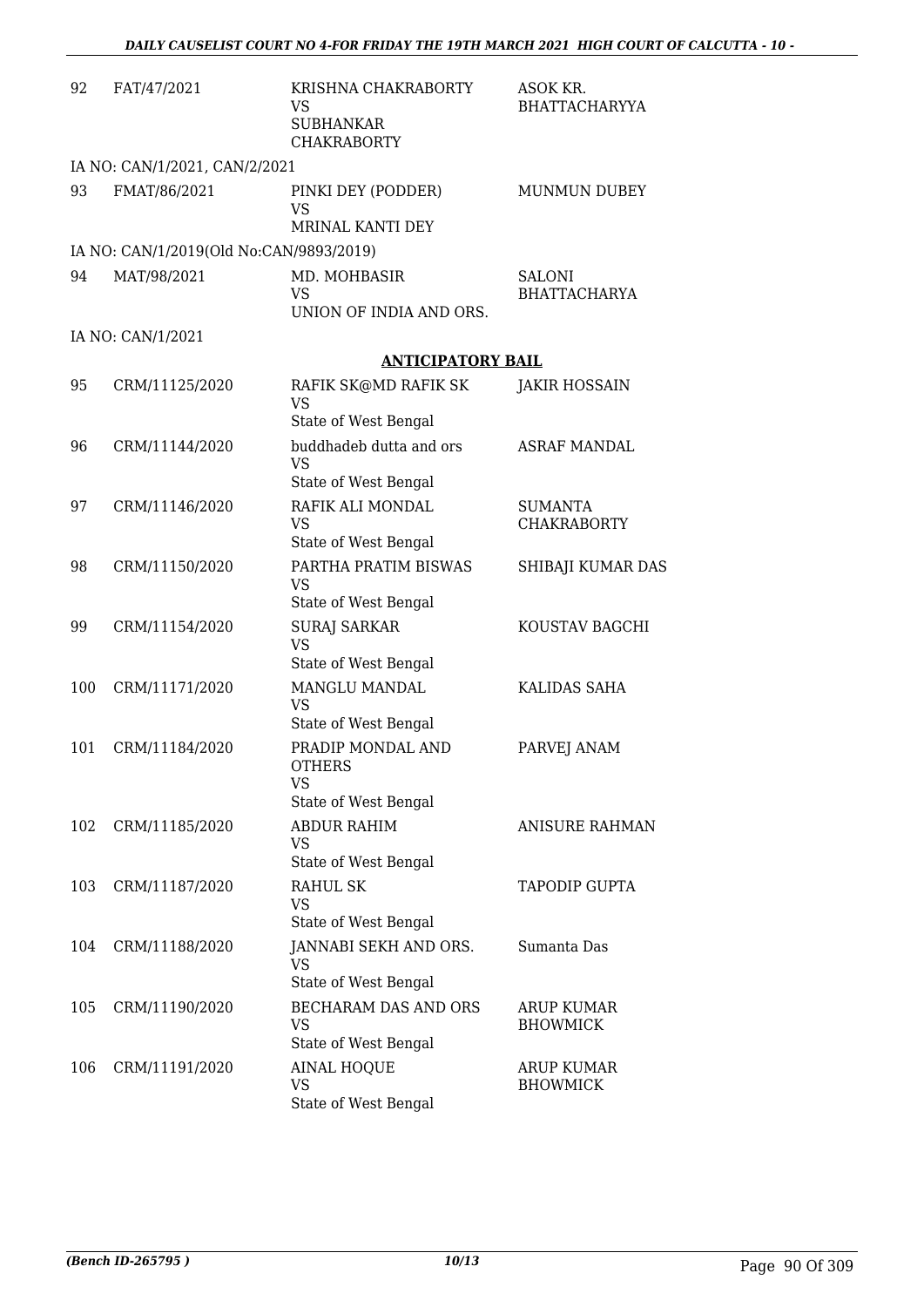| 107 | CRM/11194/2020 | RAHAMAT ALI MALLICK<br><b>AND OTHERS</b><br>VS                          | <b>ARUP KUMAR</b><br><b>BHOWMICK</b>   |
|-----|----------------|-------------------------------------------------------------------------|----------------------------------------|
|     |                | State of West Bengal                                                    |                                        |
| 108 | CRM/11196/2020 | <b>JERMAN SK@JERBAN SK</b><br>VS                                        | MANAS KUMAR DAS                        |
|     |                | State of West Bengal                                                    |                                        |
| 109 | CRM/11198/2020 | <b>MATIAR RAHAMAN</b><br>SAKH@MOTI SK.AND<br><b>OTHERS</b><br><b>VS</b> | RAJESHWAR<br><b>CHAKRABORTY</b>        |
|     |                | State of West Bengal                                                    |                                        |
| 110 | CRM/11199/2020 | <b>RAVI PRAKASH</b><br><b>VS</b>                                        | <b>MRITUNJOY</b><br><b>CHATTERJEE</b>  |
|     |                | State of West Bengal                                                    |                                        |
| 111 | CRM/11201/2020 | <b>SK SAGIR AND ORS</b><br>VS<br>State of West Bengal                   | <b>MRITYUNJOY</b><br><b>CHATTERJEE</b> |
| 112 | CRM/11202/2020 | SANMANI MAL AND ANR.                                                    | Sujoy Sarkar                           |
|     |                | <b>VS</b><br>State of West Bengal                                       |                                        |
| 113 | CRM/11203/2020 | SELINA BIBI @ SERINA                                                    | <b>MRITYUNJOY</b>                      |
|     |                | <b>VS</b>                                                               | <b>CHATTERIEE</b>                      |
|     |                | State of West Bengal                                                    |                                        |
| 114 | CRM/11205/2020 | <b>KALAM KHAN</b><br><b>VS</b><br>State of West Bengal                  | ALI AHSAN ALAMGIR                      |
| 115 | CRM/11207/2020 | SOMNATH MAL AND ORS.                                                    | <b>TIRTHAPATI</b>                      |
|     |                | VS<br>State of West Bengal                                              | <b>ACHARYA</b>                         |
| 116 | CRM/11208/2020 | HOSSAIN SK. AND<br><b>ANOTHER</b><br>VS                                 | MUSHARRAF ALAM<br>SK                   |
|     |                | State of West Bengal                                                    |                                        |
| 117 | CRM/11210/2020 | MINARUL SK.<br><b>VS</b><br>State of West Bengal                        | SOMNATH ADHIKARY                       |
|     |                |                                                                         |                                        |
| 118 | CRM/11211/2020 | SANJIB CHOWDHURY<br>VS<br>State of West Bengal                          | <b>SOMNATH ADHIKARY</b>                |
| 119 | CRM/11212/2020 | <b>DILIP CHOWDHURY</b>                                                  | SABYASACHI                             |
|     |                | VS<br>State of West Bengal                                              | MONDAL                                 |
| 120 | CRM/11213/2020 | RADHA SHARMA @                                                          | ARUNAVA GANGULY                        |
|     |                | KANCHU DEVI SHARMA<br>VS                                                |                                        |
|     |                | State of West Bengal                                                    |                                        |
| 121 | CRM/11216/2020 | URMILA BIBI<br><b>VS</b>                                                | ALI AHSAN ALAMGIR                      |
|     |                | State of West Bengal                                                    |                                        |
| 122 | CRM/11217/2020 | SHAMIK<br>CHOWDHURY@BAPPA<br><b>CHOWDHURY</b><br><b>VS</b>              | RAJNANDINI DAS                         |
|     |                | State of West Bengal                                                    |                                        |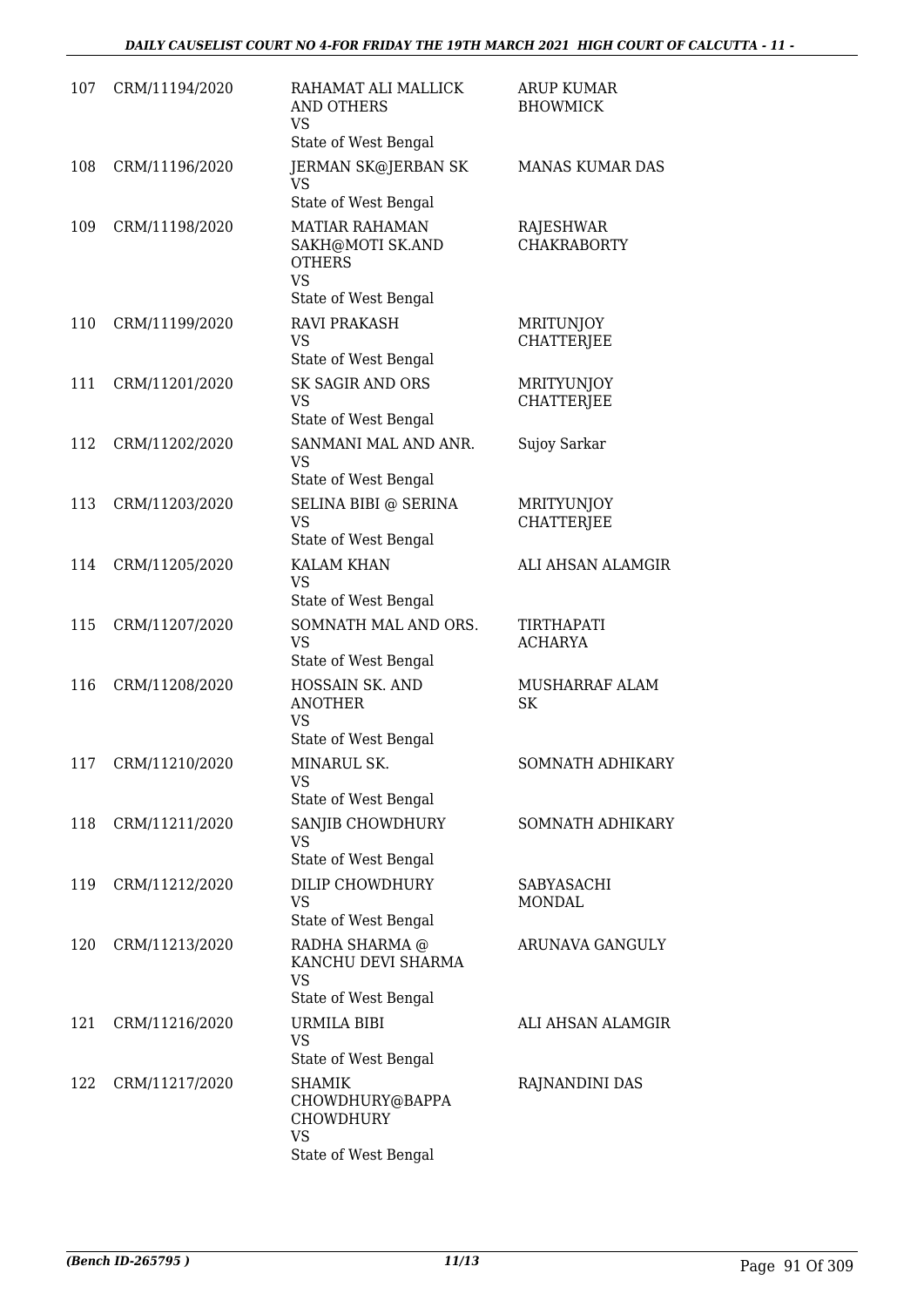| 123 | CRM/11219/2020 | LITON DEY AND ANR<br><b>VS</b><br>State of West Bengal                                | SUDIPTA BANERJEE                          |
|-----|----------------|---------------------------------------------------------------------------------------|-------------------------------------------|
| 124 | CRM/11220/2020 | RASIDUR RAHAMAN@MIAH<br><b>AND ORS</b><br><b>VS</b><br>State of West Bengal           | <b>MAZHAR HOSSAIN</b><br><b>CHOWDHURY</b> |
| 125 | CRM/11222/2020 | SUBAL CHANDRA MANDAL<br><b>VS</b><br>State of West Bengal                             | <b>MAZHAR HOSSAIN</b><br><b>CHOWDHURY</b> |
| 126 | CRM/11223/2020 | BABU MIA@FAIZUDDIN MIA<br><b>VS</b><br>State of West Bengal                           | <b>MAZHAR HOSSAN</b><br><b>CHOWDHUYR</b>  |
| 127 | CRM/11224/2020 | PALASH MALIK AND ORS<br>VS.<br>State of West Bengal                                   | UJJAL RAY                                 |
| 128 | CRM/11226/2020 | SUSMITA MANNA AND ANR<br><b>VS</b><br>State of West Bengal                            | PRADIPTA KUMAR<br><b>GANGULY</b>          |
| 129 | CRM/11235/2020 | ANUPAM MANDAL@PACHA<br><b>AND ANR</b><br><b>VS</b><br>State of West Bengal            | PRIYANJIT KUNDU                           |
| 130 | CRM/11239/2020 | RAHUL MONDAL<br><b>VS</b><br>State of West Bengal                                     | PRABIR MAJUMDER                           |
| 131 | CRM/11240/2020 | SK ASHIK@KALU<br>VS<br>State of West Bengal                                           | Kunal Ganguly                             |
| 132 | CRM/11242/2020 | <b>SK SHAHJAMAL</b><br>VS<br>State of West Bengal                                     | SARYATI DUTTA                             |
| 133 | CRM/11246/2020 | LATIKA MONDAL<br><b>VS</b><br>State of West Bengal                                    | MD JANNAT ALI<br><b>FIRDOUS</b>           |
| 134 | CRM/11256/2020 | JADUNATH MAZUMDER<br>VS<br>State of West Bengal                                       | Supratick Syamal                          |
| 135 | CRM/11263/2020 | MOUSUMI KHATUN @<br>MOUSUMI MONDAL<br>VS<br>State of West Bengal                      | Jeenia Rudra                              |
| 136 | CRM/11270/2020 | NIMAI MONDAL<br><b>VS</b><br>State of West Bengal                                     | Jeenia Rudra                              |
| 137 | CRM/11277/2020 | MONISH GUPTA @ MANISH<br>KUMAR GUPTA<br><b>VS</b><br>State of West Bengal             | SHIBAJI KUMAR DAS                         |
| 138 | CRM/11282/2020 | SANJOY KUMAR GUPTA AND<br><b>ANR</b><br><b>VS</b><br>STATE OF WEST BENGAL<br>AND ORS. | APURBA KUMAR<br>DATTA                     |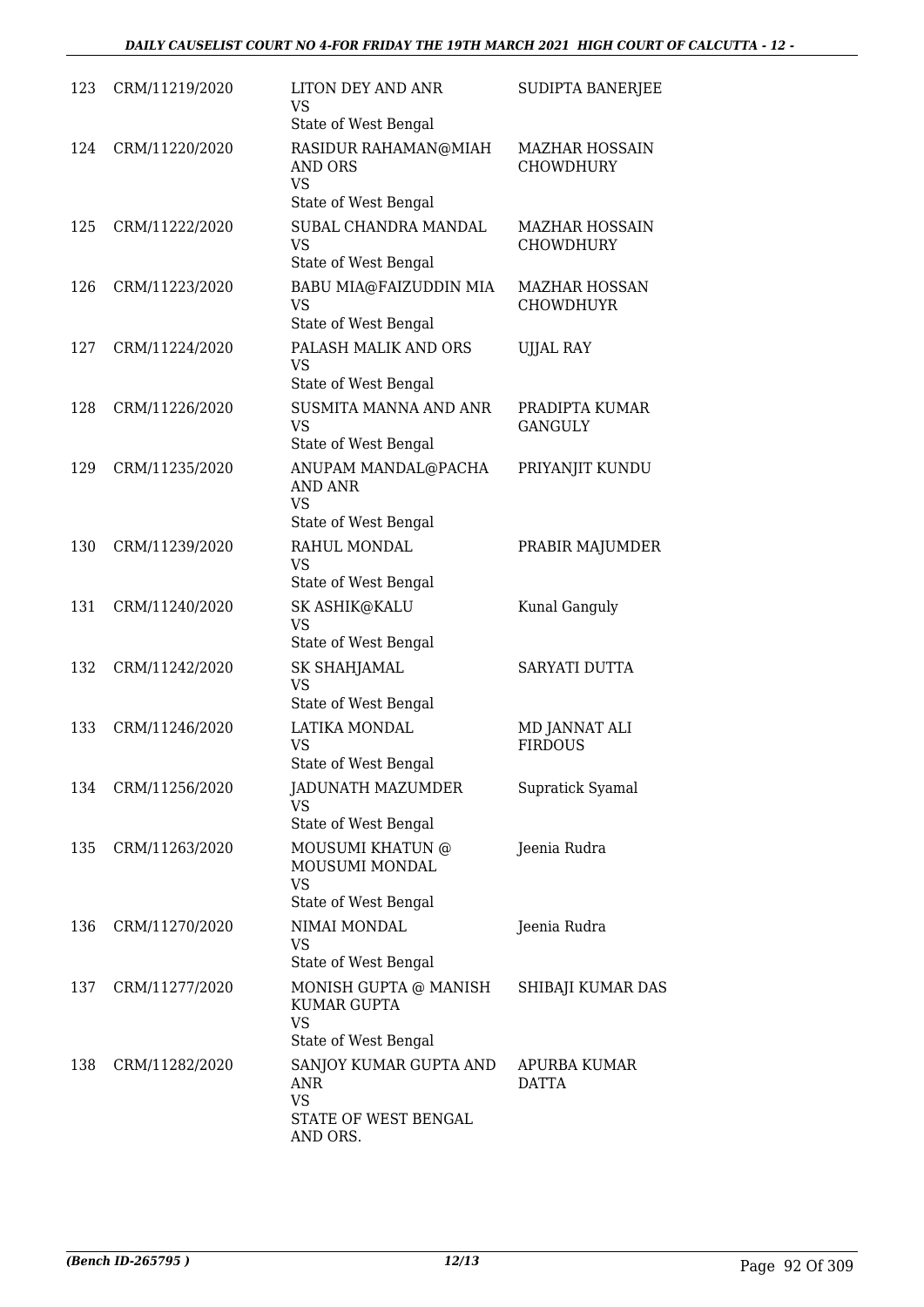| 139 | CRM/11285/2020 | DASARATH HAZRA<br>VS<br>STATE OF WEST BENGAL<br>AND ORS.               | SHASHANKA<br>SHEKHAR SAHA   |
|-----|----------------|------------------------------------------------------------------------|-----------------------------|
| 140 | CRM/11287/2020 | SHUDDHA SATYA BAGCHI<br>VS<br>STATE OF WEST BENGAL<br>AND ORS.         | MD YOUNUSH<br><b>MONDAL</b> |
| 141 | CRM/11288/2020 | SABIKUN KHATUN @<br>CHABINA BIBI AND ORS<br>VS<br>State of West Bengal | SHASHANKA<br>SHEKHAR SAHA   |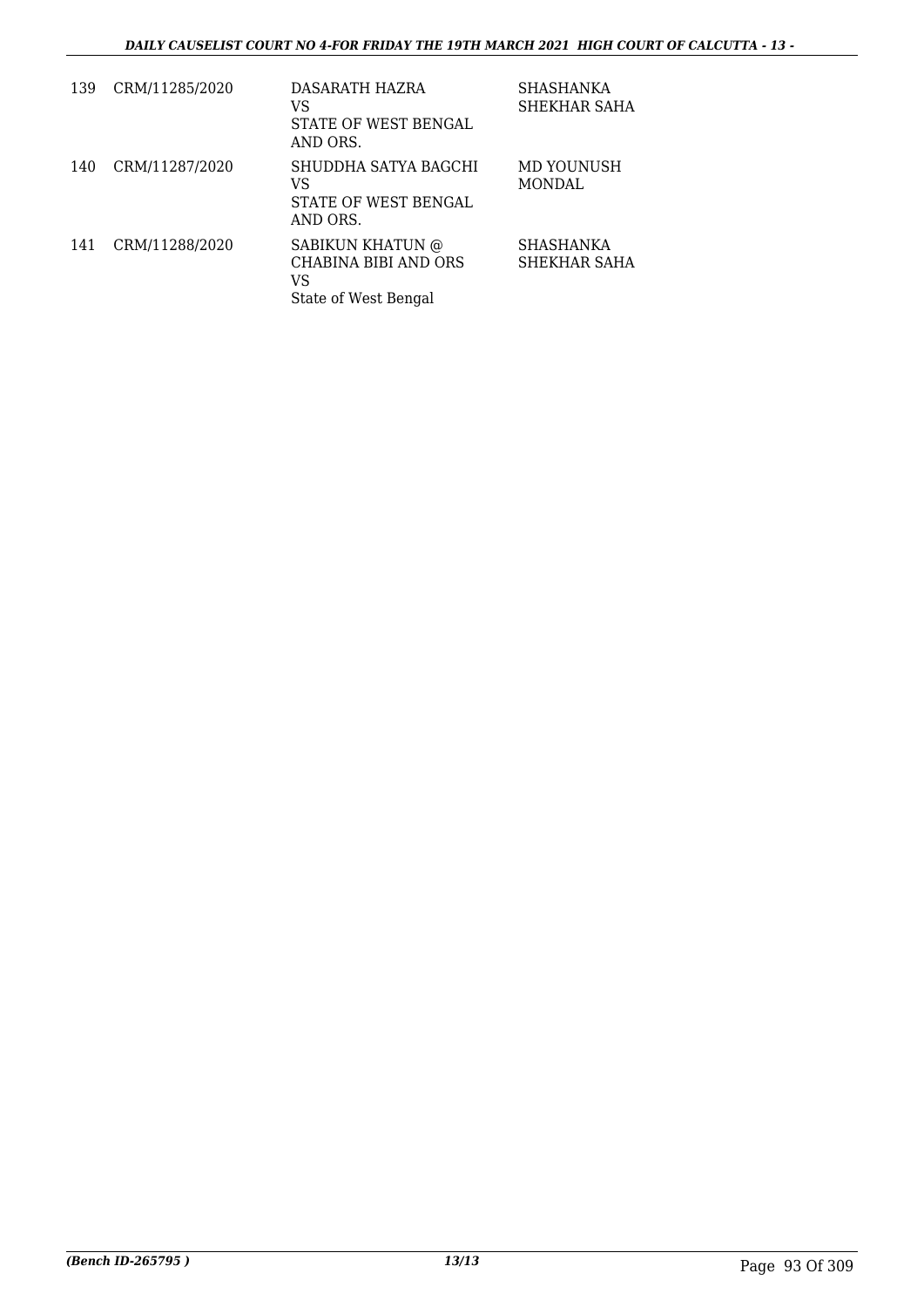

# **Appellate Side**

**DAILY CAUSELIST For Friday The 19th March 2021**

**COURT NO. 4**

**SINGLE BENCH (SB) AT 3:00 PM HON'BLE JUSTICE ARINDAM SINHA**

**(VIA VIDEO CONFERENCE)**

**ON EVERY WEDNESDAY, THURSDAY & FRIDAY AT 3 P.M. – WILL SIT SINGLY AND TAKE SOME PART-HEARD, CONTEMPT, ASSIGNED, REVIEW, MODIFICATION/CLARIFICATION MATTERS.**

**SPL. NOTE: 1. ON EVERY THURSDAY, ASSIGNED MATTERS WILL BE TAKEN UP AT 3.00 P.M. 2. ON EVERY FRIDAY, CONTEMPT MATTERS WILL BE TAKEN UP AT 3.00 P.M.**

**NOTE: MATTERS WILL BE TAKEN UP THROUGH PHYSICAL HEARING ONLY WHEN BOTH THE PARTIES ARE AGREED.**

|              |                                          | PERSONAL APPEARANCE                                                                   |                        |
|--------------|------------------------------------------|---------------------------------------------------------------------------------------|------------------------|
| $\mathbf{1}$ | WPCRC/13/2021                            | JYOTI PRASAD BANDYOPADHYAY<br><b>VS</b>                                               | VICTOR CHATTERJEE      |
|              |                                          | MANISH JAIN & ANR                                                                     |                        |
| wt2          | WPA/2710/2016                            | JYOTI PRASAD BANDYOPADHYAY &<br><b>ORS</b><br><b>VS</b><br>STATE OF WEST BENGAL & ORS | VICTOR CHATTERJEE      |
|              |                                          | <b>NEW CONTEMPT APPLICATIONS</b>                                                      |                        |
| 3            | CPAN/313/2020                            | KUTUBUDDIN MOLLA<br><b>VS</b><br>SANJIB SEN                                           | <b>MUKTESWAR MAITY</b> |
| wt4          | WPA/12404/2019                           | KUTUBUDDIN MOLLA<br><b>VS</b>                                                         | KIRAN KUMARI MAHATO    |
|              |                                          | STATE OF WEST BENGAL & ORS                                                            |                        |
|              |                                          | <b>CONTEMPT APPLICATION</b>                                                           |                        |
| 5            | CPAN/79/2015<br>$(09-04-2021)$ (AR)      | KRISHNA GHOSH<br><b>VS</b><br>PURNENDU KR MAJHI                                       | S KR CHOUDHURY         |
| wt6          | WPA/18904/2014                           | KRISHNA GHOSH & ANR<br>VS<br>STATE OF WEST BENGAL & ORS                               | SUMATH KR CHAUDHURY    |
| 7            | CPAN/245/2017                            | A. PRABHAKARAN<br><b>VS</b><br><b>RNSBAHAD</b>                                        | K. B. S. MAHAPATRA     |
|              | IA NO: CAN/1/2019(Old No:CAN/1352/2019)  |                                                                                       |                        |
| wt8          | WPA/12658/2005                           | A.PRABHAKARAN<br><b>VS</b><br>UNION OF INDIA                                          | K.B.S. MAHAPATRA       |
|              | IA NO: CAN/2/2014(Old No:CAN/10624/2014) |                                                                                       |                        |
| 9            | CPAN/774/2018                            | <b>BASANTI MAHATO</b><br><b>VS</b><br><b>SAMIM DAD KHAN</b>                           | <b>SAURABH MAITRA</b>  |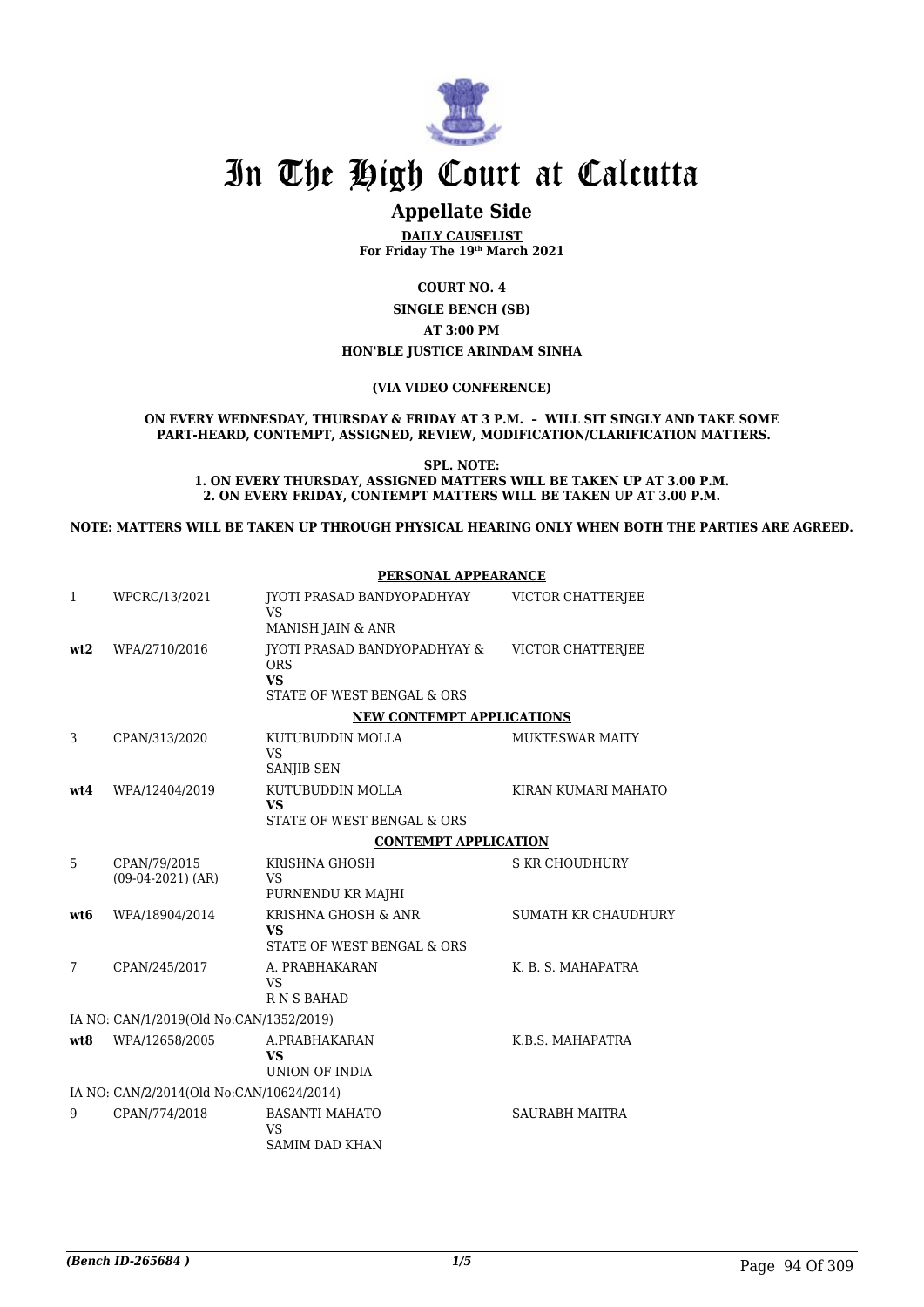|    | wt10 WPA/29848/2016                     | <b>BASANTI MAHATO &amp; ANR</b><br>VS                                                                    | GOURAV PURAKAYASTHA            |
|----|-----------------------------------------|----------------------------------------------------------------------------------------------------------|--------------------------------|
|    |                                         | PURULIA MUNICIPALITY & ORS                                                                               |                                |
|    | IA NO: CAN/1/2020(Old No:CAN/2238/2020) |                                                                                                          |                                |
| 11 | CPAN/817/2018                           | <b>GOUTAM RAM</b><br>VS<br>V K DHAKA & ANR                                                               | <b>ACHIN KUMAR</b><br>MAJUMDER |
|    | wt12 WPA/12462/2009                     | <b>GOUTAM RAM</b>                                                                                        | <b>ACHIN KUMAR</b>             |
|    |                                         | VS<br>UNION OF INDIA & ORS.                                                                              | MAJUMDER                       |
| 13 | WPCRC/23/2019                           | <b>GAYATRI MUKHERJEE</b><br>VS<br>PARVEZ AHMED                                                           | ARIJIT PRADHAN                 |
|    | wt14 WPA/31320/2017                     | <b>GAYATRI MUKHERJEE</b><br>VS<br>STATE OF WEST BENGAL & ORS                                             | <b>ARIJIT PRADHAN</b>          |
| 15 | CPAN/455/2019                           | INDIAN JUTE MILLS ASSOCIATION<br>& ANR<br>VS<br>MOLOY CHANDAN CHAKRABORTTY<br>$&$ ANR                    | ANIRUDDHA AGARWALLA            |
|    | wt16 WPA/28614/2017                     | INDIAN JUTE MILLS ASSOCIATION<br>& ANR<br><b>VS</b>                                                      | ANIRUDDHA AGARWALA             |
|    |                                         | UNION OF INDIA & ORS                                                                                     |                                |
|    |                                         | IA NO: CAN/1/2019(Old No:CAN/4874/2019), CAN/2/2019(Old No:CAN/4875/2019)                                |                                |
| 17 | CPAN/883/2019                           | <b>SUBHASH KUMAR &amp; ORS</b><br>VS<br>SRIMAN KUMAR BHATTACHARYYA<br>& ORS                              | ARPA CHAKRABORTY               |
|    | wt18 WPA/31227/2017                     | SUBHASH KUMAR & ORS<br>VS<br>INDIAN INSTITUTE OF<br>TECHNOLOGY, KHARAGPUR(IIT<br>KHARAGPUR)&ORS          | A CHAKRABORTY                  |
| 19 | CPAN/1036/2019                          | DOLGOBINDA SOUMANDAL<br>VS<br>PARWEZ AHMED SIDDIQUI                                                      | ASHIS KUMAR PAUL               |
|    | wt20 WPA/13535/2017                     | DOLGOBINDA SOUMANDAL<br><b>VS</b><br>STATE OF WEST BENGAL & ORS                                          | ASHIS KUMAR PAUL               |
| 21 | CPAN/1346/2019                          | FREE INDIA DRY ACCUMULATORS<br>LTD & ANR<br>VS<br>MANOJ PANT & ORS                                       | DIPAYAN CHOWDHURY              |
|    | wt22 WPA/13495/2005                     | FREE INDIA DRY ACCUMULATOR<br>LTD. & ANR.<br>VS<br>STATE OF W.B.                                         | ARUNDHATI MUKHERJEE            |
|    | IA NO: CAN/1/2008(Old No:CAN/5096/2008) |                                                                                                          |                                |
| 23 | WPCRC/24/2020                           | <b>BASUDEV LAHA</b><br>VS<br>SUBRATA MUKHOPADHYAY, THE<br>CHAIRMAN, WB COMPREHENSIVE<br><b>AREA DEVE</b> | DEBASREE DHAMALI               |
|    | wt24 WPA/12906/2013                     | <b>BASUDEB LAHA</b><br>VS.<br>WB COMPREHENSIVE AREA<br>DEVELOPMENT CORPORATION &<br><b>ORS</b>           | DEBASREE DHAMALI               |
| 25 | WPCRC/28/2020                           | DILIP KR. SENGUPTA<br>VS<br>NIRMIKA BAGCHI & ANR.                                                        | BIDYUT KR. BANERJEE            |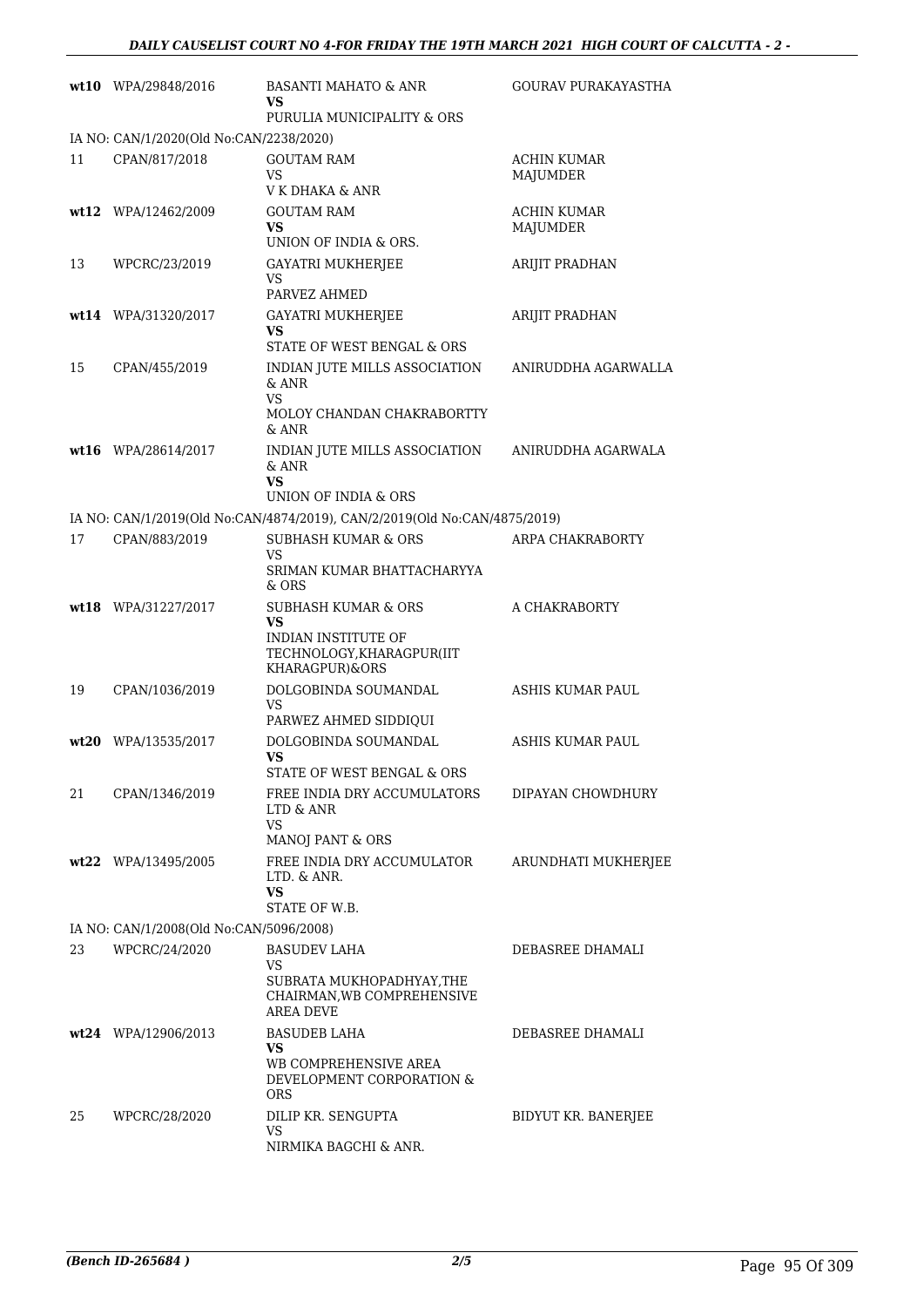|    | wt26 WPA/10333/2018                     | DILIP KUMAR SENGUPTA<br>VS<br>THE NEW BARRACKPORE<br><b>MUNICIPALITY &amp; ORS</b>            | <b>SOUVIK DAS</b>       |
|----|-----------------------------------------|-----------------------------------------------------------------------------------------------|-------------------------|
|    | wt27 WPA/5302/2014                      | DILIP KR. SENGUPTA<br>VS<br>NEW BARAKPUR MUNICIPALITY &<br>ORS.                               | BIDYUT KR. BANERJEE     |
| 28 | CPAN/169/2020                           | KANCHAN BARMAN<br>VS<br>ROPNA KHARIA                                                          | SABYASACHI MONDAL       |
|    | wt29 WPA/23229/2019                     | KANCHAN BARMAN<br>VS<br>UNION OF INDIA & ORS                                                  | MONIKA SINHA            |
| 30 | CPAN/265/2020                           | GOPAL JANA<br>VS<br>DINA NARAYAN GHOSH                                                        | RAVI RANJAN KUMAR       |
|    | wt31 WPA/12053/2019                     | GOPAL JANA<br>VS<br>STATE OF WEST BENGAL & ORS                                                | RAVI RANJAN KUMAR       |
| 32 | CPAN/266/2020                           | DIPAK DE<br>VS<br>SUKANTA CHATTOPADHYAY                                                       | KAJAL RAY               |
|    | wt33 WPA/23647/2019                     | DIPAK DE<br>VS<br>STATE OF WEST BENGAL & ORS                                                  | KAJAL RAY               |
| 34 | CPAN/283/2020                           | <b>GURU DAYAL SINGH &amp; ORS</b><br>VS<br>FIRHAD HAKIM & ORS                                 | RAVI RANJAN KUMAR       |
|    | wt35 WPA/22410/2019                     | <b>GURU DAYAL SINGH &amp; ORS</b><br>VS<br>STATE OF WEST BENGAL & ORS                         | RAVI RANJAN KUMAR       |
| 36 | CPAN/290/2020                           | MD. MUNNA @ MD. SARAFAT<br><b>VS</b><br>ARUN KUMAR BANERJEE                                   | <b>AMIT KUMAR GHOSH</b> |
|    | wt37 WPA/25181/2018                     | MD MUNNA @ MD SARAFAT<br>VS<br>THE BHATPARA MUNICIPALITY &<br><b>ORS</b>                      | <b>AMIT KUMAR GHOSH</b> |
| 38 | CPAN/400/2020                           | MOHIT LAL GHOSH<br>VS<br>JABA KARMOKAR, PANCHAYAT<br>PRADHAN, SINGUR<br>NO.2GRAMPANCHAYAT&ANR | ARKA PROVA SEN          |
|    | IA NO: CAN/1/2020(Old No:CAN/5327/2020) |                                                                                               |                         |
|    | wt39 WPA/3462/2020                      | MOHIT LAL GHOSH<br>VS<br>STATE OF WEST BENGAL & ORS                                           | ARKAPRAVA SEN           |
| 40 | CPAN/420/2020                           | <b>GOUR HARI GARAIN &amp; ORS</b><br>VS<br>MD. JASIMUDDIN MONDAL & ORS                        | SYED SHAMSUL AREFIN     |
|    | wt41 WPA/22694/2019                     | <b>GOUR HARI GARAIN &amp; ORS</b><br>VS<br>STATE OF WEST BENGAL & ORS                         | SYED SHAMSUL AREFIN     |
|    | IA NO: CAN/1/2020(Old No:CAN/5872/2020) |                                                                                               |                         |
| 42 | CPAN/479/2020<br>$(26-03-2021)$         | NIRMALA BHAKAT<br><b>VS</b><br>DINONARAYAN GHOSH, ADMIN,<br>MIDNAPORE MUNICIPAITY             | <b>AVIJIT GHOSAL</b>    |
|    | wt43 WPA/24248/2019                     | NIRMALA BHAKAT & ANR<br>VS<br>MIDNAPORE MUNICIPALITY & ORS                                    | <b>AVIJIT GHOSHAL</b>   |
|    | IA NO: CAN/1/2020(Old No:CAN/1232/2020) |                                                                                               |                         |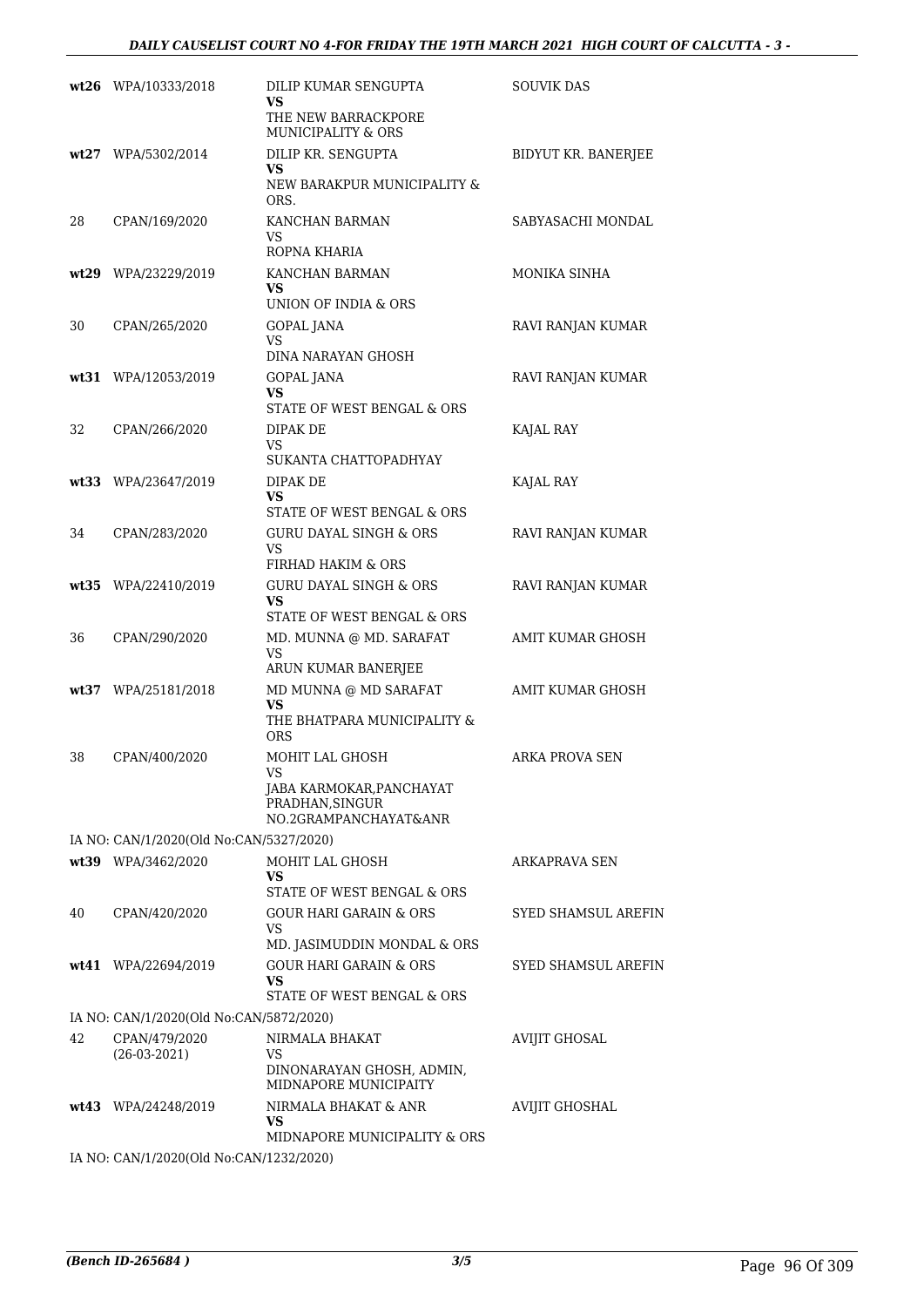| 44   | CPAN/485/2020                 | <b>SURESH MUKHERJEE</b><br>VS<br>GOUTAM MONDAL, THE EXECUTIVE              | FALGUNI<br>BANDYOPADHYAY            |
|------|-------------------------------|----------------------------------------------------------------------------|-------------------------------------|
|      | wt45 WPA/12755/2019           | <b>OFFICER</b><br><b>SURESH MUKHERJEE</b>                                  | KISHALAYA GHOSH                     |
|      |                               | VS<br>STATE OF WEST BENGAL & ORS                                           |                                     |
| 46   | CPAN/539/2020                 | NAKUL MONDAL<br><b>VS</b><br>KARTICK GHOSH                                 | PRATIVA GHATAK                      |
|      | wt47 WPA/13499/2019           | NAKUL MONDAL<br>VS<br>STATE OF WEST BENGAL & ORS                           | PRATIBHA GHATAK                     |
| 48   | CPAN/619/2020                 | CANARA LIGHTING INDUSTRIES<br><b>PVT LTD</b><br><b>VS</b>                  | PROJJWAL SANYAL                     |
| wt49 | WPA/12134/2019                | <b>BIKASH SAHA</b><br>CANARA LIGHTING INDUSTRIES<br>PVT. LTD.<br><b>VS</b> | RAJARSHI CHATTERJEE                 |
|      |                               | MALDA ZILLA PARISHAD & ORS                                                 |                                     |
| 50   | CPAN/662/2020                 | KRISHNENDU BARIK AND ORS<br><b>VS</b><br>ANINDYA NARAYAN BISWAS            | ASHOK KUMAR JHA                     |
|      | wt51 WPA/5979/2020            | KRISHNENDU BARIK & ORS<br>VS<br>STATE OF WEST BENGAL & ORS                 | ASHOK KUMAR JHA                     |
| 52   | CPAN/663/2020                 | RANAJIT KUMAR PAILAN<br>VS<br>ANINDYA NARAYAN BISWAS                       | ASHOK KUMAR JHA                     |
|      | wt53 WPA/5975/2020            | RANAJIT KUMAR PAILAN<br>VS<br>STATE OF WEST BENGAL & ORS                   | ASHOK KUMR JHA /<br>9433207977      |
| 54   | CPAN/708/2020                 | <b>GANGADHAR MONDAL</b><br>VS<br><b>SUMIT GUPTA</b>                        | NARAYAN CHANDRA<br>MANDAL           |
|      | wt55 WPA/23604/2019           | <b>GANGADHAR MONDAL &amp; ORS</b><br>VS<br>STATE OF WEST BENGAL & ORS      | <b>BHASKAR MANDAL</b>               |
| 56   | CPAN/752/2020                 | PARIMAL GHOSH<br>vs<br>SUCHITRA PRAMANIK JANA                              | K.M. HOSSAIN                        |
|      | wt57 WPA/13819/2019           | PARIMAL GHOSH & ORS<br>VS<br>STATE OF WEST BENGAL & ORS                    | KHANDAKAR MOAZZEM<br><b>HOSSAIN</b> |
| 58   | WPCRC/5/2021                  | SUBRATA MONDAL<br>VS<br>KABERI DAS AND ORS                                 | SUBHRANGSHU PANDA                   |
|      | wt59 WPA/3892/2020            | <b>SUBRATA MONDAL</b><br>VS<br>STATE OF WEST BENGAL & ORS                  | SUBHRANGSU PANDA                    |
| 60   | CPAN/101/2021<br>[26.03.2021] | KASHINATH RAY AND ORS<br>VS<br><b>SHAMIM MULLICK</b>                       | SUSMIA CHATTERJEE                   |
|      | wt61 WPA/8972/2020            | KASHINATH RAY AND OTHERS<br>VS<br>STATE OF WEST BENGAL AND ORS.            | SUSMITA CHATTERJEE                  |
| 62   | CPAN/104/2021                 | AMJAD ALI AND ORS<br><b>VS</b><br>NIRUPAMA MONDAL AND ORS                  | PARIKSHIT GOSWAMI                   |
|      | $wt63$ WPA/22413/2019         | SK AMJAD ALI & ORS<br><b>VS</b><br>STATE OF WEST BENGAL & ORS              | PARIKSHIT GOSWAMI                   |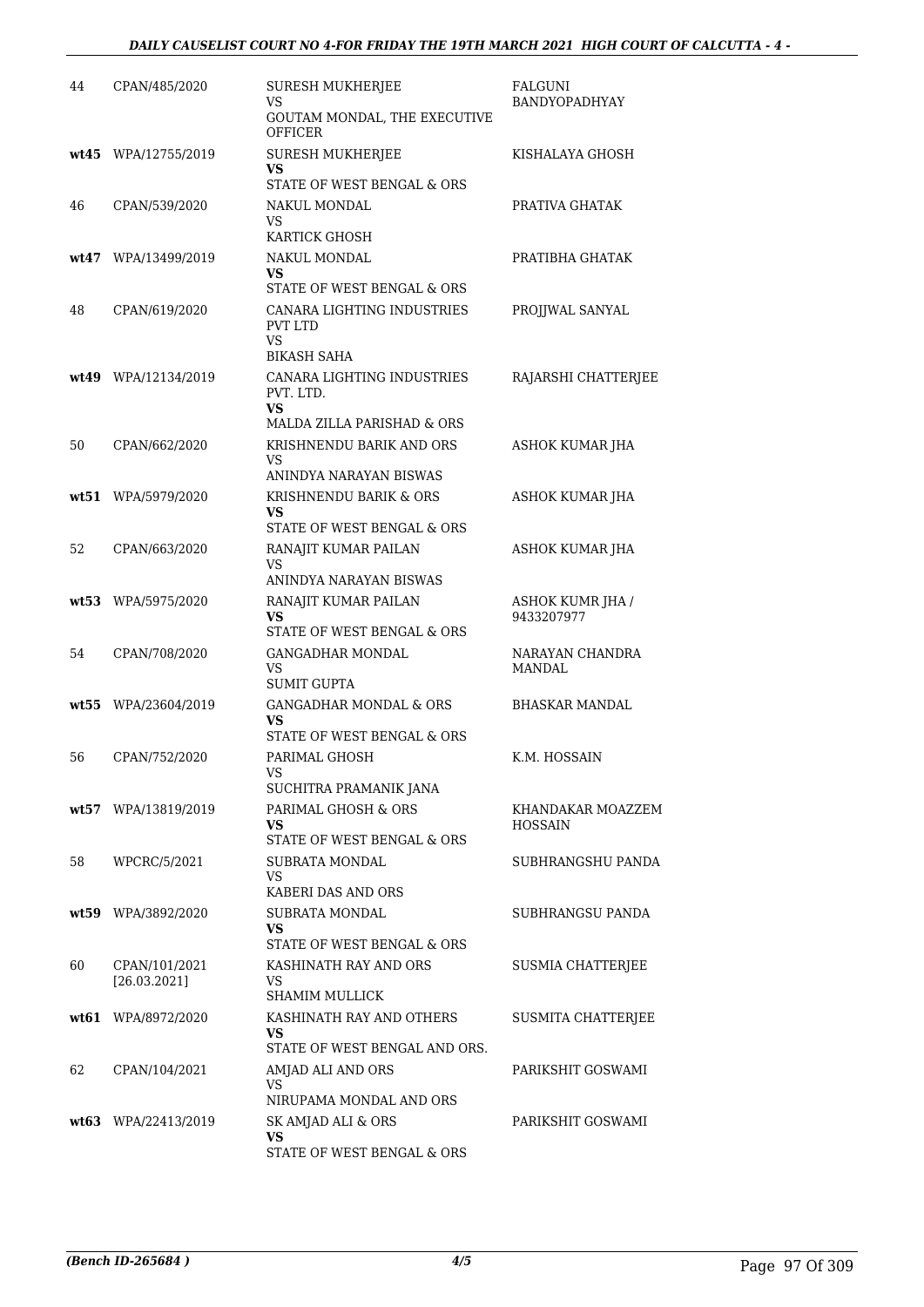## *DAILY CAUSELIST COURT NO 4-FOR FRIDAY THE 19TH MARCH 2021 HIGH COURT OF CALCUTTA - 5 -*

| 64    | CPAN/123/2021<br>$(26-03-2021)$ | <b>SRIRUP KUMAR DAS</b><br>VS<br>RINKU MAITY                          | <b>GHANASHYAM PATRA</b> |
|-------|---------------------------------|-----------------------------------------------------------------------|-------------------------|
| wt.65 | WPA/1422/2019                   | <b>SRIRUP KUMAR DAS &amp; ORS</b><br>VS<br>STATE OF WEST BENGAL & ORS | <b>GHANASHYAM PATRA</b> |
| 66    | CPAN/147/2021<br>$(26-03-2021)$ | SATYA DULAL SAHA AND ANR<br>VS<br>SANJIB DAS AND ORS                  | SAMIR KUMAR DATTA       |
| wt.67 | WPA/14348/2016                  | SATYA DULAL SAHA & ANR<br>VS<br>STATE OF WEST BENGAL & ORS            | SAMIR KUMAR DATTA       |
|       |                                 |                                                                       |                         |

IA NO: CAN/2/2018(Old No:CAN/7682/2018)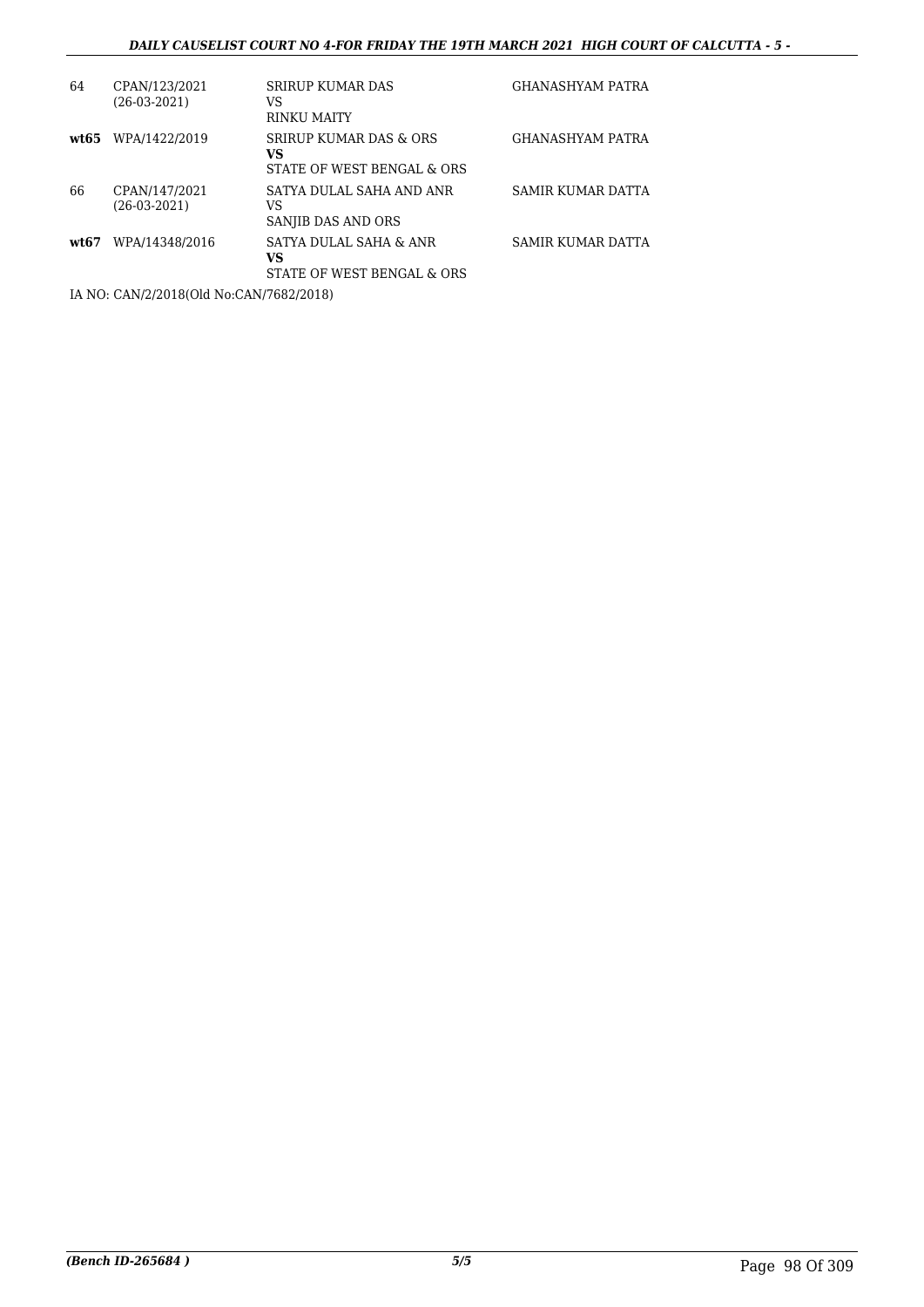

## **Appellate Side**

**DAILY CAUSELIST For Friday The 19th March 2021**

**COURT NO. 9 SINGLE BENCH (SB - II) AT 10:30 AM HON'BLE JUSTICE SHIVAKANT PRASAD (VIA VIDEO CONFERENCE)**

#### **ON AND FROM MONDAY, THE 11TH JANUARY, 2021 – APPLICATIONS UNDER SECTION 24 OF THE CODE OF CIVIL PROCEDURE, SECOND APPEAL, FIRST MISCELLANEOUS APPEAL, SECOND MISCELLANEOUS APPEAL IRRESPECTIVE OF YEARS INCLUDING APPLICATIONS CONNECT THERETO;**

**MATTERS RELATING TO CONTEMPT (CIVIL) OF SUB-ORDINATE COURTS TO BE HEARD BY A JUDGE SITTING SINGLY.**

#### **NOTE: TODAY LIST WILL BE CALLED ON SERIALLY.**

**NOTE: ASSIGNED MATTER & CONTEMPT APPLICATION SHALL BE TAKEN UP ON FRIDAY.**

#### **NOTE: EVERYDAY PART HEARD MATTER, FINAL HEARING & HEARING MATTER WILL BE TAKEN UP AT 2 P.M.**

**NOTE: MATTERS WILL BE TAKEN UP THROUGH PHYSICAL HEARING ONLY WHEN BOTH THE PARTIES ARE AGREED.**

|     |                                         | <b>TO BE MENTIONED</b>                                                        |                              |
|-----|-----------------------------------------|-------------------------------------------------------------------------------|------------------------------|
| 1   | SAT/345/2017                            | MRS. HAZRA ZAMAN & ORS<br>VS.<br>MD. QUASIM & ANR                             | SK. MEHBUB<br><b>HOSSAIN</b> |
|     | IA NO: CAN/2/2018(Old No:CAN/1136/2018) |                                                                               |                              |
|     |                                         | <b>ASSIGNED MATTERS</b>                                                       |                              |
| 2   | CO/2103/2010                            | LEKHA DUARY<br>VS.<br>RANJIT RANA & ANR.                                      | AFREEN ZAHIR                 |
|     |                                         | IA NO: CAN/2/2012(Old No:CAN/11858/2012), CAN/3/2018(Old No:CAN/2706/2018)    |                              |
| 3   | CRR/1600/2013                           | S S BINU<br>VS.<br>STATE OF WEST BENGAL &<br><b>NAR</b>                       | A BHATTACHARYYA              |
| wt4 | CRR/2809/2013                           | SHANTILAL MEHTA<br><b>VS</b><br>ROOPREKHA SALES PVT<br>LTD & ANR              | <b>DEBASISH BASU</b>         |
|     |                                         | IA NO: CRAN/1/2013(Old No:CRAN/2527/2013), CRAN/2/2013(Old No:CRAN/3293/2013) |                              |
|     |                                         |                                                                               |                              |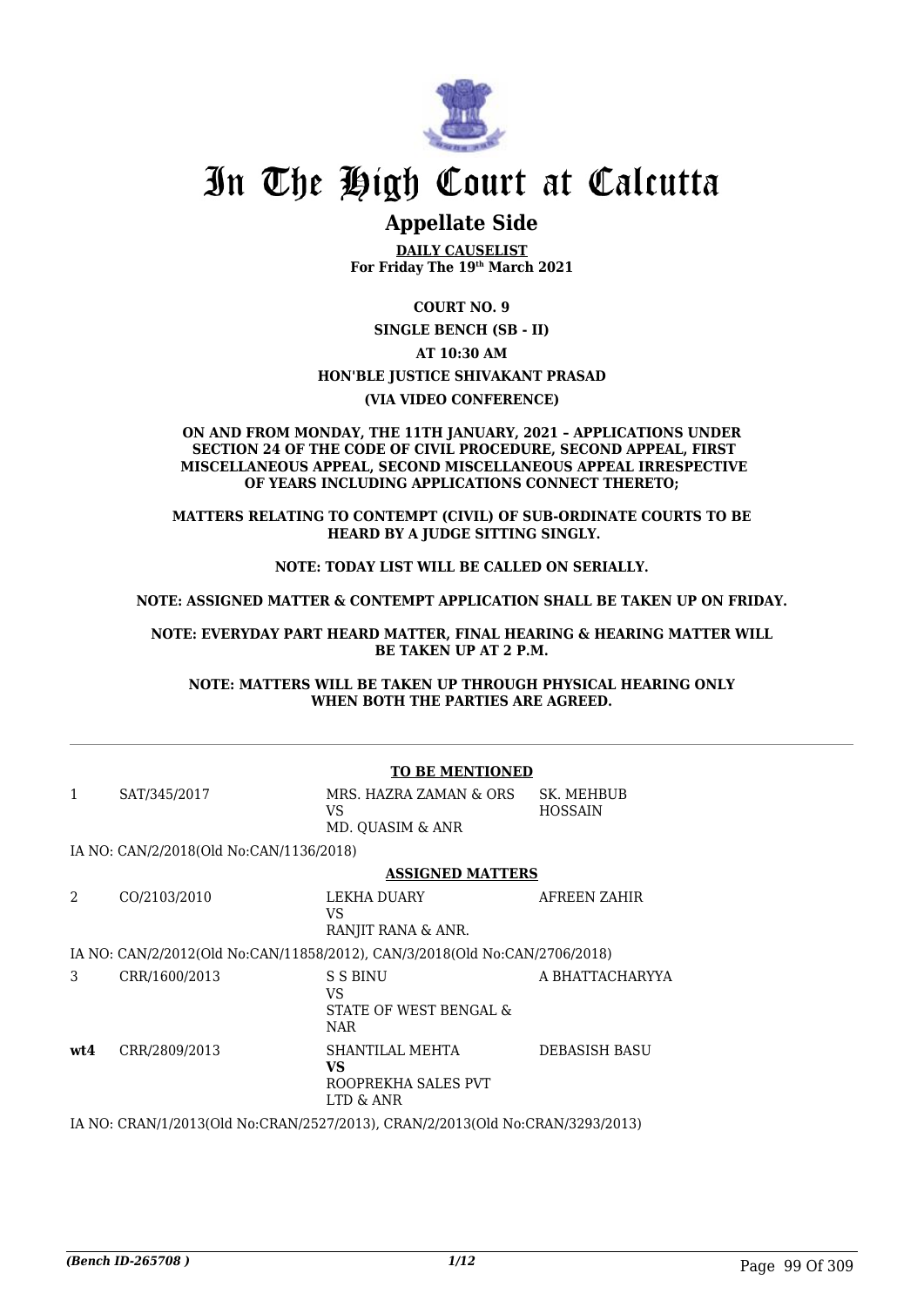| wt5  | CRR/2987/2013                             | M/S. VINAYAKA PLY & ANR<br>VS<br>STATE OF WEST BENGAL &                                              | ARCHANA<br><b>CHOUDHURI</b> |
|------|-------------------------------------------|------------------------------------------------------------------------------------------------------|-----------------------------|
| wt6  | CRR/2988/2013                             | <b>ANR</b><br>M/S. LIBERTY PLY CO. &<br><b>ANR</b><br><b>VS</b>                                      | ARCHANA CHOUDHRI            |
|      |                                           | STATE OF WEST BENGAL &<br><b>ANR</b>                                                                 |                             |
| wt7  | CRR/2993/2013                             | <b>SANJAY KUAMR</b><br><b>SRIVASTAVA</b><br><b>VS</b>                                                | DEBARGA BASU                |
| wt8  | CRR/2994/2013                             | PIONEER TIE UPS PVT LTD<br>SANJAY KUMAR<br><b>SRIVASTAVA</b><br><b>VS</b><br>PIONEER TIE UPS PVT LTD | DEBARGA BASU                |
| wt9  | CRR/2810/2013                             | SHANTILAL MEHTA<br>VS.<br>ROOPREKHA SALES PVT<br>LTD & ANR                                           | DEBASISH BASU               |
|      |                                           | IA NO: CRAN/1/2013(Old No:CRAN/2525/2013), CRAN/2/2013(Old No:CRAN/3282/2013)                        |                             |
|      | wt10 CRR/2811/2013                        | SHANTILAL MEHTA<br>VS.<br>ROOPREKHA SALES PVT<br>$\mbox{LTD}$ & $\mbox{ANR}$                         | <b>DEBASISH BASU</b>        |
|      |                                           | IA NO: CRAN/1/2013(Old No:CRAN/2523/2013), CRAN/2/2013(Old No:CRAN/3277/2013)                        |                             |
|      | wt11 CRR/3048/2013                        | SHANTILAL MEHTA<br>VS<br>ROOPREKHA SALES PVT.<br>LTD. & ANR                                          | D. BASU                     |
|      | wt12 CRR/3049/2013                        | SHANTILAL MEHTA<br>VS<br>ROOPREKHA SALES PVT.<br>LTD. & ANR                                          | D. BASU                     |
| wt13 | CRR/3050/2013                             | SHANTILAL MEHTA<br>VS<br>ROOPREKHA SALES PVT.<br>LTD. & ANR                                          | D. BASU                     |
|      | wt14 CRR/3051/2013                        | SHANTILAL MEHTA<br>VS<br>ROOPREKHA SALES PVT<br>LTD & ANR                                            | D. BASU                     |
|      | IA NO: CRAN/1/2013(Old No:CRAN/3272/2013) |                                                                                                      |                             |
| wt15 | CRR/3052/2013                             | SHANTILAL MEHTA<br>VS<br>ROOPREKHA SALES PVT.<br>LTD & ANR                                           | D. BASU                     |
|      | IA NO: CRAN/1/2013(Old No:CRAN/3278/2013) |                                                                                                      |                             |
|      | wt16 CRR/2812/2013                        | SHANTILAL MEHTA<br>VS<br>ROOPREKHA SALES PVT<br>LTD & ANR                                            | DEBASISH BASU               |
|      |                                           | IA NO: CRAN/1/2013(Old No:CRAN/2528/2013), CRAN/2/2013(Old No:CRAN/3275/2013)                        |                             |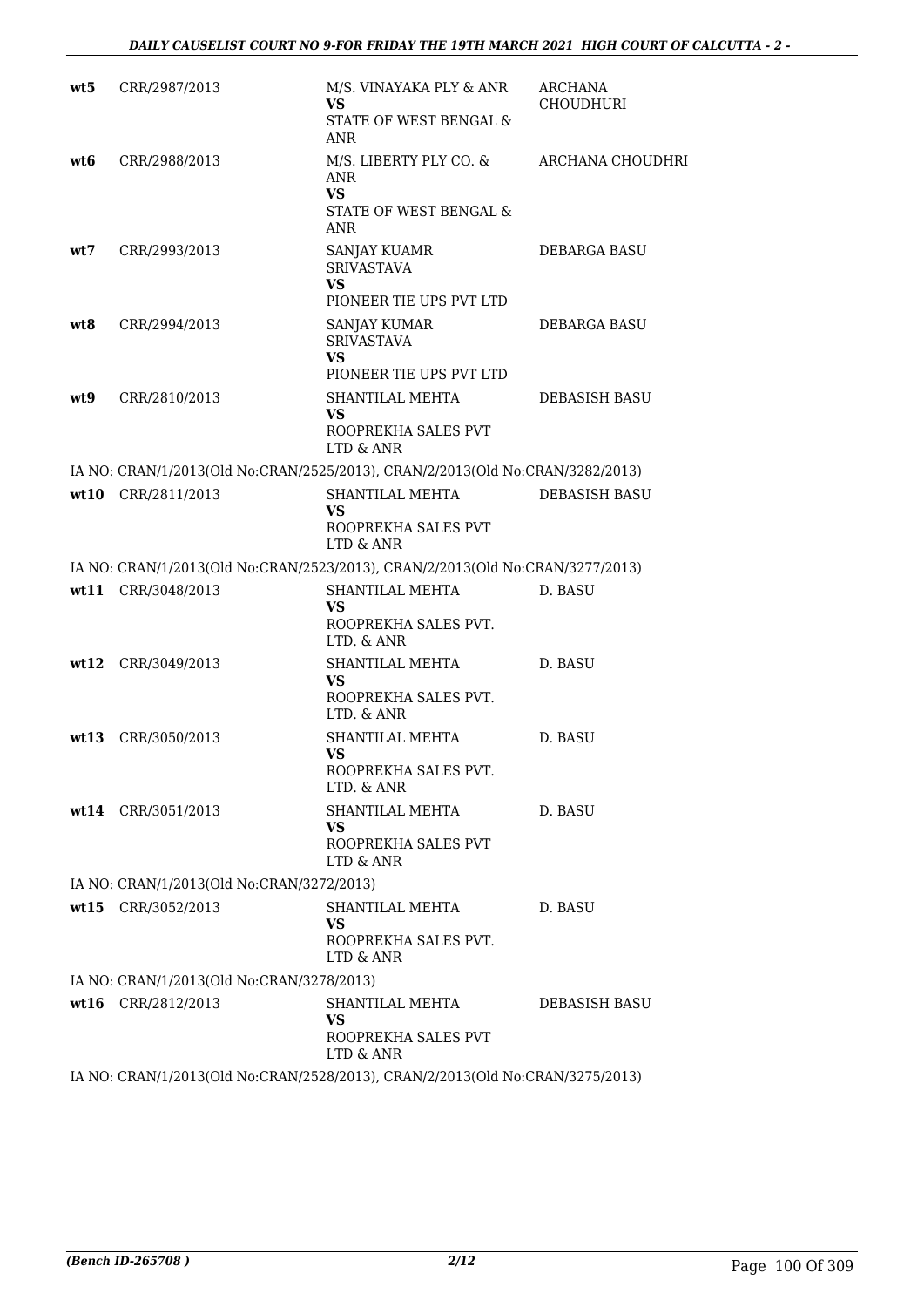| wt17 CRR/2860/2013                        | SHANTILAL MEHTA<br>VS.<br>ROOPREKHA SALES PVT.<br>LTD. & ANR          | DEBASHISH BASU               |
|-------------------------------------------|-----------------------------------------------------------------------|------------------------------|
| IA NO: CRAN/2/2013(Old No:CRAN/3290/2013) |                                                                       |                              |
| wt18 CRR/2861/2013                        | SHANTILAL MEHTA<br>VS.<br>ROOPREKHA SALES PVT<br>LTD. & ANR           | DEBASISH BASU                |
| IA NO: CRAN/2/2013(Old No:CRAN/3281/2013) |                                                                       |                              |
| wt19 CRR/2526/2013                        | MANGAT SINGH GABA<br>VS.<br>STATE OF WEST BENGAL &<br>ANR3            | ARIJIT KUMAR<br><b>GHOSH</b> |
| wt20 CRR/2876/2013                        | ARUN MONDAL<br>VS.<br><b>SRIRAM TRANSPORT</b><br>FINANCE COMPANY LTD  | A SAHA                       |
| wt21 CRR/2931/2013                        | ASHISH JHUNJHUNWALA<br><b>VS</b><br>KOTAK MAHINDRA BANK<br><b>LTD</b> | <b>SUTANU KARMAKAR</b>       |
| wt22 CRR/3117/2013                        | SHANTILAL MEHTA<br>VS.<br>ROOPREKHA SALES PVT &<br>AR                 | <b>D BASU</b>                |
| IA NO: CRAN/1/2013(Old No:CRAN/3279/2013) |                                                                       |                              |
| wt23 CRR/3118/2013                        | SHANTILAL MEHTA<br><b>VS</b><br>ROOPREKHEA SALES PVT &<br><b>ANR</b>  | <b>D BASU</b>                |
| IA NO: CRAN/1/2013(Old No:CRAN/3271/2013) |                                                                       |                              |
| wt24 CRR/3120/2013                        | SHANTILAL MEHTA<br><b>VS</b><br>ROOPREKHA SALES PVT<br>LDT & ANRT     | <b>D BASU</b>                |
| $wt25$ CRR/3121/2013                      | SHANTILAL MEHTA<br><b>VS</b><br>ROOPREKHA SALES PVT &<br><b>ANR</b>   | D BASU                       |
| IA NO: CRAN/1/2013(Old No:CRAN/3273/2013) |                                                                       |                              |
| wt26 CRR/3122/2013                        | SHANTILAL MEHTA<br>VS.<br>ROOPREKHA SALES PVT &<br><b>ANR</b>         | D BASU                       |
| IA NO: CRAN/1/2013(Old No:CRAN/3274/2013) |                                                                       |                              |
| wt27 CRR/3123/2013                        | SHANTILAL MEHTA<br><b>VS</b><br>ROOPREKHA SAES PVT LTD<br>$&$ AZR     | D BASU                       |
| IA NO: CRAN/1/2013(Old No:CRAN/3287/2013) |                                                                       |                              |
| wt28 CRR/3124/2013                        | SHANTILAL MEHTA<br>VS<br>ROOPREKHA SALES PVT.<br>LTD. & ANR           | DEBASISH BASU                |
| IA NO: CRAN/1/2013(Old No:CRAN/3276/2013) |                                                                       |                              |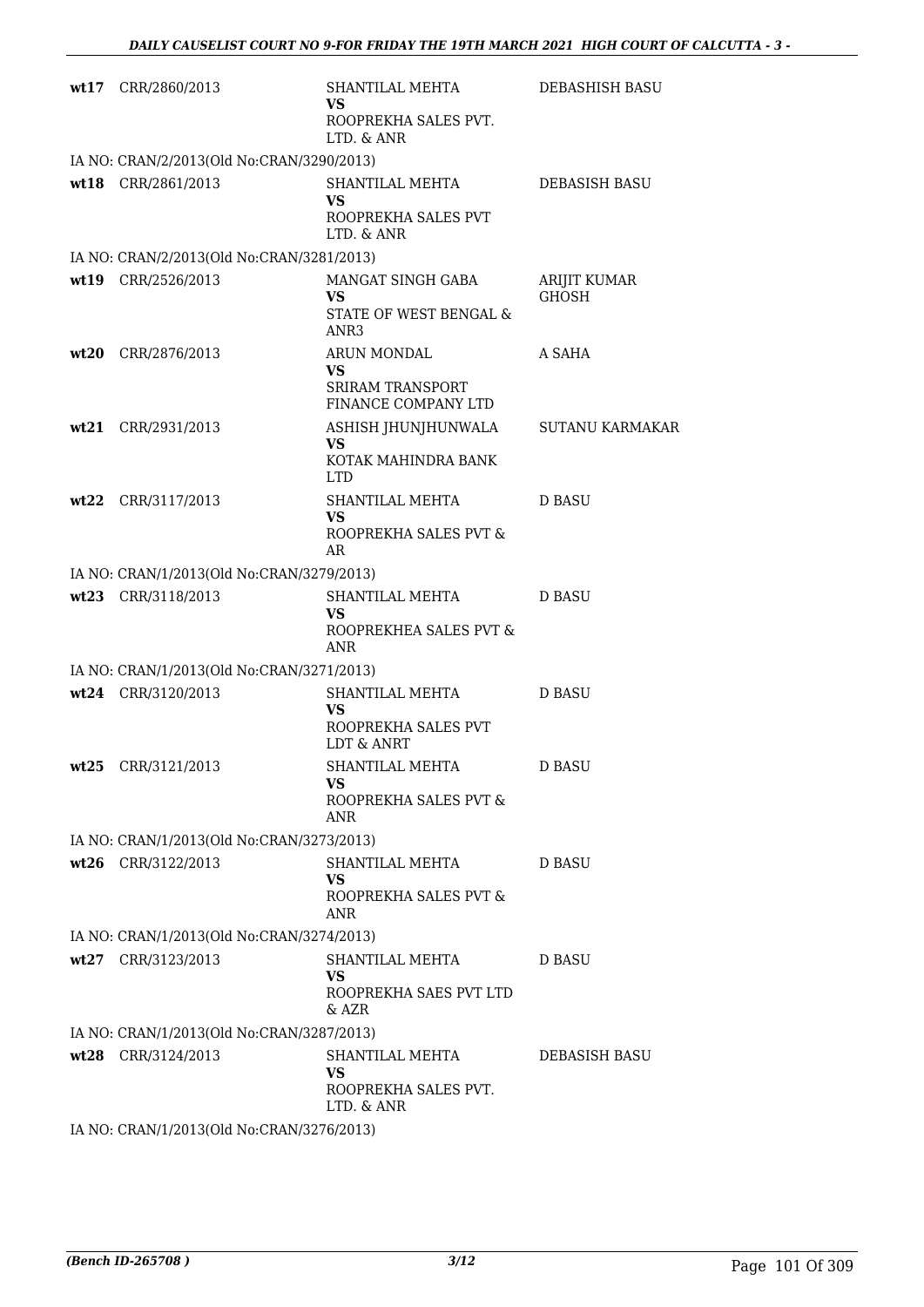|      | wt29 CRR/2889/2013                        | SUNITA AGARWAL<br>VS<br>M/S DHL LOGISTICS PVT<br><b>LTD</b>                                  | K CHATTERJEE          |
|------|-------------------------------------------|----------------------------------------------------------------------------------------------|-----------------------|
| wt30 | CRR/2890/2013                             | <b>SUNITA AGARWAL</b><br>VS<br>M/S DHL LOGISTICS PVT<br><b>LTD</b>                           | K CHTTERJEE           |
| wt31 | CRR/2807/2013                             | SHANTILAL MEHTA<br>VS<br>ROOPREKHA SALES PVT.<br>LTD & ANR                                   | DEBASISH BASU         |
|      |                                           | IA NO: CRAN/1/2013(Old No:CRAN/2524/2013), CRAN/2/2013(Old No:CRAN/3291/2013)                |                       |
|      | wt32 CRR/2808/2013                        | SHANTILAL MEHTA<br>VS<br>ROOPREKHA SALES PVT.<br>LTD. & ANR                                  | <b>DEBASISH BASU</b>  |
|      |                                           | IA NO: CRAN/1/2013(Old No:CRAN/2526/2013), CRAN/2/2013(Old No:CRAN/3292/2013)                |                       |
|      | wt33 CRR/4224/2013                        | SHANTILAL MEHTA<br>VS.<br>ROOPREKHA SALES PVT                                                | <b>D BASU</b>         |
|      |                                           | LTD & ANR                                                                                    |                       |
|      | IA NO: CRAN/1/2013(Old No:CRAN/3999/2013) |                                                                                              |                       |
|      | wt34 CRR/4227/2013                        | SHANTILAL MEHRA<br>VS<br>ROOPREKHA SALES PVT<br>LTD REPT BY DINESH<br><b>MEHTA &amp; ANR</b> | <b>DEBASISH BASU</b>  |
|      | IA NO: CRAN/1/2013(Old No:CRAN/4002/2013) |                                                                                              |                       |
|      | wt35 CRR/4230/2013                        | SHANTILAL MEHTA<br>VS<br>ROOPREKHA SALES PVT<br>LTD & ANR                                    | <b>DEBASIS BASU</b>   |
|      | IA NO: CRAN/1/2013(Old No:CRAN/4000/2013) |                                                                                              |                       |
|      | wt36 CRR/4231/2013                        | SHANTILAL MEHTA<br>VS<br>ROOPREKHA SALES PVT<br>LTD & ANR                                    | DEBASISH BASU         |
|      | IA NO: CRAN/1/2013(Old No:CRAN/4003/2013) |                                                                                              |                       |
|      | wt37 CRR/3157/2013                        | PAWAN KUMAR AGARWAL<br>VS<br>M/S R PIYARELALL IRON &<br><b>STEEL PVT LTD</b>                 | AMITABHA RAY          |
|      | wt38 CRR/3158/2013                        | PAWAN KUMAR AGARWAL<br>VS.<br>M/S R PIYARELALL IRON &<br>STEEL PVT LTD                       | A RAY                 |
|      | wt39 CRR/3646/2014                        | BHUSAN BHANDARI & ANR<br>VS.<br>STATE OF WEST BENGAL &<br>ANR                                | <b>SUMANTA BISWAS</b> |
|      | wt40 CRR/3032/2013                        | KABERI SAHA<br>VS<br>STATE OF WEST BENGAL &<br>ANR                                           | K. SHAH               |
|      | IA NO: CRAN/1/2013(Old No:CRAN/3246/2013) |                                                                                              |                       |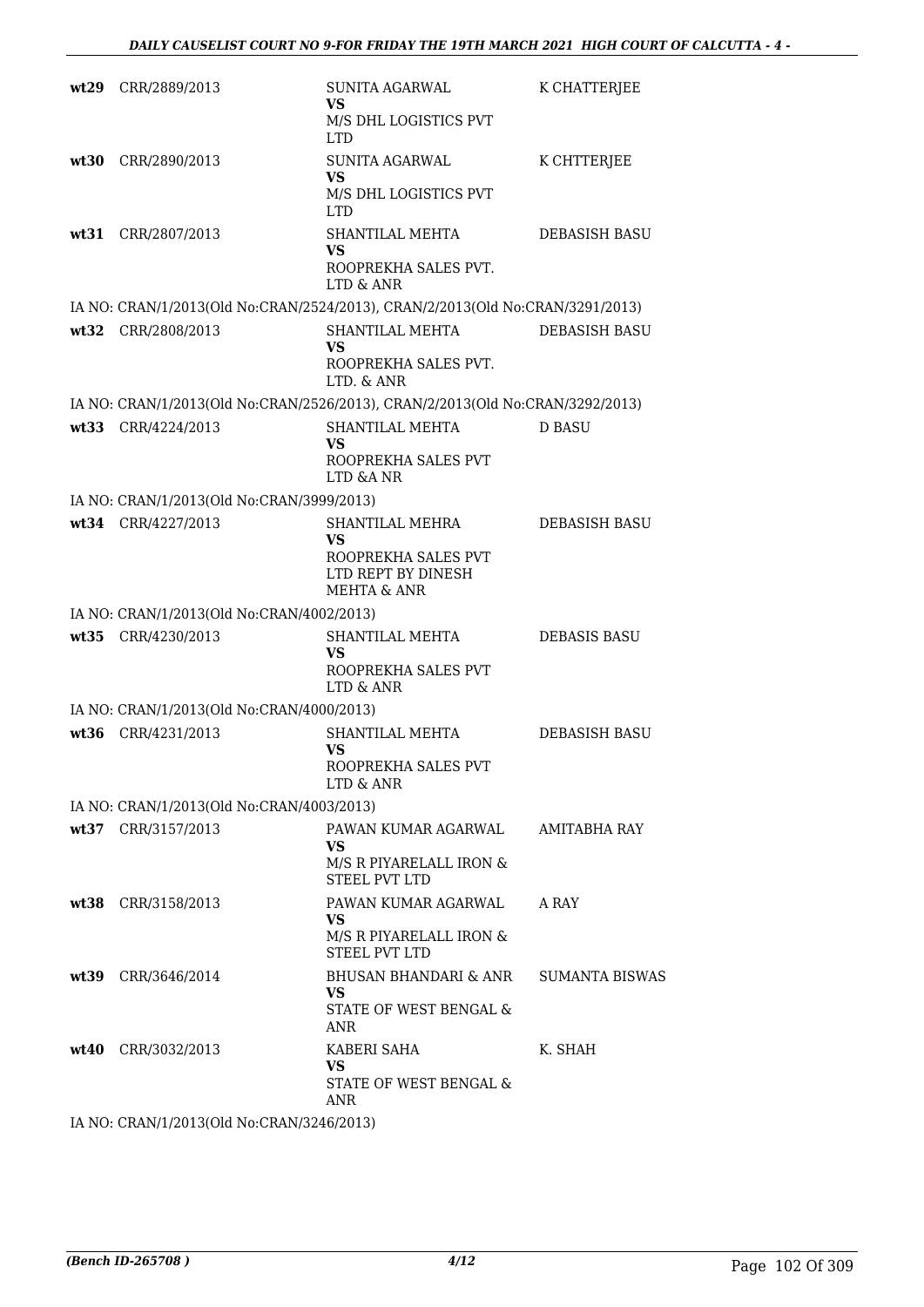| wt41 CRR/1957/2013   | PAWAN KR AGARWAL<br>VS                                 | A RAY                  |
|----------------------|--------------------------------------------------------|------------------------|
|                      | STATE OF WEST BENGAL &<br>ANR                          |                        |
| wt42 CRR/1958/2013   | PAWAN KR AGARWAL<br>VS                                 | A RAY                  |
|                      | STATE OF WEST BENGAL<br>7ANR                           |                        |
| wt43 CRR/2010/2013   | PAWAN KUMAR AGARWAL<br>VS.                             | A RAY                  |
|                      | STATE OF WEST BENGAL &<br><b>NAR</b>                   |                        |
| wt44 CRR/2525/2013   | MANJEET GABA<br><b>VS</b><br>STATE OF WEST BENGAL      | ANJAN DUTTA            |
| $wt45$ CRR/2592/2013 | PAWAN KUMAR AGARWAL                                    | AMITABHA RAY           |
|                      | VS.<br>M/S. R. PIYARELALL IRON @<br>STEEL PVT. LTD.    |                        |
| $wt46$ CRR/2593/2013 | PAWAN KUMAR AGARWAL                                    | AMITABHA RAY           |
|                      | VS.<br>M/S. R. PIYARELALL IRON &<br>STEEL PVT. LTD.    |                        |
| wt47 CRR/2801/2013   | <b>VARUN JAIN</b><br><b>VS</b>                         | G N JAJODIA            |
|                      | HIRAJULI TEA CO LTD                                    |                        |
| wt48 CRR/2865/2013   | PAWAN KUMAR AGARWAL<br><b>VS</b>                       | AMITABHA RAY           |
|                      | M/S R. PIYARELALL IRON &<br>STEEL PVT. LTD             |                        |
| wt49 CRR/2915/2013   | MANJEET GABA<br><b>VS</b>                              | A GHOSH                |
|                      | M/S SRIE EQUIPMENT<br>FINACNE PVT LTD                  |                        |
| wt50 CRR/2916/2013   | MANGAT SINGH GABA<br><b>VS</b>                         | A GHOSH                |
|                      | M/S SRIE EQUIP FIANCE<br><b>PVT LTD</b>                |                        |
| wt51 CRR/2917/2013   | MANGAT SINGH GABA @<br><b>MANGAT GABA</b><br><b>VS</b> | A GHOSH                |
|                      | M/S SRIE EQUIP FIANCE<br><b>PVT LTD</b>                |                        |
| wt52 CRR/2924/2013   | ASHISH JHUNJHUNWALA<br><b>VS</b>                       | <b>SUTANU KARMAKAR</b> |
|                      | KOTAK MAHINDRA BANK<br>LTD.                            |                        |
| wt53 CRR/2925/2013   | ASHISH JHUNJHUNWALA<br><b>VS</b>                       | <b>SUTANU KARMAKAR</b> |
|                      | KOTAL MAHINDRA BANK<br><b>LTD</b>                      |                        |
| wt54 CRR/2926/2013   | ASHISH JHUNJHUNWLA<br><b>VS</b>                        | <b>SUTANU KARMAKAR</b> |
|                      | KOTAK MAHINDRA BANK<br><b>LTD</b>                      |                        |
| wt55 CRR/2927/2013   | ASHISH JHUNJHUNWALA<br><b>VS</b>                       | <b>SUTANU KARMAKAR</b> |
|                      | KOTAK MAHINDRA BANK<br><b>LTD</b>                      |                        |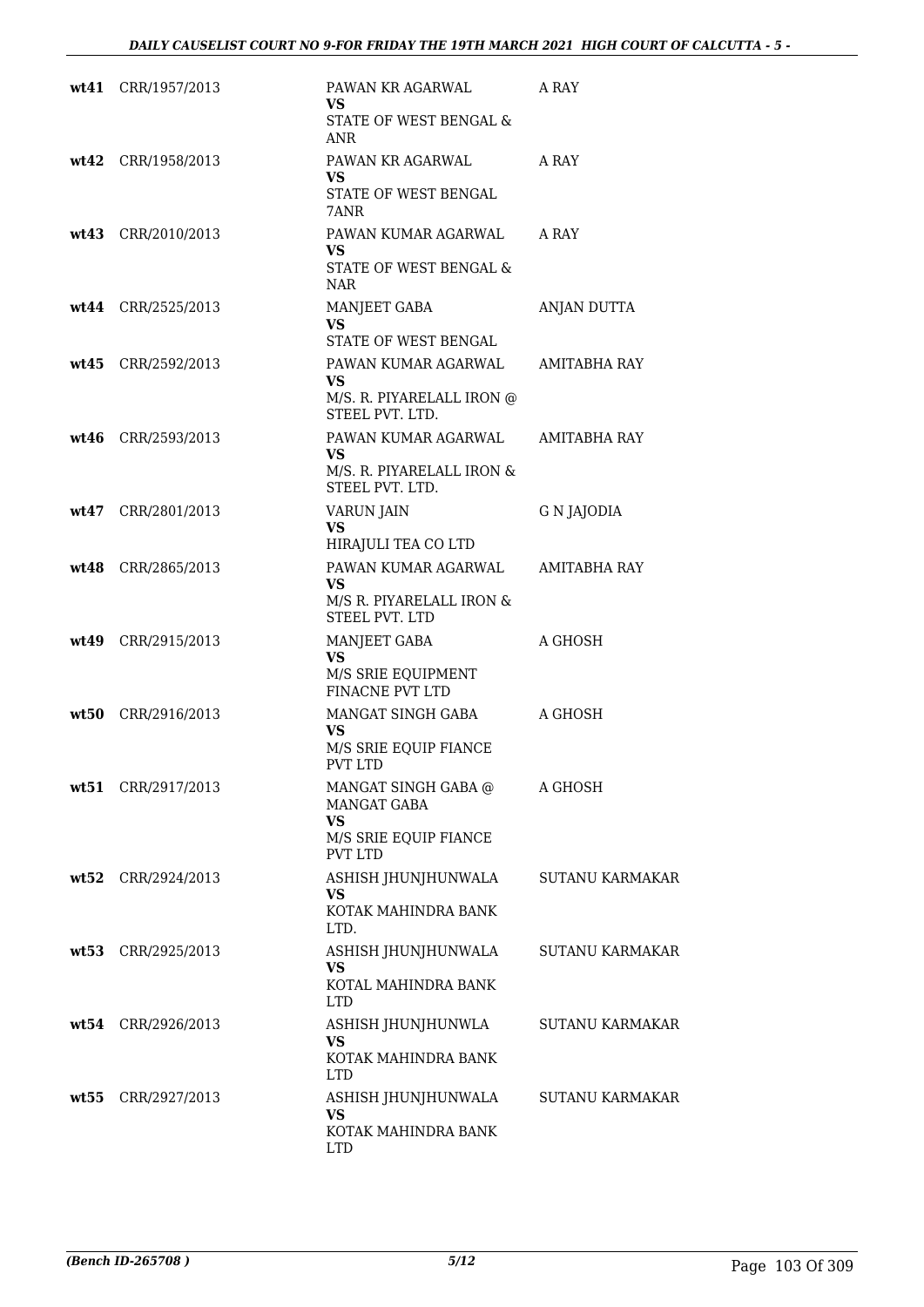| wt56 | CRR/2928/2013 | ASHISH JHUNJHUNWALA<br>VS                       | <b>SUTANU KARMAKAR</b>              |
|------|---------------|-------------------------------------------------|-------------------------------------|
|      |               | KOTAK MAHINDRA BANK<br><b>LTD</b>               |                                     |
| wt57 | CRR/2929/2013 | ASHISH JHUNJHUNWALA<br><b>VS</b>                | <b>SUTANU KARMAKAR</b>              |
|      |               | KOTAK MAHINDRA BANK<br><b>LTD</b>               |                                     |
| wt58 | CRR/2930/2013 | ASHISH JHUNJHUNWALA<br><b>VS</b>                | <b>SUTANU KARMAKAR</b>              |
|      |               | KOTAK MAHINDRA BANK<br><b>LTD</b>               |                                     |
| wt59 | CRR/2932/2013 | ASHISH JHUNJHUNWALA<br><b>VS</b>                | <b>SUTANU KARMAKAR</b>              |
|      |               | KOTAK MAHINDRA BANK<br>LTD.                     |                                     |
| wt60 | CRR/2947/2013 | DEBASISH BAURI & ORS<br><b>VS</b>               | <b>PROLOY</b><br><b>BHATACHARYA</b> |
|      |               | STATE OF WEST BENGAL &<br>ANR                   |                                     |
| wt61 | CRR/2955/2013 | SANGITA KOTHARI<br><b>VS</b>                    | <b>ARIJIT GHOSH</b>                 |
|      |               | AVINASH CHANDRA<br><b>MALPANI</b>               |                                     |
| wt62 | CRR/2956/2013 | RANJIT SINGH KOTHARI<br><b>VS</b>               | <b>ARIJIT GHOSH</b>                 |
|      |               | <b>AVINASH CHANDRA</b><br><b>MALPANI</b>        |                                     |
| wt63 | CRR/2957/2013 | ANAND KOTHARI<br>VS                             | <b>ARIJIT GHOSH</b>                 |
|      |               | <b>AVINASH CHANDRA</b><br><b>MALPANI</b>        |                                     |
| wt64 | CRR/3002/2013 | VIKRAM MORDANI<br>VS                            | P C NATH                            |
|      |               | NAVIN CONSTRUCTION &<br>CREDIT PRIVATE LIMITED  |                                     |
| wt65 | CRR/1956/2013 | PAWAN KR AGARWAL<br><b>VS</b>                   | A RAY                               |
|      |               | STATE OF WEST BENGAL &<br><b>ANR</b>            |                                     |
| wt66 | CRR/3059/2013 | ROHITASH KR MITTAL<br>VS.                       | A BHATTACHEREJEE                    |
|      |               | STEWART & MACKERTICJ<br><b>WEALTH MAGT MTRD</b> |                                     |
| wt67 | CRR/3061/2013 | ROHITASH KR MITTAL<br>VS.                       | A BHATTACHEJEE                      |
|      |               | STEWART & MACKERTIVCH<br>WEALTH MAGT AMTD       |                                     |
| wt68 | CRR/3063/2013 | ROHITASH KR MITTAL<br>VS.                       | A BHATTACHERJEE                     |
|      |               | STEWASRT & MACKERTICH<br>WEALTH MGT LTD         |                                     |
| wt69 | CRR/3066/2013 | ROHITASHKR MITTAL<br>VS                         | A BHATTACHERJEE                     |
|      |               | STEWART & MACKERTICH<br><b>COMM LTD</b>         |                                     |
| wt70 | CRR/3068/2013 | ROHITASH KR MITTAL<br>VS.                       | A BHATTACHEJREE                     |
|      |               | STEWART & MACKERTICH<br>COMM LTD                |                                     |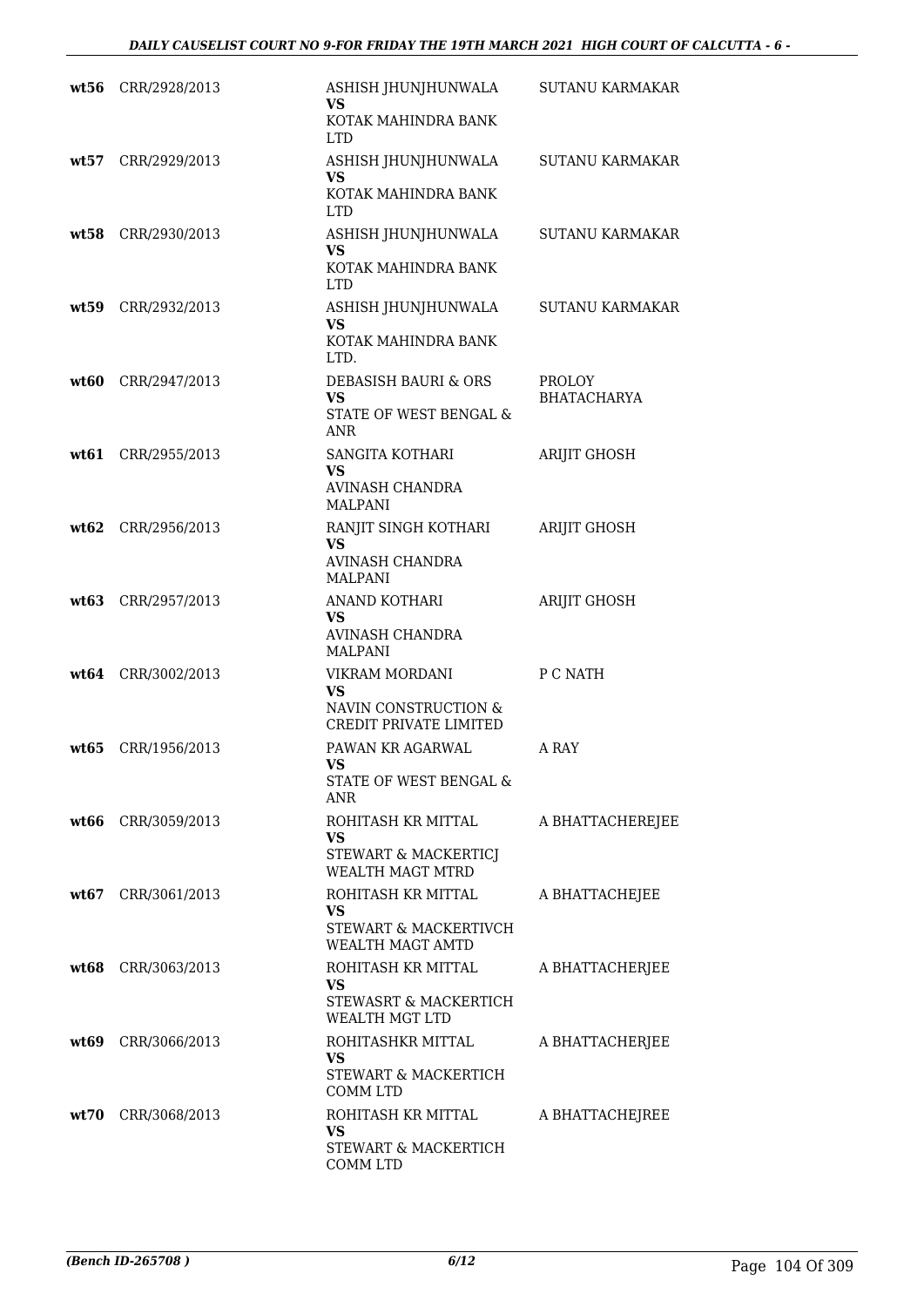|            | wt71 CRR/3069/2013                        | ROHITASH KR MITTAL<br>VS<br>STEWART & MACKERTICH                          | A BHATTACHERJEE                                                                                                                                                                                                      |
|------------|-------------------------------------------|---------------------------------------------------------------------------|----------------------------------------------------------------------------------------------------------------------------------------------------------------------------------------------------------------------|
|            |                                           | WEALTH MNGT LTD                                                           |                                                                                                                                                                                                                      |
|            | wt72 CRR/3126/2013                        | ADITYA MUKHERJEE<br><b>VS</b>                                             | DEBAPRATIM GUHA                                                                                                                                                                                                      |
|            |                                           | STATE OF WEST BENGAL &<br><b>ANR</b>                                      |                                                                                                                                                                                                                      |
|            | IA NO: CRAN/1/2013(Old No:CRAN/3255/2013) |                                                                           |                                                                                                                                                                                                                      |
| 73         | CRR/194/2019                              | REKHA SHAW<br><b>VS</b><br><b>SHIV KUMR SHAW &amp; ANR</b>                | <b>SAURISH RAY</b>                                                                                                                                                                                                   |
|            | IA NO: CRAN/1/2019(Old No:CRAN/5022/2019) |                                                                           |                                                                                                                                                                                                                      |
| 74         | CRR/1491/2020                             | SAPTARSI BISWAS@RIKI                                                      | <b>SUBHASIS</b>                                                                                                                                                                                                      |
|            |                                           | <b>VS</b><br>State of West Bengal AND<br><b>ANR</b>                       | CHOWDHURY                                                                                                                                                                                                            |
|            | IA NO: CRAN/1/2020                        |                                                                           |                                                                                                                                                                                                                      |
| 75         | CO/15/2021                                | DIPANKAR ROY AND ANR<br><b>VS</b>                                         | <b>AMBU BINDU</b><br><b>CHAKRABORTY</b>                                                                                                                                                                              |
|            |                                           | <b>MALIN BARIK AND ORS</b>                                                |                                                                                                                                                                                                                      |
| 76         |                                           | <b>CONTEMPT APPLICATION</b><br><b>SWAPAN DAS</b>                          | P.R.MITRA                                                                                                                                                                                                            |
|            | SA/527/2007                               | (PARAMANICK) & ORS<br><b>VS</b>                                           |                                                                                                                                                                                                                      |
|            |                                           | SRI SRI MELAI CHAND<br><b>THAKURANI</b>                                   |                                                                                                                                                                                                                      |
| CAN/8/2020 |                                           |                                                                           | IA NO: CAN/2/2009(Old No:CAN/6876/2009), CAN/3/2010(Old No:CAN/463/2010), CAN/4/2013(Old No:CAN/3187/2013),<br>CAN/5/2020(Old No:CAN/3873/2020), CAN/6/2020(Old No:CAN/3943/2020), CAN/7/2020(Old No:CAN/3944/2020), |
| 77         | CPAN/408/2020                             | KANAILAL CHAKRABORTY &<br>ANR<br><b>VS</b>                                | ARIF ALI                                                                                                                                                                                                             |
|            |                                           | MAINAK BANERJEE & ORS                                                     |                                                                                                                                                                                                                      |
| 78         | CPAN/409/2020                             | <b>SAIBAL BASU</b><br><b>VS</b><br>SUDEEPTA BASU                          | <b>BRATIN KUMAR DEY</b>                                                                                                                                                                                              |
|            | IA NO: CAN/1/2020(Old No:CAN/5583/2020)   |                                                                           |                                                                                                                                                                                                                      |
| 79         | CPAN/197/2021                             | KOTAK MAHINDRA BANK                                                       | <b>PRATIK GHOSE</b>                                                                                                                                                                                                  |
|            |                                           | <b>LTD</b><br><b>VS</b>                                                   |                                                                                                                                                                                                                      |
|            |                                           | MULTILPLE EDUCATIONAL<br>AND MANPOWER DEV<br>TRUST AND ORS                |                                                                                                                                                                                                                      |
|            |                                           | <b>PART HEARD MATTERS</b>                                                 |                                                                                                                                                                                                                      |
| 80         | CRR/1040/2018                             | SHIRDI INDUSTRIES LTD<br><b>VS</b><br>STATE OF WEST BENGAL &<br>ANR       | N SENGUPTA                                                                                                                                                                                                           |
|            |                                           | <b>APPLICATION</b>                                                        |                                                                                                                                                                                                                      |
| 81         | SA/486/1995                               | <b>SURJA KANTA SEN</b>                                                    |                                                                                                                                                                                                                      |
|            |                                           | <b>VS</b><br>AMAR KUMAR GHOSH                                             |                                                                                                                                                                                                                      |
|            |                                           | IA NO: CAN/1/1999(Old No:CAN/2174/1999), CAN/4/2018(Old No:CAN/9400/2018) |                                                                                                                                                                                                                      |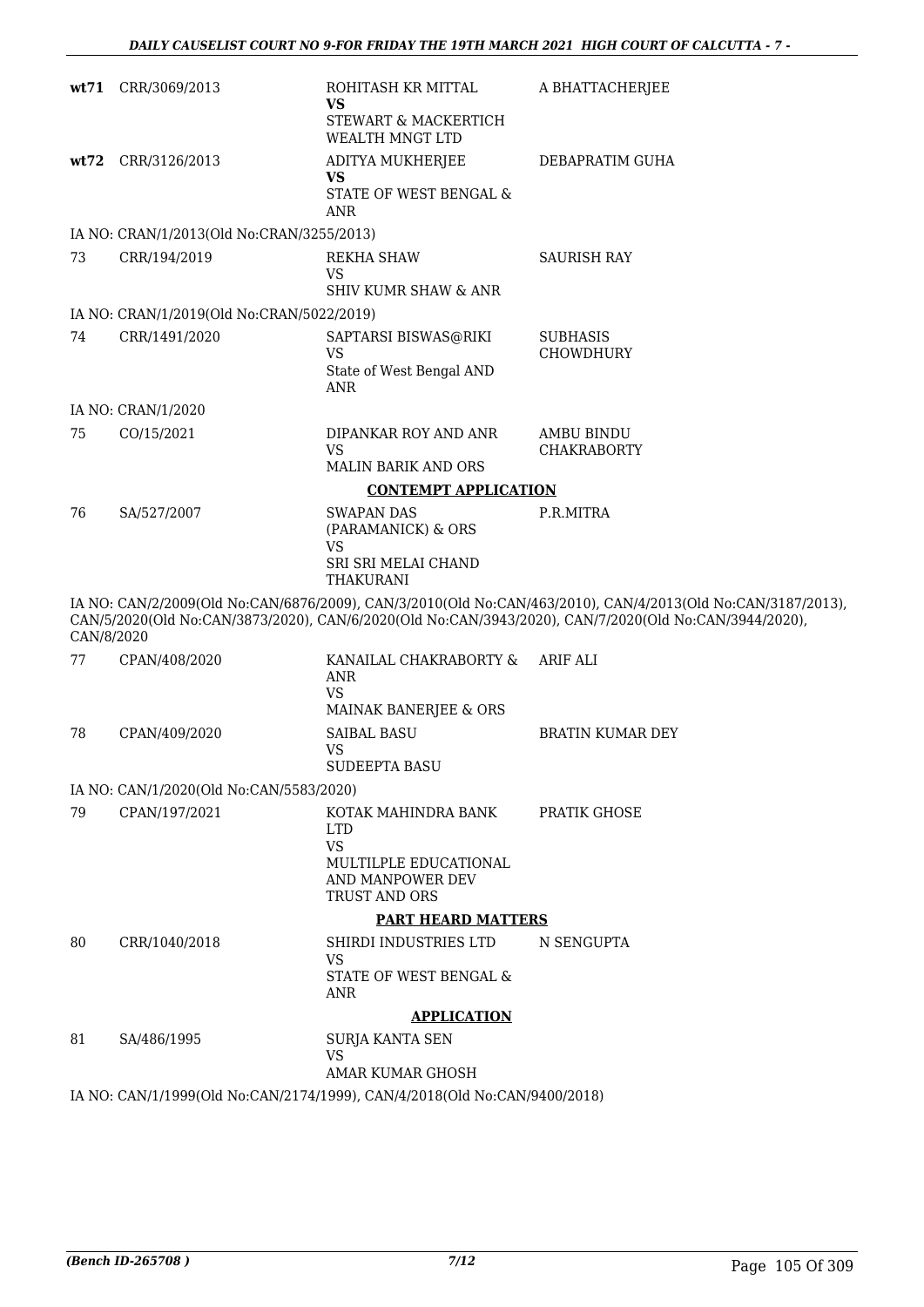| 82 | SA/431/2001                                                                                                                                      | CHAPALA SUNDARI DE<br><b>VS</b><br>SMT. HANSI RANI SARKAR                                                            | <b>MADHUMITA ROY</b>         |  |  |  |
|----|--------------------------------------------------------------------------------------------------------------------------------------------------|----------------------------------------------------------------------------------------------------------------------|------------------------------|--|--|--|
|    | IA NO: CAN/1/2001(Old No:CAN/2542/2001), CAN/2/2002(Old No:CAN/7659/2002), CAN/3/2005(Old<br>No:CAN/7290/2005), CAN/4/2005(Old No:CAN/9377/2005) |                                                                                                                      |                              |  |  |  |
| 83 | SA/119/2005                                                                                                                                      | DAYAL CHANDRA<br>SADHUKHAN & ORS.<br>VS<br><b>ATAR BALA DEWAN</b>                                                    | SHIBAJI KUMAR DAS            |  |  |  |
|    | No:CAN/7385/2012), CAN/8/2018(Old No:CAN/3278/2018)                                                                                              | IA NO: CAN/1/0409(Old No:CAN/260420/409), CAN/6/2009(Old No:CAN/9141/2009), CAN/7/2012(Old                           |                              |  |  |  |
| 84 | SA/209/2008                                                                                                                                      | BARUN CHANDRA DAS<br><b>VS</b>                                                                                       | <b>SUDIPA RAY</b>            |  |  |  |
|    |                                                                                                                                                  | TIMIR RANJAN DAS                                                                                                     |                              |  |  |  |
|    | IA NO: CAN/2/2018(Old No:CAN/727/2018), CAN/3/2021                                                                                               |                                                                                                                      |                              |  |  |  |
| 85 | SAT/9/2018                                                                                                                                       | NIRAMAN BEWA(DCSD) REP<br>BY SUBED ALI & ORS<br><b>VS</b><br>FEKIA BEWA(DSCD) REP BY<br><b>SAKILA BIBI &amp; ORS</b> | <b>SHILA SARKAR</b>          |  |  |  |
|    |                                                                                                                                                  | IA NO: CAN/1/2018(Old No:CAN/7224/2018), CAN/2/2020(Old No:CAN/814/2020), CAN/3/2021                                 |                              |  |  |  |
| 86 | SAT/191/2019                                                                                                                                     | MONOYARA BEWA & ORS                                                                                                  | <b>SAIRA BANU</b>            |  |  |  |
|    |                                                                                                                                                  | VS.<br>MD. FAIJULLAH MONDAL                                                                                          |                              |  |  |  |
|    | IA NO: CAN/1/2021                                                                                                                                |                                                                                                                      |                              |  |  |  |
| 87 | SAT/422/2019                                                                                                                                     | SARBOJANIN SRI SRI<br>SITALA PUJA COMM REP BY<br>SUSHANTA SAMANTA<br><b>VS</b><br>TULSHI CHARAN NASKAR               | SUGATA<br>MUKHOPADHYAY       |  |  |  |
|    | IA NO: CAN/1/2019(Old No:CAN/12485/2019), CAN/2/2021                                                                                             |                                                                                                                      |                              |  |  |  |
|    | <b>NEW MOTION</b>                                                                                                                                |                                                                                                                      |                              |  |  |  |
| 88 | CO/643/2021                                                                                                                                      | SABITA JANA DEY<br><b>VS</b><br>HIRAK KUMAR DEY                                                                      | <b>BIBEKANDA</b><br>TRIPATHY |  |  |  |
| 89 | CO/689/2021                                                                                                                                      | <b>ARPITA PAUL</b><br><b>VS</b><br><b>SUMAN PAUL</b>                                                                 | <b>SUKANTA GHOSH</b>         |  |  |  |
|    |                                                                                                                                                  | <b>ADJOURNED MOTIONS</b>                                                                                             |                              |  |  |  |
| 90 | CO/4212/2019                                                                                                                                     | <b>DIPAK MAITY</b>                                                                                                   | SOUMYA BANERJEE              |  |  |  |
|    |                                                                                                                                                  | VS.<br>RANENDRA NATH MAILTY                                                                                          |                              |  |  |  |
|    | IA NO: CAN/1/2020(Old No:CAN/1756/2020)                                                                                                          |                                                                                                                      |                              |  |  |  |
| 91 | CO/110/2021                                                                                                                                      | BIDISHA MONDAL<br>VS.                                                                                                | NAHIDA PARVIN                |  |  |  |
|    |                                                                                                                                                  | DHANU GHOSH AND ORS                                                                                                  |                              |  |  |  |
| 92 | IA NO: CAN/1/2021                                                                                                                                | CHITRALEKHA DAS ALIAS                                                                                                | <b>MIT GUHAROY</b>           |  |  |  |
|    | CO/157/2021                                                                                                                                      | BAIRAGYA<br><b>VS</b><br><b>RAJIV DAS</b>                                                                            |                              |  |  |  |
| 93 | CO/165/2021                                                                                                                                      | CHANDANA @BANDANA<br><b>GORAI</b><br><b>VS</b><br>BISWAJIT MONDAL                                                    | APURBA KUMAR<br><b>DUTTA</b> |  |  |  |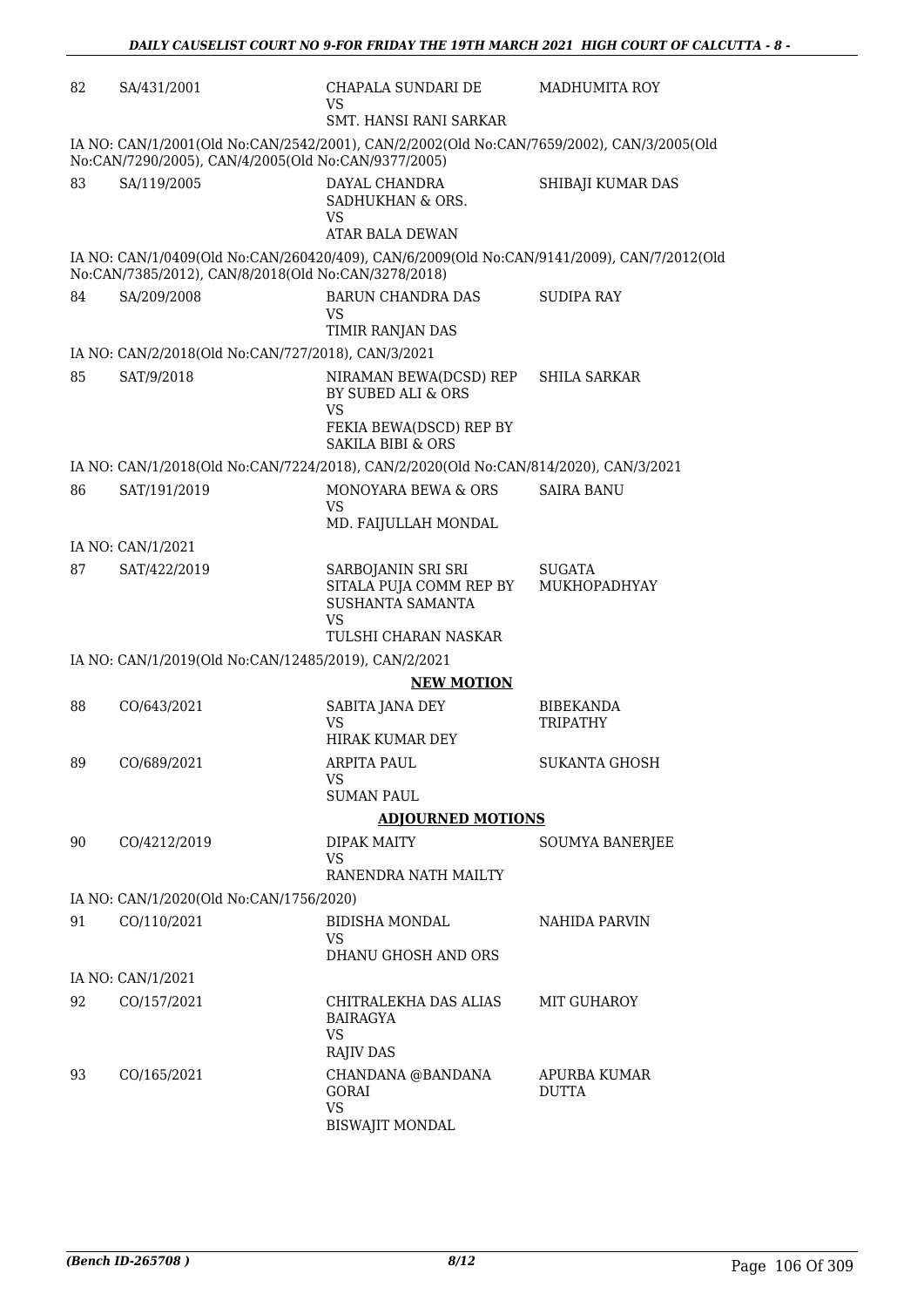| 94  | CO/175/2021       | <b>SOMA ROY BANERJEE</b><br>VS<br><b>TAPAN ROY</b>                                       | <b>SNEHANSHU</b><br><b>MAJUMDER</b>       |
|-----|-------------------|------------------------------------------------------------------------------------------|-------------------------------------------|
|     | IA NO: CAN/1/2021 |                                                                                          |                                           |
| 95  | CO/185/2021       | MITA AICH NEE ROY<br><b>CHOWDHURY</b><br><b>VS</b><br>KOUSHIK AICH                       | <b>SARBANANDA SAN</b><br>YAL              |
| 96  | CO/188/2021       | TULIKA BANERJEE NEE<br><b>SAHA</b><br><b>VS</b><br><b>RANA BANERJEE</b>                  | SOUMYAJIT DAS<br><b>MAHAPATRA</b>         |
| 97  | CO/190/2021       | ARMITA DUTTA<br><b>VS</b><br>SANTOSH DUTTA                                               | SAYANI<br><b>BHATTACHARYA</b>             |
| 98  | CO/206/2021       | <b>SIMA RUIDAS</b><br>VS<br>PANCHANAN RUIDAS                                             | PRADIP KUMAR<br><b>PATRA</b>              |
| 99  | CO/232/2021       | CHIRANJIT CHOWDHURY<br>VS<br>RAKHI GHOSH ALIAS<br><b>CHOWDHURY</b>                       | SHIBAJI KUMAR DAS                         |
| 100 | CO/238/2021       | TANIA DAS (MITRA)<br><b>VS</b><br><b>SUBIR KANTI DAS</b>                                 | RAJLAKSHMI GHATAK                         |
| 101 | CO/277/2021       | KUMKUM SINGHA<br>VS<br>RABINDRA NATH SEBAIT                                              | PROSENJIT<br>MUKHERJEE                    |
| 102 | CO/290/2021       | <b>SMT JOLY HALDER</b><br>VS<br>DEBANJAN HALDER                                          | NABANKUR PAUL                             |
| 103 | CO/310/2021       | NIRMALENDU ROY<br><b>VS</b><br>SUPRIYA MUKHERJEE (ROY)                                   | NABANKUR PAUL                             |
| 104 | CO/311/2021       | NIRMALENDU ROY<br><b>VS</b><br>MINOR SHINJINI ROY<br>MUKHERJEE                           | <b>NABANKUR PAUL</b>                      |
| 105 | CO/316/2021       | DIPANWITA GUPTA<br><b>CHAKRABORTY</b><br><b>VS</b><br><b>MALYABAN GUPTA</b>              | <b>SUMITRA DAS</b>                        |
| 106 | CO/324/2021       | MRS AMRITA GHOSH<br><b>VS</b><br><b>SINCHAN SARKAR</b>                                   | Kausik Biswas                             |
| 107 | CO/346/2021       | SMT SHELLY<br><b>CHAKRABORTY</b><br><b>VS</b><br>DR ARNAB CHAKRABORTY                    | <b>BIKRAM BANERJEE</b>                    |
| 108 | CO/390/2021       | IPSITA DUTTA MAZUMDER<br>(NEE BHAUMIK)<br><b>VS</b><br>RITINKAR DUTTA<br><b>MAZUMDER</b> | <b>NAZIR AHMED</b>                        |
| 109 | CO/394/2021       | <b>CHANDRIKA RAY BISWAS</b><br>VS<br><b>SOURAV BISWAS</b>                                | <b>NANDADULAL</b><br><b>BANDYOPADHYAY</b> |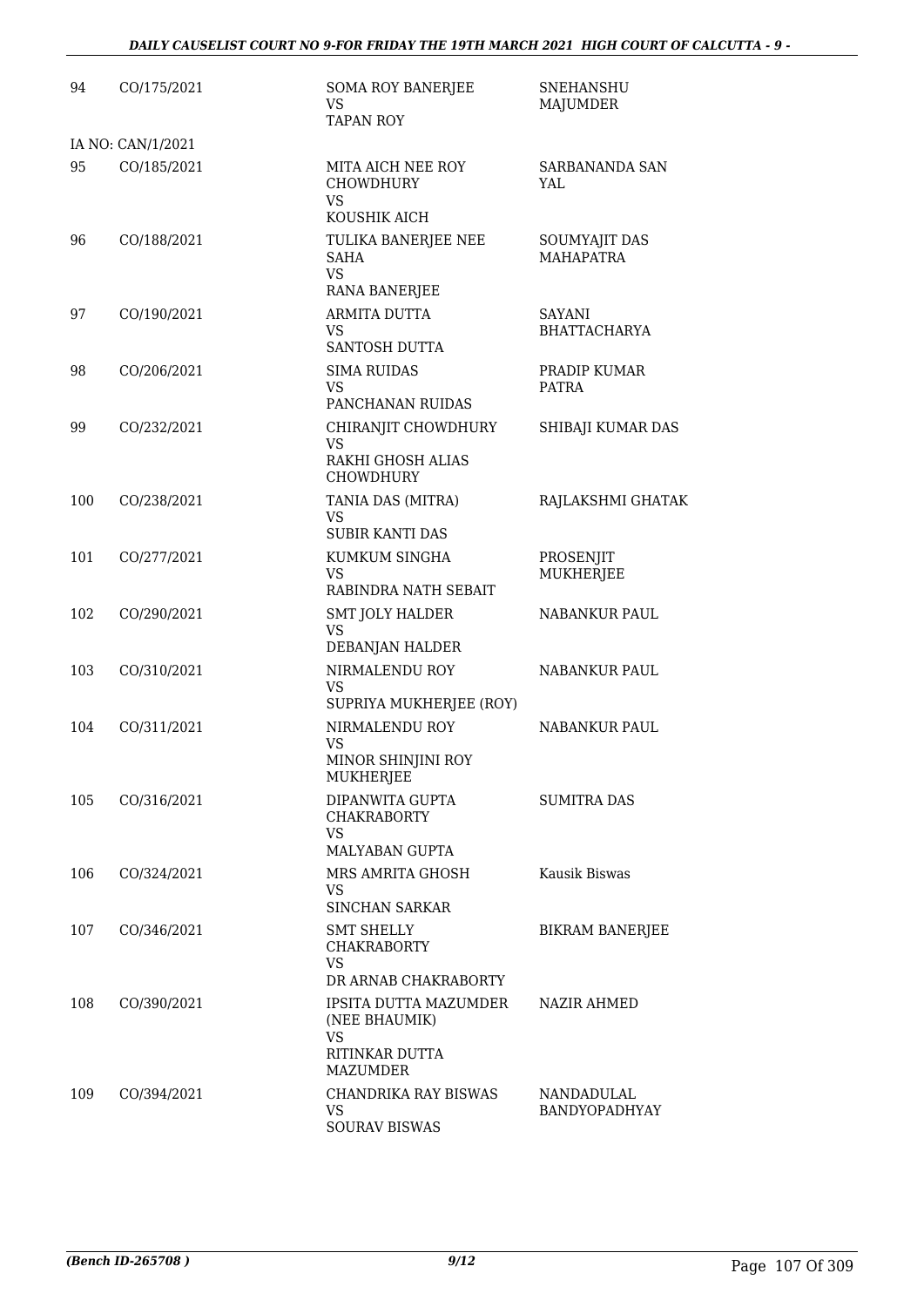| 110 | CO/397/2021                                                      | DOLAN MONDAL<br>VS.<br>DEBASHIS SARKAR                                                    | AMANUL ISLAM                                                                                                |
|-----|------------------------------------------------------------------|-------------------------------------------------------------------------------------------|-------------------------------------------------------------------------------------------------------------|
| 111 | CO/416/2021                                                      | DEBOLINA MUKHERJEE<br><b>VS</b><br>RANBIR MUKHERJEE                                       | <b>ATANU BISWAS</b>                                                                                         |
| 112 | CO/450/2021                                                      | SONALI BISWAS (SARKAR)<br>VS.<br><b>RAJU BISWAS</b>                                       | ANIRBAN DAS                                                                                                 |
| 113 | CO/460/2021                                                      | SMT RIMPA MANDAL NEE<br>DAS<br><b>VS</b>                                                  | AYAN CHAKRABORTY                                                                                            |
|     |                                                                  | DEBABRATA MANDAL                                                                          |                                                                                                             |
| 114 | CO/510/2021                                                      | SAHELI DEY SAMANTA<br>VS.<br><b>SUBIR SAMANTA</b>                                         | ABHIMANYU<br><b>BANERJEE</b>                                                                                |
|     |                                                                  | <b>FINAL HEARING</b>                                                                      |                                                                                                             |
| 115 | SA/770/1991                                                      | MD. SAHID & ORS                                                                           |                                                                                                             |
|     | $(PT I+II+OB+1 PB+ 7)$<br>LCR+ONE TIN BOX+ R1<br>CARD)           | VS.<br><b>MEMUNNESSA</b>                                                                  |                                                                                                             |
|     | IA NO: CAN/4/2017(Old No:CAN/8000/2017)                          |                                                                                           |                                                                                                             |
| 116 | SA/298/1996<br>$(PTI+II+OB+1PB+4LCR+RI)$<br>CARD)                | TULSI CHARAN DAS & ORS<br><b>VS</b><br>HARU SHYAM @<br><b>HARADHAN DAS</b>                |                                                                                                             |
|     | No:CAN/2642/2003), CAN/9/2016(Old No:CAN/7113/2016)              | IA NO: CAN/2/2000(Old No:CAN/2424/2000), CAN/3/2000(Old No:CAN/9490/2000), CAN/6/2003(Old |                                                                                                             |
| 117 | SA/217/2008<br>(PT I+II+OB+1 PB+ 6 LCR+RI VS<br>Card) (22.03.21) | YUNUS MOLLA & ORS<br>ABDUL HAQUE SK.                                                      | APARNA SAMANTA                                                                                              |
|     |                                                                  | CAN/7/2014(Old No:CAN/5868/2014), CAN/9/2016(Old No:CAN/683/2016)                         | IA NO: CAN/1/2007(Old No:CAN/862/2007), CAN/3/2007(Old No:CAN/6772/2007), CAN/4/2009(Old No:CAN/3279/2009), |
| 118 | SA/459/2008<br>$(PTI+II+OB+1PB+4LCR+RI)$<br>CARD)                | <b>BABUL ATARTHI</b><br><b>VS</b><br>ANITA BHATTACHARYA                                   | TAPABRATA<br><b>CHAKRABORTY</b>                                                                             |
|     | IA NO: CAN/2/2019(Old No:CAN/1807/2019)                          |                                                                                           |                                                                                                             |
| 119 | SA/552/2008                                                      | <b>SULEKHA DAS</b><br><b>VS</b>                                                           | HIRANMAY<br><b>BHATTACHARYYA</b>                                                                            |
|     |                                                                  | KALPANA SARKAR & ANR.                                                                     |                                                                                                             |
| 120 | SAT/125/2010<br>$(P+I+OB+1PB)$                                   | SHIB SANKAR DHAR & ORS.<br><b>VS</b><br><b>SUBHAS KUNDU &amp; ORS.</b>                    | <b>ARNAB SHIT</b>                                                                                           |
| 121 | SA/331/2010<br>$(PTI+II+OB+1PB+7LCR+RI)$<br>CARD)                | SHRIMATI KHEPI BISOI &<br><b>ORS</b><br><b>VS</b><br>SHRIMATI DIPALI KHAN                 | PRASANTA BEHARI<br><b>MAHATA</b>                                                                            |
| 122 | SMA/34/2013<br>(PT I+II+OB+1 PB+5 LCR+ RI VS<br>CARD)            | <b>SOMA GHOSH &amp; ANR</b><br>JAGANNATH DEY & ORS                                        | SUBHABRATA DAS                                                                                              |
|     |                                                                  | IA NO: CAN/3/2014(Old No:CAN/323/2014), CAN/5/2018(Old No:CAN/3553/2018)                  |                                                                                                             |
| 123 | SA/161/2013                                                      | USHA RANI CHAKRABORTY<br>& ORS.<br>VS.                                                    | <b>HIRANMAY</b><br><b>BHATTACHARYYA</b>                                                                     |
|     |                                                                  | DAKSHINA RANJAN<br>CHAKRABORTY & ORS.                                                     |                                                                                                             |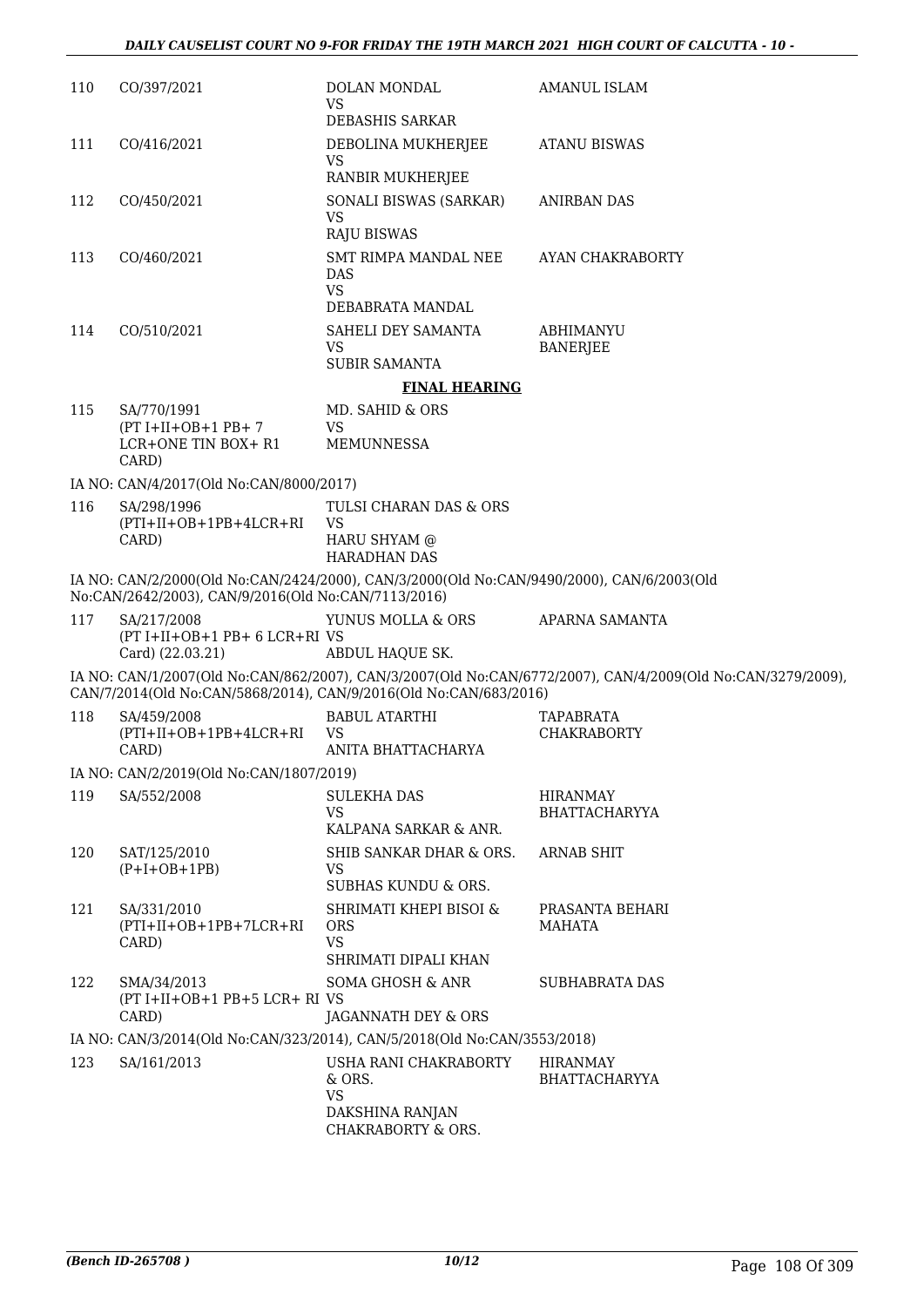| 124        | FMA/3453/2013                                                  | KUMAR BOSE<br>VS<br>SWAPAN BAGCHI & ORS.                                                   | <b>BHUSHAN JAIN</b>                                                                                         |
|------------|----------------------------------------------------------------|--------------------------------------------------------------------------------------------|-------------------------------------------------------------------------------------------------------------|
|            |                                                                | IA NO: CAN/2/2015(Old No:CAN/2181/2015), CAN/3/2018(Old No:CAN/3103/2018)                  |                                                                                                             |
| 125        | SAT/389/2015                                                   | <b>MALINA BISWAS</b>                                                                       | <b>GOURAV DAS</b>                                                                                           |
|            | $(PTI+II+OB+1PB+7LCR+RI)$                                      | <b>VS</b>                                                                                  |                                                                                                             |
|            | CARD)                                                          | STATE OF WEST BENGAL &<br><b>ORS</b>                                                       |                                                                                                             |
| 126        | SA/201/2016                                                    | SANTI MOYEE MANNA &                                                                        | SARMISTHA GHOSH                                                                                             |
|            |                                                                | <b>ORS</b><br><b>VS</b>                                                                    | <b>SARMA</b>                                                                                                |
|            |                                                                | SWAPAN CHATTERJEE &<br><b>ORS</b>                                                          |                                                                                                             |
|            | No:CAN/8637/2018), CAN/6/2020                                  | IA NO: CAN/2/2016(Old No:CAN/12259/2016), CAN/3/2017(Old No:CAN/4526/2017), CAN/4/2018(Old |                                                                                                             |
| 127        | SA/7/2017                                                      | SYED SHAMSUL AREFIN                                                                        | <b>SYED NURUL AREFIN</b>                                                                                    |
|            | $(PT.I+II+OB+1 P.B. +6)$<br>$L.C.R.+2 COVER FILES$ (2)<br>P.M. | <b>VS</b><br>BIMAL CHANDRA SINHA &<br><b>ANR</b>                                           |                                                                                                             |
| CAN/5/2021 |                                                                |                                                                                            | IA NO: CAN/2/2018(Old No:CAN/944/2018), CAN/3/2018(Old No:CAN/1096/2018), CAN/4/2018(Old No:CAN/7718/2018), |
| 128        | SA/35/2017                                                     | CHIRANJIB MITRA & ANR                                                                      | KAUSHIK DEY                                                                                                 |
|            | $(PT.I+II+OB+1 P.B. +2)$<br>L.C.R.+2 COVER FILES+RI            | <b>VS</b><br><b>KEYA ROY &amp; ORS</b>                                                     |                                                                                                             |
|            | CARD)                                                          |                                                                                            |                                                                                                             |
|            |                                                                | IA NO: CAN/1/2017(Old No:CAN/2031/2017), CAN/2/2017(Old No:CAN/2033/2017)                  |                                                                                                             |
| 129        | SA/55/2018                                                     | SANATAN HAZRA & ORS                                                                        | <b>AMIT BANERJEE</b>                                                                                        |
|            | (PTI+II+OB+IP.B+4 LCR+R.I. VS<br>CARD)                         | SANKAR NARAYAN MAL                                                                         |                                                                                                             |
|            | IA NO: CAN/2/2017(Old No:CAN/2475/2017)                        |                                                                                            |                                                                                                             |
| 130        | FMA/124/2018<br>(PTI+II+OB+1PB+3PB+5LCR) IKHTIYARUDDIN ALI     | MD IKHTIARUDDIN @<br><b>VS</b>                                                             | <b>SANDIP DAS</b>                                                                                           |
|            |                                                                | MD. ABDUL JALIL MOLLA                                                                      |                                                                                                             |
|            | IA NO: CAN/2/2017(Old No:CAN/5389/2017)                        |                                                                                            |                                                                                                             |
| 131        | SA/176/2018<br>$(PT I+II +OB+ 1PB+ 6LCR+ 1 VS$                 | RANJIT KUMAR JHA                                                                           | PRIYANKA DAS                                                                                                |
|            | Tin Box+RI Card)                                               | PRAFULLA KUMAR SAHA &<br>ORS.                                                              |                                                                                                             |
|            |                                                                | IA NO: CAN/2/2019(Old No:CAN/3705/2019), CAN/3/2019(Old No:CAN/7134/2019), CAN/4/2021      |                                                                                                             |
| 132        | FMA/2122/2018                                                  | TAPAN KUMAR GHOSH                                                                          | <b>SOUNAK</b>                                                                                               |
|            |                                                                | VS.<br><b>SHANKAR ROY</b><br>CHOWDHURY                                                     | <b>BHATTACHARYA</b>                                                                                         |
|            | IA NO: CAN/1/2018(Old No:CAN/1092/2018)                        |                                                                                            |                                                                                                             |
| 133        | SA/12/2019                                                     | ASHOK KUMAR SETT                                                                           | <b>ATREYEE DE</b>                                                                                           |
|            | +CAN $9675/2019$ (2 P.M.)                                      | <b>VS</b><br>SMT GITA DAS MAHAPATRA                                                        | GANGULY                                                                                                     |
| 134        | SA/199/2019<br>(PT I+II+OB+1 PB+7 LCR+RI VS<br>Card)           | BISHNU DAYAL AGARWALA<br>DILIP KR AGARWALA                                                 | <b>GP SHAW</b>                                                                                              |
|            | IA NO: CAN/2/2020                                              |                                                                                            |                                                                                                             |
| 135        | SA/209/2019                                                    | <b>SUSHIL KUMAR</b>                                                                        | <b>SHOHINI</b>                                                                                              |
|            | $(PT-I+II+OB+2PB+8 LCR+4)$<br>Cover files+RI Card)             | CHATTERJEE @ SUSHIL<br><b>CHATTERJEE</b><br><b>VS</b>                                      | <b>CHAKRABARTY</b>                                                                                          |
|            |                                                                | PALASH KONAR                                                                               |                                                                                                             |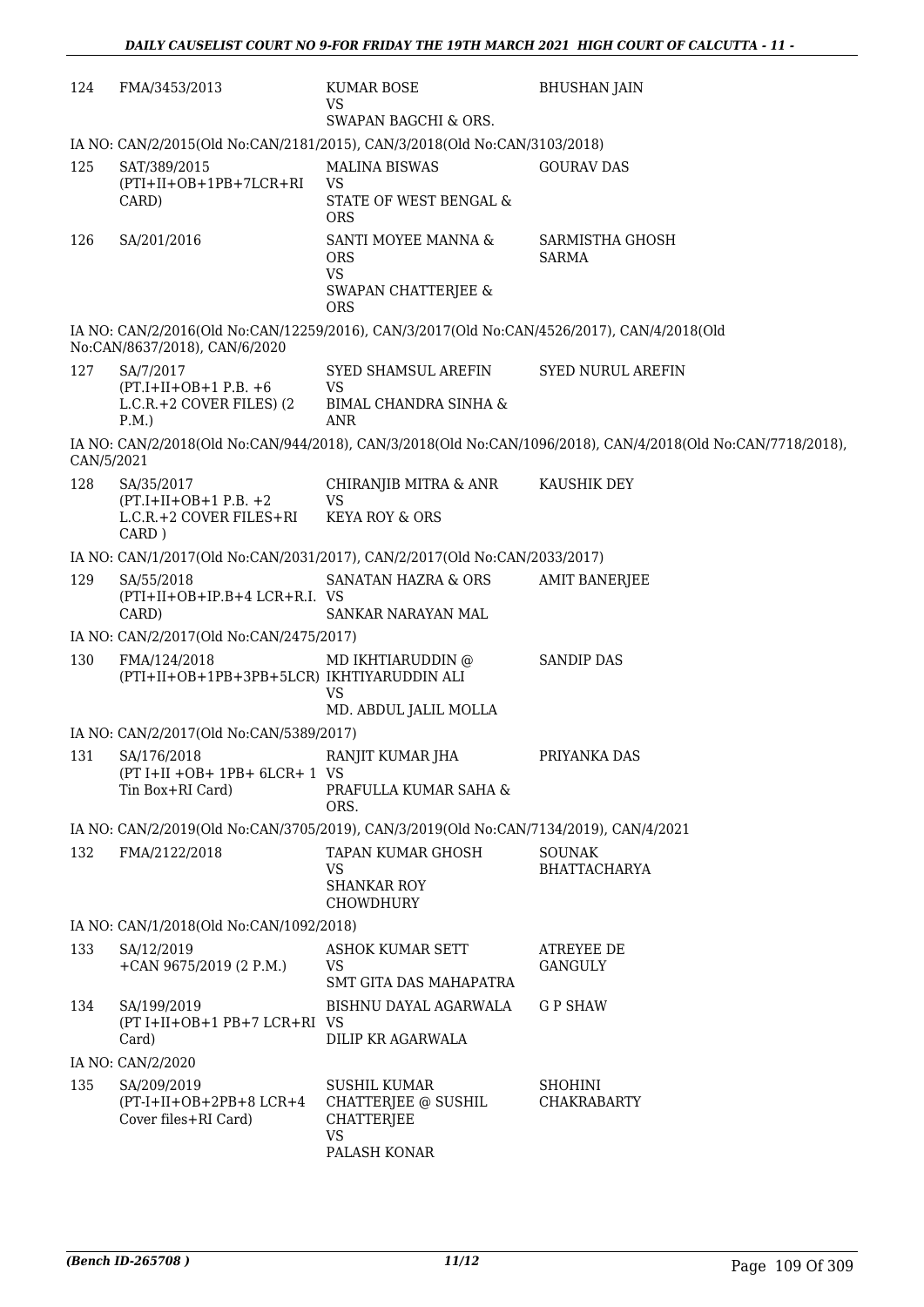|     | wt136 SA/210/2019                                                                | SUSHIL KUMAR<br>CHATTERJEE @ SUSHIL<br><b>CHATTERJEE</b><br><b>VS</b><br>PALASH KONAR     | <b>SHOHINI</b><br><b>CHAKRABORTY</b>  |
|-----|----------------------------------------------------------------------------------|-------------------------------------------------------------------------------------------|---------------------------------------|
|     |                                                                                  | <b>FOR HEARING</b>                                                                        |                                       |
| 137 | SA/159/2002<br>(PTI+II+OB+1PB+7LCR+RI<br>CARD)                                   | PRASANTA KUMAR BOSE<br>VS<br>SMT. TAPATI MUSTAFI                                          | <b>SUBHAS</b><br><b>BHATTACHARYYA</b> |
|     | IA NO: CAN/2/2010(Old No:CAN/1556/2010)                                          |                                                                                           |                                       |
| 138 | SA/125/2010                                                                      | LAKSHMI SHAW<br>VS<br>RANA PRATAP SINGH                                                   | RAJDEEP<br><b>BHATTACHARJEE</b>       |
|     |                                                                                  | IA NO: CAN/3/2019(Old No:CAN/11489/2019), CAN/4/2019(Old No:CAN/11931/2019)               |                                       |
| 139 | SA/87/2011<br>(PT-I+II+OB+1 PB+7 LCR+RI UDAY PATRA<br>Card)                      | UDAY KUMAR PATRA @<br>VS.<br><b>SUBRATA PATRA &amp; ANR.</b>                              | SUKANTA DAS                           |
|     | IA NO: CAN/2/2020, CAN/3/2020                                                    |                                                                                           |                                       |
| 140 | SA/244/2012<br>$(PI+II+OB+1PB+7 LCR+RI)$<br>CARD)                                | BISWANATH GHOSH & ORS.<br>VS<br>MIRARANI GHOSH                                            | RABINDRA NATH<br><b>MAHATO</b>        |
|     | No:CAN/3594/2009), CAN/7/2010(Old No:CAN/6124/2010)                              | IA NO: CAN/4/2008(Old No:CAN/2716/2008), CAN/5/2009(Old No:CAN/3593/2009), CAN/6/2009(Old |                                       |
| 141 | SA/7/2014<br>(PTI+II+OB+1PB+6LCR+RI<br>CARD)                                     | BIPIN KUMAR TALWAR<br>VS<br><b>VEENA TEWARI</b>                                           | <b>SHOHINI</b><br><b>BHATTACHARYA</b> |
|     | IA NO: CAN/3/2015(Old No:CAN/1626/2015)                                          |                                                                                           |                                       |
| 142 | SAT/110/2014<br>(P-I+II+OB+1PB+5 FILES OF VS<br>LCR+ RI CARD+2 COVER<br>FILES)   | AJIT KUMAR BISWAS<br>PRABHU NATH<br><b>SHREIVASTAVA &amp; ORS</b>                         | <b>SAUNAK</b><br><b>BHATTACHARYYA</b> |
| 143 | SA/60/2015<br>$CPT.I+OB+II+ONE P.B.+7$<br>FILES OF LCR+ONE COVER<br>FILE+RI CARD | AMIT SEN & ORS.<br><b>VS</b><br>SUKTI GUPTA & ANR.                                        | <b>SHEHNAZ TAREQ</b><br><b>MINA</b>   |
|     | IA NO: CAN/1/2019(Old No:CAN/11756/2019)                                         |                                                                                           |                                       |
| 144 | SA/147/2016                                                                      | RATAN CH. MONDAL<br>VS<br>PARITOSH BHOWMICK &<br>ANR                                      | <b>SUHRID SUR</b>                     |
|     | IA NO: CAN/1/2011(Old No:CAN/2682/2011)                                          |                                                                                           |                                       |
| 145 | FMAT/281/2019<br>$(PTI+OB+4PB+$                                                  | SAIBAL MITRA & ORS<br>VS<br><b>TARU BANIK &amp; ANR</b>                                   | MD HAFIZ ALI                          |
|     |                                                                                  | IA NO: CAN/1/2019(Old No:CAN/3874/2019), CAN/2/2019(Old No:CAN/3875/2019)                 |                                       |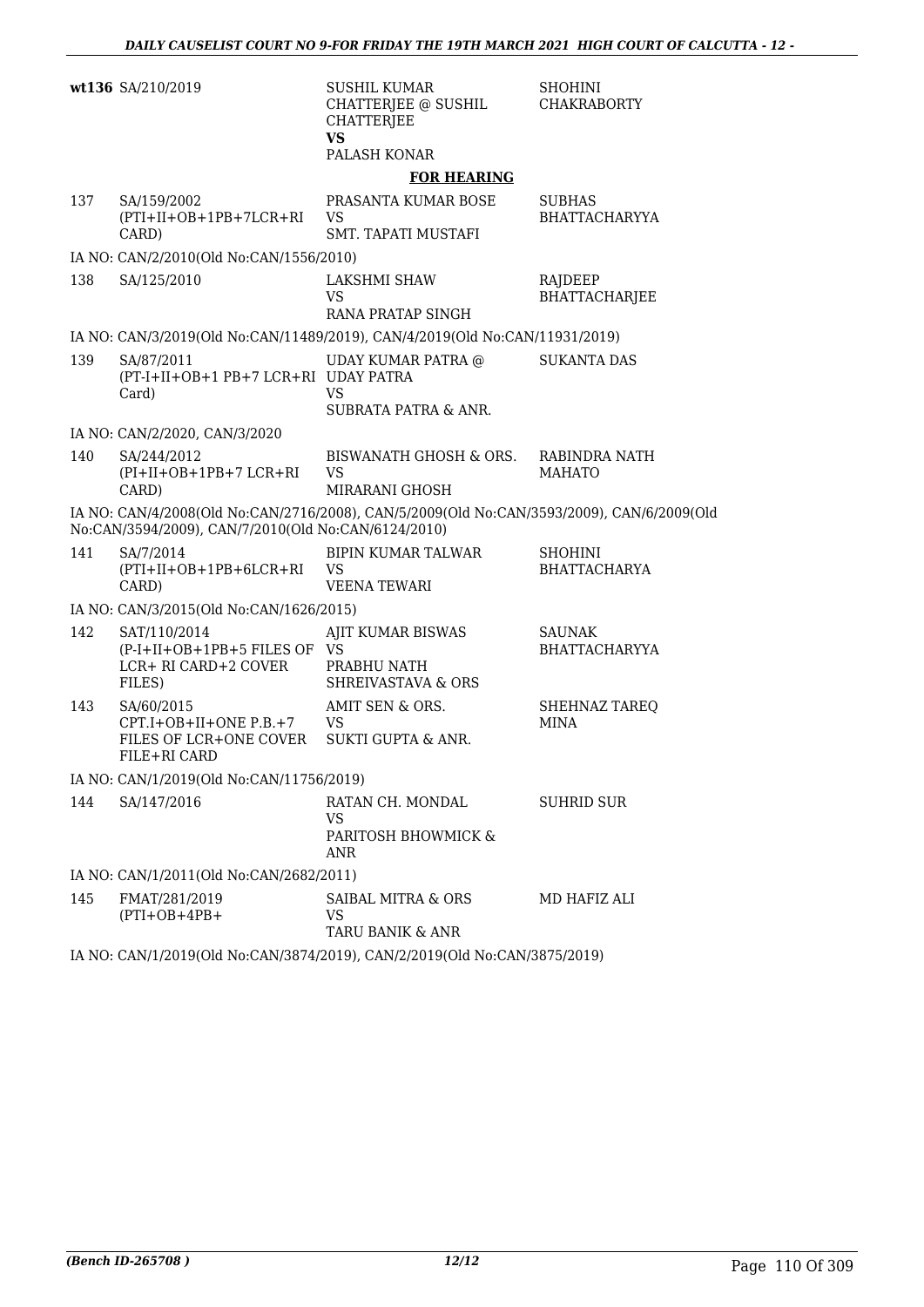

## In The High Court at Calcutta

### **Appellate Side**

**DAILY CAUSELIST For Friday The 19th March 2021**

**COURT NO. 13**

**SINGLE BENCH (SB - III)**

**AT 10:30 AM**

**HON'BLE JUSTICE RAJASEKHAR MANTHA**

**(VIA VIDEO CONFERENCE)**

**ON AND FROM MONDAY, THE 11TH JANUARY, 2021- ROSTER NOTIFIED ON 8TH JANUARY, 2021 IS MODIFIED TO THE FOLLOWING EXTENT :-**

**MATTERS (MOTIONS & HEARING) UNDER ARTICLE 226 OF THE CONSTITUTION RELATING TO SERVICE UNDER GROUP VI AND APPLICATIONS CONNECTED THERETO; MATTERS (MOTIONS & HEARING) UNDER ARTICLE 226 OF THE CONSTITUTION RELATING TO ALL SERVICE MATTERS RELATING TO PANCHAYATS AND CO-OPERATIVE SOCIETIES UNDER GROUP V AND APPLICATIONS CONNECTED THERETO; HEARING OF WRIT PETITIONS IRRESPECTIVE OF CLASSIFICATIONS AND APPLICATIONS CONNECTED THERETO NOTE :**

**1. MENTIONING WILL BE ALLOWED, AT THE FIRST SITTING OF THE COURT, UPON BEING LISTED AS "TO BE MENTIONED" IN THE VIRTUAL MODE AS PER NOTIFICATION NO. 4286-RG DATED 27.11.2020 AND IN PHYSICAL FORM.**

**2. ALL THE LISTED MATTERS WILL BE TAKEN UP SERIALLY, UNLESS OTHERWISE FIXED.**

**3. APPELLATE SIDE MATTERS WILL CONTINUE AFTER COMPLETION OF ORIGINAL SIDE.**

**4. MATTERS "FOR HEARING" SHALL BE TAKEN UP FROM 2 P.M. SUBJECT TO ANY FIXED MATTERS.**

**5. NO HEARING MATTERS SHALL BE INCLUDED UNTIL FURTHER ORDERS. 6. WITH EFFECT FROM MONDAY (15.02.2021) GROUP-V MOTIONS SHALL BE TAKEN UP FIRST ON TUESDAY AND THURSDAY.**

#### **PERSONAL APPEARANCE**

| 1   | WPCRC/22/2021<br>(26.03.2021) | MD. GHULAM RABBANI<br>VS<br>KHALID AIZAZ ANWAR            | CHANDAN DUTTA  |
|-----|-------------------------------|-----------------------------------------------------------|----------------|
| wt2 | WPA/12195/2016                | MD. GHULAM RABBANI<br>VS<br>STATE OF WEST BENGAL &<br>ORS | CHANDAN DUTTA  |
|     | IA NO: CAN/1/2021             |                                                           |                |
| 3   | WPCRC/23/2021<br>(24.03.2021) | SABINA EASMIN AND ORS<br>VS<br>PRASANTA BISWAS AND AND    | SRIKANTA DATTA |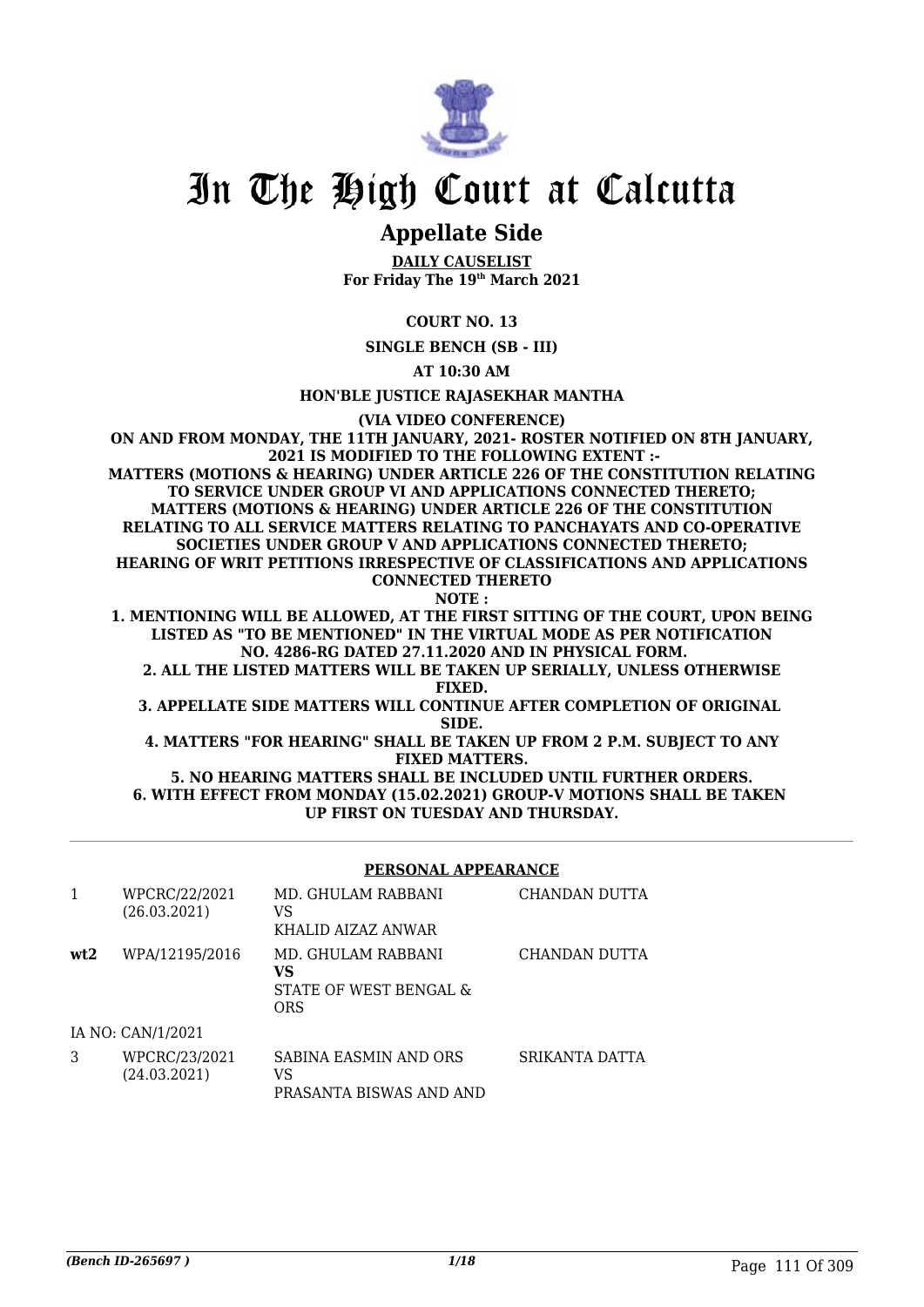| wt4 | WPA/33922/2013                                    | SABINA EASMIN & ORS.<br>VS<br>STATE OF WEST BENGAL &                                 | <b>SARBANANDA</b><br><b>SANYAL</b>                                                        |
|-----|---------------------------------------------------|--------------------------------------------------------------------------------------|-------------------------------------------------------------------------------------------|
|     |                                                   | ORS.                                                                                 |                                                                                           |
|     |                                                   | <b>TO BE MENTIONED</b>                                                               |                                                                                           |
| 5   | WPA/3322/2019<br>(Non-Prosecution)                | JIBANANDA BISWAS & ANR<br>VS<br>STATE OF WEST BENGAL &                               | <b>LALIT MANDAL</b>                                                                       |
|     |                                                   | <b>ORS</b>                                                                           |                                                                                           |
| 6   | WPA/19804/2019<br>(Assigned)                      | HINDUSTAN AERONAUTICS<br>LTD EMPLOYEES UNION &<br><b>ANR</b><br><b>VS</b>            | <b>ARKADEB BISWAS</b>                                                                     |
|     |                                                   | HINDUSTAN AERONAUTICS<br>LTD & ORS                                                   |                                                                                           |
| 7   | WPA/2163/2021<br>(For Correction)                 | ABHA RANI GHOSH<br><b>VS</b>                                                         | <b>SOUMIK GANGULI</b>                                                                     |
|     |                                                   | STATE OF WEST BENGAL AND<br>ORS.                                                     |                                                                                           |
|     |                                                   | <b>SPECIALLY FIXED MATTERS</b>                                                       |                                                                                           |
| 8   | WPA/8047/2020<br>$(22.03.2021)$ (At               | PARTHA PRATIM GHOSH<br>VS                                                            | SAGNIK MUKHERJEE                                                                          |
|     | 10.30 a.m.                                        | THE GOVERNORS<br>(HOUSEHOLD)<br>ESTABLISHMENT, RAJ                                   |                                                                                           |
|     |                                                   | <b>BHAVAN AND ORS</b>                                                                |                                                                                           |
| 9   | WPA/8048/2020<br>$(22.03.2021)$ (At<br>10.30 a.m. | MOU MITRA SARKAR<br>VS<br>THE GOVERNORS (HOUSE                                       | SAGNIK MUKHERJEE                                                                          |
|     |                                                   | HOLD) ESTABLISHMENT, RAJ<br><b>BHAVAN AND ORS</b>                                    |                                                                                           |
|     |                                                   | <b>CONTEMPT APPLICATION</b>                                                          |                                                                                           |
| 10  | WPA/6808/2018                                     | ASHIT CHAKRABORTY<br>VS.                                                             | <b>SUSMITA DEY (BASU)</b>                                                                 |
|     |                                                   | STATE OF WEST BENGAL &<br><b>ORS</b>                                                 |                                                                                           |
|     | wt11 CPAN/1072/2018                               | ASHIT CHAKRABORTY<br><b>VS</b>                                                       | <b>SUSMITA DEY</b>                                                                        |
|     |                                                   | NARAYAN SWAROOP NIGAM                                                                |                                                                                           |
|     |                                                   | <b>APPLICATION</b>                                                                   |                                                                                           |
| 12  | WPA/7274/2011<br>(26.03.2021)                     | W.B VETERINARY ALUMNI<br>ASSOC REP. BY GURUCHARAN<br>DATTA & ORS<br>VS               | <b>BAISHALI ROY</b>                                                                       |
|     |                                                   | UNION OF INDIA AND ORS                                                               |                                                                                           |
|     | No:CAN/2190/2018), CAN/4/2021                     |                                                                                      | IA NO: CAN/1/2012(Old No:CAN/2323/2012), CAN/2/2016(Old No:CAN/2866/2016), CAN/3/2018(Old |
| 13  | WPA/818/2016                                      | WELFARE ASSOCIATIONOF<br>EX-EXECUTIVES OF KOLKATA<br><b>BASED NJMCLTD</b>            | <b>SUMAN BANERJEE</b>                                                                     |
|     |                                                   | <b>VS</b><br>NATIONAL JUTE<br><b>MANUFACTURE</b><br><b>CORPORATION LTD &amp; ORS</b> |                                                                                           |

IA NO: CAN/4/2020(Old No:CAN/1292/2020)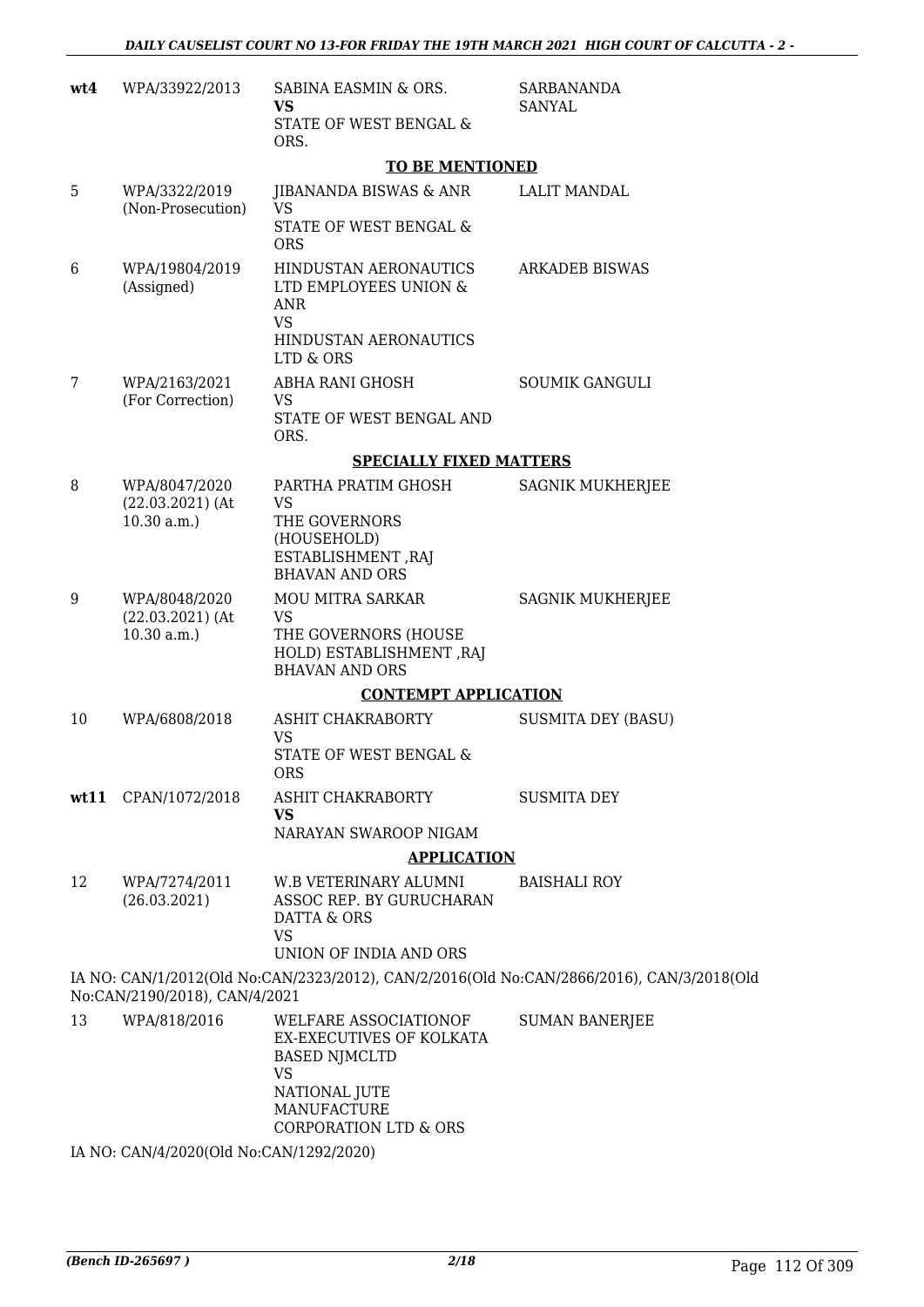| 14 | WPA/11262/2016                                           | RADHYASHYAM DAS<br>VS<br><b>BOARD OF TRUSTEES FOR</b><br>THE PORT OF KOLKATA & ORS                    | S. MAITI                                                                                  |
|----|----------------------------------------------------------|-------------------------------------------------------------------------------------------------------|-------------------------------------------------------------------------------------------|
|    | IA NO: CAN/1/2021                                        |                                                                                                       |                                                                                           |
| 15 | CRR/910/2019<br>(At 2.00 p.m.)                           | RAMESH CHANDRA SINGH &<br>ANR<br><b>VS</b><br><b>CENTRAL BUREAU OF</b><br>INVESTIGATION, ACB. KOLKATA | SATADRU LAHIRI                                                                            |
|    | IA NO: CRAN/2/2021                                       |                                                                                                       |                                                                                           |
| 16 | WPA/18121/2019<br>(26.03.2021)                           | SITAL KUMAR BISWAS & ORS<br><b>VS</b><br>STATE OF WEST BENGAL &<br><b>ORS</b>                         | VICTOR CHATTERJEE                                                                         |
|    | IA NO: CAN/1/2020(Old No:CAN/524/2020)                   |                                                                                                       |                                                                                           |
| 17 | WPA/4562/2020                                            | WB JUDGES' PERSONAL<br>ASSISTANT(ENGLISHSTEN<br>)ASSOCIATION & ANR<br>VS                              | <b>SUMAN BANERJEE</b>                                                                     |
|    |                                                          | STATE OF WEST BENGAL &<br><b>ORS</b>                                                                  |                                                                                           |
|    | No:CAN/4741/2020), CAN/4/2021                            |                                                                                                       | IA NO: CAN/1/2020(Old No:CAN/4179/2020), CAN/2/2020(Old No:CAN/4181/2020), CAN/3/2020(Old |
| 18 | WPA/6222/2020                                            | RADHAGOBINDA DAS & ORS<br><b>VS</b><br>STATE OF WEST BENGAL&<br><b>ORS</b>                            | <b>ATARUL HAQUE</b><br>MOLLA                                                              |
|    |                                                          | IA NO: CAN/1/2020(Old No:CAN/4585/2020), CAN/2/2020, CAN/3/2021                                       |                                                                                           |
| 19 | WPA/11378/2020                                           | BIKASH KUMAR YADAV AND<br><b>ANOTHER</b><br><b>VS</b>                                                 | KOUSTAV BAGCHI                                                                            |
|    |                                                          | UNION OF INDIA AND ORS.                                                                               |                                                                                           |
|    | IA NO: CAN/1/2021                                        |                                                                                                       |                                                                                           |
|    |                                                          | <b>ASSIGN MOTION</b>                                                                                  |                                                                                           |
| 20 | WPA/4810/2020<br>$(31.03.2021)$ $(2)$ $(Gr. VS)$<br>$-1$ | <b>SUKLA BHOWMICK</b><br>STATE OF WEST BENGAL &                                                       | <b>MARY DATTA</b>                                                                         |
|    |                                                          | <b>ORS</b>                                                                                            |                                                                                           |
|    |                                                          | <b>MOTION (GROUP VI)</b>                                                                              |                                                                                           |
| 21 | WPA/16056/2016<br>(1)                                    | <b>RAJ KUMAR PAUL</b><br><b>VS</b><br>UNION OF INDIA & ORS                                            | SUJIT SANKAR KOLEY                                                                        |
| 22 | WPA/4518/2018<br>(1)                                     | MANICK KUMAR PAUL<br>VS.<br>CALCUTTA STATE TRANSPORT<br><b>CORPORATION &amp; ORS</b>                  | <b>SUSMITA DEY (BASU)</b>                                                                 |
|    | IA NO: CAN/1/2019(Old No:CAN/12059/2019)                 |                                                                                                       |                                                                                           |
| 23 | WPA/26228/2018<br>(1)                                    | SK. SAHIBUL & ORS<br>VS.                                                                              | <b>GOURAV DAS</b>                                                                         |
|    |                                                          | STATE OF WEST BENGAL &<br><b>ORS</b>                                                                  |                                                                                           |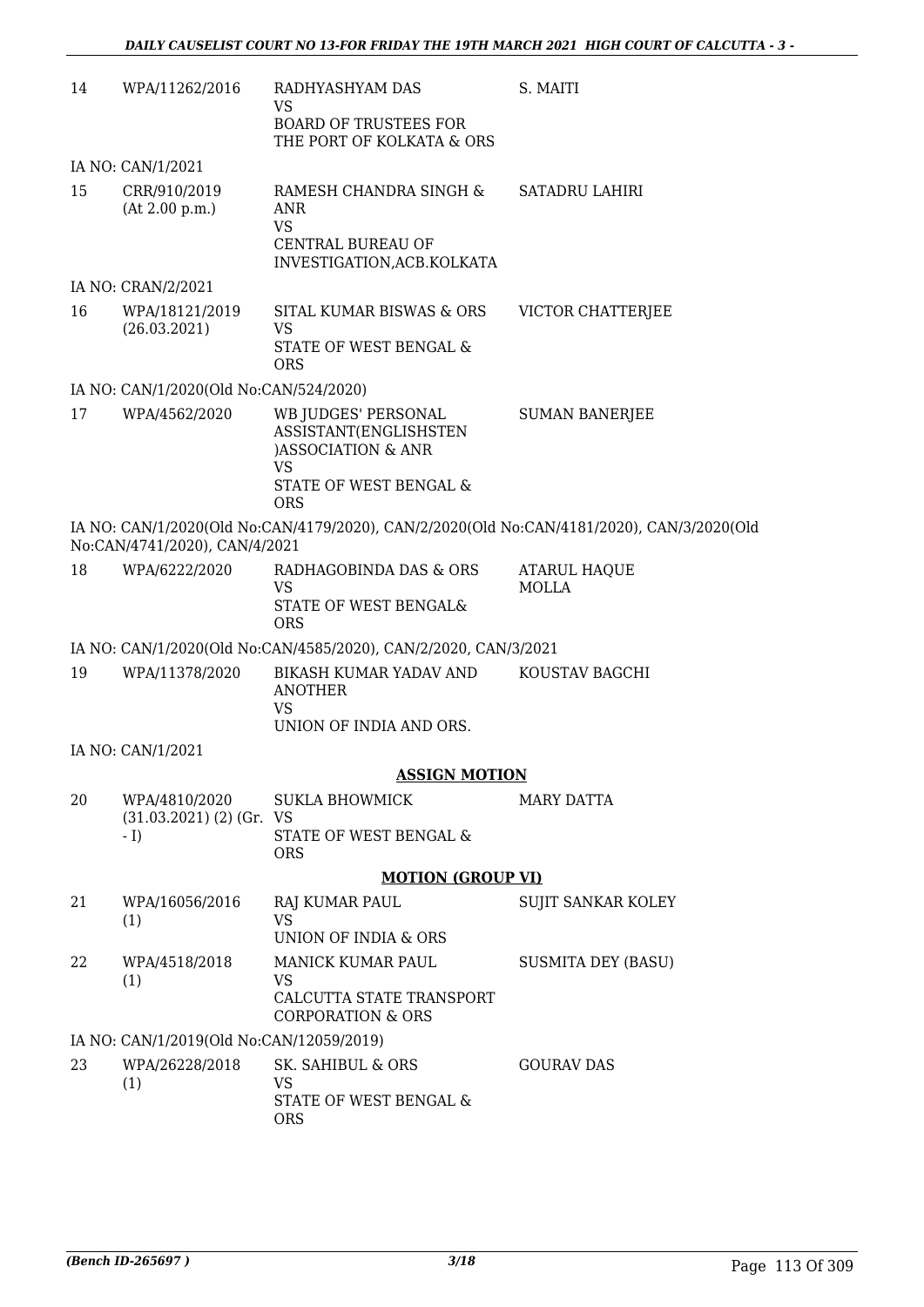| 24 | WPA/394/2020<br>(1)                 | DHIRENDRA NATH SARKAR &<br><b>ORS</b><br><b>VS</b><br>STATE OF WEST BENGAL &<br><b>ORS</b>   | <b>PARTHA</b><br><b>CHAKRABORTY</b>    |
|----|-------------------------------------|----------------------------------------------------------------------------------------------|----------------------------------------|
| 25 | WPA/3479/2020<br>$(29.03.2021)$ (1) | NAZRUL ISLAM<br><b>VS</b><br>STATE OF WEST BENGAL &<br>ORS.                                  | <b>SUSMITA DEY (BASU)</b>              |
| 26 | WPA/3537/2020<br>$(29.03.2021)$ (1) | <b>ARABINDA ROY</b><br><b>VS</b><br>STATE OF WEST BENGAL &<br><b>ORS</b>                     | <b>SUSMITA DEY (BASU)</b>              |
| 27 | WPA/4287/2020<br>$(22.03.2021)$ (3) | ARCHANA CHATTERJEE<br><b>VS</b><br>STATE OF WEST BENGAL &<br><b>ORS</b>                      | <b>BHABANI PRASAD</b><br><b>MONDAL</b> |
| 28 | WPA/8216/2020<br>(2)                | SMT SUMITRA HEMBRAM AND<br><b>ORS</b><br><b>VS</b><br>Union of India AND ORS                 | <b>SAMIR KUMAR</b><br>ADHIKARI         |
| 29 | WPA/8873/2020<br>(2)                | <b>SUMAN MALLICK</b><br><b>VS</b><br>UNION OF INDIA AND OTHERS                               | KUNTAL BANERJEE                        |
| 30 | WPA/8880/2020<br>(2)                | MANTU KR SINGH<br><b>VS</b><br>UNION OF INDIA AND OTHERS                                     | KUNTAL BANERJEE                        |
| 31 | WPA/8896/2020<br>(2)                | <b>ROBIN YADAV</b><br><b>VS</b><br>UNION OF INDIA AND OTHERS                                 | KUNTAL BANERJEE                        |
| 32 | WPA/10297/2020<br>(2)               | PRITAM SAHA AND ORS<br><b>VS</b><br>THE STATE OF WEST BENGAL<br><b>AND ORS</b>               | ANITA KAUNDA                           |
| 33 | WPA/10300/2020<br>(2)               | <b>BISWAJIT BISWAS AND ORS</b><br>VS FOR THE VIOLENCE<br>THE STATE OF WEST BENGAL<br>AND ORS | <b>ANITA KAUNDA</b>                    |
| 34 | WPA/10339/2020<br>(3)               | HARE KRISHNA GIRI<br><b>VS</b><br>STATE OF WEST BENGAL AND<br>ORS.                           | <b>SUSMITA DEY(BASU)</b>               |
|    | wt35 WPA/10341/2020                 | SAKTI PRASAD BHAKTA<br><b>VS</b><br>STATE OF WEST BENGAL AND<br>ORS.                         | <b>SUSMITA DEY(BASU)</b>               |
|    | wt36 WPA/10343/2020                 | MANORANJAN SHAMANTA<br><b>VS</b><br>STATE OF WEST BENGAL AND<br>ORS                          | <b>SUSMITA DEY(BASU)</b>               |
|    | wt37 WPA/10345/2020                 | SUNIL KUMAR SAHOO<br><b>VS</b><br>STATE OF WEST BENGAL AND<br>ORS.                           | <b>SUSMITA DEY(BASU)</b>               |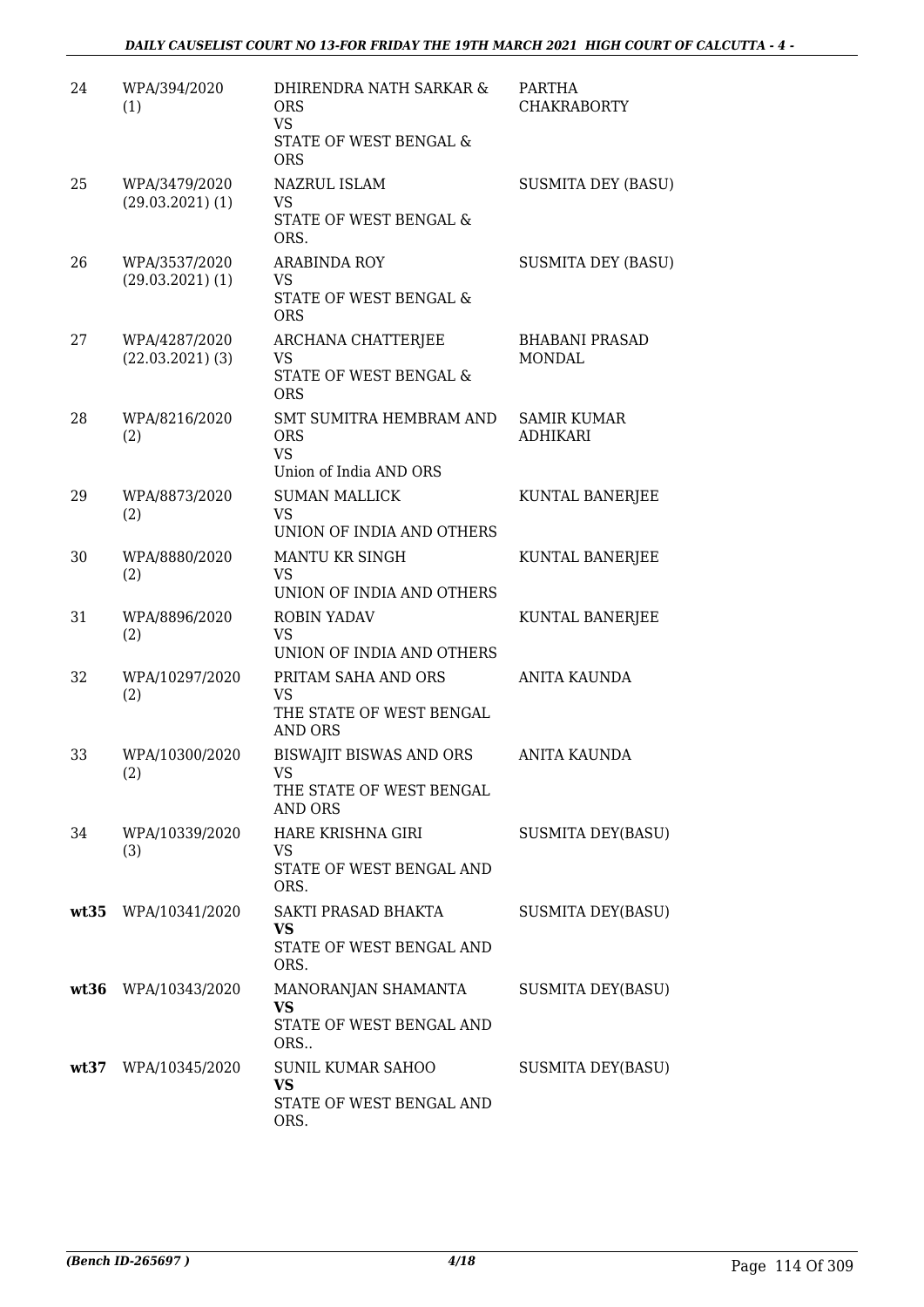|      | wt38 WPA/10347/2020                   | <b>ASIT KUMAR MALLIK</b><br><b>VS</b><br>STATE OF WEST BENGAL AND<br>ORS.                                                                                                              | <b>SUSMITA DEY(BASU)</b> |
|------|---------------------------------------|----------------------------------------------------------------------------------------------------------------------------------------------------------------------------------------|--------------------------|
|      | wt39 WPA/10349/2020                   | KAZI AZIZUL HAQUE<br><b>VS</b><br>STATE OF WEST BENGAL AND<br>ORS.                                                                                                                     | <b>SUSMITA DEY(BASU)</b> |
|      | wt40 WPA/10354/2020                   | ASOKE KUMAR MANNA<br><b>VS</b><br>STATE OF WEST BENGAL AND<br>ORS.                                                                                                                     | <b>SUSMITA DEY</b>       |
| wt41 | WPA/10356/2020                        | RANJAN KUMAR GHOSAL<br><b>VS</b><br>STATE OF WEST BENGAL AND<br>ORS.                                                                                                                   | <b>SUSMITA DEY</b>       |
|      | wt42 WPA/10357/2020                   | RASH BEHARI BERA<br><b>VS</b><br>STATE OF WEST BENGAL AND<br>ORS.                                                                                                                      | <b>SUSMITA DEY BASU</b>  |
|      | wt43 WPA/10358/2020                   | KALLOL KUMAR MISHRA<br><b>VS</b><br>STATE OF WEST BENGAL AND<br>ORS.                                                                                                                   | <b>SUSMITA DEY(BASU)</b> |
|      | wt44 WPA/10359/2020                   | AJIT KUMAR MANDAL<br><b>VS</b><br>STATE OF WEST BENGAL AND<br>ORS.                                                                                                                     | <b>SUSMITA DEY</b>       |
| wt45 | WPA/10360/2020                        | <b>SAKTI PADA MONDAL</b><br><b>VS</b><br>STATE OF WEST BENGAL AND<br>ORS.                                                                                                              | <b>SUSMITA DEY BASU</b>  |
|      | wt46 WPA/10361/2020                   | SK. AKBAR ALI<br><b>VS</b><br>STATE OF WEST BENGAL AND<br>ORS.                                                                                                                         | <b>SUSMITA DEY(BASU)</b> |
| 47   | WPA/11725/2020<br>$(22.03.2021)$ (3)  | <b>HARU DAS AND ORS</b><br>VS.<br>STATE OF WEST BENGAL AND<br>ORS.                                                                                                                     | <b>SAGAR SINGH</b>       |
| 48   | WPA/758/2021                          | <b>TOTA ROY</b><br><b>VS</b><br>STATE OF WEST BENGAL AND<br>ORS.                                                                                                                       | Malay Bhattacharyya      |
| 49   | WPA/2118/2021<br>$(22.03.2021)$ $(2)$ | <b>INDRANIL GHOSH</b><br>VS<br>STATE OF WEST BENGAL AND<br>ORS.                                                                                                                        | <b>MANIKA ROY</b>        |
| 50   | WPA/2302/2021<br>$(22.03.2021)$ $(2)$ | ALL INDIA GENERAL<br><b>INSURANCE SC/ST</b><br><b>EMPLOYEES</b><br>PARISHAT(JAYAMURTHY) AND<br>ANR<br>VS<br><b>GENERAL INSURANCE PUBLIC</b><br>SECTOR ASSOCIATION AND<br><b>OTHERS</b> | BASABI<br>RAICHOUDHURY   |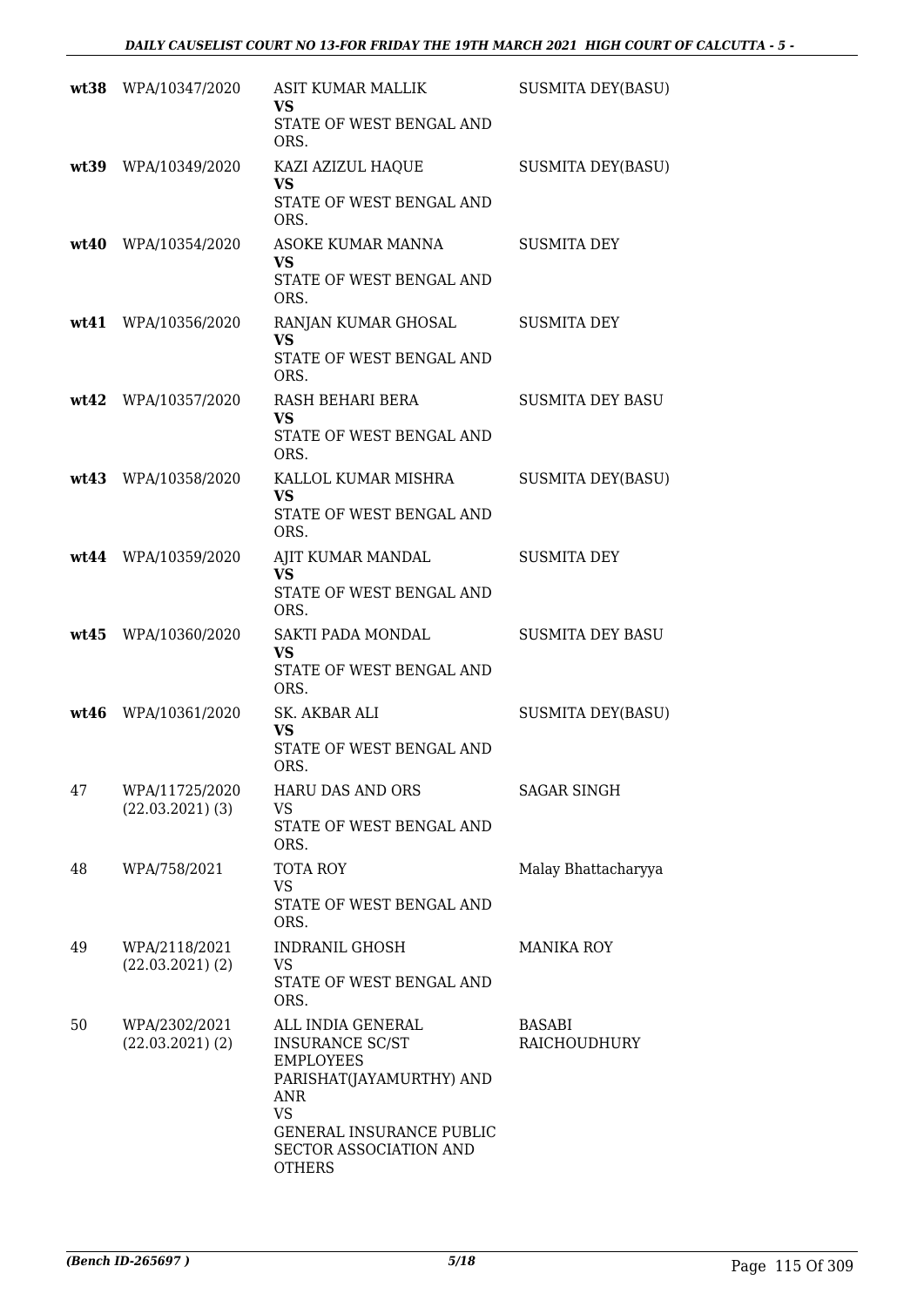| 51   | WPA/2358/2021<br>$(22.03.2021)$ (3)<br>(Premptorily) | PROSANTA MONDAL<br><b>VS</b><br>STATE OF WEST BENGAL AND<br>ORS.                        | PRAMITA BANERJEE                           |
|------|------------------------------------------------------|-----------------------------------------------------------------------------------------|--------------------------------------------|
| 52   | WPA/2592/2021<br>(1)                                 | SK. ESANUL HAQUE<br><b>VS</b><br>STATE OF WEST BENGAL AND<br>ORS.                       | <b>MANISHANKAR</b><br><b>CHATTOPADHYAY</b> |
| 53   | WPA/2679/2021<br>(2)                                 | <b>SHARBANI BANERJEE</b><br><b>VS</b><br>COAL INDIA LIMITED AND<br><b>ORS</b>           | <b>OISANI MUKHERJEE</b>                    |
| 54   | WPA/3043/2021<br>(3)                                 | M/S P.C. DEY ENTERPRISE<br><b>AND ANR</b><br><b>VS</b><br>UNION OF INDIA AND ORS.       | DEBABRATA ROY                              |
| wt55 | WPA/3048/2021                                        | M/S DEBASISH NAG AND ANR<br><b>VS</b><br>UNION OF INDIA AND ORS.                        | DEBABRATA RAY                              |
| wt56 | WPA/3058/2021                                        | M/S KARMAKAR ENTERPRISE<br><b>AND ANOTHER</b><br><b>VS</b><br>UNION OF INDIA AND ORS.   | DEBABRATA RAY                              |
| wt57 | WPA/3073/2021                                        | M/S SHYAM SUNDAR GHOSH<br><b>VS</b><br>UNION OF INDIA AND ORS.                          | DEBABRATA ROY                              |
| wt58 | WPA/3085/2021                                        | M/S JAGADISH CHANDRA<br><b>ADHIKARY AND ANR</b><br><b>VS</b><br>UNION OF INDIA AND ORS. | DEBABRATA RAY                              |
| 59   | WPA/3219/2021<br>$(31.03.2021)$ (1)                  | <b>MANAS HALDER</b><br><b>VS</b><br>UNION OF INDIA AND ORS.                             | ARPAN SINHA                                |
| 60   | WPA/3383/2021<br>(1)                                 | NIRBHAY LODH<br>VS<br><b>UCO BANK</b>                                                   | MITUL<br><b>CHAKRABORTY</b>                |
| 61   | WPA/3551/2021<br>$(22.03.2021)$ (1)                  | DHIRENDRA NATH MONDAL<br><b>VS</b><br>STATE OF WEST BENGAL AND<br>ORS.                  | <b>SUSMITA DEY(BASU)</b>                   |
| 62   | WPA/3726/2021<br>$(24.03.2021)$ (3)                  | SOSTI JANA MANDAL @SOSTI<br>JANA<br><b>VS</b><br>STATE OF WEST BENGAL AND<br>ORS.       | PARTHA SARATHI<br><b>MONDAL</b>            |
| 63   | WPA/3901/2021<br>(2)                                 | <b>ASRAF ALI AND ORS</b><br><b>VS</b><br>STATE OF WEST BENGAL AND<br>ORS.               | <b>BITASOK BANERJEE</b>                    |
| 64   | WPA/4076/2021<br>$(22.03.2021)$ $(2)$                | KOUSHIK MGHOSH AND ORS<br>VS<br>THE STATE OF WEST BENGAL<br>AND ORS                     | MONIRUZZAMAN                               |

IA NO: CAN/1/2021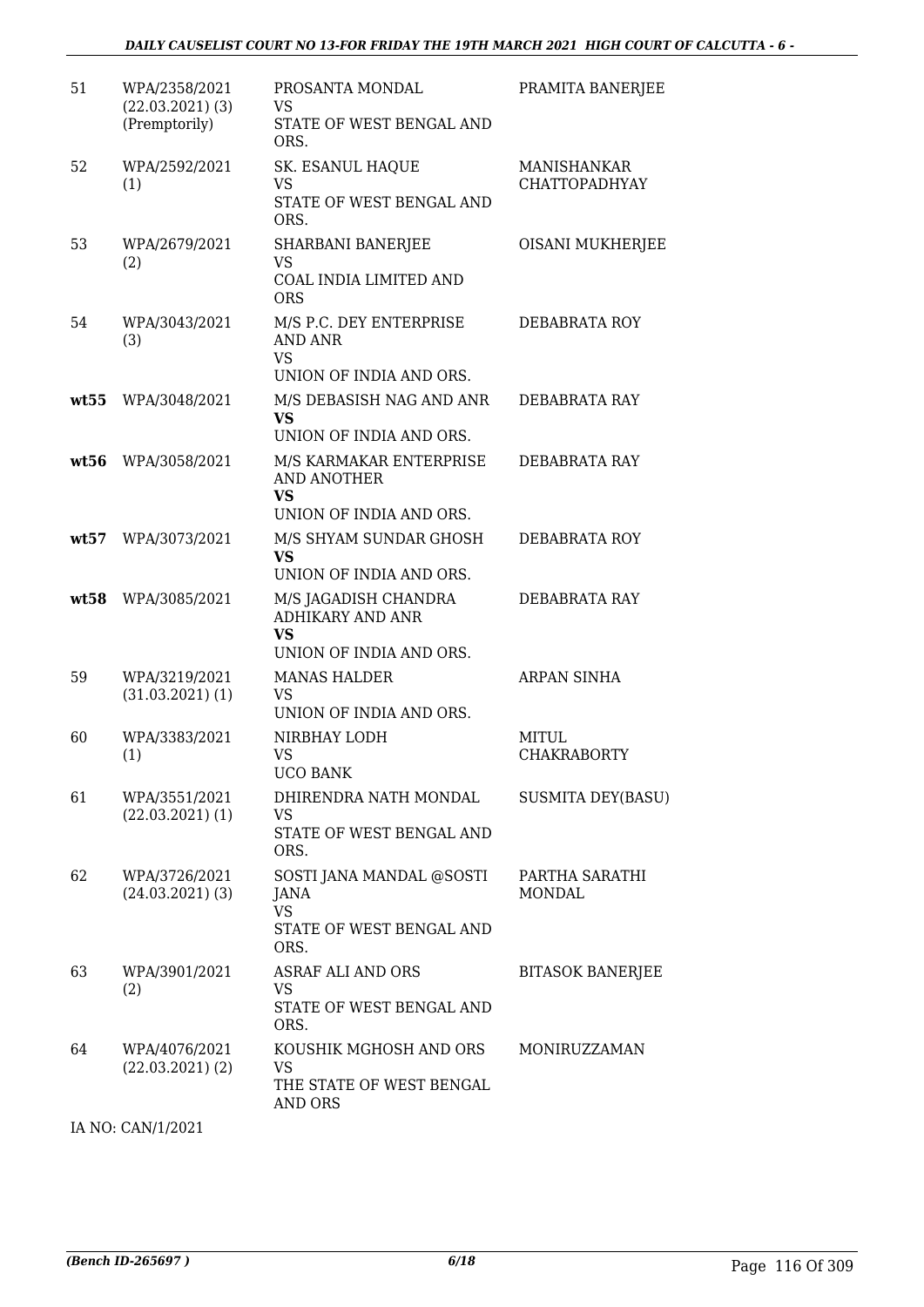| 65 | WPA/4091/2021<br>$(24.03.2021)$ $(2)$ | DILIP KUMAR GANGULY<br>VS<br><b>BANGIYA GRAMIN VIKASH</b><br><b>BANK</b>                                                            | KMAKSHYA PRASAD<br>MUKHOPADHYAY      |
|----|---------------------------------------|-------------------------------------------------------------------------------------------------------------------------------------|--------------------------------------|
| 66 | WPA/4587/2021<br>(2)                  | <b>ARNAB SEN</b><br>VS.<br>UNION OF INDIA AND ORS.                                                                                  | DIPANKAR PAL                         |
| 67 | WPA/4614/2021<br>(2)                  | MAINUDDIN SARDAR<br><b>VS</b><br><b>INSPECTOR GENERAL, FTR</b><br>HEADQUARTERS BORDER<br><b>SECURITY FORCE AND</b><br><b>OTHERS</b> | <b>SUBHAM GHOSH</b>                  |
| 68 | WPA/4683/2021<br>(2)                  | <b>BIBRATA BISWAS</b><br><b>VS</b><br>UNION OF INDIA AND ORS.                                                                       | PRATIK MAJUMDER                      |
| 69 | WPA/5036/2021                         | <b>DINESH MAHATO</b><br>VS<br>STATE OF WEST BENGAL AND<br>ORS.                                                                      | <b>ASHIS KUMAR PAUL</b>              |
| 70 | WPA/5166/2021                         | <b>ANIMESH SAHA</b><br>VS<br>STATE OF WEST BENGAL AND<br>ORS.                                                                       | KARUNAMOYEE<br><b>SAMANTA</b>        |
| 71 | WPA/5206/2021                         | <b>SUJOY LAI</b><br><b>VS</b><br>UNION OF INDIA AND ORS.                                                                            | ARPA CHAKRABORTY                     |
| 72 | WPA/5211/2021                         | KHOKON RAJBANSHI<br>VS<br>STATE OF WEST BENGAL AND<br>ORS.                                                                          | <b>BIDYUT BARAN</b><br><b>BISWAS</b> |
| 73 | WPA/5244/2021                         | PINAKI DAS AND OTHERS<br><b>VS</b><br>STATE OF WEST BENGAL AND<br>ORS.                                                              | SAKTIPADA JANA                       |
| 74 | WPA/5254/2021<br>(1)                  | <b>MAYARUN BIBI</b><br>VS<br>UNION OF INDIA AND ORS.                                                                                | <b>BEANZIR SHAIKH</b>                |
| 75 | WPA/5329/2021<br>(1)                  | ANWESHA GANGULY<br><b>BANERJEE AND ORS</b><br><b>VS</b><br>STATE OF WEST BENGAL AND<br>ORS.                                         | <b>SUMAN BANERJEE</b>                |
| 76 | WPA/5460/2021                         | <b>BOSE INSTITUTE</b><br>PENSIONERS WELFARE<br>ASSOCIATION AND ANR.<br><b>VS</b><br>THE BOSE INSTITUTE AND<br>ORS.                  | <b>ASWINI BERA</b>                   |
| 77 | WPA/5491/2021                         | SAIKAT PAL @ SAIKAT<br><b>ADHIKARY</b><br><b>VS</b><br>STATE OF WEST BENGAL AND<br>ORS.                                             | DEBANSHU GHORAI                      |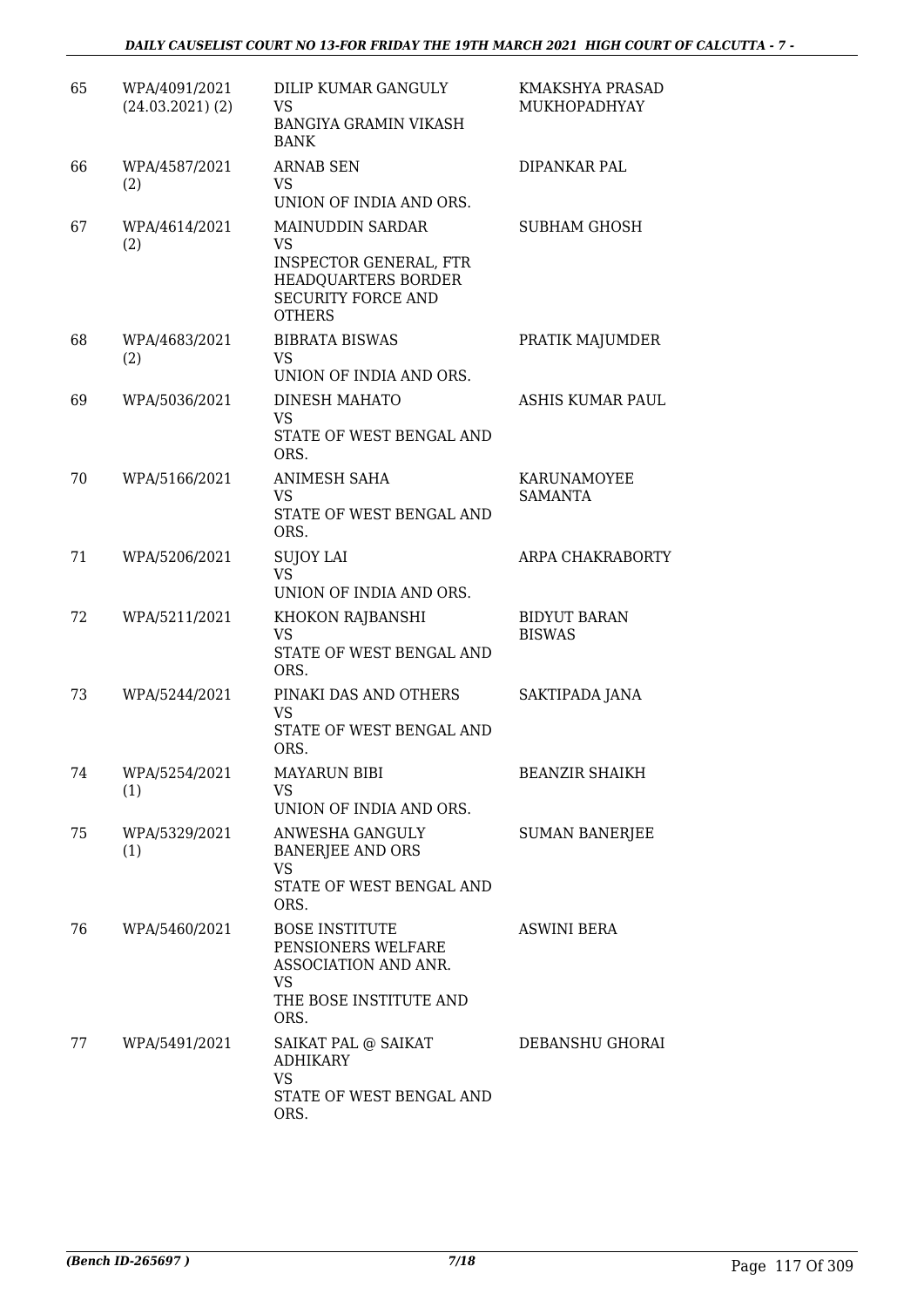| 78 | WPA/5562/2021                                     | KRISHNA KANTA BAPARI<br><b>VS</b><br>THE BANK OF INDIA AND ORS                           | PRITHVIRAJ SINHA<br><b>ROY</b>              |
|----|---------------------------------------------------|------------------------------------------------------------------------------------------|---------------------------------------------|
| 79 | WPA/5564/2021                                     | SHIBNATH DAS<br>VS<br>STATE OF WEST BENGAL AND<br>ORS.                                   | MD. AHSANUZZAMAN                            |
| 80 | WPA/5622/2021                                     | RAKIB KHAN AND OTHERS<br>VS<br>STATE OF WEST BENGAL AND<br>ORS.                          | MD. KUTUBUDDIN                              |
| 81 | WPA/5727/2021                                     | SANJOY SEN<br><b>VS</b><br>THE STATE OF WEST BENGAL<br><b>AND ORS</b>                    | <b>MANI SHANKAR</b><br><b>CHATTOPADHYAY</b> |
| 82 | WPA/5744/2021                                     | <b>SABINA KHATUN</b><br><b>VS</b><br>STATE OF WEST BENGAL AND<br>ORS.                    | <b>MD MOSIAR</b><br><b>RAHAMAN</b>          |
| 83 | WPA/5746/2021                                     | <b>SAMIMA BEGUM</b><br><b>VS</b><br>THE BOARD OF TRUSTEES OF<br>CALCUTTA PORT AND OTHERS | SK. REJAUL ALAM                             |
| 84 | WPA/5770/2021                                     | DULAL CHANDRA PAUL<br><b>VS</b><br>STATE OF WEST BENGAL AND<br>ORS.                      | <b>SANKAR PAUL</b>                          |
| 85 | WPA/5778/2021                                     | SUDIPTA KARMAKAR AND ORS<br><b>VS</b><br>STATE OF WEST BENGAL AND<br>ORS.                | <b>DIBYENDU</b><br><b>CHATTERJEE</b>        |
| 86 | WPA/5886/2021                                     | MD NASIRUDDIN AND ORS<br><b>VS</b><br>STATE OF WEST BENGAL AND<br>ORS.                   | HARADHAN MONDAL                             |
| 87 | WPA/5915/2021<br>$(24.03.2021)$ (At<br>11.00 a.m. | DHARAMDEO RAY<br>VS<br>UNION OF INDIA AND ORS.                                           | DEBASISH KUNDU                              |
| 88 | WPA/6027/2021                                     | <b>ANUJ SHAW</b><br><b>VS</b><br>THE EASTERN COALFIELD<br><b>LIMITED AND OTHERS</b>      | PRALAY<br><b>BHATTACHARJEE</b>              |
| 89 | WPA/6056/2021                                     | <b>CHINA DAS</b><br>VS<br>STATE OF WEST BENGAL AND<br>ORS.                               | SIDDHADEV ADAK                              |
| 90 | WPA/6071/2021                                     | DR. SANJIT BISWAS<br><b>VS</b><br>UNION OF INDIA AND<br><b>ANOTHER</b>                   | RANANEESH GUPTA<br><b>THAKURTA</b>          |
| 91 | WPA/6074/2021                                     | DR.SANJIT BISWAS<br>VS<br>UNION OF INDIA AND ORS.                                        | RANANEESH GUHA<br>THAKURTA                  |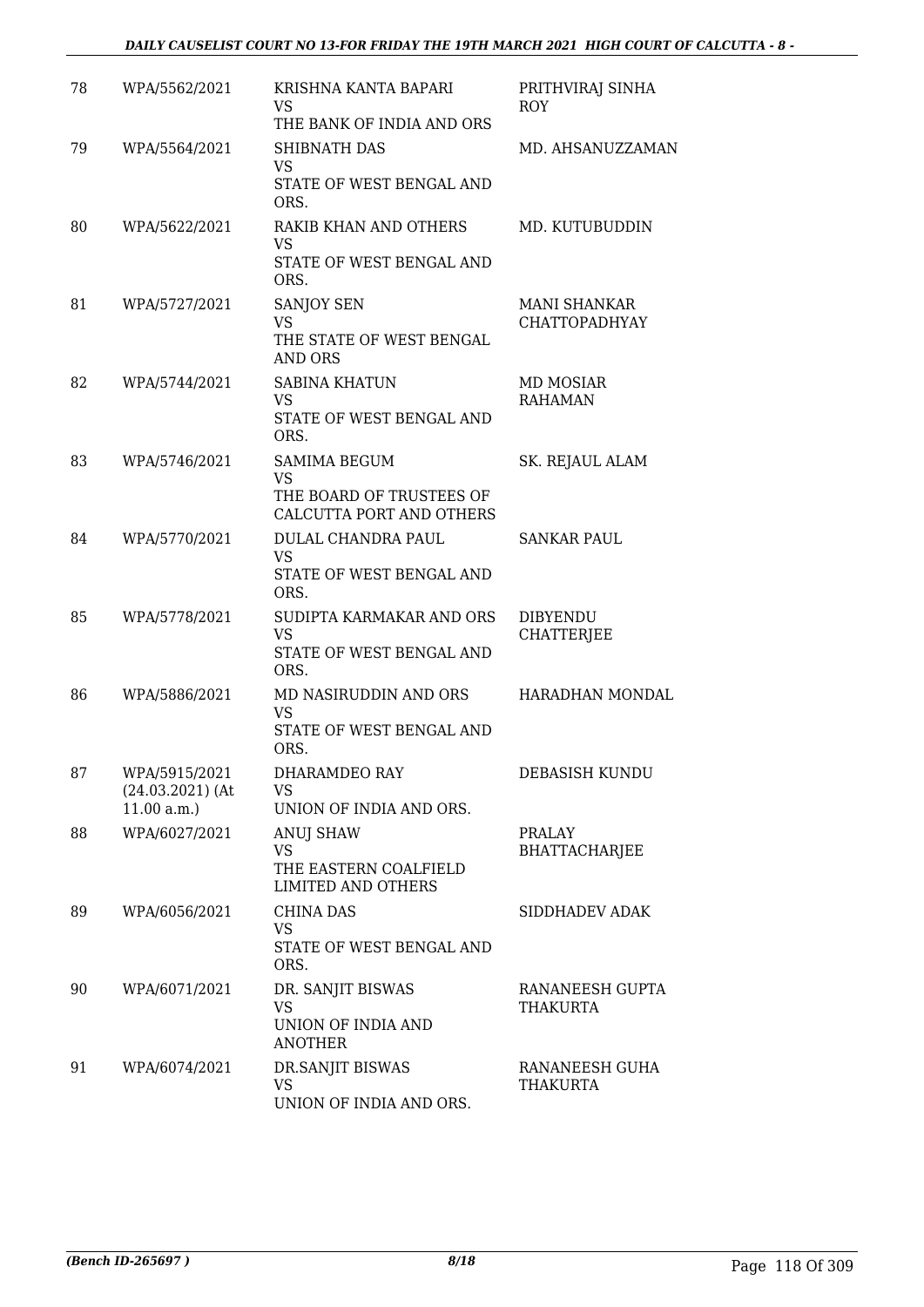| 92   | WPA/6102/2021 | AMALENDU BIKASH PANDA<br>VS<br>STATE OF WEST BENGAL AND                              | KAMAL KANTA KAR                            |
|------|---------------|--------------------------------------------------------------------------------------|--------------------------------------------|
|      |               | ORS.                                                                                 |                                            |
| 93   | WPA/6104/2021 | SHIVAJI ANANDRAO YADAV<br>VS<br>COAL INDIA LIMITED                                   | <b>SUJIT SAHA</b>                          |
| 94   | WPA/6160/2021 | NAJIMUDDIN<br>VS.<br>STATE OF WEST BENGAL AND                                        | Md. Habibur Rahaman                        |
| 95   | WPA/6185/2021 | ORS.<br>NARGISA BIBI<br><b>VS</b><br>UNION OF INDIA AND ORS.                         | <b>SUSMITA</b><br><b>CHOWDHURY</b>         |
| wt96 | WPA/6190/2021 | PABITRAMAYEE MAJHI<br><b>VS</b><br>STATE OF WEST BENGAL AND<br>ORS.                  | KASHISWAR GHOSAL                           |
| 97   | WPA/6212/2021 | SANTOSH KUMAR MAHATO<br>AND ORS<br><b>VS</b><br>THE UNION OF INDIA AND<br><b>ORS</b> | <b>SUKHENDU BIKASH</b><br><b>MUKHERJEE</b> |
| 98   | WPA/6321/2021 | <b>ARCHITA MANNA</b><br>VS<br>STATE OF WEST BENGAL AND<br>ORS.                       | <b>ANIL KUMAR</b><br><b>CHATTOPADHYAYA</b> |
| 99   | WPA/6323/2021 | KAILAS GORAI<br><b>VS</b><br>WBSEDCL AND ORS.                                        | TANUJA BASAK                               |
| 100  | WPA/6331/2021 | PARIMAL MANDAL<br>VS<br>STATE OF WEST BENGAL AND<br>ORS.                             | JOYDEEP ROY                                |
| 101  | WPA/6348/2021 | PRASANTA BESRA<br>VS<br>STATE OF WEST BENGAL AND<br>ORS.                             | <b>GORA CHAND</b><br>SAMANTA               |
| 102  | WPA/6377/2021 | RAJ KUMAR PAL AND ORS<br><b>VS</b><br>STATE OF WEST BENGAL AND<br>ORS.               | <b>UDAY NARAYAN</b><br><b>BETAL</b>        |
| 103  | WPA/6385/2021 | TAFFAZZUL HUSSAIN GILANI<br><b>VS</b><br>STATE OF WEST BENGAL AND<br>ORS.            | ADITYA MONDAL                              |
| 104  | WPA/6400/2021 | <b>IMTIAZ HUSSAIN</b><br><b>VS</b><br>STATE OF WEST BENGAL AND<br>ORS.               | ADITYA MONDAL                              |
| 105  | WPA/6481/2021 | <b>AMAR DAS</b><br>VS<br>STATE OF WEST BENGAL AND<br>ORS.                            | AYAN MITRA                                 |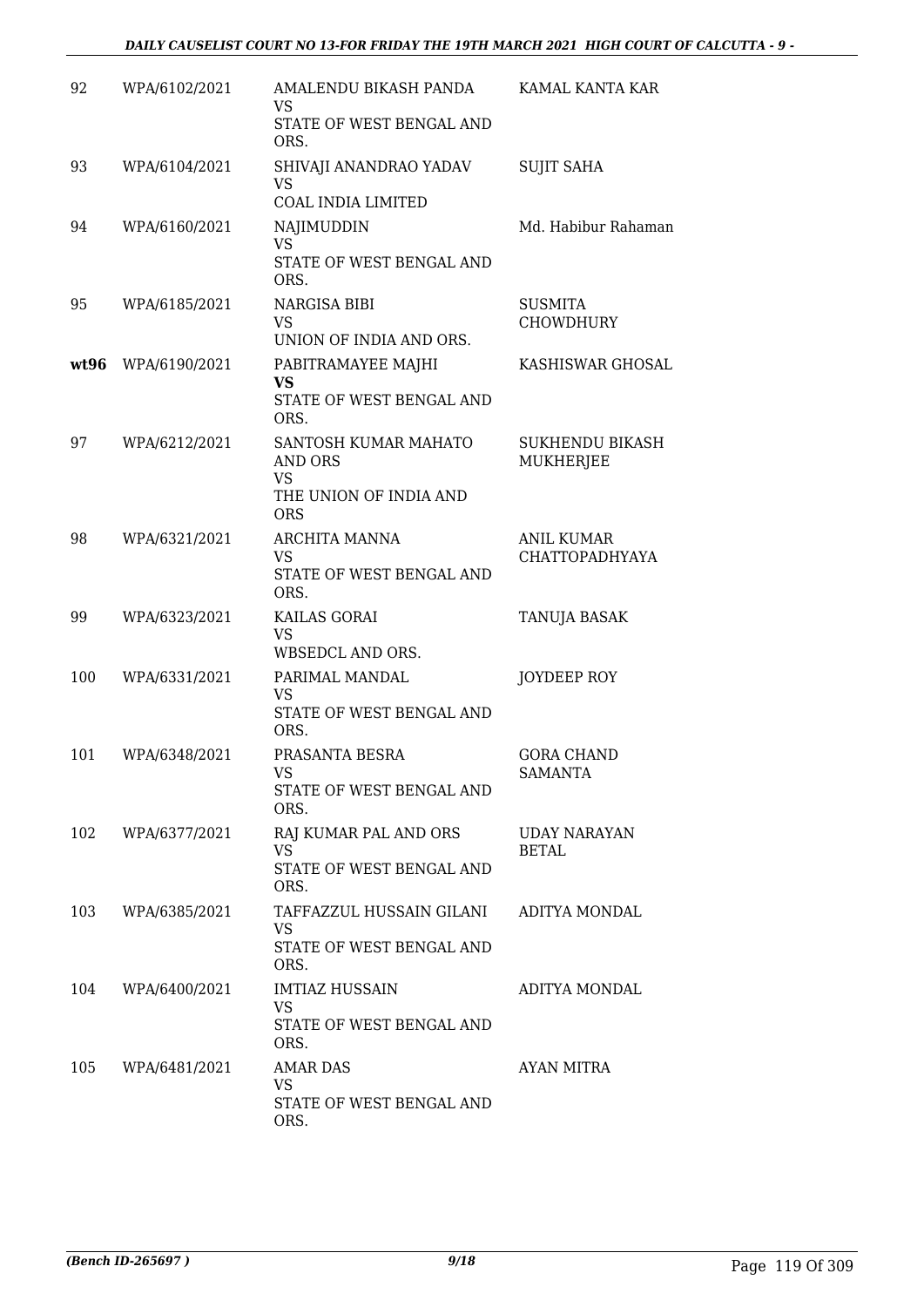| 106 | WPA/6511/2021 | SOMNATH NANDI<br>VS<br>STATE OF WEST BENGAL AND<br>ORS.                                        | MONIRUZZAMAN                         |
|-----|---------------|------------------------------------------------------------------------------------------------|--------------------------------------|
| 107 | WPA/6530/2021 | RAJDIPTA BARMAN<br>VS.<br><b>EMPLOYEES PROVIDENT</b><br>FUND ORGANISATION AND<br><b>OTHERS</b> | DEBOPRIYO KARAN                      |
| 108 | WPA/6536/2021 | SMT KAJOL BADYAKAR<br>VS<br>M/S. EASTERN COAL FIELDS<br>LTD AND ORS                            | AMAL KUMAR DUTTA                     |
| 109 | WPA/6544/2021 | KRISHNA BHUIYA<br><b>VS</b><br>EASTERN COAL FIELDS LTD<br><b>AND ORS</b>                       | AMAL KR DATTA                        |
| 110 | WPA/6551/2021 | <b>MAHESH BAURI</b><br>VS.<br>THE COAL INDIA LTD AND<br><b>ORS</b>                             | AMAL KUMAR DATTA                     |
| 111 | WPA/6587/2021 | JYOTISH MONDAL AND<br><b>ANOTHER</b><br><b>VS</b><br>STATE OF WEST BENGAL AND<br>ORS.          | <b>TANUJA BASAK</b>                  |
| 112 | WPA/6646/2021 | SHIKHA DAS<br><b>VS</b><br>THE KOLKATA PORT TRUST<br>AND ORS.                                  | MOHINI MOHAN<br><b>BHATTACHARJEE</b> |
| 113 | WPA/6695/2021 | PIJUSH KANTI ROY<br>CHOWDHURY<br>VS<br>STATE OF WEST BENGAL AND<br>ORS.                        | <b>JAMIRUDDIN KHAN</b>               |
| 114 | WPA/6696/2021 | SUPRIYA GUCHAIT<br>VS<br>STATE OF WEST BENGAL AND<br>ORS.                                      | JAMIRUDDIN KHAN                      |
| 115 | WPA/6699/2021 | BINDU BIHARI SAHA<br>VS<br>STATE OF WEST BENGAL AND<br>ORS.                                    | JAMIRUDDIN KHAN                      |
| 116 | WPA/6713/2021 | <b>AJAY KUMAR</b><br>VS.<br>STATE OF WEST BENGAL AND<br>ORS.                                   | JAMIRUDDIN KHAN                      |
| 117 | WPA/6716/2021 | DINANATH THAKUR<br><b>VS</b><br>STATE OF WEST BENGAL AND<br>ORS.                               | JAMIRUDDIN KHAN                      |
| 118 | WPA/6717/2021 | PULAK SANKAR CHOUDHURY<br><b>VS</b><br>STATE OF WEST BENGAL AND<br>ORS.                        | JAMIRUDDIN KHAN                      |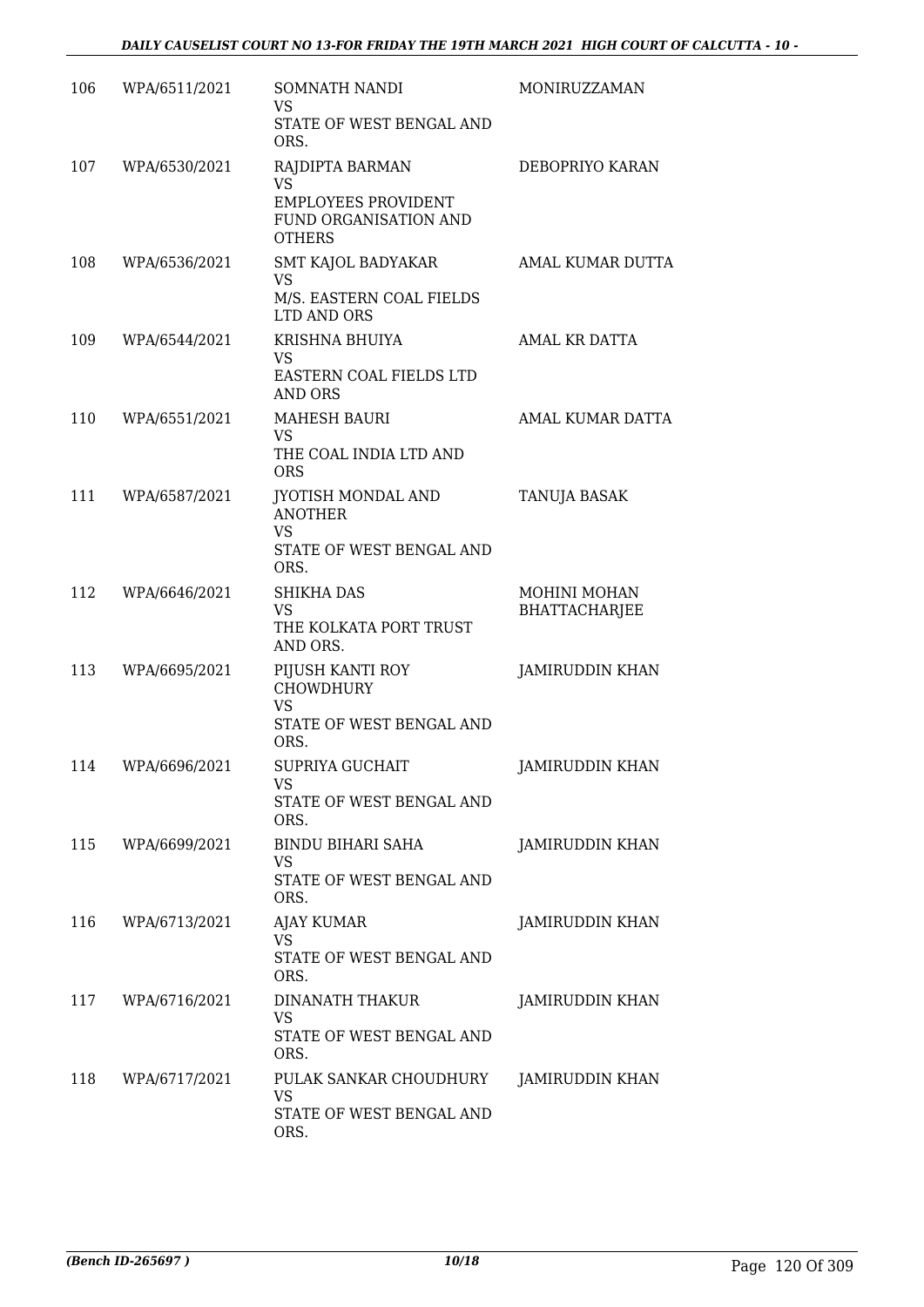| 119 | WPA/6719/2021 | <b>SUSHANTA MITRA</b><br>VS.<br>STATE OF WEST BENGAL AND<br>ORS.         | JAMIRUDDIN KHAN                |
|-----|---------------|--------------------------------------------------------------------------|--------------------------------|
| 120 | WPA/6721/2021 | DEBAPRIYA NAG ROY<br><b>VS</b><br>STATE OF WEST BENGAL AND<br>ORS.       | PRITAM CHOUDHURY               |
| 121 | WPA/6729/2021 | PRIYA KARMAKAR<br>VS.<br>STATE OF WEST BENGAL AND<br>ORS.                | <b>BAISAKHI SINGHA</b>         |
| 122 | WPA/6733/2021 | <b>GURUPADA MURMU</b><br><b>VS</b><br>UNION OF INDIA AND ORS.            | kashiswar ghosal               |
| 123 | WPA/6781/2021 | MANTULAL MONDAL<br><b>VS</b><br>KOLKATA PORT TRUST AND<br>ORS.           | RAJIB KUMAR KUNDU              |
| 124 | WPA/6832/2021 | <b>BEAUTY CHAKRABORTY</b><br>VS.<br>STATE OF WEST BENGAL AND<br>ORS.     | PARTHA<br><b>CHAKRABORTY</b>   |
| 125 | WPA/6848/2021 | KRISHNENDU CHATTERJEE<br><b>VS</b><br>STATE OF WEST BENGAL AND<br>ORS.   | MONIRUZZAMAN                   |
| 126 | WPA/6859/2021 | AMIT KUMAR HOWLADAR<br><b>VS</b><br>UNION OF INDIA AND ORS.              | PROBAL SARKAR                  |
| 127 | WPA/7007/2021 | PRASANTA KUMAR PAHARI<br>VS<br>STATE OF WEST BENGAL AND<br>ORS.          | SALONI<br><b>BHATTACHARJEE</b> |
| 128 | WPA/7055/2021 | JAYANTI SARKAR ROY<br>VS<br>STATE OF WEST BENGAL AND<br>ORS.             | Anirban Banerjee               |
| 129 | WPA/7072/2021 | TARUN KUMAR MANDAL<br><b>VS</b><br>CENTRAL BANK OF INDIA AND<br>ORS.     | ABHINABA DAN                   |
| 130 | WPA/7088/2021 | PRADIP KUMAR SARKAR<br>VS<br>WEST BENGAL HOUSING<br><b>BOARD AND ORS</b> | UDAYAN DUTTA                   |
| 131 | WPA/7124/2021 | MIRA PANDA<br>VS.<br>STATE OF WEST BENGAL AND<br>ORS.                    | ABHILASH SINHA<br>ROY          |
| 132 | WPA/7247/2021 | PAPIYA BHADURI<br>VS<br>STATE OF WEST BENGAL AND<br>ORS.                 | ARPA CHAKRABORTY               |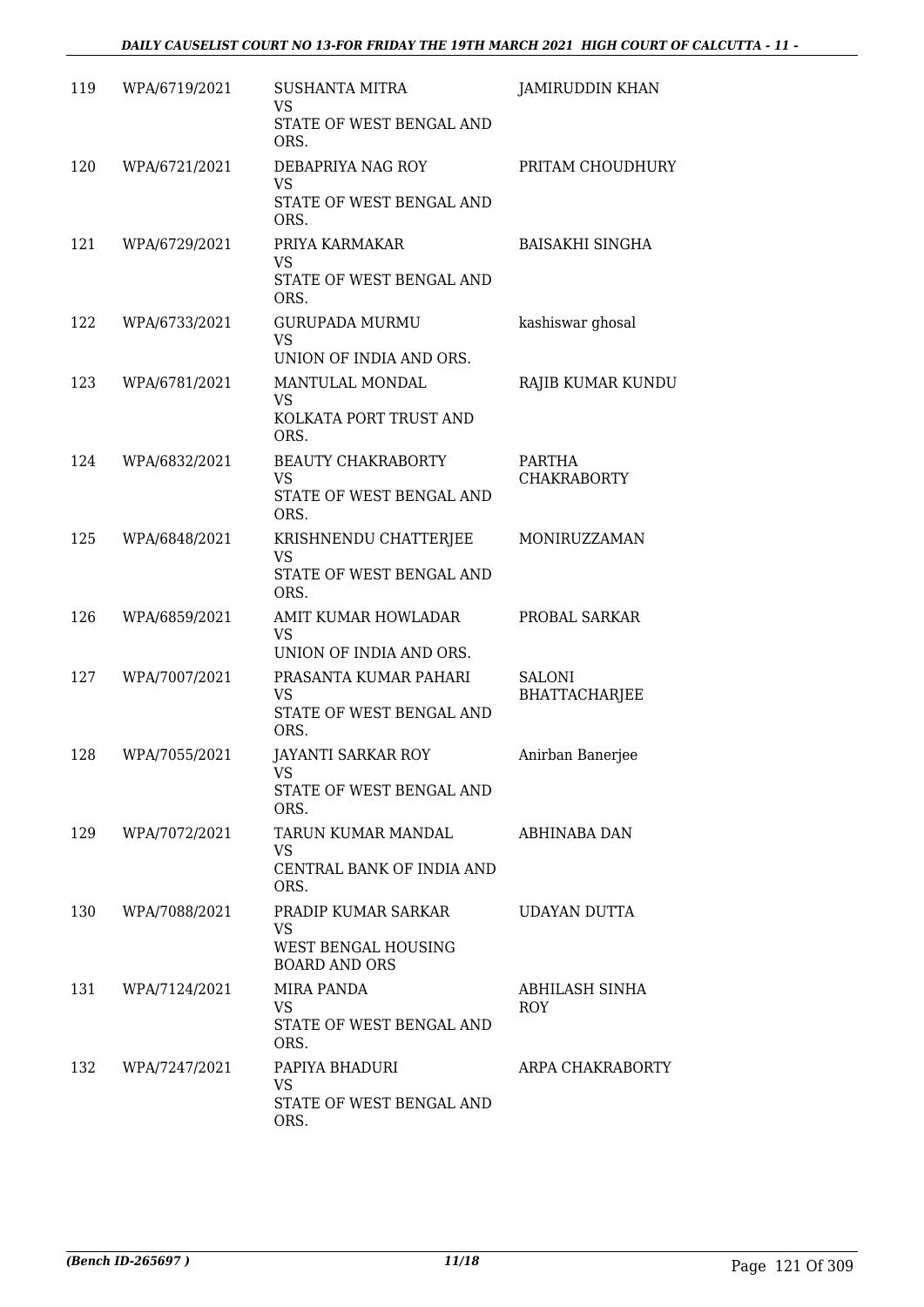| 133 | WPA/7287/2021 | <b>DOLI SARKAR</b><br><b>VS</b><br>STATE BANK OF INDIA AND<br><b>OTHERS</b>                  | CHIRANJIB SINHA        |
|-----|---------------|----------------------------------------------------------------------------------------------|------------------------|
| 134 | WPA/7345/2021 | <b>VED PRAKASH</b><br><b>VS</b><br>COAL INDIA LIMITED AND<br><b>OTHERS</b>                   | AMAR NATH GHOSH        |
| 135 | WPA/7370/2021 | RAJENDRA PRATAP SINGH<br><b>VS</b><br>UNION OF INDIA AND ORS.                                | <b>UJJAL RAY</b>       |
| 136 | WPA/7450/2021 | MONOJENDRA CHAKRABORTY<br><b>AND OTHERS</b><br><b>VS</b><br>STATE OF WEST BENGAL AND<br>ORS. | MASUM ALI SARDAR       |
| 137 | WPA/7465/2021 | PRADIP KUMAR BOSE<br>VS<br>STATE OF WEST BENGAL AND<br>ORS.                                  | <b>JAMIRUDDIN KHAN</b> |
| 138 | WPA/7468/2021 | <b>GUNASINDHU MONDAL</b><br><b>VS</b><br>STATE OF WEST BENGAL AND<br>ORS.                    | JAMIRUDDIN KHAN        |
| 139 | WPA/7473/2021 | RANJAN KUMAR MONDAL<br>VS.<br>STATE OF WEST BENGAL AND<br>ORS.                               | <b>JAMIRUDDIN KHAN</b> |
| 140 | WPA/7477/2021 | <b>BIJOY MAITY</b><br><b>VS</b><br>STATE OF WEST BENGAL AND<br>ORS.                          | <b>JAMIRUDDIN KHAN</b> |
| 141 | WPA/7478/2021 | RABINDRA NATH DEY<br>VS<br>STATE OF WEST BENGAL AND<br>ORS.                                  | JAMIRUDDIN KHAN        |
| 142 | WPA/7482/2021 | RABINDRA PROSAD SINGH<br>VS<br>STATE OF WEST BENGAL AND<br>ORS.                              | <b>JAMIRUDDIN KHAN</b> |
| 143 | WPA/7485/2021 | AMAL KUMAR CHATTERJEE<br><b>VS</b><br>STATE OF WEST BENGAL AND<br>ORS.                       | <b>JAMIRUDDIN KHAN</b> |
| 144 | WPA/7488/2021 | TAPAN BHATTACHARJEE<br>VS<br>STATE OF WEST BENGAL AND<br>ORS.                                | <b>JAMIRUDDIN KHAN</b> |
| 145 | WPA/7489/2021 | <b>BHAJA HARI MAHATO</b><br>VS<br>UNION OF INDIA AND ORS.                                    | <b>SOUGATA MITRA</b>   |
| 146 | WPA/7490/2021 | VIVEKANANDA HALDER AND<br><b>ORS</b><br><b>VS</b><br>STATE OF WEST BENGAL AND<br>ORS.        | PARVEJ ALAM            |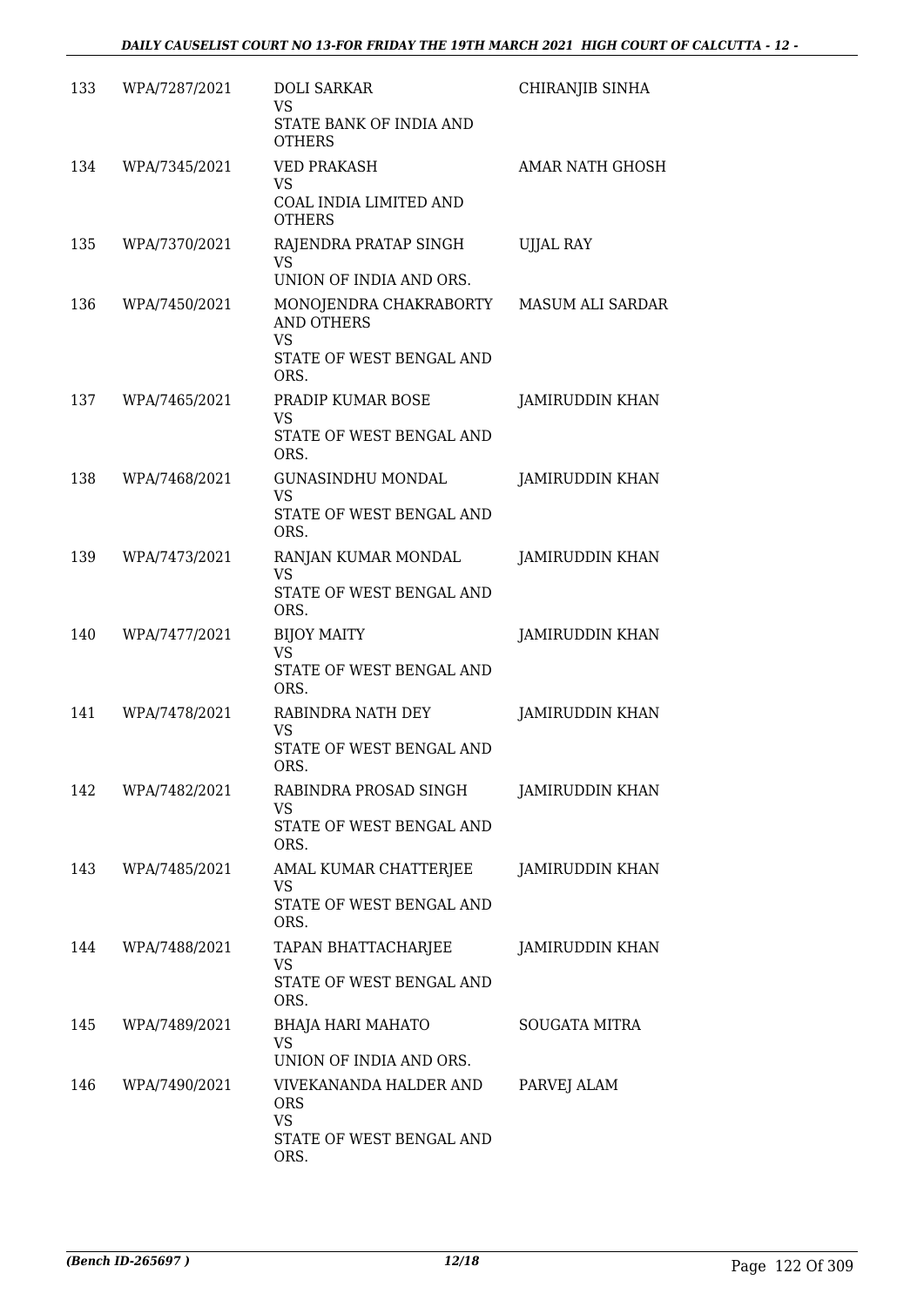| 147 | WPA/7587/2021                          | NOJIMODDIN SK. AND ORS<br><b>VS</b><br>UNION OF INDIA AND ORS.                                 | <b>ANKITA DEY</b>                  |
|-----|----------------------------------------|------------------------------------------------------------------------------------------------|------------------------------------|
| 148 | WPA/7618/2021                          | <b>TIRTHANKAR BASU</b><br>VS<br>STATE OF WEST BENGAL AND<br>ORS.                               | <b>ANUJIT MOOKERJEE</b>            |
| 149 | WPA/7715/2021                          | DR SASANKA SEKHAR<br><b>DEBNATH</b><br><b>VS</b><br>THEUNIVERSITY GRANTS                       | PRIYANKA LAMA                      |
|     |                                        | <b>COMMISSION AND ORS</b><br><b>MOTION GROUP - V</b>                                           |                                    |
| 150 | WPA/16717/2019<br>(24.03.2021)         | MALLIKA MANDAL<br>VS.<br>STATE OF WEST BENGAL &                                                | SRIKANTA DATTA                     |
| 151 | WPA/24026/2019<br>(24.03.2021)         | <b>ORS</b><br>PRADIP PATTANAYAK & ANR<br><b>VS</b><br>STATE OF WEST BENGAL &<br><b>ORS</b>     | <b>JOYEE MAITI</b>                 |
| 152 | WPA/4088/2020<br>(2)                   | ANIMESH DAS & ANR<br><b>VS</b><br>STATE OF WEST BENGAL &<br><b>ORS</b>                         | <b>TANUJA BASAK</b>                |
| 153 | WPA/4846/2020                          | DILIP KONAI @ DILIP KUMAR<br><b>KONAI</b><br><b>VS</b><br>STATE OF WEST BENGAL &<br><b>ORS</b> | KAUSTAV BAGCHI                     |
| 154 | WPA/4847/2020                          | <b>MIR ABU BAKKAR</b><br><b>VS</b><br>STATE OF WEST BENGAL &<br><b>ORS</b>                     | KOUSTAV BAGCHI                     |
| 155 | WPA/4848/2020                          | MD. MOMINUL HOQUE<br>VS<br>STATE OF WEST BENGAL &<br><b>ORS</b>                                | KOUSTAV BAGCHI                     |
| 156 | WPA/4850/2020                          | SAJIT ALI<br><b>VS</b><br>STATE OF WEST BENGAL &<br><b>ORS</b>                                 | KOUSTAV BAGCHI                     |
| 157 | WPA/10096/2020<br>$(23.03.2021)$ $(2)$ | R K M SAROWAR JAHAN<br><b>VS</b><br>STATE OF WEST BENGAL AND<br>ORS.                           | TANUJA BASAK                       |
| 158 | WPA/10328/2020                         | CHITTARANJAN PARAMANIK<br>VS<br>STATE OF WEST BENGAL AND<br>ORS.                               | ANJAN<br><b>BHATTACHARYA</b>       |
| 159 | WPA/11092/2020<br>$(23.03.2021)$ $(2)$ | <b>FIROZ SARKAR</b><br>VS<br>State of West Bengal                                              | <b>GOLAM NURE</b><br><b>IMROHI</b> |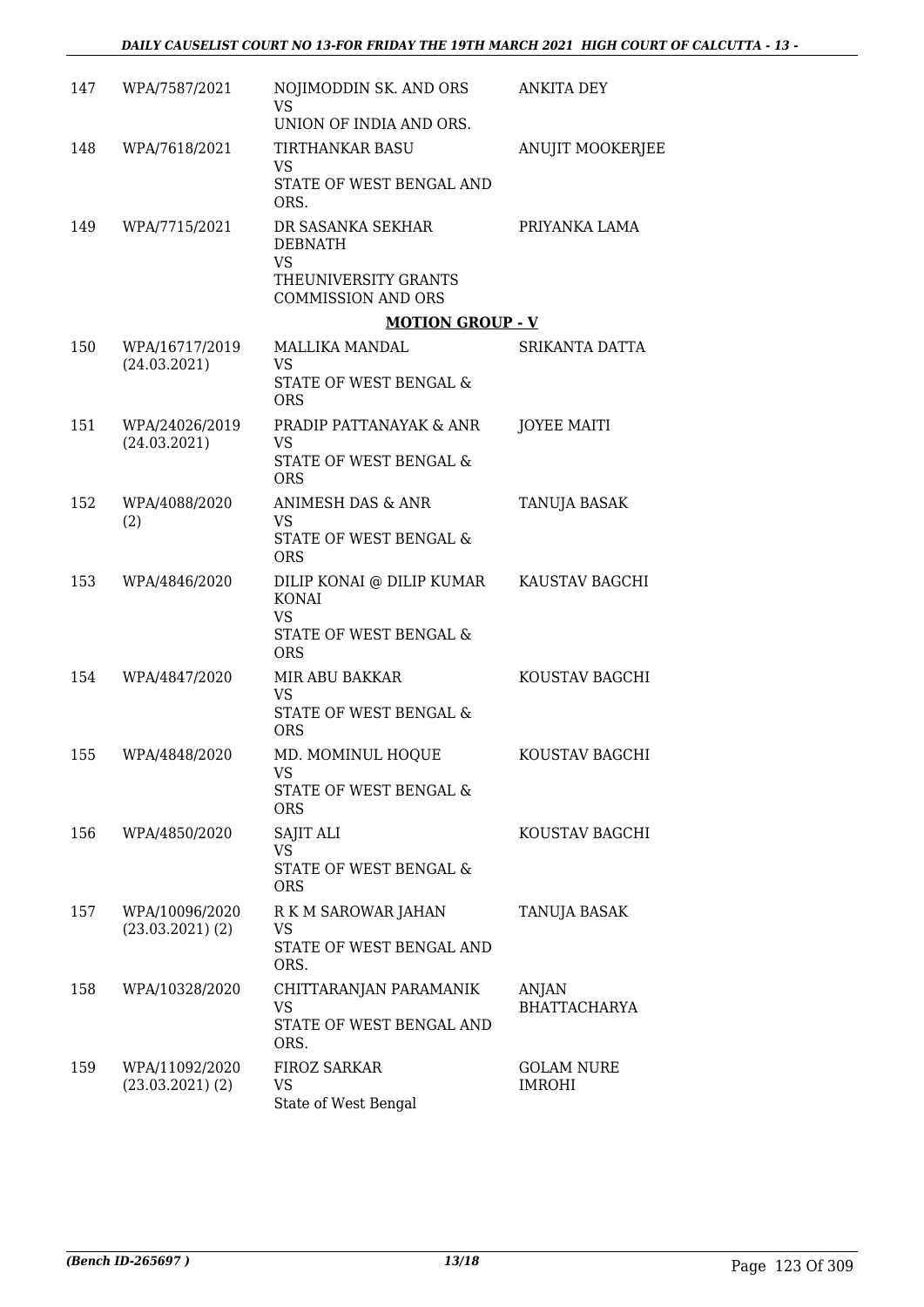| 160 | WPA/11805/2020<br>$(23.03.2021)$ $(2)$ | RATAN MAITY<br>VS.<br>STATE OF WEST BENGAL AND<br>ORS.                                     | RAMA HALDAR                     |
|-----|----------------------------------------|--------------------------------------------------------------------------------------------|---------------------------------|
| 161 | WPA/482/2021<br>$(23.03.2021)$ $(2)$   | MAMTAJ BIBI<br>VS<br>STATE OF WEST BENGAL AND<br>ORS.                                      | MD. GOLAM NURE<br><b>IMROHI</b> |
| 162 | WPA/656/2021                           | NANDITA PAUL (HALDER)<br>VS.<br>STATE OF WEST BENGAL AND<br>ORS.                           | <b>SRIKUMAR MANDAL</b>          |
| 163 | WPA/1394/2021                          | SUSMITA MONDAL AND ORS<br><b>VS</b><br>STATE OF WEST BENGAL AND<br>ORS.                    | <b>SUNNY NANDY</b>              |
| 164 | WPA/1510/2021                          | SRIMANTI ORAW<br><b>VS</b><br>STATE OF WEST BENGAL AND<br>ORS.                             | UTTAM BANERJEE                  |
| 165 | WPA/2066/2021                          | <b>MITHU BAGDI</b><br>VS.<br>STATE OF WEST BENGAL AND<br>ORS.                              | UTTAM BANERJEE                  |
| 166 | WPA/2074/2021<br>(1)                   | <b>GOURI SHANKAR MAHATO</b><br>VS<br>STATE OF WEST BENGAL AND<br>ORS.                      | SIVA PRASAD GHOSE               |
| 167 | WPA/2799/2021<br>(1)                   | NIKHIL CHANDRA MAHATO<br><b>VS</b><br>STATE OF WEST BENGAL AND<br><b>ORS</b>               | SIVA PRASAD GHOSE               |
| 168 | WPA/3602/2021<br>(1)                   | <b>ABHIJIT DAS</b><br><b>VS</b><br>STATE OF WEST BENGAL AND<br>ORS.                        | SURYASARATHI BASU               |
| 169 | WPA/3640/2021                          | SAIKH MOKBUL ALAM<br>VS<br>STATE OF WEST BENGAL AND<br>ORS.                                | <b>SHAKTIDHAR DAS</b>           |
| 170 | WPA/3904/2021                          | <b>MANOJ KR DAS</b><br>VS.<br>STATE OF WEST BENGAL AND<br>ORS.                             | <b>BISWAJIT MAL</b>             |
| 171 | WPA/5207/2021                          | MITHU LET RAJBHAR @<br><b>MITHU LET</b><br><b>VS</b><br>STATE OF WEST BENGAL AND<br>ORS.10 | PROSENJIT<br><b>MUKHERJEE</b>   |
| 172 | WPA/5353/2021                          | SANJOY KUMAR MAJI<br><b>VS</b><br>STATE OF WEST BENGAL AND<br>ORS.                         | <b>BIDHAN BISWAS</b>            |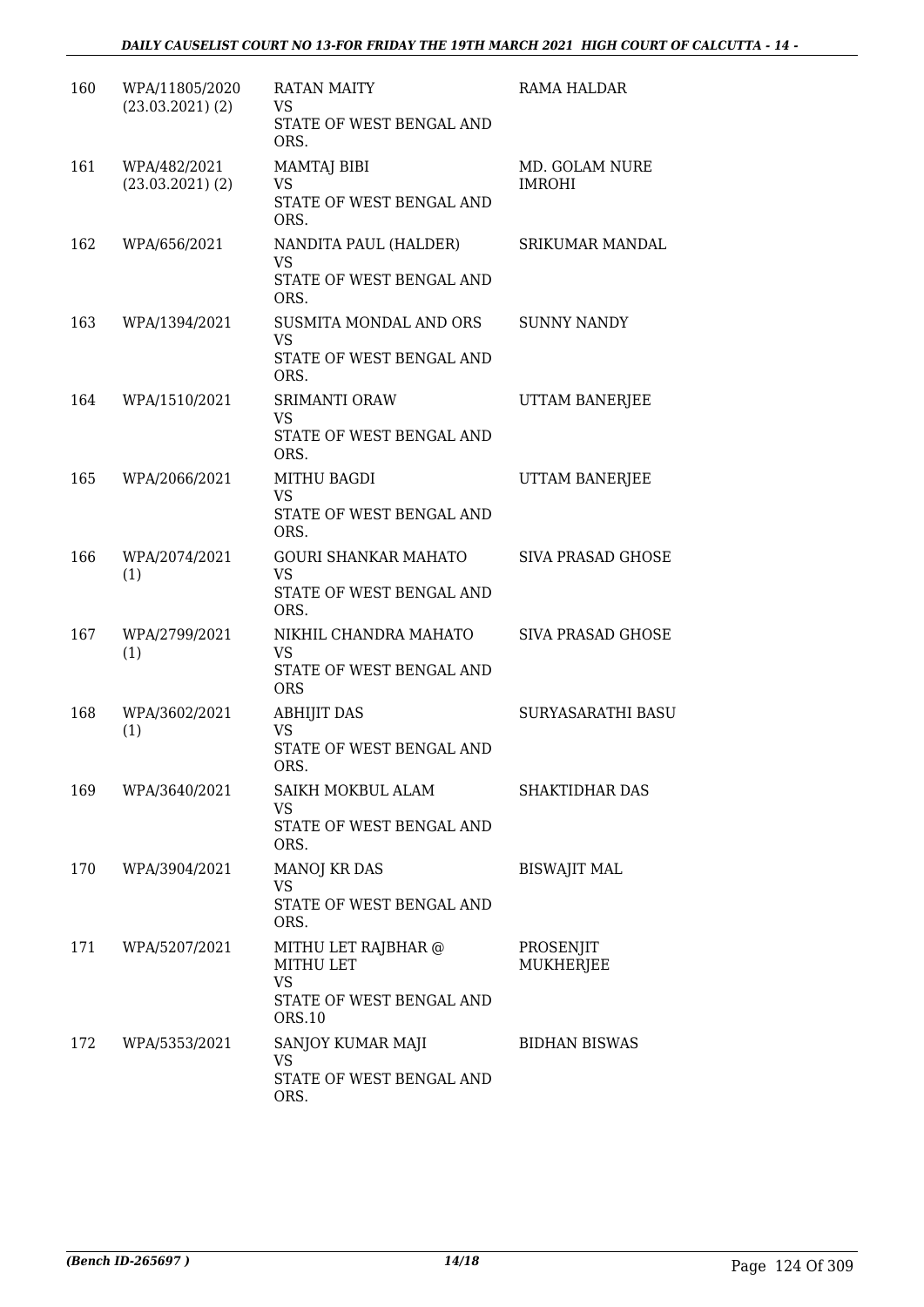| 173 | WPA/5696/2021<br>$(23.03.2021)$ (1) | MD. JAMALUDDIN<br>VS<br>STATE OF WEST BENGAL AND<br>ORS.                               | KAUSTUV MISHRA                         |
|-----|-------------------------------------|----------------------------------------------------------------------------------------|----------------------------------------|
| 174 | WPA/5919/2021                       | DEBASISH PAL AND ORS<br>VS<br>STATE OF WEST BENGAL AND<br>ORS.                         | <b>MANAS KUMAR DAS</b>                 |
| 175 | WPA/6148/2021                       | PURNIMA SINGH<br><b>VS</b><br>STATE OF WEST BENGAL AND<br>ORS.                         | <b>ASHOK KUMAR BAR</b>                 |
| 176 | WPA/6157/2021                       | <b>BIKASH ROUTH</b><br><b>VS</b><br>STATE OF WEST BENGAL AND<br>ORS.                   | <b>BHASKAR CHANDRA</b><br><b>MANNA</b> |
| 177 | WPA/6338/2021                       | HIMANSHU CHATTERJEE AND<br><b>ORS</b><br><b>VS</b><br>STATE OF WEST BENGAL AND<br>ORS. | TIRTHANKAR ROY                         |
| 178 | WPA/6417/2021<br>$(Co-op. Soc.)$    | AMALENDU BIKASH PANDA<br><b>VS</b><br>STATE OF WEST BENGAL AND<br>ORS.                 | KAMAL KANTA KAR                        |
| 179 | WPA/6486/2021                       | PRATIMA BANERJEE<br><b>VS</b><br>STATE OF WEST BENGAL AND<br>ORS.                      | <b>GOPAL MONDAL</b>                    |
| 180 | WPA/6487/2021                       | SANJIB BERA<br><b>VS</b><br>THE STATE OF WEST BENGAL<br>AND ORS                        | <b>SUBHADEEP</b><br>CHATTERJEE         |
| 181 | WPA/6545/2021                       | AJIT KUMAR SAHA AND<br><b>ANOTHER</b><br>VS —<br>STATE OF WEST BENGAL AND<br>ORS.      | PANKAJ HALDER                          |
| 182 | WPA/6573/2021                       | AZMAUL SK<br>VS<br>STATE OF WEST BENGAL AND<br>ORS.                                    | MD.AHSANUZZAMAN                        |
| 183 | WPA/6794/2021                       | RANAJIT BASULI<br><b>VS</b><br>STATE OF WEST BENGAL AND<br>ORS.                        | <b>BISWAJIT MAL</b>                    |
| 184 | WPA/6798/2021                       | AJIT KUMAR DHANG<br>VS<br>STATE OF WEST BENGAL AND<br>ORS.                             | <b>BISWAJIT MAL</b>                    |
| 185 | WPA/6986/2021                       | CHARANDHULI LET<br><b>VS</b><br>STATE OF WEST BENGAL AND<br>ORS.                       | SRIKANTA DATTA                         |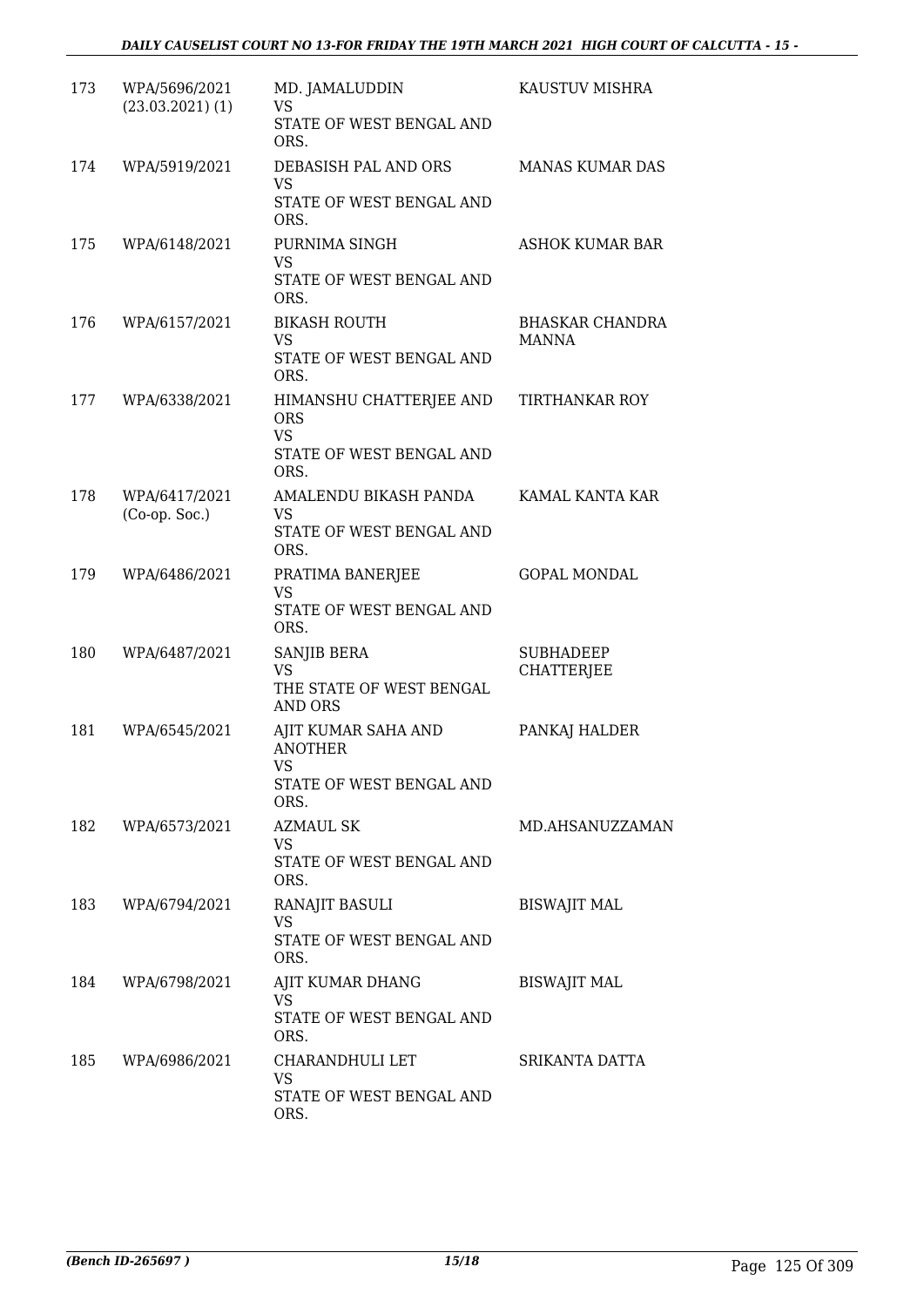| 186 | WPA/7081/2021                                     | MUMTAAZ BEGUM<br>VS.                                                                       | <b>BISWAJIT MAL</b>                    |
|-----|---------------------------------------------------|--------------------------------------------------------------------------------------------|----------------------------------------|
|     |                                                   | STATE OF WEST BENGAL AND<br>ORS.                                                           |                                        |
| 187 | WPA/7131/2021                                     | <b>JAMUNA BARUI</b>                                                                        | SABITA KHUTIA                          |
|     |                                                   | <b>VS</b><br>STATE OF WEST BENGAL AND<br>ORS.                                              | <b>BHUNYA</b>                          |
| 188 | WPA/7134/2021                                     | <b>SUNDAR GOPAL</b><br><b>CHAKRABORTY</b><br><b>VS</b><br>STATE OF WEST BENGAL AND         | <b>SABITA KHUTIA</b><br><b>BHUNYA</b>  |
| 189 | WPA/7279/2021                                     | ORS.<br>CHANCHAL SEN<br><b>VS</b><br>STATE OF WEST BENGAL AND<br>ORS.                      | TATHAGATA<br>MAJUMDER                  |
| 190 | WPA/7452/2021<br>$(Co-op. Soc.)$                  | <b>SANAT SUR</b><br>VS<br>STATE OF WEST BENGAL AND<br>ORS.                                 | <b>TATHAGATA</b><br><b>MAJUMDAR</b>    |
| 191 | WPA/7453/2021<br>$(Co.-op. Soc.)$                 | DEB KUMAR DUTTA<br>VS<br>STATE OF WEST BENGAL AND<br>ORS.                                  | TATHAGATA<br><b>MAJUMDAR</b>           |
| 192 | WPA/7515/2021                                     | SANJOY KUMAR MAJI<br>VS.<br>STATE OF WEST BENGAL AND<br>ORS.                               | <b>BIDHAN BISWAS</b>                   |
| 193 | WPA/7779/2021                                     | <b>SAGAR DOM</b><br><b>VS</b><br>STATE OF WEST BENGAL AND<br>ORS.                          | <b>BISWAJIT MAL</b>                    |
| 194 | WPA/7780/2021                                     | <b>SHIBANI BAURI</b><br>VS<br>STATE OF WEST BENGAL AND<br>ORS.                             | <b>BISWAJIT MAL</b>                    |
| 195 | WPA/7783/2021                                     | <b>SABITA PAKREY</b><br><b>VS</b><br>STATE OF WEST BENGAL AND<br>ORS.                      | <b>BISWAJIT MAL</b>                    |
|     |                                                   | <b>HEARING</b>                                                                             |                                        |
| 196 | WPA/382/2011<br>(Gr. VI) (1) (N.T.W.)             | RAM PROSAD PAN<br>VS<br>UNION OF INDIA AND ORS                                             | GAUTAM NARAYAN<br><b>BHATTACHARJEE</b> |
|     | IA NO: CAN/2/2020, CAN/3/2020                     |                                                                                            |                                        |
| 197 | WPA/20544/2015<br>$(22.03.2021)$ (At<br>2.00 p.m. | PURNA CHANDRA SARKAR<br><b>VS</b><br><b>BANGIYA GRAMIN VIKASH</b><br><b>BANK &amp; ORS</b> | <b>SUMITA SHAW</b>                     |
|     |                                                   | IA NO: CAN/1/2019(Old No:CAN/12708/2019), CAN/2/2020, CAN/3/2020                           |                                        |
| 198 | WPA/24525/2018<br>(Gr.VI) (2)                     | RAMA PRASAD SARKAR<br>VS<br>STATE OF WEST BENGAL&<br><b>ORS</b>                            | RAMA PRASAD<br><b>SARKAR IN PERSON</b> |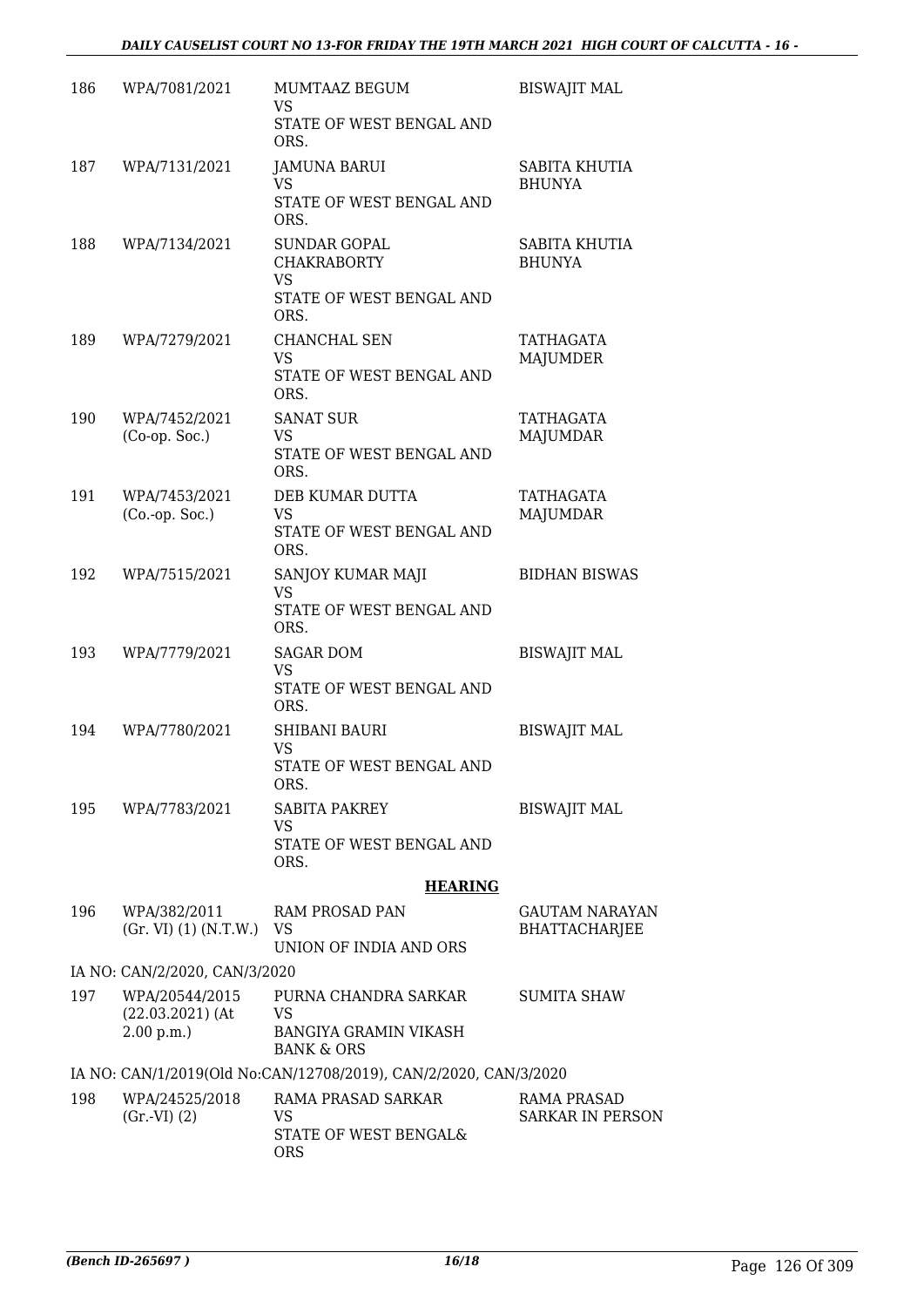| 199 | WPA/24642/2018<br>$(Gr.-VI) (2)$         | RAKESH KUMAR SRIVASTAVA<br>& ANR<br><b>VS</b><br>W.B. S. E. D. CO-LTD & ORS                | V. CHATTERJEE                       |                 |
|-----|------------------------------------------|--------------------------------------------------------------------------------------------|-------------------------------------|-----------------|
|     | IA NO: CAN/1/2019(Old No:CAN/8318/2019)  |                                                                                            |                                     |                 |
|     | wt200 WPA/25162/2018                     | ANIRUDDHA KAR & ORS<br><b>VS</b><br>W.B.S. E.D.CO. LTD & ORS                               | <b>VICTOR CHATTERJEE</b>            |                 |
|     | IA NO: CAN/1/2019(Old No:CAN/8317/2019)  |                                                                                            |                                     |                 |
| 201 | WPA/5214/2019                            | MD. RUKNUDDIN                                                                              | SHABAZ ALAM                         | SAIKAT BANERJEE |
|     | (2)                                      | <b>VS</b><br>THE HON'BLE HIGH COURT AT<br><b>CALCUTTA &amp; ORS</b>                        |                                     |                 |
| 202 | WPA/5306/2019                            | BIKASH CHANDRA DE & ORS<br>VS<br>THE DIRECTOR GENERAL, RPF<br>& ORS                        | <b>SOUMI KUNDU</b>                  |                 |
|     | IA NO: CAN/1/2019(Old No:CAN/11848/2019) |                                                                                            |                                     |                 |
| 203 | WPA/7670/2019<br>(2)                     | ASIM SARKAR @ ASHIM<br><b>SARKAR</b><br><b>VS</b><br>CENTRAL BANK OF INDIA &<br><b>ORS</b> | <b>SAMKHA SUBHRA</b><br><b>ROY</b>  |                 |
| 204 | WPA/7671/2019<br>(2)                     | <b>JUDHISTHIR MAHATO</b><br><b>VS</b><br>CENTRAL BANK OF INDIA &<br><b>ORS</b>             | SANKHA SUBHRA<br><b>ROY</b>         |                 |
| 205 | WPA/7672/2019<br>(2)                     | <b>BIJOYLAL BEGI</b><br><b>VS</b><br>CENTRAL BANK OF INDIA &<br><b>ORS</b>                 | SANKHA SUBHRA RAY                   |                 |
| 206 | WPA/7673/2019<br>(2)                     | <b>JAMUNA RUI DAS</b><br>VS<br>CENTRAL BANK OF INDIA &<br><b>ORS</b>                       | <b>SANKHA SUBHRA</b><br><b>ROY</b>  |                 |
| 207 | WPA/16750/2019<br>(2)                    | <b>BIMALA RANI SINGHA</b><br>VS.<br>STATE OF WEST BENGAL<br>&ORS                           | <b>MD HABIBUR</b><br><b>RAHAMAN</b> |                 |
| 208 | WPA/17074/2019<br>$(Gr.-VI)$             | <b>SURENDRA SINGH</b><br><b>VS</b><br><b>UNION OF INDIA &amp; ORS</b>                      | <b>ANIMESH PAUL</b>                 |                 |
| 209 | WPA/17541/2019<br>(2)                    | RATNA KARANJAI<br><b>VS</b><br>UNION OF INDIA & ORS                                        | RATNA KARANJAI<br>(INPESON)         |                 |
| 210 | WPA/21485/2019<br>$(Gr.-VI)$ $(3)$       | PARTHA SAKHA ROY<br>VS<br>STATE OF WEST BENGAL &<br><b>ORS</b>                             | <b>GOUTAM DINDA</b>                 |                 |
| 211 | WPA/2728/2020<br>(Gr.VI) (3)             | PRATUL KUMAR NAYAK<br><b>VS</b><br>UNITED BANK OF INDIA &<br><b>ORS</b>                    | <b>GOUTAM ACHARYA</b>               |                 |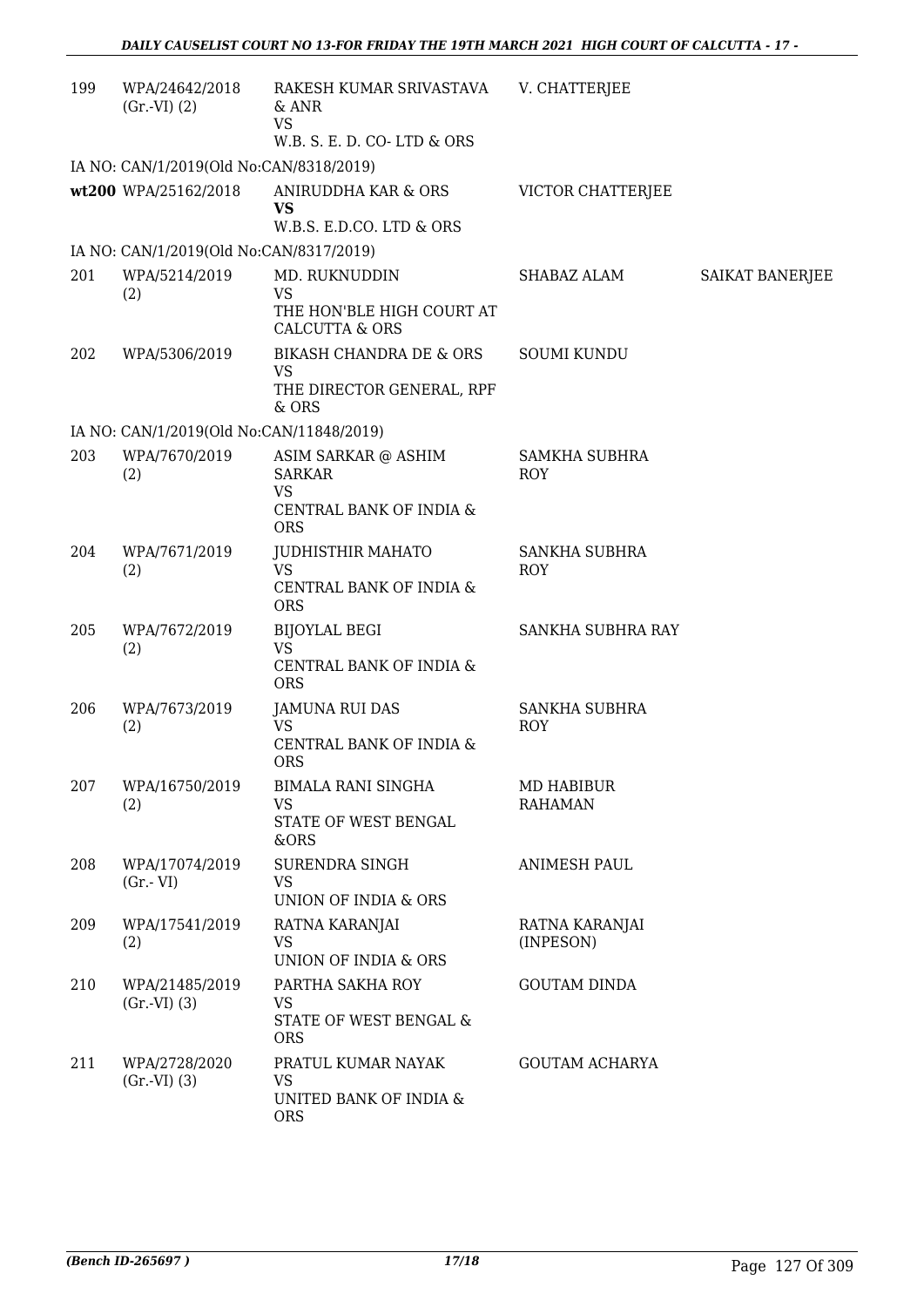| 212 | WPA/5745/2020                             | ARNAB BHATTACHARJEE<br>VS.<br><b>BENGAL CHEMICALS &amp;</b><br>PHARMACEUTICALS LTD &<br><b>ORS</b> | <b>ANINDITA AUDDY</b><br>(DAS)       |
|-----|-------------------------------------------|----------------------------------------------------------------------------------------------------|--------------------------------------|
| 213 | WPA/6374/2020<br>(2)                      | <b>SUDHANYA DAS&amp; ORS</b><br><b>VS</b><br>STATE OF WEST BENGAL&<br><b>ORS</b>                   | <b>MAYUKH MAITRA</b>                 |
| 214 | WPA/7126/2020<br>(2)                      | PRATAP MANNA<br><b>VS</b><br>STATE OF WEST BENGAL AND<br>ORS.                                      | <b>TIANA</b><br><b>BHATTACHARYA</b>  |
|     | IA NO: CAN/1/2020, CAN/2/2020, CAN/3/2020 |                                                                                                    |                                      |
| 215 | WPA/7271/2020<br>$(Gr.-VI)$ $(2)$         | SAMIR KUMAR HALDER<br>VS<br>State of West Bengal                                                   | PAYEL SHOME                          |
|     | IA NO: CAN/1/2020                         |                                                                                                    |                                      |
| 216 | WPA/11609/2020<br>$(Gr.-VI) (2)$          | RATNA KARANJAI IN PERSON<br><b>VS</b>                                                              | RATNA KARANJAI IN<br><b>PERSON</b>   |
|     |                                           | UNION OF INDIA AND ORS.                                                                            |                                      |
|     |                                           | <b>HEARING (IRRESPECTIVE OF CLASSIFICATION)</b>                                                    |                                      |
| 217 | WPA/7633/2018<br>$(Gr.-II) (2)$           | <b>SMT. GOURI SANTRA</b><br>VS<br>STATE OF WEST BENGAL &<br><b>ORS</b>                             | <b>SHRABONI SARKAR</b>               |
| 218 | WPA/20342/2018<br>(Gr.V) (2)              | MADHUMITA BANERJEE<br><b>VS</b><br>THE KOLKATA MUNICIPAL<br><b>CORPORATION &amp; ORS</b>           | <b>BIDYUT KUMAR</b><br><b>HALDER</b> |
| 219 | WPA/12664/2019<br>(Gr.V) (2)              | DR. MANAS KUMAR PRATIHAR<br><b>VS</b><br>STATE OF WEST BENGAL &<br><b>ORS</b>                      | <b>SAMIR KUMR</b><br><b>ADHIKARI</b> |
|     | wt220 WPA/9921/2018                       | DR.ARUN CHAKRABORTY<br><b>VS</b><br>STATE OF WEST BENGAL&<br><b>ORS</b>                            | D.K. SAHOO                           |
| 221 | WPA/21815/2019<br>(Gr.V) (2)              | <b>BADAL DAS</b><br><b>VS</b><br>STATE OF WEST BENGAL &<br><b>ORS</b>                              | LAKSHMIKANTA<br><b>BHATTACHARYA</b>  |
| 222 | WPA/4598/2020<br>(Gr.V) (2)               | ABINASH NATH & ORS<br>VS.<br>STATE OF WEST BENGAL &<br><b>ORS</b>                                  | PARTHA SARKAR                        |
| 223 | WPA/4888/2020<br>(Gr.V) (2)               | <b>SOUMEN CHABRI</b><br><b>VS</b><br>STATE OF WEST BENGAL &<br><b>ORS</b>                          | SALONI<br><b>BHATTACHARJEE</b>       |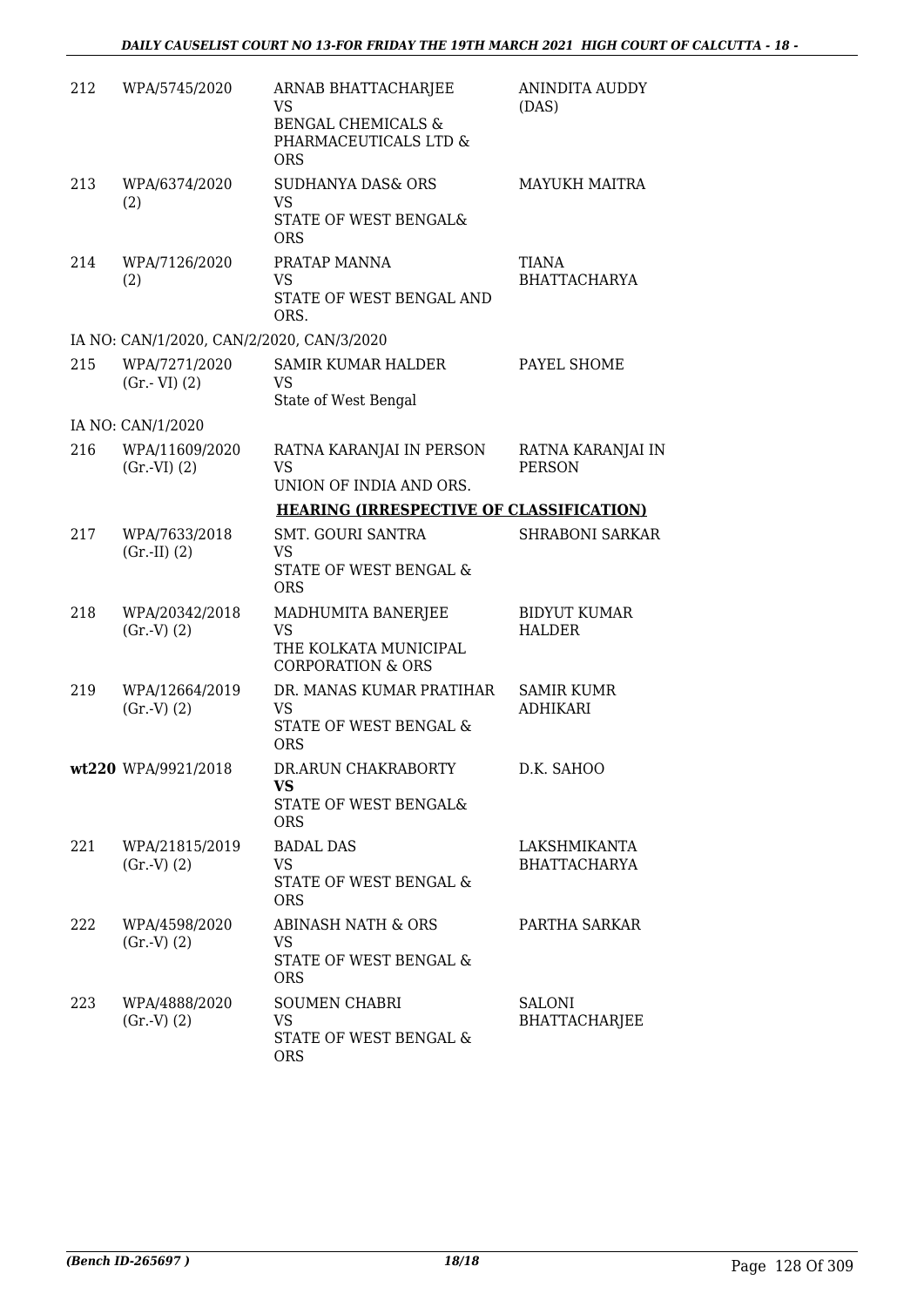

# In The High Court at Calcutta

## **Appellate Side**

**DAILY CAUSELIST For Friday The 19th March 2021**

### **COURT NO. 39 SINGLE BENCH (SB) AT 3:00 PM HON'BLE JUSTICE MOUSHUMI BHATTACHARYA (VIA VIDEO CONFERENCE)**

**ON FRIDAY, 19TH MARCH, 2021 AT 3.00 P.M. - WIL SIT SINGLY AND TAKE UP SOME PART-HEARD, CONTEMPT, ASSIGNED, REVIEW, MODIFICATION/CLARIFICATION MATTERS.**

#### **NOTE: MATTERS WILL BE TAKEN UP THROUGH PHYSICAL HEARING ONLY WHEN BOTH THE PARTIES ARE AGREED.**

|              |                                          | <b>FOR ORDERS</b>                                                                     |                                                                                                  |
|--------------|------------------------------------------|---------------------------------------------------------------------------------------|--------------------------------------------------------------------------------------------------|
| $\mathbf{1}$ | CPAN/20/2020<br>(PERSONAL<br>APPEARANCE) | ASHOK KR. HAZRA<br>VS<br>KALLOL KANTI BISWAS &<br>ORS.                                | SUBHRANGSU PANDA                                                                                 |
|              | IA NO: CAN/1/2020                        |                                                                                       |                                                                                                  |
|              | wt2 WPA/15078/2019                       | ASHOK KR. HAZRA<br><b>VS</b><br>STATE OF WEST BENGAL &<br>ORS.                        | <b>SUBHRANGSU PANDA</b>                                                                          |
|              |                                          | PERSONAL APPEARANCE                                                                   |                                                                                                  |
| 3            | CPAN/788/2017                            | KAMALESH JAIN @<br><b>KAMLESH JAIN</b><br><b>VS</b><br>STATE OF WEST BENGAL &<br>ORS. | <b>KRISHNA DAS</b><br>PODDAR                                                                     |
|              | wt4 WPA/3158/2016                        | <b>KAMLESH JAIN</b><br><b>VS</b><br>STATE OF WEST BENGAL &<br><b>ORS</b>              | K D PODDAR                                                                                       |
|              |                                          | IA NO: CAN/1/2016(Old No:CAN/8409/2016), CAN/2/2017(Old No:CAN/4665/2017)             |                                                                                                  |
|              |                                          | <b>PART HEARD MATTERS</b>                                                             |                                                                                                  |
| 5            | WPA/28890/2017                           | KUNTAL SAMANTA & ORS<br><b>VS</b><br>STATE OF WEST BENGAL &<br><b>ORS</b>             | <b>SUTIRTHA DAS</b>                                                                              |
|              |                                          |                                                                                       | IA NO: CAN/1/2018(Old No:CAN/748/2018), CAN/2/2018(Old No:CAN/4708/2018), CAN/6/2020, CAN/7/2020 |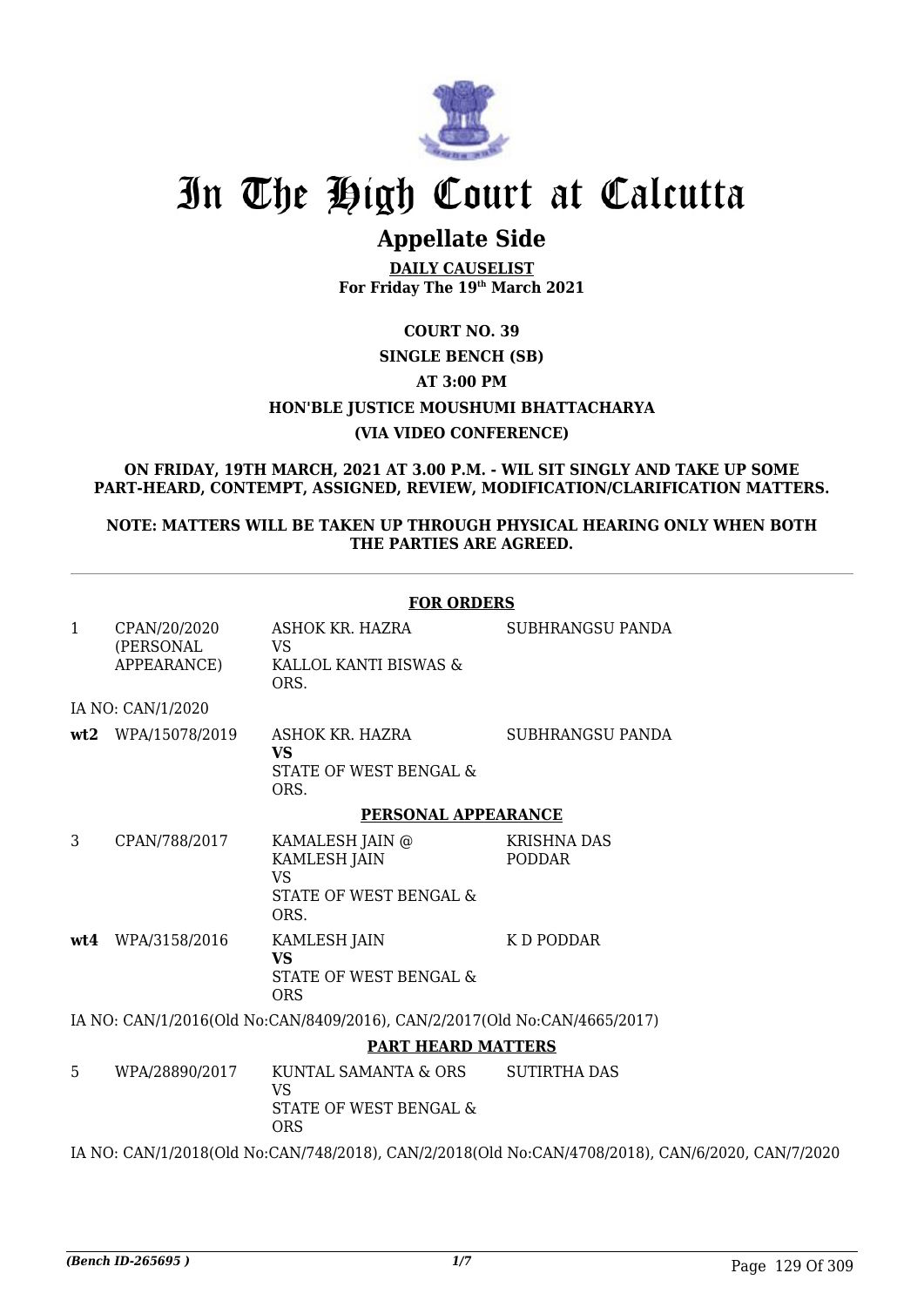| wt6 | WPA/24309/2016                              | <b>INDRAJIT MISTRY &amp; ANR</b><br><b>VS</b><br>STATE OF WEST BENGAL &<br><b>ORS</b> | <b>TARASANKAR</b><br><b>SAMANTA</b> |
|-----|---------------------------------------------|---------------------------------------------------------------------------------------|-------------------------------------|
| wt7 | WPA/25892/2016                              | <b>SHRI UTTAM SHEE &amp; ORS</b><br><b>VS</b><br>STATE OF WEST BENGAL &<br><b>ORS</b> | TARASANKAR<br><b>SAMANTA</b>        |
|     | wt8 WPA/29181/2016                          | SWAPAN KUMAR SARKAR &<br><b>ORS</b><br><b>VS</b><br>STATE OF WEST BENGAL &            | K.M. HOSSAIN                        |
| wt9 | WPA/6957/2019                               | <b>ORS</b><br>PRASANTA DAS & ORS<br><b>VS</b><br>STATE OF WEST BENGAL &<br><b>ORS</b> | DIPTENDU MONDAL                     |
| 10  | WPA/13318/2018<br>(26.03.21)                | KALPANA PAL<br><b>VS</b><br><b>STATE OF WEST BENGAL &amp;</b><br><b>ORS</b>           | S. CHOUDHURY                        |
| 11  | WPA/8794/2019                               | CHHANDA DUTTA<br><b>VS</b><br>STATE OF WEST BENGAL &<br><b>ORS</b>                    | TANUJA BASAK                        |
|     |                                             | <b>APPLICATION</b>                                                                    |                                     |
| 12  | WPA/24715/2018<br>(RECALLING)<br>(26.03.21) | DIPANKAR CHAKRABORTY<br><b>VS</b><br>STATE OF WEST BENGAL &<br><b>ORS</b>             | ASHIS KUMAR DUTTA                   |
|     | IA NO: CAN/1/2019(Old No:CAN/11616/2019)    |                                                                                       |                                     |
| 13  | CO/1250/2020<br>(RECALLING)<br>(26.03.21)   | SAYANTANI GHOSH<br>VS<br>SUKASH RANJAN KOLEY                                          | <b>AMRIT DE</b>                     |
|     | IA NO: CAN/1/2020, CAN/2/2021               |                                                                                       |                                     |
| 14  | CO/1464/2020<br>(RECALLING)<br>(26.03.21)   | DISHA DAS @ KUNDU<br><b>VS</b><br>DR. PROSENJIT DAS                                   | Sandip Kundu                        |
|     | IA NO: CAN/1/2020                           |                                                                                       |                                     |
| 15  | RVW/3/2021<br>$(STAY)$ $(26.03.21)$         | AMAR PANDEYA AND ORS<br><b>VS</b><br><b>PRANAB BOSE</b>                               | Arjun Samanta                       |
|     | IA NO: CAN/1/2021                           |                                                                                       |                                     |
|     | wt16 CO/1243/2020                           | <b>AMAR PANDEYA</b><br><b>VS</b><br>PRANAB BOSE                                       | ARJUN SAMANTA                       |
|     | IA NO: CAN/1/2020                           |                                                                                       |                                     |
|     |                                             | <b>CONTEMPT APPLICATION</b>                                                           |                                     |
| 17  | CPAN/1999/2012                              | <b>MUKTARA KHATUN</b><br>VS<br>B.K. PANDEY & ORS.                                     | <b>MANORANJAN</b><br><b>MAHATA</b>  |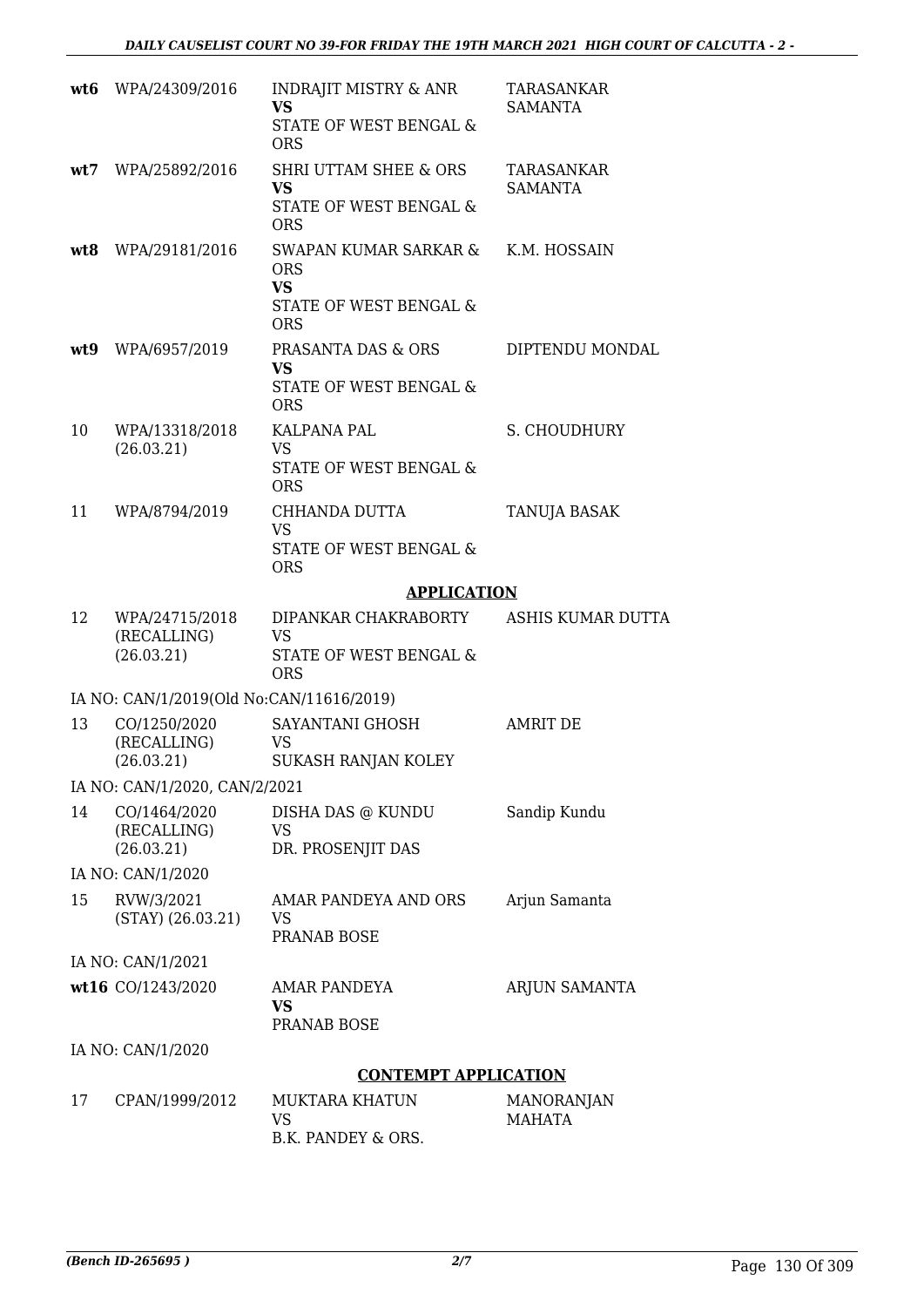|    | wt18 WPA/15567/2003                             | MUKTARA KHATUN<br><b>VS</b><br>STATE OF W.B.                                                                      | <b>SHAMIM UL BARI</b>              |
|----|-------------------------------------------------|-------------------------------------------------------------------------------------------------------------------|------------------------------------|
|    | IA NO: CAN/1/2010(Old No:CAN/6077/2010)         |                                                                                                                   |                                    |
|    | wt19 WPCRC/14050/2005 MUKTAR KHATUN             | <b>VS</b><br>SUBHENDRA GHOSH                                                                                      | <b>MANORANJAN</b><br><b>MAHATA</b> |
| 20 | CPAN/466/2018<br>(26.03.21)                     | NISHAT FARHANA<br><b>VS</b><br>DR. R.C. BAGCHI                                                                    | TANUJA BASAK                       |
|    | wt21 WPA/23312/2017                             | <b>NISHATFARHANA</b><br><b>VS</b><br>STATE OF WEST BENGAL &<br>ORS.                                               | <b>TANUJA BASAK</b>                |
| 22 | WPCRC/40/2019<br>$+$ CAN $1/2021$<br>(26.03.21) | <b>SONALI TALUKDER</b><br><b>VS</b><br>DIBYEN MUKHOPADHYAY                                                        | <b>SUMIT GHOSE</b>                 |
|    | IA NO: CAN/1/2018(Old No:CAN/4028/2018)         |                                                                                                                   |                                    |
|    | wt23 WPA/5658/2002                              | <b>SONALI TALUKDER</b><br><b>VS</b><br>THE STATE OF W.B.                                                          | <b>SUMIT GHOSE</b>                 |
| 24 | CPAN/511/2019<br>(26.03.21)                     | TATHAGATA NANDY & ORS<br><b>VS</b><br><b>SOUMITRA SARKAR &amp; ORS</b>                                            | <b>BHASKAR HUTAIT</b>              |
|    | wt25 WPA/3377/2019                              | TATHAGATA NANDY & ORS<br><b>VS</b><br>WEST BENGAL CENTRAL<br><b>SCHOOL SERVICE</b><br><b>COMMISSION &amp; ORS</b> | <b>BHASKAR HUTAIT</b>              |
| 26 | CPAN/512/2019<br>(26.03.21)                     | PRASENJIT MANDAL & ORS<br><b>VS</b><br><b>SOUMITRA SARKAR &amp; ORS</b>                                           | <b>BHASKAR HUTAIT</b>              |
|    | wt27 WPA/3378/2019                              | PRASENJIT MANDAL & ORS<br>vэ<br>WEST BENGAL CENTRAL<br><b>SCHOOL SERVICE</b><br><b>COMMISSION &amp; ORS</b>       | <b>BHASKAR HUTAIT</b>              |
| 28 | CPAN/586/2019<br>(26.03.21)                     | BARENDRA NATH JANA<br><b>VS</b><br>AMAR KUMAR SEAL, THE<br>D.I. OF SCHOOLS(SE), PAS.<br><b>MEDI &amp;ANR</b>      | <b>SUTIRTHA DAS</b>                |
|    | wt29 WPA/18492/2018                             | BARENDRA NATH JANA<br><b>VS</b><br>STATE OF WEST BENGAL &<br><b>ORS</b>                                           | <b>SUTIRTHA DAS</b>                |
| 30 | CPAN/591/2019                                   | UTTAM KR. CHAUDHURI<br>VS<br>MANISH JAIN & ORS.                                                                   | MOUMITA PANDIT                     |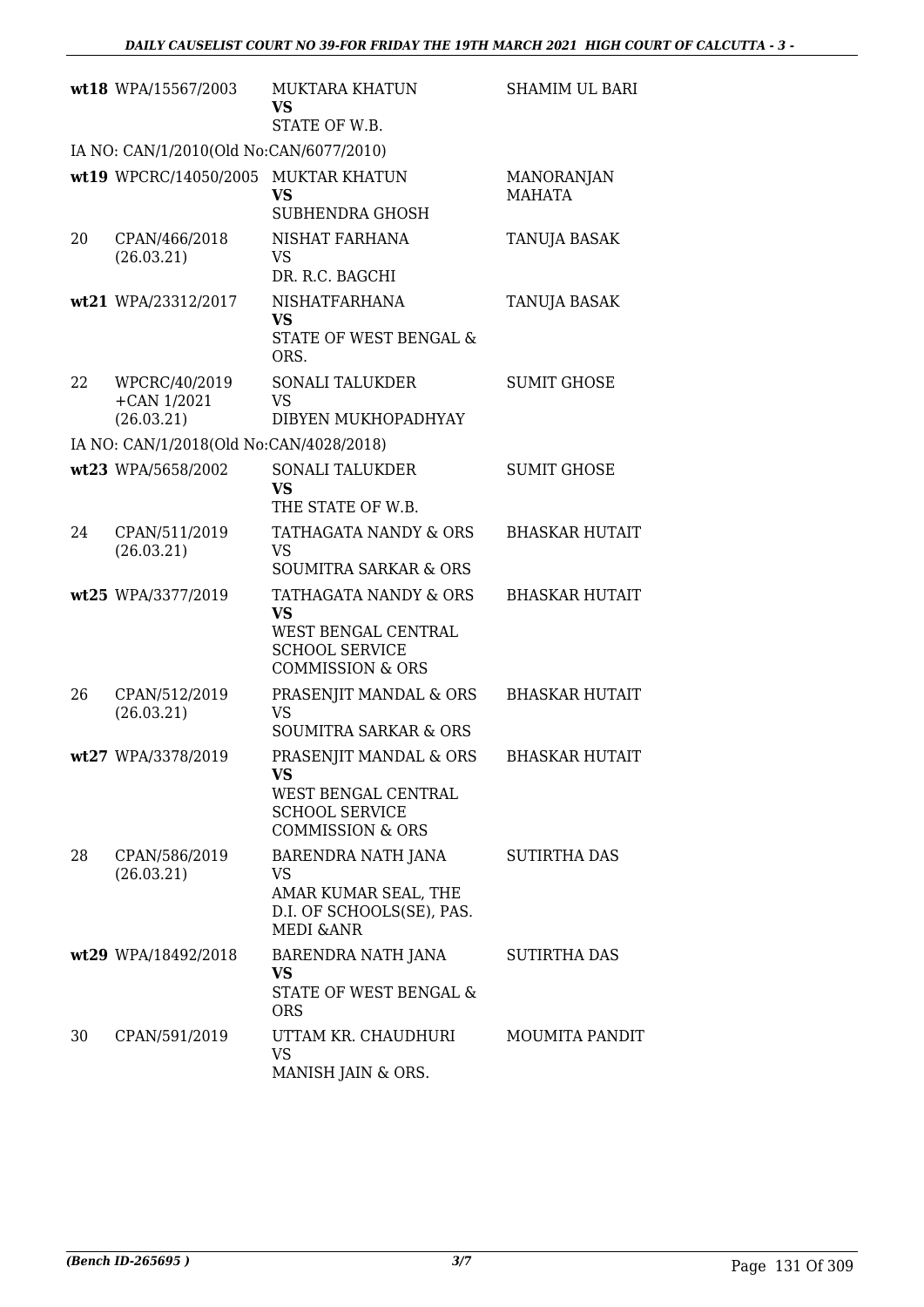|    | wt31 WPA/25955/2018                      | <b>UTTAM KUMAR</b><br><b>CHAUDHURI</b><br><b>VS</b><br>STATE OF WEST BENGAL<br>&ORS                  | PRABHAT KUMAR<br><b>CHATTOPADHYAY</b>   |
|----|------------------------------------------|------------------------------------------------------------------------------------------------------|-----------------------------------------|
| 32 | CPAN/658/2019                            | LAXMIPRIYA PRAMANICK<br><b>VS</b><br>MANISH JAIN & ORS                                               | SHIBENDRA NATH<br><b>CHATTOPADHYAY</b>  |
|    | wt33 WPA/6190/2019                       | LAXMIPRIYA PRAMANICK<br><b>VS</b><br><b>STATE OF WEST BENGAL &amp;</b><br><b>ORS</b>                 | SHIBENDRA NATH<br><b>CHATTOPADHYAY</b>  |
|    | IA NO: CAN/1/2020(Old No:CAN/1227/2020)  |                                                                                                      |                                         |
| 34 | CPAN/714/2019                            | <b>BONI AMIN</b><br><b>VS</b><br>SUVAJIT CHATTERJEE& ORS                                             | NARAYAN CHANDRA<br><b>MONDAL</b>        |
|    | wt35 WPA/11976/2014                      | <b>BANI AMIN</b><br><b>VS</b><br>STATE OF WEST BENGAL &<br><b>ORS</b>                                | <b>SIPRA MAITY</b>                      |
| 36 | CPAN/994/2019                            | NILADRI SEKHAR DULEY<br><b>VS</b><br><b>ASHIS SATPATI &amp; ANR</b>                                  | <b>ANINDA</b><br><b>BHATTACHARYA</b>    |
|    | wt37 WPA/12171/2019                      | NILADRI SEKHAR DULEY<br><b>VS</b><br>STATE OF WEST BENGAL &<br><b>ORS</b>                            | SOURAV PRASANNA<br><b>MUKHERJEE</b>     |
| 38 | CPAN/1058/2019                           | TAPAS KUMAR KHATUA<br>VS<br><b>AMINUL AHASAN</b>                                                     | <b>SUDIP KUMAR MAITI</b>                |
|    | IA NO: CAN/1/2019(Old No:CAN/12016/2019) |                                                                                                      |                                         |
|    | wt39 WPA/6323/2019                       | TAPAS KUMAR KHATUA<br><b>VS</b><br>STATE OF WEST BENGAL&<br><b>ORS</b>                               | <b>SUDIP KUMAR MAITI</b>                |
| 40 | CPAN/1375/2019                           | <b>URMILA SINGH</b><br><b>VS</b><br>PARVEZ AHMED SIDDIQUE                                            | SAKTI PADA JANA                         |
|    | wt41 WPA/17826/2019                      | <b>AMOY MONDAL</b><br><b>VS</b><br>STATE OF WEST BENGAL<br><b>AND ORS</b>                            | <b>INDRAJIT ROY</b><br><b>CHOWDHURY</b> |
|    | wt42 WPA/8077/2004                       | URMILA SINGH<br>VS<br>DIRECTOR OF SCHOOL<br><b>EDUCATION</b>                                         | SAIKAT BANERJEE                         |
| 43 | CPAN/1379/2019                           | RANJIT KUMAR MANDAL<br><b>VS</b><br>CHAPESWAR SARDER, THE<br>DIST. INS. OF SCHOOL<br>(SE)PASCHIM MED | <b>SAMIR KUAMR</b><br><b>ADHIKARY</b>   |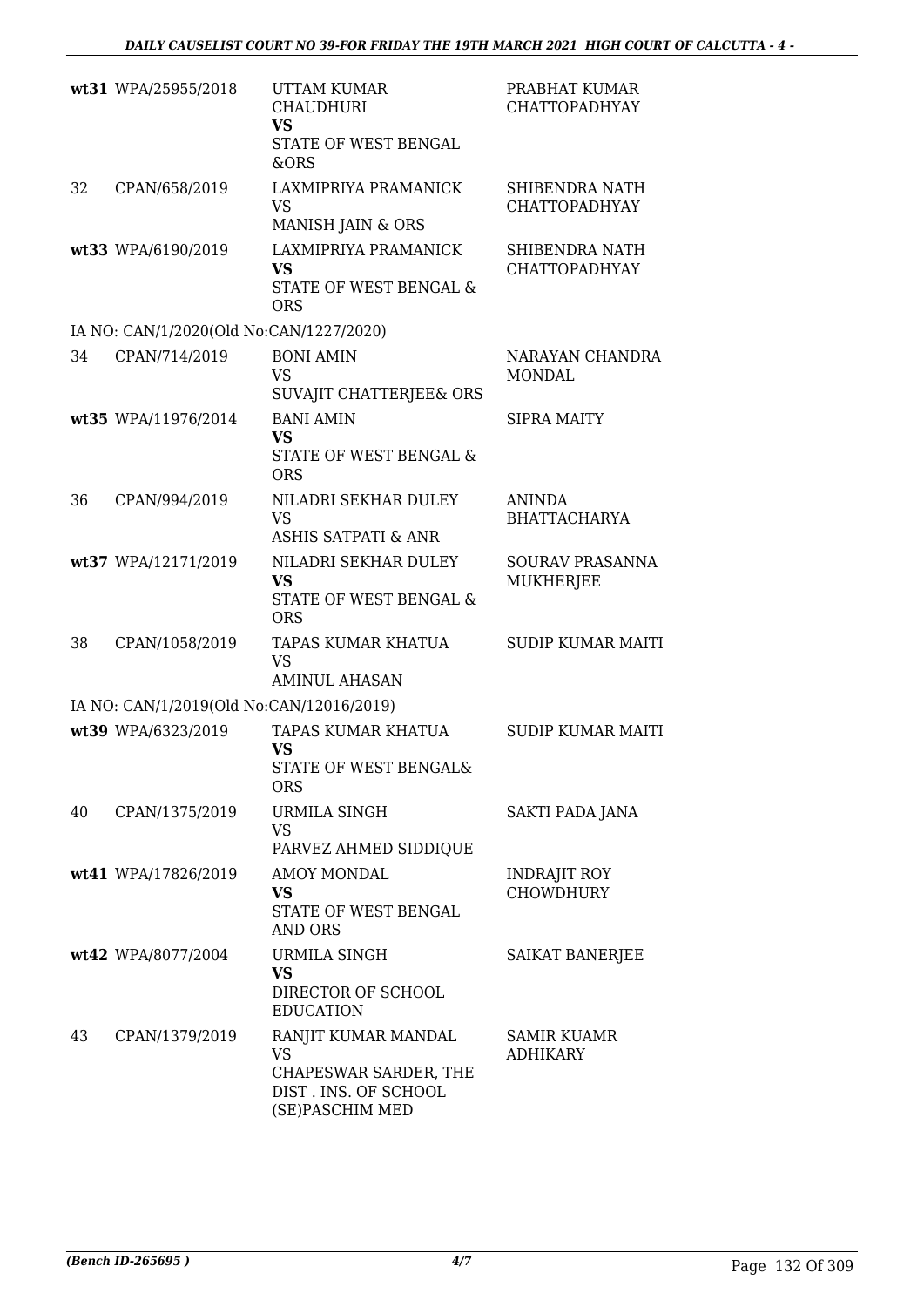|    | wt44 WPA/12738/2018 | RANJIT KUMAR MANDAL<br><b>VS</b><br>STATE OF WEST BENGAL&<br><b>ORS</b>   | S.K. ADHIKARI                          |
|----|---------------------|---------------------------------------------------------------------------|----------------------------------------|
| 45 | CPAN/1382/2019      | ZABED MALLIK<br><b>VS</b><br><b>AMINUL AHASAN</b>                         | KAMAL MISHRA                           |
|    | wt46 WPA/16838/2017 | ZABED MALLIK<br><b>VS</b><br>STATE OF WEST BENGAL &<br><b>ORS</b>         | <b>KAMAL MISHRA</b>                    |
| 47 | CPAN/1396/2019      | RABINDRA KUMAR PAUL<br>VS<br>ASHOK SAHA                                   | ANIRUDDHA MITRA                        |
|    | wt48 WPA/26288/2018 | RABINDRA KUMAR PAUL<br><b>VS</b><br>STATE OF WEST BENGAL &<br><b>ORS</b>  | <b>PARSATI</b><br><b>BANDYOPADHYAY</b> |
| 49 | CPAN/1397/2019      | ASHUTOSH BAIDYA<br><b>VS</b><br>PARVEZ AHMED SIDDIQUE                     | TANUJA BASAK                           |
|    | wt50 WPA/7534/2019  | ASHUTOSH BAIDYA<br><b>VS</b><br>STATE OF WEST BENGAL &<br><b>ORS</b>      | TANUJA BASAK                           |
| 51 | CPAN/1446/2019      | <b>BINAPANI SAINIK</b><br><b>VS</b><br>PARVEZ AHMED<br>SIDDIQUE& ANR      | SANCHAYITA DE                          |
|    | wt52 WPA/12987/2019 | <b>BINAPANI SAINIK</b><br>VS<br>STATE OF WEST BENGAL &<br><b>ORS</b>      | <b>SANCHAYITA DE</b>                   |
| 53 | CPAN/126/2020       | LALJI UPADHYAY<br>VS<br>KHAGENDRA NATH ROY &<br>ORS.                      | <b>JAYANTA SAMANTA</b>                 |
|    | wt54 WPA/11357/2009 | LALJI UPADHYAYA<br><b>VS</b><br><b>STATE &amp; ORS</b>                    | <b>SUDDHASATVA</b><br><b>BANERJEE</b>  |
| 55 | CPAN/256/2020       | KABITA SINHA<br>VS<br>PARVEZ AHMED SIDDIQUE                               | <b>CHANDAN DUTTA</b>                   |
|    | wt56 WPA/7741/2018  | <b>SMT KABITA SINHA</b><br>VS<br>STATE OF WEST BENGAL &<br><b>ORS</b>     | CHANDAN DUTTA                          |
| 57 | CPAN/321/2020       | SAMIR KUMAR BANERJEE<br>VS<br>PARWEZ AHMED SIDDIQUI                       | SUDIPTA DASGUPTA                       |
|    | wt58 WPA/7521/2019  | SAMIR KUMAR BANERJEE<br><b>VS</b><br>STATE OF WEST BENGAL &<br><b>ORS</b> | TANUJA BASAK                           |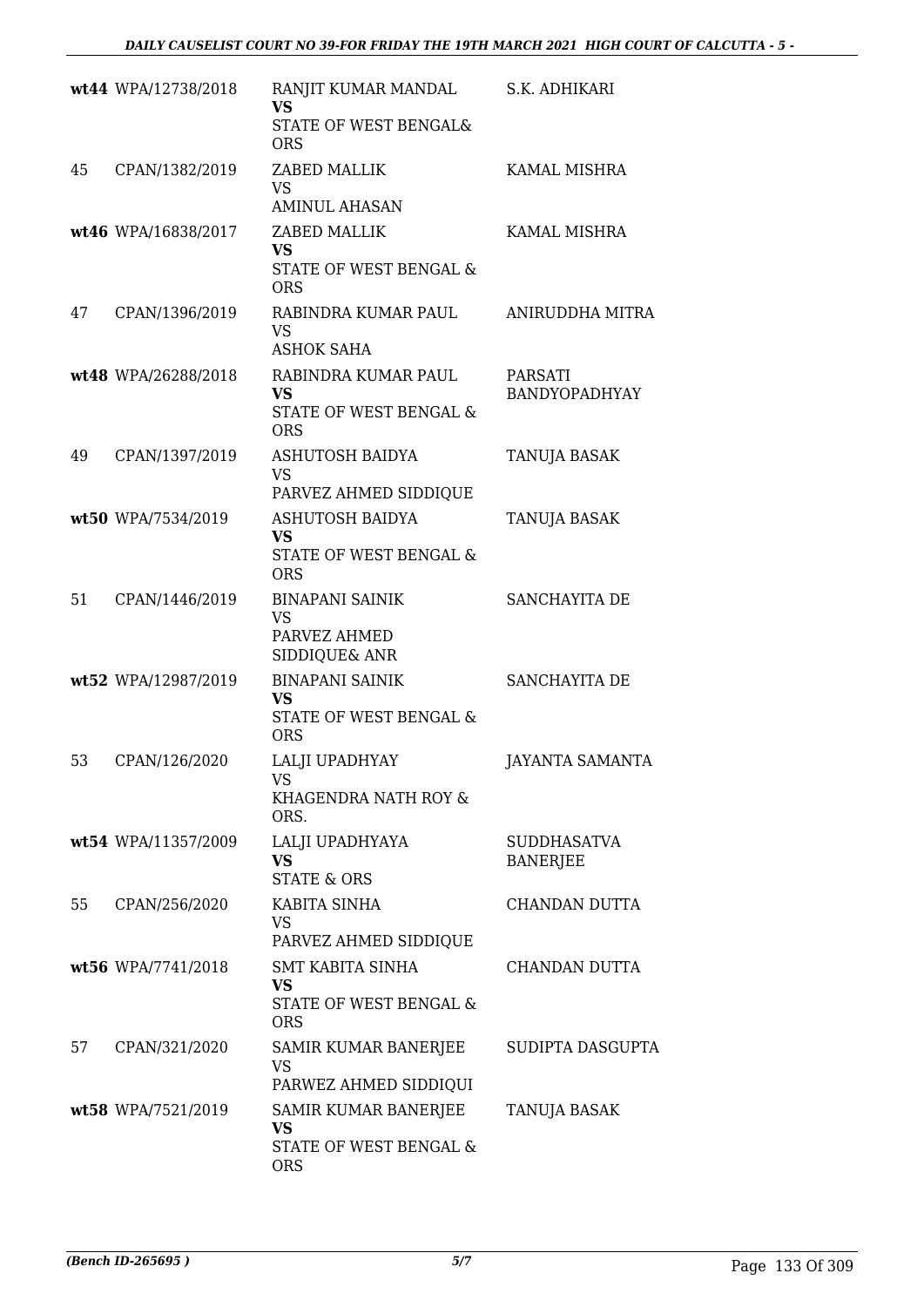| 59 | CPAN/375/2020<br>(APP. ORDER)           | MINAKSHI KHAN<br>VS.<br>PAROMITA ROY                                             | <b>TANMOY MUKHERJEE</b> |
|----|-----------------------------------------|----------------------------------------------------------------------------------|-------------------------|
|    | IA NO: CAN/1/2020(Old No:CAN/4480/2020) |                                                                                  |                         |
|    | wt60 WPA/3572/2019                      | BIMAL KR. DAS & ORS.<br><b>VS</b><br>STATE OF WEST BENGAL &<br>ORS.              | SAKTI PADA JANA         |
| 61 | CPAN/405/2020<br>(APP. ORDER)           | <b>BANI ROY SARKAR</b><br>VS<br>MANISH JAIN& ORS                                 | <b>GOPA BISWAS</b>      |
|    | IA NO: CAN/1/2020(Old No:CAN/5481/2020) |                                                                                  |                         |
|    | wt62 WPA/12441/2018                     | <b>BANI ROY SARKAR</b><br>VS<br>STATE OF WEST BENGAL &<br><b>ORS</b>             | ARNAB SARDAR            |
|    | wt63 WPA/2806/2017                      | <b>BANI ROY SARKAR</b><br>VS<br>STATE OF WEST BENGAL &<br><b>ORS</b>             | DEBSMITA BISWAS         |
| 64 | CPAN/454/2020<br>(APP. ORDER)           | <b>SAMAR KR MANNA</b><br><b>VS</b><br>KHALID AIZAZ ANWAR                         | <b>SUBIR SABUD</b>      |
|    | IA NO: CAN/1/2020                       |                                                                                  |                         |
|    | wt65 WPA/7433/2019                      | <b>SAMAR KUMAR MANNA</b><br><b>VS</b><br>STATE OF WEST BENGAL &<br><b>ORS</b>    | <b>SUBIR SABUD</b>      |
| 66 | CPAN/532/2020                           | RAMA PRASAD MOHANTA<br><b>VS</b><br>RAMENDRANATH DUTTA<br>AND ANR                | PRARASHAR BAIDYA        |
|    | wt67 WPA/5843/2020                      | RAMA PRASAD MOHANTA<br>VS<br>STATE OF WEST BENGAL &<br><b>ORS</b>                | MADHURIMA SARKAR        |
| 68 | CPAN/597/2020                           | AMAR ROY<br><b>VS</b><br><b>CHIRANTAN</b><br>CHATTOPADHYAY AND<br><b>ANOTHER</b> | ANIRUDDHA MITRA         |
|    | wt69 WPA/557/2019                       | TARUN KR. GAYEN & ANR.<br><b>VS</b><br>STATE OF WEST BENGAL &<br>ORS.            | <b>BAPIN BAIDYA</b>     |
| 70 | CPAN/646/2020                           | <b>BULTI PAL</b><br><b>VS</b><br>KEYA SAMANTA                                    | <b>SAYAK KONAR</b>      |
|    | wt71 WPA/4673/2020                      | <b>BULTI PAL</b><br><b>VS</b><br>STATE OF WEST BENGAL &<br><b>ORS</b>            | <b>SAYAK KONAR</b>      |

IA NO: CAN/1/2020(Old No:CAN/4397/2020), CAN/2/2020(Old No:CAN/4398/2020)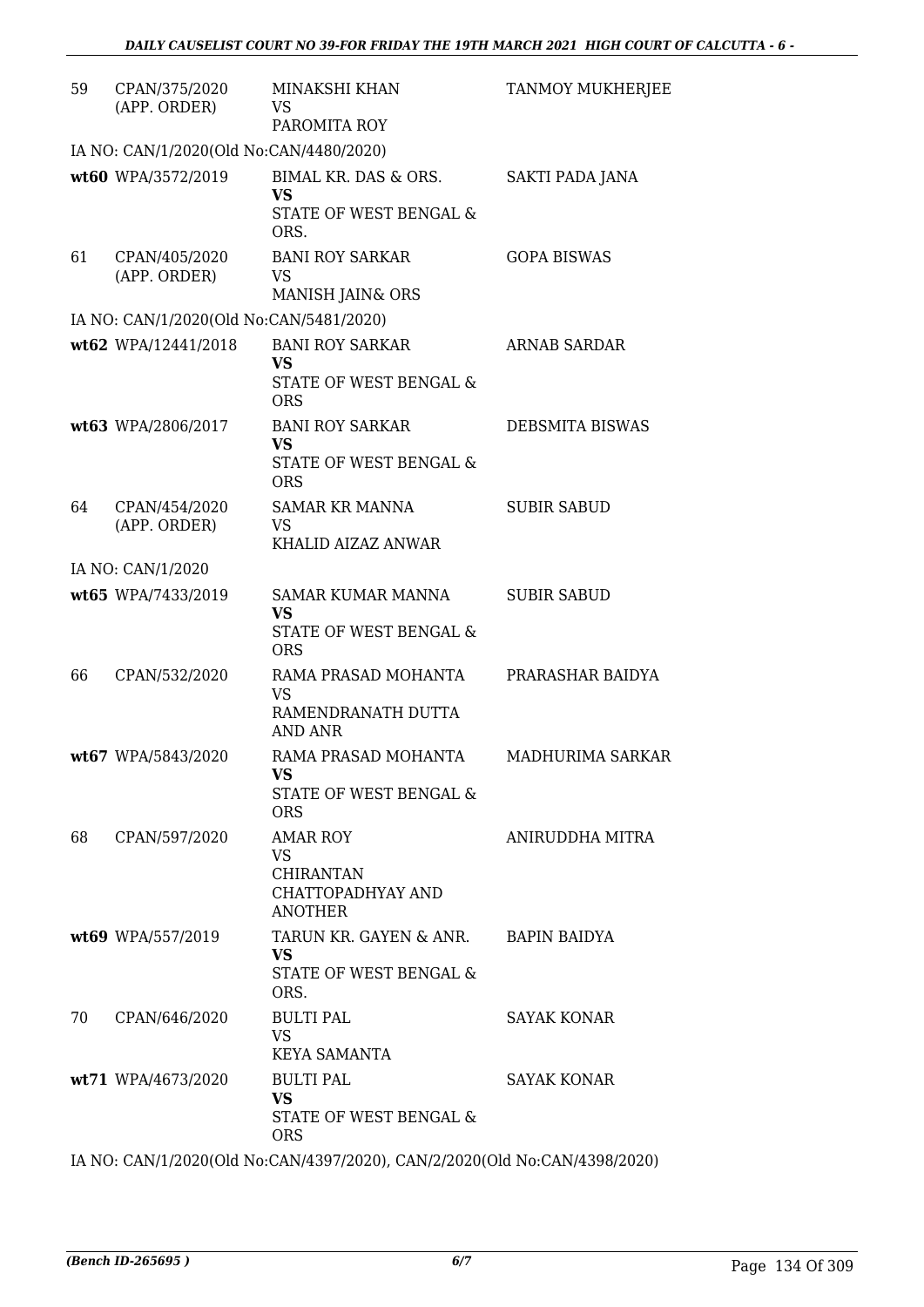| 72 | CPAN/647/2020       | <b>SUSMITA MAITY</b><br><b>VS</b><br><b>KEYA SAMANTA</b>                                                | <b>SAYAK KONAR</b>     |
|----|---------------------|---------------------------------------------------------------------------------------------------------|------------------------|
|    | wt73 WPA/4677/2020  | <b>SUSMITA MAITY</b><br><b>VS</b><br>STATE OF WEST BENGAL &<br><b>ORS</b>                               | <b>SAYAK KONAR</b>     |
|    |                     | IA NO: CAN/1/2020(Old No:CAN/4401/2020), CAN/2/2020(Old No:CAN/4402/2020)                               |                        |
| 74 | CPAN/52/2021        | <b>MANAS KR SARKAR</b><br><b>VS</b><br>SANDIP DASGUPTA AND<br><b>ORS</b>                                | RITWIK PATTANAYAK      |
|    | wt75 WPA/10409/2019 | MANAS KUMAR SARKAR<br><b>VS</b><br>STATE OF WEST BENGAL &<br><b>ORS</b>                                 | RITWIK PATTANAYAK      |
| 76 | CPAN/59/2021        | MINU RANI CHAKRABORTY<br><b>VS</b><br><b>CHAPESWAR SARDAR AND</b><br><b>ANR</b>                         | PRITIKANA GANAIT       |
|    | wt77 WPA/24093/2018 | MINU RANI CHAKRABORTY PRITIKANA GANTAIT<br><b>VS</b><br><b>STATE OF WEST BENGAL &amp;</b><br><b>ORS</b> |                        |
| 78 | CPAN/170/2021       | <b>SMITA PAUL</b><br><b>VS</b><br><b>ALOK BISWAS AND ORS</b>                                            | <b>BISWARUP BISWAS</b> |
|    | wt79 WPA/16984/2019 | <b>SMITA PAUL</b><br><b>VS</b><br><b>STATE OF WEST BENGAL &amp;</b><br><b>ORS</b>                       | <b>BISWARUP BISWAS</b> |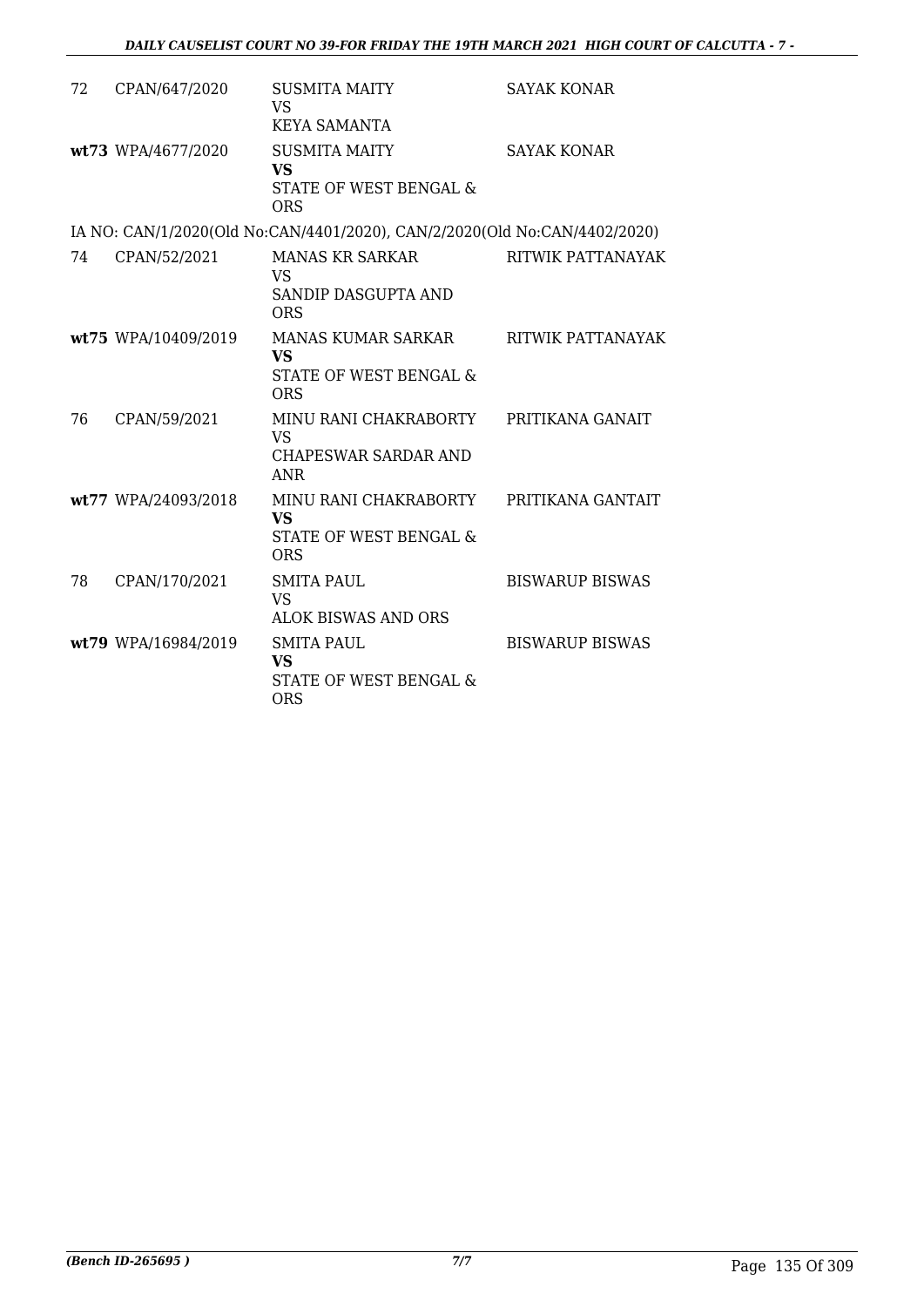

## In The High Court at Calcutta

### **Appellate Side**

**DAILY CAUSELIST For Friday The 19th March 2021**

**COURT NO. 26 SINGLE BENCH (SB - VI) AT 10:30 AM HON'BLE JUSTICE SHEKHAR B. SARAF (VIA VIDEO CONFERENCE)**

**ON AND FROM MONDAY, THE 1ST. MARCH, 2021 – MATTERS (MOTION & HEARING) UNDER ARTICLE 226 OF THE CONSTITUTION RELATING TO SECONDARY AND HIGHER SECONDARY EDUCATION UNDER GROUP II INCLUDING SERVICES AND APPLICATIONS CONNECTED THERETO AND EDUCATIONAL MATTERS NOT ASSIGNED TO ANY OTHER BENCH.**

> **MATTERS (MOTION & HEARING) RELATING TO REVENUE AND TAX LAWS (EXCLUDING LAND REVENUE) UNDER GROUP IV INCLUDING APPLICATIONS CONNECTED THERETO;**

**HEARING OF WRIT PETITIONS IRRESPECTIVE OF CLASSIFICATION AND APPLICATIONS CONNECTED THERETO.**

**NOTE : MATTERS WILL BE TAKEN UP THROUGH PHYSICAL HEARING WHEN BOTH THE PARTIES ARE AT CONSENSUS-AD-IDEM**

**SPL.NOTE : I) ORIGINAL SIDE MATTERS WILL NORMALLY BE TAKEN UP AT 3.00 P.M.OR UPON EXHAUSTION OF THE APPELLATE SIDE LIST WHICHEVER IS EARLIER.**

**II) NO MENTIONING FOR INCLUSION IN THE LIST WILL BE ALLOWED UNTIL FURTHER ORDERS. ONLY EXTREMELY URGENT MATTERS MAY BE MENTIONED ON TUESDAY & WEDNESDAY UPON SERVING PROPER NOTICES.**

**III) REVENUE AND TAX MATTERS (GR. IV) WILL BE TAKEN UP FROM MONDAY AFTER RECESS AND ON WEDNESDAY FROM 12.00 P.M. OF EACH WEEK.**

> **NOTE : MATTERS WILL BE TAKEN UP THROUGH PHYSICAL HEARING ONLY WHEN BOTH PARTIES ARE AGREED.**

#### **TO BE MENTIONED**

1 WPA/17042/2016 (NON PROSECUTION) SOUMITA MISRA & ANR VS STATE OF WEST BENGAL & ORS TANUJA BASAK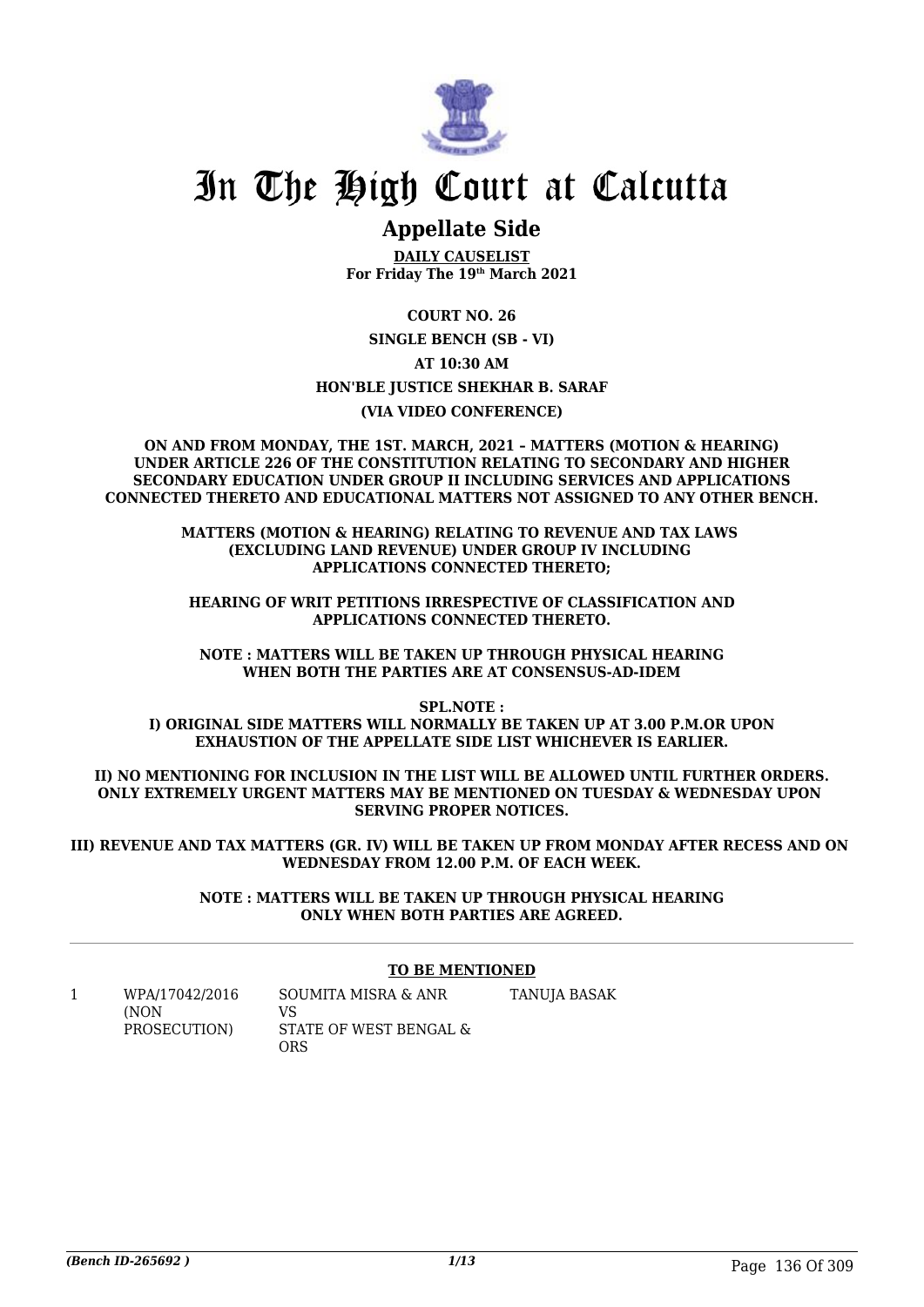| 2  | WPA/5267/2019<br>(NON | <b>TURTLE LTD</b><br><b>VS</b>                                                                | DEBANUG B THAKUR                       |
|----|-----------------------|-----------------------------------------------------------------------------------------------|----------------------------------------|
|    | PROSECUTION)          | JOINT COMMISSIONER,<br>SALES TAX, SHIBPUR<br><b>CHARGE &amp; ORS</b>                          |                                        |
|    | IA NO: CAN/1/2020     |                                                                                               |                                        |
|    |                       | <b>UPGRADED MATTERS</b>                                                                       |                                        |
| 3  | WPA/78/2020           | ABIR MUKHERJEE<br><b>VS</b>                                                                   | <b>SADHANA</b><br><b>BHATTACHARJEE</b> |
|    |                       | STATE OF WEST BENGAL &<br><b>ORS</b>                                                          |                                        |
| 4  | WPA/2441/2020         | MD. ENAMUL HAQUE<br><b>VS</b>                                                                 | SUBIR HAZRA                            |
|    |                       | STATE OF WEST BENGAL &<br><b>ORS</b>                                                          |                                        |
| 5  | WPA/3738/2020         | PRAGATI DEY<br><b>VS</b>                                                                      | <b>ASISH DUTTA</b>                     |
|    |                       | W.B. CENTRAL SCHOOL<br><b>SERVICE COMMISSION &amp;</b><br><b>ORS</b>                          |                                        |
| 6  | WPA/9396/2020         | PRADIP KUMAR SARKAR<br><b>VS</b>                                                              | DEBANWITA<br><b>PRAMANIK</b>           |
|    |                       | STATE OF WEST BENGAL<br>AND ORS.                                                              |                                        |
| 7  | WPA/5375/2021         | ANIRBAN BANERJEE @<br>ANIRBAN BANDYOPADHYAY<br><b>VS</b><br>STATE OF WEST BENGAL<br>AND ORS.  | MOUSUMI BHOWAL                         |
| 8  | WPA/5999/2021         | SHEULI ROY CHOWDHURY<br>(BANERJEE)<br><b>VS</b><br>THE STATE OF WEST BENGAL<br><b>AND ORS</b> | ASISH DUTTA                            |
|    |                       | <b>RETURNABLE MOTION</b>                                                                      |                                        |
| 9  | WPA/5254/2019         | SANDIP KUMAR MAJUMDAR<br>VS                                                                   | KOUSHIKEE BANERJEE                     |
|    |                       | STATE OF WEST BENGAL &<br>ORS                                                                 |                                        |
| 10 | WPA/5665/2019         | BIMAL CHANDRA JANA<br><b>VS</b>                                                               | JUIN DUTTA<br><b>CHAKRABORTY</b>       |
|    |                       | <b>STATE OF WEST BENGAL &amp;</b><br><b>ORS</b>                                               |                                        |
| 11 | WPA/4197/2020         | CHANDRANATH CHATTERJEE<br><b>VS</b>                                                           | SIMA GHOSH                             |
|    |                       | STATE OF WEST BENGAL &<br><b>ORS</b>                                                          |                                        |
| 12 | WPA/3777/2021         | MDHURI CHATTERJEE<br><b>VS</b><br>STATE OF WEST BENGAL                                        | <b>SHAMIM UL BARI</b>                  |
| 13 | WPA/5101/2021         | AND ORS.<br><b>SUJAN ROY</b>                                                                  | <b>ANKITA DEY</b>                      |
|    |                       | <b>VS</b>                                                                                     |                                        |
|    |                       | STATE OF WEST BENGAL<br>AND ORS.                                                              |                                        |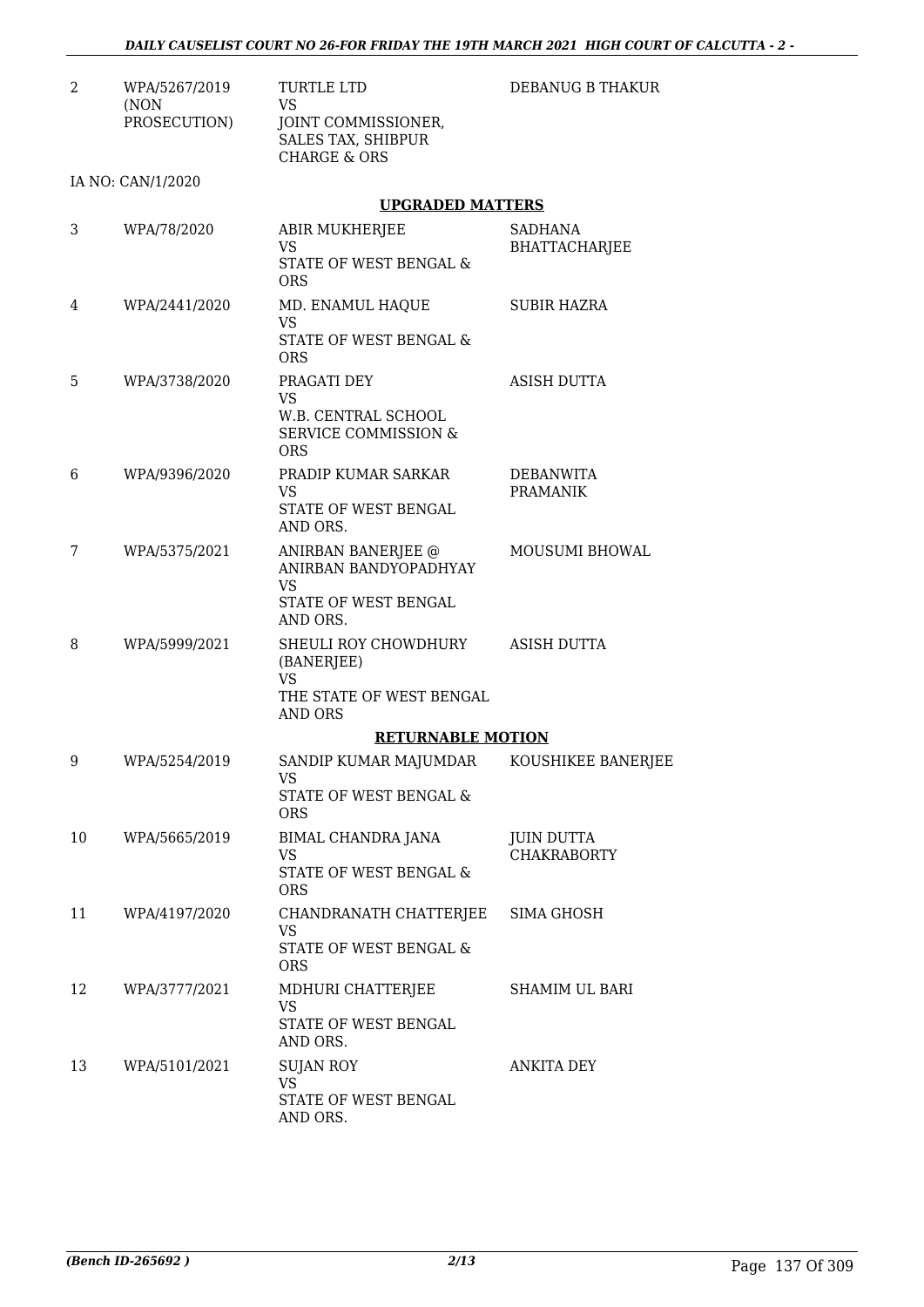| wt14 | WPA/11626/2020 | PRASANTA SUTRADHAR<br><b>VS</b><br>THE STATE OF WEST BENGAL<br><b>AND ORS</b>            | TARUN KUMAR DAS                      |
|------|----------------|------------------------------------------------------------------------------------------|--------------------------------------|
|      |                | <b>NEW MOTION (GROUP - II)</b>                                                           |                                      |
| 15   | WPA/2549/2021  | DAUD ALI SK. AND ANR<br><b>VS</b><br>STATE OF WEST BENGAL<br>AND ORS.                    | PARTHA PRATIM SEN<br><b>SHARMA</b>   |
| 16   | WPA/2568/2021  | <b>CHINMOY MANI</b><br><b>VS</b><br>STATE OF WEST BENGAL<br>AND ORS.                     | <b>DEBORUPA</b><br>MUKHERJEE         |
| 17   | WPA/3006/2021  | JOY PRAKASH MAHATO<br><b>VS</b><br>STATE OF WEST BENGAL<br>AND ORS.                      | <b>MAHADEB KHAN</b>                  |
| 18   | WPA/3138/2021  | DIBAKAR BHAUMIK<br><b>VS</b><br>STATE OF WEST BENGAL<br>AND ORS.                         | <b>SUNIT KUMAR ROY</b>               |
| 19   | WPA/3821/2021  | <b>DIPAK PRADHAN</b><br><b>VS</b><br>STATE OF WEST BENGAL<br>AND ORS.                    | MANARANJAN JANA                      |
| 20   | WPA/4094/2021  | SASADHAR NASKAR AND<br><b>ANR</b><br><b>VS</b><br>STATE OF WEST BENGAL<br><b>AND ORS</b> | <b>SANDIP KUMAR</b><br><b>MONDAL</b> |
| 21   | WPA/4280/2021  | <b>SOURAV BASU</b><br><b>VS</b><br>STATE OF WEST BENGAL<br>AND ORS.                      | SAKTI PADA JANA                      |
| 22   | WPA/4285/2021  | KRISHANU KUMAR ROY<br>VS<br>STATE OF WEST BENGAL<br>AND ORS.                             | SAKTI PADA JANA                      |
| 23   | WPA/4289/2021  | TANMOY GHANTI<br><b>VS</b><br>STATE OF WEST BENGAL<br>AND ORS.                           | SAKTI PADA JANA                      |
| 24   | WPA/4370/2021  | PURNA CHANDRA SHIT<br><b>VS</b><br>THE STATE OF WEST BENGAL<br>AND ORS                   | SAKTI PADA JANA                      |
| 25   | WPA/4483/2021  | VISWA VEDIC<br><b>SIKSHANIKETAN</b><br>VS<br>STATE OF WEST BENGAL<br>AND ORS.            | <b>BARNALI GUPTA</b>                 |
| 26   | WPA/4580/2021  | <b>TINKU SAHA</b><br><b>VS</b><br>STATE OF WEST BENGAL<br>AND ORS.                       | Miss Molly Saha                      |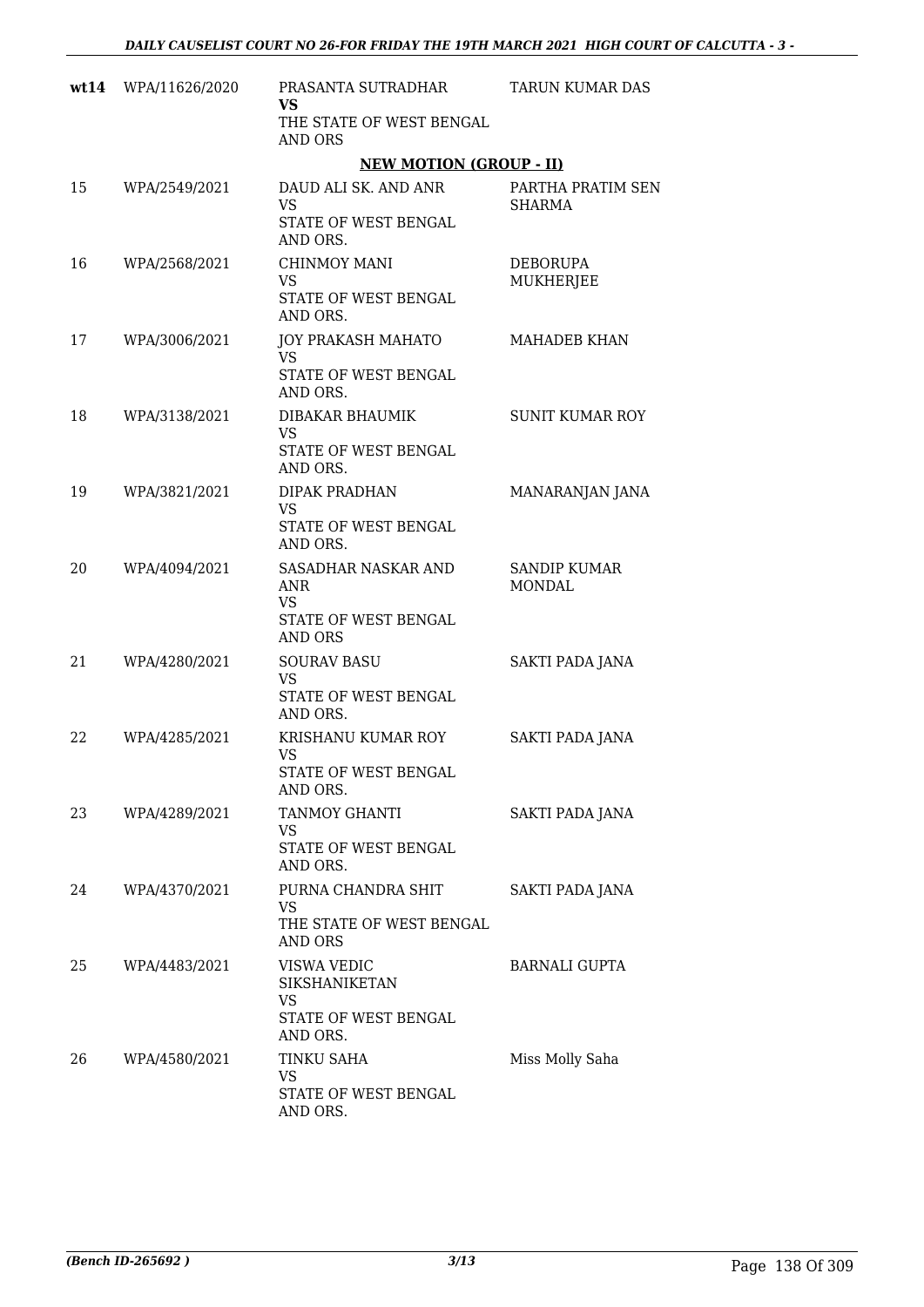| 27 | WPA/4595/2021 | NETAI CHARAN GHOSAL                                                       | Sandipan Maity                             |
|----|---------------|---------------------------------------------------------------------------|--------------------------------------------|
|    |               | <b>VS</b><br>STATE OF WEST BENGAL<br>AND ORS.                             |                                            |
| 28 | WPA/4618/2021 | PURNIMA PRAMANIK<br>VS.<br>STATE OF WEST BENGAL<br>AND ORS.               | ARUNIKA GHOSH                              |
| 29 | WPA/4621/2021 | DEBASISH SAHA<br>VS<br>STATE OF WEST BENGAL<br>AND ORS.                   | ARUNIKA GHOSH                              |
| 30 | WPA/4662/2021 | MD FAIJUL HAQUE<br><b>VS</b><br>STATE OF WEST BENGAL<br>AND ORS.          | <b>ZIAUL HAQUE</b>                         |
| 31 | WPA/5155/2021 | <b>KRISHNA ROY</b><br>VS<br>STATE OF WEST BENGAL<br>AND ORS.              | DEBJANI GHOSHAL                            |
| 32 | WPA/5287/2021 | <b>SUMANA LAYEK</b><br><b>VS</b><br>STATE OF WEST BENGAL<br>AND ORS.      | ARUNAVA PATI                               |
| 33 | WPA/5301/2021 | <b>BIDISHA BANERJEE</b><br><b>VS</b><br>STATE OF WEST BENGAL<br>AND ORS.  | <b>GOUTAM ACHRYA</b>                       |
| 34 | WPA/5700/2021 | SUPRAKASH SARKAR<br><b>VS</b><br>THE STATE OF WEST BENGAL<br>AND ORS      | PARTHA SARKAR                              |
| 35 | WPA/5710/2021 | HIMADRI CHOWDHURY<br>VS<br>THE STATE OF WEST BENGAL<br>AND ORS            | <b>MANI SANKAR</b><br><b>CHATTAPADHYAY</b> |
| 36 | WPA/5739/2021 | <b>BISWANATH ROY</b><br>VS<br>STATE OF WEST BENGAL<br>AND ORS.            | MAHADEB KHAN                               |
| 37 | WPA/5818/2021 | SIDDHARTHA DAS<br>VS<br>STATE OF WEST BENGAL<br>AND ORS.                  | KRISHNA KESHAB<br>PAUL                     |
| 38 | WPA/6014/2021 | <b>MOUSUMI SARKAR</b><br>VS.<br>STATE OF WEST BENGAL<br>AND ORS.          | <b>BIDHAN BISWAS</b>                       |
| 39 | WPA/6203/2021 | ANNAPURNA MONDAL<br><b>VS</b><br>STATE OF WEST BENGAL<br>AND ORS.         | CHANDAN DUTTA                              |
| 40 | WPA/6231/2021 | <b>BISWAJIT BANERJEE</b><br><b>VS</b><br>STATE OF WEST BENGAL<br>AND ORS. | WASHEF ALI MONDAL                          |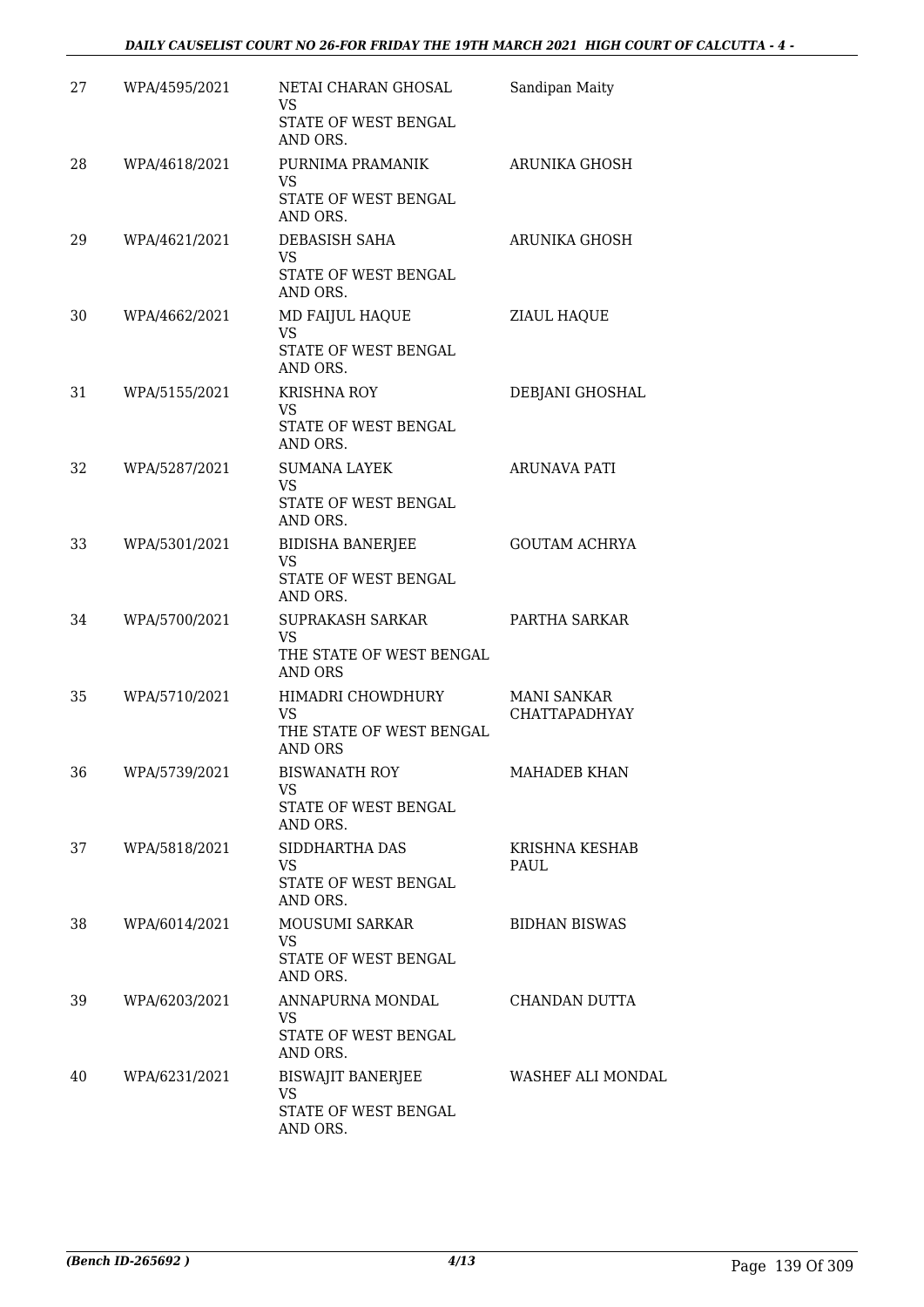| 41 | WPA/6256/2021 | MUKTIPADA CHAKRABORTY<br>VS<br>STATE OF WEST BENGAL                                                                                                  | SK SAHJAHAN ALI                  |
|----|---------------|------------------------------------------------------------------------------------------------------------------------------------------------------|----------------------------------|
| 42 | WPA/6300/2021 | AND ORS.<br>NILIMA SAHU<br><b>VS</b><br>STATE OF WEST BENGAL                                                                                         | SANTI DAS BHOWMICK               |
| 43 | WPA/6519/2021 | AND ORS.<br>SWATI MAITY BANERJEE<br>VS<br>STATE OF WEST BENGAL<br>AND ORS.                                                                           | Miss Molly Saha                  |
| 44 | WPA/6694/2021 | NEMAI HEMROM AND ANR<br>VS.<br>STATE OF WEST BENGAL<br>AND ORS.                                                                                      | <b>SUBHAS JANA</b>               |
| 45 | WPA/6712/2021 | <b>BIMALENDU</b><br><b>BHATTACHARYYA</b><br>VS.<br>STATE OF WEST BENGAL<br>AND ORS.                                                                  | MD. MOJNU SK.                    |
| 46 | WPA/6745/2021 | DEBABRATA CHANDA<br>VS.<br>STATE OF WEST BENGAL<br>AND ORS.                                                                                          | AMBU BINDU<br><b>CHAKRABORTY</b> |
| 47 | WPA/6769/2021 | <b>SUTAPA BASAK</b><br><b>VS</b><br>THE SECY, SISTER PROV. OF<br>CHARITY ST BARTOLOMEA<br>CAP. AND V. GEROSA OF CAL.<br>PROVINCE AND ORS             | RAJIB MULLICK                    |
| 48 | WPA/6773/2021 | RITA MUKHERJEE<br>BANDYOPADHYAY<br><b>VS</b><br>THE SECY., SIS PROV. OF<br>CHARITY ST B. CAPITANIOAN<br>AND VINCENZA GEROSA OF<br><b>CAL AND ORS</b> | RAJIB MULLICK                    |
| 49 | WPA/7064/2021 | ABHISHEK KUMAR<br><b>UPADHYAY</b><br>VS.<br>STATE OF WEST BENGAL<br>AND ORS.                                                                         | PRATIK MAJUMDER                  |
| 50 | WPA/7147/2021 | <b>ILIAS BISWAS</b><br>VS<br>THE STATE OF WEST BENGAL<br><b>AND ORS</b>                                                                              | RAJIB GHOSH                      |
| 51 | WPA/7150/2021 | MD. JINNAT SK.<br><b>VS</b><br>THE STATE OF WEST BENGAL<br><b>AND ORS</b>                                                                            | RAJIB GHOSH                      |
| 52 | WPA/7168/2021 | SALESIAN PROVINCE OF<br>CALCUTTA NORTHERN INDIA<br>AND ANR<br><b>VS</b><br>STATE OF WEST BENGAL<br>AND ORS.                                          | SANJAY KUMAR BAID                |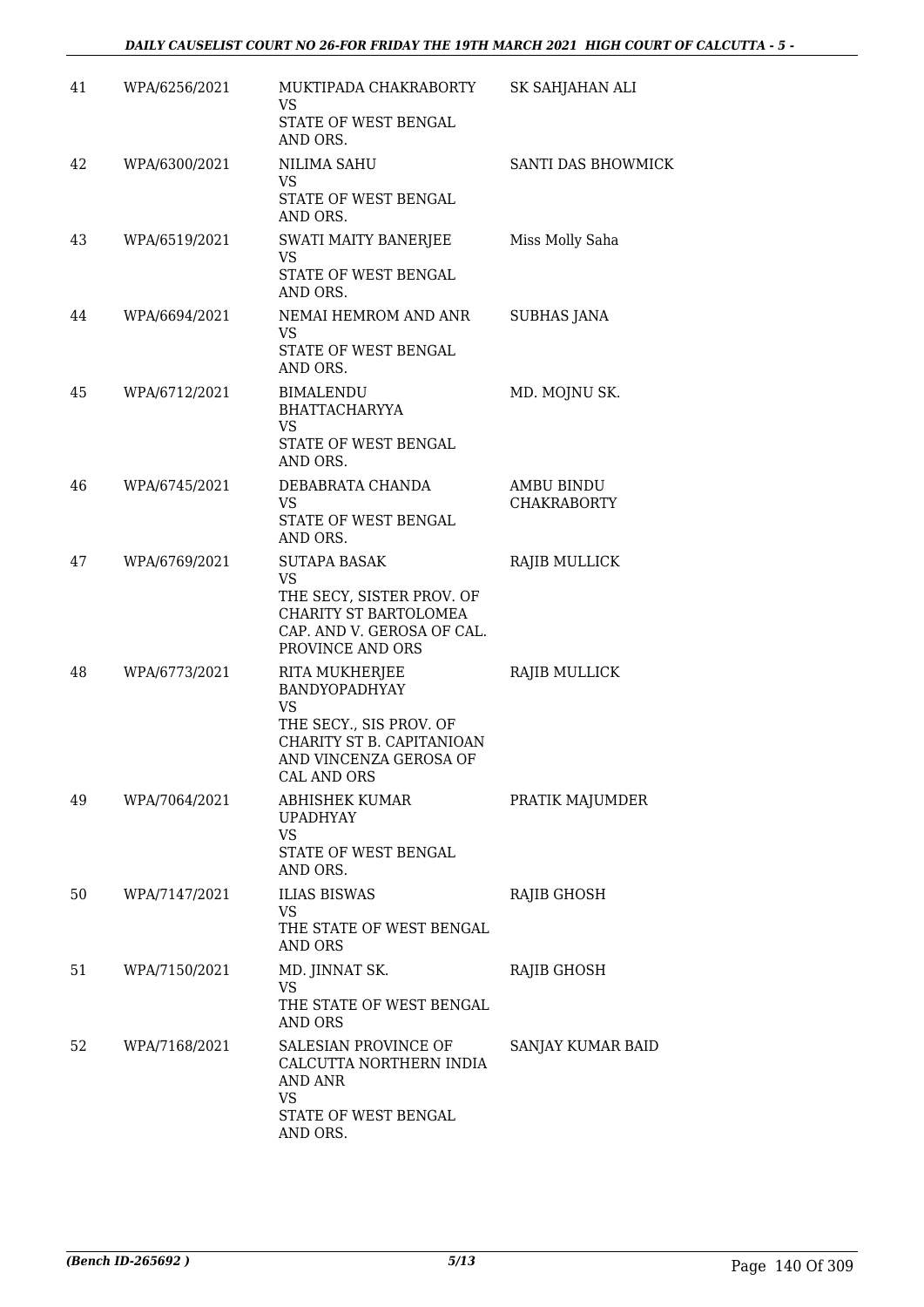| 53 | WPA/7746/2021  | <b>GOUTAM SIKDAR</b><br><b>VS</b>                                                    | <b>GOUTAM SIKDAR</b>         |
|----|----------------|--------------------------------------------------------------------------------------|------------------------------|
|    |                | STATE OF WEST BENGAL<br>AND ORS.                                                     |                              |
|    |                | <b>UPPER PRIMARY</b>                                                                 |                              |
|    |                | (FOLLOWING MATTERS WILL BE TAKEN AT 2.45 PM.)                                        |                              |
| 54 | WPA/5517/2019  | RINKU BISWAS & ORS<br><b>VS</b>                                                      | <b>TAMAL RARU PANDA</b>      |
|    |                | STATE OF WEST BENGAL &<br><b>ORS</b>                                                 |                              |
| 55 | WPA/6522/2019  | ALOK RANJAN DAS<br><b>VS</b><br>STATE OF WEST BENGAL &                               | PRADIP PAUL                  |
|    |                | <b>ORS</b>                                                                           |                              |
| 56 | WPA/6524/2019  | <b>SUMAN NAYEK</b><br><b>VS</b>                                                      | PRADIP PAUL                  |
|    |                | STATE OF WEST BENGAL &<br><b>ORS</b>                                                 |                              |
| 57 | WPA/10171/2019 | SABUJ MALIK & ORS<br><b>VS</b>                                                       | SAYANTAN HAZRA               |
|    |                | STATE OF WEST BENGAL &<br>ORS.                                                       |                              |
| 58 | WPA/10174/2019 | SOMNATH SAMANTA & ORS<br><b>VS</b>                                                   | SAYANTAN HAZRA               |
|    |                | STATE OF WEST BENGAL &<br><b>ORS</b>                                                 |                              |
| 59 | WPA/10182/2019 | SUSOBHAN ADAK & ORS<br><b>VS</b>                                                     | SAYANTAN HAZRA               |
|    |                | STATE OF WEST BENGAL &<br><b>ORS</b>                                                 |                              |
| 60 | WPA/10183/2019 | PARTHA DE & ORS<br><b>VS</b>                                                         | SAYANTA HAZRA                |
|    |                | STATE OF WEST BENGAL &<br><b>ORS</b>                                                 |                              |
| 61 | WPA/10600/2019 | ABUL KALAM AZAD & ORS<br><b>VS</b>                                                   | <b>GOLAM MOHIUDDIN</b>       |
|    |                | THE WEST BENGAL CENTRAL<br><b>SCHOOL SERVICE</b><br><b>COMMISSION &amp; ORS</b>      |                              |
| 62 | WPA/10772/2019 | GURUPADA DE & ORS.<br><b>VS</b>                                                      | SANTANU MAJI                 |
|    |                | STATE OF WEST BENGAL &<br>ORS.                                                       |                              |
| 63 | WPA/10773/2019 | <b>CHANDAN BASULI &amp; ORS</b><br><b>VS</b>                                         | SANTANU MAJI                 |
|    |                | STATE OF WEST BENGAL &<br><b>ORS</b>                                                 |                              |
| 64 | WPA/10774/2019 | CHINMAYEE ROY & ORS.<br><b>VS</b>                                                    | <b>SANTANU MAJI</b>          |
|    |                | STATE OF WEST BENGAL &<br>ORS.                                                       |                              |
| 65 | WPA/10861/2019 | <b>SUMAN SARKAR</b><br><b>VS</b><br>THE WEST BENGAL CENTRAL<br><b>SCHOOL SERVICE</b> | SAKHAWAT<br><b>KHANDAKAR</b> |
|    |                | <b>COMMISSION &amp; ORS</b>                                                          |                              |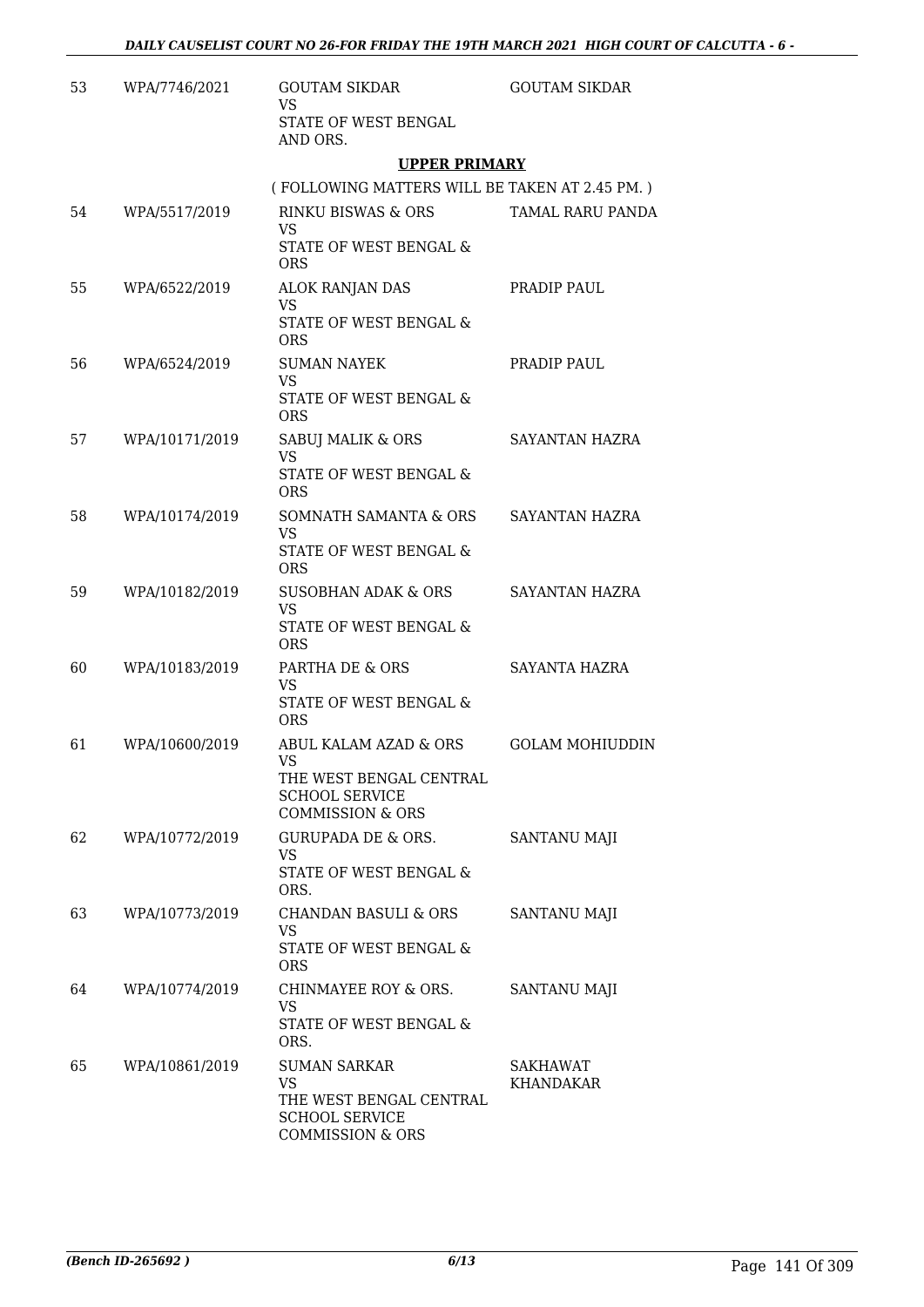| 66 | WPA/10890/2019 | MD ABDULLAH WALI AHSAN<br>$&$ ANR<br><b>VS</b><br>STATE OF WEST BENGAL &<br><b>ORS</b> | <b>SUTIRTHA DAS</b>                 |
|----|----------------|----------------------------------------------------------------------------------------|-------------------------------------|
| 67 | WPA/10912/2019 | SANATAN ROY & ORS.<br><b>VS</b><br>WBCSSC & ORS.                                       | <b>GOLAM MOHIUDDIN</b>              |
| 68 | WPA/10915/2019 | SIRAJUL GAZI & ORS.<br><b>VS</b><br>WBCSSC & ORS.                                      | <b>GOLAM MOHIUDDIN</b>              |
| 69 | WPA/10917/2019 | ALAM SK. & ORS.<br>VS.<br>WBCSSC & ORS.                                                | <b>GOLAM MOHIUDDIN</b>              |
| 70 | WPA/10920/2019 | MUSTAFA KAMAL & ORS.<br><b>VS</b><br>WBCSSC & ORS.                                     | <b>GOLAM MOHIUDDIN</b>              |
| 71 | WPA/10973/2019 | SOUMEN DUTTA & ORS.<br><b>VS</b><br>WBCSSC & ORS.                                      | <b>GOLAM MOHIUDDIN</b>              |
| 72 | WPA/10974/2019 | MD. RUSTAM ALI & ORS.<br><b>VS</b><br>WBCSSC & ORS.                                    | <b>GOLAM MOJIUDDIN</b>              |
| 73 | WPA/12003/2019 | <b>RITA RANI MAITY</b><br><b>VS</b><br>STATE OF WEST BENGAL &<br><b>ORS</b>            | DILIP KUMAR SADHU                   |
| 74 | WPA/12012/2019 | TARAK NATH MAITY & ORS<br><b>VS</b><br>STATE OF WEST BENGAL &<br><b>ORS</b>            | JAYANTA<br><b>BHATTACHARYYA</b>     |
| 75 | WPA/12198/2019 | SANCHITA GHOSH<br><b>VS</b><br>STATE OF WEST BENGAL &<br><b>ORS</b>                    | <b>BISWARUP BISWAS</b>              |
| 76 | WPA/12464/2019 | <b>AVIJIT JANA</b><br><b>VS</b><br>STATE OF WEST BENGAL &<br><b>ORS</b>                | <b>SOMESH KUMAR</b><br><b>GHOSH</b> |
| 77 | WPA/12476/2019 | SUSANTA MONDAL<br><b>VS</b><br>W.B. CENTRAL SCHOOL<br>SERVICE COMMISSION &<br>ANR      | KAMAL MISHRA                        |
| 78 | WPA/12589/2019 | <b>KAKALI BISWAS</b><br><b>VS</b><br>STATE OF WEST BENGAL &<br><b>ORS</b>              | TANUJA BASAK                        |
| 79 | WPA/12673/2019 | SUVABRATA HALDER<br><b>VS</b><br>STATE OF WEST BENGAL &<br><b>ORS</b>                  | SAKTI PADA JANA                     |
| 80 | WPA/12702/2019 | AHINDRA MANNA<br><b>VS</b><br>STATE OF WEST BENGAL &<br><b>ORS</b>                     | DILIP KUMAR<br><b>SHYAMAL</b>       |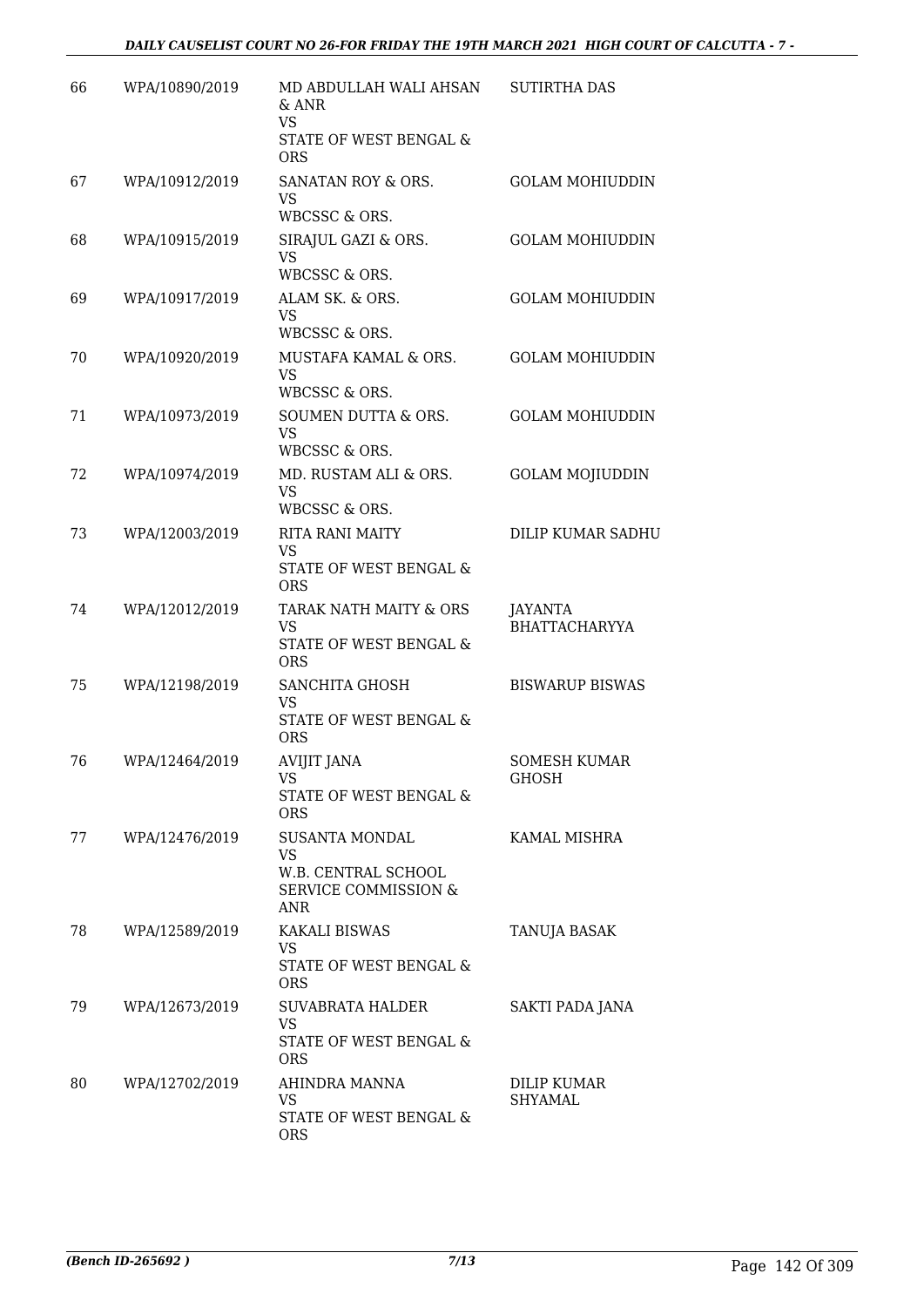# *DAILY CAUSELIST COURT NO 26-FOR FRIDAY THE 19TH MARCH 2021 HIGH COURT OF CALCUTTA - 8 -*

| 81 | WPA/12708/2019 | RUPA BISWAS & ANR<br><b>VS</b><br>STATE OF WEST BENGAL &                           | TIRTHANKAR DEY                        |
|----|----------------|------------------------------------------------------------------------------------|---------------------------------------|
| 82 | WPA/12798/2019 | <b>ORS</b><br>RIYA BISWAS & ORS.<br><b>VS</b><br>STATE OF WEST BENGAL &            | VISHAK<br><b>BHATTACHARYA</b>         |
| 83 | WPA/13423/2019 | ORS.<br><b>TAPAN MANI &amp; ORS</b><br>VS.<br>STATE OF WEST BENGAL &<br><b>ORS</b> | <b>JAYANTA</b><br><b>BHATTACHARYA</b> |
| 84 | WPA/13723/2019 | RUPANJANA BHADURI<br><b>VS</b><br>STATE OF WEST BENGAL &<br>ORS.                   | KALYAN KUMAR<br><b>PANDA</b>          |
| 85 | WPA/14335/2019 | <b>BIKASH CHINA</b><br><b>VS</b><br>STATE OF WEST BENGAL &<br><b>ORS</b>           | <b>SASTHI CHARAN</b><br><b>DHARA</b>  |
| 86 | WPA/14369/2019 | <b>ISRAFIL MONDAL</b><br><b>VS</b><br>STATE OF WEST BENGAL &<br><b>ORS</b>         | <b>SUKDEB SARKAR</b>                  |
| 87 | WPA/14384/2019 | <b>JAKIR HOSSAIN SARDAR</b><br><b>VS</b><br>STATE OF WEST BENGAL<br>&ORS           | <b>SK OMAR SHARIF</b>                 |
| 88 | WPA/14387/2019 | <b>MAMATA SINGH</b><br><b>VS</b><br>STATE OF WEST BENGAL &<br><b>ORS</b>           | PRADIP KUMAR<br><b>GHOSH</b>          |
| 89 | WPA/14418/2019 | KRISHNAPADA BERA<br>VS<br>STATE OF WEST BENGAL&<br><b>ORS</b>                      | SYED MANSUR ALI                       |
| 90 | WPA/14419/2019 | MONIUL ISLAM<br>VS.<br>STATE OF WEST BENGAL &<br><b>ORS</b>                        | <b>MOLLY SAHA</b>                     |
| 91 | WPA/14420/2019 | MD. RABIUL ISLAM<br><b>VS</b><br>STATE OF WEST BENGAL &<br><b>OORS</b>             | MOLLY SAHA                            |
| 92 | WPA/14434/2019 | SUPARNA NANDA SAMANTA<br><b>VS</b><br>STATE OF WEST BENGAL &<br><b>ORS</b>         | <b>SOMESH KUMAR</b><br><b>GHOSH</b>   |
| 93 | WPA/14435/2019 | PAPPU SAHA & ORS<br><b>VS</b><br>STATE OF WEST BENGAL &<br><b>ORS</b>              | SUDDHADEB ADAK                        |
| 94 | WPA/14438/2019 | PRAKASH DAS<br><b>VS</b><br>STATE OF WEST BENGAL &<br><b>ORS</b>                   | SOMESH KUMAR<br><b>GHOSH</b>          |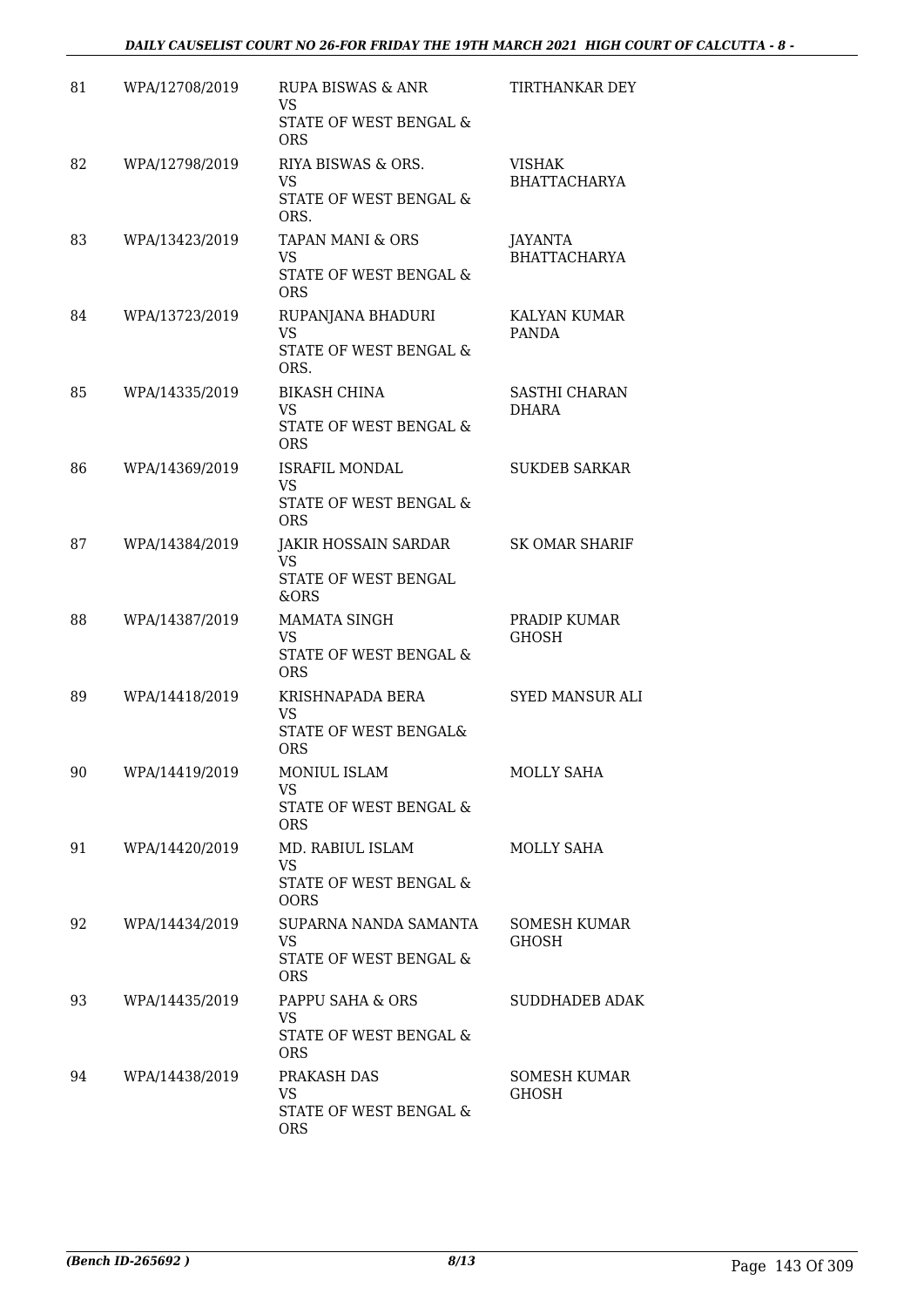# *DAILY CAUSELIST COURT NO 26-FOR FRIDAY THE 19TH MARCH 2021 HIGH COURT OF CALCUTTA - 9 -*

| 95  | WPA/14459/2019 | MADHUMITA MONDAL<br>VS.<br>STATE OF WEST BENGAL &<br><b>ORS</b>                            | <b>SUKDEB SARKAR</b>                 |
|-----|----------------|--------------------------------------------------------------------------------------------|--------------------------------------|
| 96  | WPA/14464/2019 | SUBHANKAR MAHATA<br><b>VS</b><br>STATE OF WEST BENGAL<br>&ORS                              | SIRSENDU SINHA ROY                   |
| 97  | WPA/14466/2019 | KOUSHIK MONDAL<br>VS.<br>STATE OF WEST BENGAL &<br><b>ORS</b>                              | SWADHIN PAN                          |
| 98  | WPA/14468/2019 | MADHUSUDAN RAJAK<br><b>VS</b><br>STATE OF WEST BENGAL<br>&ORS                              | SIRSENDU SINHA ROY                   |
| 99  | WPA/14696/2019 | DEBABRATA CHAKRABORTY<br><b>VS</b><br>STATE OF WEST BENGAL &<br><b>ORS</b>                 | <b>SASTHI CHARAN</b><br><b>DHARA</b> |
| 100 | WPA/14697/2019 | ATANU BANDYOPADHYAY<br><b>VS</b><br>STATE OF WEST BENGAL &<br><b>ORS</b>                   | <b>SASTHI CHARAN</b><br><b>DHARA</b> |
| 101 | WPA/14698/2019 | <b>INDRANI DEY</b><br><b>VS</b><br>STATE OF WEST BENGAL &<br><b>ORS</b>                    | SASTHI CHARAN<br><b>DHARA</b>        |
| 102 | WPA/14699/2019 | <b>BULU BAGDI</b><br><b>VS</b><br>STATE OF WEST BENGAL &<br><b>ORS</b>                     | SASTHI CHARAN<br><b>DHARA</b>        |
| 103 | WPA/14700/2019 | MADHURIMA GANGULI &<br><b>ORS</b><br><b>VS</b><br>STATE OF WEST BENGAL &<br><b>ORS</b>     | SASTHI CHARAN<br><b>DHARA</b>        |
| 104 | WPA/14701/2019 | BAISSAKHI CHAKRABORTY &<br><b>ANR</b><br><b>VS</b><br>STATE OF WEST BENGAL &<br><b>ORS</b> | <b>SASTHI CHARAN</b><br>DHARA        |
| 105 | WPA/14702/2019 | SUJAY KUMAR PAL<br><b>VS</b><br>STATE OF WEST BENGAL &<br><b>ORS</b>                       | KAHNDAKAR<br><b>MOAZZEM HOSSAIN</b>  |
| 106 | WPA/14703/2019 | PRITILATA ROY<br>VS.<br>STATE OF WEST BENGAL &<br><b>ORS</b>                               | K.M. HOSSAIN                         |
| 107 | WPA/14705/2019 | SAMIN ALI MONDAL<br>VS<br>STATE OF WEST BENGAL &<br><b>ORS</b>                             | ALI AHSAN ALAMGIR                    |
| 108 | WPA/14707/2019 | RABIUL ISLAM & ORS<br>VS.<br>STATE OF WEST BENGAL &<br><b>ORS</b>                          | <b>RIYA DAS</b>                      |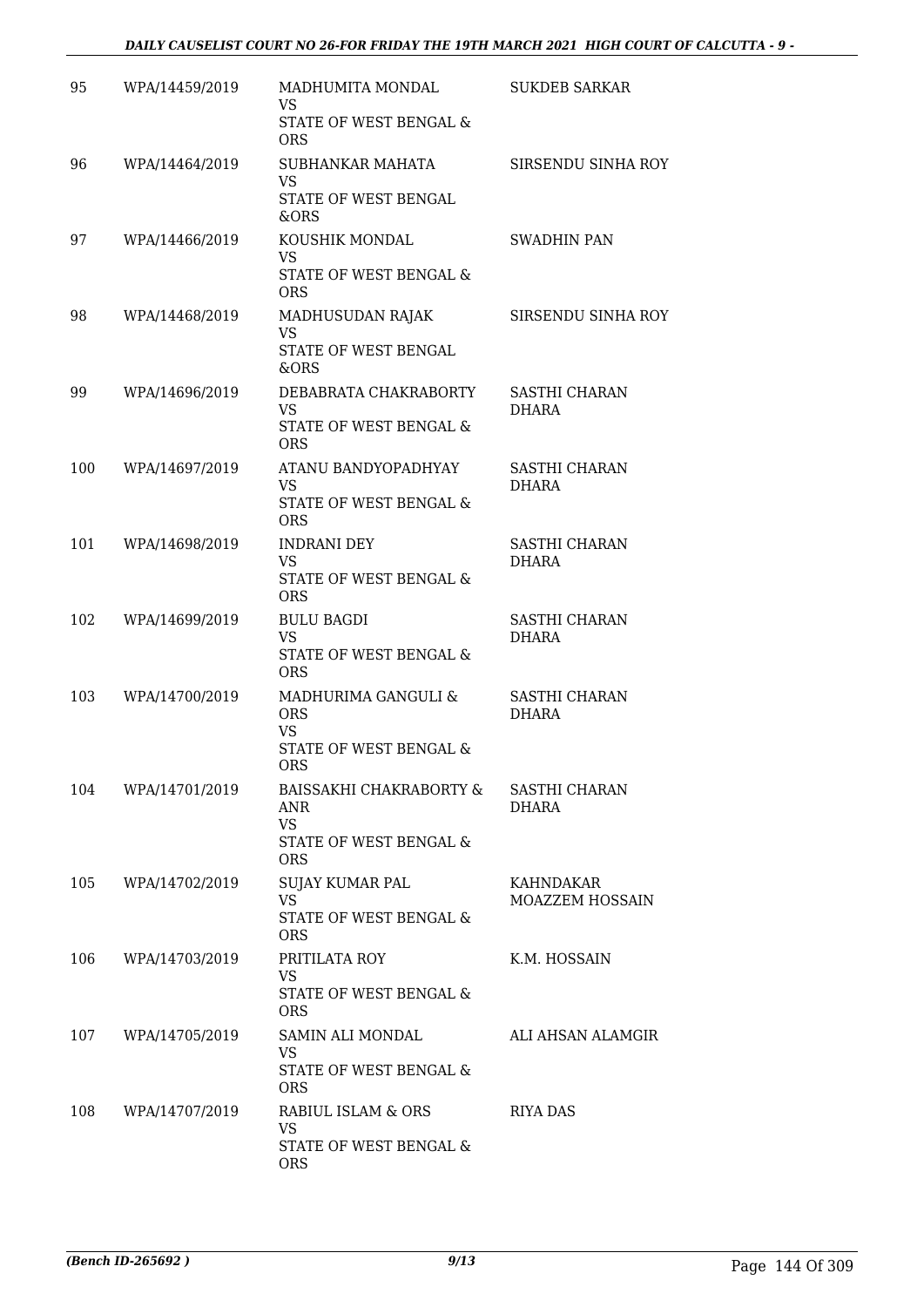| 109 | WPA/14724/2019 | HAKIMUDDIN SEKH & ORS                                                                    | KHANDAKER              |
|-----|----------------|------------------------------------------------------------------------------------------|------------------------|
|     |                | VS.<br>STATE OF WEST BENGAL &<br>ORS                                                     | MOAZZEM HOSSAIN        |
| 110 | WPA/14725/2019 | RIA GANGULI & ORS<br><b>VS</b><br>STATE OF WEST BENGAL &<br><b>ORS</b>                   | K.M. HOSSAIN           |
| 111 | WPA/14726/2019 | MIJANUR RAHAMAN & ORS<br><b>VS</b><br>STATE OF WEST BENGAL &<br><b>ORS</b>               | K.M. HOSSAIN           |
| 112 | WPA/14728/2019 | <b>ARPITA ROY</b><br><b>VS</b><br>STATE OF WEST BENGAL &<br><b>ORS</b>                   | K.M. HOSSAIN           |
| 113 | WPA/14956/2019 | ARABINDA DAS & ORS<br><b>VS</b><br><b>WBCSSC&amp;ORS</b>                                 | <b>GOLAM MOHIUDDIN</b> |
| 114 | WPA/14957/2019 | SANATAN GHORAI & ORS<br>VS<br>W.B.C.S.S.C & ORS                                          | <b>GOLAM MOHIUDDIN</b> |
| 115 | WPA/14958/2019 | <b>IMRAN RAHAMAN &amp; ORS</b><br><b>VS</b><br>WBCSSC&ORS                                | <b>GOLAM MOHIUDDIN</b> |
| 116 | WPA/14960/2019 | KAMAL HOSSAIN & ORS<br><b>VS</b><br><b>WBCSSC&amp;ORS</b>                                | <b>GOLAM MOHIUDDIN</b> |
| 117 | WPA/14961/2019 | MD AZAHAR & ORS<br><b>VS</b><br>WBCSSC&ORS                                               | <b>GOLAM MOHIUDDIN</b> |
| 118 | WPA/14963/2019 | PALAS BISWAS & ORS<br><b>VS</b><br>WBCSSC&ORS                                            | <b>GOLAM MOHIUDDIN</b> |
| 119 | WPA/15026/2019 | LAPIKA BAG & ORS<br><b>VS</b><br>THE W.B.C.S.S.C. & ORS                                  | <b>S KHANDAKAR</b>     |
| 120 | WPA/15027/2019 | PRIYANKA DEBNATH & ORS<br>VS.<br>W.B.C.S.S.C. & ORS                                      | S KHANDAKAR            |
| 121 | WPA/15028/2019 | <b>SUBHADEEP</b><br><b>BHATTACHARYYA &amp; ORS</b><br><b>VS</b><br>THE W.B.C.S.S.C & ORS | S KHADAKAR             |
| 122 | WPA/15029/2019 | <b>SUMANTA PAL &amp; ORS</b><br>VS.<br>THE W.B.C.S.S.C. & ORS                            | <b>S KHANDAKAR</b>     |
| 123 | WPA/15030/2019 | DEBRAJ MUKHERJEE & ORS<br><b>VS</b><br>$W.B.C.S.S.C. \& ORS$                             | S KHANDAKAR            |
| 124 | WPA/15031/2019 | HEMANTA MAHATA & ORS<br>VS.<br>THE W.B.C.S.S.C. & ORS                                    | S KHANDAKAR            |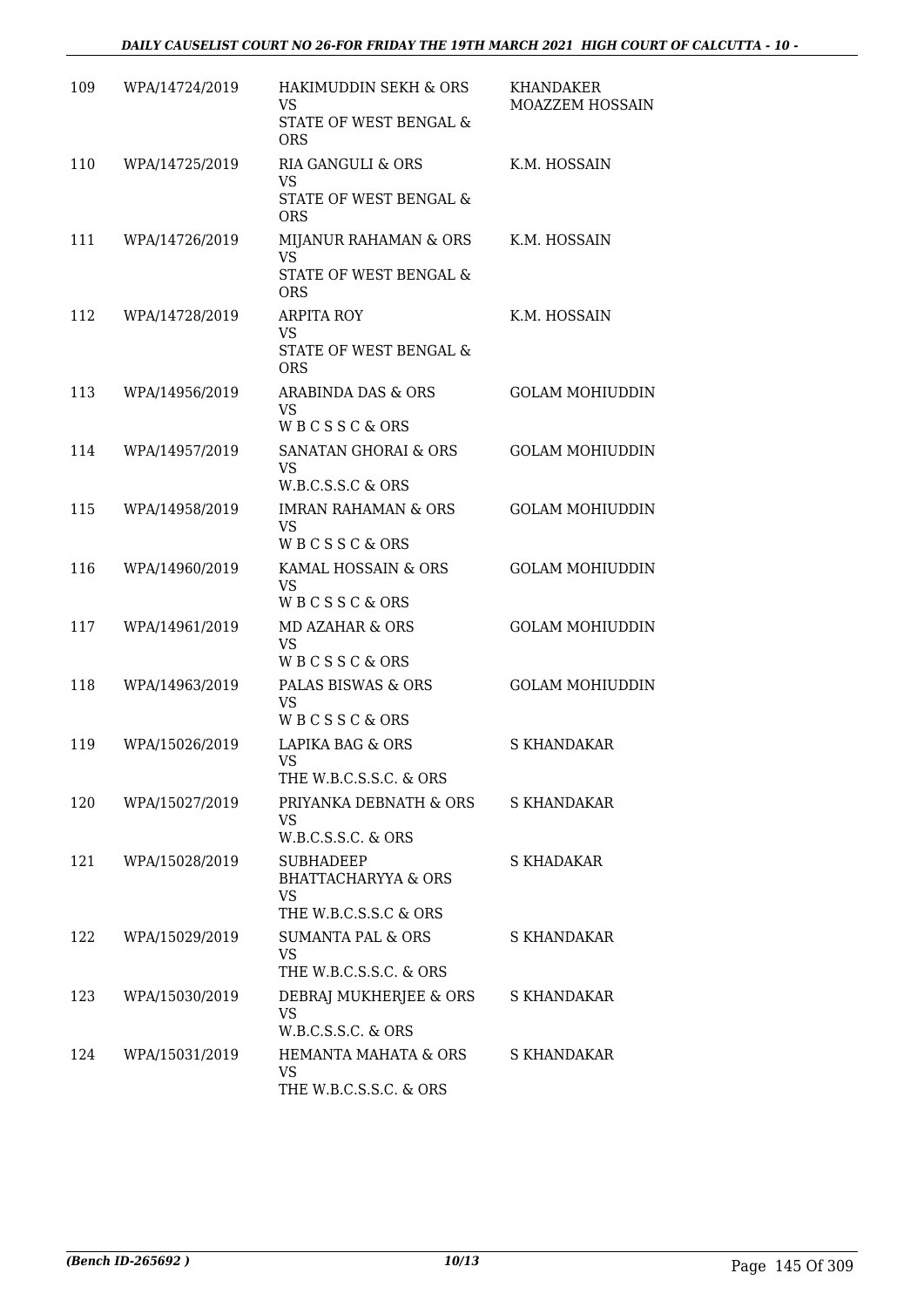| 125 | WPA/15337/2019      | SOMENATH SINGHA<br>MAHAPATRA<br><b>VS</b><br>STATE OF WEST BENGAL &<br><b>ORS</b> | SOMESH KUMAR<br><b>GHOSH</b>       |
|-----|---------------------|-----------------------------------------------------------------------------------|------------------------------------|
| 126 | WPA/15338/2019      | DEBASIS PATTANAYAK<br><b>VS</b><br>STATE OF WEST BENGAL &<br><b>ORS</b>           | SOMESH KUMAR<br><b>GHOSH</b>       |
| 127 | WPA/15339/2019      | ARIJIT SARKAR<br><b>VS</b><br>STATE OF WEST BENGAL &<br><b>ORS</b>                | SOMESH KUMAR<br><b>GHOSH</b>       |
| 128 | WPA/15341/2019      | <b>JAGATPATI DEY</b><br><b>VS</b><br>STATE OF WEST BENGAL &<br><b>ORS</b>         | RITWIK PATTANAYAK                  |
| 129 | WPA/15374/2019      | APURBA MANDAL<br><b>VS</b><br>WBCSSC & ORS.                                       | <b>TARUN KR. DAS</b>               |
| 130 | WPA/15375/2019      | ANAWARE MURSHID & ORS<br>VS<br>WBCSSC&ORS                                         | <b>TARUN KUMAR DAS</b>             |
| 131 | WPA/15379/2019      | <b>SOMA MAITY</b><br><b>VS</b><br>WBCSSC&ORS                                      | TARU KUMAR DAS                     |
| 132 | WPA/15396/2019      | MIR TAHIDUR RAHAMAN<br><b>VS</b><br>STATE OF WEST BENGAL &<br>ORS.                | MD. YUSUF ALI                      |
| 133 | WPA/15397/2019      | DALIM SK.<br><b>VS</b><br>STATE OF WEST BENGAL &<br>ORS.                          | MD. YUSUF ALI                      |
| 134 | WPA/15415/2019      | <b>AKHTAR HOSSAIN</b><br>VS<br>STATE OF WEST BENGAL &<br>ORS                      | MD. YUSUF ALI                      |
| 135 | WPA/15417/2019      | ANNANDA SANKAR BASAK<br>VS.<br>STATE OF WEST BENGAL &<br><b>ORS</b>               | SIDDHARTHA SARKAR                  |
|     |                     | <b>CONTEMPT MATTER</b>                                                            |                                    |
|     |                     | (AT 2.00 P.M. )                                                                   |                                    |
| 136 | WPCRC/75/2019       | KALICHARAN PRASAD<br>VS<br>KHOGENDRA NATH ROY                                     | ANGSHUMAN PATRA                    |
|     | wt137 WPA/7661/2018 | KALI CHARAN PRASAD<br><b>VS</b><br>STATE OF WEST BENGAL &<br>ORS.                 | ANGSHUMAN PATRA                    |
| 138 | CPAN/181/2019       | PINTU BERA<br><b>VS</b><br>SOUMITRA SARKAR & ORS                                  | LAKSHMINATH<br><b>BHATTACHARYA</b> |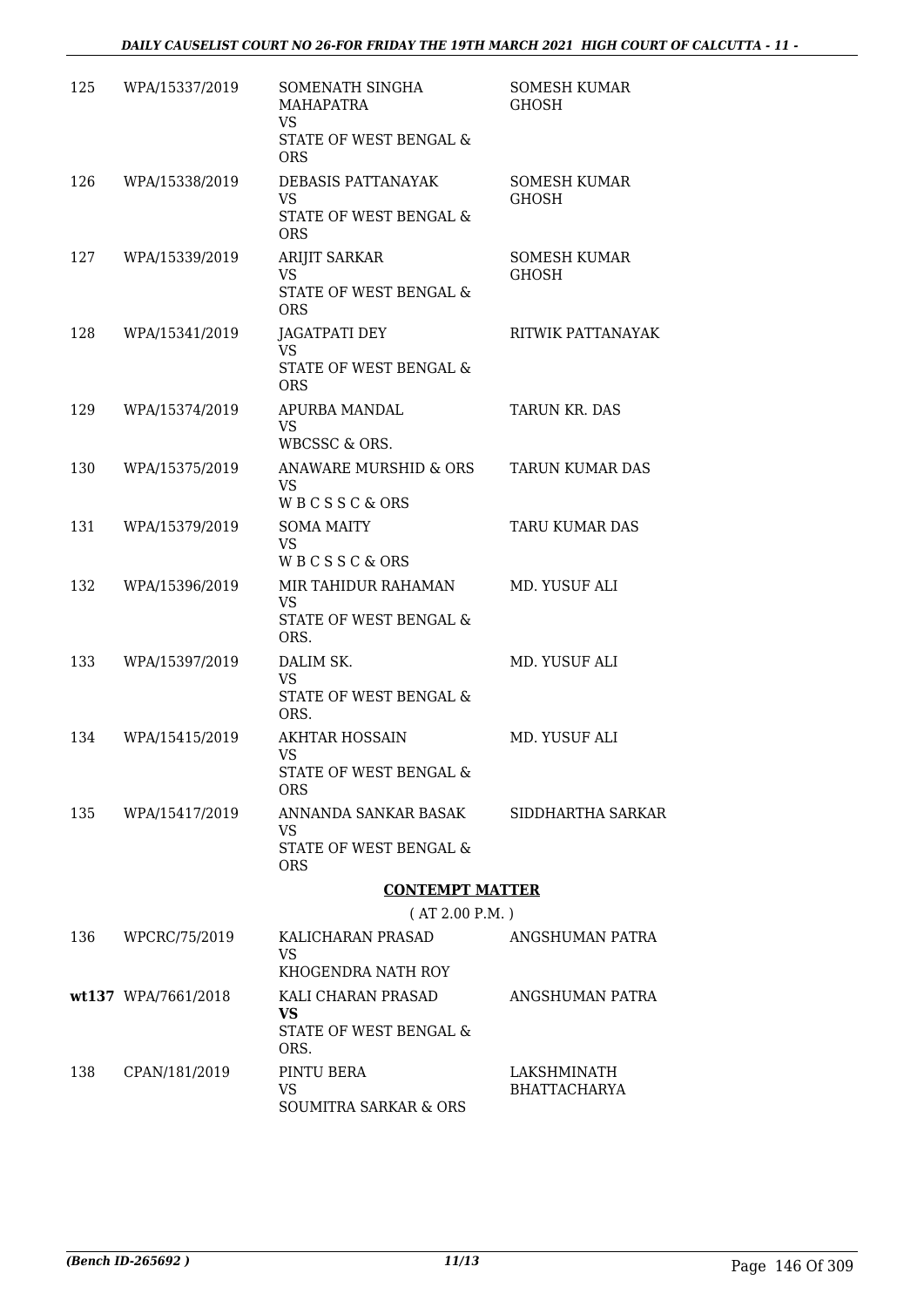|     | wt139 WPA/19421/2018 | PINTU BERA<br>VS<br>STATE OF WEST BENGAL &<br><b>ORS</b>                                      | LAKSHMINATH<br><b>BHATTACHARYA</b> |
|-----|----------------------|-----------------------------------------------------------------------------------------------|------------------------------------|
| 140 | CPAN/524/2019        | KRISHNA SADHU NAG @<br>KRISHNA SADHU<br>VS<br>MANISH KUMAR JAIN & ORS                         | <b>DON SEN</b>                     |
|     | wt141 WPA/5655/2018  | KRISHNA SADHU NAG @<br>KRISHNA SADHU<br>VS<br>STATE OF WEST BENGAL &<br><b>ORS</b>            | <b>HIMALAYA DAS</b>                |
| 142 | CPAN/668/2019        | <b>SWARUP RAJ ROY</b><br><b>CHOWDHURY</b><br><b>VS</b><br>SUBHAJIT CHATTOPADHYAY              | SUSNIGDHO<br><b>BHATTACHARYYA</b>  |
|     | wt143 WPA/7404/2018  | <b>SWARUP RAJ</b><br><b>ROYCHOWDHURY</b><br><b>VS</b><br>STATE OF WEST BENGAL 7<br><b>ORS</b> | SUSNIGDHO<br><b>BHATTACHARYYA</b>  |
| 144 | CPAN/800/2019        | <b>BISWABANDHU PARIA</b><br><b>VS</b><br><b>SK SERAJUDDIN</b>                                 | TANUJA BASAK                       |
|     | wt145 WPA/23397/2017 | <b>BISWABANDHU PARIA</b><br><b>VS</b><br>STATE OF WEST BENGAL &<br><b>ORS</b>                 | SIDDHARTHA SANKAR<br><b>MANDAL</b> |
| 146 | CPAN/807/2019        | MAHITOSH SAHA<br>VS<br>KHAGENDRANATH ROY                                                      | DILIP KUMAR MAITI                  |
|     | wt147 WPA/31060/2017 | MAHITOSH SAHA<br><b>VS</b><br>STATE OF WEST BENGAL &<br><b>ORS</b>                            | DILIP KUMAR MAITI                  |
|     | 148 CPAN/938/2019    | <b>SAMAPTI DAS</b><br>VS.<br>SOUMITRA MOHAN SARKAR<br>& ANR                                   | MD. MOJNU SK.                      |
|     | wt149 WPA/29338/2017 | <b>SAMAPTI DAS</b><br><b>VS</b><br>STATE OF WEST BENGAL &<br>ORS                              | MD MOJNU SK                        |
| 150 | CPAN/1066/2019       | HUSNEWARA BEWA<br>VS<br>PRAVAT CHANDRA BISWAS                                                 | SRIKANTA DATTA                     |
|     | wt151 WPA/17846/2018 | HUSNEWARA BEWA<br><b>VS</b><br>STATE OF WEST BENGAL &<br>ORS.                                 | SRIKANTA DATTA                     |
| 152 | CPAN/1230/2019       | JAHANARA BEWA<br><b>VS</b><br>PRAVAT CHANDRA BISWAS                                           | SRIKANTA DATTA                     |
|     | wt153 WPA/23280/2018 | JAHANARA BEWA<br><b>VS</b><br>STATE OF WEST BENGAL<br>&ORS                                    | SRIKANTA DUTTA                     |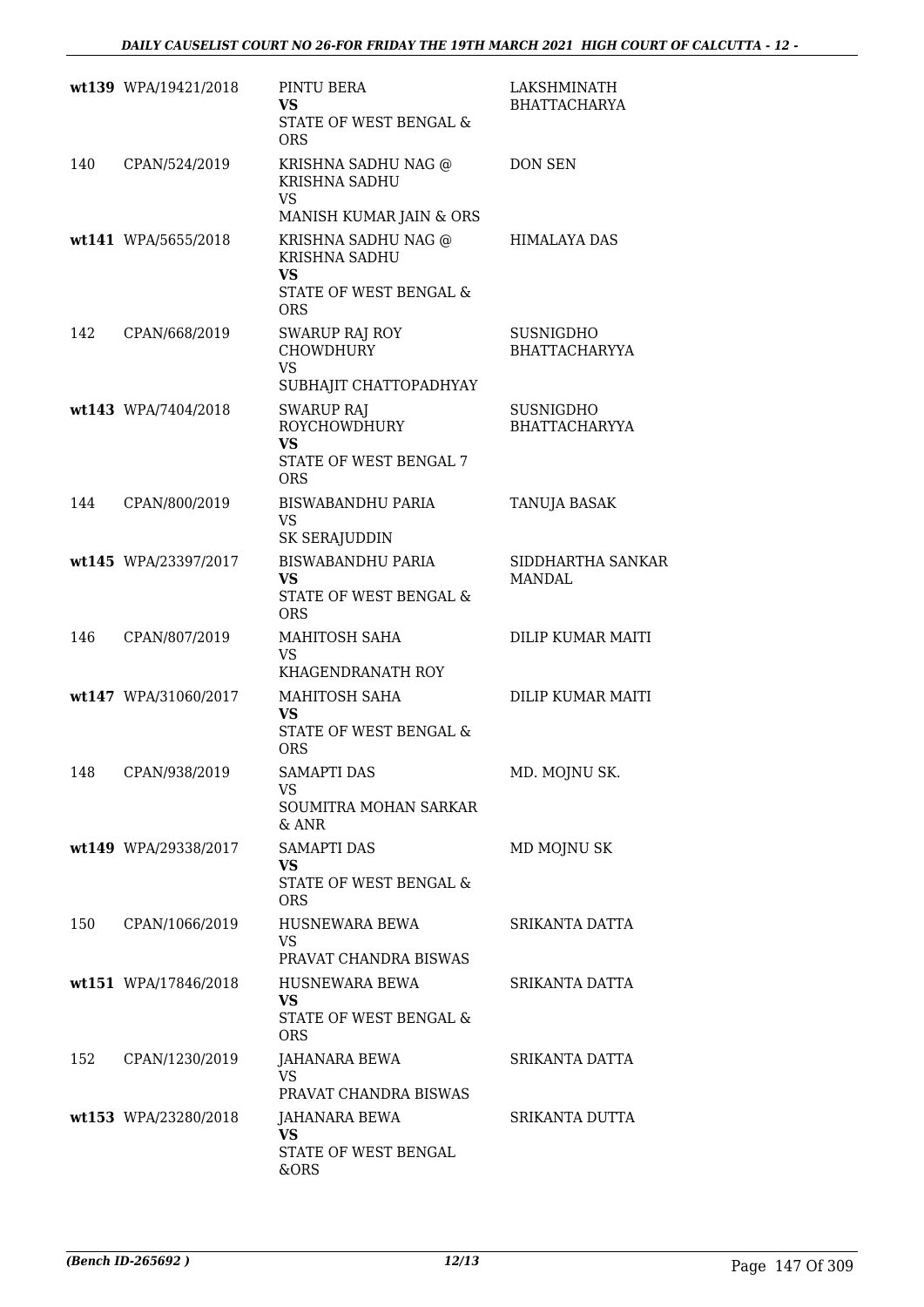| 154 | CPAN/281/2020                           | JUTHIKA URINDA<br>VS<br>PARWEZ AHMED SIDDIQUI                                                                                       | <b>BIDHAN BISWAS</b>                    |
|-----|-----------------------------------------|-------------------------------------------------------------------------------------------------------------------------------------|-----------------------------------------|
|     | wt155 WPA/3728/2016                     | JUTHIKA URINDA<br><b>VS</b><br>STATE OF WEST BENGAL &<br><b>ORS</b>                                                                 | <b>SUBIR HAZRA</b>                      |
|     | IA NO: CAN/1/2019(Old No:CAN/6655/2019) |                                                                                                                                     |                                         |
| 156 | CPAN/644/2020                           | WEST BENGAL MEDICAL AND<br><b>SALES AND ORS</b><br><b>VS</b><br>NIRJA SARAF MANAGING<br>DIRECTOR OF M/S<br>HINDUSTAN ANTIBIOTIC LTD | SUVODIP<br><b>BHATTACHARYA</b>          |
|     | wt157 WPA/14454/2019                    | W.B. MEDICAL & SALES<br>REPRESENTATION' UNION &<br>ORS<br><b>VS</b><br>UNION OF INDIA & ANR                                         | <b>SUIVADIP</b><br><b>BHATTACHARJEE</b> |
|     | wt158 WPA/17402/2019                    | M/S HINDUSTAN ANTIBIOTIC<br><b>LTD</b><br><b>VS</b><br>WEST BENGAL MEDICAL &<br><b>SALES REPRESENTATION &amp;</b><br>ORS            | DEBANIK BANERJEE                        |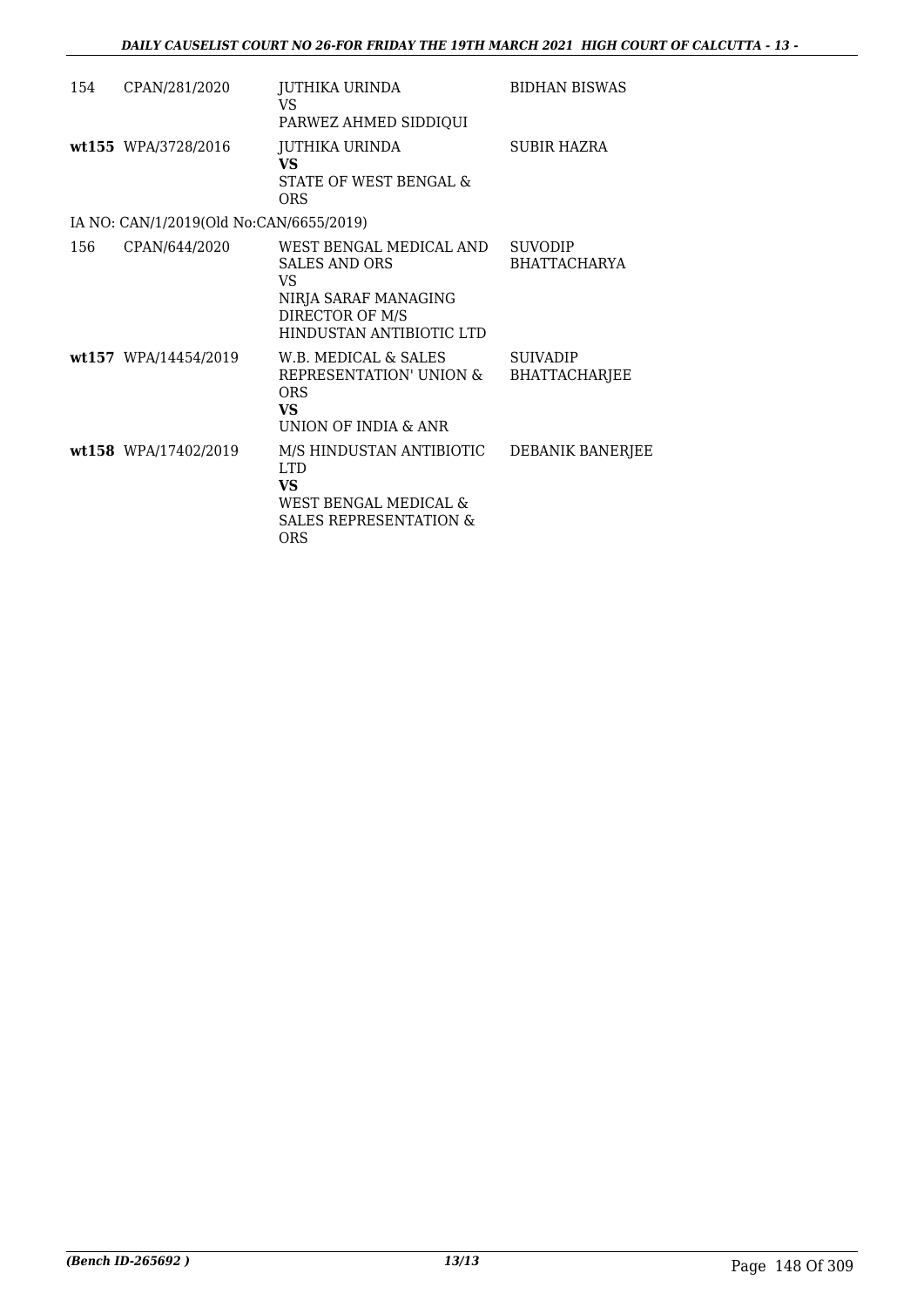

# In The High Court at Calcutta

# **Appellate Side**

**DAILY CAUSELIST For Friday The 19th March 2021**

**COURT NO. 15 SINGLE BENCH (SB - VII) AT 10:30 AM HON'BLE JUSTICE RAJARSHI BHARADWAJ (VIA VIDEO CONFERENCE)**

#### **ON AND FROM MONDAY, THE 11TH JANUARY, 2021 - MATTERS (MOTION & HEARING) UNDER ARTICLE 226 OF THE CONSTITUTION RELATING TO PRIMARY EDUCATION UNDER GROUP-II INCLUDING SERVICES AND APPLICATIONS CONNECTED THERETO;**

**MATTERS (MOTION & HEARING) UNDER ARTICLE 226 OF THE CONSTITUTION RELATING TO COLLEGES, UNIVERSITIES AND LIBRARIES UNDER GROUP - II INCLUDING SERVICES AND APPLICATIONS CONNECTED THERETO.**

**HEARING OF WRIT PETITIONS IRRESPECTIVE OF CLASSIFICATION AND APPLICATIONS CONNECTED THERETO.**

**NOTE : EVERY MONDAY AND WEDNESDAY MOTION (2021) WILL BE TAKEN UP SERIALLY.**

**NOTE : EVERY TUESDAY AND THURSDAY MOTION AND NEW MOTION I (2020) WILL BE TAKEN UP SERIALLY.**

**NOTE : EVERY FRIDAY MOTIONS AND APPLICATION WILL BE TAKEN UP SERIALLY.**

**NOTE : MENTIONING WILL BE ALLOWED ONLY ON VIRTUAL MODE AND ON MONDAY & WEDNESDAY.**

### **NOTE : NO UPGRADATION WILL BE ALLOWED.**

#### **NOTE : MATTERS WILL BE TAKEN UP THROUGH PHYSICAL HEARING ONLY WHEN BOTH THE PARTIES ARE AGREED.**

|   |                                   | <b>APPLICATION</b>                                                              |                     |  |
|---|-----------------------------------|---------------------------------------------------------------------------------|---------------------|--|
| 1 | WPA/20178/2019<br>(AT 12.15 P.M.) | PROF. (DR.) SRIMANTA<br>SINHA ROY<br>VS<br>STATE OF WEST BENGAL &<br><b>ORS</b> | SWADESH PRIYA GHOSH |  |
|   | IA NO: CAN/2/2021                 |                                                                                 |                     |  |
|   | wt2 WPA/23565/2019                | PROF SEIMANTA SINHA<br><b>ROY</b><br>VS<br>STATE OF WEST BENGAL &<br><b>ORS</b> | SWADESH PRIYA GHOSH |  |
|   | IA NO: CAN/1/2021                 |                                                                                 |                     |  |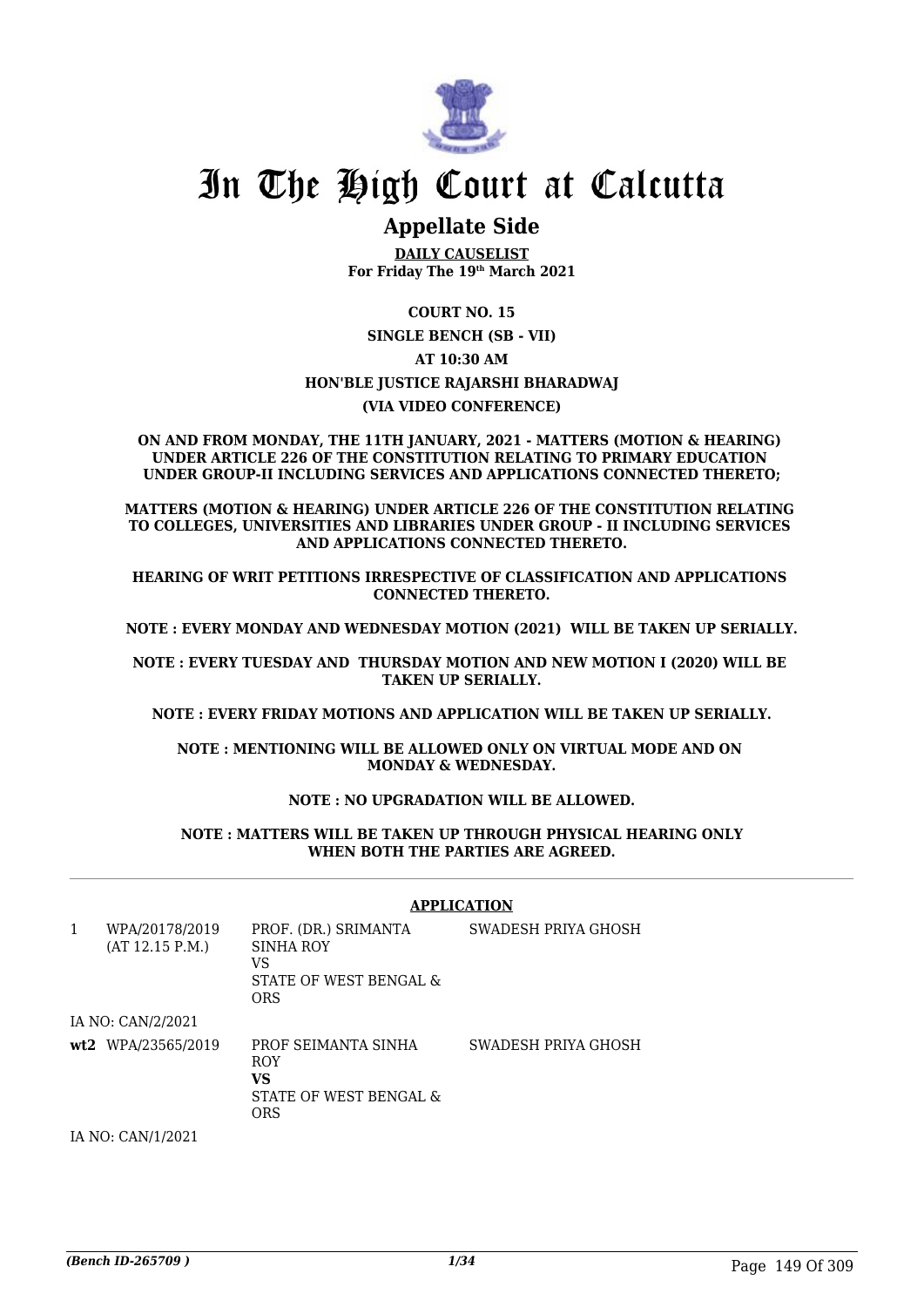|    | wt3 WPA/23567/2019 | PROF PANKAJ KUMAR<br><b>MANDAL</b><br><b>VS</b><br>STATE OF WEST BENGAL &<br>ORS     | SWADESH PRIYA GHOSH       |
|----|--------------------|--------------------------------------------------------------------------------------|---------------------------|
|    | IA NO: CAN/1/2021  |                                                                                      |                           |
|    | wt4 WPA/20179/2019 | PROF. (DR.) PANKAJ KR<br>MANDAL<br><b>VS</b><br>STATE OF WEST BENGAL &<br><b>ORS</b> | SWADESH PRIYA GHOSH       |
|    | IA NO: CAN/2/2021  |                                                                                      |                           |
|    | wt5 WPA/2359/2020  | PROF BHASKAR KUMAR<br><b>SARKAR</b><br>VS                                            | SWADESH PRIYA GHOSH       |
|    |                    | STATE OF WEST BENGAL &<br><b>ORS</b>                                                 |                           |
|    |                    | <b>MOTION</b>                                                                        |                           |
| 6  | WPA/1601/2021      | MIRA SINHA<br>VS                                                                     | <b>SUDIP SARKAR</b>       |
|    |                    | STATE OF WEST BENGAL<br>AND ORS.                                                     |                           |
| 7  | WPA/4923/2021      | <b>MALINA GHOSH</b><br><b>VS</b>                                                     | <b>SANDIP GHOSH</b>       |
|    |                    | STATE OF WEST BENGAL<br>AND ORS.                                                     |                           |
| 8  | WPA/4971/2021      | ANJALI BALA SHASMAL<br><b>VS</b>                                                     | <b>GOUTAM KUMAR MAITY</b> |
|    |                    | STATE OF WEST BENGAL<br>AND ORS.                                                     |                           |
| 9  | WPA/5275/2021      | SABITRI DUBAI<br><b>VS</b>                                                           | <b>BANSHI BADAN MAITY</b> |
|    |                    | <b>STATE OF WEST BENGAL</b><br>AND ORS.                                              |                           |
| 10 | WPA/5734/2021      | KRISHNA CHANDRA<br><b>MONDAL</b><br>VS —                                             | DILIP KUMAR SADHU         |
|    |                    | STATE OF WEST BENGAL<br>AND ORS.                                                     |                           |
| 11 | WPA/5951/2021      | PURABI DAS<br><b>VS</b>                                                              | <b>GOUTAM KUMAR MAITY</b> |
|    |                    | STATE OF WEST BENGAL<br>AND ORS.                                                     |                           |
| 12 | WPA/6177/2021      | CHITRA GUIN<br>VS.                                                                   | KAPIL CHANDRA SAHOO       |
|    |                    | STATE OF WEST BENGAL<br>AND ORS.                                                     |                           |
| 13 | WPA/6275/2021      | NIRMALA MONDAL<br>VS.                                                                | <b>GOUTAM KUMAR MAITY</b> |
|    |                    | STATE OF WEST BENGAL<br>AND ORS.                                                     |                           |
| 14 | WPA/6345/2021      | PUSPA RANI BHUNIA<br>VS.                                                             | <b>GOUTAM KUMAR MAITY</b> |
|    |                    | STATE OF WEST BENGAL<br>AND ORS.                                                     |                           |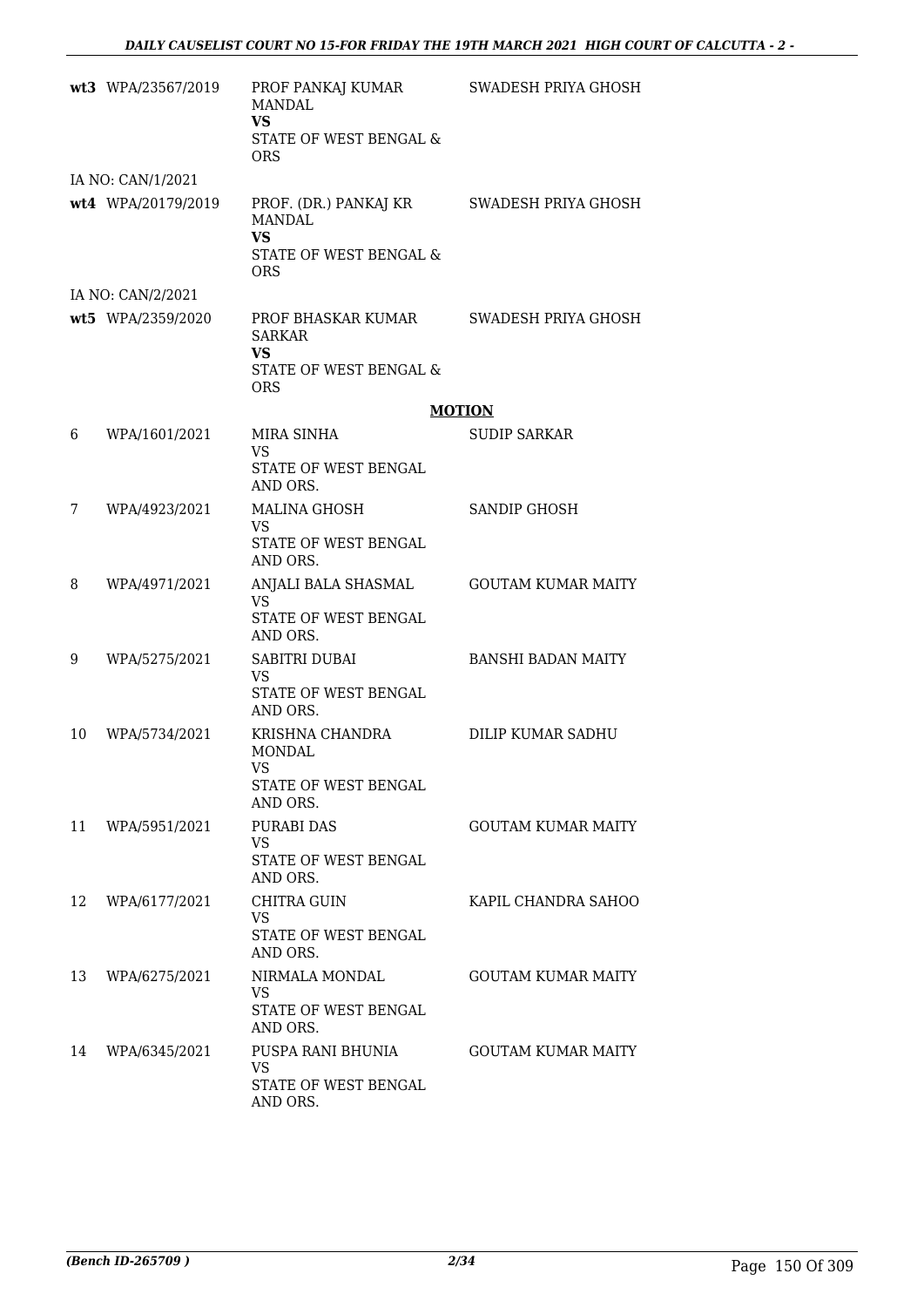| 15 | WPA/6346/2021<br>(AT 10:45 A.M.) | ABHISHEK KUMAR SINHA P KARAN SINGH<br>AND ORS<br><b>VS</b><br>STATE OF WEST BENGAL<br>AND ORS. |                           |
|----|----------------------------------|------------------------------------------------------------------------------------------------|---------------------------|
| 16 | WPA/6347/2021                    | <b>ALOKE KUMAR</b><br><b>BHATTACHARJEE</b><br><b>VS</b><br>STATE OF WEST BENGAL<br>AND ORS.    | SABITA KHUTIA BHUNYA      |
| 17 | WPA/6349/2021                    | ANUPAMA BARUI<br>VS<br>STATE OF WEST BENGAL<br>AND ORS.                                        | <b>GOUTAM KUMAR MAITI</b> |
| 18 | WPA/6350/2021                    | RENUKA CHAKRABARTY<br>VS.<br>STATE OF WEST BENGAL<br>AND ORS.                                  | KRISHNA PADA SANTRA       |
| 19 | WPA/6355/2021                    | ANIL KUMAR HALDER<br><b>VS</b><br>STATE OF WEST BENGAL<br>AND ORS.                             | SABITA KHUTIA BHUNYA      |
| 20 | WPA/6356/2021                    | LAXMI RANI DEKUA<br><b>VS</b><br>STATE OF WEST BENGAL<br>AND ORS.                              | <b>GOUTAM KUMAR MAITY</b> |
| 21 | WPA/6358/2021                    | AMULYA CHANDRA<br>MONDAL<br><b>VS</b><br>STATE OF WEST BENGAL<br>AND ORS.                      | <b>GOUTAM KUMAR MAITI</b> |
| 22 | WPA/6360/2021                    | <b>ACIA BIBI</b><br><b>VS</b><br>STATE OF WEST BENGAL<br>AND ORS.                              | <b>GOUTAM KUMAR MAITY</b> |
| 23 | WPA/6362/2021                    | <b>GITA SARKAR</b><br><b>VS</b><br>STATE OF WEST BENGAL<br>AND ORS.                            | <b>GOUTAM KUMAR MAITY</b> |
| 24 | WPA/6367/2021                    | <b>ANJALI SARKAR</b><br><b>VS</b><br>STATE OF WEST BENGAL<br>AND ORS.                          | UTTAM KUMAR ROY           |
| 25 | WPA/6369/2021                    | <b>SIVA SANKAR DEY</b><br><b>VS</b><br>STATE OF WEST BENGAL<br>AND ORS.                        | UTTAM KUMAR ROY           |
| 26 | WPA/6371/2021                    | USHA RANI BARIK<br><b>VS</b><br>STATE OF WEST BENGAL<br>AND ORS.                               | <b>GOUTAM KUMAR MAITY</b> |
| 27 | WPA/6372/2021                    | <b>ARATI SARKAR</b><br><b>VS</b><br>STATE OF WEST BENGAL<br>AND ORS.                           | UTTAM KUMAR ROY           |
| 28 | WPA/6373/2021                    | BASANTI MANDAL<br><b>VS</b><br>STATE OF WEST BENGAL<br>AND ORS.                                | UTTAM KUMAR ROY           |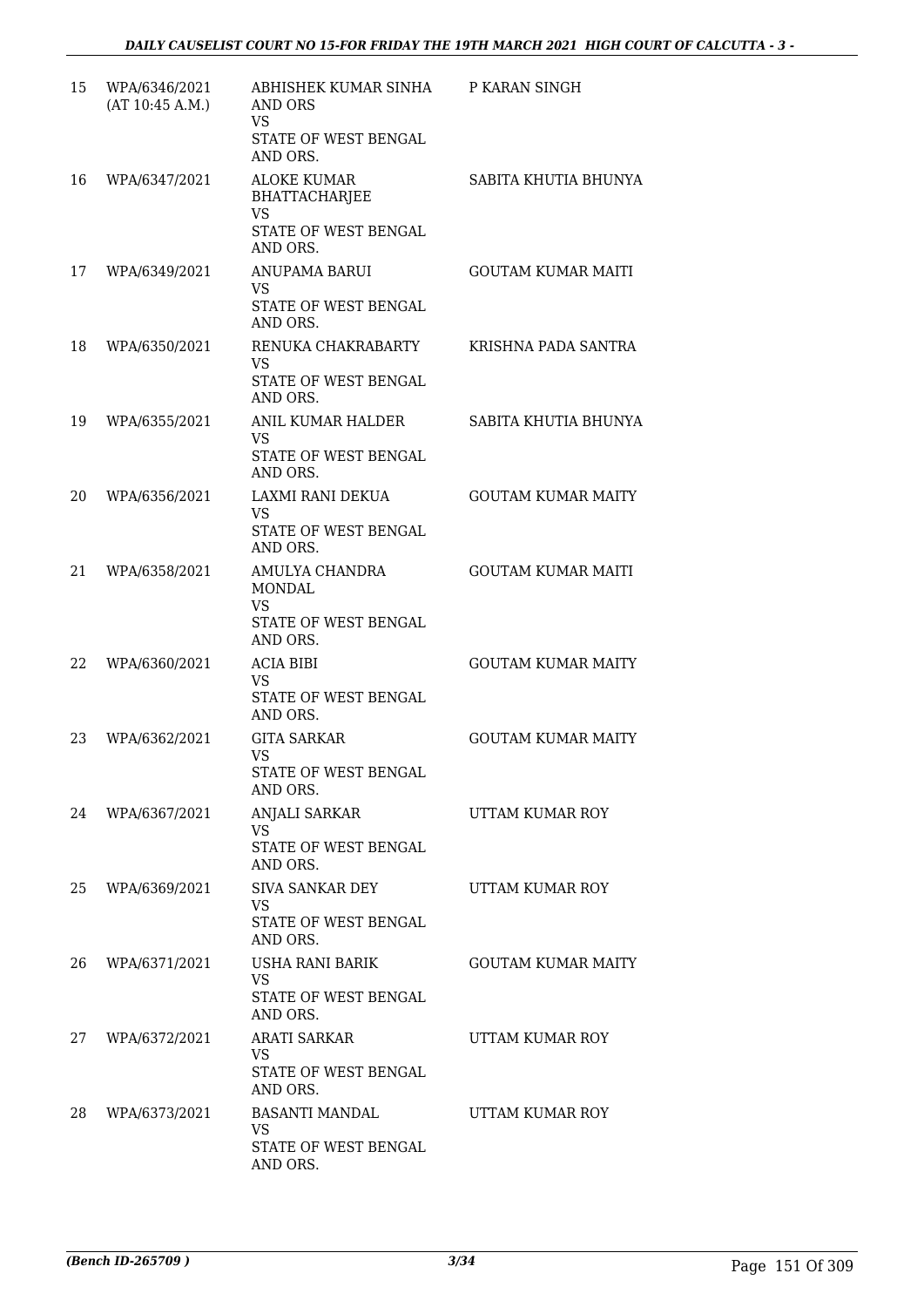| 29 | WPA/6376/2021 | ASIMABHADRA<br><b>VS</b><br>STATE OF WEST BENGAL<br>AND ORS.                          | <b>GOUTAM KUMAR MAITY</b> |
|----|---------------|---------------------------------------------------------------------------------------|---------------------------|
| 30 | WPA/6379/2021 | ANIL KUMAR BHADRA<br><b>VS</b><br>STATE OF WEST BENGAL<br>AND ORS.                    | <b>GAUTAM KUMAR MAITI</b> |
| 31 | WPA/6380/2021 | GANGARANI NANDI<br><b>VS</b><br>STATE OF WEST BENGAL<br>AND ORS                       | UTTAM KUMAR ROY           |
| 32 | WPA/6381/2021 | MANIK CHANDRA MAITY<br><b>VS</b><br>STATE OF WEST BENGAL<br>AND ORS.                  | UTTAM KUMAR ROY           |
| 33 | WPA/6383/2021 | <b>BIJALI DAS</b><br><b>VS</b><br>STATE OF WEST BENGAL<br>AND ORS.                    | <b>GAUTAM KUMAR MAITI</b> |
| 34 | WPA/6386/2021 | <b>BINOTA GOP</b><br><b>VS</b><br>STATE OF WEST BENGAL<br>AND ORS.                    | UTTAM KUMAR ROY           |
| 35 | WPA/6387/2021 | SUBAL CHANDRA SAU<br><b>VS</b><br>STATE OF WEST BENGAL<br>AND ORS.                    | UTTAM KUMAR ROY           |
| 36 | WPA/6390/2021 | NIKUNJA BEHARI GARAI<br>VS<br>STATE OF WEST BENGAL<br>AND ORS.                        | UTTAM KUMAR ROY           |
| 37 | WPA/6391/2021 | SUDHARANI GHOSH<br><b>VS</b><br>STATE OF WEST BENGAL<br>AND ORS.                      | <b>GOUTAM KUMAR MAITY</b> |
| 38 | WPA/6396/2021 | <b>MALATI BHADRA</b><br><b>BHATTACHARYA</b><br>VS<br>STATE OF WEST BENGAL<br>AND ORS. | <b>GOUTAM KUMAR MAITY</b> |
| 39 | WPA/6399/2021 | SELIMA KHATUN BIBI<br>VS<br><b>STATE OF WEST BENGAL</b><br>AND ORS.                   | <b>GOUTAM KUMAR MAITY</b> |
| 40 | WPA/6402/2021 | HARIPADA PRAMANIK<br>VS<br>STATE OF WEST BENGAL<br>AND ORS.                           | <b>GOUTAM KUMAR MAITY</b> |
| 41 | WPA/6407/2021 | PRATIMA RANI MAITY<br><b>VS</b><br>STATE OF WEST BENGAL<br>AND ORS.                   | <b>GOUTAM KUMAR MAITY</b> |
| 42 | WPA/6411/2021 | UTTARA PRAMANIK<br><b>VS</b><br>STATE OF WEST BENGAL<br>AND ORS.                      | <b>GOUTAM KUMAR MAITY</b> |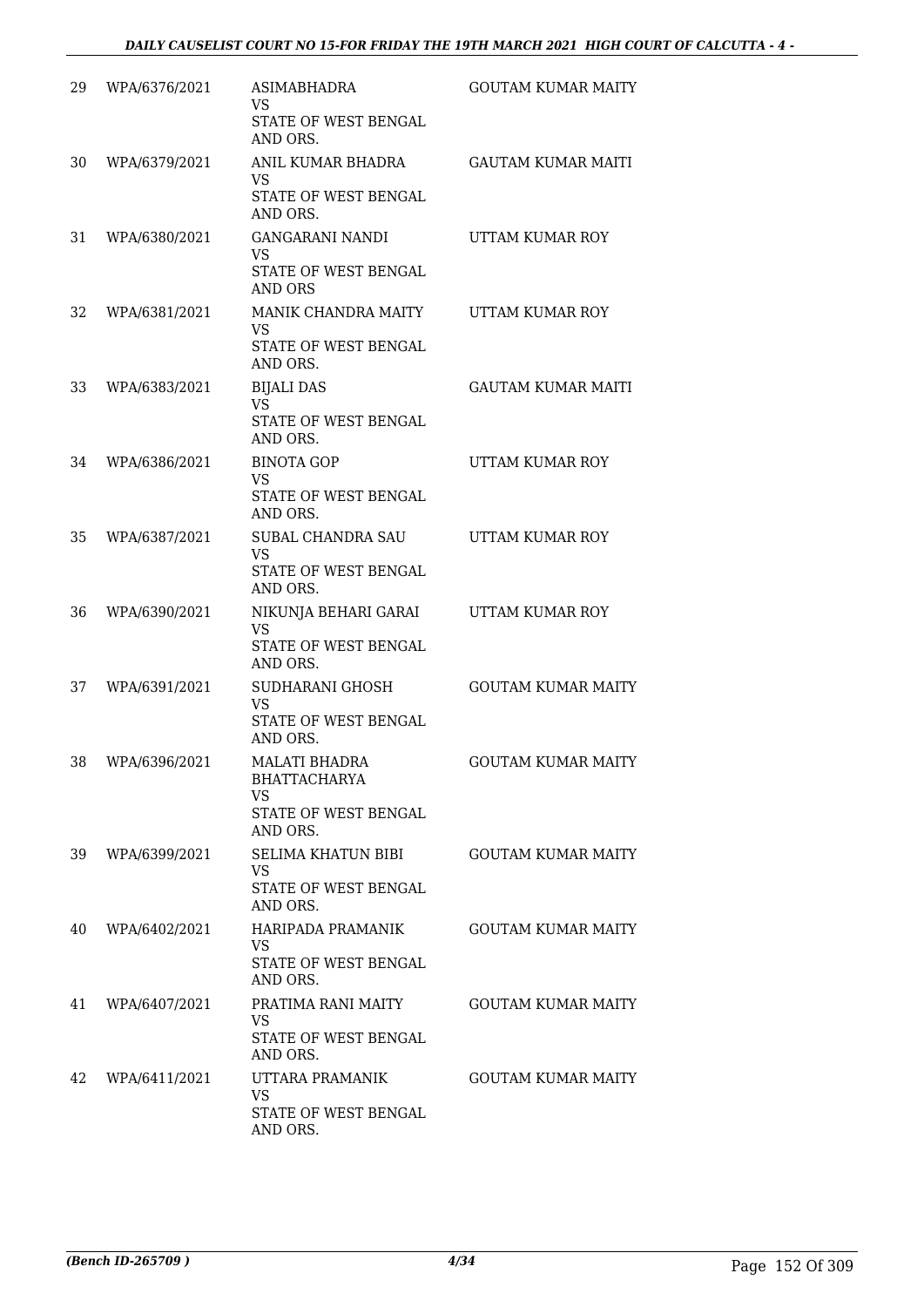| 43 | WPA/6416/2021 | MALATI BHADRA<br><b>BHATTACHARYA</b><br><b>VS</b><br>STATE OF WEST BENGAL                  | <b>GOUTAM KUMAR MAITY</b> |
|----|---------------|--------------------------------------------------------------------------------------------|---------------------------|
| 44 | WPA/6421/2021 | AND ORS.<br>MANORANJAN JANA                                                                | <b>SUDIP SARKAR</b>       |
|    |               | <b>VS</b><br>STATE OF WEST BENGAL<br>AND ORS.                                              |                           |
| 45 | WPA/6425/2021 | <b>BIJALI MANDAL</b><br><b>VS</b><br>STATE OF WEST BENGAL<br>AND ORS.                      | <b>SUDIP SARKAR</b>       |
| 46 | WPA/6433/2021 | SUDHARSHAN MAJUMDER<br><b>VS</b><br>STATE OF WEST BENGAL<br>AND ORS.                       | <b>GOUTAM KUMAR MAITY</b> |
| 47 | WPA/6442/2021 | KABERI PACHHAL<br>VS<br>STATE OF WEST BENGAL<br>AND ORS.                                   | KRISHNA PADA SANTRA       |
| 48 | WPA/6445/2021 | CHARAN CHANDRA GAYEN<br><b>VS</b><br>STATE OF WEST BENGAL<br>AND ORS.                      | SABITA KHUTIA BHUNYA      |
| 49 | WPA/6449/2021 | AJIT KUMAR PATRA<br><b>VS</b><br>STATE OF WEST BENGAL<br>AND ORS.                          | SANDIP GHOSH              |
| 50 | WPA/6452/2021 | <b>GOURI MONDAL ALIAS</b><br><b>GOURI RANI MONDAL</b><br><b>VS</b><br>STATE OF WEST BENGAL | <b>SUDIP SARKAR</b>       |
| 51 | WPA/6454/2021 | AND ORS.<br>SILA PAL KUNDU<br>VS<br>STATE OF WEST BENGAL<br>AND ORS.                       | <b>SANDIP GHOSH</b>       |
| 52 | WPA/6456/2021 | UMA DHAR<br>VS<br>STATE OF WEST BENGAL<br>AND ORS.                                         | SANDIP GHOSH              |
| 53 | WPA/6460/2021 | JAGADISH PANJA<br>VS<br>STATE OF WEST BENGAL<br>AND ORS.                                   | SANDIP GHOSH              |
| 54 | WPA/6466/2021 | BECHU RANI SASMAL<br>VS<br>STATE OF WEST BENGAL<br>AND ORS.                                | SANDIP GHOSH              |
| 55 | WPA/6469/2021 | SANDHYA CHATTERJEE<br>VS<br>STATE OF WEST BENGAL<br>AND ORS.                               | SANDIP GHOSH              |
| 56 | WPA/6474/2021 | <b>BIBI NURFUL KHATUN</b><br>VS<br>STATE OF WEST BENGAL<br>AND ORS.                        | SANDIP GHOSH              |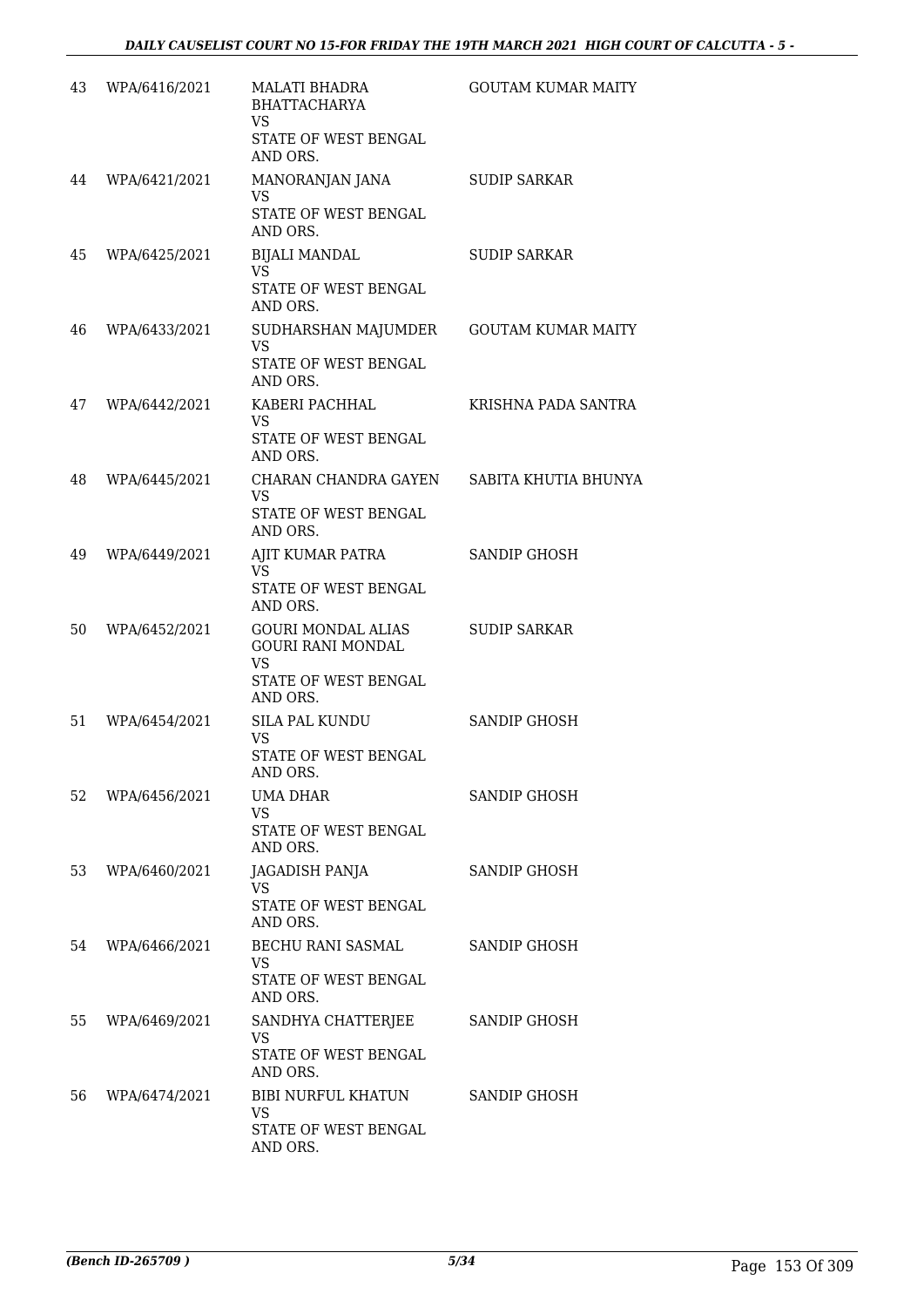| 57 | WPA/6484/2021 | PRANATI DAS<br><b>VS</b><br>STATE OF WEST BENGAL                                                          | SANDIP GHOSH          |
|----|---------------|-----------------------------------------------------------------------------------------------------------|-----------------------|
|    |               | AND ORS.                                                                                                  |                       |
| 58 | WPA/6488/2021 | PUSPENDU CHANDRA AND SUDIP SARKAR<br>ANOTHER<br><b>VS</b><br>STATE OF WEST BENGAL<br>AND ORS.             |                       |
| 59 | WPA/6494/2021 | KIRAN PRAMANIK<br>VS.                                                                                     | KRISHNA PADA SANTRA   |
|    |               | STATE OF WEST BENGAL<br>AND ORS.                                                                          |                       |
| 60 | WPA/6498/2021 | ASHIS KUMAR BISHRAM<br>VS.<br>STATE OF WEST BENGAL<br>AND ORS.                                            | KRISHNA PADA SANTRA   |
| 61 | WPA/6502/2021 | PALI GHOSE SUR<br>VS.<br>STATE OF WEST BENGAL<br>AND ORS.                                                 | KRISHNA PADA SANTRA   |
| 62 | WPA/6506/2021 | MANIK CHANDRA MANDAL SABITA KHUTIA BHUNYA<br>AND ANOTHER<br><b>VS</b><br>STATE OF WEST BENGAL<br>AND ORS. |                       |
| 63 | WPA/6531/2021 | KAMAL JEE LALL<br><b>VS</b><br>STATE OF WEST BENGAL<br>AND ORS.                                           | CHANDAN DUTTA         |
| 64 | WPA/6534/2021 | KAMAL JEE LALL<br>VS.<br>STATE OF WEST BENGAL<br>AND ORS.                                                 | CHANDAN DUTTA         |
| 65 | WPA/6572/2021 | SWAPAN KUMAR GIRI<br><b>VS</b><br>STATE OF WEST BENGAL<br>AND ORS.                                        | RADHASYAM MAITI       |
| 66 | WPA/6602/2021 | <b>SANTI GHOSAL</b><br><b>VS</b><br>STATE OF WEST BENGAL<br>AND ORS.                                      | Nemai Chandra Saha    |
| 67 | WPA/6603/2021 | SUDARSAN SAMADDAR<br><b>VS</b><br>STATE OF WEST BENGAL<br>AND ORS.                                        | Nemai Chandra Saha    |
| 68 | WPA/6604/2021 | MONOARA KHATUN<br><b>VS</b><br>STATE OF WEST BENGAL<br>AND ORS.                                           | <b>ANIRBAN SARKAR</b> |
| 69 | WPA/6609/2021 | <b>RENU SARKAR</b><br><b>VS</b><br>STATE OF WEST BENGAL<br>AND ORS.                                       | <b>BISWAJIT MAL</b>   |
| 70 | WPA/6611/2021 | KANIKA DE<br><b>VS</b><br>STATE OF WEST BENGAL<br>AND ORS.                                                | <b>BISWAJIT MAL</b>   |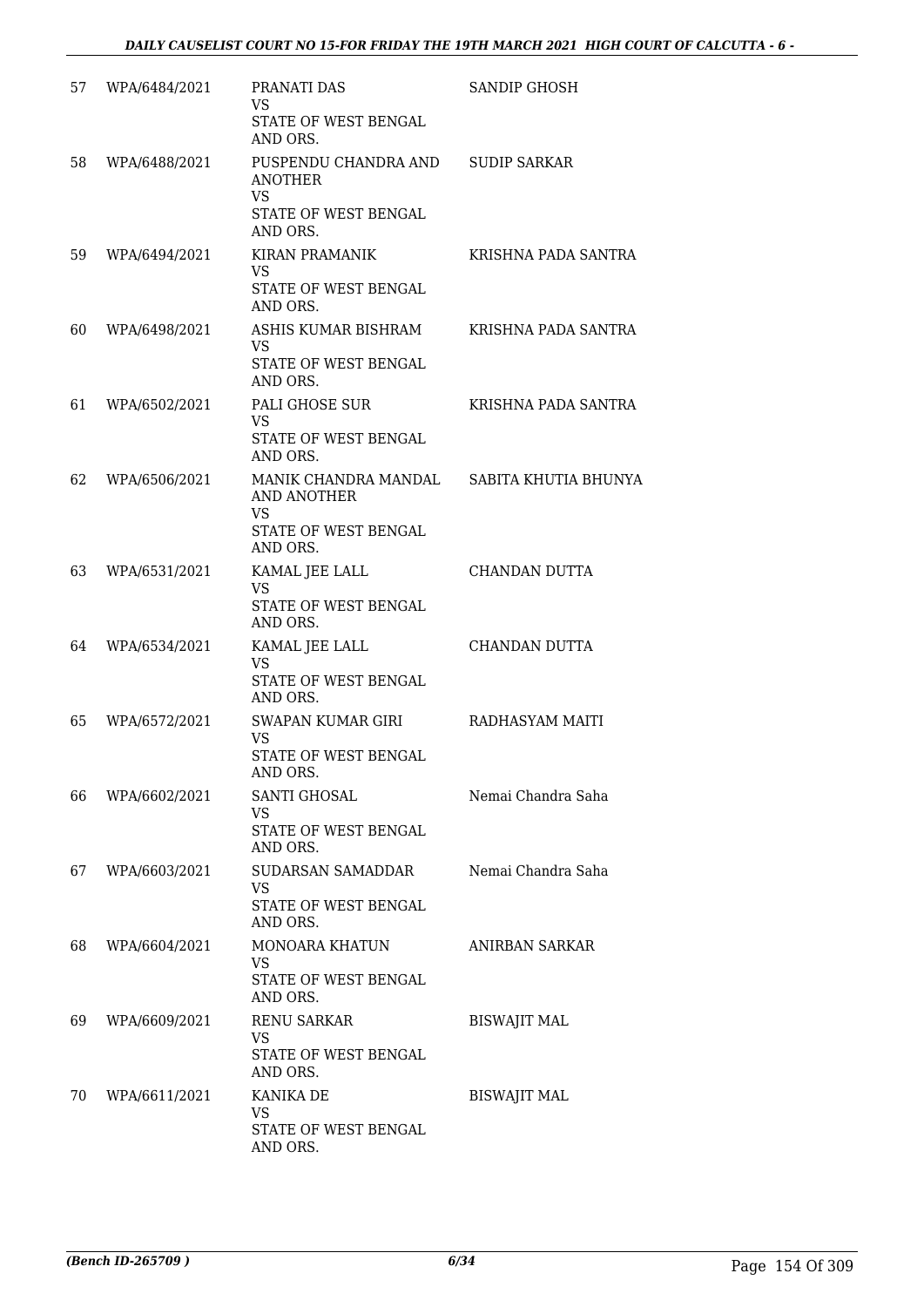| 71 | WPA/6613/2021 | LATIKA RANI KHANRA<br><b>VS</b>                                            | <b>BISWAJIT MAL</b>     |
|----|---------------|----------------------------------------------------------------------------|-------------------------|
|    |               | STATE OF WEST BENGAL<br>AND ORS.                                           |                         |
| 72 | WPA/6615/2021 | SANDHYA RANI JANA<br><b>VS</b>                                             | <b>BISWAJIT MAL</b>     |
|    |               | STATE OF WEST BENGAL<br>AND ORS.                                           |                         |
| 73 | WPA/6617/2021 | <b>BIMALA HANSDA</b><br><b>VS</b><br>STATE OF WEST BENGAL<br>AND ORS.      | <b>BISWAJIT MAL</b>     |
| 74 | WPA/6618/2021 | CHINMOYEE MAITI<br><b>VS</b>                                               | <b>BISWAJIT MAL</b>     |
|    |               | STATE OF WEST BENGAL<br>AND ORS.                                           |                         |
| 75 | WPA/6620/2021 | <b>GOSTHA BIHARI RAUT</b><br><b>VS</b><br>STATE OF WEST BENGAL<br>AND ORS. | <b>BISWAJIT MAL</b>     |
| 76 | WPA/6625/2021 | <b>BISWANATH MAJEE</b><br><b>VS</b><br>STATE OF WEST BENGAL<br>AND ORS.    | <b>AMIT KUMAR BAYEN</b> |
| 77 | WPA/6627/2021 | DULAL CHANDRA PAUL<br><b>VS</b><br>STATE OF WEST BENGAL<br>AND ORS.        | AMIT KUMAR BAYEN        |
| 78 | WPA/6628/2021 | <b>SRINIBAS KUMAR</b><br>VS<br>STATE OF WEST BENGAL<br>AND ORS             | <b>AMIT KUMAR BAYEN</b> |
| 79 | WPA/6630/2021 | SK. KHALILUR RAHMAN<br>VS<br>STATE OF WEST BENGAL<br>AND ORS.              | <b>AMIT KUMAR BAYEN</b> |
| 80 | WPA/6634/2021 | LATIKA RANI KHANRA<br>VS<br>STATE OF WEST BENGAL<br>AND ORS.               | <b>BISWAJIT MAL</b>     |
| 81 | WPA/6636/2021 | REBA CHATTERJEE<br>VS<br><b>STATE OF WEST BENGAL</b><br>AND ORS.           | <b>BISWAJIT MAL</b>     |
| 82 | WPA/6637/2021 | BIJOY KRISHNA GHOSH<br><b>VS</b><br>STATE OF WEST BENGAL<br>AND ORS.       | <b>BISWAJIT MAL</b>     |
| 83 | WPA/6639/2021 | SUBHRA BANERJEE<br><b>VS</b><br>STATE OF WEST BENGAL<br>AND ORS.           | <b>BISWAJIT MAL</b>     |
| 84 | WPA/6641/2021 | PRATIMA GHOSH<br>VS<br>STATE OF WEST BENGAL<br>AND ORS.                    | <b>BISWAJIT MAL</b>     |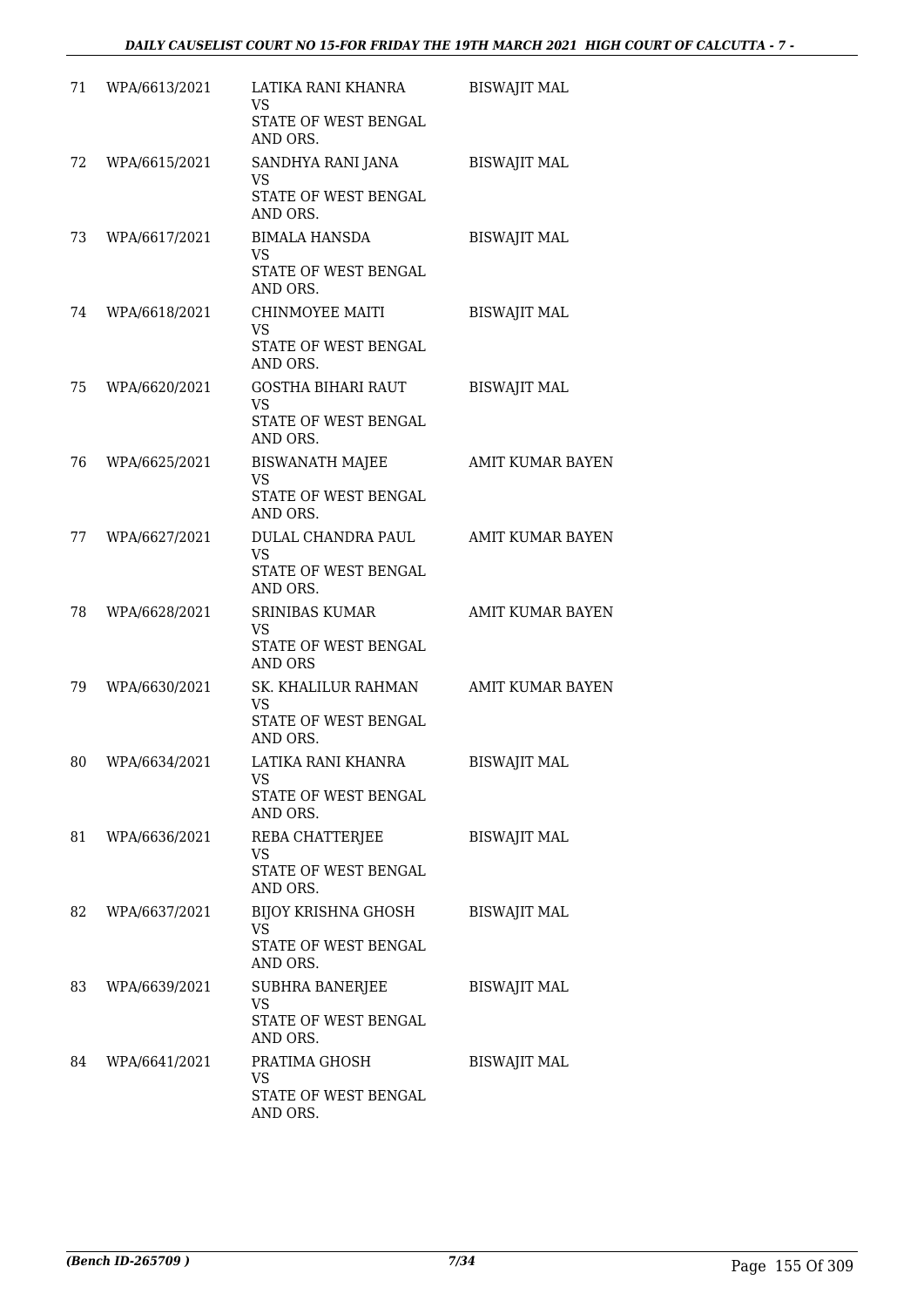| 85 | WPA/6642/2021 | DIPTI RANI MUKHERJEE<br><b>VS</b><br>STATE OF WEST BENGAL<br>AND ORS.      | <b>BISWAJIT MAL</b>     |
|----|---------------|----------------------------------------------------------------------------|-------------------------|
| 86 | WPA/6643/2021 | PRATIMA GHOSH<br>VS.<br>STATE OF WEST BENGAL<br>AND ORS.                   | <b>BISWAJIT MAL</b>     |
| 87 | WPA/6647/2021 | TAPAN KUMAR GHOSH<br>VS.<br>STATE OF WEST BENGAL<br>AND ORS.               | AMIT KUMAR BAYEN        |
| 88 | WPA/6648/2021 | <b>INDRAJIT MANNA</b><br>VS.<br>STATE OF WEST BENGAL<br>AND ORS.           | <b>AMIT KUMAR BAYEN</b> |
| 89 | WPA/6650/2021 | PARUL BALA PAUL<br>VS.<br>STATE OF WEST BENGAL<br>AND ORS.                 | <b>AMIT KUMAR BAYEN</b> |
| 90 | WPA/6660/2021 | NRIPENDRA NATH KUMAR<br>VS.<br>STATE OF WEST BENGAL<br>AND ORS.            | AMIT KUMR BAYEN         |
| 91 | WPA/6661/2021 | NEMAI CHANDRA MALIK<br>VS.<br>STATE OF WEST BENGAL<br>AND ORS.             | <b>AMIT KUMAR BAYEN</b> |
| 92 | WPA/6663/2021 | BISWANATH RUDRA<br>VS.<br>STATE OF WEST BENGAL<br>AND ORS.                 | <b>AMIT KUMAR BAYEN</b> |
| 93 | WPA/6678/2021 | DEBI RANI BANERJEE<br><b>VS</b><br>STATE OF WEST BENGAL<br>AND ORS.        | <b>AMIT KUMAR BAYEN</b> |
| 94 | WPA/6679/2021 | BIDYUT KANTI BERA<br>VS<br><b>STATE OF WEST BENGAL</b><br>AND ORS.         | SUDIPA BISWAS           |
| 95 | WPA/6680/2021 | pranab kr. dey<br><b>VS</b><br><b>STATE OF WEST BENGAL</b><br>AND ORS.     | SUDIPA BISWAS           |
| 96 | WPA/6681/2021 | BANDANA BHATTACHARYA<br>VS<br><b>STATE OF WEST BENGAL</b><br>AND ORS.      | AMIT KUMAR BAYEN        |
| 97 | WPA/6682/2021 | HIMANSU SEKHAR<br>TARAWAL<br><b>VS</b><br>STATE OF WEST BENGAL<br>AND ORS. | SUDIPA BISWAS           |
| 98 | WPA/6683/2021 | <b>SIKHA KUMAR</b><br>VS<br>STATE OF WEST BENGAL<br>AND ORS.               | AMIT KUMAR BAYEN        |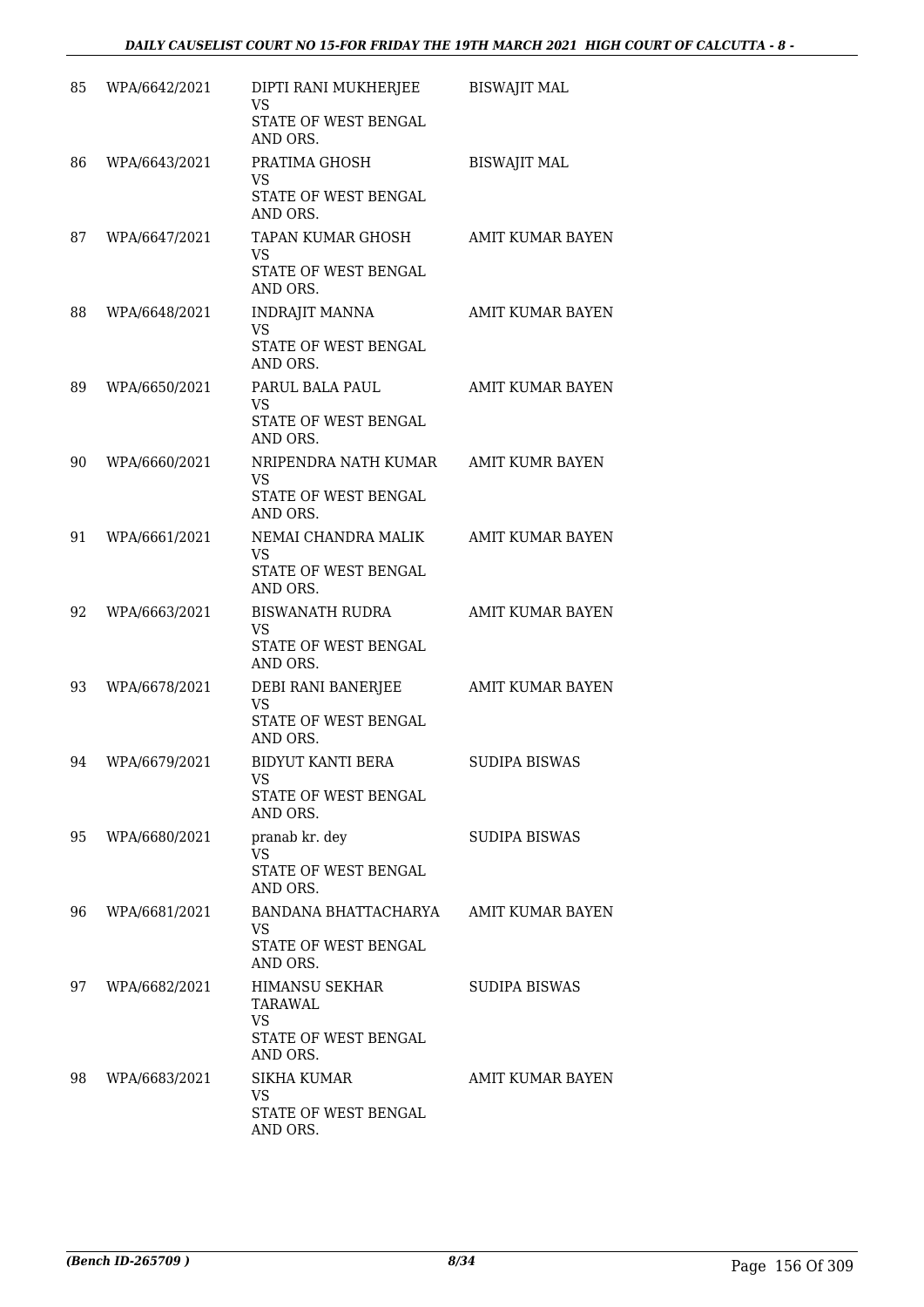| 99 | WPA/6684/2021     | NAMITA RANI BERA<br><b>VS</b><br>STATE OF WEST BENGAL<br>AND ORS.     | SUDIPA BISWAS           |
|----|-------------------|-----------------------------------------------------------------------|-------------------------|
|    | 100 WPA/6686/2021 | <b>MALATI NAGA</b><br><b>VS</b><br>STATE OF WEST BENGAL<br>AND ORS.   | AMIT KUMAR BAYEN        |
|    | 101 WPA/6689/2021 | JAYANTI BANDOPADHYAY<br><b>VS</b><br>STATE OF WEST BENGAL<br>AND ORS. | <b>AMIT KUMAR NAYEN</b> |
|    | 102 WPA/6691/2021 | NUR ISLAM SARKAR<br>VS<br>STATE OF WEST BENGAL<br>AND ORS.            | AMIT KUMAR BAYEN        |
|    | 103 WPA/6692/2021 | BHAKTI PADA GHOSH<br>VS.<br>STATE OF WEST BENGAL<br>AND ORS.          | AMIT KUMAR BAYEN        |
|    | 104 WPA/6697/2021 | SHUVA MUKHERJEE<br>VS.<br>STATE OF WEST BENGAL<br>AND ORS.            | AMIT KUMAR NAYEN        |
|    | 105 WPA/6700/2021 | SHYAM SUNDAR GHOSH<br>VS.<br>STATE OF WEST BENGAL<br>AND ORS.         | <b>AMIT KUMAR BAYEN</b> |
|    | 106 WPA/6701/2021 | NIRMAL KUMAR PATRA<br>VS.<br>STATE OF WEST BENGAL<br>AND ORS.         | SUDIPA BISWAS           |
|    | 107 WPA/6702/2021 | SUKUMAR BANERJEE<br><b>VS</b><br>STATE OF WEST BENGAL<br>AND ORS.     | AMIT KUMAR BAYEN        |
|    | 108 WPA/6703/2021 | KANAI LAL ADHIKARI<br>VS<br>STATE OF WEST BENGAL<br>AND ORS.          | SUDIPA BISWAS           |
|    | 109 WPA/6705/2021 | BELARANI GOSWAMI<br>VS.<br>STATE OF WEST BENGAL<br>AND ORS.           | SUDIPA BISWAS           |
|    | 110 WPA/6706/2021 | <b>ABDUL KARIM</b><br>VS<br>STATE OF WEST BENGAL<br>AND ORS.          | AMIT KUMAR BAYEN        |
|    | 111 WPA/6708/2021 | LAKSHMI KANTA BERA<br><b>VS</b><br>STATE OF WEST BENGAL<br>AND ORS.   | SUDIPA BISWAS           |
|    | 112 WPA/6709/2021 | MANJU ROY CHAKRABORTY<br>VS<br>STATE OF WEST BENGAL<br>AND ORS.       | AMIT BAYEN              |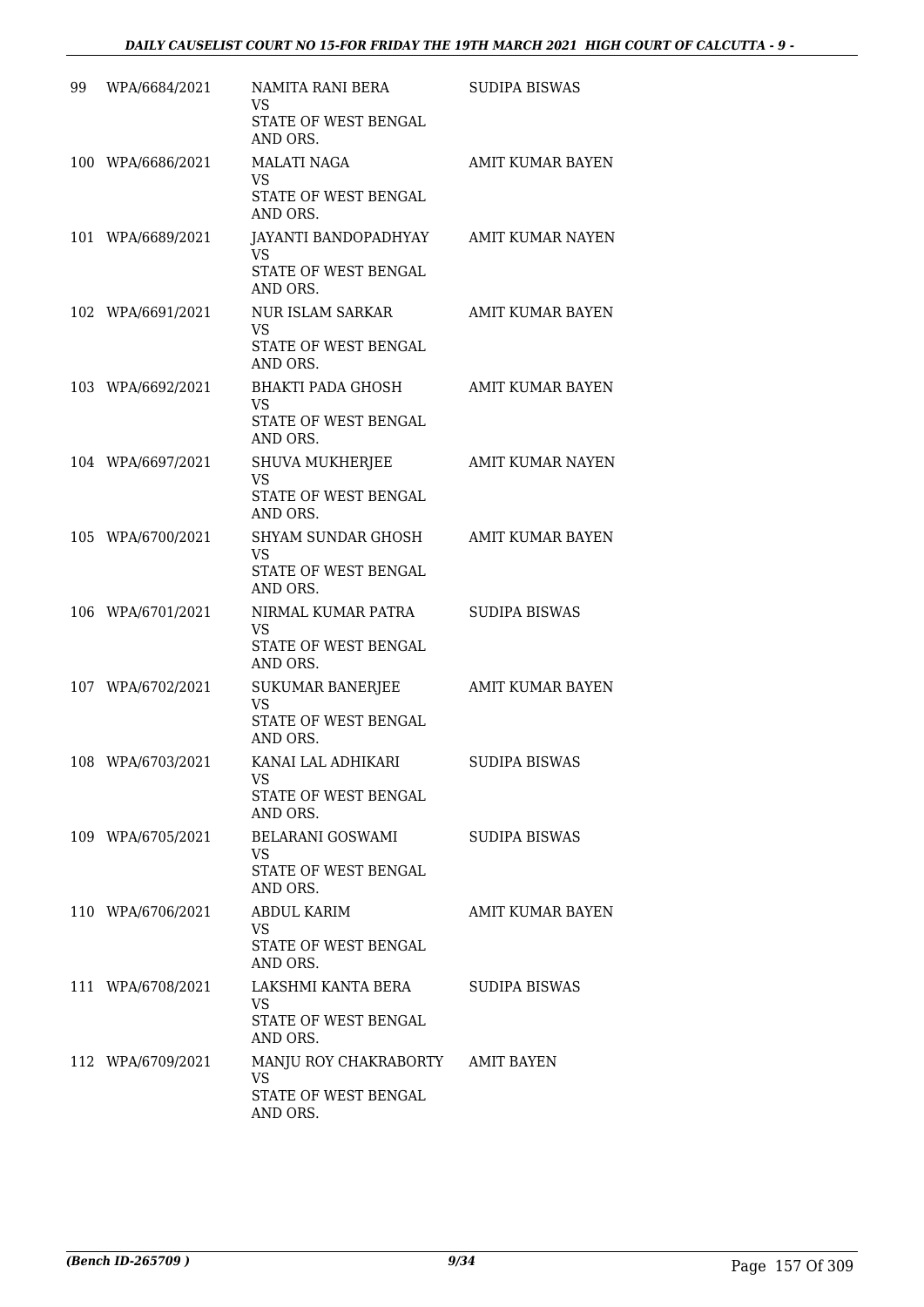| 113 WPA/6718/2021 | KAMALABALA GHOSH<br>VS.<br>STATE OF WEST BENGAL<br>AND ORS.                         | <b>BISWAJIT MAL</b> |
|-------------------|-------------------------------------------------------------------------------------|---------------------|
| 114 WPA/6723/2021 | MALINA BOWMICK<br>VS.                                                               | <b>BISWAJIT MAL</b> |
|                   | STATE OF WEST BENGAL<br>AND ORS.                                                    |                     |
| 115 WPA/6724/2021 | RENUKA BAIDYA<br>VS.<br>STATE OF WEST BENGAL<br>AND ORS.                            | <b>BISWAJIT MAL</b> |
| 116 WPA/6725/2021 | PARBAT MANDAL AND<br><b>OTHERS</b><br><b>VS</b><br>STATE OF WEST BENGAL<br>AND ORS. | VISHAL BHATTACHARYA |
| 117 WPA/6728/2021 | HOSANARA BEGAM<br>VS.<br>STATE OF WEST BENGAL<br>AND ORS.                           | <b>BISWAJIT MAL</b> |
| 118 WPA/6731/2021 | TUSHTA CHARAN<br><b>PRAMANIK</b><br><b>VS</b><br>STATE OF WEST BENGAL<br>AND ORS.   | <b>BISWAJIT MAL</b> |
| 119 WPA/6735/2021 | <b>ARATI DE</b><br>VS.<br>STATE OF WEST BENGAL<br>AND ORS.                          | <b>BISWAJIT MAL</b> |
| 120 WPA/6738/2021 | TARUN KUMAR BERA<br>VS.<br>STATE OF WEST BENGAL<br>AND ORS.                         | <b>BISWAJIT MAL</b> |
| 121 WPA/6743/2021 | BHIM CHANDRA PANDA<br>VS.<br>STATE OF WEST BENGAL<br>AND ORS.                       | <b>BISWAJIT MAL</b> |
| 122 WPA/6747/2021 | SANDHYA RANI ROY<br><b>VS</b><br>STATE OF WEST BENGAL<br>AND ORS.                   | <b>BISWAJIT MAL</b> |
| 123 WPA/6749/2021 | SARAMA BALA JANA<br>VS<br>STATE OF WEST BENGAL<br>AND ORS.                          | <b>BISWAJIT MAL</b> |
| 124 WPA/6761/2021 | <b>SUDHA DAS</b><br><b>VS</b><br>STATE OF WEST BENGAL<br>AND ORS.                   | <b>BISWAJIT MAL</b> |
| 125 WPA/6764/2021 | KANAN BALA KHATUA<br>VS.<br>STATE OF WEST BENGAL<br>AND ORS.                        | <b>BISWAJIT MAL</b> |
| 126 WPA/6767/2021 | KAMALA BALA MAJI<br>VS<br>STATE OF WEST BENGAL<br>AND ORS.                          | <b>BISWAJIT MAL</b> |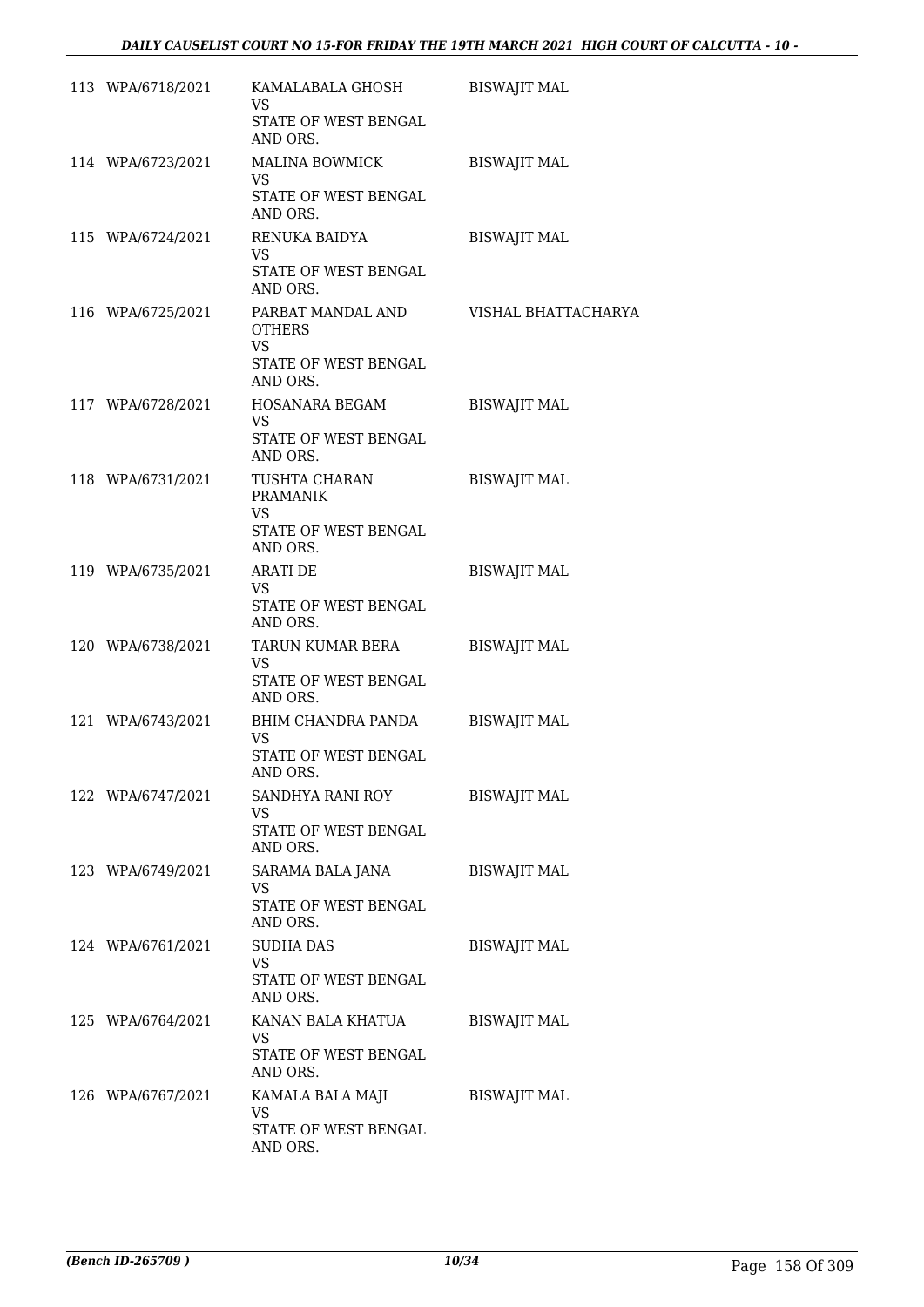| 127 WPA/6771/2021 | <b>RENU SARKAR</b><br>VS.                              | <b>BISWAJIT MAL</b>  |
|-------------------|--------------------------------------------------------|----------------------|
|                   | STATE OF WEST BENGAL<br>AND ORS.                       |                      |
| 128 WPA/6772/2021 | MADAN MOHAN MANDI<br><b>VS</b>                         | <b>SUDIPTA MAITI</b> |
|                   | STATE OF WEST BENGAL<br>AND ORS.                       |                      |
| 129 WPA/6776/2021 | MAHADEB MURMU<br>VS.                                   | <b>SUDIPTA MAITI</b> |
|                   | STATE OF WEST BENGAL<br>AND ORS.                       |                      |
| 130 WPA/6777/2021 | CHINMOYEE MAITI<br>VS.                                 | <b>BISWAJIT MAL</b>  |
|                   | STATE OF WEST BENGAL<br>AND ORS.                       |                      |
| 131 WPA/6778/2021 | MAYA RAY<br>VS.                                        | <b>SUDIPTA MAITI</b> |
|                   | STATE OF WEST BENGAL<br>AND ORS.                       |                      |
| 132 WPA/6779/2021 | PANCHANAN<br><b>BANDOPADHYAY BANERJEE</b><br><b>VS</b> | <b>BISWAJIT MAL</b>  |
|                   | STATE OF WEST BENGAL<br>AND ORS.                       |                      |
| 133 WPA/6780/2021 | MAMATA GHOSH<br>VS.                                    | SUDIPTA MAITI        |
|                   | UNION OF INDIA AND ORS.                                |                      |
| 134 WPA/6783/2021 | <b>BARUNI MONDAL</b><br>VS.                            | <b>BISWAJIT MAL</b>  |
|                   | STATE OF WEST BENGAL<br>AND ORS.                       |                      |
| 135 WPA/6785/2021 | PRAVASH CHANDRA HARA<br>VS.                            | <b>BISWAJIT MAL</b>  |
|                   | STATE OF WEST BENGAL<br>AND ORS.                       |                      |
| 136 WPA/6790/2021 | DIPTI RANI MUKHERJEE<br>VS                             | <b>BISWAJIT MAL</b>  |
|                   | STATE OF WEST BENGAL<br>AND ORS.                       |                      |
| 137 WPA/6802/2021 | <b>ARATI SARKAR</b><br>VS.                             | UTTAM KUMAR ROY      |
|                   | STATE OF WEST BENGAL<br>AND ORS.                       |                      |
| 138 WPA/6806/2021 | SANKAR KUMAR CHANDRA UTTAM KUMAR ROY<br>VS.            |                      |
|                   | STATE OF WEST BENGAL<br>AND ORS.                       |                      |
| 139 WPA/6810/2021 | <b>SIVA SANKAR DEY</b><br>VS                           | UTTAM KUMAR ROY      |
|                   | STATE OF WEST BENGAL<br>AND ORS.                       |                      |
| 140 WPA/6822/2021 | GANGARANI NANDY<br>VS                                  | UTTAM KUMAR ROY      |
|                   | STATE OF WEST BENGAL<br>AND ORS.                       |                      |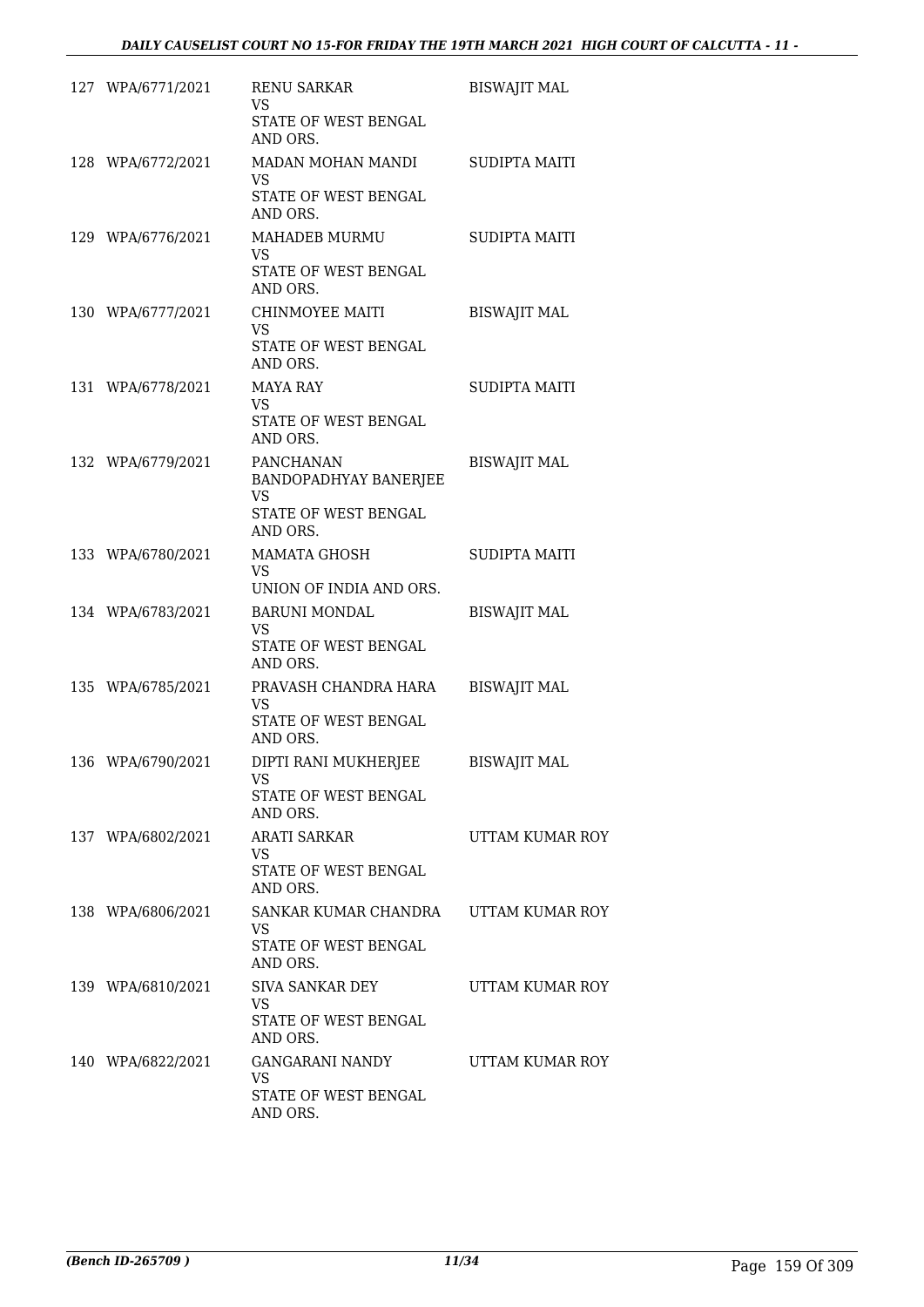| 141 WPA/6826/2021 | SUBAL CHANDRA SAU UTTAM KUMAR ROY<br><b>VS</b><br>STATE OF WEST BENGAL<br>AND ORS.                       |                     |
|-------------------|----------------------------------------------------------------------------------------------------------|---------------------|
| 142 WPA/6829/2021 | KARTIK SINGH PATAR<br>VS.<br>STATE OF WEST BENGAL<br>AND ORS.                                            | UTTAM KUMAR ROY     |
| 143 WPA/6830/2021 | NIKUNJA BIHARI GARAI UTTAM KUMAR ROY<br>VS.<br>STATE OF WEST BENGAL<br>AND ORS.                          |                     |
| 144 WPA/6836/2021 | BASANTI MANDAL<br>VS.<br>STATE OF WEST BENGAL<br>AND ORS.                                                | UTTAM KUMAR ROY     |
| 145 WPA/6837/2021 | SUDHIR KUMAR PRAMANIK<br>VS.<br>STATE OF WEST BENGAL<br>AND ORS.                                         | <b>BISWAJIT MAL</b> |
| 146 WPA/6838/2021 | DHIRENDRA NATH<br><b>BHOWMIK</b><br>VS<br>STATE OF WEST BENGAL<br>AND ORS.                               | <b>BISWAJIT MAL</b> |
| 147 WPA/6840/2021 | <b>BINOTA GOP</b><br>VS.<br>STATE OF WEST BENGAL<br>AND ORS.                                             | UTTAM KUMAR ROY     |
| 148 WPA/6841/2021 | PRASANTA KUMAR MAITI<br>VS.<br>STATE OF WEST BENGAL<br>AND ORS.                                          | <b>BISWAJIT MAL</b> |
| 149 WPA/6842/2021 | MANIK CHANDRA MAITY UTTAM KUMAR ROY<br>VS.<br>STATE OF WEST BENGAL<br>AND ORS.                           |                     |
| 150 WPA/6843/2021 | NIRANJAN KUMAR HANSDA BISWAJIT MAL<br><b>AND OTHERS</b><br><b>VS</b><br>STATE OF WEST BENGAL<br>AND ORS. |                     |
| 151 WPA/6846/2021 | <b>ANJALI SARKAR</b><br>VS<br>STATE OF WEST BENGAL<br>AND ORS.                                           | UTTAM KUMAR ROY     |
| 152 WPA/6847/2021 | KAMALABALA MAHATO<br>VS.<br>STATE OF WEST BENGAL<br>AND ORS.                                             | UTTAM KUMAR ROY     |
| 153 WPA/6851/2021 | BRAJA MOHAN MAHATO<br><b>VS</b><br>STATE OF WEST BENGAL<br>AND ORS.                                      | UTTAM KUMAR ROY     |
| 154 WPA/6853/2021 | MADHUSUDAN RAJAK<br><b>VS</b><br>STATE OF WEST BENGAL<br>AND ORS.                                        | UTTAM KUMAR ROY     |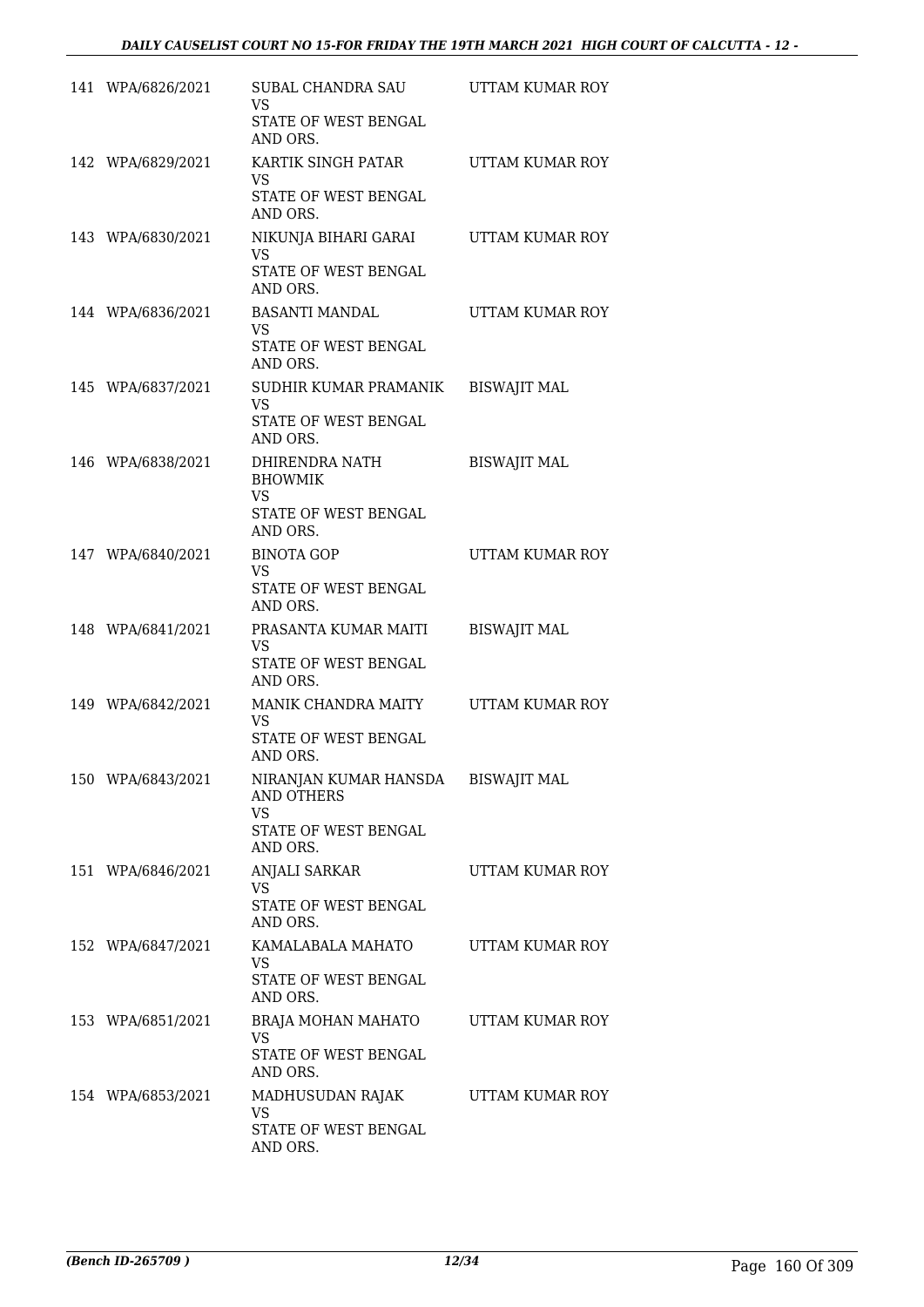| 155 WPA/6887/2021 | DURGA SANKAR KHAN BIDHAN BISWAS<br>VS.<br>STATE OF WEST BENGAL |                      |
|-------------------|----------------------------------------------------------------|----------------------|
|                   | AND ORS.                                                       |                      |
| 156 WPA/6888/2021 | <b>BASUDEB DAS</b><br>VS.                                      | <b>BIDHAN BISWAS</b> |
|                   | STATE OF WEST BENGAL<br>AND ORS.                               |                      |
| 157 WPA/6889/2021 | PADMA RANI BAIDYA BIDHAN BISWAS<br>VS.<br>STATE OF WEST BENGAL |                      |
| 158 WPA/6890/2021 | AND ORS.<br>NAMITA SAMANTA                                     | <b>BIDHAN BISWAS</b> |
|                   | VS.<br>STATE OF WEST BENGAL<br>AND ORS.                        |                      |
| 159 WPA/6891/2021 | MOZAMMEL HOQUE                                                 | ASIF IQBAL           |
|                   | VS.<br>STATE OF WEST BENGAL<br>AND ORS.                        |                      |
| 160 WPA/6894/2021 | SUDEV CHANDRA MANDAL ASIF IQBAL                                |                      |
|                   | VS<br>STATE OF WEST BENGAL<br>AND ORS.                         |                      |
| 161 WPA/6896/2021 | AMIR ALI SHAIKH<br>VS.                                         | <b>ASIF IQBAL</b>    |
|                   | STATE OF WEST BENGAL<br>AND ORS.                               |                      |
| 162 WPA/6898/2021 | SALEHA BIBI<br>VS.                                             | <b>ASIF IQBAL</b>    |
|                   | STATE OF WEST BENGAL<br>AND ORS.                               |                      |
| 163 WPA/6899/2021 | SUNIL KARMAKAR<br>VS.                                          | <b>ASIF IQBAL</b>    |
|                   | STATE OF WEST BENGAL<br>AND ORS.                               |                      |
| 164 WPA/6902/2021 | MD SHAHJAHAN<br>VS                                             | <b>ASIF IQBAL</b>    |
|                   | STATE OF WEST BENGAL<br>AND ORS.                               |                      |
| 165 WPA/6906/2021 | SIKHARANI BHOWMICK<br>VS.                                      | SANDIP GHOSH         |
|                   | STATE OF WEST BENGAL<br>AND ORS.                               |                      |
| 166 WPA/6911/2021 | PALI GHOSE SUR<br>VS.                                          | ARPITA SAHA          |
|                   | STATE OF WEST BENGAL<br>AND ORS.                               |                      |
| 167 WPA/6913/2021 | SHYAMALI ACHARJEE<br>VS                                        | SABITA KHUTIA BHUNYA |
|                   | STATE OF WEST BENGAL<br>AND ORS.                               |                      |
| 168 WPA/6915/2021 | KIRAN PRAMANIK<br>VS                                           | KRISHNA PADA SANTRA  |
|                   | STATE OF WEST BENGAL<br>AND ORS.                               |                      |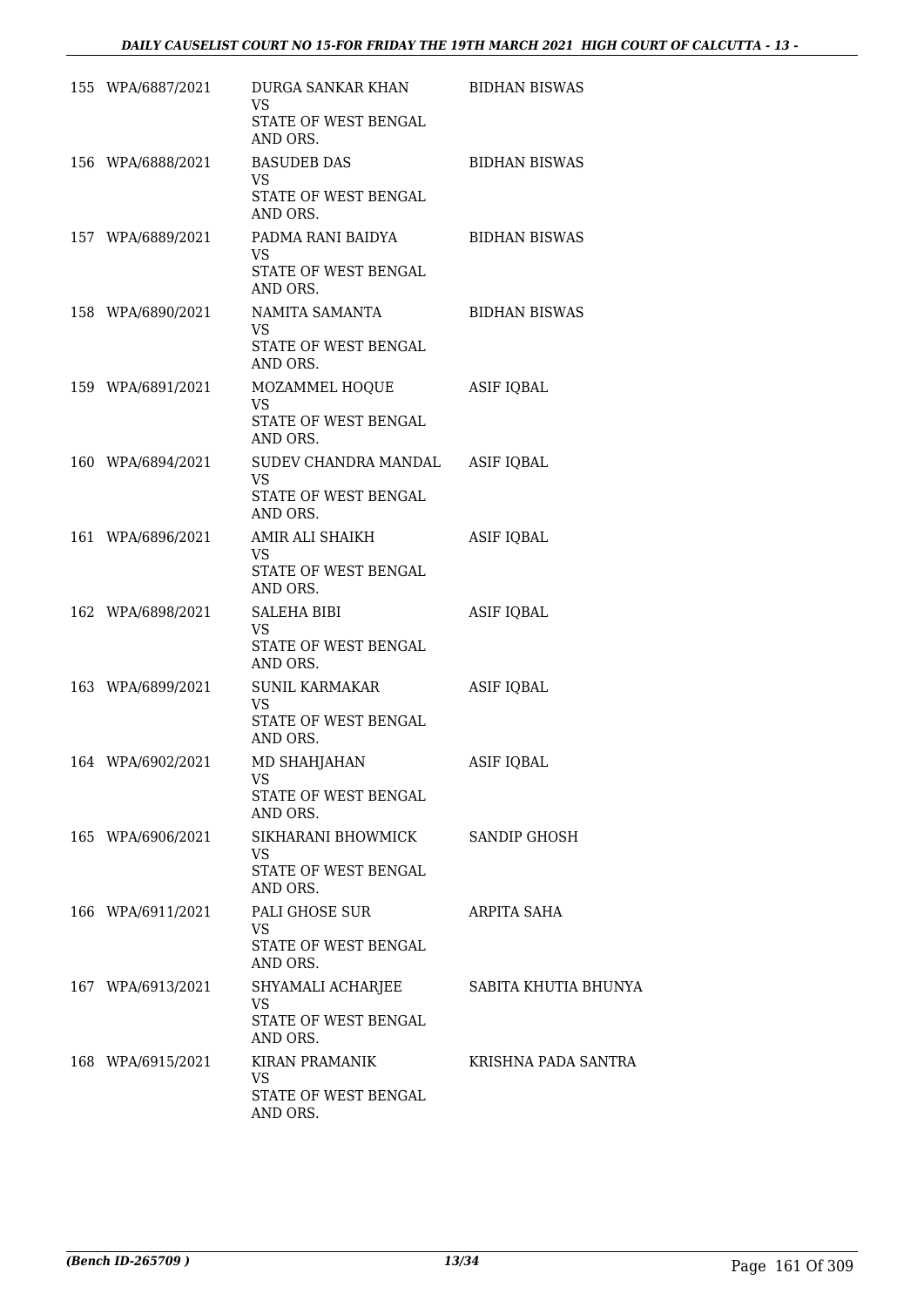| 169 WPA/6918/2021 | NABA KUMAR KOLE<br><b>VS</b><br>STATE OF WEST BENGAL<br>AND ORS.                       | SABITA KHUTIA BHUNYA      |
|-------------------|----------------------------------------------------------------------------------------|---------------------------|
| 170 WPA/6921/2021 | SUMANTA KUMAR BISWAS ARPITA SAHA<br><b>VS</b><br>STATE OF WEST BENGAL<br>AND ORS.      |                           |
| 171 WPA/6922/2021 | BHAGABATI PAUL<br><b>VS</b><br>STATE OF WEST BENGAL<br>AND ORS.                        | <b>BANSHI BADAN MAITY</b> |
| 172 WPA/6924/2021 | BHARATI SAMANTA<br>VS.<br>STATE OF WEST BENGAL<br>AND ORS.                             | SANDIP GHOSH              |
| 173 WPA/6927/2021 | SANDHYA HALDAR(ROY)<br>VS.<br>STATE OF WEST BENGAL<br>AND ORS.                         | <b>BANSHI BADAN MAITY</b> |
| 174 WPA/6928/2021 | KSHITISH CHANDRA<br><b>GHOSE</b><br><b>VS</b><br>STATE OF WEST BENGAL<br>AND ORS.      | SABITA KHUTIA BHUNYA      |
| 175 WPA/6929/2021 | ARDHENDU KUNDAL<br>VS<br>STATE OF WEST BENGAL<br>AND ORS.                              | <b>BANSHI BADAN MAITY</b> |
| 176 WPA/6931/2021 | HARA GOBINDA MAJHI BANSHI BADAN MAITY<br><b>VS</b><br>STATE OF WEST BENGAL<br>AND ORS. |                           |
| 177 WPA/6932/2021 | SAHADEB KAR<br>VS<br>STATE OF WEST BENGAL<br>AND ORS.                                  | <b>BANSHI BADAN MAITY</b> |
| 178 WPA/6933/2021 | <b>BINAPANI KUNDU</b><br>VS<br>STATE OF WEST BENGAL<br>AND ORS.                        | SANDIP GHOSH              |
| 179 WPA/6937/2021 | ARATI RANI DAS<br>VS<br>STATE OF WEST BENGAL<br>AND ORS.                               | SABITA KHUTIA BHUNYA      |
| 180 WPA/6946/2021 | CHHANDA CHATTERJEE<br><b>VS</b><br>STATE OF WEST BENGAL<br>AND ORS.                    | KRISHNA PADA SANTRA       |
| 181 WPA/6957/2021 | NIMAI CHANDRA PAUL<br>VS<br>STATE OF WEST BENGAL<br>AND ORS.                           | KRISHNA KESHAB PAUL       |
| 182 WPA/6959/2021 | MD. SODAGAR ALI<br>VS<br>STATE OF WEST BENGAL<br>AND ORS.                              | <b>ARUN KHUTIA</b>        |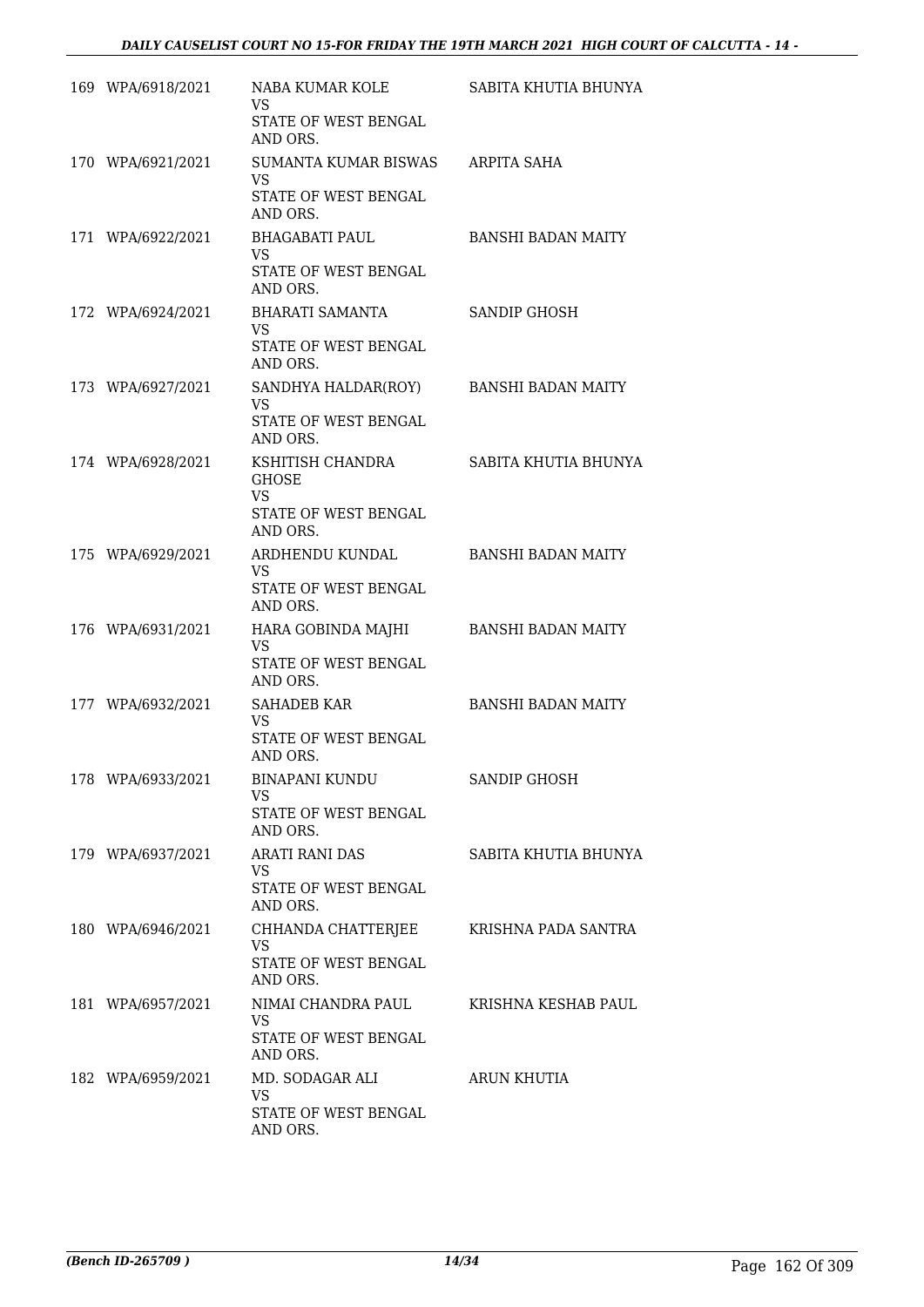| 183 WPA/6961/2021 | SUKDEB KONRA<br><b>VS</b><br>STATE OF WEST BENGAL<br>AND ORS.                             | KRISHNA KESHAB PAUL       |
|-------------------|-------------------------------------------------------------------------------------------|---------------------------|
| 184 WPA/6962/2021 | MD. NURUL ISLAM<br>VS.<br>STATE OF WEST BENGAL<br>AND ORS.                                | ARUN KHUTIA               |
| 185 WPA/6964/2021 | SUBRATA MAJUMDAR<br><b>VS</b><br>STATE OF WEST BENGAL<br>AND ORS.                         | ARUN KHUTIA               |
| 186 WPA/6966/2021 | BIDUR HARI MANDAL<br>VS.<br>STATE OF WEST BENGAL<br>AND ORS.                              | KRISHNA KESHAB PAUL       |
| 187 WPA/6968/2021 | MD. ZAMADAR KHAN<br>VS<br>STATE OF WEST BENGAL<br>AND ORS.                                | ARUN KHUTIA               |
| 188 WPA/6972/2021 | HARAN CHANDRA PAIK BANSHI BADAN MAITY<br>VS.<br>STATE OF WEST BENGAL<br>AND ORS.          |                           |
| 189 WPA/6973/2021 | NIBARAN CHANDRA SAHA<br>VS.<br>STATE OF WEST BENGAL<br>AND ORS.                           | <b>ASIF IQBAL</b>         |
| 190 WPA/6974/2021 | RAJENDRA NARAYAN KRISHNA KESHAB PAUL<br><b>PANDE</b><br><b>VS</b><br>STATE OF WEST BENGAL |                           |
| 191 WPA/6975/2021 | AND ORS.<br>RINA HALDAR<br>VS<br>STATE OF WEST BENGAL<br>AND ORS.                         | <b>BANSHI BADAN MAITY</b> |
| 192 WPA/6976/2021 | MD. GOLABDI<br><b>VS</b><br>STATE OF WEST BENGAL<br>AND ORS.                              | <b>ASIF IQBAL</b>         |
| 193 WPA/6978/2021 | SAKUNTALA KAYAL<br><b>VS</b><br>STATE OF WEST BENGAL<br>AND ORS.                          | <b>BANSHI BADAN MAITY</b> |
| 194 WPA/6979/2021 | JOYANTI PROVA MANDAL<br><b>VS</b><br>STATE OF WEST BENGAL<br>AND ORS.                     | <b>BANSHI BADAN MAITY</b> |
| 195 WPA/6980/2021 | MD. BADRUL HOQUE<br><b>VS</b><br>STATE OF WEST BENGAL<br>AND ORS.                         | <b>ASIF IQBAL</b>         |
| 196 WPA/6985/2021 | ABRAHIM SANDIL<br>VS.<br>STATE OF WEST BENGAL<br>AND ORS.                                 | SATYA RANJAN KUNDU        |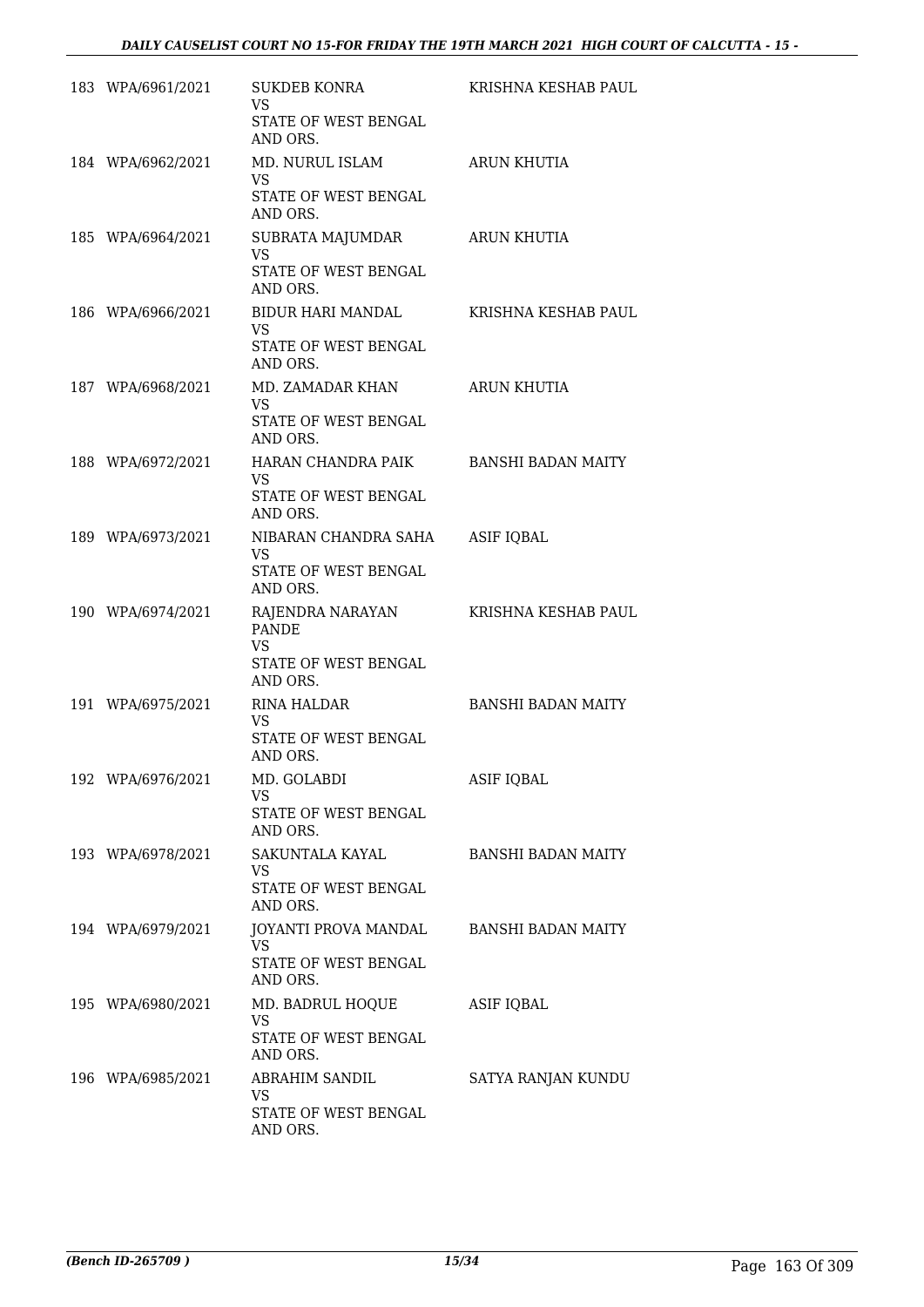| 197 WPA/6987/2021 | JHARNA BHOWMIK<br><b>SAMANTA</b><br><b>VS</b><br>STATE OF WEST BENGAL<br>AND ORS.   | BANSHI BADAN MAITY        |
|-------------------|-------------------------------------------------------------------------------------|---------------------------|
| 198 WPA/6988/2021 | MD. ABDUL MATIN<br>VS<br>STATE OF WEST BENGAL<br>AND ORS.                           | <b>ASIF IQBAL</b>         |
| 199 WPA/6990/2021 | HARA GOBINDA MAJHI<br><b>VS</b><br>STATE OF WEST BENGAL<br>AND ORS.                 | BANSHI BADAN MAITY        |
| 200 WPA/6991/2021 | SOUREN DEY SARKAR<br>VS<br>STATE OF WEST BENGAL<br>AND ORS.                         | SUDIPA BISWAS             |
| 201 WPA/6992/2021 | NAJRUL ISLAM<br><b>VS</b><br>STATE OF WEST BENGAL<br>AND ORS.                       | ARUN KHUTIA               |
| 202 WPA/6995/2021 | ANIL BARAN NATH<br>VS.<br>STATE OF WEST BENGAL<br>AND ORS.                          | <b>BANSHI BADAN MAITY</b> |
| 203 WPA/6997/2021 | ASOKE KR. BISAI<br>VS.<br>STATE OF WEST BENGAL<br>AND ORS.                          | <b>SUDIPA BISWAS</b>      |
| 204 WPA/6998/2021 | MD. AMINUL HOQUE<br>VS<br>STATE OF WEST BENGAL<br>AND ORS.                          | ARUN KHUTIA               |
| 205 WPA/7000/2021 | BHAGABATI PAUL<br>VS.<br>STATE OF WEST BENGAL<br>AND ORS.                           | <b>BANSHI BADAN MAITY</b> |
| 206 WPA/7004/2021 | JAGADISH CHANDRA GORIA BANSHI BADAN MAITY<br>VS<br>STATE OF WEST BENGAL<br>AND ORS. |                           |
| 207 WPA/7005/2021 | NIRANJAN KUMAR DAS<br><b>VS</b><br><b>STATE OF WEST BENGAL</b><br>AND ORS.          | <b>BIDHAN BISWAS</b>      |
| 208 WPA/7006/2021 | MOST. NURJAHAN BEGAM<br><b>VS</b><br>STATE OF WEST BENGAL<br>AND ORS.               | ARUN KHUTIA               |
| 209 WPA/7008/2021 | ANANTA KUMAR MAITI<br>VS.<br>STATE OF WEST BENGAL<br>AND ORS.                       | <b>BIDHAN BISWAS</b>      |
| 210 WPA/7009/2021 | TAPAS KUMAR ROY<br>VS.<br>STATE OF WEST BENGAL<br>AND ORS.                          | A KHUTIA                  |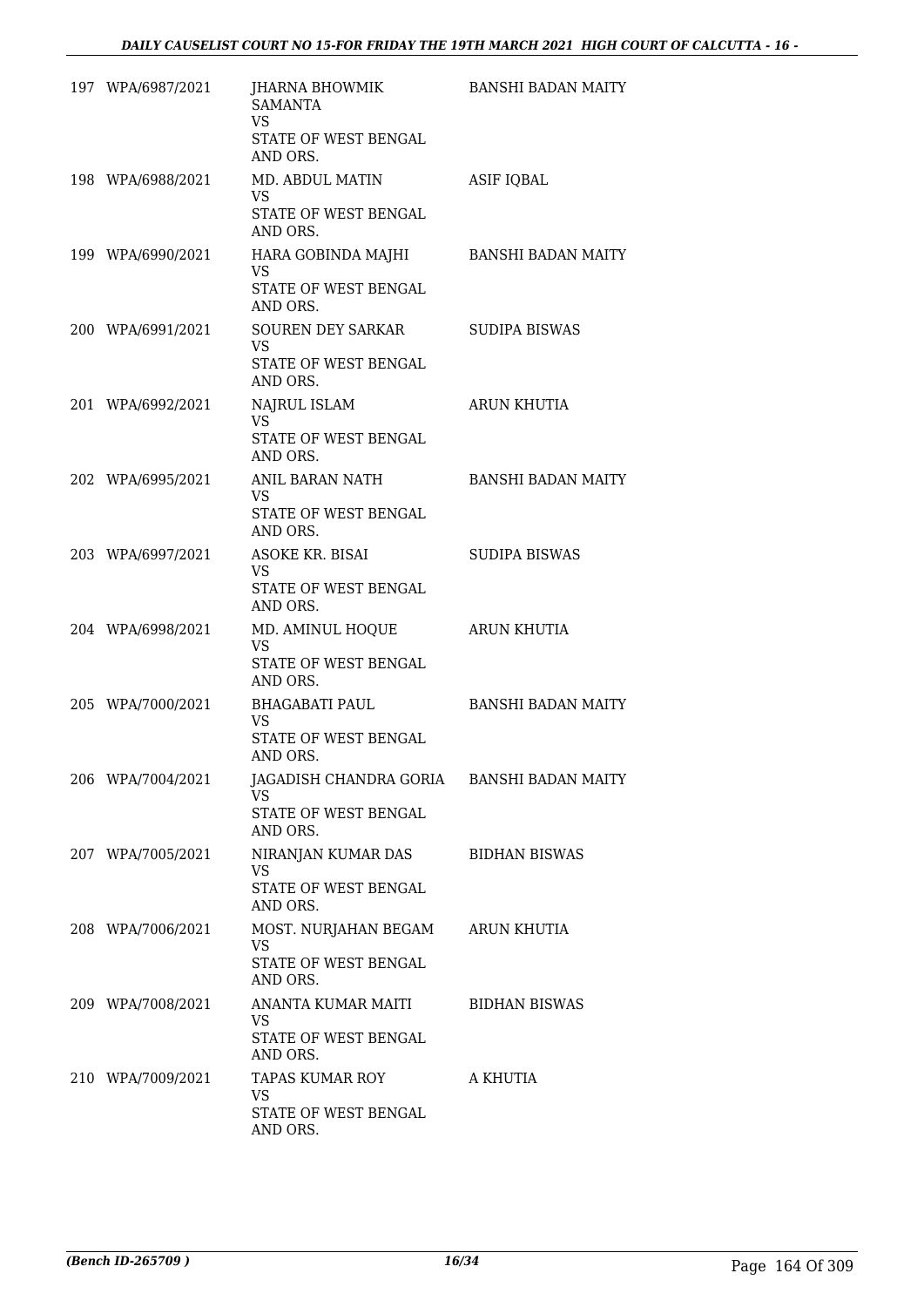| 211 WPA/7011/2021 | HARAN CHANDRA PAIK BANSHI BADAN MAITY<br>VS<br>STATE OF WEST BENGAL<br>AND ORS. |                           |
|-------------------|---------------------------------------------------------------------------------|---------------------------|
| 212 WPA/7012/2021 | NISIKANTA MANDAL<br><b>VS</b><br>STATE OF WEST BENGAL<br>AND ORS.               | <b>BIDHAN BISWAS</b>      |
| 213 WPA/7015/2021 | MD. HABIBUR RAHAMAN<br><b>VS</b><br>STATE OF WEST BENGAL<br>AND ORS.            | A KHUTIA                  |
| 214 WPA/7027/2021 | KUNTI BALA MAITY<br>VS.<br>STATE OF WEST BENGAL<br>AND ORS.                     | <b>BANSHI BADAN MAITY</b> |
| 215 WPA/7029/2021 | DHIRENDRA NATH DAS<br><b>VS</b><br>STATE OF WEST BENGAL<br>AND ORS.             | <b>BANSHI BADAN MAITY</b> |
| 216 WPA/7030/2021 | ANJALI MAHAPATRA<br><b>VS</b><br>STATE OF WEST BENGAL<br>AND ORS.               | <b>BANSHI BADAN MAITY</b> |
| 217 WPA/7031/2021 | KHUKHUMONI JANA<br><b>VS</b><br>STATE OF WEST BENGAL<br>AND ORS.                | <b>BANSHI BADAN MAITY</b> |
| 218 WPA/7032/2021 | <b>ASIMA MALLIC</b><br>VS.<br>STATE OF WEST BENGAL<br>AND ORS.                  | <b>BANSHI BADAN MAITY</b> |
| 219 WPA/7033/2021 | SRIMANTA KUMAR DAS<br>VS.<br>STATE OF WEST BENGAL<br>AND ORS.                   | <b>BANSHI BADAN MAITY</b> |
| 220 WPA/7035/2021 | RENUPADA GIRI<br>VS<br>STATE OF WEST BENGAL<br>AND ORS.                         | <b>BIDHAN BISWAS</b>      |
| 221 WPA/7036/2021 | MANMATHA NATH SAHU<br>VS.<br>STATE OF WEST BENGAL<br>AND ORS.                   | BANSHI BADAN MAITY        |
| 222 WPA/7037/2021 | MD. ABDUL ODUD GAZI<br>VS.<br>STATE OF WEST BENGAL<br>AND ORS.                  | BIDHAN BISWAS             |
| 223 WPA/7038/2021 | <b>GITA JANA</b><br><b>VS</b><br>STATE OF WEST BENGAL<br>AND ORS.               | BANSHI BADAN MAITY        |
| 224 WPA/7040/2021 | DHIRENDRA NATH DAS<br>VS.<br>STATE OF WEST BENGAL<br>AND ORS.                   | BANSHI BADAN MAITY        |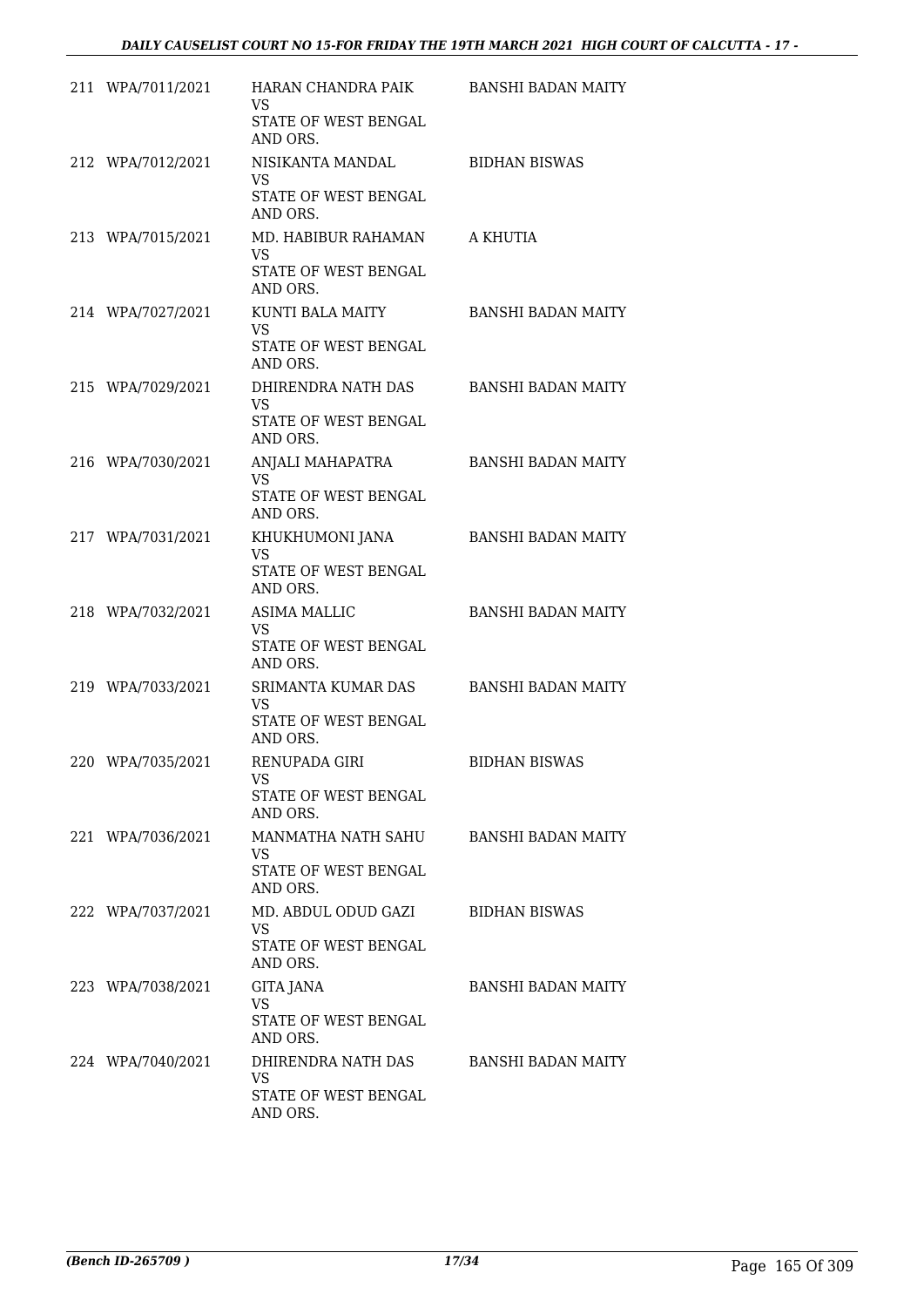| 225 WPA/7041/2021 | NANIGOPAL MANNA<br>VS.                                                                | <b>BIDHAN BISWAS</b>      |
|-------------------|---------------------------------------------------------------------------------------|---------------------------|
|                   | STATE OF WEST BENGAL<br>AND ORS.                                                      |                           |
| 226 WPA/7042/2021 | CHITTARANJAN PAL<br><b>VS</b>                                                         | BANSHI BADAN MAITY        |
|                   | STATE OF WEST BENGAL<br>AND ORS.                                                      |                           |
| 227 WPA/7043/2021 | JAGAJYOTI TIYARI<br>VS.<br>STATE OF WEST BENGAL<br>AND ORS.                           | <b>BIDHAN BISWAS</b>      |
| 228 WPA/7045/2021 | USHA JANA<br><b>VS</b><br>STATE OF WEST BENGAL<br>AND ORS.                            | <b>BANSHI BADAN MAITY</b> |
| 229 WPA/7046/2021 | SISIR KUMAR PAL<br>VS.                                                                | PRADIP KUMAR GHOSH        |
|                   | STATE OF WEST BENGAL<br>AND ORS.                                                      |                           |
| 230 WPA/7047/2021 | ANJAN KUMAR TRIPATHY BANSHI BADAN MAITY<br>VS<br>STATE OF WEST BENGAL<br>AND ORS.     |                           |
| 231 WPA/7048/2021 | SAGARIKA KAR DE                                                                       | <b>SUDIP BISWAS</b>       |
|                   | VS.<br>STATE OF WEST BENGAL<br>AND ORS.                                               |                           |
| 232 WPA/7049/2021 | SOVA RANI MAHAPATRA<br>VS.<br>STATE OF WEST BENGAL<br>AND ORS.                        | BANSHI BADAN MAITY        |
| 233 WPA/7051/2021 | BIMAL CHANDRA DE<br>VS.<br>STATE OF WEST BENGAL<br>AND ORS.                           | PRADIP KUMAR GHOSH        |
| 234 WPA/7052/2021 | <b>ILA DUTTA DEY</b><br>VS<br>STATE OF WEST BENGAL<br>AND ORS.                        | <b>BANSHI BADAN MAITY</b> |
| 235 WPA/7053/2021 | GOPAL CHANDRA GHOSH<br>VS.<br><b>STATE OF WEST BENGAL</b><br>AND ORS.                 | PRADIP KUMAR GHOSH        |
| 236 WPA/7056/2021 | <b>JAYABATI MONDAL</b><br>(DEBSARMA)<br><b>VS</b><br>STATE OF WEST BENGAL<br>AND ORS. | <b>BANSHI BADAN MAITY</b> |
| 237 WPA/7057/2021 | SHYAMAPADA PANDA<br>VS.<br>STATE OF WEST BENGAL<br>AND ORS.                           | SATYA RANJAN KUNDU        |
| 238 WPA/7059/2021 | SAGARIKA KAR DE<br>VS.<br>STATE OF WEST BENGAL<br>AND ORS.                            | <b>SUDIP BISWAS</b>       |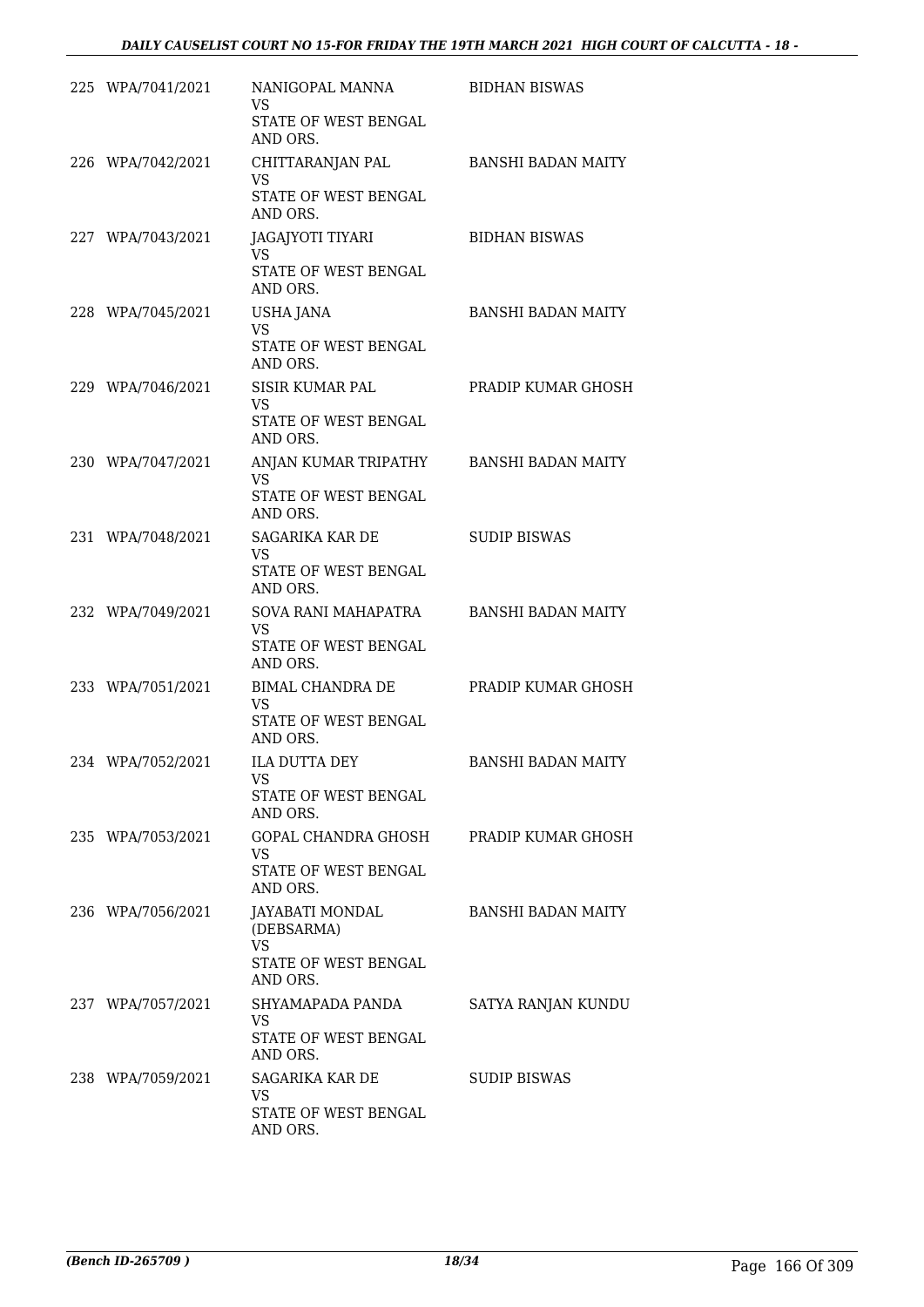| 239 WPA/7061/2021 | MAHANANDA SING<br>VS.<br>STATE OF WEST BENGAL<br>AND ORS.                  | BANSHI BADAN MAITY        |
|-------------------|----------------------------------------------------------------------------|---------------------------|
| 240 WPA/7063/2021 | SRIMANTA KUMAR DAS<br>VS.<br>STATE OF WEST BENGAL<br>AND ORS.              | BANSHI BADAN MAITY        |
| 241 WPA/7067/2021 | SAIBALINI BHUNYA<br>VS.<br>STATE OF WEST BENGAL<br>AND ORS.                | <b>BANSHI BADAN MAITY</b> |
| 242 WPA/7070/2021 | PRAN KRISHNA DINDA<br>VS.<br>STATE OF WEST BENGAL<br>AND ORS.              | BANSHI BADAN MAITY        |
| 243 WPA/7074/2021 | SWAPAN KUMAR DAS<br>VS<br>STATE OF WEST BENGAL<br>AND ORS.                 | BANSHI BADAN MAITY        |
| 244 WPA/7077/2021 | SHYAMAL KUMAR<br><b>GOSWAMI</b><br>VS.<br>STATE OF WEST BENGAL<br>AND ORS. | SUDIPTA MAITI             |
| 245 WPA/7080/2021 | GITA BHATTACHARYYA<br>VS.<br>STATE OF WEST BENGAL<br>AND ORS.              | SUDIPTA MAITI             |
| 246 WPA/7082/2021 | CHANDAN KUMAR BISWAS<br>VS<br>STATE OF WEST BENGAL<br>AND ORS.             | <b>BISWAJIT MAL</b>       |
| 247 WPA/7083/2021 | SATISH CH. HAZRA<br>VS.<br>STATE OF WEST BENGAL<br>AND ORS.                | <b>SUDIPTA MAITY</b>      |
| 248 WPA/7085/2021 | ANIMA SAHA<br>VS.<br>STATE OF WEST BENGAL<br>AND ORS.                      | <b>BISWAJIT MAL</b>       |
| 249 WPA/7086/2021 | ASHOK KR. SAMANTA<br>VS<br>STATE OF WEST BENGAL<br>AND ORS.                | SUDIPTA MAITI             |
| 250 WPA/7087/2021 | ULASHI MONDAL<br><b>VS</b><br>STATE OF WEST BENGAL<br>AND ORS.             | <b>BISWAJIT MAL</b>       |
| 251 WPA/7090/2021 | RADHA BALLAV DOLAI<br>VS<br>STATE OF WEST BENGAL<br>AND ORS.               | SUDIPTA MAITI             |
| 252 WPA/7092/2021 | NANIBALA MAHATA<br><b>VS</b><br>STATE OF WEST BENGAL<br>AND ORS.           | <b>BISWAJIT MAL</b>       |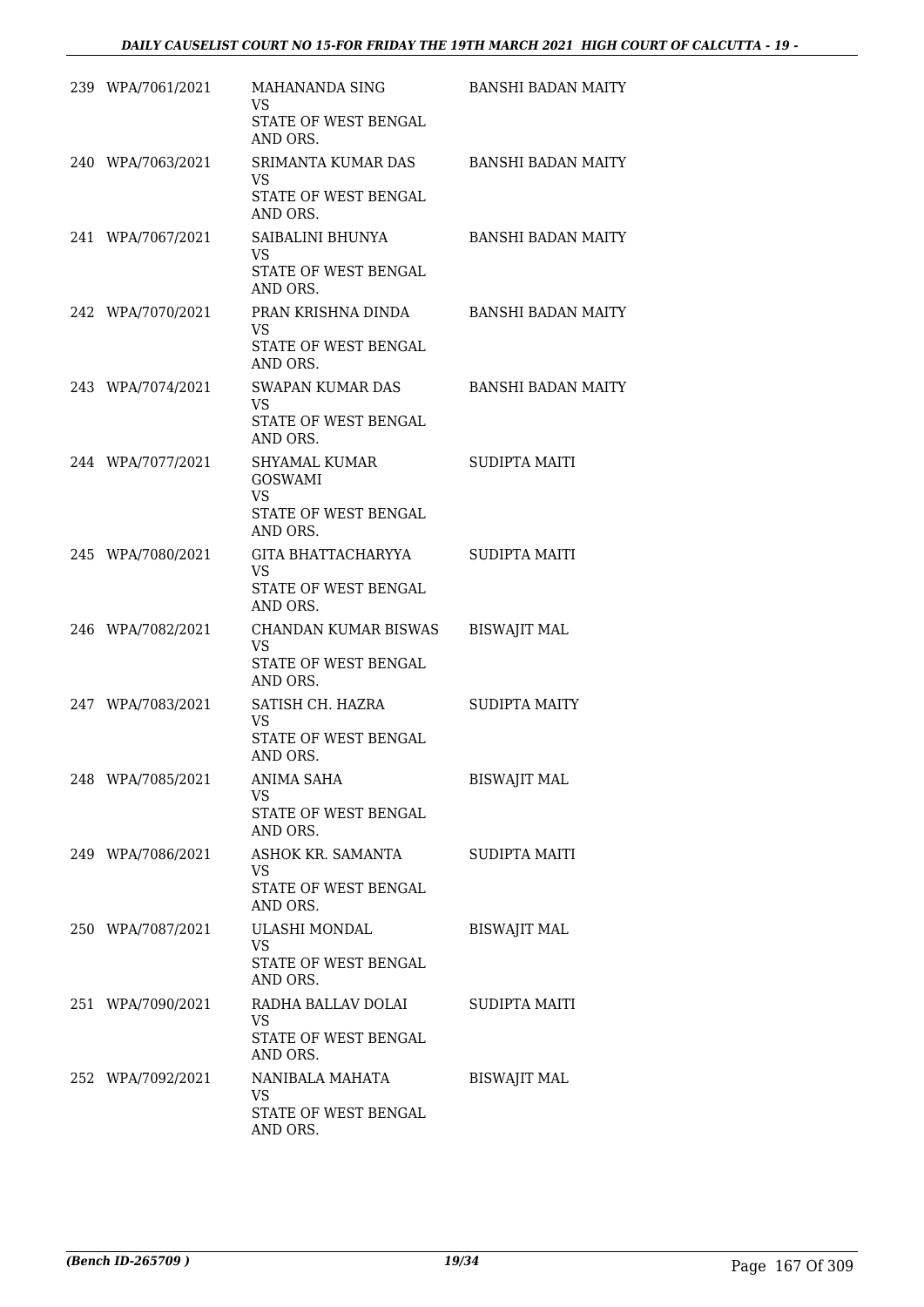# *DAILY CAUSELIST COURT NO 15-FOR FRIDAY THE 19TH MARCH 2021 HIGH COURT OF CALCUTTA - 20 -*

| 253 WPA/7100/2021 | RADHA RANI MAITI<br>VS.<br><b>BISWAJIT MAL</b>                                         | <b>BISWAJIT MAL</b>  |
|-------------------|----------------------------------------------------------------------------------------|----------------------|
| 254 WPA/7102/2021 | MADHABI ACHARYA<br>VS.<br>STATE OF WEST BENGAL<br>AND ORS.                             | <b>BISWAJIT MAL</b>  |
| 255 WPA/7104/2021 | <b>BHASKARMOY MAJI</b><br>VS<br>STATE OF WEST BENGAL<br>AND ORS.                       | <b>BISWAJIT MAL</b>  |
| 256 WPA/7107/2021 | <b>CHANDAN KUMAR BISWAS</b><br><b>VS</b><br>STATE OF WEST BENGAL<br>AND ORS.           | <b>BISWAJIT MAL</b>  |
| 257 WPA/7109/2021 | JAGADISH MAITI<br>VS.<br>STATE OF WEST BENGAL<br>AND ORS.                              | SABITA KHUTIA BHUNYA |
| 258 WPA/7111/2021 | DEBKUMAR BAG<br><b>VS</b><br>STATE OF WEST BENGAL<br>AND ORS.                          | SABITA KHUTIA BHUNYA |
| 259 WPA/7115/2021 | SK. HYDER ALI<br><b>VS</b><br>STATE OF WEST BENGAL<br>AND ORS.                         | SABITA KHUTIA BHUNYA |
| 260 WPA/7116/2021 | GANESH CHANDRA BAG<br>VS<br>STATE OF WEST BENGAL<br>AND ORS.                           | <b>SUDIP SARKAR</b>  |
| 261 WPA/7118/2021 | SHYAMAL KUMAR DOLAI<br>VS<br>STATE OF WEST BENGAL<br>AND ORS.                          | <b>SUDIP SARKAR</b>  |
| 262 WPA/7121/2021 | <b>GANESH CHANDRA BAG</b><br>VS<br>STATE OF WEST BENGAL<br>AND ORS.                    | SABITA KHUTIA BHUNYA |
| 263 WPA/7123/2021 | KRIPALINI CHAKRABORTY<br><b>MAITY</b><br><b>VS</b><br>STATE OF WEST BENGAL<br>AND ORS. | <b>SUDIP SARKAR</b>  |
| 264 WPA/7125/2021 | SHYAMALI ACHARYA<br>VS.<br>STATE OF WEST BENGAL<br>AND ORS.                            | SANDIP GHOSH         |
| 265 WPA/7127/2021 | SHYAMALI ACHARYA AND<br><b>OTHERS</b><br><b>VS</b><br>STATE OF WEST BENGAL<br>AND ORS. | KRISHNA PADA SARTRA  |
| 266 WPA/7129/2021 | BROJAMOHAN BHOWMIK<br>VS.<br>STATE OF WEST BENGAL<br>AND ORS.                          | ARPITA SAHA          |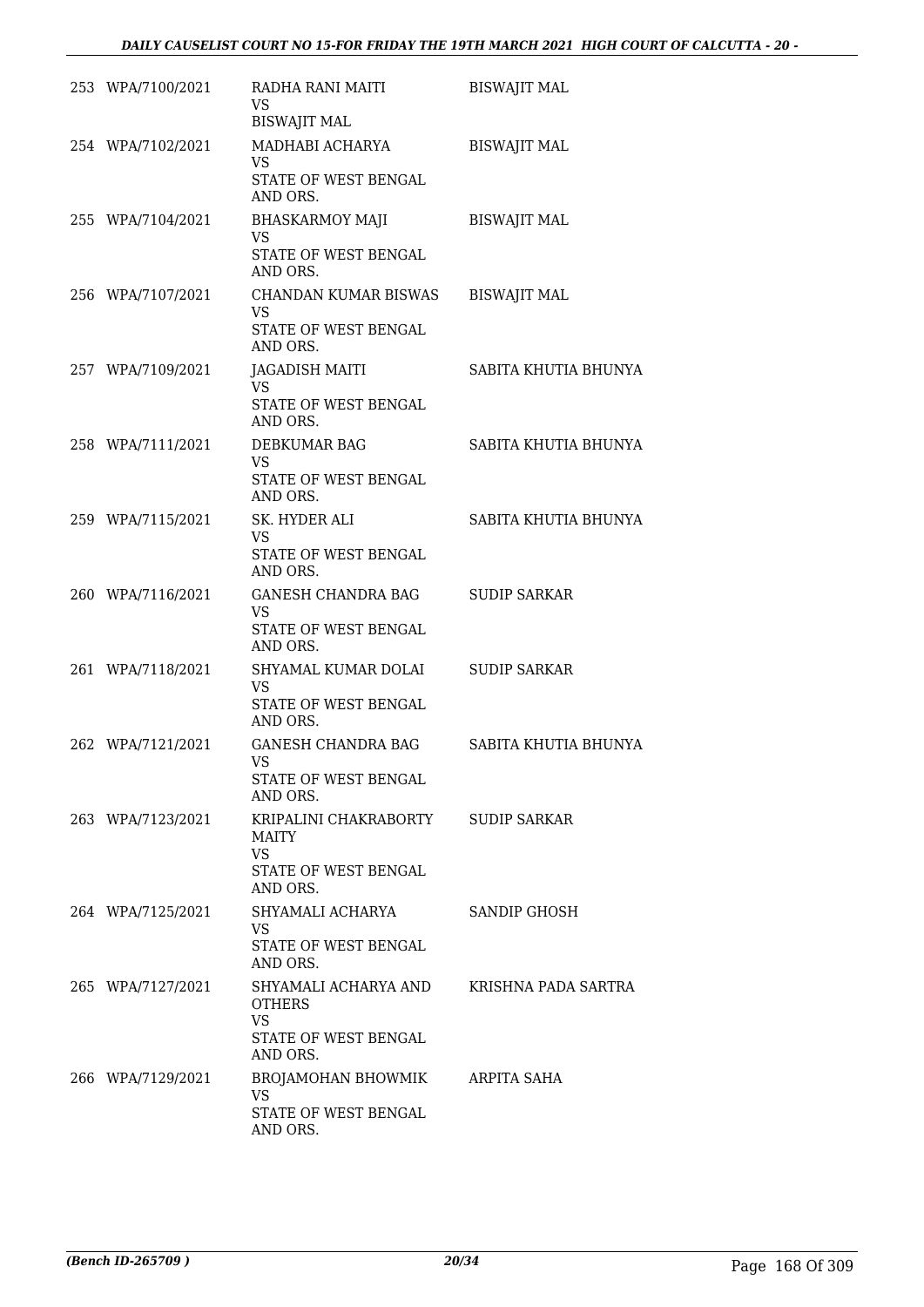| 267 WPA/7138/2021 | KALPANA RANI KHANRA<br>VS.<br>STATE OF WEST BENGAL<br>AND ORS.                         | AMIT KUNMAR BAYEN       |
|-------------------|----------------------------------------------------------------------------------------|-------------------------|
| 268 WPA/7141/2021 | CHITTARANJAN DAS<br>VS<br>STATE OF WEST BENGAL<br>AND ORS.                             | AMIT KUMAR BAYEN        |
| 269 WPA/7142/2021 | <b>GURUPADA GIRI</b><br><b>VS</b><br>STATE OF WEST BENGAL<br>AND ORS.                  | AMIT KUMAR BAYEN        |
| 270 WPA/7144/2021 | KANAILAL BERA<br>VS.<br>STATE OF WEST BENGAL<br>AND ORS.                               | AMIT KUMAR BAYEN        |
| 271 WPA/7148/2021 | <b>SUBIMAL MAITI</b><br><b>VS</b><br>STATE OF WEST BENGAL<br>AND ORS.                  | AMIT KUMAR BAYEN        |
| 272 WPA/7149/2021 | KANAILAL MANDAL<br>VS.<br>STATE OF WEST BENGAL<br>AND ORS.                             | AMIT KUMAR BAYEN        |
| 273 WPA/7160/2021 | JAGADISH CHANDRA<br>PRADHAN<br><b>VS</b><br>STATE OF WEST BENGAL<br>AND ORS.           | <b>AMIT KUMAR BAYEN</b> |
| 274 WPA/7162/2021 | SUBHRA CHATTERJEE<br>(MUKHERJEE)<br><b>VS</b><br>STATE OF WEST BENGAL                  | SABITA KHUTIA           |
| 275 WPA/7164/2021 | AND ORS.<br><b>KRISHNA DAS</b><br>VS<br>STATE OF WEST BENGAL<br>AND ORS.               | SABITA KHUTIA           |
| 276 WPA/7166/2021 | SMRITI KANA ROY<br><b>VS</b><br>STATE OF WEST BENGAL<br>AND ORS.                       | SABITA KHUTIA           |
| 277 WPA/7171/2021 | SNEHENDU BIKASH<br><b>CHAKRABARTY</b><br>VS<br><b>STATE OF WEST BENGAL</b><br>AND ORS. | <b>ARUN KHUTIA</b>      |
| 278 WPA/7173/2021 | RAJKUMAR SAHU<br><b>VS</b><br>STATE OF WEST BENGAL<br>AND ORS.                         | ARUN KHUTIA             |
| 279 WPA/7176/2021 | SADHANA BALA SAMANTA<br><b>VS</b><br>STATE OF WEST BENGAL<br>AND ORS.                  | ARUN KHUTIA             |
| 280 WPA/7186/2021 | PRONUTA KUMAR MAITI<br><b>VS</b><br>STATE OF WEST BENGAL<br>AND ORS.                   | AMIT KUMAR BAYEN        |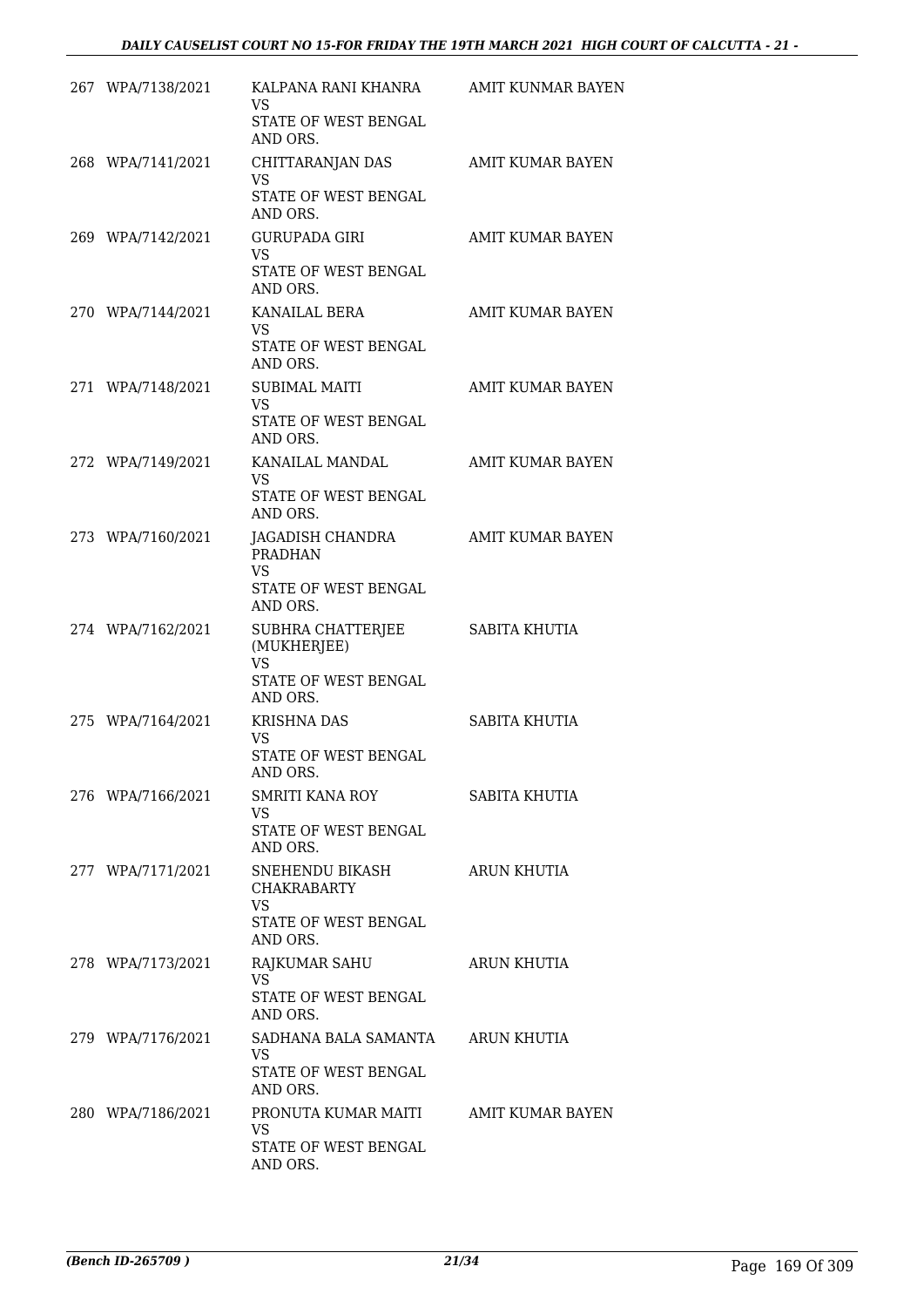| 281 WPA/7188/2021 | HRISHIKESH SHEE<br>VS.                          | AMIT KUMAR BAYEN                          |
|-------------------|-------------------------------------------------|-------------------------------------------|
|                   | STATE OF WEST BENGAL<br>AND ORS.                |                                           |
| 282 WPA/7191/2021 | SRIPATI KUMAR MANDAL AMIT KUMAR BAYEN<br>VS.    |                                           |
|                   | STATE OF WEST BENGAL<br>AND ORS.                |                                           |
| 283 WPA/7193/2021 | SK. KHALILUR RAHMAN AMIT KUMAR BAYEN<br>VS.     |                                           |
|                   | STATE OF WEST BENGAL<br>AND ORS.                |                                           |
| 284 WPA/7196/2021 | SALIL KUMAR PRADHAN AMIT KUMAR BAYEN<br>VS.     |                                           |
|                   | STATE OF WEST BENGAL<br>AND ORS.                |                                           |
| 285 WPA/7198/2021 | ATAL CHANDRA MANNA AMIT KUMAR BAYEN<br>VS.      |                                           |
|                   | STATE OF WEST BENGAL<br>AND ORS.                |                                           |
| 286 WPA/7200/2021 | ASWINI KUMAR JANA AMIT KUMAR BAYEN<br><b>VS</b> |                                           |
|                   | STATE OF WEST BENGAL<br>AND ORS.                |                                           |
| 287 WPA/7203/2021 | VS.                                             | TAPAS KUMAR JANA AMIT.BAYEN1989@GMAIL.COM |
|                   | STATE OF WEST BENGAL<br>AND ORS.                |                                           |
| 288 WPA/7205/2021 | RAJ KUMAR DAS<br><b>VS</b>                      | AMIT KUMAR BAYEN                          |
|                   | STATE OF WEST BENGAL<br>AND ORS.                |                                           |
| 289 WPA/7214/2021 | SUKUMAR BANERJEE AMIT KUMAR BAYEN<br><b>VS</b>  |                                           |
|                   | STATE OF WEST BENGAL<br>AND ORS.                |                                           |
| 290 WPA/7216/2021 | SHUVA MUKHERJEE<br>VS                           | <b>AMIT KUMAR BAYEN</b>                   |
|                   | <b>STATE OF WEST BENGAL</b><br>AND ORS.         |                                           |
| 291 WPA/7218/2021 | PARUL BALA PAUL AMIT KUMAR BAYEN<br>VS.         |                                           |
|                   | STATE OF WEST BENGAL<br>AND ORS                 |                                           |
| 292 WPA/7219/2021 | NRIPENDRA NATH KUMAR AMIT KUMAR BAYEN<br>VS.    |                                           |
|                   | STATE OF WEST BENGAL<br>AND ORS.                |                                           |
| 293 WPA/7222/2021 | MIRA RANI SINGHAROY AMIT KUMAR BAYEN<br>VS.     |                                           |
|                   | STATE OF WEST BENGAL<br>AND ORS.                |                                           |
| 294 WPA/7225/2021 | PHANINDRA NATH<br>PRADHAN                       | AMIT KUMAR BAYEN                          |
|                   | <b>VS</b><br>STATE OF WEST BENGAL<br>AND ORS.   |                                           |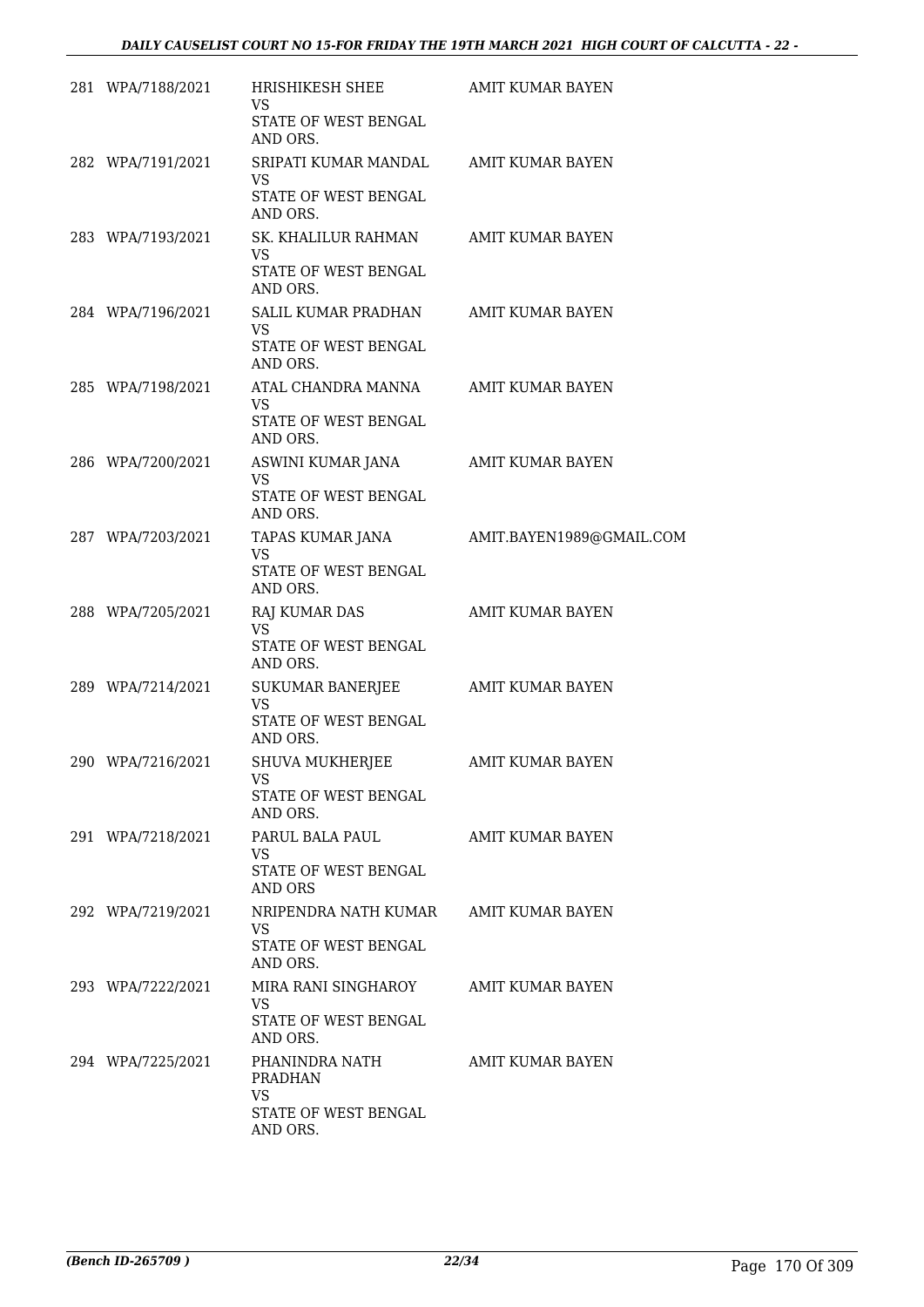| 295 WPA/7229/2021 | JYOTSNA PRADHAN<br>VS.<br>STATE OF WEST BENGAL<br>AND ORS.                      | <b>AMIT KUMAR BAYEN</b> |
|-------------------|---------------------------------------------------------------------------------|-------------------------|
| 296 WPA/7231/2021 | MANORANJAN BERA<br>VS<br>STATE OF WEST BENGAL<br>AND ORS.                       | AMIT KUMAR BAYEN        |
| 297 WPA/7234/2021 | NITYAGOPAL GIRI<br>VS.<br>STATE OF WEST BENGAL<br>AND ORS.                      | AMIT KUMAR BAYEN        |
| 298 WPA/7237/2021 | KHONDAKER SAMSUL<br>HUDA<br><b>VS</b><br>STATE OF WEST BENGAL<br>AND ORS.       | AMIT KUMAR BAYEN        |
| 299 WPA/7240/2021 | <b>NILMONI PAL</b><br>VS.<br>STATE OF WEST BENGAL<br>AND ORS.                   | <b>AMIT KUMAR BAYEN</b> |
| 300 WPA/7243/2021 | PRANAB KUMAR DOLAI<br>VS.<br>STATE OF WEST BENGAL<br>AND ORS.                   | AMIT KUMAR BAYEN        |
| 301 WPA/7274/2021 | <b>SRILA DE</b><br>VS.<br>STATE OF WEST BENGAL<br>AND ORS.                      | <b>BHASKAR MONDAL</b>   |
| 302 WPA/7322/2021 | RANJITA MONDAL(KHILA)<br>VS.<br>STATE OF WEST BENGAL<br>AND ORS                 | ARUP KUMAR SAHOO        |
| 303 WPA/7347/2021 | CHANDI CHARAN MONDAL UTTAM KUMAR ROY<br>VS.<br>STATE OF WEST BENGAL<br>AND ORS. |                         |
| 304 WPA/7349/2021 | <b>SAKTPADA DALUI</b><br>VS<br>STATE OF WEST BENGAL<br>AND ORS.                 | UTTAM KUMAR ROY         |
| 305 WPA/7351/2021 | DILIP KUMAR GHOSH<br><b>VS</b><br>STATE OF WEST BENGAL<br>AND ORS.              | UJANI PAL SAMANTA       |
| 306 WPA/7352/2021 | SYED AKTER HOSSAIN<br><b>VS</b><br>STATE OF WEST BENGAL<br>AND ORS.             | UTTAM KUMAR ROY         |
| 307 WPA/7354/2021 | PURNIMA MALIK<br><b>VS</b><br>STATE OF WEST BENGAL<br>AND ORS.                  | U K ROY                 |
| 308 WPA/7356/2021 | <b>BALARAM GHOSH</b><br><b>VS</b><br>STATE OF WEST BENGAL<br>AND ORS.           | Miss Molly Saha         |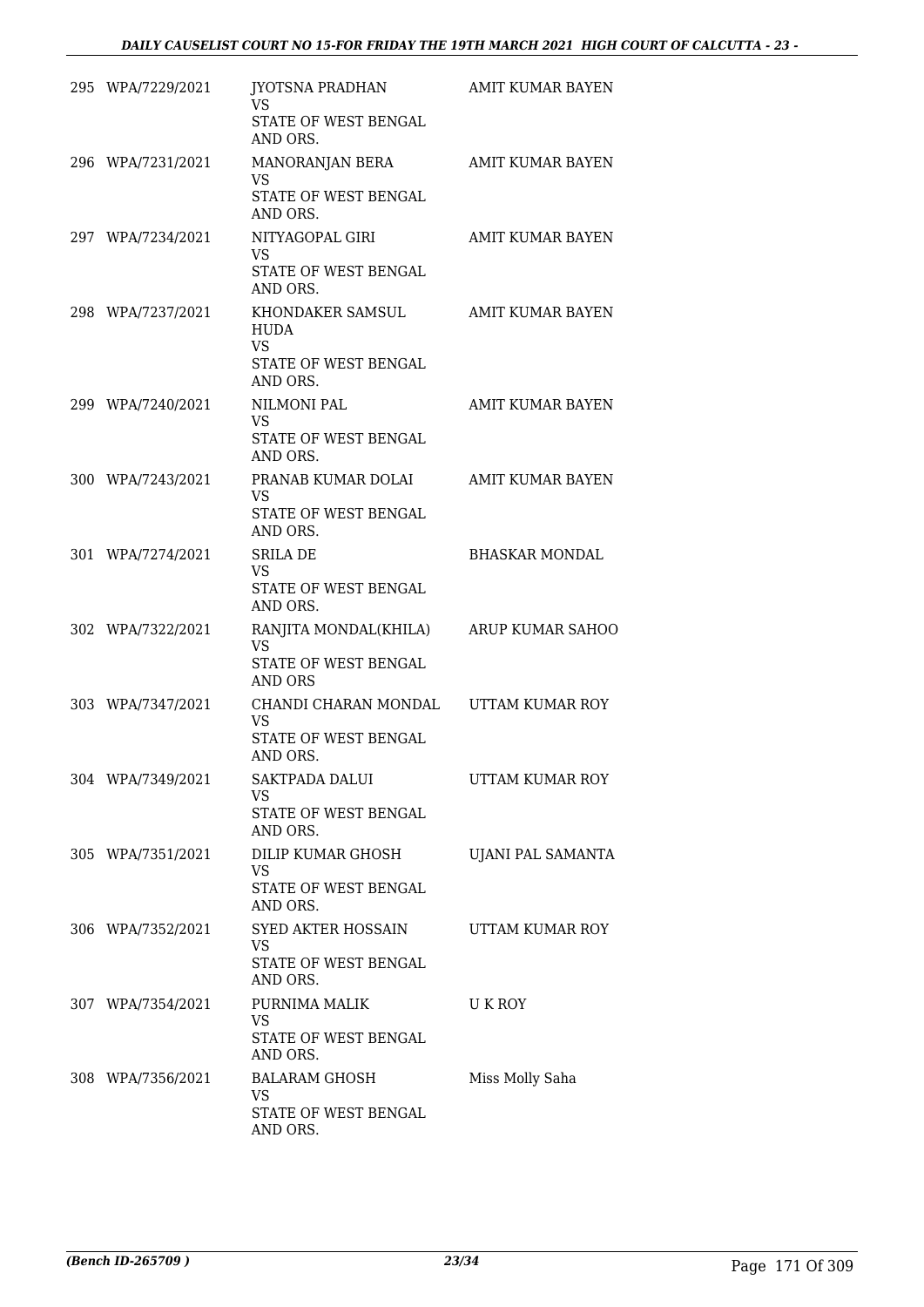| 309 WPA/7357/2021 | RUPARANI MANDAL<br>VS<br>STATE OF WEST BENGAL<br>AND ORS.                        | U K ROY            |
|-------------------|----------------------------------------------------------------------------------|--------------------|
| 310 WPA/7360/2021 | DIPALI PANJA<br>VS                                                               | U K ROY            |
|                   | STATE OF WEST BENGAL<br>AND ORS.                                                 |                    |
| 311 WPA/7362/2021 | GOURI BALA DHARA<br>VS.<br>STATE OF WEST BENGAL<br>AND ORS.                      | U K ROY            |
| 312 WPA/7365/2021 | DEBENDRA NATH ROY<br>VS.<br>STATE OF WEST BENGAL<br>AND ORS.                     | <b>ARUN KHUTIA</b> |
| 313 WPA/7369/2021 | NANDADULAL HLADER<br>VS.<br>STATE OF WEST BENGAL                                 | A KHUTIA           |
| 314 WPA/7373/2021 | AND ORS.<br>RABINDRA NATH GARAI                                                  | U K ROY            |
|                   | VS.<br>STATE OF WEST BENGAL<br>AND ORS.                                          |                    |
| 315 WPA/7376/2021 | SATYA GOPAL KUNDU<br>VS.                                                         | U K ROY            |
|                   | STATE OF WEST BENGAL<br>AND ORS.                                                 |                    |
| 316 WPA/7379/2021 | CHHABI RANI MAJUMDER U K ROY<br>VS.<br>STATE OF WEST BENGAL<br>AND ORS.          |                    |
| 317 WPA/7382/2021 | LAKSHMIKANTA<br><b>BANDOPADHYAY</b><br>VS.<br>STATE OF WEST BENGAL<br>AND ORS.   | U K ROY            |
| 318 WPA/7385/2021 | ALEYA BEGAM<br><b>VS</b><br>STATE OF WEST BENGAL<br>AND ORS.                     | U K ROY            |
| 319 WPA/7387/2021 | CHHABIRANI HAIT<br>VS<br>STATE OF WEST BENGAL                                    | U K ROY            |
| 320 WPA/7390/2021 | AND ORS.<br>JAMINI MOHAN MAHATA<br><b>VS</b><br>STATE OF WEST BENGAL<br>AND ORS. | U K ROY            |
| 321 WPA/7395/2021 | MANIK CHANDRA SEN<br><b>VS</b><br>STATE OF WEST BENGAL<br>AND ORS.               | U K ROY            |
| 322 WPA/7398/2021 | MADHABI LATA JASH<br><b>VS</b><br>STATE OF WEST BENGAL<br>AND ORS.               | U K ROY            |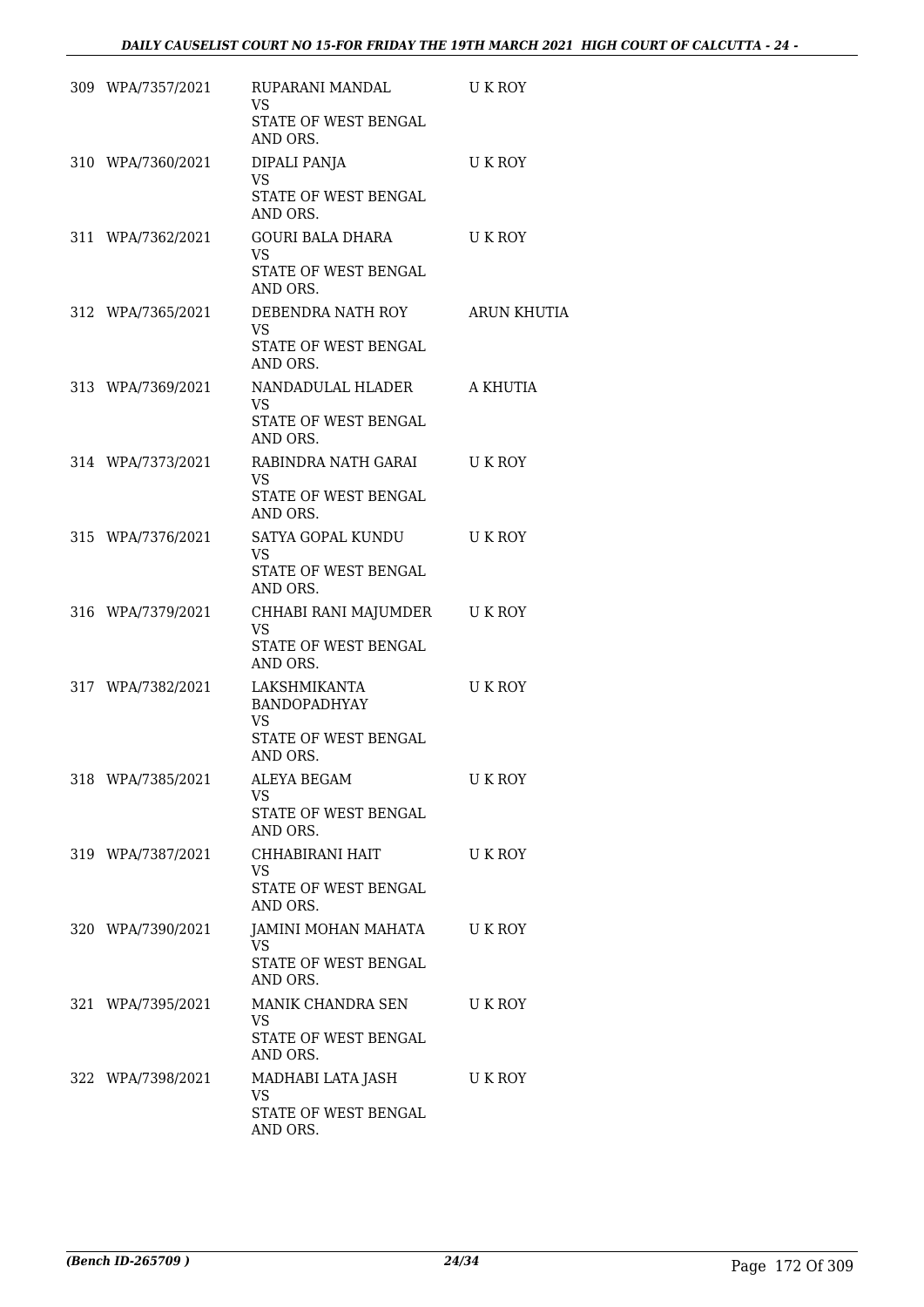| 323 WPA/7399/2021 | SHAKTIPADA GHANTI<br><b>VS</b><br>STATE OF WEST BENGAL<br>AND ORS.       | TAMAL TARU PANDA          |
|-------------------|--------------------------------------------------------------------------|---------------------------|
| 324 WPA/7401/2021 | <b>KANAILAL GIRI</b><br><b>VS</b><br>STATE OF WEST BENGAL                | TAMAL TARU PANDA          |
| 325 WPA/7408/2021 | AND ORS.<br>KANAILAL MANDAL<br>VS<br>STATE OF WEST BENGAL<br>AND ORS.    | <b>GOUTAM KUMAR MAITY</b> |
| 326 WPA/7410/2021 | SUBIMAL JANA<br><b>VS</b><br>STATE OF WEST BENGAL<br>AND ORS.            | <b>GOUTAM KUMAR MAITY</b> |
| 327 WPA/7411/2021 | NIKHIL CHATTERJEE<br>VS.<br>STATE OF WEST BENGAL<br>AND ORS.             | MADHUSUDAN MANDAL         |
| 328 WPA/7413/2021 | <b>BIVA RANI PAUL</b><br>VS.<br>STATE OF WEST BENGAL<br>AND ORS.         | <b>GOUTAM KUMAR MAITY</b> |
| 329 WPA/7416/2021 | ASIMA BHADRA<br>VS.<br>STATE OF WEST BENGAL<br>AND ORS.                  | <b>GOUTAM KUMAR MAITY</b> |
| 330 WPA/7418/2021 | MAMATA RANI GIRI<br>VS.<br>STATE OF WEST BENGAL<br>AND ORS.              | <b>GOUTAM KUMAR MAITY</b> |
| 331 WPA/7421/2021 | <b>BASANTI DAS</b>                                                       | <b>GOUTAM KUMAR MAITY</b> |
|                   | VS.<br>STATE OF WEST BENGAL<br>AND ORS.                                  |                           |
| 332 WPA/7423/2021 | RAIBALA NAIYA<br>VS<br>STATE OF WEST BENGAL<br>AND ORS.                  | <b>GOUTAM KUMAR MAITY</b> |
| 333 WPA/7426/2021 | <b>MASUDA BEGUM</b><br>VS<br>STATE OF WEST BENGAL                        | <b>GOUTAM KUMAR MAITY</b> |
| 334 WPA/7427/2021 | AND ORS.<br>MAHAMAYA KAYAL<br>VS.<br>STATE OF WEST BENGAL                | <b>GOUTAM KUMAR MAITY</b> |
| 335 WPA/7429/2021 | AND ORS.<br>BHABANI PRASAD ROY<br>VS<br>STATE OF WEST BENGAL<br>AND ORS. | UTTAM KUMAR ROY           |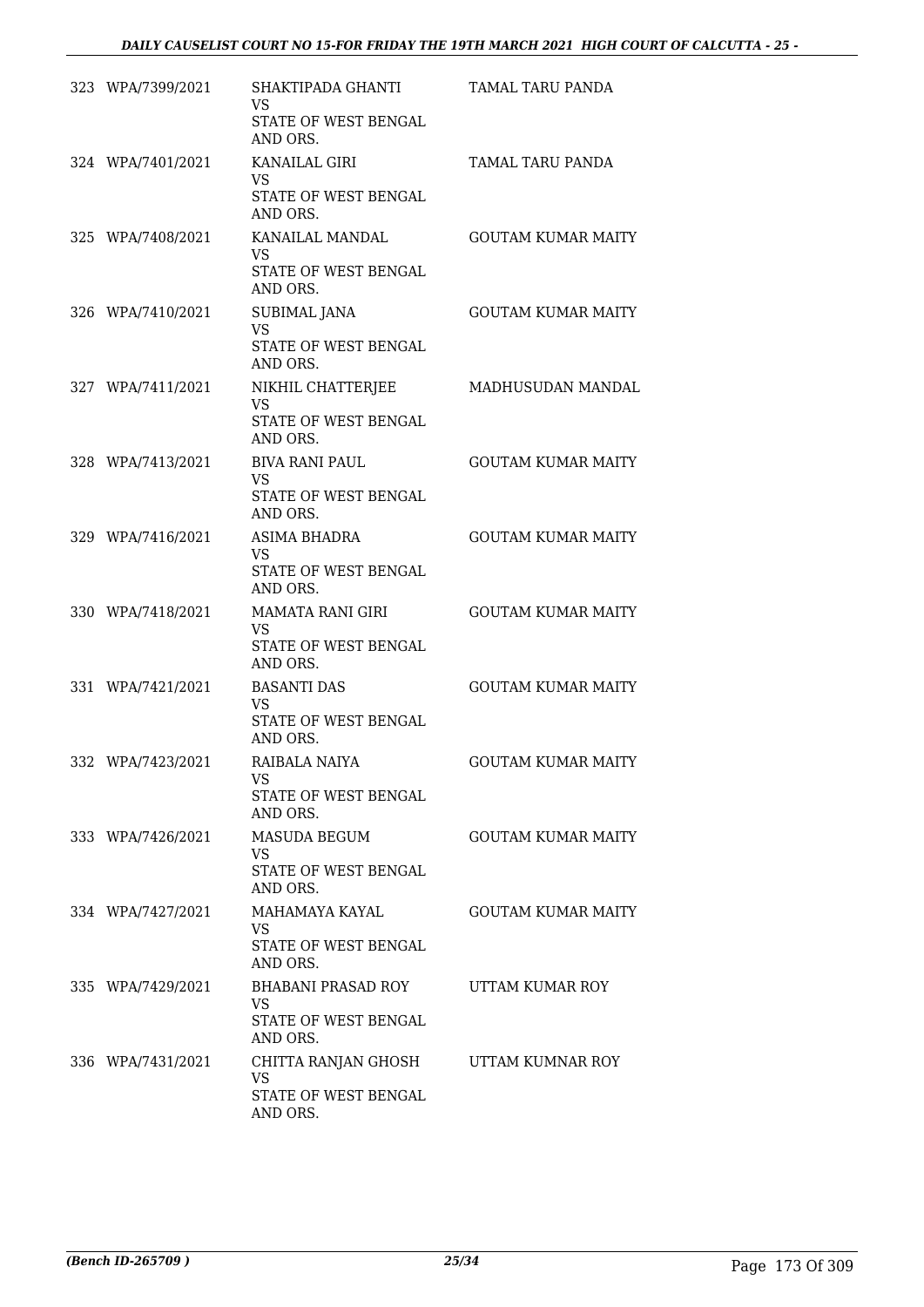| 337 WPA/7434/2021 | SUDHARANI DAN<br><b>VS</b><br>STATE OF WEST BENGAL<br>AND ORS.                                       | UTTAM KUMAR ROY                     |
|-------------------|------------------------------------------------------------------------------------------------------|-------------------------------------|
| 338 WPA/7436/2021 | GOURI SANKAR DATTA<br><b>VS</b><br>STATE OF WEST BENGAL<br>AND ORS.                                  | UTTAM KUMAR ROY                     |
| 339 WPA/7439/2021 | LATIKA HAZRA<br>VS.<br>STATE OF WEST BENGAL<br>AND ORS.                                              | UTTAM KUMAR ROY                     |
| 340 WPA/7440/2021 | MOHENNEGAR BIBI ALIAS<br>BEGUM @ MAHARNEGAR<br>BIBI<br><b>VS</b><br>STATE OF WEST BENGAL<br>AND ORS. | ABDUS SALAM                         |
| 341 WPA/7442/2021 | BIMALANANDA MAL<br>VS.<br>STATE OF WEST BENGAL<br>AND ORS.                                           | UTTAM KUMAR ROY                     |
| 342 WPA/7444/2021 | SUNIL KUMAR HAJRA<br>VS.<br>STATE OF WEST BENGAL<br>AND ORS.                                         | UTTAM KUMAR ROY                     |
| 343 WPA/7445/2021 | <b>BINAPANI DEY</b><br><b>VS</b><br>STATE OF WEST BENGAL<br>AND ORS.                                 | UTTAM KUMAR ROY                     |
| 344 WPA/7446/2021 | SUDHARANI DAN<br><b>VS</b><br>STATE OF WEST BENGAL<br>AND ORS.                                       | UTTAM KUMAR ROY                     |
| 345 WPA/7448/2021 | SAROJ KUMAR MONDAL<br><b>VS</b><br>STATE OF WEST BENGAL<br>AND ORS.                                  | UTTAM KUMAR ROY                     |
| 346 WPA/7456/2021 | DURGARANI SANTRA<br><b>VS</b><br>STATE OF WEST BENGAL<br>AND ORS.                                    | UTTAM KUMAR ROY                     |
| 347 WPA/7458/2021 | CHITTARANJAN DAS<br><b>VS</b><br>STATE OF WEST BENGAL<br>AND ORS.                                    | UTTAM KUMAR ROY                     |
| 348 WPA/7466/2021 | PADMALOCHAN MAITY<br>VS<br>STATE OF WEST BENGAL<br>AND ORS.                                          | KINKAR KUMAR<br><b>BHATTACHARYA</b> |
| 349 WPA/7471/2021 | HARAKALI MALIK<br>VS<br>STATE OF WEST BENGAL<br>AND ORS.                                             | UTTAM KUMAR ROY                     |
| 350 WPA/7493/2021 | NILIMA KOLEY<br>VS<br>STATE OF WEST BENGAL<br>AND ORS.                                               | <b>BINOY KUMAR DAS</b>              |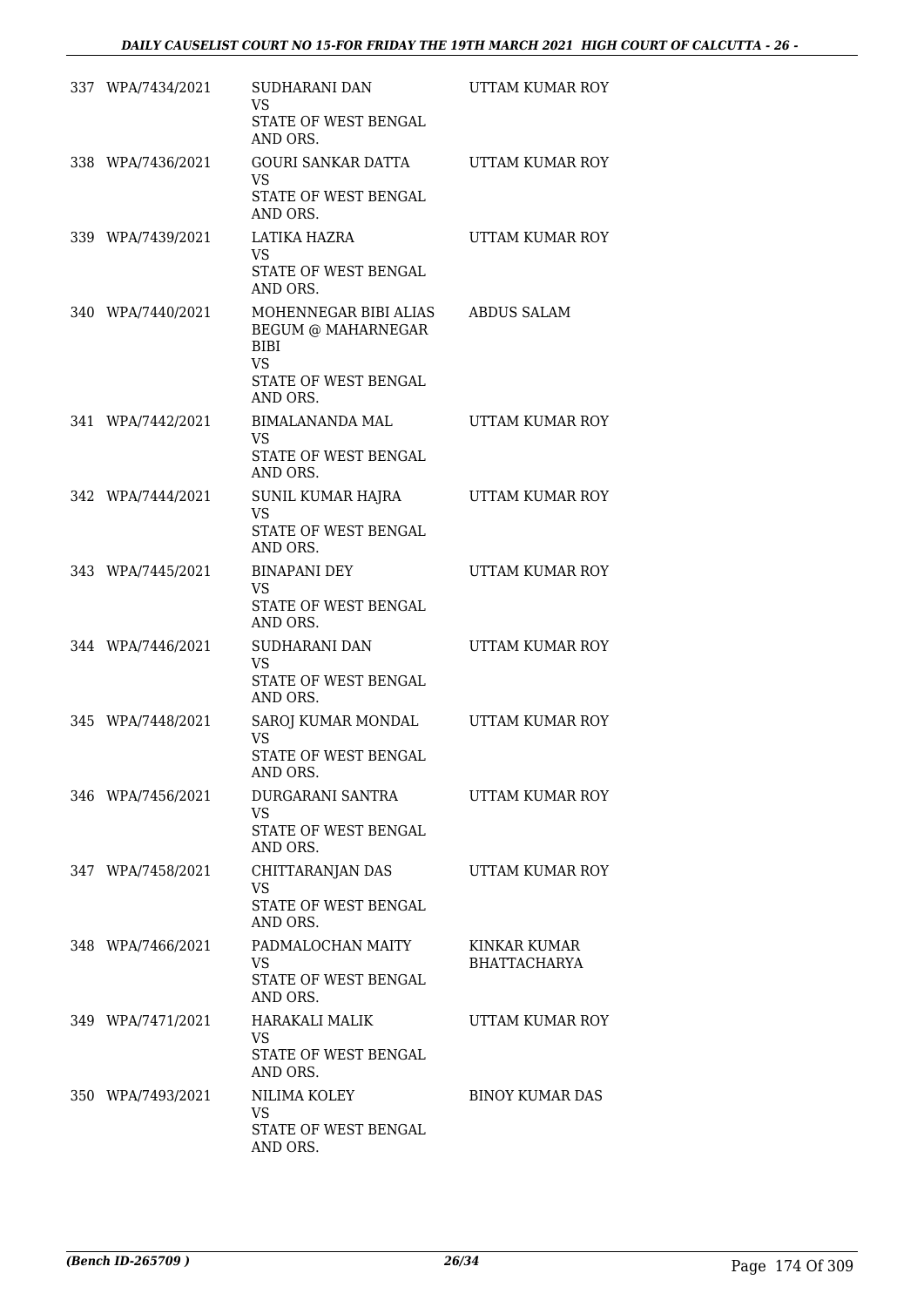| 351 WPA/7494/2021 | SK LUTHFOR RAHAMAN<br>VS<br>STATE OF WEST BENGAL<br>AND ORS.                     | AMIT KUMAR BAYEN        |
|-------------------|----------------------------------------------------------------------------------|-------------------------|
| 352 WPA/7495/2021 | BINAPANI MURMU<br>VS.<br>STATE OF WEST BENGAL<br>AND ORS.                        | UTTAM KUMAR DE          |
| 353 WPA/7496/2021 | SANTI RANI PAUL<br>VS.<br>STATE OF WEST BENGAL<br>AND ORS.                       | AMIT KUMAR BAYEN        |
| 354 WPA/7497/2021 | <b>ARATI PAN</b><br>VS.<br>STATE OF WEST BENGAL<br>AND ORS.                      | UTTAM KUMAR DE          |
| 355 WPA/7498/2021 | <b>GADADHAR DAS</b><br>VS.<br>STATE OF WEST BENGAL<br>AND ORS.                   | AMIT KUMAR BAYEN        |
| 356 WPA/7500/2021 | KISHORI MOHAN DAS<br>VS.<br>STATE OF WEST BENGAL<br>AND ORS.                     | AMIT KUMAR BAYEN        |
| 357 WPA/7502/2021 | SULEKHA GHOSH<br><b>VS</b><br>STATE OF WEST BENGAL<br>AND ORS.                   | ARUP KUMAR SAHOO        |
| 358 WPA/7503/2021 | SANDHYA GHOSH<br>VS.<br>STATE OF WEST BENGAL<br>AND ORS.                         | AMIT KUMAR BAYEN        |
| 359 WPA/7506/2021 | GANGA RANI GHOSH<br>VS.<br>STATE OF WEST BENGAL<br>AND ORS.                      | <b>AMIT KUMAR BAYEN</b> |
| 360 WPA/7508/2021 | <b>SHYAM SUNDAR DAS</b><br>VS<br>STATE OF WEST BENGAL<br>AND ORS.                | <b>AMIT KUMAR BAYEN</b> |
| 361 WPA/7511/2021 | SWAPNA GHOSH<br>VS.<br>STATE OF WEST BENGAL<br>AND ORS.                          | AMIT KUMAR BAYEN        |
| 362 WPA/7512/2021 | SUBAL CHANDRA ADAK<br>VS.<br>STATE OF WEST BENGAL<br>AND ORS.                    | AMIT KUMAR BAYEN        |
| 363 WPA/7514/2021 | <b>GITA RANI DAS</b><br>VS.<br>STATE OF WEST BENGAL<br>AND ORS.                  | AMIT KUMAR BAYEN        |
| 364 WPA/7516/2021 | BAMAPADA BHATTACHARYA AMIT KUMAR BAYEN<br>VS<br>STATE OF WEST BENGAL<br>AND ORS. |                         |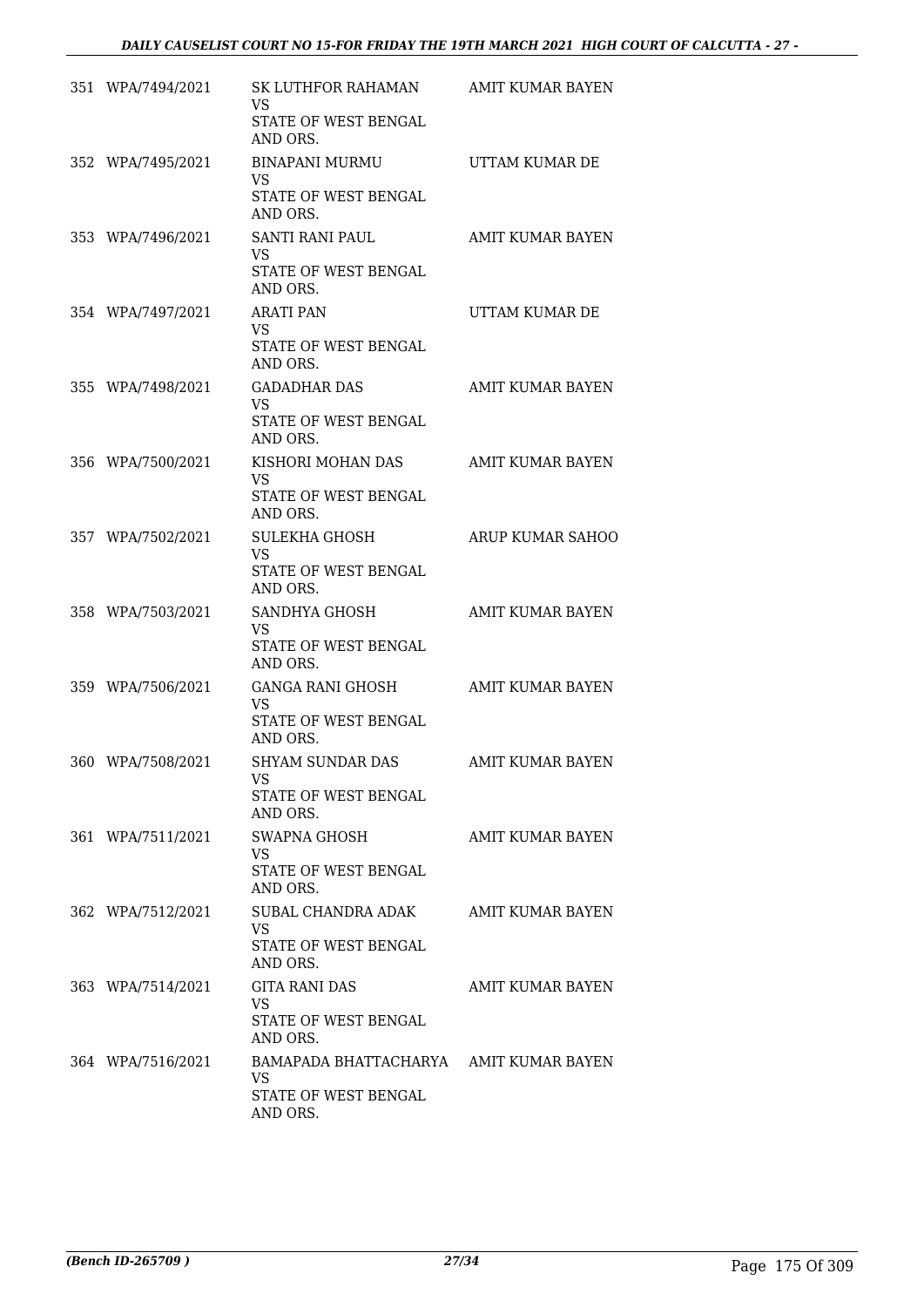| 365 WPA/7518/2021 | BISWANATH GHOSH<br>VS.<br>STATE OF WEST BENGAL                        | AMIT KUMAR BAYEN        |
|-------------------|-----------------------------------------------------------------------|-------------------------|
|                   | AND ORS.                                                              |                         |
| 366 WPA/7520/2021 | ALIYA BEGAM<br><b>VS</b>                                              | <b>AMIT KUMAR BAYEN</b> |
|                   | STATE OF WEST BENGAL<br>AND ORS.                                      |                         |
| 367 WPA/7523/2021 | <b>GANDAJAN BIBI</b><br><b>VS</b><br>STATE OF WEST BENGAL<br>AND ORS. | AMIT KUMAR BAYEN        |
| 368 WPA/7524/2021 | UDAY CHAND CHOUDHURY AMIT KUMAR BAYEN<br><b>VS</b>                    |                         |
|                   | STATE OF WEST BENGAL<br>AND ORS.                                      |                         |
| 369 WPA/7541/2021 | NIMAI CHAND PATRA<br>VS.                                              | SANDIP GHOSH            |
|                   | STATE OF WEST BENGAL<br>AND ORS.                                      |                         |
| 370 WPA/7546/2021 | RAM CHAMDRA PARUI<br>VS.                                              | SANDIP GHOSH            |
|                   | STATE OF WEST BENGAL<br>AND ORS.                                      |                         |
| 371 WPA/7547/2021 | SUDHAKAR GHOSH<br>VS                                                  | SANDIP GHOSH            |
|                   | STATE OF WEST BENGAL<br>AND ORS.                                      |                         |
| 372 WPA/7550/2021 | ALOKE KUMAR DEY<br>VS                                                 | SABITA KHUTIA BHUTIA    |
|                   | STATE OF WEST BENGAL<br>AND ORS.                                      |                         |
| 373 WPA/7552/2021 | GOPAL CHANDRA GHOSH SABITA KHUTIA BHUNYA<br>VS                        |                         |
|                   | STATE OF WEST BENGAL<br>AND ORS.                                      |                         |
| 374 WPA/7555/2021 | JAHARLAL POREL<br>VS                                                  | ARPITA SAHA             |
|                   | <b>STATE OF WEST BENGAL</b><br>AND ORS.                               |                         |
| 375 WPA/7557/2021 | KSHITISH PRASAD SINHA<br>VS.                                          | ARPITA SAHA             |
|                   | STATE OF WEST BENGAL<br>AND ORS.                                      |                         |
| 376 WPA/7561/2021 | BISHNU PADA SANTRA<br>VS.                                             | ARPITA SAHA             |
|                   | STATE OF WEST BENGAL<br>AND ORS.                                      |                         |
| 377 WPA/7564/2021 | JAYANTI CHATTERJEE<br>VS                                              | KRISHNA PADA SANTRA     |
|                   | STATE OF WEST BENGAL<br>AND ORS.                                      |                         |
| 378 WPA/7566/2021 | PUR NIMA GABGULY<br><b>VS</b>                                         | SABITA KHUTIA BHUNYA    |
|                   | STATE OF WEST BENGAL<br>AND ORS.                                      |                         |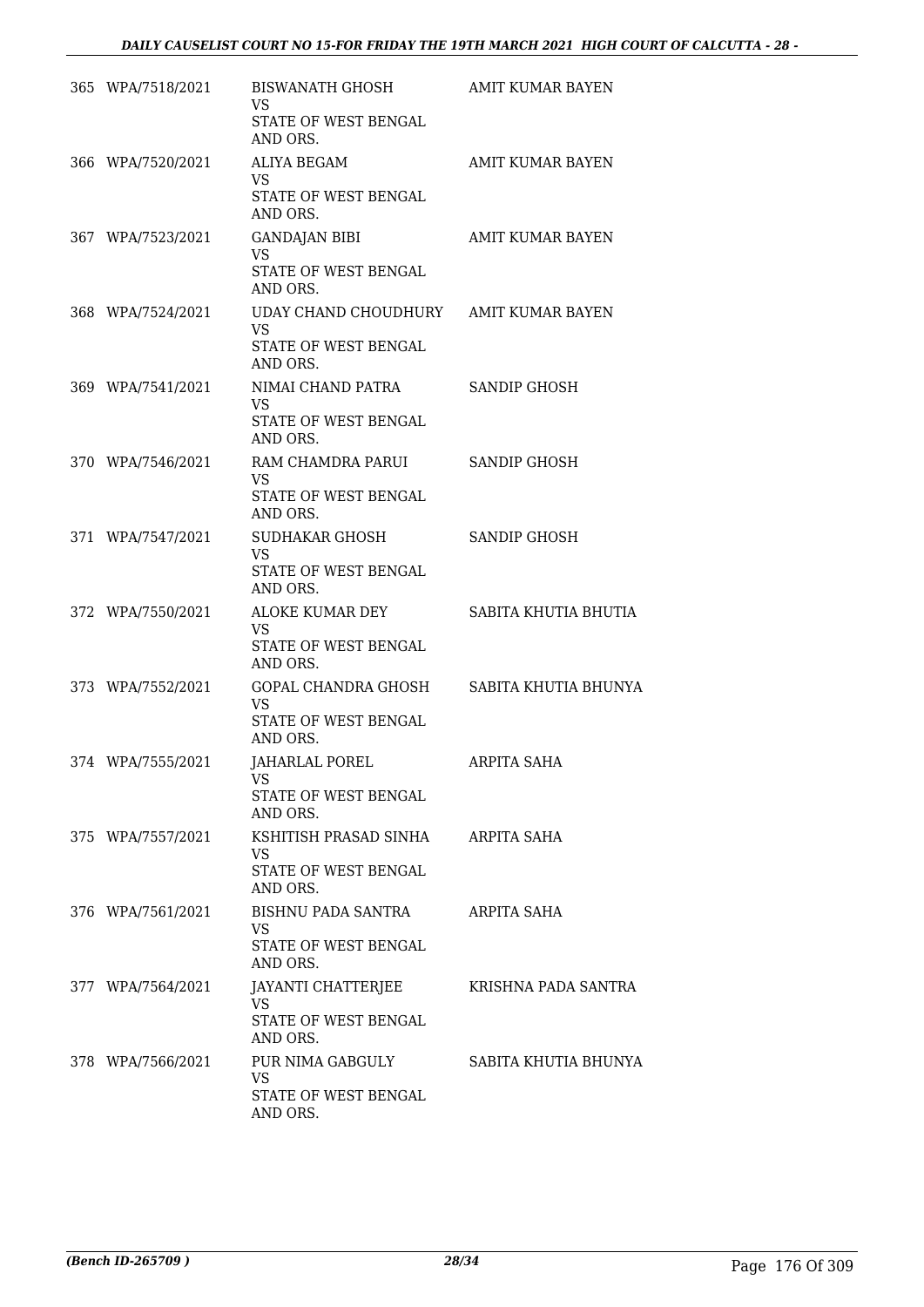| 379 WPA/7570/2021 | <b>GITA POREL</b><br><b>VS</b><br>STATE OF WEST BENGAL<br>AND ORS.                  | KRISHNA PADA SANTRA       |
|-------------------|-------------------------------------------------------------------------------------|---------------------------|
| 380 WPA/7573/2021 | md. sahidul islam<br>VS.<br>STATE OF WEST BENGAL                                    | <b>SUDIP SARKAR</b>       |
| 381 WPA/7576/2021 | AND ORS.<br><b>BIJOY KR. DAS</b><br><b>VS</b><br>STATE OF WEST BENGAL<br>AND ORS.   | SABITA KHUTIA             |
| 382 WPA/7578/2021 | ANUP KR. KOLEY<br>VS.<br>STATE OF WEST BENGAL<br>AND ORS.                           | SABITA KHUTIA             |
| 383 WPA/7608/2021 | RABINDRA NATH<br>CHATTERJEE<br><b>VS</b><br>STATE OF WEST BENGAL<br>AND ORS.        | SABITA KHUTIA BHUNYA      |
| 384 WPA/7639/2021 | PRASANTA KUMAR HALDAR BANSHI BADAN MAITY<br>VS.<br>STATE OF WEST BENGAL<br>AND ORS. |                           |
| 385 WPA/7646/2021 | JYOTIRMAY KAYAL<br>VS.<br>STATE OF WEST BENGAL<br>AND ORS.                          | <b>BANSHI BADAN MAITY</b> |
| 386 WPA/7648/2021 | GOLAPI MONDAL<br>VS.<br>STATE OF WEST BENGAL<br>AND ORS.                            | <b>BANSHI BADAN MAITY</b> |
| 387 WPA/7651/2021 | SARALA BAURI<br>VS.<br>STATE OF WEST BENGAL<br>AND ORS.                             | <b>BANSHI BADAN MAITY</b> |
| 388 WPA/7656/2021 | LAKSHMI MONDAL<br><b>VS</b><br>STATE OF WEST BENGAL<br>AND ORS.                     | <b>BANSHI BADAN MAITY</b> |
| 389 WPA/7660/2021 | <b>GURUPADA MANDAL</b><br><b>VS</b><br>STATE OF WEST BENGAL<br>AND ORS.             | <b>BANSHI BADAN MAITY</b> |
| 390 WPA/7662/2021 | SUBHAS CHANDRA KUNDU<br><b>VS</b><br>STATE OF WEST BENGAL<br>AND ORS.               | <b>BANSHI BADAN MAITY</b> |
| 391 WPA/7664/2021 | LAKSHMI MONDAL<br><b>VS</b><br>STATE OF WEST BENGAL<br>AND ORS.                     | <b>BANSHI BADAN MAITY</b> |
| 392 WPA/7666/2021 | JYOTIRMAY KAYAL<br>VS.<br>STATE OF WEST BENGAL<br>AND ORS.                          | <b>BANSHI BADAN MAITY</b> |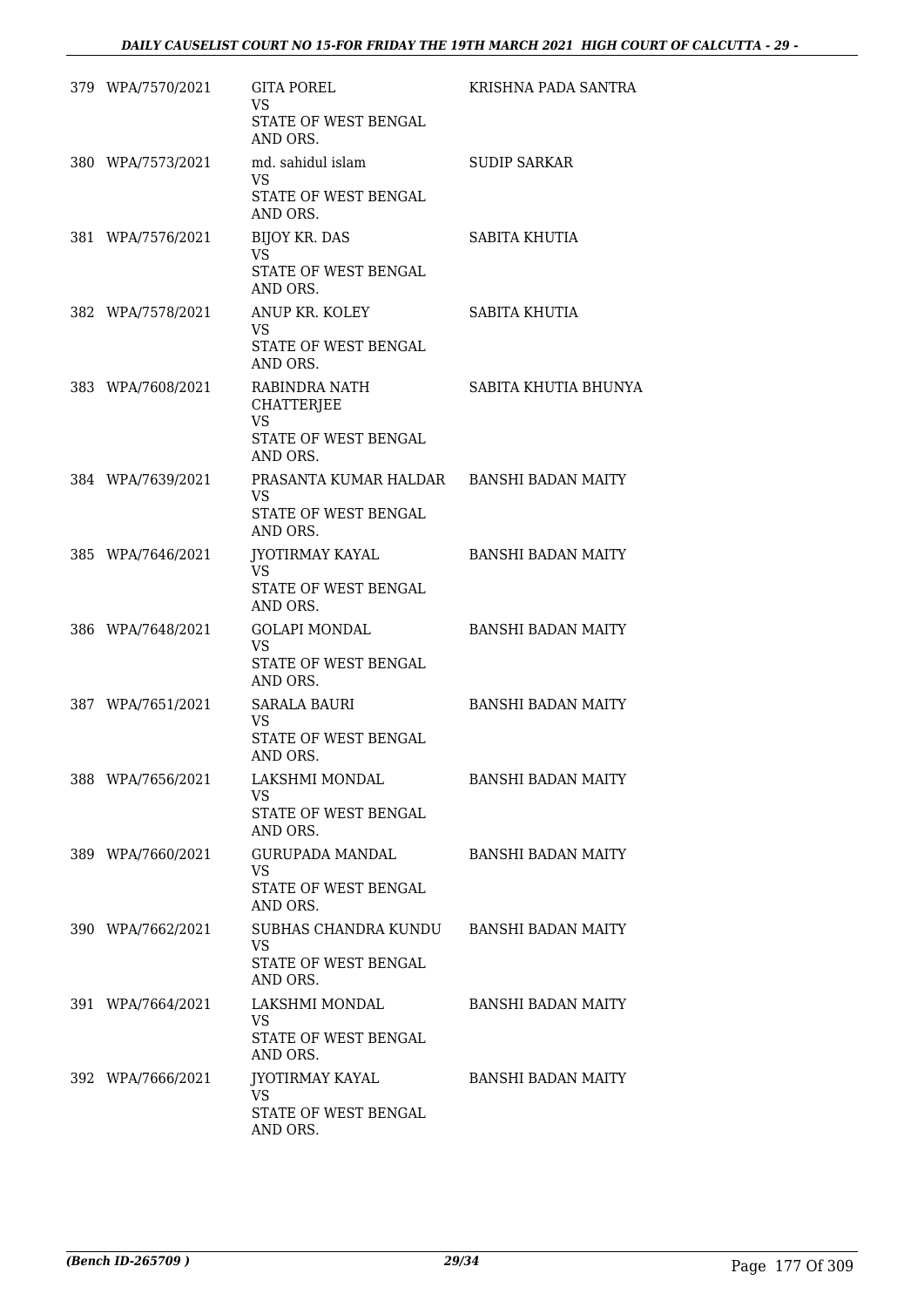| 393 WPA/7670/2021 | SARAMA MAHATO<br>VS.<br>STATE OF WEST BENGAL<br>AND ORS.                                  | <b>BANSHI BADAN MAITY</b> |
|-------------------|-------------------------------------------------------------------------------------------|---------------------------|
| 394 WPA/7673/2021 | SARALA BAURI<br>VS.<br>STATE OF WEST BENGAL<br>AND ORS.                                   | <b>BANSHI BADAN MAITY</b> |
| 395 WPA/7684/2021 | <b>KUSUM JANA</b><br>VS.<br>STATE OF WEST BENGAL<br>AND ORS.                              | PRITIKANA GANTAIT         |
| 396 WPA/7688/2021 | ASWINI KUMAR MAHATA PRITIKANA GANTAIT<br>VS.<br>STATE OF WEST BENGAL<br>AND ORS.          |                           |
| 397 WPA/7691/2021 | JYOTSHNA MANNA<br>VS.<br>STATE OF WEST BENGAL<br>AND ORS.                                 | PRITIKANA GANTAIT         |
| 398 WPA/7692/2021 | BIMAL KRISHNA PRAMANIK PRITIKANA GANTAIT<br><b>VS</b><br>STATE OF WEST BENGAL<br>AND ORS. |                           |
| 399 WPA/7694/2021 | NIRMAL CHANDRA MAITI<br>VS.<br>STATE OF WEST BENGAL<br>AND ORS.                           | PRITIKANA GANTAIT         |
| 400 WPA/7696/2021 | NAMITA MANDAL GHOSH<br>VS.<br>STATE OF WEST BENGAL<br>AND ORS.                            | PRITIKANA GANTAIT         |
| 401 WPA/7698/2021 | <b>MUKTI PADA SAU</b><br><b>VS</b><br>STATE OF WEST BENGAL<br>AND ORS.                    | PRITIKANA GANTAIT         |
| 402 WPA/7700/2021 | DHIRENDRA NATH DEY<br>VS<br>STATE OF WEST BENGAL<br>AND ORS.                              | <b>BISWAJIT MAL</b>       |
| 403 WPA/7702/2021 | GOPESWAR GOLDAR<br><b>VS</b><br>STATE OF WEST BENGAL<br>AND ORS.                          | <b>GOUTAM KUMAR MAITY</b> |
| 404 WPA/7703/2021 | PURNENDU SEKHAR KALA<br><b>VS</b><br>STATE OF WEST BENGAL<br>AND ORS.                     | <b>BISWAJIT MAL</b>       |
| 405 WPA/7707/2021 | <b>MANJU DAS</b><br><b>VS</b><br>STATE OF WEST BENGAL<br>AND ORS.                         | <b>GOUTAM KUMAR MAITY</b> |
| 406 WPA/7709/2021 | NIVEDITA NANTOWAR<br><b>VS</b><br>STATE OF WEST BENGAL<br>AND ORS.                        | SATYA RANJAN KUNDU        |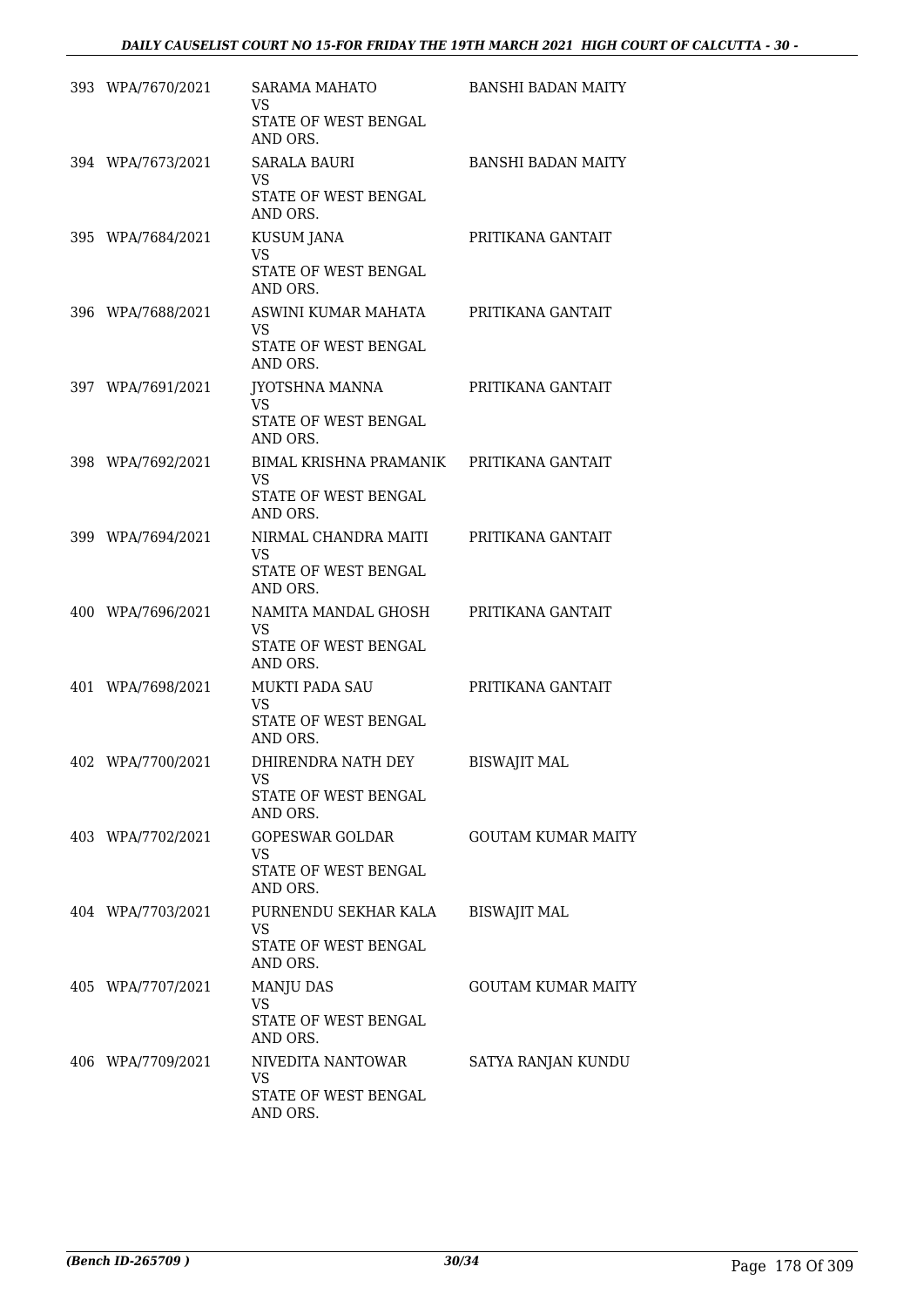| 407 WPA/7712/2021 | KALACHAND RAJAK<br><b>VS</b><br>STATE OF WEST BENGAL | SATYA RANJAN KUNDU        |
|-------------------|------------------------------------------------------|---------------------------|
|                   | AND ORS.                                             |                           |
| 408 WPA/7713/2021 | SABITRI SAREN AND ANR.<br>VS                         | SATYA RANJAN KUNDU        |
|                   | STATE OF WEST BENGAL<br>AND ORS.                     |                           |
| 409 WPA/7716/2021 | <b>METHILA MAHATO</b><br><b>VS</b>                   | SATYA RANJAN KUNDU        |
|                   | STATE OF WEST BENGAL<br>AND ORS.                     |                           |
| 410 WPA/7719/2021 | NURJAHAN BEOYA<br>VS                                 | <b>GOUTAM KUMAR MAITY</b> |
|                   | STATE OF WEST BENGAL<br>AND ORS.                     |                           |
| 411 WPA/7720/2021 | PAGAL CHANDRA RAJWAR<br>VS                           | SATYARANJAN KUNDU         |
|                   | STATE OF WEST BENGAL<br>AND ORS.                     |                           |
| 412 WPA/7723/2021 | ASIT KUMAR MAJEE<br>VS                               | SATYA RANJAN KUNDU        |
|                   | STATE OF WEST BENGAL<br>AND ORS.                     |                           |
| 413 WPA/7724/2021 | <b>BASANTI HALDER</b>                                | <b>GOUTAM KUMAR MAITY</b> |
|                   | VS<br>STATE OF WEST BENGAL<br>AND ORS.               |                           |
| 414 WPA/7727/2021 | <b>BASIRAN BIBI</b><br><b>VS</b>                     | <b>GOUTAM KUMAR MAITY</b> |
|                   | STATE OF WEST BENGAL<br>AND ORS.                     |                           |
| 415 WPA/7731/2021 | MILAN RANI PURKAIT<br><b>VS</b>                      | <b>GOUTAM KUMAR MAITY</b> |
|                   | STATE OF WEST BENGAL<br>AND ORS.                     |                           |
| 416 WPA/7733/2021 | <b>JAMUNA SARDAR</b><br>VS                           | GOUTAM KUMAR MAITY        |
|                   | STATE OF WEST BENGAL<br>AND ORS.                     |                           |
| 417 WPA/7740/2021 | DEBIRANI SINHA<br><b>VS</b>                          | <b>GOUTAM KUMAR MAITY</b> |
|                   | STATE OF WEST BENGAL<br>AND ORS.                     |                           |
| 418 WPA/7749/2021 | MRITYUNJOY MANDAL<br>VS                              | TAMAL TARU PANDA          |
|                   | STATE OF WEST BENGAL<br>AND ORS.                     |                           |
| 419 WPA/7751/2021 | PRAVANALINI BAIRAGI<br>(HALDAR)                      | TAMAL TARU PANDA          |
|                   | <b>VS</b><br>STATE OF WEST BENGAL<br>AND ORS.        |                           |
| 420 WPA/7753/2021 | SUSHIL KR. SASMAL<br><b>VS</b>                       | TAMAL TARU PANDA          |
|                   | STATE OF WEST BENGAL<br>AND ORS.                     |                           |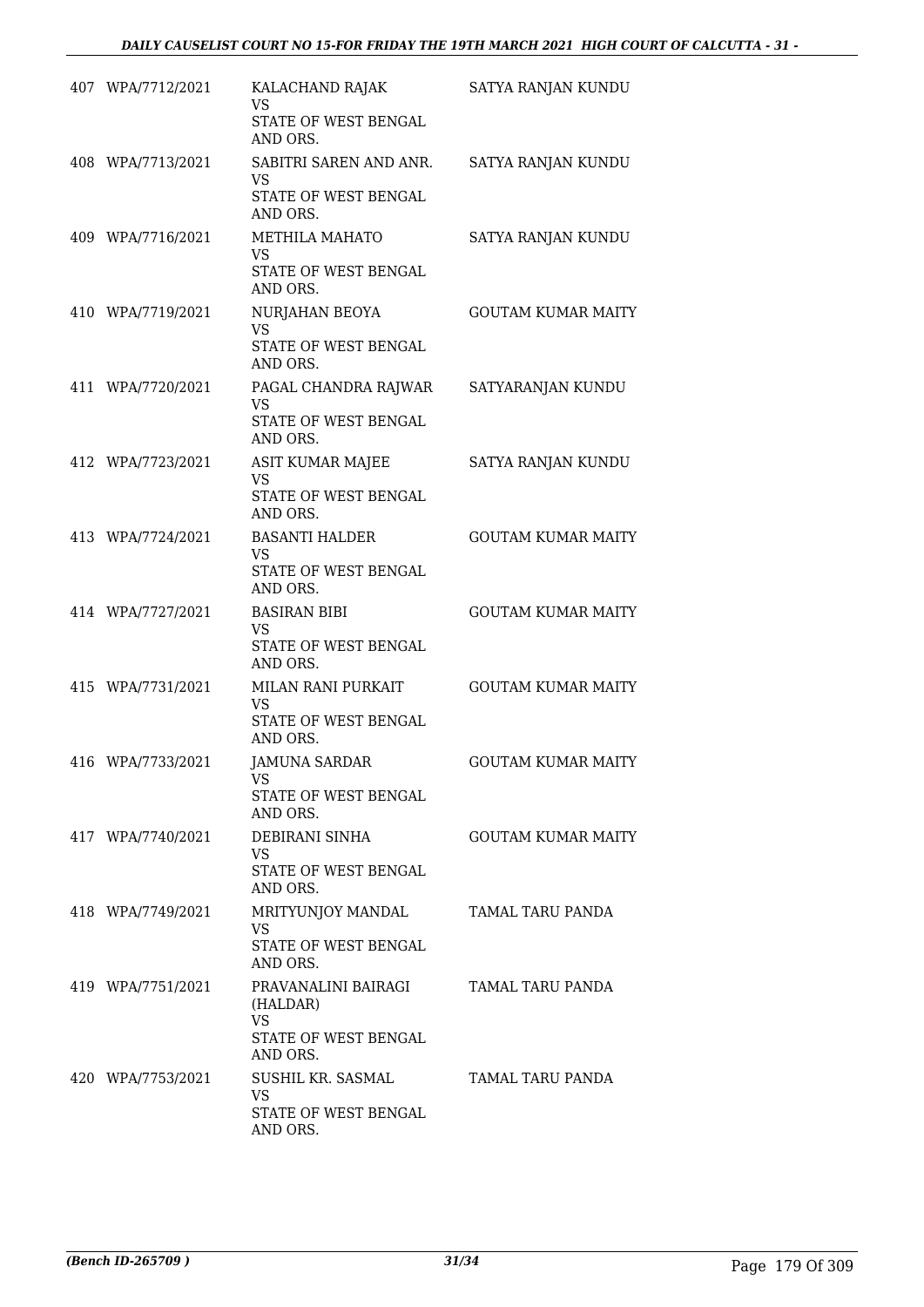| 421 WPA/7756/2021 | PRAFULLA KR. BISWAS<br>VS<br>STATE OF WEST BENGAL<br>AND ORS.       | tamal taru panda |
|-------------------|---------------------------------------------------------------------|------------------|
| 422 WPA/7758/2021 | PANCHURAM HALDER<br>VS<br>STATE OF WEST BENGAL<br>AND ORS.          | TAMAL TARU PANDA |
| 423 WPA/7760/2021 | <b>SUSAMA HALDAR</b><br>VS.<br>STATE OF WEST BENGAL<br>AND ORS.     | TAMAL TARU PANDA |
| 424 WPA/7762/2021 | <b>MANNUJAN BIBI</b><br>VS.<br>STATE OF WEST BENGAL<br>AND ORS.     | TAMAL TARU PANDA |
| 425 WPA/7765/2021 | NIKUNJESWARI NAIYA<br>VS.<br>STATE OF WEST BENGAL<br>AND ORS.       | TAMAL TARU PANDA |
| 426 WPA/7770/2021 | MEGHNATH TANTI<br>VS<br>STATE OF WEST BENGAL<br>AND ORS.            | TAMAL TARU PANDA |
| 427 WPA/7773/2021 | DULAL CH. PRADHAN<br><b>VS</b><br>STATE OF WEST BENGAL<br>AND ORS.  | TAMAL TARU PANDA |
| 428 WPA/7777/2021 | PRAMILA MAITY<br>VS.<br>STATE OF WEST BENGAL<br>AND ORS.            | TAMAL TARU PANDA |
| 429 WPA/7782/2021 | KAMALINI MAITY<br><b>VS</b><br>STATE OF WEST BENGAL<br>AND ORS.     | TAMAL TARU PANDA |
| 430 WPA/7786/2021 | <b>TARAPADA KARAN</b><br>VS<br>STATE OF WEST BENGAL<br>AND ORS.     | TAMALTARU PANDA  |
| 431 WPA/7787/2021 | NIMAI CHARAN MANNA<br><b>VS</b><br>STATE OF WEST BENGAL<br>AND ORS. | ARUN KHUTIA      |
| 432 WPA/7788/2021 | BHASKARJYOTI GHOSH<br>VS<br>STATE OF WEST BENGAL<br>AND ORS.        | TAMALTARU PANDA  |
| 433 WPA/7790/2021 | SWAPAN KUMAR GHOSH<br>VS<br>STATE OF WEST BENGAL<br>AND ORS.        | ARUN KHUATIA     |
|                   |                                                                     |                  |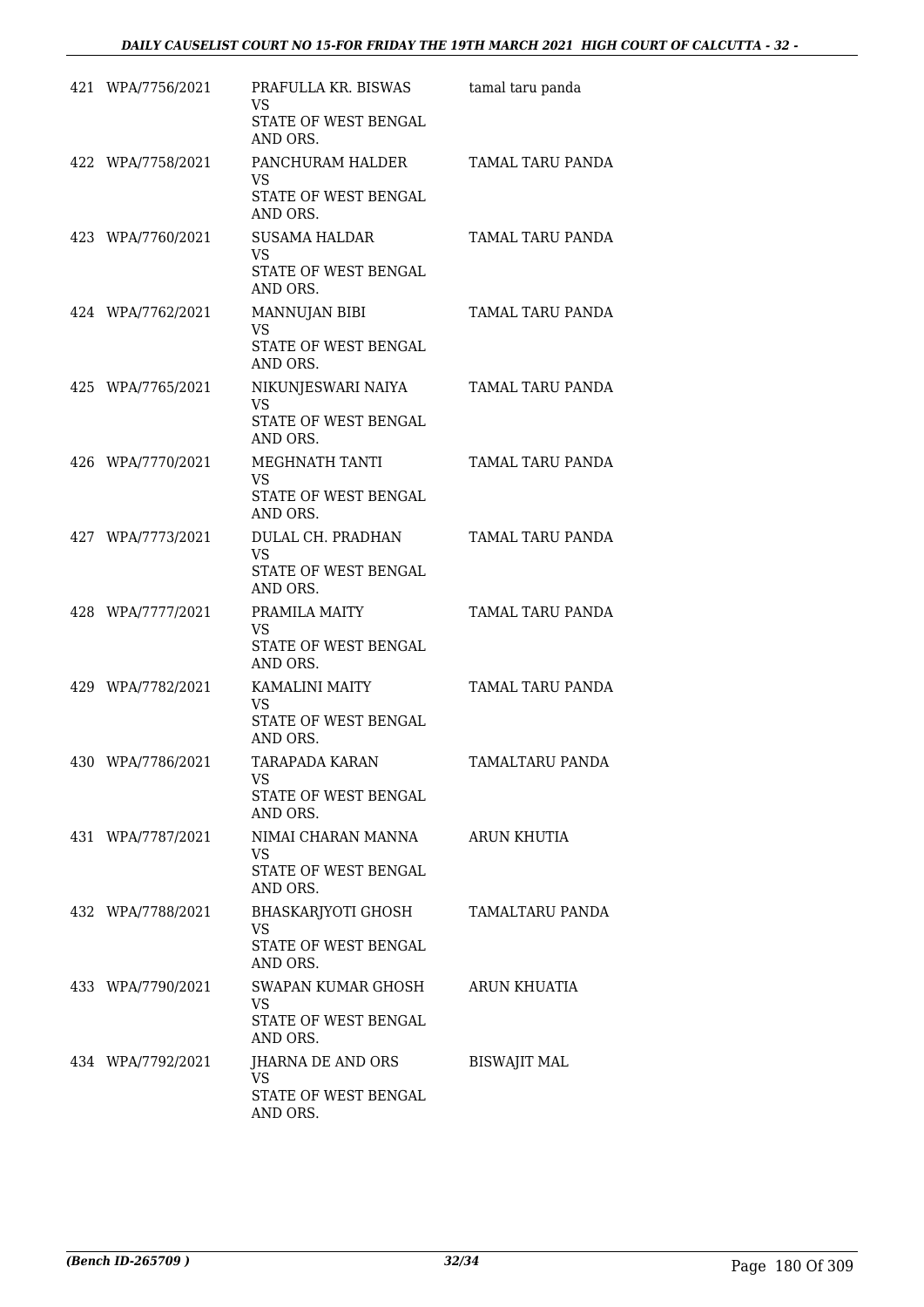| 435 WPA/7793/2021 | RUBIDA BIBI<br><b>VS</b><br>STATE OF WEST BENGAL                           | ARUN KHUTIA      |
|-------------------|----------------------------------------------------------------------------|------------------|
| 436 WPA/7795/2021 | AND ORS.<br>RADHA RANI MONDAL<br>VS<br>STATE OF WEST BENGAL<br>AND ORS.    | TAMALTARU PANDA  |
| 437 WPA/7799/2021 | BHAGABAT CHANDRA DAS<br>VS.<br>STATE OF WEST BENGAL<br>AND ORS.            | TAMALTARU PANDA  |
| 438 WPA/7810/2021 | ADHIR CHANDRA BAIDYA<br>VS.<br>STATE OF WEST BENGAL<br>AND ORS.            | TAMAL TARU PANDA |
| 439 WPA/7814/2021 | RANI HALDER<br><b>VS</b><br>STATE OF WEST BENGAL<br>AND ORS.               | TAMAL TARU PANDA |
| 440 WPA/7816/2021 | RADHA RANI SARDAR<br>VS.<br>STATE OF WEST BENGAL<br>AND ORS.               | TAMAL TARU PANDA |
| 441 WPA/7817/2021 | DHIRENDRA NATH BAG<br>VS.<br>STATE OF WEST BENGAL<br>AND ORS.              | TAMAL TARU PANDA |
| 442 WPA/7823/2021 | DEBIKA KAYAL<br>VS.<br>STATE OF WEST BENGAL<br>AND ORS.                    | TAMAL TARU PANDA |
| 443 WPA/7824/2021 | RAFIQUL HASAN LASKAR<br>VS.<br>STATE OF WEST BENGAL<br>AND ORS.            | TAMAL TARU PANDA |
| 444 WPA/7825/2021 | MOBASWAR HAQUE MIRZA<br>VS<br>STATE OF WEST BENGAL<br>AND ORS.             | ARUN KHUTIA      |
| 445 WPA/7827/2021 | MOSLEMA KHATUN<br>VS.<br>STATE OF WEST BENGAL<br>AND ORS.                  | TAMAL TARU PANDA |
| 446 WPA/7828/2021 | SHYAMAPADA KANSA<br>BANIK<br><b>VS</b><br>STATE OF WEST BENGAL<br>AND ORS. | ARUN KHUTIA      |
| 447 WPA/7832/2021 | SUBHA HAJRA<br><b>VS</b><br>STATE OF WEST BENGAL<br>AND ORS.               | ARUN KHUTIA      |
| 448 WPA/7834/2021 | SARAT KUMAR DAS<br>VS<br>STATE OF WEST BENGAL<br>AND ORS.                  | ARUN KHUTIA      |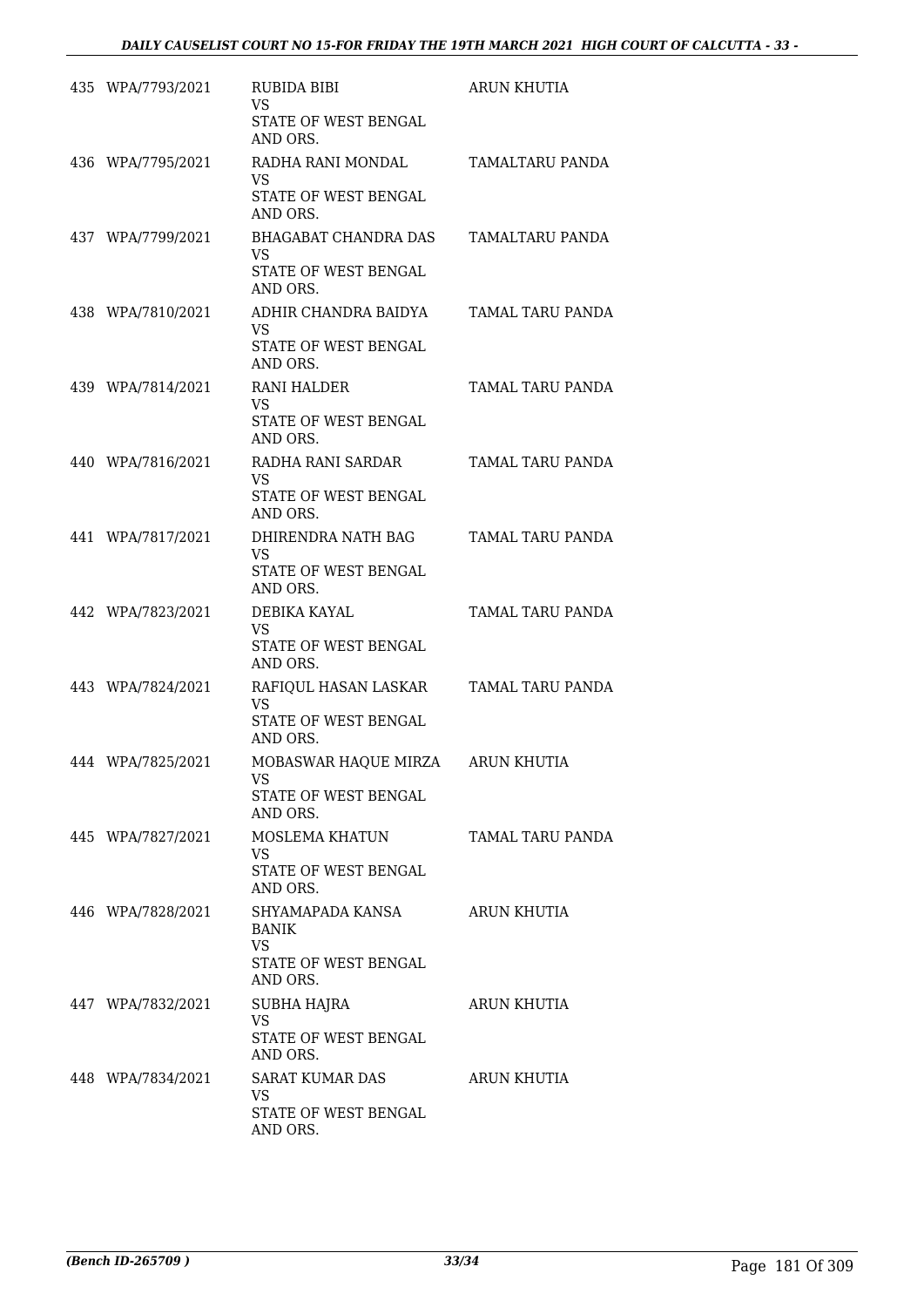| 449 WPA/7852/2021 | SUKUMAR CHANDRA DAS<br>VS<br>STATE OF WEST BENGAL<br>AND ORS. | ARUN KHUTIA |
|-------------------|---------------------------------------------------------------|-------------|
| 450 WPA/7854/2021 | AJIT KUMAR KHANRA<br>VS<br>STATE OF WEST BENGAL<br>AND ORS.   | ARUN KHUTIA |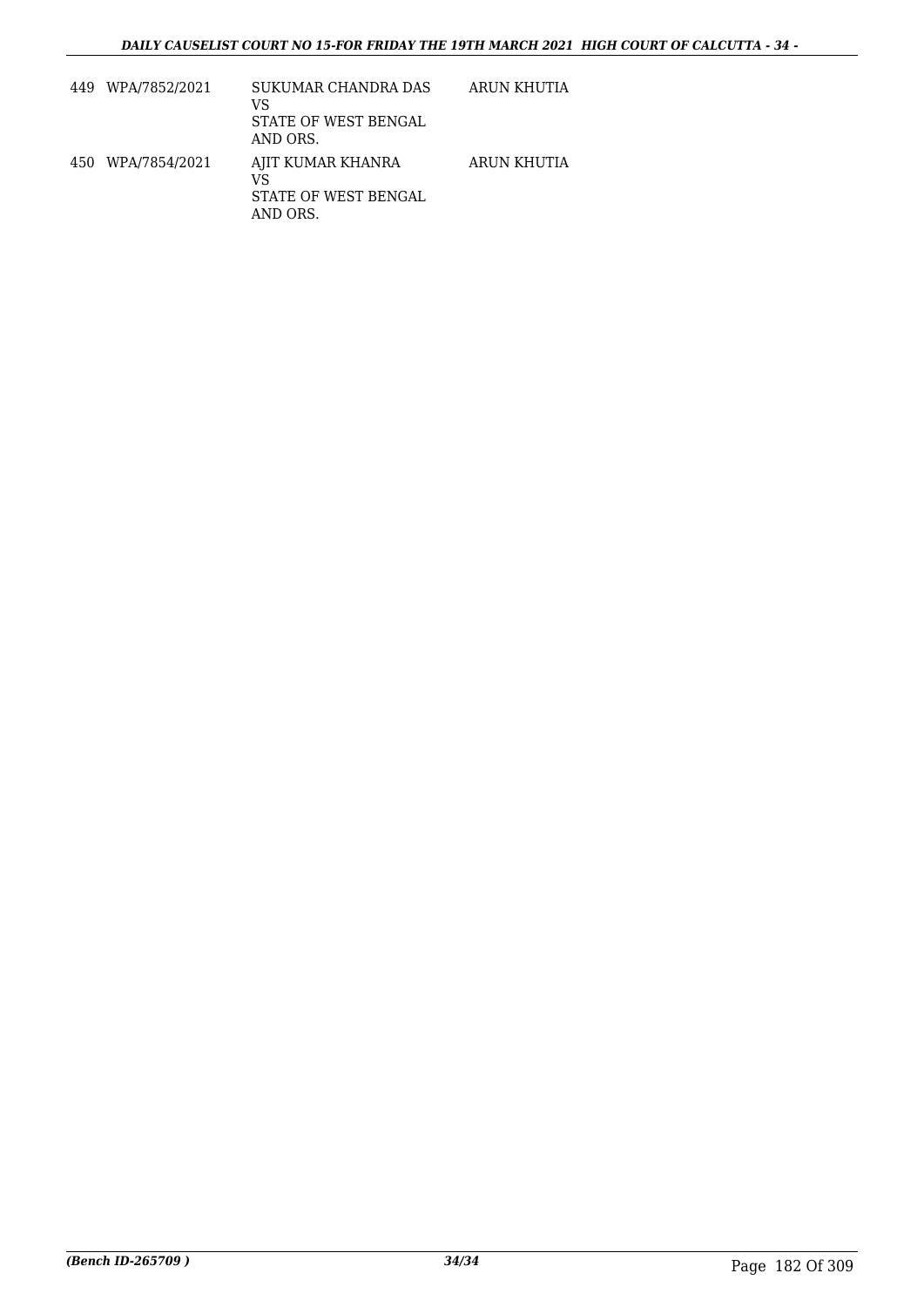

### **Appellate Side**

**DAILY CAUSELIST For Friday The 19th March 2021**

#### **COURT NO. 19**

**SINGLE BENCH (SB - VIII)**

**AT 10:30 AM**

#### **HON'BLE JUSTICE SHAMPA SARKAR**

#### **(VIA VIDEO CONFERENCE)**

#### **ON AND FROM MONDAY, THE 11TH JANUARY, 2021 - ADMISSION AND HEARING OF CIVIL REVISION APPLICATIONS AND APPLICATIONS UNDER ARTICLE 227 OF THE CONSTITUTION INCLUDING APPLICATIONS CONNECTED THERETO [EXCLUDING CIVIL REVISIONS ARISING OUT OF TESTAMENTARY AND EJECTMENT / EVICTION SUITS AND PUBLIC PREMISES (UNAUTHORISED OCCUPANTS) ACT, 1971**

**IF 'HEARING' MATTERS ARE EXHAUSTED, THERAFTER 'MOTION' WILL BE TAKEN UP.**

**NOTE : MENTIONING ONLY ON MONDAYS AT THE FIRST SITTING OF THE COURT.**

**SPECIAL NOTE : 1) NO MENTIONING FOR INCLUSION WILL BE ALLOWED THIS WEEK.**

**SPECIAL NOTE : 2) MATTERS WHICH ARE NOT IN THE LIST BUT HAVE BEEN MENTIONED WILL BE TAKEN UP ON EVERY FRIDAY IN THE FIRST HALF.**

#### **NOTE: MATTERS WILL BE TAKEN UP THROUGH PHYSICAL HEARING ONLY WHEN BOTH THE PARTIES ARE AGREED.**

|   | <b>TO BE MENTIONED</b> |                                                          |                                     |  |  |
|---|------------------------|----------------------------------------------------------|-------------------------------------|--|--|
| 1 | CO/9/2020              | PANU DAS<br>VS<br><b>NARAYAN BISWAS</b>                  | SUKALYAN SARKAR                     |  |  |
|   |                        | <b>TOP</b>                                               |                                     |  |  |
| 2 | CO/558/2020            | PRAJAPATI PANDIT<br>VS<br>JIBAN KRISHNA JANA & ORS       | <b>GOURANGA KUMAR</b><br><b>DAS</b> |  |  |
| 3 | CO/382/2021            | SHANKAR PAL<br>VS<br>SUDARSON MANNA AND<br><b>OTHERS</b> | KHAZA RAIHAN<br>AHMED               |  |  |
|   | <b>UPON MENTIONING</b> |                                                          |                                     |  |  |
| 4 | CO/3028/2019           | RAJ KISHORE SHAW<br>VS<br>PRITI SHAW                     | TIRTHANKAR DHALI                    |  |  |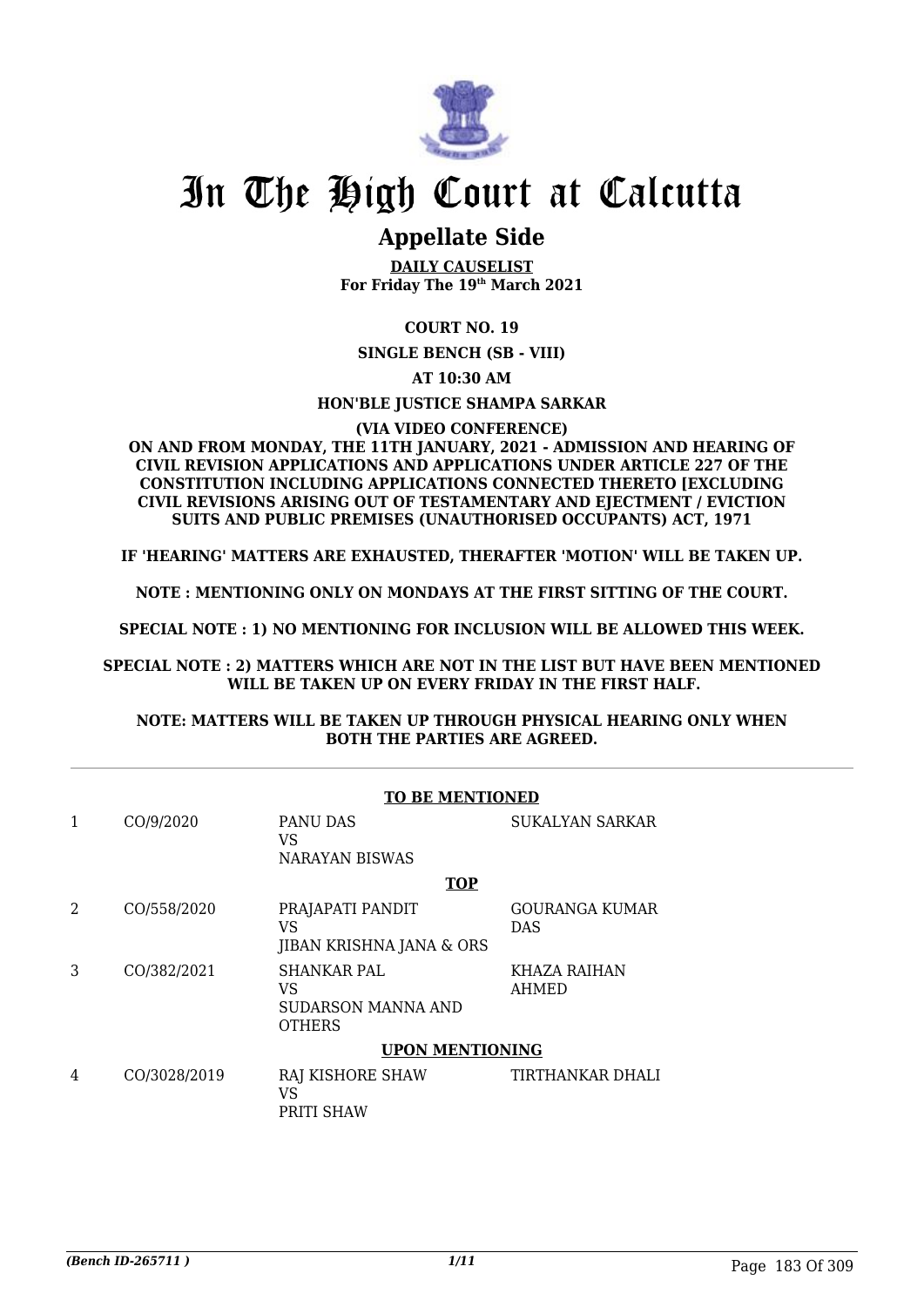| 5  | CO/4010/2019   | LAXMAN CHANDRA MANNA<br>VS                                                          | <b>REJAUL ALAM</b>                  |
|----|----------------|-------------------------------------------------------------------------------------|-------------------------------------|
|    |                | <b>SASANKA SEKHAR</b><br><b>BHOWMIK &amp; ORS</b>                                   |                                     |
| 6  | CO/4378/2019   | BHANTU KR. MAITY & ORS.<br>VS                                                       | SK. REJAUL ALAM                     |
|    |                | ABDUL SATTER SAH & ORS.                                                             |                                     |
| 7  | CO/617/2020    | RAJIB GHOSHAL<br><b>VS</b><br>VANDANA AGARWALLA                                     | SHIVANGI THARD                      |
| 8  | CO/965/2020    | <b>GAUTAM KUMAR SAHA</b>                                                            | DHANANJAY NAYAK                     |
|    |                | VS<br>SUBRATA GOSWAMI & ORS                                                         |                                     |
| 9  | CO/1018/2020   | RAHUL BHATNAGAR & ANR                                                               | <b>SUBRATA</b>                      |
|    |                | <b>VS</b><br>REGISTRAR, BIDHANNAGAR<br>CIVIL COURT, MAYUK<br><b>BHAWAN</b>          | <b>CHAKRABORTI</b>                  |
| 10 | CO/1348/2020   | SOUMENDRA NATH GUNIN<br><b>VS</b><br>PRASANTA ROY                                   | <b>ASIS KUMAR DAS</b>               |
| 11 | CO/1363/2020   | AMIT KUMAR JANA                                                                     | <b>MALAYSREE MAITY</b>              |
|    |                | VS<br><b>ASIT JANA</b>                                                              |                                     |
| 12 | CO/176/2021    | KINGKHAB FASHION PVT<br>LTD AND ORS<br>VS<br>WILD HORSES RUN FREE<br><b>AND ANR</b> | DHANANJAY NAYAK                     |
| 13 | CO/313/2021    | MRINAL KANTI GIRI                                                                   | <b>AMIT BARAN DASH</b>              |
|    |                | <b>VS</b><br>SRIMAYTA ALOKA GIRI AND<br><b>ANR</b>                                  |                                     |
| 14 | CO/351/2021    | HANELAB PRIVATE LIMITED<br><b>AND ANR</b><br>VS                                     | <b>ARNAB MUKHERJEE</b>              |
|    |                | MD. ATIQUR RAHAMAN<br><b>AND ORS</b>                                                |                                     |
|    |                | <b>ADJOURNED MOTIONS</b>                                                            |                                     |
| 15 | CO/2314/2018   | SANJOY MAITY                                                                        | GOURANGA KUMAR                      |
|    |                | VS<br>PURNENDU MAITY & ORS                                                          | <b>DAS</b>                          |
| 16 | CO/2315/2018   | SANJOY MAITY<br>VS                                                                  | <b>GOURANGA KUMAR</b><br><b>DAS</b> |
|    |                | PURNENDU MAITY & ORS                                                                |                                     |
|    |                | <b>CONTEMPT APPLICATION</b>                                                         |                                     |
|    |                | (AT 2:00 P.M.)                                                                      |                                     |
| 17 | WPCRC/273/2019 | MAKHLUFAR<br>VS                                                                     | SUDARSHAN GHOSH                     |
|    |                | SARASWATI NASKAR                                                                    |                                     |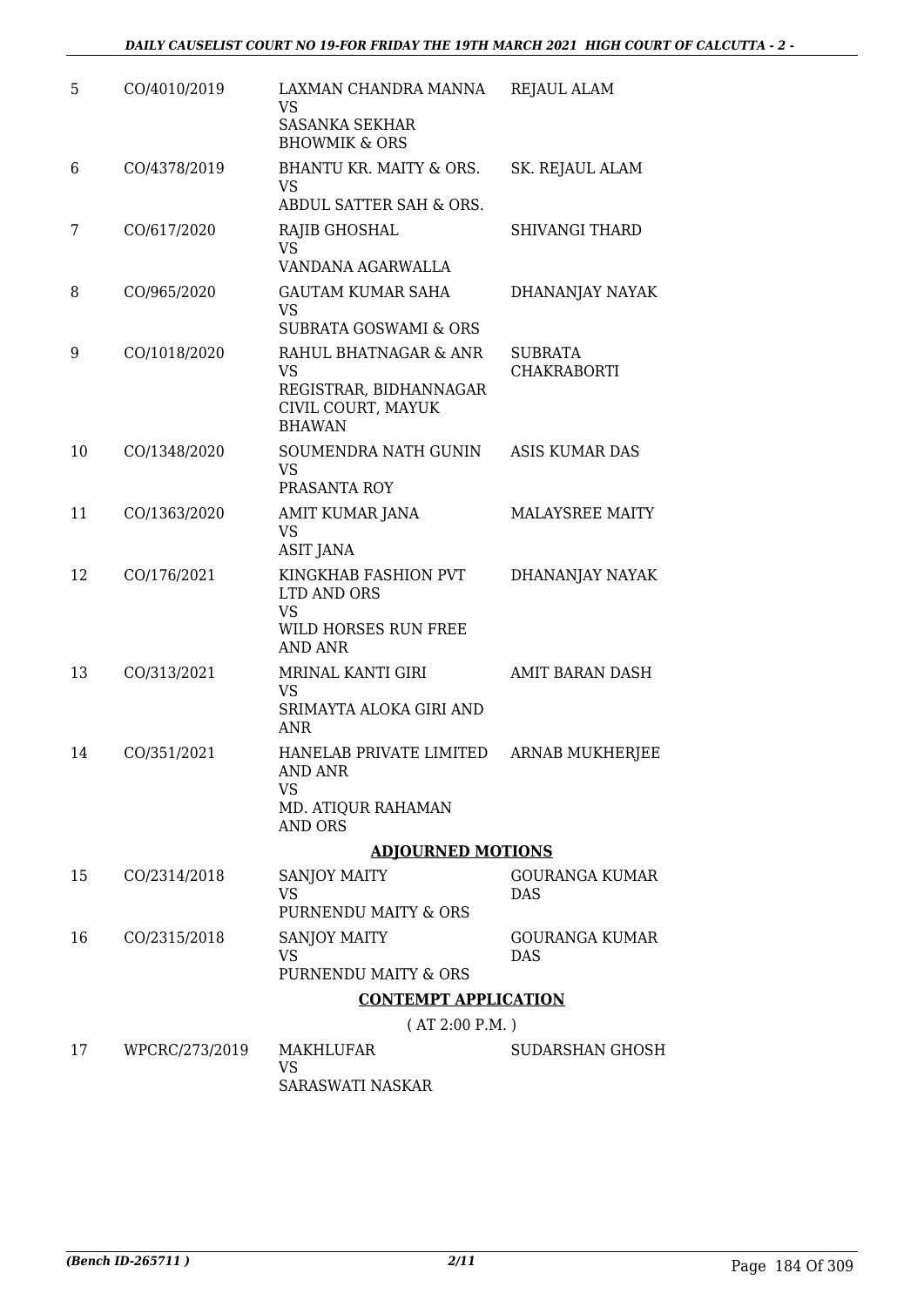| wt18 | CPAN/457/2020                           | MAKHLUFAR RAHAMAN<br>GAZI<br><b>VS</b><br>SARASWATI NASKAR                                      | <b>SUDARSHAN GHOSH</b>        |
|------|-----------------------------------------|-------------------------------------------------------------------------------------------------|-------------------------------|
|      | IA NO: CAN/1/2020                       |                                                                                                 |                               |
| 19   | CPAN/284/2020                           | DIPAK KUMAR DAS<br><b>VS</b><br>NISHANTA MUKHERJEE                                              | <b>GOURAV</b><br>PURKAYASTHA  |
| wt20 | WPA/76/2017                             | DIPAK KUMAR DAS<br><b>VS</b><br>STATE OF WEST BENGAL &<br><b>ORS</b>                            | <b>GAURAV</b><br>PURKAYASTHA  |
|      | IA NO: CAN/1/2017(Old No:CAN/7540/2017) |                                                                                                 |                               |
|      |                                         | <b>APPLICATION</b>                                                                              |                               |
| 21   | CO/2827/2019                            | SHAILA MOTORS PVT. LTD.<br>& ORS<br><b>VS</b><br>TAPAS KUMAR MAITY                              | MITUL<br><b>CHAKRABORTY</b>   |
|      |                                         | IA NO: CAN/1/2020(Old No:CAN/1491/2020), CAN/2/2020                                             |                               |
| 22   | CO/3789/2019                            | M/S. SHREE SANKAR<br><b>SERVICE STATION</b><br><b>VS</b>                                        | SK. MASOOM ALI                |
|      |                                         | KOTAK MAHINDRA BANK<br>LTD. & ORS                                                               |                               |
|      |                                         | IA NO: CAN/1/2020(Old No:CAN/4545/2020), CAN/2/2020(Old No:CAN/4547/2020)                       |                               |
| 23   | CO/3812/2019                            | ARUP GOSWAMI<br><b>VS</b><br>SUCHANDA GOSWAMI                                                   | AMITABHA GHOSH                |
|      | IA NO: CAN/1/2020(Old No:CAN/1009/2020) |                                                                                                 |                               |
| 24   | CO/3927/2019                            | <b>GITA PRADHAN &amp; ORS</b><br>VS<br><b>CONTAI CO-OPERATIVE</b><br><b>BANK LTD. &amp; ORS</b> | DEBNARAYAN PATRA              |
|      | IA NO: CAN/1/2020                       |                                                                                                 |                               |
| 25   | CO/4175/2019                            | APEEJAY SURENDRA PARK<br><b>HOTELS LTD</b><br><b>VS</b><br><b>M/S TRINCUS</b>                   | <b>BISWAJIT KUMAR</b>         |
|      | IA NO: CAN/1/2020(Old No:CAN/2629/2020) |                                                                                                 |                               |
| 26   | CO/4195/2019                            | <b>HASINA BIBI</b><br>VS<br>SIBU PRASAD DAS & ANR                                               | NEMAI CHANDRA<br><b>BETAL</b> |
|      | IA NO: CAN/1/2020                       |                                                                                                 |                               |
| 27   | CO/4284/2019                            | JAYEETA DAS<br><b>VS</b><br><b>AMIT DAS</b>                                                     | SUBHASHISH SAHA               |
|      | IA NO: CAN/1/2020                       |                                                                                                 |                               |
| 28   | CO/4325/2019                            | ARATI PANDA ALIAS ARATI<br>SAMANTA<br><b>VS</b><br><b>BISWAJIT SAMANTA</b>                      | RAMEEZ ALAM                   |
|      | IA NO: CAN/1/2020(Old No:CAN/2398/2020) |                                                                                                 |                               |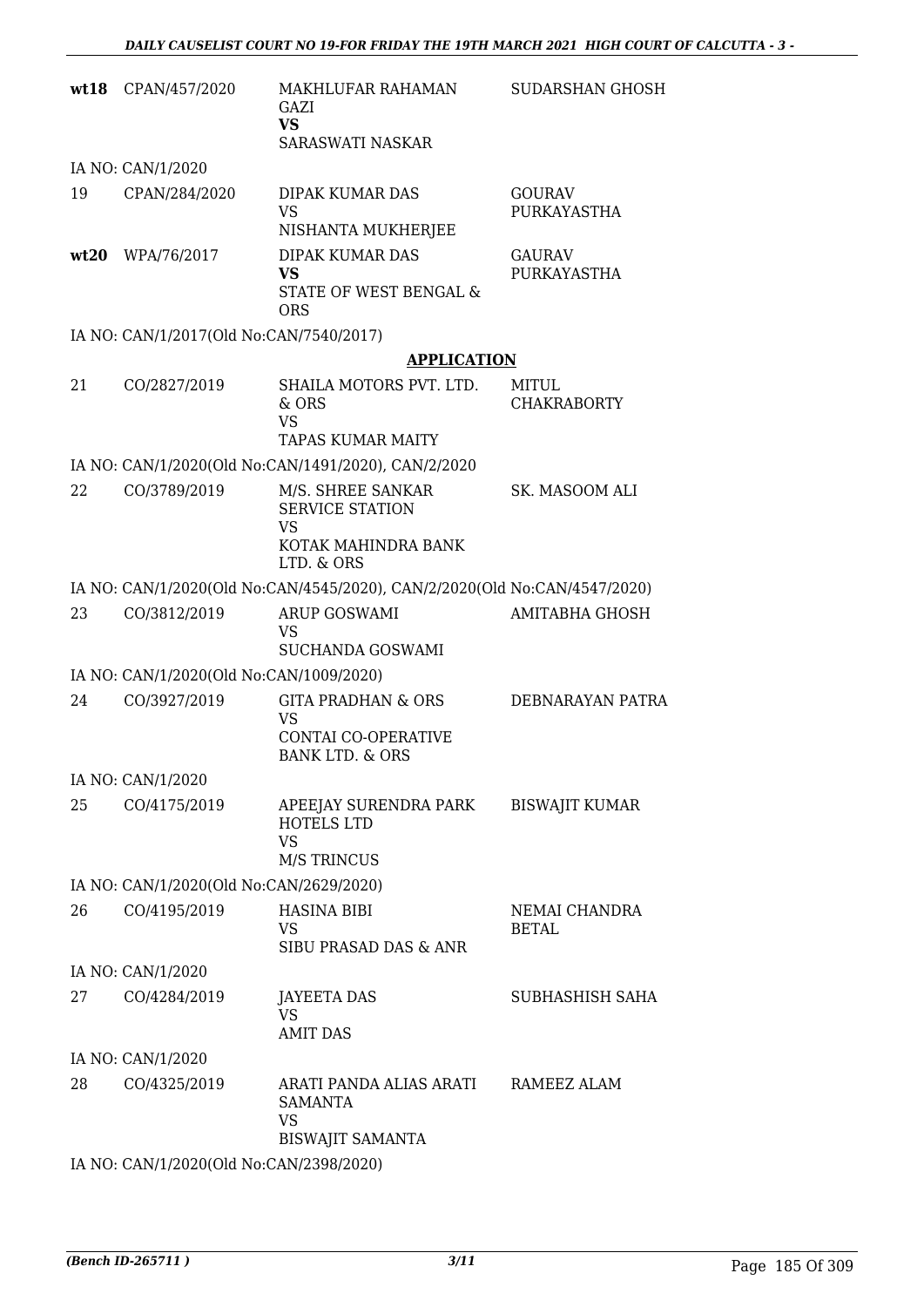| 29   | CO/4358/2019                              | SHYAMAL KUMAR PAL<br>VS<br><b>SWETA PAL &amp; ORS</b>                  | ARINDAM PAUL             |  |  |
|------|-------------------------------------------|------------------------------------------------------------------------|--------------------------|--|--|
|      | IA NO: CAN/1/2020, CAN/2/2020, CAN/3/2021 |                                                                        |                          |  |  |
| 30   | RVW/42/2020                               | JIBAN KRISHNA BANIK<br>VS<br>KANIKA SAHA                               | ABHIJIT BORAL            |  |  |
| wt31 | CO/2877/2018                              | JIBAN KRIHSNA BANIK<br><b>VS</b><br>PUSPA RANI DAS                     | ABHIJIT BORAL            |  |  |
| 32   | RVW/87/2020                               | <b>SUPARNA GHOSH</b><br><b>VS</b><br>RAKESH KUMAR GUPTA                | AMRITA DE                |  |  |
|      | IA NO: CAN/1/2020, CAN/2/2020             |                                                                        |                          |  |  |
| 33   | CO/437/2020                               | JAGAT SINGH DUGAR<br>VS<br>SAJJAN KUMAR AGARWAL                        | FALGUNI<br>BANDYOPADHYAY |  |  |
|      | IA NO: CAN/1/2021                         |                                                                        |                          |  |  |
| 34   | CO/999/2020                               | <b>SUNIL KUMAR</b><br><b>VS</b><br>HDFC BANK LTD. & ORS                | MONOJIT CHATTERJE        |  |  |
|      | IA NO: CAN/1/2020                         |                                                                        |                          |  |  |
| 35   | CO/1073/2020                              | <b>SULATA DAS</b>                                                      | <b>SANDIP DINDA</b>      |  |  |
|      |                                           | <b>VS</b><br>RANJIT KR. KALAPAHAR                                      |                          |  |  |
|      | IA NO: CAN/1/2020                         |                                                                        |                          |  |  |
| 36   | CO/1161/2020                              | ASHER ALI MONDAL<br><b>VS</b>                                          | DYTIMAN BANERJEE         |  |  |
|      |                                           | <b>INSAN ALI BISWAS &amp; ORS</b>                                      |                          |  |  |
|      | IA NO: CAN/1/2020(Old No:CAN/4792/2020)   |                                                                        |                          |  |  |
| 37   | CO/1521/2020                              | SUSHIL KUAMR BANERJEE<br>VS<br><b>BHABANI DASSI AND ORS</b>            | ANIRUDDHA MITRA          |  |  |
|      | IA NO: CAN/1/2021                         |                                                                        |                          |  |  |
| 38   | CO/32/2021                                | <b>SOUTH EASTERN</b><br>RAILWAYMENS CONGRESS<br>VS<br>ABHISHEK DEBNATH | K.RAIHAN AHMED           |  |  |
|      | IA NO: CAN/1/2021                         |                                                                        |                          |  |  |
|      |                                           | <b>FOR HEARING</b>                                                     |                          |  |  |
| 39   | CO/2949/2014                              | PIJUSH KANTI SADHU<br><b>VS</b>                                        | SRIJIB CHAKRABORTY       |  |  |
|      |                                           | <b>SHANKAR DEBNATH &amp; ANR</b>                                       |                          |  |  |
| 40   | IA NO: CAN/5/2019(Old No:CAN/7591/2019)   |                                                                        | SARMISTHA CHINA          |  |  |
|      | CO/359/2018                               | RINA BANERJEE @<br>MUKHERJEE & ANR<br><b>VS</b><br>NAMITA SANTRA & ORS |                          |  |  |
|      | IA NO: CAN/1/2018(Old No:CAN/6012/2018)   |                                                                        |                          |  |  |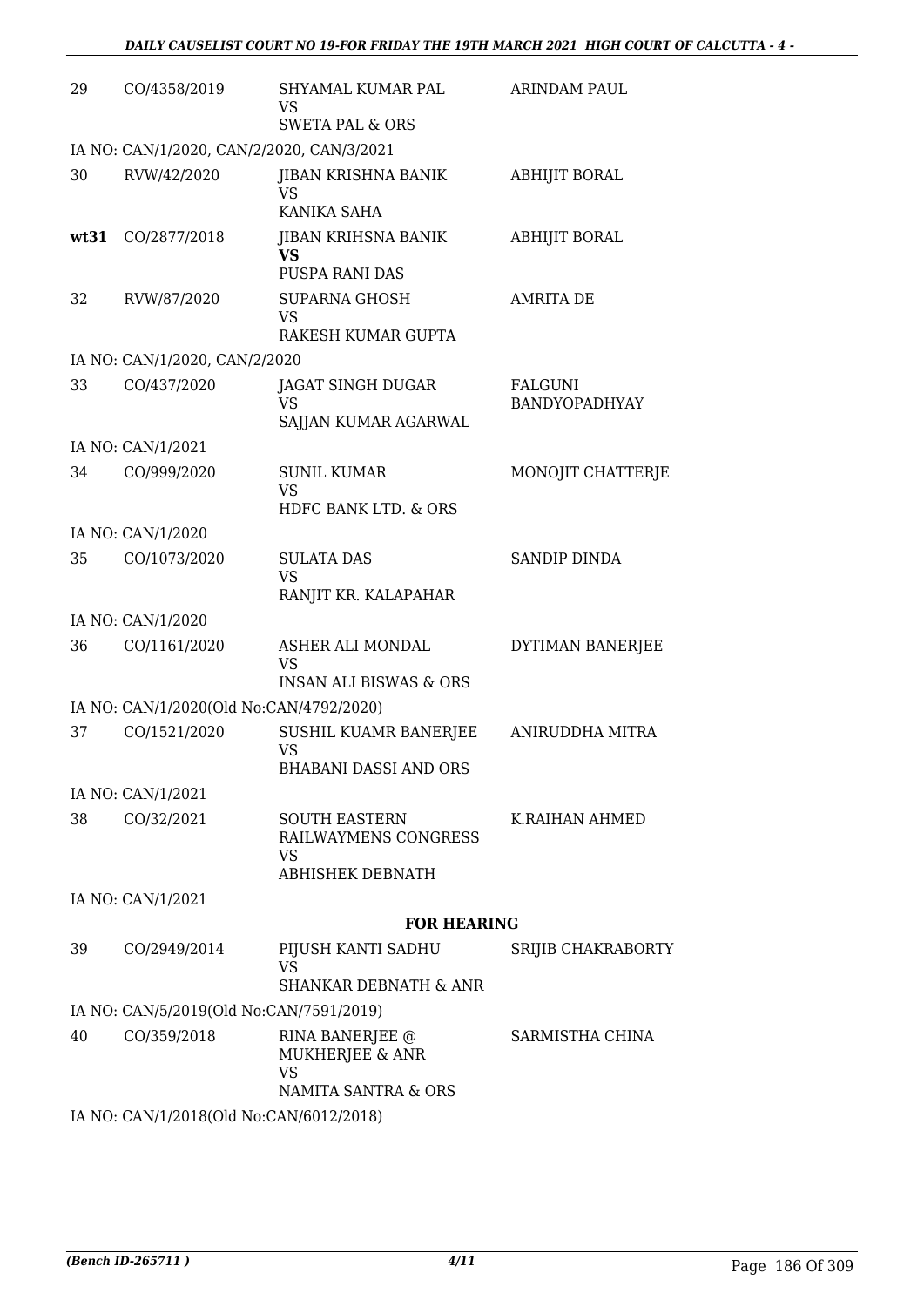| 41   | CO/1767/2018      | CENTRAL BANK OF INDIA &<br>ANR<br>VS.<br>MAYA SARKAR & ORS                                    | B. JHA                       |
|------|-------------------|-----------------------------------------------------------------------------------------------|------------------------------|
| 42   | CO/252/2019       | ANITA DEY & ANR<br>VS<br>M/S ARCH INFRA<br>PROPERTIES PVT LTD &<br><b>ORS</b>                 | SAYARI SEN SHARMA            |
| wt43 | CO/365/2019       | M/S. ARCH INFRA<br>PROPERTIES PVT LTD &<br><b>ORS</b><br>VS<br><b>SMT ANITA DEY &amp; ANR</b> | SONI OJHA                    |
| 44   | CO/756/2019       | CHANDRIMA ROY<br><b>VS</b><br><b>AJAY RAY</b>                                                 | DEBAYAN SINHA                |
| 45   | CO/1073/2019      | SUPRIYA CHOWDHURY<br>SARCAR@SUPRIYA SARCAR<br><b>VS</b><br>NURRUL HUDA LAYEK                  | <b>SARBANANDA</b><br>SANNYAL |
| 46   | CO/1753/2019      | M/S. MESSENGER COURIER<br>& CARGO PVT LTD<br>VS<br>UMA FORZING WORKS (P)<br>LTD & ORS         | <b>SAYANTAN BASU</b>         |
|      | IA NO: CAN/2/2020 |                                                                                               |                              |
| 47   | CO/2964/2019      | <b>DIBAKAR ROY</b><br><b>VS</b><br>MAHADEB SAMANTA                                            | DILIP KUMAR SAILA            |
| 48   | CO/3398/2019      | DEBOTOSH GHOSH<br><b>VS</b><br><b>UCO BANK</b>                                                | SOMNATH<br>MUKHERJEE         |
| 49   | CO/3605/2019      | KRISHNENDU PAUL<br>VS.<br>NAMITA HAZRA                                                        | <b>SAKYA SEN</b>             |
| 50   | CO/3826/2019      | MOUSUMI SENGUPTA<br>VS<br><b>BHASKAR SENGUPTA</b>                                             | <b>TATAN MISTRY</b>          |
| 51   | CO/4161/2019      | KOYEL ROY<br><b>VS</b><br><b>SOMNATH ROY</b>                                                  | <b>SUKLA DAS</b><br>CHANDRA  |
| 52   | CO/712/2020       | SHIBANUJ MUKHERJEE<br><b>VS</b><br>RAJANNYA MUKHERJEE                                         | DEBOJYOTI KARAN              |
| 53   | CO/739/2020       | SK. FAZLUR RAHAMAN &<br><b>ANR</b><br><b>VS</b><br>MD. ANWAR & ORS                            | S.G. CHOWDHURY               |
| 54   | CO/932/2020       | <b>ANURADHA BAG</b><br><b>VS</b><br>SWAPAN KUMAR SHAW                                         | <b>ANIMA MAITI</b>           |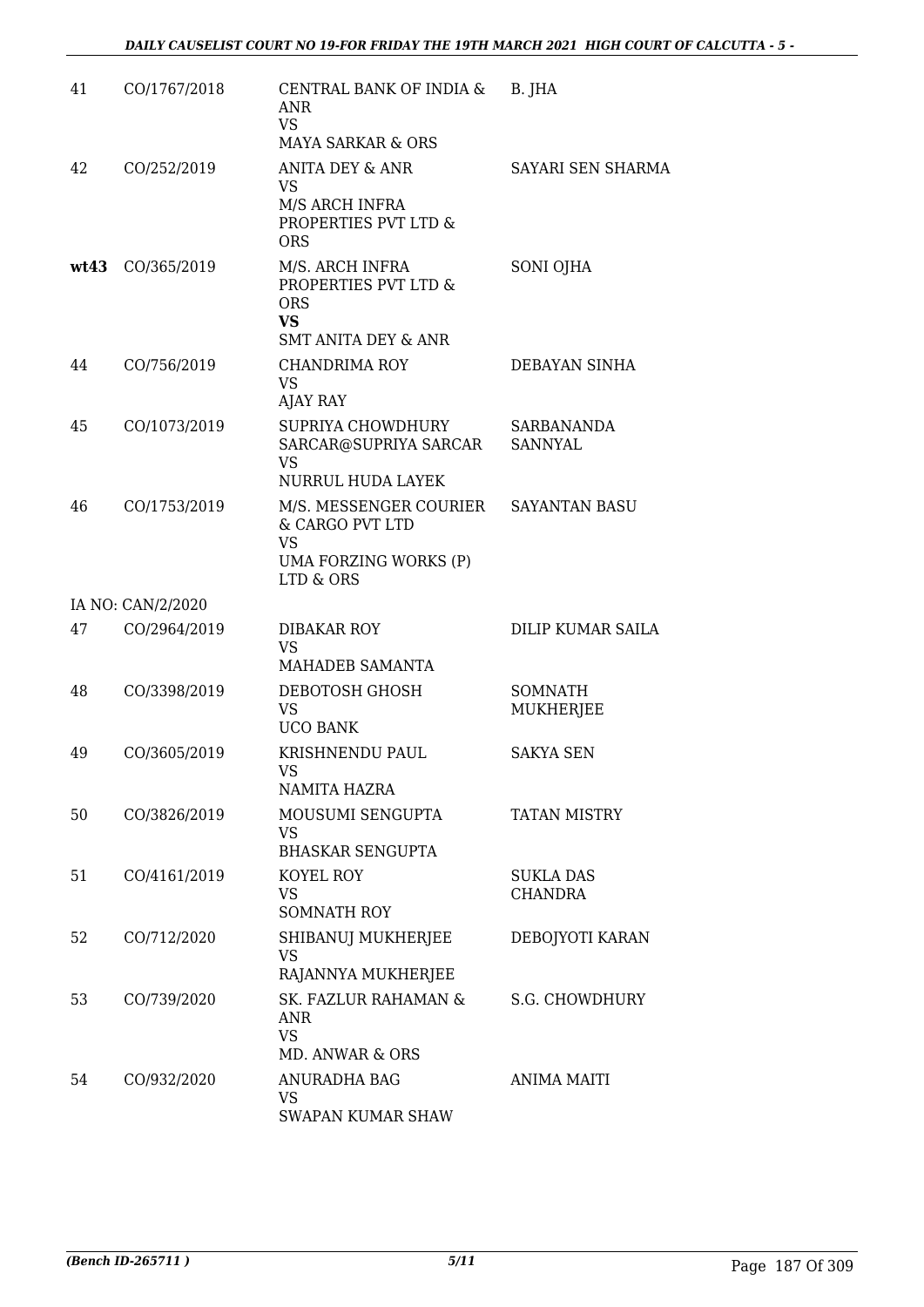| 55   | CO/978/2020  | MOHAN DAS & ANR<br>VS                                                                                                           | <b>SUKANTA DAS</b>                    |
|------|--------------|---------------------------------------------------------------------------------------------------------------------------------|---------------------------------------|
|      |              | NABAGHANA DAS & ORS                                                                                                             |                                       |
| 56   | CO/1083/2020 | <b>MD LAIQUE KHAN</b><br><b>VS</b><br>STATE OF WEST BENGAL &<br><b>ORS</b>                                                      | MD ABDULLA GAZI                       |
| 57   | CO/1086/2020 | SUNIL KRISHNA THAKUR &<br>ORS.<br><b>VS</b><br>ANGUR BISWAS & ORS.                                                              | PRANTICK GHOSH                        |
| 58   | CO/1089/2020 | DHARMENDRA JAISWAL<br>VS<br>PRITAM KR. MANNA & ORS.                                                                             | <b>SOMNATH DE</b>                     |
| 59   | CO/1424/2020 | KASMIRA BIBI<br>VS<br>YAKUB ALI MONDAL AND<br><b>ORS</b>                                                                        | ARITRA SHANKAR<br>RAY                 |
| 60   | CO/1439/2020 | NEELANJAN DE<br><b>VS</b><br><b>JUJHAR SINGH AND ORS</b>                                                                        | MUNSHI ASHIQ<br><b>ELAHI</b>          |
| 61   | CO/1474/2020 | NASIRUDDIN SEKH AND<br><b>ORS</b><br>VS<br>MD ALI SEKH AND ANR                                                                  | <b>SARBANANDA</b><br><b>SANYAL</b>    |
| 62   | CO/1490/2020 | RATNA SAHA AND ANR<br>VS.<br>VINOD PANDEY AND ANR                                                                               | SAPTARSHI KR MAL                      |
| wt63 | CO/242/2020  | RATNA SAHA & ANR<br><b>VS</b><br>VINOD PANDEY & ANR                                                                             | SAPTARSHI KUMAR<br>MAL                |
| 64   | CO/1527/2020 | M/S. PRIYAGOPAL BISOYI<br><b>SAREES PVT LTD</b><br>VS<br>MRITYUNJOY GHOSH AND<br><b>ORS</b>                                     | KAUSTAV CHANDRA<br><b>DAS</b>         |
| 65   | CO/1536/2020 | <b>MINOR KHANDEKAR</b><br>TAMANNA KHATUN REP. BY<br>KHANDEKAR MOHINUDDIN<br><b>HOSSAIN</b><br><b>VS</b><br>SK KASEM ALI AND ORS | SARBANANDA<br>SANYAL                  |
| 66   | CO/1548/2020 | THE KOLKATA<br>MUNICIAPLITY<br>CORPORATION<br><b>VS</b><br>AJIT KUMAR BISWAS AND<br><b>ANR</b>                                  | DWIJADAS<br><b>CHAKRABORTY</b>        |
| 67   | CO/1549/2020 | <b>NOOR AFROZ</b><br>VS<br>LEENA SAMAD AND ORS                                                                                  | <b>SOUNAK</b><br><b>BHATTACHARYYA</b> |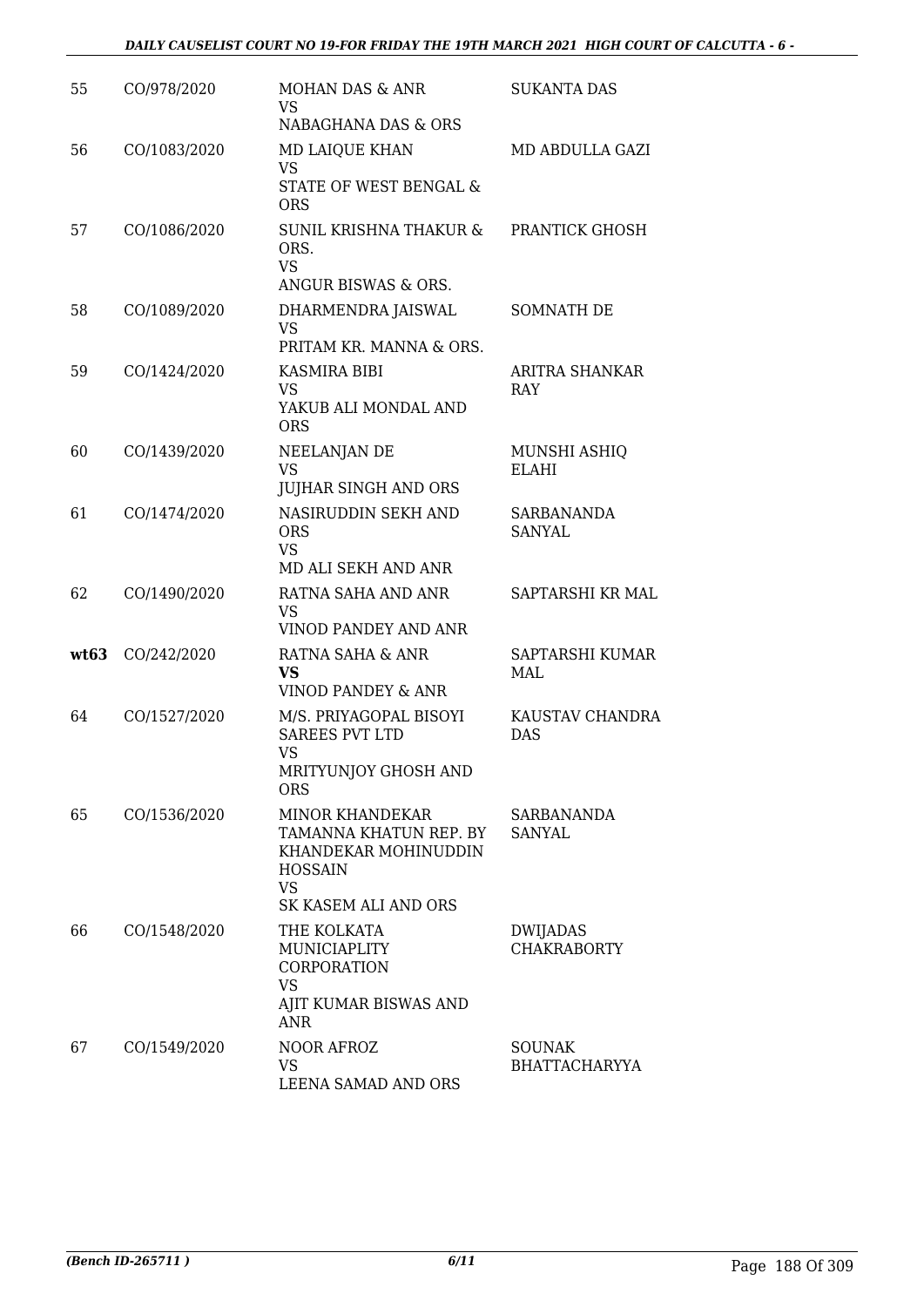| 68 | CO/1552/2020 | KOLKATA MUNICIPAL<br><b>CORPORATION</b><br><b>VS</b><br>SILICAL HOUSING SYSTEM<br><b>LTD</b>                                | <b>FAZLUL HOQUE</b>                   |
|----|--------------|-----------------------------------------------------------------------------------------------------------------------------|---------------------------------------|
| 69 | CO/1553/2020 | VALVOLINE CUMMINS PVT<br><b>LTD</b><br><b>VS</b><br>M/S ROADWINGS<br><b>INTERNATIONAL PVT LTD</b><br><b>AND ANR</b>         | SHREYA SINGH                          |
| 70 | CO/1598/2020 | <b>SUPRATIK GHOSH</b><br><b>VS</b><br>ALIROMA CHEMICAL PVT<br>LTD AND ORS                                                   | MRITYUNJOY HALDER                     |
| 71 | CO/1643/2020 | SWAPAN ROY @ UJJAL ROY<br><b>AND ORS</b><br><b>VS</b><br>THE BOARD OF WAQFS,<br>REPTED. BY CHIEF<br><b>EXCUTIVE OFFICER</b> | <b>NAYEEMUDDIN</b><br><b>MUNSHI</b>   |
| 72 | CO/1653/2020 | JAYAANTA KUMAR MONDAL<br><b>AND OTHERS</b><br><b>VS</b><br><b>SECRETARY</b><br>PURBAMEDINIPUR ZILLA<br>PARISHAD AND OTHERS  | <b>ASIF SOHAIL</b><br><b>TARAFDAR</b> |
| 73 | CO/1654/2020 | AXIS BANK LIMITED<br><b>VS</b><br>THE LEARNED REGISTRAR<br><b>DEBTS RECOVERY</b><br>TRIBUNAL1 AND OTHERS                    | AJIT KUMAR MISHRA                     |
| 74 | CO/3/2021    | SHESH NATH PRASAD<br><b>VS</b><br>KARUNA ROY AND ORS.                                                                       | <b>ALOTRIYA</b><br>MUKHERJEE          |
| 75 | CO/31/2021   | <b>SK QUMRU ALAM</b><br>VS<br>THE DY INSPECTOR GEN,<br>REG RANGE-I, S 24PGS AND<br><b>ANR</b>                               | MR IMTIAZ BELAL                       |
| 76 | CO/33/2021   | ANANDA PROSAD PANDEY<br>ALIAS PARE AND ANR<br><b>VS</b><br><b>SMT SABITA GHOSH AND</b><br><b>ORS</b>                        | <b>SUJIT SAHA</b>                     |
| 77 | CO/62/2021   | ANANDA PRAMANIK AND<br><b>ORS</b><br><b>VS</b><br>LATA BHATTACHARJEE                                                        | MRITYUNJAY SAHA                       |
| 78 | CO/70/2021   | SARMISTHA BHADURI<br>VS<br><b>SOUMYA SUNDAR</b><br>BANDYOPADHYAY                                                            | <b>SWAPNAMOY SARKAR</b>               |
| 79 | CO/84/2021   | UTPAL GOMES<br><b>VS</b><br>RANIBALA BISWAS ORS                                                                             | SAPTARSHI KUMAR<br><b>KUNDU</b>       |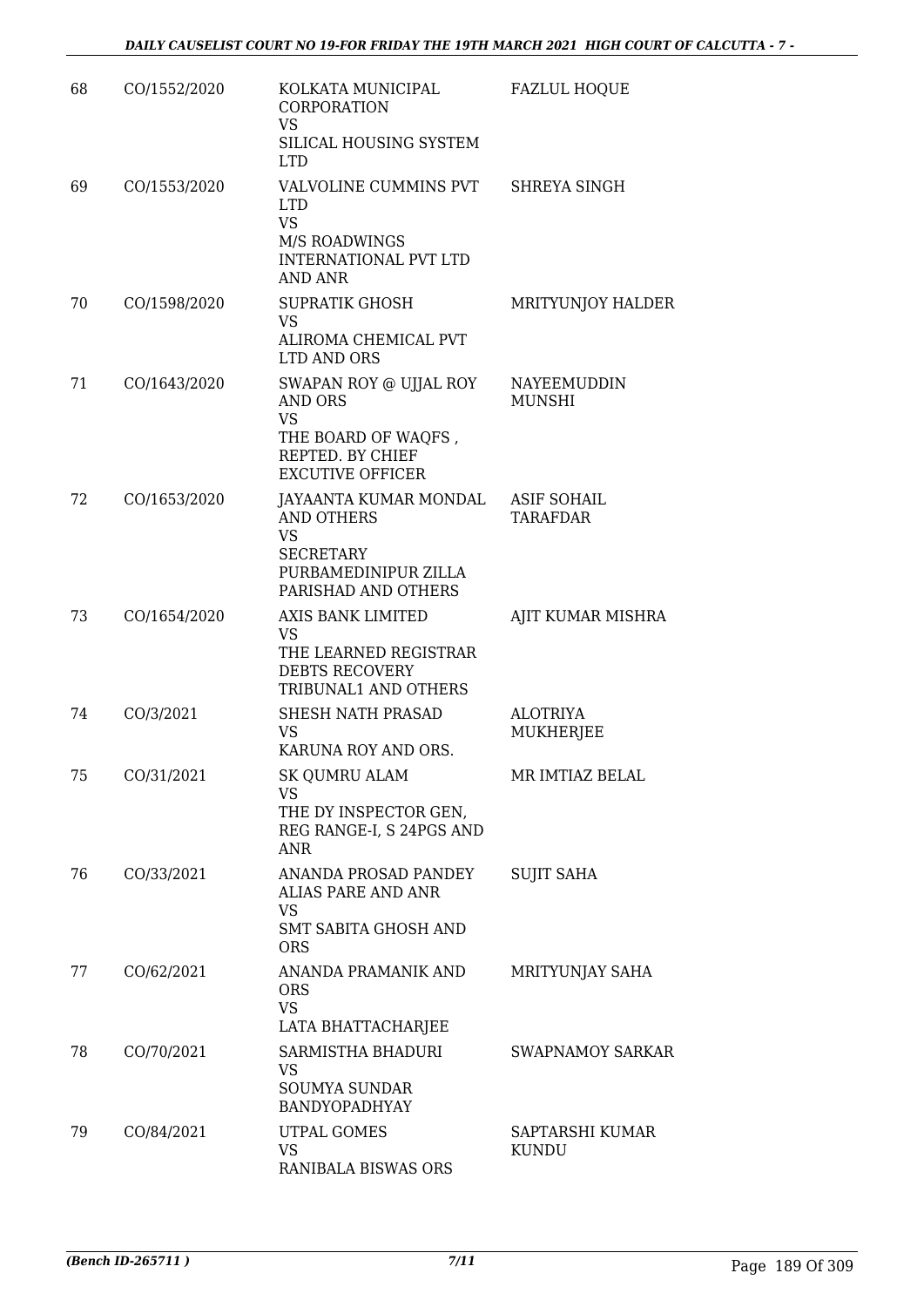| 80   | CO/95/2021                    | ALI JEHER SK AND ORS<br><b>VS</b>                                                                              | <b>MANAS KUMAR DAS</b> |
|------|-------------------------------|----------------------------------------------------------------------------------------------------------------|------------------------|
| 81   | CO/102/2021                   | KAMAL SK AND ORS<br><b>ASHOK BAGUI AND ORS</b><br>VS<br>PINTU GHOSH                                            | ANIRUDDHA MITRA        |
| 82   | CO/114/2021                   | PARNA ROY SHAH AND ANR<br><b>VS</b><br>MAHENDRALAL SHAH AND<br><b>ORS</b>                                      | <b>ADITI KUMAR</b>     |
| 83   | CO/118/2021                   | <b>GREKA (ZHENGZHOU)</b><br>TECHNICAL SERVICES CO.<br>LTD.<br><b>VS</b><br>PETROPATH FLUIDS (INDIA)<br>P. LTD. | ARANYA SAHA            |
|      | IA NO: CAN/1/2021, CAN/2/2021 |                                                                                                                |                        |
| 84   | CO/124/2021                   | DR ASHOK KUMAR SAH<br><b>VS</b><br>DR MAHUA SARKAR                                                             | DIPANJAN BISWAS        |
| 85   | CO/154/2021                   | DEBOJIT SUR<br><b>VS</b><br><b>EASTLAND PARK CO-</b><br>OPRATIVE HOUSING<br><b>SOCIETY LTD AND ORS</b>         | LOPAMUDRA MOITRA       |
| 86   | CO/159/2021                   | SANTOSH CHANDRA DAS<br><b>VS</b><br><b>ASHOK CHATTERJEE</b>                                                    | SANJAY MUKHERJEE       |
| wt87 | CO/160/2021                   | SANTOSH CHANDRA DAS<br><b>VS</b><br><b>ASHOK CHATTERJEE</b>                                                    | SANJAY MUKHERJEE       |
| wt88 | CO/161/2021                   | SANTOSH CHANDRA DAS<br>VS<br><b>ASHOK CHATTERJEE</b>                                                           | SANJAY MUKHERJEE       |
| wt89 | CO/162/2021                   | SANTOSH CHANDRA DAS<br><b>VS</b><br><b>ASHOK CHATTERJEE</b>                                                    | SANJAY MUKHERJEE       |
| 90   | CO/167/2021                   | <b>JAHARLAL KOLEY</b><br><b>VS</b><br>MAINUL MANDAL AND ORS                                                    | <b>JOYITA RAY</b>      |
| 91   | CO/207/2021                   | YOGESH KAMDAR<br>VS<br>MEENA ALIAS MITAY<br><b>KAMDAR</b>                                                      | <b>MADHUMITA BASAK</b> |
| 92   | CO/210/2021                   | SOURENDRA DEY<br><b>VS</b><br>PULAK DEY                                                                        | MANORANJAN JANA        |
| 93   | CO/231/2021                   | <b>SUBHASIS DAS</b><br><b>VS</b><br>ANIMA DAS(DUTTA)                                                           | <b>SUTIRTHA DAS</b>    |
| 94   | CO/275/2021                   | <b>UCO BANK</b><br><b>VS</b><br>PIJUSH KANTI NASKAR AND<br><b>ANR</b>                                          | <b>SACHETAN GHOSH</b>  |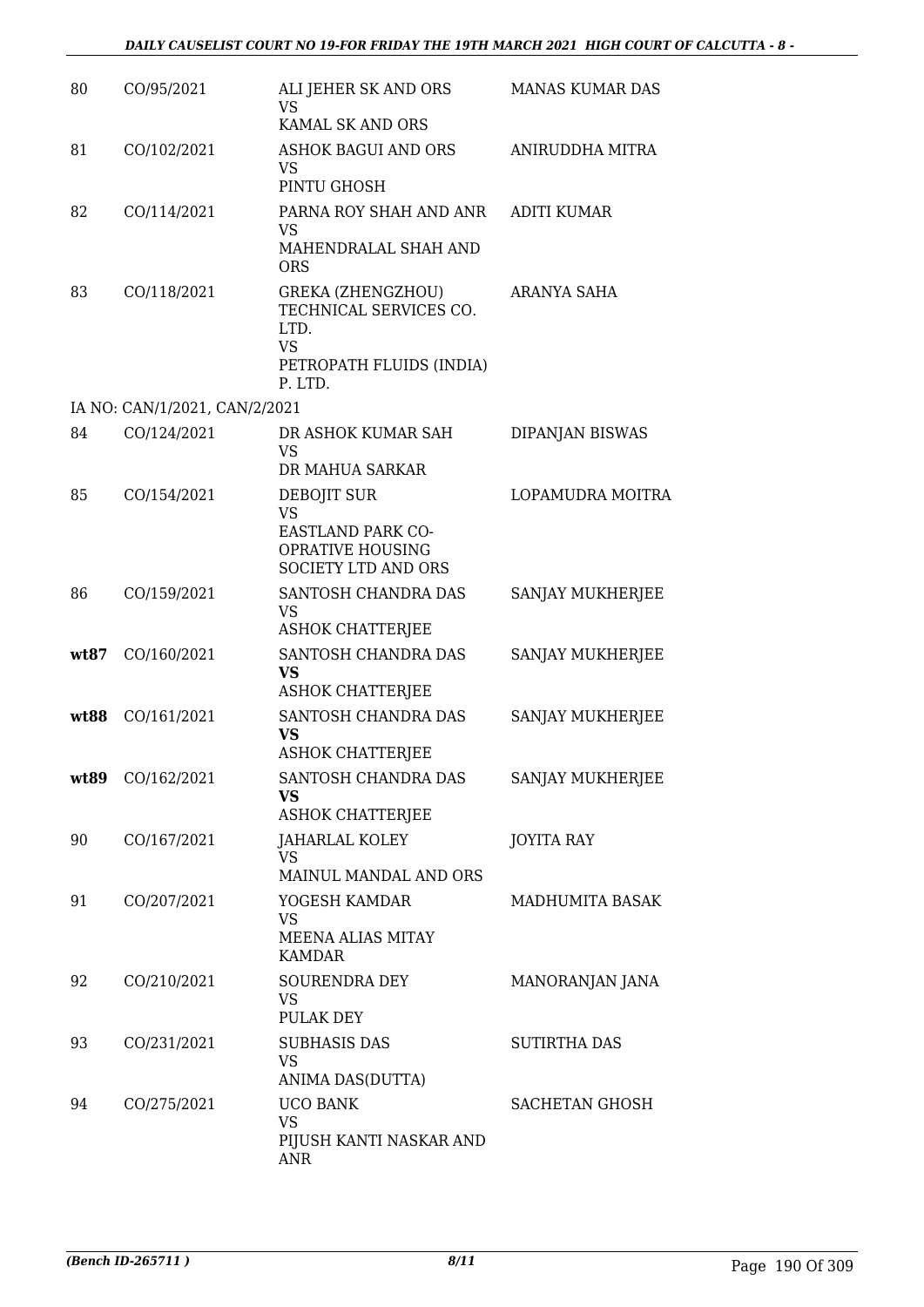| 95  | CO/305/2021       | SANJIT DEY<br><b>VS</b>                                                                  | DEBDUTTA BASU                           |
|-----|-------------------|------------------------------------------------------------------------------------------|-----------------------------------------|
|     |                   | NAMITA SAMANTA AND<br><b>ORS</b>                                                         |                                         |
| 96  | CO/370/2021       | PRITILATA MAITY<br><b>VS</b>                                                             | DEBABRATA ROY                           |
|     |                   | <b>SWATI SIMLAI AMD ORS</b>                                                              |                                         |
| 97  | CO/403/2021       | <b>TAPASI GUPTA</b><br>VS<br>PRADIP KR. GUPTA                                            | PINAKIRANJAN<br><b>MITRA</b>            |
|     |                   | <b>CONTESTED APPLICATION</b>                                                             |                                         |
| 98  | CO/208/2006       | THE CALCUTTA GUJARATI<br><b>EDUCATION SOCIETY</b>                                        | DIPAK DEY                               |
|     |                   | <b>VS</b><br>THE REGIONAL PROVIDENT<br><b>FUND COMMISSIONER</b>                          |                                         |
| 99  | CO/3057/2016      | <b>AMIT SARKAR &amp; ORS</b><br><b>VS</b>                                                | MITUL<br><b>CHAKRABORTY</b>             |
|     |                   | DEBASREE GUPTA & ANR                                                                     |                                         |
|     |                   | IA NO: CAN/1/2017(Old No:CAN/2077/2017), CAN/2/2020(Old No:CAN/609/2020)                 |                                         |
| 100 | CO/4546/2016      | M/S. J J GRIHANIRMAN PVT<br><b>LTD</b><br><b>VS</b><br>PARVATI DEVI KHEMKA &             | PRABIR BANERJEE                         |
|     |                   | <b>ORS</b>                                                                               |                                         |
| 101 | CO/300/2018       | M/S. KANAK LAND<br>DEVELOPMENT & CREDIT<br>CO. PVT. LTD<br><b>VS</b><br>THE K.M.C. & ORS | <b>SANKET SARAWAGI</b>                  |
|     | IA NO: CAN/2/2021 |                                                                                          |                                         |
| 102 | CO/2888/2018      | GITA DEY @ GEETA DEY<br><b>VS</b><br><b>GOURI BALA DEY</b>                               | <b>SUPRIYA RANJAN</b><br><b>SAHA</b>    |
| 103 | CO/238/2019       | NEWTON SK & ANR<br><b>VS</b><br><b>AAMIR SK &amp; ORS</b>                                | <b>ANIRBAN DAS</b>                      |
| 104 | CO/532/2019       | RAJAT GHOSH                                                                              | NEMAI CHANDRA                           |
|     |                   | <b>VS</b><br><b>RATNA GHOSH</b>                                                          | <b>BETAL</b>                            |
|     | wt105 CO/589/2019 | RATNA GHOSH<br>VS.<br><b>RAJAT GHOSH</b>                                                 | <b>NONI GOPAL</b><br><b>CHAKRABORTY</b> |
| 106 | CO/1090/2019      | ANIL MANDAL & ORS<br>VS                                                                  | <b>AVISHEK PRASAD</b>                   |
|     |                   | JAGABANDHU SUTRADHAR<br>& ORS                                                            |                                         |
| 107 | CO/1167/2019      | SAROJ AGARWAL<br>VS<br>KALIDASSI DAS & ORS.                                              | UTTAM KR.<br><b>BHATTACHARYYA</b>       |

IA NO: CAN/1/2020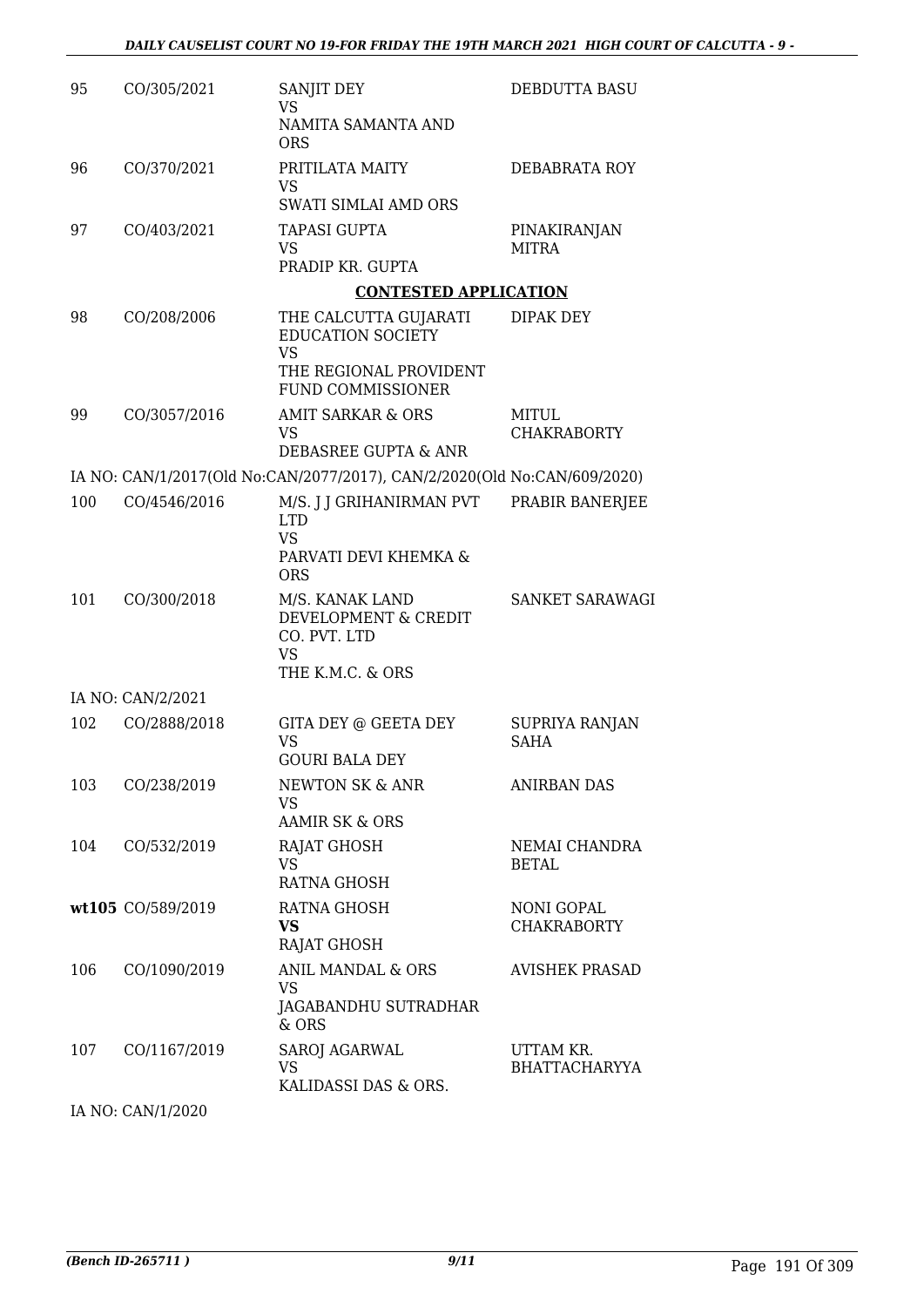#### *DAILY CAUSELIST COURT NO 19-FOR FRIDAY THE 19TH MARCH 2021 HIGH COURT OF CALCUTTA - 10 -*

| 108 | CO/2570/2019                              | MADAN ADAK & ANR<br>VS<br>KANAI ADAK & ORS                                                                      | <b>SANDIP DAS</b>                    |
|-----|-------------------------------------------|-----------------------------------------------------------------------------------------------------------------|--------------------------------------|
| 109 | CO/2774/2019                              | JAGANNATH MUKHERJEE<br><b>VS</b><br><b>BABLU MONDAL</b>                                                         | <b>BHOLANATH GHOSH</b>               |
| 110 | CO/2932/2019                              | <b>SUKANYA DAS</b><br><b>VS</b><br><b>ARINDAM DAS</b>                                                           | SAPTARSHI KUMAR<br>MAL               |
|     | wt111 CO/2637/2019                        | <b>ARINDAM DAS</b><br><b>VS</b><br><b>SUKANYA DAS</b>                                                           | ARIJIT CHAKRABORTY                   |
| 112 | CO/2987/2019                              | <b>KRISHNENDU ROY</b><br><b>VS</b><br>PRITISHA BHOWMIK                                                          | ARPITA SAHA                          |
| 113 | CO/3036/2019                              | <b>ASHOK KUMAR GAYEN</b><br><b>VS</b><br>MANABENDRA HALDAR &<br><b>ORS</b>                                      | LAKSHMINATH<br><b>BHATTACHARYA</b>   |
| 114 | CO/3530/2019                              | HARADHAN SAHA<br>VS<br><b>TRIPURDESHWAR</b>                                                                     | PRIYANKA SAHA                        |
| 115 | CO/3585/2019                              | MUKHERJEE & ORS<br><b>BINDU PAUL (MINOR) &amp;</b><br>ORS.<br><b>VS</b><br>DIV. MGR. NEW INDIA ASS.<br>CO. LTD. | SIMA GHOSH                           |
| 116 | CO/3643/2019                              | MANORANJAN GAYEN<br><b>VS</b><br><b>SANKAR DAS &amp; ANR</b>                                                    | <b>GOURANGA KUMAR</b><br><b>DAS</b>  |
| 117 | CO/3721/2019                              | <b>BIMALA MONDAL</b><br><b>VS</b><br>KAMAL PATRA                                                                | <b>SUCHARITA ROY</b>                 |
| 118 | CO/3857/2019                              | EDEN REALITY VENTURES<br><b>PVT LTD</b><br><b>VS</b><br>NST HOUSING<br>DEVELOPMENT PVT LTD                      | SONI OJHA                            |
|     | IA NO: CAN/2/2020(Old No:CAN/4544/2020)   |                                                                                                                 |                                      |
| 119 | CO/3939/2019                              | UTTAM KUMAR SHAW<br>VS<br>THE NAIHATI<br><b>MUNICIPALITY &amp; ORS</b>                                          | <b>SAYANI</b><br><b>BHATTACHARYA</b> |
| 120 | CO/4001/2019                              | DEBASIS MUKHERJEE<br><b>VS</b><br>HARE KRISHNA MAHATO @<br><b>CHOWHAN</b>                                       | <b>ANIMESH PAUL</b>                  |
| 121 | CO/4172/2019                              | M/S. ASHROY<br>CONSTRUCTION & ORS<br><b>VS</b><br>PANKAJ MITRA & ORS                                            | PRAJAAINI DAS                        |
|     | IA NO: CAN/1/2020, CAN/2/2021, CAN/3/2021 |                                                                                                                 |                                      |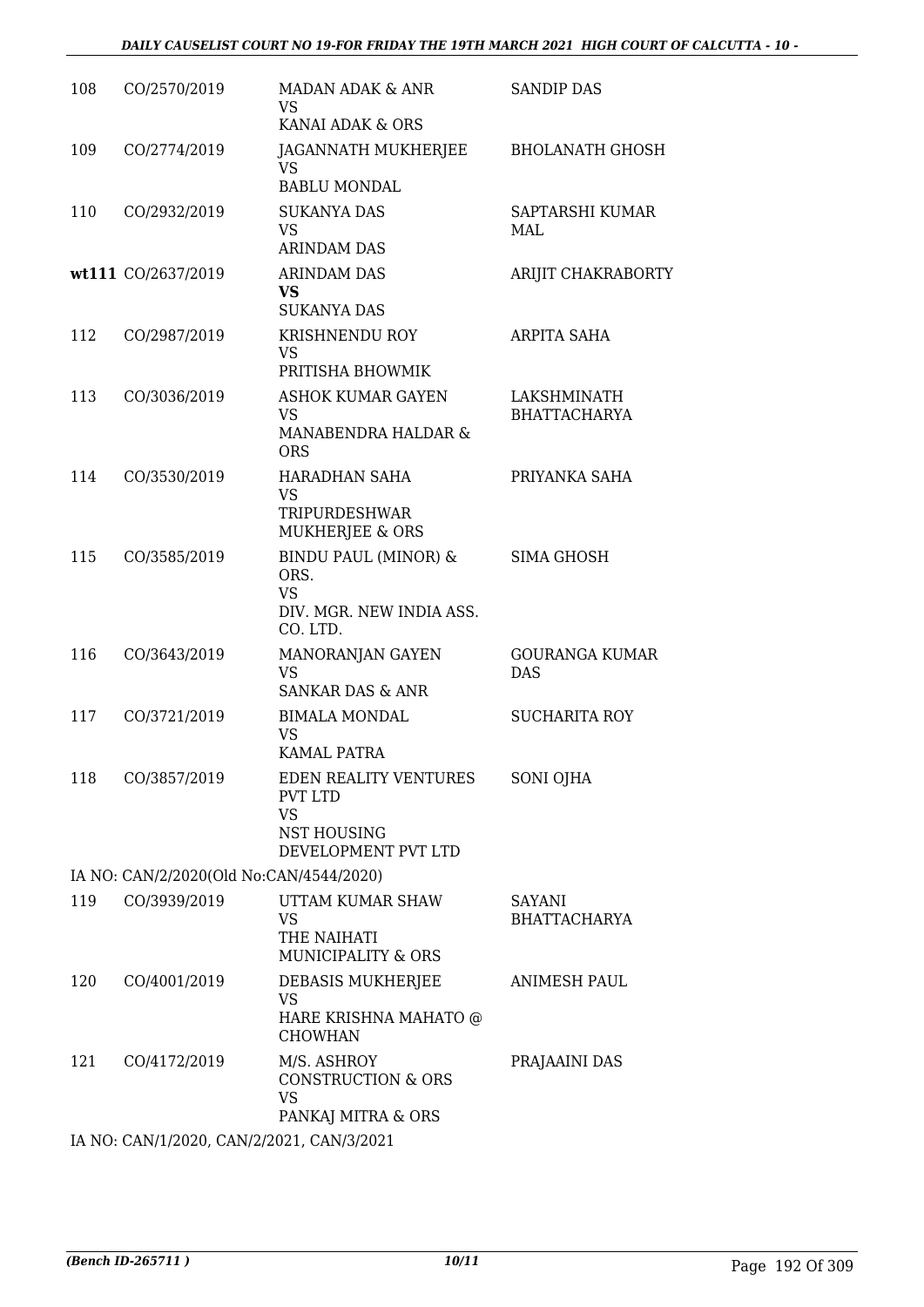| 122 | CO/41/2020                              | LAXMI DEBI PANDIT<br><b>VS</b><br>SHEO PRASAD PANDIT &<br><b>ORS</b>                                 | DEBASISH<br><b>CHATTOPADHYAY</b> |
|-----|-----------------------------------------|------------------------------------------------------------------------------------------------------|----------------------------------|
| 123 | CO/344/2020                             | SACHIN ROY & ANR.<br><b>VS</b><br><b>ASISH KAREL</b>                                                 | PRANTICK GHOSH                   |
| 124 | CO/389/2020                             | MD ALAM ANSARI & ANR<br><b>VS</b><br>SYED NAZMUL HOSSAIN &<br><b>ORS</b>                             | PARTHA PRATIM<br>MUKHOPADHYAY    |
| 125 | CO/588/2020                             | <b>BHAGBAT CHANDRA DEY &amp;</b><br><b>ORS</b><br><b>VS</b><br><b>MUKTIPADA MALAS &amp; ORS</b>      | <b>SNEHASIS JANA</b>             |
| 126 | CO/653/2020                             | <b>SWAPNA PAUL &amp; ANR</b><br><b>VS</b><br><b>SANKAR PAL &amp; ORS</b>                             | PINAKI RANJAN<br><b>MITRA</b>    |
| 127 | CO/767/2020                             | ANIL KUMAR SHAW ALIAS<br><b>ANIL SHAW</b><br><b>VS</b><br>REBARANI MONDAL (JANA)                     | PINAKI RANJAN<br><b>MITRA</b>    |
| 128 | CO/813/2020                             | SOUMITA CHAKRAVORTY<br><b>VS</b><br><b>ANIKET GANGULY</b>                                            | NIKITA BARDHAN                   |
| 129 | CO/1010/2020                            | BIRESHWAR SAMADDAR &<br><b>ORS</b><br><b>VS</b><br><b>ASHESH BANDHU</b><br><b>SAMADDAR &amp; ORS</b> | <b>IBRAHIM SHAIKH</b>            |
| 130 | CO/1186/2020                            | <b>CHANDRANI SARKAR</b><br><b>VS</b><br><b>SUDIPA CHOWDHURY &amp;</b><br><b>ORS</b>                  | DYUTIMAN BANERJEE                |
|     | IA NO: CAN/1/2020(Old No:CAN/5949/2020) |                                                                                                      |                                  |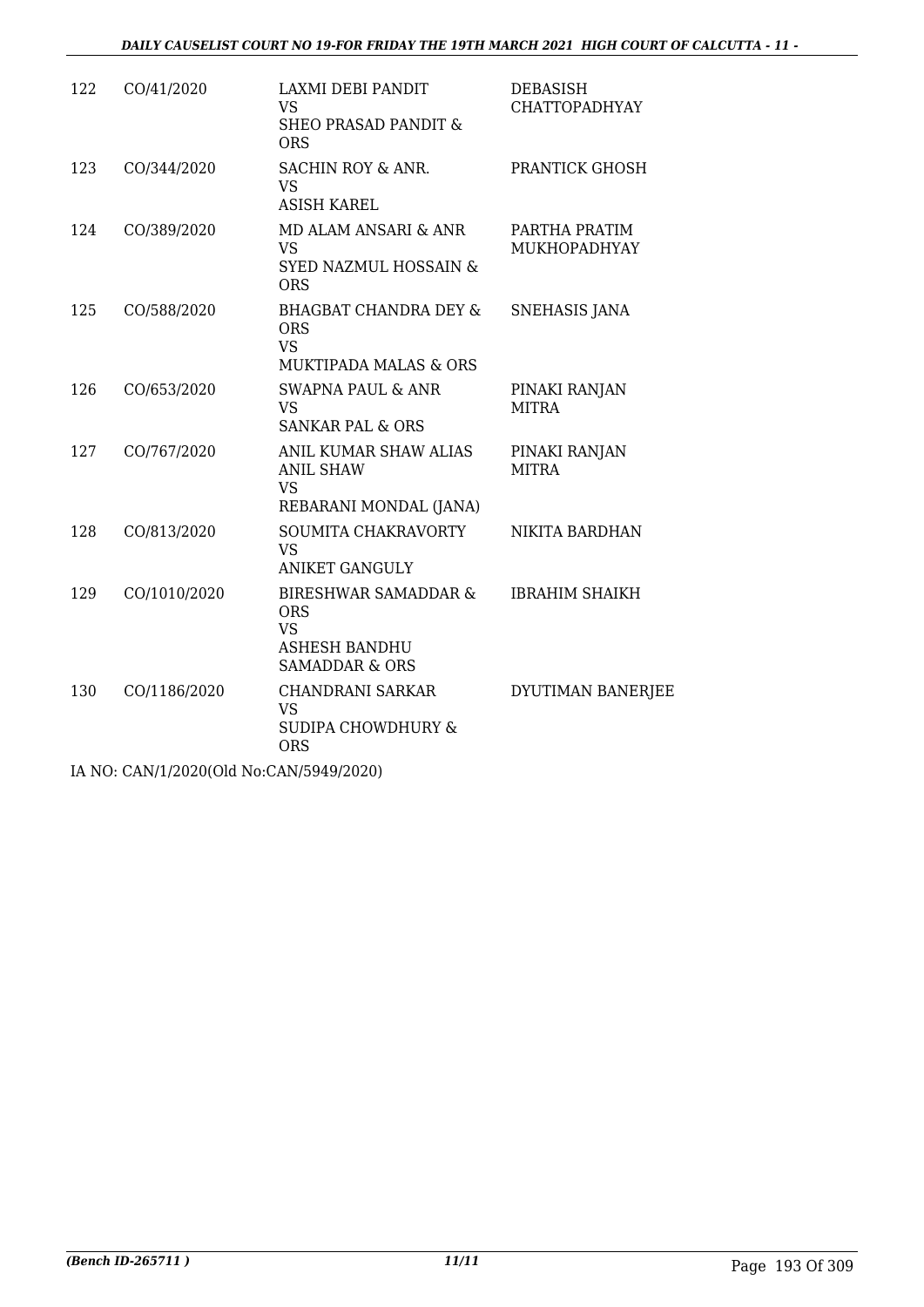

### **Appellate Side**

**DAILY CAUSELIST For Friday The 19th March 2021**

### **COURT NO. 10 SINGLE BENCH (SB - IX) AT 10:30 AM HON'BLE JUSTICE RAVI KRISHAN KAPUR (VIA VIDEO CONFERENCE)**

#### **ON AND FROM MONDAY, 1ST MARCH, 2021 - MATTERS (MOTION & HEARING) UNDER ARTICLE 226 OF THE CONSTITUTION RELATING TO RESIDUARY UNDER GROUP IX PERTAINING TO PUBLIC PREMISES (UNAUTHORISD OCCUPANTS) ACT, 1971 AND ELECTRICITY INCLUDING APPLICATIONS CONNECTED THERETO;**

**APPEALS RELATING TO ALL CLAIM CASES INCLUDING APPLICATIONS CONNECTED THERETO (EXCLUDING ADMISSION OF APPEALS UNDER SECTION 30 OF THE EMPLOYEES' COMPENSATION ACT, 1923.**

**HEARING OF WRIT PETITIONS IRRESPECTIVE OF CLASSIFICATION AND APPLICATIONS CONNECTED THERETO.**

#### **NO PHYSICAL MENTIONING WILL BE ALLOWED UNTIL FURTHER ORDER.**

**NOTE : MATTERS WILL BE TAKEN UP THROUGH PHYSICAL HEARING ONLY WHEN BOTH THE PARTIES ARE AGREED**

|   |                             | TO BE MENTIONED                                                         |                                       |
|---|-----------------------------|-------------------------------------------------------------------------|---------------------------------------|
| 1 | WPA/4193/2021<br>(Assigned) | DR PANKAJ KUMAR PATI<br>VS<br>STATE OF WEST BENGAL<br>AND ORS.          | SABYASACHI ROY                        |
|   |                             | <b>ASSIGNED MATTERS</b>                                                 |                                       |
| 2 | WPA/11565/2020              | LAL MOHAMMAD SAIKH<br>AND ANR<br>VS<br>STATE OF WEST BENGAL<br>AND ORS. | <b>PRADYOT</b><br><b>BHATTACHARYA</b> |
| 3 | WPA/11570/2020              | <b>CHAYAN MAJUMDER</b><br>VS<br>STATE OF WEST BENGAL<br>AND ORS.        | <b>PRALOY</b><br><b>BHATTACHARYA</b>  |

#### **TO BE MENTIONED**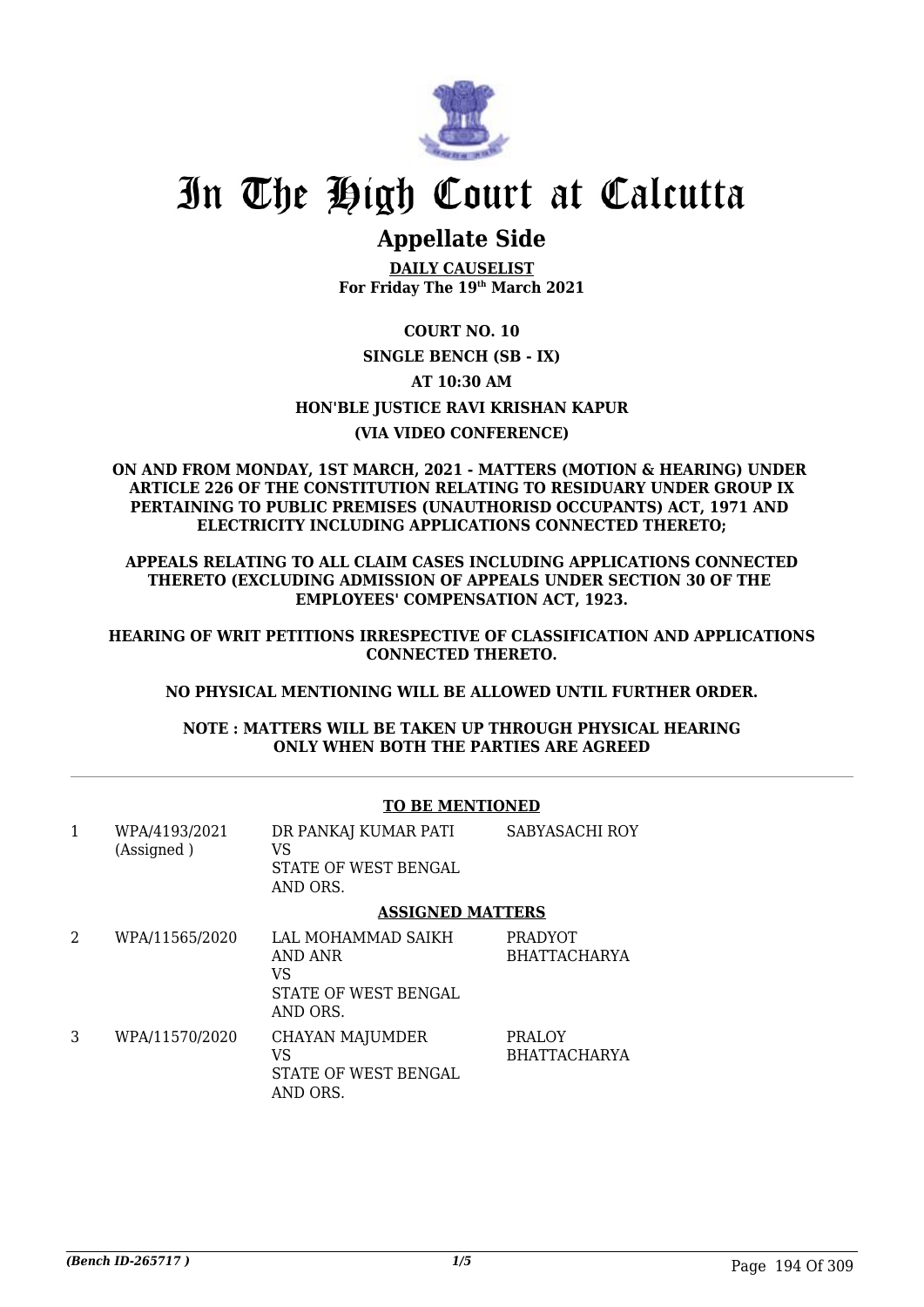| 4  | WPA/11576/2020 | HIMADRI MANDAL AND<br><b>ORS</b><br><b>VS</b><br>STATE OF WEST BENGAL<br>AND ORS.                     | <b>PROLOY</b><br><b>BHATTACHARYA</b>  |
|----|----------------|-------------------------------------------------------------------------------------------------------|---------------------------------------|
| 5  | WPA/11582/2020 | ESMORTARA KHATUN AND<br><b>ANR</b><br><b>VS</b><br>STATE OF WEST BENGAL<br>AND ORS.                   | <b>PRALOY</b><br><b>BHATTACHARYA</b>  |
| 6  | WPA/11584/2020 | <b>SABIR AHMED AND</b><br><b>ANOTHER</b><br>VS<br>STATE OF WEST BENGAL<br>AND ORS.                    | PRALOY<br><b>BHATTACHARJEE</b>        |
| 7  | WPA/11588/2020 | RAJESH BISWAS AND<br><b>OTHERS</b><br><b>VS</b><br>STATE OF WEST BENGAL<br>AND ORS.                   | <b>PRALOY</b><br><b>BHATTACHARJEE</b> |
| 8  | WPA/11589/2020 | PRANAB KUAMR ROY AND<br><b>ORS</b><br><b>VS</b><br>STATE OF WEST BENGAL<br>AND ORS.                   | PRALOY KUMAR<br><b>BHATTACHARYA</b>   |
| 9  | WPA/11595/2020 | ANUP MONDAL AND ORS<br><b>VS</b><br>STATE OF WEST BENGAL<br>AND ORS.                                  | <b>PROLOY</b><br><b>BHATTACHARYA</b>  |
| 10 | WPA/3548/2021  | SHYAMA PRASANNA<br>MUKHERJEE AND OTHERS<br><b>VS</b><br>STATE OF WEST BENGAL<br>AND ORS.              | <b>PRALOY</b><br>BHATTACHARJEE        |
|    |                | <b>MOTION</b>                                                                                         |                                       |
| 11 | WPA/5665/2018  | <b>BALARAM NASKAR</b><br>VS.<br>HARIPADA NASKAR & ORS                                                 | ABHIJIT BORAL                         |
| 12 | WPA/12455/2018 | DHIRENDRA NATH ROY<br><b>VS</b><br>THE CALCUTTA<br>ELECTRICITY SUPPLY<br><b>CORPORATION &amp; ORS</b> | <b>ARIJEET PYNE</b>                   |
| 13 | WPA/13425/2018 | DALLY @ DOLLY DAS<br>VS<br>STATE OF WEST BENGAL &<br><b>ORS</b>                                       | AMAJIT DE                             |
| 14 | WPA/14747/2018 | SUROJIT MANIK<br><b>VS</b><br><b>CESC LIMITED &amp; ANR</b>                                           | <b>BIDYUT KUMAR</b><br><b>HALDER</b>  |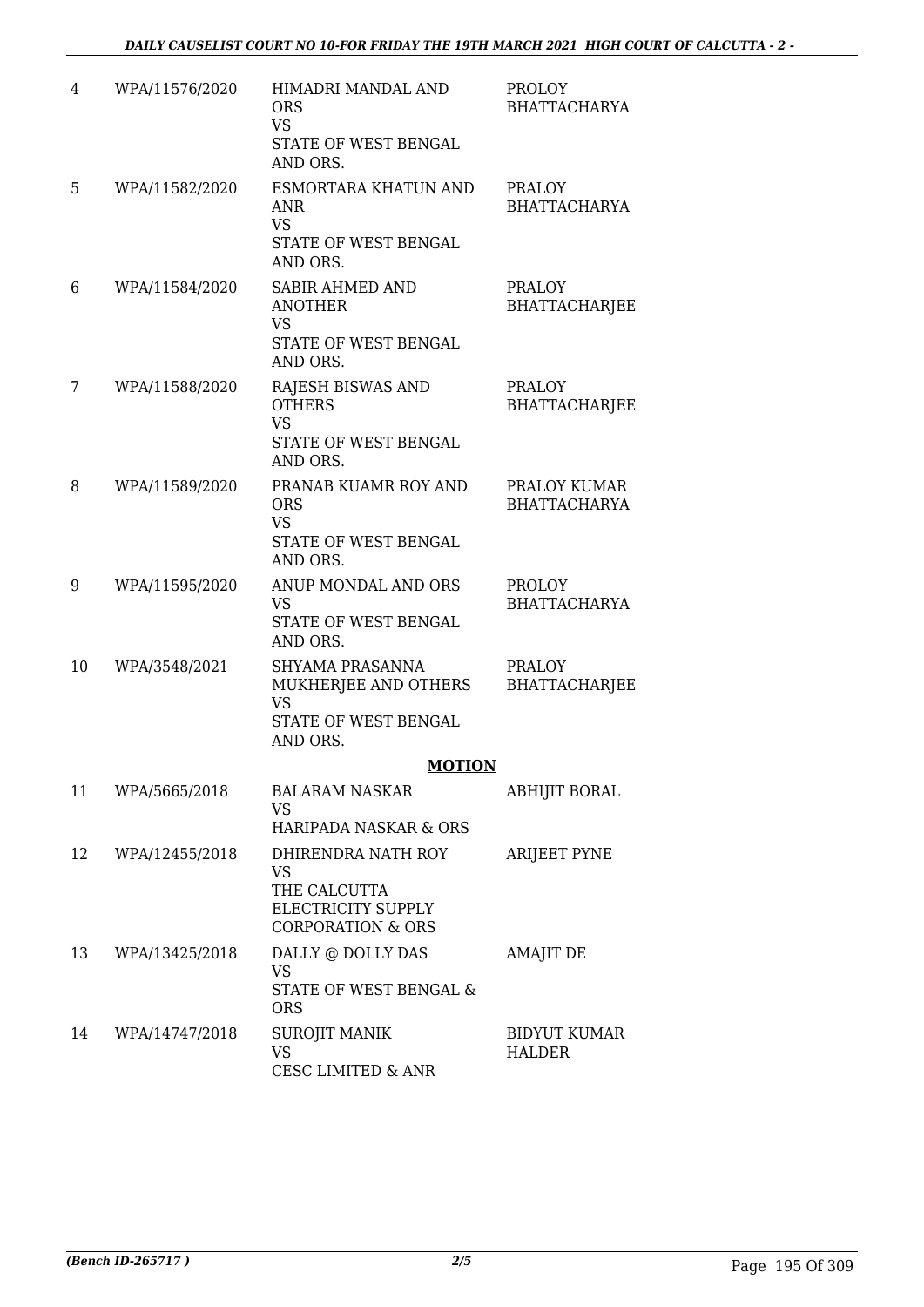| 15 | WPA/17643/2018    | <b>SUDAM SARKAR</b><br><b>VS</b><br>THE PRESIDENT, WB<br>LICENSING BOARD (ELEC.)<br>& ORS.                                                                                              | <b>IBRAHIM SHAIKH</b>                |
|----|-------------------|-----------------------------------------------------------------------------------------------------------------------------------------------------------------------------------------|--------------------------------------|
| 16 | WPA/17854/2018    | M/S DHOOM MERCANTILE<br>PRIVATE LIMITED<br>VS<br>W.B. STATE ELECTRICITY<br>DISTRIBUTION COMPANY<br>LTD. & ORS                                                                           | SUBHENDU SINGHA<br><b>ROY</b>        |
| 17 | WPA/18520/2018    | M/S. TRIRUPATI BALAJEE<br>EARTH WORK PVT LTD<br><b>VS</b><br>STATE OF WEST BENGAL &<br><b>ORS</b>                                                                                       | <b>DEBOBRATA</b><br><b>UPADHYAY</b>  |
| 18 | WPA/19610/2018    | <b>INDRAJIT DAS</b><br><b>VS</b><br>THE WBSEDCL & ORS                                                                                                                                   | <b>SOUVIK DAS</b>                    |
| 19 | WPA/561/2020      | <b>SK SAKIR HOSSAIN</b><br><b>VS</b><br>CESC LTD & ORS                                                                                                                                  | NILANJAN ADHIKARI                    |
| 20 | WPA/4949/2020     | <b>SOHINI DAS</b><br><b>VS</b><br>W.B. STATE ELECTRICITY<br>DISTRIBUTION COMPANY<br>LTD. & ORS                                                                                          | SAILENDRANATH<br><b>CHAKRABORTY</b>  |
|    | IA NO: CAN/1/2021 |                                                                                                                                                                                         |                                      |
| 21 | WPA/7165/2021     | <b>SK.SOFIKUL ISLAM</b><br><b>VS</b><br>WBSEDCL AND ORS.                                                                                                                                | <b>RINA BANERJEE</b>                 |
| 22 | WPA/7181/2021     | KRISHNA KAMALA KALI<br><b>AGRO PRODUCTS PRIVATE</b><br><b>LIMITED AND ANR</b><br><b>VS</b><br>WEST BENGAL STATE<br><b>ELECTRICITY</b><br>DISTRIBUTION COMPANY<br><b>LIMITED AND ORS</b> | <b>ABHIRUP</b><br><b>CHAKRABORTY</b> |
| 23 | WPA/7536/2021     | SK. MD. TAUSIF<br><b>VS</b><br><b>CALCUTTA ELECTRIC</b><br>SUPPLY CORPORATION<br><b>LIMITED AND OTHERS</b>                                                                              | JAHAR LAL RAY                        |
| 24 | WPA/7579/2021     | PREM CHAND JAISWAL<br>VS<br>CESC LIMITED AND ORS                                                                                                                                        | <b>SIBSANKAR</b><br>BANDYOPADHYAY    |
|    |                   | <b>SPECIALLY FIXED MATTERS</b>                                                                                                                                                          |                                      |
| 25 | WPA/5058/2008     | MAHADEB BHATTACHARYA<br><b>VS</b><br>STATE OF WEST BENGAL &<br><b>ORS</b>                                                                                                               | <b>KOUSHIK</b><br><b>CHATTERJEE</b>  |

IA NO: CAN/1/2015(Old No:CAN/8966/2015)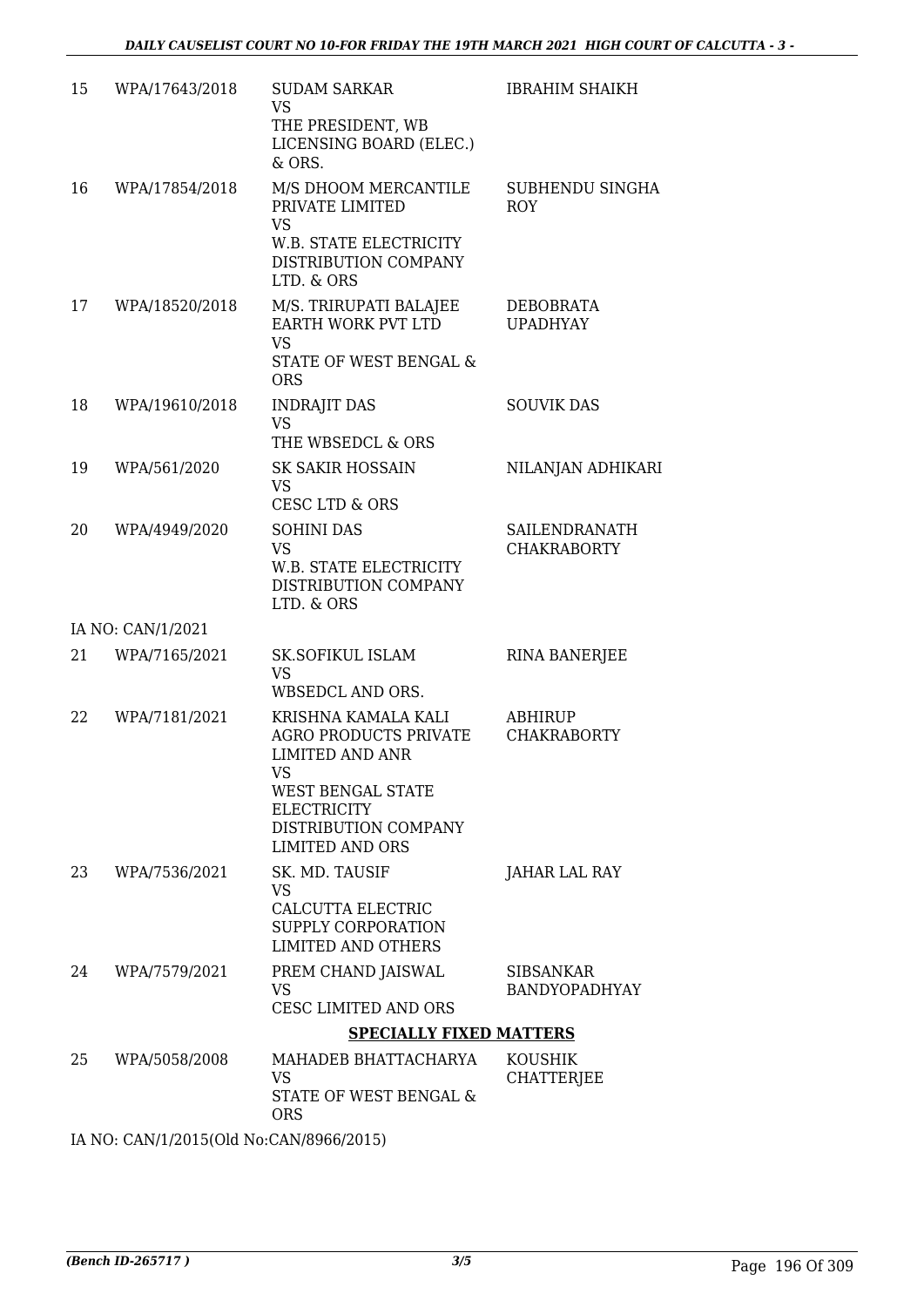| 26 | WPA/30195/2015                          | <b>HOOGHLY</b><br><b>INFRASTRUCTURE PRIVATE</b><br><b>LIMITED &amp; ANR</b><br><b>VS</b><br><b>CENTRAL PROVIDENT</b><br>FUND COMMISSIONER & | MEGHAJIT<br><b>MUKHERJEE</b>                                                              |
|----|-----------------------------------------|---------------------------------------------------------------------------------------------------------------------------------------------|-------------------------------------------------------------------------------------------|
|    |                                         | <b>ORS</b>                                                                                                                                  |                                                                                           |
| 27 | WPA/23859/2019                          | MURSHIDABAD COLLEGE<br>OF ENGINEERING AND<br>TECHNOLOGY & H.R. D &<br><b>VS</b><br>STATE OF WEST BENGAL &<br><b>ORS</b>                     | <b>HASIBUL ISLAM</b>                                                                      |
|    | IA NO: CAN/1/2021                       |                                                                                                                                             |                                                                                           |
| 28 | WPA/4168/2021                           | DEBEANJANA HARD COKE<br>PRIVATE LIMITED AND ANR<br><b>VS</b><br><b>WEST BENGAL</b><br>ELECTRICITY REGULATORY<br><b>COMMISSION AND ORS</b>   | SIDDHARTH SHROFF                                                                          |
|    |                                         | <b>CONTEMPT APPLICATION</b>                                                                                                                 |                                                                                           |
| 29 | WPCRC/95/2018<br>(Assigned)             | SOBHA RANI MAL<br><b>VS</b><br>PAWAN MEHTA & ORS                                                                                            | P. BHATACHARYYA                                                                           |
|    | wt30 WPA/2890/2016                      | SOBHA RANI MAL<br><b>VS</b><br><b>UNION OF INDIA &amp; ORS</b>                                                                              | PINGAL<br><b>BHATTACHARYYA</b>                                                            |
|    |                                         | <b>FOR HEARING</b>                                                                                                                          |                                                                                           |
| 31 | WPA/14680/2006                          | MANOJ KR. THAKUR & ORS.<br><b>VS</b><br>U.O.I.                                                                                              | MIHIR KUNDU                                                                               |
|    | No:CAN/2338/2018)                       |                                                                                                                                             | IA NO: CAN/2/2008(Old No:CAN/3819/2008), CAN/3/2008(Old No:CAN/9317/2008), CAN/5/2018(Old |
|    |                                         | 32 WPA/6536/2019 RAJ KUMAR MALL<br><b>VS</b><br>STATE OF WEST BENGAL &<br><b>ORS</b>                                                        | RUCHIKA MALL                                                                              |
|    | IA NO: CAN/6/2019(Old No:CAN/9545/2019) |                                                                                                                                             |                                                                                           |
| 33 | WPA/16220/2019                          | SHYAMA SELF HELP GROUP<br><b>VS</b><br>STATE OF WEST BENGAL &<br><b>ORS</b>                                                                 | <b>NEIL BASU</b>                                                                          |
|    |                                         | IA NO: CAN/1/2019(Old No:CAN/8953/2019), CAN/2/2019(Old No:CAN/12106/2019)                                                                  |                                                                                           |
| 34 | WPA/7702/2020                           | POWER CABLES<br><b>INDUSTRIES</b><br><b>VS</b><br><b>SHYAMA PRASAD</b><br>MUKHERJEE PORT                                                    | <b>DIPAK RANJAN</b><br>MUKHERJEE                                                          |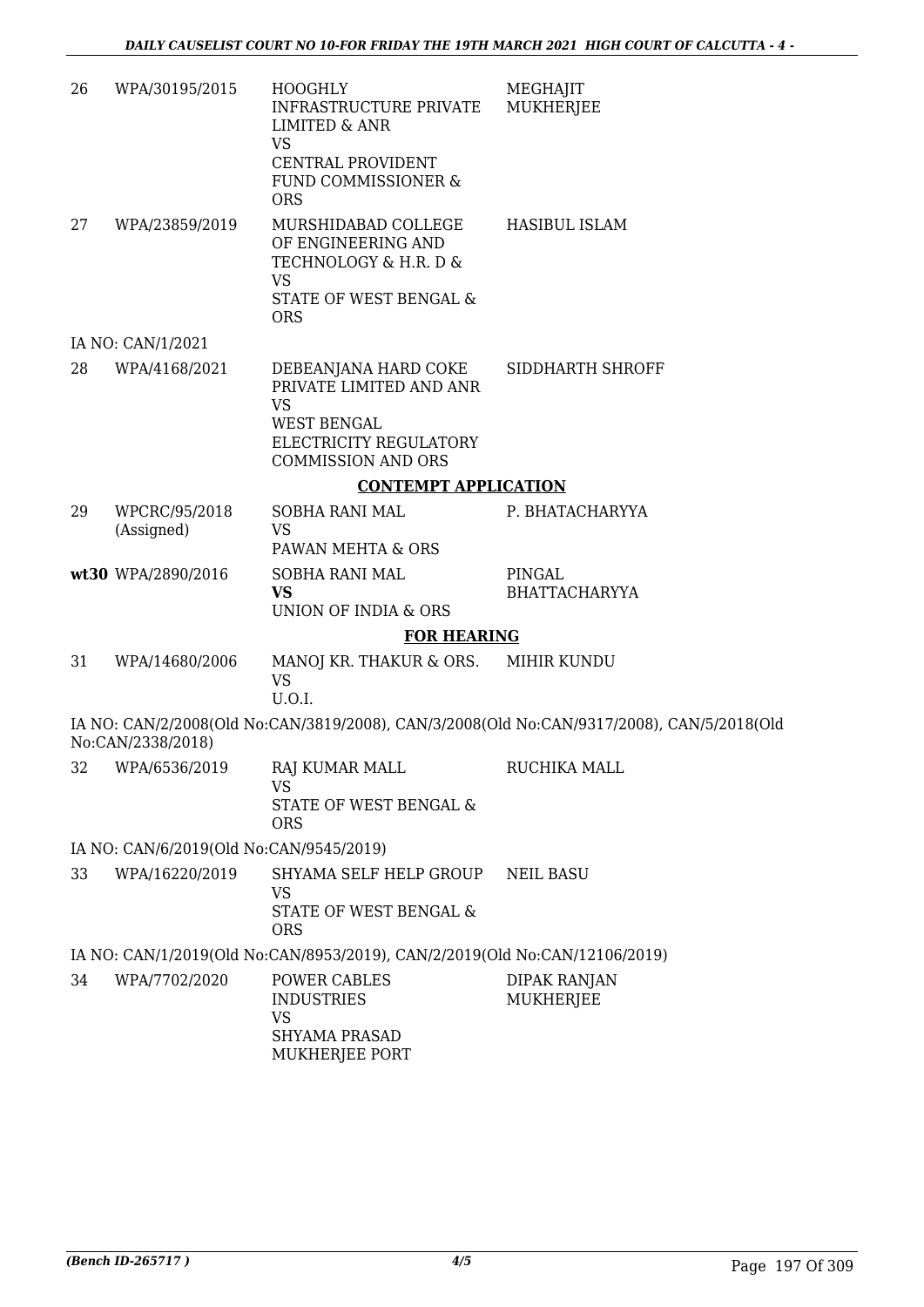| 35                                                                        | WPA/9177/2020                           | <b>M/S POWER CABLES</b><br><b>INDUSTRIES REPRESENTED</b><br>BY ITS PROPRIETOR HANS<br>RAJ PAAGRI<br><b>VS</b><br><b>SHYAMA PRASAD</b><br>MUKHERJEE PORT AND<br><b>ANOTHER</b> | <b>DIPAK RANJAN</b><br><b>MUKHERJEE</b>    |
|---------------------------------------------------------------------------|-----------------------------------------|-------------------------------------------------------------------------------------------------------------------------------------------------------------------------------|--------------------------------------------|
|                                                                           |                                         | <b>APPLICATION (MACC)</b>                                                                                                                                                     |                                            |
|                                                                           |                                         | (CLAIM CASES)                                                                                                                                                                 |                                            |
| 36                                                                        | FMA/497/2014<br>$(2PB + LCR)$           | NATIONAL INSURANCE CO.<br><b>LTD</b><br><b>VS</b><br><b>SUSMITA PAL &amp; ORS</b>                                                                                             | RAJESH SINGH                               |
|                                                                           |                                         | IA NO: CAN/2/2015(Old No:CAN/6056/2015), CAN/3/2019(Old No:CAN/11261/2019)                                                                                                    |                                            |
|                                                                           | wt37 COT/14/2015                        | <b>SUSMITA PAL &amp; ORS</b><br>VS<br>NATIONAL INSURANCE<br>COMPANY LTD. & ORS                                                                                                | <b>UDAY SANKAR</b><br><b>CHOTTOPADHYAY</b> |
| 38                                                                        | FMAT/773/2018                           | DIBENDU @ DIBYENDU<br><b>BANERJEE</b><br><b>VS</b><br>THENEW INDIA<br>ASSURANCE COMPANY LTD<br>& ORS                                                                          | A. CHAKRABORTY                             |
|                                                                           | IA NO: CAN/1/2018(Old No:CAN/5974/2018) |                                                                                                                                                                               |                                            |
| 39                                                                        | FMAT/819/2019                           | NATIOAL INSURANCE<br>COMPANY LTD.<br><b>VS</b><br>KANCHAN DEBNATH & ANR                                                                                                       | <b>SAIBALENDU</b><br><b>BHOUMIK</b>        |
|                                                                           |                                         | IA NO: CAN/1/2019(Old No:CAN/9734/2019), CAN/2/2021                                                                                                                           |                                            |
| 40                                                                        | FMA/347/2021                            | NICLTD<br><b>VS</b><br>TARIF CHOWDHURY & ANR                                                                                                                                  | P K PAHARAI                                |
| IA NO: CAN/1/2017(Old No:CAN/6431/2017), CAN/2/2019(Old No:CAN/1142/2019) |                                         |                                                                                                                                                                               |                                            |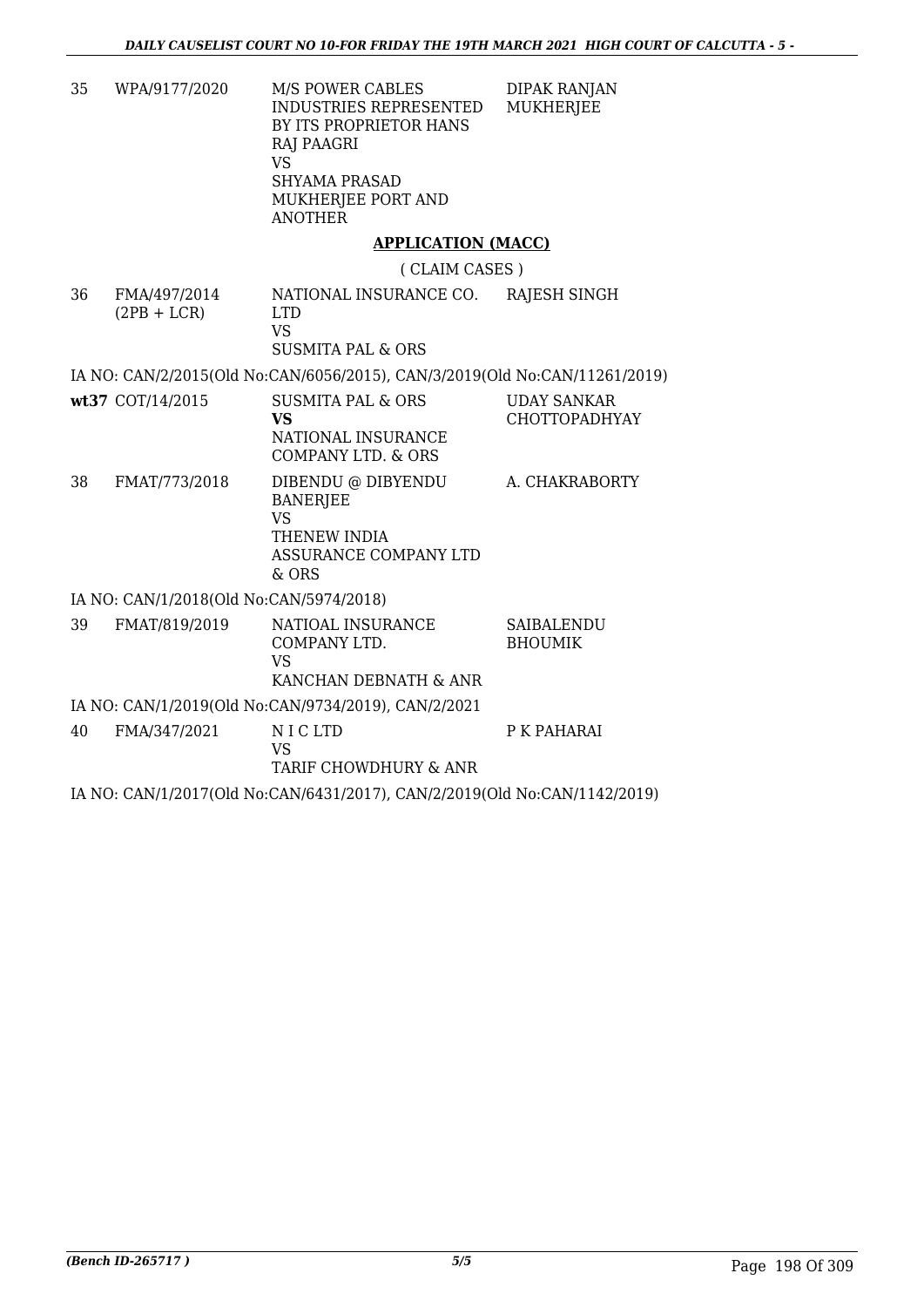

## **Appellate Side**

**DAILY CAUSELIST For Friday The 19th March 2021**

**COURT NO. 23**

#### **SINGLE BENCH (SB - X)**

**AT 10:30 AM**

#### **HON'BLE JUSTICE ARINDAM MUKHERJEE**

#### **(VIA VIDEO CONFERENCE)**

**ON AND FROM MONDAY, 1ST MARCH, 2021 - MATTERS (MOTION & HEARING) UNDER ARTICLE 226 OF THE CONSTITUTION RELATING TO MADHYAMIK SIKSHYA KENDRA UNDER GROUP - II, INCLUDING APPLICATIONS CONNECTED THERETO;**

**MATTERS (MOTION & HEARING) UNDER ARTICLE 226 OF THE CONSTITUTION OF INDIA RELATING TO CO-OPERATIVE SOCIETIES UNDER GROUP - V (EXCLUDING SERVICE MATTERS) AND APPLICATIONS CONNECTED THERETO;**

**AND**

**ON AND FROM MONDAY, 1ST MARCH, 2021 - IN ADDITION TO HIS OWN LIST, SHALL TAKE ITEM NOS.181 TO 235 FROM THE LIST DATED 1ST MARCH, 2021 OF HON'BLE JUSTICE SABYASACHI BHATTACHARYYA.**

**AND**

**ON AND FROM MONDAY, 1ST MARCH, 2021 - WILL SIT SINGLY AND TAKE ITEM NOS.236 TO 279 FROM THE LIST DATED 1ST MARCH, 2021 OF HON'BLE JUSTICE SABYASACHI BHATTACHARYYA (EXCEPT THE MATTERS WHICH ARE ALREADY DISPOSED OF OR ORDERED OTHERWISE).**

**AND**

**ON AND FROM MONDAY, 15TH MARCH, 2021 TO FRIDAY, 26TH MARCH, 2021 - IN ADDITION TO HIS OWN LIST AND DETERMINATION, WILL TAKE UP THE MATTERS RELATED TO THE LIST AND DETERMINATION OF HON'BLE JUSTICE SABYASACHI BHATTACHARYYA.**

**IF NO ONE APPEARS FOR THE PETITIONERS, THE MATTERS SHALL BE DISMISSED.** 

**PHYSICAL MENTIONING WILL BE ENTERTAINED ONLY UPON SERVICE OF NOTICE TO THE OTHERSIDE.**

**ORIGINAL SIDE MATTERS WILL BE TAKEN UP FROM 2 P.M. AFTER COMPLETION OF ORIGINAL SIDE MATTERS APPELLATE SIDE MATTERS WILL BE TAKEN UP, IF TIME PERMITS.**

**NOTE : MATTERS WILL BE TAKEN UP THROUGH PHYSICAL HEARING ONLY WHEN BOTH THE PARTIES ARE AGREED.**

#### **TO BE MENTIONED**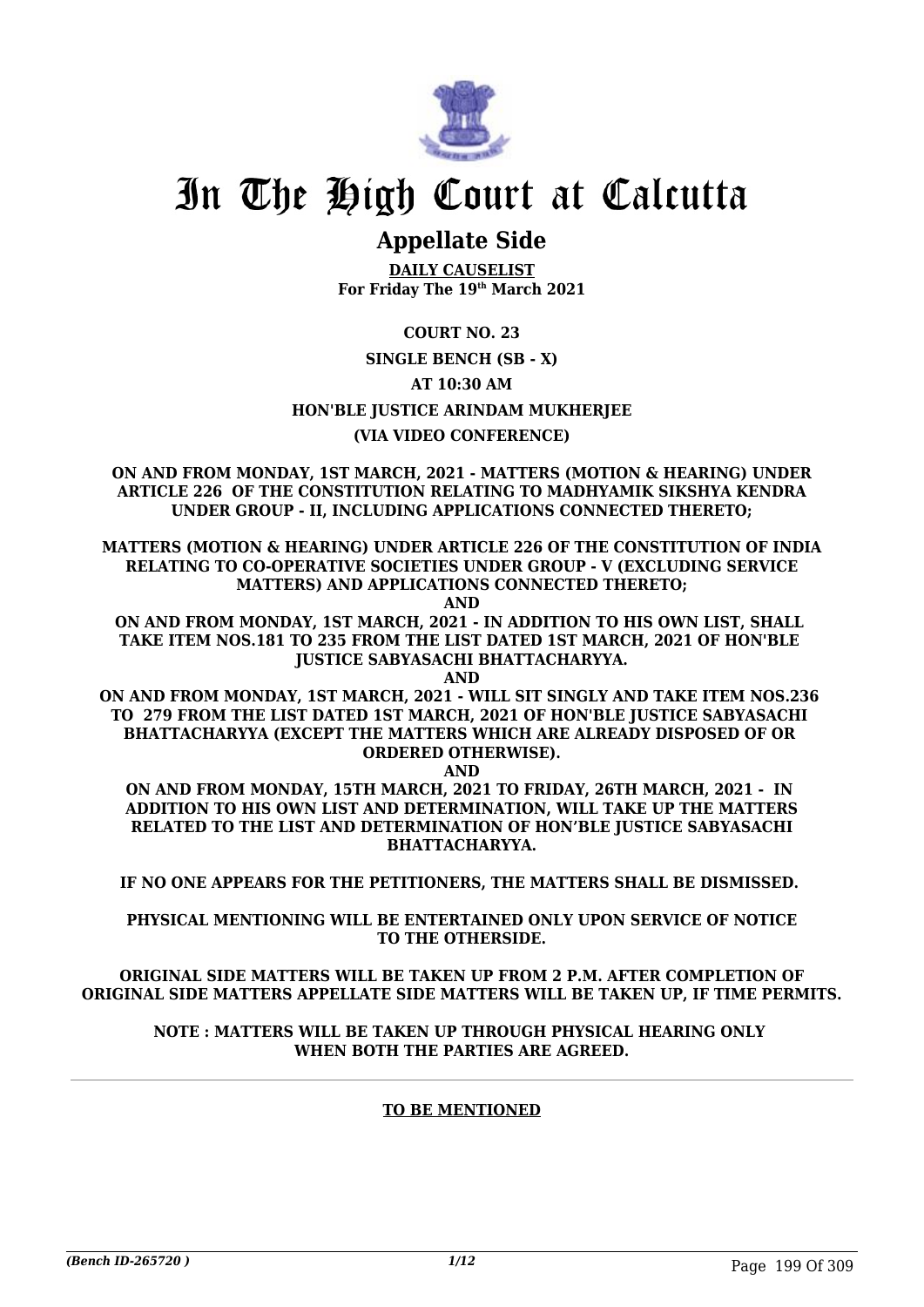| 1 | WPA/11423/2020                          | AKASH FOOD PRODUCTS<br><b>PVT LTD AND ANR</b><br><b>VS</b><br>UNION OF INDIA AND ORS.       | MOUSUMI BHOWAL                   |
|---|-----------------------------------------|---------------------------------------------------------------------------------------------|----------------------------------|
|   | IA NO: CAN/1/2021, CAN/2/2021           |                                                                                             |                                  |
| 2 | WPA/1047/2021<br>(Correction)           | <b>TANMAY MAITY</b><br>VS<br>STATE OF WEST BENGAL<br>AND ORS.                               | <b>PUNAM BASU</b>                |
|   |                                         | <b>ASSIGNED MATTERS</b>                                                                     |                                  |
| 3 | WPA/6779/2020                           | MD MOIJUDDAULA MOLLIK RIZWAN ALAM<br><b>VS</b><br>STATE OF WEST BENGAL &<br><b>ORS</b>      |                                  |
|   | IA NO: CAN/1/2020(Old No:CAN/5722/2020) |                                                                                             |                                  |
| 4 | WPA/9987/2020                           | SUBHAS CHANDRA<br><b>BHATTACHARYYA</b><br><b>VS</b><br>STATE OF WEST BENGAL<br>AND ORS.     | <b>ANINDYA HALDER</b>            |
|   |                                         | <b>APPLICATION</b>                                                                          |                                  |
| 5 | WPA/4632/2020                           | DARBARI MONDAL<br><b>VS</b><br>STATE OF WEST BENGAL &<br><b>ORS</b>                         | ANBU BINDU<br><b>CHAKRABORTY</b> |
|   | IA NO: CAN/1/2021                       |                                                                                             |                                  |
|   |                                         | <b>MOTION 1</b>                                                                             |                                  |
|   |                                         | (GROUP - V (CO -OPERATIVE)                                                                  |                                  |
| 6 | WPA/7433/2021                           | M/S K SIX INTERNATIONAL SWARNALI SAHA<br><b>VS</b><br>STATE OF WEST BENGAL<br>AND ORS.      |                                  |
| 7 | WPA/7589/2021                           | SHILA BIBI @SHILA<br>KHATUN BIBI @SHILA<br><b>BEWA</b><br><b>VS</b><br>STATE OF WEST BENGAL | DEBAISH BANERJEE                 |
|   |                                         | AND ORS.                                                                                    |                                  |
|   |                                         | <b>MOTION</b><br>(GROUP - IX RESIDUARY)                                                     |                                  |
| 8 | WPA/1712/2020                           | NETAI CHARAN GIRI                                                                           | <b>ARNAB MUKHERJEE</b>           |
|   |                                         | <b>VS</b><br>STATE OF WEST BENGAL &<br><b>ORS</b>                                           |                                  |
|   | IA NO: CAN/1/2020                       |                                                                                             |                                  |
| 9 | WPA/4025/2020                           | JYOTI KUMARI SHAW                                                                           | PRIYANKA SAHA                    |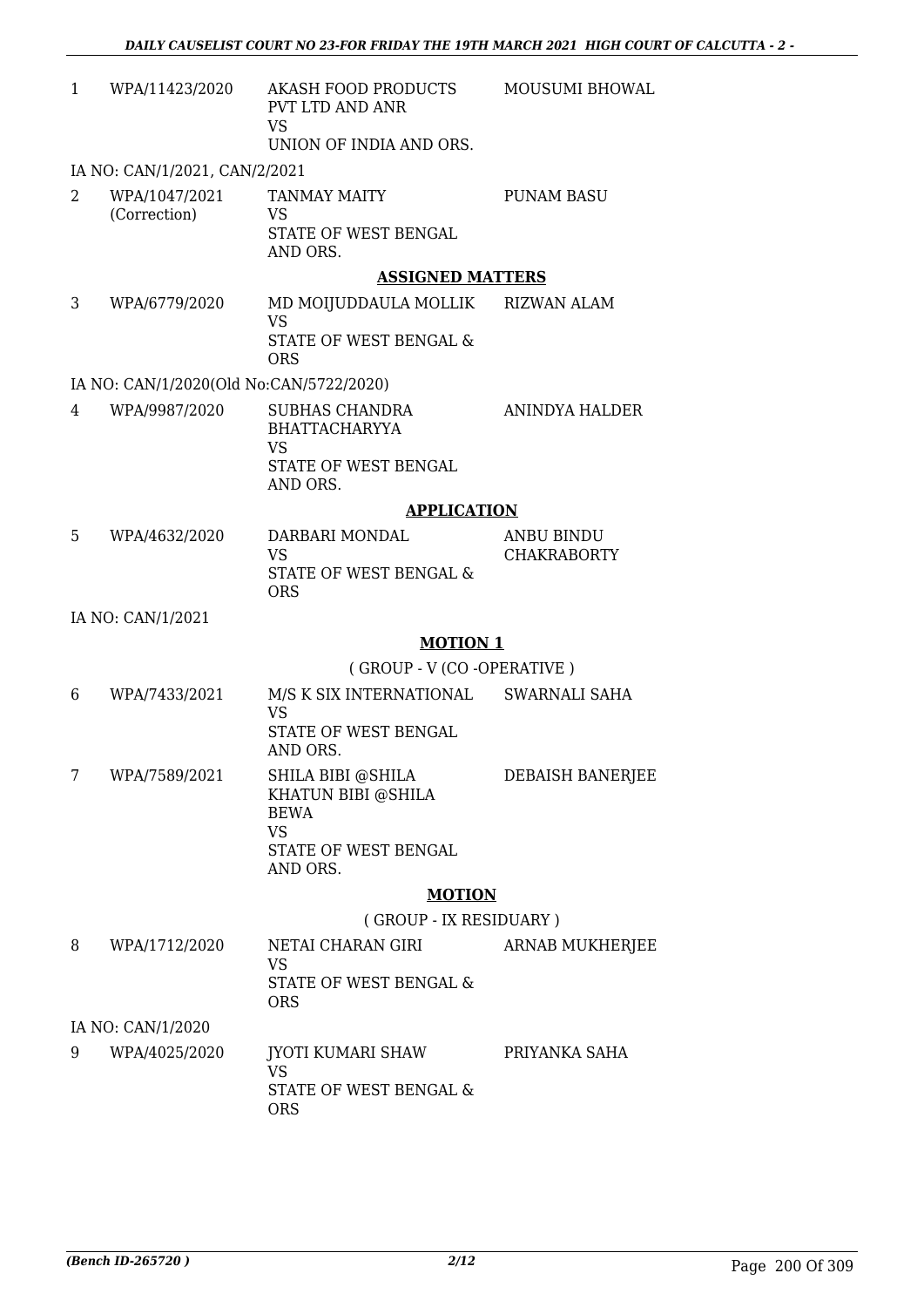| 10 | WPA/7352/2020     | JITENDRA NARAYAN RAY<br>SISHU SEVA BHAWAN REP.<br>BY HON. SECRETARY DR<br>NIHAR RANJAN GHOSH<br><b>VS</b><br>State of West Bengal     | PRITHWISH GURIA                    |
|----|-------------------|---------------------------------------------------------------------------------------------------------------------------------------|------------------------------------|
|    | IA NO: CAN/1/2020 |                                                                                                                                       |                                    |
| 11 | WPA/10594/2020    | ADITYA BIRLA FINANCE<br><b>LTD</b><br><b>VS</b><br>STATE OF WEST BENGAL<br>AND ORS.                                                   | <b>ASHOK KUMAR</b><br><b>SINGH</b> |
| 12 | WPA/10596/2020    | ADITYA BIRLA FINANCE<br><b>LTD</b><br><b>VS</b><br>STATE OF WEST BENGAL<br>AND ORS.                                                   | <b>ASHOK KUMAR</b><br><b>SINGH</b> |
| 13 | WPA/10598/2020    | ADITYA BIRLA FINANCE<br><b>LTD</b><br><b>VS</b><br>STATE OF WEST BENGAL<br>AND ORS.                                                   | <b>ASHOK KUMAR</b><br><b>SINGH</b> |
| 14 | WPA/11579/2020    | SIDDHARTHA BANERJEE<br><b>VS</b><br>UNION OF INDIA AND ORS.                                                                           | <b>VISWAN DHAR</b>                 |
| 15 | WPA/1198/2021     | DR MALABIKA<br><b>BHATTACHARJEE</b><br><b>VS</b><br><b>INTERNAL COMPLAINTS</b><br>COMMITTEE, VIVEKANANDA<br><b>COLLEGE AND OTHERS</b> | DEBASHIS BANERJEE                  |
| 16 | WPA/3157/2021     | <b>JARMAN SK</b><br><b>VS</b><br><b>STATE OF WEST BENGAL</b><br>AND ORS                                                               | PRIYAKSHI BANERJEE                 |
| 17 | WPA/3168/2021     | SK HOSSEN@BABLU<br><b>VS</b><br>STATE OF WEST BENGAL<br>AND ORS.                                                                      | PRIYAKSHI BANERJEE                 |
| 18 | WPA/3476/2021     | A. K. GHOSH AND SONS<br>INFRASTRUCTURE PRIVATE<br><b>LIMITED AND ANR</b><br><b>VS</b><br>CENTRAL BANK OF INDIA<br><b>AND ORS</b>      | ASHIS KUMAR<br>MUKHERJEE           |
| 19 | WPA/4598/2021     | SONARPUR PROGOTIR<br>PATHE AND ANOTHER<br><b>VS</b><br>STATE OF WEST BENGAL<br>AND ORS.                                               | SUBRATA SARKAR                     |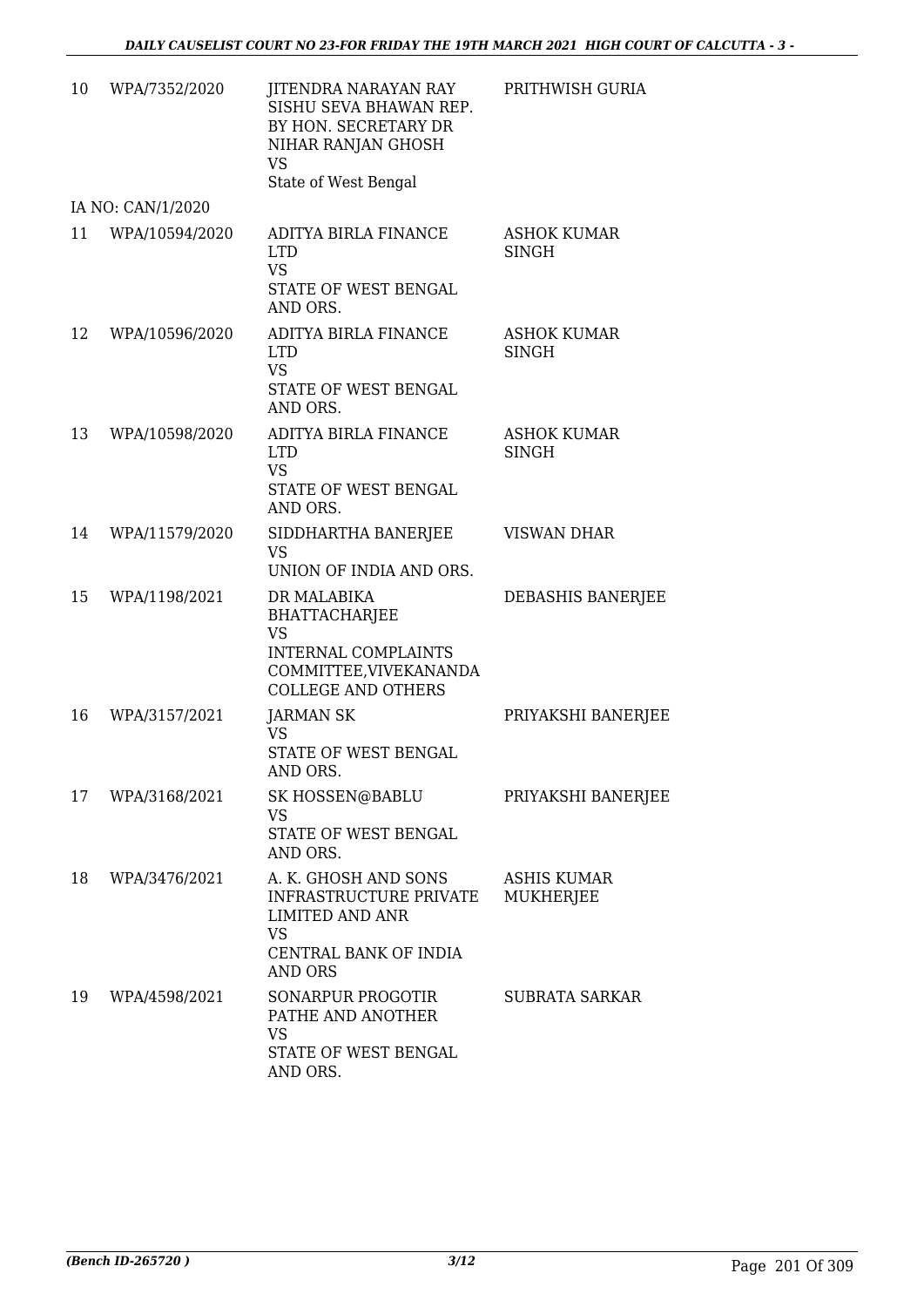| 20 | WPA/4845/2021 | KNIGHT RIDERS SPORTS<br>PRIVATE LIMITED<br><b>VS</b><br>ADJUDICATING AUTHORITY<br>PMLA AND ORS   | <b>AYUSH JAIN</b>                     |
|----|---------------|--------------------------------------------------------------------------------------------------|---------------------------------------|
| 21 | WPA/4851/2021 | SUSHAMA MONDAL AND<br><b>OTHERS</b><br><b>VS</b>                                                 | <b>SAMRAT</b><br><b>CHOUDHURY</b>     |
|    |               | STATE OF WEST BENGAL<br>AND ORS.                                                                 |                                       |
| 22 | WPA/5222/2021 | UPENDRA NATH MANDAL<br>AND ANR<br><b>VS</b><br>STATE OF WEST BENGAL<br>AND ORS.                  | DILIP KUMAR SADHU                     |
| 23 | WPA/5242/2021 | AMIT KUMAR SAHA<br><b>VS</b><br>STATE OF WEST BENGAL<br>AND ORS.                                 | <b>GOPAL MONADAL</b>                  |
| 24 | WPA/5475/2021 | PRASHANT JAISWAL<br><b>VS</b><br><b>STATE OF WEST BENGAL</b><br>AND ORS.                         | ANJAN<br>BHATTACHARYYA                |
| 25 | WPA/5535/2021 | PARTHA PRATIM MONDAL<br><b>VS</b><br>STATE OF WEST BENGAL<br>AND ORS.                            | <b>ARUP NATH</b><br>BHATTACHARYYA     |
| 26 | WPA/5551/2021 | <b>MALAY GHOSH</b><br><b>VS</b><br>STATE OF WEST BENGAL<br>AND ORS.                              | <b>DEBASISH</b><br><b>CHATTERJEE</b>  |
| 27 | WPA/5565/2021 | <b>M.P CONSTRUCTION</b><br><b>VS</b><br>THE PASCHIMANCHAL<br>UNNAAYAN PARISHAD AND<br><b>ORS</b> | KAKALI DUTTA                          |
| 28 | WPA/5590/2021 | UTTAM BHAKTA<br><b>VS</b><br>STATE OF WEST BENGAL<br>AND ORS.                                    | <b>ASIF SOHAIL</b><br><b>TARAFDAR</b> |
| 29 | WPA/5694/2021 | <b>SEKH RABIAL</b><br><b>VS</b><br>STATE OF WEST BENGAL<br>AND ORS.                              | LIPIKA NATH                           |
| 30 | WPA/5729/2021 | SUBHAS CHATTERJEE AND<br><b>ANR</b><br><b>VS</b><br>STATE OF WEST BENGAL<br>AND ORS.             | KAKALI DUTTA                          |
| 31 | WPA/5831/2021 | <b>SK.ALI HAIDER</b><br><b>VS</b><br>STATE OF WEST BENGAL<br>AND ORS.                            | SAMRAT<br><b>CHOUDHURY</b>            |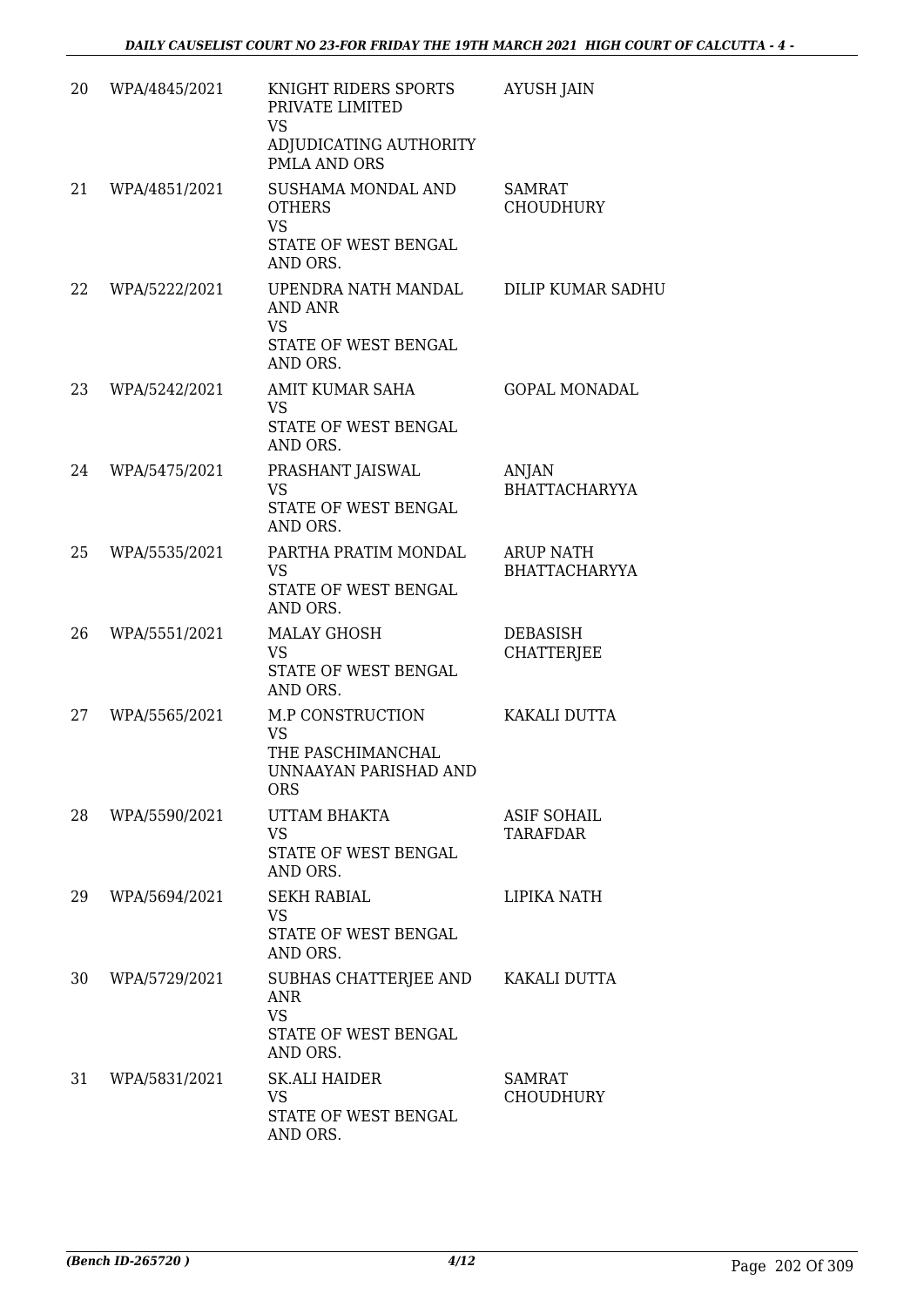| 32 | WPA/5854/2021 | HARIPADA MULA<br><b>VS</b><br>THE STATE OF WEST<br><b>BENGAL AND ORS</b>                   | <b>BHASKAR HUTAIT</b>                 |
|----|---------------|--------------------------------------------------------------------------------------------|---------------------------------------|
| 33 | WPA/6005/2021 | <b>BANK OF BARODA</b><br><b>VS</b><br>STATE OF WEST BENGAL<br>AND ORS.                     | <b>SUDEEP PAL</b><br><b>CHOUDHURI</b> |
| 34 | WPA/6252/2021 | PRABHANJAN JANA<br><b>VS</b><br>STATE OF WEST BENGAL<br>AND ORS.                           | SK. SAHJAHAN ALI                      |
| 35 | WPA/6279/2021 | M/S. THERMO - GEN<br><b>VS</b><br>UNION OF INDIA AND ORS.                                  | <b>SURASRI BAIDYA</b>                 |
| 36 | WPA/6478/2021 | SUBHAJIT MAITY<br><b>VS</b><br>INDIAN OIL CORPORATION<br>LIMITED AND ORS.                  | <b>SOURABH SUNDAR</b><br><b>SHEE</b>  |
| 37 | WPA/6483/2021 | SUMAN MONDAL AND ORS<br><b>VS</b><br>STATE OF WEST BENGAL<br>AND ORS.                      | <b>SATYENDRA</b><br><b>AGARWAL</b>    |
| 38 | WPA/6485/2021 | LATIFUDDIN MONDAL<br><b>VS</b><br>STATE OF WEST BENGAL<br>AND ORS.                         | <b>SOUMA SUBHRA RAY</b>               |
| 39 | WPA/6497/2021 | RAJAT KUMAR DE AND<br><b>OTHERS</b><br><b>VS</b><br>STATE OF WEST BENGAL<br>AND ORS.       | MAHABOOB AHMED                        |
| 40 | WPA/6501/2021 | SHIBAJI MODAK<br><b>VS</b><br><b>BANGIYA GRAMIN VIKASH</b><br><b>BANK AND OTHERS</b>       | <b>HIMANGSHU GHOSH</b>                |
| 41 | WPA/6503/2021 | SAFIKULMOLLA ALIAS<br>SAFIKUL ISLAM MOLLA<br><b>VS</b><br>STATE OF WEST BENGAL<br>AND ORS. | PARTHA<br><b>CHAKRABORTY</b>          |
| 42 | WPA/6505/2021 | <b>MINTU BISWAS</b><br><b>VS</b><br><b>BANGIYA GRAMIN VIKASH</b><br><b>BANK AND OTHERS</b> | <b>HIMANGSHU GHOSH</b>                |
| 43 | WPA/6508/2021 | <b>SK.NURUL ISLAM</b><br><b>VS</b><br>STATE OF WEST BENGAL<br>AND ORS.                     | <b>GAZI FARUQUE</b><br><b>HOSSAIN</b> |
| 44 | WPA/6514/2021 | UTTAM MAJUMDER<br><b>VS</b><br>STATE OF WEST BENGAL<br>AND ORS.                            | SREYA<br><b>CHAKRABORTY</b>           |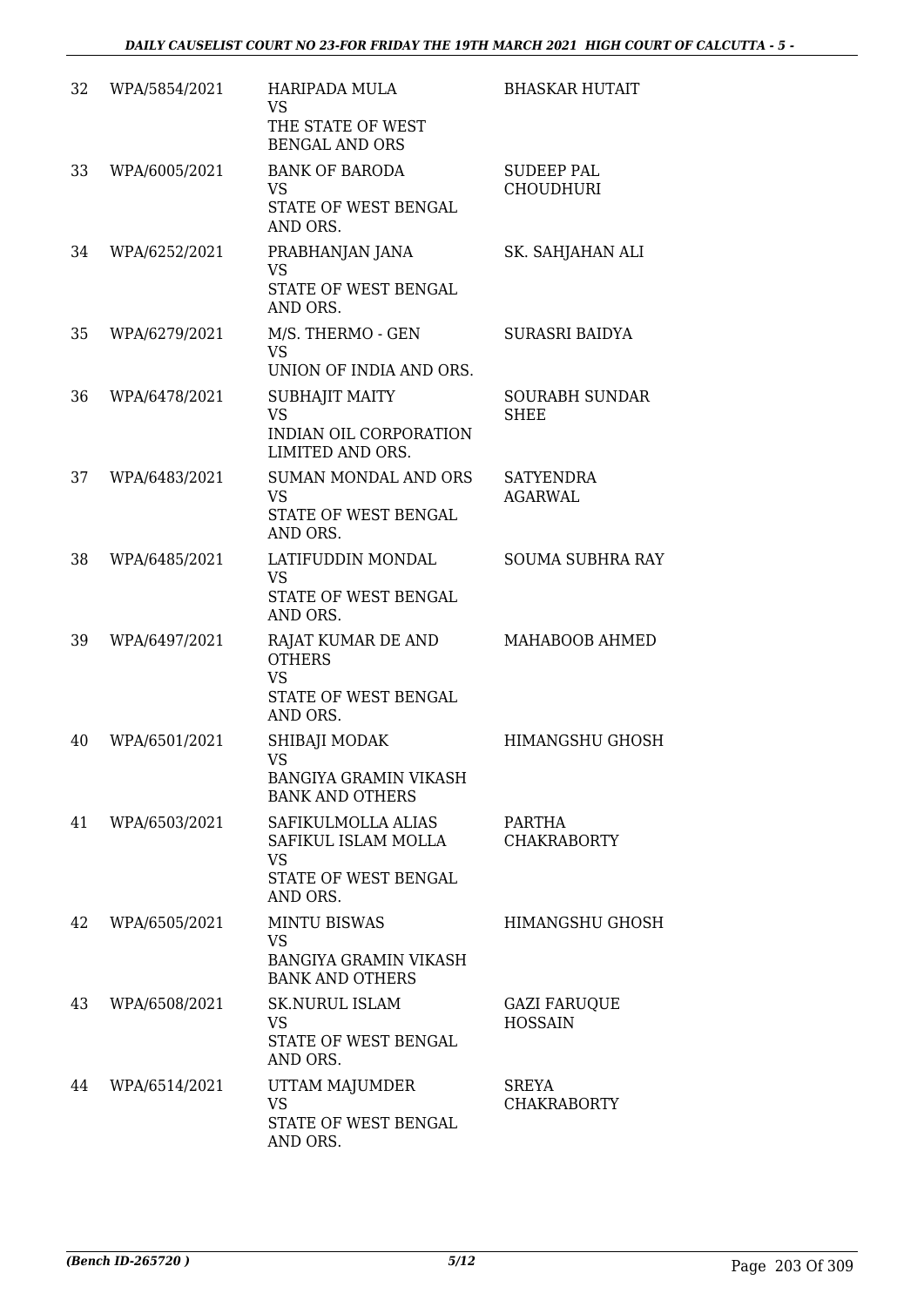| 45 | WPA/6516/2021 | <b>JAYANTA INDRA</b><br><b>VS</b><br>STATE OF WEST BENGAL<br>AND ORS.                   | SOUMYA BANERJEE                    |
|----|---------------|-----------------------------------------------------------------------------------------|------------------------------------|
| 46 | WPA/6533/2021 | <b>GOLAM MASUD AND ORS</b><br><b>VS</b><br>STATE OF WEST BENGAL<br>AND ORS.             | MD. ABDUS SALAM                    |
| 47 | WPA/6549/2021 | <b>MALAY MONDAL</b><br><b>VS</b><br>STATE OF WEST BENGAL<br>AND ORS.                    | <b>GOPAL CHANDRA</b><br><b>ROY</b> |
| 48 | WPA/6565/2021 | SADHAN CHANDRA MODAK<br><b>VS</b><br>STATE OF WEST BENGAL<br>AND ORS.                   | <b>SOURAV MUKHERJEE</b>            |
| 49 | WPA/6583/2021 | NIMAI SANTRA<br>@NIMAICHARAN SANTRA<br><b>VS</b><br>STATE OF WEST BENGAL<br>AND ORS.    | SUBHAS CHANDRA<br><b>SAHA</b>      |
| 50 | WPA/6589/2021 | SANTINATH KHOTEL<br><b>VS</b><br>STATE OF WEST BENGAL<br>AND ORS.                       | PANCHANAN HAJRA                    |
| 51 | WPA/6591/2021 | ABDUL HARAN MONDAL<br><b>AND ORS</b><br><b>VS</b><br>STATE OF WEST BENGAL<br>AND ORS.   | <b>JAHANGIR BADSHA</b>             |
| 52 | WPA/6593/2021 | ZAMIRUDDIN MALLICK<br><b>VS</b><br>STATE OF WEST BENGAL<br>AND ORS.                     | SK. MD.<br><b>ANWARULLAH</b>       |
| 53 | WPA/6610/2021 | <b>AZIMA KHATUN</b><br>VS.<br>STATE OF WEST BENGAL<br>AND ORS.                          | RAMWSWAR SINHA                     |
| 54 | WPA/6688/2021 | <b>SUMIT KUMAR DAS</b><br><b>VS</b><br>STATE OF WEST BENGAL<br>AND ORS.                 | PRADIP PAUL                        |
| 55 | WPA/6752/2021 | KRISHNA GOPAL SAHU<br><b>VS</b><br>STATE OF WEST BENGAL<br>AND ORS.                     | <b>GITASHREE MISTRY</b>            |
| 56 | WPA/6756/2021 | NASIMA WARSI MOLLAH<br><b>VS</b><br>STATE OF WEST BENGAL<br>AND ORS.                    | TANUSHREE<br><b>CHOWDHURY</b>      |
| 57 | WPA/6759/2021 | UAL INDUSTRIES LTD<br><b>VS</b><br>WEST BENGAL POWER DEV.<br><b>CORPORATION AND ORS</b> | VIKRAM WADHERA                     |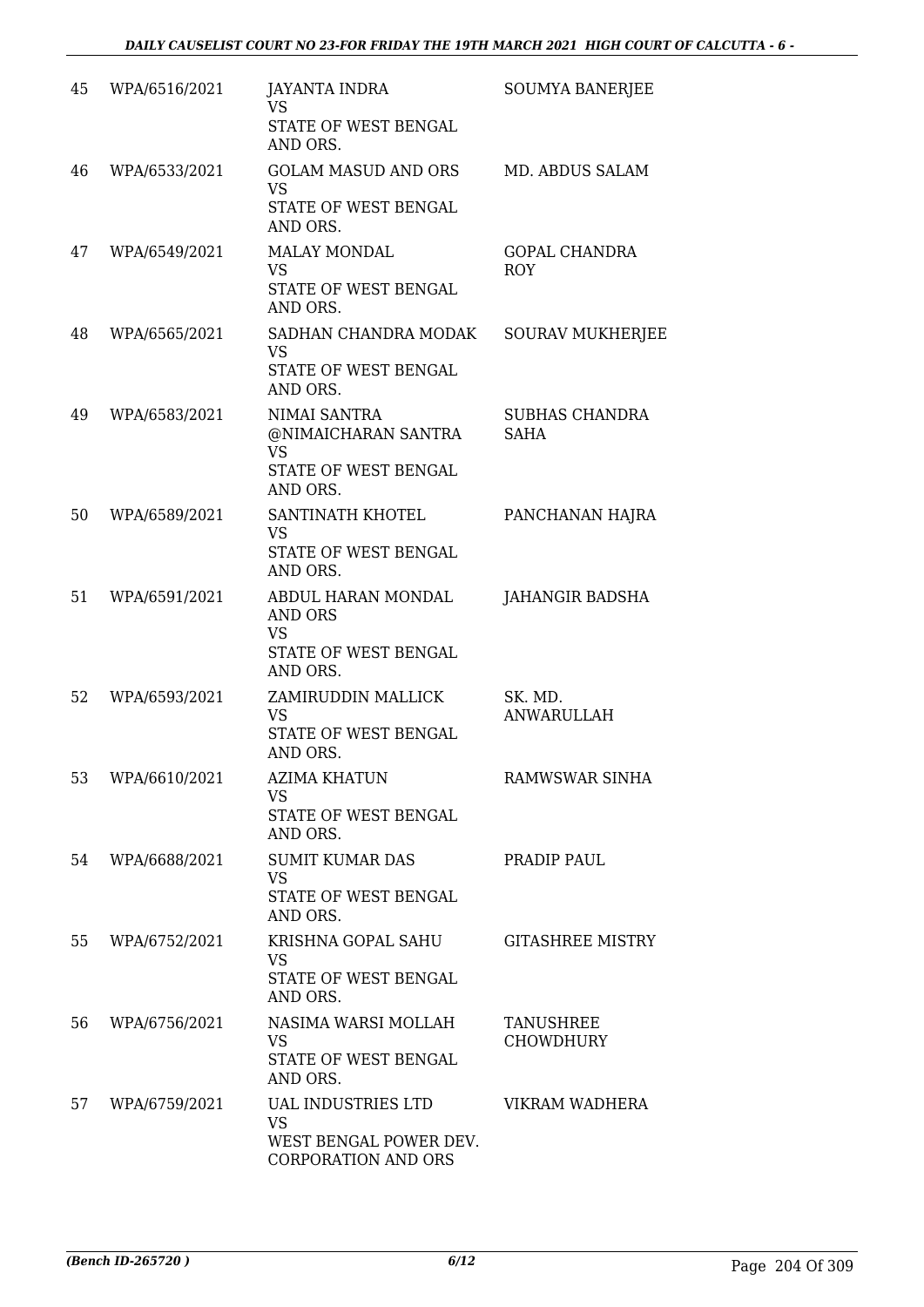| 58 | WPA/6795/2021 | <b>DULALI GHOSH</b><br><b>VS</b><br>STATE OF WEST BENGAL<br>AND ORS.                                                                          | <b>ARUP KUMAR</b><br><b>BHOWMICK</b> |
|----|---------------|-----------------------------------------------------------------------------------------------------------------------------------------------|--------------------------------------|
| 59 | WPA/6813/2021 | SANTOSH KUMAR MONDAL<br><b>VS</b>                                                                                                             | KAZI SAJJAD ALAM                     |
| 60 | WPA/6816/2021 | <b>UCO BANK AND ORS</b><br><b>SEKH SADRUL</b><br><b>VS</b><br>UCO BANK AND ORS                                                                | KAZI SAJJAD ALAM                     |
| 61 | WPA/6819/2021 | SEKH SELIM BADSHA<br><b>VS</b><br><b>UCO BANK AND ORS</b>                                                                                     | KAZI SAJJAD ALAM                     |
| 62 | WPA/6820/2021 | KRIPA SINDHU GORAI<br><b>VS</b><br>UCO BANK AND ORS                                                                                           | KAZI SAJJAD ALAM                     |
| 63 | WPA/6821/2021 | <b>ANNU DAS</b><br><b>VS</b><br>STATE OF WEST BENGAL<br>AND ORS.                                                                              | <b>AKASHDEEP</b><br><b>MUKHERJEE</b> |
| 64 | WPA/6879/2021 | <b>MANIK SAIN</b><br><b>VS</b><br><b>EASTERN COALFIELDS</b><br><b>LIMITED</b>                                                                 | NIRMALENDU<br><b>GANGULY</b>         |
| 65 | WPA/6892/2021 | <b>BASUDEV DUTTA AND ORS</b><br><b>VS</b><br>REGISTRAR OF FIRMS,<br><b>SOCIETIES AND NON</b><br>TRADING CORPORATIONS,<br>WEST BENGAL AND ORS. | <b>CHANDAN KUMAR</b><br><b>SAHA</b>  |
| 66 | WPA/6923/2021 | <b>SK SAHAJAN</b><br><b>VS</b><br>STATE OF WEST BENGAL<br>AND ORS.                                                                            | <b>SOURAV MUKHERJEE</b>              |
| 67 | WPA/6934/2021 | <b>ARIJIT MUKHERJEE</b><br><b>VS</b><br>STATE OF WEST BENGAL<br>AND ORS.                                                                      | <b>MITUL</b><br><b>CHAKRABORTY</b>   |
| 68 | WPA/6969/2021 | <b>GOURANGA MAITY</b><br><b>VS</b><br>STATE OF WEST BENGAL<br>AND ORS.                                                                        | SATADAL SOVAN<br><b>HALDER</b>       |
| 69 | WPA/7014/2021 | CHAINA SANNYASI<br><b>VS</b><br>STATE OF WEST BENGAL<br>AND ORS.                                                                              | PRASANTA KR.<br>PAKRASHI             |
| 70 | WPA/7050/2021 | <b>BISWANATH SAHA</b><br><b>VS</b><br>PUNJAB NATIONAL BANK<br><b>AND OTHERS</b>                                                               | <b>NEIL BASU</b>                     |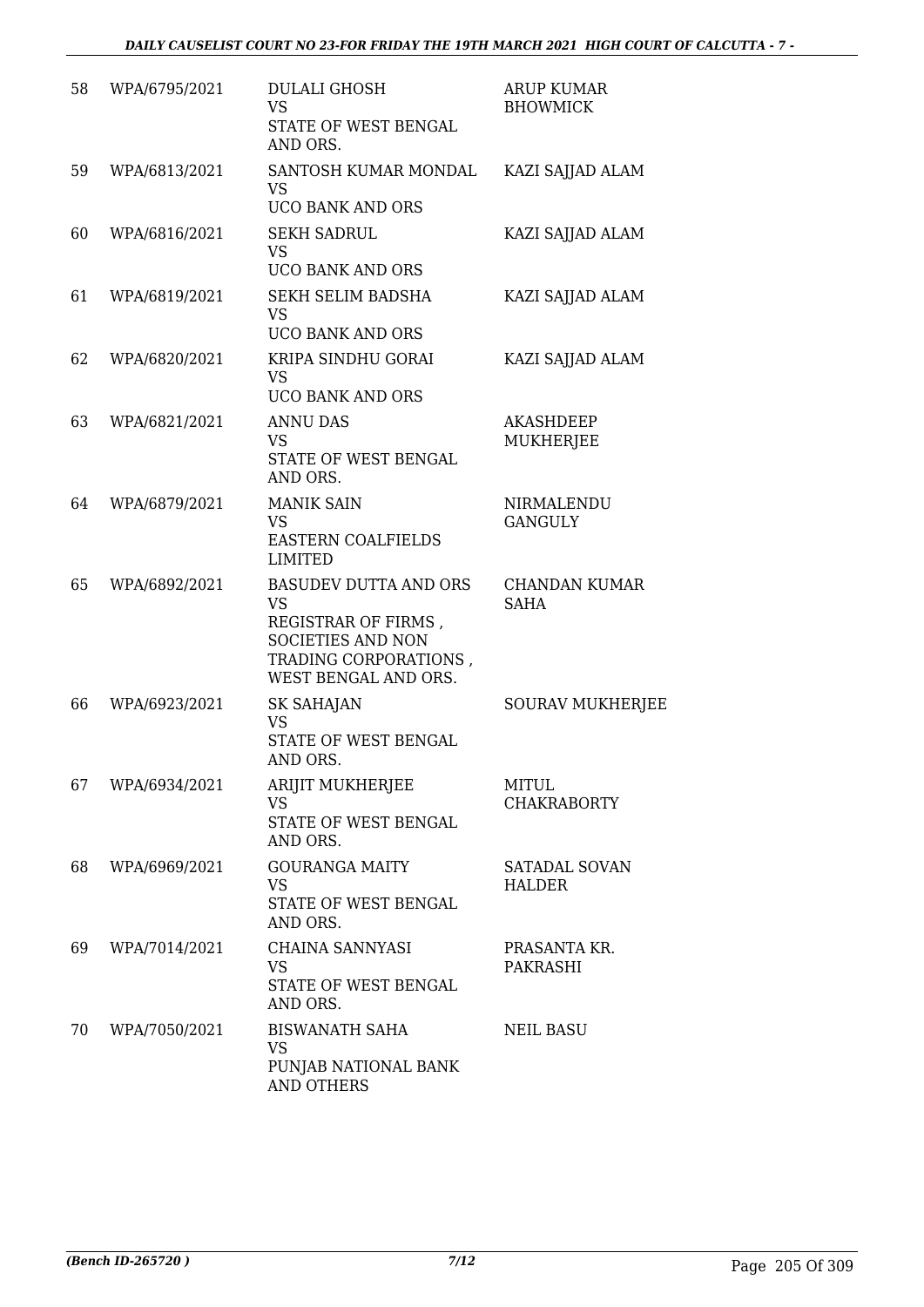| 71 | WPA/7060/2021 | MINOR HRISHITA GHOSH<br>REPRESENTED BY HER<br><b>FATHER SUSANTA GHOSH</b><br>VS<br>STATE OF WEST BENGAL<br>AND ORS. | <b>ANIL KUMAR</b><br><b>CHATTOPADHYAYA</b> |
|----|---------------|---------------------------------------------------------------------------------------------------------------------|--------------------------------------------|
| 72 | WPA/7079/2021 | ANANDA GOPAL MANDAL<br><b>VS</b><br>STATE OF WEST BENGAL<br>AND ORS.                                                | SAMIRAN MANDAL                             |
| 73 | WPA/7084/2021 | RAJESH MUKHERJEE AND<br><b>ORS</b><br><b>VS</b><br><b>WEST BENGAL STATE</b><br>ELECTION COMMISSION                  | SASTHI CHARAN<br>DHARA                     |
| 74 | WPA/7114/2021 | <b>ARUN KUMAR</b><br><b>VISHWAKARMA</b><br><b>VS</b><br>CENTRAL BANK OF INDIA<br><b>AND OTHERS</b>                  | NILANJAN ADHIKARI                          |
| 75 | WPA/7117/2021 | <b>SUBRATA GHOSH</b><br><b>VS</b><br>PUNJAB AND SINDH BANK<br><b>AND ANOTHER</b>                                    | <b>SARAADA PRASAD</b><br><b>RAY</b>        |
| 76 | WPA/7120/2021 | MADAN GOPAL SAHA<br><b>VS</b><br>DY. CHIEF LABOUR<br>COMMISSIONER (CENTRAL)<br><b>AND ORS</b>                       | <b>RAJIV KUMAR</b>                         |
| 77 | WPA/7133/2021 | MOHANLAL GHOSH<br><b>VS</b><br>STATE OF WEST BENGAL<br>AND ORS.                                                     | <b>SWETA SAHA</b>                          |
| 78 | WPA/7140/2021 | <b>SUBRATA DAS</b><br>VS<br>STATE OF WEST BENGAL<br>AND ORS.                                                        | Omar Faruk Gazi                            |
| 79 | WPA/7152/2021 | ADARSH JHUNJHUNWALA<br><b>VS</b><br>UNION BANK OF INDIA AND<br><b>ORS</b>                                           | VISWARUP ACHARYA                           |
| 80 | WPA/7161/2021 | <b>MANASI CHOUDHURY</b><br><b>VS</b><br>STATE OF WEST BENGAL<br>AND ORS.                                            | Kausik Biswas                              |
| 81 | WPA/7169/2021 | SUJAY RANJAN SANTRA<br><b>VS</b><br>UNION OF INDIA AND ORS.                                                         | <b>SOMESH KUMAR</b><br>GHOSH               |
| 82 | WPA/7184/2021 | <b>SUKDEB PATRA</b><br><b>VS</b><br>STATE OF WEST BENGAL<br>AND ORS.                                                | ANUP DASGUPTA                              |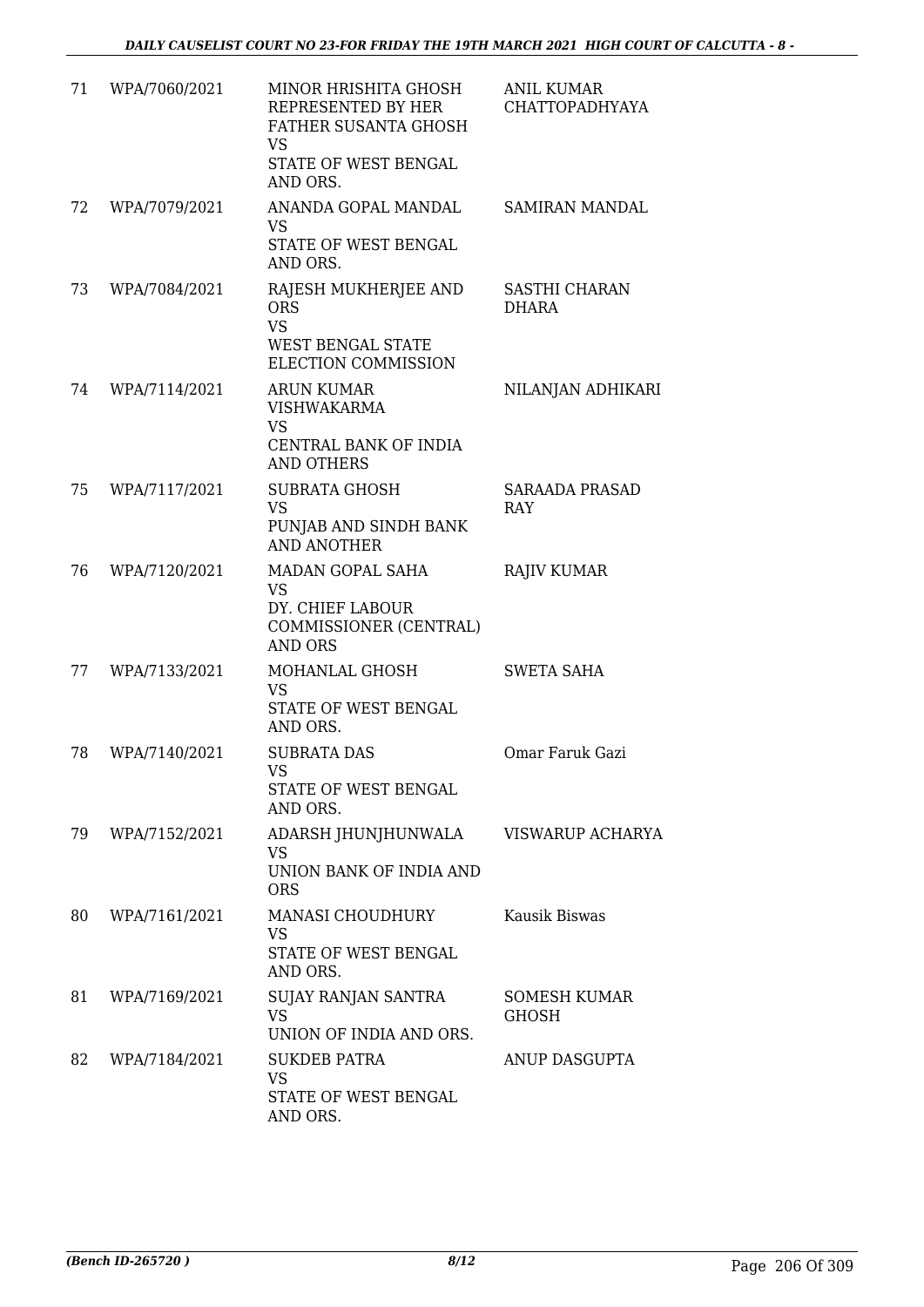| 83 | WPA/7187/2021 | BANK OF INDIA AND ANR.<br>VS<br>STATE OF WEST BENGAL<br>AND ORS.                                                                      | <b>ABHISEK PANDA</b>                 |
|----|---------------|---------------------------------------------------------------------------------------------------------------------------------------|--------------------------------------|
| 84 | WPA/7189/2021 | BANK OF INDIA NAD ANR.<br><b>VS</b><br>STATE OF WEST BENGAL<br>AND ORS.                                                               | ABHISEK PANDA                        |
| 85 | WPA/7206/2021 | <b>GITA YADAV</b><br><b>VS</b><br>STATE OF WEST BENGAL<br>AND ORS.                                                                    | <b>SAMIR ROY</b><br><b>CHOWDHURY</b> |
| 86 | WPA/7215/2021 | STATE BANK OF INDIA AND<br><b>ANOTHER</b><br><b>VS</b><br>STATE OF WEST BENGAL<br>AND ORS.                                            | DEBASHIS SARKAR                      |
| 87 | WPA/7224/2021 | <b>SAGORA BIBI AND ANR</b><br><b>VS</b><br>STATE OF WEST BENGAL<br>AND ORS.                                                           | MD. ALI MANSOOR                      |
| 88 | WPA/7230/2021 | AMALESH KUMAR LAYEK<br><b>VS</b><br>STATE OF WEST BENGAL<br>AND ORS.                                                                  | <b>ALOTRIYA</b><br><b>MUKHERJEE</b>  |
| 89 | WPA/7250/2021 | ANTARCTICA LTD AND ANR<br><b>VS</b><br>UNION OF INDIA AND ORS.                                                                        | <b>MUDRIKA KHAITAN</b>               |
| 90 | WPA/7255/2021 | DR. AMARNATH DAS<br><b>VS</b><br>THE ELECTION COM. OF<br><b>INDIA AND ORS.</b>                                                        | PRADIP KR. GHOSH                     |
| 91 | WPA/7263/2021 | <b>GOUR MOHAN MOHAPATRA</b><br><b>VS</b><br><b>STATE OF WEST BENGAL</b><br><b>AND ANOTHER</b>                                         | ASIS<br><b>BHATTACHARYYA</b>         |
| 92 | WPA/7290/2021 | SHYAMAL CHANDRA DOLAI<br><b>VS</b><br>STATE OF WEST BENGAL<br>AND ORS.                                                                | TARAKNATH JAISWAL                    |
| 93 | WPA/7295/2021 | LIPIKA GIRI DAS<br><b>VS</b><br>STATE OF WEST BENGAL<br>AND ORS.                                                                      | <b>SREYA</b><br><b>CHAKRABORTY</b>   |
| 94 | WPA/7299/2021 | SITALIA SARBOJANIN<br><b>SHREE HARIMANDIR</b><br>WELFARE TRUST AND<br><b>ANOTHER</b><br><b>VS</b><br>STATE OF WEST BENGAL<br>AND ORS. | UTTAM BANERJEE                       |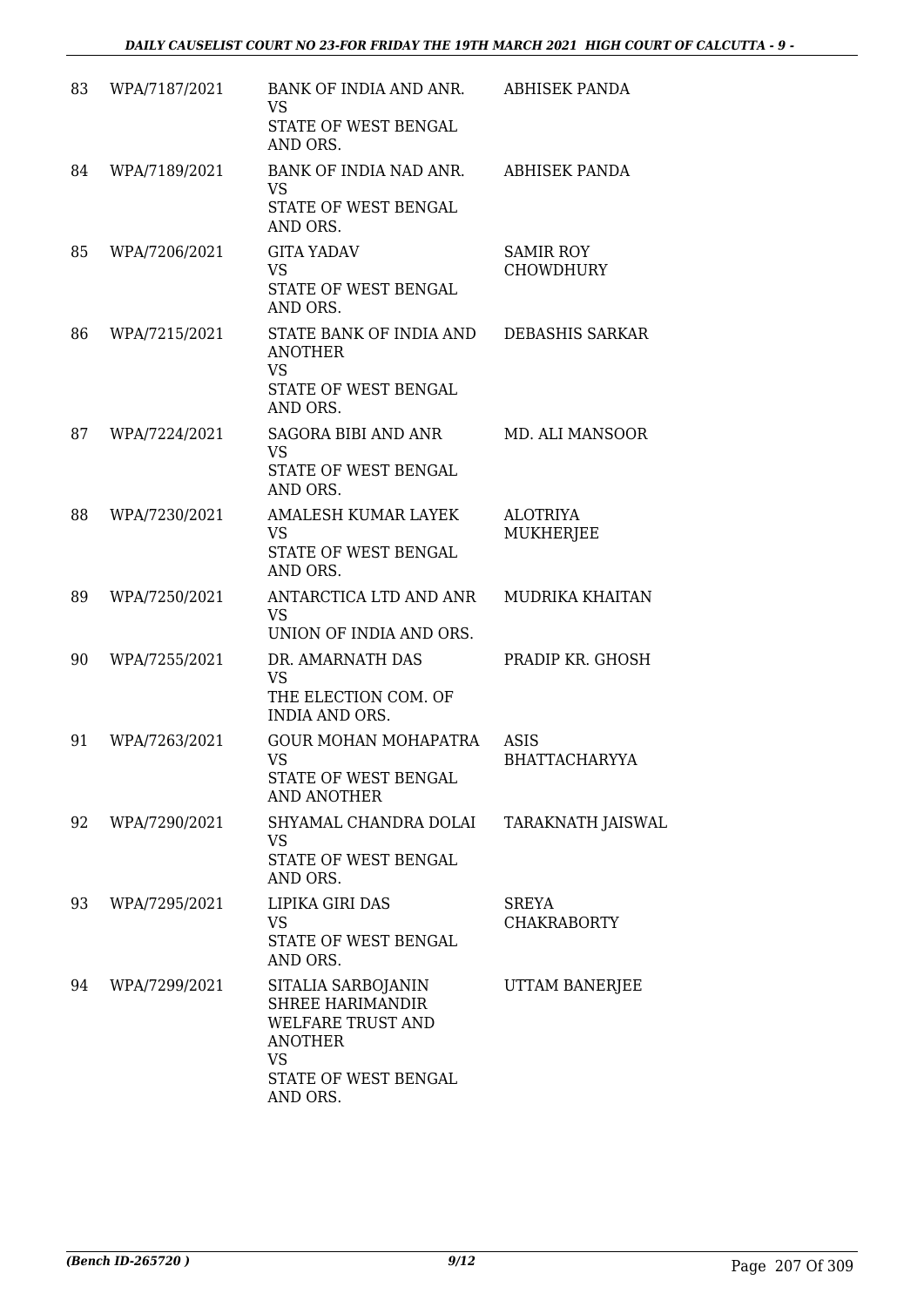| 95 | WPA/7301/2021     | KHABIR ALI KHAN AND<br>ANR.<br>VS<br>STATE OF WEST BENGAL<br>AND ORS.                                                                   | <b>MANIKA SARKAR</b>                   |
|----|-------------------|-----------------------------------------------------------------------------------------------------------------------------------------|----------------------------------------|
| 96 | WPA/7303/2021     | LALBABA ENTERPRISE<br>VS<br>INDIAN OIL CORPORATION<br>AND ORS.                                                                          | <b>AMAJIT DE</b>                       |
| 97 | WPA/7305/2021     | MANJULA BHATTACHARJEE<br><b>VS</b><br>THE STATE OF WEST<br><b>BENGAL AND ORS</b>                                                        | <b>SUMITAVA</b><br><b>CHAKRABORTY</b>  |
| 98 | WPA/7306/2021     | SOURAV PAL AND OTHERS<br><b>VS</b><br>THE ELECTION<br><b>COMMISSION OF INDIA</b><br><b>AND OTHERS</b>                                   | SIRSENDU SINHA<br><b>ROY</b>           |
| 99 | WPA/7309/2021     | SOUVIK CHATTERJEE AND<br><b>OTHERS</b><br><b>VS</b><br>THE ELECTION<br><b>COMMISSION OF INDIA</b><br><b>AND OTHERS</b>                  | SIRSENDU SINHA<br><b>ROY</b>           |
|    | 100 WPA/7314/2021 | DR. MANAS KUMAR GHOSH<br>AND OTHERS<br><b>VS</b><br>THE ELECTION<br><b>COMMISSION OF INDIA</b><br><b>AND OTHERS</b>                     | SIRSENDU SINHA<br><b>ROY</b>           |
|    | 101 WPA/7315/2021 | RELIANCE PROJECTS AND<br>PROPERTY MANAGEMENT<br><b>SERVICES LTD</b><br><b>VS</b><br>DISTRICT MAGISTRATE AND<br><b>COLLECTOR AND ORS</b> | TRIDIB BOSE                            |
|    | 102 WPA/7334/2021 | RABINDRA NATH BANERJEE<br>VS<br>STATE OF WEST BENGAL<br>AND ORS.                                                                        | <b>DILIP KUMAR</b><br>SHYAMAL          |
|    | 103 WPA/7339/2021 | <b>ELEAS SARDAR</b><br>VS<br>STATE OF WEST BENGAL<br>AND ORS.                                                                           | <b>GOLAM KARIM</b><br><b>CHOWDHURY</b> |
|    | 104 WPA/7342/2021 | <b>BASUDEV DUTTA</b><br>VS<br>STATE OF WEST BENGAL<br>AND ORS.                                                                          | Sourav Chatterjee                      |
|    | 105 WPA/7344/2021 | TAPASHI BAKSHI AND ORS.<br>VS<br>STATE OF WEST BENGAL<br>AND ORS.                                                                       | DEBARSHI BRAHMA                        |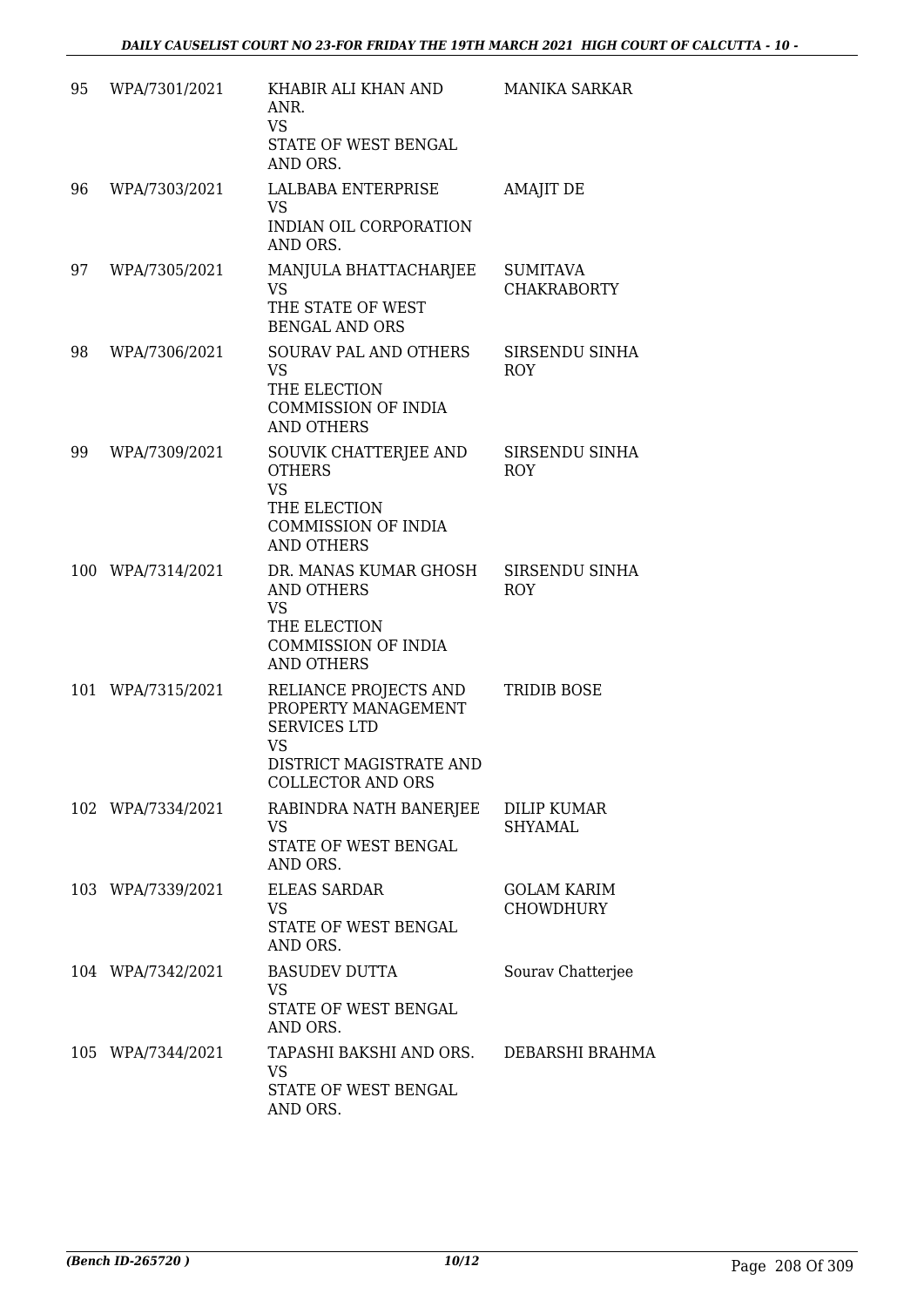| 106 WPA/7378/2021 | MD. MOFIZUDDIN GAZI<br><b>VS</b><br>STATE OF WEST BENGAL<br>AND ORS.                                                    | <b>SYED ARIF AHMED</b>                 |
|-------------------|-------------------------------------------------------------------------------------------------------------------------|----------------------------------------|
| 107 WPA/7404/2021 | IQ CITY FOUNDATION AND ALAKANANDA DAS<br><b>ANR</b><br><b>VS</b><br>STATE OF WEST BENGAL                                |                                        |
| 108 WPA/7412/2021 | AND ORS.<br>BONGAON, CENTRAL CO-<br>OPERATIVE MARKETING<br>SOCIETY LIMITED AND ANR<br><b>VS</b><br>STATE OF WEST BENGAL | <b>SURYANEEL DAS</b>                   |
| 109 WPA/7435/2021 | AND ORS.<br>KOUSTAV PANDA AND<br><b>ANOTHER</b><br><b>VS</b><br>STATE OF WEST BENGAL<br>AND ORS.                        | <b>TARAPADA DAS</b>                    |
| 110 WPA/7449/2021 | <b>BIBHAS NASKAR</b><br><b>VS</b><br>STATE OF WEST BENGAL<br>AND ORS.                                                   | <b>INDRAKANT JHA</b>                   |
| 111 WPA/7461/2021 | DEBTOSH DAS AND ANR.<br><b>VS</b><br>UCO BANK AND ORS.                                                                  | <b>SRIKANTA PAUL</b>                   |
| 112 WPA/7470/2021 | AUDIT (CATEGORY-I)<br><b>ASSOCIATION (CIVIL)</b><br>OFFICE OF PAG<br><b>VS</b><br>UNION OF INDIA AND ORS.               | RAJIB RAY                              |
| 113 WPA/7472/2021 | <b>MANIK LAL MAITY</b><br><b>VS</b><br>STATE OF WEST BENGAL<br>AND ORS.                                                 | <b>BHASKAR CHANDRA</b><br><b>MANNA</b> |
| 114 WPA/7492/2021 | YES BANK LIMITED AND<br><b>ANOTHER</b><br><b>VS</b><br>STATE OF WEST BENGAL<br>AND ORS.                                 | <b>SAYAK RANJAN</b><br><b>GANGULY</b>  |
| 115 WPA/7513/2021 | MOHAN CHANDRA SANTRA<br>AND OTHERS<br><b>VS</b><br>STATE OF WEST BENGAL<br>AND ORS.                                     | <b>SNEHASIS JANA</b>                   |
| 116 WPA/7534/2021 | KALIPADA MONDAL<br>VS.<br>STATE OF WEST BENGAL<br>AND ORS.                                                              | <b>SANDIP DAS</b>                      |
| 117 WPA/7580/2021 | SOMNATH DAS AND ANR<br><b>VS</b><br>STATE OF WEST BENGAL<br>AND ORS.                                                    | PRABIR KUMAR<br><b>GHOSH</b>           |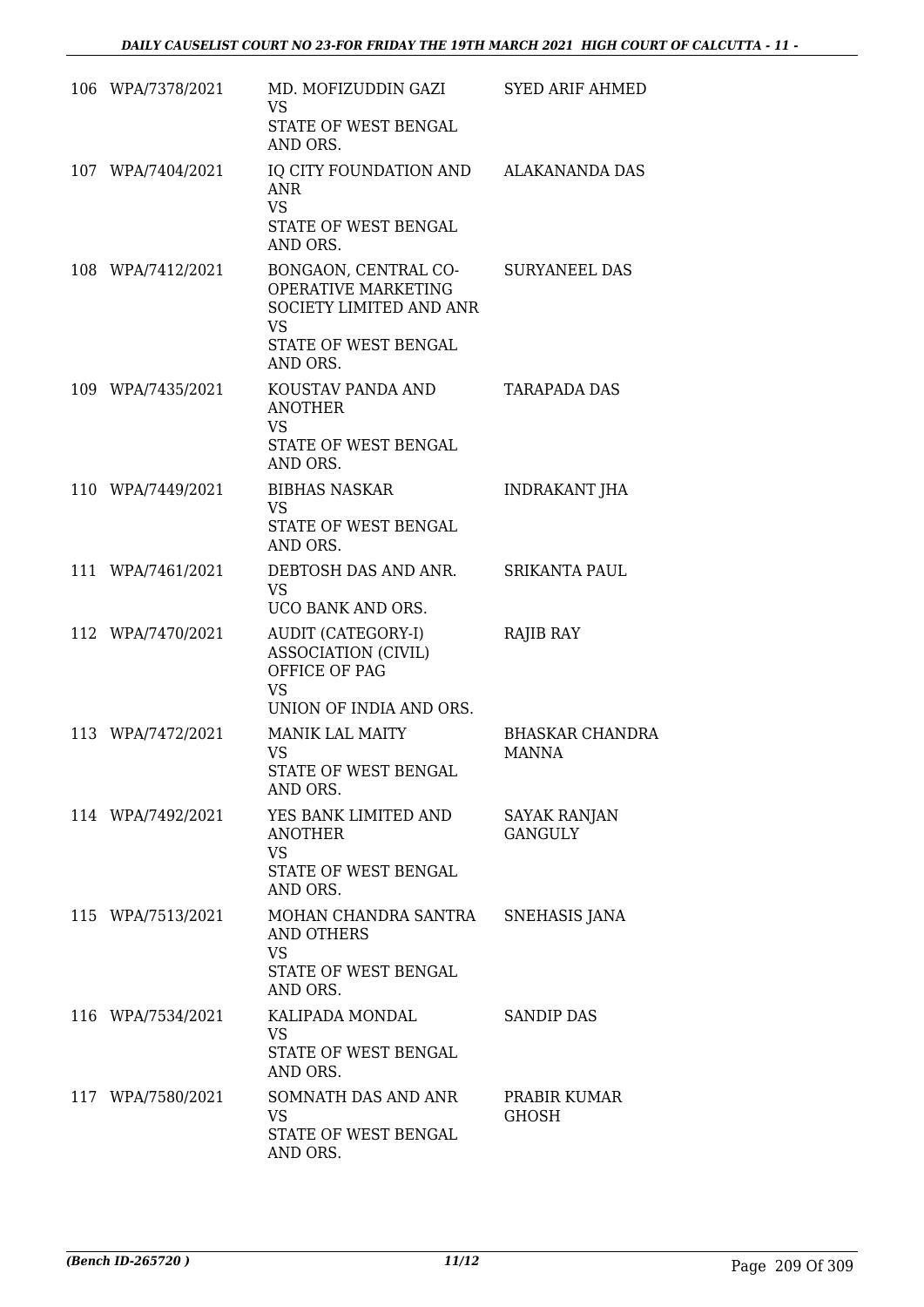| 118 WPA/7585/2021 | KAUSAR ALI DHALI<br>VS.<br>STATE OF WEST BENGAL<br>AND ORS.                                              | KAZI SAFIULLAH                 |
|-------------------|----------------------------------------------------------------------------------------------------------|--------------------------------|
| 119 WPA/7643/2021 | M/S AMA INDUSTRIES<br>PRIVATE LIMITED AND<br><b>ANOTHER</b><br>VS<br>UNION OF INDIA AND<br><b>OTHERS</b> | <b>ABIR LAL</b><br>CHAKRABORTI |
| 120 WPA/7690/2021 | KOUSHIK BHATTACHARJEE RATUL GHOSH<br>AND ORS<br>VS.<br>STATE OF WEST BENGAL<br>AND ORS.                  |                                |
|                   | <b>FOR HEARING</b>                                                                                       |                                |
| 121 WPA/5583/2019 | RASHID ALAM ALIAS<br><b>GABBAR</b>                                                                       | LOKESH SHARMA                  |
|                   | VS.<br>THE DY GENERAL &<br><b>INSPECTOR GENERAL OF</b><br>CORRECTIONAL<br><b>SERVI&amp;ANR</b>           |                                |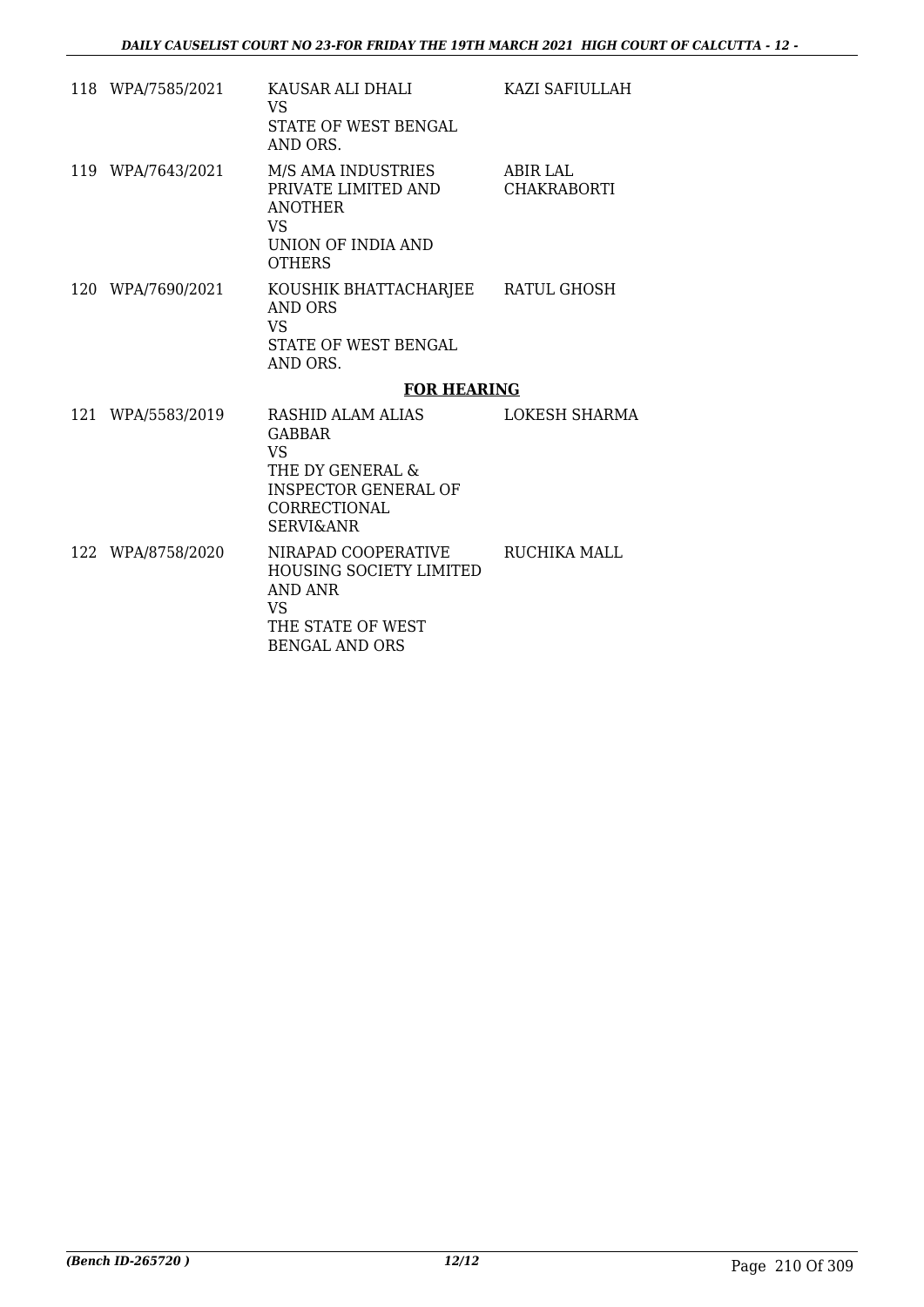

#### **Appellate Side**

**DAILY CAUSELIST For Friday The 19th March 2021**

**COURT NO. 18 SINGLE BENCH (SB - XI) AT 10:30 AM HON'BLE JUSTICE BISWAJIT BASU (VIA VIDEO CONFERENCE)**

**ON AND FROM MONDAY, 22ND FEBRUARY, 2021 ROSTER NOTIFIED ON 8TH JANUARY, 2021 IS MODIFIED TO THE FOLLOWING EXTENT:-** 

**MATTERS (MOTION & HEARING) UNDER ARTICLE 226 OF THE CONSTITUTION RELATING TO MADRASAH EDUCATION UNDER GROUP II AND APPLICATIONS CONNECTED THERETO;**

**MATTERS (MOTION & HEARING) UNDER ARTICLE 226 OF THE CONSTITUTION RELATING TO APPOINTMENT AND SERVICE CONDITION OF PARA TEACHERS UNDER GROUP II AND APPLICATIONS CONNECTED THERETO;**

**ADMISSION AND HEARING OF CIVIL REVISION APPLICATIONS AND APPLICATIONS UNDER ARTICLE 227 OF THE CONSTITUTION OF INDIA ARISING OUT OF TESTAMENTARY, EJECTMENT / EVICTION SUITS AND PUBLIC PREMISES (UNAUTHORISED OCCUPANTS) ACT, 1971 INCLUDING APPLICATIONS CONNECTED THERETO.** 

**MATTERS (MOTION & HEARING) UNDER ARTICLE 226 OF THE CONSTITUTION OF INDIA RELATING TO LAND UNDER GROUP I INCLUDING APPLICATIONS CONNECTED THERETO.** 

**NOTE: MATTERS WILL BE TAKEN UP THROUGH PHYSICAL HEARING ONLY WHEN BOTH THE PARTIES ARE AGREED.**

**SPECIAL NOTE : 1. CONTESTED APPLICATION WILL BE TAKEN UP ON EVERY WEDNESDAY AND FRIDAY.**

**2. WRIT HEARING MATTERS WILL BE TAKEN UP ON EVERY THURSDAY.** 

**3. MENTIONING FOR INCLUSION IN THE LIST WILL NOT BE ENTERTAINED FOR THE TIME BEING.**

**SPL. NOTE: ON 19.03.2021, AFTER 'TO BE MENTIONED', 'NEW MOTION', ITEM NOS. 60,62 & 64 WILL BE TAKEN UP TILL 1 P.M., IF NOT EXHAUSTED EARLIER, THEREAFTER, 'CONTESTED APPLICATION' AND 'WRIT HEARING' MATTERS WILL BE TAKEN UP, FOLLOWED BY 'MOTION', IF TIME PERMITS.**

|   |                                   | <b>TO BE MENTIONED</b>                                                            |                       |
|---|-----------------------------------|-----------------------------------------------------------------------------------|-----------------------|
| 1 | WPA/6857/2021                     | HIMANSHU SHEKHAR<br><b>VS</b><br>UNIVERSITY OF CALCUTTAAND ORS                    | ANAD JHA              |
|   |                                   | <b>CIVIL NEW MOTION</b>                                                           |                       |
| 2 | CO/511/2020<br>[NO CAVEAT]        | ROY GEORGE MATOSH<br>VS<br>M/S. ANANTALAL BAIJNATH & ANR.                         | JUTHI BANERJEE        |
| 3 | CO/411/2021<br>[ NO CAVEAT ]      | CENTRAL ARYA ROAD TRANSPORT<br>VS<br>SAROJ THAKUR AND ANR                         | DEBABRATA ROY         |
| 4 | CO/535/2021<br><b>[NO CAVEAT]</b> | <b>SAROJ THAKAR</b><br><b>VS</b><br>CENTRAL ARYA ROAD TRANSPORT<br><b>AND ANR</b> | <b>SK. OMAR SARIF</b> |
| 5 | CO/549/2021<br>[WITH CAVEAT]      | A.N. JOHN PVT LTD<br><b>VS</b><br>L.I.C.I. AND ANR                                | MANWENDRA SINGH YADAV |
| 6 | CO/639/2021<br><b>[NO CAVEAT]</b> | PINTU DAS<br><b>VS</b><br>CHABI MUKIHERJEE                                        | <b>TANASRI SUR</b>    |
| 7 | CO/652/2021<br><b>[NO CAVEAT]</b> | <b>ALOKA SARKAR</b><br>VS.<br>ANTONY TAPAS DUTTA                                  | SOUNAK BHATTACHARYA   |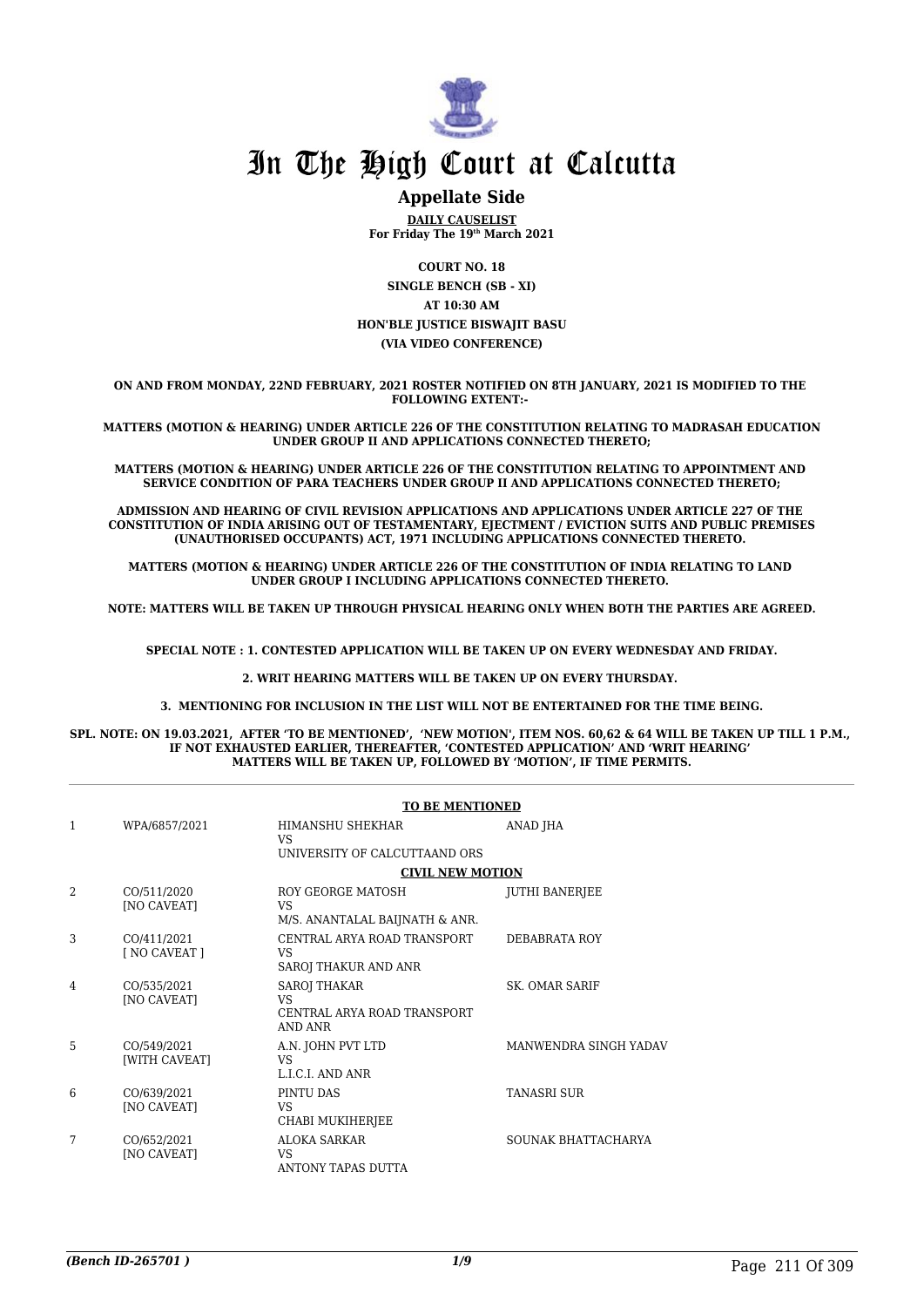| 8  | CO/665/2021<br>[NO CAVEAT]        | SAMIR DEY AND ORS<br>VS<br>NETAIN DEBNATH AND ORS                                                 | PRABIR ADHYA                 |
|----|-----------------------------------|---------------------------------------------------------------------------------------------------|------------------------------|
| 9  | CO/673/2021<br>[WITH CAVEAT]      | SHANKUNTALA DEVI<br>VS<br>RANJIT PAUL AND ORS                                                     | SHEBATEE DATTA               |
| 10 | CO/710/2021<br>[NO CAVEAT]        | RAHUL SAMONTA<br>VS<br>MANJU SAMONTA AND ORS                                                      | rishabh dutta gupta          |
| 11 | CO/714/2021<br><b>[NO CAVEAT]</b> | MAYA RANI MAJUMDAR AND<br><b>OTHERS</b><br><b>VS</b>                                              | AMAL KUMAR SAHA              |
|    |                                   | SOMNATH SEN AND OTHERS<br><b>NEW MOTION (GROUP - I)</b>                                           |                              |
| 12 | WPA/4840/2019                     | DIBAKAR BERA<br><b>VS</b>                                                                         | <b>SALIL KUMAR MAITI</b>     |
| 13 | WPA/24222/2019                    | STATE OF WEST BENGAL & ORS<br>DINABANDHU DAS BAIRAGYA<br>VS<br>STATE OF WEST BENGAL & ORS         | PAMPA DEY DHABAL             |
| 14 | WPA/4872/2020                     | M/S. PRAGATI MINERAL INDUSTRY<br><b>VS</b>                                                        | SHREYASHI SAHA               |
| 15 | WPA/4800/2021                     | STATE OF WEST BENGAL & ORS<br>SAMITA CHOUHAN<br><b>VS</b>                                         | ABIR LAL CHAKRABORTY         |
| 16 | WPA/4972/2021                     | STATE OF WEST BENGAL AND ORS.<br>ADRIJA CONSTRUCTION PRIVATE<br>LIMITED AND ORS.<br><b>VS</b>     | <b>RITI BASU</b>             |
| 17 | WPA/5443/2021                     | UNION OF INDIA AND ORS.<br>NIRMAL UTHASINI<br>VS<br>STATE OF WEST BENGAL AND ORS.                 | RATUL GHOSH                  |
| 18 | WPA/5528/2021                     | SHRI UDAY CHANDRA MUKHERJEE<br>@UDAY CHAND MUKHERJEE<br><b>VS</b>                                 | <b>BISWAJIT KONAR</b>        |
| 19 | WPA/5689/2021                     | STATE OF WEST BENGAL AND ORS.<br>NIRMAL KUMAR SHAH AND ORS<br>VS                                  | <b>ARINDAM DAS</b>           |
| 20 | WPA/5873/2021                     | STATE OF WEST BENGAL AND ORS.<br>MAKHAN LAL BAGDORIYA<br>VS<br>STATE OF WEST BENGAL AND ORS.      | <b>MD. TAIMUR HOSSAIN</b>    |
| 21 | WPA/5950/2021                     | M/S LADYMOON NIWAS PRIVATE<br>LTD.<br>VS                                                          | AINDITA AUDDY ( DAS )        |
| 22 | WPA/6001/2021                     | STATE OF WEST BENGAL AND ORS.<br>KHARIRAMARI FISHERMAN CO-<br>OPERATIVE SOCIETY LTD AND ANR<br>VS | Shibasis Chatterjee          |
| 23 | WPA/6091/2021                     | STATE OF WEST BENGAL AND ORS.<br>DULAL PAL<br>VS                                                  | <b>SUDIP SARKAR</b>          |
| 24 | WPA/6436/2021                     | STATE OF WEST BENGAL AND ORS.<br>GOUR HARI GIRI AND ANOTHER<br>VS                                 | SANKHA PRASAD ROY            |
| 25 | WPA/6553/2021                     | STATE OF WEST BENGAL AND ORS.<br>PRANAB MANDAL AND ORS<br>VS<br>STATE OF WEST BENGAL AND ORS.     | DIPANKAR DAS                 |
| 26 | WPA/6685/2021                     | SHYAMAPADA SEN<br><b>VS</b><br>STATE OF WEST BENGAL AND ORS.                                      | SUKHENDU BIKASH<br>MUKHERJEE |
| 27 | WPA/6710/2021                     | SAHAD ALI MONDAL<br>VS<br>STATE OF WEST BENGAL AND ORS.                                           | ABDUL AZIZ MONDAL            |
| 28 | WPA/6768/2021                     | SK. SABBIR AHMED<br>VS<br>STATE OF WEST BENGAL AND ORS.                                           | BIKASH KUMAR ROY             |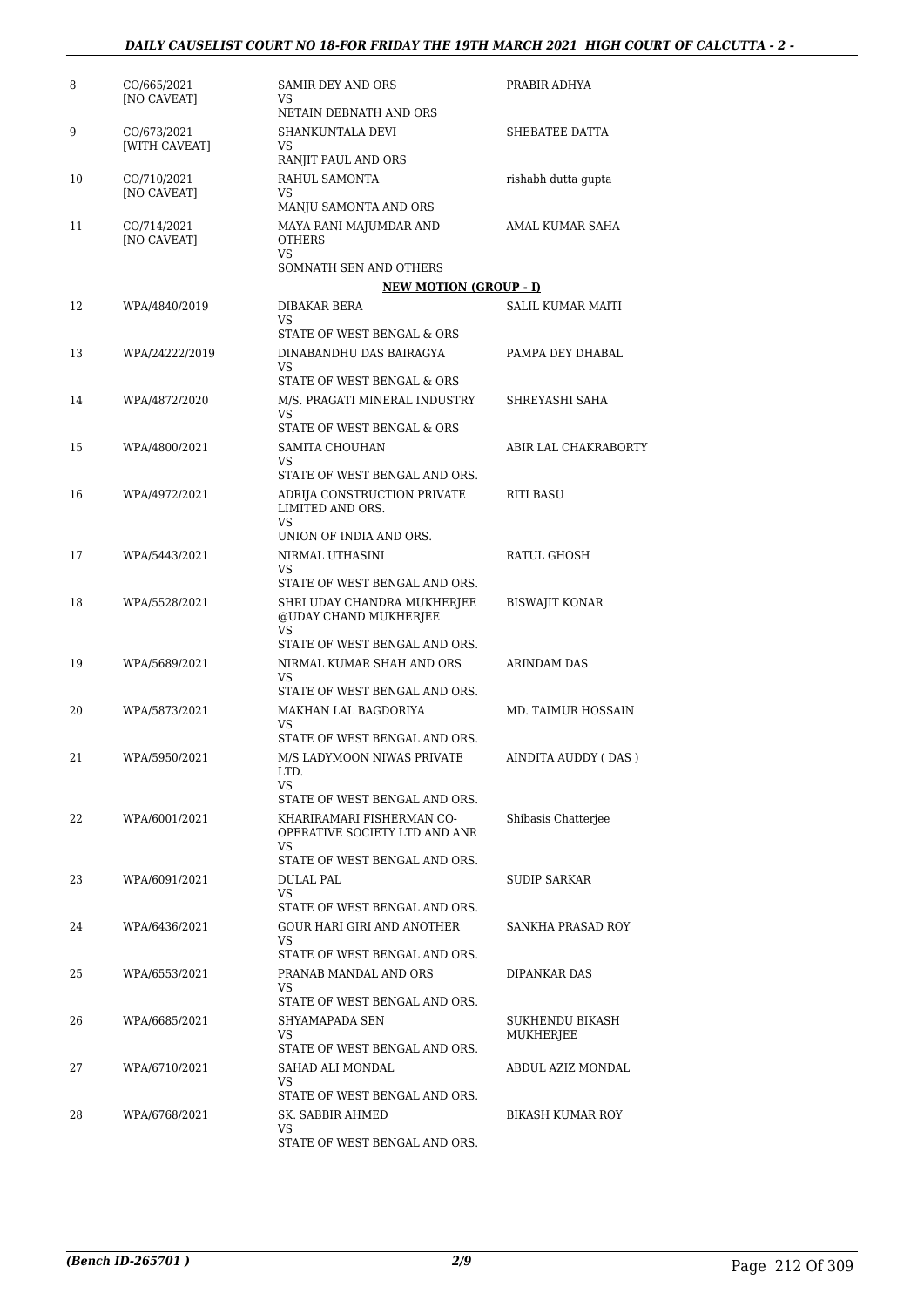#### *DAILY CAUSELIST COURT NO 18-FOR FRIDAY THE 19TH MARCH 2021 HIGH COURT OF CALCUTTA - 3 -*

| AVIROOP BHATTACHARYA<br>AVIROOP BHATTACHARYA<br>YOUNUSH MONDAL<br>MRINAL KANTI GHOSH<br>SARBANANDA SANYAL<br>SUBHAS CHANDRA ATHA<br>ASHIS KUMAR MUKHERJEE |
|-----------------------------------------------------------------------------------------------------------------------------------------------------------|
|                                                                                                                                                           |
|                                                                                                                                                           |
|                                                                                                                                                           |
|                                                                                                                                                           |
|                                                                                                                                                           |
|                                                                                                                                                           |
|                                                                                                                                                           |
| SAMIRUL SARDAR                                                                                                                                            |
| KAUSTUV MISHRA                                                                                                                                            |
| SARBANANDA SANYAL                                                                                                                                         |
| TANUSRI SANTRA                                                                                                                                            |
| ASHIS KUMAR MUKHERJEE                                                                                                                                     |
|                                                                                                                                                           |
|                                                                                                                                                           |
| <b>AMAR MITRA</b>                                                                                                                                         |
| ANIRBAN SARKAR                                                                                                                                            |
| SNIGDHA SAHA                                                                                                                                              |
| SBUGDHA SAHA                                                                                                                                              |
| SNIGDHA SAHA                                                                                                                                              |
| TANUJA BASAK                                                                                                                                              |
| ANIRBAN SARKAR                                                                                                                                            |
| PALASH BAPARI                                                                                                                                             |
| SUBHOJIT GHOSH                                                                                                                                            |
|                                                                                                                                                           |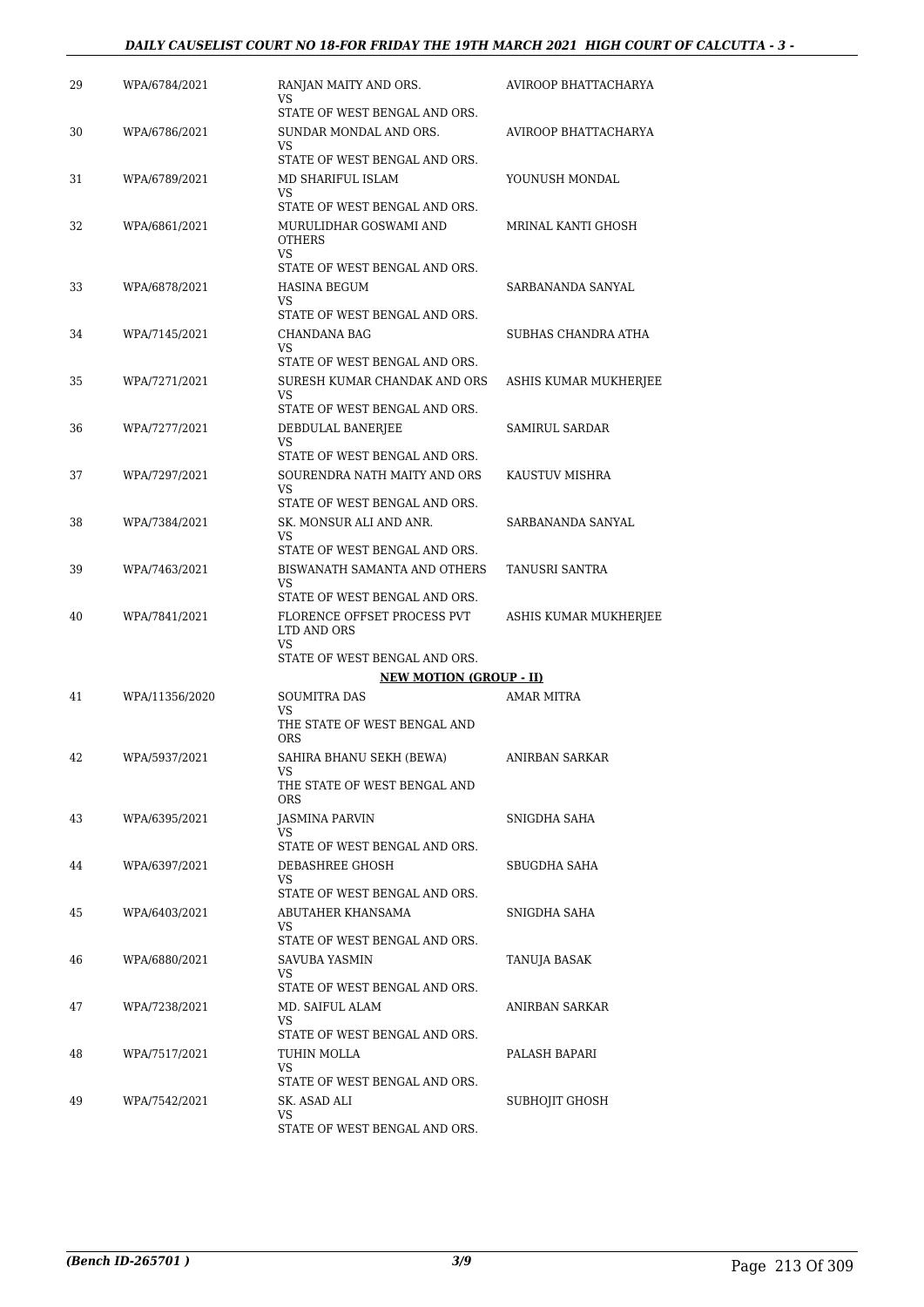| 50   | WPA/7543/2021                                        | RESHMA KHATUN<br>VS                                                                                         | <b>SUBHOJIT GHOSH</b> |
|------|------------------------------------------------------|-------------------------------------------------------------------------------------------------------------|-----------------------|
|      |                                                      | STATE OF WEST BENGAL AND ORS.                                                                               |                       |
| 51   | WPA/7548/2021                                        | MST. KAMRUN NAHAR<br>VS<br>STATE OF WEST BENGAL AND ORS.                                                    | SUBHOJIT GHOSH        |
| 52   | WPA/7551/2021                                        | NAVOJYOTI GHOSH                                                                                             | SUBHOJIT GHOSH        |
|      |                                                      | VS<br>STATE OF WEST BENGAL AND ORS.                                                                         |                       |
| 53   | WPA/7553/2021                                        | <b>SUBRATA BAG</b>                                                                                          | SUBHOJIT GHOSH        |
|      |                                                      | VS                                                                                                          |                       |
|      |                                                      | STATE OF WEST BENGAL AND ORS.                                                                               |                       |
|      |                                                      | <b>APPLICATION</b>                                                                                          |                       |
| 54   | WPA/14535/1986                                       | DHIRENDRA NATH GHOSH, SINCE<br>DECD. REP SAJAL KANTI GHOSH &<br><b>ORS</b><br><b>VS</b>                     |                       |
|      |                                                      | STATE OF W.B.                                                                                               |                       |
|      |                                                      | IA NO: CAN/1/1997(Old No:CAN/5442/1997), CAN/2/1997(Old No:CAN/5443/1997), CAN/6/2020(Old No:CAN/1112/2020) |                       |
| 55   | CO/2067/2018                                         | PRAFULLA KUMAR GHOSH                                                                                        | KAMAN SAHOO           |
|      | (ADDITION OF PARTY)                                  | VS<br>SULEKHA KARATI                                                                                        |                       |
|      | IA NO: CAN/1/2019(Old No:CAN/5937/2019), CAN/2/2021  |                                                                                                             |                       |
| wt56 | CO/3004/2018                                         | PRAFULLA KR. GHOSH                                                                                          | KAMAN SAHOO           |
|      |                                                      | <b>VS</b>                                                                                                   |                       |
|      |                                                      | <b>SULEKHA KARATI</b>                                                                                       |                       |
|      | IA NO: CAN/1/2021                                    |                                                                                                             |                       |
| 57   | WPA/15627/2018                                       | MANAGING COMMITTEE, BHABTA<br>AZIZA HIGH MADRASAH (H.S.)<br>VS                                              | ANISUR RAHAMAN        |
|      |                                                      | STATE OF WEST BENGAL & ORS                                                                                  |                       |
|      | IA NO: CAN/2/2020                                    |                                                                                                             |                       |
| 58   | RVW/9/2019                                           | KABRA MARBLE CORPORATION &<br><b>ORS</b><br><b>VS</b>                                                       | SUBHASISH CHAKRABORTY |
|      |                                                      | SUDIPTO MUKHERJEE & ANR                                                                                     |                       |
| wt59 | CO/2960/2018                                         | SUDIPTO MUKERJEE & ANR<br><b>VS</b>                                                                         | SHOHINI CHAKRABORTY   |
|      |                                                      | KABRA MARBLE CORPORATION &<br><b>ORS</b>                                                                    |                       |
| 60   | CO/2971/2019                                         | PROFESSOR SK. SAHANUL HAQUE                                                                                 | ABHIJIT SARKAR        |
|      |                                                      | VS<br>SK. MD. QUASIN & ORS                                                                                  |                       |
|      | IA NO: CAN/1/2019(Old No:CAN/12308/2019), CAN/3/2020 |                                                                                                             |                       |
| 61   | WPA/10450/2019                                       | AKMOL HOSSAIN & ORS                                                                                         | TANUJA BASAK          |
|      | (AMENDMENT)                                          | VS                                                                                                          |                       |
|      |                                                      | STATE OF WEST BENGAL & ORS                                                                                  |                       |
|      | IA NO: CAN/1/2020(Old No:CAN/2041/2020)              |                                                                                                             |                       |
| 62   | CPAN/729/2020                                        | MD JAWAID NEHAL<br>VS                                                                                       | <b>ABHIJIT SARKAR</b> |
|      |                                                      | LD JUDGE BISWAJYOTI CHATTERJEE                                                                              |                       |
| wt63 | CO/4296/2019                                         | MD JAWAID NEHAL                                                                                             | <b>ABHIJIT SARKAR</b> |
|      |                                                      | VS.<br>SK MD QUASIN                                                                                         |                       |
| 64   | CPAN/730/2020                                        | SK BAG BVL HAQUE                                                                                            | ABHIJIT SARKAR        |
|      |                                                      | VS<br>LD JUDGE BISWAJYOTI CHATTERJEE                                                                        |                       |
| wt65 | CO/4297/2019                                         | SK BAGBUL HOQUE                                                                                             | ABHIJIT SARKAR        |
|      |                                                      | <b>VS</b><br>SK MD QUASIN                                                                                   |                       |
|      |                                                      | <b>MOTION</b>                                                                                               |                       |
| 66   | WPA/13581/2012<br>B-1                                | SHIVAM INDUSTRIAL PARKS AND<br>ESTATE LTD & ANR,                                                            | SUDESHNA BAGCHI       |
|      |                                                      | VS<br>STATE OF WEST BENGAL                                                                                  |                       |
| 67   | WPA/20157/2013                                       | KARTICK RIT & ORS                                                                                           | RAMASHIS MUKHERJEE    |
|      |                                                      | VS.                                                                                                         |                       |
|      |                                                      | STATE OF WEST BENGAL & ORS                                                                                  |                       |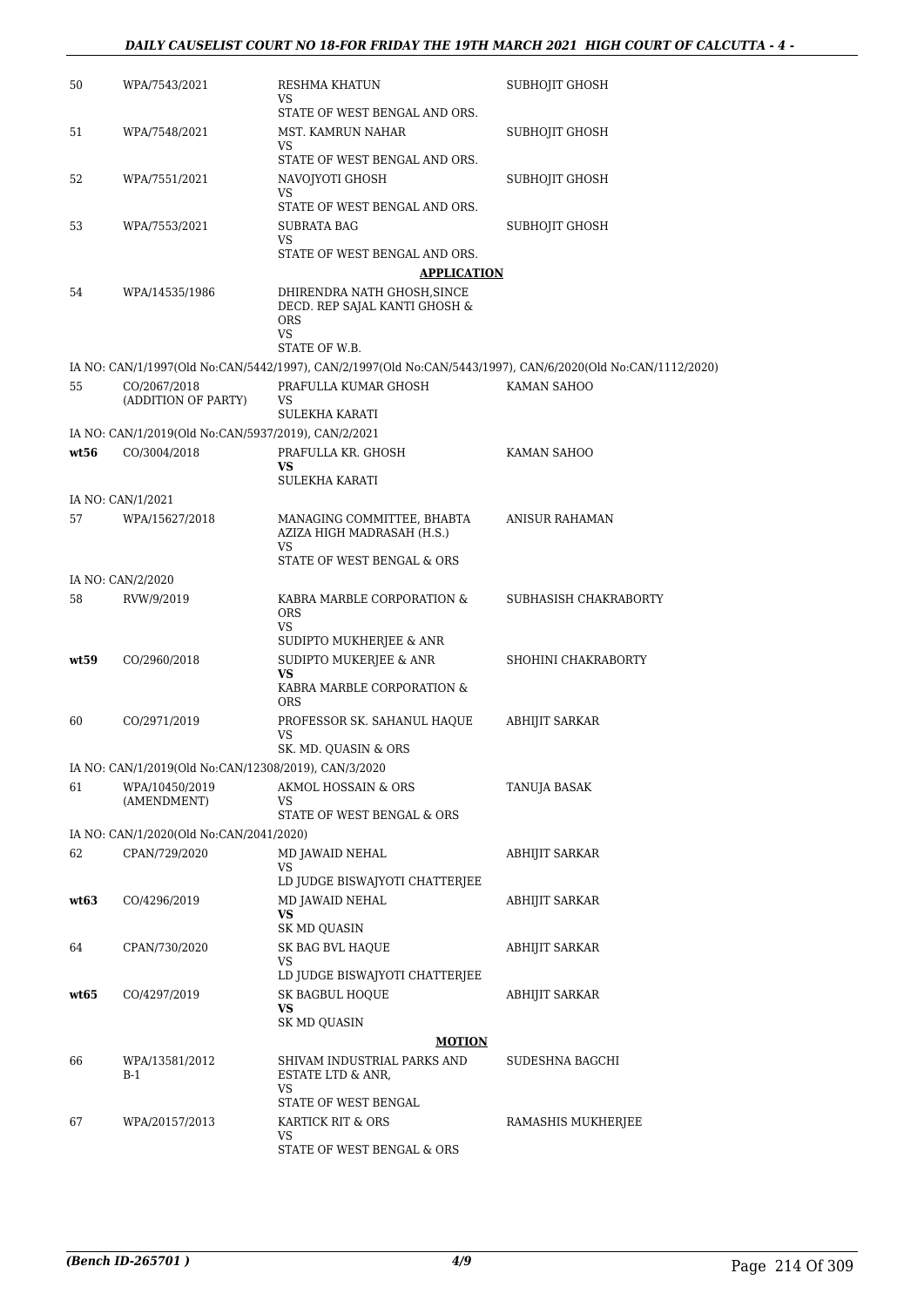#### *DAILY CAUSELIST COURT NO 18-FOR FRIDAY THE 19TH MARCH 2021 HIGH COURT OF CALCUTTA - 5 -*

| 68   | CO/374/2016                             | JAGADISH PRASAD AGARWAL & ORS<br>VS                                                                         | H. NANDI              |
|------|-----------------------------------------|-------------------------------------------------------------------------------------------------------------|-----------------------|
|      |                                         | M/S. AUTO DISTRIBUTORS LTD. &<br><b>ORS</b>                                                                 |                       |
| 69   | WPA/2083/2016                           | MOMREJ SK<br>VS.                                                                                            | SIDDHARTHA RUJ        |
| 70   | CO/327/2017                             | STATE OF WEST BENGAL & ORS<br>M/S. UNI SYATEMS PVT. LTD.                                                    | MANJU JAISWAL         |
|      |                                         | VS                                                                                                          |                       |
| 71   | WPA/5282/2018                           | ARUN KUMAR DALMIA<br>M/S WESTERN ENGINEERING                                                                | S. NANDY              |
|      |                                         | <b>WORKS</b><br>VS                                                                                          |                       |
|      |                                         | STATE OF WEST BENGAL& ORS                                                                                   |                       |
| 72   | WPA/5500/2018                           | ARNABJEET BANERJEE & ANR<br>VS                                                                              | ABHA SINGH            |
|      |                                         | STATE OF WEST BENGAL & ORS                                                                                  |                       |
| 73   | CO/2865/2019                            | SURESH AGARWAL & ANR<br><b>VS</b>                                                                           | ARJUN SAMANTA         |
|      |                                         | LATA KHANNAH & ORS                                                                                          |                       |
| 74   | WPA/3192/2019                           | ANIL KUMAR MONDAL<br><b>VS</b>                                                                              | ZIAUL HAQUE           |
|      |                                         | STATE OF WEST BENGAL & ORS                                                                                  |                       |
| 75   | CO/4158/2019                            | HIRALAL SHAW & SONS (HUF)                                                                                   | ABIRLAL CHARAVARTI    |
|      |                                         | <b>VS</b><br>MANNI LAL JAISWAL & ORS.                                                                       |                       |
| wt76 | CO/4280/2019                            | MANNI LAL JAISWAL & ORS                                                                                     | SOURADIPTA BANERJEE   |
|      |                                         | <b>VS</b><br>HIRALAL SHAW & SONS (HUF)                                                                      |                       |
| 77   | WPA/17281/2019                          | SAHEDA BIBI                                                                                                 | ASRAF MONDAL          |
|      |                                         | VS<br>STATE OF WEST BENGAL & ORS.                                                                           |                       |
| 78   | WPA/22216/2019                          | JOYNAL SK.                                                                                                  | MD YOUNUSH MONDAL     |
|      |                                         | <b>VS</b><br>STATE OF WEST BENGAL & ORS                                                                     |                       |
| 79   | WPA/22836/2019                          | MD ABDUL HAMID @ MD ABDUL                                                                                   | PINAKI RANJAN         |
|      |                                         | <b>HAMID MONDAL &amp; ORS</b><br>VS                                                                         | <b>CHAKBRABORTI</b>   |
|      |                                         | STATE OF WEST BENGAL & ORS                                                                                  |                       |
| 80   | CO/471/2020                             | NANI GOPAL DAS                                                                                              | TARAK NATH HALDER     |
|      |                                         | VS<br>HEMLATA ROONGTA                                                                                       |                       |
| wt81 | CO/1132/2020                            | HEMLATA RUNGTA                                                                                              | SANWAL TIBREWAL       |
|      |                                         | VS<br>NANI GOPAL DAS                                                                                        |                       |
|      | IA NO: CAN/1/2020(Old No:CAN/3670/2020) |                                                                                                             |                       |
| wt82 | CO/1133/2020                            | ANAND KUMAR RUNGTA @<br>ROONGTA                                                                             | SANWAL TIBREWAL       |
|      |                                         | VS.<br><b>BALAI CHANDRA DAS</b>                                                                             |                       |
|      | IA NO: CAN/2/2020, CAN/3/2020           |                                                                                                             |                       |
| wt83 | CO/472/2020                             | <b>BALAI CH. DAS</b>                                                                                        | TARAK NATH HALDER     |
|      |                                         | VS<br>ANAND KR. ROONGTA                                                                                     |                       |
| 84   | CO/723/2020                             | <b>CHABI PATRA &amp; ORS</b>                                                                                | PINTU KARAR           |
|      |                                         | VS<br>SANJIB KUMAR BISWAS                                                                                   |                       |
| 85   | CO/746/2020                             | BOARD OF TRUSTEES FOR THE PORT                                                                              | <b>GAURAV KHAITAN</b> |
|      |                                         | OF KOLKATA<br><b>VS</b>                                                                                     |                       |
|      |                                         | METAL BOX INDIA LIMITED & ANR                                                                               |                       |
|      |                                         | IA NO: CAN/1/2020(Old No:CAN/2412/2020), CAN/2/2020(Old No:CAN/4914/2020), CAN/3/2020(Old No:CAN/4915/2020) |                       |
| 86   | CO/754/2020<br>$B-2$                    | SANJIB SAHA CHOWDHURY<br>VS                                                                                 | PALSH MUKHERJEE       |
|      |                                         | <b>JAYANTA DUTTA</b>                                                                                        |                       |
| 87   | CO/762/2020                             | ANJAN KUMAR MAJUMDER<br>VS                                                                                  | <b>IFTEKAR MUSHI</b>  |
|      |                                         | SMT PRAMILA PANDA & ORS                                                                                     |                       |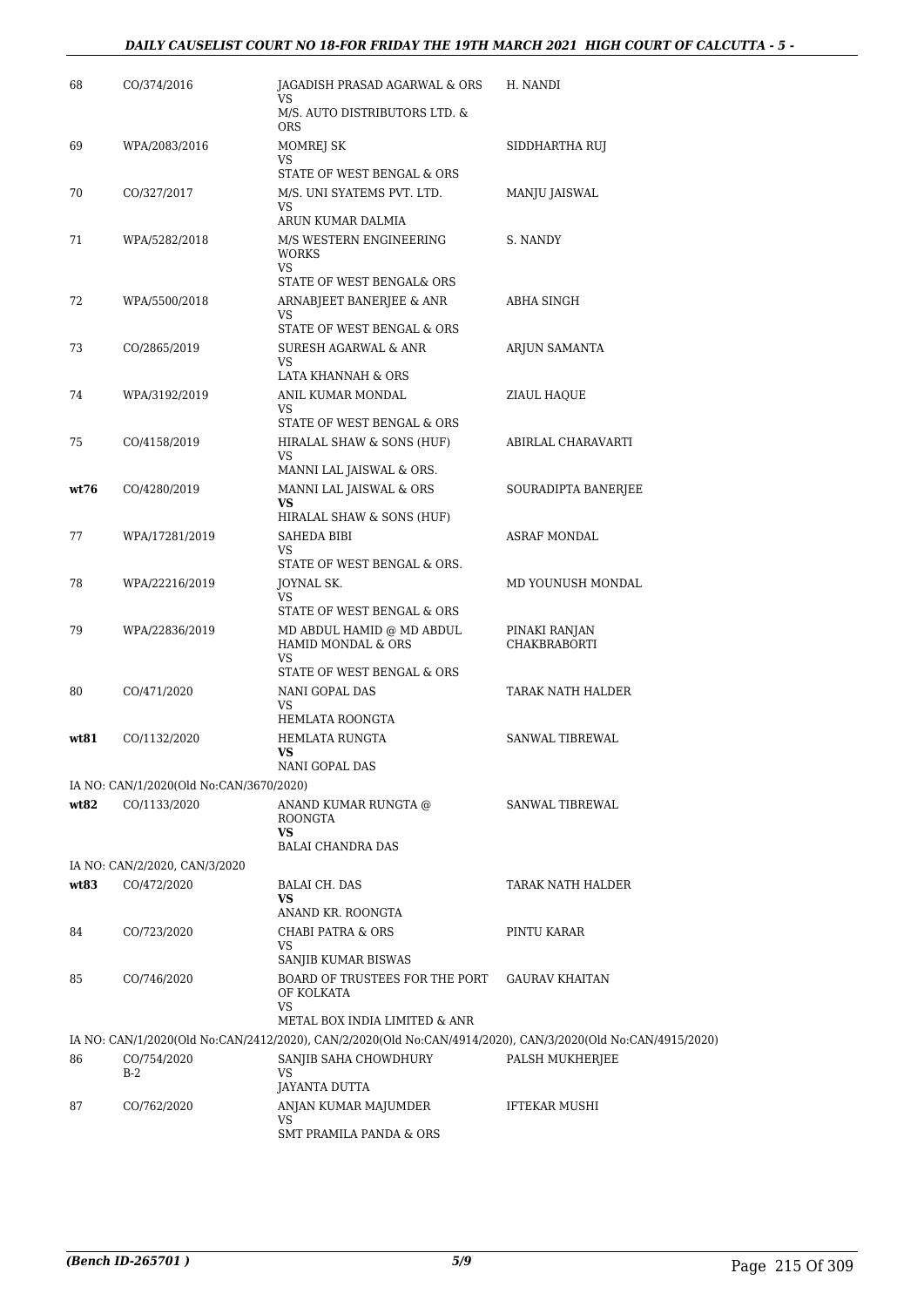| 88  | CO/1478/2020      | KAMAL KUMAR ROY<br><b>VS</b>                        | PRASANT KUMAR DUTT       |
|-----|-------------------|-----------------------------------------------------|--------------------------|
| 89  | CO/1542/2020      | SUBNALANE MAZUMDER<br>DINESH KUMAR ARYA             | SOUMYAJIT BHATTA         |
|     |                   | VS.<br>RAMESH KUMAR ARYA                            |                          |
| 90  | CO/1612/2020      | RABI SHANKAR GUPTA @ HARI<br><b>SHANKAR GUPTA</b>   | MD RIZWAN ALAM           |
|     |                   | VS.<br>DEEPSIKHA SENGUPTA                           |                          |
| 91  | CO/1670/2020      | NUPUR ROY                                           | SANANDA GANGULI          |
|     |                   | VS.                                                 |                          |
|     |                   | PIYALI PALIT                                        |                          |
| 92  | WPA/1933/2020     | ALPANA MAKHERJEE & ANR<br>VS                        | SHARMISTHA DHAR          |
|     |                   | STATE OF WEST BENGAL & ORS                          |                          |
| 93  | WPA/1938/2020     | RANJIT KUMAR PAUL @ RANJIT<br>KUMAR<br>VS.          | DILIP KUMAR MAITY        |
|     |                   | STATE OF WEST BENGAL & ORS                          |                          |
| 94  | WPA/4134/2020     | SANAT KUMAR HALDER @ SANAT<br><b>HALDER</b><br>VS.  | SWAPAN KUMAR KAR         |
|     |                   | STATE OF WEST BENGAL &ORS                           |                          |
| 95  | WPA/4273/2020     | PULIN BEHARI ROY & ORS<br>VS.                       | SWAPAN KUMAR KAR         |
|     |                   | STATE OF WEST BENGAL & ORS                          |                          |
| 96  | WPA/9157/2020     | MIR MAHEBAR ALI                                     | TANUJA BASAK             |
|     |                   | VS<br>State of West Bengal                          |                          |
| 97  | CO/59/2021        | <b>BIMAL SANKAR NANDA</b>                           | SOUMITA GHOSH            |
|     |                   | <b>VS</b><br>RABI SANKAR NANDA                      |                          |
|     | IA NO: CAN/1/2021 |                                                     |                          |
| 98  | CO/83/2021        | SUBHASH CHANDRA MONDAL AND                          | KOUSHIKEE BANERJEE       |
|     |                   | <b>OTHERS</b><br>VS.                                |                          |
|     |                   | SOUMEN SARKAR AND OTHERS                            |                          |
| 99  | CO/101/2021       | M/S. VISHWSAMITRA RAMKUMAR<br>VS.                   | LUTFUL HQUE              |
|     |                   | M/S. GHOSH AND SONS PVT LTD                         |                          |
| 100 | CO/241/2021       | SUBHAS HAZRA AND ORS<br>VS<br>TAPAN BHANDARI        | TAPAN BHANDARI           |
| 101 | CO/246/2021       | <b>AJIBAR LASKAR</b>                                | SAFIQUE ALI MIDDE        |
|     |                   | VS.                                                 |                          |
| 102 | CO/255/2021       | KASHED ALI LASKAR AND ORS<br>BAHAUDDIN REZA AND ORS | JAHANGIR BADSHA          |
|     |                   | VS                                                  |                          |
|     |                   | RABIUDDIN AHMED                                     |                          |
| 103 | CO/259/2021       | RAJESH AGARWAL<br>VS.                               | <b>AVIRUP CHATTERJEE</b> |
|     |                   | ANIL KUMAR GUPTA                                    |                          |
| 104 | CO/283/2021       | NOOR MD ANSARI@DOMA<br>VS                           | SUMITAVA CHAKRABORTY     |
|     |                   | MST AHAMEDI BEGUM AND ANR                           |                          |
| 105 | CO/289/2021       | ARUP SEN AND ORS                                    | DEBJANI SENGUPTA         |
|     |                   | VS<br>THE ARCH BISHOP OF CALCUTTA<br>AND ORS        |                          |
| 106 | CO/292/2021       | SHYAMAL KR SADHUKHAN AND ANR                        | RISHABH DUTTA GUPTA      |
|     |                   | <b>VS</b><br>AJAY SADHUKHAN                         |                          |
| 107 | CO/339/2021       | SHYAM SUNDAR MITTAL                                 | ARUN GOSWAMI             |
|     |                   | VS.                                                 |                          |
|     |                   | SANTOSH KUMAR BANERJEE AND<br>ANR                   |                          |
| 108 | CO/362/2021       | <b>SM PRATIMA SUR</b>                               | SOURADIPTA BANERJEE      |
|     |                   | VS<br>JIBAN SAHA AND ANR                            |                          |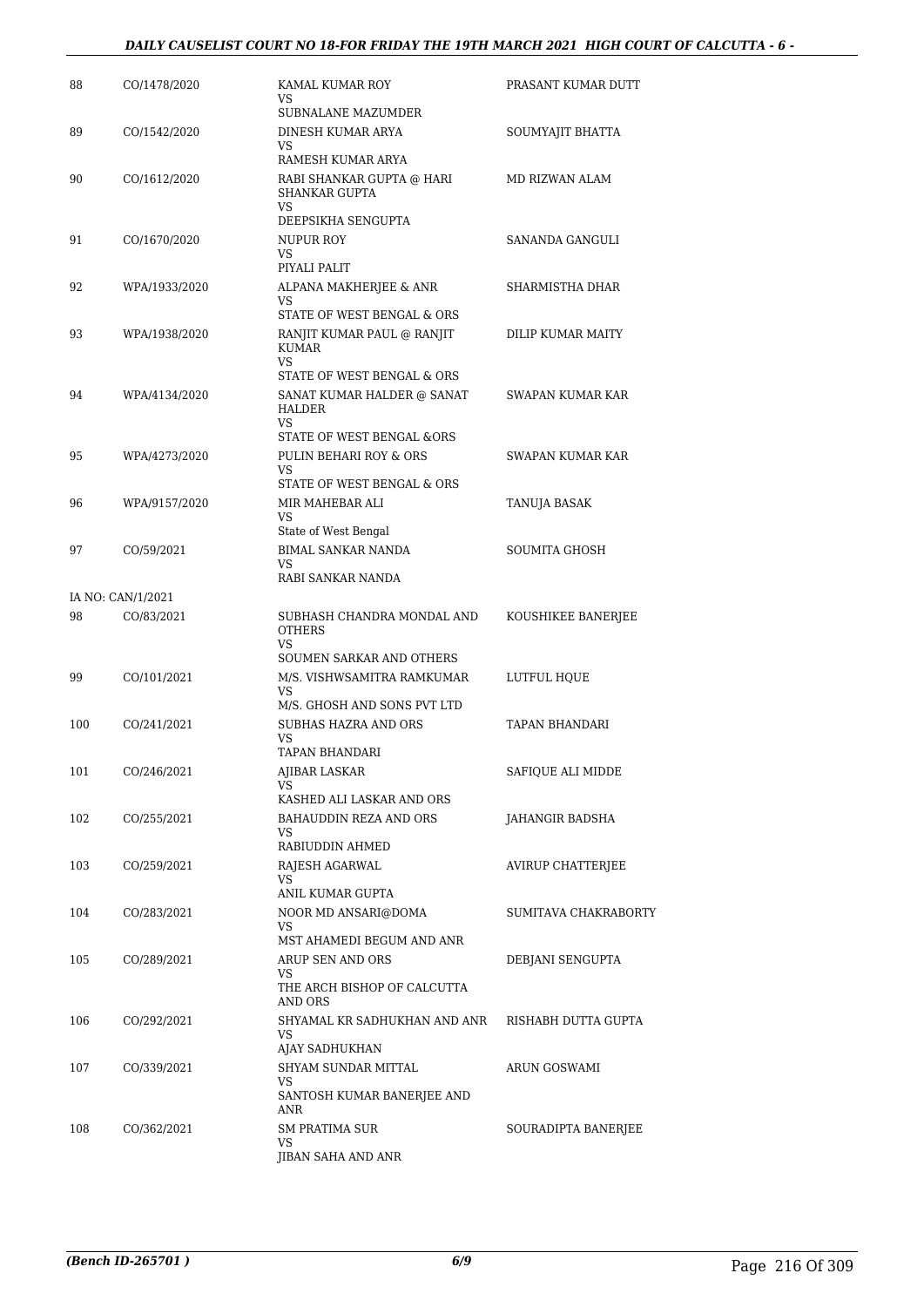#### *DAILY CAUSELIST COURT NO 18-FOR FRIDAY THE 19TH MARCH 2021 HIGH COURT OF CALCUTTA - 7 -*

| 109   | CO/365/2021                                                           | <b>MATA PRASAD SHAW</b><br>VS.<br>SUDAMA DEBI                                   | RAJIB RAY                            |
|-------|-----------------------------------------------------------------------|---------------------------------------------------------------------------------|--------------------------------------|
| 110   | CO/366/2021                                                           | HEMANT BANGUR AND ORS<br>VS.                                                    | AJAY GAGGAR                          |
| 111   | CO/398/2021                                                           | MADHULATA KANKANI<br>SUBRATA CHATTERJEE<br>VS                                   | <b>IFTEKAR MUNSHI</b>                |
| 112   | CO/412/2021                                                           | SUMAN MONDAL AND ORS<br>PRABHAKAR KR. SINGH AND ORS.<br>VS                      | SOURADIPTA BANERJEE                  |
| 113   | CO/414/2021                                                           | KENG HSIANG LIANG<br>NOOR MD. ANSARO @ DOMA<br><b>VS</b>                        | SUMITAVA CHAKRABORTY                 |
| 114   | CO/440/2021                                                           | MST. AHAMEDI BEGUM AND ANR.<br>SMT SANDHYA NAYAK AND ANR                        | TARAK NATH HALDER                    |
| 115   | CO/619/2021                                                           | VS.<br>RABINDRA NATH BERA AND ANR<br>PURABI BASU                                | ABHISHEK SHAW                        |
| 116   | WPA/2826/2021                                                         | VS<br>PARESH DHAR AND ORS<br>HAFIZUR RAHAMAN AND OTHERS                         | DIPTENDU MONDAL                      |
|       |                                                                       | VS<br>STATE OF WEST BENGAL AND ORS.                                             |                                      |
| 117   | WPA/3069/2021                                                         | BIDHAN CHANDRA MONDAL<br>VS<br>STATE OF WEST BENGAL AND ORS.                    | SANTANU MAJI                         |
| wt118 | WPA/322/2021                                                          | NAJMAH YASMEEN<br><b>VS</b>                                                     | SUBHRANGSHU PANDA                    |
| 119   | WPA/3387/2021                                                         | STATE OF WEST BENGAL AND ORS.<br>SUSANTA KUMAR DAS<br>VS.                       | DEVDUTTA PATHAK                      |
| 120   | WPA/4208/2021                                                         | STATE OF WEST BENGAL AND ORS.<br>SUBRATA BARUI AND ORS<br>VS.                   | SHUVRO PROKASH LAHIRI                |
| 121   | WPA/5147/2021                                                         | STATE OF WEST BENGAL AND ORS.<br>MD. KHALILULLAH BAIDYA<br>VS                   | GOLAM MOHIUDDIN                      |
| 122   | WPA/5538/2021                                                         | THE WEST BENGAL MADRASAH<br>SERVICE COMMISSION AND ORS<br>BISWAJIT SAHA AND ORS | DIPANKAR DAS                         |
|       |                                                                       | <b>VS</b><br>UNION OF INDIA AND ORS.                                            |                                      |
|       |                                                                       | <b>CONTESTED APPLICATION</b>                                                    |                                      |
| 123   | CO/3202/2007                                                          | NIKHIL KR. CHATTERJEE<br>VS<br>SAMIR KR. CHATTERJEE                             | RAJA GHOSH                           |
|       |                                                                       | IA NO: CAN/3/2019(Old No:CAN/1440/2019), CAN/4/2019(Old No:CAN/1441/2019)       |                                      |
|       |                                                                       |                                                                                 |                                      |
| 124   | CO/3407/2015<br>[TOP]                                                 | GAUTAM KR. PINCHA<br>VS                                                         | SURYA PRASAD<br><b>CHATTOPADHYAY</b> |
|       |                                                                       | ASHA DEVI BAJAJ & ORS.                                                          |                                      |
|       |                                                                       | IA NO: CAN/1/2017(Old No:CAN/5445/2017), CAN/2/2017(Old No:CAN/5791/2017)       |                                      |
| 125   | CO/1237/2019                                                          | DR ANIRBAN SENGUPTA<br><b>VS</b><br>USHA RANI CHOWDHURY & ORS                   | ADITYA MONDAL                        |
|       | IA NO: CAN/1/2020, CAN/2/2020                                         |                                                                                 |                                      |
| 126   | CO/3928/2019                                                          | M/S. RAJLUXMI INVESTMENT &                                                      | BHASKAR MUKHERJEE                    |
|       | (Pt.Hd) (2 P.M.)(C)                                                   | TRADING COMPANY (P) LTD<br>VS<br>ALW ESTATE PVT LTD & ORS                       |                                      |
|       |                                                                       |                                                                                 |                                      |
| wt127 | IA NO: CAN/1/2020, CAN/2/2020, CAN/3/2020, CAN/4/2020<br>CO/3855/2019 | ALW ESTATES PVT LTD                                                             | ANIMESH PAUL;                        |
|       |                                                                       | <b>VS</b><br>RAJALAXMI INSTRUMENTS &<br>TRADING CO LTD                          |                                      |
| 128   | CO/793/2020                                                           | BILWAPADA MANNA<br>VS<br><b>SUKANTA DAS</b>                                     | SAYANI BHATTACHRYA                   |
|       |                                                                       |                                                                                 |                                      |

IA NO: CAN/1/2020, CAN/2/2020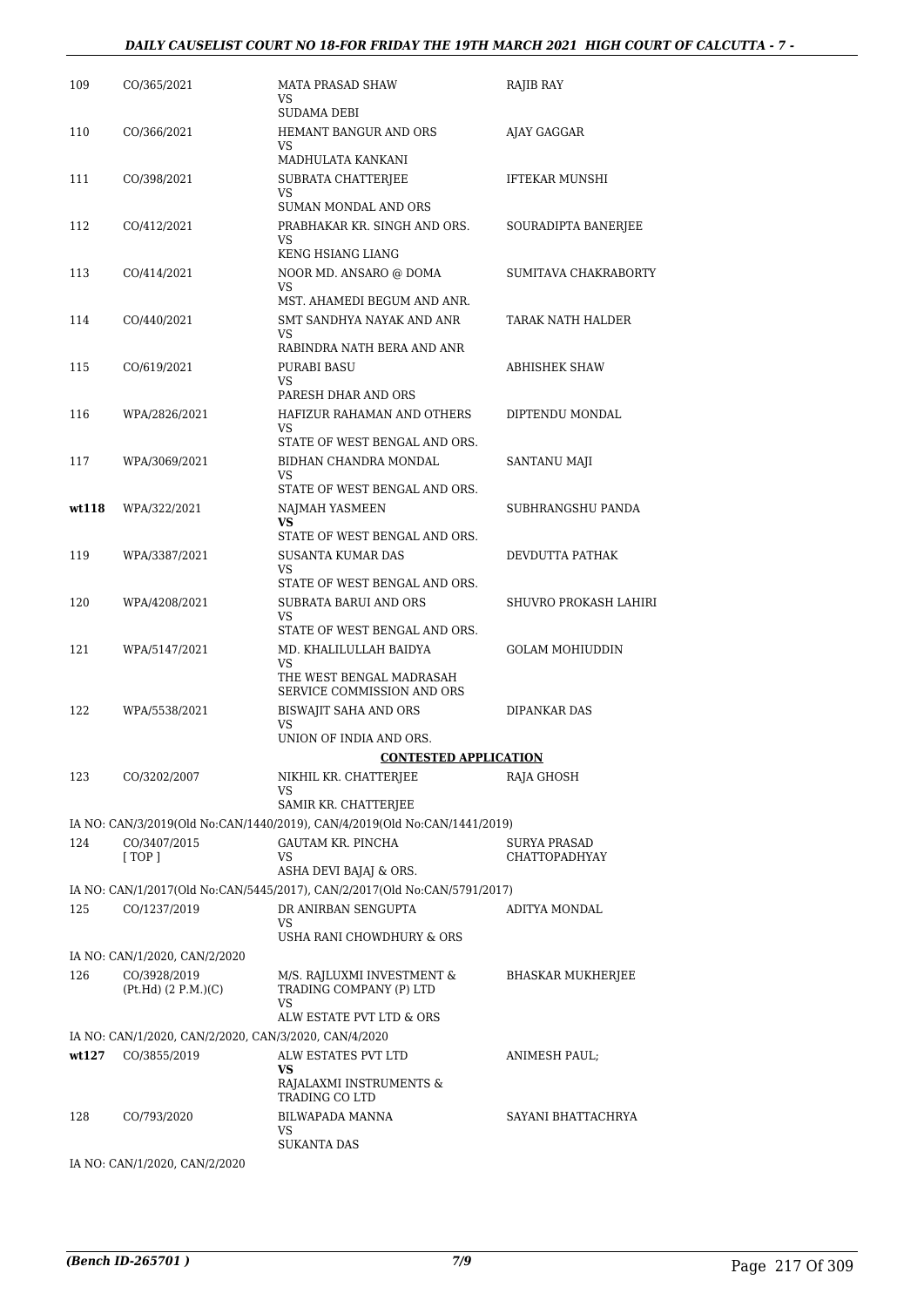| 129   | CO/1170/2020                                        | KABITA BISWAS & ORS<br>VS                                                                | <b>BALARAM SARDAR</b>  |
|-------|-----------------------------------------------------|------------------------------------------------------------------------------------------|------------------------|
|       |                                                     | SADHAN DASGUPTA                                                                          |                        |
|       | IA NO: CAN/1/2020(Old No:CAN/5167/2020), CAN/2/2020 |                                                                                          |                        |
| 130   | CO/1507/2020                                        | UNISYSTEMS PVT LTD<br><b>VS</b>                                                          | MANJU JAISWAL          |
|       |                                                     | CHANDRA PRAKASH<br>JHUNJHUNWALA                                                          |                        |
| 131   | CO/1526/2020                                        | SHREE SHREE RADHA KRISHNA JEW<br>THAKUR AND THAKURANI REP BY<br>ARUN KUMAR KUNDU AND ANR | <b>SOURAV BANERJEE</b> |
|       |                                                     | <b>VS</b><br>NIRMALENDU SANYAL                                                           |                        |
|       |                                                     | <b>WRIT HEARING</b>                                                                      |                        |
| 132   | WPA/16721/2016                                      | SHYAMALI HAZRA                                                                           | ASOKE HAZRA            |
|       |                                                     | <b>VS</b><br>STATE OF WEST BENGAL & ORS.                                                 |                        |
| 133   | WPA/26256/2018                                      | SMT. APATNA SAHA CHOWDHURY &<br>ANR<br><b>VS</b>                                         | <b>MOUSMI BHOWAL</b>   |
|       |                                                     | UNION OF INDIA & ORS                                                                     |                        |
| 134   | WPA/16973/2019                                      | <b>JARIS HOSSAIN</b><br><b>VS</b>                                                        | KHAIRUL ALAM           |
|       |                                                     | STATE OF WEST BENGAL & ORS                                                               |                        |
| wt135 | WPA/16974/2019                                      | MD. ALAMGIR HOSSAIN                                                                      | KHAIRUL ALAM           |
|       |                                                     | <b>VS</b><br>STATE OF WEST BENGAL & ORS                                                  |                        |
| 136   | WPA/20543/2019                                      | RUHUL ALI KHAN                                                                           | PARAMITA MAITY         |
|       |                                                     | VS                                                                                       |                        |
|       |                                                     | STATE OF WEST BENGAL & ORS                                                               |                        |
|       | IA NO: CAN/1/2020(Old No:CAN/3082/2020)             |                                                                                          |                        |
| 137   | WPA/21268/2019                                      | SANTOSH KUMAR BHUINYA<br>VS                                                              | SUBJOJIT SAHA          |
|       |                                                     | STATE OF WEST BENGAL & ORS                                                               |                        |
|       | IA NO: CAN/1/2020, CAN/2/2020                       |                                                                                          |                        |
| 138   | WPA/22285/2019                                      | MD. ABDUR RAHIM & ORS<br><b>VS</b>                                                       | DEBANSU NANDI          |
| 139   | WPA/7830/2020                                       | STATE OF WEST BENGAL & ORS<br>AL KHATIB SHAIKH                                           | <b>BISWARUP BISWAS</b> |
|       |                                                     | VS                                                                                       |                        |
|       |                                                     | State of West Bengal                                                                     |                        |
| 140   | WPA/8344/2020                                       | MD MOJIBUR RAHAMAN<br>VS                                                                 | MD ASHANUZZAMAN        |
|       |                                                     | STATE OF WEST BENGAL AND ORS.                                                            |                        |
| 141   | WPA/9034/2020                                       | <b>AINUL HAQUE</b>                                                                       | TARASANKAR SAMANTA     |
|       |                                                     | VS<br>STATE OF WEST BENGAL AND ORS.                                                      |                        |
| 142   | WPA/9253/2020                                       | TOHIDUL ISLAM                                                                            | TANUJA BASAK           |
|       |                                                     | VS                                                                                       |                        |
|       |                                                     | State of West Bengal                                                                     |                        |
|       | IA NO: CAN/1/2021                                   |                                                                                          |                        |
| 143   | WPA/10094/2020                                      | SK REWANUL HAQUE<br><b>VS</b>                                                            | TANUJA BASAK           |
|       |                                                     | STATE OF WEST BENGAL AND ORS.                                                            |                        |
| 144   | WPA/11788/2020                                      | MD SIRAJUDDIN@MD SIRAJUDDIN<br>AND ORS<br><b>VS</b>                                      | ARITRA SHANKAR RAY     |
|       |                                                     | STATE OF WEST BENGAL AND ORS.                                                            |                        |
| wt145 | WPA/31031/2017                                      | MD. SIRAJUDDIN @ MOHAMMAD<br>SIRAJUDDIN<br><b>VS</b>                                     | ARITRA SHANKAR RAY     |
|       |                                                     | STATE OF WEST BENGAL & ORS                                                               |                        |
| 146   | WPA/11880/2020                                      | MD KAMALUDDIN BAIDYA                                                                     | SANKHA PRASAD ROY      |
|       |                                                     | VS<br>STATE OF WEST BENGAL AND ORS.                                                      |                        |
|       | IA NO: CAN/1/2021                                   |                                                                                          |                        |
| 147   | WPA/56/2021                                         | KAMAL HASSAN                                                                             | SANTANU MAJI           |
|       |                                                     | VS                                                                                       |                        |
|       |                                                     | STATE OF WEST BENGAL AND ORS.                                                            |                        |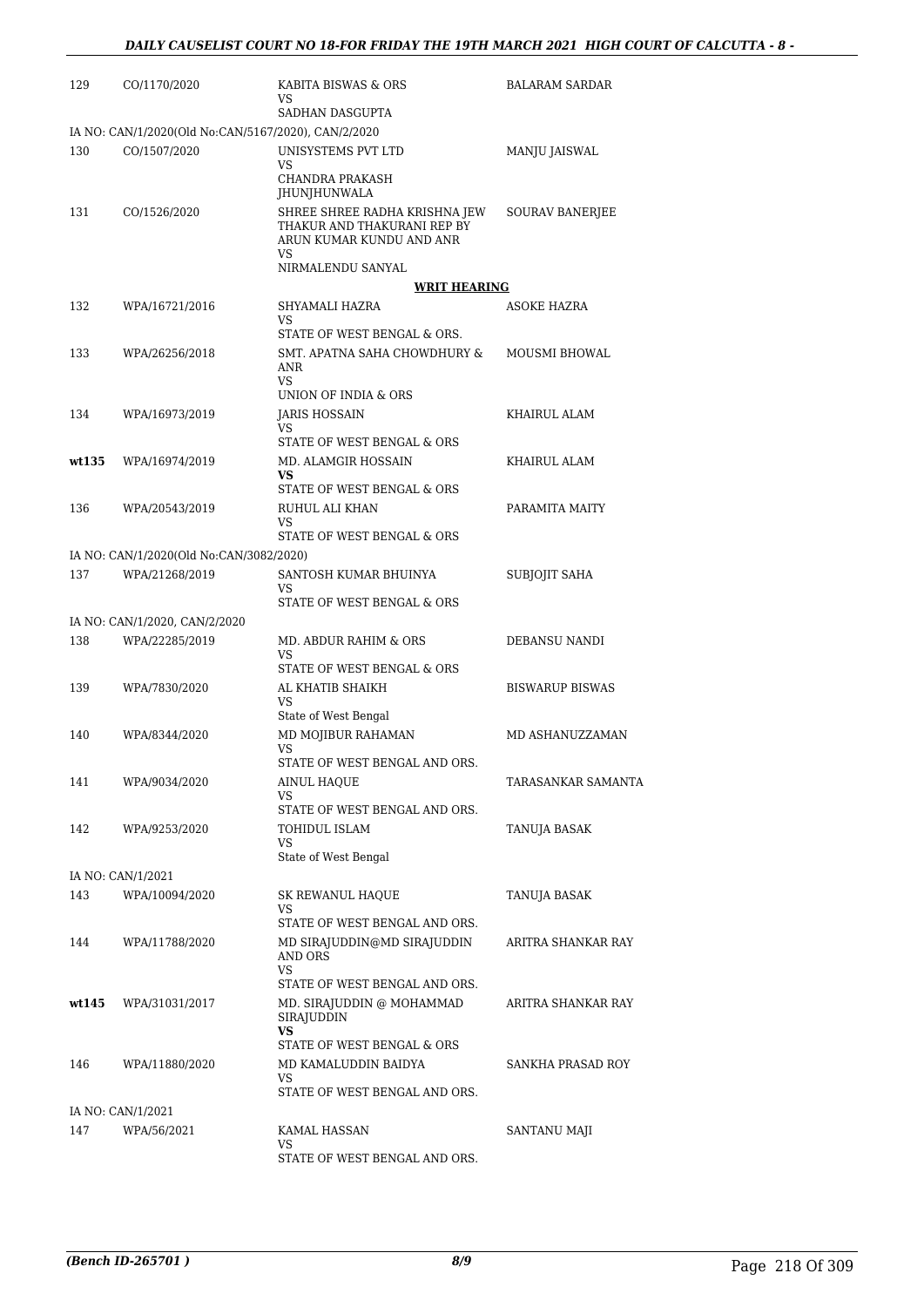### *DAILY CAUSELIST COURT NO 18-FOR FRIDAY THE 19TH MARCH 2021 HIGH COURT OF CALCUTTA - 9 -*

| 148 | WPA/57/2021   | ABDUL ODUD<br>VS<br>STATE OF WEST BENGAL AND ORS.             | SANTANU MAJI           |
|-----|---------------|---------------------------------------------------------------|------------------------|
| 149 | WPA/1467/2021 | MD. MOJIBUR RAHAMAN<br>VS<br>STATE OF WEST BENGAL AND ORS.    | MD AHASANUZZAMAN       |
| 150 | WPA/2239/2021 | <b>BENAJIR YEASMIN</b><br>VS<br>STATE OF WEST BENGAL AND ORS. | <b>GOLAM MOHIUDDIN</b> |
| 151 | WPA/3544/2021 | RAZZAQUE HOSSAIN<br>VS<br>STATE OF WEST BENGAL AND ORS.       | TARASANKAR SAMANTA     |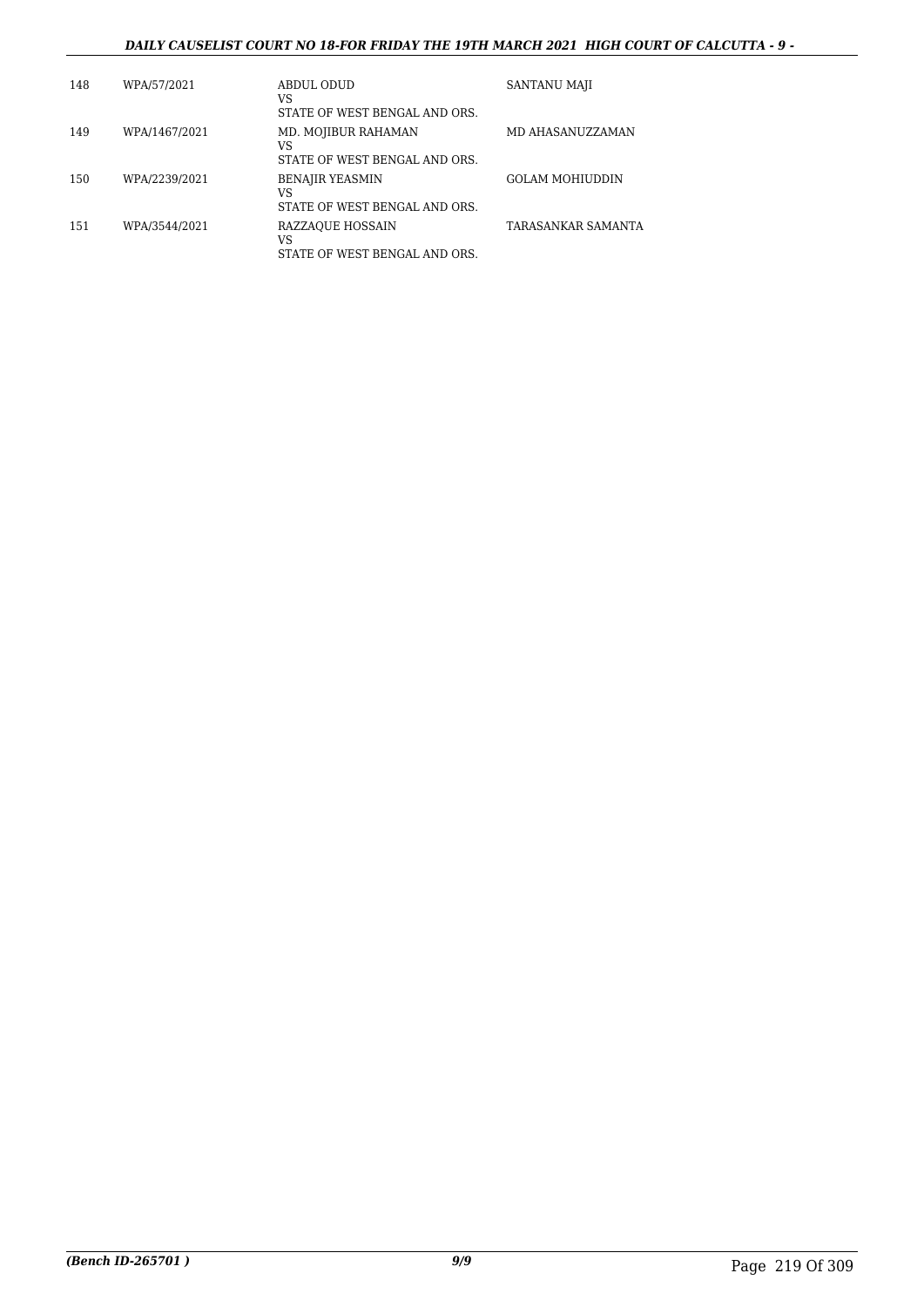

## In The High Court at Calcutta

### **Appellate Side**

**DAILY CAUSELIST For Friday The 19th March 2021**

**COURT NO. 24**

**SINGLE BENCH (SB - XII) AT 10:30 AM HON'BLE JUSTICE AMRITA SINHA (VIA VIDEO CONFERENCE)**

**ON AND FROM MONDAY, 11TH JANUARY, 2021 ROSTER NOTIFIED ON 8TH JANUARY, 2021 IS MODIFIED TO THE FOLLOWING EXTENT :- MATTERS (MOTION & HEARING) UNDER ARTICLE 226 OF THE CONSTITUTION RELATING TO MUNICIPALITIES AND PANCHAYATS (EXCLUDING MATTERS RELATED TO CO-OPERATIVE SOCIETIES) UNDER GROUP V AND APPLICATIONS CONNECTED THERETO (INCLUDING ALL SERVICE MATTERS RELATED TO MUNICIPALITY AND CONNECTED APPLICATIONS CONNECTED THERETO).** 

**THE FOLLOWING NOTES WILL BE EFFECTIVE ON AND FROM 11.01.2021.**

**SPECIAL NOTE : NO FURTHER INCLUSION IN THE LIST WILL BE ALLOWED UNTIL FURTHER ORDER.** 

**1.ON EVERY MONDAY MUNICIPALITY MOTIONS WILL BE TAKEN UP FOR THE WHOLE DAY. IF TIME PERMITS PANCHAYAT MOTIONS WILL BE TAKEN UP.** 

**2. ON EVERY TUESDAY PANCHAYAT MOTIONS WILL BE TAKEN UP TILL RECESS. AFTER RECESS APPLICATIONS WILL BE TAKEN UP AND IF TIME PERMITS PANCHAYAT MOTIONS WILL BE TAKEN UP AND THEREAFTER MUNICIPALITY MOTIONS WILL BE TAKEN UP.**

**3. ON EVERY WEDNESDAY MUNICIPALITY MOTIONS WILL BE TAKEN UP TILL RECESS. AFTER RECESS CONTEMPT MATTERS WILL BE TAKEN UP AND IF TIME PERMITS MUNICIPALITY MOTIONS WILL BE TAKEN UP AND THEREAFTER PANCHAYAT MOTIONS WILL BE TAKEN UP.** 

**4. ON EVERY THURSDAY PANCHAYAT MOTIONS WILL BE TAKEN UP TILL RECESS. AFTER RECESS HEARING MATTERS WILL BE TAKEN UP. IF TIME PERMITS PANCHAYAT MOTIONS WILL BE TAKEN UP AND THEREAFTER MUNICIPALITY MOTIONS WILL BE TAKEN UP.**

**5. ON EVERY FRIDAY PANCHAYAT MOTIONS WILL BE TAKEN UP TILL RECESS. AFTER RECESS HEARING MATTERS WILL BE TAKEN UP AND IF TIME PERMITS PANCHAYAT MOTIONS WILL BE TAKEN UP AND THEREAFTER MUNICIPALITY MOTIONS WILL BE TAKEN UP.** 

**NOTE: MATTERS WILL BE TAKEN UP THROUGH PHYSICAL HEARING ONLY WHEN BOTH THE PARTIES ARE AGREED.**

|     |               | <b>FOR JUDGMENT</b>                                              |                   |  |
|-----|---------------|------------------------------------------------------------------|-------------------|--|
|     | WPA/6365/2020 | SUDIP MITRA<br>VS<br>GAYESHPUR MUNICIPALITY &<br><b>ORS</b>      | BISWANATH SAMANTA |  |
|     |               | IA NO: CAN/1/2020(Old No:CAN/4925/2020), CAN/2/2021              |                   |  |
| wt2 | WPA/6366/2020 | ASHIM KUMAR NATH<br>VS<br>GAYESHPUR MUNICIPALITY &<br><b>ORS</b> | BISWANATH SAMANTA |  |
|     |               | IA NO: CANI1/2020(Old No:CANI4028/2020). CANI2/2021              |                   |  |

IA NO: CAN/1/2020(Old No:CAN/4928/2020), CAN/2/2021

**TO BE MENTIONED**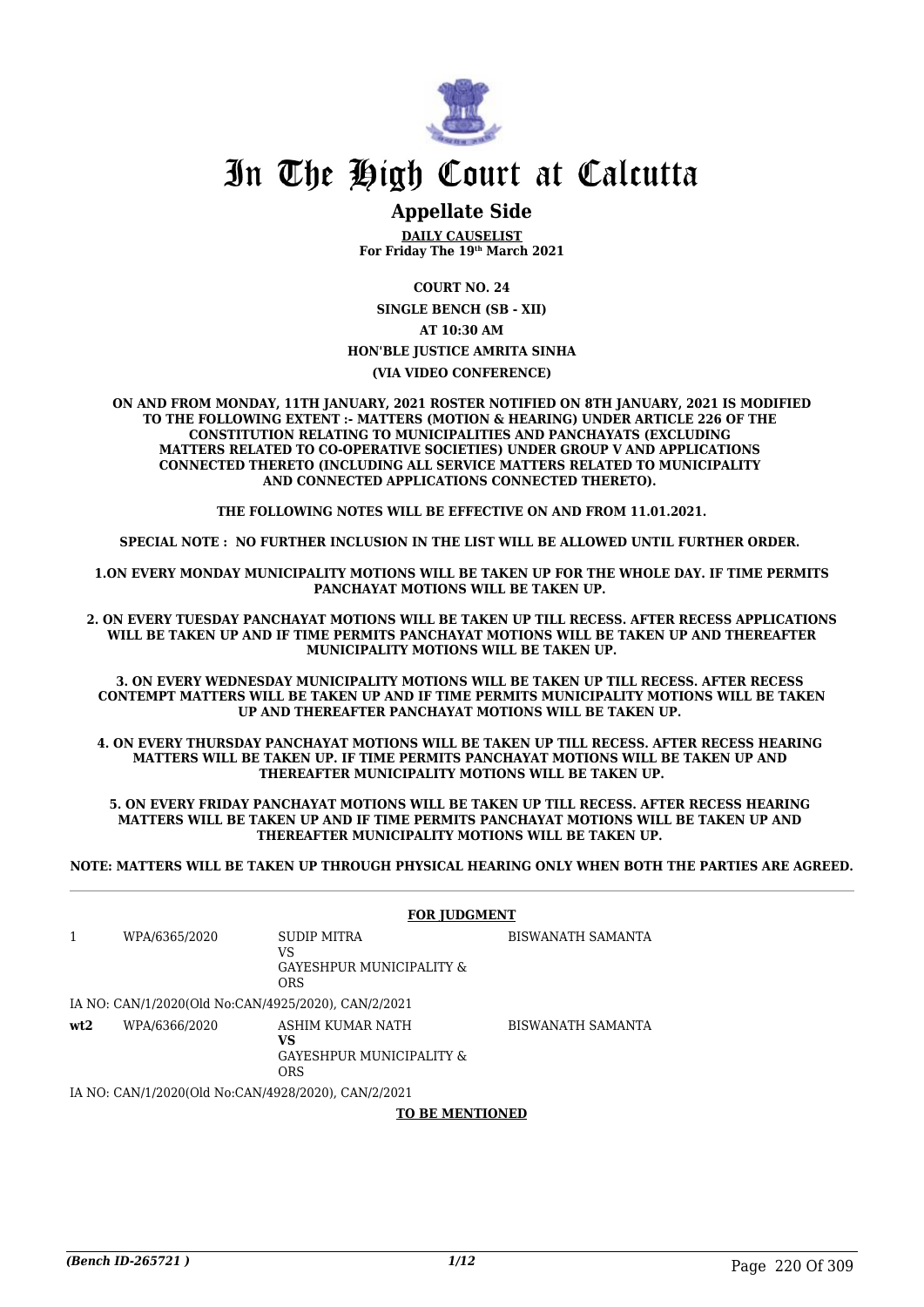| 3    | WPA/18120/2019                                      | <b>GOPAL KRISHAN DUTTA</b><br>VS<br>STATE OF WEST BENGAL & ORS                        | MADHUSHRI DUTTA<br><b>MAJUMDER</b> |
|------|-----------------------------------------------------|---------------------------------------------------------------------------------------|------------------------------------|
|      | IA NO: CAN/1/2020                                   |                                                                                       |                                    |
| 4    | WPA/4864/2021<br>[CORRECTION]                       | SUSANTA KUMAR MONDAL<br>VS<br>STATE OF WEST BENGAL AND                                | RAJESH KUMAR SHAH                  |
| 5    | WPA/4865/2021<br>[CORRECTION]                       | ORS.<br>PRALAY KUMAR SAMANTA<br>VS<br>STATE OF WEST BENGAL AND                        | RAJESH KUMAR SHAH                  |
| 6    | WPA/4867/2021<br>[ CORRECTION ]                     | ORS.<br>RAJKUMAR MANDAL<br>VS<br>STATE OF WEST BENGAL AND<br>ORS.                     | RAJESH KUMAR SHAH                  |
|      |                                                     | <b>FIXED MATTERS ( UNAUTHORISED CONSTRUCTION)</b><br>(19.03.2021)                     |                                    |
| 7    | WPA/25544/2018                                      | SUHRID SARAN DAS<br>VS                                                                | AMIT BARAN DASH                    |
| 8    | WPA/21512/2019                                      | STATE OF WEST BENGAL & ORS<br>NAMITA SAMANTA<br>VS                                    | NILANJAN ADHIKARI                  |
| 9    | WPA/24306/2019                                      | STATE OF WEST BENGAL & ORS<br>NIRMAL DUTTA & ANR.<br>VS                               | RAFIQUL ISLAM                      |
|      |                                                     | STATE OF WEST BENGAL & ORS.                                                           |                                    |
| 10   | IA NO: CAN/1/2020<br>WPA/651/2020                   | RAJESH JAIN & ORS                                                                     | DEEPAK KUMAR JAIN                  |
|      |                                                     | <b>VS</b><br><b>HOWRAH MUNICIPAL</b><br><b>CORPORATION &amp; ORS</b>                  |                                    |
|      | IA NO: CAN/1/2021                                   |                                                                                       |                                    |
| wt11 | WPA/87/2020                                         | LAZMI RESIDENCY PRIVATE<br><b>LIMITED &amp; ANR</b><br>VS                             | <b>MANAS KUMAR DAS</b>             |
| 12   | WPA/2184/2020                                       | STATE OF WEST BENGAL & ORS<br><b>SUSHANTA DATTA &amp; ANR</b><br>VS                   | ARPITA SAHA                        |
| 13   | WPA/4635/2020                                       | STATE OF WEST BENGAL & ORS<br>SKCL WEALTH MANAGEMENT (P)<br>LTD & ORS<br><b>VS</b>    | SANDIP KUMAR DATTA                 |
|      |                                                     | THE KMC & ORS                                                                         |                                    |
|      | IA NO: CAN/1/2020(Old No:CAN/5023/2020), CAN/2/2021 |                                                                                       |                                    |
| 14   | WPA/7785/2020                                       | <b>JOYASHREE BASULI</b><br>VS<br>STATE OF WEST BENGAL AND<br>ORS.                     | UTTAM KR<br><b>BHATTACHARYYA</b>   |
|      | IA NO: CAN/1/2020, CAN/2/2020                       |                                                                                       |                                    |
| 15   | WPA/8593/2020                                       | MD PARVEZ<br>VS.<br>THE HOWRAH MUNICIPAL                                              | ARDHENDU BANERJEE                  |
| 16   | WPA/8639/2020                                       | CORPORATION<br>SK NANNA MOHAMMAD AND<br>ANR<br>VS<br>STATE OF WEST BENGAL AND<br>ORS. | KAUSTUV MISHRA                     |
| 17   | WPA/8875/2020                                       | KRISHNA MAITRA AND ORS<br>VS<br>STATE OF WEST BENGAL AND<br>ORS.                      | MARY DATTA                         |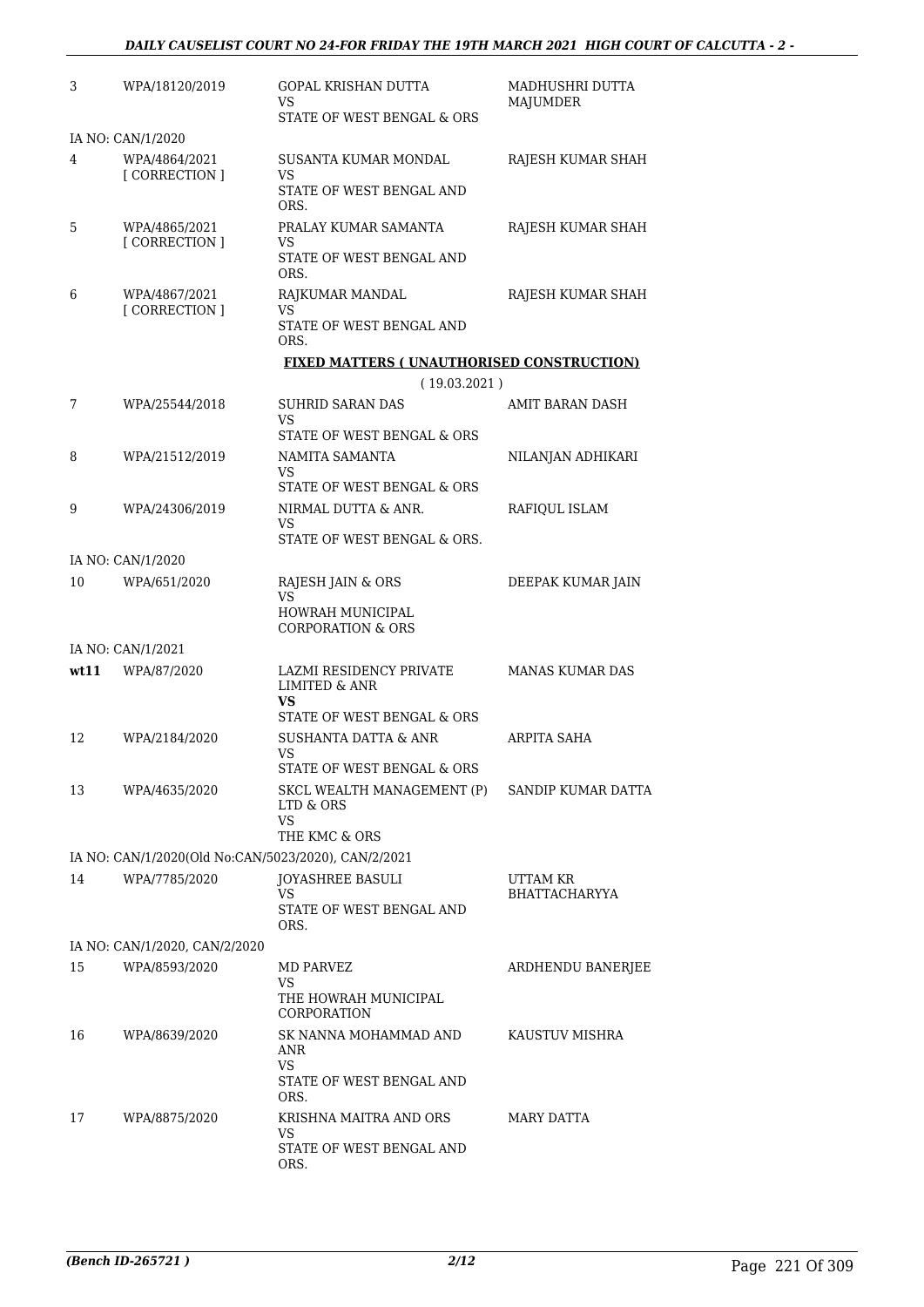| 18 | WPA/8878/2020  | KRISHNA MAITRA AND ORS<br>VS<br>STATE OF WEST BENGAL AND                                                                  | ANINDITA MUKHERJEE    |
|----|----------------|---------------------------------------------------------------------------------------------------------------------------|-----------------------|
| 19 | WPA/9061/2020  | ORS.<br>BUDDHASRI ROY CHOWDHURY @<br><b>BUDDHYASHRI RAY</b><br><b>CHOWDHURY AND ANR</b><br>VS<br>STATE OF WEST BENGAL AND | Bratin Kumar Dey      |
| 20 | WPA/9390/2020  | ORS.<br>KRISHNA MUKHERJEE<br>VS<br>STATE OF WEST BENGAL AND<br>ORS.                                                       | RAMESHWAR SINHA       |
| 21 | WPA/9670/2020  | BISWAJIT BHATTACHARJEE<br>VS<br>THE STATE OF WEST BENGAL<br>AND ORS                                                       | DYUTIMAN BANERJEE     |
| 22 | WPA/9948/2020  | NIBEDITA DEY AND ORS<br>VS<br>STATE OF WEST BENGAL AND                                                                    | DIPANKAR MANDAL       |
| 23 | WPA/10454/2020 | <b>ORS</b><br>KARTIK BOSE<br>VS<br>STATE OF WEST BENGAL AND<br>ORS.                                                       | SOBHNA MAJUMDER       |
| 24 | WPA/11384/2020 | KAJAL KUMAR KUNDU<br>VS.<br>STATE OF WEST BENGAL AND<br>ORS.                                                              | ASIS BHATTACHARYYA    |
| 25 | WPA/297/2021   | BIJAY KUMAR KHEMKA AND<br><b>OTHERS</b><br>VS.<br>THE KOLKATA MUNICIPAL<br><b>CORPORATION AND OTHERS</b>                  | MADHUMITA BASAK       |
| 26 | WPA/521/2021   | RUSTOM ALI AND OTHERS<br>VS<br>STATE OF WEST BENGAL AND<br>ORS.                                                           | <b>D BANERJEE</b>     |
| 27 | WPA/3189/2021  | SAHID HODA @SAHID HODA<br>ANSARI<br>STATE OF WEST BENGAL AND<br>ORS.                                                      | ARUP KRISHNA DAS      |
| 28 | WPA/3342/2021  | SATYA NARAYAN MAJI<br>VS<br>STATE OF WEST BENGAL AND<br>ORS.                                                              | <b>SUBHASIS MITRA</b> |
| 29 | WPA/3382/2021  | SYED AHSAN ALI<br>VS<br>KOLKATA MUNICIPAL<br>CORPORATION AND ORS                                                          | MD. MANSOOR ALAM      |
| 30 | WPA/5623/2021  | SHYAMAL DUTTA<br>VS.<br>THE HOWRAH MUNICIPAL<br><b>CORPORATION AND ORS</b>                                                | KHAZA RAIHAN AHMED    |
| 31 | WPA/5897/2021  | AMITAVA DE BHOWMICK AND<br>ANR.<br>VS.<br>KOLKATA MUNICIPAL<br>CORPORATION AND ORS.                                       | ARNAB SAHA            |
| 32 | WPA/6230/2021  | TARA PADA DAS<br>VS.<br>STATE OF WEST BENGAL AND<br>ORS.                                                                  | DEO KANT SHARMA       |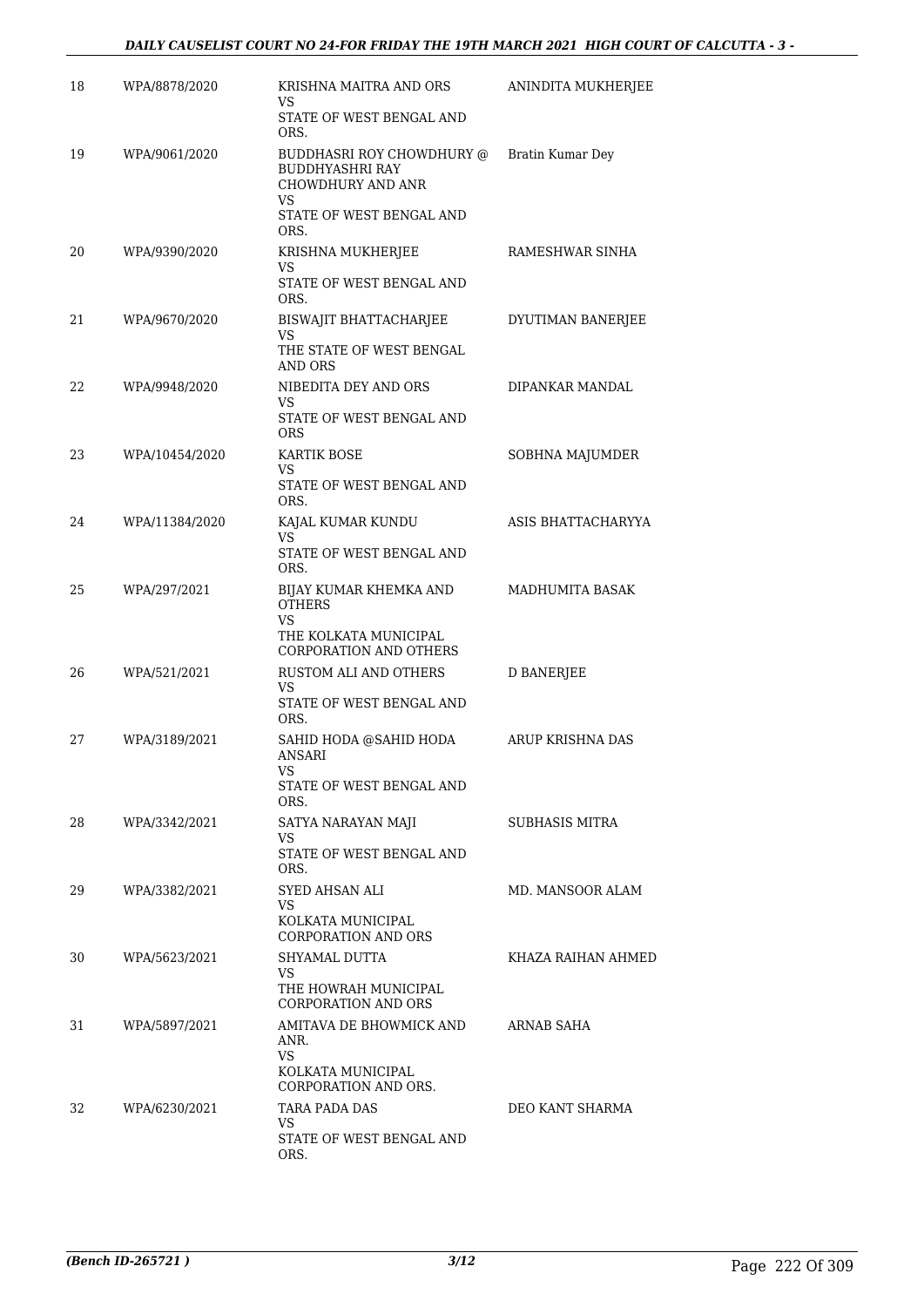| 33   | WPA/6235/2021                           | <b>INDIRA SAMANTA</b><br>VS                        | SALIL KUMAR SARKAR      |
|------|-----------------------------------------|----------------------------------------------------|-------------------------|
|      |                                         | THE STATE OF WEST BENGAL<br><b>AND ORS</b>         |                         |
| 34   | WPA/6245/2021                           | <b>RITA GHOSH</b><br>VS                            | ARUN NASKAR             |
|      |                                         | STATE OF WEST BENGAL AND<br>ORS.                   |                         |
| 35   | WPA/6904/2021                           | SUNANDA CHAKRABORTY<br>VS                          | KALYAN CHATTERJEE       |
|      |                                         | RAJPUR SONARPUR<br>MUNICIPALITY AND ORS            |                         |
| 36   | WPA/7687/2021                           | UJJWAL MAITY AND ANR<br>VS                         | ZIAUL HAQUE             |
|      |                                         | CONTAI MUNICIPALITY AND ORS                        |                         |
|      |                                         | <b>MUNICIPALITY - MOTIONS</b>                      |                         |
| 37   | WPA/6396/2019                           | SUJIT RAJBANSHI<br><b>VS</b>                       | UJANI PAL SAMANTA       |
|      |                                         | STATE OF WEST BENGAL & ORS                         |                         |
| 38   | WPA/6397/2019                           | RAJA RAJBANSHI<br>VS<br>STATE OF WEST BENGAL & ORS | UJANI PAL SAMANTA       |
|      |                                         |                                                    |                         |
| 39   | WPA/9954/2019                           | SRI SRI ISWAR SINGHABAHINI<br>THAKURANI<br>VS      | <b>BHASKAR SENGUPTA</b> |
|      |                                         | MUNICIPAL COM. KMC & ORS.                          |                         |
| 40   | WPA/6490/2020                           | SOVAN KUMAR DUTTA & ORS<br>VS                      | SOMASHREE DEY           |
|      |                                         | STATE OF WEST BENGAL & ORS                         |                         |
|      | IA NO: CAN/1/2020(Old No:CAN/5164/2020) |                                                    |                         |
| wt41 | WPA/6414/2020                           | SUDAMA RAJBANSHI & ORS<br>VS                       | DEBASREE DHAMALI        |
|      |                                         | STATE OF WEST BENGAL & ORS                         |                         |
|      | IA NO: CAN/1/2020(Old No:CAN/5021/2020) |                                                    |                         |
| 42   | WPA/8632/2020                           | SANJIB SEN                                         | <b>ABHIJIT RAY</b>      |
|      |                                         | <b>VS</b><br>HOWRAH MUNICIPAL CORP. AND<br>ANR     |                         |
| 43   | WPA/9379/2020                           | NAMITA DUTTA<br>VS                                 | ASHRULINA AMIYA GAYEN   |
|      |                                         | STATE OF WEST BENGAL AND<br>ORS.                   |                         |
| 44   | WPA/11323/2020                          | AJIT KUMAR HAJRA<br>VS                             | TARUN KUMAR DAS         |
|      |                                         | State of West Bengal                               |                         |
| 45   | WPA/1314/2021                           | SANJIB SINGHA ROY<br>VS                            | AMITABRATA RAY          |
|      |                                         | STATE OF WEST BENGAL AND<br>ORS.                   |                         |
| 46   | WPA/1380/2021                           | VISHAL PRASAD AND ANOTHER<br>VS                    | MD. BANI ISRAIL         |
|      |                                         | STATE OF WEST BENGAL AND<br>ORS.                   |                         |
| 47   | WPA/1384/2021                           | VISHAL PRASAD<br>VS                                | MD BANI ISRAIL          |
|      |                                         | STATE OF WEST BENGAL AND<br>ORS.                   |                         |
| 48   | WPA/1408/2021                           | SANTU GHOSH                                        | PALASH MUKHERJEE        |
|      |                                         | VS<br>STATE OF WEST BENGAL AND<br>ORS.             |                         |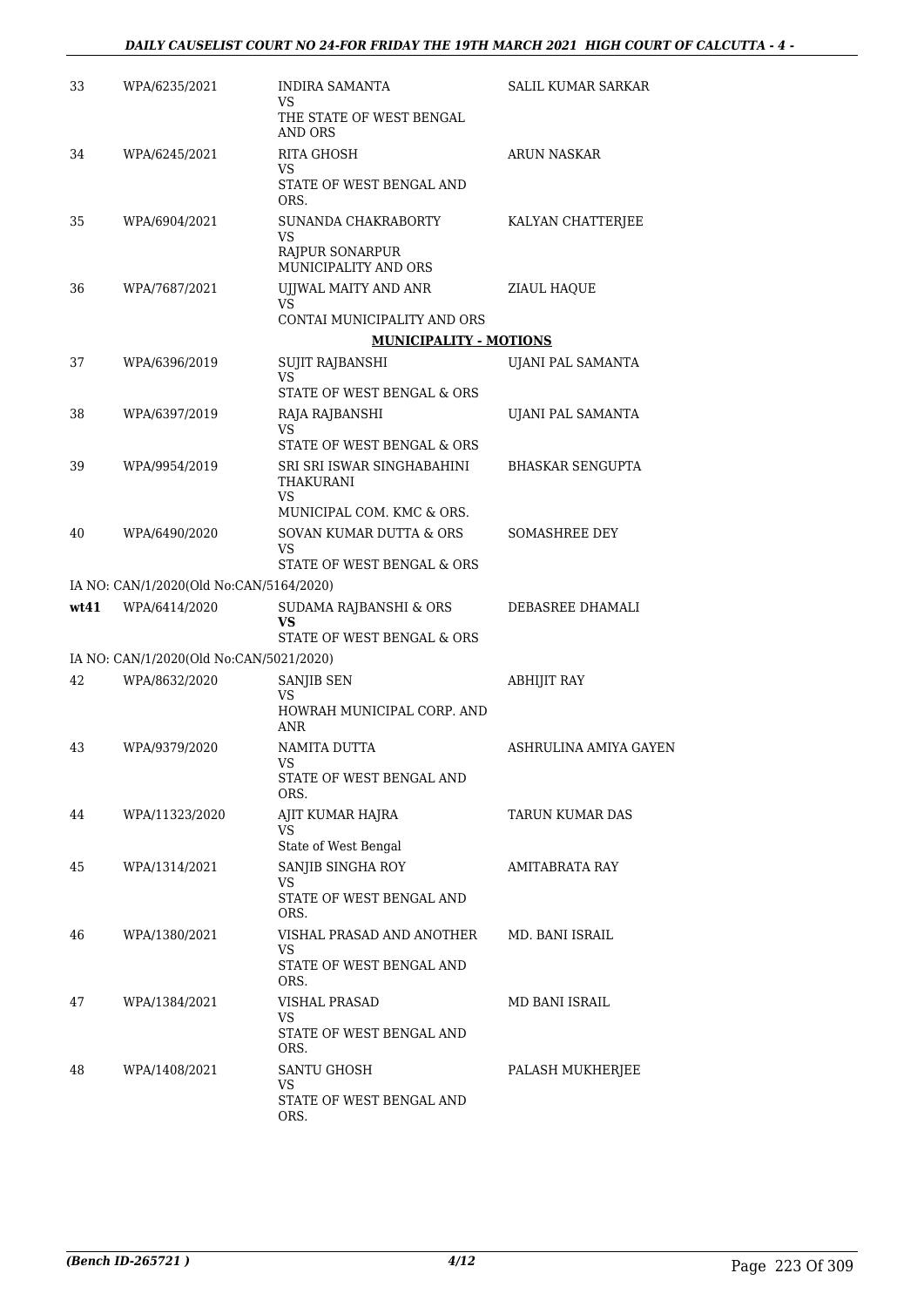| 49 | WPA/1433/2021     | <b>GARIMA DEVELOPERS AND</b><br><b>ANOTHER</b><br>VS                                | ANUJIT MOOKHERJI                        |
|----|-------------------|-------------------------------------------------------------------------------------|-----------------------------------------|
|    |                   | KOLKATA MUNICIPAL<br>CORPORATION AND OTHERS                                         |                                         |
| 50 | WPA/1559/2021     | <b>GULAB CHAND KAIRI AND</b><br><b>OTHERS</b><br>VS.<br>THE SOUTH DUM DUM           | <b>BIBEK DEY</b>                        |
|    |                   | MUNICIPALITY AND OTHERS                                                             |                                         |
| 51 | WPA/1578/2021     | SABITA HALDER AND ANR<br>VS.<br>KOLKATA MUNICIPAL<br><b>CORPORATION AND ORS</b>     | SULAGNA BHATTACHARYA                    |
| 52 | WPA/1607/2021     | ALAM ARA BIBI<br>VS<br>KOLKATA MUNICIPAL<br>CORPORATION                             | <b>INDRAJIT</b><br><b>BHATTACHARJEE</b> |
| 53 | WPA/1620/2021     | <b>ANJANA ROY</b><br>VS.<br>STATE OF WEST BENGAL AND<br>ORS.                        | PROBAL SARKAR                           |
| 54 | WPA/1626/2021     | MUNNI DOM<br>VS<br>STATE OF WEST BENGAL AND<br>ORS.                                 | PROBAL SARKAR                           |
| 55 | WPA/1654/2021     | <b>RINA DAS</b><br>VS<br>STATE OF WEST BENGAL AND<br>ORS.                           | PROBAL SARKAR                           |
| 56 | WPA/1669/2021     | JITENDRA NARAYAN SINGH AND<br><b>ORS</b><br>VS.<br>STATE OF WEST BENGAL AND<br>ORS. | RAMESHWAR SINHA                         |
| 57 | WPA/1754/2021     | SOUMYABRATA BOSE<br>VS.<br>BIDHANNAGAR MUNICIPAL<br>CORPORATION AND ORS             | <b>MANIKA SARKAR</b>                    |
| 58 | WPA/1765/2021     | RATAN BAURI AND ORS<br>VS<br>STATE OF WEST BENGAL AND<br>ORS.                       | RAMESHWAR SINHA                         |
| 59 | WPA/1770/2021     | BIPLAB SARKAR<br>VS.<br>STATE OF WEST BENGAL AND<br>ORS.                            | SUPREEM NASKAR                          |
|    | IA NO: CAN/1/2021 |                                                                                     |                                         |
| 60 | WPA/1900/2021     | PARESHNATH DEY SARKAR<br>VS.<br>THE KOLKATA MUNICIPAL<br>CORPORATION                | DIBYENDU NANDI                          |
| 61 | WPA/1926/2021     | NEMAI SENAPATI<br>VS<br>STATE OF WEST BENGAL AND<br>ORS.                            | AYANAVA<br><b>BHATTACHARYYA</b>         |
| 62 | WPA/1944/2021     | SANKAR KUMAR SAHA AND<br><b>OTHERS</b><br>VS.<br>STATE OF WEST BENGAL AND           | SANGHAMITRA NANDY                       |
| 63 | WPA/1978/2021     | ORS.<br>CHANDRABATI GAYEN (BAG)<br>VS.<br>THE ULUBERIA MUNICIPALITY                 | ANIL KUMAR<br><b>VHATTOPADHYAY</b>      |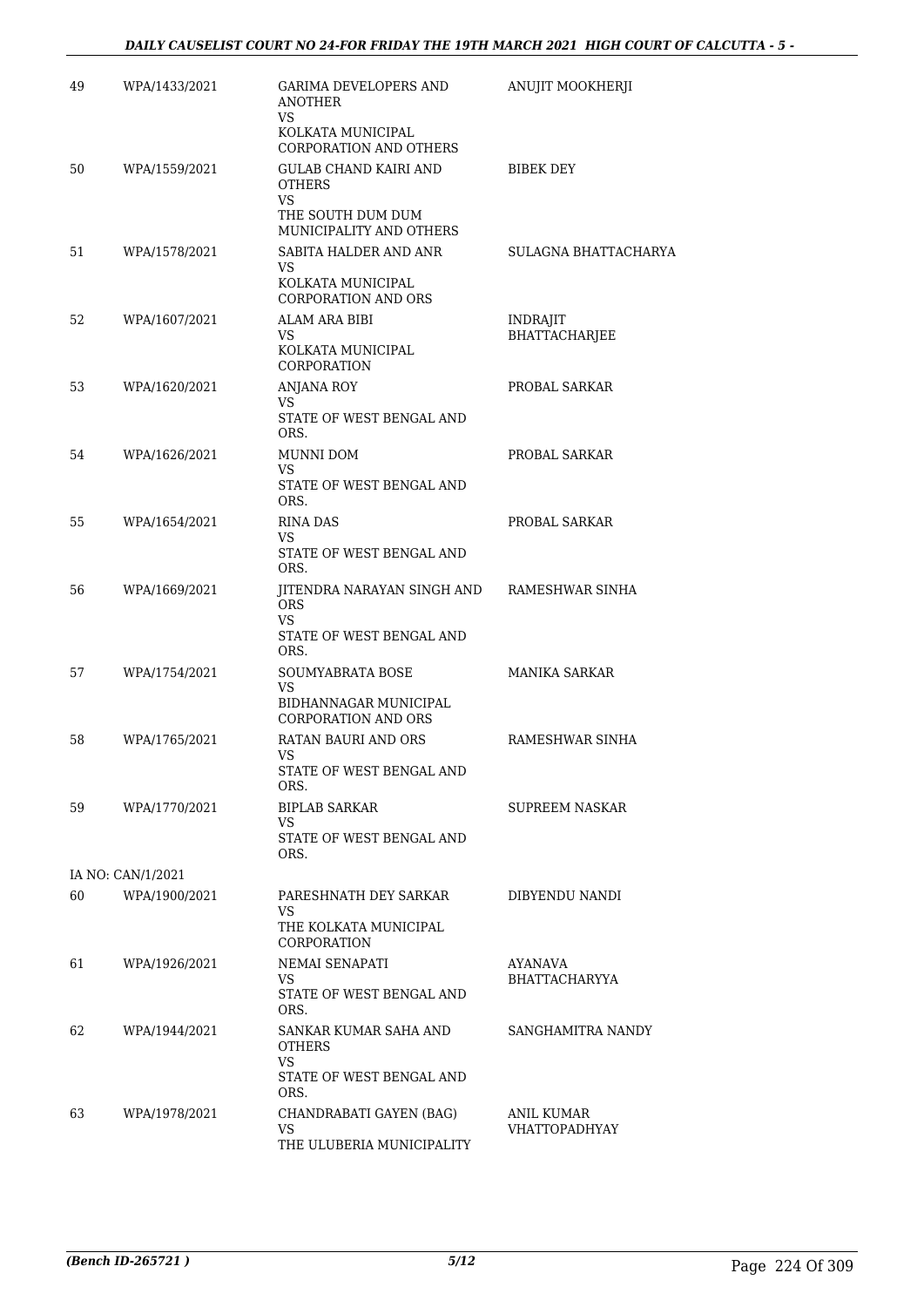### *DAILY CAUSELIST COURT NO 24-FOR FRIDAY THE 19TH MARCH 2021 HIGH COURT OF CALCUTTA - 6 -*

| 64 | WPA/1981/2021     | AMIT KUMAR RAI<br>VS.                               | ANIMESH PAUL         |
|----|-------------------|-----------------------------------------------------|----------------------|
|    |                   | HOWRAH MUNICIPAL<br><b>CORPORATION AND OTHERS</b>   |                      |
| 65 | WPA/1987/2021     | <b>ISRAR AHMED</b><br>VS.                           | AVINASH KUMAR VERMA  |
|    |                   | KOLKATA MUNICIPAL<br>CORPORATIONA AND OTHERS        |                      |
|    | IA NO: CAN/1/2021 |                                                     |                      |
| 66 | WPA/1998/2021     | PARVEZ AHMED<br>VS.                                 | <b>SWETKETU DAS</b>  |
|    |                   | KOLKATA MUNICIPAL<br><b>CORPORATION AND OTHERS</b>  |                      |
|    | IA NO: CAN/1/2021 |                                                     |                      |
| 67 | WPA/2006/2021     | AMITAVA DE BHOWMICK<br>VS.                          | ARNAB SAHA           |
|    |                   | THE KOLKATA MUNICIPAL<br><b>CORPORATION AND ORS</b> |                      |
| 68 | WPA/2020/2021     | NABANITA GHOSH<br>VS.                               | KAJAL RAY            |
|    |                   | STATE OF WEST BENGAL AND<br>ORS.                    |                      |
| 69 | WPA/2043/2021     | <b>BHASKAR SINGHA</b><br>VS                         | Kunal Ganguly        |
|    |                   | UTTARPARA KOTRUNG<br>MUNICIPALITY                   |                      |
| 70 | WPA/2080/2021     | SALAUDDIN LODHI AND ANR<br>VS.                      | SULAGNA BHATTACHARYA |
|    |                   | KOLKATA MUNICIPAL<br><b>CORPORATION AND ORS</b>     |                      |
| 71 | WPA/2109/2021     | LUBNA RAHIM<br>VS.                                  | <b>SOMRAJ DHAR</b>   |
|    |                   | STATE OF WEST BENGAL AND<br>ORS.                    |                      |
| 72 | WPA/2122/2021     | SANJOY CHATTERJEE<br>VS.                            | SARIFUL ISLAM MALLIK |
|    |                   | STATE OF WEST BENGAL AND<br>ORS.                    |                      |
| 73 | WPA/2162/2021     | <b>G P ENTERPRISE AND ANR</b><br>VS                 | SANGHAMITRA NANDY    |
|    |                   | STATE OF WEST BENGAL AND<br>ORS.                    |                      |
| 74 | WPA/2165/2021     | G.P. ENTERPRISE AND ANR<br>VS.                      | SANGHAMITRA NANDY    |
|    |                   | STATE OF WEST BENGAL AND<br>ORS.                    |                      |
| 75 | WPA/2166/2021     | JAGADISH CHANDRA BAG<br>VS.                         | MANABENDRA THAKUR    |
|    |                   | STATE OF WEST BENGAL AND<br>ORS.                    |                      |
| 76 | WPA/2171/2021     | G.P. ENTERPRISE ANR ANR<br>VS.                      | SANGHAMITRA NANDY    |
|    |                   | STATE OF WEST BENGAL AND<br>ORS.                    |                      |
| 77 | WPA/2174/2021     | SIPRA BARAI<br>VS.                                  | SOURI GHOSHAL        |
|    |                   | STATE OF WEST BENGAL AND<br>ORS.                    |                      |
| 78 | WPA/2234/2021     | SK. KABIR UDDIN<br>VS.                              | MARIA RAHAMAN        |
|    |                   | STATE OF WEST BENGAL AND<br>ORS.                    |                      |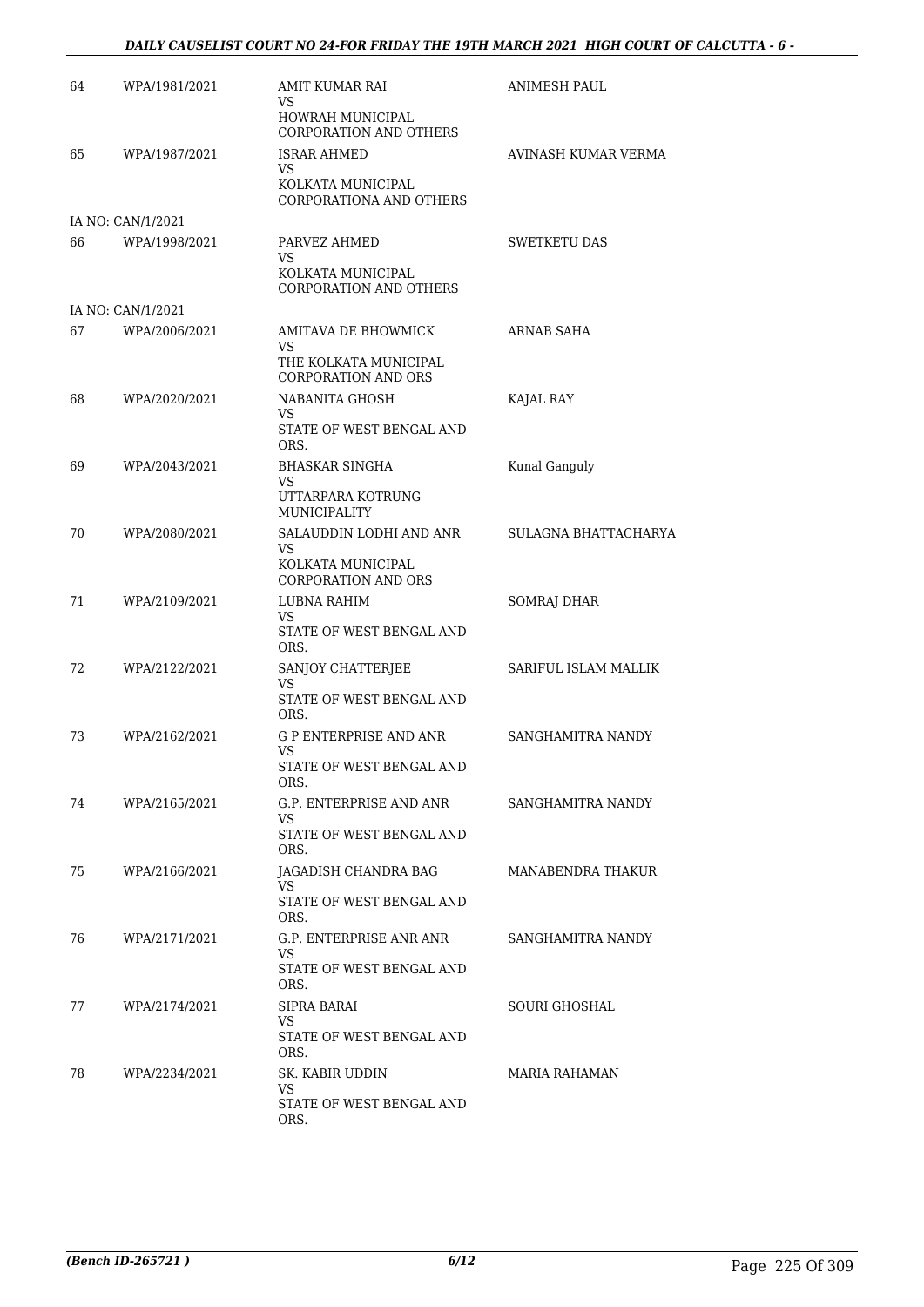| 79 | WPA/2256/2021 | UTTAM KUMAR DAS<br>VS                                                       | SANKAR NARAYAN SAHA     |
|----|---------------|-----------------------------------------------------------------------------|-------------------------|
|    |               | STATE OF WEST BENGAL AND<br>ORS.                                            |                         |
| 80 | WPA/2311/2021 | GORACHAND MANDAL<br>VS                                                      | PINGAL BHATTACHARYA     |
|    |               | KOLKATA MUNICIPAL<br><b>CORPORATION AND OTHERS</b>                          |                         |
| 81 | WPA/2321/2021 | KAMAL KUMAR VIJAY AND ORS<br>VS<br>KOLKATA MUNICIPAL<br>CORPORATION AND ORS | SUBHAJIT MANNA          |
| 82 | WPA/2330/2021 | ANIL MAJZUMDAR<br>VS                                                        | PINAKI RANJAN MITRA     |
|    |               | HOWRAH MUNICIPAL<br><b>CORPOPRATION</b>                                     |                         |
| 83 | WPA/2385/2021 | <b>ARINDAM DAS</b><br>VS                                                    | <b>TAPAS SINGHA ROY</b> |
|    |               | THE STATE OF WEST BENGAL<br>AND ORS                                         |                         |
| 84 | WPA/2386/2021 | NITYANANDA DAS<br>VS.                                                       | PRADIP KUMAR KUNDU      |
|    |               | STATE OF WEST BENGAL AND<br>ORS.                                            |                         |
| 85 | WPA/2388/2021 | ARINDAM DAS<br>VS.                                                          | TAPAS SINGHA ROY        |
|    |               | THE STATE OF WEST BENGAL<br>AND ORS                                         |                         |
| 86 | WPA/2404/2021 | LAB KUMAR DUTTA<br>VS                                                       | ARUP KRISHNA DAS        |
|    |               | STATE OF WEST BENGAL AND<br>ORS.                                            |                         |
| 87 | WPA/2407/2021 | CHANCHAL BANERJEE<br>VS                                                     | ARUP KRISHNA DAS        |
|    |               | STATE OF WEST BENGAL AND<br>ORS.                                            |                         |
| 88 | WPA/2443/2021 | DEBASISH SRIMANY<br>VS                                                      | AVIROOP BHATTACHARYA    |
|    |               | THE BARANAGAR MUNICIPALITY<br><b>AND ORS</b>                                |                         |
| 89 | WPA/2461/2021 | ARATRIKA GHOSH<br>VS                                                        | SAGARMAY GHOSH          |
|    |               | STATE OF WEST BENGAL AND<br>ORS.                                            |                         |
| 90 | WPA/2510/2021 | R K DEVELOPERS CONTRACTORS<br>AND ENGINEERS                                 | MRINALINI MAJUMDER      |
|    |               | VS<br>HOWRAH MUNICIPAL<br><b>CORPORATION AND ORS</b>                        |                         |
| 91 | WPA/2598/2021 | NASIR ALI MOLLA<br>VS.                                                      | MD GOLAM NURE IMROHI    |
|    |               | STATE OF WEST BENGAL AND<br>ORS.                                            |                         |
| 92 | WPA/2610/2021 | MALIKA MAFRUDA BANU<br>VS                                                   | DONA GHOSH              |
|    |               | STATE OF WEST BENGAL AND<br>ORS.                                            |                         |
| 93 | WPA/2622/2021 | SHIV KUMARI DEVI ALIAS SHIV<br>KUMAREE<br>VS.                               | SOMNATH DE              |
|    |               | HOWRAH MUNICIPAL<br>CORPORATION AND OTHERS                                  |                         |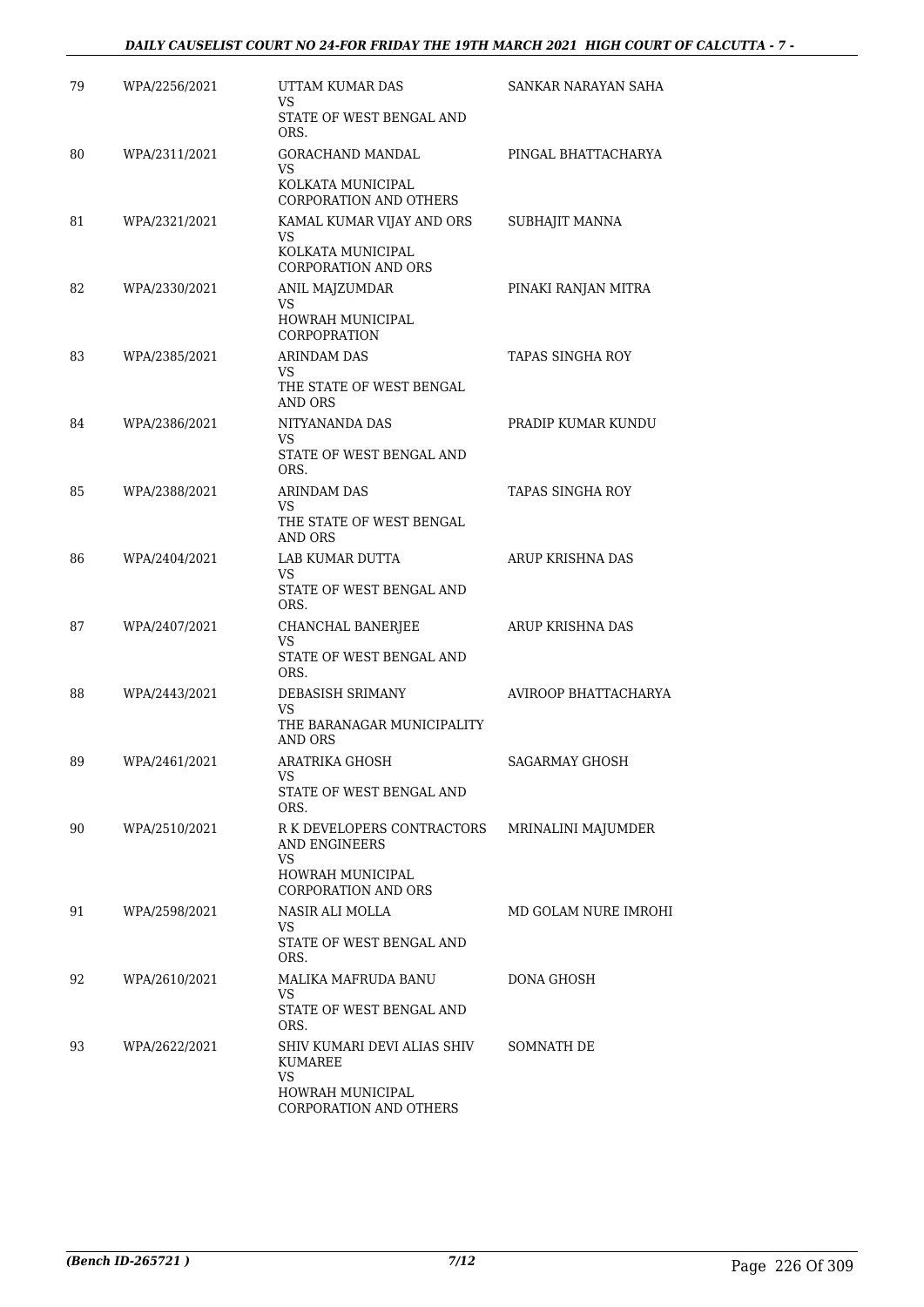### *DAILY CAUSELIST COURT NO 24-FOR FRIDAY THE 19TH MARCH 2021 HIGH COURT OF CALCUTTA - 8 -*

| 94  | WPA/2629/2021 | DIPANKAR PAL RAM<br>VS                               | DILIP KUMAR SAILA           |
|-----|---------------|------------------------------------------------------|-----------------------------|
|     |               | THE STATE OF WEST BENGAL<br>AND ORS                  |                             |
| 95  | WPA/2643/2021 | <b>DHRUBADAS SUR</b><br>VS                           | PARTHA SARKAR               |
|     |               | THE CHAMPDANY MUNICIPALITY                           |                             |
| 96  | WPA/2670/2021 | RAM NARAYAN SHARMA<br>VS                             | RAHUL SHARMA                |
|     |               | STATE OF WEST BENGAL AND<br>ORS.                     |                             |
| 97  | WPA/2685/2021 | <b>ASHOKE BANERIEE</b><br>VS                         | SUPREEM NASKAR              |
|     |               | STATE OF WEST BENGAL AND<br>ORS.                     |                             |
| 98  | WPA/2690/2021 | SUBAL CHANDRA MANNA<br>VS                            | <b>BAPIN BAIDYA</b>         |
|     |               | STATE OF WEST BENGAL AND<br>ORS.                     |                             |
| 99  | WPA/2693/2021 | PIJUSH DEBNATH AND ORS<br>VS                         | <b>ALLEN FELIX</b>          |
|     |               | STATE OF WEST BENGAL AND<br>ORS.                     |                             |
| 100 | WPA/2788/2021 | UDAY DUTTA AND ORS<br>VS                             | PARTHA SARKAR               |
|     |               | THE DURGAPUR MUNICIPAL<br><b>CORPORATION AND ORS</b> |                             |
| 101 | WPA/2860/2021 | <b>SMT BANI SAMANTA</b><br>VS                        | KRISHANU BANIK              |
|     |               | STATE OF WEST BENGAL AND<br>ORS.                     |                             |
| 102 | WPA/2896/2021 | ANIL GIRI AND ANOTHER<br>VS                          | <b>SANTI DAS BHOWMICK</b>   |
|     |               | STATE OF WEST BENGAL AND<br>ORS.                     |                             |
| 103 | WPA/2935/2021 | SANDIP KUMAR SHAW<br>VS                              | DEBABRATA RAY               |
|     |               | STATE OF WEST BENGAL AND<br>ORS.                     |                             |
| 104 | WPA/2982/2021 | <b>LAKHAN ORAON</b><br>VS                            | RANANEESH GUHA<br>THAKURTA  |
|     |               | STATE OF WEST BENGAL AND<br>ORS.                     |                             |
| 105 | WPA/2985/2021 | PIJUSH KANTI DUTTA<br>VS                             | RANANEESH GUHA<br>THAKURTA  |
|     |               | STATE OF WEST BENGAL AND<br>ORS.                     |                             |
| 106 | WPA/2988/2021 | PRADIP KUMAR MUKHERJEE<br>VS                         | RANANEESH GUHA<br>THAKURTA  |
|     |               | STATE OF WEST BENGAL AND<br>ORS.                     |                             |
| 107 | WPA/2991/2021 | KIRAN MUNDA ORAON<br>VS.                             | RANANEESH GUHA<br>THAKURTA  |
|     |               | STATE OF WEST BENGAL AND<br>ORS.                     |                             |
| 108 | WPA/2995/2021 | KRISHNA DAS GOSWAMI<br>VS                            | RANANEESH GUHA<br>THAKURTA  |
|     |               | STATE OF WEST BENGAL AND<br>ORS.                     |                             |
| 109 | WPA/2999/2021 | RABIN SARKAR<br>VS.                                  | RANANEESH GUPTA<br>THAKURTA |
|     |               | STATE OF WEST BENGAL AND<br>ORS.                     |                             |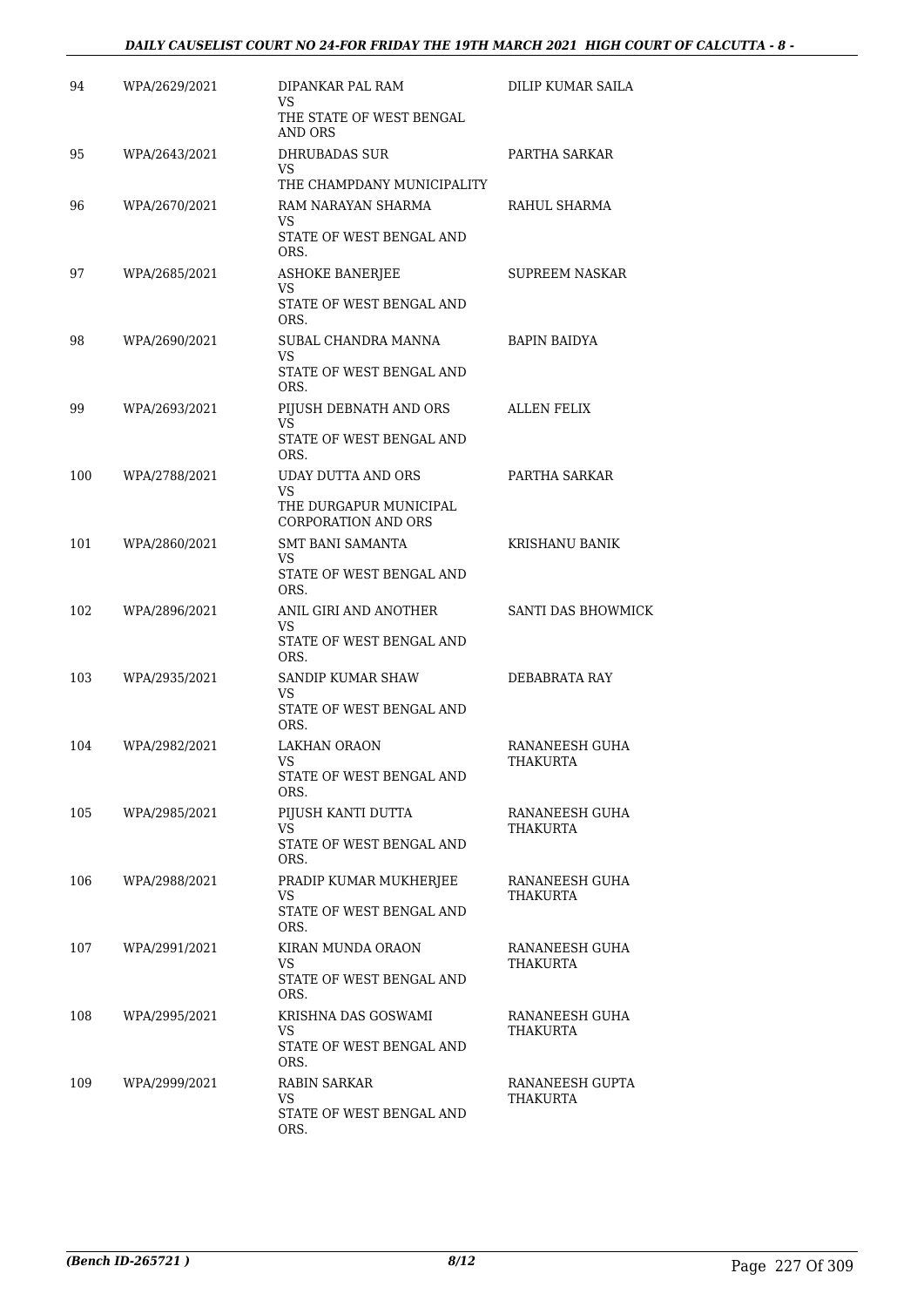| 110 | WPA/3002/2021 | ARAVIND KUMAR PASWAN<br>VS.<br>STATE OF WEST BENGAL AND                                     | RANANEESH GUHA<br>THAKURTA |
|-----|---------------|---------------------------------------------------------------------------------------------|----------------------------|
| 111 | WPA/3037/2021 | ORS.<br>TAPAN KUMAR ROY AND ANR                                                             | RAJDEEP BHATTACHARYA       |
|     |               | VS<br>BIDHANNAGAR MUNICIPAL<br><b>CORPORATION AND ORS</b>                                   |                            |
| 112 | WPA/3046/2021 | TAPAN KUMAR BHUNIA AND ANR SYED SHAMSUL AREFIN<br>VS.<br>THE KMC AND ORS                    |                            |
| 113 | WPA/3083/2021 | DIPAK KUMAR DAS<br><b>VS</b><br>KOLKATA MUNICIPAL<br>CORPORATION AND OTHERS                 | ARIF ALI                   |
| 114 | WPA/3084/2021 | KAILASH CHAND DAGA AND<br><b>OTHES</b><br>VS<br>KOLKATA MUNICIPAL<br>CORPORATION AND OTHERS | PRIYANKAR BASU<br>MALLICK  |
| 115 | WPA/3123/2021 | DEVI HARIJAN<br>VS                                                                          | PROBAL SARKAR              |
|     |               | STATE OF WEST BENGAL AND<br>ORS.                                                            |                            |
| 116 | WPA/3128/2021 | NAYAN HAZRA<br>VS.<br>STATE OF WEST BENGAL AND<br>ORS.                                      | PROBAL SARKAR              |
| 117 | WPA/3178/2021 | MANGAL HAZRA<br>VS                                                                          | PROBAL SARKAR              |
|     |               | STATE OF WEST BENGAL AND<br>ORS.                                                            |                            |
| 118 | WPA/3432/2021 | SAURAV KUMAR DUTT<br>VS                                                                     | <b>MANIKA ROY</b>          |
|     |               | STATE OF WEST BENGAL AND<br>ORS.                                                            |                            |
| 119 | WPA/3560/2021 | PANCHANAN CHABRI<br>VS<br>STATE OF WEST BENGAL AND<br>ORS.                                  | SIDDHARTHA ROY             |
| 120 | WPA/3610/2021 | HRISHIKESH PAUL<br>VS<br>KOLKATA MUNICIPAL                                                  | KRISHNADAS PODDAR          |
|     |               | <b>CORPORATION AND ORS</b>                                                                  |                            |
| 121 | WPA/4022/2021 | MD HAROON AND ORS<br>VS.<br>STATE OF WEST BENGAL AND                                        | MD NAUROZ RAHBER           |
| 122 | WPA/4040/2021 | ORS.<br>JYOTSNA HELA<br>VS.                                                                 | <b>EJAZKHAN</b>            |
|     |               | STATE OF WEST BENGAL AND<br>ORS.                                                            |                            |
| 123 | WPA/4072/2021 | MD MATIUR RAHAMAN<br>VS<br>STATE OF WEST BENGAL AND<br>ORS.                                 | M NAZAR CHOWDHURY          |
| 124 | WPA/4227/2021 | SULEKHA DUTTA @ SULEKHA<br><b>DUTTA SARKAR</b><br>VS.<br>STATE OF WEST BENGAL AND<br>ORS.   | SUKUMAR SARKAR             |
| 125 | WPA/4231/2021 | BINAPANI GHOSH<br>VS.<br>STATE OF WEST BENGAL AND<br>ORS.                                   | SUKUMAR SARKAR             |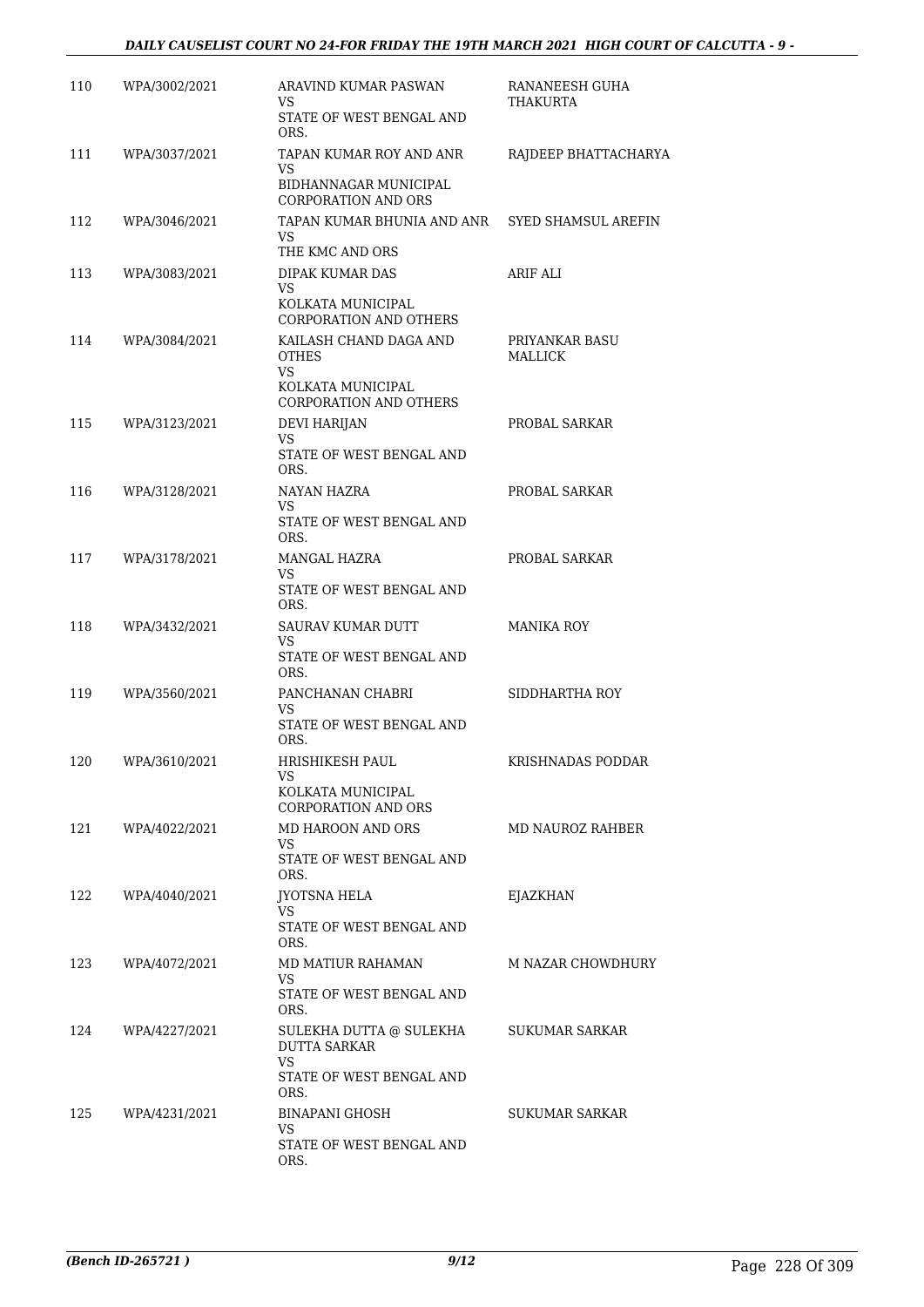### *DAILY CAUSELIST COURT NO 24-FOR FRIDAY THE 19TH MARCH 2021 HIGH COURT OF CALCUTTA - 10 -*

| 126 | WPA/4323/2021 | KAMALESH ROY<br>VS.<br>STATE OF WEST BENGAL AND<br>ORS.                                     | MRINMOY<br><b>BHATTACHARYA</b>  |
|-----|---------------|---------------------------------------------------------------------------------------------|---------------------------------|
| 127 | WPA/4336/2021 | DILIP KUMAR MOHANTA<br>VS<br>STATE OF WEST BENGAL AND<br>ORS.                               | PINTU KARAR                     |
| 128 | WPA/4474/2021 | SANKAR KUMAR SAHA AND ORS<br>VS.<br>STATE OF WEST BENGAL AND                                | SANGHAMITRA NANDY               |
| 129 | WPA/4479/2021 | ORS.<br>SANKAR KUMAR SAHA AND ORS<br>VS<br>STATE OF WEST BENGAL AND                         | SANGHAMITRA NANDY               |
| 130 | WPA/4576/2021 | ORS.<br>BISWAJIT BISWAS AND ORS<br>VS.<br>THE STATE OF WEST BENGAL                          | MD. M NAZAR<br><b>CHOWDHURY</b> |
| 131 | WPA/4681/2021 | AND ORS<br>MD SHAMIM AFZAL<br>VS.<br>WEST BENGAL MUNICIPAL                                  | MR SUBHANKAR DAS                |
| 132 | WPA/4711/2021 | <b>SERVICE COMMISSION</b><br><b>NEMAI PAUL</b><br>VS.<br>THE PRINCIPAL SECRETARY AND        | AMARNATH AGARWAL                |
| 133 | WPA/4846/2021 | <b>OTHERS</b><br>HARAN CHANDRA DAS AND<br><b>ANOTHER</b><br>VS.<br>STATE OF WEST BENGAL AND | DILIP KUMAR SAILA               |
| 134 | WPA/4875/2021 | ORS.<br><b>BANSON CONSTRUCTION</b><br>VS<br>STATE OF WEST BENGAL AND<br>ORS.                | SANGHAMITRA NANDY               |
| 135 | WPA/4877/2021 | <b>BSP ENTERPRISES</b><br>VS.<br>STATE OF WEST BENGAL AND                                   | SANGHAMITRA NANDY               |
| 136 | WPA/4884/2021 | ORS.<br>BSP ENTERPRISE AND OTHERS<br>VS.<br>STATE OF WEST BENGAL AND                        | SANGHAMITRA NANDY               |
| 137 | WPA/4938/2021 | ORS.<br>ANINDITA MANDAL<br>VS.<br>STATE OF WEST BENGAL AND                                  | PAYEL ROY MISHRA                |
| 138 | WPA/4951/2021 | ORS.<br>DIPAK KUMAR MALLICK<br>VS<br>STATE OF WEST BENGAL AND                               | DEBASISH SUR                    |
| 139 | WPA/4991/2021 | ORS.<br>TARIK ANWAR AND ORS<br>VS.<br>STATE OF WEST BENGAL AND                              | ANJANA BANERJEE                 |
| 140 | WPA/4995/2021 | ORS.<br>MD. SAMAUL ISLAM<br>VS.<br>STATE OF WEST BENGAL AND<br>ORS.                         | Bratin Kumar Dey                |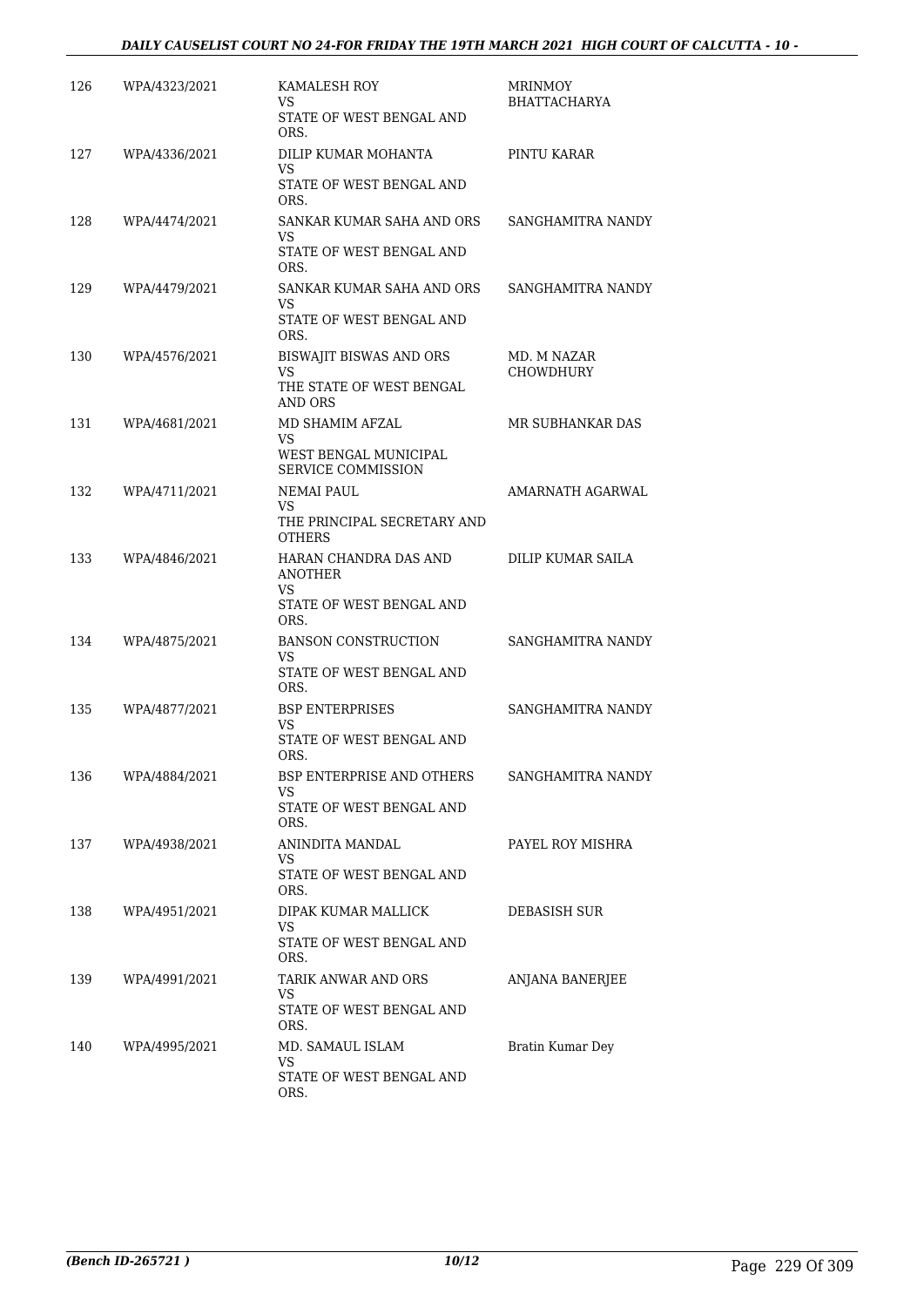| 141 | WPA/5097/2021 | GOKUL CONSTRUCTION AND<br>ANR<br><b>VS</b><br>STATE OF WEST BENGAL AND<br>ORS.                           | SANGHAMITRA NANDY             |
|-----|---------------|----------------------------------------------------------------------------------------------------------|-------------------------------|
| 142 | WPA/5100/2021 | GOKUL CONSTRUCTION AND<br>ANR<br>VS.<br>STATE OF WEST BENGAL AND<br>ORS.                                 | SANGHAMITRA NANDY             |
| 143 | WPA/5182/2021 | PRAKASH CHANDR PRADHAN<br>AND ANOTHER<br>VS<br>STATE OF WEST BENGAL AND<br>ORS.                          | ABDUR RAKIB                   |
| 144 | WPA/5343/2021 | BISWANATH KARMAKAR AND<br>ANR<br>VS<br>STATE OF WEST BENGAL AND<br>ORS.                                  | UDAYNARAYAN BEAL              |
| 145 | WPA/5404/2021 | NOOR NABI HAQUE AND OTHERS<br>VS<br>STATE OF WEST BENGAL AND<br>ORS.                                     | PRADEEP PANDEY                |
| 146 | WPA/5478/2021 | SUBHASIS SINGHA CHOWDHURY<br>VS<br>STATE OF WEST BENGAL AND<br>ORS.                                      | <b>VICTOR CHATTERIEE</b>      |
| 147 | WPA/5595/2021 | <b>RAM BABU SHOW</b><br>VS<br>THE HOWRAH MUNICIPAL<br>CORPORATION AND ORS                                | PARTHA PRATIM<br>MUKHOPADHYAY |
| 148 | WPA/5681/2021 | TARUN ROY AND ORS<br>VS<br>STATE OF WEST BENGAL AND<br>ORS.                                              | AMITABHA GHOSH                |
| 149 | WPA/5764/2021 | AKHIL KUMAR BANDOPADHYAY<br>@ BANDOPADHAYA<br>VS<br>THE DURGAPUR MUNICIPAL<br><b>CORPORATION AND ORS</b> | PAYEL SHOME                   |
| 150 | WPA/6115/2021 | CHINMOY DAS<br>VS<br>STATE OF WEST BENGAL AND<br>ORS.                                                    | ARKAPRAVA SEN                 |
| 151 | WPA/6495/2021 | SUKHOMOY LAHIRI AND ORS.<br>VS.<br>BARANAGAR MUNICIPALITY AND<br>ORS.                                    | SWETA SAHA                    |
| 152 | WPA/6507/2021 | SANGITA BOSE DAS<br>VS.<br>STATE OF WEST BENGAL AND<br>ORS.                                              | VICTOR CHATTERJEE             |
| 153 | WPA/6619/2021 | SAMRAT ENTERPRISE AND ANR<br>VS<br>STATE OF WEST BENGAL AND<br>ORS.                                      | SANGHAMITRA NANDY             |
| 154 | WPA/6622/2021 | SAMRAT ENTERPRISE AND ANR<br>VS<br>STATE OF WEST BENGAL AND<br>ORS.                                      | SANGHAMITRA NANDY             |
| 155 | WPA/6623/2021 | SAMRAT ENTERPRISE AND ANR<br>VS<br>STATE OF WEST BENGAL AND<br>ORS.                                      | SANGHAMITRA NANDY             |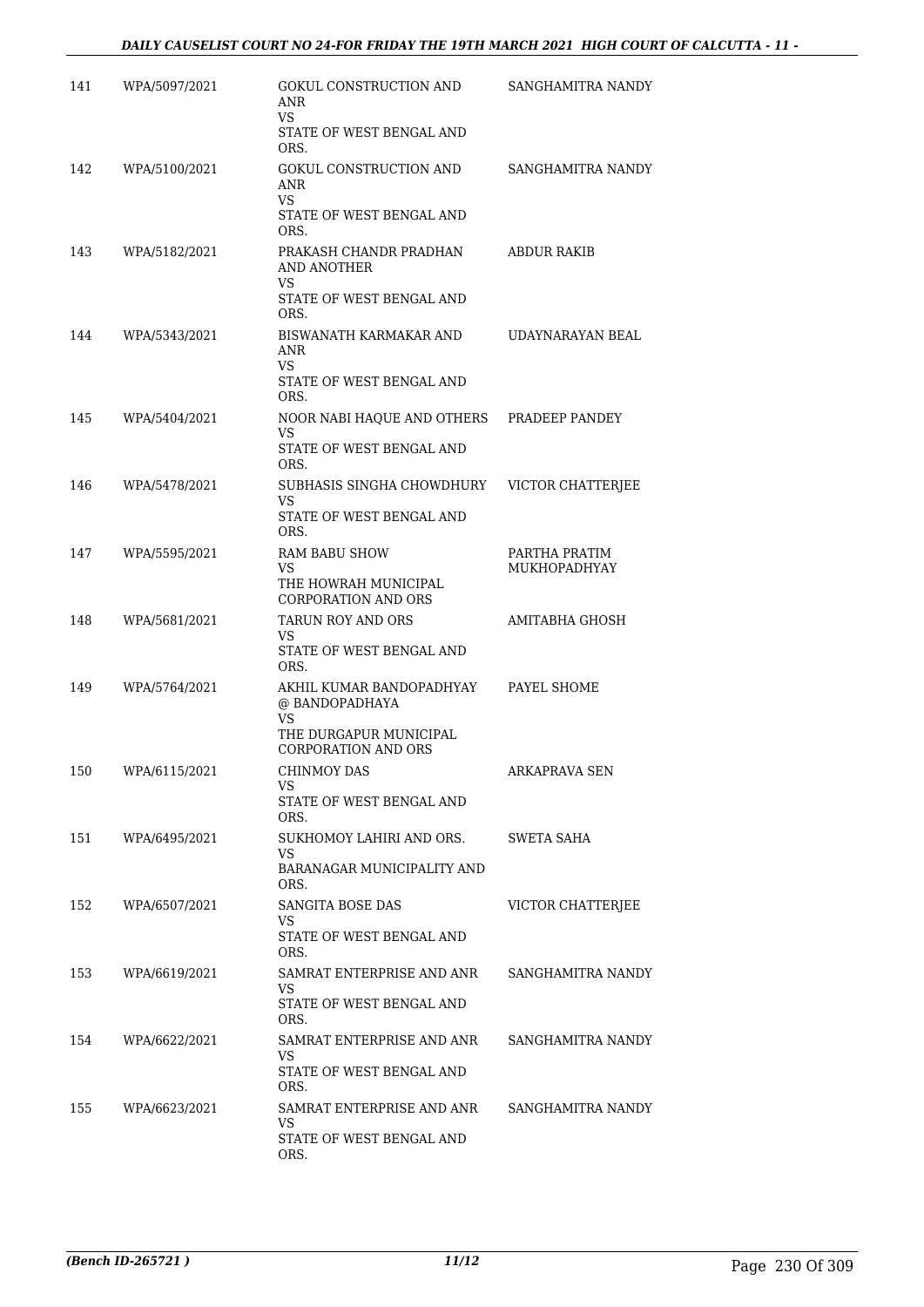| 156   | WPA/6670/2021          | SANTOSH KUMAR RAJAK<br>VS                                   | ARPAN GUHA              |
|-------|------------------------|-------------------------------------------------------------|-------------------------|
|       |                        | STATE OF WEST BENGAL AND<br>ORS.                            |                         |
| 157   | WPA/7422/2021          | MONORANJAN SINGHA HAZARI<br>VS                              | SANGHAMITRA NANDY       |
|       |                        | THE STATE OF WEST BENGAL<br><b>AND ORS</b>                  |                         |
|       |                        | PANCHAYAT - MOTIONS                                         |                         |
|       |                        | $\left( \ \right)$                                          |                         |
| 158   | WPA/8513/2020          | TOFEJAN BIBI AND ANR<br><b>VS</b>                           | RIMPI MUKHERJEE         |
|       |                        | STATE OF WEST BENGAL AND<br>ORS.                            |                         |
|       |                        | ( NOTE: THEREAFTER MUNICIPALITY MATTERS WILL BE TAKEN UP. ) |                         |
|       |                        | <b>CONTEMPT APPLICATION</b>                                 |                         |
| 159   | CPAN/47/2020           | TRIDIB KUMAR ADAK & ORS<br>VS                               | SUDIP KUMAR MAITI       |
| wt160 |                        | PANKAJ KONAR<br>TRIDIB KR. ADAK & ORS                       | SUDIP KR. MAITI         |
|       | WPA/17761/2019         | <b>VS</b><br>STATE OF WEST BENGAL & ORS.                    |                         |
| 161   | CPAN/171/2020          | <b>GOUR CHARAN DAS</b>                                      | SOUMEN                  |
|       |                        | VS.<br>MAMATA GARAI                                         | <b>BHATTACHARJEE</b>    |
|       | wt162 WPA/12208/2019   | <b>GOUR CHARAN DAS</b>                                      | SOUMEN                  |
|       |                        | VS.<br>STATE OF WEST BENGAL & ORS                           | BHATTACHARJEE           |
| 163   | CPAN/508/2020          | DIPENDU GHOSH AND ORS<br>VS                                 | ASHOKE KUMAR NATH       |
|       |                        | PRITHA CHAKRABORTY                                          |                         |
|       | $wt164$ WPA/19245/2019 | DIPTENDU GHOSH & ORS<br><b>VS</b>                           | ASHOKE KUMAR NATH       |
|       |                        | BIDHAN NAGAR MUNICIPAL<br><b>CORPORATION &amp; ORS</b>      |                         |
| 165   | CPAN/613/2020          | GANESH PRASAD SINGH                                         | SK. SIDDIOUE RAHAMAN    |
|       |                        | VS<br>BIBEK KUMAR JOHRI                                     |                         |
|       | wt166 WPA/19431/2019   | <b>GANESH PRASAD SINGH</b>                                  | SK SIDDIQUE RAHAMAN     |
|       |                        | VS<br>UNION OF INDIA & ORS                                  |                         |
|       |                        | <b>FOR HEARING</b>                                          |                         |
| 167   | WPA/8146/2019          | DEBJANI DAS PARI                                            | <b>SOMA CHAKRABORTY</b> |
|       |                        | VS<br>STATE OF WEST BENGAL & ORS                            |                         |
|       | IA NO: CAN/1/2020      |                                                             |                         |
| 168   | WPA/10338/2019         | RIMPY DEY                                                   | SOMA CHAKRABORTY        |
|       |                        | VS                                                          |                         |
|       |                        | STATE OF WEST BENGAL & ORS                                  |                         |

IA NO: CAN/1/2020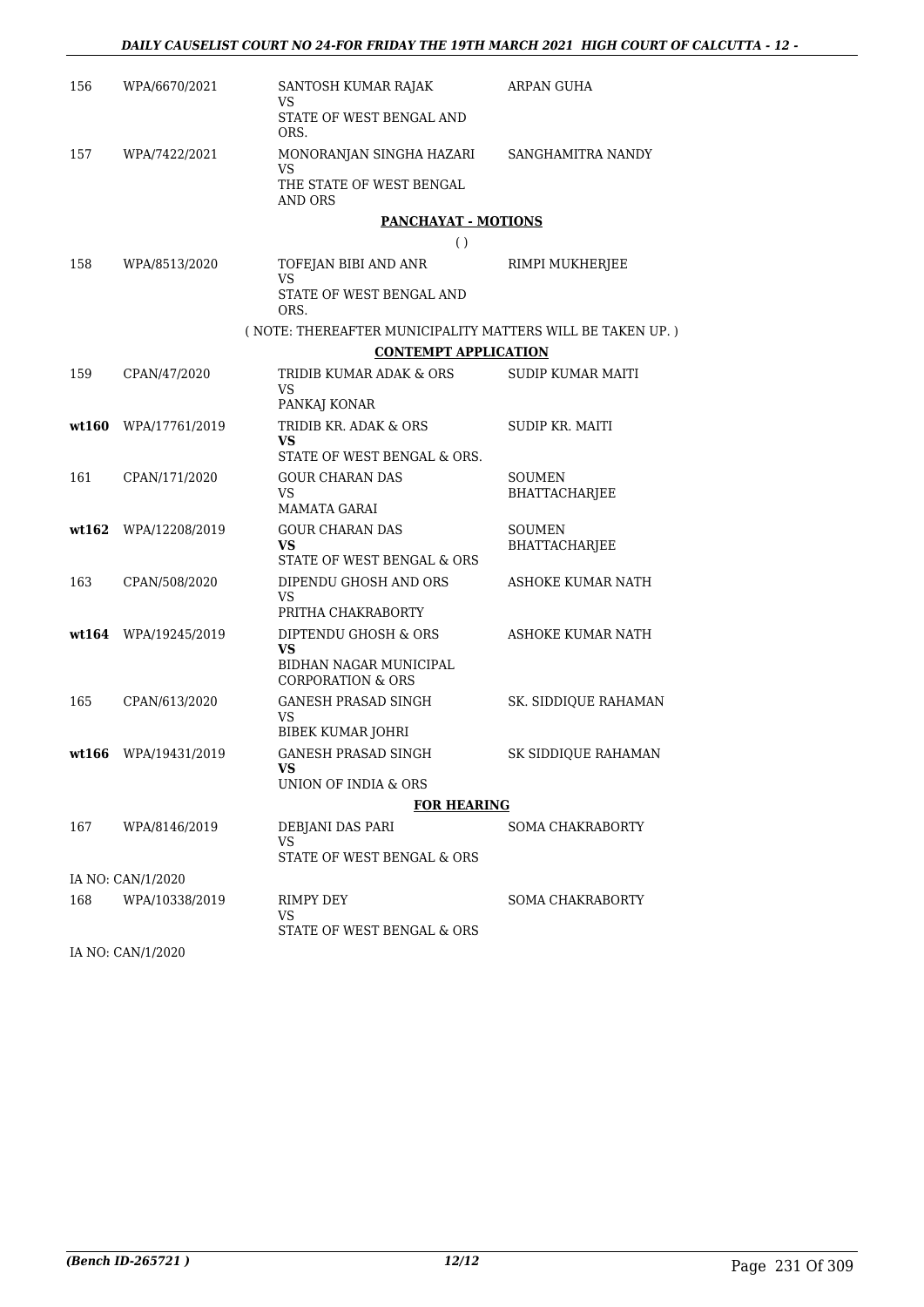

# In The High Court at Calcutta

### **Appellate Side**

**DAILY CAUSELIST For Friday The 19th March 2021**

**COURT NO. 22**

**SINGLE BENCH (SB - XIII)**

**AT 10:30 AM**

**HON'BLE JUSTICE ABHIJIT GANGOPADHYAY**

**(VIA VIDEO CONFERENCE)**

**ON AND FROM MONDAY, THE 11TH JANUARY, 2021 – MATTERS ( MOTION & HEARING) UNDER ARTICLE 226 OF THE CONSTITUTION OF INDIA RELATING TO LABOUR UNDER GROUP III;**

**MATTERS (MOTION & HEARING) UNDER ARTICLE 226 OF THE CONSTITUTION RELATING TO TRANSPORT & TELECOMMUNICATION UNDER GROUP VII INCLUDING HEARING OF WRIT PETITIONS AND APPLICATIONS CONNECTED THERETO;**

**MATTERS(MOTION & HEARING) RELATING TO REGULATION OF INDUSTRIES & ESSENTIAL COMMODITIES & VARIOUS CENTRAL ORDERS UNDER GROUP VIII INCLUDING APPLICATIONS CONNECTED THERETO. AND**

**ON AND FROM TUESDAY, 16TH MARCH, 2021 - WILL SIT SINGLY AND TAKE UP HIS REGULAR LIST AND DETERMINATION AS PUBLISHED IN THE ROSTER DATED 7TH JANUARY, 2021. FROM MONDAY, (25.01.2021) THE SCHEDULE GIVEN BELOW WILL BE FOLLOWED.**

**NOTE : FROM TODAY, THERE SHALL BE NO MENTIONING FOR INCLUSION IN THE LIST TILL 31ST MARCH 2021, EXCEPT SENIOR CITIZEN'S MATTERS AND LEGAL AID MATTERS.**

**1. GROUP III MATTERS WILL BE TAKEN UP FROM 10.45 A.M. TO 12.00 NOON. 2. GROUP VII MATTERS WILL BE TAKEN UP AFTER GROUP III MATTERS ARE OVER OR FROM 12.00 NOON TO 1.00 P.M, WHICHEVER IS EARLIER. 3. FIXED MATTERS WILL BE TAKEN UP FROM 2.00 P.M. AND NOT AFTER 3.00 P.M. 4. GROUP VIII MATTERS WILL BE TAKEN UP AFTER 2.00 P.M. MATTERS ARE OVER OR FROM 3.00 P.M. WHICHEVER IS EARLIER.**

> **NOTE: MATTERS WILL BE TAKEN UP THROUGH PHYSICAL HEARING ONLY WHEN BOTH THE PARTIES ARE AGREED**

### **ASSIGNED MATTERS**

1 WPA/5134/2021 KEYA SARMIN

 $V<sub>S</sub>$ STATE OF WEST BENGAL AND ORS.

MD. YOUNUSH MONDAL

### **TO BE MENTIONED**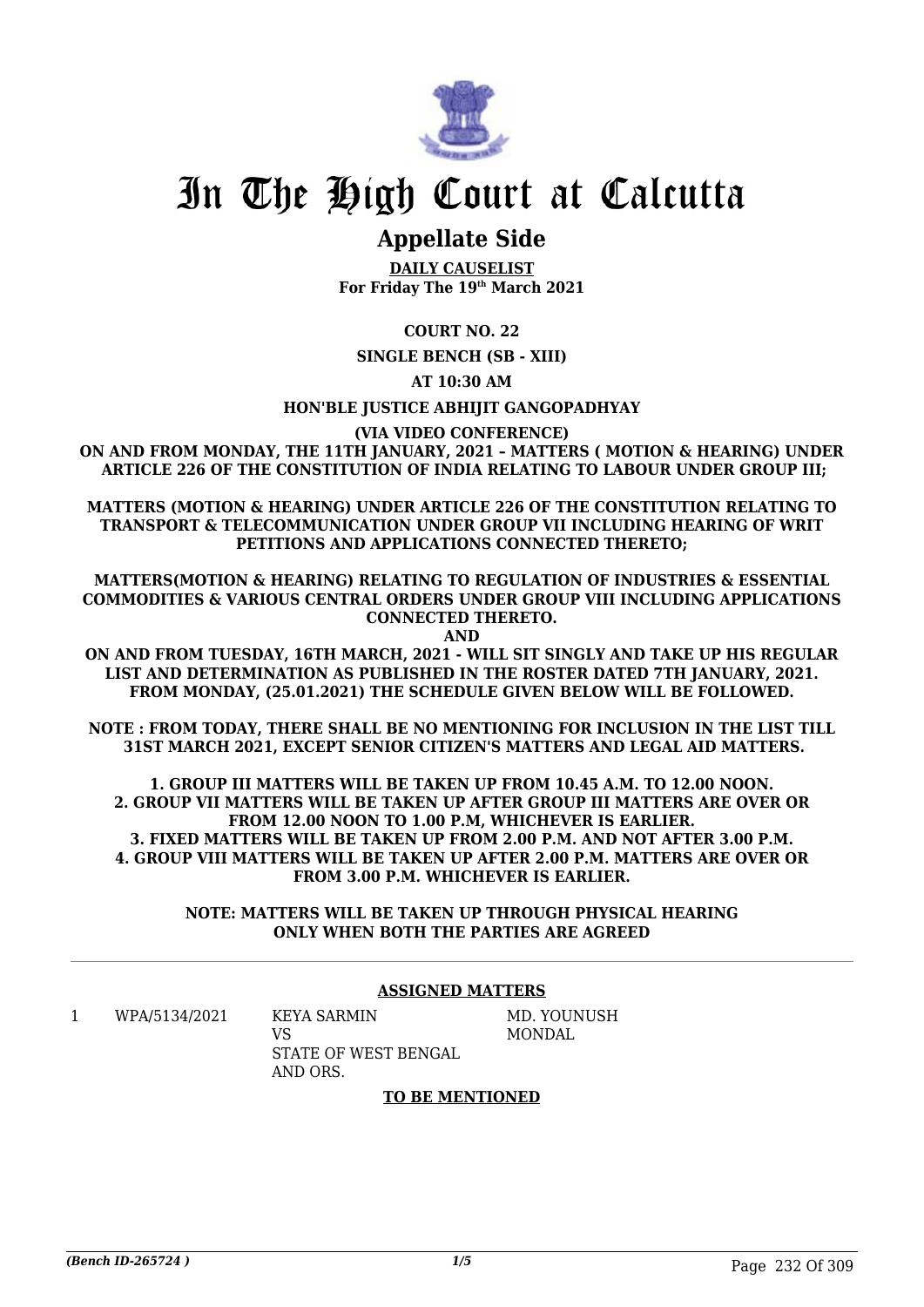| $\overline{2}$ | WPA/25857/2018<br>(FOR WRITTEN<br>NOTES)                      | DEBAPRASAD<br><b>CHAKRABARTI</b><br>VS<br>7TH INDUSTRIAL TRIBUNAL<br><b>WEST BENGAL &amp; ORS</b> | <b>ANINDA LAHIRI</b>              |
|----------------|---------------------------------------------------------------|---------------------------------------------------------------------------------------------------|-----------------------------------|
|                |                                                               | <b>GR. - III (MOTION)</b>                                                                         |                                   |
| 3              | WPA/5049/2021<br>CONNECTED FILES AND SALES<br><b>NOT HERE</b> | WEST BENGAL MEDICAL<br>REPRESENTATIVES UNION<br>AND ANR<br><b>VS</b>                              | Suvadip Bhattacharjee             |
|                |                                                               | UNION OF INDIA AND ANR                                                                            |                                   |
| wt4            | WPA/1954/2003                                                 | RAGHUNATH POREL<br>VS<br>STATE OF WEST BENGAL                                                     | RUDRANIL DE                       |
|                | wt5 WPA/461/2003                                              | HINDUSTHAN ANTIBIOTICS<br><b>LIMITED</b><br><b>VS</b><br>STATE OF WEST BENGAL                     | DIPAK KR.<br><b>BHATTACHARYYA</b> |
| 6              | WPA/6693/2021<br>(P.A) (AT 10:30<br>P.M.                      | <b>BIRENDRA NATH BERA</b><br><b>VS</b><br>STATE OF WEST BENGAL<br>AND ORS.                        | <b>JAMIRUDDIN KHAN</b>            |
| 7              | WPA/7252/2021                                                 | <b>BANI HAR</b><br><b>VS</b><br>STATE OF WEST BENGAL<br>AND ORS.                                  | <b>BIKASH SHAW</b>                |
| 8              | WPA/7253/2021                                                 | PRATAP ROY CHOUDHURY<br><b>VS</b><br>STATE OF WEST BENGAL<br>AND ORS.                             | <b>BIKASH SHAW</b>                |
| 9              | WPA/7256/2021                                                 | <b>HARIDWAR DUBEY</b><br><b>VS</b><br>STATE OF WEST BENGAL<br>AND ORS.                            | <b>BIKASH SHAW</b>                |
| 10             | WPA/7257/2021                                                 | RAMRATI DEVI<br><b>VS</b><br>STATE OF WEST BENGAL<br>AND ORS.                                     | <b>BIUKASH SHAW</b>               |
| 11             | WPA/7260/2021                                                 | SUMITRA SHARMA<br><b>VS</b><br>STATE OF WEST BENGAL<br>AND ORS.                                   | <b>BIKASH SHAW</b>                |
| 12             | WPA/7262/2021                                                 | SHYAMAL KUMAR HAR<br>VS<br>STATE OF WEST BENGAL<br>AND ORS.                                       | <b>BIKASH SHAW</b>                |
| 13             | WPA/7264/2021                                                 | RAM CHARAN PANDEY<br><b>VS</b><br>STATE OF WEST BENGAL<br>AND ORS.                                | <b>BIKASH SHAW</b>                |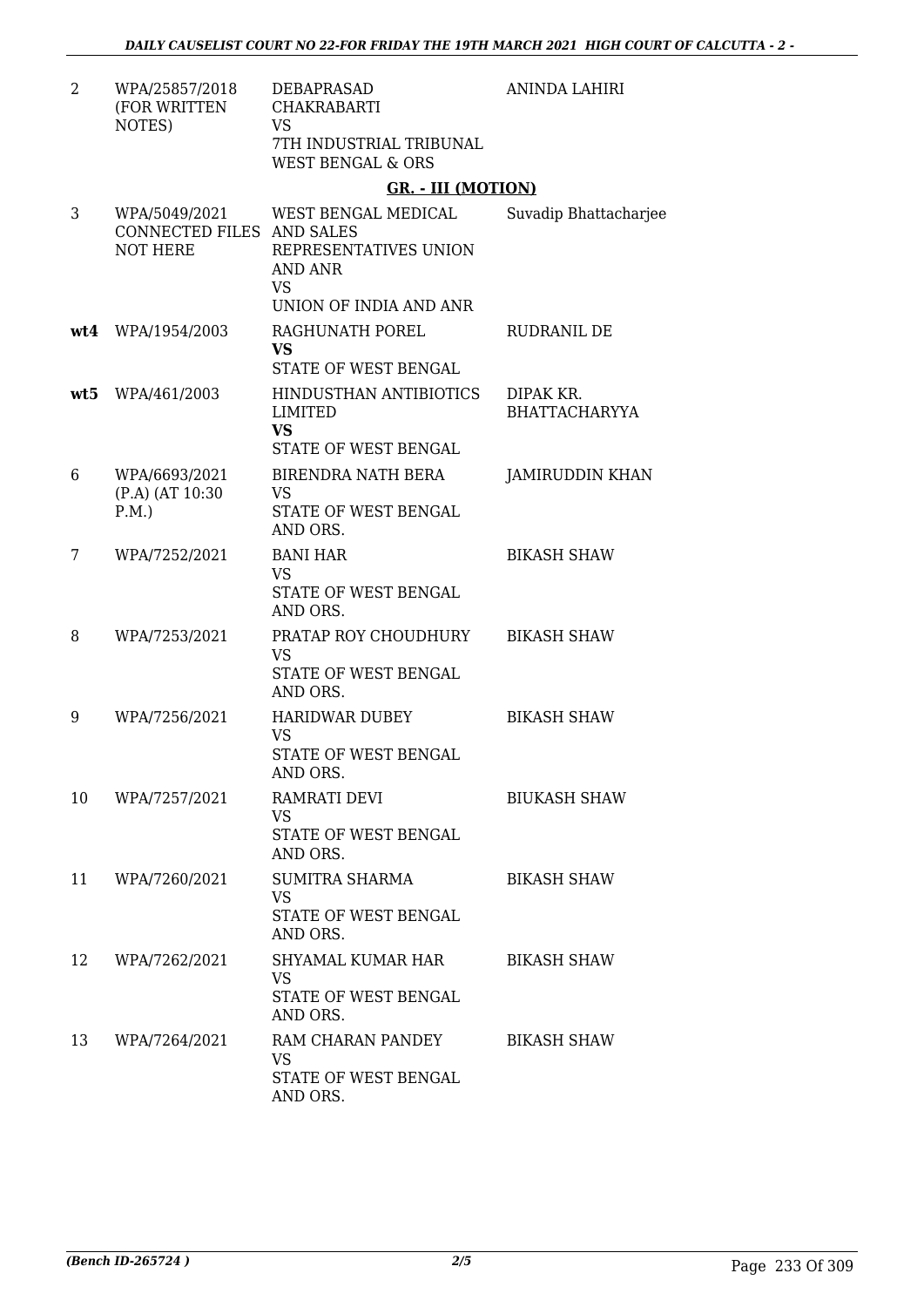| 14 | WPA/7267/2021 | <b>BISWAJIT ROY</b><br><b>VS</b><br>STATE OF WEST BENGAL<br>AND ORS.                                                   | <b>BIKASH SHAW</b>                   |
|----|---------------|------------------------------------------------------------------------------------------------------------------------|--------------------------------------|
| 15 | WPA/7392/2021 | THE ASSEMBLY OF GOD<br><b>CHURCH</b><br><b>VS</b><br>STATE OF WEST BENGAL<br>AND ORS.                                  | <b>BALARAM PATRA</b>                 |
| 16 | WPA/7586/2021 | <b>BISWANATH SINGHA RAY</b><br>AND OTHERS<br><b>VS</b><br>THE GENERAL MANAGER,<br>EASTERN RAILWAY AND<br><b>OTHERS</b> | <b>SOURAV SHUBRA</b><br><b>SEN</b>   |
|    |               | <b>GROUP - VII (MOTION)</b>                                                                                            |                                      |
| 17 | WPA/7480/2021 | <b>ANIMESH SASMAL</b><br>VS.<br>STATE OF WEST BENGAL<br>AND ORS.                                                       | <b>B K SAMANTA</b>                   |
| 18 | WPA/7483/2021 | <b>ANUP DAS</b><br>VS<br>STATE OF WEST BENGAL<br>AND ORS.                                                              | <b>INDUMOULI</b><br><b>BANERJEE</b>  |
| 19 | WPA/7527/2021 | RAJAT BARAN TOSH<br><b>VS</b><br>STATE OF WEST BENGAL<br>AND ORS.                                                      | <b>INDUMOULI</b><br><b>BANERJEE</b>  |
| 20 | WPA/7529/2021 | <b>BAMAL CHATTERJEE</b><br><b>VS</b><br>STATE OF WEST BENGAL<br>AND ORS.                                               | <b>INDUMOULI</b><br><b>BANERJEE</b>  |
| 21 | WPA/7532/2021 | PRASENJIT DAS<br><b>VS</b><br>STATE OF WEST BENGAL<br>AND ORS.                                                         | <b>INDUMOULI</b><br><b>BANERJEE</b>  |
| 22 | WPA/7535/2021 | <b>SUJIT MAITY</b><br><b>VS</b><br>STATE OF WEST BENGAL<br>AND ORS.                                                    | <b>INDUMOULI</b><br><b>BANERJEE</b>  |
| 23 | WPA/7537/2021 | SOUMEN CHATTERJEE<br>VS<br>STATE OF WEST BENGAL<br>AND ORS.                                                            | <b>INDUMPOULI</b><br><b>BANERJEE</b> |
| 24 | WPA/7538/2021 | ARUN MONDAL<br>VS.<br>STATE OF WEST BENGAL<br>AND ORS.                                                                 | <b>INDUMOULI</b><br><b>BANERJEE</b>  |
| 25 | WPA/7539/2021 | SANJIB DAS<br>VS<br>STATE OF WEST BENGAL<br>AND ORS.                                                                   | <b>INDUMOULI</b><br><b>BANERJEE</b>  |

### **PART HEARD MATTERS**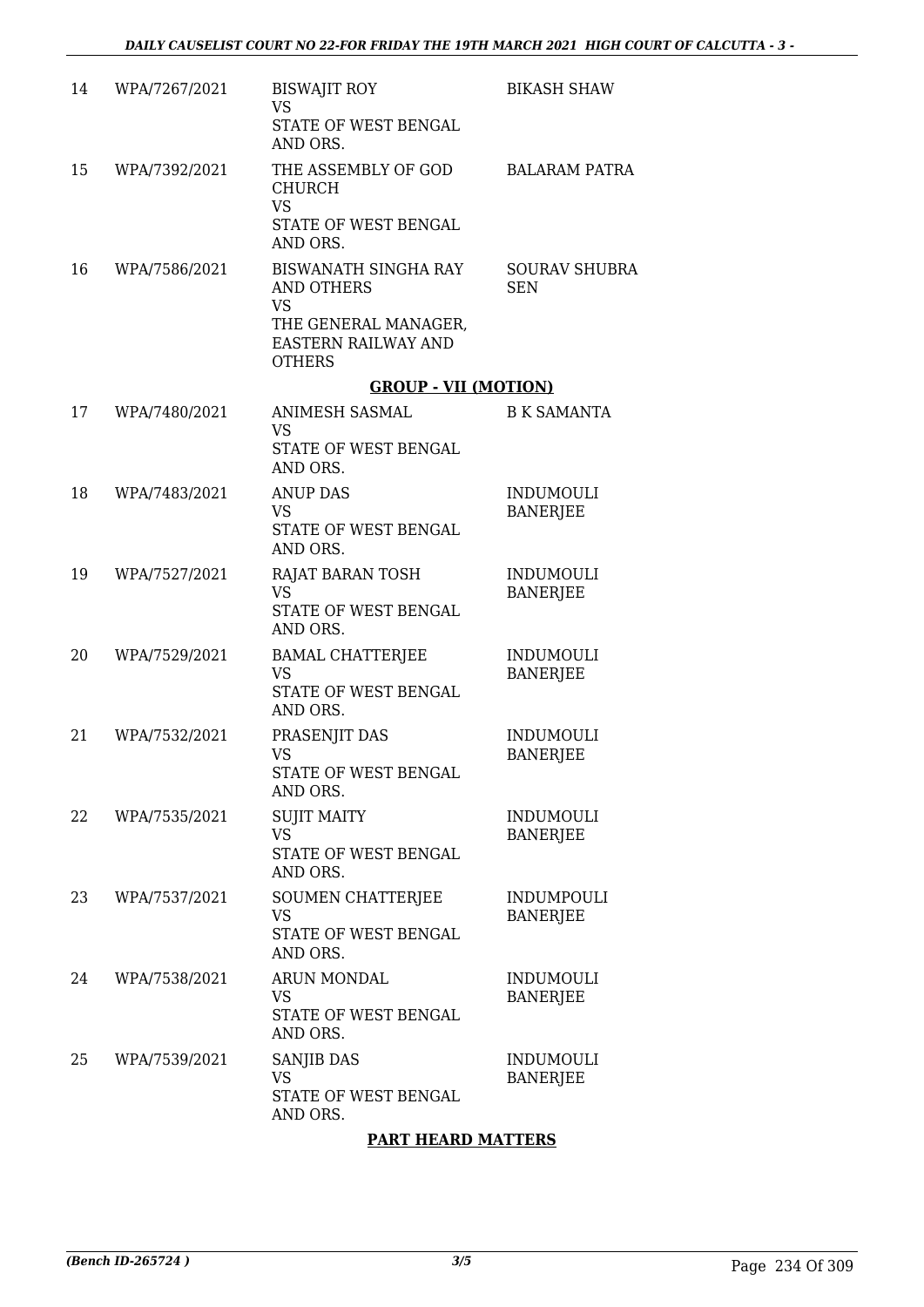| 26 | WPA/12101/2006<br>(FOR FILING OF<br>AFFIDAVIT) | STATE BANK OF INDIA &<br>ANR.<br>VS<br>REGIONAL LABOUR<br>COMMISSIONER (CENTRAL)      | TAPAS KR.<br><b>BHATTACHARYA</b>      |
|----|------------------------------------------------|---------------------------------------------------------------------------------------|---------------------------------------|
|    |                                                | <b>GR. - VIII (MOTION)</b>                                                            |                                       |
| 27 | WPA/7096/2021                                  | <b>ADITYA SHAW</b><br><b>VS</b>                                                       | NIBEDITA PAL                          |
|    |                                                | STATE OF WEST BENGAL<br>AND ORS.                                                      |                                       |
|    |                                                | <b>CONTEMPT APPLICATION</b>                                                           |                                       |
| 28 | CPAN/696/2020                                  | DULAL CHANDRA MANNA<br><b>VS</b><br><b>ANJANA KUITI</b>                               | <b>SYED CHANDAN</b><br><b>HOSSAIN</b> |
|    | wt29 WPA/6227/2020                             | DULAL CHANDRA MANNA<br><b>VS</b><br>STATE OF WEST BENGAL&<br><b>ORS</b>               | <b>SYED CHANDAN</b><br><b>HOSSAIN</b> |
|    | IA NO: CAN/1/2020(Old No:CAN/4597/2020)        |                                                                                       |                                       |
| 30 | CPAN/731/2020                                  | SWAPAN KUMAR DUTTA<br><b>AND ANR</b><br><b>VS</b>                                     | <b>SOUMEN</b><br><b>BHATTACHARYA</b>  |
|    |                                                | HOWRAH ZILLA PARISHAD<br><b>AND ORS</b>                                               |                                       |
|    | wt31 WPA/6205/2020                             | SWAPAN KUMAR DUTTA &<br><b>ANR</b><br><b>VS</b><br>HOWRAH ZILLA PARISHAD<br>& ORS.    | <b>SOUMEN</b><br><b>BHATTACHARJEE</b> |
|    | IA NO: CAN/1/2020(Old No:CAN/4548/2020)        |                                                                                       |                                       |
|    |                                                | <b>FIXED MATTER</b>                                                                   |                                       |
|    |                                                | (AT 2:00 P.M.)                                                                        |                                       |
| 32 | WPA/10894/2011                                 | <b>SADHANA SINGH</b><br><b>VS</b>                                                     | PINGAL<br><b>BHATTACHARYYA</b>        |
|    |                                                | UNION OF INDIA & ORS                                                                  |                                       |
|    |                                                | IA NO: CAN/1/2020(Old No:CAN/2353/2020), CAN/2/2020(Old No:CAN/2355/2020)             |                                       |
| 33 | WPA/8324/2019<br>(NTW)                         | M/S. BARNAGORE JUTE<br>FACTORY PLC<br><b>VS</b>                                       | <b>RANJAY DE</b>                      |
|    |                                                | REGIONAL PROVIDENT<br>FUND COMMISSIONER &<br><b>ORS</b>                               |                                       |
| 34 | WPA/19567/2019<br>(NTW)                        | STOPLIFT INFOTECH INDIA<br><b>PVT LTD</b><br><b>VS</b>                                | SANJAY GINODIA                        |
|    |                                                | <b>SUBHASIS MAHINDAR &amp;</b><br>ANR                                                 |                                       |
|    | IA NO: CAN/1/2019(Old No:CAN/10413/2019)       |                                                                                       |                                       |
| 35 | WPA/4438/2020                                  | M/S JULLUNDUR MOTOR<br><b>AGENCY (DELHI) LTD</b><br><b>VS</b><br>UNION OF INDIA & ORS | ASHISH SHAH                           |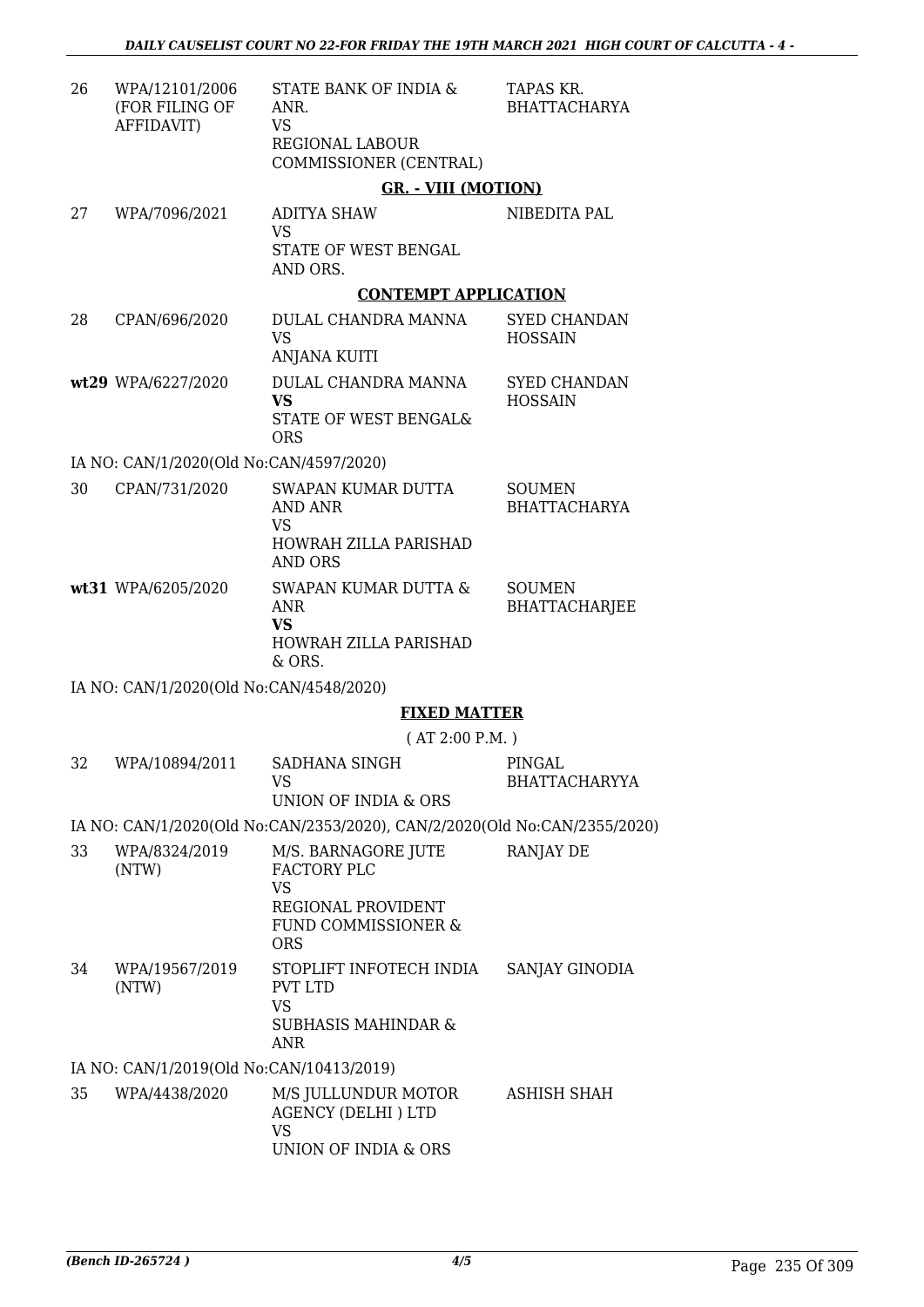| 36 | WPA/4812/2020                 | M/S. VTR MARKETING PVT.<br>LTD & ANR<br><b>VS</b><br>UNION OF INDIA & ORS                               | <b>SOUMAK BERA</b>                  |
|----|-------------------------------|---------------------------------------------------------------------------------------------------------|-------------------------------------|
| 37 | WPA/1502/2021                 | <b>GOLAM RASUL AND ANR</b><br><b>VS</b><br>UNION OF INDIA AND ORS                                       | <b>BISWAPRIYA</b><br><b>SAMANTA</b> |
| 38 | WPA/4817/2021                 | JIBAN KRISHNA PODDAR<br><b>VS</b><br>STATE OF WEST BENGAL<br>AND ORS.                                   | <b>SUBHANKAR DAS</b>                |
| 39 | WPA/4869/2021                 | <b>NUPUR BOSE</b><br><b>VS</b><br>THE GOVERNMENT OF<br><b>INDIA</b>                                     | <b>DONA GHOSH</b>                   |
| 40 | WPA/6072/2021<br>(01.04.2021) | <b>INDIAN JUTE MILLS</b><br><b>ASSOCIATION AND ANR</b><br><b>VS</b><br>UNION OF INDIA AND ANR           | UTTAM SHARMA                        |
|    |                               | <b>FOR HEARING</b>                                                                                      |                                     |
| 41 | WPA/5333/2014<br>(NTW)        | <b>DIPUR MAITY</b><br><b>VS</b><br>STATE OF WEST BENGAL &<br>ORS.                                       | RITWIK PATTANAYAK                   |
| 42 | WPA/2045/2017                 | THE W.B. POWER<br><b>DEVELOPMENT</b><br><b>CORPORATION LIMITED</b><br><b>VS</b><br>UNION OF INDIA & ORS | <b>RANJAY DE</b>                    |
| 43 | WPA/4839/2021<br>(NTW)        | ATULANAND SINGH<br><b>VS</b><br><b>INDIAN OIL CORPORATION</b><br>LTD. AND OTHERS                        | PINGAL<br><b>BHATTACHARYYA</b>      |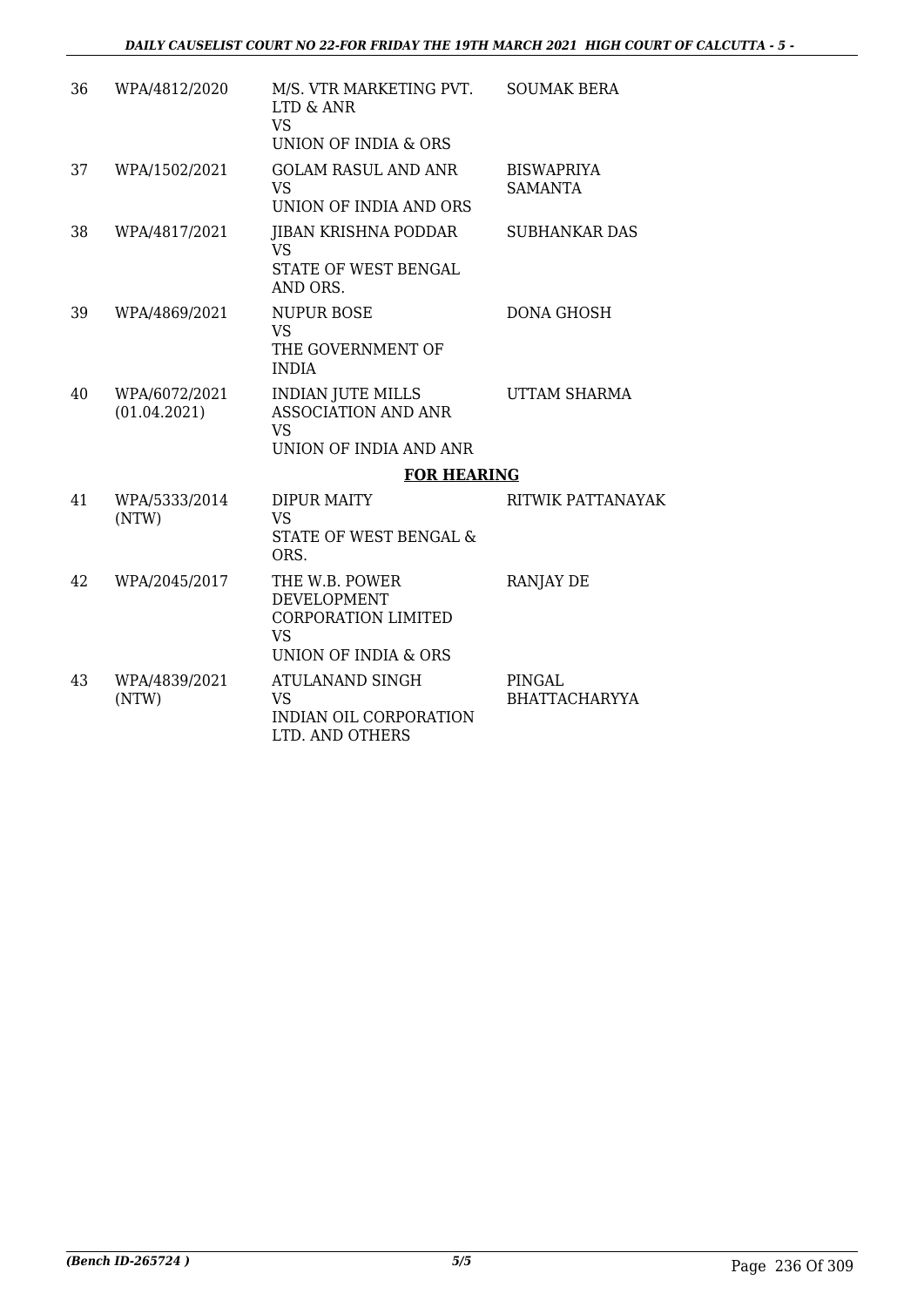

## In The High Court at Calcutta

### **Appellate Side**

**DAILY CAUSELIST For Friday The 19th March 2021**

**COURT NO. 32**

**SINGLE BENCH (SB - XIV)**

**AT 10:30 AM**

**HON'BLE JUSTICE JAY SENGUPTA**

**(VIA VIDEO CONFERENCE) ON AND FROM MONDAY, THE 11TH JANUARY, 2021 - ADMISSION OF CRIMINAL MOTIONS AND HEARING OF CRIMINAL REVISIONS ARISING OUT OF N.I. ACT; POCSO; MAINTENANCE AND CRIME AGAINST WOMEN (NOT ASSIGNED TO ANY OTHER BENCH) INCLUDING APPLICATIONS CONNECTED THERETO; HEARING OF CRIMINAL REVISIONS (IRRESPECTIVE OF CLASSIFICATION) FILED FROM 2016 INCLUDING CONNECTED APPLICATIONS; HEARING OF CRIMINAL APPEALS. AND ON AND FROM MONDAY, 8TH MARCH, 2021 TO FRIDAY, 26TH MARCH, 2021 - IN ADDITION**

**TO HIS OWN LIST AND DETERMINATION, WILL TAKE UP THE MATTERS RELATED TO THE LIST AND DETERMINATION OF HON'BLE JUSTICE SUBHASIS DASGUPTA. NOTE : 1. MENTIONING FOR INCLUSION IN THE LIST WILL BE PERMITTED ONLY ON THE FIRST WORKING DAY OF THE WEEK AT THE FIRST SITTING. 2. MENTIONING SLIP SHALL SPECIFICALLY INDICATE WHETHER THE MATTER WAS DIRECTED TO "GO OUT OF LIST" ON THE LAST OCCASION. 3. 'TO BE MENTIONED', 'LISTED MOTION', 'EXTENSION OF INTERIM ORDER' SHALL BE TAKEN UP FIRST. THEREAFTER ALL THE OTHER MATTERS SHALL BE TAKEN UP SERIALLY. 4. HEARING OF APPEAL SHALL BE TAKEN UP EVERY TUESDAY & THURSDAY AT 3.00 P.M. OR AFTER COMPLETION OF THE OTHER MATTERS WHICHEVER IS EARLIER. 5. ON 19.03.2021 "EXTENSION OF INTERIM ORDER" SHALL BE TAKEN UP AT 12.15 P.M. NOTE : MATTERS WILL BE TAKEN UP THROUGH PHYSICAL HEARING WHEN BOTH THE PARTIES ARE AGREED.**

### **TO BE MENTIONED**

|   | CRR/916/2020<br>(S) | PRIYANKA BISWAS & ORS<br>VS<br>STATE OF WEST BENGAL            | KOMAL SINGH     |
|---|---------------------|----------------------------------------------------------------|-----------------|
|   | IA NO: CRAN/1/2021  |                                                                |                 |
| 2 | CRR/381/2021        | SIDDESH GUPTA AND ORS<br>VS<br>STATE OF WEST BENGAL<br>AND ANR | SANWAL TIBREWAL |

### **LISTED MOTION 1**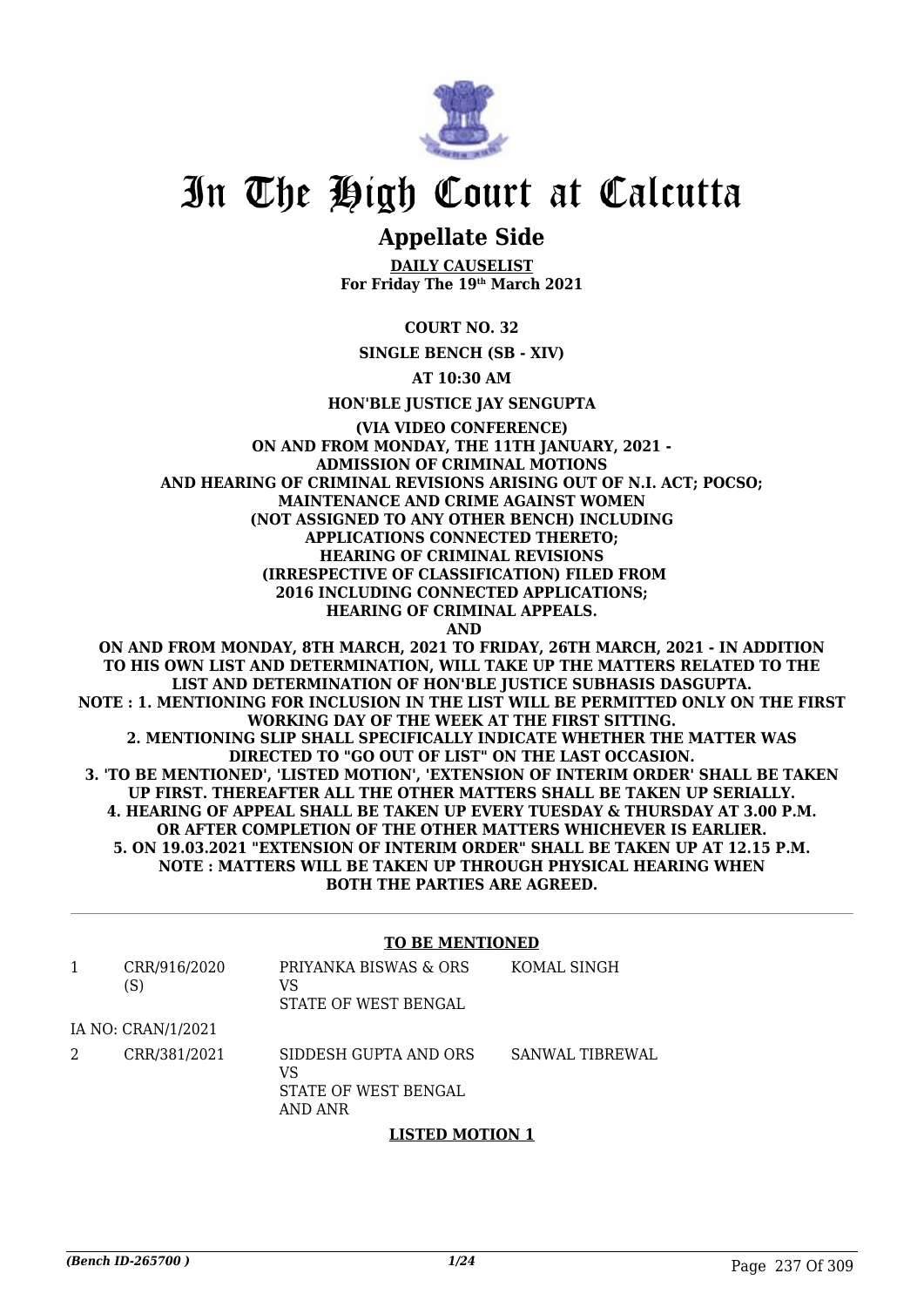| 3  | CRR/843/2021         | PRITWISH ROY AND<br><b>OTHERS</b><br><b>VS</b><br>STATE OF WEST BENGAL<br><b>AND ANOTHER</b>                    | PRIYANJIT KUNDU              |
|----|----------------------|-----------------------------------------------------------------------------------------------------------------|------------------------------|
| 4  | CRR/847/2021         | HARDEEP SINGH AND<br><b>OTHERS</b><br><b>VS</b><br>STATE OF WEST BENGAL<br>AND ORS.                             | <b>TARUN LAL</b>             |
| 5  | CRR/853/2021         | KASEM ALI MONDAL AND<br><b>ORS</b><br><b>VS</b><br>STATE OF WEST BENGAL                                         | SHASHANKA<br>SHEKHAR SAHA    |
| 6  | CRR/825/2021         | RAJINA KAYAL @ ROJINA<br>KAYAL AND ANR<br><b>VS</b><br>STATE OF WEST BENGAL<br>AND ORS.                         | KUNTAL ROY                   |
| 7  | CRR/827/2021         | <b>SHYAMAL DEY</b><br><b>VS</b><br>STATE OF WEST BENGAL<br><b>AND ANR</b>                                       | MITUL<br><b>CHAKRABORTY</b>  |
| 8  | CRR/837/2021         | <b>RATAN CHAND</b><br>BHURAT@RATAN CHAND<br><b>CHAND VURRAT</b><br>VS<br>STATE OF WEST BENGAL<br><b>AND ANR</b> | PROSENJIT<br>MUKHERJE        |
| 9  | CRR/1536/2020<br>(S) | <b>BAJRANG AGARWAL @</b><br>BAJRANGLAL AGARWAL<br><b>VS</b><br>State of West Bengal                             | ADITYA TIWARI                |
| 10 | CRR/246/2021         | SOLAR DESIGNS PVT.LTD.<br>AND ORS<br>VS<br>STATE OF WEST BENGAL<br>AND ORS.                                     | RAJLAKSHMI GHATAK            |
| 11 | CRR/700/2021         | ANKUR SHINGAL AND ORS<br><b>VS</b><br>STATE OF WEST BENGAL<br>AND ORS.                                          | DIPAYAN DAN                  |
| 12 | CRR/1533/2020        | AANKITA MUKHERJEE<br>VS<br>STATE OF WEST BENGAL<br>AND ORS.                                                     | ADITYA TIWARI                |
| 13 | CRR/1876/2020        | BISWANATH GHOSH<br>VS<br>SRMB SRIJAN PVT LTD AND<br>ANR                                                         | SUDHESHNA DAS                |
| 14 | CRR/386/2021         | SANDIP DUTTA<br><b>VS</b><br>STATE OF WEST BENGAL                                                               | KAMAL KRISHNA<br><b>GUHA</b> |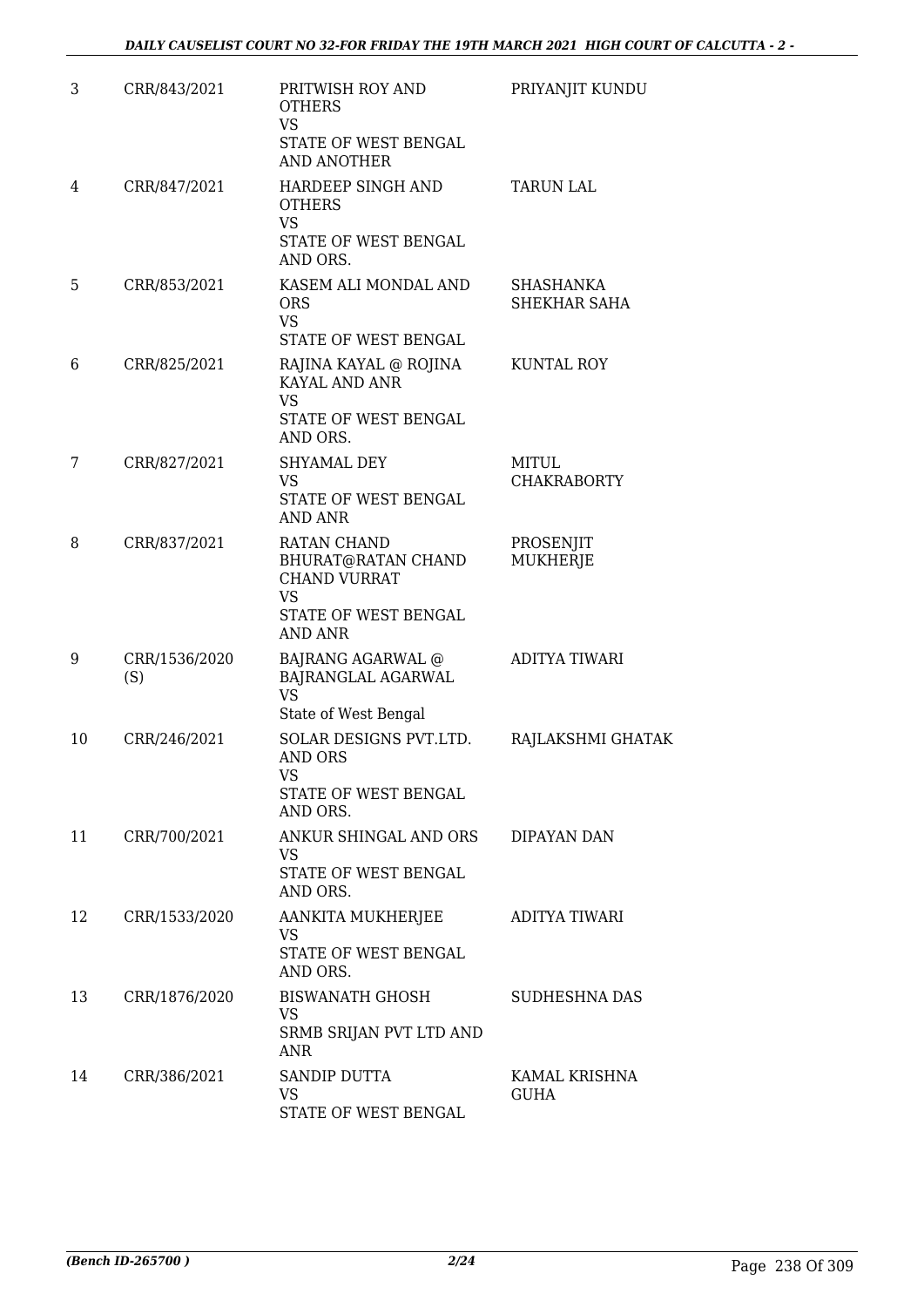| 15 | CRR/1962/2019                             | TIRTHANKAR SARKAR                                                                                                                                                                                                                                                                                                                                                                                                                                                                                                                                                                                                                                                                                                            | USHNISH DATTA             |
|----|-------------------------------------------|------------------------------------------------------------------------------------------------------------------------------------------------------------------------------------------------------------------------------------------------------------------------------------------------------------------------------------------------------------------------------------------------------------------------------------------------------------------------------------------------------------------------------------------------------------------------------------------------------------------------------------------------------------------------------------------------------------------------------|---------------------------|
|    | (At 2.00 p.m.)                            | VS<br>STATE OF WEST BENGAL&<br>ANR                                                                                                                                                                                                                                                                                                                                                                                                                                                                                                                                                                                                                                                                                           |                           |
|    |                                           | <b>EXTENSION OF INTERIM ORDER</b>                                                                                                                                                                                                                                                                                                                                                                                                                                                                                                                                                                                                                                                                                            |                           |
| 16 | CRR/168/2020                              | SUBRATA BANIK<br><b>VS</b>                                                                                                                                                                                                                                                                                                                                                                                                                                                                                                                                                                                                                                                                                                   | <b>MARIA RAHAMAN</b>      |
|    |                                           | M/S. PRAKASH GOLD<br>PALACE PVT LTD                                                                                                                                                                                                                                                                                                                                                                                                                                                                                                                                                                                                                                                                                          |                           |
|    |                                           | IA NO: CRAN/1/2020(Old No:CRAN/963/2020), CRAN/3/2021                                                                                                                                                                                                                                                                                                                                                                                                                                                                                                                                                                                                                                                                        |                           |
| 17 | CRR/1704/2020                             | MOFIDUL ISLAM MONDAL<br>AND ORS<br>VS<br>THE STATE OF WEST<br><b>BENGAL AND ANR</b>                                                                                                                                                                                                                                                                                                                                                                                                                                                                                                                                                                                                                                          | SHASHANKA<br>SHEKHAR SAHA |
|    | IA NO: CRAN/1/2021, CRAN/2/2021           |                                                                                                                                                                                                                                                                                                                                                                                                                                                                                                                                                                                                                                                                                                                              |                           |
| 18 | CRR/2266/2018                             | LAKSHMI PAUL<br>VS<br>STATE OF WEST BENGAL &<br><b>ANR</b>                                                                                                                                                                                                                                                                                                                                                                                                                                                                                                                                                                                                                                                                   | K RAY                     |
|    | IA NO: CRAN/2/2020(Old No:CRAN/43/2020)   |                                                                                                                                                                                                                                                                                                                                                                                                                                                                                                                                                                                                                                                                                                                              |                           |
|    | wt19 CRR/1583/2017                        | LAKSHMI PAL<br><b>VS</b><br>STATE OF WEST BENGAL &<br>ANR,                                                                                                                                                                                                                                                                                                                                                                                                                                                                                                                                                                                                                                                                   | <b>KRISHAN RAY</b>        |
|    | wt20 CRR/2187/2018                        | LAKSHMI PAUL<br><b>VS</b><br>STATE OF WEST BENGAL &<br>ANR.                                                                                                                                                                                                                                                                                                                                                                                                                                                                                                                                                                                                                                                                  | <b>KRISHAN RAY</b>        |
|    | IA NO: CRAN/1/2018(Old No:CRAN/2907/2018) |                                                                                                                                                                                                                                                                                                                                                                                                                                                                                                                                                                                                                                                                                                                              |                           |
|    | wt21 CRR/3250/2017                        | LAKSHMI PAUL<br><b>VS</b><br>STATE OF WEST BENGAL &<br>ANR                                                                                                                                                                                                                                                                                                                                                                                                                                                                                                                                                                                                                                                                   | K RAY                     |
| 22 | CRR/33/2021                               | <b>MAHASIN SEKH</b><br>VS<br>State of West Bengal AND                                                                                                                                                                                                                                                                                                                                                                                                                                                                                                                                                                                                                                                                        | PAMPA DEY(DHABAL)         |
|    |                                           | ANR                                                                                                                                                                                                                                                                                                                                                                                                                                                                                                                                                                                                                                                                                                                          |                           |
|    | IA NO: CRAN/1/2021, CRAN/2/2021           |                                                                                                                                                                                                                                                                                                                                                                                                                                                                                                                                                                                                                                                                                                                              |                           |
| 23 | CRR/1087/2020                             | SUNIL DEBSHARMA<br>VS<br>STATE OF WEST BENGAL &<br><b>ORS</b>                                                                                                                                                                                                                                                                                                                                                                                                                                                                                                                                                                                                                                                                | DEVRANJAN DAS             |
|    |                                           | IA NO: CRAN/1/2020(Old No:CRAN/3399/2020), CRAN/2/2021                                                                                                                                                                                                                                                                                                                                                                                                                                                                                                                                                                                                                                                                       |                           |
| 24 | CRR/351/2018                              | ANSHUL HIMATSINGKA<br>VS<br>STATE OF WEST BENGAL &                                                                                                                                                                                                                                                                                                                                                                                                                                                                                                                                                                                                                                                                           | A CHOUDHURY               |
|    |                                           | ANR<br>$\Lambda$ <sub>U</sub> $\Lambda$ <sub>U</sub> $\Lambda$ <sub>U</sub> $\Lambda$ <sub>U</sub> $\Lambda$ <sub>U</sub> $\Lambda$ <sub>U</sub> $\Lambda$ <sub>U</sub> $\Lambda$ U <sub>1</sub> $\Lambda$ <sub>U</sub> <sub>1</sub> $\Lambda$ <sub>U</sub> <sub>1</sub> $\Lambda$ <sub>U</sub> <sub>1</sub> $\Lambda$ <sub>U</sub> <sub>1</sub> $\Lambda$ <sub>U</sub> <sub>1</sub> $\Lambda$ <sub>U</sub> <sub>1</sub> $\Lambda$ <sub>U</sub> <sub>1</sub> $\Lambda$ <sub>U</sub> <sub>1</sub> $\Lambda$ <sub>U</sub> <sub>1</sub> $\Lambda$ <sub>U</sub> <sub>1</sub> $\Lambda$ <sub>U</sub> <sub>1</sub> $\Lambda$ <sub>U</sub> <sub>1</sub> $\Lambda$ <sub>U</sub> <sub>1</sub> $\Lambda$ <sub>U</sub> <sub>1</sub> $\$ |                           |

IA NO: CRAN/1/2018(Old No:CRAN/1198/2018), CRAN/2/2019(Old No:CRAN/1069/2019)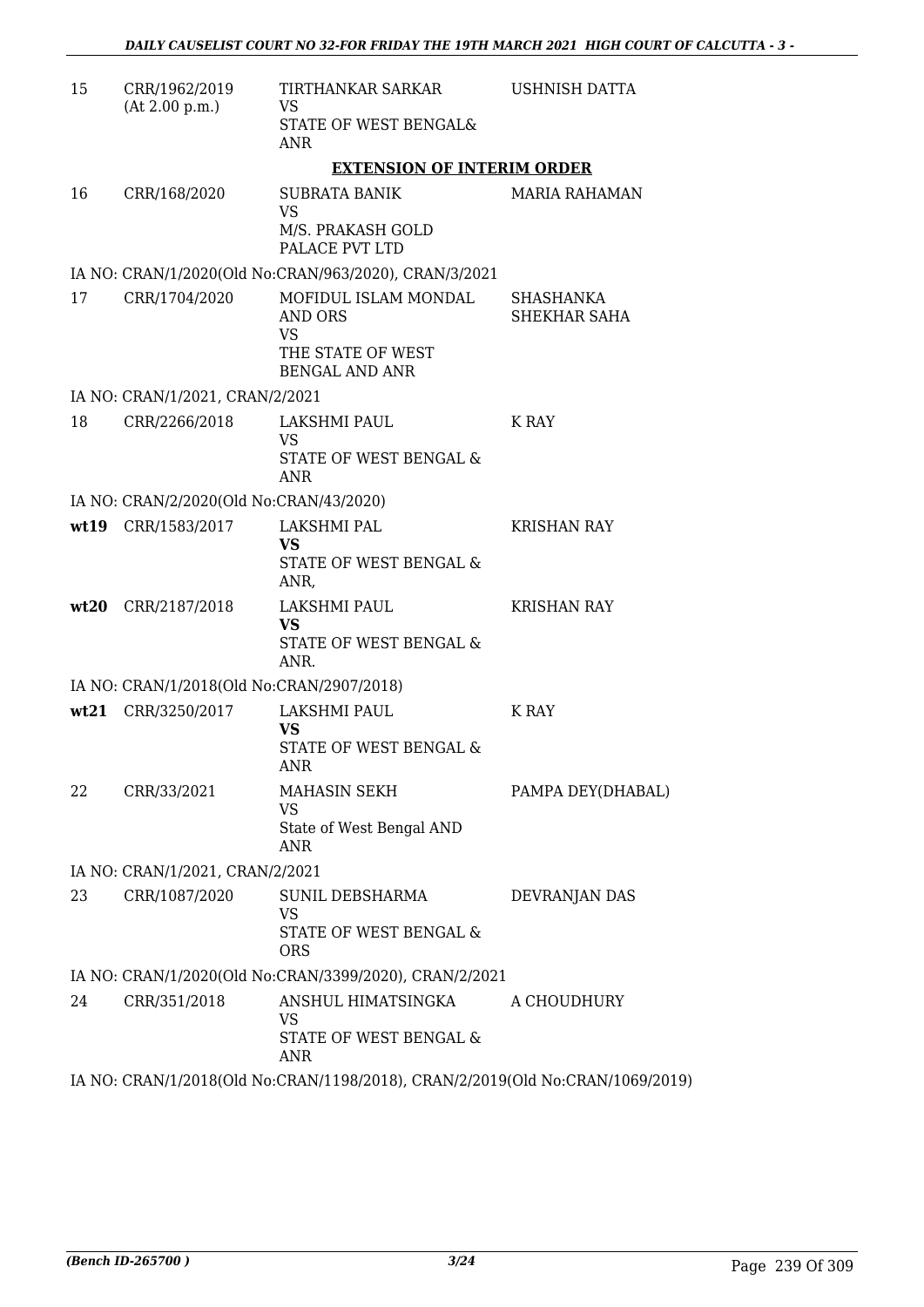| 25 | CRR/977/2018                                 | <b>BABLU SAHA</b><br><b>VS</b><br>STATE OF WEST BENGAL &<br>ANR                             | S K CHATTERJEE                  |
|----|----------------------------------------------|---------------------------------------------------------------------------------------------|---------------------------------|
|    | IA NO: CRAN/3/2021                           |                                                                                             |                                 |
| 26 | CRR/995/2018                                 | <b>BABLU SAHA</b><br><b>VS</b><br>STATE OF WEST BENGAL &<br>ANR                             | S K CHATTERJEE                  |
|    | IA NO: CRAN/3/2021                           |                                                                                             |                                 |
| 27 | CRR/996/2018                                 | <b>BABLU SAHA</b><br><b>VS</b><br>STATE OF WEST BENGAL &<br>ANR.                            | SHAKTI KR.<br><b>CHATTERJEE</b> |
|    | IA NO: CRAN/3/2021                           |                                                                                             |                                 |
| 28 | CRR/1454/2018                                | <b>BIRENDRA KUMAR ROY &amp;</b><br><b>ORS</b><br><b>VS</b><br>STATE OF WEST BENGAL &<br>ANR | S. CHATTERJEE                   |
|    | IA NO: CRAN/1/2020(Old No:CRAN/628/2020)     |                                                                                             |                                 |
| 29 | CRR/1802/2020                                | MD. NIZAMUDDIN<br><b>VS</b><br>STATE OF WEST BENGAL<br>AND ANR                              | PRABIR KUMAR<br><b>GHOSH</b>    |
|    | IA NO: CRAN/1/2021                           |                                                                                             |                                 |
| 30 | CRR/122/2020                                 | <b>SWATI SULTANIA &amp; ANR</b><br><b>VS</b><br><b>SUJIT PODDAR</b>                         | KUSAL KUMAR<br>MUKHERJEE        |
|    | IA NO: CRAN/1/2020(Old No:CRAN/1082/2020)    |                                                                                             |                                 |
| 31 | CRR/1875/2020                                | M/S. WELLCRAFT<br><b>INTERIORS AND ORS</b><br><b>VS</b><br>State of West Bengal AND<br>ANR  | BALAJI<br><b>CHAKRABORTY</b>    |
|    | IA NO: CRAN/1/2021, CRAN/2/2021, CRAN/3/2021 |                                                                                             |                                 |
| 32 | CRR/856/2020                                 | PINTU MONDAL<br><b>VS</b><br>STATE OF WEST BENGAL                                           | SANTANU MAJI                    |
|    | IA NO: CRAN/1/2021                           |                                                                                             |                                 |
| 33 | CRR/107/2020                                 | MIHIR CHAKRABORTY &<br>ANR<br><b>VS</b><br>STATE OF WEST BENGAL                             | MD. IDRISH                      |
|    | IA NO: CRAN/2/2021                           |                                                                                             |                                 |
| 34 | CRR/761/2017                                 | ALAMGIR MIDDA & ANR<br>VS<br>STATE OF WEST BENGAL &<br><b>ANR</b>                           | R MUNSI                         |
|    |                                              |                                                                                             |                                 |

IA NO: CRAN/1/2017(Old No:CRAN/1754/2017), CRAN/3/2021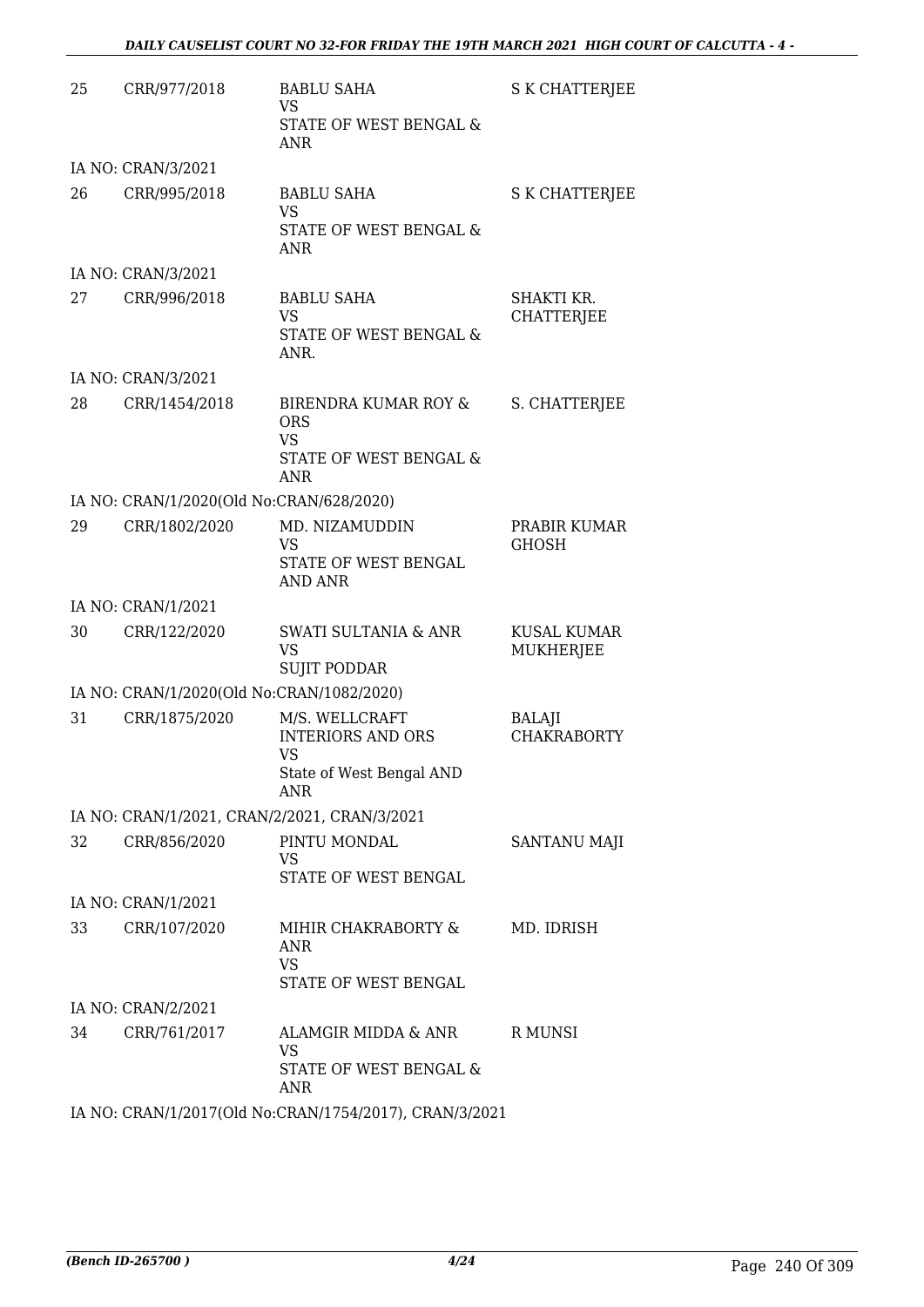| 35 | CRR/1497/2019                            | SUMANTA GUHA<br><b>VS</b>                                                                                       | FARNAZ NASIM                 |
|----|------------------------------------------|-----------------------------------------------------------------------------------------------------------------|------------------------------|
|    |                                          | ANGANA GUHA BASU<br>IA NO: CRAN/2/2019(Old No:CRAN/4494/2019), CRAN/3/2019(Old No:CRAN/5031/2019)               |                              |
| 36 | CRR/107/2021                             | SHAMPA CHAKRABORTY                                                                                              | <b>DIPAYAN DAN</b>           |
|    |                                          | VS<br>DEBASHIS CHAKRABARTI                                                                                      |                              |
|    | IA NO: CRAN/1/2021                       |                                                                                                                 |                              |
| 37 | CRR/2394/2018                            | DHIRENDRA NATH<br><b>SAMADDAR</b><br>VS<br>STATE OF WEST BENGAL                                                 | SATADRU LAHIRI               |
|    | IA NO: CRAN/3/2020(Old No:CRAN/891/2020) |                                                                                                                 |                              |
| 38 | CRR/428/2021                             | TITHI CHAKRABORTY AND                                                                                           | ANUP KUMAR NAG               |
|    |                                          | <b>ANR</b><br><b>VS</b><br>STATE OF WEST BENGAL<br><b>AND ANR</b>                                               |                              |
|    | IA NO: CRAN/1/2021, CRAN/2/2021          |                                                                                                                 |                              |
| 39 | CRR/484/2021<br>(S)                      | RAMA SANKAR JAISWAL @<br>RAMA SHANKAR JAISWAL<br>AND ANR<br><b>VS</b><br>STATE OF WEST BENGAL<br><b>AND ANR</b> | UTTAM KUMAR DE               |
|    | IA NO: CRAN/1/2021                       |                                                                                                                 |                              |
| 40 | CRR/373/2021                             | PARWEZ ALAM @ MD.<br>PERWEZ ALAM<br><b>VS</b><br>STATE OF WEST BENGAL<br>AND ANR                                | MD. ZOHAIB RAUF              |
|    | IA NO: CRAN/1/2021                       |                                                                                                                 |                              |
| 41 | CRR/3670/2017                            | MINTU CHOWDHURY &<br>ANR.<br>VS<br>STATE OF WEST BENGAL &<br>ANR.                                               | MUKESH KUMAR<br><b>GUPTA</b> |
|    | IA NO: CRAN/1/2018(Old No:CRAN/96/2018)  |                                                                                                                 |                              |
| 42 | CRR/1803/2020                            | ROHIT JHANWAR AND ORS<br><b>VS</b><br>State of West Bengal AND<br>ANR                                           | SOUMYA SIL                   |
|    | IA NO: CRAN/1/2021                       |                                                                                                                 |                              |
| 43 | CRR/1853/2020                            | KALYAN PANDA AND ORS<br><b>VS</b><br>State of West Bengal                                                       | DEBISHREE<br><b>ADHIKARY</b> |
|    | $IA$ $N0$ . CDANI/1/2021                 |                                                                                                                 |                              |

IA NO: CRAN/1/2021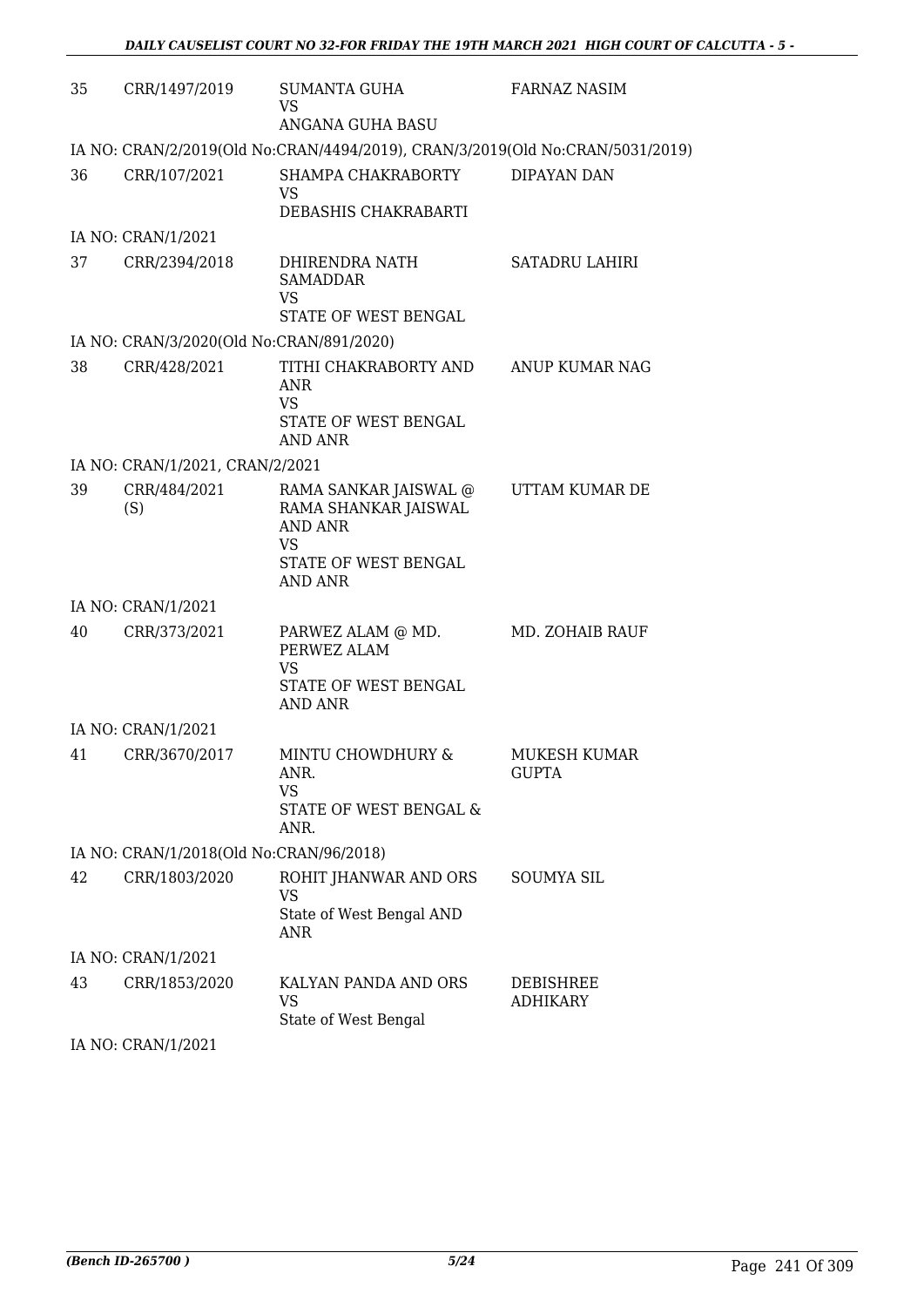| 44 | CRR/2573/2019                             | YASHNAND ENGINEERS &<br><b>ORS</b><br><b>VS</b>                                         | <b>SAKABDA ROY</b>                 |
|----|-------------------------------------------|-----------------------------------------------------------------------------------------|------------------------------------|
|    |                                           | <b>BRIDGE &amp; BUILDING</b><br>CONSTRUCTION CO. PVT.<br>LTD.                           |                                    |
|    |                                           | IA NO: CRAN/2/2019(Old No:CRAN/4426/2019), CRAN/4/2021                                  |                                    |
| 45 | CRR/634/2016                              | <b>SUBRATA GHOSE</b><br>CHAUDHURI & ANR.<br><b>VS</b><br>STATE OF WEST BENGAL &<br>ANR. | <b>SREYASHI</b><br><b>BHOWMICK</b> |
|    | IA NO: CRAN/14/2020(Old No:CRAN/313/2020) |                                                                                         |                                    |
| 46 | CRR/1458/2020                             | <b>VIVEK JAIN</b><br><b>VS</b><br>State of West Bengal AND<br><b>ANR</b>                | <b>RAJIV KUMAR</b>                 |
|    | IA NO: CRAN/1/2020                        |                                                                                         |                                    |
| 47 | CRR/2059/2017                             | SHILA RANI SAHA & ORS.<br><b>VS</b><br>JADAV CHANDRA SAHA                               | <b>SUJAN CHATTERJEE</b>            |
|    | IA NO: CRAN/8/2020(Old No:CRAN/1281/2020) |                                                                                         |                                    |
| 48 | CRR/1874/2020                             | <b>NAMITA SARKAR</b><br>VS<br>UJJAL CHATTERJEE AND<br><b>ANR</b>                        | PRABIR MAJUMDER                    |
|    | IA NO: CRAN/1/2021, CRAN/2/2021           |                                                                                         |                                    |
| 49 | CRR/2415/2018                             | <b>INDRAJIT MITRA</b><br><b>VS</b><br>STATE OF WEST BENGAL &<br><b>ORS</b>              | A. BHATTACHARYYA                   |
|    |                                           | IA NO: CRAN/1/2019(Old No:CRAN/51/2019), CRAN/7/2020(Old No:CRAN/1071/2020)             |                                    |
| 50 | CRR/2247/2016                             | <b>SUSHIL KUMAR</b><br><b>HETAMSARIA</b><br>VS<br>STATE OF WEST BENGAL                  | <b>SAROJ TULSIAN</b>               |
|    |                                           | IA NO: CRAN/5/2018(Old No:CRAN/2634/2018), CRAN/6/2021                                  |                                    |
| 51 | CRR/2248/2016                             | <b>SUSHIL KUMAR</b><br><b>HETAMSARIA</b><br><b>VS</b><br>STATE OF WEST BENGAL           | SAROJ TULSIAN                      |
|    | IA NO: CRAN/6/2021                        |                                                                                         |                                    |
|    |                                           | <b>RESTORATION APPLICATION</b>                                                          |                                    |
| 52 | CRR/290/2018                              | RAVI BHUSAN KUMAR @<br><b>DHARMENDRA</b><br><b>VS</b><br>DIPSHIKHA SINGH                | <b>S KHAN</b>                      |
|    | IA NO: CRAN/1/2019(Old No:CRAN/4151/2019) |                                                                                         |                                    |
|    |                                           |                                                                                         |                                    |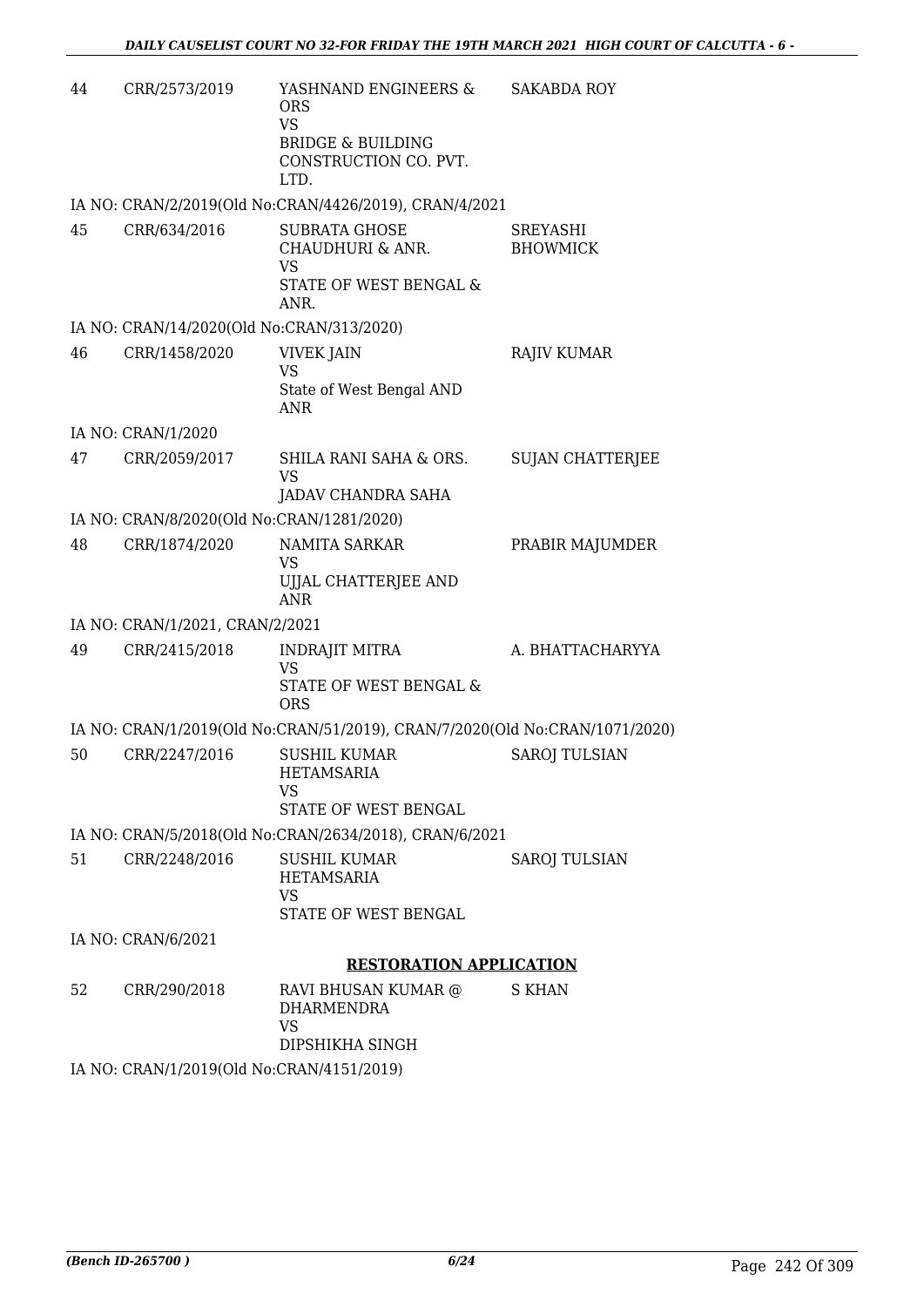| 53 | CRR/1537/1993<br>(with LCR)               | HARI PRASAD AGARWALA<br>AND ORS<br><b>VS</b><br>THE STATE                                      | MR D.ROY                      | N.Y.A |
|----|-------------------------------------------|------------------------------------------------------------------------------------------------|-------------------------------|-------|
|    | IA NO: CRAN/1/2021                        |                                                                                                |                               |       |
| 54 | CRR/4068/2017                             | JULFIKAR MONDAL<br><b>VS</b><br>STATE OF WEST BENGAL &<br><b>ORS</b>                           | A K DAS                       |       |
|    | IA NO: CRAN/1/2020(Old No:CRAN/198/2020)  |                                                                                                |                               |       |
| 55 | CRR/2753/2017                             | SMT SMITA BEHERA<br><b>VS</b><br><b>SURESH BHOSLE &amp; ANR</b>                                | M MAHMUD                      |       |
|    | IA NO: CRAN/1/2019(Old No:CRAN/4253/2019) |                                                                                                |                               |       |
| 56 | CRR/714/2019                              | PITESH SAHA<br><b>VS</b><br>STATE OF WEST BENGAL &<br>ANR                                      | <b>ANUPAM HAIT</b>            |       |
|    | IA NO: CRAN/1/2021                        |                                                                                                |                               |       |
| 57 | CRR/1380/1999                             | <b>SUSANTA GHOSH</b><br><b>VS</b><br>STATE OF W.B.                                             | <b>KUSHAL PAUL</b>            |       |
|    | IA NO: CRAN/1/2021, CRAN/2/2021           |                                                                                                |                               |       |
|    |                                           | <b>APPLICATION</b>                                                                             |                               |       |
| 58 | CRR/3630/2019                             | SANDIPAN BANERJEE &<br><b>ORS</b><br><b>VS</b><br>STATE OF WEST BENGAL&<br>ANR                 | <b>SUPREEM NASKAR</b>         |       |
|    | IA NO: CRAN/1/2019(Old No:CRAN/4888/2019) |                                                                                                |                               |       |
| 59 | CRR/1833/2020                             | DR. LAV KOCHGAWAY AND<br>ANR.<br><b>VS</b><br>State of West Bengal and anr.                    | kishwar rahman                |       |
|    | IA NO: CRAN/1/2021                        |                                                                                                |                               |       |
| 60 | CRR/3549/2019                             | <b>DEBASHIS DAS</b><br><b>VS</b><br>ASHIS KUMAR CHATTERJEE<br>& ANR                            | <b>BRATATI DUTTA</b>          |       |
|    | IA NO: CRAN/3/2020(Old No:CRAN/1043/2020) |                                                                                                |                               |       |
| 61 | CRR/1621/2006                             | SITAL CHANDRA DEY<br>VS<br><b>STATE</b>                                                        | SIRSHENDU SINHA<br><b>ROY</b> |       |
|    | IA NO: CRAN/4/2020, CRAN/5/2021           |                                                                                                |                               |       |
| 62 | CRR/2559/2017                             | MIRA SARKAR & ORS.<br><b>VS</b><br>STATE OF WEST BENGAL &<br>ANR.                              | <b>NABANKUR PAUL</b>          |       |
|    |                                           | IA NO: CRAN/2/2017(Old No:CRAN/4739/2017), CRAN/3/2018(Old No:CRAN/2919/2018), CRAN/4/2019(Old |                               |       |

No:CRAN/3335/2019)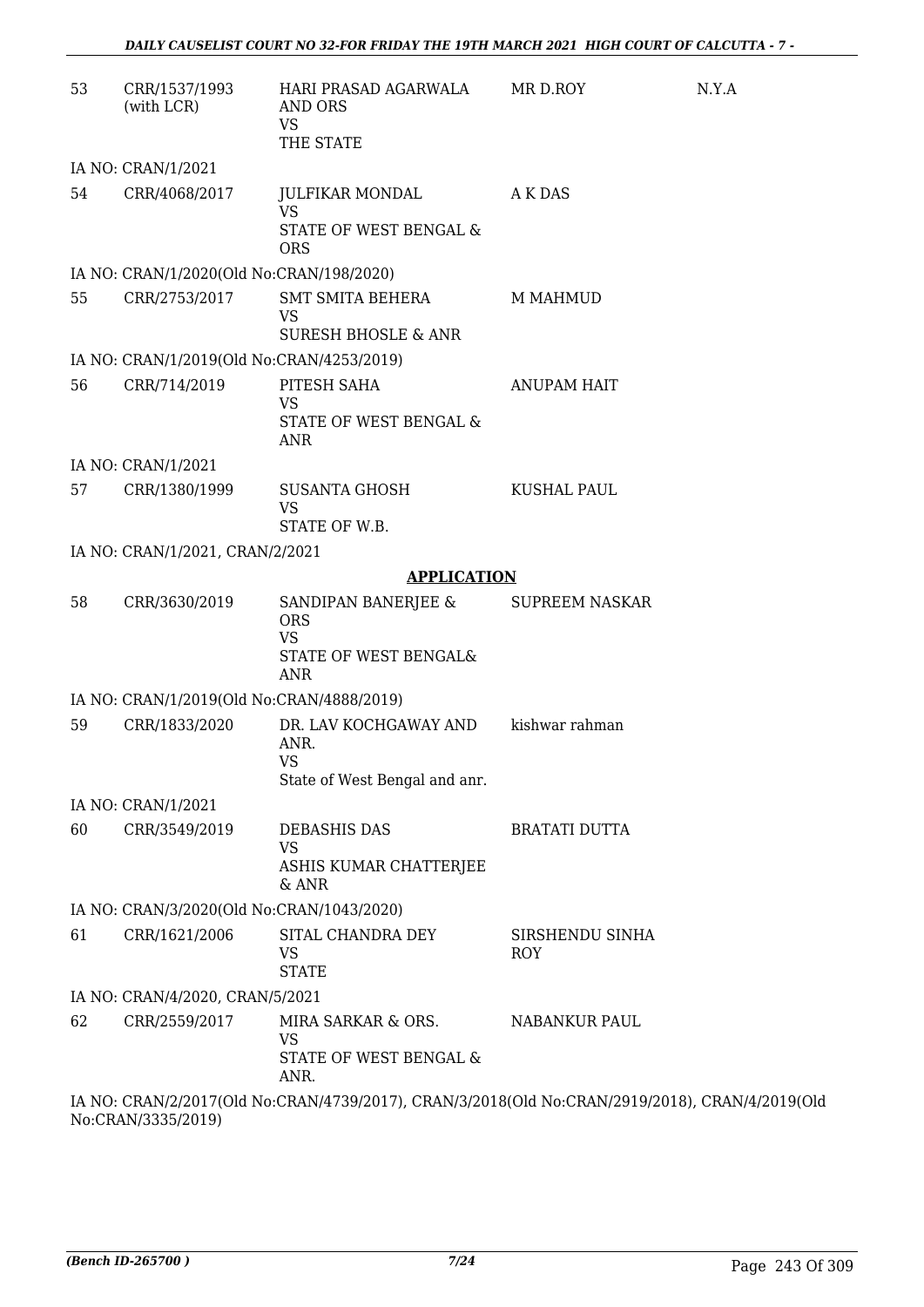| 63 | CRR/193/2014                              | BIKRAM BHATTACHARYYA<br>& ORS<br><b>VS</b>                                                | <b>S MAITRA</b>       |
|----|-------------------------------------------|-------------------------------------------------------------------------------------------|-----------------------|
|    |                                           | STATE OF WEST BENGAL &<br><b>ORS</b>                                                      |                       |
|    | IA NO: CRAN/2/2018(Old No:CRAN/2936/2018) |                                                                                           |                       |
| 64 | CRR/1369/2020                             | AMAN CHOWDHURY @<br>PROFESSOR<br><b>VS</b><br>State of West Bengal                        | SANKHA SUBHRA RAY     |
|    |                                           | IA NO: CRAN/1/2020, CRAN/2/2020, CRAN/3/2020                                              |                       |
| 65 | CRR/3196/2019                             | LAXMAN PRASAD AGARWAL PRAJNADEEPTA ROY<br>@ LAXHMAN PRASAD<br><b>AGARWAL</b><br><b>VS</b> |                       |
|    |                                           | STATE OF WEST BENGAL                                                                      |                       |
|    | IA NO: CRAN/1/2020(Old No:CRAN/1182/2020) |                                                                                           |                       |
| 66 | CRR/362/2021                              | SOURAV KOTHARI AND ORS<br><b>VS</b><br>STATE OF WEST BENGAL<br><b>AND ANR</b>             | <b>RAJIV KUMAR</b>    |
|    | IA NO: CRAN/1/2021                        |                                                                                           |                       |
| 67 | CRR/1512/2018                             | ITIKIA CHAKRABORTI & P M CHAKRABORTI<br><b>ANR</b><br><b>VS</b><br>MALA SHARMA & ANR      |                       |
|    | IA NO: CRAN/3/2021                        |                                                                                           |                       |
| 68 | CRR/482/2019                              | BRAJ KISHORE MISHRA &<br>ORS.<br><b>VS</b><br>STATE OF WEST BENGAL &<br><b>ANR</b>        | BISWAJIT MANNA        |
|    | IA NO: CRAN/1/2019(Old No:CRAN/1451/2019) |                                                                                           |                       |
|    |                                           | 69 CRR/2777/2019 GAGANDEEP SINGH<br>VS<br>STATE OF WEST BENGAL &<br>ANR.                  | SHIBAJI KR. DAS       |
|    | IA NO: CRAN/1/2021                        |                                                                                           |                       |
| 70 | CRR/2738/2017                             | SK. SIRAJUDDIN<br><b>VS</b><br>STATE OF WEST BENGAL&<br>ORS.                              | SK. MD.<br>ANWARULLAH |
|    | IA NO: CRAN/1/2017(Old No:CRAN/4620/2017) |                                                                                           |                       |
| 71 | CRR/2861/2016                             | MOLAY GHOSH & ORS<br>VS<br>STATE OF WEST BENGAL &<br><b>ANR</b>                           | S CHATTERJEE          |
|    | IA NO: CRAN/7/2019(Old No:CRAN/2048/2019) |                                                                                           |                       |
| 72 | CRR/3673/2017                             | SANKAR KUMAR MAJI<br>VS<br>STATE OF WEST BENGAL &                                         | SANJIB SETH           |
|    |                                           | <b>ORS</b>                                                                                |                       |
|    | IA NO: CRAN/1/2021                        |                                                                                           |                       |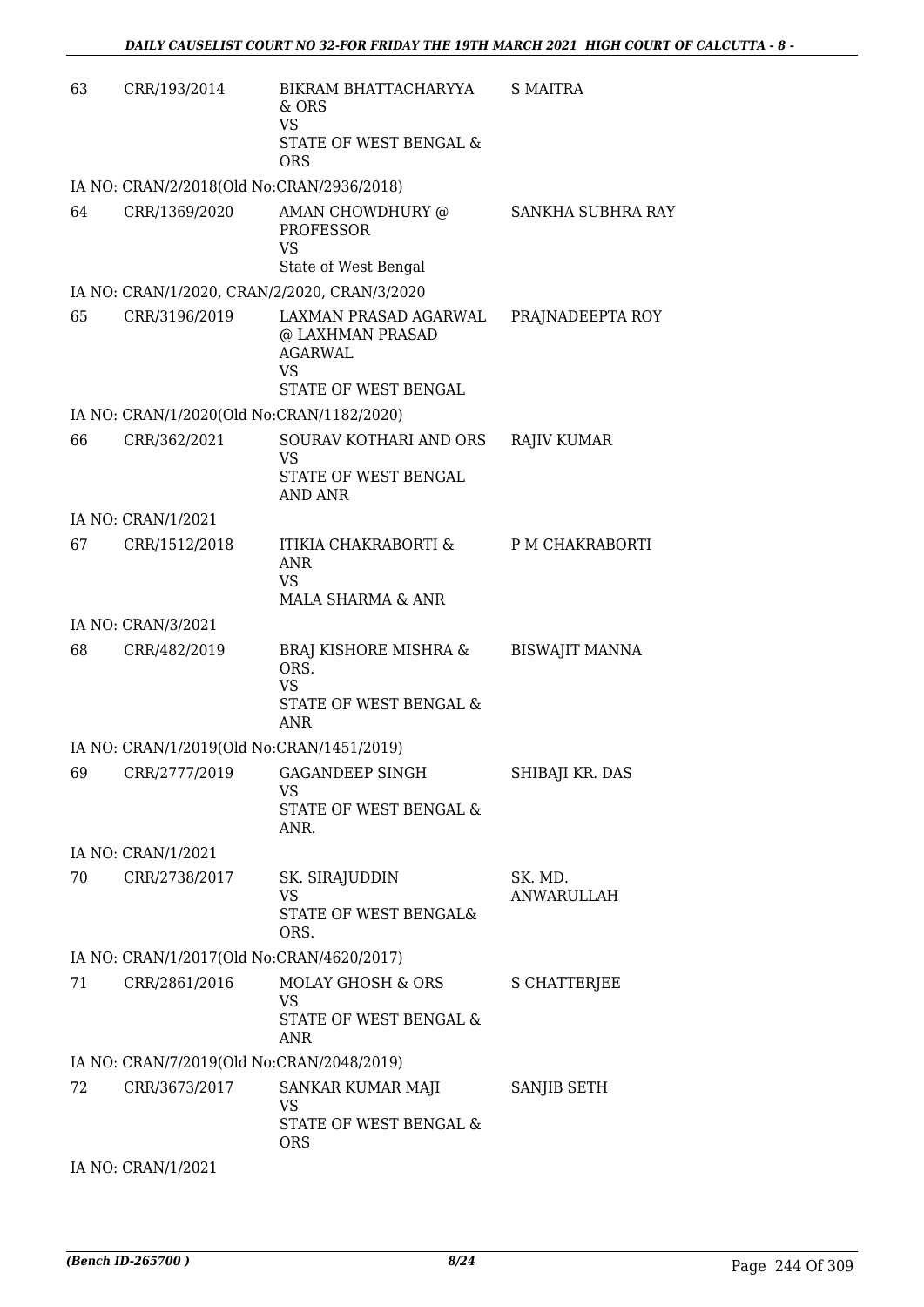| 73   | CRR/1109/2020<br>(At 2.00 p.m.) | COUNTY DEVELOPERS PVT. DEEPAK KR. SINGH<br>LTD. (CDPL) & ANR.<br><b>VS</b>                             |                                                                                                 |
|------|---------------------------------|--------------------------------------------------------------------------------------------------------|-------------------------------------------------------------------------------------------------|
|      |                                 | STATE OF WEST BENGAL &<br>ANR.                                                                         |                                                                                                 |
|      |                                 | IA NO: CRAN/1/2020(Old No:CRAN/3977/2020), CRAN/2/2020                                                 |                                                                                                 |
| 74   | CRR/299/2019                    | <b>SUMANTA GUHA</b><br><b>VS</b><br>SMT ANGANA GUHA(BASU)                                              | <b>SOUMEN GHOSH</b>                                                                             |
|      |                                 | IA NO: CRAN/1/2019(Old No:CRAN/1220/2019), CRAN/2/2019(Old No:CRAN/4493/2019)                          |                                                                                                 |
| 75   | CRR/1005/2020                   | MOUMITA SAHA<br>VS<br>STATE OF WEST BENGAL &<br><b>ANR</b>                                             | KRISHNENDU BERA                                                                                 |
|      | IA NO: CRAN/1/2021              |                                                                                                        |                                                                                                 |
| 76   | CRR/2126/2018                   | SOUMITRA MAJUMDER @<br>SOUMITRA MAJUMDAR &<br><b>ORS</b><br><b>VS</b><br>STATE OF WEST BENGAL &<br>ANR | M P CHAKRABARTY                                                                                 |
|      | IA NO: CRAN/1/2021              |                                                                                                        |                                                                                                 |
| 77   | CRR/1565/2015                   | <b>AVEEK SARKAR &amp; ORS</b><br><b>VS</b>                                                             | <b>S DUTTA</b>                                                                                  |
|      |                                 | STATE OF WEST BENGAL &<br><b>ANR</b>                                                                   |                                                                                                 |
|      | No:CRAN/456/2020)               |                                                                                                        | IA NO: CRAN/5/2016(Old No:CRAN/812/2016), CRAN/16/2019(Old No:CRAN/3577/2019), CRAN/18/2020(Old |
| 78   | CRR/3147/2016                   | UJJWAL GHOSH<br>VS<br>HASIB CHOUDHURY                                                                  | R CHAKRABARTI                                                                                   |
|      | IA NO: CRAN/2/2021              |                                                                                                        |                                                                                                 |
|      |                                 | <b>ASSIGNED MATTERS</b>                                                                                |                                                                                                 |
| 79   | CRR/209/2006                    | <b>ASHOK PRASAD</b><br>VS<br><b>STATE</b>                                                              | KOUSHIK KUNDU                                                                                   |
|      |                                 | IA NO: CRAN/3/2019(Old No:CRAN/4977/2019), CRAN/4/2021                                                 |                                                                                                 |
| 80   | CRR/580/2017                    | VINOD KUMAR JAISWAL @<br><b>BINOD KUMAR JAYASWAL</b><br>VS<br>STATE OF WEST BENGAL &<br>ORS.           | ANIRBAN MITRA                                                                                   |
| 81   | CRR/1235/2019                   | ARI DESMOND MARKS<br><b>VS</b><br>STATE OF WEST BENGAL &<br><b>ANR</b>                                 | <b>SYED NURUL AREFIN</b>                                                                        |
| wt82 | CRR/1316/2019                   | ARI DESMOND MARKS<br><b>VS</b><br>STATE OF WEST BENGAL &<br><b>ANR</b>                                 | <b>SYED NURUL AREFIN</b>                                                                        |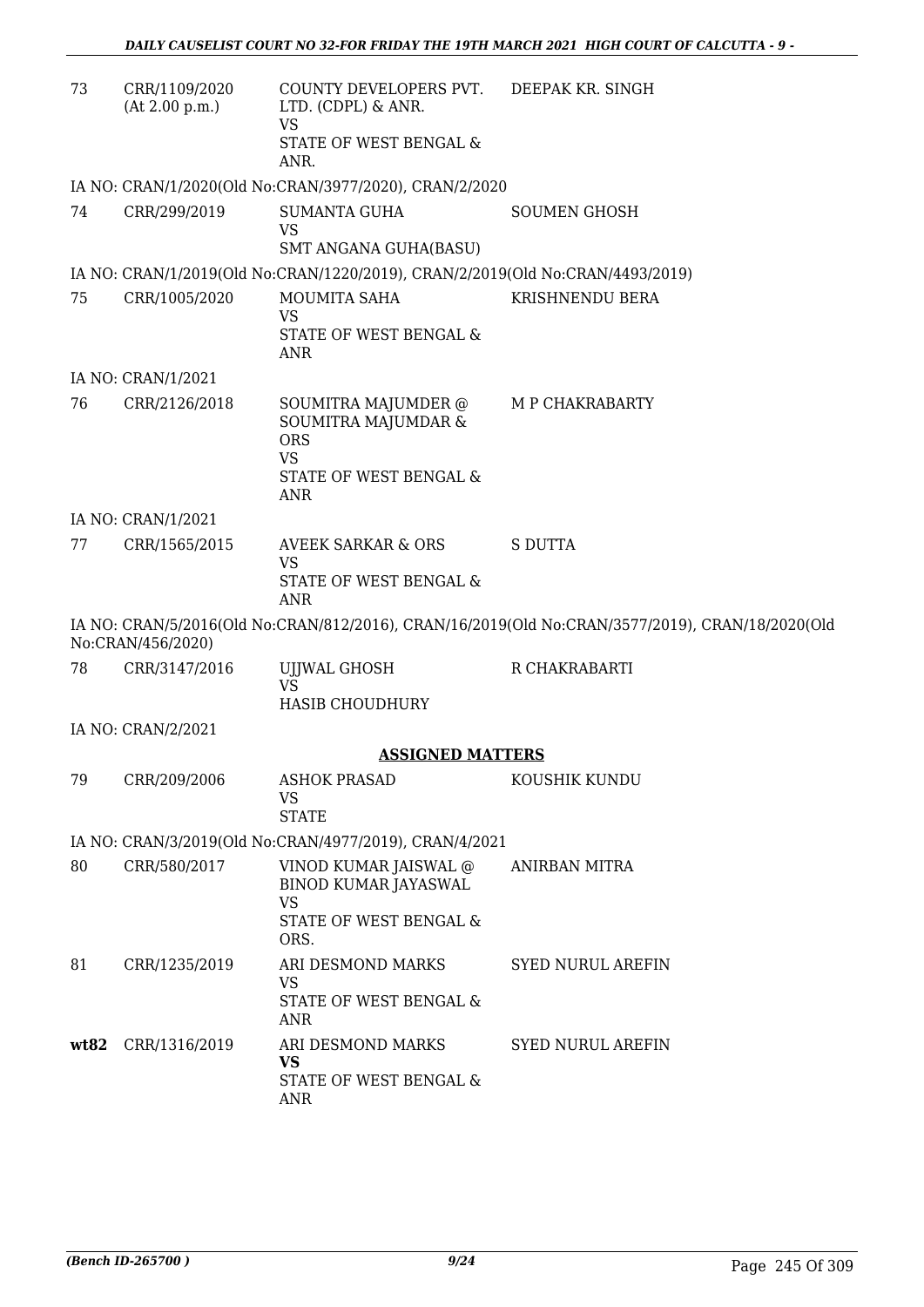| 83 | CRR/1646/2020<br>(At 3.00 p.m.) | BIKRAM CHATTERJEE @<br>VIKRAM CHATTERJEE<br><b>VS</b><br>State of West Bengal                     | <b>ABHRIUP</b><br><b>CHAKRABORTY</b> |
|----|---------------------------------|---------------------------------------------------------------------------------------------------|--------------------------------------|
| 84 | CRR/931/2019                    | <b>SABITA PAL &amp; ORS</b><br><b>VS</b><br>STATE OF WEST BENGAL &<br>ANR                         | <b>SATADRU LAHIRI</b>                |
|    |                                 | <b>CONTESTED APPLICATION 1</b>                                                                    |                                      |
| 85 | CRR/552/2018                    | <b>SAKINA BANU</b><br><b>VS</b>                                                                   | S. NANDY                             |
| 86 | CRR/1097/2018                   | STATE OF WEST BENGAL<br>NIRA SHARMA<br>VS                                                         | K MEHROTRA                           |
| 87 | CRR/1264/2018                   | STATE OF WEST BENGAL<br>SOUMITRA PAUL & ANR<br>VS.<br>STATE OF WEST BENGAL &<br>ANR               | A AGARWAL                            |
| 88 | CRR/1947/2018                   | <b>GOPAL JHA &amp; ANR</b><br>VS<br>CBI, BANK SECURITES &<br>FRAUD CELL, CGO COMP,<br><b>KOL</b>  | <b>S DUTTA</b>                       |
| 89 | CRR/2222/2018                   | BALAGERIA CENTRAL CO-<br>OPERATIVE BANK LTD.<br><b>VS</b><br>STATE OF WEST BENGAL &<br><b>ANR</b> | <b>MADAN MOHAN ROY</b>               |
| 90 | CRR/2224/2018                   | BALAGERIA CENTRAL CO-<br>OPERATIVE BANK LTD.<br>VS<br>STATE OF WEST BENGAL &<br>ANR.              | <b>MADAN MOHAN ROY</b>               |
| 91 | CRR/2382/2018<br>(LCR)          | DHIRAJ THARD<br>VS<br>M/S CAR CHASSIS PVT.LTD                                                     | S. AGARWAL                           |
| 92 | CRR/2540/2018                   | SMT SUTAPA GHOSH<br><b>VS</b><br><b>STATE OF WEST BENGAL &amp;</b><br><b>ORS</b>                  | UTTIYA ROY                           |
| 93 | CRR/2764/2018                   | CENTRAL BUREAU OF<br><b>INVESTIGATION</b><br><b>VS</b><br><b>GOPAL JHA &amp; ANR</b>              | CHANDREYI<br>ALAM(GUPTA)             |
| 94 | CRR/657/2019                    | ASHRUKANA DAS<br>VS.<br>RAJ KUMAR DAS                                                             | RAKESH PODDAR                        |
| 95 | CRR/1515/2019                   | SOMESH DASGUPTA<br><b>VS</b><br>STATE OF WEST BENGAL &<br><b>ANR</b>                              | <b>BRATIN KUMAR DEY</b>              |

IA NO: CRAN/1/2019(Old No:CRAN/3776/2019), CRAN/3/2020(Old No:CRAN/300/2020)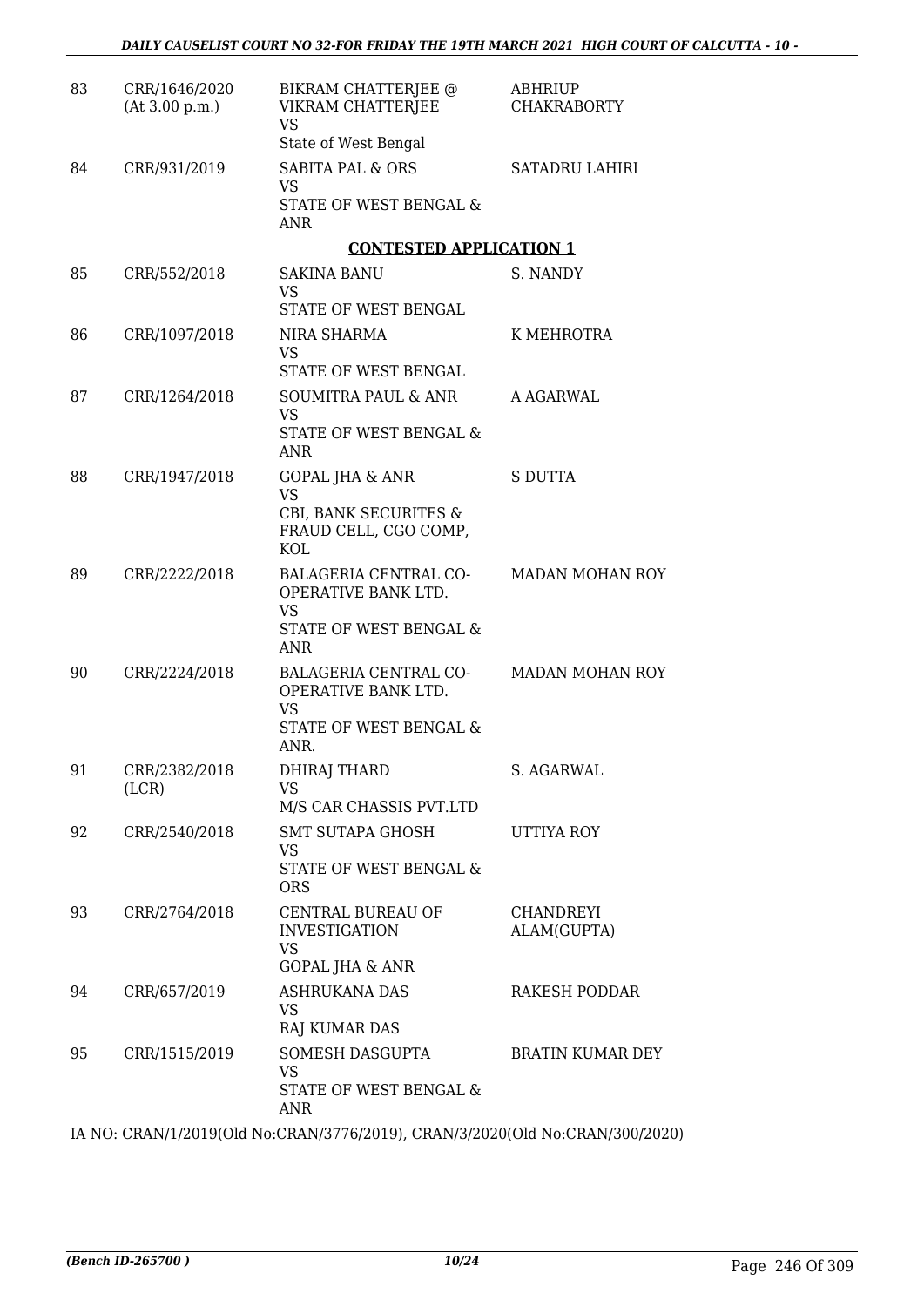| 96  | CRR/1711/2019                   | <b>SMT LAXMI DAS</b><br><b>VS</b><br>MADHUSUDAN DAS & ANR                             | D K ADHIKARY                                                                               |
|-----|---------------------------------|---------------------------------------------------------------------------------------|--------------------------------------------------------------------------------------------|
| 97  | CRR/2015/2019                   | MAHENDRA KR AGARWAL<br>VS<br>STATE OF WEST BENGAL &<br><b>ANR</b>                     | <b>ABHIJIT SARKAR</b>                                                                      |
|     |                                 | IA NO: CRAN/2/2019(Old No:CRAN/4454/2019), CRAN/3/2020(Old No:CRAN/1050/2020)         |                                                                                            |
| 98  | CRR/2199/2019                   | <b>MD ALAMGIR</b><br><b>VS</b><br><b>BISWAJIT DAS &amp; ANR</b>                       | <b>AMAL KUMAR</b><br><b>BANERJEE</b>                                                       |
| 99  | CRR/3448/2017                   | RAJA CHANDRA GARG<br><b>VS</b><br>STATE OF WEST BENGAL &<br>ANR.                      | <b>SACHETAN GHOSH</b>                                                                      |
| 100 | CRR/2431/2018                   | SMT SAGARIKA BANERJEE<br><b>VS</b><br>STATE OF WEST BENGAL &<br><b>ORS</b>            | A MONDAL                                                                                   |
| 101 | CRR/1575/2020<br>(At 2.00 p.m.) | NITYANANDA<br>CHATTERJEE@NITAI<br><b>VS</b><br>State of West Bengal AND<br><b>ANR</b> | RAJNANDINI DAS                                                                             |
| 102 | CRR/3124/2017                   | SANTOSH KR SENGUPTA &<br><b>ORS</b><br><b>VS</b><br>SMT ATREYEE SENGUPTA              | S DE                                                                                       |
|     |                                 | <b>CONTESTED APPLICATION 2</b>                                                        |                                                                                            |
| 103 | CRR/2752/2019<br>(LCR)          | TAPAN KUMAR GHOSH<br>VS<br>GOPAL CHANDRA MAITY &<br><b>ANR</b>                        | MUKTESWAR MAITY                                                                            |
|     |                                 |                                                                                       | IA NO: CRAN/2/2020(Old No:CRAN/3409/2020), CRAN/3/2020(Old No:CRAN/3410/2020), CRAN/4/2020 |
| 104 | CRR/2903/2019                   | SOUMIK BHATTACHARYYA<br>VS<br><b>TANUMITA</b><br><b>BHATTACHARYYA</b>                 | APURBA KR. DATTA                                                                           |
| 105 | CRR/3125/2019                   | AMIT KR CHAKRABORTY<br>VS<br><b>SMT PRATYUSHA</b><br><b>CHAKRABORTY &amp; ANR</b>     | APURBA KR DATTA                                                                            |
| 106 | CRR/3436/2019                   | <b>SAMIR SARDAR</b><br><b>VS</b><br>STATE OF WEST BENGAL &<br><b>ANR</b>              | PRIYANJIT KUNDU                                                                            |
| 107 | CRR/3525/2019                   | <b>VIVEK BHASKARAN</b><br>VS<br>STATE OF WEST BENGAL &<br>ANR                         | ABHIRUP<br><b>CHAKRABORTY</b>                                                              |
|     |                                 | IA NO CRANICOORCOLENIA ORANIZOO (2020). CRANICIO (2020) ALA CRANICEE (2020)           |                                                                                            |

IA NO: CRAN/2/2020(Old No:CRAN/488/2020), CRAN/3/2020(Old No:CRAN/855/2020)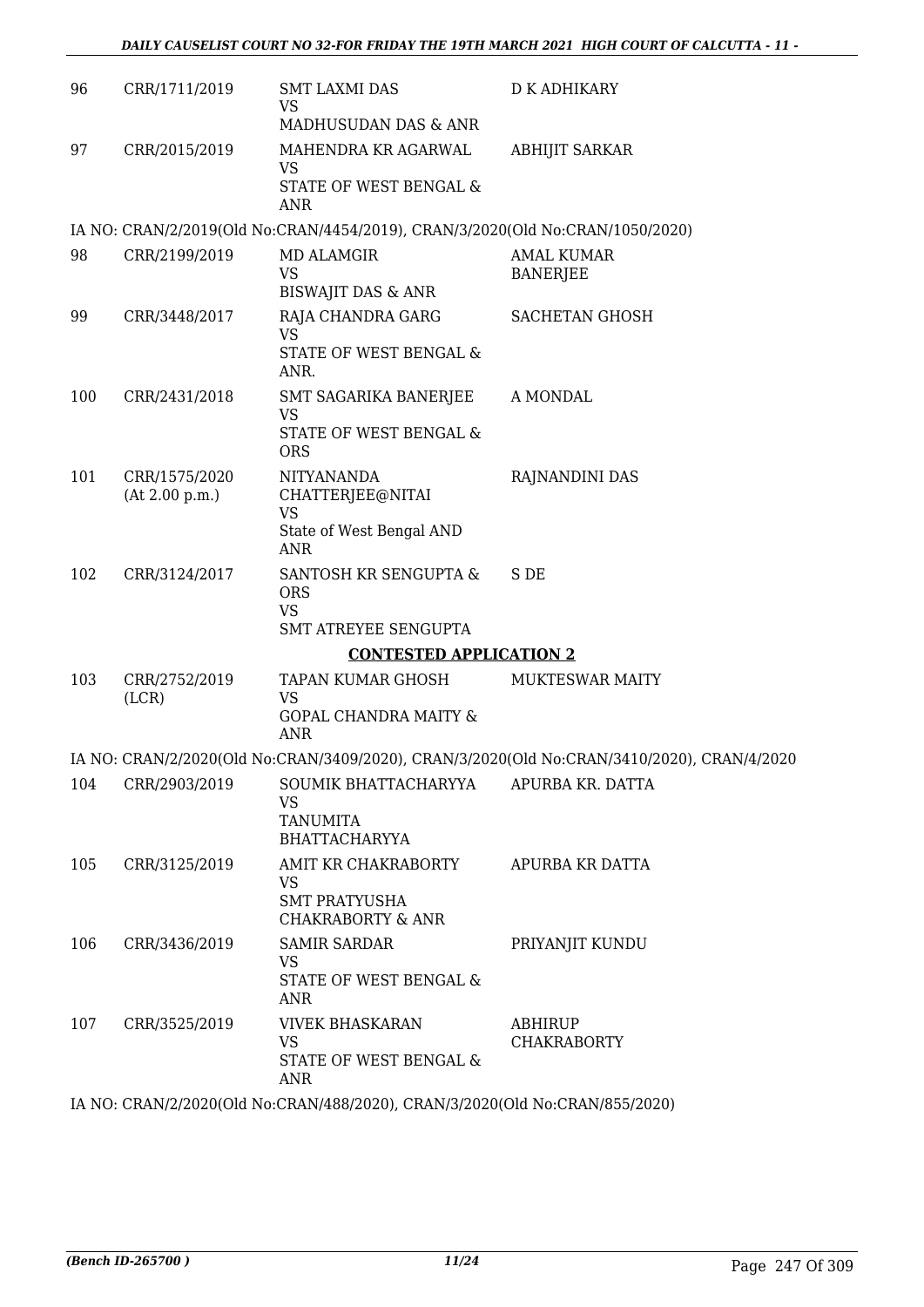| 108 | CRR/3623/2019                            | <b>SAIKAT ROY</b><br><b>VS</b><br>STATE OF WEST BENGAL &<br>ANR                                                                         | SIRSENDU SINHA<br>ROY                                                                         |
|-----|------------------------------------------|-----------------------------------------------------------------------------------------------------------------------------------------|-----------------------------------------------------------------------------------------------|
| 109 | CRR/3832/2019                            | <b>CHANDAN ARORA</b><br><b>VS</b><br><b>AMBIKA ARORA &amp; ANR</b>                                                                      | SHIBAJI KUMAR DAS                                                                             |
|     |                                          |                                                                                                                                         |                                                                                               |
|     | No:CRAN/638/2020)                        |                                                                                                                                         | IA NO: CRAN/1/2019(Old No:CRAN/4999/2019), CRAN/2/2020(Old No:CRAN/565/2020), CRAN/3/2020(Old |
| 110 | CRR/115/2020                             | <b>IVAN ROJARIO @ IVAN</b><br>ROJRIO @ IVAN ROZARIO @<br><b>IVAN RAJORIA</b><br><b>VS</b><br>STATE OF WEST BENGAL &<br>ANR              | <b>SHAREQUL HAQUE</b>                                                                         |
|     | IA NO: CRAN/1/2020(Old No:CRAN/384/2020) |                                                                                                                                         |                                                                                               |
| 111 | CRR/185/2020                             | <b>CHANDAN ARIRA</b><br><b>VS</b>                                                                                                       | SHIBAJI KUMAR DAS                                                                             |
|     |                                          | AMBIKA ARORA& ANR                                                                                                                       |                                                                                               |
|     | wt112 CRR/3829/2019                      | CHANDAN ARORA<br><b>VS</b><br>AMBIKA ARORA & ANR                                                                                        | SHIBAJI KR DAS                                                                                |
|     |                                          | IA NO: CRAN/1/2019(Old No:CRAN/4996/2019), CRAN/2/2020(Old No:CRAN/680/2020)                                                            |                                                                                               |
| 113 | CRR/435/2020                             | SANDIP MUKHERJEE                                                                                                                        | MAHFUZ MURSHED                                                                                |
|     |                                          | <b>VS</b><br><b>VIVEK AGARWAL</b>                                                                                                       |                                                                                               |
|     |                                          | IA NO: CRAN/1/2020(Old No:CRAN/1108/2020), CRAN/2/2020                                                                                  |                                                                                               |
| 114 | CRR/577/2020                             | PARNAB BASU ROY<br><b>CHOWDHURY</b><br><b>VS</b><br><b>SAMAPTI BASU ROY</b>                                                             | <b>JAYANTA KUUMAR</b><br>MUKHOPADHYAY                                                         |
|     |                                          | <b>CHOWDHURY &amp; ANR</b>                                                                                                              |                                                                                               |
|     | wt115 CRR/303/2020                       | <b>SAMAPTI BASU ROY</b><br><b>CHOWDHURY NEE</b><br>MUKHERJEE @ MOUSUMI<br><b>BASU ROY</b><br><b>VS</b><br>STATE OF WEST BENGAL &<br>ANR | ANAMITRA BANERJEE                                                                             |
| 116 | CRR/665/2020                             | ANJALI BHATTACHARJEE &<br><b>ORS</b><br><b>VS</b><br>STATE OF WEST BENGAL &                                                             | PINAKI<br><b>BHATTACHARYYA</b>                                                                |
|     |                                          | ANR                                                                                                                                     |                                                                                               |
| 117 | CRR/1098/2020                            | SOUMOJIT PATRA<br><b>VS</b><br>STATE OF WEST BENGAL &<br>ANR                                                                            | <b>RAJIV KUMAR</b>                                                                            |
|     |                                          | IA NO: CRAN/1/2020(Old No:CRAN/3524/2020), CRAN/2/2020, CRAN/3/2021                                                                     |                                                                                               |
| 118 | CRR/1763/2020                            | <b>SWAPAN BERA</b><br><b>VS</b>                                                                                                         | LIPIKA NATH                                                                                   |
|     |                                          | State of West Bengal AND<br>ANR                                                                                                         |                                                                                               |
|     | IA NO: CRAN/1/2021                       |                                                                                                                                         |                                                                                               |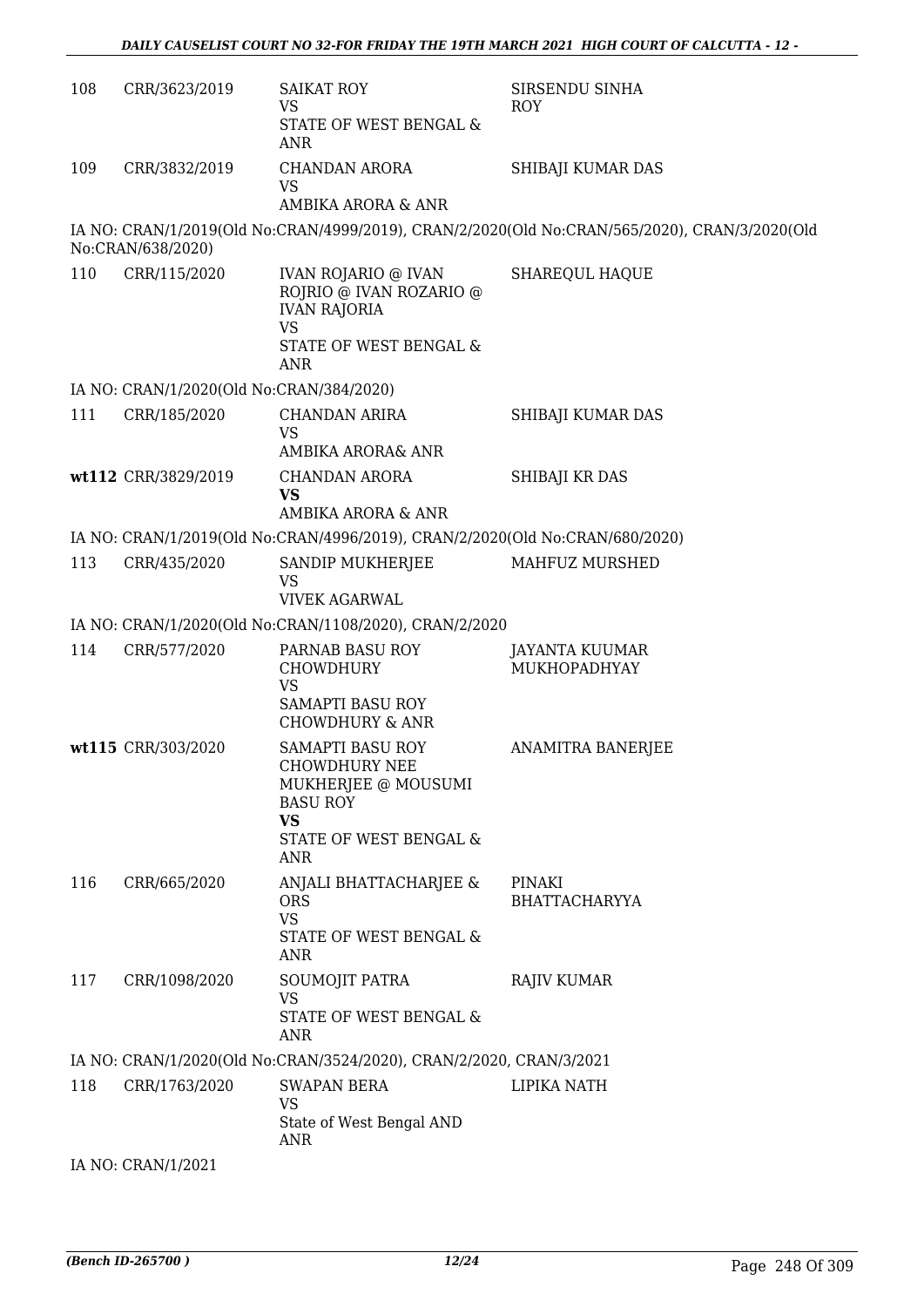| 119 | CRR/1903/2020                             | DEBASISH BRATA<br>BHATTACHARJEE<br><b>VS</b><br><b>SHARMISTHA</b><br>BHATTACHARJEE         | PINAKI<br><b>BHATTACHARYYA</b>    |       |
|-----|-------------------------------------------|--------------------------------------------------------------------------------------------|-----------------------------------|-------|
|     | IA NO: CRAN/1/2021                        |                                                                                            |                                   |       |
| 120 | CRR/1716/2019                             | <b>ANURUPA ROY</b><br><b>VS</b><br>DR ANINDA SUNDAR DAS &<br><b>ANR</b>                    | DEBASISH DAS                      |       |
| 121 | CRR/469/2018                              | ACHEWAR NATH SHUKLA<br><b>VS</b><br>STATE OF WEST BENGAL &<br><b>ANR</b>                   | <b>K GANGULY</b>                  |       |
|     | IA NO: CRAN/1/2020(Old No:CRAN/796/2020)  |                                                                                            |                                   |       |
|     | wt122 CRR/470/2018                        | ACHEWAR NATH SHUKLA<br><b>VS</b><br>STATE OF WEST BENGAL &<br>ANR                          | K GANGULY                         |       |
|     | IA NO: CRAN/1/2020(Old No:CRAN/799/2020)  |                                                                                            |                                   |       |
|     | wt123 CRR/471/2018                        | ACHEWAR NATH SHUKLA<br><b>VS</b><br>STATE OF WEST BENGAL &<br>ANR                          | K GANGULY                         |       |
|     | IA NO: CRAN/1/2020(Old No:CRAN/797/2020)  |                                                                                            |                                   |       |
|     | wt124 CRR/472/2018                        | ACHEWAR NATH SHUKLA<br><b>VS</b><br>STATE OF WEST BENGAL &<br><b>ANR</b>                   | <b>K GANGULY</b>                  |       |
|     | IA NO: CRAN/1/2020(Old No:CRAN/798/2020)  |                                                                                            |                                   |       |
| 125 | CRR/2261/2018                             | AMIT KR GHOSH & ORS<br><b>VS</b><br>STATE OF WEST BENGAL &<br><b>ORS</b>                   | S BHATTACHARYYA                   |       |
|     | IA NO: CRAN/1/2019(Old No:CRAN/3355/2019) |                                                                                            |                                   |       |
| 126 | CRR/914/2020                              | <b>JALADHAR PAL</b><br><b>VS</b><br>STATE OF WEST BENGAL                                   | MADHUMITA ROY<br><b>CHOWDHURY</b> |       |
|     | IA NO: CRAN/1/2021                        |                                                                                            |                                   |       |
|     | wt127 CRR/1731/1995                       | JALADHAR PAL<br><b>VS</b><br>THE STATE OF WEST<br><b>BENGAL</b>                            | MR S.ROY                          | N.Y.A |
|     |                                           | IA NO: CRAN/1/2019(Old No:CRAN/4681/2019), CRAN/2/2019(Old No:CRAN/4683/2019), CRAN/3/2020 |                                   |       |
|     |                                           | <b>CONTESTED APPLICATION 3</b>                                                             |                                   |       |
| 128 | CRR/3769/2019                             | RUPASHREE MUKHERJEE<br>VS<br>STATE OF WEST BENGAL &<br>ANR                                 | <b>AMITABHA GHOSH</b>             |       |
| 129 | CRR/1128/2018                             | DINESH PODDAR<br>VS<br>STATE OF WEST BENGAL &<br><b>ORS</b>                                | A.GHATAK                          |       |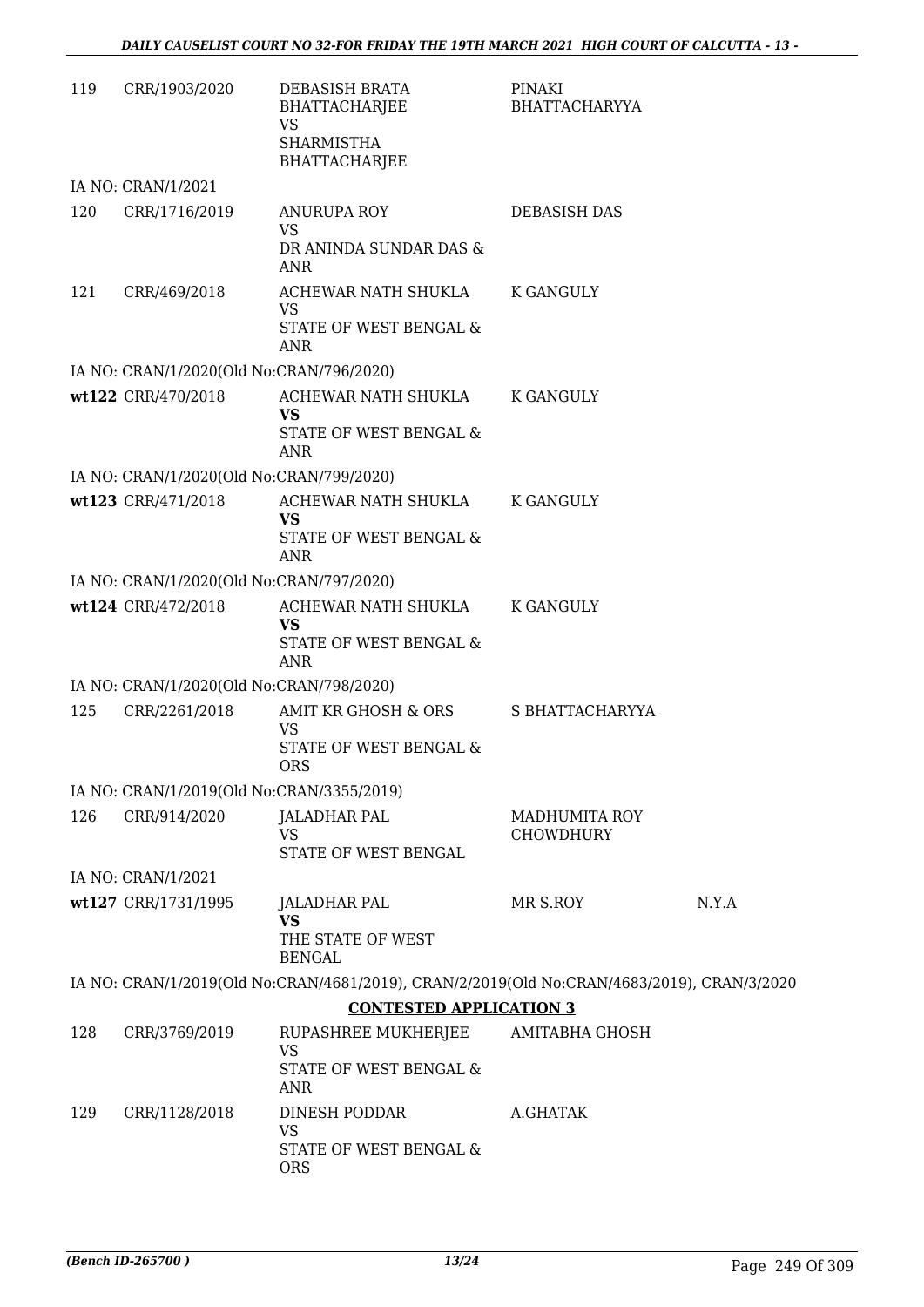|     | wt130 CRR/3496/2018                          | DINESH PODDAR<br><b>VS</b><br>STATE OF WEST BENGAL &<br><b>ORS</b>                        | <b>APZAL ANSARI</b>                                                                            |
|-----|----------------------------------------------|-------------------------------------------------------------------------------------------|------------------------------------------------------------------------------------------------|
|     | IA NO: CRAN/1/2020(Old No:CRAN/736/2020)     |                                                                                           |                                                                                                |
| 131 | CRR/2851/2018                                | NIRANJAN ROY<br><b>VS</b><br>STATE OF WEST BENGAL &<br>ANR                                | <b>MALAY</b><br><b>BHATTACHARYYA</b>                                                           |
| 132 | CRR/690/2017                                 | RAHUL TANTIA<br>VS<br>STATE OF WEST BENGAL                                                | S. PAUL                                                                                        |
|     |                                              | No:CRAN/4881/2017), CRAN/7/2020(Old No:CRAN/1064/2020), CRAN/8/2021                       | IA NO: CRAN/2/2017(Old No:CRAN/4081/2017), CRAN/3/2017(Old No:CRAN/4127/2017), CRAN/4/2017(Old |
| 133 | CRR/1384/2020                                | <b>BABITA SIMON</b><br><b>VS</b><br>State of West Bengal                                  | <b>RAJARSHI BASU</b>                                                                           |
|     | IA NO: CRAN/1/2020, CRAN/2/2020, CRAN/4/2021 |                                                                                           |                                                                                                |
| 134 | CRR/2848/2017                                | ASIT MAITY@ASHIT MAITY<br><b>VS</b><br>STATE OF WEST BENGAL &<br><b>ANR</b>               | AMITABHA GHOSH                                                                                 |
|     |                                              | IA NO: CRAN/3/2018(Old No:CRAN/1313/2018), CRAN/7/2020(Old No:CRAN/584/2020)              |                                                                                                |
| 135 | CRR/3176/2019                                | SMT BAISHALI DUTTA                                                                        | <b>ANTARIKHYA BASU</b>                                                                         |
|     |                                              | <b>VS</b><br>STATE OF WEST BENGAL &<br><b>ORS</b>                                         |                                                                                                |
| 136 | CRR/1553/2017                                | ORIJIT CHATTERJEE & ANR<br><b>VS</b><br><b>STATE OF WEST BENGAL &amp;</b><br><b>ORS</b>   | <b>SATADRU LAHIRI</b>                                                                          |
|     | IA NO: CRAN/3/2018(Old No:CRAN/2198/2018)    |                                                                                           |                                                                                                |
| 137 | CRR/3497/2018                                | M/S ALISHA<br><b>CONSTRUCTION &amp; ANR</b><br>VS<br>STATE OF WEST BENGAL &<br><b>ANR</b> | <b>AVINABA PATRA</b>                                                                           |
| 138 | CRR/898/2018                                 | MUKUL BHASIN<br><b>VS</b><br>STATE OF WEST BENGAL &<br>ANR                                | S P CHATTOPADHYAY                                                                              |
|     | wt139 CRR/893/2018                           | HARSHITA BHASIN (NEE<br>MALIK)<br><b>VS</b><br>STATE OF WEST BENGAL &<br><b>ORS</b>       | A. BHATTACHARYYA                                                                               |
| 140 | CRR/153/2020                                 | MD SAFIQUE MALLLICK<br><b>VS</b><br>STATE OF WEST BENGAL &<br>ANR                         | TARUNJYOTI TEWARI                                                                              |
|     | wt141 CRR/596/2019                           | MD SAFIQUE MALLICK<br><b>VS</b><br>STATE OF WEST BENGAL &<br>ANR                          | PARTHA SENGUPTA                                                                                |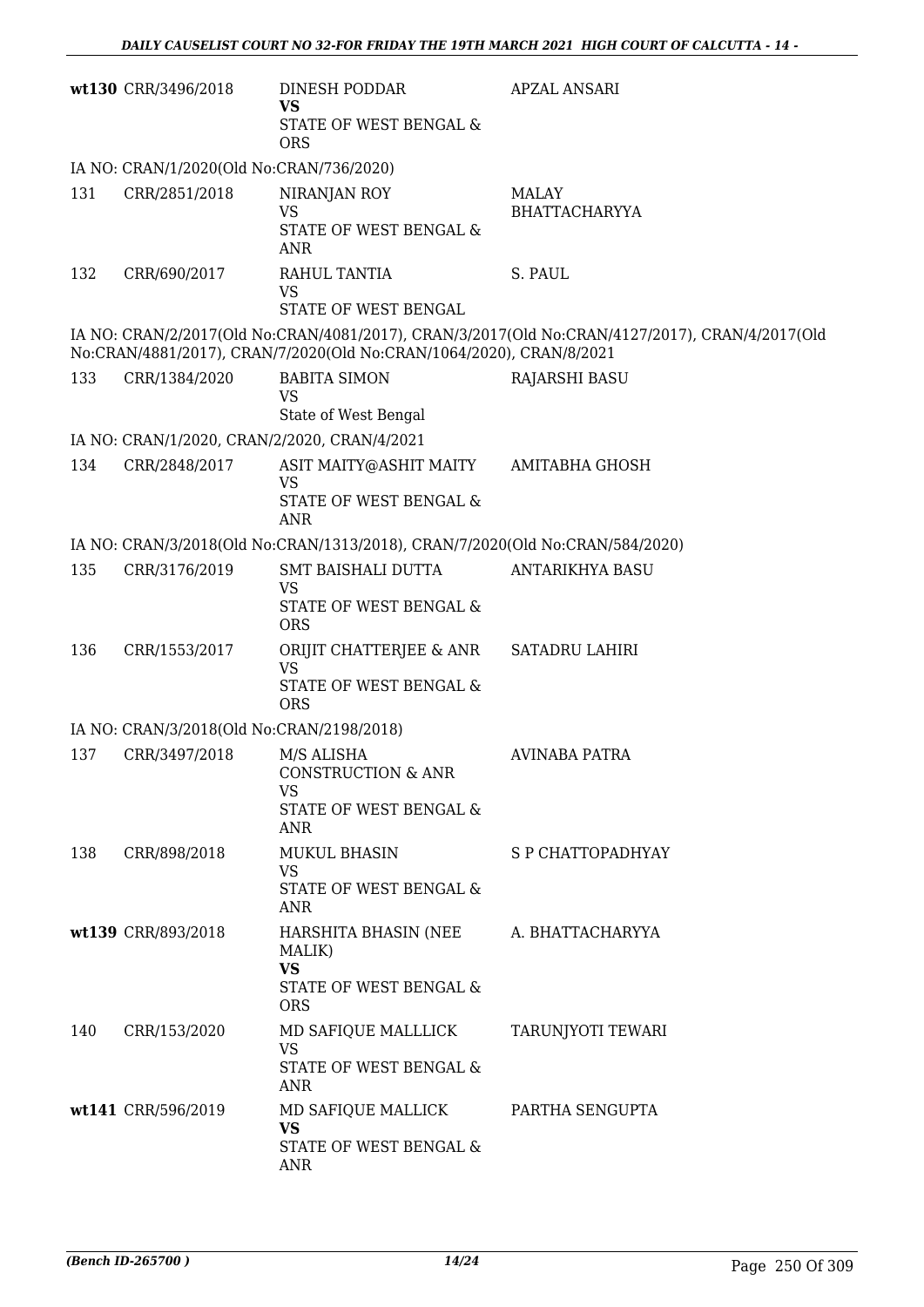| 142 | CRR/1953/2019                             | AMIT KUMAR MOHTA @<br><b>AMIT MOHTA</b><br><b>VS</b><br>STATE OF WEST BENGAL &<br><b>ANR</b>                | MD ZOHAIB RAUF               |
|-----|-------------------------------------------|-------------------------------------------------------------------------------------------------------------|------------------------------|
|     | wt143 CRR/2881/2019                       | <b>INDRA MOHTA</b><br>VS<br>STATE OF WEST BENGAL &                                                          | RATANLAL JOSHI               |
|     | IA NO: CRAN/1/2019(Old No:CRAN/3922/2019) | <b>ANR</b>                                                                                                  |                              |
| 144 | CRR/1597/2020                             | SMT GANGA SINGH PARSI                                                                                       | TAPAN PAL                    |
|     |                                           | VS<br>ASHOK DUTTA AND ORS                                                                                   |                              |
| 145 | CRR/1747/2020                             | MOTILAL@MATILAL SHAW<br><b>AND ORS</b><br><b>VS</b>                                                         | <b>RUPSA SREEMANI</b>        |
|     |                                           | State of West Bengal AND<br><b>ANR</b>                                                                      |                              |
|     | IA NO: CRAN/1/2021                        |                                                                                                             |                              |
|     | wt146 CRR/1587/2019                       | MOTILAL @ MATILAL SHAW PRITHA BASU<br>& ORS.<br><b>VS</b><br>STATE OF WEST BENGAL &                         |                              |
|     |                                           | <b>ANR</b>                                                                                                  |                              |
|     | wt147 CRR/9/2021                          | MOTILAL @ MATILAL SHAW<br><b>AND OTHERS</b><br><b>VS</b><br>STATE OF WEST BENGAL<br><b>AND ANOTHER</b>      | <b>RUPSA SREEMANI</b>        |
| 148 | CRR/479/2020                              | <b>RAJU KHAN</b><br><b>VS</b><br>STATE OF WEST BENGAL &<br><b>ANR</b>                                       | ARIF MAHAMMAD<br><b>KHAN</b> |
| 149 | CRR/480/2020                              | RAJU KHAN & ORS<br>VS —<br><b>SOMA MONDAL</b>                                                               | <b>ARIF MAHAMMAD</b><br>KHAN |
|     |                                           | <b>CONTESTED APPLICATION 4</b>                                                                              |                              |
| 150 | CRR/1944/2020                             | AJAY KUMAR SINGHANIA<br><b>AND ORS</b><br><b>VS</b>                                                         | PRITAM ROY                   |
| 151 | CRR/1945/2020                             | State of West Bengal and Anr<br>SHYAM KUMAR AGARWAL<br>AND ORS<br><b>VS</b><br>State of West Bengal and Anr | PRITAM ROY                   |
| 152 | CRR/2930/2019                             | THE SECRETARY OF<br>LABOUR GOVERNMENT OF<br>W.B.<br><b>VS</b><br>STATE OF WEST BENGAL &<br><b>ORS</b>       | SHRAMAN SARKAR               |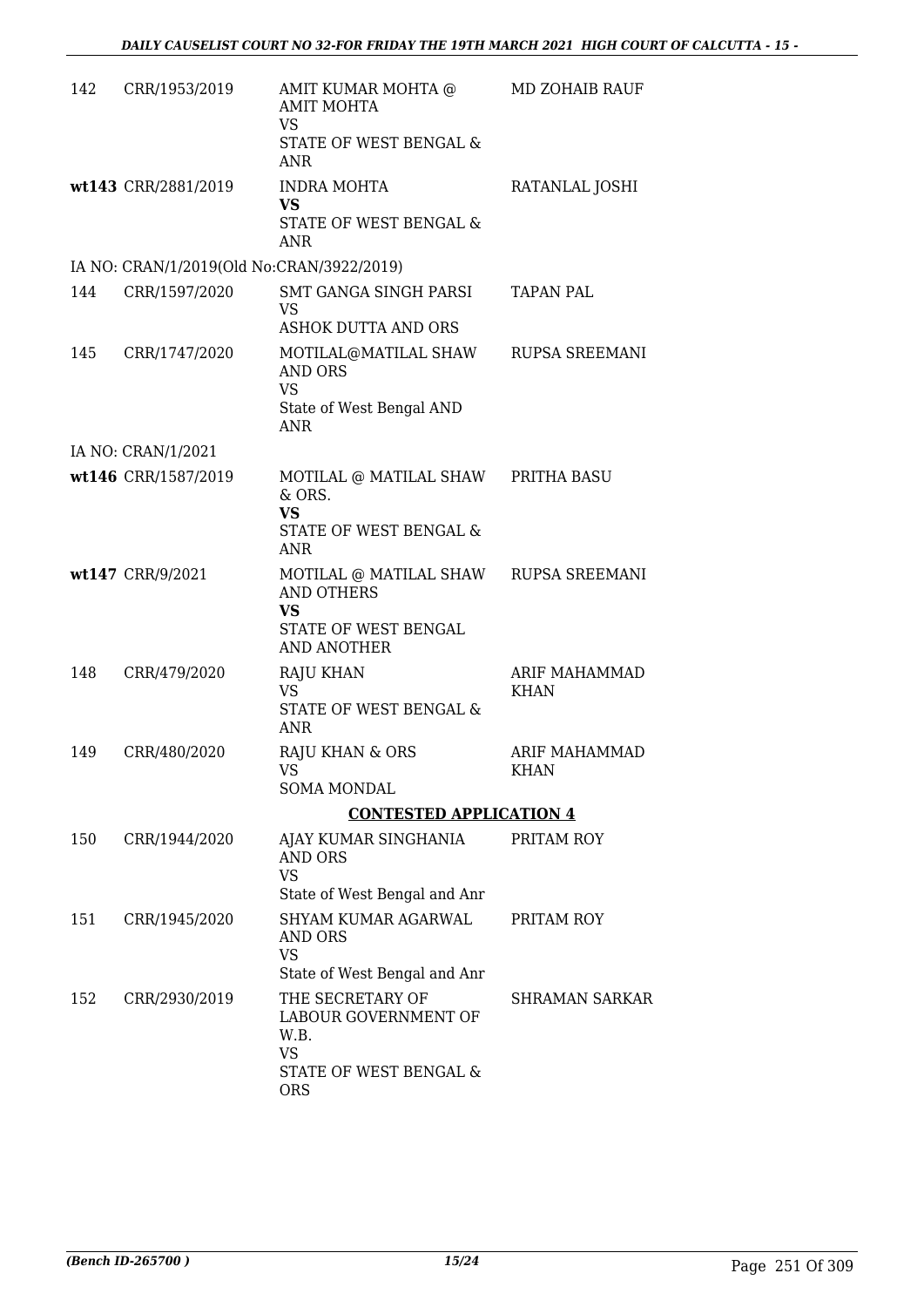| 153 | CRR/1735/2018                             | ARINDOM MODAK & ANR.<br>VS<br>STATE OF WEST BENGAL &<br>ANR.                                                                      | <b>SAYAK RANJAN</b><br><b>GANGULY</b>                                                          |
|-----|-------------------------------------------|-----------------------------------------------------------------------------------------------------------------------------------|------------------------------------------------------------------------------------------------|
| 154 | CRR/3755/2018                             | SUJIT KABIRAJ & ORS<br><b>VS</b><br>STATE OF WEST BENGAL                                                                          | <b>SHAKTI</b><br><b>CHAKRABORTI</b>                                                            |
| 155 | CRR/1405/2018                             | TUSAR KANTI KAR & ANR<br>VS<br>STATE OF WEST BENGAL &<br><b>ANR</b>                                                               | TIRTHANKAR DEY                                                                                 |
| 156 | CRR/3245/2018                             | MANURA BEGUM & ORS<br><b>VS</b><br>STATE OF WEST BENGAL &<br><b>ANR</b>                                                           | <b>S NANDY</b>                                                                                 |
|     | No:CRAN/1953/2019)                        |                                                                                                                                   | IA NO: CRAN/1/2018(Old No:CRAN/3619/2018), CRAN/3/2019(Old No:CRAN/1867/2019), CRAN/4/2019(Old |
| 157 | CRR/3498/2018                             | KALIACHAK NURSING<br>HOME REP BY<br><b>ASHADULLAH BISWAS</b><br>@ASADULLA &A<br><b>VS</b><br>STATE OF WEST BENGAL &<br><b>ANR</b> | <b>AVINABA PATRA</b>                                                                           |
| 158 | CRR/591/2018                              | NAYEEM HOSSAIN @ NAIM<br><b>HOSSAIN &amp; ORS</b><br><b>VS</b><br>STATE OF WEST BENGAL &<br>ANR                                   | A GHOSH                                                                                        |
| 159 | CRR/812/2017                              | MD MOBARAK HOSSAIN<br><b>VS</b><br>STATE OF WEST BENGAL &<br><b>ORS</b>                                                           | I NANDI                                                                                        |
| 160 | CRR/1053/2017                             | SMT SADHANA SINGH<br><b>VS</b><br>STATE OF WEST BENGAL &<br><b>ORS</b>                                                            | MD SABIR AHMED                                                                                 |
|     | IA NO: CRAN/4/2018(Old No:CRAN/1717/2018) |                                                                                                                                   |                                                                                                |
| 161 | CRR/1936/2020                             | SIRAJ HAQ<br><b>VS</b><br>State of West Bengal and Anr                                                                            |                                                                                                |
| 162 | CRR/218/2018                              | <b>BHASKAR CHATTERJEE</b><br><b>VS</b><br><b>SMT GOURI CHATTERJEE &amp;</b><br>ANR                                                | <b>M SARKAR</b>                                                                                |
|     | IA NO: CRAN/3/2018(Old No:CRAN/3814/2018) |                                                                                                                                   |                                                                                                |
| 163 | CRR/2984/2017                             | KEDAR NATH SEN<br><b>VS</b><br>PRABIR KUMAR SEN & ORS                                                                             | MOBAKSHAR ISLAM                                                                                |
|     | IA NO: CRAN/3/2018(Old No:CRAN/3433/2018) |                                                                                                                                   |                                                                                                |
| 164 | CRR/536/2019                              | <b>SMT DEBI KAR</b><br><b>VS</b><br>DEB KR KAR & ANR                                                                              | <b>ABHISHEK VERMA</b>                                                                          |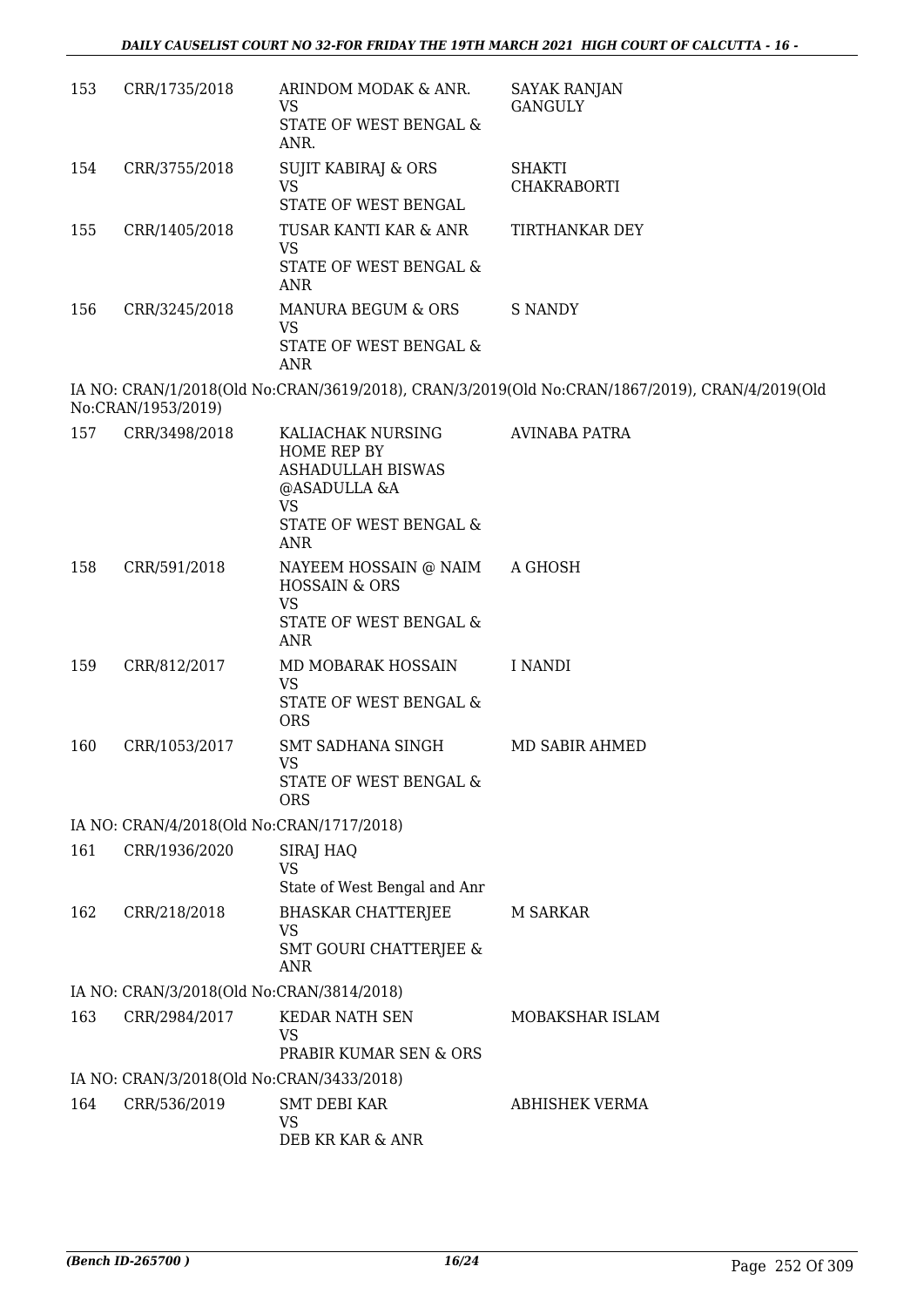| 165 | CRR/2510/2018 | SAFURA KHATOON @<br><b>SAFURA KHATUN</b><br>VS<br>STATE OF WEST BENGAL                          | <b>ABHISHEK VERMA</b>                  |
|-----|---------------|-------------------------------------------------------------------------------------------------|----------------------------------------|
| 166 | CRR/2511/2018 | SAFURA KHATOON @<br><b>SAFURA KHATUN</b><br><b>VS</b><br>SK. FARID UD-DAULAH &                  | ABHISHEK VERMA                         |
|     |               | <b>ANR</b>                                                                                      |                                        |
|     |               | <b>LISTED MOTION</b>                                                                            |                                        |
| 167 | CRR/838/2021  | SIRAJ MIDDYA AND OTHERS<br><b>VS</b><br>KUDDUS MIDDYA AND<br><b>ANOTHER</b>                     | SK.TOSLIM ALI                          |
| 168 | CRR/839/2021  | SAMSUDDIN LASKAR<br>VS<br>JAHANGIR LASKAR                                                       | <b>ATAUR RAHAMAN</b>                   |
| 169 | CRR/840/2021  | PRITAM DUTTA<br><b>VS</b><br>STATE OF WEST BENGAL<br><b>AND ANOTHER</b>                         | <b>SAGNIK MUKHERJEE</b>                |
| 170 | CRR/841/2021  | CHANDI CHARAN<br><b>CHATTOPADHYAY</b><br><b>VS</b><br>STATE OF WEST BENGAL                      | RAMEEZ ALAM                            |
|     |               | <b>AND ANR</b>                                                                                  |                                        |
| 171 | CRR/842/2021  | ANIRBAN GUPTA<br><b>VS</b><br>STATE OF WEST BENGAL<br>AND ANR.                                  | <b>SUBRATA</b><br>BHATTACHARJYA        |
| 172 | CRR/844/2021  | <b>SAHEB MOLLICK</b><br>VS<br>STATE OF WEST BENGAL                                              | RITAM CHOWDHURY                        |
| 173 | CRR/845/2021  | SOCIETY FOR WELFARE OF<br>THE HANDICAPPED<br>PERSONS AND ANOTHER<br>VS.<br>STATE OF WEST BENGAL | DEBAYAN GHOSH                          |
| 174 | CRR/848/2021  | KALYAN CHOUDHARY @<br><b>CHOWDHURY</b><br><b>VS</b><br>STATE OF WEST BENGAL                     | PUSPITA BHOWMICK                       |
| 175 | CRR/850/2021  | AKASH ROY @BUMBA<br>VS<br>STATE OF WEST BENGAL<br>AND ORS.                                      | <b>SUDIP GHOSH</b><br><b>CHOWDHURY</b> |
| 176 | CRR/851/2021  | SK. AKRAM @ RAJU<br>VS<br>STATE OF WEST BENGAL                                                  | <b>SUDIP GHOSH</b><br><b>CHOWDHURY</b> |
| 177 | CRR/852/2021  | ARSADUL MONDAL<br>VS<br>STATE OF WEST BENGAL                                                    | SHASHANKA<br>SHEKHAR SAHA              |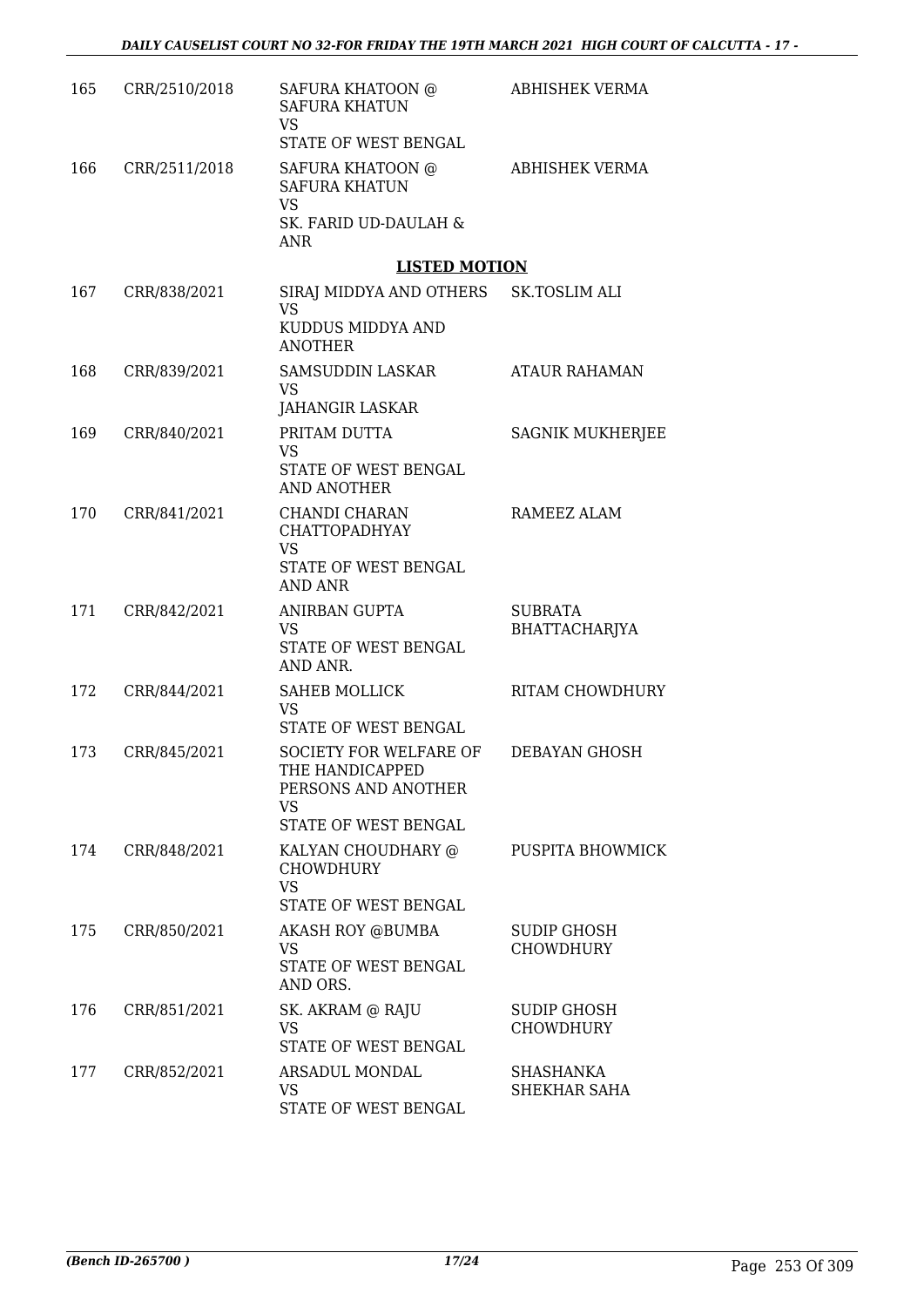| 178 | CRR/854/2021        | <b>ALAUDDIN MOLLA</b><br>VS.<br>STATE OF WEST BENGAL<br>AND ORS.                                           | <b>SHASHANKA</b><br>SHEKHAR SAHA       |
|-----|---------------------|------------------------------------------------------------------------------------------------------------|----------------------------------------|
| 179 | CRR/855/2021        | ALOKE KUMAR GHOSH ROY<br>@ CHOTON KUMAR GHOSH<br>ROY<br><b>VS</b><br>PRADIP MALO AND ORS                   | <b>ALOKE KUMAR</b><br><b>GHOSH ROY</b> |
| 180 | CRR/820/2021        | <b>BUDDHADEB DAS@RAJA</b><br><b>VS</b><br>STATE OF WEST BENGAL                                             | MAHESWARI<br><b>SHARMA</b>             |
| 181 | CRR/821/2021        | NILMANI BHATTACHAYYA<br>@ MILMONY<br><b>BHATTACHARYYA</b><br><b>VS</b><br>STATE OF WEST BENGAL<br>AND ORS. | <b>AMIT SINGH</b>                      |
| 182 | CRR/829/2021        | <b>SHRAWAN KUMAR</b><br><b>KHETAWAT</b><br>VS<br>DEEPAK DAIYA AND ORS                                      | SHOVAN GHOSH                           |
| 183 | CRR/831/2021        | ASHOK KUMAR TURAKHIA<br><b>VS</b><br>STATE OF WEST BENGAL<br><b>AND ANR</b>                                | PINAKPANI BISWAS                       |
| 184 | CRR/834/2021        | SAMIJA BIBI<br><b>VS</b><br>STATE OF WEST BENGAL                                                           | RAJIT LAL MITRA                        |
| 185 | CRR/835/2021        | JAHARLAL MIDDYA @<br><b>JHANTU AND ANR</b><br><b>VS</b><br>STATE OF WEST BENGAL                            | SUMAN<br><b>CHAKRABORTY</b>            |
| 186 | CRR/813/2021        | SAMARESH THAKURATA<br>AND ANR<br>VS<br>STATE OF WEST BENGAL<br><b>AND ANR</b>                              | <b>SUBHENDU DAS</b>                    |
| 187 | CRR/556/2021<br>(S) | VIJAYLAKSHMI<br>SANGANERIA<br><b>VS</b><br>STATE OF WEST BENGAL<br>AND ANR                                 | <b>ABHIJIT SINGH</b>                   |
| 188 | CRR/778/2021<br>[S] | AURKOJIT CHANDA<br><b>VS</b><br>STATE OF WEST BENGAL<br>AND ANR                                            | <b>SOURAV MAITI</b>                    |
| 189 | CRR/791/2021        | SONALI DEY(DAS)<br><b>VS</b><br><b>INDRANIL DEY</b>                                                        | NARAYAN CHANDRA<br><b>GHOSH</b>        |
| 190 | CRR/149/2020        | DEBJYOTI CJHATTERJEE<br><b>VS</b><br><b>BARNALI CHATTERJEE</b>                                             | DEBAYAN RAY                            |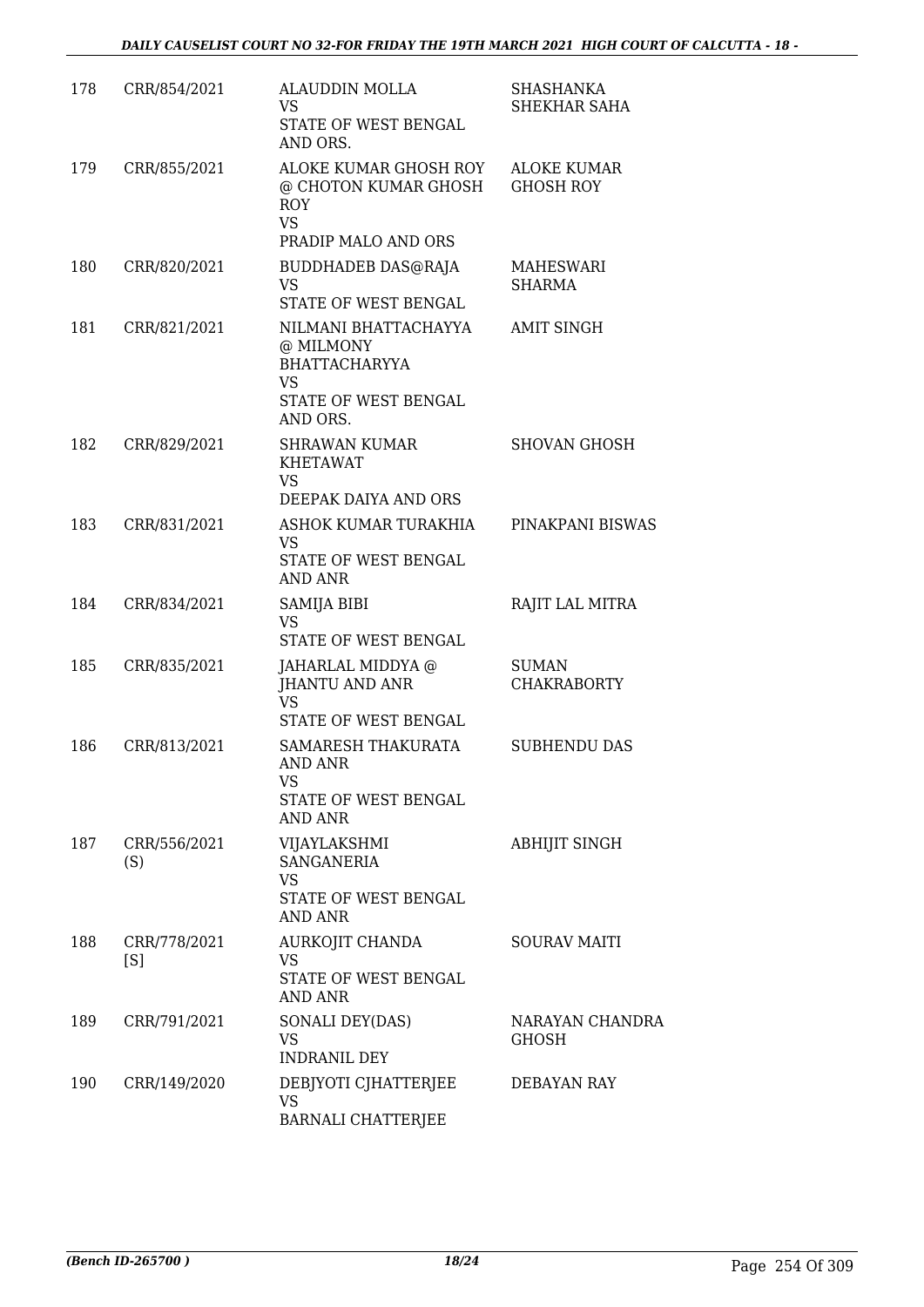| 191 | CRR/695/2020        | <b>TOYEB MOLLA</b><br><b>VS</b><br>STATE OF WEST BENGAL                                                                                                                | NIMAI RAY                         |
|-----|---------------------|------------------------------------------------------------------------------------------------------------------------------------------------------------------------|-----------------------------------|
| 192 | CRR/1738/2020       | NAMDEV CHAURE<br>VS<br><b>DIR OF REVENUE</b><br><b>INTELLIGENCE</b>                                                                                                    | <b>SANTANU DEB ROY</b>            |
| 193 | CRR/676/2021        | <b>VELS VIDHYASHRAM</b><br>MATRIC HS SCHOOL @<br><b>VELS VIDHYASHRAM</b><br>MATRIC. H.S. SCHOOL AND<br><b>ORS</b><br><b>VS</b><br>THIRUMENI FINANCE PVT.<br><b>LTD</b> | Rupraj Banerjee                   |
| 194 | CRR/433/2021        | <b>SUKANT PAL AND ORS</b><br><b>VS</b><br>JAYA BAIDYA PAL AND ANR                                                                                                      | PURNA CHANDRA<br>MAITI            |
| 195 | CRR/688/2021        | SOURAV MONDAL @ PALTU<br><b>VS</b><br>STATE OF WEST BENGAL                                                                                                             | <b>SAFDAR AZAM</b>                |
| 196 | CRR/3867/2019       | <b>SOUMENDU RAY</b><br><b>VS</b><br><b>SMT MANASI RAY &amp; ANR</b>                                                                                                    | <b>SHAHINA HAQUE</b>              |
| 197 | CRR/2684/2019       | <b>JITEN ADAK</b><br><b>VS</b><br>STATE OF WEST BENGAL &<br>ORS.                                                                                                       | <b>SIBSANKAR</b><br>BANDYOPADHYAY |
| 198 | CRR/980/2020        | <b>SUKUMAR GHOSH &amp; ORS</b><br><b>VS</b><br>STATE OF WEST BENGAL &<br><b>ANR</b>                                                                                    | <b>KRISHNA YADAV</b>              |
| 199 | CRR/365/2019        | ASHOKE KR GHOSH @<br><b>ASHOK KR GHOSH</b><br>VS<br>STATE OF WEST BENGAL &<br><b>ORS</b>                                                                               | SATADRU LAHIRI                    |
| 200 | CRR/3799/2019       | <b>SRI SWARUP BISWAS &amp; ORS</b><br>VS.<br><b>STATE OF WEST BENGAL &amp;</b><br><b>ANR</b>                                                                           | SANKHA SUBHRA<br><b>ROY</b>       |
| 201 | CRR/326/2021        | SWAPNA MAHATO AND<br><b>OTHERS</b><br><b>VS</b><br>STATE OF WEST BENGAL                                                                                                | NONIGOPAL<br><b>CHAKRABORTY</b>   |
|     | wt202 CRR/249/2020  | ASIT MAHATO & ANR<br><b>VS</b><br>STATE OF WEST BENGAL                                                                                                                 | DEBNATH MAHATO                    |
|     | wt203 CRR/2833/2019 | <b>SMT SWAPNA MAHATO</b><br><b>VS</b><br>STATE OF WEST BENGAL                                                                                                          | NONIGOPAL<br><b>CHAKRABORTY</b>   |
| 204 | CRR/2247/2019       | REBA KALYAN MITRA<br>VS<br>HOWRAH MOTOR COMPANY<br>LTD.                                                                                                                | RAMANUJ ROY<br><b>CHAUDHURI</b>   |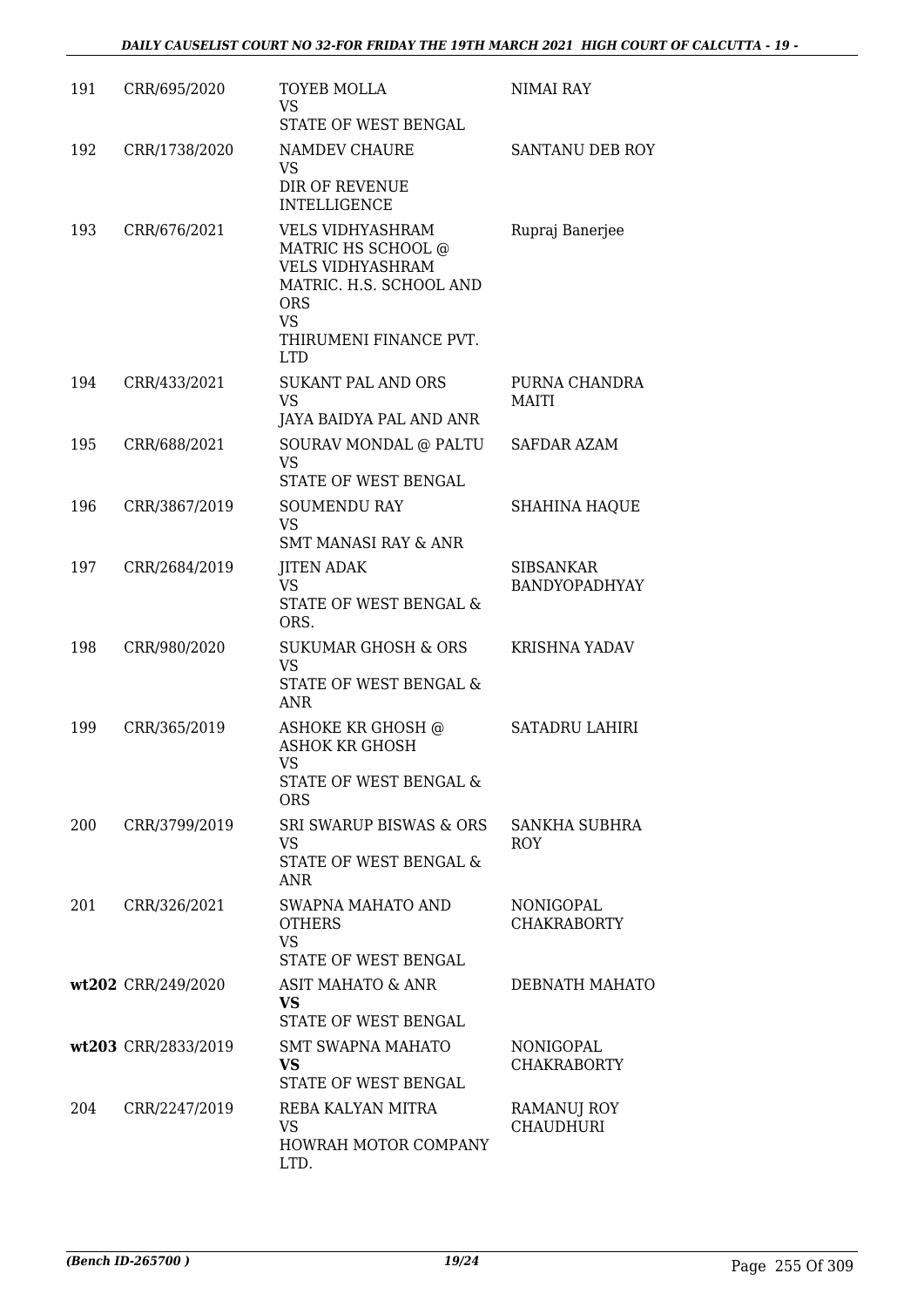| 205 | CRR/599/2021                                             | LITU MONDAL @ JOY<br><b>VS</b><br>STATE OF WEST BENGAL                                | <b>SHASHANKA</b><br>SHEKHAR SAHA                |
|-----|----------------------------------------------------------|---------------------------------------------------------------------------------------|-------------------------------------------------|
| 206 | CRR/361/2021                                             | SUBHRANIL PRAMANIK<br>VS<br>STATE OF WEST BENGAL<br>AND ANR                           | <b>SANDIP KUMAR</b><br><b>MONDAL</b>            |
| 207 | CRR/951/2019                                             | RANJAN KUMAR SAHA<br><b>VS</b><br>PIYALI SAHA NEE DAS                                 | AINDRILA DE                                     |
| 208 | CRR/741/2020                                             | SAUGATA DAS<br><b>VS</b><br>PREETI DAS                                                | <b>NAMITA BASU</b>                              |
| 209 | CRR/597/2021                                             | <b>SHREE RAM TODI</b><br>VS<br>STATE OF WEST BENGAL<br>AND ANR                        | <b>ABHIJIT CHOWDHURY</b>                        |
| 210 | CRR/2221/2019                                            | <b>GAUTAM DAS</b><br><b>VS</b><br>STATE OF WEST BENGAL &<br><b>ANR</b>                | <b>SUBRA PODDAR</b>                             |
|     | IA NO: CRAN/1/2020                                       |                                                                                       |                                                 |
| 211 | CRR/3106/2019                                            | SHAIBAL PAUL @ SAIBAL<br><b>VS</b><br>STATE OF WEST BENGAL &<br>ANR                   | ARUP KUMAR<br><b>BHOWMICK</b>                   |
| 212 | CRR/447/2021                                             | ANTARA ROYCHOWDHURY<br><b>VS</b><br>STATE OF WEST BENGAL<br>AND ANR.                  | Apan Saha                                       |
|     |                                                          | <b>ADJOURNED MOTIONS</b>                                                              |                                                 |
| 213 | CRR/610/2021<br>(Report from Reg.<br>$($ Judl. sec. $))$ | TAPAN KUMAR PUTATUNDA<br>AND ANR<br><b>VS</b><br>STATE OF WEST BENGAL<br>AND ORS.     | <b>ABHIJIT GANGULY</b>                          |
| 214 | CRR/434/2021                                             | MS SHAGUFTA SULAIMAN<br>VS.<br>STATE OF WEST BENGAL<br>AND ORS.                       | SHAGUFTA<br><b>SULAIMAN IN</b><br><b>PERSON</b> |
| 215 | CRR/452/2021                                             | SUBHAM AND ORS.<br><b>VS</b><br>STATE OF WEST BENGAL<br>AND ANR.                      | AMITABH RAY                                     |
|     | IA NO: CRAN/1/2021, CRAN/2/2021                          |                                                                                       |                                                 |
| 216 | CRR/470/2021                                             | SWATI GOSWAMI AND ANR ANCHITA SARKAR<br><b>VS</b><br>STATE OF WEST BENGAL<br>AND ANR  |                                                 |
| 217 | CRR/515/2021                                             | RANA BANDYOPADHYAY<br>AND ANOTHER<br><b>VS</b><br>STATE OF WEST BENGAL<br>AND ANOTHER | PRASUN GHOSH                                    |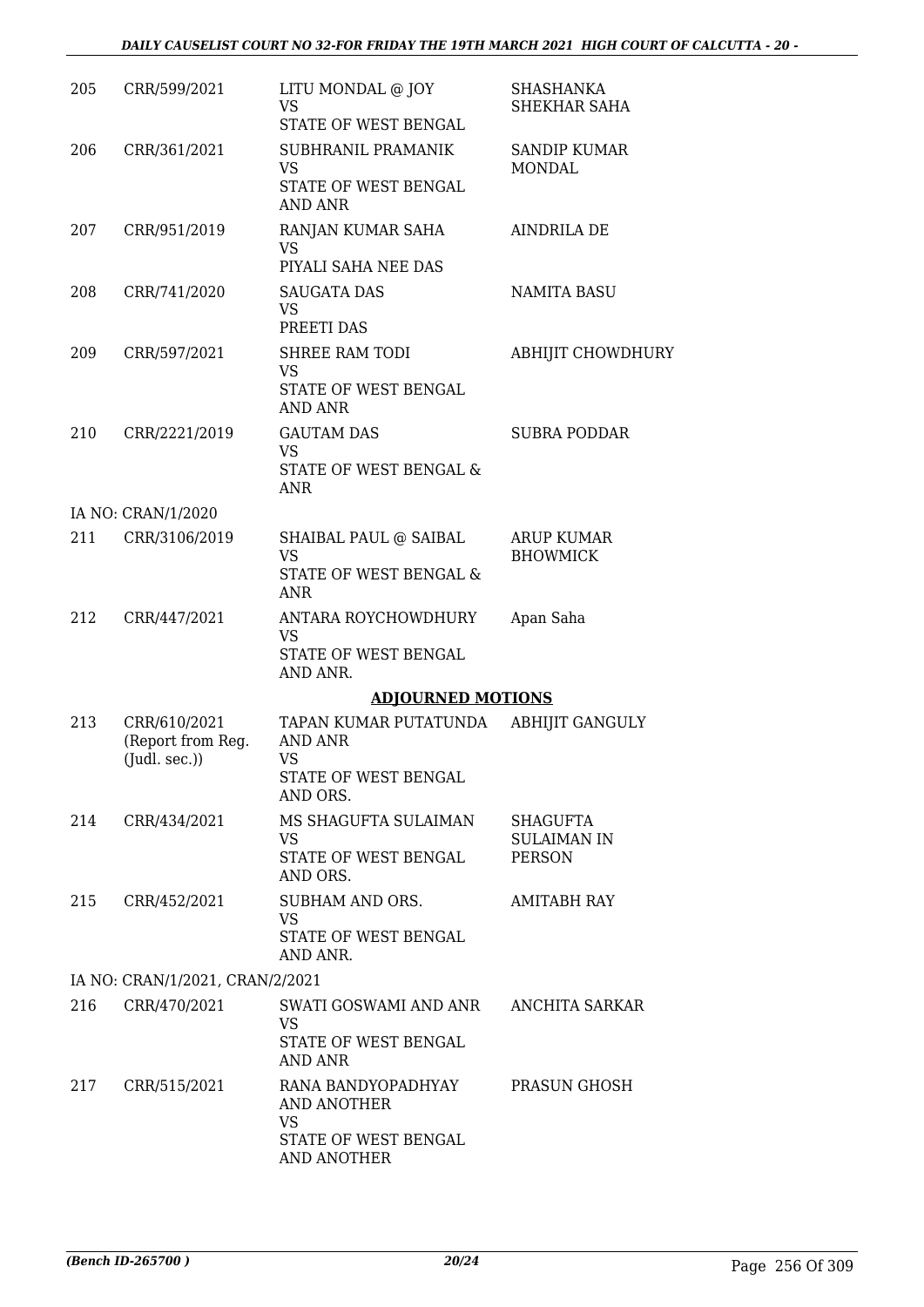| 218 | CRR/517/2021       | <b>SRIDAM NASKAR</b>                                                          | SHASHANKA                           |
|-----|--------------------|-------------------------------------------------------------------------------|-------------------------------------|
|     |                    | VS<br>STATE OF WEST BENGAL                                                    | SHEKHAR SAHA                        |
| 219 | CRR/518/2021       | KADER MALLICK<br><b>VS</b><br>STATE OF WEST BENGAL                            | <b>SHASHANKA</b><br>SHEKHAR SAHA    |
| 220 | CRR/519/2021       | MD. SUNNY ALIAS POLY<br><b>VS</b><br>STATE OF WEST BENGAL                     | SHASHANKA<br>SHEKHAR SAHA           |
| 221 | CRR/492/2021       | M/S. LIONSEC AND MAC<br>ESCORTS (P) LTD.<br><b>VS</b><br>STATE OF WEST BENGAL | <b>SANCHITA</b><br><b>CHAUDHURI</b> |
| 222 | CRR/503/2021       | <b>MAYA MAJUMDER</b><br><b>VS</b><br>STATE OF WEST BENGAL<br>AND ANR.         | NILENDRA NARAYAN<br>RAY             |
| 223 | CRR/494/2021       | M/S. LIONSEC AND MAC<br>ESCORTS (P) LTD.<br><b>VS</b><br>STATE OF WEST BENGAL | <b>SANCHITA</b><br><b>CHAUDHURI</b> |
| 224 | CRR/487/2021       | PRAKASH CHANDRA<br>PRADHAN AND ANR<br>VS<br>STATE OF WEST BENGAL<br>AND ORS.  | <b>BISWAJIT SARKAR</b>              |
| 225 | CRR/130/2021       | TAPAN KUMAR MOHAPATRA<br><b>VS</b><br>THE STATE OF WEST<br><b>BENGAL</b>      | APURBA KUMAR<br><b>CHAKRABARTTY</b> |
|     | IA NO: CRAN/1/2021 |                                                                               |                                     |
| 226 | CRR/133/2021       | <b>SERAJUL SK</b><br>VS<br>State of West Bengal                               | KINGSUK MONDAL                      |
|     | IA NO: CRAN/1/2021 |                                                                               |                                     |
| 227 | CRR/1504/2020      | MANIK CHANDRA NASKAR<br>VS<br>STATE OF WEST BENGAL<br>AND ORS.                | GOPAL MONDAL                        |
| 228 | CRR/7/2021         | KUNAL GHOSH AND ANR<br>VS<br>THE STATE OF WEST<br><b>BENGAL AND ANR</b>       | DATTATREYA DUTTA                    |
|     |                    | <b>FOR ORDERS</b>                                                             |                                     |
| 229 | CRR/1470/2020      | MD. MAHFOOX ARIF<br>VS<br>THE STATE OF WEST<br><b>BENGAL AND ANR</b>          | MANIDEEPA (PAUL)<br><b>ROY</b>      |
|     |                    | <b>SPECIALLY FIXED MATTERS</b>                                                |                                     |
| 230 | CRR/2654/2019      | RABI BHUSAN PANDEY<br><b>VS</b><br>STATE OF WEST BENGAL                       | SAIBAL MONDAL                       |
|     |                    |                                                                               |                                     |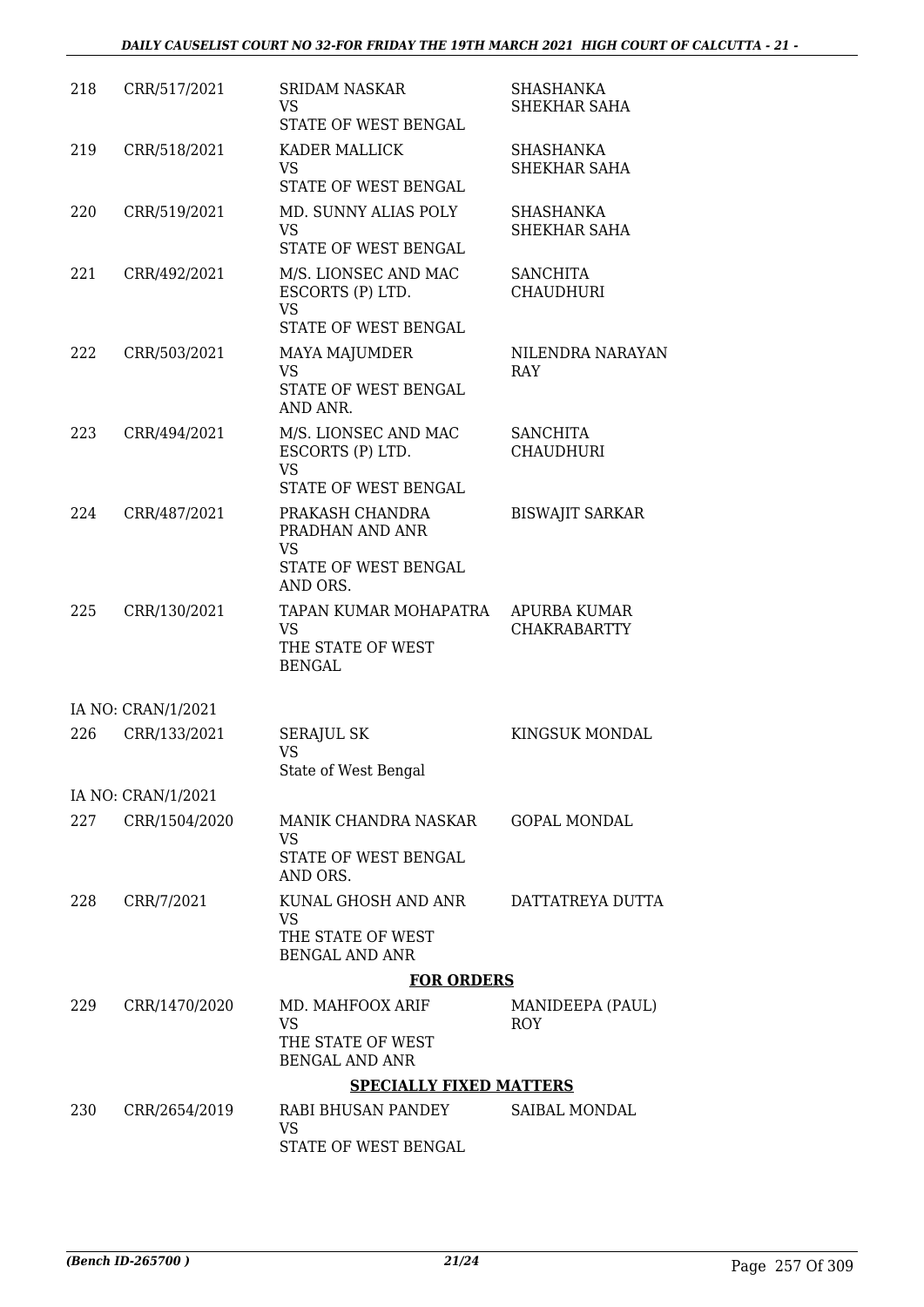|     | wt231 CRR/3113/2019                       | <b>SAMAR SK SWARNAKAR</b><br><b>VS</b><br>STATE OF WEST BENGAL      | SANDIP<br><b>CHAKRABORTY</b> |
|-----|-------------------------------------------|---------------------------------------------------------------------|------------------------------|
| 232 | CRR/1588/2020                             | MANISH KHEMKA<br>VS<br>Union of India                               | ANIRUDHYA DUTTA              |
|     |                                           | <b>CONTESTED APPLICATION</b>                                        |                              |
| 233 | CRR/1359/2011                             | SANKAR PRASAD ROY<br>VS                                             | PRADIP MUKHERJEE             |
|     |                                           | STATE OF WEST BENGAL                                                |                              |
|     | IA NO: CRAN/1/2020, CRAN/2/2020           |                                                                     |                              |
| 234 | CRR/2325/2018                             | <b>CHINMOY PANDA</b><br><b>VS</b><br>STATE OF WEST BENGAL &         | <b>BISWAJIT MANNA</b>        |
|     | IA NO: CRAN/1/2018(Old No:CRAN/2792/2018) | <b>ORS</b>                                                          |                              |
| 235 | CRR/1175/2019                             | <b>ARINDAM KUNDU</b><br>VS<br><b>STATE OF WEST BENGAL &amp;</b>     | JAGANNATH<br><b>GANGULY</b>  |
|     |                                           | ORS.                                                                |                              |
| 236 | CRR/188/2020                              | <b>SUPRATIK GHOSH</b><br><b>VS</b><br>STATE OF WEST BENGAL &        | <b>TAPAS DUTTA</b>           |
|     |                                           | ORS.                                                                |                              |
|     | IA NO: CRAN/1/2020(Old No:CRAN/1203/2020) |                                                                     |                              |
| 237 | CRR/452/2020                              | MOHIT LAL GHOSH<br>VS<br>STATE OF WEST BENGAL                       | <b>BISWAJIT MANNA</b>        |
| 238 | CRR/724/2020                              | YASHWANT KR DAGA & ANR                                              | A P AGARWALLA                |
|     |                                           | <b>VS</b><br>STATE OF WEST BENGAL &<br><b>ANR</b>                   |                              |
| 239 | CRR/1104/2020                             | <b>JITEN SARKAR</b><br>VS                                           | PARTHA SARATHI<br>DAS        |
|     |                                           | STATE OF WEST BENGAL &<br>ANR                                       |                              |
|     | IA NO: CRAN/1/2020(Old No:CRAN/3618/2020) |                                                                     |                              |
| 240 | CRR/1120/2020                             | ARINDAM CHAKRABORTY<br>VS                                           | RAJU MONDAL                  |
|     |                                           | STATE OF WEST BENGAL                                                |                              |
|     |                                           | IA NO: CRAN/1/2020(Old No:CRAN/4221/2020), CRAN/2/2020, CRAN/3/2020 |                              |
| 241 | CRR/1563/2020                             | LATIKA MONDAL<br>VS<br>State of West Bengal AND                     | <b>GANESH MANNA</b>          |
|     |                                           | ANR                                                                 |                              |
| 242 | CRR/1576/2020                             | ABHISHEK BHUWALKA<br>VS                                             | SINTHIA BALA                 |
|     |                                           | State of West Bengal AND<br>ANR                                     |                              |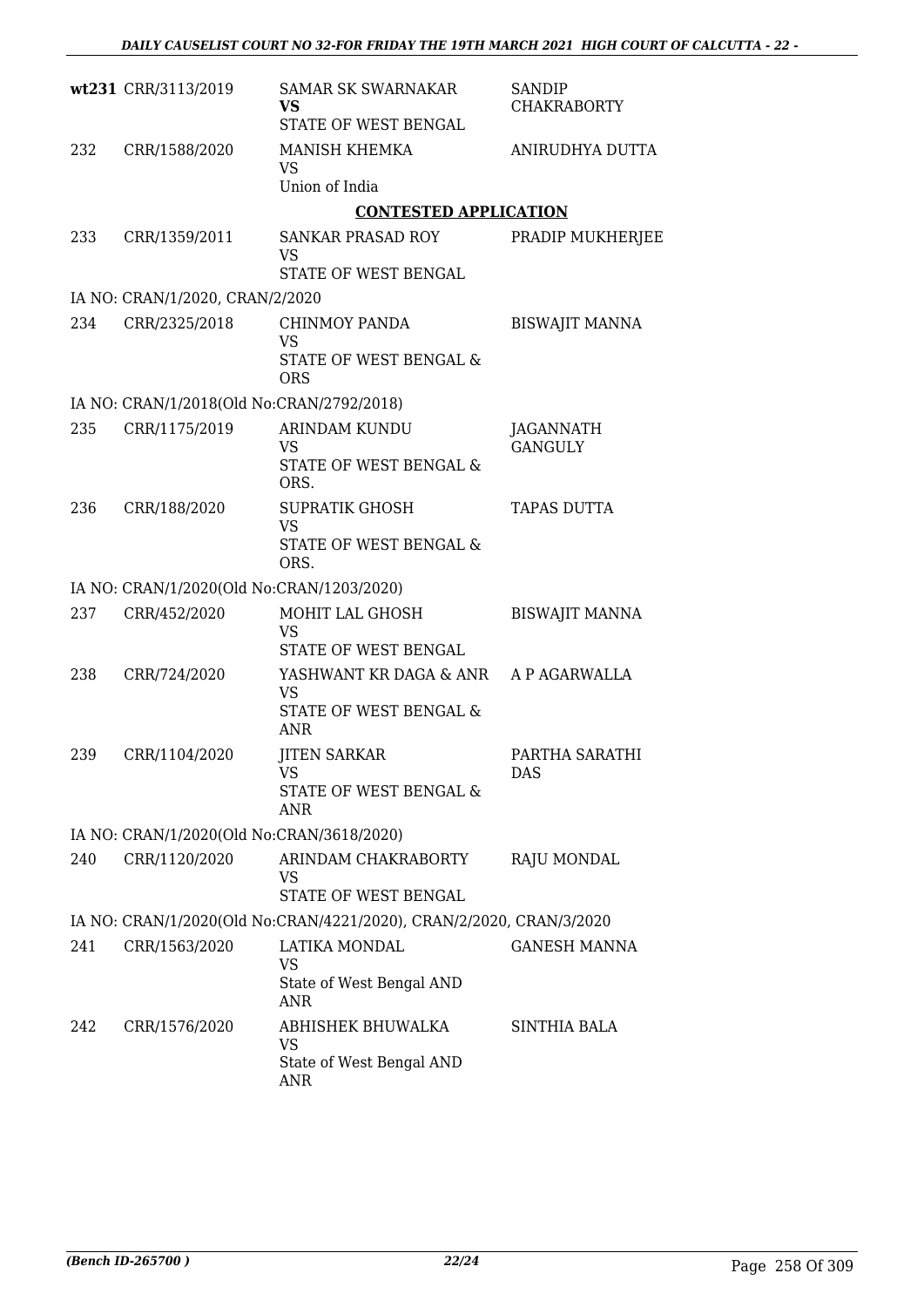| 243 | CRR/1657/2020       | <b>UJJAL PROSAD</b><br>CHATTOPADHYAY AND<br><b>ANOTHER</b><br>VS<br>STATE OF WEST AND<br><b>ANOTHER</b>        | MOUMITA GHOSH                        |
|-----|---------------------|----------------------------------------------------------------------------------------------------------------|--------------------------------------|
| 244 | CRR/1658/2020       | <b>UJJAL PROSAD</b><br>CHATTOPADHYAY AND<br><b>ANOTHER</b><br>VS<br>State of West Bengal AND<br><b>ANOTHER</b> | MOUMITA GHOSH                        |
| 245 | CRR/1659/2020       | <b>UJJAL PROSAD</b><br>CHATTOPADHYAY AND<br><b>ANOTHER</b><br>VS<br>State of West Bengal AND<br><b>ANOTHER</b> | MOUMITA GHOSH                        |
| 246 | CRR/1785/2020       | SMT SADHANA JOSHOHARA<br><b>DUTTA</b><br><b>VS</b><br>State of West Bengal                                     | KRISHNENDU<br><b>BHADRA</b>          |
|     | wt247 CRR/1792/2020 | SUJIT KUMAR BISWAS<br>VS<br>STATE OF WEST BENGAL                                                               | KRISHNENDU<br><b>BHADRA</b>          |
| 248 | CRR/1938/2020       | PRITISH DAS<br>VS<br>STATE OF WEST BENGAL<br>AND ORS.                                                          | ARUP KUMAR<br><b>BHOWMICK</b>        |
| 249 | CRR/83/2021         | KAKALI SAHA AND ORS<br><b>VS</b><br>State of West Bengal                                                       | <b>SK PODDAR</b>                     |
|     | wt250 CRR/1863/2020 | PIJUSH CHANDRA<br>SAHA@PIJUS SAHA<br>VS<br>STATE OF WEST BENGAL<br>AND ANR                                     | <b>S K PODDAR</b>                    |
| 251 | CRR/170/2021        | <b>HABIBA KHATUN</b><br>VS.<br>KHAIRUL RAHAMAN                                                                 | MUJIBAR ALI NASKAR                   |
| 252 | CRR/156/2021        | MD SAHID ALIAS SAHIDUL<br><b>VS</b><br>State of West Bengal                                                    | <b>ARUSHI RATHORE</b>                |
| 253 | CRR/361/2019        | <b>SMT SASWATI DEY</b><br>VS<br>STATE OF WEST BENGAL                                                           | ARNAB SAHA                           |
| 254 | CRR/962/2020        | <b>ASMAT SK</b><br><b>VS</b><br>STATE OF WEST BENGAL &<br>ANR                                                  | <b>SHIBASIS</b><br><b>CHATTERJEE</b> |
| 255 | CRR/641/2019        | <b>BIPLAB MONDAL</b><br><b>VS</b><br>STATE OF WEST BENGAL &<br><b>ANR</b>                                      | SHYAMAL<br>MUKHOPADHYAY              |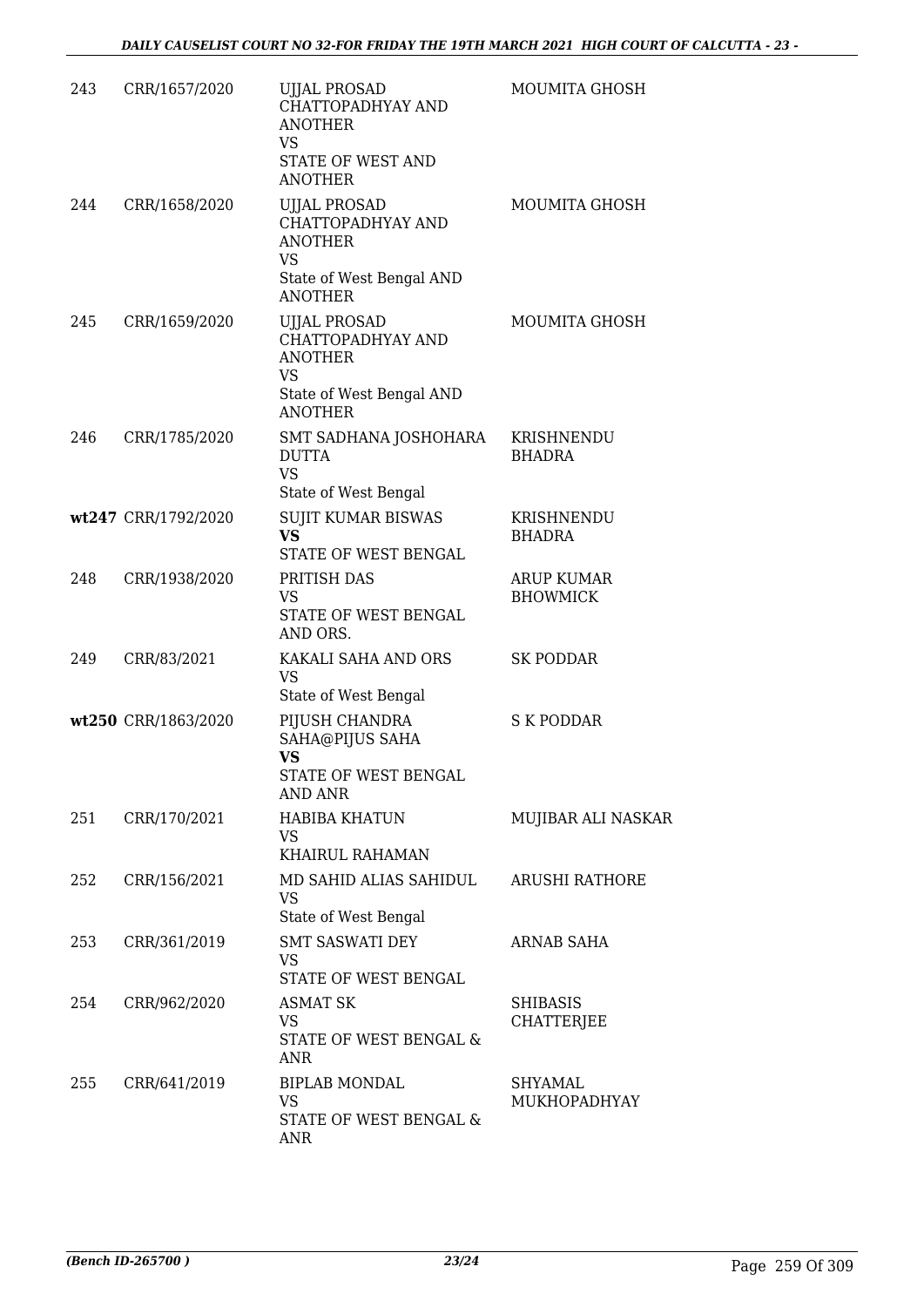| 256 | CRR/96/2020                                                                              | PUSKAR SARKAR<br><b>VS</b>                                                        | DATTATREYA DUTTA               |
|-----|------------------------------------------------------------------------------------------|-----------------------------------------------------------------------------------|--------------------------------|
|     |                                                                                          | STATE OF WEST BENGAL                                                              |                                |
|     |                                                                                          | <b>APPEAL FOR HEARING</b>                                                         |                                |
| 257 | CRA/15/2017<br>$(Pt I + II + Os + 1PB + 5 ORS)$<br>files of LCR) (At 3.00 VS<br>$p.m.$ ) | BINKU @ PERVEJ AKTAR &<br>STATE OF WEST BENGAL                                    | K BHATTACHARYYA                |
| 258 | CRA/375/2016<br>$(Pt+I+II+Os+1PB+3VS)$<br>files of 2 LCR)                                | <b>BIJAY KR MARANDI</b><br>STATE OF WEST BENGAL                                   | P ADHYA                        |
|     | IA NO: CRAN/1/2019(Old No:CRAN/4668/2019)                                                |                                                                                   |                                |
| 259 | $(Pt. I+II+OS+1PB+5 VS)$<br>files of LCR)                                                | CRR/162/2018 BIKASH MANDAL & ORS<br>STATE OF WEST BENGAL<br><b>&amp;ANR</b>       | MD GOLAM NURE<br><b>IMROHI</b> |
| 260 | CRA/471/2019<br>$(Pt-I+II+OS+1PB+4$ VS                                                   | SUKUMAR MONDAL & ORS<br>LCR+ Trans.+Brief) STATE OF WEST BENGAL                   | MONIKA SINHA                   |
| 261 | CRA/379/2019<br>$(Pt-I+II+OS+1PB+3$ VS<br>LCR)                                           | SASHIKANT TODI<br>STATE OF WEST BENGAL &<br>ORS.                                  | SATADRU LAHIRI                 |
| 262 | (PT I+II+OS+1PB+4 RAHAMAN & ORS<br>files of LCR)                                         | CRA/284/2015 SK ANISUR @ ANISUR<br><b>VS</b><br>STATE OF WEST BENGAL              | <b>S CHATTERJEE</b>            |
| 263 | CRA/517/2017<br>(P+I+II+OS+1PB+3 BHUINYAN<br>files LCR)                                  | PRABIR BHUIAN @ PRABIR<br><b>VS</b><br>STATE OF WEST BENGAL                       | J N PAUL                       |
| 264 | CRA/65/1998<br>$(Pt+I+II+Os+1PB+3VS)$<br>Books)                                          | TARUN KANTI CHATTERJEE<br>files of LCR+trans+8 THE STATE OF WEST<br><b>BENGAL</b> | AMITABHA<br><b>KARMAKAR</b>    |
| 265 | CRA/744/2015<br>$(Pt I+II+OS+2PB+4VS)$                                                   | ARINDAM KUMAR<br>files of LCR+Trans.) STATE OF WEST BENGAL                        | <b>DWAIPAYAN BISWAS</b>        |
|     | IA NO: CRAN/2/2017(Old No:CRAN/4171/2017)                                                |                                                                                   |                                |
| 266 | CRA/714/2018<br>$(P+I+II+OS+1PB+3$ VS<br>files of LCR)                                   | M/S. TEA ARCADE<br><b>APARNA RAI</b>                                              | MOHINI MAJUMDAR                |
|     | wt267 CRA/715/2018                                                                       | M/S. TEA ARCADE<br>VS<br>APARNA RAI                                               | MOHINI MAJUMDAR                |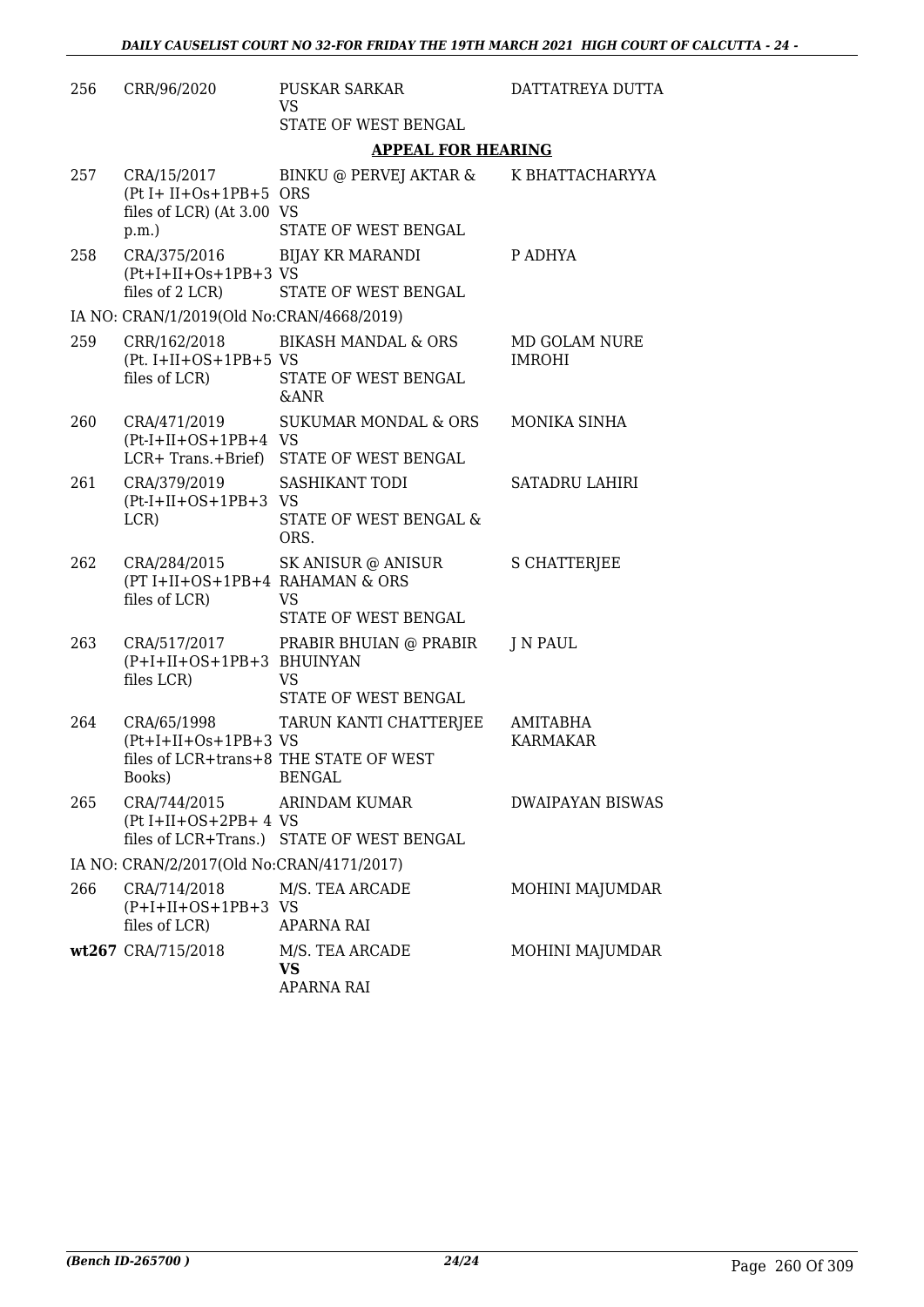

# **Appellate Side**

**DAILY CAUSELIST For Friday The 19th March 2021**

# **COURT NO. 30**

## **SINGLE BENCH (SB - XV)**

# **AT 10:30 AM**

## **HON'BLE JUSTICE BIBEK CHAUDHURI**

**(VIA VIDEO CONFERENCE) NOT SITTING**

**ON AND FROM MONDAY, THE 11TH JANUARY, 2021 - ADMISSION AND HEARING OF CRIMINAL APPEALS INCLUDING BAIL (PUNISHMENT UP TO 7 YEARS); ADMISSION OF CRIMINAL MOTIONS AND HEARING OF CRIMINAL REVISIONS ARISING OUT OF D.V.ACT ; HEARING OF CRIMINAL APPEALS,HEARING OF CRIMINAL APPEALS RELATING TO 'CRIMES AGAINST WOMEN'. NOTE : FINAL HEARING OF CRIMINAL APPEALS SHALL BE TAKEN UP FROM 2 P.M. IF AFTER CONCLUSION OF HEARING OF APPEAL, TIME PERMITS, CRIMINAL MOTIONS AND APPLICATIONS SHALL BE TAKEN UP FOR HEARING. NOTE: MATTERS WILL BE TAKEN UP THROUGH PHYSICAL HEARING ONLY WHEN BOTH THE PARTIES ARE AGREED.**

### **TO BE MENTIONED**

|   | CO/1745/2016  | SUBHASH CHANDRA<br>MANDAL<br>VS<br>BHASKAR DAS & ORS                       | N DHALI         |
|---|---------------|----------------------------------------------------------------------------|-----------------|
| 2 | CRR/2086/2019 | PITAM KAR & ORS<br>VS<br>SMT NANDINI KAR DAS &<br>ANR                      | ARUNAVA GANGULY |
| 3 | CRA/670/2015  | TULSI MAHANTA & ANR<br>VS<br>STATE OF WEST BENGAL                          | S DAS           |
|   |               | IA NIO LODANIH 1904 ELOLLAI LODANIH 0 TO 1904 ENLODO 1909 OD 1 NIJO 1909 1 |                 |

IA NO: CRAN/1/2015(Old No:CRAN/4078/2015), CRAN/2/2021, CRAN/3/2021

### **APPLICATION FOR BAIL**

| 4 | CRM/11076/2020 | SALIM SHEIKH @ SALIM<br><b>MANNAN SHAIKH</b><br>VS<br>State of West Bengal | JANNAT UL FIRDOUS              |
|---|----------------|----------------------------------------------------------------------------|--------------------------------|
| 5 | CRM/2816/2021  | <b>SUBRATA SARKAR</b><br>VS<br>STATE OF WEST BENGAL                        | MD JANNAT UL<br><b>FIRDOUS</b> |

# **CANCELLATION OF BAIL**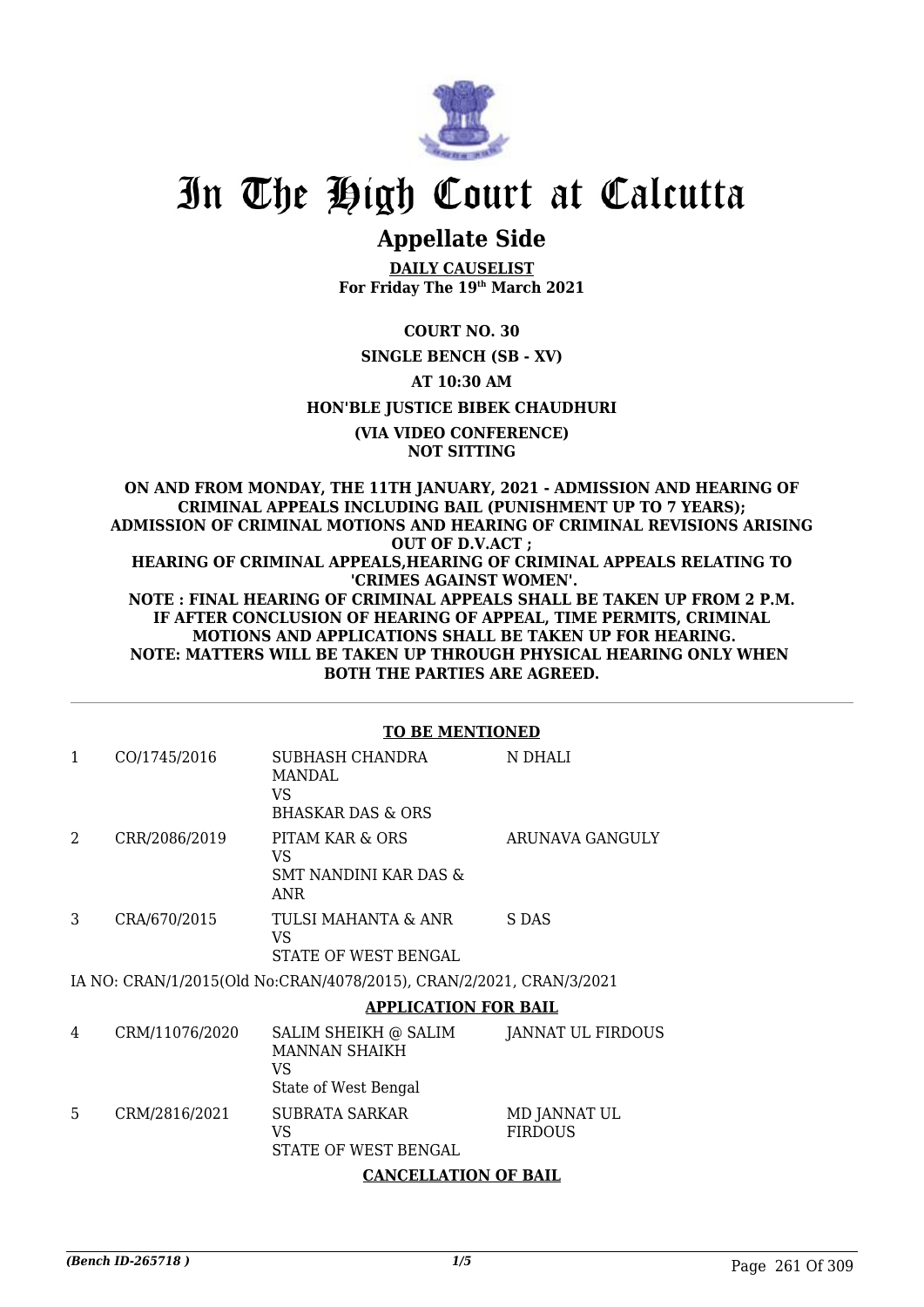| 6  | CRM/2649/2021<br>(22.03.2021)             | <b>ABU HORAIRA</b><br><b>VS</b>                                               | <b>SOMANTH</b><br><b>GANGOPADHYAY</b>      |
|----|-------------------------------------------|-------------------------------------------------------------------------------|--------------------------------------------|
|    |                                           | <b>STATE OF WEST BENGAL</b><br>AND ORS.                                       |                                            |
| 7  | CRM/1966/2020                             | KISHOR JAISWAL<br><b>VS</b>                                                   | RANJIT KUMAR ROY                           |
|    |                                           | STATE OF WEST BENGAL &<br><b>ORS</b>                                          |                                            |
| 8  | CRM/2763/2021                             | <b>SUDIP BISWAS</b><br><b>VS</b>                                              | SAFDAR AZAM                                |
|    |                                           | STATE OF WEST BENGAL<br>AND ORS.                                              |                                            |
| 9  | CRM/11234/2020<br>(22.03.2021)            | State of West Bengal<br><b>VS</b>                                             | MD SABIR AHMED                             |
|    |                                           | MANINDRA NATH DAS                                                             |                                            |
| 10 | CRM/8638/2019<br>(22.03.2021)             | TANUSHRI MITRA & ANR<br><b>VS</b>                                             | DEBAPRATIM GUHA                            |
|    |                                           | <b>STATE OF WEST BENGAL &amp;</b><br><b>ANR</b>                               |                                            |
|    | IA NO: CRAN/1/2021                        |                                                                               |                                            |
|    |                                           | <b>BAIL IN CONNECTION WITH APPEAL</b>                                         |                                            |
| 11 | CRA/447/2017<br>$(Pt. I+II)$              | <b>BISWANATH MONDAL</b><br>VS                                                 | A RAHAMAN                                  |
|    |                                           | STATE OF WEST BENGAL &<br><b>ANR</b>                                          |                                            |
|    | IA NO: CRAN/2/2019(Old No:CRAN/1315/2019) |                                                                               |                                            |
| 12 | CRA/82/2020<br>$(Pt. I+II)$               | <b>ANANDA BISWAS</b><br>VS<br><b>STATE OF WEST BENGAL &amp;</b><br><b>ANR</b> | <b>MAZAHAR HOSSAIN</b><br><b>CHOWDHURY</b> |
|    | IA NO: CRAN/1/2020                        |                                                                               |                                            |
| 13 | CRA/144/2020                              | RAFIKUL ISLAM & ORS                                                           | DEBAPRIYA SAMANTA                          |
|    |                                           | VS<br>STATE OF WEST BENGAL &<br>ANR                                           |                                            |
|    | IA NO: CRAN/1/2020, CRAN/2/2021           |                                                                               |                                            |
| 14 | CRA/48/2021                               | SK FAJLU RAHAMAN @ SK<br>FAZLU @ MISTRI<br><b>VS</b>                          | NAVANIL DE                                 |
|    |                                           | STATE OF WEST BENGAL                                                          |                                            |
|    | IA NO: CRAN/1/2021                        |                                                                               |                                            |
| 15 | CRA/62/2018<br>$(Pt. I+II)$               | AKASH KR ROY @ JOYDEEP<br>VS                                                  | A K DAS                                    |
|    |                                           | STATE OF WEST BENGAL                                                          |                                            |
|    | IA NO: CRAN/1/2021                        |                                                                               |                                            |
|    |                                           | <b>ADMISSION OF APPEAL</b>                                                    |                                            |
| 16 | CRA/36/2021                               | SANKAR CHATTERJEE<br><b>VS</b>                                                | SAYAN DATTA                                |
|    |                                           | STATE OF WEST BENGAL<br>AND ORS.                                              |                                            |

IA NO: CRAN/1/2021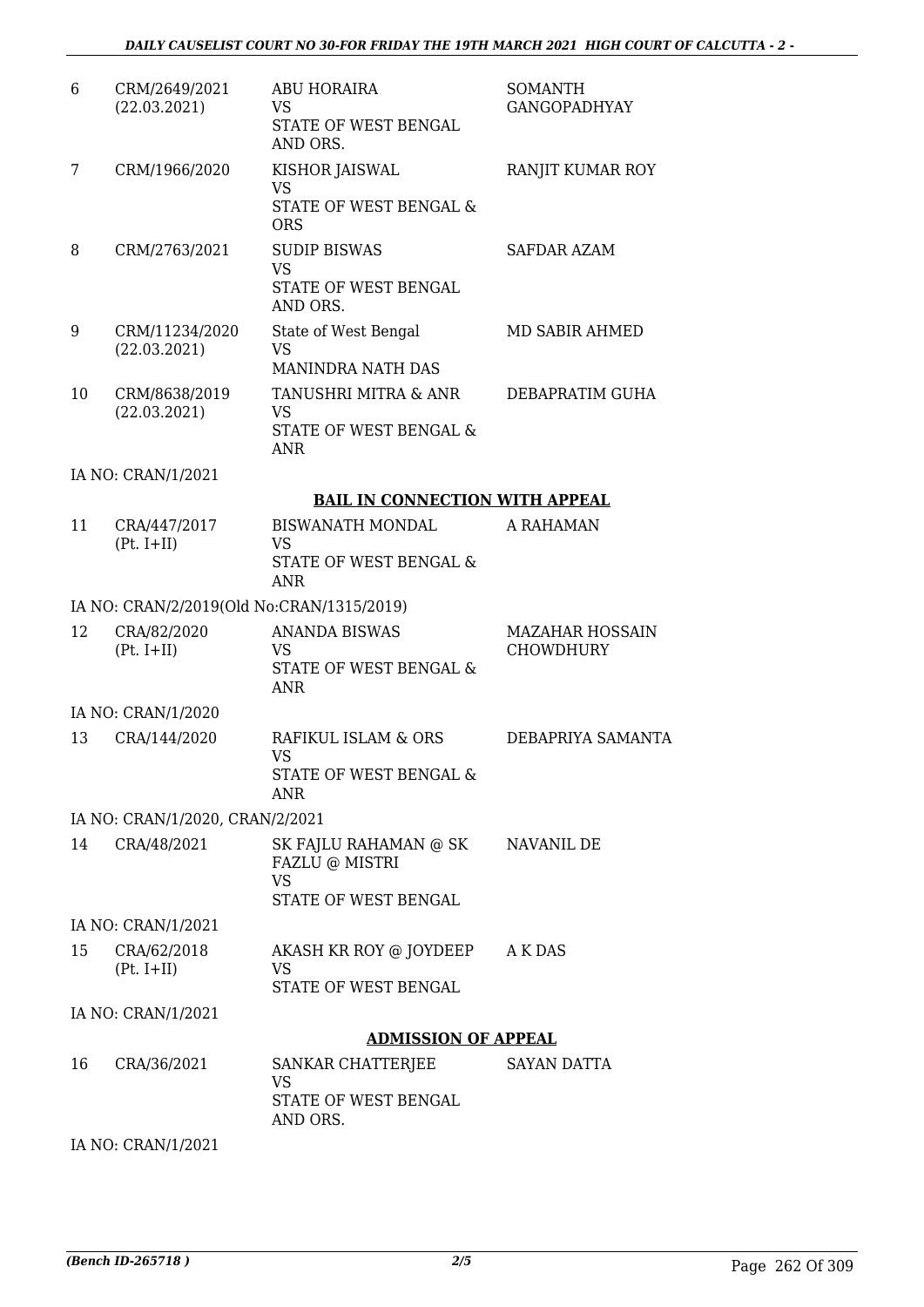| 17 | CRA/84/2021                                        | <b>SUBHO DAS</b><br><b>VS</b><br>STATE OF WEST BENGAL                                      | <b>BHASKAR</b><br><b>CHAKRABORTY</b> |
|----|----------------------------------------------------|--------------------------------------------------------------------------------------------|--------------------------------------|
| 18 | CRA/72/2021                                        | <b>SUVASH ALIAS SUBHAS</b><br><b>SAMADDAR AND ANR</b><br><b>VS</b><br>STATE OF WEST BENGAL | DIPENTDU NARYAN<br><b>BANERJEE</b>   |
|    |                                                    | <b>MOTION</b>                                                                              |                                      |
| 19 | CRR/2911/2019<br>$(Hd.-in-Pt.)$                    | CHAITANYA SINGHANIA &<br>ANR.<br><b>VS</b>                                                 | <b>BINAY KR. JAIN</b>                |
|    |                                                    | KHUSBOO SINGHANIA                                                                          |                                      |
| 20 | CRR/253/2021<br>(22.03.2021)                       | <b>DIPANKAR PARUI</b><br><b>VS</b><br>SUCHARITA MONDAL PARUI                               | <b>SHUVRO PROKASH</b><br>LAHIRI      |
| 21 | CRR/717/2019<br>$(22.03.2021)$ (Hd.-i-<br>$-Pt.$ ) | <b>BISWAJIT SAMANTA</b><br><b>VS</b><br><b>ARATI SAMANTA</b>                               | <b>SYED NURUL AREFIN</b>             |
| 22 | CRR/1796/2020                                      | NAND KISHORE RAJAK<br><b>VS</b><br>SMT RASHMI RAJAK AND                                    | DEV KUMAR SHARMA                     |
| 23 | CRR/3641/2019                                      | <b>ANR</b><br><b>RENU TEWARI</b>                                                           | DEV KUMAR SHARMA                     |
|    |                                                    | <b>VS</b>                                                                                  |                                      |
|    |                                                    | ANADA KUMAR TIWARI &<br><b>ORS</b>                                                         |                                      |
| 24 | CRR/811/2021                                       | ARUN KUMAR BERA<br><b>VS</b><br>STATE OF WEST BENGAL                                       | MOBAKSHAR ISLAM                      |
|    |                                                    | AND ORS.                                                                                   |                                      |
| 25 | CRR/824/2021                                       | <b>SUJOY PODDAR</b><br><b>VS</b>                                                           | PRONOJIT ROY                         |
|    |                                                    | <b>BALAKA PODDAR</b>                                                                       |                                      |
| 26 | CRR/1917/2020                                      | TINKU BHOWMIK<br>VS<br><b>SOMNATH BHOWMIK</b>                                              | DIPAYAN DAN                          |
| 27 | CRR/1513/2020                                      | APURBA DAS @ APU DAS                                                                       | SAMARJIT GHOSAL                      |
|    |                                                    | <b>VS</b><br>THE STATE OF WEST<br><b>BENGAL AND ORS</b>                                    |                                      |
| 28 | CRR/1855/2020                                      | KALYAN PANDA AND ANR<br><b>VS</b>                                                          | DEBISREE ADHIKARY                    |
|    |                                                    | State of West Bengal                                                                       |                                      |
| 29 | CRR/1854/2020                                      | SAKTIPADA SANNIGRAHI<br>AND ANR<br><b>VS</b>                                               | DEBISREE ADHIKARY                    |
|    |                                                    | State of West Bengal                                                                       |                                      |
|    | IA NO: CRAN/1/2021                                 |                                                                                            |                                      |
| 30 | CRR/921/2019                                       | <b>NARGIS PARVIN</b><br><b>VS</b><br>MOKBUL HOSSAIN & ORS.                                 | <b>APAN SAHA</b>                     |
|    | IA NO: CRAN/1/2021                                 |                                                                                            |                                      |

*(Bench ID-265718 ) 3/5* Page 263 Of 309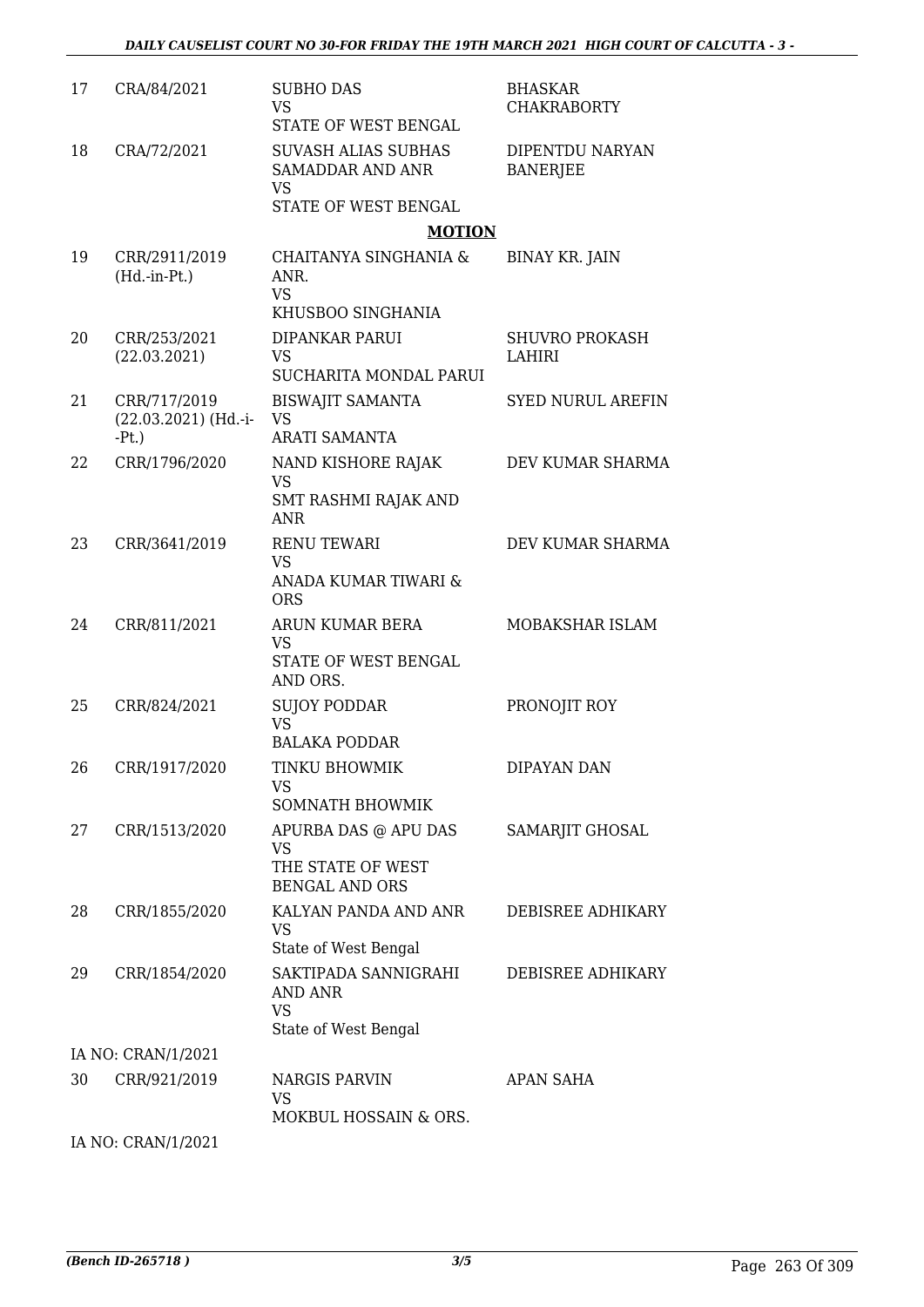| 31 | CRR/566/2021                              | ABDUL MANNAN @ ABDUL<br>MANNAN MONDAL<br><b>VS</b><br>STATE OF WEST BENGAL                                | MD YOUNUSH<br><b>MONDAL</b>     |
|----|-------------------------------------------|-----------------------------------------------------------------------------------------------------------|---------------------------------|
| 32 | CRR/1069/2020<br>(22.03.2021)             | <b>ARPITA GUIN</b><br><b>VS</b><br>STATE OF WEST BENGAL &<br>ORS.                                         | ALI AHSAN ALAMGIR               |
|    |                                           | IA NO: CRAN/1/2020(Old No:CRAN/3150/2020), CRAN/2/2020                                                    |                                 |
| 33 | CRR/1070/2020<br>(22.03.2021)             | <b>ARPITA GUIN</b><br>VS<br>STATE OF WEST BENGAL &<br>ORS.                                                | ALI AHSAN ALAMGIR               |
|    | IA NO: CRAN/1/2020(Old No:CRAN/3151/2020) |                                                                                                           |                                 |
| 34 | CRR/1071/2020<br>(22.03.2021)             | ARPITA GUIN & ANR<br><b>VS</b><br>STATE OF WEST BENGAL &<br><b>ANR</b>                                    | ALI AHSAN ALAMGIR               |
|    |                                           | IA NO: CRAN/1/2020(Old No:CRAN/3152/2020), CRAN/2/2020                                                    |                                 |
| 35 | CRR/525/2014<br>(22.03.2021)              | <b>BASUDEV DHAR</b><br>VS<br><b>SMT SUBHRA DHAR &amp; ABR</b>                                             | I PAUL                          |
|    | IA NO: CRAN/1/2014(Old No:CRAN/2858/2014) |                                                                                                           |                                 |
| 36 | CRR/2112/2019                             | <b>SOMENATH ROY</b><br><b>VS</b><br>STATE OF WEST BENGAL &<br><b>ANR</b>                                  | DEBJANI ROY<br><b>CHAUDHURI</b> |
|    | IA NO: CRAN/1/2019(Old No:CRAN/3341/2019) |                                                                                                           |                                 |
| 37 | CRR/2113/2019                             | <b>GITA ROY</b><br><b>VS</b><br>STATE OF WEST BENGAL&<br><b>ANR</b>                                       | DEBJANI ROY<br><b>CHAUDHURI</b> |
|    | IA NO: CRAN/1/2019(Old No:CRAN/3342/2019) |                                                                                                           |                                 |
| 38 | CRR/62/2015                               | NEETA CHAKRABORTY<br>VS.<br>SEFALI CHAKRABORTY &<br><b>ORS</b>                                            | S. CHATTERJEE                   |
| 39 | CRR/156/2015                              | MOHD JAMALUDDIN & ORS<br>VS<br>FARHAN TARANNUM & ANR                                                      | F RABI                          |
| 40 | CRR/385/2015                              | NASIR KHAN & ORS<br><b>VS</b><br><b>SULTANA BIBI &amp; ANR</b>                                            | A K ADHYA                       |
| 41 | CRR/492/2015                              | SARBANI ROY CHOWDHURY<br>NEE MUKHERJEE<br><b>VS</b><br><b>BISWADEEP ROY</b><br><b>CHOWDHURY &amp; ORS</b> | <b>S K MALLICK</b>              |
| 42 | CRR/580/2015                              | <b>GOUTAM SAMADDAR</b><br>VS<br>MOUSUMI SAMADDAR                                                          | S MAJI                          |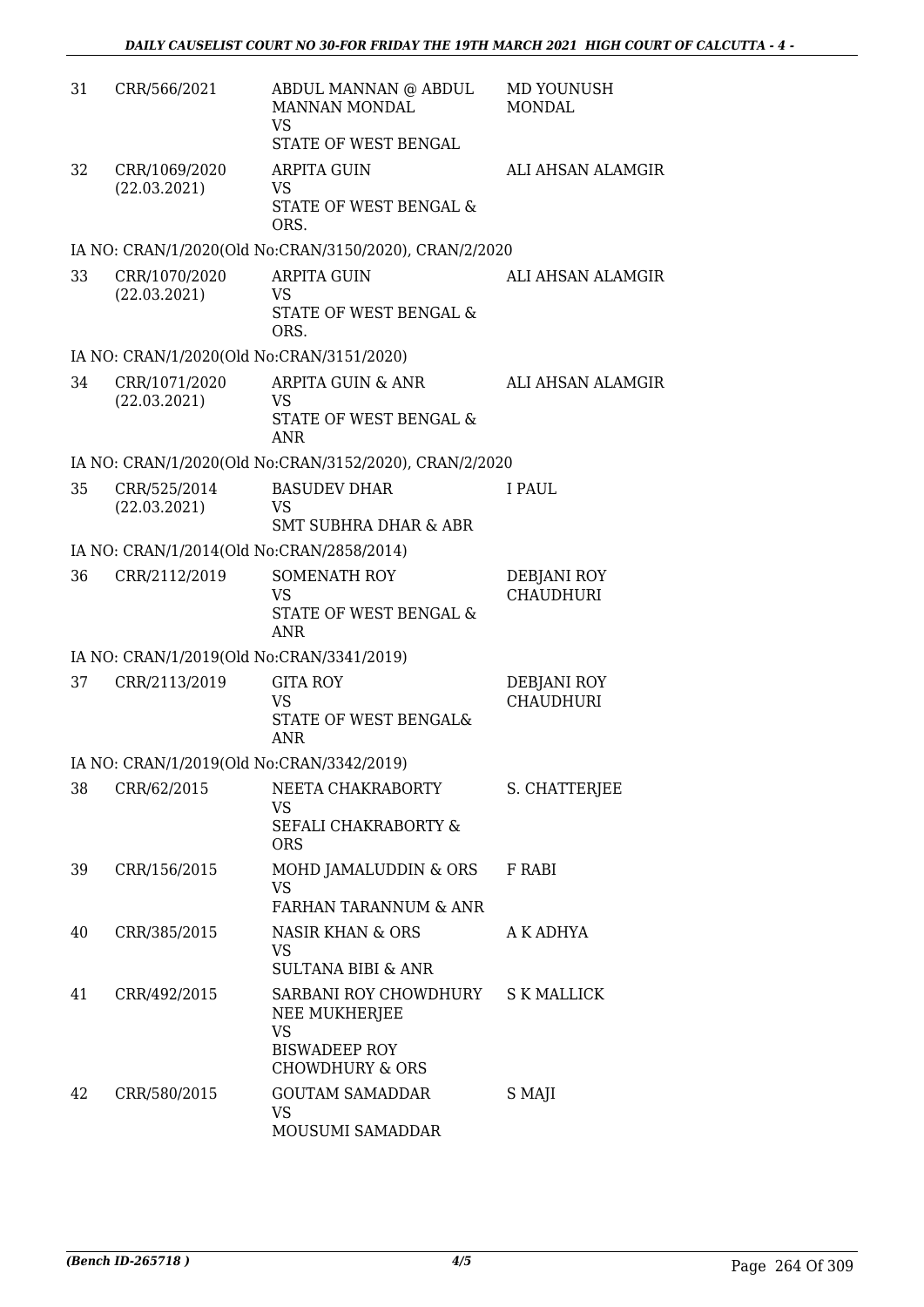| 43 | CRR/1752/2015                                                                           | ANIMESH RAHA<br><b>VS</b>                                                                       | M CHATTERJEE                              |
|----|-----------------------------------------------------------------------------------------|-------------------------------------------------------------------------------------------------|-------------------------------------------|
|    |                                                                                         | STATE OF WEST BENGAL &<br><b>ANR</b>                                                            |                                           |
|    |                                                                                         | <b>APPLICATION</b>                                                                              |                                           |
| 44 | CRR/533/2019                                                                            | SMT DIBYA PRASAD<br><b>VS</b><br>VIKASH KR BARI & ORS                                           | AWADHESH KR RAI                           |
|    | IA NO: CRAN/1/2021                                                                      |                                                                                                 |                                           |
|    |                                                                                         | <b>HEARING</b>                                                                                  |                                           |
| 45 | CRA/323/2015<br>[ Hd. in. Part ] (P-<br>I+II+1PB+4 files<br>LCR+Trans.)<br>(22.03.2021) | SATISH CHANDRA PANDIT<br>@ SISIR PANDIT & ORS<br>VS<br>STATE OF WEST BENGAL                     | S. BAIRGYA                                |
| 46 | CRA/510/2017<br>$(Pt-I+II+1PB+5$ files VS<br>(22.03.2021)                               | PRITAM DAS<br>LCR +Trans.+Brief) STATE OF WEST BENGAL                                           | KAZI M. RAHMAN                            |
|    | IA NO: CRAN/2/2019(Old No:CRAN/742/2019)                                                |                                                                                                 |                                           |
|    | wt47 CRA/350/2018                                                                       | <b>BABY BISWAS @ BABY</b><br><b>MANDAL BISWAS</b><br>VS<br>STATE OF WEST BENGAL &<br><b>ANR</b> | K SAFIULLAH                               |
| 48 | CRA/118/2016<br>$(P-I+II+1PB+3$ files VS<br>$LCR + 2$ Registers)<br>(23.03.2021)        | TAPAN CHAKRABORTY<br>CENTRAL BUROUE OF<br><b>INVESTIGATION</b>                                  | <b>SOMYA BASU ROY</b><br><b>CHOWDHURI</b> |
| 49 | CRA/675/2018<br>$(P-I+II+1PB+5$ files VS<br>$LCR + Brief$                               | DIPANKAR ROY<br>STATE OF WEST BENGAL                                                            | PARVEJ ANAM                               |
| 50 | CRA/697/2013<br>(P-I+II+1PB+3 files LAHIRI<br>LCR)                                      | MAHUA KUMAR NEE<br><b>VS</b><br>STATE OF WEST BENGAL &<br><b>ANR</b>                            | P P MUKHERJEE                             |
| 51 | CRA/58/2016<br>$(P-I+II+1PB+3$ files $VS$<br>LCR)                                       | <b>BABLU KARMAKAR</b><br>STATE OF WEST BENGAL                                                   | KAMAL KRISHNA<br><b>GUHA</b>              |
| 52 | CRA/135/2011<br>$(P-I+II+1PB+3$ files VS<br>LCR)                                        | N.G. RAMAN<br>S.NARASINGH @ SRINIVAS<br>RAO & ANR                                               | DILIP KR. MAITY                           |
| 53 | CRA/95/2018<br>$(P-I+II+1PB+3$ files VS<br>LCR)                                         | NAND KISHORE RAI<br>CENTRAL BUREAU OF<br><b>INVESTIGATION</b>                                   | <b>BISWAJIT MANNA</b>                     |
|    | wt54 CRA/96/2018                                                                        | SMT. BANDANA RAI<br>VS<br>CENTRAL BUREAU OF<br><b>INVESTIGATION</b>                             | <b>BISWAJIT MANNA</b>                     |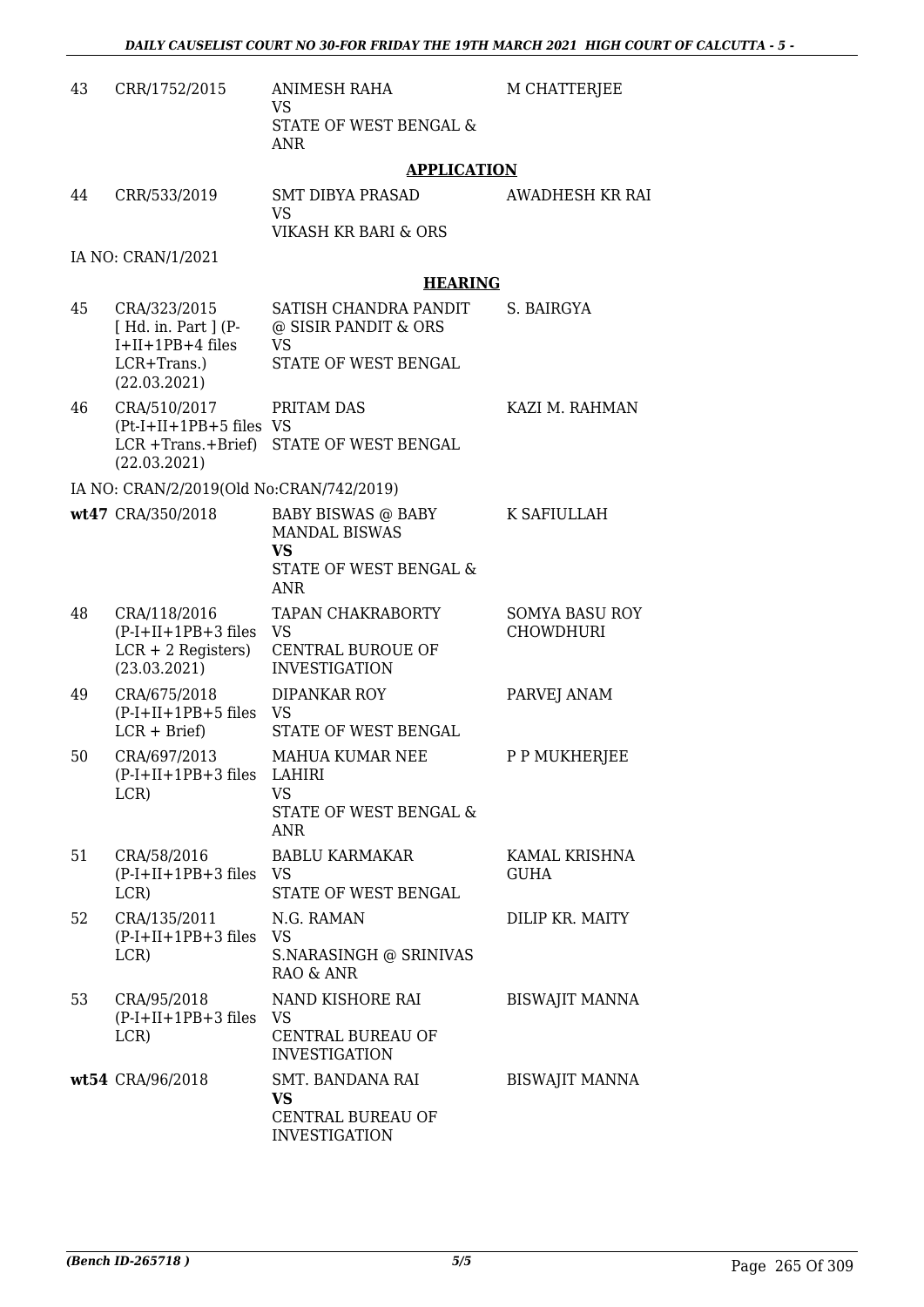

# **Appellate Side**

**DAILY CAUSELIST For Friday The 19th March 2021**

**COURT NO. 35**

**SINGLE BENCH (SB - XVII) AT 3:00 PM**

**HON'BLE JUSTICE SUVRA GHOSH**

**(VIA VIDEO CONFERENCE)**

#### **ON EVERY WEDNESDAY, THURSDAY & FRIDAY AT 3.00 P.M.- WILL SIT SINGLY AND TAKE UP HEARING OF CRIMINAL REVISIONS (IRRESPECTIVE OF CLASSIFICATION) UPTO2019 INCLUDING CONNECTED APPLICATIONS THERETO.**

#### **NOTE: MATTERS WILL BE TAKEN UP THROUGH PHYSICAL HEARING ONLY WHEN BOTH THE PARTIES ARE AGREED**

|              |                                           | <b>CONTESTED APPLICATION 1</b>                                                         |                                    |
|--------------|-------------------------------------------|----------------------------------------------------------------------------------------|------------------------------------|
| $\mathbf{1}$ | CRR/3058/2019<br>[LCR]                    | M/S AVION BUILDERS PVT.LTD. &<br><b>ORS</b><br><b>VS</b><br>STATE OF WEST BENGAL & ORS | CEDRIC FERNANDEZ                   |
|              |                                           | IA NO: CRAN/1/2020(Old No:CRAN/930/2020), CRAN/2/2021                                  |                                    |
| 2            | CRR/228/2005                              | JHARNA DASGUPTA<br>VS<br><b>STATE</b>                                                  | <b>SHARMILA</b><br><b>TALUKDAR</b> |
|              | IA NO: CRAN/2/2020(Old No:CRAN/1306/2020) |                                                                                        |                                    |
| 3            | CRR/184/2014                              | <b>SWAPAN DUTTA</b><br><b>VS</b><br>STATE OF WEST BENGAL                               | K. BHATTACHARYYA                   |
|              | IA NO: CRAN/5/2019(Old No:CRAN/4179/2019) |                                                                                        |                                    |
| 4            | CRR/761/2018                              | NIRUPAM DEY<br>VS<br>STATE OF WEST BENGAL & ANR.                                       | <b>SAIBAL MONDAL</b>               |
|              | IA NO: CRAN/3/2020(Old No:CRAN/830/2020)  |                                                                                        |                                    |
|              |                                           | <b>APPLICATION</b>                                                                     |                                    |
| 5.           | CRR/2991/2017                             | <b>DEBAL SEN</b><br><b>VS</b><br>STATE OF WEST BENGAL & ANR                            | B JHA                              |
|              |                                           | IA NO: CRAN/2/2018(Old No:CRAN/609/2018), CRAN/6/2021                                  |                                    |
| 6            | CRR/401/2018                              | ABHIJIT ROY BURMAN & ORS.<br><b>VS</b><br>STATE OF WEST BENGAL & ANR.                  | <b>BIJOY BAG</b>                   |
|              | IA NO: CRAN/1/2021                        |                                                                                        |                                    |
|              |                                           | <b>CONTESTED APPLICATION</b>                                                           |                                    |

#### **CONTESTED APPLICATION 1**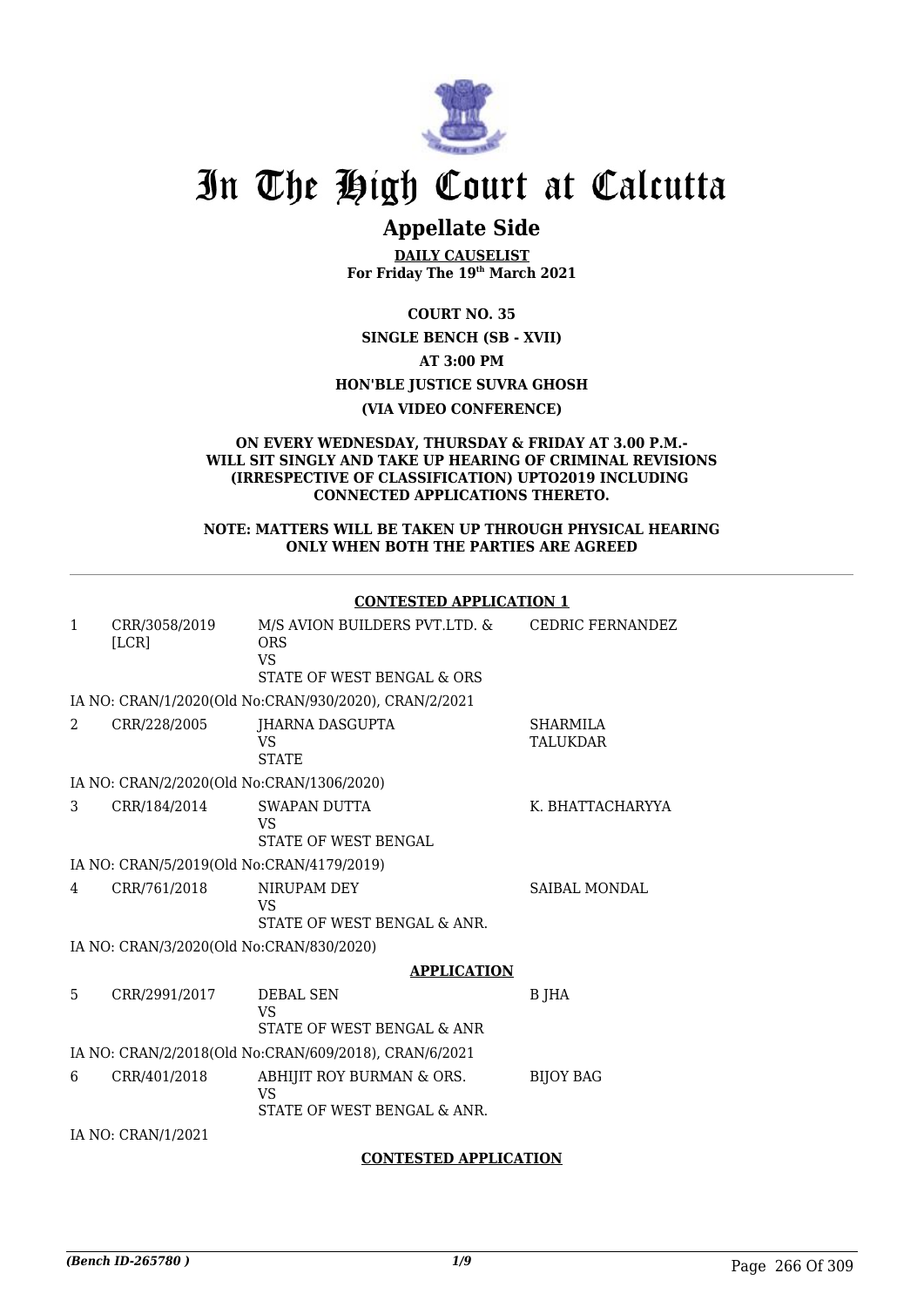| 7  | CRR/3230/2007      | SK. ABDUL GONI<br><b>VS</b>                                                                               | ARNAB CHATTERJEE                                                                                |
|----|--------------------|-----------------------------------------------------------------------------------------------------------|-------------------------------------------------------------------------------------------------|
| 8  | CRR/3646/2010      | MOSAMMAT AMENA KHATUN<br>JAY PRAKASH AGARWAL                                                              | PHIROZE EDULJI                                                                                  |
|    |                    | <b>VS</b><br>STATE OF WEST BENGAL & ANR.                                                                  |                                                                                                 |
| 9  | CRR/3246/2011      | <b>PULAK BISWAS</b>                                                                                       | RAJIV LOCHAN                                                                                    |
|    |                    | VS                                                                                                        | <b>CHAKRABORTY</b>                                                                              |
|    |                    | STATE OF WEST BENGAL& ANR                                                                                 |                                                                                                 |
|    |                    | IA NO: CRAN/4/2014(Old No:CRAN/4153/2014)                                                                 |                                                                                                 |
| 10 | CRR/4189/2013      | NRIPEN MONDAL & ORS<br><b>VS</b>                                                                          | T. SAMANTA                                                                                      |
| 11 |                    | SANGHITA MONDAL & ANR<br>KARTICK KR GHOSH & ORS                                                           |                                                                                                 |
|    | CRR/641/2014       | VS                                                                                                        | <b>BISWAJIT MANNA</b>                                                                           |
|    |                    | STATE OF WEST BENGAL & ANR                                                                                |                                                                                                 |
|    | No:CRAN/1288/2020) |                                                                                                           | IA NO: CRAN/1/2014(Old No:CRAN/2387/2014), CRAN/8/2016(Old No:CRAN/1793/2016), CRAN/18/2020(Old |
| 12 | CRR/2581/2016      | SMT RUMA KHAN @ CHANDRA &<br><b>ORS</b><br><b>VS</b>                                                      | R GANGULY                                                                                       |
|    |                    | STATE OF WEST BENGAL & ANR                                                                                |                                                                                                 |
|    |                    | No:CRAN/1743/2018), CRAN/6/2019(Old No:CRAN/3676/2019)                                                    | IA NO: CRAN/3/2017(Old No:CRAN/1441/2017), CRAN/4/2017(Old No:CRAN/4673/2017), CRAN/5/2018(Old  |
| 13 | CRR/2798/2016      | <b>BALBINA TANDON &amp; ORS</b>                                                                           | <b>BISWAJIT MANNA</b>                                                                           |
|    |                    | <b>VS</b><br>STATE OF WEST BENGAL & ORS                                                                   |                                                                                                 |
|    |                    | IA NO: CRAN/1/2018(Old No:CRAN/2019/2018)                                                                 |                                                                                                 |
| 14 | CRR/2928/2016      | <b>SUSANTA HAIT</b>                                                                                       | SUDIPTA MONDAL                                                                                  |
|    |                    | VS<br>STATE OF WEST BENGAL & ANR.                                                                         |                                                                                                 |
|    | IA NO: CRAN/4/2021 |                                                                                                           |                                                                                                 |
| 15 | CRR/3649/2016      | DR PABITRA@PABITRA KUMAR<br><b>BISWAS</b>                                                                 | <b>BISWAJIT MANNA</b>                                                                           |
|    |                    | <b>VS</b><br>STATE OF WEST BENGAL & ANR                                                                   |                                                                                                 |
|    |                    | IA NO: CRAN/6/2018(Old No:CRAN/3664/2018), CRAN/7/2019(Old No:CRAN/1746/2019)                             |                                                                                                 |
| 16 | CRR/3982/2016      | HARI DAS ADHIKARY @ HARI DAS<br><b>ADHIKARI &amp; ORS</b>                                                 | SAHID UDDIN AHMED                                                                               |
|    |                    | <b>VS</b><br>STATE OF WEST BENGAL & ANR                                                                   |                                                                                                 |
| 17 | CRR/2162/2017      | MOHAMMAD IMRANUDDIN<br>SIDDIQUE<br><b>VS</b>                                                              | S SULTANYA                                                                                      |
|    |                    | JHARNA DAS & ANR                                                                                          |                                                                                                 |
| 18 | CRR/2634/2017      | IA NO: CRAN/1/2017(Old No:CRAN/5151/2017), CRAN/2/2018(Old No:CRAN/3444/2018)<br><b>SMT SANDHYA PATRA</b> | S SARKAR                                                                                        |
|    |                    | <b>VS</b><br>STATE OF WEST BENGAL & ORS                                                                   |                                                                                                 |
| 19 | CRR/2868/2017      | JASWANT SINGH & ANR                                                                                       | R. BANERJEE                                                                                     |
|    |                    | VS                                                                                                        |                                                                                                 |
|    |                    | STATE OF WEST BENGAL & ORS                                                                                |                                                                                                 |
| 20 | CRR/2990/2017      | SUSHILA DEVI @ SUSHIL DEVI &<br><b>ORS</b><br><b>VS</b>                                                   | S S SAHA                                                                                        |
|    |                    | STATE OF WEST BENGAL & ANR                                                                                |                                                                                                 |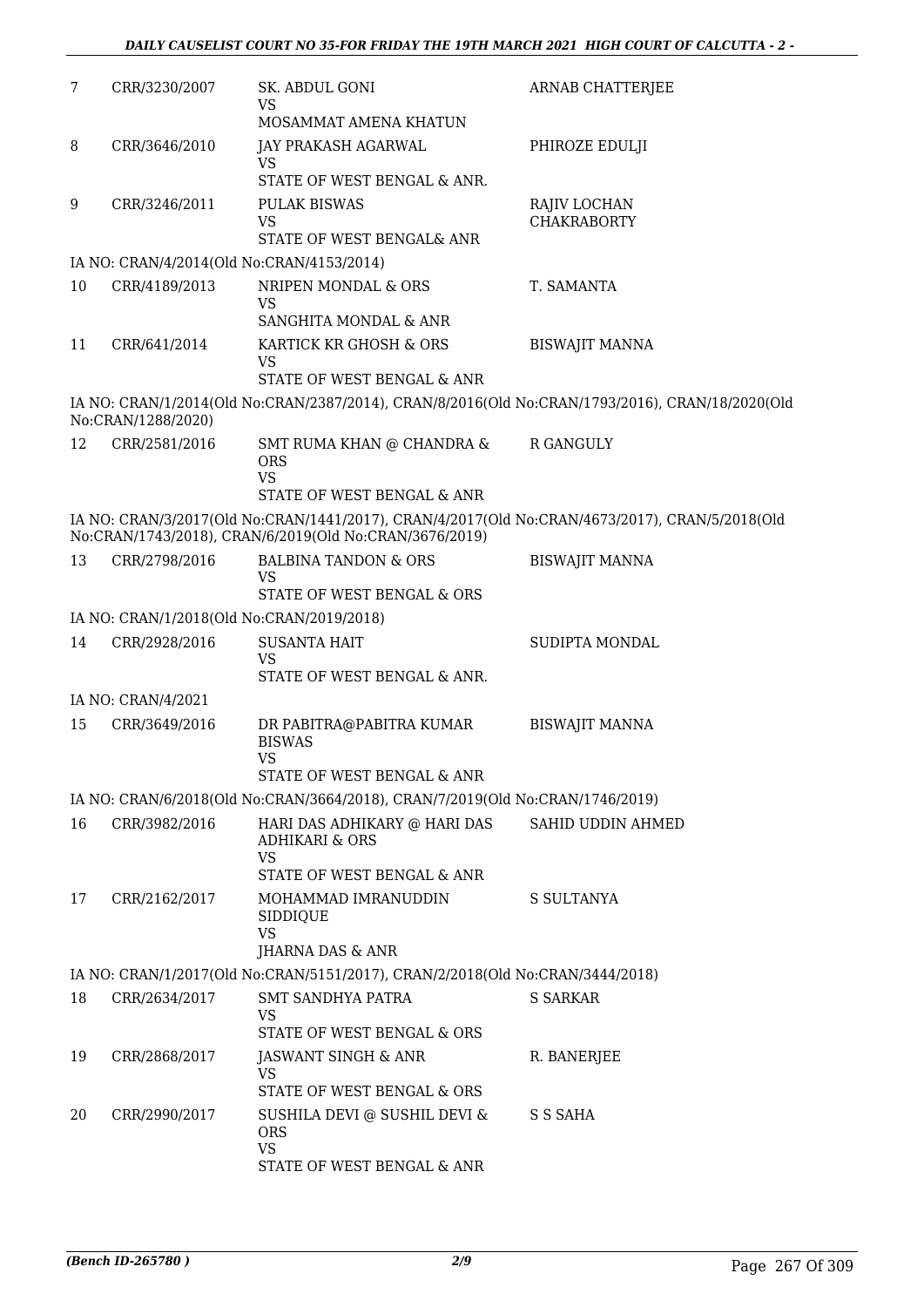| 21 | CRR/3020/2017                             | ATMOJA CHATTERJEE<br>VS<br>STATE OF WEST BENGAL & ORS                       | <b>ARIJIT BHUSAN</b><br><b>BAGCHI</b> |
|----|-------------------------------------------|-----------------------------------------------------------------------------|---------------------------------------|
|    |                                           | IA NO: CRAN/2/2018(Old No:CRAN/886/2018), CRAN/3/2019(Old No:CRAN/180/2019) |                                       |
| 22 | CRR/3039/2017                             | SOMNATH SARKAR<br><b>VS</b><br>STATE OF WEST BENGAL & ORS                   | <b>BISWAJIT MANNA</b>                 |
|    |                                           | IA NO: CRAN/15/2020(Old No:CRAN/1287/2020), CRAN/16/2021                    |                                       |
| 23 | CRR/3346/2017                             | SOUMYAJIT LAHA<br><b>VS</b><br>STATE OF WEST BENGAL                         | <b>BISWAJIT MANNA</b>                 |
|    | IA NO: CRAN/7/2019(Old No:CRAN/1909/2019) |                                                                             |                                       |
| 24 | CRR/3452/2017                             | <b>ANJAN BOSE</b><br><b>VS</b><br>CENTRAL BUREAU OF<br><b>INVESTIGATION</b> | S, MITRA                              |
|    | IA NO: CRAN/1/2018(Old No:CRAN/823/2018)  |                                                                             |                                       |
| 25 | CRR/3662/2017                             | SANDEEP K TODI & ORS<br><b>VS</b><br>STATE OF WEST BENGAL & ANR             | <b>CHITRABHANU</b><br><b>GUPTA</b>    |
| 26 | CRR/3855/2017                             | MIRA BOSE & ANR<br>VS<br>STATE OF WEST BENGAL & ANR                         | <b>D BASU</b>                         |
|    | IA NO: CRAN/2/2018(Old No:CRAN/3721/2018) |                                                                             |                                       |
| 27 | CRR/4256/2017                             | DEBASISH BHATTACHARYA & ANR<br><b>VS</b><br>STATE OF WEST BENGAL            | <b>SAMARJIT BASU</b>                  |
|    | IA NO: CRAN/1/2018(Old No:CRAN/704/2018)  |                                                                             |                                       |
| 28 | CRR/45/2018                               | DINESH PRASAD @DINESH PRASAD<br>RAJBHAR & ORS<br><b>VS</b>                  | PRIYANKA SAHA                         |
|    |                                           | STATE OF WEST BENGAL & ORS                                                  |                                       |
| 29 | CRR/62/2018                               | DR ANAGH BANERJEE<br>VS<br>STATE OF WEST BENGAL & ANR                       | MOYUKH<br>MUKHERJEE                   |
|    | IA NO: CRAN/3/2018(Old No:CRAN/3559/2018) |                                                                             |                                       |
|    | wt30 CRR/2926/2019                        | DR. ANAGH BANERJEE<br><b>VS</b><br>STATE OF WEST BENGAL & ORS               | <b>MOYUKH</b><br><b>MUKHERJEE</b>     |
| 31 | CRR/88/2018                               | RITAM SINHA<br>VS<br>STATE OF WEST BENGAL & ORS                             | SANDIP AGARWAL &<br>CO                |
|    | IA NO: CRAN/5/2021                        |                                                                             |                                       |
| 32 | CRR/404/2018                              | SUKUMAR CHAKRABORTY<br><b>VS</b><br>STATE OF WEST BENGAL & ANR.             | ANIL KUMAR<br>CHATTOPADHYAYA          |
| 33 | CRR/415/2018                              | RAJEN MANDAL<br>VS<br>STATE OF WEST BENGAL                                  | MUKUNDA LAL<br><b>SARKAR</b>          |
| 34 | CRR/419/2018                              | SAFIK KHAN @ SAFIQUL KHAN<br>VS<br>STATE OF WEST BENGAL & ORS.              | <b>KRISHAN RAY</b>                    |
| 35 | CRR/427/2018                              | RAMCHANDRA BAR & ORS<br><b>VS</b><br>STATE OF WEST BENGAL & ANR             | PRASANTA KUMAR<br><b>BANERJEE</b>     |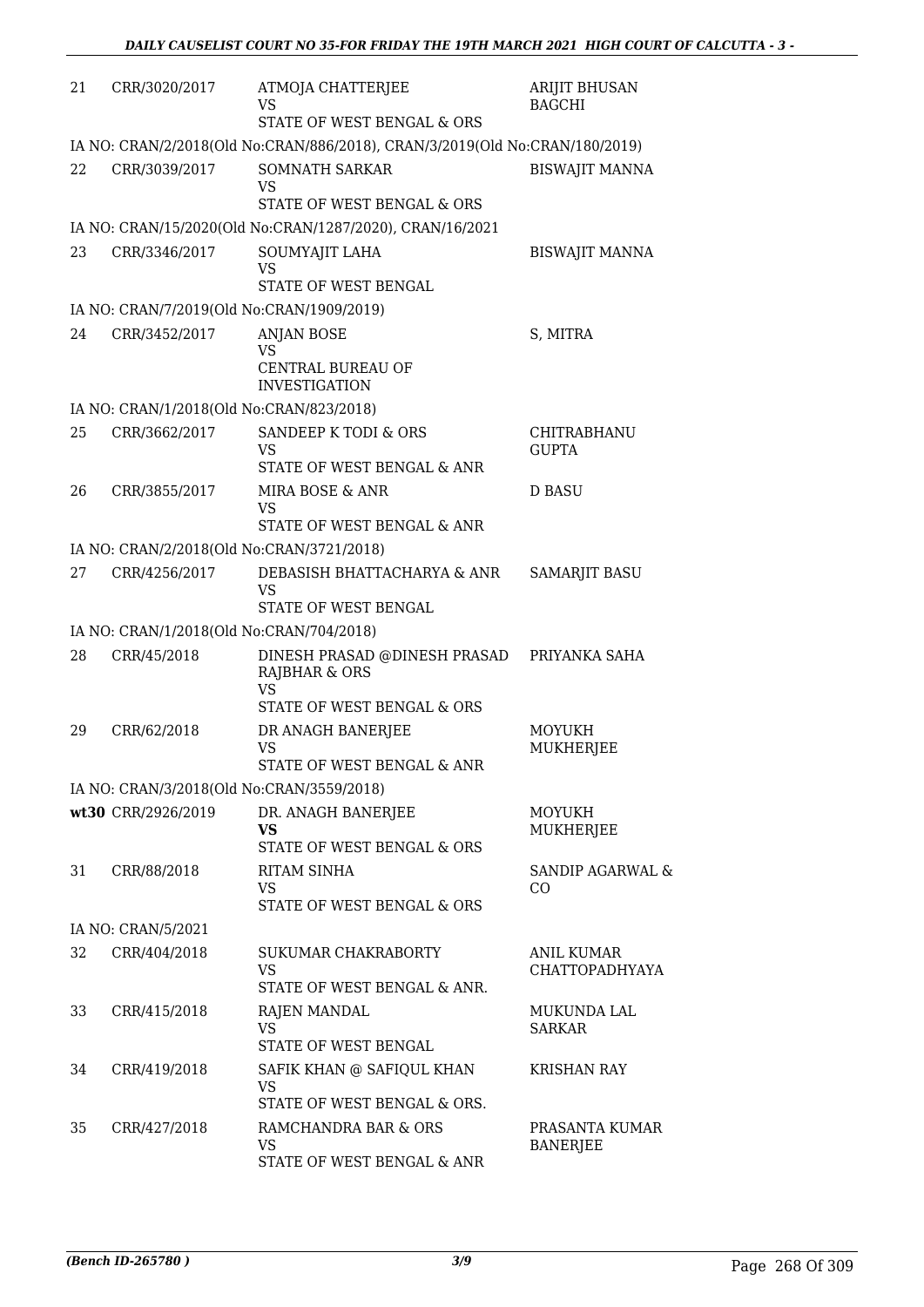| 36 | CRR/441/2018                              | INDRANIL BHATTACHARJEE & ANR.<br>VS                                                                                | <b>SOUMYA NAG</b>                 |
|----|-------------------------------------------|--------------------------------------------------------------------------------------------------------------------|-----------------------------------|
|    |                                           | STATE OF WEST BENGAL & ANR.                                                                                        |                                   |
|    |                                           | IA NO: CRAN/2/2018(Old No:CRAN/2811/2018), CRAN/3/2021                                                             |                                   |
|    | wt37 CRR/4187/2017                        | <b>SUJATA DUTTA</b><br>VS<br>STATE OF WEST BENGAL                                                                  | M HALDER                          |
|    | wt38 CRR/4188/2017                        | <b>SUJATA DUTTA</b><br><b>VS</b><br>STATE OF WEST BENGAL & ANR                                                     | <b>M HALDER</b>                   |
|    | wt39 CRR/4190/2017                        | SUJATA DUTTA<br><b>VS</b><br>STATE OF WEST BENGAL & ANR                                                            | <b>M HALDER</b>                   |
|    | wt40 CRR/4191/2017                        | SUJATA DUTTA<br><b>VS</b><br>STATE OF WEST BENGAL & ORS                                                            | M. HALDER                         |
| 41 | CRR/475/2018                              | ADITYA GUPTA & ANR<br>VS<br>STATE OF WEST BENGAL                                                                   | <b>SOUMYA NAG</b>                 |
|    | IA NO: CRAN/2/2019(Old No:CRAN/3506/2019) |                                                                                                                    |                                   |
| 42 | CRR/476/2018                              | ADITYA MUKHERJEE @ ADITYA LAL<br>MUKHERJEE<br><b>VS</b><br>STATE OF WEST BENGAL & ANR.                             | ANIRUDDHA<br><b>BHATTACHARYYA</b> |
| 43 | CRR/477/2018                              | ADITYA MUKHERJEE @ ADITYA LAL<br><b>MUKHERJEE</b><br><b>VS</b><br>STATE OF WEST BENGAL                             | ANIRUDDHA<br><b>BHATTACHARYA</b>  |
|    | IA NO: CRAN/4/2020(Old No:CRAN/1112/2020) |                                                                                                                    |                                   |
| 44 | CRR/494/2018                              | MITUL KRISHAN KAPUR @ MITTUL<br>KISHAN KAPUR<br>VS                                                                 | ROHIT JALAN                       |
| 45 | CRR/504/2018                              | STATE OF WEST BENGAL & ANR.<br>SANTU BANERJEE @ SUBHRADIP<br><b>BANERJEE</b><br>VS —<br>STATE OF WEST BENGAL & ANR | MRS L CHATTERJEE                  |
| 46 | CRR/510/2018                              | CHINTA BARMAN & ANR.<br>VS<br>KANAKLATA GAYEN & ANR.                                                               | <b>IMDADUL BISWAS</b>             |
|    |                                           | IA NO: CRAN/1/2018(Old No:CRAN/1179/2018), CRAN/5/2020(Old No:CRAN/40/2020)                                        |                                   |
| 47 | CRR/752/2018                              | ARUN DAS & ORS<br>VS                                                                                               | S GHOSH                           |
| 48 | CRR/755/2018                              | STATE OF WEST BENGAL & ANR<br>AARTI GUPTA<br>VS<br>ABHIK KUMAR GUPTA                                               | S S DAS                           |
| 49 | CRR/1024/2018                             | BHARTI TELEMEDIA LTD & ORS<br>VS<br>STATE OF WEST BENGAL & ANR                                                     | ATISH GHOSH\                      |
|    | IA NO: CRAN/7/2020                        |                                                                                                                    |                                   |
| 50 | CRR/1055/2018                             | JOYDEB PAL & ANR<br>VS                                                                                             | R.GANGULY                         |
|    |                                           | STATE OF WEST BENGAL & ORS                                                                                         |                                   |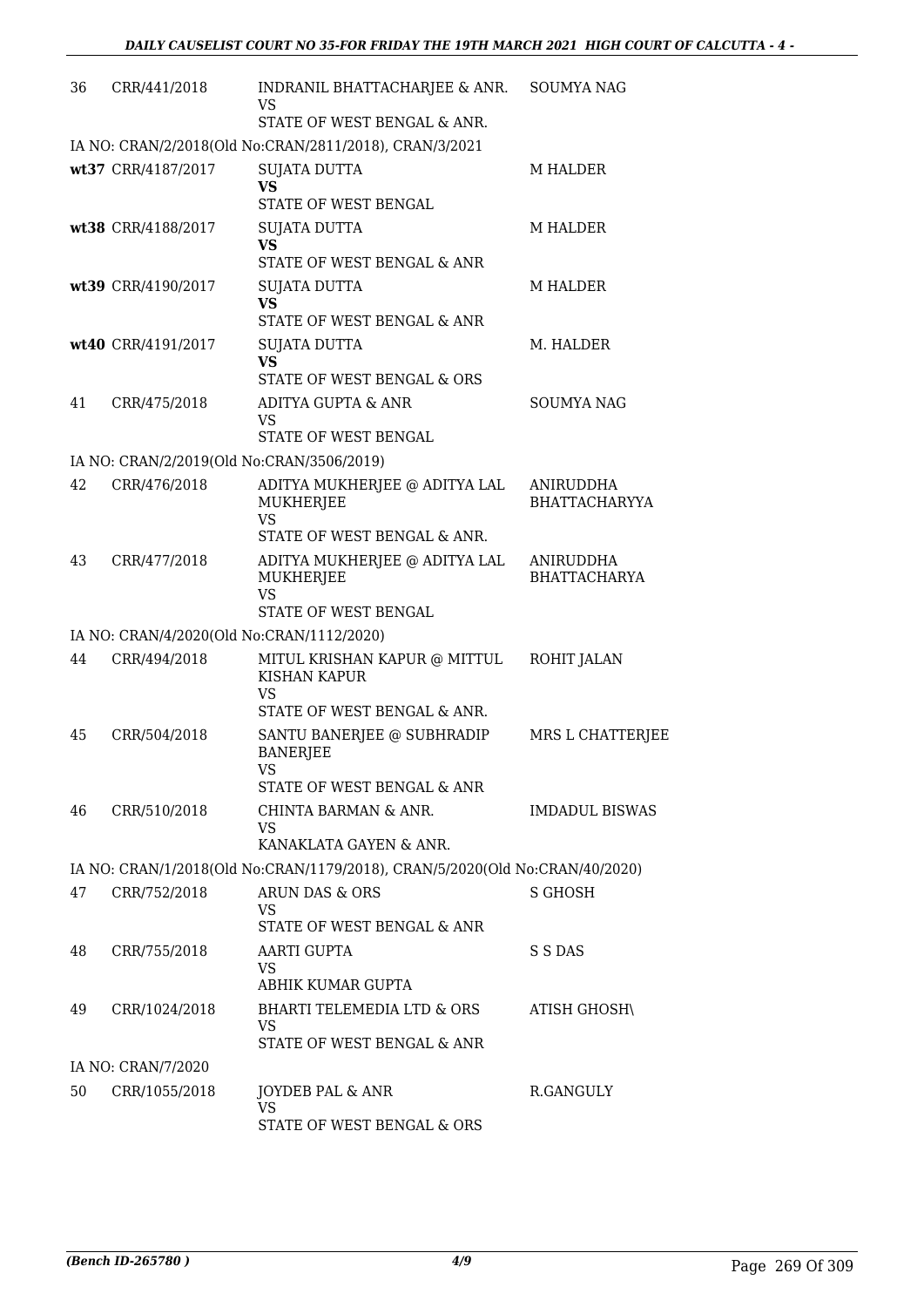| 51 | CRR/1088/2018      | SHUBAHNKARI GHOSH NEE<br>SUVANKARI GHOSH<br><b>VS</b>                                        | S. GANGULY                                                                                     |
|----|--------------------|----------------------------------------------------------------------------------------------|------------------------------------------------------------------------------------------------|
|    |                    | <b>BHAGIRATH GHOSH</b>                                                                       |                                                                                                |
| 52 | CRR/1123/2018      | SATYABRATA BARIK @ MITHU<br>VS                                                               | S. CHATTERJEE                                                                                  |
|    |                    | STATE OF WEST BENGAL                                                                         |                                                                                                |
|    |                    | IA NO: CRAN/1/2018(Old No:CRAN/3498/2018)                                                    |                                                                                                |
| 53 | CRR/1144/2018      | <b>TUSHAR SHAW</b><br><b>VS</b><br>STATE OF WEST BENGAL & ANR                                | <b>B MANNA</b>                                                                                 |
|    |                    | IA NO: CRAN/5/2020(Old No:CRAN/375/2020), CRAN/6/2020(Old No:CRAN/385/2020), CRAN/7/2020(Old |                                                                                                |
|    | No:CRAN/807/2020)  |                                                                                              |                                                                                                |
| 54 | CRR/1329/2018      | INDRANIL BHATTACHARJEE<br><b>VS</b>                                                          | UJJWAL KANTI JANA                                                                              |
|    |                    | STATE OF WEST BENGAL & ORS                                                                   |                                                                                                |
|    |                    | IA NO: CRAN/1/2018(Old No:CRAN/2570/2018), CRAN/2/2021                                       |                                                                                                |
|    | wt55 CRR/1124/2018 | SATYABRATA BARIK @ MITHU<br><b>VS</b>                                                        | S. CHATTERJEE                                                                                  |
|    |                    | STATE OF WEST BENGAL                                                                         |                                                                                                |
| 56 | CRR/1449/2018      | <b>BASUDEB DAS</b>                                                                           | S S SAHA                                                                                       |
|    |                    | <b>VS</b><br>STATE OF WEST BENGAL                                                            |                                                                                                |
| 57 | CRR/1683/2018      | SUBHAJIT KUNDU<br><b>VS</b>                                                                  | SAMIRAN MANDAL                                                                                 |
|    |                    | STATE OF WEST BENGAL & ANR.                                                                  |                                                                                                |
|    |                    | IA NO: CRAN/1/2018(Old No:CRAN/2173/2018), CRAN/6/2019(Old No:CRAN/1882/2019)                |                                                                                                |
|    | wt58 CRR/1584/2018 | <b>REBA KUNDU</b><br><b>VS</b><br>STATE OF WEST BENGAL & ANR.                                | SAMIRAN MANDAL                                                                                 |
|    |                    | IA NO: CRAN/1/2018(Old No:CRAN/2679/2018)                                                    |                                                                                                |
|    | wt59 CRR/522/2018  | KANAKENDRA DAS                                                                               | <b>S MANDAL</b>                                                                                |
|    |                    | VS<br>STATE OF WEST BENGAL & ANR                                                             |                                                                                                |
|    |                    |                                                                                              | IA NO: CRAN/1/2018(Old No:CRAN/1714/2018), CRAN/2/2018(Old No:CRAN/1861/2018), CRAN/7/2019(Old |
|    | No:CRAN/1883/2019) |                                                                                              |                                                                                                |
| 60 | CRR/1714/2018      | DINESH PRASAD SHARMA<br>VS                                                                   | R CHATTERJEE                                                                                   |
|    |                    | STATE OF WEST BENGAL & ANR                                                                   |                                                                                                |
| 61 | CRR/2033/2018      | SACHIDRANATH BISWAS<br>VS                                                                    | P CHATTERJEE                                                                                   |
|    |                    | STATE OF WEST BENGAL                                                                         |                                                                                                |
|    |                    | IA NO: CRAN/1/2018(Old No:CRAN/3354/2018)                                                    |                                                                                                |
| 62 | CRR/2160/2018      | <b>SURESH KR BERIA</b><br><b>VS</b>                                                          | K DUDHWEWALA                                                                                   |
| 63 |                    | NAVIN KR KAJARIA<br>NORTON EMMANUEL                                                          |                                                                                                |
|    | CRR/2623/2018      | <b>VS</b><br>STATE OF WEST BENGAL & ANR                                                      | S GHOSH                                                                                        |
| 64 | CRR/2739/2018      | DR. NILANJAN INDU & ORS<br><b>VS</b>                                                         | N. CHAUDHURY                                                                                   |
|    |                    | MADHAB CHAND MITRA                                                                           |                                                                                                |
|    |                    | IA NO CRANISCOROCOLENIC CRANICCZIOOOD CRANIAIOOS                                             |                                                                                                |

IA NO: CRAN/3/2020(Old No:CRAN/967/2020), CRAN/4/2021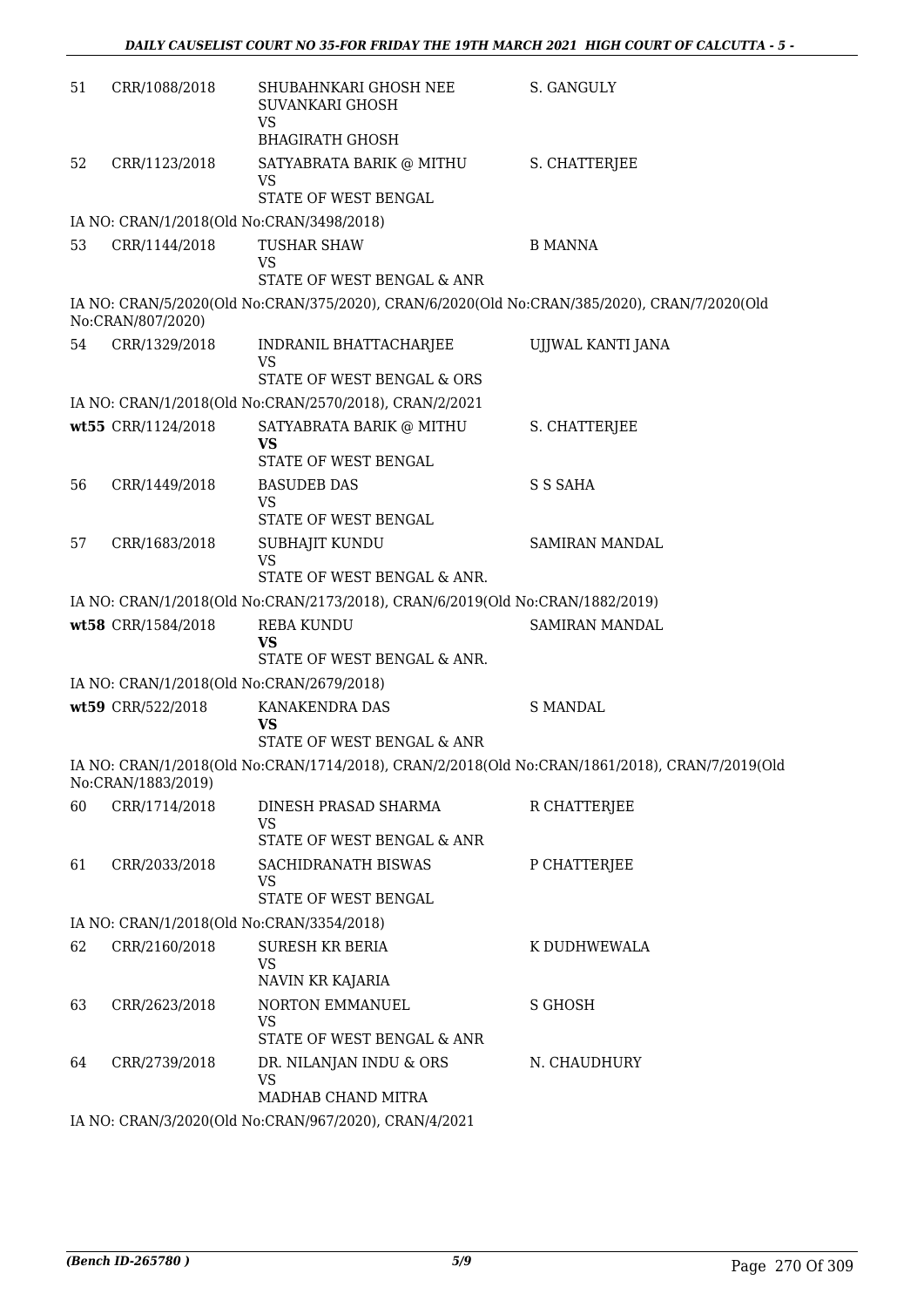| 65 | CRR/3126/2018                             | SATRAJIT ROY<br>VS                                                                                        | S CHATTERJEE                         |
|----|-------------------------------------------|-----------------------------------------------------------------------------------------------------------|--------------------------------------|
|    | IA NO: CRAN/1/2020                        | STATE OF WEST BENGAL                                                                                      |                                      |
|    | wt66 CRR/2533/2018                        | SATRAJIT ROY<br><b>VS</b>                                                                                 | <b>S CHATTERJEE</b>                  |
|    |                                           | STATE OF WEST BENGAL & ORS                                                                                |                                      |
|    | IA NO: CRAN/1/2018(Old No:CRAN/2983/2018) |                                                                                                           |                                      |
| 67 | CRR/3188/2018                             | MADHUSUDAN ROY<br>VS<br>STATE OF WEST BENGAL & ORS                                                        | D MUKHOPADHYAY                       |
| 68 | CRR/3246/2018                             | BIKASH BERI @ VIKASH BERY<br><b>VS</b>                                                                    | SHYANTI PODDAR                       |
|    |                                           | STATE OF WEST BENGAL & ANR                                                                                |                                      |
| 69 | CRR/3453/2018                             | M/S ZENITH TIMBER PRODUCTS P<br>LTD & ORS<br><b>VS</b><br>CBI, BANK SECURITES & FRAUDS<br>CELL, KOL & ANR | <b>SUDIPA</b><br><b>BHATTACHARYA</b> |
| 70 | CRR/3506/2018                             | NILRATAN SARDAR<br><b>VS</b><br>MANICK CHANDRA MONDAL &<br>ORS.                                           | <b>GOLAM KARIM</b><br>CHOWDHURY      |
| 71 | CRR/3611/2018                             | SK. JAHED ALI<br><b>VS</b><br>STATE OF WEST BENGAL & ANR                                                  | S.SABUD                              |
| 72 | CRR/3669/2018                             | SK GOLAM NIZAMUDDIN @<br>NAZIMUDDIN @ SK GOLAM<br>NIJAMUDDIN & ANR<br><b>VS</b><br>STATE OF WEST BENGAL   | <b>TANMOY</b><br>CHOWDHURY           |
| 73 | CRR/3686/2018                             | MD. MAHFUJ ALAM @ MD. MAIFUZ<br><b>ALAM</b><br><b>VS</b>                                                  | <b>HILLOL SAHA</b><br>PODDER         |
| 74 | CRR/3707/2018                             | STATE OF WEST BENGAL & ORS.<br>THE STATE OF W B<br>VS                                                     | MD SABIR AHMED                       |
|    |                                           | BAJRANGI LAL BARNAWAL & ORS                                                                               |                                      |
| 75 | CRR/94/2019                               | <b>RAKESH PODDAR</b><br><b>VS</b><br>M/S RANGALI AGROTECH PVT. LTD.<br>$&$ ORS.                           | TIRTHANKAR DEY                       |
| 76 | CRR/136/2019                              | RAJ SINGH CHOPRA & ORS<br><b>VS</b><br>STATE OF WEST BENGAL                                               | <b>RAJIB MULLICK</b>                 |
|    | IA NO: CRAN/4/2020(Old No:CRAN/647/2020)  |                                                                                                           |                                      |
| 77 | CRR/282/2019                              | BACHHRAJ BAMALWA<br><b>VS</b><br>ASSISTANT DIRECTOR OF INCOME<br>TAX(INVERTIGATION), UNIT3(1), KOL        | <b>SOUBHIK MITTER</b>                |
| 78 | CRR/388/2019                              | GOPAL KUMAR CHOWDHURY<br><b>VS</b><br>STATE OF WEST BENGAL & ANR                                          | SHYANTI PODDAR                       |
|    | IA NO: CRAN/1/2020(Old No:CRAN/1141/2020) |                                                                                                           |                                      |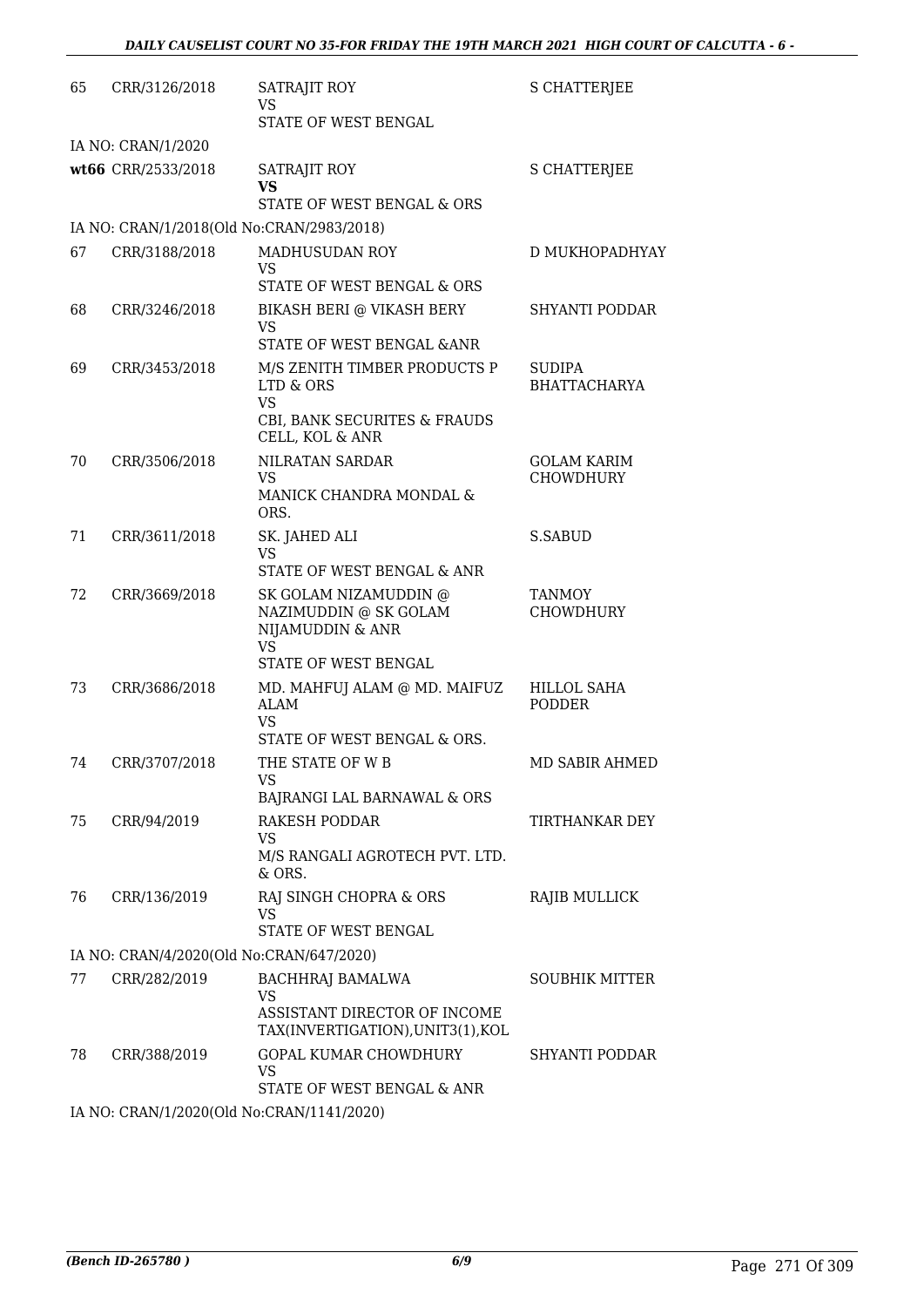| 79 | CRR/412/2019                              | SUSHIL KR AGARWAL & ANR<br>VS<br>STATE OF WEST BENGAL & ANR                                                            | <b>MOYUKH</b><br>MUKHERJEE                |
|----|-------------------------------------------|------------------------------------------------------------------------------------------------------------------------|-------------------------------------------|
| 80 | CRR/413/2019                              | PAPIYA BHATTACHARYA<br><b>VS</b>                                                                                       | ASHIS KR DUTTA                            |
| 81 | CRR/415/2019                              | STATE OF WEST BENGAL & ANR<br>PARTHA SANA<br><b>VS</b><br>STATE OF WEST BENGAL & ORS                                   | <b>NAZIR AHMED</b>                        |
| 82 | CRR/425/2019                              | <b>SAMARESH MONDAL</b><br><b>VS</b>                                                                                    | PARTHA SARATHI<br><b>MONDAL</b>           |
| 83 | CRR/507/2019                              | STATE OF WEST BENGAL & ANR<br>KARITICK CHANDRA BHUNIA &<br><b>ORS</b><br><b>VS</b><br>STATE OF WEST BENGAL & ANR       | <b>ABHIJIT MUKHERJEE</b>                  |
| 84 | CRR/545/2019                              | SOUMIK GANGULY & ORS.<br><b>VS</b>                                                                                     | <b>SUCHANA BANERJEE</b>                   |
| 85 | CRR/649/2019                              | BARNALI GANGULY & ANR.<br>MAHAKAL ORAON @ MOHAKAL<br><b>ORAON &amp; ORS</b><br><b>VS</b><br>STATE OF WEST BENGAL & ANR | <b>ARNAB SAHA</b>                         |
|    | IA NO: CRAN/1/2019(Old No:CRAN/833/2019)  |                                                                                                                        |                                           |
| 86 | CRR/719/2019                              | RAFIK UDDIN MOLLA<br><b>VS</b>                                                                                         | <b>SUMANTA GANGULY</b>                    |
| 87 | CRR/883/2019                              | STATE OF WEST BENGAL & ORS.<br>ACHINTYA MUKHERJEE & ANR<br><b>VS</b><br>STATE OF WEST BENGAL & ANR                     | PAULOMI BANERJEE                          |
| 88 | CRR/888/2019                              | CHIRANJAY DAS<br><b>VS</b>                                                                                             | SOURABH SENGUPTA                          |
| 89 | CRR/945/2019                              | STATE OF WEST BENGAL & ORS.<br><b>SOMNATH GUPTAS</b><br><b>VS</b><br>STATE OF WEST BENGAL & ORS.                       | <b>GOBINDA CHANDRA</b><br><b>BAIDYA</b>   |
| 90 | CRR/989/2019                              | BODHA @ RAMESH TURI & ORS<br><b>VS</b><br>STATE OF WEST BENGAL                                                         | SUBHANWITA GHOSH                          |
|    | IA NO: CRAN/1/2019(Old No:CRAN/5005/2019) |                                                                                                                        |                                           |
| 91 | CRR/1128/2019                             | BANHI SHIKHA MONDAL & ANR<br><b>VS</b><br>STATE OF WEST BENGAL & ANR                                                   | PRABIR KUMAR<br><b>GHOSH</b>              |
| 92 | CRR/1304/2019                             | <b>SAWAR DHANANIA</b><br><b>VS</b><br>STATE OF WEST BENGAL & ANR                                                       | RAVI RANJAN KUMAR                         |
| 93 | CRR/1369/2019                             | SUPRAKAS PATTANAYAK<br><b>VS</b><br><b>BASUDEV DAS</b>                                                                 | SARYATI DATTA                             |
|    |                                           | IA NO: CRAN/2/2019(Old No:CRAN/3108/2019), CRAN/4/2020(Old No:CRAN/1331/2020)                                          |                                           |
| 94 | CRR/1371/2019                             | SUDIP KUMAR CHANDRA<br><b>VS</b><br>STATE OF WEST BENGAL & ANR                                                         | <b>BIBHASADITYA</b><br><b>CHAKRABORTY</b> |
| 95 | CRR/1490/2019                             | PALAM KRISHNA MONDAL & ORS<br>VS<br>STATE OF WEST BENGAL & ANR                                                         | <b>VIJAY VARMA</b>                        |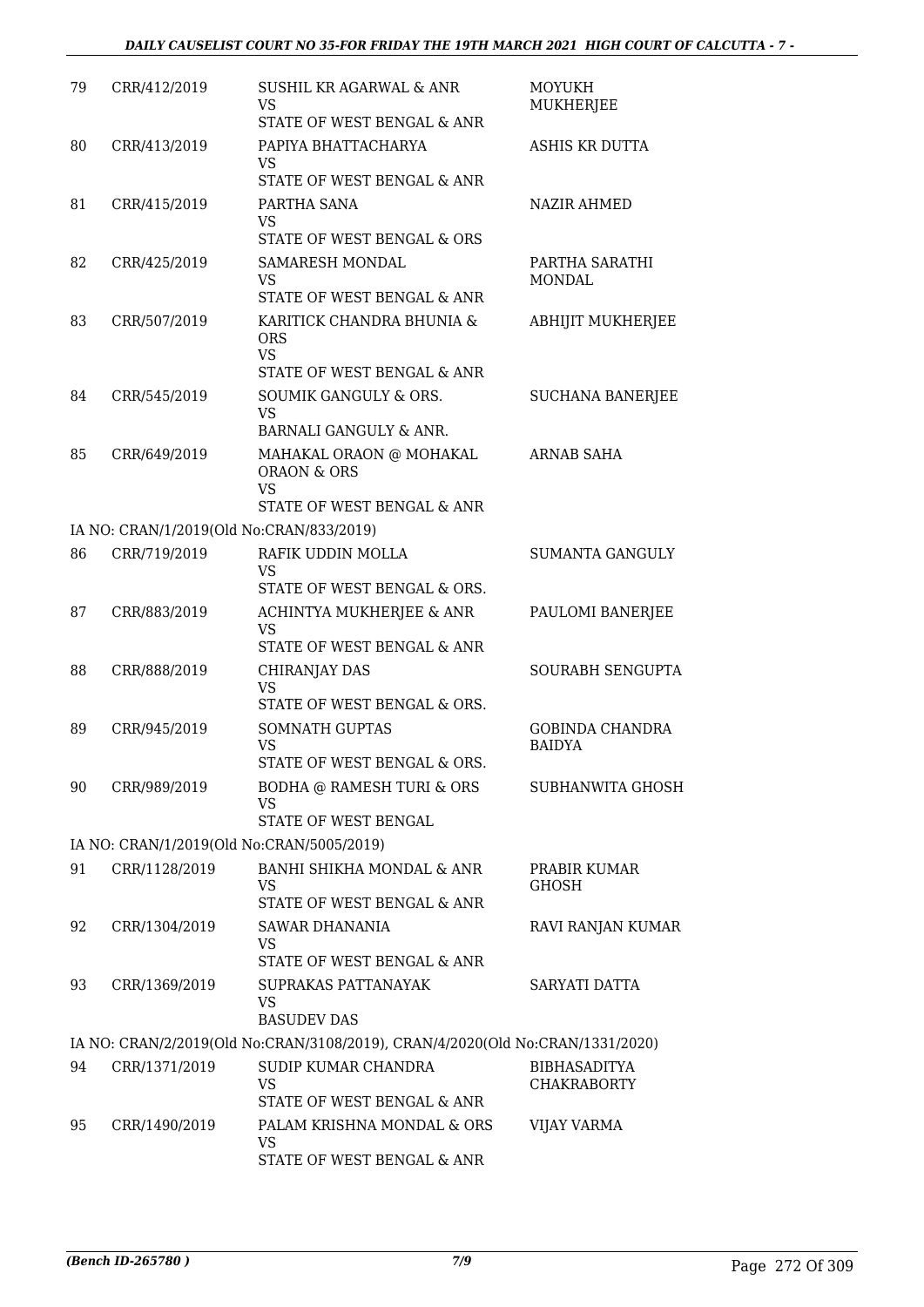| 96<br>CRR/1766/2019<br>ALOK KUMAR BHANJA<br>SOUMAJIT<br><b>CHATTERJEE</b><br>VS<br>STATE OF WEST BENGAL & ANR<br>SATYAJIT SRIVASTAVA & ORS<br>97<br>CRR/1804/2019<br>RAJESH UPADHYAY<br><b>VS</b><br><b>AMITAVO PAL</b><br>CRR/1861/2019<br>98<br><b>SANJAY MASTER</b><br>MD. ZOHAIB RAUF<br>VS<br>STATE OF WEST BENGAL & ANR<br>99<br>CRR/2043/2019<br>SWAMI BRAHMATMANANDA<br>SOUMAJIT<br><b>CHATTERJEE</b><br>MAHARAJ @ SWAMI<br>BRAHATMANANDA MAHARAJ<br><b>VS</b><br>DR. ALAK KUMAR MAITI<br>CRR/2072/2019<br>100<br>SK MAHIUDDIN AHAMMED<br>MADHUMITA BASAK<br><b>VS</b><br>STATE OF WEST BENGAL & ANR<br>IA NO: CRAN/1/2019(Old No:CRAN/4689/2019), CRAN/3/2020(Old No:CRAN/968/2020)<br>101<br>CRR/2093/2019<br>NITYAHARI SARKAR & ANR<br><b>DEBAISH</b><br>VS<br>MUKHOPADHYAY<br>THE CENTRAL BUREAU OF<br><b>INVESTIGATION</b><br>CRR/2107/2019<br>SAILJA KOTHARI<br>102<br><b>SAGARIKA MITRA</b><br><b>VS</b><br>STATE OF WEST BENGAL & ANR<br>103<br>CRR/2168/2019<br><b>SUSANTA PODDAR &amp; ANR</b><br><b>UJJAL RAY</b><br><b>VS</b><br>STATE OF WEST BENGAL<br>IA NO: CRAN/2/2020(Old No:CRAN/1249/2020)<br>104<br>CRR/2244/2019<br>SANJAY JINDAL & ORS<br>MRITYUNJOY<br>VS<br><b>CHATTERJEE</b><br>STATE OF WEST BENGAL & ANR<br>IA NO: CRAN/1/2020(Old No:CRAN/298/2020)<br>CRR/2258/2019<br>PAWAN KUMAR SHAW<br>105<br><b>RAJNATH DAS</b> |  |
|------------------------------------------------------------------------------------------------------------------------------------------------------------------------------------------------------------------------------------------------------------------------------------------------------------------------------------------------------------------------------------------------------------------------------------------------------------------------------------------------------------------------------------------------------------------------------------------------------------------------------------------------------------------------------------------------------------------------------------------------------------------------------------------------------------------------------------------------------------------------------------------------------------------------------------------------------------------------------------------------------------------------------------------------------------------------------------------------------------------------------------------------------------------------------------------------------------------------------------------------------------------------------------------------------------------------------------------------------------|--|
|                                                                                                                                                                                                                                                                                                                                                                                                                                                                                                                                                                                                                                                                                                                                                                                                                                                                                                                                                                                                                                                                                                                                                                                                                                                                                                                                                            |  |
|                                                                                                                                                                                                                                                                                                                                                                                                                                                                                                                                                                                                                                                                                                                                                                                                                                                                                                                                                                                                                                                                                                                                                                                                                                                                                                                                                            |  |
|                                                                                                                                                                                                                                                                                                                                                                                                                                                                                                                                                                                                                                                                                                                                                                                                                                                                                                                                                                                                                                                                                                                                                                                                                                                                                                                                                            |  |
|                                                                                                                                                                                                                                                                                                                                                                                                                                                                                                                                                                                                                                                                                                                                                                                                                                                                                                                                                                                                                                                                                                                                                                                                                                                                                                                                                            |  |
|                                                                                                                                                                                                                                                                                                                                                                                                                                                                                                                                                                                                                                                                                                                                                                                                                                                                                                                                                                                                                                                                                                                                                                                                                                                                                                                                                            |  |
|                                                                                                                                                                                                                                                                                                                                                                                                                                                                                                                                                                                                                                                                                                                                                                                                                                                                                                                                                                                                                                                                                                                                                                                                                                                                                                                                                            |  |
|                                                                                                                                                                                                                                                                                                                                                                                                                                                                                                                                                                                                                                                                                                                                                                                                                                                                                                                                                                                                                                                                                                                                                                                                                                                                                                                                                            |  |
|                                                                                                                                                                                                                                                                                                                                                                                                                                                                                                                                                                                                                                                                                                                                                                                                                                                                                                                                                                                                                                                                                                                                                                                                                                                                                                                                                            |  |
|                                                                                                                                                                                                                                                                                                                                                                                                                                                                                                                                                                                                                                                                                                                                                                                                                                                                                                                                                                                                                                                                                                                                                                                                                                                                                                                                                            |  |
|                                                                                                                                                                                                                                                                                                                                                                                                                                                                                                                                                                                                                                                                                                                                                                                                                                                                                                                                                                                                                                                                                                                                                                                                                                                                                                                                                            |  |
|                                                                                                                                                                                                                                                                                                                                                                                                                                                                                                                                                                                                                                                                                                                                                                                                                                                                                                                                                                                                                                                                                                                                                                                                                                                                                                                                                            |  |
|                                                                                                                                                                                                                                                                                                                                                                                                                                                                                                                                                                                                                                                                                                                                                                                                                                                                                                                                                                                                                                                                                                                                                                                                                                                                                                                                                            |  |
|                                                                                                                                                                                                                                                                                                                                                                                                                                                                                                                                                                                                                                                                                                                                                                                                                                                                                                                                                                                                                                                                                                                                                                                                                                                                                                                                                            |  |
| VS<br>PRITI KUMARI SHAH @ PRITI<br>KUMARI SHAW                                                                                                                                                                                                                                                                                                                                                                                                                                                                                                                                                                                                                                                                                                                                                                                                                                                                                                                                                                                                                                                                                                                                                                                                                                                                                                             |  |
| 106<br>CRR/2471/2019<br>VE COMMERCIAL VEHICLES<br><b>GOUTAM DEY</b><br>LIMITED & ORS<br>VS<br>STATE OF WEST BENGAL & ANR                                                                                                                                                                                                                                                                                                                                                                                                                                                                                                                                                                                                                                                                                                                                                                                                                                                                                                                                                                                                                                                                                                                                                                                                                                   |  |
| IA NO: CRAN/3/2020                                                                                                                                                                                                                                                                                                                                                                                                                                                                                                                                                                                                                                                                                                                                                                                                                                                                                                                                                                                                                                                                                                                                                                                                                                                                                                                                         |  |
| 107<br>CRR/2472/2019<br>VE COMMERCIAL VEHICLES<br><b>GOUTAM DEY</b><br>LIMITED & ORS<br><b>VS</b><br>STATE OF WEST BENGAL & ANR                                                                                                                                                                                                                                                                                                                                                                                                                                                                                                                                                                                                                                                                                                                                                                                                                                                                                                                                                                                                                                                                                                                                                                                                                            |  |
| IA NO: CRAN/2/2020(Old No:CRAN/726/2020), CRAN/3/2020                                                                                                                                                                                                                                                                                                                                                                                                                                                                                                                                                                                                                                                                                                                                                                                                                                                                                                                                                                                                                                                                                                                                                                                                                                                                                                      |  |
| 108<br>CRR/2500/2019<br>M/S. INDUS TOWER LTD.<br>RAJESH UPADHYAY<br>VS<br>NARAYAN CH. RAJAK                                                                                                                                                                                                                                                                                                                                                                                                                                                                                                                                                                                                                                                                                                                                                                                                                                                                                                                                                                                                                                                                                                                                                                                                                                                                |  |
| IA NO: CRAN/3/2021                                                                                                                                                                                                                                                                                                                                                                                                                                                                                                                                                                                                                                                                                                                                                                                                                                                                                                                                                                                                                                                                                                                                                                                                                                                                                                                                         |  |
| 109<br>CRR/2502/2019<br>SUBHADIP PARAMANIK<br>MD ASIF IQBAL<br><b>VS</b><br>STATE OF WEST BENGAL                                                                                                                                                                                                                                                                                                                                                                                                                                                                                                                                                                                                                                                                                                                                                                                                                                                                                                                                                                                                                                                                                                                                                                                                                                                           |  |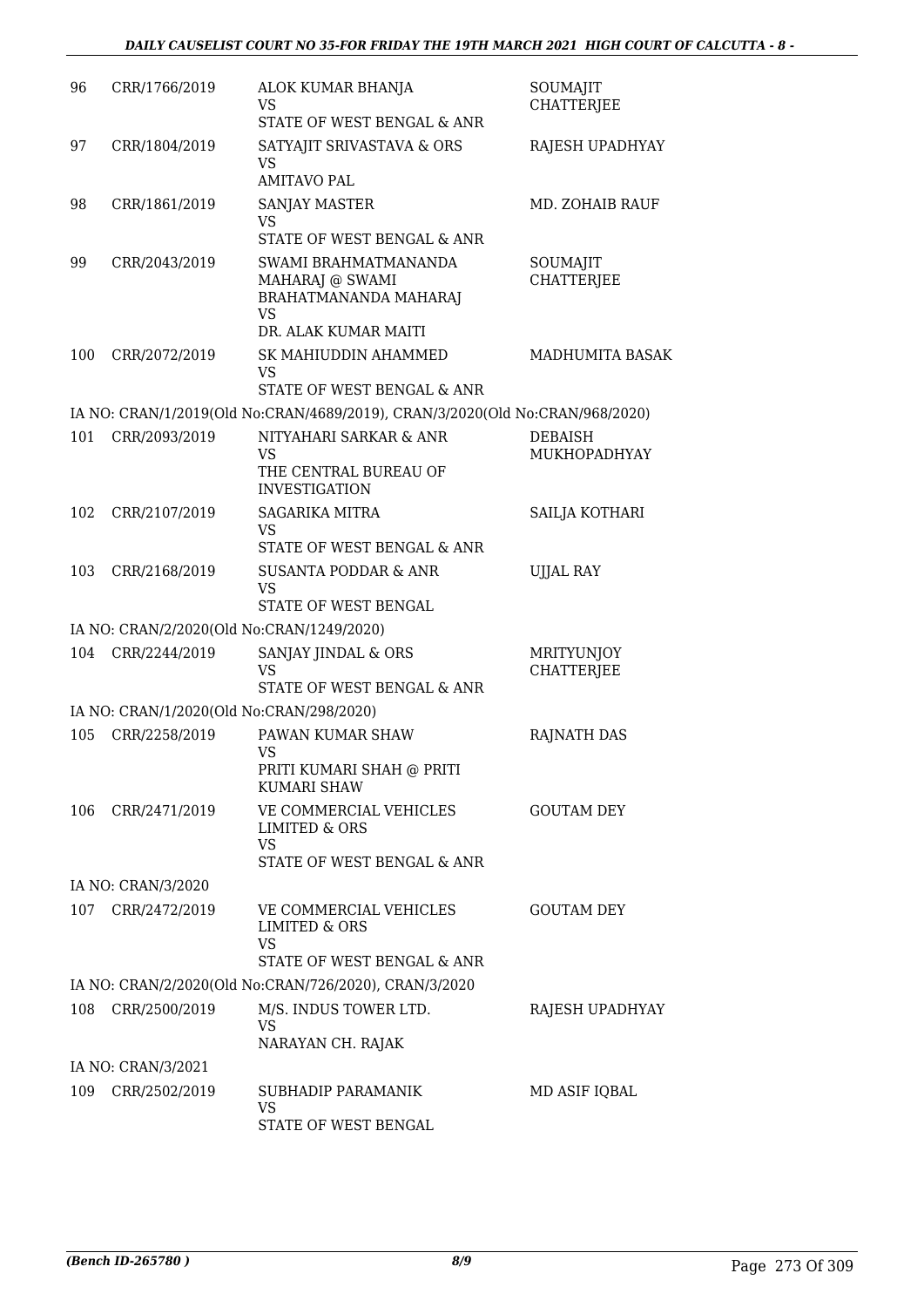| 110 | CRR/2537/2019          | M/S. ESBI TRANSMISSIONS PVT<br><b>LTD</b><br><b>VS</b>               | SARYATI DATTA                           |
|-----|------------------------|----------------------------------------------------------------------|-----------------------------------------|
|     |                        | RAJESH MISHRA                                                        |                                         |
| 111 | CRR/2546/2019          | KHOKAN GHOSH<br>VS                                                   | <b>SUJIT KUMAR GHOSH</b>                |
|     |                        | STATE OF WEST BENGAL & ANR                                           |                                         |
|     |                        | IA NO: CRAN/1/2019(Old No:CRAN/4026/2019)                            |                                         |
| 112 | CRR/2588/2019          | DINESH CHANDRA GHOSH<br>VS                                           | ASIM KUMAR KUNDU                        |
|     |                        | STATE OF WEST BENGAL & ANR                                           |                                         |
| 113 | CRR/2604/2019          | PRAFULLA KUMAR PAL & ANR<br><b>VS</b>                                | UTTAM KUMAR DE4                         |
|     |                        | PABITRA KUMAR DAS                                                    |                                         |
| 114 | CRR/2750/2019<br>[LCR] | MADHUSUDHAN BHOWMIK & ANR<br><b>VS</b><br>STATE OF WEST BENGAL & ANR | <b>SOUMYA KHAN</b>                      |
| 115 |                        | <b>SWARUP KUMAR SIKDER</b>                                           |                                         |
|     | CRR/2838/2019          | <b>VS</b><br>SAYANI SIKDER MAJUMDER & ANR                            | NEHA ROY                                |
| 116 | CRR/3046/2019          | <b>SHIPRA BANERJEE &amp; ORS</b>                                     | <b>SOUMYA SUBHRA</b>                    |
|     |                        | <b>VS</b><br>STATE OF WEST BENGAL & ANR                              | ROY                                     |
| 117 | CRR/3371/2019          | <b>BISWANATH KUNDU</b><br><b>VS</b>                                  | SAIBAL KRISHNA<br><b>DASGUPTA</b>       |
|     |                        | RAKHI KUNDU CHOWDHURY                                                |                                         |
| 118 | CRR/3396/2019          | VIKASH SHARMA & ANR<br><b>VS</b><br>STATE OF WEST BENGAL & ANR       | <b>SHRESTHA</b><br><b>BHATTACHARJEE</b> |
| 119 | CRR/3450/2019          | SUDIP GUIN & ANR.                                                    | <b>TANMAY</b>                           |
|     |                        | VS<br>STATE OF WEST BENGAL & ANR.                                    | CHOWDHURY                               |
| 120 | CRR/3464/2019          | KOUSHIK BHATTACHARYA & ORS                                           | APURBA KUMAR                            |
|     |                        | VS<br>STATE OF WEST BENGAL& ANR                                      | <b>DATTA</b>                            |
|     | 121 CRR/3512/2019      | JABA BISWAS @ JABA & ORS<br>VS                                       | <b>ABHISHEK BISWAS</b>                  |
|     |                        | STATE OF WEST BENGAL & ANR                                           |                                         |
| 122 | CRR/3584/2019          | PUNIT KR TRIVEDI<br><b>VS</b>                                        | <b>SAKET CHAUDHURY</b>                  |
|     |                        | STATE OF WEST BENGAL & ANR                                           |                                         |
| 123 | CRR/3701/2019          | <b>BISWANATH MAHATO</b><br>VS                                        | KUNAL GANGULY                           |
|     |                        | STATE OF WEST BENGAL& ANR                                            |                                         |
| 124 | CRR/3828/2019          | SOUVARI PRABAR KONER<br>VS<br>STATE OF WEST BENGAL & ANR             | SANTANU MAJI                            |
|     |                        |                                                                      |                                         |

IA NO: CRAN/1/2020(Old No:CRAN/1192/2020)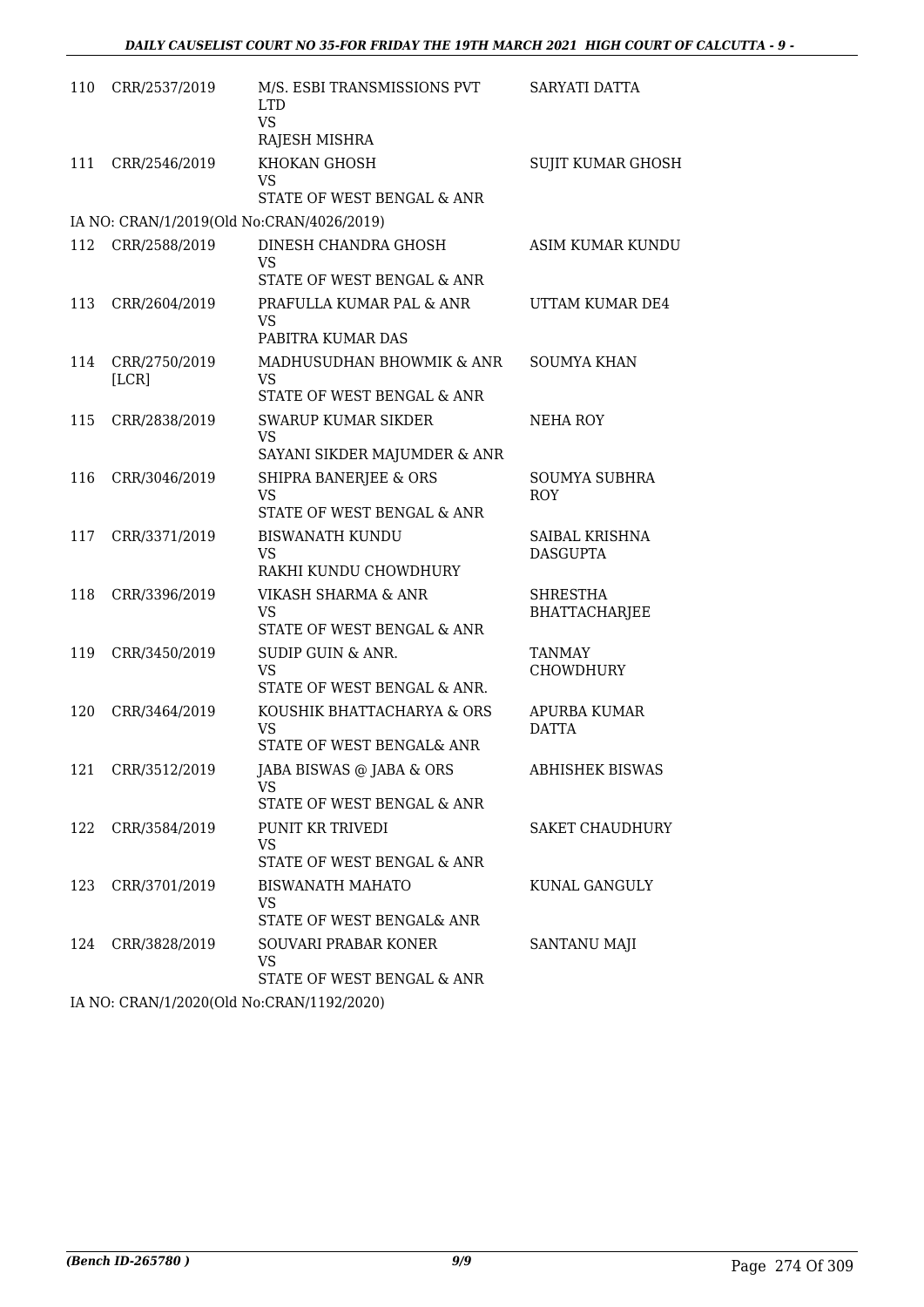

# **Appellate Side**

**DAILY CAUSELIST For Friday The 19th March 2021**

**COURT NO. 6**

**SINGLE BENCH (SB) AT 2:00 PM HON'BLE JUSTICE MD. NIZAMUDDIN**

#### **(VIA VIDEO CONFERENCE)**

**ON FRIDAY, 19TH MARCH, 2021 AT 2:00 P.M. – WILL SIT SINGLY AND TAKE UP LISTED MATTERS BEFORE HIM ON 12TH MARCH, 2021 EXCEPT THE MATTERS WHICH ARE DISPOSED OF OR ORDERED OTHERWISE.** 

**NOTE: MATTERS WILL BE TAKEN UP THROUGH PHYSICAL HEARING ONLY WHEN BOTH THE PARTIES ARE AGREED.**

|      |                                             | <b>CONTEMPT APPLICATION</b>                                                              |                                    |
|------|---------------------------------------------|------------------------------------------------------------------------------------------|------------------------------------|
| 1    | CPAN/569/2020                               | DDEBENDRA NATH MONDAL@<br>DEBEN MONDAL<br><b>VS</b><br>SWAPAN BANERJEE AND ANR.          | <b>MANIKA SARKAR</b>               |
| wt2  | WPA/10969/2019                              | DEBENDRA NATH MONDAL @<br><b>DEBEN MONDAL</b><br><b>VS</b><br>STATE OF WEST BENGAL & ORS | KIRAN KR MAHATA                    |
| 3    | CPAN/404/2020                               | DEBDAS SAHA<br>VS.<br>SUBRATA GUPTA & ORS.                                               | RAVI KR. DUBEY                     |
|      | IA NO: CAN/1/2020(Old No:CAN/5480/2020)     |                                                                                          |                                    |
| wt.4 | WPA/10717/2015                              | DEBDAS SAHA<br><b>VS</b>                                                                 | <b>RAVI KR DUBEY</b>               |
|      |                                             | STATE OF WEST BENGAL & ORS<br><b>ASSIGNED MATTER</b>                                     |                                    |
|      |                                             |                                                                                          |                                    |
| 5.   | WPA/3629/2019<br>[ASSIGNED]<br>[23.04.2021] | M/S KOTHARI PROCESSORS<br>PRIVATE LIMITED & ANR<br><b>VS</b><br>UNION OF INDIA & ORS     | <b>GHANASHYAM PATRA</b>            |
|      |                                             | <b>TO BE MENTIONED</b>                                                                   |                                    |
| 6    | WPA/21265/2019<br>[ LAST CHANCE ]           | <b>TARIFUDDIN MISTRY</b><br><b>VS</b><br>STATE OF WEST BENGAL & ORS                      | LAKSHMINATH<br><b>BHATTACHARYA</b> |
|      |                                             | <b>FOR ORDERS</b>                                                                        |                                    |
| 7    | WPA/26131/2017<br>[22.03.2021]              | <b>UMESH KR SARAF</b><br><b>VS</b><br>W B H I DEV CORP & ORS                             | R DHARA                            |
|      |                                             | <b>MOTION 1</b>                                                                          |                                    |
| 8    | WPA/18272/2006<br>[ LAST CHANCE ]           | PRIYANKA GHOSH<br>VS<br>UNIVERSITY OF KALYANI                                            | <b>BIDYUT BARAN BISWAS</b>         |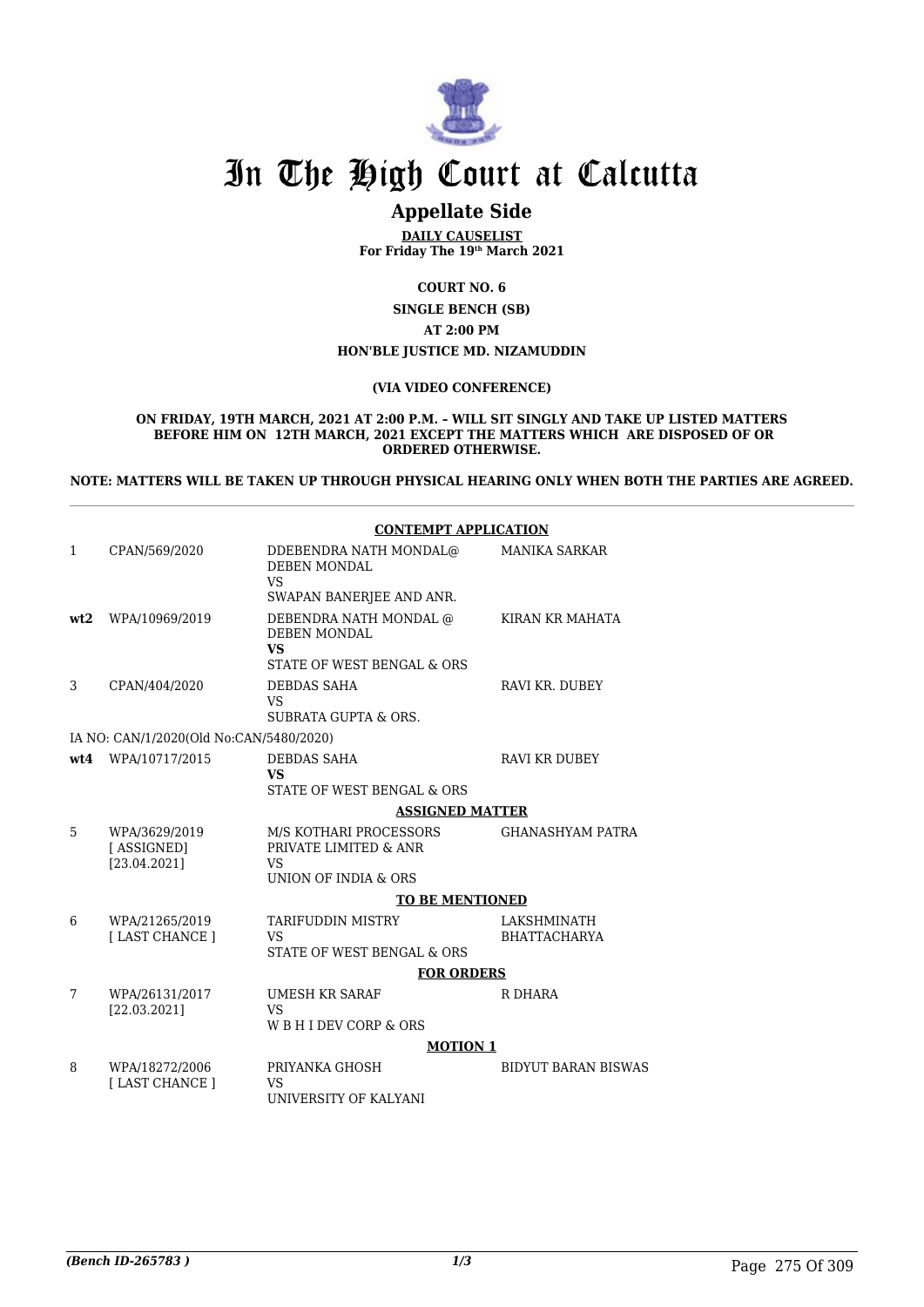| 9  | WPA/21441/2019<br>[LAST CHANCE ]         | KISHAN MIRANIA AGARWAL &<br><b>ORS</b><br>VS.                                                               | SAYAK RANJAN GANGULY                                                     |
|----|------------------------------------------|-------------------------------------------------------------------------------------------------------------|--------------------------------------------------------------------------|
|    |                                          | UNION OF INDIA & ORS                                                                                        |                                                                          |
|    |                                          |                                                                                                             | ("LISTED MATTERS OF THE HON'BLE JUSTICE ANIRUDDHA ROY DATED 11-03-2021") |
|    |                                          | <b>NEW MOTION</b>                                                                                           |                                                                          |
| 10 | WPA/5816/2021                            | MD. ABDULLAH SARDAR<br>VS.                                                                                  | SK. MD ANWARAULLAH                                                       |
|    |                                          | STATE OF WEST BENGAL AND<br>ORS.                                                                            |                                                                          |
| 11 | WPA/6085/2021                            | <b>BABAR ALI SEIKH</b><br>VS.                                                                               | <b>MOBAIDUR HOSSAIN</b>                                                  |
|    |                                          | STATE OF WEST BENGAL AND<br>ORS.                                                                            |                                                                          |
| 12 | WPA/6265/2021                            | ANUPAM SARKAR<br><b>VS</b><br>WEST BENGAL CLINICAL<br>ESTABLISHMENT REGULATORY<br><b>COMMISSION AND ORS</b> | ARIJIT DEY                                                               |
| 13 | WPA/6266/2021                            | DIPAK DEB AND ANR.                                                                                          | <b>SAILEN NASKAR</b>                                                     |
|    | [19.03.2021]                             | VS<br>STATE OF WEST BENGAL AND<br>ORS.                                                                      |                                                                          |
| 14 | WPA/6334/2021                            | RANU DAS (SARKAR)                                                                                           | <b>AKMAM KHAN</b>                                                        |
|    |                                          | VS.<br>STATE OF WEST BENGAL AND<br>ORS.                                                                     |                                                                          |
| 15 | WPA/6480/2021                            | JAGADISH BASAK                                                                                              | AMITABHA GHOSH                                                           |
|    |                                          | VS.<br>STATE OF WEST BENGAL AND<br>ORS.                                                                     |                                                                          |
| 16 | WPA/6518/2021                            | PRASHNT BOTHRA<br>VS.                                                                                       | B. GAYATRI                                                               |
|    |                                          | UNION OF INDIA AND ORS.                                                                                     |                                                                          |
| 17 | WPA/6640/2021                            | PRATIMA DAS DUTTA<br>VS.                                                                                    | SAMIRUL SARDAR                                                           |
|    |                                          | STATE OF WEST BENGAL AND<br>ORS.                                                                            |                                                                          |
| 18 | WPA/6885/2021                            | ANANDAMAYEE HALDER<br>VS.                                                                                   | ARINDAM DAS                                                              |
|    |                                          | BHARAT SANCHAR NIGAM<br><b>LIMITED AND ORS</b>                                                              |                                                                          |
| 19 | WPA/6955/2021                            | SAMSUL HUDA MOLLA                                                                                           | INDRAJIT BHATTACHARJEE                                                   |
|    |                                          | VS<br>STATE OF WEST BENGAL AND<br>ORS.                                                                      |                                                                          |
|    |                                          | <b>UPGRADED MATTERS</b>                                                                                     |                                                                          |
| 20 | WPA/16179/2011                           | CHANDI CHARAN MISHRA<br>VS                                                                                  | BIPUL KUMAR MANDAL                                                       |
|    |                                          | UNION OF INDIA & ORS                                                                                        |                                                                          |
|    | IA NO: CAN/1/2012(Old No:CAN/11275/2012) |                                                                                                             |                                                                          |
| 21 | WPA/17382/2019                           | DEBABRATA HALDER & ANR.<br>VS<br>THE REGISTRAR OF COMPANY,                                                  | ARANI GUHA                                                               |
|    |                                          | WB & ANR.                                                                                                   |                                                                          |
| 22 | WPA/22439/2019                           | ABUL KASEM LASKAR<br>VS.<br>STATE OF WEST BENGAL & ORS                                                      | BRAJABALLABH SAHA                                                        |
| 23 | WPA/9445/2020                            | BRITANNIA INDUSTRIES LTD                                                                                    | PARITOSH SINHA                                                           |
|    |                                          | <b>VS</b><br>Union of India AND ORS                                                                         |                                                                          |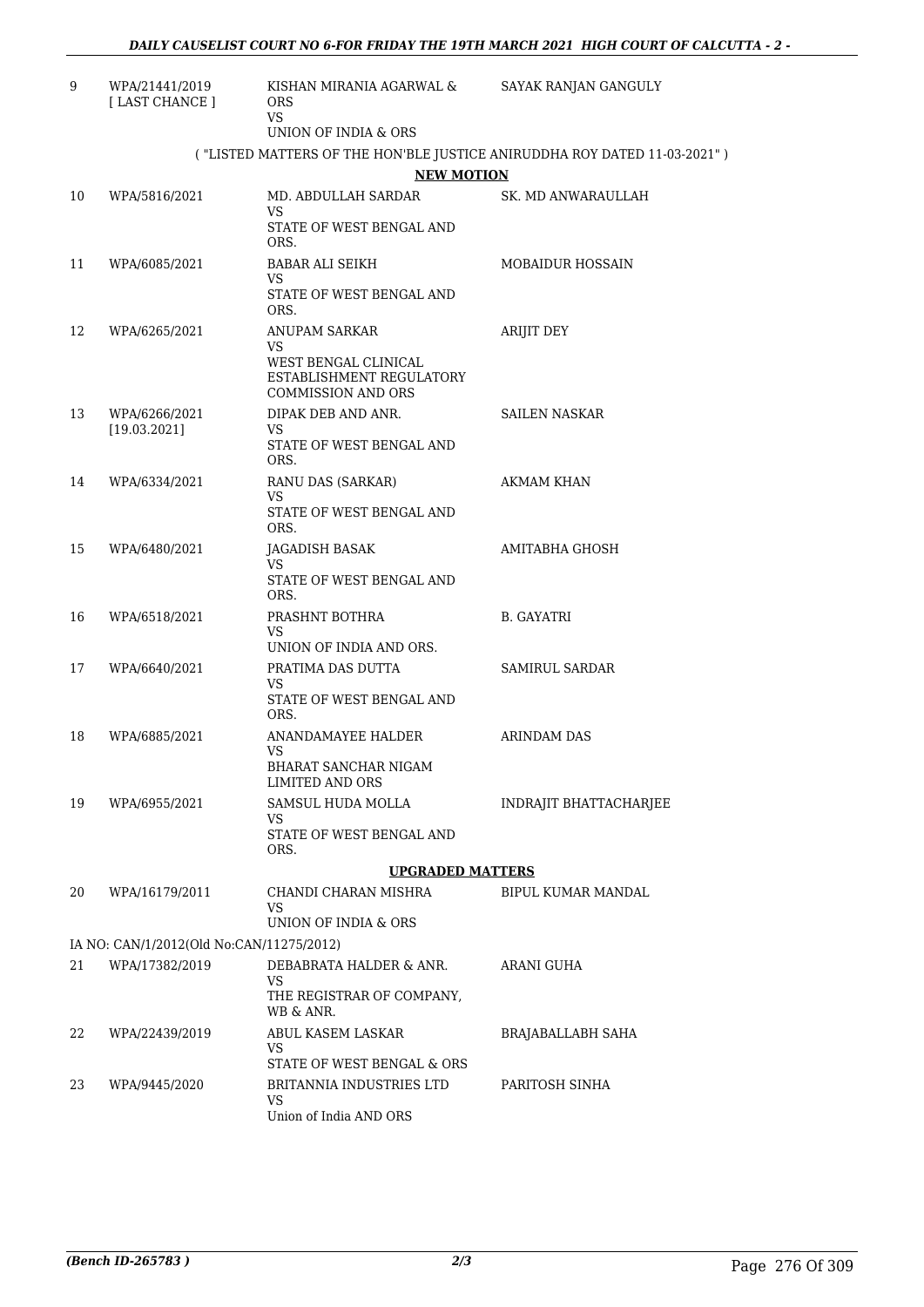## *DAILY CAUSELIST COURT NO 6-FOR FRIDAY THE 19TH MARCH 2021 HIGH COURT OF CALCUTTA - 3 -*

| 24 | WPA/9885/2020  | SHYAMALI BARIK<br>VS<br>STATE OF WEST BENGAL AND                                           | <b>SANDIP SARKAR</b>               |
|----|----------------|--------------------------------------------------------------------------------------------|------------------------------------|
| 25 | WPA/10865/2020 | ORS.<br>MOHAMMAD ALI MONDAL AND<br>ANR<br><b>VS</b><br>STATE OF WEST BENGAL AND<br>ORS.    | SOUMYA SUBHRA ROY                  |
| 26 | WPA/11543/2020 | <b>UDAY SAHA</b><br><b>VS</b><br>STATE OF WEST BENGAL AND<br>ORS.                          | Sourav Chatterjee                  |
| 27 | WPA/261/2021   | BHAKTA RANJAN PATRA<br>VS<br>STATE OF WEST BENGAL AND<br>ORS.                              | UJANI PAL (SAMANTA)                |
| 28 | WPA/323/2021   | SOHORAB ALI MOLLICK<br><b>VS</b><br>STATE OF WEST BENGAL AND<br>ORS.                       | <b>GOLAM MOHAMMAD</b>              |
| 29 | WPA/2219/2021  | SK. MAJAHAR RAHAMAN AND<br><b>OTHERS</b><br><b>VS</b><br>STATE OF WEST BENGAL AND<br>ORS.  | PRASANTA KUMAR<br>PAKRASHI         |
| 30 | WPA/4463/2021  | SANDEEP KRISHNA ROHATGI<br><b>AND ANR</b><br><b>VS</b><br>STATE OF WEST BENGAL AND<br>ORS. | SANDEEP KRISHNA<br><b>RAHATAGI</b> |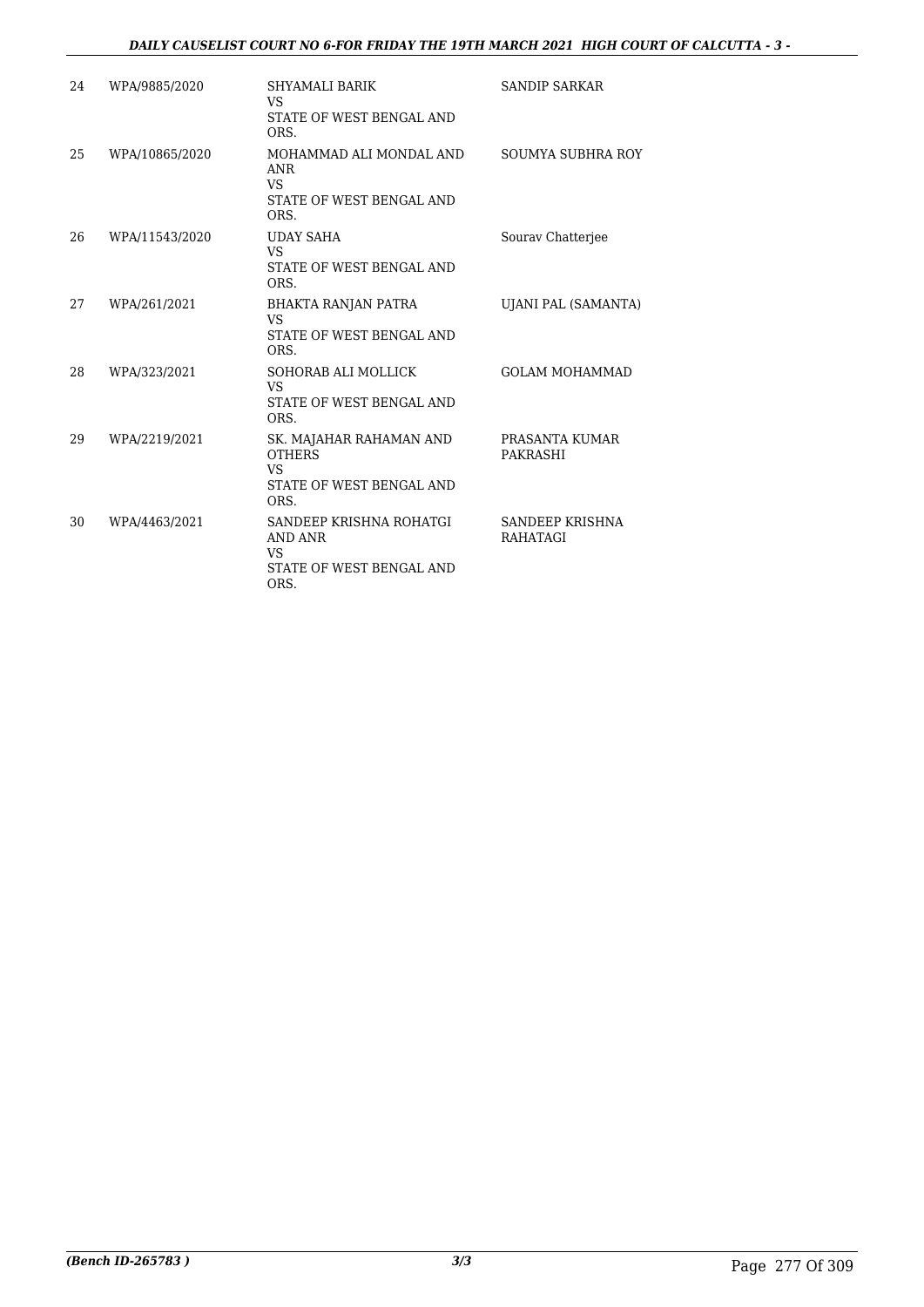

# **Appellate Side**

**DAILY CAUSELIST For Friday The 19th March 2021**

**COURT NO. 34 SINGLE BENCH (SB) AT 2:00 PM HON'BLE JUSTICE TIRTHANKAR GHOSH (VIA VIDEO CONFERENCE)**

**TILL THE REGULAR D.B. DOES NOT SIT**

**ON FRIDAY, 19TH MARCH, 2021 AT 2.00 P.M. TO TILL THE DIVISION BENCH OF HON'BLE JUSTICE HARISH TANDON AND HON'BLE JUSTICE TIRTHANKAR GHOSH RESUMES – WILL SIT SINGLY AND TAKE UP MATTERS LISTED BEFORE HIM ON 12TH MARCH, 2021 (EXCEPT THE MATTERS WHICH HAVE BEEN DISPOSED OF OR ORDERED OTHERWISE).**

#### **NOTE: MATTERS WILL BE TAKEN UP THROUGH PHYSICAL HEARING ONLY WHEN BOTH THE PAR.TIES ARE AGREED**

|              |                                           | <b>CRIMINAL APPEAL HEARING</b>                                                  |                       |  |
|--------------|-------------------------------------------|---------------------------------------------------------------------------------|-----------------------|--|
| $\mathbf{1}$ | CRA/756/2015<br>(Assigned)                | <b>HARI PRASAD PAL</b><br>VS<br>ASIT KUMAR MONDAL & ANR                         | <b>MAYUKH MITRA</b>   |  |
|              |                                           |                                                                                 |                       |  |
|              |                                           | <b>CRIMINAL REVISION</b>                                                        |                       |  |
| 2            | CRR/370/2018                              | PRANAB SARKAR<br><b>VS</b>                                                      | A. BANERJEE           |  |
|              |                                           | STATE OF WEST BENGAL & ORS                                                      |                       |  |
| 3            | CRR/371/2018                              | <b>MUNILAL RAM</b><br><b>VS</b>                                                 | A AGARWAL             |  |
|              |                                           | STATE OF WEST BENGAL & ORS                                                      |                       |  |
| 4            | CRR/376/2018                              | SMT SARBANI MONDAL & ANR<br><b>VS</b>                                           | P SINHA ROY           |  |
|              |                                           | STATE OF WEST BENGAL & ANR                                                      |                       |  |
| 5.           | CRR/377/2018                              | RAMLAL HELA @ SANKAR HELA<br><b>VS</b><br>REKHA HELA & ANR                      | <b>S BASU</b>         |  |
|              |                                           |                                                                                 |                       |  |
| 6            | CRR/383/2018                              | <b>BANASREE MAHATO &amp; ORS.</b><br><b>VS</b><br><b>STATE OF WEST BENGAL</b>   | PRASENJIT SARKAR      |  |
|              |                                           |                                                                                 |                       |  |
| 7            | CRR/385/2018                              | JOYSHREE DAS & ANR.<br>VS                                                       | PARTHA SENGUPTA       |  |
|              |                                           | STATE OF WEST BENGAL & ORS.                                                     |                       |  |
| 8            | CRR/387/2018                              | <b>ANIMEGH MANDAL</b><br><b>VS</b>                                              | <b>S CHAKRABARTY</b>  |  |
|              |                                           | POUSALI PAL                                                                     |                       |  |
|              | IA NO: CRAN/2/2018(Old No:CRAN/3368/2018) |                                                                                 |                       |  |
| 9            | CRR/389/2018                              | RATHIN CHAKRABORTY & ORS<br><b>VS</b><br>STATE OF WEST BENGAL & ANR             | <b>KRISHANU BANIK</b> |  |
|              |                                           |                                                                                 |                       |  |
| 10           | CRR/390/2018                              | RATHIN CHAKRABORTY @ HABU<br>$&$ ORS<br><b>VS</b><br>STATE OF WEST BENGAL & ANR | K BANIK               |  |
|              |                                           |                                                                                 |                       |  |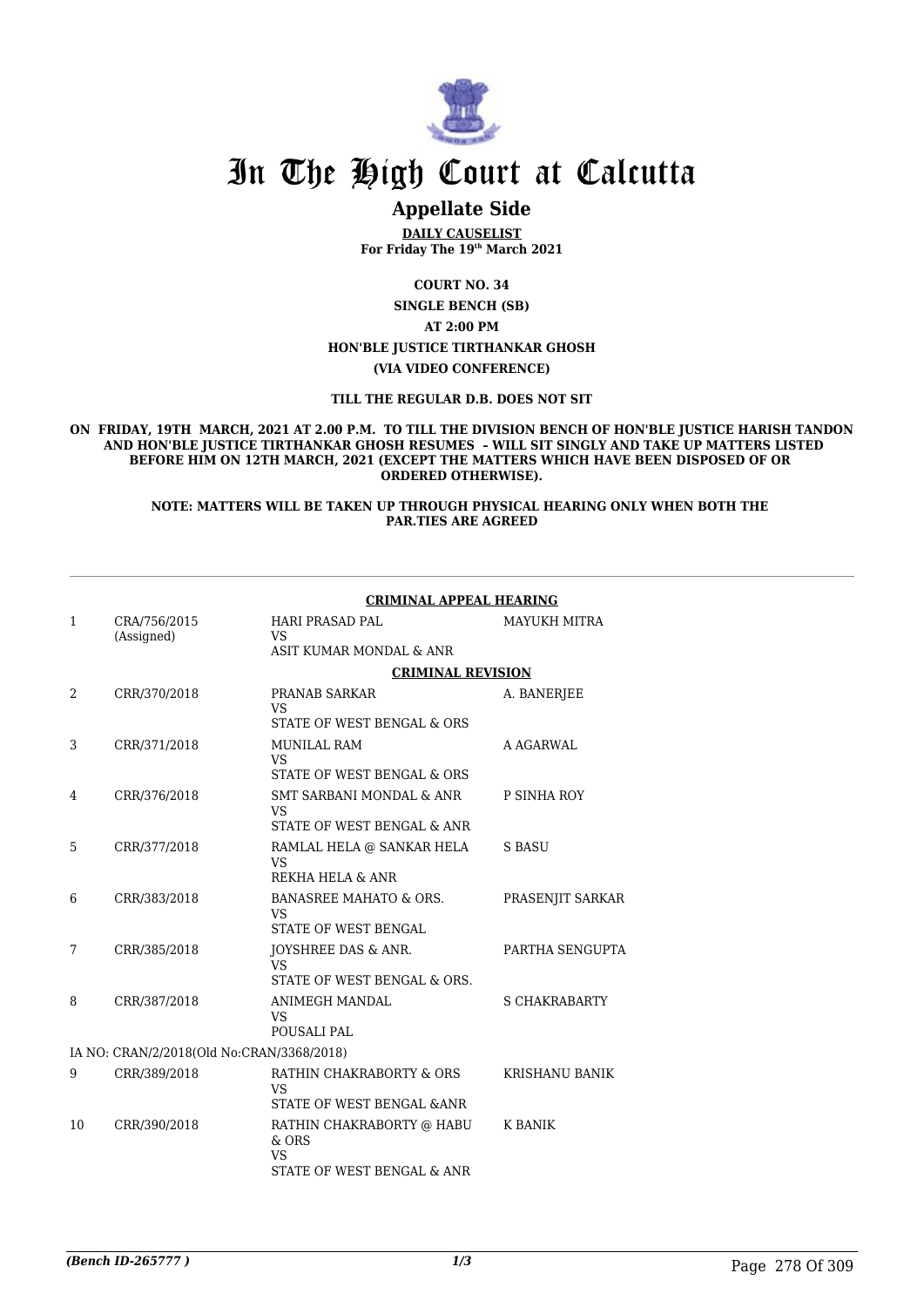| 11 | CRR/391/2018                              | RATHIN CHAKRABORTY & ORS<br>VS                           | KRISHANU BANIK       |
|----|-------------------------------------------|----------------------------------------------------------|----------------------|
|    |                                           | STATE OF WEST BENGAL & ANR                               |                      |
| 12 | CRR/1143/2019                             | ALOKENDU CHAKRABORTY @<br>BAPI & ORS.<br>VS              | SAIKAT MONDAL        |
|    |                                           | STATE OF WEST BENGAL & ANR                               |                      |
|    | IA NO: CRAN/4/2020(Old No:CRAN/1337/2020) |                                                          |                      |
| 13 | CRR/1210/2019                             | <b>DEBJIT SAHANI</b>                                     | SASHIKANTA PRAMANIK  |
|    |                                           | VS<br>STATE OF WEST BENGAL & ORS.                        |                      |
| 14 | CRR/1455/2019                             | TAPAS KUMAR BERA & ANR                                   |                      |
|    |                                           | VS<br>STATE OF WEST BENGAL & ANR                         | SUJIT KUMAR RATH     |
|    | IA NO: CRAN/1/2019(Old No:CRAN/4047/2019) |                                                          |                      |
| 15 | CRR/2734/2019                             | <b>JYOTSNA GHOSH</b>                                     | SHARMISTHA CHINA     |
|    |                                           | VS<br>STATE OF WEST BENGAL & ORS                         |                      |
| 16 | CRR/3262/2019                             | M RAGHAVENDRA GOWDA<br>VS                                | AISHWARYA KR AWASTHI |
|    |                                           | L & T FIN LTD                                            |                      |
| 17 | CRR/3715/2019                             | <b>M/S MAKUM MOTORS</b><br>VS                            | PAYEL SHOME          |
|    |                                           | HARI KRISHNA KANOI& ANR                                  |                      |
| 18 | CRR/3836/2019                             | NAMITA MANDAL<br>VS                                      | TIRTHANKAR DHALI     |
|    |                                           | STATE OF WEST BENGAL & ORS                               |                      |
|    |                                           | <b>CONTESTED APPLICATION</b>                             |                      |
| 19 | CRR/213/2019                              | SUBRATA SANKU BISWAS<br>VS<br>STATE OF WEST BENGAL & ANR | ASIS BHATTACHARYYA   |
|    |                                           | <b>CONTESTED APPLICATION (ASSIGNED)</b>                  |                      |
| 20 | CRR/1357/2017                             | DEBAPRASAD HALDER                                        | P CHATTERJEEE        |
|    | (Assigned) (2 PM)                         | VS<br>SMT SAILI HALDER & ANR                             |                      |
|    |                                           |                                                          |                      |
|    | IA NO: CRAN/1/2018(Old No:CRAN/2471/2018) |                                                          |                      |
| 21 | CRR/1837/2019<br>(Assigned)               | NEHA BANKA KANORIA<br>VS<br>YASHODHAN KANORIA & ORS      | RAKESH PODDAR        |
|    | IA NO: CRAN/1/2019(Old No:CRAN/2723/2019) |                                                          |                      |
|    | wt22 CRR/1405/2019                        | DEVAPRIYA KANORIA & ORS.                                 | PRADYOT KR. DAS      |
|    |                                           | VS<br>STATE OF WEST BENGAL & ANR.                        |                      |
|    | wt23 CRR/1406/2019                        | YASHODHAN KANORIA                                        | PRADYOT KUMAR DAS    |
|    |                                           | VS.                                                      |                      |
|    |                                           | STATE OF WEST BENGAL & ANR                               |                      |
|    | wt24 CRR/2527/2018                        | YASHODHAN KANORIA<br>VS<br>STATE OF WEST BENGAL & ORS    | P. K. DAS            |
|    |                                           |                                                          | S. HASAN             |
|    | wt25 CRR/2829/2018                        | NEHA (BANKA) KANORIA<br>VS<br>YASHODHAN KANORIA          |                      |
| 26 | CRR/3855/2019                             | JAYANTA SEKHAR                                           | NARAYAN DEBNATH      |
|    | (Assigned)                                | VS<br>NEHA GUPTA & ANR                                   |                      |
|    | IA NO: CRAN/1/2020                        |                                                          |                      |
|    |                                           | <b>APPLICATION</b>                                       |                      |
| 27 | CPAN/538/2020                             | SHYAM LAL LYADAV                                         | ARPAN GUHA           |
|    |                                           | VS                                                       |                      |
|    |                                           | SRI KUNAL AGGARWAL AND ANR                               |                      |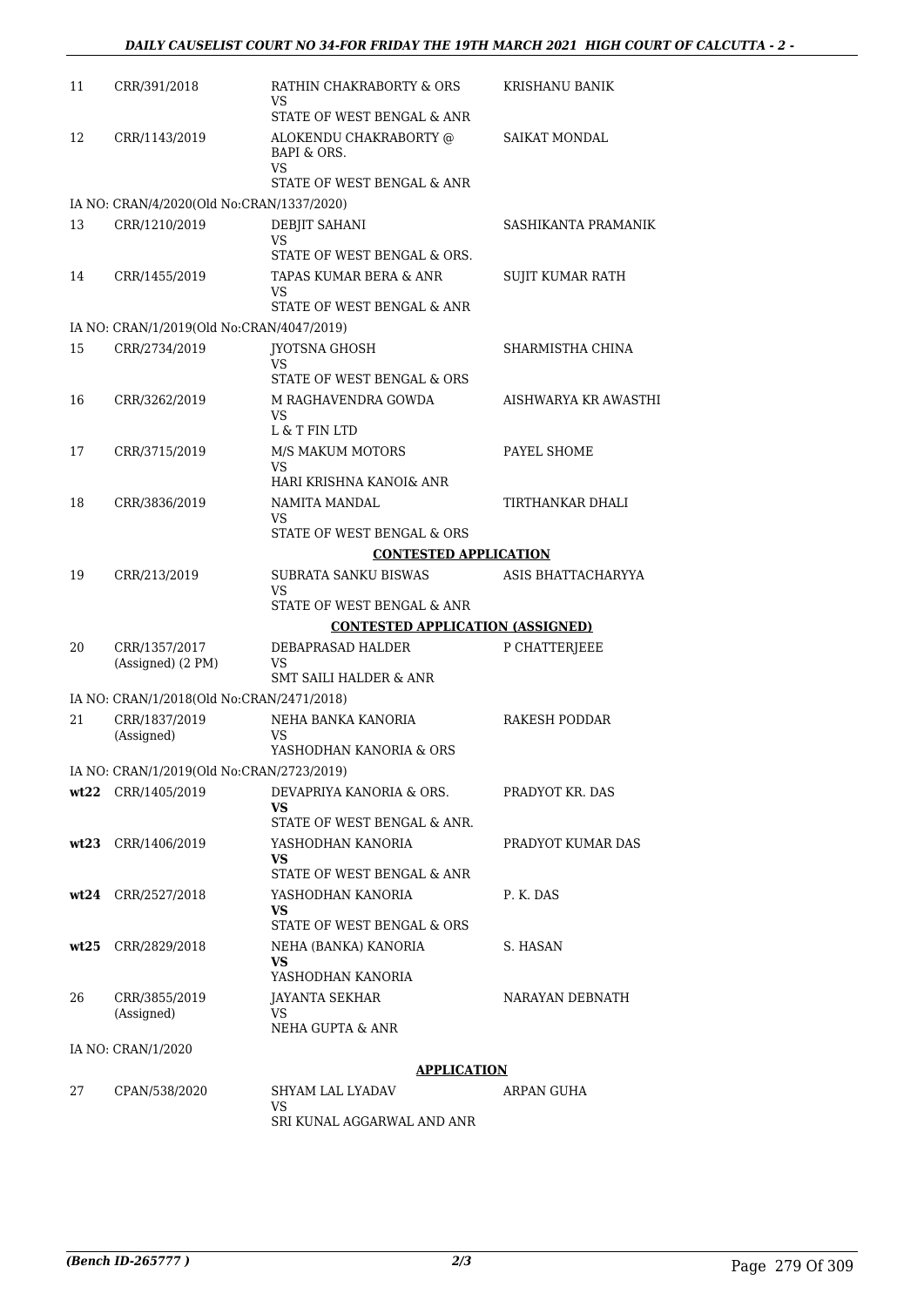**wt28** WPA/6172/2020 SHYAM LAL YADAV

**VS**

ARPAN GUHA

STATE OF WEST BENGAL & ORS

IA NO: CAN/1/2020(Old No:CAN/4473/2020)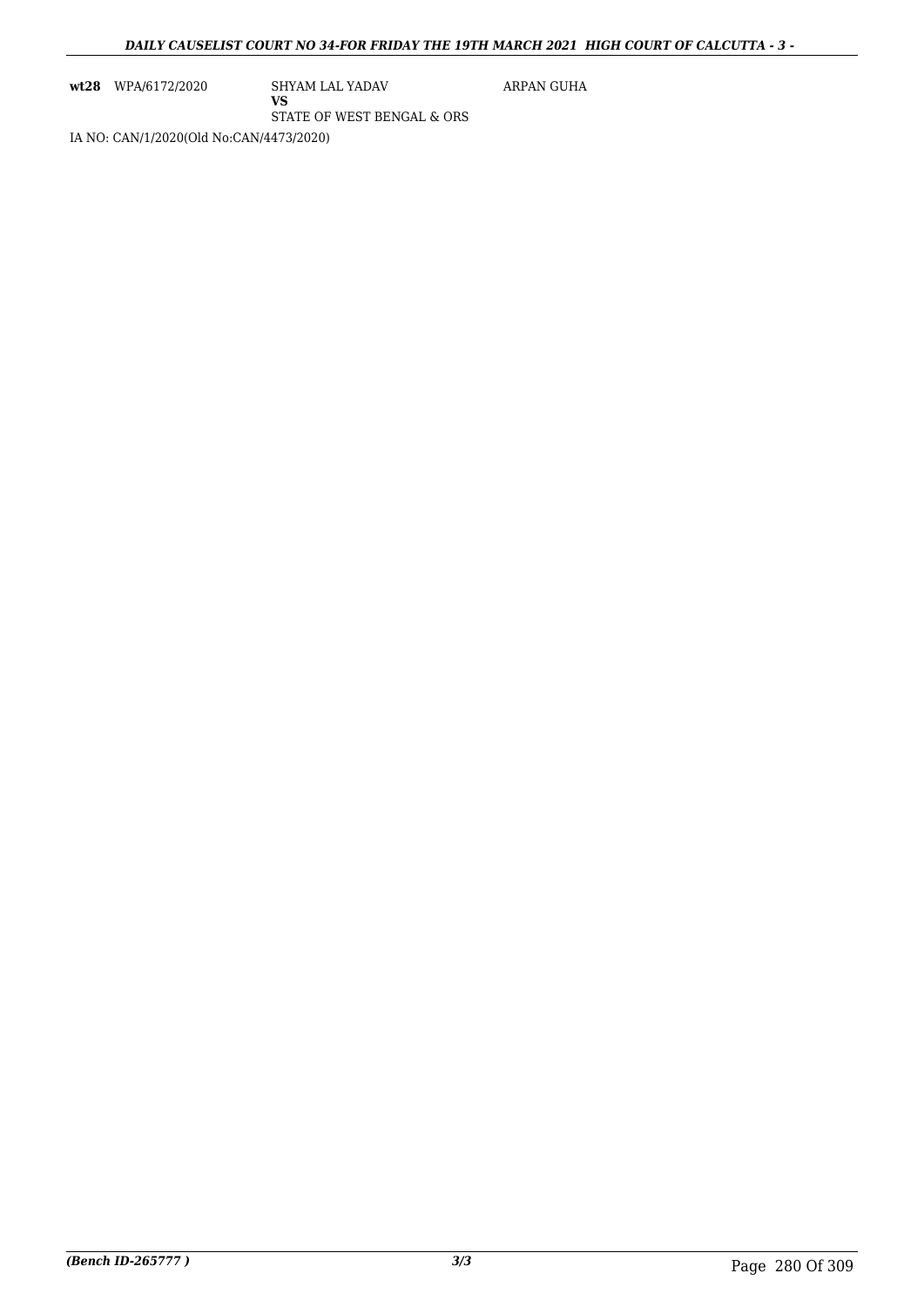

# **Appellate Side**

**DAILY CAUSELIST For Friday The 19th March 2021**

# **COURT NO. 5**

# **SINGLE BENCH (SB) AT 2:00 PM**

# **HON'BLE JUSTICE SAUGATA BHATTACHARYYA**

# **(VIA VIDEO CONFERENCE)**

# **AT 2.00 P.M. TILL THE REGULAR D.B. DOES NOT SIT**

### **ON FRIDAY, 19TH MARCH, 2021 AT 2:00 P.M. TO TILL THE DIVISION BENCH OF HON'BLE JUSTICE SOUMEN SEN AND HON'BLE JUSTICE SAUGATA BHATTACHARYYA RESUMES. WILL SIT SINGLY TO TAKE UP MATTERS LISTED BEFORE HIM ON 1ST MARCH, 2021 EXCEPT THE MATTERS WHICH HAVE BEEN DISPOSED OF OR ORDERED OTHERWISE.**

### **NOTE: MATTERS WILL BE TAKEN UP THROUGH PHYSICAL HEARING ONLY WHEN BOTH THE PARTIES ARE AGREED**

# **APPLICATION**

| 1   | CPAN/234/2020<br>(30.3.21) | JHARNA DUTTA MAITY<br>VS<br>NAZRUL HAQUE SEPAI                               | ARIJIT PRADHAN      |
|-----|----------------------------|------------------------------------------------------------------------------|---------------------|
| wt2 | WPA/6352/2018              | JHARNA DUTTA MAITY<br><b>VS</b><br>STATE OF WEST BENGAL &<br>ORS             | ARIJIT PRADHAN      |
|     |                            | <b>EDUCATION (GR - II)</b>                                                   |                     |
| 3   | WPA/21223/2011             | SK. APSARUL HOSSAIN<br>VS<br><b>STATE OF WEST BENGAL &amp;</b><br><b>ORS</b> | <b>TANUJA BASAK</b> |
| 4   | WPA/23867/2017             | KANCHIRAM SARKAR &<br><b>ORS</b><br>VS.<br>STATE OF WEST BENGAL &<br>ORS     | S S MONDAL          |
| 5   | WPA/11002/2018             | SUBHADIP PATRA & ORS<br>VS<br>STATE OF WEST BENGAL &<br>ORS                  | <b>TANUJA BASAK</b> |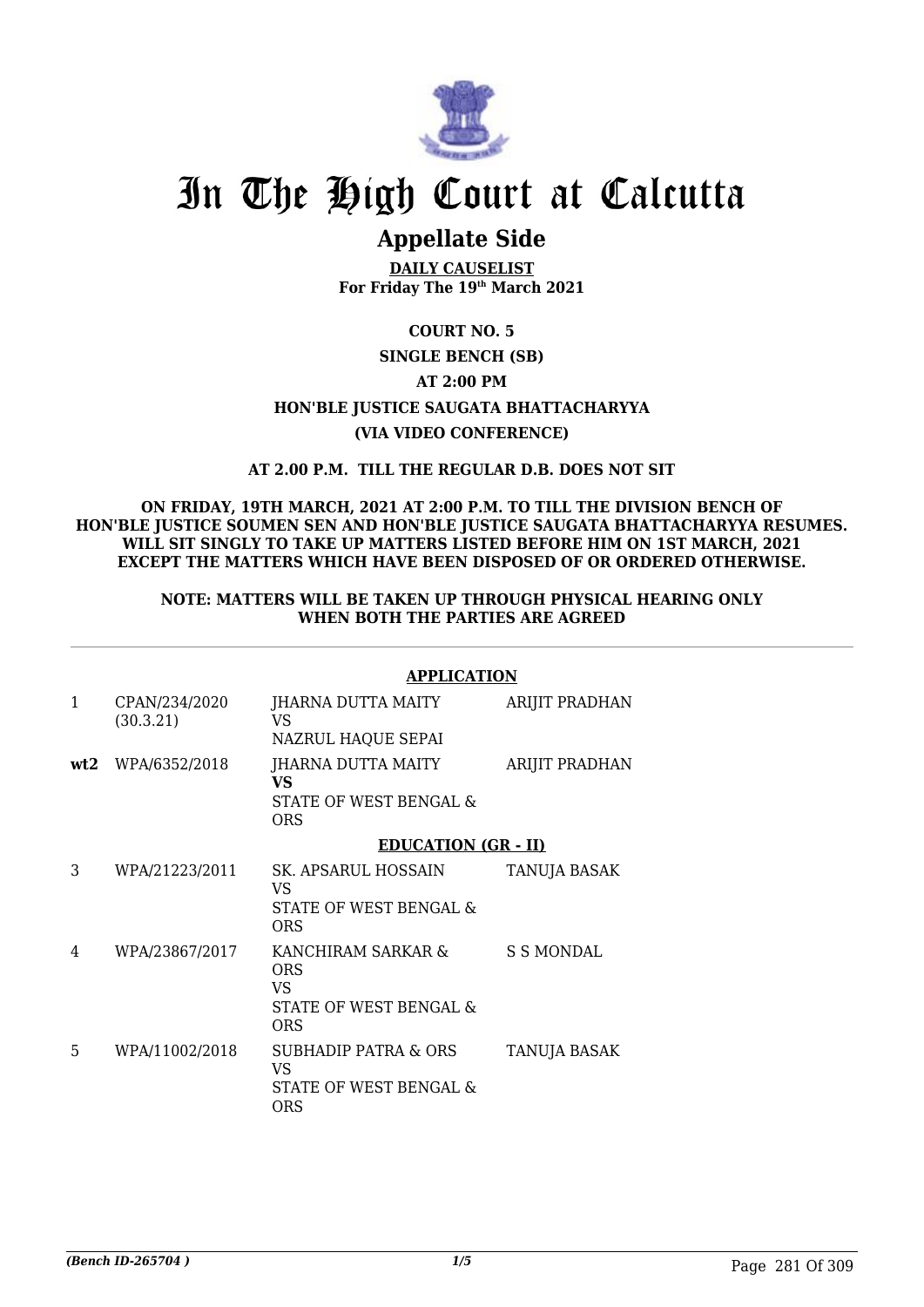| 6  | WPA/19544/2018                      | SARFARAJ HASAN KAZIM &<br><b>ORS</b><br><b>VS</b><br>STATE OF WEST BENGAL &<br><b>ORS</b>       | <b>MOUSUMI MITRA</b>                  |
|----|-------------------------------------|-------------------------------------------------------------------------------------------------|---------------------------------------|
| 7  | WPA/24618/2018<br>(2nd Time)        | PRADIP KUMAR<br>MUKHERJEE<br><b>VS</b><br>STATE OF WEST BENGAL &<br><b>ORS</b>                  | SABITA KHUTIA<br><b>BHUNYA</b>        |
| 8  | WPA/13484/2019                      | <b>CHANDRANI DAS</b><br>VS<br>STATE OF WEST BENGAL &<br><b>ORS</b>                              | <b>BHARAT BHUSHAN</b>                 |
| 9  | WPA/14109/2019                      | <b>BISWANATH GHOSH</b><br><b>VS</b><br>STATE OF WEST BENGAL &<br><b>ORS</b>                     | <b>ABHIJIT SARKAR</b>                 |
| 10 | WPA/14133/2019<br>(2nd Time)        | KANAILAL JANA<br><b>VS</b><br>STATE OF WEST BENGAL &<br><b>ORS</b>                              | SAKTI PADA JANA                       |
| 11 | WPA/15489/2019                      | SHANTI CHAKRABORTY<br><b>VS</b><br>STATE OF WEST BENGAL &<br><b>ORS</b>                         | <b>SHREYA</b><br><b>BHATTACHARJEE</b> |
| 12 | WPA/15523/2019<br>(3rd Time)        | MD. KABIR & ORS<br><b>VS</b><br>STATE OF WEST BENGAL &<br><b>ORS</b>                            | TANUJA BASAK                          |
|    |                                     | <b>CIVIL REVISION 2</b>                                                                         |                                       |
| 13 | CO/3893/2011                        | ORBIT TOWERS PVT. LTD.<br><b>VS</b><br><b>GALAXY TOWEW OWNERS</b><br>WELFARE<br>ASSOCIATION&ANR | KALLOL SAHO                           |
| 14 | CO/2876/2019<br>[ $3rd$ Time] $(S)$ | SHRI SHRI MA LAKSHMI<br>JAGABANDHU SEBAYAN<br><b>TRUST</b><br><b>VS</b><br>UNION OF INDIA & ANR | RAHUL KARMAKAR                        |
|    |                                     | <b>TO BE MENTIONED 1</b>                                                                        |                                       |
| 15 | CO/2695/2019                        | M/S S. DASGUPTA &                                                                               | <b>DIPANWITA</b>                      |
|    | [File not here]                     | <b>ASSOCIATES</b><br><b>VS</b><br><b>ASISH GUHA</b>                                             | <b>DASGUPTA</b>                       |
|    |                                     | <b>CIVIL REVISION</b>                                                                           |                                       |
| 16 | CO/3415/2014<br>(2nd Time)          | SK. SOHARAB ALI<br><b>VS</b><br><b>ABDUL RAHIM &amp; ANR</b>                                    | MRINAL KANTI<br><b>BISWAS</b>         |
| 17 | CO/1612/2017                        | PRADIP BHATTACHARJEE<br><b>VS</b><br><b>BALAI CHANDRA PATRA &amp;</b><br><b>ANR</b>             | S.S.<br>BANDHYAYPADHYAY               |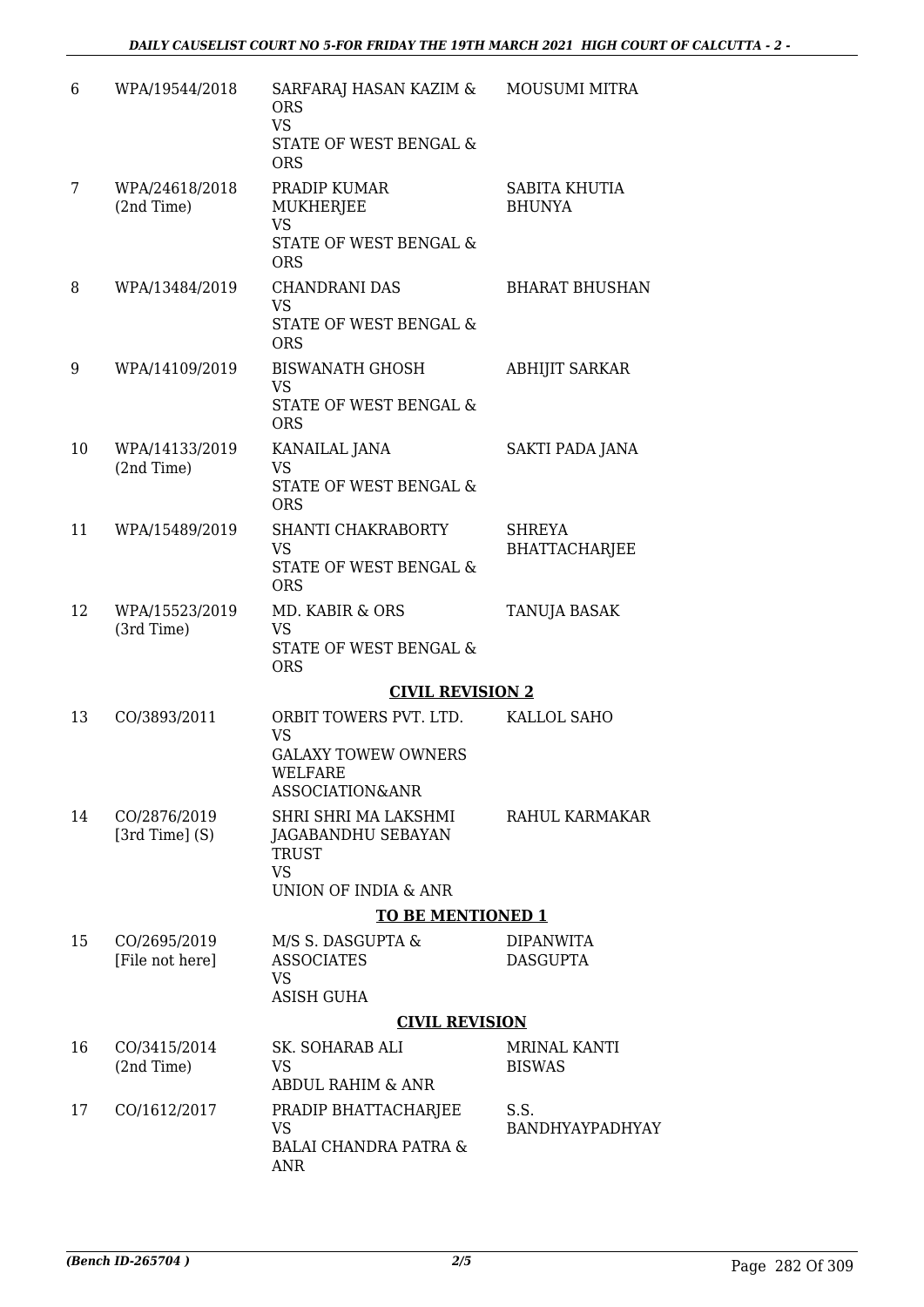| 18 | CO/2214/2019<br>[2nd Time]              | <b>TIRTHANKAR DAS</b><br><b>VS</b>                                                  | <b>SOUVIK MAJI</b>            |
|----|-----------------------------------------|-------------------------------------------------------------------------------------|-------------------------------|
|    |                                         | <b>SARBANI DAS</b>                                                                  |                               |
|    | IA NO: CAN/1/2019(Old No:CAN/8596/2019) |                                                                                     |                               |
|    |                                         | <b>LISTED MOTION 1</b>                                                              |                               |
| 19 | CO/1311/2019                            | DELIGHT INVESTMENT<br>ADVISORY PVT. LTD.<br><b>VS</b><br><b>PALASH MAITY</b>        | KARUNAMOYEE<br><b>SAMANTA</b> |
| 20 | CO/2199/2019                            | <b>ATAUR RAHAMAN</b><br><b>VS</b><br>THE ORIENTAL INS CO LTD<br>$&$ ANR             | <b>ASHIQUE MONDAL</b>         |
| 21 | CO/2517/2019<br>[3rd Time]              | DEBASHIS CHAKRABORTI<br><b>VS</b><br>SHAMPA CHAKRABARTY                             | PRADYUT KUMAR<br><b>DAS</b>   |
| 22 | CO/2550/2019<br>[3rd Time]              | <b>BISWAJIT DAS</b><br><b>VS</b><br>ANKITA DAS @ MONDAL                             | <b>BHASKAR HUTAIT</b>         |
| 23 | CO/2678/2019<br>[3rd Time]              | HARDYAL MOCHI @<br>HARDYAL GOEL<br><b>VS</b><br>PRABIR KUMAR MISRA                  | MD. FARHADUDDIN               |
|    | IA NO: CAN/1/2019(Old No:CAN/9352/2019) |                                                                                     |                               |
|    |                                         | <b>CIVIL REVISION 1</b>                                                             |                               |
| 24 | CO/182/2013<br>(2ND TIME)               | <b>CHINMAY DUTTA &amp; ORS</b><br><b>VS</b><br>DILIP HALDER & ORS                   | SARBANANDA<br>SANNYAL         |
|    | IA NO: CAN/1/2013(Old No:CAN/9491/2013) |                                                                                     |                               |
| 25 | CO/202/2013<br>[3rd Time]               | <b>NARAYAN HARI</b><br>VS<br>CHANDRA DEO HARIJAN                                    | SHEBATEE DATTA                |
| 26 | CO/228/2013<br>(3RD TIME)               | SMT LABANYA PROVA SAHA<br><b>VS</b><br><b>SMT KALPANA GHOSH &amp;</b><br><b>ORS</b> | <b>TARAK NATH HALDER</b>      |
| 27 | CO/318/2013<br>(3RD TIME)               | <b>BAIDUR RAHAMAN &amp; ORS</b><br><b>VS</b><br><b>BIKRAM SINGHA &amp; ORS</b>      | PARTHA PRATIM ROY             |
| 28 | CO/464/2013<br>[3rd Time]               | <b>AVIJIT DEB ROY</b><br><b>VS</b><br><b>ASHIS KUMAR NATH</b>                       | RAHUL KARMAKAR                |
| 29 | CO/498/2013<br>[3rd Time]               | AMIT KUMAR SHAW & ANR<br><b>VS</b><br>NAMITA GANGULY                                | TARAK NATH HALDER             |
| 30 | CO/734/2013<br>[3rd Time]               | SHYAM KANHAIYA SINGH &<br><b>ORS</b><br><b>VS</b><br>SK. DAMAN & OTHERS             | PRAMOD KUMAR<br><b>KEDIA</b>  |

WAKF EASTATE & ORS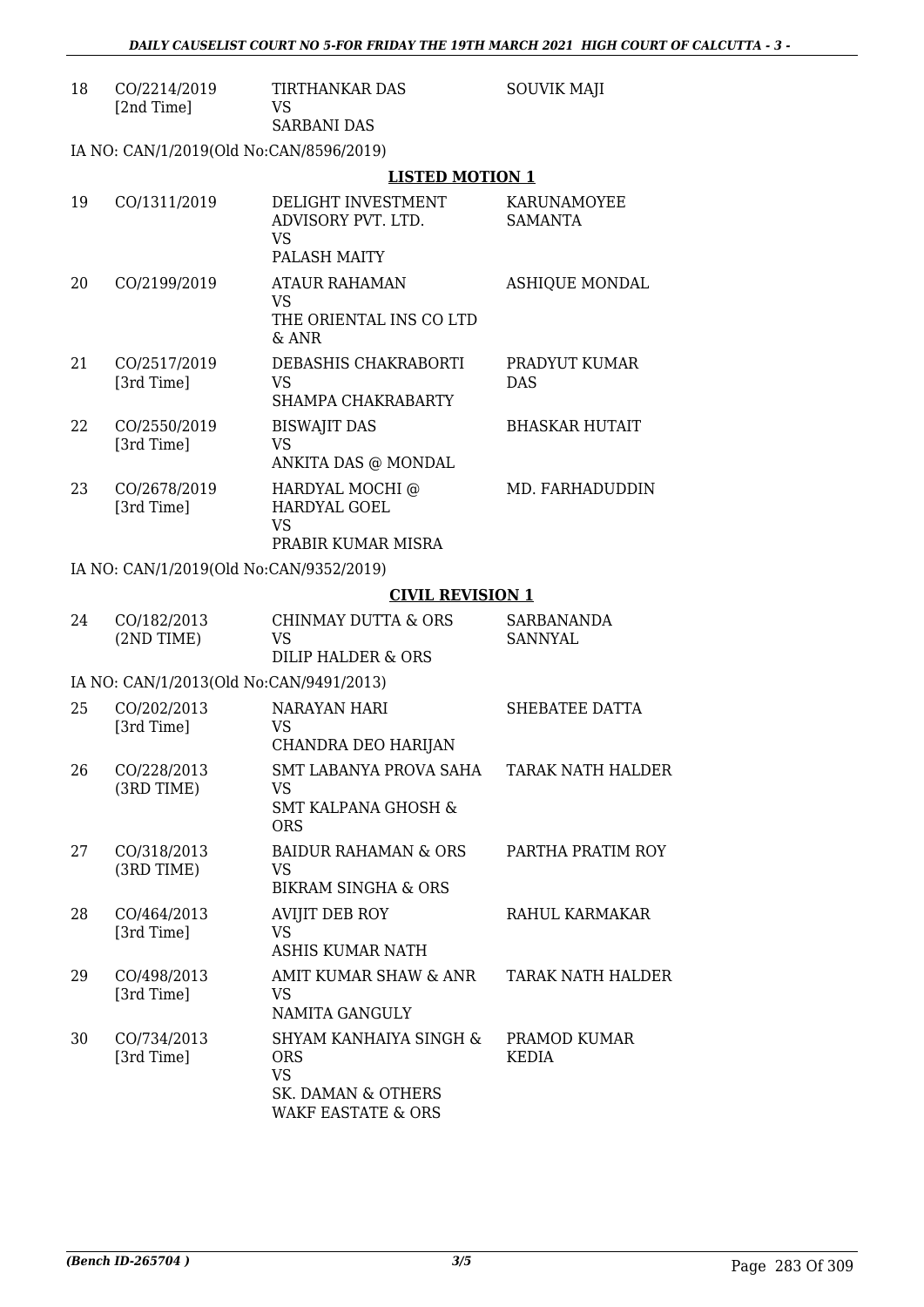| 31 | CO/906/2013<br>[3rd Time]  | <b>BARUN KUMAR DEY</b><br><b>VS</b><br>MALOBIKA DEY (ROY)                                                                                                     | <b>UJJAL ROY</b>                                                                                                                                                                   |
|----|----------------------------|---------------------------------------------------------------------------------------------------------------------------------------------------------------|------------------------------------------------------------------------------------------------------------------------------------------------------------------------------------|
| 32 | CO/1008/2013<br>[3rd Time] | JAMIL AHMED (ON THE<br><b>DEATH OF DEFND</b><br>HAMIDUNNESSA BIBI )&<br><b>ORS</b><br><b>VS</b><br>TANVEER AHMED(ON THE<br>DEATH OF S. AHMED) &<br><b>ORS</b> | <b>SYED NASIRUL</b><br><b>HOSSAIN</b>                                                                                                                                              |
|    |                            |                                                                                                                                                               | IA NO: CAN/1/2014(Old No:CAN/4293/2014), CAN/2/2015(Old No:CAN/9433/2015), CAN/3/2015(Old<br>No:CAN/9434/2015), CAN/4/2015(Old No:CAN/9437/2015), CAN/5/2015(Old No:CAN/9454/2015) |
| 33 | CO/1019/2013<br>[2nd Time] | <b>SACHINDRA NATH DAS</b><br>VS<br><b>SMT NILIMA DAS &amp; ORS</b>                                                                                            | SHARMISTHA GHOSH<br><b>SHARMA</b>                                                                                                                                                  |
| 34 | CO/1020/2013<br>[3rd Time] | <b>SOUMITRA</b><br><b>BHATTACHARYYA</b><br><b>VS</b><br><b>SMT POULAMI</b><br><b>BHATTACHARYYA</b>                                                            | <b>VIVEKANANDA BOSE</b>                                                                                                                                                            |
| 35 | CO/1036/2013<br>[3rd Time] | <b>GURUDAS GHOSH &amp; ORS</b><br><b>VS</b><br><b>GANESH CHANDRA BASAK</b><br>REPT BY PALLAB BASAK<br>&ORS                                                    | TANMAY MUKHERJEE                                                                                                                                                                   |
| 36 | CO/1046/2013<br>[3rd Time] | SMT KUSUM RANI KILLA<br><b>VS</b><br>THE CALCUTTA STOCK<br><b>EXCHANGE ASSOCIATION</b><br>LTD. & ORS                                                          | <b>GOPAL MUSKARA</b>                                                                                                                                                               |
| 37 | CO/1058/2013<br>[3rd Time] | MST HUSENARA MUFTI &<br><b>ORS</b><br><b>VS</b><br>M/S. METROPOLITAN REAL<br><b>ESTATE PVT LTD &amp; ORS</b>                                                  | <b>BAISALI BASU</b>                                                                                                                                                                |
| 38 | CO/1084/2013<br>[3rd Time] | <b>ASHOKE KUMAR</b><br>MONDAL@ASHOKE<br><b>MONDAL</b><br><b>VS</b><br>SANTOSH MONDAL & ANR                                                                    | <b>ASRAF MONDAL</b>                                                                                                                                                                |
| 39 | CO/1146/2013<br>(3RD TIME) | KUMAR BHATTACHARJEE<br><b>VS</b><br>AJAY BHATTACHARJEE &<br><b>ORS</b>                                                                                        | <b>BASUDEB GAYEN</b>                                                                                                                                                               |
| 40 | CO/1273/2013<br>[2nd Time] | TULSI RANI MONDAL & ORS<br><b>VS</b><br>DUKHARAM MONDAL                                                                                                       | DIPENDRA NATH<br><b>BOSE</b>                                                                                                                                                       |
| 41 | CO/1313/2013<br>[3rd Time] | CHITRA MONDAL<br><b>VS</b><br>RISHIKESH MONDOL & ORS                                                                                                          | <b>SOUGATA MITRA</b>                                                                                                                                                               |
| 42 | CO/1368/2013<br>[3rd Time] | <b>SWAPAN KARMAKAR</b><br><b>VS</b><br>RINA GHOSH & ORS                                                                                                       | <b>SARBANANDA</b><br><b>SANNYAL</b>                                                                                                                                                |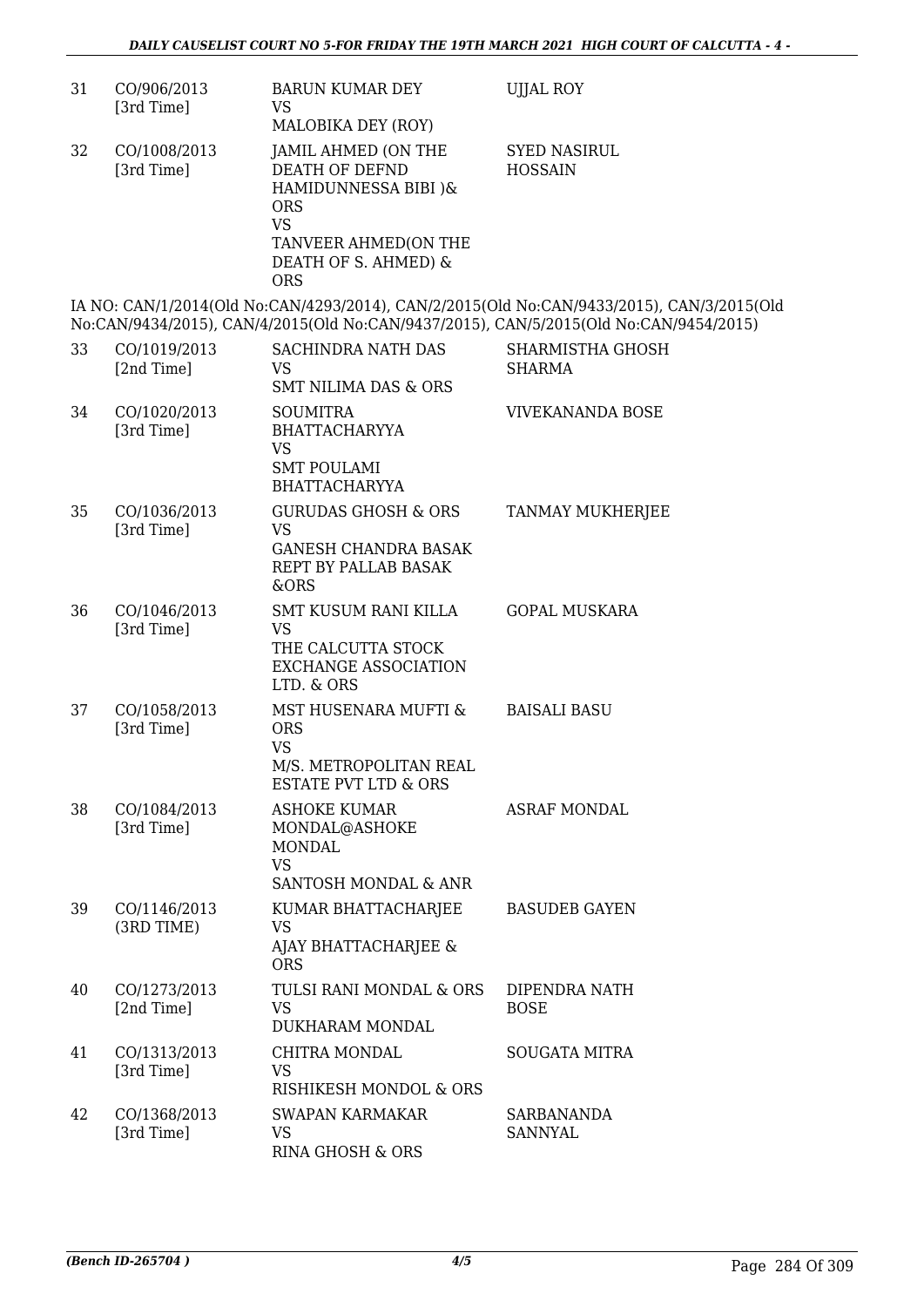| 43 | CO/1432/2013<br>[3rd Time]              | <b>ADWAITA KR. DAS</b><br><b>VS</b><br><b>SUPRABHA MONDAL &amp;</b><br>ANR.                                                                                 | HIMADRI KR.<br><b>MAHATA</b>             |
|----|-----------------------------------------|-------------------------------------------------------------------------------------------------------------------------------------------------------------|------------------------------------------|
| 44 | CO/1452/2013<br>[3rd Time]              | SRI SRI JAGAN MATRIKA<br>RAKSHA KALI TRUST REPT<br>BY S. ROY & ORS<br><b>VS</b><br><b>GENERAL HINDU PEOPLE</b><br>OF BALIDANGA GHOSH<br>PARA KALITALA & ORS | <b>SARBANANDA</b><br><b>SANNYAL</b>      |
| 45 | CO/1511/2013<br>[3rd Time]              | <b>SMT NILIMA JAISWAL</b><br>VS<br>RAHUL JAISWAL                                                                                                            | <b>BHASKAR SETH</b>                      |
| 46 | CO/1518/2013<br>[3rd Time]              | TRIDIBESH CHANDRA<br><b>MONDAL</b><br><b>VS</b><br><b>SMT BELA MONDAL &amp; ORS</b>                                                                         | <b>INTIKHAB ALAM</b><br>MIZA             |
| 47 | CO/1536/2013<br>[3rd Time]              | <b>BISWANATH SAMANTA</b><br>VS<br>SAMBHUNATH SAMANTA &<br>ANR.                                                                                              | <b>SUKDEB CHATTERJEE</b>                 |
|    | IA NO: CAN/2/2013(Old No:CAN/9467/2013) |                                                                                                                                                             |                                          |
| 48 | CO/1615/2013<br>[3rd Time]              | <b>SMT RENUKA GHANTI</b><br><b>VS</b><br>TAPAN DUTTA & ANR                                                                                                  | SABYASACHI<br>MUKHOPADHYAY               |
|    | wt49 CO/2334/2013                       | RENUKA GHANTI<br><b>VS</b><br>TAPAN DUTTA & ANR                                                                                                             | <b>SABYASACHI</b><br><b>MUKHOPADHYAY</b> |
| 50 | CO/1033/2018                            | SHREE DIGVIJAY CEMENT<br>CO. LTD<br><b>VS</b><br><b>BANK OF BARODA &amp; ORS</b>                                                                            | R. K. RAI                                |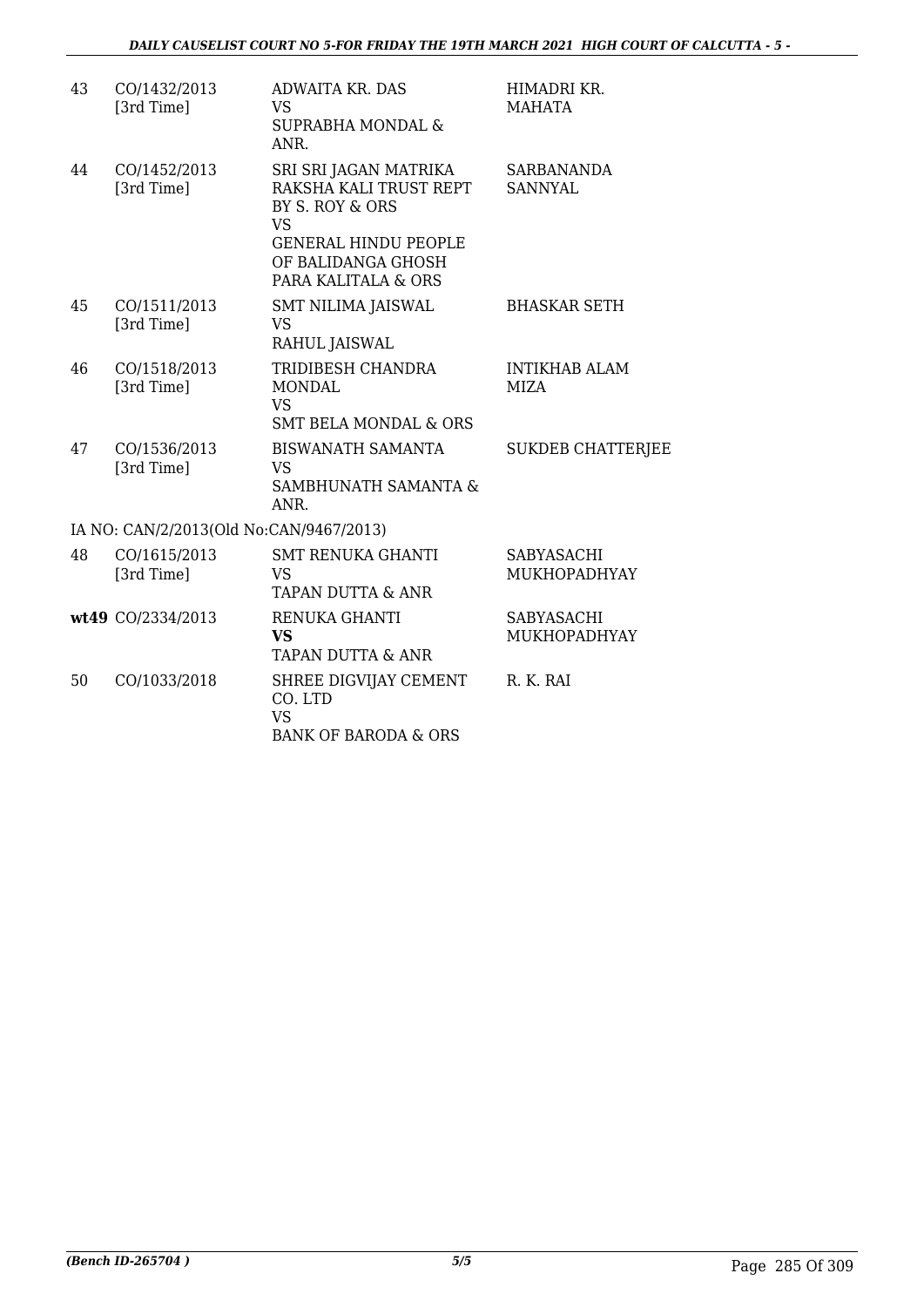

# **Appellate Side**

**DAILY CAUSELIST For Friday The 19th March 2021**

**COURT NO. 7**

**SINGLE BENCH (SB)**

#### **AT 10:30 AM**

# **HON'BLE JUSTICE HIRANMAY BHATTACHARYYA**

### **(VIA VIDEO CONFERENCE)**

**ON FRIDAY, 19TH MARCH, 2021 AT 3.15 P.M. – WILL SIT SINGLY AND TAKE UP LISTED MATTERS BEFORE HIM ON 17TH MARCH, 2021 EXCEPT THE MATTERS WHICH ARE DISPOSED OF OR ORDERED OTHERWISE.**

**NOTE : MATTERS WILL BE TAKEN UP THROUGH PHYSICAL HEARING ONLY WHEN BOTH THE PARTIES ARE AGREED.**

#### **CONTEMPT APPLICATION**

| $\mathbf{1}$      | CPAN/18/2021                  | SHYAMAPADA DARHI<br>VS.<br>NALINI KANTA SARDAR                                   | MD. HASANUZ ZAMAN              |  |
|-------------------|-------------------------------|----------------------------------------------------------------------------------|--------------------------------|--|
|                   | wt2 WPA/21847/2017            | SHYAMAPADA DARHI<br><b>VS</b><br><b>STATE OF WEST BENGAL &amp;</b><br><b>ORS</b> | MD H.ZAMAN                     |  |
|                   |                               | <b>NEW MOTION 1</b>                                                              |                                |  |
| 3                 | WPA/11262/2020                | SK. SUDDIN BISWAS<br>VS<br>STATE OF WEST BENGAL AND<br>ORS.                      | <b>SOUMEN</b><br>BHATTACHARJEE |  |
|                   |                               | <b>NEW MOTION - 2</b>                                                            |                                |  |
| 4                 | WPA/3525/2020<br>(19.03.2021) | <b>AMIT DINDA</b><br>VS<br>STATE OF WEST BENGAL &<br>ORS.                        | ARUN<br><b>BANDYOPADHYAY</b>   |  |
| 5                 | WPA/9224/2020                 | RAMJAN GAZI<br>VS.<br>THE BOARD OF WAKF                                          | PRANTICK GHOSH                 |  |
| IA NO: CAN/1/2021 |                               |                                                                                  |                                |  |
| 6                 | WPA/9307/2020                 | SARAF TREXIM LTD. AND ANR<br>VS.<br>STATE OF WEST BENGAL AND<br>ORS.             | SANTANU CHATTERJEE             |  |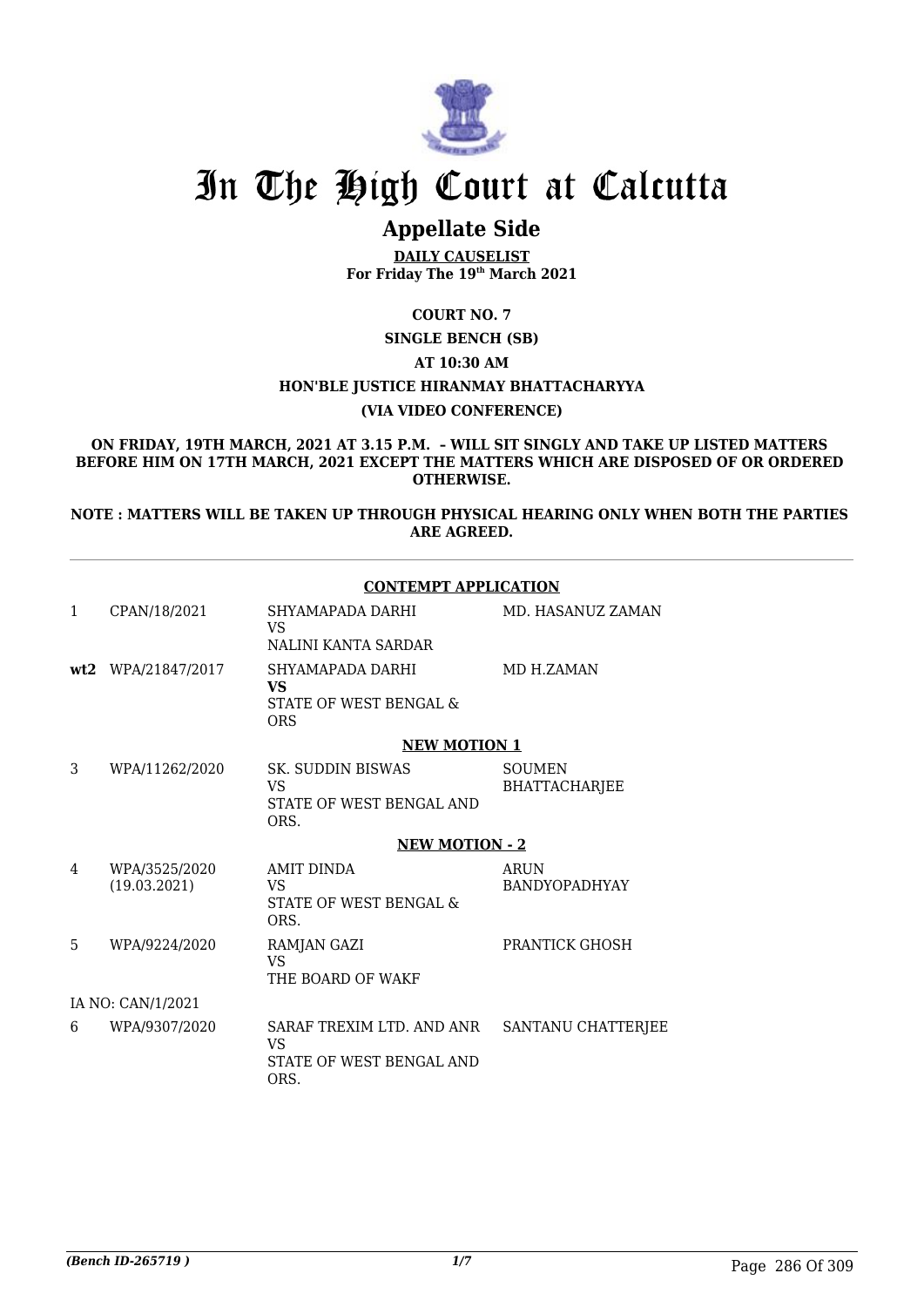| 7  | WPA/9381/2020  | UNITED STUDENTS AND<br>RESEARCH SCHOLARS<br>ASSOCIATION AND ANR<br><b>VS</b><br>STATE OF WEST BENGAL AND | <b>INDRANUJ DUTTA</b>                   |
|----|----------------|----------------------------------------------------------------------------------------------------------|-----------------------------------------|
| 8  | WPA/9658/2020  | ORS.<br>JAYARSHI BHATTACHARYA<br><b>VS</b><br>STATE OF WEST BENGAL AND                                   | SALONI<br><b>BHATTACHARJEE</b>          |
|    |                | ORS.                                                                                                     |                                         |
| 9  | WPA/10113/2020 | <b>AMENA BIBI</b><br><b>VS</b><br>STATE OF WEST BENGAL AND<br>ORS.                                       | <b>GOPAL MONDAL</b>                     |
| 10 | WPA/10130/2020 | NIAZ MOHAMMAD<br><b>VS</b><br>STATE OF WEST BENGAL AND<br>ORS.                                           | PRASANTA PAKRASHI                       |
| 11 | WPA/10150/2020 | <b>SK.ABDUL RASHID</b><br><b>VS</b><br>STATE OF WEST BENGAL AND<br>ORS.                                  | MAIDUL ISLAM KAYAL                      |
| 12 | WPA/10155/2020 | KAKOLI SARKAR<br><b>VS</b><br>INDIAN OIL CORPORATION<br><b>LIMITED AND OTHERS</b>                        | <b>IBRAHIM SHAIKH</b>                   |
| 13 | WPA/10161/2020 | SHAINE LEX ADVISORS LLP<br><b>VS</b><br>State of West Bengal                                             | <b>STEVEN SOURODIP</b><br><b>BISWAS</b> |
| 14 | WPA/10165/2020 | <b>MAJET MONDAL</b><br><b>VS</b><br>STATE OF WEST BENGAL AND<br>ORS.                                     | <b>ABDUL MURSHID</b>                    |
| 15 | WPA/10179/2020 | SIDDHARTHA PAL<br><b>VS</b><br>STATE OF WEST BENGAL AND<br>ORS.                                          | CHIRANJIB ROY                           |
| 16 | WPA/10188/2020 | GOURGOPAL PRADHAN<br><b>VS</b><br>STATE OF WEST BENGAL AND<br>ORS.                                       | PAMPA DEY(DHABAL)                       |
| 17 | WPA/10194/2020 | <b>GOUTAM KISHOR</b><br><b>ROYCHOWDHURY</b><br><b>VS</b><br>STATE OF WEST BENGAL AND<br>ORS.             | SARBANANDA SANYAL                       |
| 18 | WPA/10206/2020 | SHEFALI AND GHOSH AND<br><b>ANOTHER</b><br><b>VS</b><br>STATE OF WEST BENGAL AND<br>ORS.                 | SK JAYED HOSSAIN                        |
| 19 | WPA/10210/2020 | EAST HOOGHLY POLYPLAST<br>PRIVATE LIMITED<br><b>VS</b><br>State of West Bengal                           | ANIRUDHA<br>AGARWALLA                   |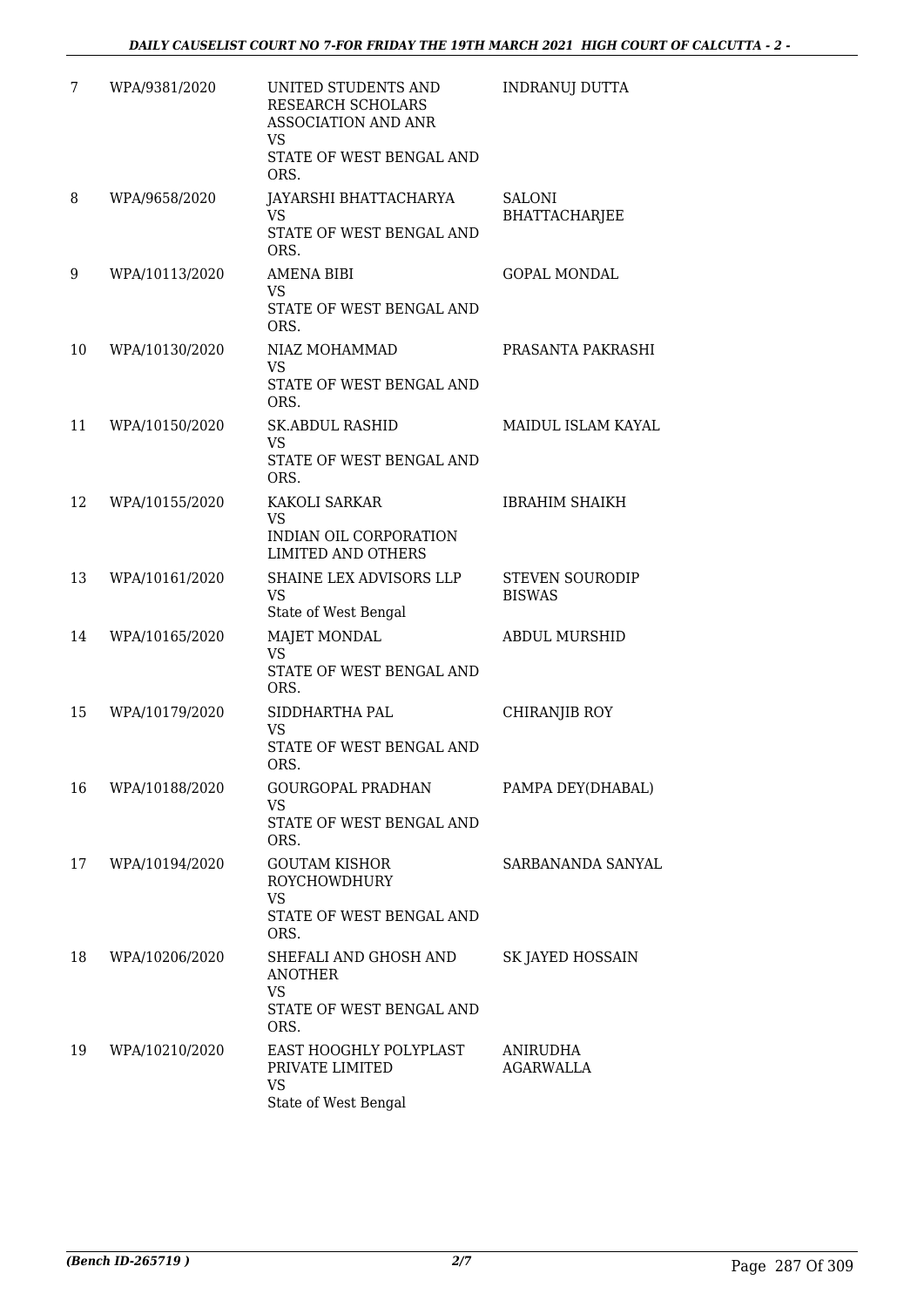| 20 | WPA/10225/2020 | MIRA BANERJEE AND ORS<br><b>VS</b><br>THE DISTRICT MAGISTRATE,<br><b>NORTH 24 PARGANAS AND</b><br><b>ORS</b> | <b>SOMNATH MUKHERJEE</b>      |
|----|----------------|--------------------------------------------------------------------------------------------------------------|-------------------------------|
| 21 | WPA/10255/2020 | AMRI HOSPITALS LTD AND<br><b>ANR</b><br><b>VS</b><br>STATE OF WEST BENGAL AND<br>ORS.                        | SANJAY GINODIA                |
| 22 | WPA/10259/2020 | SMT SHYAMALI ROY<br><b>VS</b><br>STATE OF WEST BENGAL AND<br>ORS.                                            | ARUNIKA GHOSH                 |
| 23 | WPA/10268/2020 | <b>BAIDYANATH GHOSH</b><br><b>VS</b><br>STATE OF WEST BENGAL AND<br>ORS.                                     | DEBABRATA DAS<br><b>GUPTA</b> |
| 24 | WPA/10289/2020 | ANADI JANA AND ORS<br><b>VS</b><br>STATE OF WEST BENGAL AND<br>ORS.                                          | PARDIP PAUL                   |
| 25 | WPA/10311/2020 | JAKIR ALI MOLLA<br>VS<br>STATE OF WEST BENGAL AND<br>ORS.                                                    | ANINDITA AUDDY                |
| 26 | WPA/10319/2020 | MONORANJAN MANNA<br><b>VS</b><br>STATE OF WEST BENGAL AND<br>ORS.                                            | PRASANTA KUMAR<br>PAKRASHI    |
| 27 | WPA/10444/2020 | PULAK MAJUMDER<br><b>VS</b><br>STATE OF WEST BENGAL AND<br>ORS.                                              | MANDOBI<br>CHOWDHURY          |
| 28 | WPA/11021/2020 | SANTOSH KUMAR ROY<br><b>VS</b><br>THE STATE OF WEST BENGAL<br><b>AND ORS</b>                                 | SARBANANDA SANYAL             |
| 29 | WPA/11027/2020 | DIPIKA MANDAL<br><b>VS</b><br>CHIEF MEDICAL OFFICER OF<br>HEALTH, RAMPURHAT                                  | SAMIDDHA SANKAR<br>SENGUPTA   |
| 30 | WPA/11065/2020 | BURNPUR CEMENT LIMITED<br>AND ANOTHER<br><b>VS</b><br>RESERVE BANK OF INDIA<br><b>AND OTHERS</b>             | SOUMALYA GANGULI              |
| 31 | WPA/11153/2020 | YASHPAL MEHRA<br><b>VS</b><br>THE DENA BANK AND ORS                                                          | SYED NURUL AREFIN             |
| 32 | WPA/11201/2020 | ATANU PARAMANICK<br>VS<br>STATE OF WEST BENGAL AND<br>ORS.                                                   | <b>SOUMEN PRADHAN</b>         |
| 33 | WPA/11250/2020 | <b>HASIBUR RAHAMAN</b><br><b>VS</b><br>STATE OF WEST BENGAL AND<br>ORS.                                      | <b>Bidyut Baran Biswas</b>    |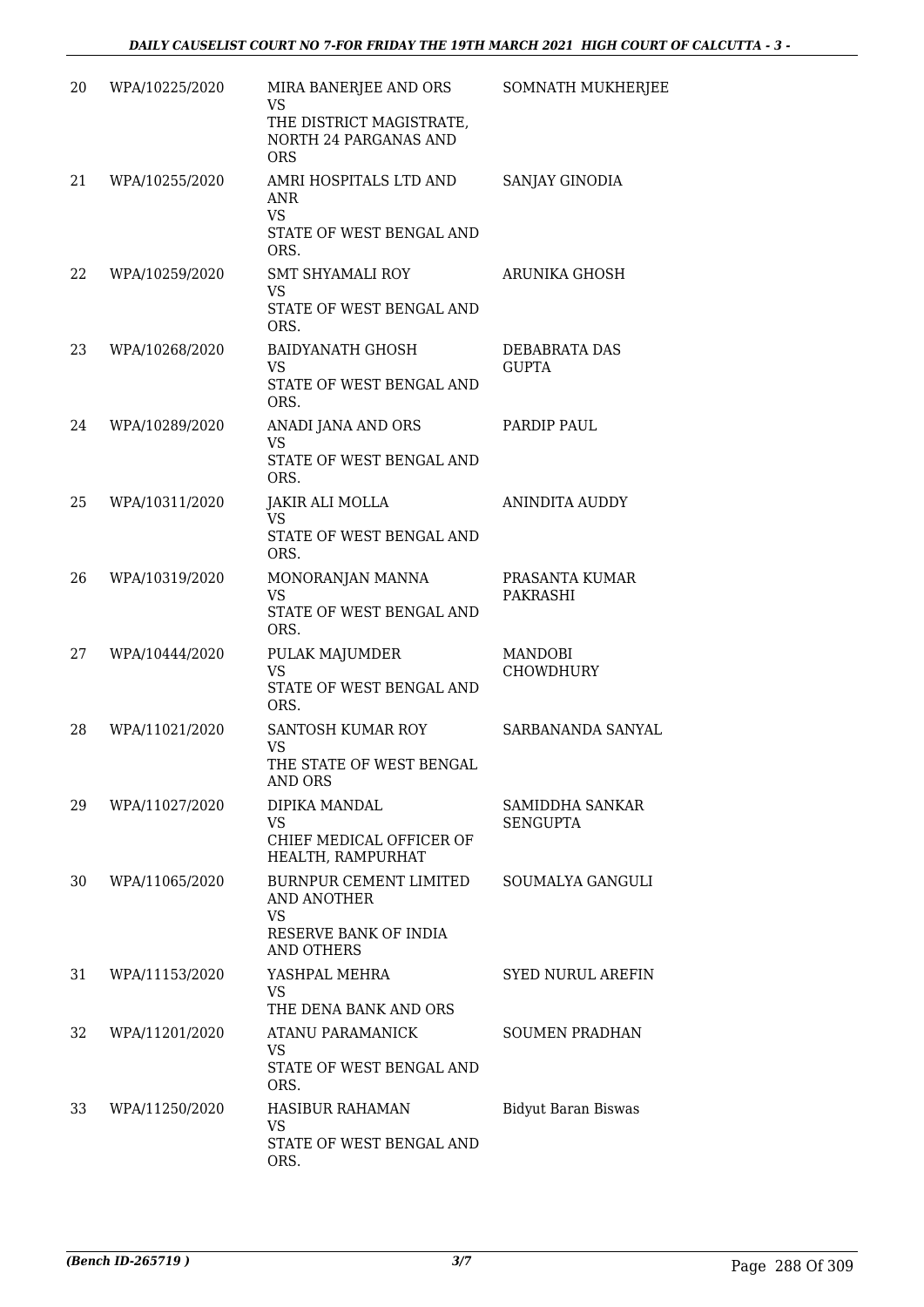| 34 | WPA/11251/2020 | ABDUL ANNAS KHAN<br>VS                                                | <b>GAUTAM GURIA</b>   |
|----|----------------|-----------------------------------------------------------------------|-----------------------|
|    |                | STATE OF WEST BENGAL AND<br>ORS.                                      |                       |
| 35 | WPA/11257/2020 | JYOTSNA DEY HALDER<br>VS.                                             | TUHINA PARVIN         |
|    |                | STATE OF WEST BENGAL AND<br>ORS.                                      |                       |
| 36 | WPA/11297/2020 | <b>MOU ROY BISWAS</b><br><b>VS</b>                                    | SNEHA DUTA            |
|    |                | STATE OF WEST BENGAL AND<br>ORS.                                      |                       |
| 37 | WPA/11298/2020 | JIAUR RAHAMAN AND<br><b>OTHERS</b><br><b>VS</b>                       | D BANERJEE            |
|    |                | STATE OF WEST BENGAL AND<br>ORS.                                      |                       |
| 38 | WPA/11402/2020 | PAKASH SINHA<br>VS                                                    | ARUNABHA DEB          |
|    |                | STATE OF WEST BENGAL AND<br>ORS.                                      |                       |
| 39 | WPA/11403/2020 | DEBASHIS MITRA<br>VS                                                  | ARANI GUHA            |
|    |                | THE ORIENTAL BANK OF<br>COMMERCE                                      |                       |
|    |                | <b>NEW MOTION</b>                                                     |                       |
| 40 | CO/2290/2011   | ANIL KR. DAS<br><b>VS</b>                                             | <b>DIBASHIS BASU</b>  |
|    |                | <b>SANKAR DAS</b>                                                     |                       |
| 41 | CO/3727/2017   | GITA DAS & ANR<br>VS                                                  | <b>SUMITRA DAS</b>    |
|    |                | <b>SEPHALI LATA DAS</b>                                               |                       |
|    |                | IA NO: CAN/1/2019(Old No:CAN/10626/2019), CAN/2/2021                  |                       |
| 42 | CO/683/2018    | KAMALA DEVI SHAW<br>VS                                                | ADITYA SINGH          |
|    |                | SRI SRI ISWAR GOPINATH JEW<br>THAKUR.REPT BY ANIL<br><b>KUMAR DEY</b> |                       |
| 43 | CO/1368/2018   | <b>JHARNA SINGH</b><br><b>VS</b>                                      | KUHU ROY              |
|    |                | <b>SMT JAYANTI BOSE</b>                                               |                       |
| 44 | CO/1370/2018   | M/S PASHUPATI DAS & SONS<br>PVT. LTD.<br><b>VS</b>                    | ASHOK KUMAR<br>MONDAL |
|    |                | RITA DE & ORS.                                                        |                       |
| 45 | CO/1388/2018   | PURANMAL AGARWAL<br><b>VS</b>                                         | S SANYYAL             |
|    |                | MEGHDOOT TOWRS OWNERS<br>COMMI. REP BY S K JAIN &<br><b>ORS</b>       |                       |
| 46 | CO/1389/2018   | NURSING DAS MOHATTA &<br>ANR                                          | A RAY                 |
|    |                | <b>VS</b><br>DIPALI SUR & ORS                                         |                       |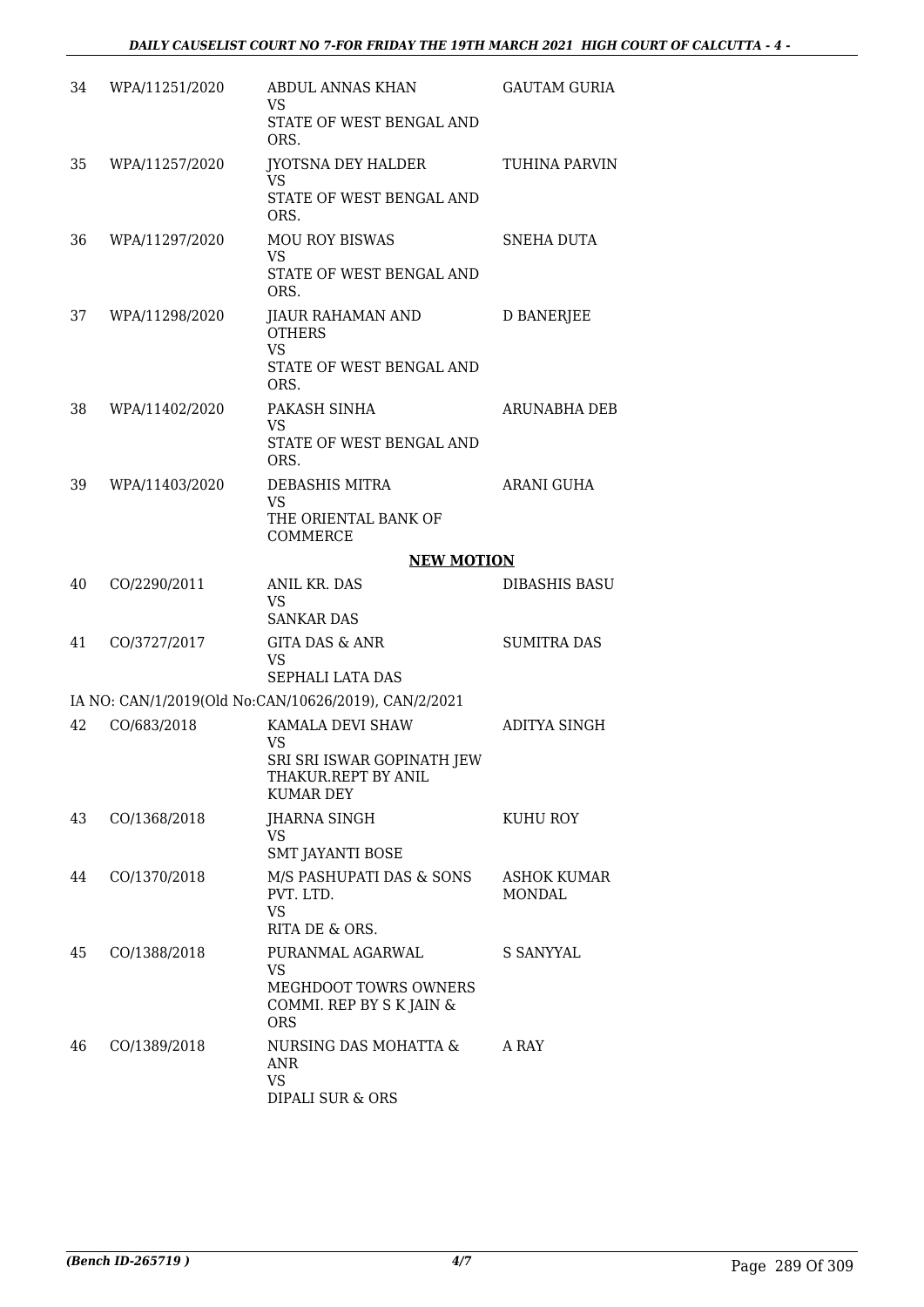| 47 | CO/1393/2018      | DHRUBA KUMAR<br>MUKHOPADHYAY<br><b>VS</b>                                        | <b>S SANNAL</b>                             |
|----|-------------------|----------------------------------------------------------------------------------|---------------------------------------------|
|    |                   | MIHIR KUMAR SARKAR & ORS                                                         |                                             |
| 48 | CO/1423/2018      | <b>GRAVITY VINIMAY PRIVATE</b><br>LIMITED<br><b>VS</b><br>HARIHAR SENAPATI & ORS | ARIJIT BARDHAN                              |
| 49 | CO/1456/2018      | <b>RAKESH JAIN</b>                                                               | <b>ASOK BANERJEE</b>                        |
|    |                   | <b>VS</b><br>PARESH CH. MAJUMDER &<br>ORS.                                       |                                             |
| 50 | CO/1459/2018      | SANTOSH NANDY & ORS.<br><b>VS</b><br>KALIPADA YADAV & ORS.                       | <b>GAUTAM DAS</b>                           |
| 51 | CO/1476/2018      | <b>BISWANATH CHANDRA</b><br><b>VS</b><br><b>SHANTI SHAW &amp; ANR.</b>           | <b>SUBHO SANKAR</b><br><b>BHATTACHARJEE</b> |
| 52 | CO/1479/2018      | NARAYAN CH. GIRI<br><b>VS</b><br>SUNDAR GIRI & ANR.                              | <b>ANYASHA DAS</b>                          |
| 53 | CO/1480/2018      | <b>GYANODA GIRI</b><br>VS.<br>SUNDAR GIRI & ANR.                                 | <b>ANYASHA DAS</b>                          |
|    | IA NO: CAN/1/2020 |                                                                                  |                                             |
| 54 | CO/1489/2018      | BIJOY KRISHNA SAMANTA<br>VS.<br>LALIT KUMAR PANDEY & ORS                         | S. SARKAR                                   |
| 55 | CO/1510/2018      | PYARE LAL AGARWAL<br><b>VS</b><br><b>INDRASHANI PANDEY &amp; ORS</b>             | DHIRAJ TRIVEDI                              |
| 56 | CO/1539/2018      | <b>MALAY HALDER</b><br><b>VS</b><br>SULOCHANA GUPTA NEE<br><b>HALDER</b>         | SUBHAS CHANDRA<br>SAHA                      |
| 57 | CO/1544/2018      | SK ARIFUL HAQUE & ORS<br>VS<br>SK KHAIRUL HAQUE & ORS                            | <b>ALLEN FELIX</b>                          |
| 58 | CO/1549/2018      | LATIKA CHOWDHURY<br>VS<br>SURESH CHOWDHURY & ORS                                 | CHANDRADOY ROY                              |
| 59 | CO/1553/2018      | TRUSTCON<br><b>VS</b><br>SHAIKH JOYNAL ABEDIN &<br><b>ANR</b>                    | TARUNJYOTI TEWARI                           |
| 60 | CO/2835/2018      | M/S. LGW INDUSTRIES LTD<br><b>VS</b><br>SHYAMAL KANTI SAHA                       | DEBNATH MAHATA                              |
| 61 | CO/2964/2018      | PRADIP KUMAR ROY<br>VS<br>RANU ROY @ SABITA                                      | <b>RIYA DAS</b>                             |
| 62 | CO/3088/2018      | KALYANI DAS & ORS<br>VS<br><b>AMITAVA DHENKI &amp; ORS</b>                       | <b>GOURAB</b><br>MUKHOPADHYAY               |
| 63 | CO/3120/2018      | <b>JOLLY CHAKRABORTY</b><br><b>VS</b><br>RINTU CHAKRABORTY                       | SHYAMALI DAS                                |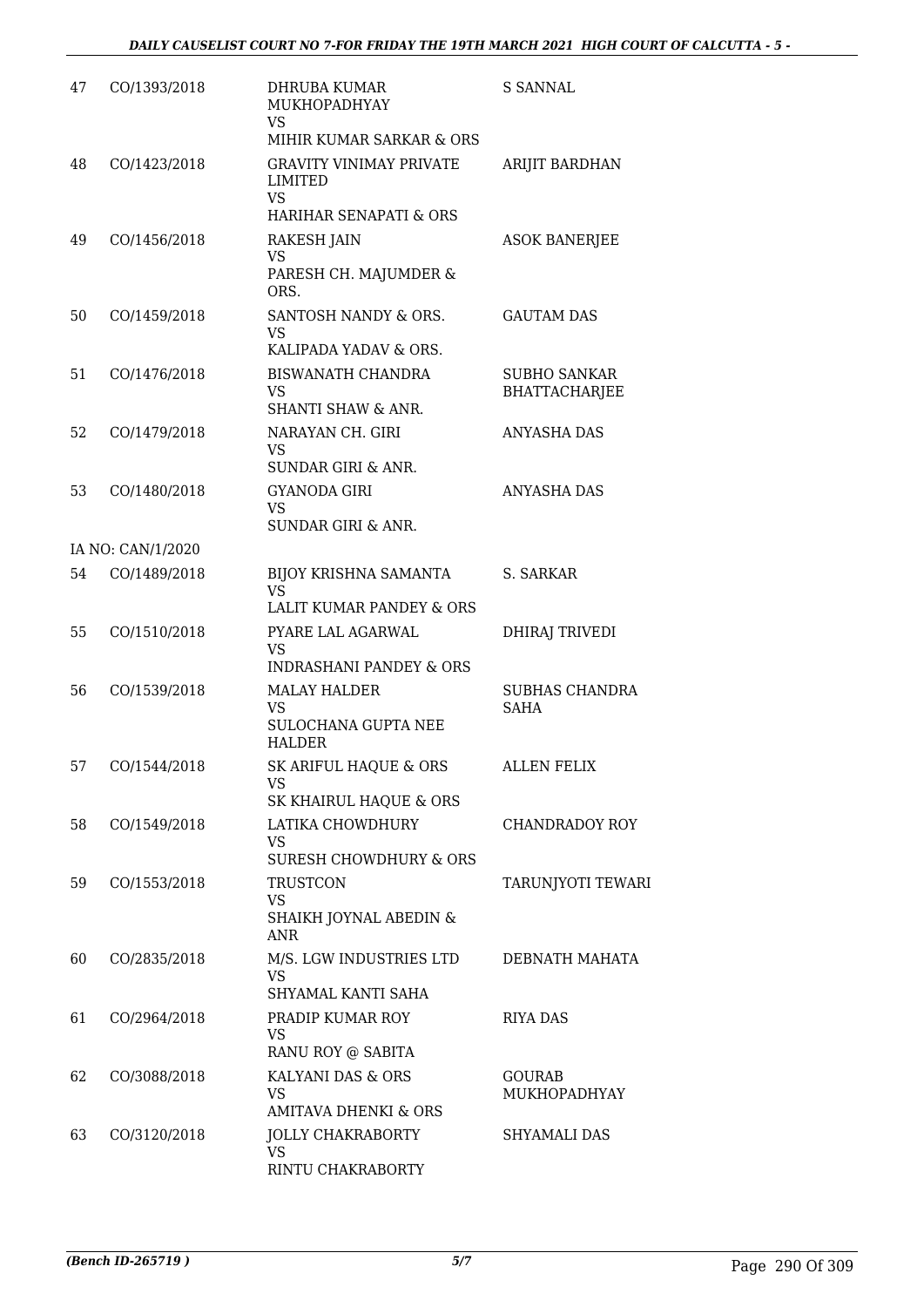| 64 | CO/3126/2018 | SANJIT CHAKRABORTY & ORS<br><b>VS</b><br>BINOY NANDI @ CHOTKA<br><b>NANDI</b>                               | <b>SOUMITRA DEB</b>                 |
|----|--------------|-------------------------------------------------------------------------------------------------------------|-------------------------------------|
| 65 | CO/3139/2018 | <b>SARAT MONDAL &amp; ORS</b><br><b>VS</b><br>STATE OF WEST BENGAL &<br><b>ORS</b>                          | <b>SARBANANDA</b><br><b>SANNYAL</b> |
| 66 | CO/3143/2018 | SANKAR GUHA MAJUMDAR<br><b>VS</b><br><b>SMT. SUMITRA</b><br><b>CHAKRABORTY &amp; ORS</b>                    | P.CHAKRBORTY                        |
| 67 | CO/3177/2018 | SAILENDRA NATH GHOSH &<br><b>ORS</b><br><b>VS</b><br><b>SURYA KANTA DAS &amp; ORS</b>                       | PRASANTA BISHAL                     |
| 68 | CO/3184/2018 | RASBEHARI GHOSH & ANR<br>VS<br>AJIT KUMAR GHOSH & ORS                                                       | SIRSENDU SINHA ROY                  |
| 69 | CO/3197/2018 | <b>SITARAM SAHU</b><br><b>VS</b><br><b>USHA SHAW &amp; ANR</b>                                              | ZIAUL ISLAM                         |
| 70 | CO/3201/2018 | SUPRIYA DUTTA<br>VS<br>MAHUA DUTTA (CHOUDHURY)                                                              | PRASHANT PATHAK                     |
| 71 | CO/3205/2018 | <b>BADANI MEHJAN</b><br><b>VS</b><br>BADAL CH. MURMU & ORS.                                                 | SANDIP DINDA                        |
| 72 | CO/3211/2018 | HARIPAL SINGH CHANDHOK<br><b>VS</b><br><b>BADRI PRASAD JAISWAL</b>                                          | SOMALI<br>MUKHOPADHYAY              |
| 73 | CO/3225/2018 | SMT. PIKU LAHIRI<br><b>VS</b><br>SANKAR NATH LAHIRI                                                         | D. SINHA                            |
| 74 | CO/3239/2018 | ARABINDA SAMANTA & ANR<br>VS<br>THE UTTARPARA KOTRANG<br><b>MUNI &amp; ORS</b>                              | <b>ASHIM KUMAR RAUTH</b>            |
| 75 | CO/3303/2018 | KARTIK CHANDRA ADAK &<br><b>ORS</b><br><b>VS</b><br>SATISH CHANDRA BHUNIA &                                 | <b>ABHIJIT MUKHERJEE</b>            |
| 76 | CO/3333/2018 | <b>ORS</b><br>SUBRATA SHAW @ SUBRATA<br>SAAHA<br><b>VS</b><br>SARASWATI SADHUKHAN &<br>ORS.                 | ANINDYA HALDER                      |
| 77 | CO/3352/2018 | MITALI MUKHOPADHYAY<br><b>VS</b><br>SRIPARNA BANERJEE & ORS                                                 | <b>B P MONDAL</b>                   |
| 78 | CO/3372/2018 | TARAPADA DALUI<br><b>VS</b><br>M/S. JOY MATADI ENTERPRISE<br>REP BY PRATEEM<br><b>CHAKRABORTY &amp; ORS</b> | ARPITA SAHA                         |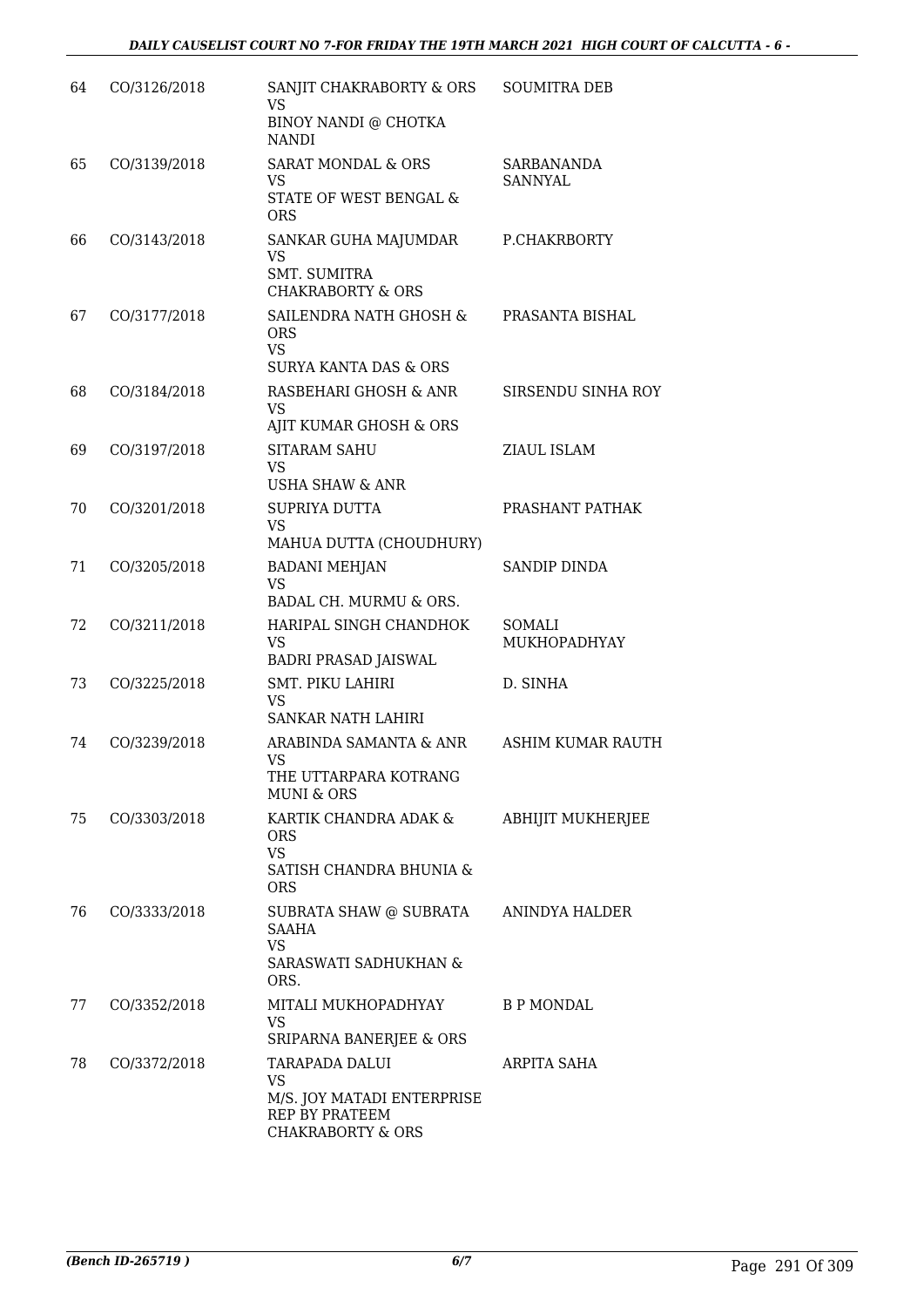| 79 | CO/3387/2018 | SMT. SHARMISTHA PAL<br>(GANGULY)<br>VS<br><b>MAMATA SINGH</b>                                            | R. CHATTERJEE                            |
|----|--------------|----------------------------------------------------------------------------------------------------------|------------------------------------------|
| 80 | CO/3445/2018 | SUDHA KUNDU (MISRA)<br><b>VS</b><br><b>BISWANATH KUNDU</b>                                               | <b>SIDDHARTHA</b><br><b>BHATTACHARYA</b> |
| 81 | CO/3492/2018 | SHANKARI CHITRAKAR<br><b>VS</b><br>TAPAN CHITRAKAR & ORS                                                 | ANYASHA DAS                              |
| 82 | CO/3534/2018 | SHAUNAK CHATTERJEE<br><b>VS</b><br>DOYEL CHAKRABORTY                                                     | SAYANI<br><b>BHATTACHARYA</b>            |
| 83 | CO/3554/2018 | M/S. THE ATLANTIC OIL CO. P.<br>LTD.<br><b>VS</b><br>THE BOARD OF TRUSTEES OF<br>THE PORT OF KOL. & ORS. | <b>L.P TIWARI</b>                        |
| 84 | CO/3592/2018 | <b>SMT INDRANI</b><br>BHATTACHARJEE<br><b>VS</b><br>KALIDAS BANNERJEE                                    | <b>AIS KUMAR DAS</b>                     |
| 85 | CO/3639/2018 | ROSHAN ARA & ORS.<br>VS<br><b>BELAL AHMED</b>                                                            | <b>JAVED K SANWARWALA</b>                |
| 86 | CO/3941/2018 | PRANABESH MANDAL & ANR<br><b>VS</b><br><b>INDRA PRASTHA DEVELOPER</b><br>& ORS                           | SUBRATA MUKHERJEE                        |
| 87 | CO/3970/2018 | <b>SAMAR SEN &amp; ORS</b><br>VS.                                                                        | <b>BADAL SAHA</b>                        |
| 88 | CO/4342/2018 | VIJAYA BANK<br><b>VS</b><br>RAJ NAIR & ORS                                                               | <b>AVISHEK GUHA</b>                      |
| 89 | CO/350/2019  | <b>MAHENDRA BAID</b><br>VS<br>MUNICIPAL COMMISSIONER<br>& ANR                                            | HEMANT KR SINGH                          |
| 90 | CO/1083/2019 | SHANTI RANJAN PAUL<br><b>VS</b><br>PAROMITA KAYAL & ANR                                                  | ARKA PRATIM<br>CHOWDHURY                 |
| 91 | CO/2166/2019 | ASIT SAMANTA & ANR<br>VS<br>STANDARD CHARTERED<br>BANK                                                   | <b>SAMRAT MUKHERJEE</b>                  |
| 92 | CO/2167/2019 | <b>GAURAV AGARWAL</b><br><b>VS</b><br>DIPANKAR MAJI & ORS                                                | <b>SAMRAT MUKHERJEE</b>                  |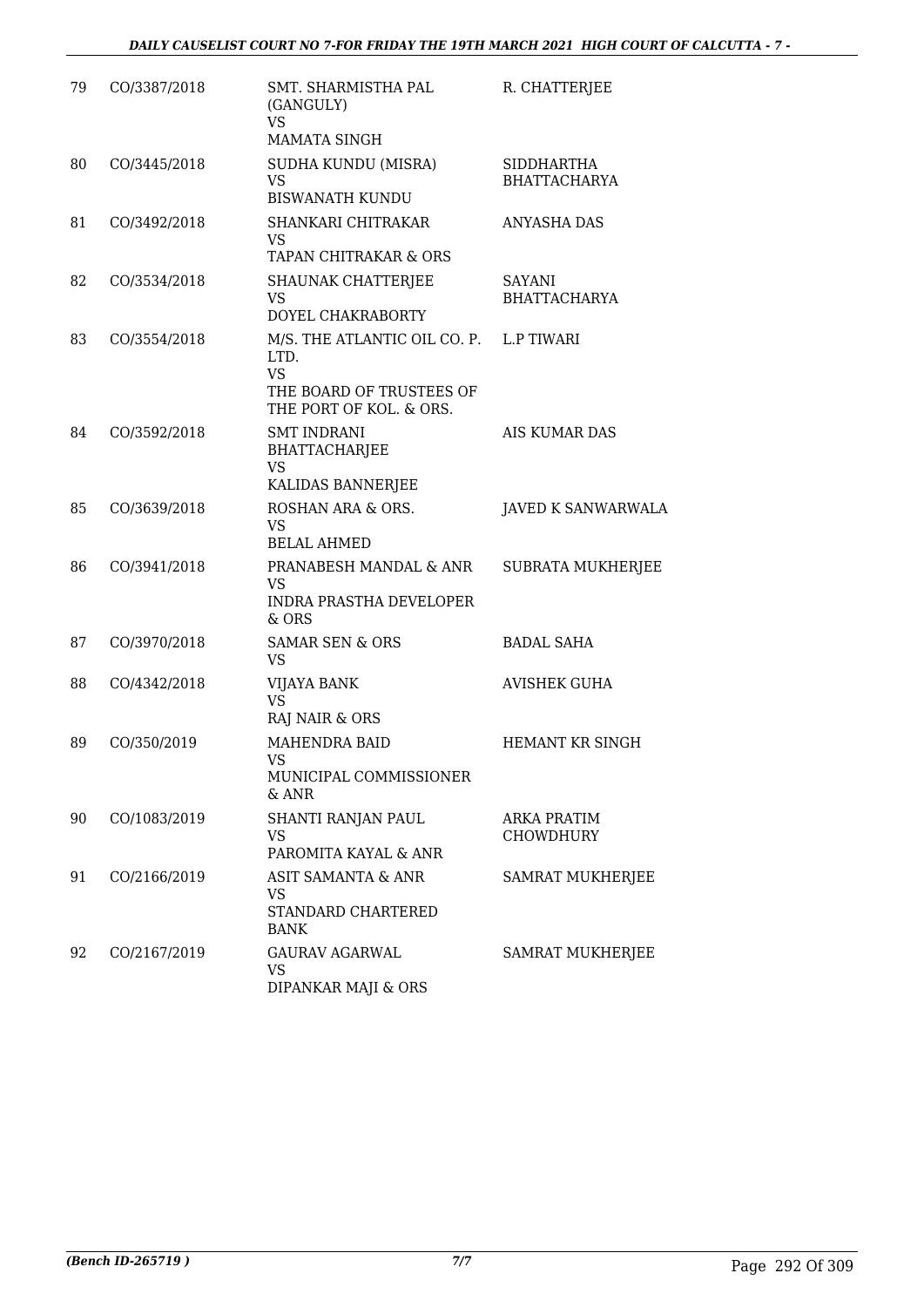

# In The High Court at Calcutta

## **Appellate Side**

**CAUSELIST For Friday The 19th March 2021**

**COURT NO. 50**

**LAWAZIMA BENCH ()**

**AT 12:00 PM**

**LD. REGISTRAR ADMN. (L AND OM)**

## **LAWAZIMA**

|               |                | (S. R. Section)                                                           |                                        |
|---------------|----------------|---------------------------------------------------------------------------|----------------------------------------|
| 1             | FMAT/2986/2000 | BALARAM KHANRA & ORS.<br>VS<br>PURUSOTTAM DASGUPTA                        | <b>MANI MALA JANA</b>                  |
| $\mathcal{L}$ | FMAT/3302/2000 | PRADIP KUMAR SHUKLA<br>VS<br><b>SREI INTERNATIONAL</b><br>FINANCE LTD.    | <b>MANAS KUMAR</b><br>GHOSH            |
| 3             | FMAT/3397/2000 | <b>SMT.DEWANTI DEVI</b><br>VS<br>NATIONAL INSURANCE<br>LTD.               | <b>SATTWIK</b><br><b>BHATTACHARYYA</b> |
| 4             | FMAT/3491/2000 | NIRAPADA DAS<br>VS<br>JAYDEV SIL                                          | PRADIP KUMAR NAG                       |
|               |                | IA NO: CAN/1/2000(Old No:CAN/8627/2000), CAN/2/2001(Old No:CAN/2214/2001) |                                        |
| 5             | FMAT/426/2020  | the new india asurance coltd                                              | SUCHARITA PAUL                         |

VS SUBHRA NANDI DE HAZRA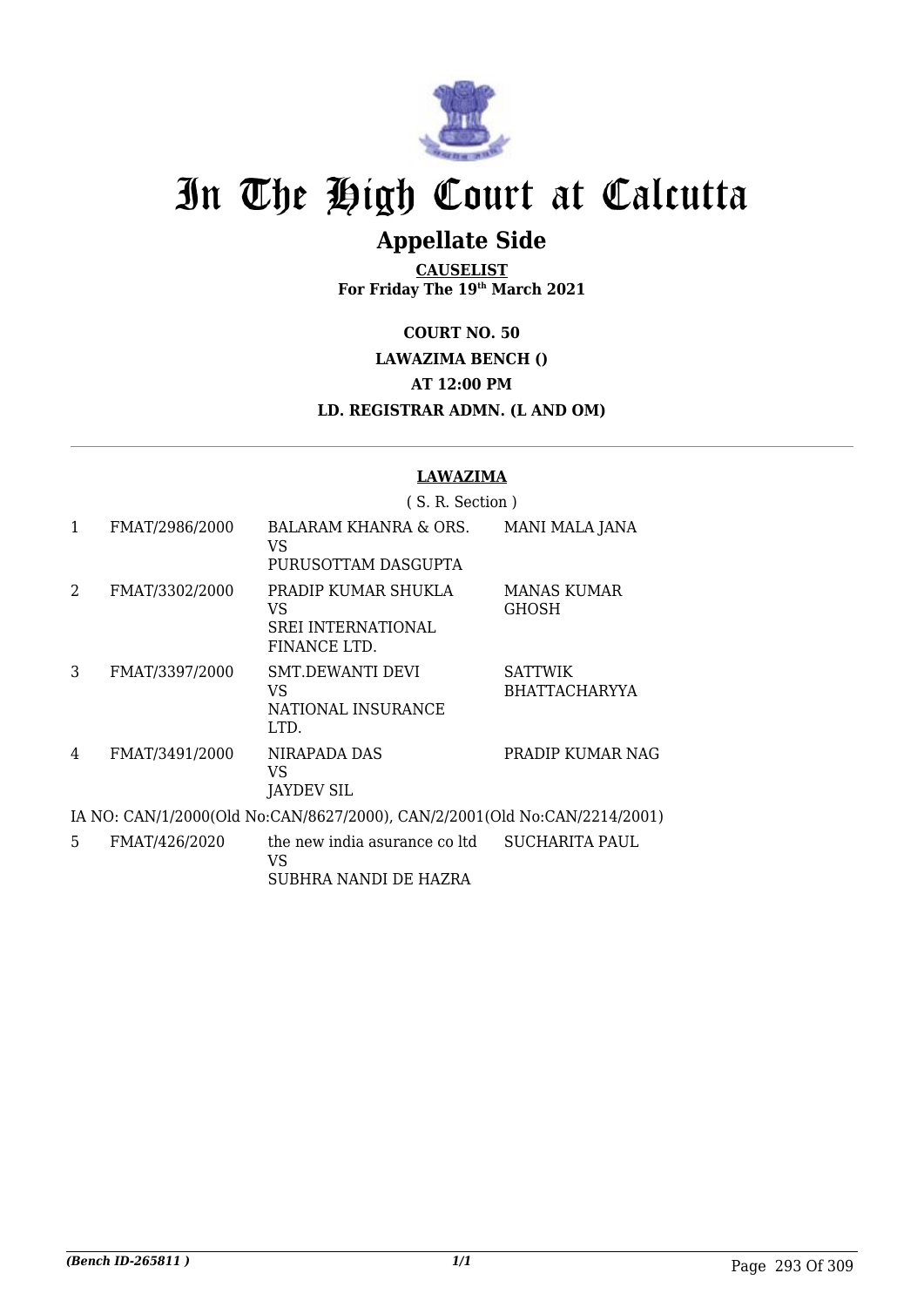

## In The High Court at Calcutta

## **Appellate Side**

**WARNING CAUSELIST For Friday The 19th March 2021**

### **(FMA SECTION AND MANDAMUS SECTION)**

#### **THE FOLLOWING MATTERS WILL BE TAKEN UP BY HON'BLE JUSTICE RAVI KRISHAN KAPUR ON AND FROM 22.03.2021 SERIALLY AS PER THE DIRECTIONS IN THE DAILY CAUSE LIST.**

|              |                                                 | <b>WARNING LIST (FMA SECTION)</b>                                                                            |                                |
|--------------|-------------------------------------------------|--------------------------------------------------------------------------------------------------------------|--------------------------------|
| $\mathbf{1}$ | FMA/39/2019<br>$(PT I + OB + 2ND$ VS<br>$J/C$ ) | RELIANCE G.I. CO. LTD.<br><b>BALI RAM RAI &amp; ANR.</b>                                                     | KAMAL KRISHNA DAS              |
|              |                                                 |                                                                                                              |                                |
|              | IA NO: CAN/1/2018(Old No:CAN/2214/2018)         |                                                                                                              |                                |
| 2            | FMA/40/2019<br>$(PT I + OB + 2ND$<br>J/C        | BAJAJ ALLIANZ INSURANCE<br><b>COMPANY LTD</b><br><b>VS</b><br><b>SUMITA SANYAL &amp; ORS</b>                 | RAJESH SINGH                   |
|              | IA NO: CAN/1/2017(Old No:CAN/3240/2017)         |                                                                                                              |                                |
| wt3          | COT/71/2017                                     | SUMITA SANYAL & ANR<br><b>VS</b><br><b>BAJAJ ALLIANZ GENERAL</b><br><b>INSURANCE CO. LTD &amp; ORS</b>       | JAYANTA KUMAR<br><b>MANDAL</b> |
| 4            | FMA/43/2019<br>J/C                              | <b>SHRIRAM GENERAL</b><br>(PT I + OB + 2ND INSURANCE COMPANY LTD<br><b>VS</b><br><b>ALEYA BIBI &amp; ORS</b> | RAJESH SINGH                   |
|              | IA NO: CAN/2/2015(Old No:CAN/10564/2015)        |                                                                                                              |                                |
| 5            | FMA/129/2019<br>$(PT I + OB + 2ND$<br>J/C       | HIRALAL SINGHARAY @<br><b>SINGHAROY</b><br><b>VS</b><br>THE ORIENTAL INS CO LTD &<br><b>ANR</b>              | AMIT RANJAN ROY                |
| 6            | FMA/131/2019<br>$(PT I + OB + 2ND$<br>J/C       | SHAHNAJ BIBI & ORS.<br><b>VS</b><br>THE ORIENTAL IN. CO. LTD. &<br>ANR.                                      | <b>ARINDAM SEN</b>             |
|              | IA NO: CAN/1/2018(Old No:CAN/2504/2018)         |                                                                                                              |                                |
| 7            | FMA/132/2019<br>$(PT I + OB + 2ND$<br>J/C       | MINARUL HAQUE<br>VS<br>HDFC ERGO G.I CO. LTD. & ANR.                                                         | <b>SAIDUR RAHAMAN</b>          |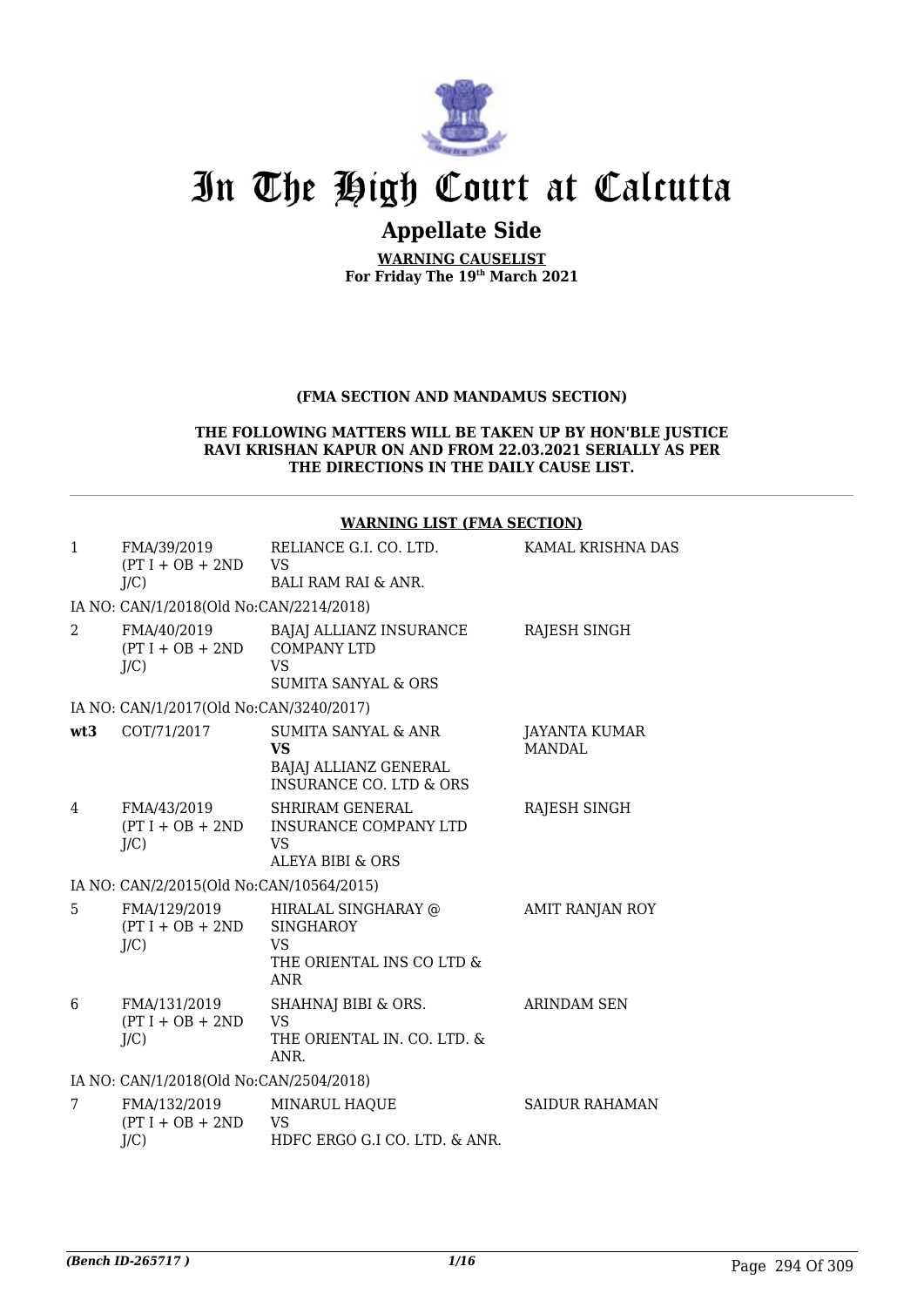| 8  | FMA/133/2019<br>$(PT I + OB + 2ND$<br>$J/C$ ) | TUMPA BIBI & ORS.<br><b>VS</b><br><b>SHRIRAM GENERAL</b><br>INSURANCE CO. LTD.& ANR.                                          | AMIT RANJAN ROY                       |
|----|-----------------------------------------------|-------------------------------------------------------------------------------------------------------------------------------|---------------------------------------|
|    | IA NO: CAN/1/2019(Old No:CAN/8121/2019)       |                                                                                                                               |                                       |
| 9  | FMA/134/2019<br>$(PT I + OB + 2ND$<br>$J/C$ ) | DIPALI MONDAL & ORS.<br><b>VS</b><br>ORIENTAL INSURANCE CO. LTD.<br>& ANR.                                                    | MUKTAKESH DAS                         |
|    | IA NO: CAN/1/2021                             |                                                                                                                               |                                       |
| 10 | FMA/147/2019<br>$(PT I + OB + 2ND$<br>$J/C$ ) | KASED ALI SARDAR @ KASED<br>SARDAR @ MD. KARCHED ALI<br><b>SARDAR</b><br><b>VS</b><br>NATIONAL INSURANCE CO.<br>LIMITED & ANR | SOUJANYA<br><b>BANDYOPADHYAY</b>      |
|    | IA NO: CAN/1/2018(Old No:CAN/7758/2018)       |                                                                                                                               |                                       |
| 11 | FMA/149/2019<br>$(PT I + OB + 2ND$<br>$J/C$ ) | SANDHYA MAITY @ MAITY &<br><b>ORS</b><br><b>VS</b><br>NATIONAL INSURANCE CO. LTD<br>& ORS                                     | <b>JAYANTA KUMAR</b><br><b>MANDAL</b> |
| 12 | FMA/151/2019<br>$(PT I + OB + 2ND$<br>$J/C$ ) | PURNIMA SENGUPTA & ANR<br><b>VS</b><br>BAJAJ ALLIANZE GENERAL<br><b>INSURANCE COMPANY LIMITED</b><br>$&$ ANR                  | <b>AMIT RANJAN ROY</b>                |
|    | IA NO: CAN/1/2018(Old No:CAN/7253/2018)       |                                                                                                                               |                                       |
| 13 | FMA/192/2019<br>$(PT I + OB + 2ND$<br>$J/C$ ) | <b>HARIPRIYA DAS &amp; ORS</b><br><b>VS</b><br>THE NATIONAL INSURANCE CO.<br>LTD & ANR                                        | <b>SAIDUR RAHAMAN</b>                 |
| 14 | FMA/193/2019<br>$(PT I + OB + 2ND$<br>$J/C$ ) | KANIKA MAL & ANR<br>VS.<br>NATIONAL INSURANCE CO. LTD<br>$&$ ORS                                                              | <b>JAYANTA KUMAR</b><br><b>MANDAL</b> |
| 15 | FMA/197/2019<br>$(PT I + OB + 2ND$<br>$J/C$ ) | RUKSANA BIBI & ANR.<br>VS<br>THE D.M NATIONAL IN. CO.<br>LTD.& ANR.                                                           | SANDIP<br>BANDYOPADHYAY               |
| 16 | FMA/228/2019<br>$(PT I + OB + 2ND$<br>$J/C$ ) | <b>NICL</b><br><b>VS</b><br><b>SARIFA BEWA &amp; ORS</b>                                                                      | <b>SUCHARITA PAUL</b>                 |
|    | IA NO: CAN/1/2018(Old No:CAN/10395/2018)      |                                                                                                                               |                                       |
| 17 | FMA/229/2019<br>$(PT I + OB + 2ND$<br>$J/C$ ) | NATIONAL INSURANCE CO. LTD.<br>VS<br>PRASANTA MADAK & ANR                                                                     | PARIMAL KUMAR<br>PAHARI               |
|    | IA NO: CAN/1/2018(Old No:CAN/7529/2018)       |                                                                                                                               |                                       |
| 18 | FMA/234/2019<br>$(PT I + OB + 2ND$<br>$J/C$ ) | RATAN MARDI @ RATAN MAJHI<br>VS<br>THE NEW INDIA ASSURANCE<br>COMPANY LIMITED & ORS                                           | <b>SAIDUR RAHAMAN</b>                 |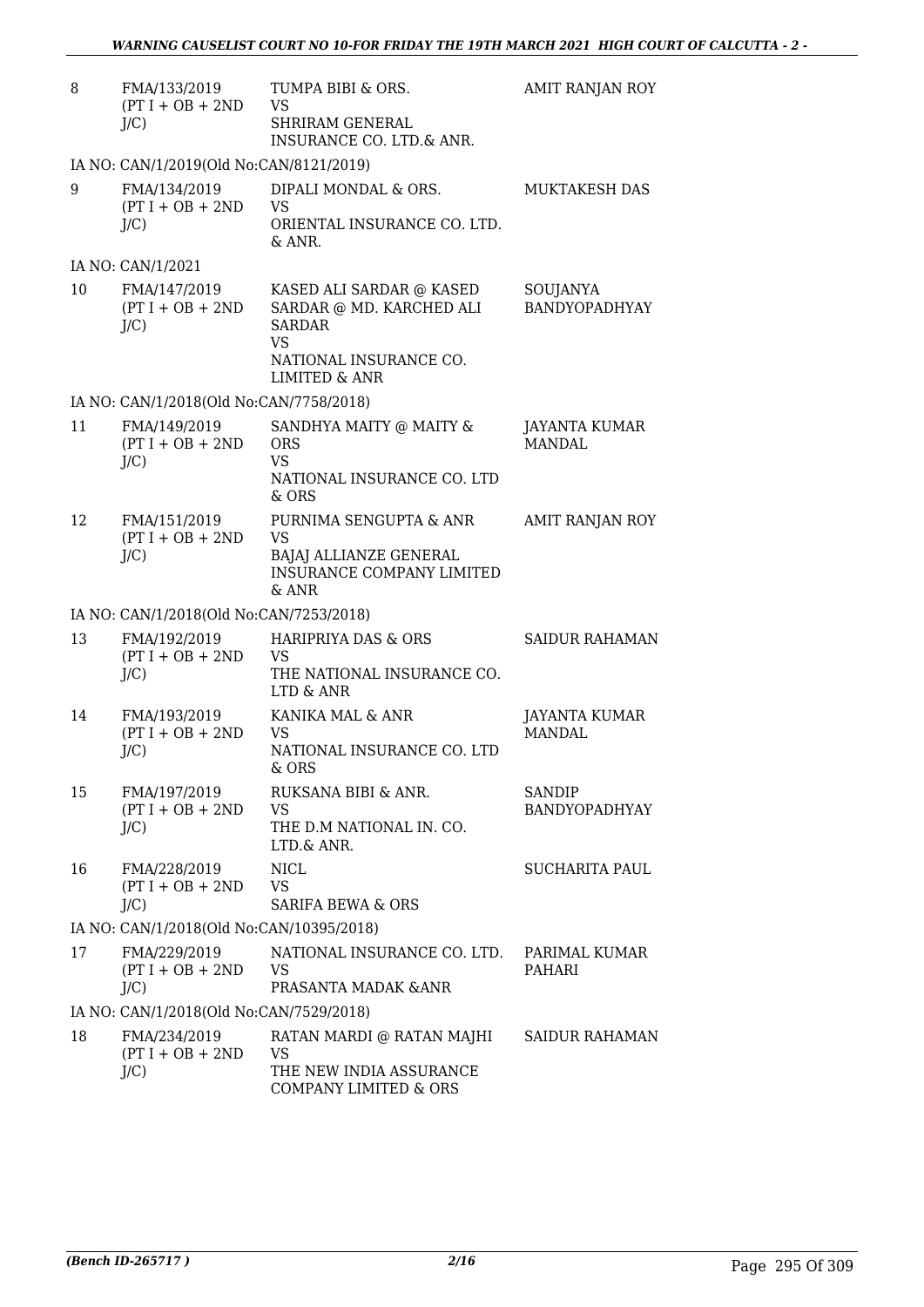| 19 | FMA/235/2019<br>$(PT I + OB + 2ND$<br>$J/C$ )                        | PURNIMA SAHA MODAK & ORS<br><b>VS</b><br>THE NEW INDIA ASSURANCE<br>CO LTD & ANR                                  | <b>SAIDUR RAHAMAN</b>                 |
|----|----------------------------------------------------------------------|-------------------------------------------------------------------------------------------------------------------|---------------------------------------|
|    | IA NO: CAN/1/2019(Old No:CAN/6954/2019)                              |                                                                                                                   |                                       |
| 20 | FMA/238/2019<br>$(PT I + OB + 2ND$<br>$J/C$ + PT II + 2 FILE<br>LCR) | <b>LALMON BIBI &amp; ORS</b><br><b>VS</b><br>BAJAJ ALLIANZ GENERAL<br><b>INSURANCE CO. LTD &amp; ANR</b>          | <b>JAYANTA KUMAR</b><br><b>MANDAL</b> |
| 21 | FMA/301/2019<br>$(PT I + OB + 2ND$<br>$J/C$ )                        | BAJAJ ALLIANZ GEN INS CO LTD<br><b>VS</b><br>MOUSUMI DAS CHATTERJEE &<br><b>ORS</b>                               | RAJESH SINGH                          |
|    |                                                                      | IA NO: CAN/1/2018(Old No:CAN/9713/2018), CAN/2/2018(Old No:CAN/9715/2018)                                         |                                       |
| 22 | FMA/310/2019<br>$(PT I + OB + 2ND$<br>$J/C$ )                        | THE ORIENTAL INSURANCE CO<br><b>LTD</b><br><b>VS</b><br><b>BANDANA MANDAL &amp; ORS</b>                           | RAJESH SINGH                          |
|    | IA NO: CAN/1/2018(Old No:CAN/6405/2018)                              |                                                                                                                   |                                       |
| 23 | FMA/316/2019<br>$(PT I + OB + 2ND$<br>J/C                            | <b>BAJAJ ALLIANZ GENERAL</b><br><b>INSURANCE COMPANY LIMITED</b><br><b>VS</b><br><b>SANKAR NATH DAS &amp; ORS</b> | RAJESH SINGH                          |
|    |                                                                      |                                                                                                                   |                                       |
| 24 | FMA/351/2019<br>$(PT I + OB + 2ND$<br>LCR)                           | NATIONAL INSURANCE CO LTD<br><b>VS</b><br>$J/C$ + PT II + 2 FILE MRINAL KANTI MONDAL & ORS                        | RAJESH SINGH                          |
|    | IA NO: CAN/3/2019(Old No:CAN/5265/2019)                              |                                                                                                                   |                                       |
| 25 | FMA/354/2019<br>$(PT I + OB + 2ND$<br>$J/C$ )                        | THE NATIONAL INSURANCE CO.<br><b>LTD</b><br><b>VS</b><br>PUSHPA KUNWAR (WIDOW) &<br><b>ORS</b>                    | <b>SANJAY PAUL</b>                    |
|    | IA NO: CAN/1/2018(Old No:CAN/8341/2018)                              |                                                                                                                   |                                       |
| 26 | FMA/361/2019<br>$(PT I + OB + 2ND$<br>$J/C$ + PT II + 2 FILE<br>LCR) | NATIONAL INSURANCE<br><b>COMPANY LIMITED</b><br>- VS<br><b>PUTUL DULAY &amp; ORS</b>                              | SAILALENDU<br><b>BHOWMICK</b>         |
|    |                                                                      | IA NO: CAN/1/2018(Old No:CAN/1967/2018), CAN/2/2019(Old No:CAN/7465/2019)                                         |                                       |
| 27 | FMA/362/2019<br>$(PT I + OB + 2ND$<br>$J/C$ )                        | TATA AIG GEN INS CO LTD<br><b>VS</b><br>GUNBALA RANA & ANR                                                        | RAJESH SINGH                          |
|    | IA NO: CAN/1/2018(Old No:CAN/9054/2018)                              |                                                                                                                   |                                       |
| 28 | FMA/364/2019<br>$(PT I + OB + 2ND$<br>$J/C$ )                        | NATIONAL IN. CO. LTD.<br><b>VS</b><br>RAJNI DHADA & ORS.                                                          | PARIMAL KUMAR<br>PAHARI               |
|    | IA NO: CAN/1/2019(Old No:CAN/4071/2019)                              |                                                                                                                   |                                       |
| 29 | FMA/366/2019<br>$(PT I + OB + 2ND$<br>$J/C$ )                        | NATIONAL IN. CO. LTD.<br><b>VS</b><br>PRADYOT @ PRADYUT KR.<br>GHOSH (DEAD) SUBTD. BY<br>PARTHA GHOSH &           | SUCHARITA PAUL                        |

IA NO: CAN/1/2018(Old No:CAN/8857/2018)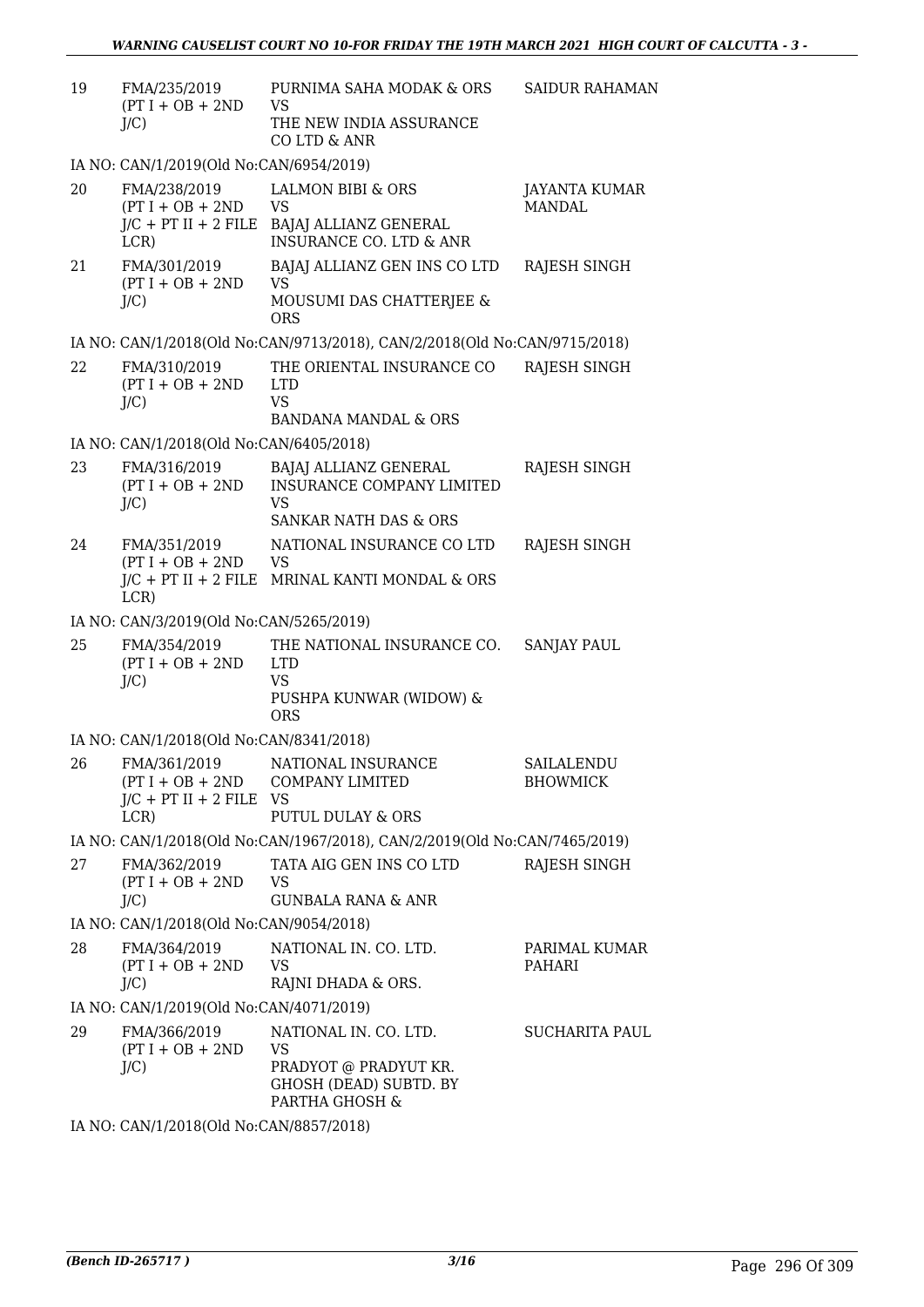| 30 | FMA/369/2019<br>$(PT I + OB + 2ND$<br>$J/C$ ) | <b>HIRANMOY MONDAL</b><br>VS<br>NEW INDIA ASSURANCE & ANR                                                    | <b>SAIDUR RAHMAN</b>                  |
|----|-----------------------------------------------|--------------------------------------------------------------------------------------------------------------|---------------------------------------|
| 31 | FMA/370/2019<br>$(PT I + OB + 2ND$<br>J/C     | RAHUL SENGUPTA<br><b>VS</b><br>NATIONAL INSURANCE<br><b>COMPANY LIMITED &amp; ANR</b>                        | <b>ASHIQUE MONDAL</b>                 |
| 32 | FMA/373/2019<br>$(PT I + OB + 2ND$<br>$J/C$ ) | RINA BISWAS & ANR<br>VS<br>THE UNITED INDIA INSURANCE<br>CO. LTD & ORS                                       | <b>SAIDUR RAHAMAN</b>                 |
| 33 | FMA/374/2019<br>$(PT I + OB + 2ND$<br>$J/C$ ) | <b>DARIFA KHATUN</b><br><b>VS</b><br>THE SHRIRAM GENERAL<br><b>INSURANCE CO. LTD &amp; ANR</b>               | <b>SAIDUR RAHAMAN</b>                 |
| 34 | FMA/376/2019<br>$(PT I + OB + 2ND$<br>$J/C$ ) | <b>LALESHWAR</b><br>SINH@LALASHWAR SINGH @<br><b>LALESHWAR SINGH</b><br><b>VS</b>                            | SOUJANYA<br><b>BANDOPADHYAY</b>       |
|    |                                               | KRISHNENDU PAUL & ORS                                                                                        |                                       |
| 35 | FMA/379/2019                                  | IA NO: CAN/1/2018(Old No:CAN/2649/2018), CAN/2/2019(Old No:CAN/7494/2019)                                    | PURNA CHANDRA                         |
|    | $(PT I + OB + 2ND$<br>$J/C$ )                 | JAWAHARLAL GHOSH<br><b>VS</b><br><b>BILLA MULLICK &amp; ANR</b>                                              | <b>MAITI</b>                          |
| 36 | FMA/380/2019<br>$(PT I + OB + 2ND$<br>J/C     | VIJAY KUMAR MAHATO<br><b>VS</b><br>SBI GEN INS CO LTD & ANR                                                  | AMIT RANJAN ROY                       |
| 37 | FMA/381/2019<br>$(PT I + OB + 2ND$<br>J/C     | SHYAMAPRASAD GANGULY<br><b>VS</b><br>THE NEW INDIA ASS. CO. LTD. &<br>ANR.                                   | <b>SAIDUR RAHAMAN</b>                 |
| 38 | FMA/382/2019<br>$(PT I + OB + 2ND$<br>$J/C$ ) | SUJATA PARYA @ SUJATA PARIA<br>& ORS<br><b>VS</b><br><b>ICICI LOMBARD GENERAL</b><br>INSURANCE CO. LTD & ANR | <b>JAYANTA KUMAR</b><br><b>MANDAL</b> |
| 39 | FMA/384/2019<br>$(PT I + OB + 2ND$<br>$J/C$ ) | JOGOMAYA MONDAL & ANR<br><b>VS</b><br>NATIONAL INSURANCE CO. LTD<br>$&$ ANR                                  | JAYANTA KUMAR<br>MANDAL               |
| 40 | FMA/415/2019<br>$(PT I + OB + 2ND$<br>$J/C$ ) | <b>ABHIJIT MAL</b><br><b>VS</b><br>NICL & ANR                                                                | <b>AMITV RANJAN ROY</b>               |
| 41 | FMA/435/2019<br>$(PT I + OB + 2ND$<br>$J/C$ ) | HOPANMAYEE SAREN & ANR<br><b>VS</b><br>THE SHRIRAM GENERAL<br><b>INSURANCE CO. LTD &amp; ANR</b>             | <b>SAIDUR RAHAMAN</b>                 |
| 42 | FMA/592/2019<br>$(PT I + OB + 2ND$<br>$J/C$ ) | <b>SAGAR BARUI</b><br><b>VS</b><br>THE NEW INDIA ASSURANCE<br>CO. LTD. & ANR                                 | SOUJANYA<br><b>BANDYOPADHYAY</b>      |
|    | IA NO: CAN/2/2018(Old No:CAN/3093/2018)       |                                                                                                              |                                       |
| 43 | FMA/619/2019<br>$(PT I + OB + 2ND$<br>$J/C$ ) | NATIONAL IN. CO. LTD.<br>VS<br>PAMPA SAHA & ORS.                                                             | PARIMAL KR. PAHARI                    |
|    |                                               |                                                                                                              |                                       |

IA NO: CAN/1/2019(Old No:CAN/4072/2019)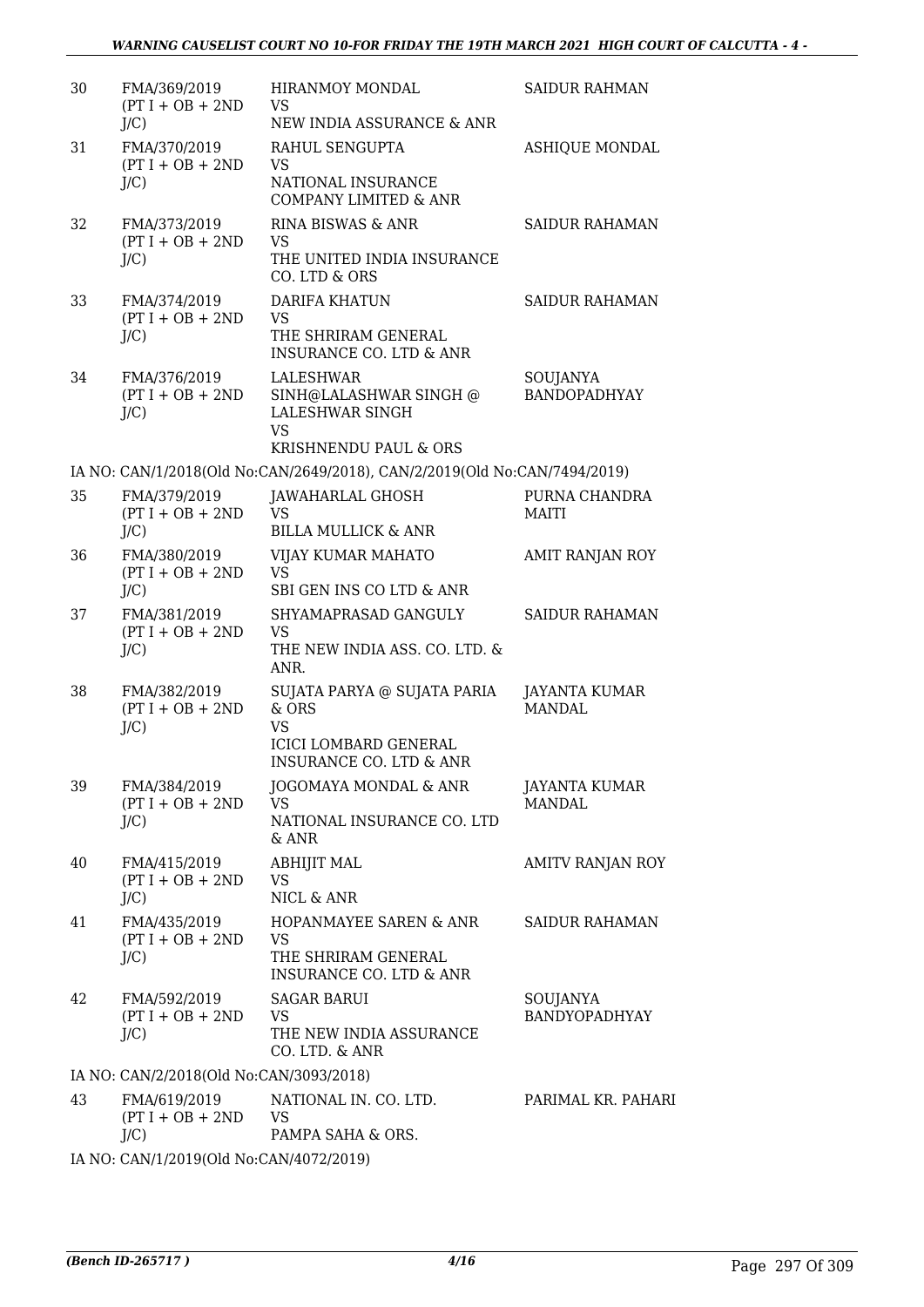| 44 | FMA/622/2019<br>$(PT I + OB + 2ND$ VS<br>LCR)  | RELIANCE G.I CO. LTD.<br>J/C + PT II + 2 FILE PANCHAMI MAHATO & ORS.                                      | KAMAL KRISHNA DAS                  |
|----|------------------------------------------------|-----------------------------------------------------------------------------------------------------------|------------------------------------|
|    | IA NO: CAN/1/2018(Old No:CAN/5670/2018)        |                                                                                                           |                                    |
| 45 | FMA/659/2019<br>$(PT I + OB + 2ND$<br>$J/C$ )  | ANJANA BAL (TAMANG ) & ORS<br><b>VS</b><br>THE ORIENTAL INSURANCE CO<br>LTD & ORS                         | LALTUMOHAN<br><b>GHOSH</b>         |
| 46 | FMA/820/2019<br>$(PT I + OB + 2ND$<br>$J/C$ )  | SARMILA DEVI & ORS.<br><b>VS</b><br>TARAK DUTTA SINGH                                                     | HEMANDRA GUHA<br><b>ROY</b>        |
| 47 | FMA/821/2019<br>$(PT I + OB + 2ND$<br>$J/C$ )  | JHARNA DAS & ANR<br><b>VS</b><br>THE UNITED INDIA INS CO LTD<br>$&$ ANR                                   | <b>SAIDUR RAHAMAN</b>              |
| 48 | FMA/822/2019<br>$(PT I + OB + 2ND$<br>$J/C$ )  | ALOKE RANJAN GHOSH & ANR<br><b>VS</b><br>THE ORIENTAL INSURANCE<br><b>COMPANY LIMITED &amp; ANR</b>       | AMIT RANJAN RAY                    |
|    | IA NO: CAN/1/2019(Old No:CAN/11336/2019)       |                                                                                                           |                                    |
| 49 | FMA/921/2019<br>$(PT I + OB + 2ND$<br>$J/C$ )  | ABU KASHEM MONDAL<br><b>VS</b><br>THE ORIENTAL INSURANCE<br><b>COMPANY LIMITED &amp; ANR</b>              | AMIT RANJAN ROY                    |
| 50 | FMA/960/2019<br>$(PT I + OB + 2ND$<br>$J/C$ )  | ICICI LOMBARD G.I CO. LTD.<br><b>VS</b><br>REKHA MURMU & ANR.                                             | PARIMAL KR. PAHARI                 |
|    | IA NO: CAN/1/2019(Old No:CAN/3212/2019)        |                                                                                                           |                                    |
| 51 | FMA/964/2019<br>$(PT I + OB + 2ND$<br>$J/C$ )  | THE ORIENTAL INSURANCE<br>CO.LTD.<br><b>VS</b><br><b>SMT SHAMPA MONDAL &amp; ORS</b>                      | <b>SANJOY PAUL</b>                 |
|    | IA NO: CAN/1/2019(Old No:CAN/1431/2019)        |                                                                                                           |                                    |
| 52 | FMA/965/2019<br>$(PT I + OB + 2ND$<br>$J/C$ )  | NEW INDIA ASS. CO. LTD.<br><b>VS</b><br>HAFIJA BEWA & ORS.                                                | RAJDEEP<br><b>BHATTACHARYA</b>     |
|    | IA NO: CAN/2/2019(Old No:CAN/4357/2019)        |                                                                                                           |                                    |
| 53 | FMA/1125/2019<br>$(PT I + OB + 2ND$<br>$J/C$ ) | MANABHAVATI MISHRA & ORS<br><b>VS</b><br>NATIONAL INSURANCE<br>COMPANY LTD. & ORS                         | <b>SUUBHANKAR</b><br><b>MANDAL</b> |
| 54 | FMA/1129/2019<br>$(PT I + OB + 2ND$<br>$J/C$ ) | <b>AMIT KUNDU</b><br><b>VS</b><br>FARUKUDDIN MIDDYA & ANR                                                 | DEBAKI NANDAN<br>MAITI             |
| 55 | FMA/1130/2019<br>$(PT I + OB + 2ND$<br>$J/C$ ) | SAIFUL MONDAL@SK SAIFUL<br>MONDAL<br><b>VS</b><br>THE NEW INDIA ASSURANCE<br><b>COMPANY LTD &amp; ANR</b> | <b>JAYANTA BANERJEE</b>            |
| 56 | FMA/1553/2019<br>$(PT I + OB + 2ND$<br>$J/C$ ) | MAMTAZ BIBI & ORS.<br><b>VS</b><br>NATIONAL IN. CO. LTD. & ANR.                                           | DHANANJAY ADAK                     |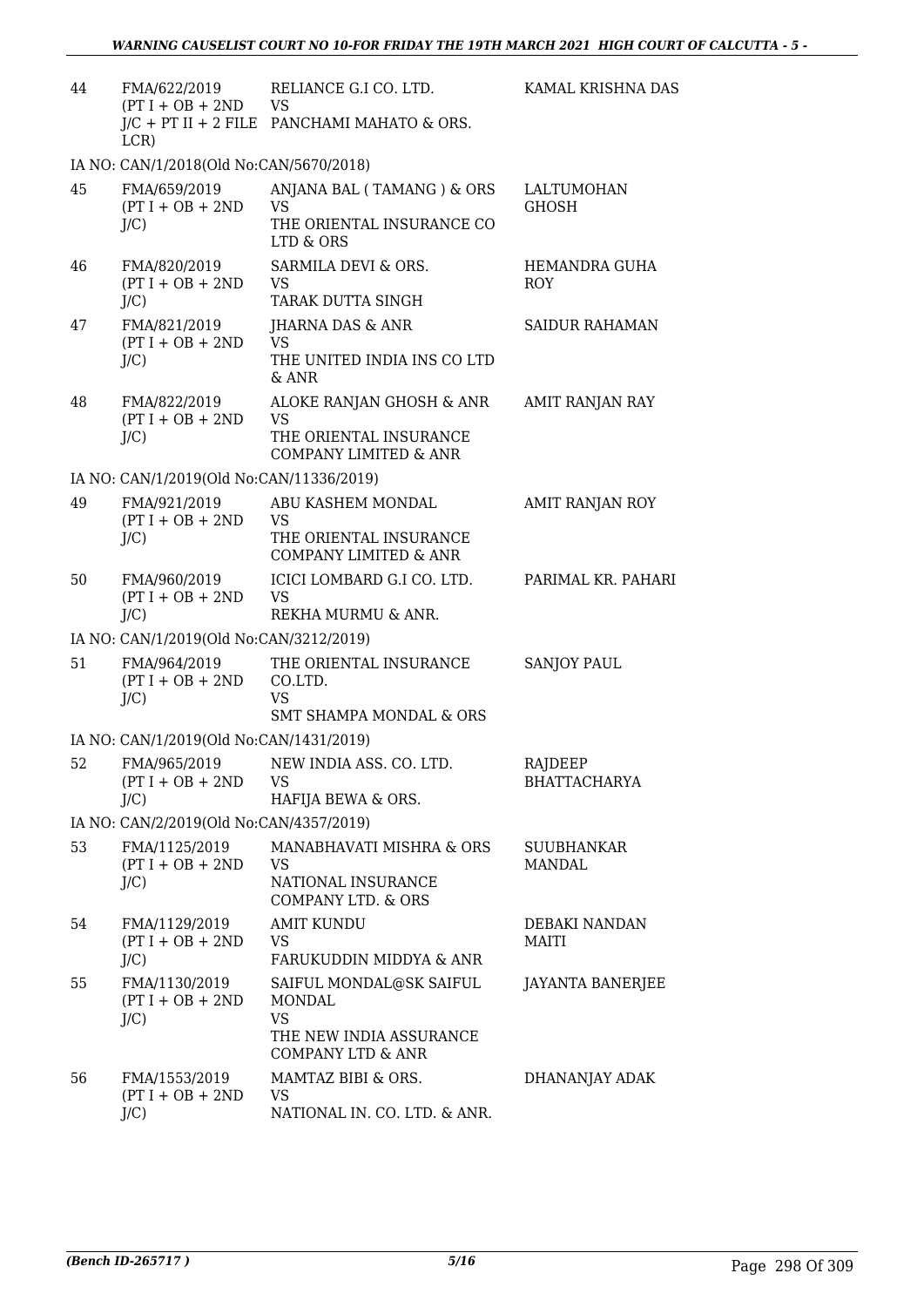| 57 | FMA/1610/2019<br>$(PT I + OB + 2ND$<br>$J/C$ ) | <b>SAMIM ARA</b><br><b>VS</b><br>NEW INDIA ASSURANCE<br><b>COMPANY LIMITED &amp; ANR</b>              | SAIDUR RAHAMAN                         |
|----|------------------------------------------------|-------------------------------------------------------------------------------------------------------|----------------------------------------|
| 58 | FMA/1638/2019<br>$(PT I + OB + 2ND$<br>$J/C$ ) | PARESH NATH GHOSH<br>VS<br>NATIONAL INSURANCE CO. LTD<br>& ANR                                        | <b>SASWATA</b><br><b>BHATTACHARYYA</b> |
| 59 | FMA/1640/2019<br>$(PT I + OB + 2ND$<br>$J/C$ ) | THE NATIONAL INSURANCE<br><b>COMPANY LTD</b><br><b>VS</b><br>SAMIRESH BHADURI & ANR                   | <b>SANJAY PAUL</b>                     |
|    | IA NO: CAN/1/2019(Old No:CAN/8603/2019)        |                                                                                                       |                                        |
| 60 | FMA/1642/2019<br>$(PT I + OB + 2ND$<br>$J/C$ ) | ICICI LOMBARD GEN INS CO<br><b>LTD</b><br><b>VS</b><br>MUJLEKHA KHATUN & ORS                          | PARIMAL KUMAR<br>PAHARI                |
|    |                                                | IA NO: CAN/1/2019(Old No:CAN/8719/2019), CAN/2/2019(Old No:CAN/9710/2019)                             |                                        |
| 61 | FMA/1645/2019<br>$(PT I + OB + 2ND$<br>$J/C$ ) | RAMGOPAL DAS<br>VS<br><b>SUBHAS PRAMANICK &amp; ANR</b>                                               | MUKTAKESH DAS                          |
| 62 | FMA/1646/2019<br>$(PT I + OB + 2ND$<br>$J/C$ ) | <b>JIAUL HOQUE &amp; ANR</b><br><b>VS</b><br>M/S BAJAJ ALLIANZ GEN INS CO<br>LTD & ANR                | S GHOSH                                |
| 63 | FMA/1647/2019<br>$(PT I + OB + 2ND$<br>$J/C$ ) | <b>SABNAM AZMI</b><br><b>VS</b><br>THE NEW INDIA ASSURANCE<br>COMPANY LTD, MALDA DIV. &<br><b>ANR</b> | <b>SAIDUR RAHAMAN</b>                  |
| 64 | FMA/1652/2019<br>$(PT I + OB + 2ND$<br>$J/C$ ) | <b>SANGITA KUMARI</b><br><b>VS</b><br><b>BHARATI AXA GEN. INSURANCE</b><br>CO. LTD.                   | JAYANTA KR.<br><b>MANDAL</b>           |
| 65 | FMA/1654/2019<br>$(PT I + OB + 2ND$<br>$J/C$ ) | <b>GULSHAN ARA &amp; ORS</b><br>VS<br>NATIONAL INSURANCE CO. LTD<br>& ANR                             | <b>JAYANTA KUMAR</b><br>MANDAL         |
| 66 | FMA/1668/2019<br>$(PT I + OB + 2ND$<br>$J/C$ ) | <b>GOLAPSA LAILA FARDOUS &amp;</b><br>ORS.<br><b>VS</b><br>THE UNITED INDIA IN. CO. LTD.<br>& ANR.    | SAIDUR RAHAMAN                         |
|    | IA NO: CAN/1/2019(Old No:CAN/5146/2019)        |                                                                                                       |                                        |
| 67 | FMA/1670/2019<br>$(PT I + OB + 2ND$<br>$J/C$ ) | RANJIT MAHATO<br><b>VS</b><br>THE ORIENTAL INSURANCE CO.<br>LTD & ANR                                 | JAYANTA KUMAR<br><b>MANDAL</b>         |
| 68 | FMA/1671/2019<br>$(PT I + OB + 2ND$<br>$J/C$ ) | <b>EMRAN ALI KHAN</b><br><b>VS</b><br>NATIONAL IN. CO. LTD. & ANR.                                    | DHANANJAY NAYAK                        |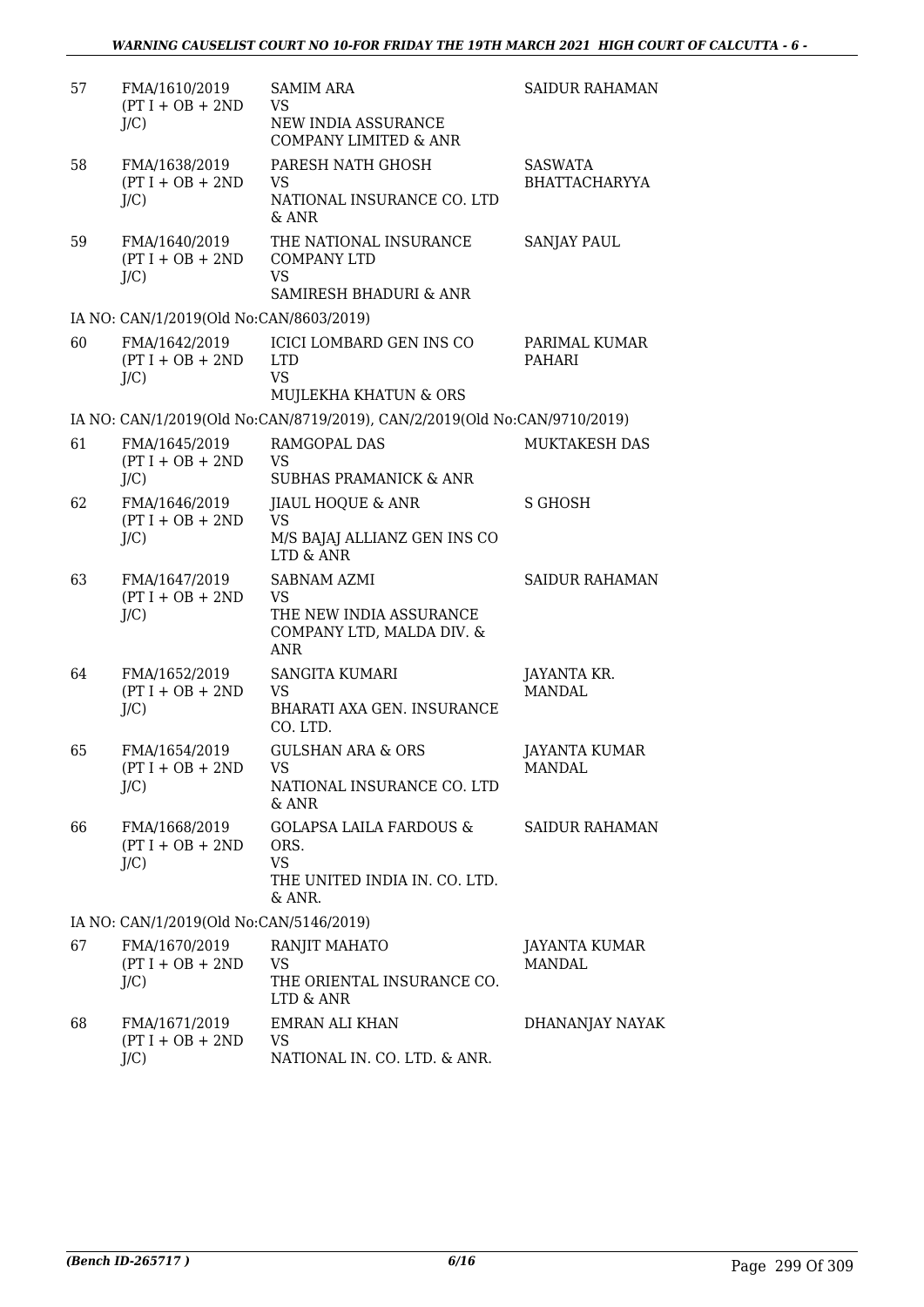| 69 | FMA/1676/2019<br>$(PT I + OB + 2ND$<br>$J/C$ )                        | THE ORIENTAL INSURANCE CO.<br>LTD.<br><b>VS</b><br>SARASWATI DEVI @ SARASWATI<br>DEVI SINGH & ANR  | PARIMAL KUMAR<br>PAHARI                 |
|----|-----------------------------------------------------------------------|----------------------------------------------------------------------------------------------------|-----------------------------------------|
|    | IA NO: CAN/1/2019(Old No:CAN/10864/2019)                              |                                                                                                    |                                         |
| 70 | FMA/1677/2019<br>$(PT I + OB + 2ND$<br>$J/C$ )                        | THE NEW INDIA ASSURANCE<br>CO. LTD.<br><b>VS</b><br>TARULATA SAHA & ANR                            | PARIMAL KUMAR<br>PAHARI                 |
|    | IA NO: CAN/1/2019(Old No:CAN/11046/2019)                              |                                                                                                    |                                         |
| 71 | FMA/1723/2019<br>$(PT I + OB + 2ND$<br>$J/C$ )                        | <b>BIMAL MONDAL</b><br><b>VS</b><br>THE ORIENTAL INSURANCE<br><b>COMPANY LTD &amp; ANR</b>         | <b>SAIDUR RAHAMAN</b>                   |
| 72 | FMA/1725/2019<br>$(PT I + OB + 2ND$<br>$J/C$ )                        | NATIONAL INS CO LTD<br><b>VS</b><br>DIPA ROY                                                       | PARIMAL KUMAR<br>PAHARI                 |
|    | IA NO: CAN/1/2019(Old No:CAN/10522/2019)                              |                                                                                                    |                                         |
| 73 | FMA/1730/2019<br>$(PT I + OB + 2ND$<br>$J/C$ )                        | <b>SMT SANGITA ROY &amp; ANR</b><br><b>VS</b><br>THE NEW INDIA ASSURANCE<br>CO. LTD & ANR          | JAYANTA KUMAR<br><b>MANDAL</b>          |
| 74 | FMA/1732/2019<br>$(PT I + OB + 2ND$<br>J/C                            | NATIONAL INSURANCE CO.LTD.<br><b>VS</b><br>RAKHI MISHRA & ANR                                      | PARIMAL KUMAR<br><b>PAHARI</b>          |
|    | IA NO: CAN/1/2019(Old No:CAN/10907/2019)                              |                                                                                                    |                                         |
| 75 | FMA/1733/2019<br>$(PT I + OB + 2ND$<br>$J/C$ + PT II + 2 FILE<br>LCR) | THE CALCUTTA STATE<br>TRANSPORT CORPORATION<br>- VS<br>MOUSUMI CHATTOPADHYAY &<br><b>ORS</b>       | <b>RAM UDAY</b><br><b>BHATTACHARYYA</b> |
|    |                                                                       | IA NO: CAN/1/2019(Old No:CAN/5218/2019), CAN/2/2021                                                |                                         |
| 76 | FMA/1736/2019<br>$(PT I + OB + 2ND$<br>$J/C$ )                        | MIRA CHAKRABORTY<br><b>VS</b><br>ORIENTAL INSUARANCE CO LTD                                        | <b>SAIDUR RAHAMAN</b>                   |
| 77 | FMA/1738/2019<br>$(PT I + OB + 2ND$<br>$J/C$ )                        | <b>KEYA CHATTERJEE</b><br><b>VS</b><br>MAGMA HDI GENERAL INS. CO.<br>LTD.                          | <b>SAIDUR RAHAMAN</b>                   |
| 78 | FMA/1864/2019<br>$(PT I + OB + 2ND$<br>$J/C$ )                        | ICICI LIMBARD GENERAL INS.<br>CO.LTD.<br><b>VS</b><br><b>SANTI SARADAR</b>                         | PARIMAL KUMAR<br>PAHARI                 |
|    | IA NO: CAN/1/2019(Old No:CAN/9712/2019)                               |                                                                                                    |                                         |
| 79 | FMA/1865/2019<br>$(PT I + OB + 2ND$ VS<br>LCR)                        | JOYDEB GHOSH<br>J/C + PT II + 2 FILE NATIONAL INSURANCE<br><b>COMPANY LTD &amp; ORS</b>            | ABHIJIT SINGHA RAY                      |
| 80 | FMA/344/2020<br>$(PT I + OB + 2ND$<br>$J/C$ )                         | <b>MUNMUN KAR &amp; ORS</b><br><b>VS</b><br>THE NATIONAL INSURANCE<br><b>COMPANY LTD &amp; ANR</b> | <b>SAIDUR RAHAMAN</b>                   |
|    | IA NO: CAN/1/2019(Old No:CAN/3665/2019)                               |                                                                                                    |                                         |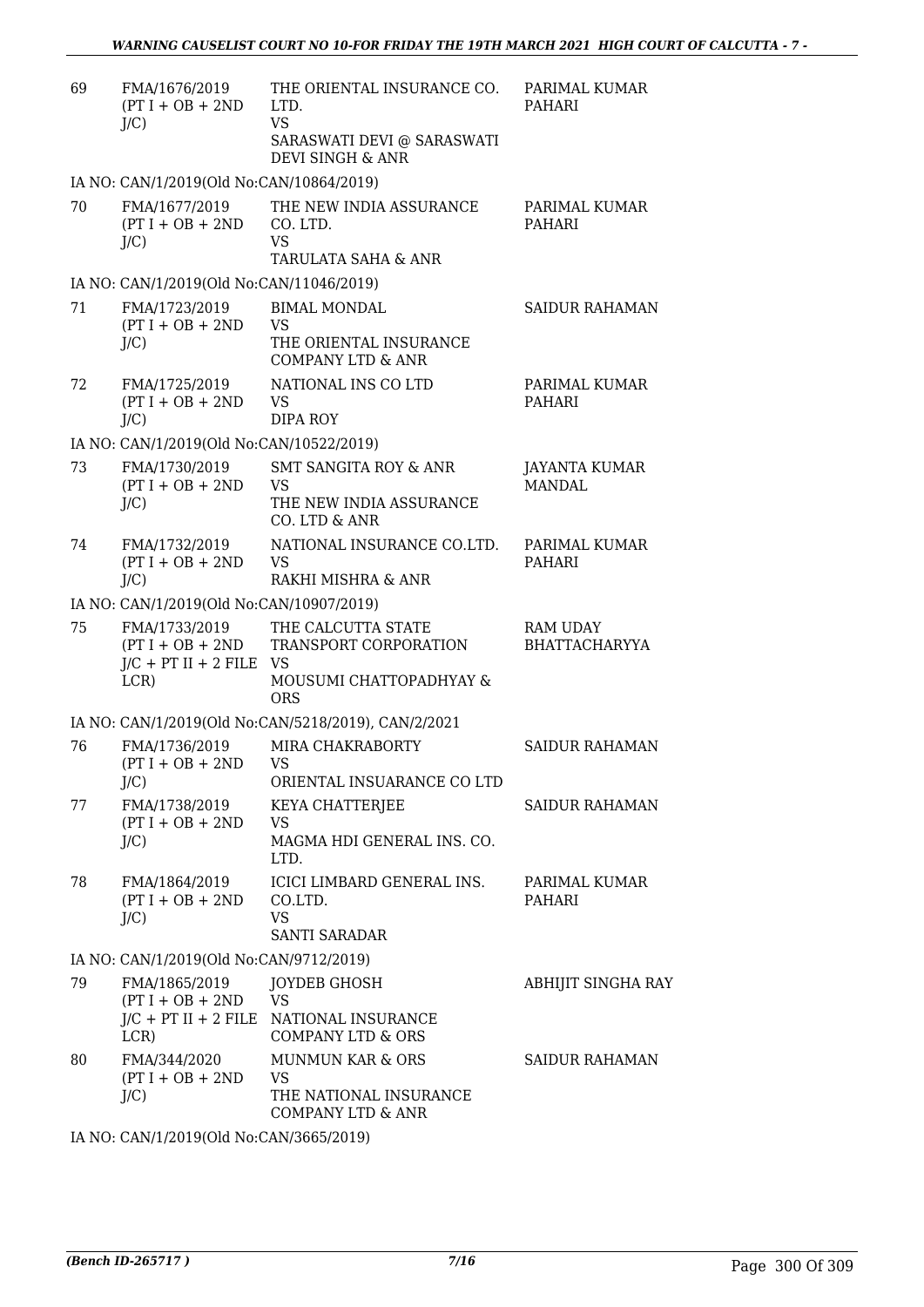| 81     | FMA/350/2020                                  | <b>SMT MITHU SINGH &amp; ORS</b><br><b>VS</b><br>THE ORIENTAL INSURANCE CO.<br>LTD. & ANR                                | <b>JAYANTA BANERJEE</b>              |
|--------|-----------------------------------------------|--------------------------------------------------------------------------------------------------------------------------|--------------------------------------|
| 82     | FMA/463/2020<br>$(PT I + OB + 2ND$<br>$J/C$ ) | NATIONAL INSURANCE CO. LTD.<br>VS<br>SANTOSH TUTEJA @ BAGGA &<br>ORS.                                                    | ARABINDA KUNDU                       |
| 83     | FMA/464/2020<br>$(PT I + OB + 2ND$<br>J/C     | THE NEW INDIA ASSURANCE<br>CO. LTD<br><b>VS</b><br>TAPAS CHAKRABORTY @<br>TAPASH CHAKRABORTY & ANR                       | <b>SANJAY PAUL</b>                   |
|        | IA NO: CAN/1/2019(Old No:CAN/3013/2019)       |                                                                                                                          |                                      |
| 84     | FMA/465/2020<br>$(PT I + OB + 2ND$<br>$J/C$ ) | <b>ICICI LOMBART GENERAL</b><br><b>INSURANCE CO. LTD</b><br><b>VS</b><br>MANSURA BIBI SEIKH & ORS                        | SAYAK MAJUMDER                       |
|        | IA NO: CAN/1/2015(Old No:CAN/7833/2015)       |                                                                                                                          |                                      |
| 85     | FMA/467/2020<br>$(PT I + OB + 2ND$<br>$J/C$ ) | SHEFALI SARKAR (PAUL) & ORS<br><b>VS</b><br>THE UNITED INDIA INSURANCE<br><b>COMPANY LTD. &amp; ANR</b>                  | <b>SAIDUR RAHAMAN</b>                |
| 86     | FMA/468/2020<br>$(PT I + OB + 2ND$<br>$J/C$ ) | SK. LUTAPHAR @ LUTAPHAR<br>SEIKH @ SK. LUTFAR<br><b>VS</b><br>THE UNITED INDIA INSURANCE<br><b>COMPANY LTD &amp; ORS</b> | KRISHANU BANIK                       |
| 87     | FMA/469/2020<br>$(PT I + OB + 2ND$<br>J/C     | <b>SWAPAN</b><br>CHATTERJEE@CHATTOPADHYAY<br><b>VS</b><br>SK SHAHNAWAZ ALI & ANR                                         | <b>SUJOY GUHA ROY</b>                |
| 88     | FMA/470/2020<br>$(PT I + OB + 2ND$<br>$J/C$ ) | <b>UMA MONDAL</b><br><b>VS</b><br>THE NATIONAL INS CO LTD &<br><b>ANR</b>                                                | AMIT RANJAN ROY                      |
|        | IA NO: CAN/1/2019(Old No:CAN/11812/2019)      |                                                                                                                          |                                      |
| 89     | FMA/471/2020<br>$(PT I + OB + 2ND$<br>J/C     | MANJU HAZRA & ORS.<br>VS<br>UNITED INDIA INSURANCE CO.<br>LTD. & ANR.                                                    | AMIT RANJAN ROY                      |
|        | IA NO: CAN/1/2019(Old No:CAN/11268/2019)      |                                                                                                                          |                                      |
| 90     | FMA/472/2020<br>$(PT I + OB + 2ND$<br>J/C     | MINOR DEBJYOTI SEN & ANR.<br><b>VS</b><br>NATIONAL INSURANCE CO. LTD.<br>& ANR.                                          | KRISHANU BANIK                       |
| 91     | FMA/473/2020<br>$(PT I + OB + 2ND$<br>$J/C$ ) | <b>BIJALI MAJI &amp; ORS</b><br><b>VS</b><br>THE ORIENTAL INSURANCE CO.<br>LTD & ANR                                     | DHANANJAY NAYAK                      |
| 92     | FMA/492/2020<br>$(PT I + OB + 2ND$<br>$J/C$ ) | SHIPRA BRAHMA & ORS<br>VS.<br>THE NEW INDIA ASSURANCE<br>CO. LTD. & ORS                                                  | <b>GAUTAM KUMAR</b><br><b>THAKUR</b> |
| TA NTO | $M/2017(0)$ and $M_2$ $C$ and $T/202(2017)$   |                                                                                                                          |                                      |

IA NO: CAN/2/2017(Old No:CAN/5266/2017)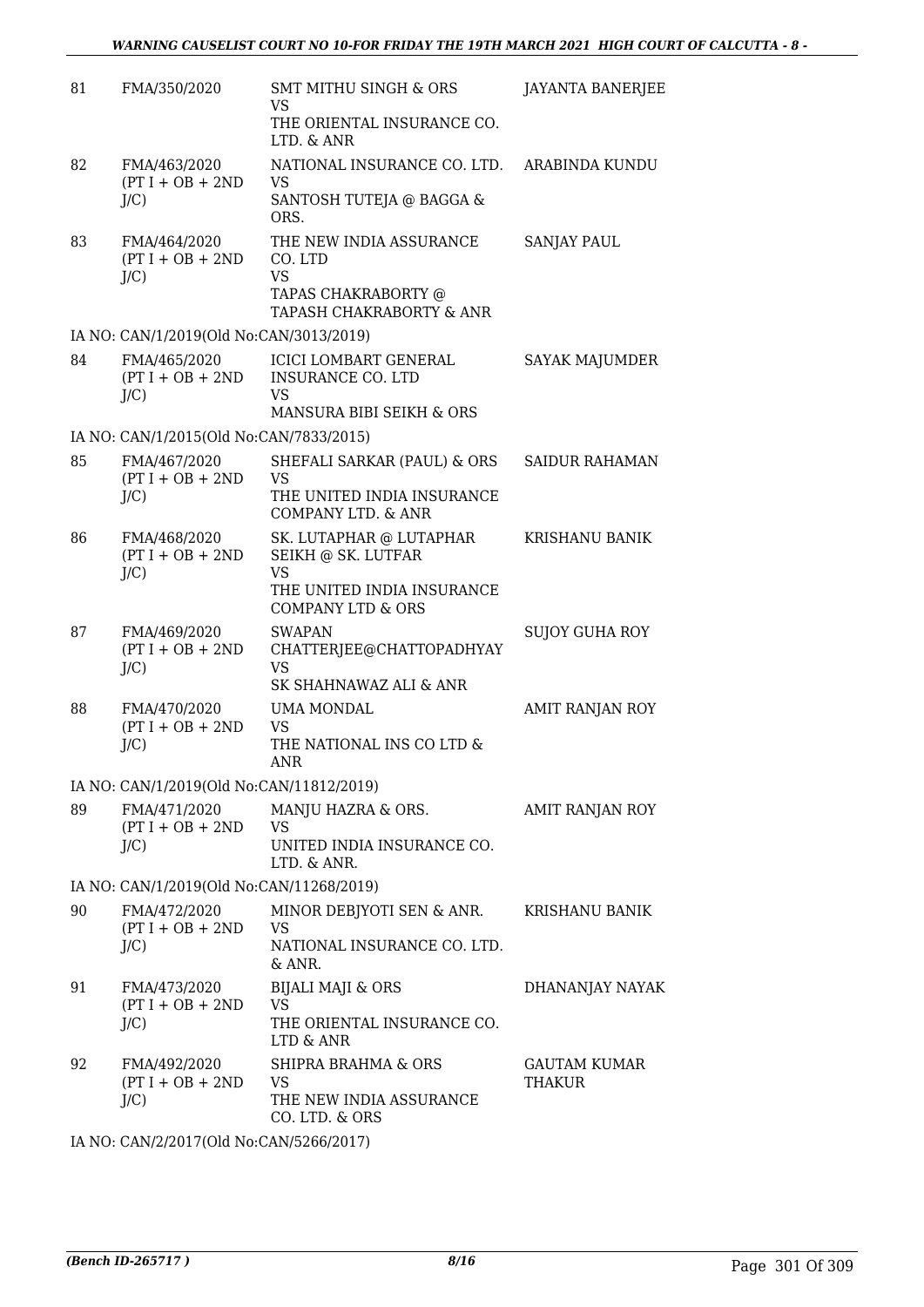| 93  | FMA/509/2020<br>$(PT I + OB + 2ND$<br>$J/C$ ) | KAMRUN NESHA BIBI & ORS<br><b>VS</b><br>THE DIVISIONAL MANAGER,<br><b>SOUTH BENGAL</b><br>S.TRANS.CORPO    | <b>ASHIQUE MONDAL</b>                      |
|-----|-----------------------------------------------|------------------------------------------------------------------------------------------------------------|--------------------------------------------|
| 94  | FMA/571/2020<br>$(PT I + OB + 2ND$<br>$J/C$ ) | <b>DURGA RANI BAG</b><br><b>VS</b><br>THE UNITED INDIA INS CO LTD                                          | AMIT RANJAN ROY                            |
|     | IA NO: CAN/1/2019(Old No:CAN/11092/2019)      |                                                                                                            |                                            |
| 95  | FMA/572/2020<br>$(PT I + OB + 2ND$<br>J/C     | NOOR MOHAMMAD<br><b>VS</b><br><b>BHAJAN LAL SARKAR &amp; ANR</b>                                           | <b>SAJAL KANTI</b><br><b>BHATTACHARYYA</b> |
| 96  | FMA/573/2020<br>$(PT I + OB + 2ND$<br>J/C     | <b>BISWAMOY JANA</b><br><b>VS</b><br>NATIONAL INSURANCE CO. LTD<br>$&$ ANR                                 | JAYANTA KUMAR<br><b>MANDAL</b>             |
| 97  | FMA/574/2020<br>$(PT I + OB + 2ND$<br>$J/C$ ) | SALMAN SK @ SEKH & ORS<br><b>VS</b><br>THE NEW INDIA ASSURANCE<br>CO. LTD & ORS                            | JAYANTA KUMAR<br>MANDAL.                   |
| 98  | FMA/575/2020<br>$(PT I + OB + 2ND$<br>$J/C$ ) | <b>JHUMA SARKAR &amp; ANR</b><br><b>VS</b><br>THE NATIONAL INSURANCE CO.<br>LTD. & ORS                     | JAYANTA KUMAR<br><b>MANDAL</b>             |
| 99  | FMA/576/2020<br>$(PT I + OB + 2ND$<br>$J/C$ ) | JAYEDA BEWA @ JAYEDA & ORS<br><b>VS</b><br>THE CHOLAMANDALAM M/S<br>GENERAL INSURANCE CO. LTD.<br>& ANR    | <b>JAYANTA KUMAR</b><br><b>MANDAL</b>      |
| 100 | FMA/580/2020<br>$(PT I + OB + 2ND$<br>$J/C$ ) | KALPANA MALO & ORS<br><b>VS</b><br>IFFCO TOKIO GENERAL<br><b>INSURANCE COMPANY LTD &amp;</b><br><b>ANR</b> | <b>SAIDUR RAHAMAN</b>                      |
|     | IA NO: CAN/1/2019(Old No:CAN/3666/2019)       |                                                                                                            |                                            |
| 101 | FMA/582/2020<br>$(PT I + OB + 2ND$<br>$J/C$ ) | <b>ANITA SENAPATI &amp; ORS</b><br>VS<br>NATIONAL INSURANCE<br><b>COMPANY LTD &amp; ANR</b>                | KRISHANU BANIK                             |
|     |                                               | <b>WARNING LIST (MANDAMUS SECTION)</b>                                                                     |                                            |
| 102 | CPAN/625/2019                                 | HARU MALIK & ANR.<br>VS<br>PARTHA RANJAN MONDAL &<br>ANR.                                                  | <b>ARUN NASKAR</b>                         |
|     | wt103 WPA/14160/2017                          | HARU MALIK & ANR<br><b>VS</b><br>STATE OF WEST BENGAL & ANR                                                | ARUN NASKAR                                |
| 104 | WPA/3270/2019                                 | KHAIRUL ISLAM<br><b>VS</b><br>THE WEST BENGAL STATE<br>ELECTRICITY DIST. CO LTD &<br><b>ORS</b>            | LIPIKA CHATTERJEE                          |
| 105 | WPA/3480/2019                                 | JHHALAK CHARITABLE TRUST & SOUMA SUBHRA RAY<br>ANR<br><b>VS</b><br>HALDIA ENERGY LIMITED &<br><b>ORS</b>   |                                            |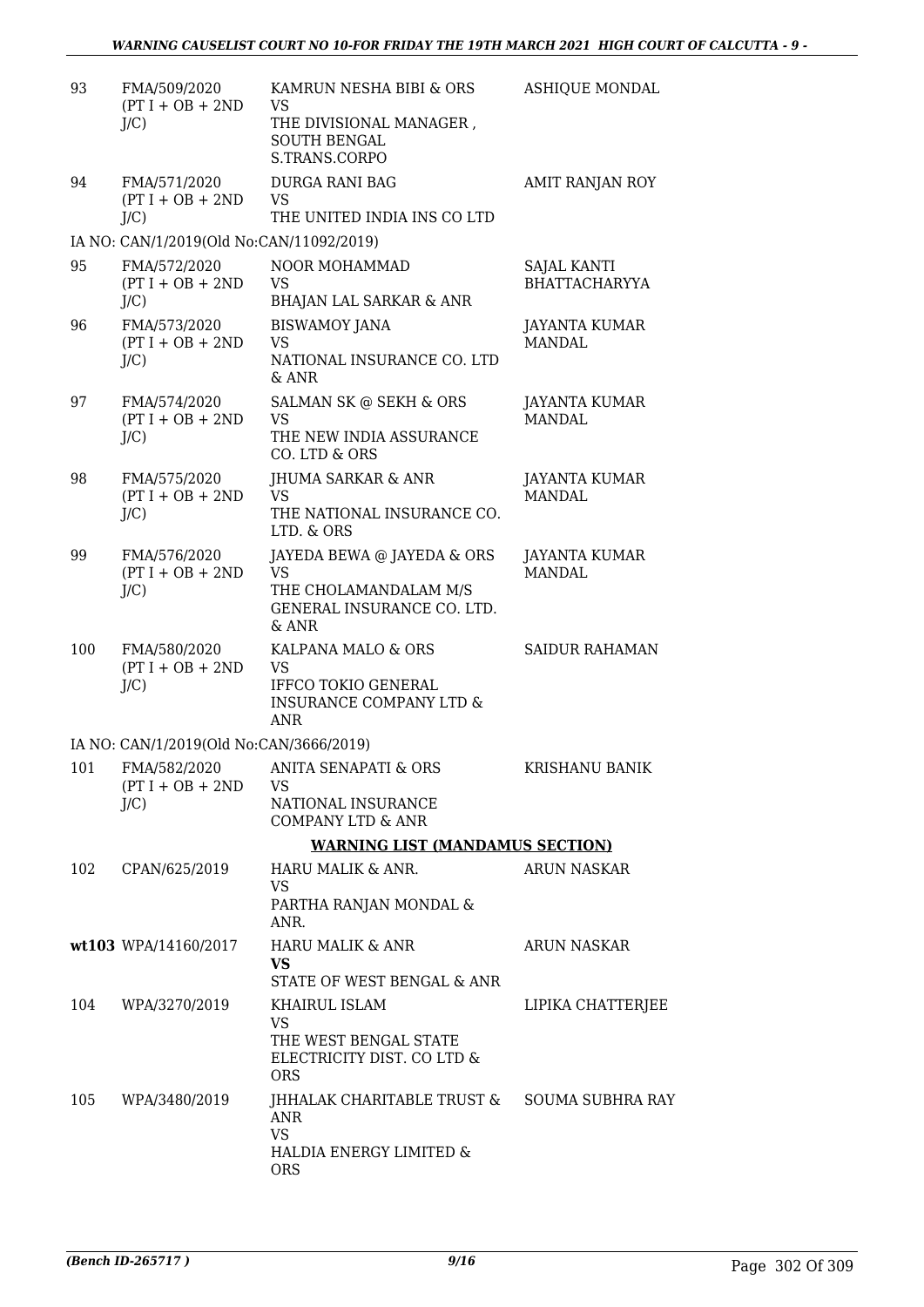## *WARNING CAUSELIST COURT NO 10-FOR FRIDAY THE 19TH MARCH 2021 HIGH COURT OF CALCUTTA - 10 -*

| 106 | WPA/8272/2019  | MOSARAF HOSSAIN@BABAR ALI<br><b>SK</b><br><b>VS</b><br>W.B.S.E.D.C.LTD. & ORS                       | <b>BIDYUT BARAN</b><br><b>BISWAS</b>    |
|-----|----------------|-----------------------------------------------------------------------------------------------------|-----------------------------------------|
| 107 | WPA/9705/2019  | YIASUF SEKH<br><b>VS</b><br>THE CHAIRMAN, W.B.S.E.D.CL &<br><b>ANR</b>                              | MD HASANUZZAMAN                         |
| 108 | WPA/10143/2019 | MOHIUDDIN MALLICK<br><b>VS</b><br>C.E.S.C. LIMITED & ORS                                            | KAJAL RAY                               |
| 109 | WPA/10300/2019 | BHUWAN PROPERTIES (P) LTD<br><b>VS</b><br><b>CESC LTD &amp; ANR</b>                                 | <b>INDRANIL HALDER</b>                  |
| 110 | WPA/10438/2019 | PABITRA NATH LAHA<br><b>VS</b><br><b>WBSEDC LTD &amp; ORS</b>                                       | MD ALI MALLICK                          |
| 111 | WPA/10509/2019 | CHAMPA GHOSH<br><b>VS</b><br>W.B. STATE ELECTRICITY                                                 | <b>SOURAV MUKHERJEE</b>                 |
| 112 |                | DISTRIBUTION COMPANY LTD.<br>& ORS                                                                  | <b>ABHISEK B DAS</b>                    |
|     | WPA/10669/2019 | <b>SUPARTHA GHOSH</b><br><b>VS</b><br><b>W B STATE ELECTRICITY</b><br>TRANSMISSION CO LTD & ORS     |                                         |
|     |                | IA NO: CAN/1/2019(Old No:CAN/5751/2019), CAN/2/2020, CAN/3/2020                                     |                                         |
| 113 | WPA/11390/2019 | <b>BASANTA KR. SHAW</b><br><b>VS</b><br>CESC LTD. & ANR.                                            | <b>INDRANIL HALDER</b>                  |
| 114 | WPA/12080/2019 | ANADI CHARAN BARMAN<br>VS<br>W.B. STATE ELECTRICITY<br>DISTRIBUTION COMPANY LTD.<br>& ORS           | <b>GITASHREE MISTRY</b>                 |
| 115 | WPA/12671/2019 | S.M. SHAFI ALAM<br>VS.<br><b>CESC LIMITED &amp; ORS</b>                                             | SEKHAR MUKHERJEE                        |
| 116 | WPA/16597/2019 | <b>INDRANI SARKAR</b><br><b>VS</b><br>CALCUTTA ELECTRIC SUPPLY<br><b>CORPORATION LTD. &amp; ORS</b> | <b>BISWADEB RAY</b><br><b>CHAUDHURI</b> |
| 117 | WPA/16922/2019 | MAHENDRA KUMAR BAID<br><b>VS</b><br>CALCUTTA ELECTRIC SUPPLY<br><b>CORPORATION LTD. &amp; ORS</b>   | <b>CHINMOY</b><br>MUKHOPADHYAY          |
| 118 | WPA/17075/2019 | VIJAY KR GUPTA<br><b>VS</b><br>THE CESC LTD & ORS                                                   | <b>SUKUMAR GHOSH</b>                    |
| 119 | WPA/17486/2019 | TAPAS KUMAR SAMANTA<br><b>VS</b><br><b>CESC LIMITED &amp; ORS</b>                                   | <b>ARNAB ROY</b>                        |
| 120 | WPA/18776/2019 | AMARNATH SEN & ORS<br><b>VS</b><br>W.B. STATE ELECTRICITY<br>DISTRIBUTION COMPANY LTD.<br>$&$ ORS   | NILANJAN ADHIKARI                       |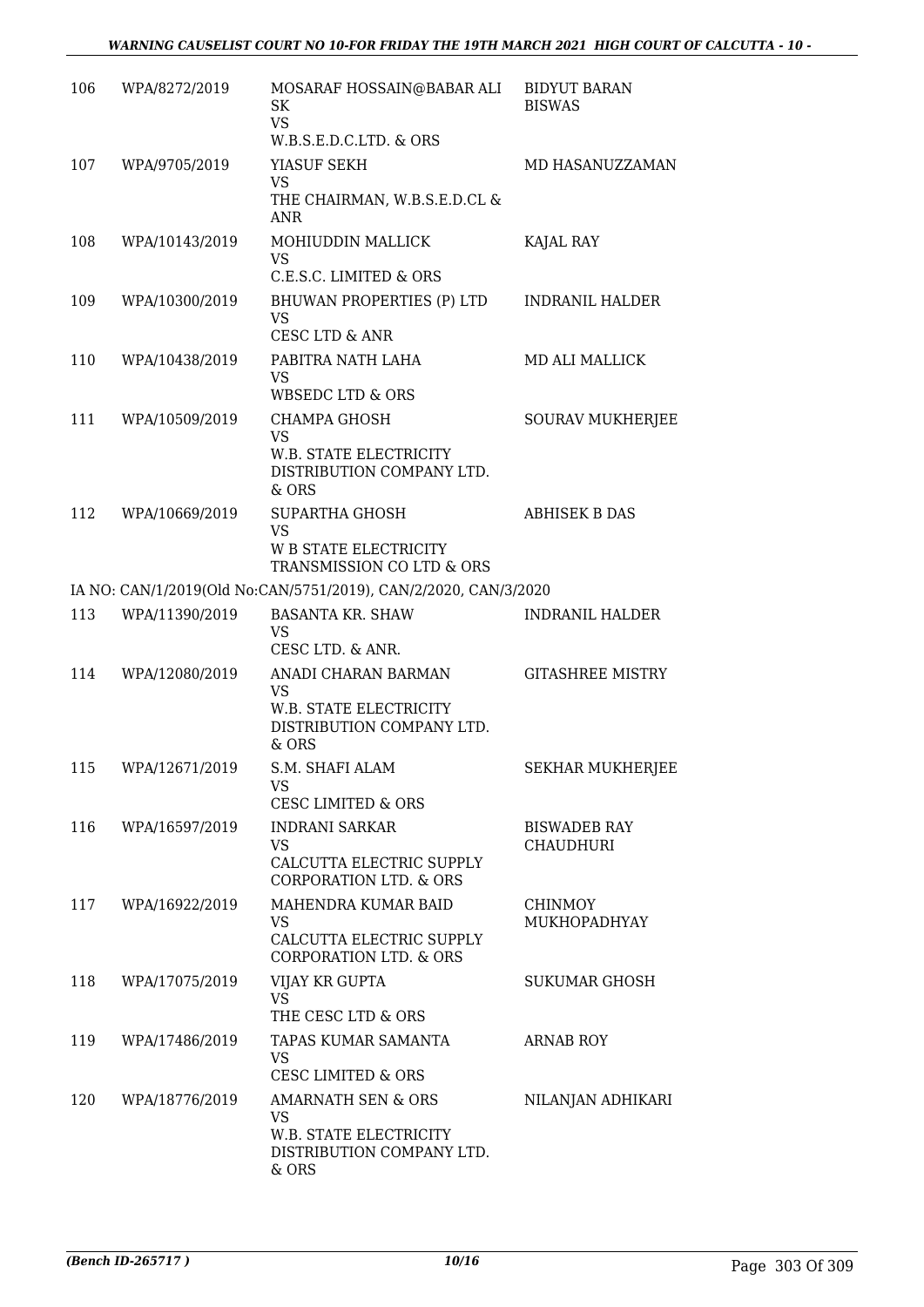| 121 | WPA/18984/2019       | ARUN KANTI CHAKRABORTY<br>VS.<br>STATE OF WEST BENGAL & ORS                                            | PRIYA DEY          |
|-----|----------------------|--------------------------------------------------------------------------------------------------------|--------------------|
| 122 | WPA/19304/2019       | <b>DULAL CHANDRA DAS</b><br>VS.<br><b>W.B. STATE ELECTRICITY</b><br>DISTRIBUTION COMPANY LTD.<br>& ORS | <b>TAPAS MAITY</b> |
| 123 | WPA/19389/2019       | SANTANU KHALU<br><b>VS</b><br>W.B. STATE ELECTRICITY<br><b>BDISTRIBUTION CO. LTD. &amp; ANR</b>        | <b>SAMRAT DAS</b>  |
|     | wt124 WPA/19390/2019 | JAYANTA KHALU<br><b>VS</b><br>W.B. STATE ELECTRICITY<br>DISTRIBUTION CO. LTD. & ORS                    | <b>SAMRAT DAS</b>  |
| 125 | WPA/19558/2019       | UTTAM KUMAR GHOSH<br><b>VS</b><br>THE WBSEDCL & ORS                                                    | <b>ARUP SARKAR</b> |
|     | wt126 WPA/19560/2019 | <b>DUKARI ROY</b><br><b>VS</b><br>THE WBSEDCL & ORS                                                    | <b>ARUP SARKAR</b> |
|     | wt127 WPA/19562/2019 | <b>SANTA ROY</b><br><b>VS</b><br>THE WBSEDCL & ORS                                                     | <b>ARUP SARKAR</b> |
|     | wt128 WPA/19565/2019 | DUDKUMAR GHOSH<br><b>VS</b><br>THE WBSEDCL & ORS                                                       | <b>ARUP SARKAR</b> |
|     | wt129 WPA/19569/2019 | <b>BISWANATH MONDAL</b><br><b>VS</b><br>THE WBSEDCL & ORS                                              | <b>ARUP SARKAR</b> |
|     | wt130 WPA/19571/2019 | DHIRENDRA NATH ROY<br><b>VS</b><br>THE WBSEDCL & ORS                                                   | <b>ARUP SARKAR</b> |
|     | wt131 WPA/19573/2019 | <b>SWAPAN KUMAR GHOSH</b><br>VS.<br>THE WBSEDCL & ORS                                                  | <b>ARUP SARKAR</b> |
|     | wt132 WPA/19575/2019 | HEMANTA KUMAR GHOSH<br>VS.<br>THE WBSEDCL & ORS                                                        | <b>ARUP SARKAR</b> |
|     | wt133 WPA/19578/2019 | <b>BABLU GHOSH</b><br><b>VS</b><br>THE WBSEDCL & ORS                                                   | <b>ARUP SARKAR</b> |
|     | wt134 WPA/19580/2019 | <b>SANTU PADDHAN</b><br><b>VS</b><br>THE WBSEDCL & ORS                                                 | ARUP SARKAR        |
|     | wt135 WPA/19582/2019 | ASHOK KUMAR ROY<br><b>VS</b><br>THE WBSEDCL & ORS                                                      | ARUP SARKAR        |
|     | wt136 WPA/19583/2019 | AJIT KUMAR GHOSH<br><b>VS</b><br>THE WBSEDCL & ORS                                                     | ARUP SARKAR        |
|     | wt137 WPA/19586/2019 | <b>BISHNU KUMAR ROY</b><br><b>VS</b><br>THE WBSEDCL & ORS                                              | ARUP SARKAR        |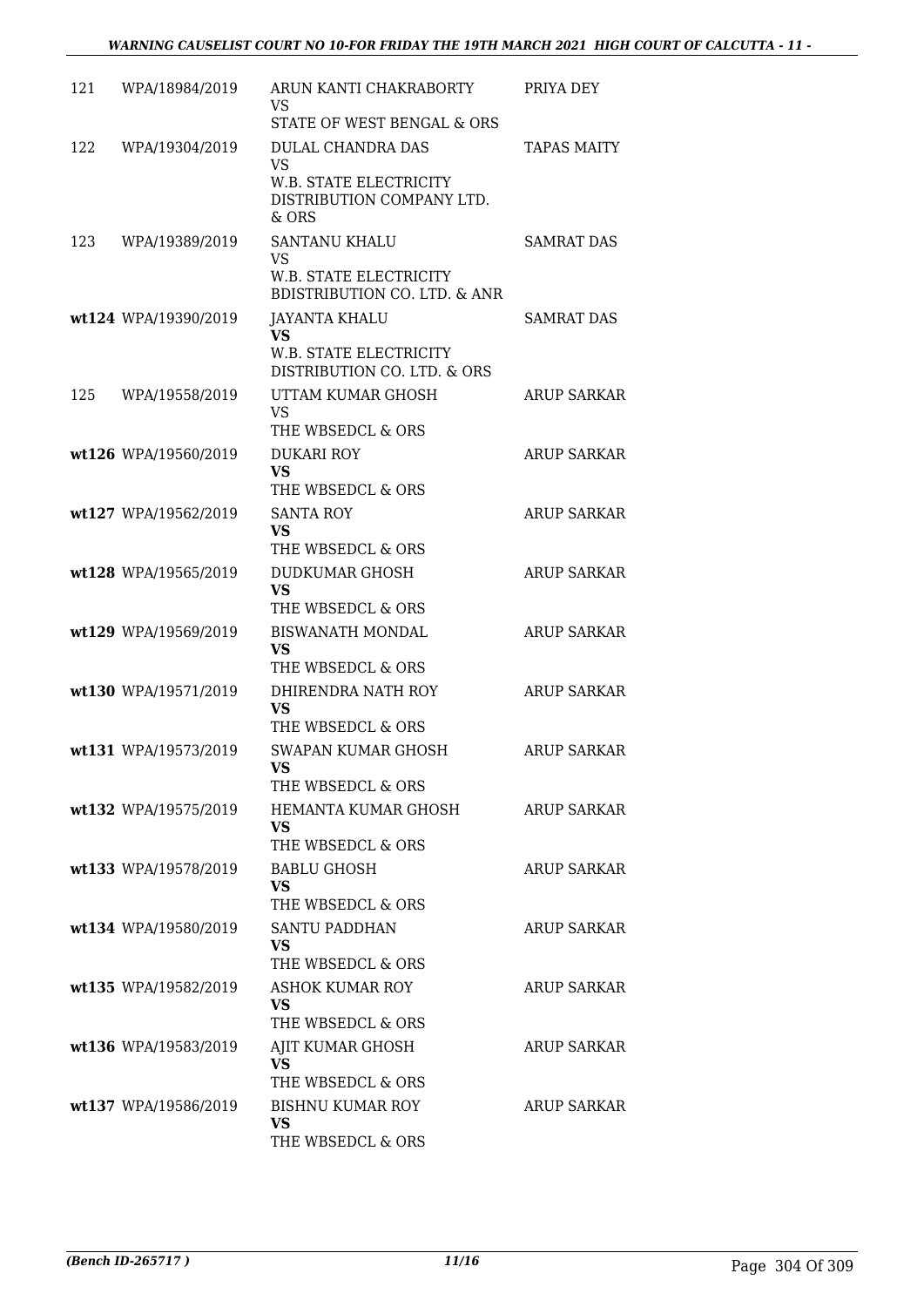| 138 | WPA/20114/2019 | MUKUL GHARAMI<br>VS<br><b>CESC LTD &amp; ORS</b>                                                                     | ANINDYA BOSE                        |
|-----|----------------|----------------------------------------------------------------------------------------------------------------------|-------------------------------------|
| 139 | WPA/20284/2019 | <b>BIJOY KRISHNA SARKAR &amp; ANR</b><br><b>VS</b><br>STATE OF WEST BENGAL & ORS                                     | CHITTARNAJAN RAY                    |
| 140 | WPA/20873/2019 | <b>ARAFAT SEKH</b><br>VS<br><b>WBSEDC LTD &amp; ORS</b>                                                              | MD BASHA MIR                        |
| 141 | WPA/21727/2019 | KRISHNA CHANDRA GHOSH<br><b>VS</b><br>THE WBSEDC LTD & ORS                                                           | ARPA CHAKRABORTY                    |
| 142 | WPA/21895/2019 | PINTU YADAV<br><b>VS</b><br>CESC LTD & ANR                                                                           | <b>INDRANIL HALDER</b>              |
| 143 | WPA/22550/2019 | <b>QUAISER IMAM &amp; ANR</b><br><b>VS</b><br>STATE OF WEST BENGAL & ORS                                             | MD ASHRAFUL HUQ                     |
| 144 | WPA/22577/2019 | IZAZ AHMED @ EJJAJ AHAMED<br><b>VS</b><br>W.B. STATE ELECTRICITY<br>DISTRIBUTION COMPANY<br><b>LIMITED &amp; ORS</b> | <b>RIMA DAS</b>                     |
| 145 | WPA/22590/2019 | SK. NIZAMUDDIN SARKAR<br><b>VS</b><br>STATE OF WEST BENGAL & ORS                                                     | PARTHA SARATHI<br><b>SEN SHARMA</b> |
| 146 | WPA/22601/2019 | PARESH MARIYA @ PARESH<br><b>KARMAKAR</b><br><b>VS</b><br>STATE OF WEST BENGAL & ORS                                 | <b>SUJOY SARKAR</b>                 |
| 147 | WPA/22624/2019 | <b>ATIAR RAHAMAN</b><br>VS<br><b>WBSEDC LTD &amp; ORS</b>                                                            | <b>MD Z RAHAMAN</b>                 |
| 148 | WPA/22642/2019 | SATYA NARAYAN MAJILYA<br>VS<br>W.B STATE ELECTRICITY<br>DISTRIBUTION COMPANY LTD.<br>& ORS                           | <b>TARAPADA DAS</b>                 |
| 149 | WPA/22651/2019 | PRABIR GHOSH @ PRABIR<br>KUMAR GHOSH<br><b>VS</b><br>W.B. STATE ELECTRICITY<br>DISTRIBUTION COMPANY LTD.<br>& ORS    | <b>BIKASH CHANDRA</b><br>HALDER     |
| 150 | WPA/22894/2019 | NADUGOPAL SHINRI<br><b>VS</b><br>W.B. STATE ELECTRICITY<br>DISTRIBUTION COMPANY<br>LIMITED & ORS                     | <b>IQRA RAHAMAN</b>                 |
| 151 | WPA/22895/2019 | KAMAL MISHRA<br><b>VS</b><br>W.B. STATE ELECTRICITY<br>DISTRIBUTION COMPANY LTD.<br>$&$ ORS                          | PRADIP PAL                          |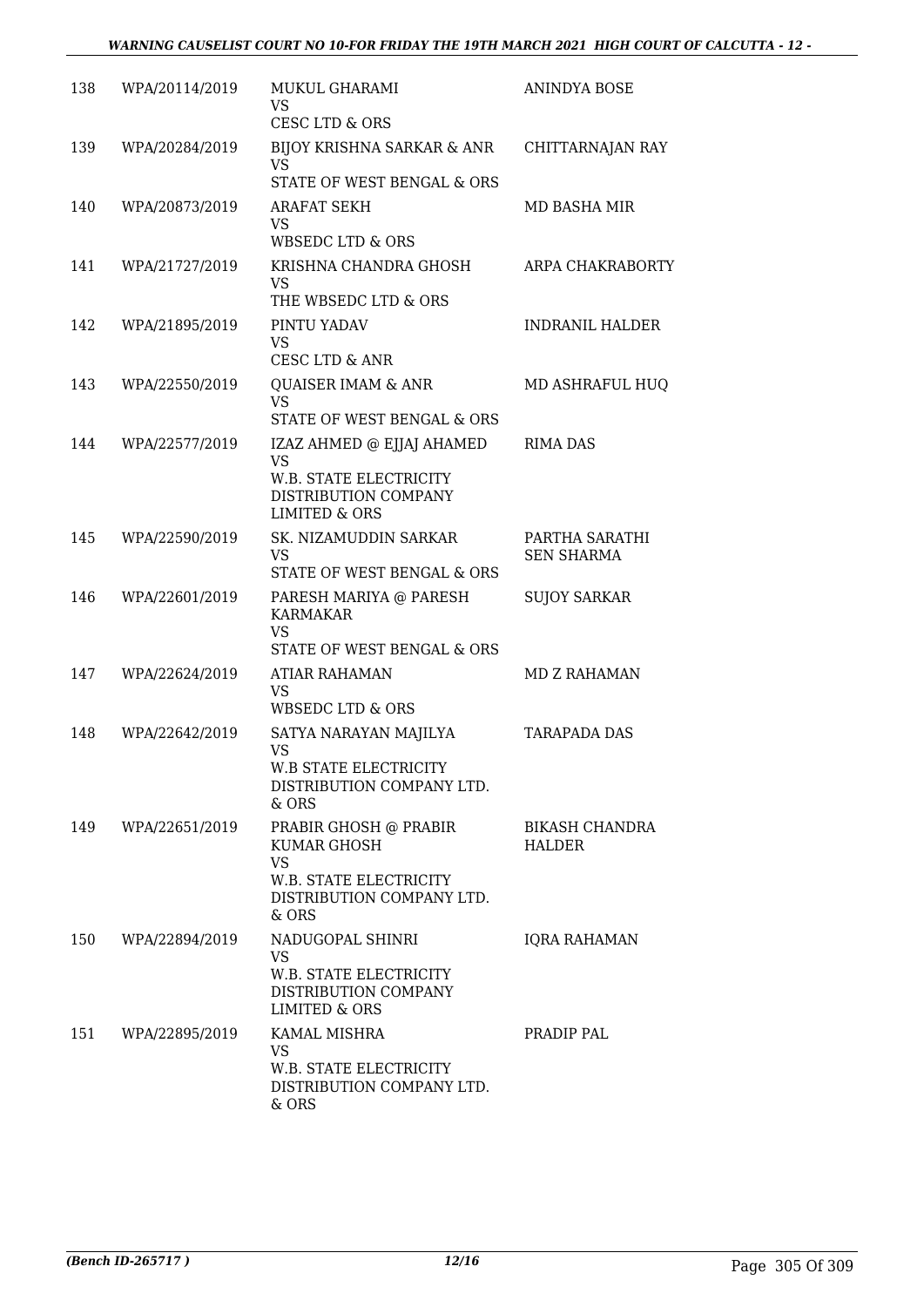| 152 | WPA/22908/2019 | CHANDI CHARAN<br><b>CHAKRABORTY</b><br><b>VS</b><br>W.B. STATE ELECTRICITY<br>DISTRTIBUTION COMPANY LTD. | PARTHA SARATHI<br><b>GHOSH</b>          |
|-----|----------------|----------------------------------------------------------------------------------------------------------|-----------------------------------------|
| 153 | WPA/22977/2019 | & ORS<br>SUBARNA MONDAL<br><b>VS</b><br>STATE OF WEST BENGAL & ORS                                       | KAMAL KRISHNA<br><b>GUHA</b>            |
| 154 | WPA/23019/2019 | MAIDUR MONDAL @ MAIDUR<br>RAHAMAN MONDAL<br><b>VS</b><br><b>WBSEDCL &amp; ORS</b>                        | MD. Z. RAHAMAN                          |
| 155 | WPA/23020/2019 | EKRAMUL HAQUE MONDAL<br><b>VS</b><br><b>WBSECCL &amp; ORS</b>                                            | MD. Z. RAHAMAN                          |
| 156 | WPA/23084/2019 | RADHA KISHAN RATHI & ANR<br><b>VS</b><br>WBSEDCL&ORS                                                     | SABYASACHI HAZRA                        |
| 157 | WPA/23143/2019 | HOWRAH IDDGAH MAIDAN<br>MASJID & ANR<br><b>VS</b><br>C E S C LIMITED & ORS                               | <b>SAYED NAZMUL</b><br><b>HOSSAIN</b>   |
| 158 | WPA/23203/2019 | <b>GAUTAM KAR</b><br><b>VS</b><br>C E S C LIMITED & ORS                                                  | <b>SALMAN HASAN</b>                     |
| 159 | WPA/23285/2019 | CHANDRAKANTA SARDAR<br><b>VS</b><br>STATE OF WEST BENGAL & ORS.                                          | ASIT KR.<br><b>BHATTACHARYA</b>         |
| 160 | WPA/23428/2019 | MST HUSNA HENA BEGUM<br><b>VS</b><br>THE WBSEDCL & ORS                                                   | <b>ASIM KUMAR</b><br><b>CHAKRABORTI</b> |
| 161 | WPA/23495/2019 | <b>BARNA PRAKASHAN</b><br><b>VS</b><br>CESC LTD & ANR                                                    | SUDHIR KR<br><b>SADHUKHAN</b>           |
| 162 | WPA/23566/2019 | AJAY KUMAR MAHATO<br>VS<br><b>CESC LIMITED &amp; ANR</b>                                                 | <b>INDRANIL HALDER</b>                  |
| 163 | WPA/23590/2019 | SAHIDUL ISLAM @ MANIK SK<br><b>VS</b><br>STATE OF WEST BENGAL & ORS                                      | <b>SUJIT CHOWDHURY</b>                  |
| 164 | WPA/23608/2019 | <b>ABIN KHAN</b><br><b>VS</b><br>THE CESC LTD. & ORS                                                     | SANJAY SAHA                             |
| 165 | WPA/23637/2019 | ABDUL GOFFAR LASKAR<br><b>VS</b><br>W.B. STATE ELECTRICITY<br>DISTRIBUTION COMPANY LTD.<br>& ORS         | CHANDRA NATH<br><b>SARKAR</b>           |
| 166 | WPA/23654/2019 | NABA KUMAR KUNDU & ANR<br><b>VS</b><br>CALCUTTA ELECTRICITY<br><b>SUPPLY CORPORATION &amp; ORS</b>       | KARUNAMOYEE<br><b>SAMANTA</b>           |
| 167 | WPA/23669/2019 | <b>BHARAT GHARUI</b><br>VS<br>WBSEDC COMPANY LTD & ORS                                                   | SK. ABU ABBASAN                         |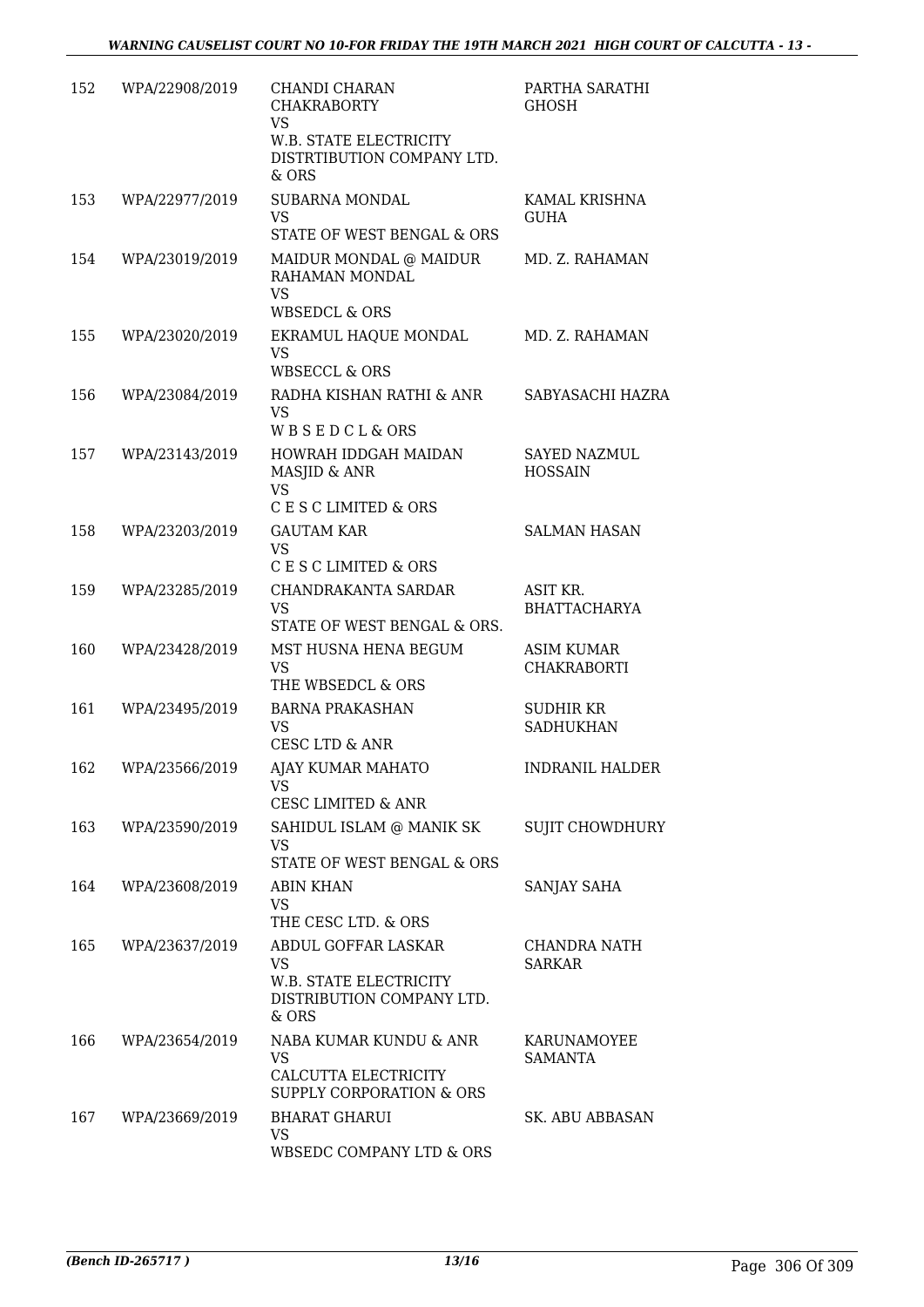### *WARNING CAUSELIST COURT NO 10-FOR FRIDAY THE 19TH MARCH 2021 HIGH COURT OF CALCUTTA - 14 -*

| 168 | WPA/23716/2019 | MD AZIM @MD AZIM SK<br><b>VS</b><br>THE W.B.S.E.D.C.LTD & ORS                            | RAFIQUL ISLAM                        |
|-----|----------------|------------------------------------------------------------------------------------------|--------------------------------------|
| 169 | WPA/23717/2019 | <b>BARUN KUMAR RAJ</b><br><b>VS</b>                                                      | RAFIQUL ISLAM\                       |
|     |                | THE W.B.S.E.D.CL. & ORS                                                                  |                                      |
| 170 | WPA/23728/2019 | AZIDA BIBI<br><b>VS</b><br>THE CHAIRMAN, W.B.S.E.D.CO.<br>LTD. & ORS                     | SAILENDR ANATH<br><b>CHAKRABARTI</b> |
| 171 | WPA/23766/2019 | <b>ABDUR RAB</b>                                                                         | HARADHAN MONDAL                      |
|     |                | <b>VS</b><br>W.B. STATE ELECTRICITY<br>DISTRIBUTION COMPANY LTD.<br>& ORS                |                                      |
| 172 | WPA/23831/2019 | <b>IYOTIRMOY NARU &amp; ORS</b>                                                          | RAM CHANDRA                          |
|     |                | <b>VS</b><br>THE CHAIRMAN, W.B.S.E.D.C.L.<br>$&$ ORS                                     | <b>GUCHAIT</b>                       |
| 173 | WPA/23871/2019 | SK. MONIRUL                                                                              | KAMAL KANTA KAR                      |
|     |                | <b>VS</b><br>CALCUTTA ELECTRICITY<br>SUPPLY CORPORATION LTD &<br><b>ORS</b>              |                                      |
| 174 | WPA/23940/2019 | PAPAN DEY<br><b>VS</b><br>W.B. STATE ELECTRICITY<br>DISTRIBUTION COMPANY LTD.<br>$&$ ORS | <b>SNEHASIS JANA</b>                 |
| 175 | WPA/24148/2019 | MD. SAMIM KHAN<br>VS<br>W.B.S.D.C.L. & ORS                                               | SAGNIK CHATTERJEE                    |
| 176 | WPA/803/2020   | SAHADEB PARAMANIK<br><b>VS</b><br>THE WBSEDC LTD & ORS                                   | <b>TANMOY</b><br><b>CHOWDHURY</b>    |
| 177 | WPA/861/2020   | SAMSUDDIN SEKH<br><b>VS</b>                                                              | RAJENDRA BANERJEE                    |
| 178 | WPA/3265/2020  | W.B.S.D.C.L. & ORS<br>SHAIK GOLAM HOSSAIN @                                              | KALYANI                              |
|     |                | <b>GULAM HUSSAIN</b><br><b>VS</b>                                                        | <b>BHATTACHARYYA</b>                 |
|     |                | STATE OF WEST BENGAL & ORS.                                                              |                                      |
| 179 | WPA/3488/2020  | ASHESH KR. SAHA<br>VS<br>WBSEDCL & ORS.                                                  | HARADHAN MONDAL                      |
| 180 | WPA/3491/2020  | SYAMAL KR. CHANDRA<br><b>VS</b><br>WBSEDCL & ORS.                                        | ANIL KR.<br><b>CHATTOPADHYAY</b>     |
| 181 | WPA/3649/2020  | <b>SEKH AKSAR</b><br><b>VS</b><br>THE W B S E D C LTD. & ORS                             | MD. RAFQULISLAM                      |
| 182 | WPA/3652/2020  | <b>ABUL HASSAN</b><br><b>VS</b><br>THE W B S E D C LTD & ORS                             | MD. RAFIQUL ISLAM                    |
| 183 | WPA/3676/2020  | PARIMAL KRISHNA GHOSH<br><b>VS</b><br>STATE OF WEST BENGAL & ORS                         | KAMAL KRISHNA<br><b>GUHA</b>         |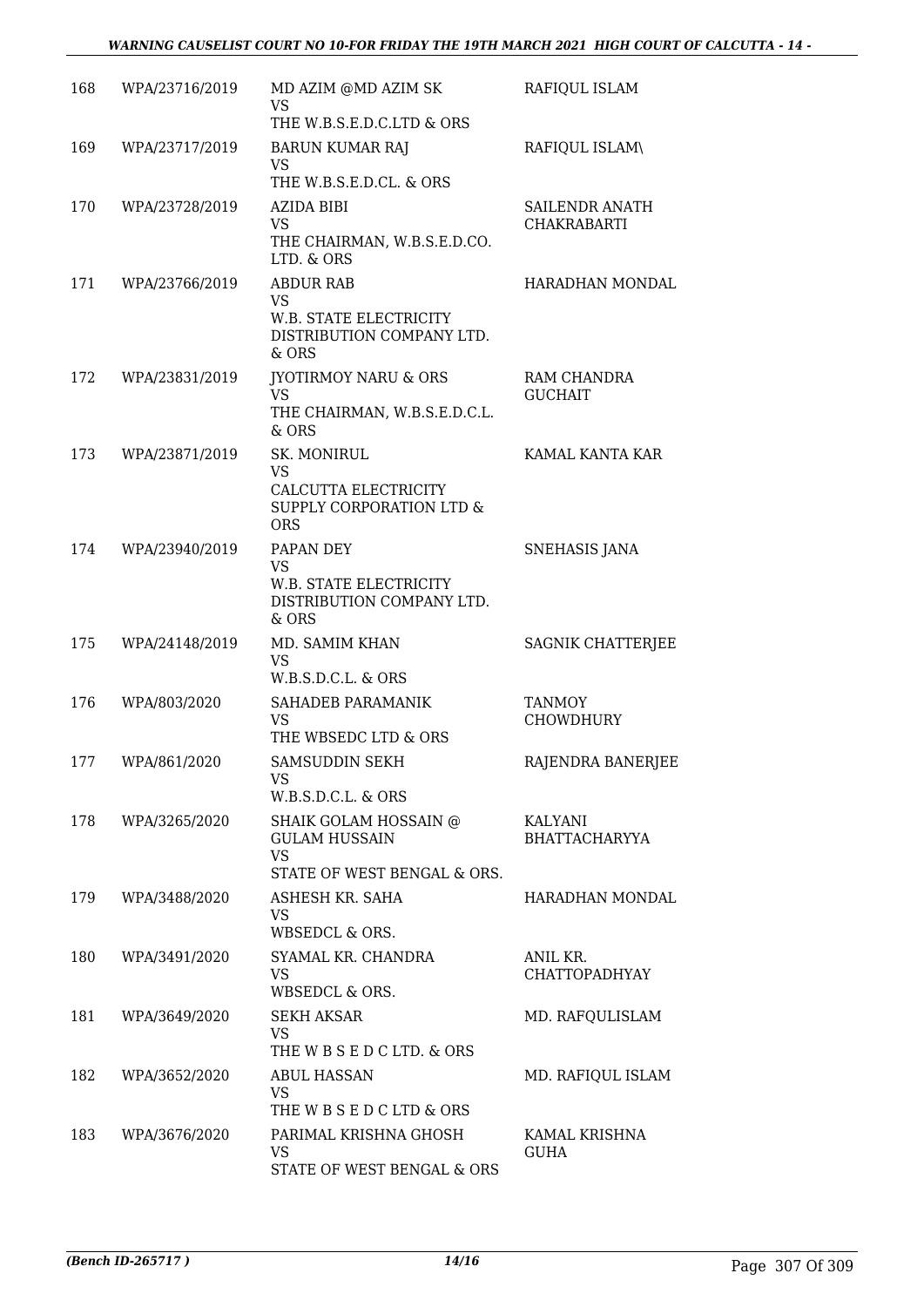| 184 | WPA/3677/2020                           | ARCHANA ADHIKARI<br><b>VS</b><br>W.B. STATE ELECTRICITY<br>DISTRIBUTION COMPANY LTD.<br>& ORS                                         | SUMALYA<br><b>CHAKRABORTY</b>       |
|-----|-----------------------------------------|---------------------------------------------------------------------------------------------------------------------------------------|-------------------------------------|
| 185 | WPA/3685/2020                           | APARNA MUKHERJEE<br><b>VS</b><br>DIRECTOR OF WEST BENGAL<br>STATE ELECT. DIST. COMP. LTD.<br>& ORS                                    | <b>GALGUNI</b><br>BANDYOPAHDYAY     |
| 186 | WPA/3689/2020                           | ABBB SOLUTIONS PVT. LTD.<br>VS.<br>STATE OF WEST BENGAL & ORS                                                                         | ANIL KUMAR DAS                      |
| 187 | WPA/4045/2020                           | <b>GOUR MOHAN MAJHI</b><br><b>VS</b><br>STATE OF WEST BENGAL & ORS                                                                    | <b>SOUMEN</b><br><b>CHATTERJEE</b>  |
| 188 | WPA/4507/2020                           | <b>SAKILA BIBI &amp; ANR</b><br><b>VS</b><br>W.B. STATE ELECTRICITY<br>DISTRIBUTION COMPANY LTD.<br>& ORS                             | MD. KUTUBUDDIN                      |
| 189 | WPA/5011/2020                           | <b>ABDUL NADEEM</b><br><b>VS</b><br>CALCUTTA ELECTRICITY<br><b>SUPPLY CORPORATION LTD. &amp;</b><br><b>ORS</b>                        | DEBESH HALDER                       |
| 190 | WPA/5012/2020                           | GIRIWAR KR, AGARWAL<br><b>VS</b><br>CALCUTTA ELECTRICITY<br><b>SUPPLY CORPORATION LTD. &amp;</b><br><b>ORS</b>                        | <b>DEBESH HALDER</b>                |
| 191 | WPA/5058/2020                           | JABBAR ALI<br><b>VS</b><br>ASSIST. ENGINEER (AE), W.B.<br>STATE ELEC. TRNSM. CO. LTD &<br><b>ORS</b>                                  | <b>BADRUDDOZA</b><br><b>MALLICK</b> |
|     | 192 WPA/5130/2020                       | <b>SUKUMAR DAS</b><br>VS<br><b>CESC LIMITED &amp; ORS</b>                                                                             | MANIK LAL PODDAR                    |
| 193 | WPA/5614/2020                           | METSIL EXPORTS P. LTD., &<br>ANR.<br><b>VS</b><br>WB ELEC. REGULATORY COM. &<br>ORS.                                                  | SIDDHARTH SHROFF                    |
|     | IA NO: CAN/1/2020(Old No:CAN/3382/2020) |                                                                                                                                       |                                     |
|     | wt194 WPA/5616/2020                     | SURYA ALLOY IND. LTD. & ANR.<br><b>VS</b><br>WB ELEC. REGULATORY COM. &<br>ORS.                                                       | SIDDHARTH SHROFF                    |
|     | IA NO: CAN/1/2020(Old No:CAN/3386/2020) |                                                                                                                                       |                                     |
| 195 | WPA/6564/2020                           | M/S MAITI CONSTRUCTION<br>REPT BY DEBASHIS MAITI<br><b>VS</b><br><b>WEST BENGAL STATE</b><br>ELECTRICITY DISTRIBUTION CO<br>LTD & ORS | SUMOULI SARKAR                      |
|     | IA NO: CAN/1/2020(Old No:CAN/5346/2020) |                                                                                                                                       |                                     |
|     |                                         |                                                                                                                                       |                                     |

*(Bench ID-265717 ) 15/16* Page 308 Of 309